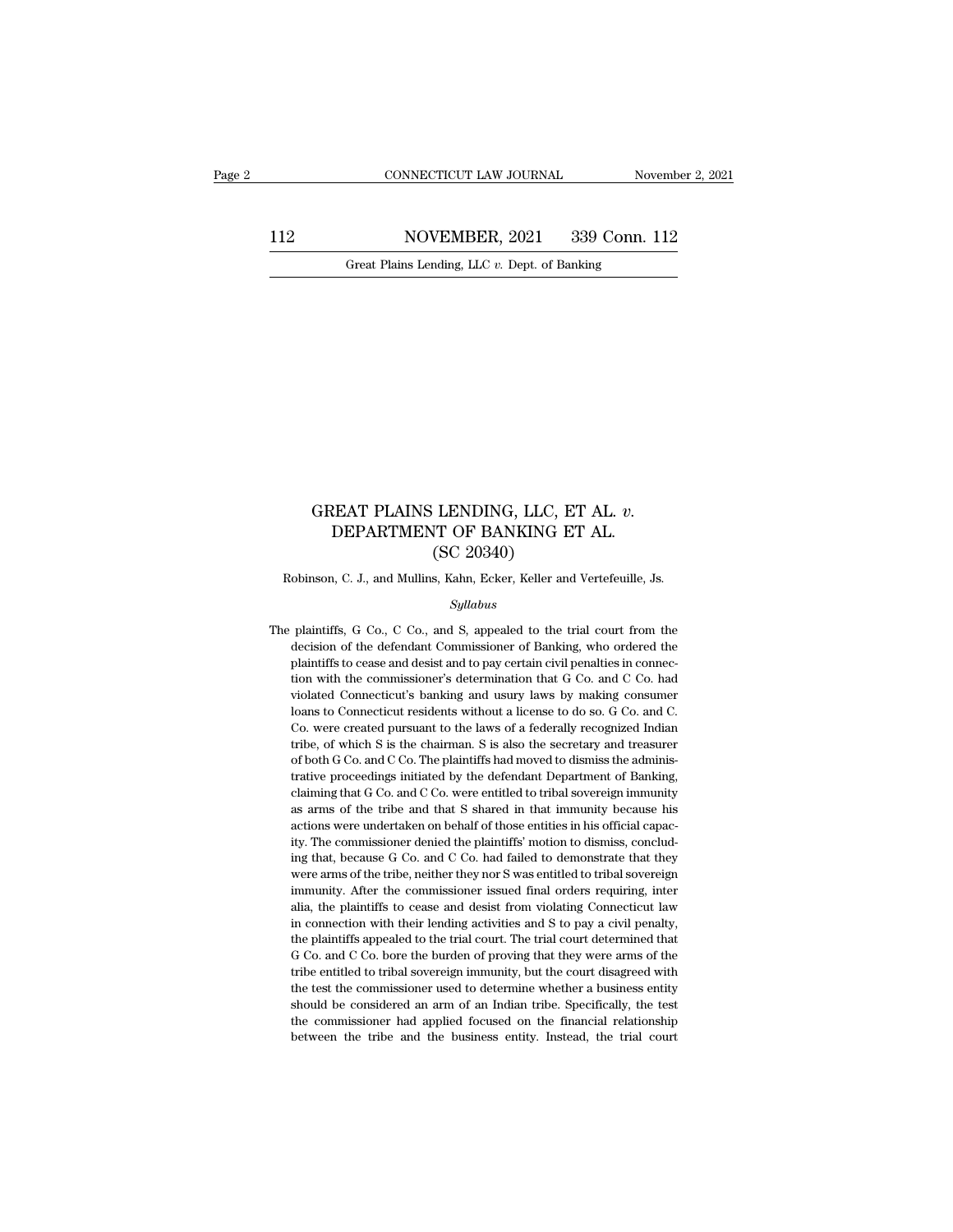F. 2, 2021 CONNECTICUT LAW JOURNAL<br>
Great Plains Lending, LLC *v.* Dept. of Banking<br>
employed a multifactor test that considered not only the legal or organiemployed a multifactor test that considered not only the legal or organizational relationship between the tribe and the entity but also the functional relationship between the tribe and the entity but also the functionship  $\frac{112}{2}$  NOVEMBER, 2021 113<br>Great Plains Lending, LLC v. Dept. of Banking<br>employed a multifactor test that considered not only the legal or organizational relationship between the tribe and the entity but also the func **EXECUTE:** Solutional aspects of the entity's financial relationship between the tribe and the entity but also the functional relationship between the tribe and the entity but also the functional aspects of the entity's f Great Plains Lending, LLC  $v$ . Dept. of Banking<br>employed a multifactor test that considered not only the legal or organizational relationship between the tribe and the entity but also the func-<br>tional aspects of the entit Great Plains Lending, LLC v. Dept. of Banking<br>employed a multifactor test that considered not only the legal or organizational relationship between the tribe and the entity but also the func-<br>tional aspects of the entity's employed a multifactor test that considered not only the legal or organizational relationship between the tribe and the entity but also the functional aspects of the entity's financial relationship with the tribe and the e zational relationship between the tribe and the entity but also the functional aspects of the entity's financial relationship with the tribe and the entity's stated purpose. Under that functional test, the court determined tional aspects of the entity's financial relationship with the tribe and<br>the entity's stated purpose. Under that functional test, the court deter-<br>mined that, although the evidence was sufficient for G Co. and C Co.<br>to mee the entity's stated purpose. Under that functional test, the court determined that, although the evidence was sufficient for G Co. and C Co. to meet most of the various factors, the plaintiffs failed to show how the entiti mined that, although the evidence was sufficient for G Co. and C Co.<br>to meet most of the various factors, the plaintiffs failed to show how<br>the entities actually functioned in relation to their stated purpose. The<br>court al mined that, although the evidence was sufficient for G Co. and C Co.<br>to meet most of the various factors, the plaintiffs failed to show how<br>the entities actually functioned in relation to their stated purpose. The<br>court a the entities actually functioned in relation to their stated purpose. The court also concluded that the viability of the claims against S depended on whether G Co. and C Co. were arms of the tribe. Accordingly, the court r court also concluded that the viability of the claims against S depended<br>on whether G Co. and C Co. were arms of the tribe. Accordingly, the<br>court rendered judgment sustaining the appeal and remanding the case<br>to the comm court rendered judgment sustaining the appeal and remanding the case<br>to the commissioner for further proceedings to consider whether G Co.<br>and C Co. satisfied the functional test. Thereafter, the plaintiffs appealed<br>and th

- to the commissioner for further proceedings to consider whether G Co.<br>and C Co. satisfied the functional test. Thereafter, the plaintiffs appealed<br>and the defendants cross appealed. *Held*:<br>he trial court correctly determi and C Co. satisfied the functional test. Thereafter, the plaintiffs appealed and the defendants cross appealed. *Held*:<br>1. The trial court correctly determined that G Co. and C Co. bore the burden of proving, by a prepond and the defendants cross appealed. *Held*:<br>he trial court correctly determined that G Co. and C Co. bore the burden<br>of proving, by a preponderance of the evidence, that they were entitled<br>to tribal sovereign inmunity as ar he trial court correctly determined that G Co. and C Co. bore the burden<br>of proving, by a preponderance of the evidence, that they were entitled<br>to tribal sovereign immunity as arms of the tribe; allocating the burden<br>of p of proving, by a preponderance of the evidence, that they were entitled to tribal sovereign immunity as arms of the tribe; allocating the burden of proof to the entity claiming immunity was consistent with the decisions of to tribal sovereign immunity as arms of the tribe; allocating the burden<br>of proof to the entity claiming immunity was consistent with the deci-<br>sions of state and federal courts in arm of the tribe cases, as well as<br>the st of proof to the entity claiming immunity was consistent with the decisions of state and federal courts in arm of the tribe cases, as well as the standard employed by this court with respect to whether a corporate entity is sions of state and federal courts in arm of the tribe cases, as well as<br>the standard employed by this court with respect to whether a corporate<br>entity is entitled to assert a sovereign immunity defense as an arm of<br>the sta the standard employed by this court with respect to whether a corporate entity is entitled to assert a sovereign immunity defense as an arm of the state, and the entity claiming arm of the tribe status likely will have the
- entity is entitled to assert a sovereign immunity defense as an arm of<br>the state, and the entity claiming arm of the tribe status likely will have<br>the best access to the evidence needed to assume that burden of proof.<br>he t the state, and the entity claiming arm of the tribe status likely will have the best access to the evidence needed to assume that burden of proof.<br>he trial court applied an improper test for determining whether an entity i the best access to the evidence needed to assume that burden of proof.<br>he trial court applied an improper test for determining whether an entity<br>is entitled to sovereign immunity as an arm of the tribe by requiring<br>proof o the trial court applied an improper test for determining whether an entity is entitled to sovereign immunity as an arm of the tribe by requiring proof of how the entities functioned in relation to their stated purpose and is entitled to sovereign immunity as an arm of the tribe by requiring<br>proof of how the entities functioned in relation to their stated purpose<br>and incorrectly determined that further proceedings were required to<br>determine proof of how the entities functioned in relation to their stated purpose and incorrectly determined that further proceedings were required to determine whether G Co. was an arm of the tribe: this court concluded that wheth and incorrectly determined that further proceedings were required to determine whether G Co. was an arm of the tribe: this court concluded that whether an entity shares a tribe's sovereign immunity as an arm of the tribe i determine whether G Co. was an arm of the tribe: this court concluded that whether an entity shares a tribe's sovereign immunity as an arm of the tribe is a determination to be made in light of the federal laws and policie that whether an entity shares a tribe's sovereign immunity as an arm<br>of the tribe is a determination to be made in light of the federal laws<br>and policies underlying tribal sovereign immunity and in view of five<br>specific fa that whether an entity shares a tribe's sovereign immunity as an arm<br>of the tribe is a determination to be made in light of the federal laws<br>and policies underlying tribal sovereign immunity and in view of five<br>specific f and policies underlying tribal sovereign immunity and in view of five specific factors, namely, the method of the entity's creation, the purpose of the entity, the structure, ownership and management of the entity, includi specific factors, namely, the method of the entity's creation, the purpose<br>of the entity, the structure, ownership and management of the entity,<br>including the amount of control the tribe has over it, the tribe's intent<br>wit of the entity, the structure, ownership and management of the entity, including the amount of control the tribe has over it, the tribe's intent with respect to sharing its sovereign immunity, and the financial relationship including the amount of control the tribe has over it, the tribe's intent with respect to sharing its sovereign immunity, and the financial relationship between the tribe and the entity; in the present case, all five facto with respect to sharing its sovereign immunity, and the financial relationship between the tribe and the entity; in the present case, all five factors supported the determination that G Co. was entitled, as a matter of law ship between the tribe and the entity; in the present case, all five factors supported the determination that G Co. was entitled, as a matter of law, to share in the tribe's sovereign immunity as an arm of the tribe, as th supported the determination that G Co. was entitled, as a matter of law, to share in the tribe's sovereign immunity as an arm of the tribe, as the record demonstrated that G Co. was created under tribal law and was control to share in the tribe's sovereign immunity as an arm of the tribe, as the record demonstrated that G Co. was created under tribal law and was controlled by directors appointed by the tribe's governing council for the purpo record demonstrated that G Co. was created under tribal law and was controlled by directors appointed by the tribe's governing council for the purpose of promoting tribal economic development and welfare, and there was a s controlled by directors appointed by the tribe's governing council for<br>the purpose of promoting tribal economic development and welfare,<br>and there was a significant financial relationship between the tribe and<br>G Co. such t the purpose of promoting tribal economic development and welfare, and there was a significant financial relationship between the tribe and G Co. such that withholding immunity would interfere with the tribe's self-governan and there was a significant financial relationship between the tribe and G Co. such that withholding immunity would interfere with the tribe's self-governance and economic development; moreover, the minimal evidence in the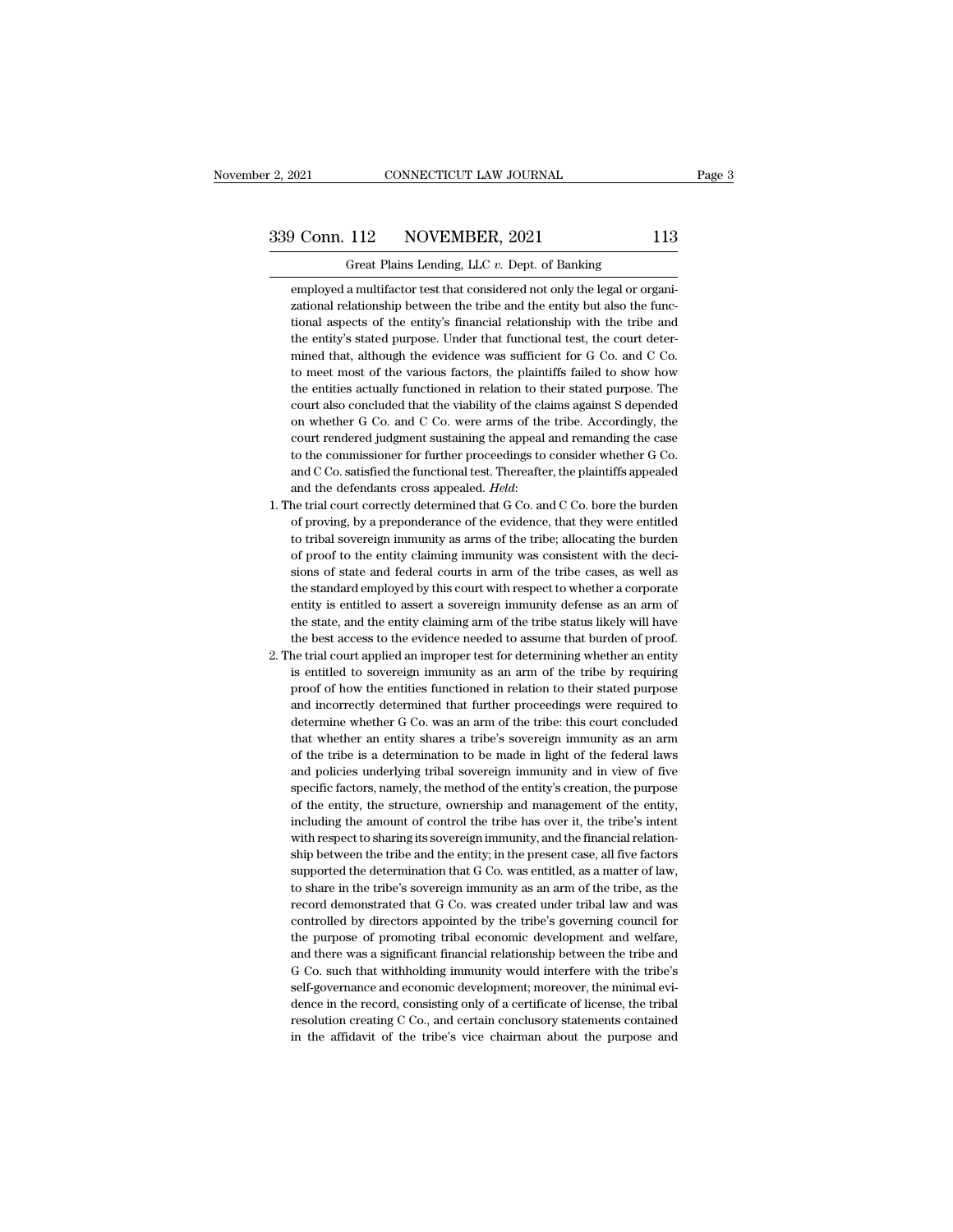### 114 CONNECTICUT LAW JOURNAL November 2, 2021<br>114 NOVEMBER, 2021 339 Conn. 112<br>114 Great Plains Lending, LLC v. Dept. of Banking CONNECTICUT LAW JOURNAL<br>NOVEMBER, 2021 339 Conn. 1<br>Great Plains Lending, LLC *v.* Dept. of Banking<br>of C Co., was insufficient to conclude that C Co. was an

Structure of C Co., was insufficient to conclude that C Co. was an arm of the tribe entitled to share in its sovereign immunity, and, accordingly MOVEMBER, 2021 339 Conn. 112<br>Great Plains Lending, LLC v. Dept. of Banking<br>structure of C Co., was insufficient to conclude that C Co. was an arm<br>of the tribe entitled to share in its sovereign immunity, and, accordingly<br>t  $\frac{12}{12}$  Great Plains Lending, LLC v. Dept. of Banking<br>structure of C Co., was insufficient to conclude that C Co. was an arm<br>of the tribe entitled to share in its sovereign immunity, and, accordingly<br>the trial court c Great Plains Lending, LLC v. Dept. of Banking<br>structure of C Co., was insufficient to conclude that C Co. was<br>of the tribe entitled to share in its sovereign immunity, and, acce<br>the trial court correctly concluded that fur Great Plains Lending, LLC  $v$ . Dept. of Banking<br>
structure of C Co., was insufficient to conclude that C Co. was an arm<br>
of the tribe entitled to share in its sovereign immunity, and, accordingly<br>
the trial court correctl structure of C Co., was insufficient to conclude that C Co. was an arm<br>of the tribe entitled to share in its sovereign immunity, and, accordingly<br>the trial court correctly concluded that further proceedings were neces-<br>sar

of the tribe entitled to share in its sovereign immunity, and, accordingly the trial court correctly concluded that further proceedings were necessary to determine whether C Co. was an arm of the tribe. The trial court cor the trial court correctly concluded that further proceedings were necessary to determine whether C Co. was an arm of the tribe.<br>he trial court correctly determined that S was immune from the civil penalty imposed on him bu sary to determine whether C Co. was an arm of the tribe.<br>he trial court correctly determined that S was immune from the civil<br>penalty imposed on him but was not immune from the order of prospec-<br>tive injunctive relief in c and it is the trial court correctly determined that S was immune from the civil penalty imposed on him but was not immune from the order of prospective injunctive relief in connection with his actions as an official of G C prenalty imposed on him but was not immune from the order of prospective injunctive relief in connection with his actions as an official of G Co.: tribal officials are entitled to an extension of tribal sovereign immunity policial policial connection with his actions as an official of G Co.:<br>tribal officials are entitled to an extension of tribal sovereign immunity<br>if the tribe, rather than the individual officer, is the real party in inter entities, and entitled to an extension of tribal sovereign immunity if the tribe, rather than the individual officer, is the real party in interest and if the tribal official acted within the scope of his authority; in the if the tribe, rather than the individual officer, is the real party in interest<br>and if the tribal official acted within the scope of his authority; in the<br>present case, the department sought relief from S only nominally be allegation without referring to any specific actions that with the scope of his authority; in the present case, the department sought relief from Sonly nominally because of his policy-making role as a high ranking officer it was apparent case, the department sought relief from Sonly nominally because<br>of his policy-making role as a high ranking officer of the tribe and the<br>entities, rather than as a result of his personal actions taken withi and that S's actions were entirely within the scope of his policy-making role as a high ranking officer of the tribe and the entities, rather than as a result of his personal actions taken within the scope of his official entities, rather than as a result of his personal actions taken within the scope of his official capacity, and made only a conclusory and nominal allegation without referring to any specific actions taken by S, such that i scope of his official capacity, and made only a conclusory and nominal allegation without referring to any specific actions taken by S, such that it was apparent that the tribe, rather than S, was the real party in interes sulegation without referring to any specific actions taken by S, such that it was apparent that the tribe, rather than S, was the real party in interest and that S's actions were entirely within the scope of executing his social was apparent that the tribe, rather than S, was the real party in interest<br>and that S's actions were entirely within the scope of executing his<br>duties as an officer of the tribe, G Co., and C Co., and, in the absenc From that S's actions were entirely within the scope of executing his duties as an officer of the tribe, G Co., and C Co., and, in the absence of any allegation that S acted beyond the scope of his authority, he was immune duties as an officer of the tribe, G Co., and C Co., and, in the absence of any allegation that S acted beyond the scope of his authority, he was immune from the civil penalty imposed on him; moreover, tribal sovereign imm and any allegation that S<br>of any allegation that S<br>sovereign immunity does<br>officers responsible for<br>immune from the order e<br>ing and usury laws.<br>Argued October 21, 2 % sovereign immunity does not extend to injunctive relief against tribal officers responsible for violating state law, and, therefore, S was not immune from the order enjoining him from violating Connecticut banking and u immune from the order enjoining him from violating Connecticut banking and usury laws.<br> *Procedural History*<br> *Procedural History*<br> *Procedural History*<br> **Appeal from the decision of the named defendant** officers responsible for violating state law, and, therefore, S was not<br>immune from the order enjoining him from violating Connecticut bank-<br>ing and usury laws.<br>Argued October 21, 2020—officially released May 20, 2021\*<br>*Pr* 

immune from the order enjoining him from violating Connecticut banking and usury laws.<br>
Argued October 21, 2020—officially released May 20, 2021\*<br>
Procedural History<br>
Appeal from the decision of the named defendant<br>
orderi ing and usury laws.<br>
Argued October 21, 2020—officially released May 20, 2021\*<br>
Procedural History<br>
Appeal from the decision of the named defendant<br>
ordering the plaintiffs to cease and desist and to pay<br>
certain civil pen Argued October 21, 2020—officially released May 20, 2021\*<br>
Procedural History<br>
Appeal from the decision of the named defendant<br>
ordering the plaintiffs to cease and desist and to pay<br>
certain civil penalties and finding th *Procedural History*<br>Appeal from the decision of the named defendant<br>ordering the plaintiffs to cease and desist and to pay<br>certain civil penalties and finding that the plaintiffs are<br>not entitled to tribal sovereign immun Frocedural History<br>
Appeal from the decision of the named defendant<br>
ordering the plaintiffs to cease and desist and to pay<br>
certain civil penalties and finding that the plaintiffs are<br>
not entitled to tribal sovereign imm ordering the plaintiffs to cease and desist and to pay certain civil penalties and finding that the plaintiffs are not entitled to tribal sovereign immunity, brought to the Superior Court in the judicial district of New B ordering the plaintiffs to cease and desist and to pay<br>certain civil penalties and finding that the plaintiffs are<br>not entitled to tribal sovereign immunity, brought to<br>the Superior Court in the judicial district of New Br certain civil penalties and finding that the plaintiffs are<br>not entitled to tribal sovereign immunity, brought to<br>the Superior Court in the judicial district of New Britain,<br>where the court, *Hon. Joseph M. Shortall*, judg not entitled to tribal sovereign immunity, brought to<br>the Superior Court in the judicial district of New Britain,<br>where the court, *Hon. Joseph M. Shortall*, judge trial<br>referee, denied the defendants' motion to dismiss; t the Superior Court in the judicial district of New Britain,<br>where the court, *Hon. Joseph M. Shortall*, judge trial<br>referee, denied the defendants' motion to dismiss; there-<br>after, the case was tried to the court, *Hon. Jo* where the court, *Hon. Joseph M. Shortall*, judge trial<br>referee, denied the defendants' motion to dismiss; there-<br>after, the case was tried to the court, *Hon. Joseph M.<br>Shortall*, judge trial referee, who, exercising the referee, denied the defendants' motion to dismiss; thereafter, the case was tried to the court, *Hon. Joseph M.*<br>Shortall, judge trial referee, who, exercising the powers of the Superior Court, rendered judgment vacating % of the Superior Court, rendered judgment vacating the orders of the named defendant that imposed certain financial penalties on the plaintiffs and remanding the case to the named defendant to hold an evidentiary  $*$  May case to the named defendant to hold an evidentiary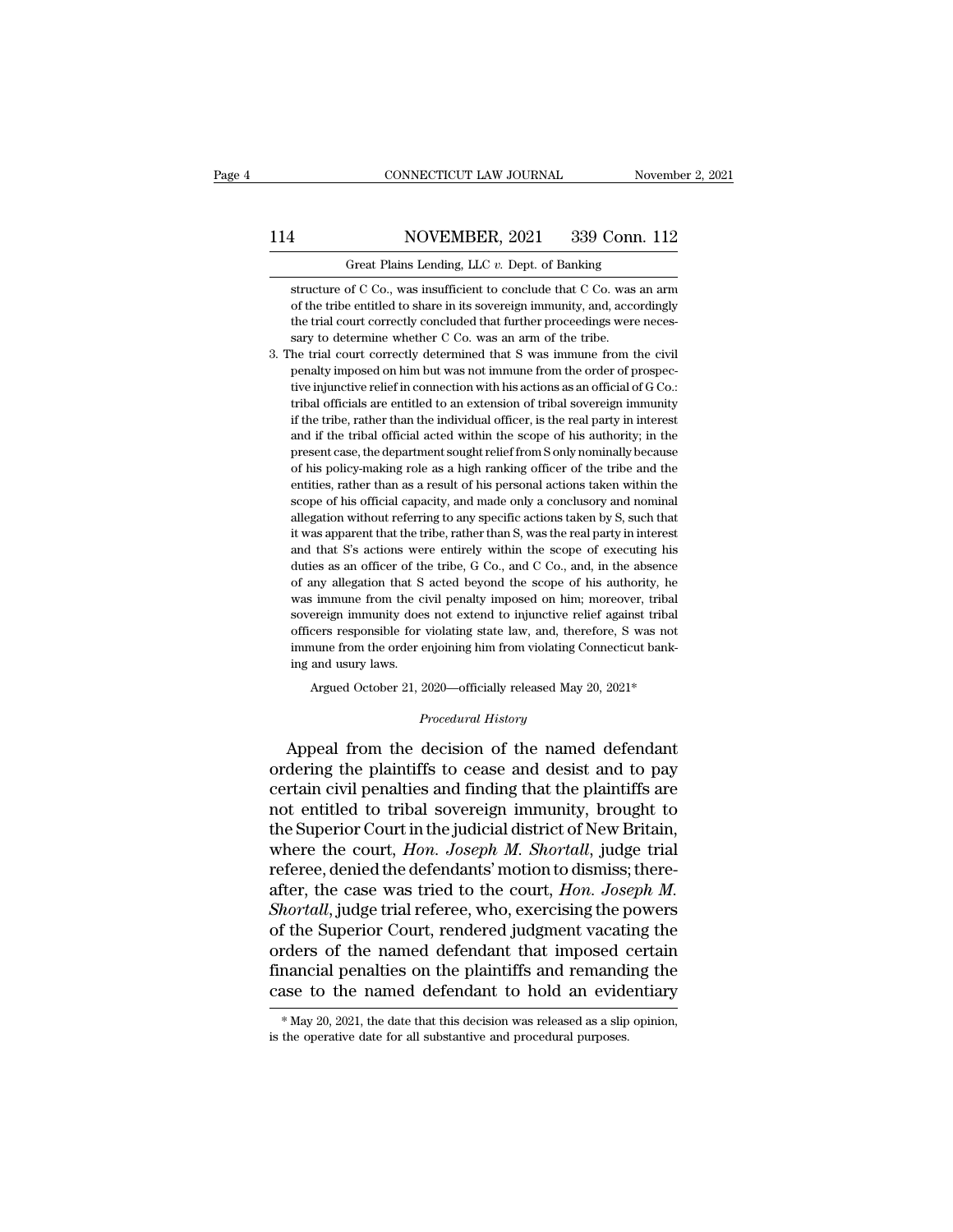r 2, 2021 CONNECTICUT LAW JOURNAL<br>
Great Plains Lending, LLC *v.* Dept. of Banking<br>
Rearing to reconsider the issue of whether the plaintiffs hearing to reconsider the issue of whether the plaintiffs<br>
are entitled to tribal sovereign immunity, from which<br>
the plaintiffs<br>
are entitled to tribal sovereign immunity, from which<br>
the plaintiffs<br>
the plaintiffs<br>
are e  $\begin{array}{|l|l|} \hline \text{339 Conn. 112} & \text{NOVEMBER, 2021} & \text{115} \ \hline \text{Great Plains Lending, LLC } v. \text{ Dept. of Banking} \ \hline \text{hearing to reconsider the issue of whether the plaintiffs are entitled to tribal sovereign immunity, from which the plaintiffs appeared and the defendants cross appeared. Bewerced in next: fundamentalized in next: further.} \end{array}$ 339 Conn. 112 NOVEMBER, 2021 115<br>
Great Plains Lending, LLC  $v$ . Dept. of Banking<br>
hearing to reconsider the issue of whether the plaintiffs<br>
are entitled to tribal sovereign immunity, from which<br>
the plaintiffs appealed <sup>239</sup> Conn. 112 NOVEMBER, 2021 115<br>
<sup>Great Plains Lending, LLC v. Dept. of Banking<br>
hearing to reconsider the issue of whether the plaintiffs<br>
are entitled to tribal sovereign immunity, from which<br>
the plaintiffs appealed </sup> **proceedings**<br>**proceedings** are entitled to tribal sovereign immunity, from which<br>the plaintiffs appealed and the defendants cross appealed.<br>*Reversed in part; judgment directed in part; further*<br>*proceedings.*<br>*Robert A. Linda L. Morkan* and, on the brief, *Jeffrey J. White*<br>*Linda L. Morkan* and the defendants cross appealed.<br>*Reversed in part; judgment directed in part; further*<br>*proceedings.*<br>*Robert A. Rosette, pro hac vice, with whom* 

are entitied to tribal sovereign infinitity, from which<br>the plaintiffs appealed and the defendants cross appealed.<br>*Reversed in part; judgment directed in part; further*<br>*proceedings.*<br>*Robert A. Rosette, pro hac vice, wit* Framilis appeared and the plantins appeared and the Reversed in part; judgme<br>proceedings.<br>Robert A. Rosette, pro<br>Linda L. Morkan and, on<br>and Saba Bazzazieh, pro<br>appellees (plaintiffs).<br>Clare E. Kindall, solicit *Robert A. Rosette*, pro hac vice, with whom were<br> *Robert A. Rosette*, pro hac vice, with whom were<br> *clare L. Morkan* and, on the brief, *Jeffrey J. White*<br> *d Saba Bazzazieh*, pro hac vice, for the appellants-<br>
pellees *Robert A. Rosette, pro hac vice, with whom were*<br>*Linda L. Morkan and, on the brief, Jeffrey J. White*<br>and *Saba Bazzazieh*, pro hac vice, for the appellants-<br>appellees (plaintiffs).<br>*Clare E. Kindall, solicitor general,* 

*Robert A. Rosette, pro lact vice, with whom were*<br>*Linda L. Morkan and, on the brief, Jeffrey J. White*<br>and *Saba Bazzazieh*, pro hac vice, for the appellants-<br>appellees (plaintiffs).<br>*Clare E. Kindall,* solicitor general *Ethald L. Morkan and, on the brief, Jeffrey J. White* and *Saba Bazzazieh*, pro hac vice, for the appellants-appellees (plaintiffs).<br>*Clare E. Kindall*, solicitor general, with whom were *John Langmaid, Joseph J. Chambers* and *Saod Bazzazten*, pr<br>appellees (plaintiffs).<br>*Clare E. Kindall*, solid<br>John Langmaid, Josep<br>Deichert, assistant attor.<br>William Tong, attorney g<br>lants (defendants). *hn Langmaid, Joseph J. Chambers* and *Robert J.*<br> *eichert*, assistant attorneys general, and, on the brief,<br> *illiam Tong*, attorney general, for the appellees-appel-<br>
ats (defendants).<br> *Opinion*<br>
ROBINSON, C. J. This a

*Opinion*

Deichert, assistant attorneys general, and, on the brief,<br>
William Tong, attorney general, for the appellees-appel-<br>
lants (defendants).<br>
Opinion<br>
ROBINSON, C. J. This appeal presents three significant<br>
issues of first imp William Tong, attorney general, for the appellees-appel-<br>lants (defendants).<br> $\qquad$ <br> $\qquad$  ROBINSON, C. J. This appeal presents three significant issues of first impression with respect to whether<br>a business entity shares a opinion<br>
opinion<br>
ROBINSON, C. J. This appeal presents three signifi-<br>
cant issues of first impression with respect to whether<br>
a business entity shares an Indian tribe's sovereign<br>
immunity as an "arm of the tribe," as we *Opinion*<br>
ROBINSON, C. J. This appeal presents three significant issues of first impression with respect to whether<br>
a business entity shares an Indian tribe's sovereign<br>
immunity as an "arm of the tribe," as we consider status as an arm of the tribe, (2) the extent to whether<br>the status as an indian tribe's sovereign<br>immunity as an "arm of the tribe," as we consider (1)<br>which party bears the burden of proving the entity's<br>status as an ar ROBINSON, C. J. This appeal presents three significant issues of first impression with respect to whether<br>a business entity shares an Indian tribe's sovereign<br>immunity as an "arm of the tribe," as we consider (1)<br>which par cant issues of first impression with respect to whether<br>a business entity shares an Indian tribe's sovereign<br>immunity as an "arm of the tribe," as we consider (1)<br>which party bears the burden of proving the entity's<br>status a business entity shares an Indian tribe's sovereign<br>immunity as an "arm of the tribe," as we consider (1)<br>which party bears the burden of proving the entity's<br>status as an arm of the tribe, (2) the legal standard<br>governin immunity as an "arm of the tribe," as we consider  $(1)$  which party bears the burden of proving the entity's status as an arm of the tribe,  $(2)$  the legal standard governing that inquiry, and  $(3)$  the extent to which a which party bears the burden of proving the entity's<br>status as an arm of the tribe, (2) the legal standard<br>governing that inquiry, and (3) the extent to which a<br>tribal officer shares in that immunity for his or her<br>actions status as an arm of the tribe, (2) the legal standard<br>governing that inquiry, and (3) the extent to which a<br>tribal officer shares in that immunity for his or her<br>actions in connection with the business entity. The<br>plaintif governing that inquiry, and (3) the extent to which a<br>tribal officer shares in that immunity for his or her<br>actions in connection with the business entity. The<br>plaintiffs, Great Plains Lending, LLC (Great Plains),<br>American tribal officer shares in that immunity for his or her<br>actions in connection with the business entity. The<br>plaintiffs, Great Plains Lending, LLC (Great Plains),<br>American Web Loan, Inc., doing business as Clear Creek<br>Lending actions in connection with the business entity. The<br>plaintiffs, Great Plains Lending, LLC (Great Plains),<br>American Web Loan, Inc., doing business as Clear Creek<br>Lending (Clear Creek) (collectively, entities), and John<br>R. S plaintiffs, Great Plains Lending, LLC (Great Plains),<br>American Web Loan, Inc., doing business as Clear Creek<br>Lending (Clear Creek) (collectively, entities), and John<br>R. Shotton, chairman of the Otoe-Missouria Tribe of<br>Indi American Web Loan, Inc., doing business as Clear Creek<br>Lending (Clear Creek) (collectively, entities), and John<br>R. Shotton, chairman of the Otoe-Missouria Tribe of<br>Indians (tribe), a federally recognized tribe, appeal<sup>1</sup><br>f Lending (Clear Creek) (collectively, entities), and John R. Shotton, chairman of the Otoe-Missouria Tribe of Indians (tribe), a federally recognized tribe, appeal<sup>1</sup> from the judgment of the trial court sustaining their ad om the judgment of the trial court sustaining their<br>dministrative appeal and remanding this case to the<br>efendant Commissioner of Banking (commissioner)<br>or further proceedings with respect to the plaintiffs'<br><sup>1</sup>The plaintif administrative appeal and remanding this case to the<br>defendant Commissioner of Banking (commissioner)<br>for further proceedings with respect to the plaintiffs'<br><sup>1</sup>The plaintiffs appealed from the judgment of the trial court

defendant Commissioner of Bank<br>for further proceedings with resp<br><sup>1</sup>The plaintiffs appealed from the judgment of<br>late Court, and we transferred the appeal to thi<br>Statutes § 51-199 (c) and Practice Book § 65-1.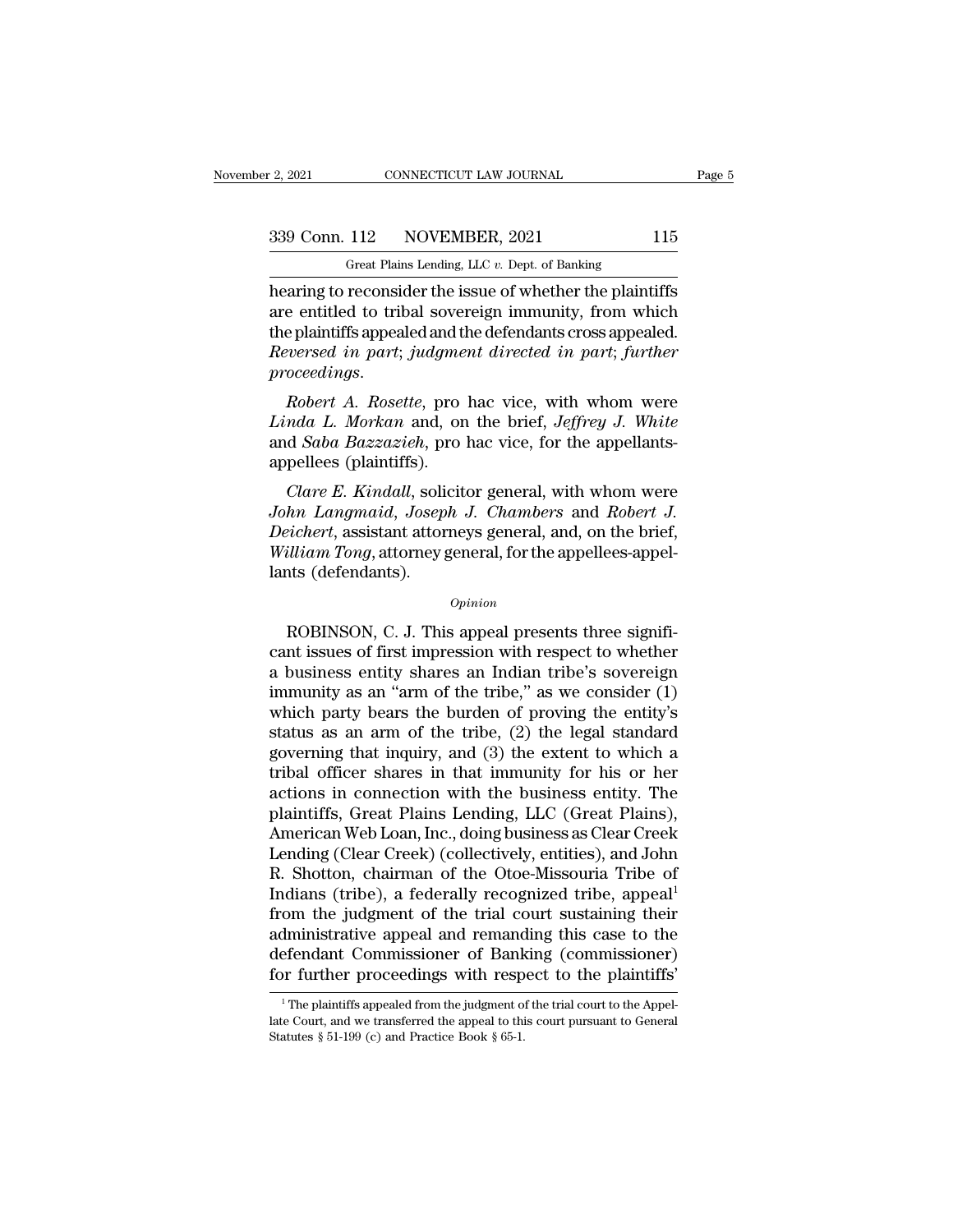# 116 CONNECTICUT LAW JOURNAL November 2, 2021<br>116 NOVEMBER, 2021 339 Conn. 112<br>Great Plains Lending, LLC v. Dept. of Banking

CONNECTICUT LAW JOURNAL November 2, 2021<br>116 NOVEMBER, 2021 339 Conn. 112<br>Great Plains Lending, LLC *v*. Dept. of Banking<br>entitlement to tribal sovereign immunity in administraentitlement to tribal sovereign immunity in administra-116 NOVEMBER, 2021 339 Conn. 112<br>Great Plains Lending, LLC v. Dept. of Banking<br>entitlement to tribal sovereign immunity in administra-<br>tive proceedings. On appeal, the plaintiffs claim that<br>the trial court should have rend 116 NOVEMBER, 2021 339 Conn. 112<br>
Great Plains Lending, LLC v. Dept. of Banking<br>
entitlement to tribal sovereign immunity in administra-<br>
tive proceedings. On appeal, the plaintiffs claim that<br>
the trial court should have 116 NOVEMBER, 2021 339 Conn. 112<br>
Great Plains Lending, LLC  $v$ . Dept. of Banking<br>
entitlement to tribal sovereign immunity in administra-<br>
tive proceedings. On appeal, the plaintiffs claim that<br>
the trial court should ha Great Plains Lending, LLC v. Dept. of Banking<br>
entitlement to tribal sovereign immunity in administra-<br>
tive proceedings. On appeal, the plaintiffs claim that<br>
the trial court should have rendered judgment in their<br>
favor Great Plains Lending, LLC v. Dept. of Banking<br>entitlement to tribal sovereign immunity in administra-<br>tive proceedings. On appeal, the plaintiffs claim that<br>the trial court should have rendered judgment in their<br>favor as entitlement to tribal sovereign immunity in administrative proceedings. On appeal, the plaintiffs claim that<br>the trial court should have rendered judgment in their<br>favor as a matter of law, insofar as it improperly (1)<br>all tive proceedings. On appeal, the plaintiffs claim that<br>the trial court should have rendered judgment in their<br>favor as a matter of law, insofar as it improperly (1)<br>allocated the burden of proving entitlement to tribal<br>sov the trial court should have rendered judgment in their<br>favor as a matter of law, insofar as it improperly (1)<br>allocated the burden of proving entitlement to tribal<br>sovereign immunity to the plaintiffs, (2) required proof<br>o favor as a matter of law, insofar as it improperly (1) allocated the burden of proving entitlement to tribal sovereign immunity to the plaintiffs, (2) required proof of a functioning relationship between the entities and t allocated the burden of proving entitlement to tribal<br>sovereign immunity to the plaintiffs, (2) required proof<br>of a functioning relationship between the entities and<br>the tribe, and (3) failed to find Shotton immune in fursovereign immunity to the plaintiffs, (2) required proof<br>of a functioning relationship between the entities and<br>the tribe, and (3) failed to find Shotton immune in fur-<br>ther administrative proceedings. The defendants, the<br> of a functioning relationship between the entities and<br>the tribe, and (3) failed to find Shotton immune in fur-<br>ther administrative proceedings. The defendants, the<br>commissioner and the Department of Banking (depart-<br>ment) the tribe, and (3) failed to find Shotton immune in fur-<br>ther administrative proceedings. The defendants, the<br>commissioner and the Department of Banking (depart-<br>ment), cross appeal and similarly challenge the legal<br>standa ther administrative proceedings. The defendants, the commissioner and the Department of Banking (department), cross appeal and similarly challenge the legal standard adopted by the trial court and its decision to remand th commissioner and the Department of Banking (department), cross appeal and similarly challenge the legal<br>standard adopted by the trial court and its decision to<br>remand the case for further administrative proceedings.<br>We con ment), cross appeal and similarly challenge the legal<br>standard adopted by the trial court and its decision to<br>remand the case for further administrative proceedings.<br>We conclude that the entity claiming arm of the tribe<br>st *theremand the case for further administrative proceedings.*<br> *We conclude that the entity claiming arm of the tribe*<br> *that status bears the burden of proving its entitlement to*<br> *that status under the test articulated b* remand the case for further administrative proceedings.<br> *We* conclude that the entity claiming arm of the tribe<br>
status bears the burden of proving its entitlement to<br>
that status under the test articulated by the United<br> We conclude that the entity claiming arm of the tribe<br>status bears the burden of proving its entitlement to<br>that status under the test articulated by the United<br>States Court of Appeals for the Tenth Circuit in *Break-<br>thro* status bears the burden of proving its entitlement to<br>that status under the test articulated by the United<br>States Court of Appeals for the Tenth Circuit in *Break-<br>through Management Group, Inc.* v. *Chukchansi Gold*<br>Casin that status under the test articulated by the United<br>States Court of Appeals for the Tenth Circuit in *Break-<br>through Management Group, Inc.* v. *Chukchansi Gold*<br>Casino & Resort, 629 F.3d 1173, 1187 (10th Cir. 2010)<br>(*Br* States Court of Appeals for the Tenth Circuit in *Break-<br>through Management Group, Inc.* v. *Chukchansi Gold*<br>*Casino & Resort*, 629 F.3d 1173, 1187 (10th Cir. 2010)<br>(*Breakthrough*), cert. dismissed, 564 U.S. 1061, 132 S. through Management Group, Inc. v. Chukchansi Gold<br>Casino & Resort, 629 F.3d 1173, 1187 (10th Cir. 2010)<br>(*Breakthrough*), cert. dismissed, 564 U.S. 1061, 132 S.<br>Ct. 64, 180 L. Ed. 2d 932 (2011). We further conclude,<br>as a m Casino & Resort, 629 F.3d 1173, 1187 (10th Cir. 2010)<br>(*Breakthrough*), cert. dismissed, 564 U.S. 1061, 132 S.<br>Ct. 64, 180 L. Ed. 2d 932 (2011). We further conclude,<br>as a matter of law, that Great Plains is an arm of the<br> (*Breakthrough*), cert. dismissed, 564 U.S. 1061, 132 S.<br>Ct. 64, 180 L. Ed. 2d 932 (2011). We further conclude,<br>as a matter of law, that Great Plains is an arm of the<br>tribe and that Shotton, with respect to his capacity a Ct. 64, 180 L. Ed. 2d 932 (2011). We further conclude,<br>as a matter of law, that Great Plains is an arm of the<br>tribe and that Shotton, with respect to his capacity as<br>an officer of Great Plains and the tribe, is entitled to as a matter of law, that Great Plains is an arm of the<br>tribe and that Shotton, with respect to his capacity as<br>an officer of Great Plains and the tribe, is entitled to<br>tribal sovereign immunity from civil penalties but not tribe and that Shotton, with respect to his capacity as<br>an officer of Great Plains and the tribe, is entitled to<br>tribal sovereign immunity from civil penalties but not<br>injunctive relief. We also conclude, however, that the an officer of Great Plains and the tribe, is entitled to<br>tribal sovereign immunity from civil penalties but not<br>injunctive relief. We also conclude, however, that there<br>is insufficient evidence to support a conclusion that tribal sovereign immunity from civil penalti<br>injunctive relief. We also conclude, however<br>is insufficient evidence to support a concl<br>Clear Creek is an arm of the tribe as a mat<br>which requires a remand to the commissior<br>th Insufficient evidence to support a conclusion that<br>the record reveals in a ram of the tribe as a matter of law,<br>nich requires a remand to the commissioner for fur-<br>er administrative proceedings. Accordingly, we reverse<br>par E instantant evidence to support a conclusion that<br>Clear Creek is an arm of the tribe as a matter of law,<br>which requires a remand to the commissioner for fur-<br>ther administrative proceedings. Accordingly, we reverse<br>in pa

of the Otoe-Missouria Tribe as a matter of the Missourian,<br>which requires a remand to the commissioner for fur-<br>ther administrative proceedings. Accordingly, we reverse<br>in part the judgment of the trial court.<br>The record r First Form of the Technical Controller and the administrative proceedings. Accordingly, we reverse<br>in part the judgment of the trial court.<br>The record reveals the following undisputed facts<br>and procedural history. The trib in part the judgment of the trial court.<br>
The record reveals the following undisputed facts<br>
and procedural history. The tribe adopted the constitu-<br>
tion of the Otoe-Missouria Tribe of Indians on February<br>
4, 1984. In acc The record reveals the following undisputed facts<br>and procedural history. The tribe adopted the constitu-<br>tion of the Otoe-Missouria Tribe of Indians on February<br>4, 1984. In accordance with article IV,  $\S$  1, of the tribe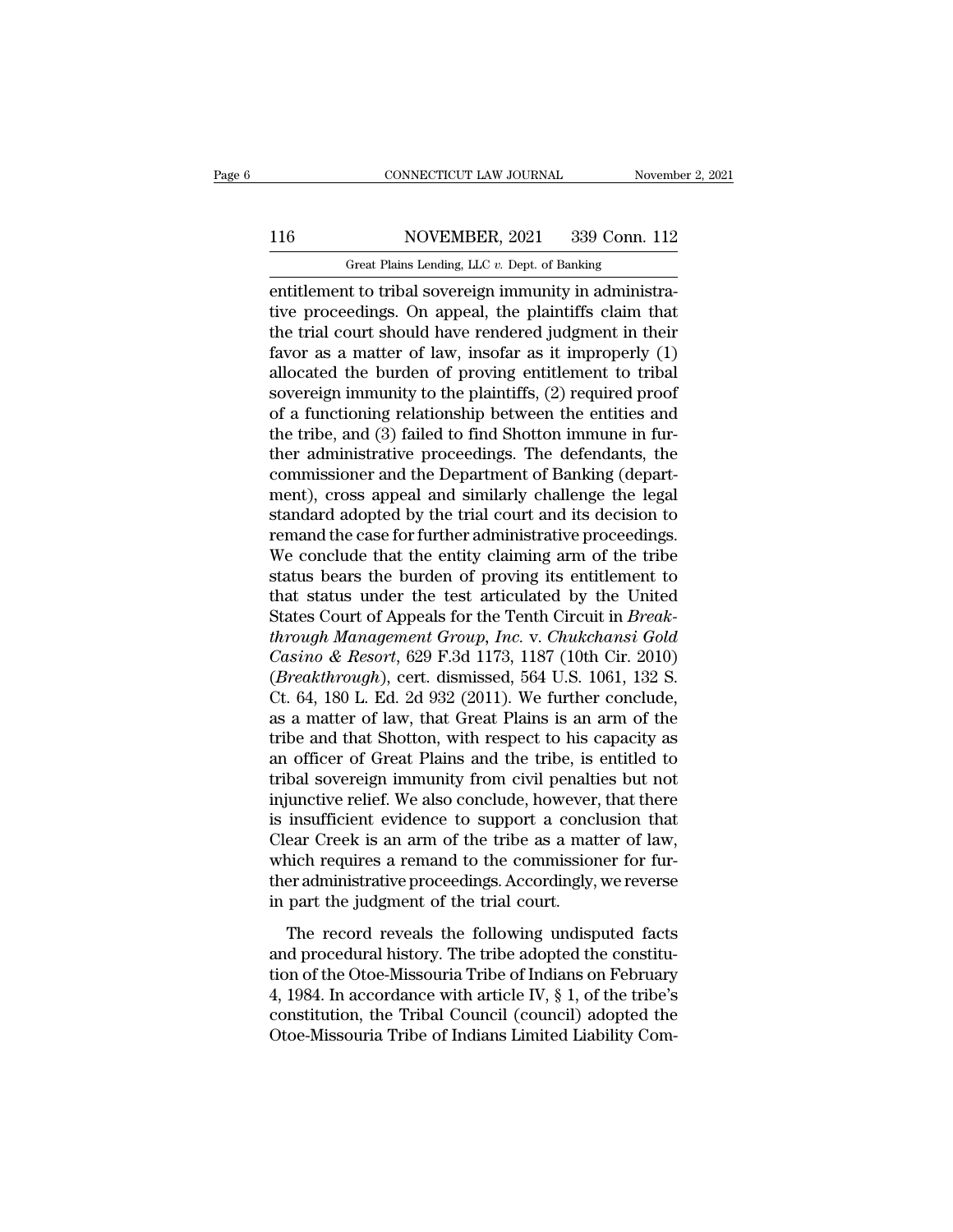12, 2021 CONNECTICUT LAW JOURNAL Page 7<br>339 Conn. 112 NOVEMBER, 2021 117<br>Great Plains Lending, LLC v. Dept. of Banking

r 2, 2021 CONNECTICUT LAW JOURNAL<br>
Great Plains Lending, LLC *v.* Dept. of Banking<br>
pany Act (LLC Act) and the Otoe-Missouria Tribe of Page<br>
Page<br>
2, 2021 CONNECTICUT LAW JOURNAL<br>
239 Conn. 112 NOVEMBER, 2021 117<br>
2011 Great Plains Lending, LLC v. Dept. of Banking<br>
Dany Act (LLC Act) and the Otoe-Missouria Tribe of<br>
Indians Corporation Act (Corporation Ac 339 Conn. 112 NOVEMBER, 2021 117<br>
Great Plains Lending, LLC v. Dept. of Banking<br>
pany Act (LLC Act) and the Otoe-Missouria Tribe of<br>
Indians Corporation Act (Corporation Act) on May 4,<br>
2011. Acting pursuant to the LLC Act 339 Conn. 112 NOVEMBER, 2021 117<br>
Great Plains Lending, LLC  $v$ . Dept. of Banking<br>
pany Act (LLC Act) and the Otoe-Missouria Tribe of<br>
Indians Corporation Act (Corporation Act) on May 4,<br>
2011. Acting pursuant to the LLC 339 Conn. 112 NOVEMBER, 2021 117<br>
Great Plains Lending, LLC v. Dept. of Banking<br>
pany Act (LLC Act) and the Otoe-Missouria Tribe of<br>
Indians Corporation Act (Corporation Act) on May 4,<br>
2011. Acting pursuant to the LLC Act Great Plains Lending, LLC v. Dept. of Banking<br>
pany Act (LLC Act) and the Otoe-Missouria Tribe of<br>
Indians Corporation Act (Corporation Act) on May 4,<br>
2011. Acting pursuant to the LLC Act, the council passed<br>
a resolutio Great Plains Lending, LLC v. Dept. of Banking<br>
pany Act (LLC Act) and the Otoe-Missouria Tribe of<br>
Indians Corporation Act (Corporation Act) on May 4,<br>
2011. Acting pursuant to the LLC Act, the council passed<br>
a resolutio pany Act (LLC Act) and the Otoe-Missouria Tribe of<br>Indians Corporation Act (Corporation Act) on May 4,<br>2011. Acting pursuant to the LLC Act, the council passed<br>a resolution creating Great Plains on May 4, 2011. Ameri-<br>can Indians Corporation Act (Corporation Act) on May 4, 2011. Acting pursuant to the LLC Act, the council passed a resolution creating Great Plains on May 4, 2011. American Web Loan, Inc., was created in accordance with the Co Fr. Acting pursuant to the EEC Act, the council passed<br>resolution creating Great Plains on May 4, 2011. Ameri-<br>n Web Loan, Inc., was created in accordance with<br>e Corporation Act on February 10, 2010, and did busi-<br>ss as Cl a resolution creating oreat Flants on May 4, 2011. Aller-<br>can Web Loan, Inc., was created in accordance with<br>the Corporation Act on February 10, 2010, and did busi-<br>ness as Clear Creek. Shotton, as chairman of the tribe,<br>s

can web Loan, fitc., was created in accordance with<br>the Corporation Act on February 10, 2010, and did busi-<br>ness as Clear Creek. Shotton, as chairman of the tribe,<br>served as secretary and treasurer of both entities.<br>Follow the Corporation Act on February 10, 2010, and did business as Clear Creek. Shotton, as chairman of the tribe,<br>served as secretary and treasurer of both entities.<br>Following an investigation by the department, the<br>commission ress as clear creek. Shotton, as chairman of the tripe,<br>served as secretary and treasurer of both entities.<br>Following an investigation by the department, the<br>commissioner found that the entities had violated Con-<br>necticut' served as secretary and treasurer of both entities.<br>Following an investigation by the department, the<br>commissioner found that the entities had violated Con-<br>necticut's banking and usury laws by making small con-<br>sumer loan Following an investigation by the department, the commissioner found that the entities had violated Connecticut's banking and usury laws by making small consumer loans to Connecticut residents via the Internet without a li commissioner found that the entities had violated Connecticut's banking and usury laws by making small consumer loans to Connecticut residents via the Internet without a license to do so. The commissioner also found that t rary is banking and usury laws by making small consumer loans to Connecticut residents via the Internet<br>without a license to do so. The commissioner also found<br>that the interest rates on these loans exceeded those<br>permitte sumer loans to Connecticut residents via the Internet<br>without a license to do so. The commissioner also found<br>that the interest rates on these loans exceeded those<br>permitted under Connecticut's usury and banking laws.<br>On O without a license to do so. The commissioner also found<br>that the interest rates on these loans exceeded those<br>permitted under Connecticut's usury and banking laws.<br>On October 24, 2014, the commissioner issued tempo-<br>rary c that the interest rates on these loans exceeded those<br>permitted under Connecticut's usury and banking laws.<br>On October 24, 2014, the commissioner issued tempo-<br>rary cease and desist orders to the plaintiffs, orders<br>that re permitted under Connecticut's usury and banking laws.<br>On October 24, 2014, the commissioner issued tempo-<br>rary cease and desist orders to the plaintiffs, orders<br>that restitution be made to the Connecticut residents,<br>and a On October 24, 2014, the commissioner issued temporary cease and desist orders to the plaintiffs, orders that restitution be made to the Connecticut residents, and a notice of intent to issue permanent cease and desist or rary cease and desist orders to the plaintiffs, orders<br>that restitution be made to the Connecticut residents,<br>and a notice of intent to issue permanent cease and<br>desist orders, as well as to impose civil penalties. The<br>pla that restitution be made to the Connecticut residents,<br>and a notice of intent to issue permanent cease and<br>desist orders, as well as to impose civil penalties. The<br>plaintiffs timely filed a motion to dismiss the administra and a notice of intent to issue permanent cease and<br>desist orders, as well as to impose civil penalties. The<br>plaintiffs timely filed a motion to dismiss the administra-<br>tive proceedings for a lack of jurisdiction, assertin desist orders, as well as to impose civil penalties. The<br>plaintiffs timely filed a motion to dismiss the administra-<br>tive proceedings for a lack of jurisdiction, asserting that<br>(1) the entities are arms of the tribe entitl plaintiffs timely filed a motion to dismiss the administrative proceedings for a lack of jurisdiction, asserting that (1) the entities are arms of the tribe entitled to tribal sovereign immunity, and (2) Shotton's involvem tive proceedings for a lack of jurisdiction, asserting that (1) the entities are arms of the tribe entitled to tribal<br>sovereign immunity, and (2) Shotton's involvement in<br>the affairs of the entities was within his official (1) the entities are arms of the tribe entitled to tribal sovereign immunity, and (2) Shotton's involvement in the affairs of the entities was within his official capacity, entitling him to tribal sovereign immunity, as w sovereign immunity, and (2) Shotton's involutional the affairs of the entities was within his official entitiing him to tribal sovereign immunity, as January 6, 2015, the commissioner denied the dismiss, concluding that th e analys of the entities was within its official capacity,<br>titling him to tribal sovereign immunity, as well. On<br>nuary 6, 2015, the commissioner denied the motion<br>dismiss, concluding that the administrative action of<br>e dep January 6, 2015, the commissioner denied the motion<br>to dismiss, concluding that the administrative action of<br>the department was not a "suit" from which the plain-<br>tiffs enjoyed tribal sovereign immunity.<br>The plaintiffs fi

bandary 0, 2015, the commissioner defined the motion<br>to dismiss, concluding that the administrative action of<br>the department was not a "suit" from which the plain-<br>tiffs enjoyed tribal sovereign immunity.<br>The plaintiffs f the department was not a "suit" from which the plain-<br>tiffs enjoyed tribal sovereign immunity.<br>The plaintiffs filed an administrative appeal from the<br>denial of the motion to dismiss in the trial court pursu-<br>ant to the Uni The plaintiffs filed an administrative appeal from the denial of the motion to dismiss in the trial court pursu-<br>ant to the Uniform Administrative Procedure Act. See<br>General Statutes § 4-183. The trial court, *Schuman*, The plaintiffs filed an administrative appeal from the denial of the motion to dismiss in the trial court pursuant to the Uniform Administrative Procedure Act. See General Statutes  $§$  4-183. The trial court, *Schuman*,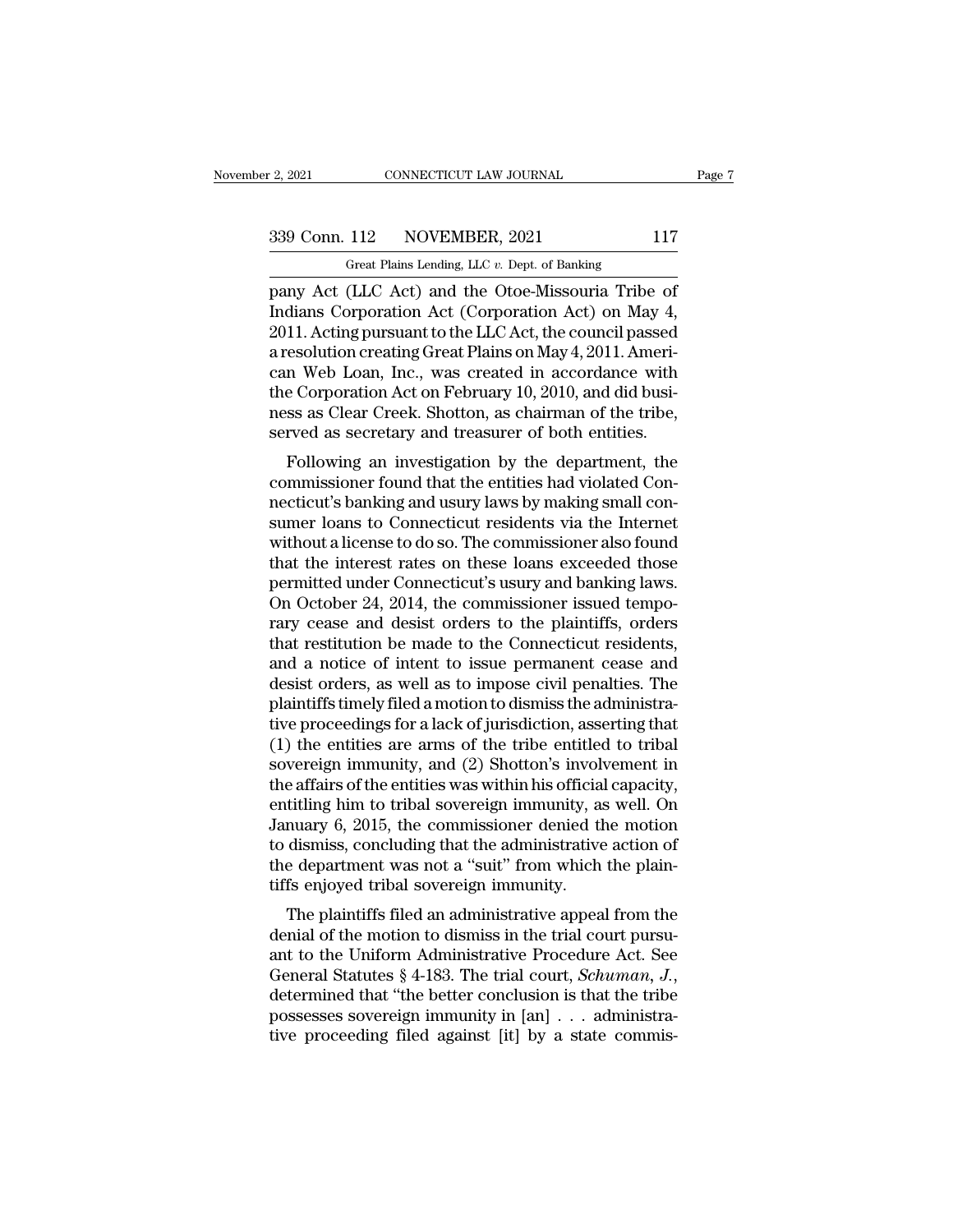# 118 CONNECTICUT LAW JOURNAL November 2, 2021<br>118 NOVEMBER, 2021 339 Conn. 112<br>Great Plains Lending, LLC v. Dept. of Banking

CONNECTICUT LAW JOURNAL November 2, 2021<br>118 NOVEMBER, 2021 339 Conn. 112<br>Great Plains Lending, LLC *v*. Dept. of Banking<br>sioner." The court then remanded the case to the com-SIMBER CONNECTICUT LAW JOURNAL<br>
Sioner.'' The court then remanded the case to the com-<br>
Sioner.'' The court then remanded the case to the com-<br>
missioner pursuant to § 4-183 (k) in order to determine<br>
whether (1) the ontit MOVEMBER, 2021 339 Conn. 112<br>
Great Plains Lending, LLC v. Dept. of Banking<br>
sioner." The court then remanded the case to the com-<br>
missioner pursuant to § 4-183 (k) in order to determine<br>
whether (1) the entities are "arm 118 NOVEMBER, 2021 339 Conn. 112<br>
Great Plains Lending, LLC v. Dept. of Banking<br>
sioner." The court then remanded the case to the com-<br>
missioner pursuant to  $\S 4$ -183 (k) in order to determine<br>
whether (1) the entities a 118 NOVEMBER, 2021 339 Conn. 112<br>
Great Plains Lending, LLC v. Dept. of Banking<br>
sioner." The court then remanded the case to the com-<br>
missioner pursuant to  $\S 4$ -183 (k) in order to determine<br>
whether (1) the entities a Great Plains Lending, LLC  $v$ . Dept. of<br>sioner." The court then remanded the<br>missioner pursuant to  $\S$  4-183 (k) in or<br>whether (1) the entities are "arms of the<br>to tribal sovereign immunity, and (2) Sl<br>official, shares in between the case to the com-<br>issioner pursuant to  $\S$  4-183 (k) in order to determine<br>nether (1) the entities are "arms of the tribe" entitled<br>tribal sovereign immunity, and (2) Shotton, as a tribal<br>ficial, shares in that missioner pursuant to  $\S$  4-183 (k) in order to determine<br>whether (1) the entities are "arms of the tribe" entitled<br>to tribal sovereign immunity, and (2) Shotton, as a tribal<br>official, shares in that immunity.<br>After reman

whether (1) the entities are "arms of the tribe" entitled<br>to tribal sovereign immunity, and (2) Shotton, as a tribal<br>official, shares in that immunity.<br>After remand, on June 14, 2017, the commissioner<br>again denied the pla to tribal sovereign immunity, and (2) Shotton, as a tribal<br>official, shares in that immunity.<br>After remand, on June 14, 2017, the commissioner<br>again denied the plaintiffs' motion to dismiss the admin-<br>istrative proceedings official, shares in that immunity.<br>
After remand, on June 14, 2017, the commissioner<br>
again denied the plaintiffs' motion to dismiss the admin-<br>
istrative proceedings, concluding that the entities had<br>
failed to demonstrat After remand, on June 14, 2017, the commissioner<br>again denied the plaintiffs' motion to dismiss the admin-<br>istrative proceedings, concluding that the entities had<br>failed to demonstrate they were arms of the tribe because<br> After remand, on June 14, 2017, the commissioner<br>again denied the plaintiffs' motion to dismiss the admin-<br>istrative proceedings, concluding that the entities had<br>failed to demonstrate they were arms of the tribe because<br>" again denied the plaintiffs' motion to dismiss the administrative proceedings, concluding that the entities had<br>failed to demonstrate they were arms of the tribe because<br>"Clear Creek simply did not submit any relevant eviistrative proceedings, concluding that the entities had<br>failed to demonstrate they were arms of the tribe because<br>"Clear Creek simply did not submit any relevant evi-<br>dence, and Great Plains failed to demonstrate that its<br> failed to demonstrate they were arms of the tribe because<br>"Clear Creek simply did not submit any relevant evi-<br>dence, and Great Plains failed to demonstrate that its<br>relationship with the tribe is meaningful enough [for it "Clear Creek simply did not submit any relevant evi-<br>dence, and Great Plains failed to demonstrate that its<br>relationship with the tribe is meaningful enough [for it]<br>to be considered an arm of the tribe." Because the<br>commi dence, and Great Plains failed to demonstrate that its<br>relationship with the tribe is meaningful enough [for it]<br>to be considered an arm of the tribe." Because the<br>commissioner found that the entities were not arms<br>of the relationship with the tribe is meaningful enough [for it]<br>to be considered an arm of the tribe." Because the<br>commissioner found that the entities were not arms<br>of the tribe, the commissioner further concluded that<br>Shotton to be considered an arm of the tribe." Because the<br>commissioner found that the entities were not arms<br>of the tribe, the commissioner further concluded that<br>Shotton was not entitled to tribal sovereign immunity.<br>The commis commissioner found that the entities were not arms<br>of the tribe, the commissioner further concluded that<br>Shotton was not entitled to tribal sovereign immunity.<br>The commissioner thereafter issued final orders requir-<br>ing th of the tribe, the commissioner further concluded that<br>Shotton was not entitled to tribal sovereign immunity.<br>The commissioner thereafter issued final orders requir-<br>ing the plaintiffs (1) to "cease and desist from violati Shotton was not entitled to tribal sovereign immunity.<br>The commissioner thereafter issued final orders requiring the plaintiffs (1) to "cease and desist from violating<br>two specified sections of part III of chapter 668 of t The commissioner thereafter issued final orders requiring the plaintiffs (1) to "cease and desist from violating two specified sections of part III of chapter 668 of the General Statutes relating to 'small loan lending an po specified sections of part III of chapter 668 of the<br>eneral Statutes relating to 'small loan lending and<br>lated activities,' "<sup>2</sup> and (2) to "pay civil penalties to<br>e department in the following amounts: Great Plains,<br>General Statutes relating to 'small loan lending and<br>related activities,' "<sup>2</sup> and (2) to "pay civil penalties to<br>the department in the following amounts: Great Plains,<br>\$700,000; Clear Creek, \$100,000; [Shotton], \$700,000

related activities,' "<sup>2</sup> and (2) to "pay civil penalties to<br>the department in the following amounts: Great Plains,<br>\$700,000; Clear Creek, \$100,000; [Shotton], \$700,000."<br>Pursuant to § 4-183 (a), the plaintiffs appealed fr the department in the following amounts: Great Plains,<br>\$700,000; Clear Creek, \$100,000; [Shotton], \$700,000."<br>Pursuant to § 4-183 (a), the plaintiffs appealed from<br>the commissioner's final orders to the trial court. The<br>t \$700,000; Clear Creek, \$100,000; [Shotton], \$700,000."<br>
Pursuant to § 4-183 (a), the plaintiffs appealed from<br>
the commissioner's final orders to the trial court. The<br>
trial court, *Hon. Joseph M. Shortall*, judge trial r Pursuant to § 4-183 (a), the plaintiffs appealed from<br>the commissioner's final orders to the trial court. The<br>trial court, *Hon. Joseph M. Shortall*, judge trial referee,<sup>3</sup><br>first determined that the entities bore the bur trial court, *Hon. Joseph M. Shortall*, judge trial referee,<sup>3</sup><br>first determined that the entities bore the burden of<br>demonstrating that they were arms of the tribe entitled<br>to tribal sovereign immunity. In so concluding, first determined that the entities bore the burden of<br>demonstrating that they were arms of the tribe entitled<br>to tribal sovereign immunity. In so concluding, the court<br> $\frac{1}{2}$  Specifically, the commissioner ordered the

demonstrating that they were arms of the tribe entitled<br>to tribal sovereign immunity. In so concluding, the court<br><sup>2</sup> Specifically, the commissioner ordered the plaintiffs to cease and desist<br>from violating General Statute The United Status Concluding, the court<br>
<sup>2</sup> Specifically, the commissioner ordered the plaintiffs to cease and desist<br>
from violating General Statutes (Rev. to 2015) §§ 36a-555 (1) and (2) and<br>
36a-573 (a). As the trial c solution is above tergth intimating. In solution that is to cease and desist from violating General Statutes (Rev. to 2015) §§ 36a-555 (1) and (2) and 36a-573 (a). As the trial court noted, No. 16-65, §§ 19 through 36, of <sup>2</sup> Specifically, the commissioner ordered the plaintiffs to cease and desist from violating General Statutes (Rev. to 2015)  $\$ § 36a-555 (1) and (2) and 36a-573 (a). As the trial court noted, No. 16-65, §§ 19 through 36, 36a-573 (a). As the trial court noted, No. 16-65,  $\S$ § 19 through 36, of the 2016 Public Acts "extensively [revised] and reorganized the statutes regarding small loan lending. The comparable prohibitions now appear in Gen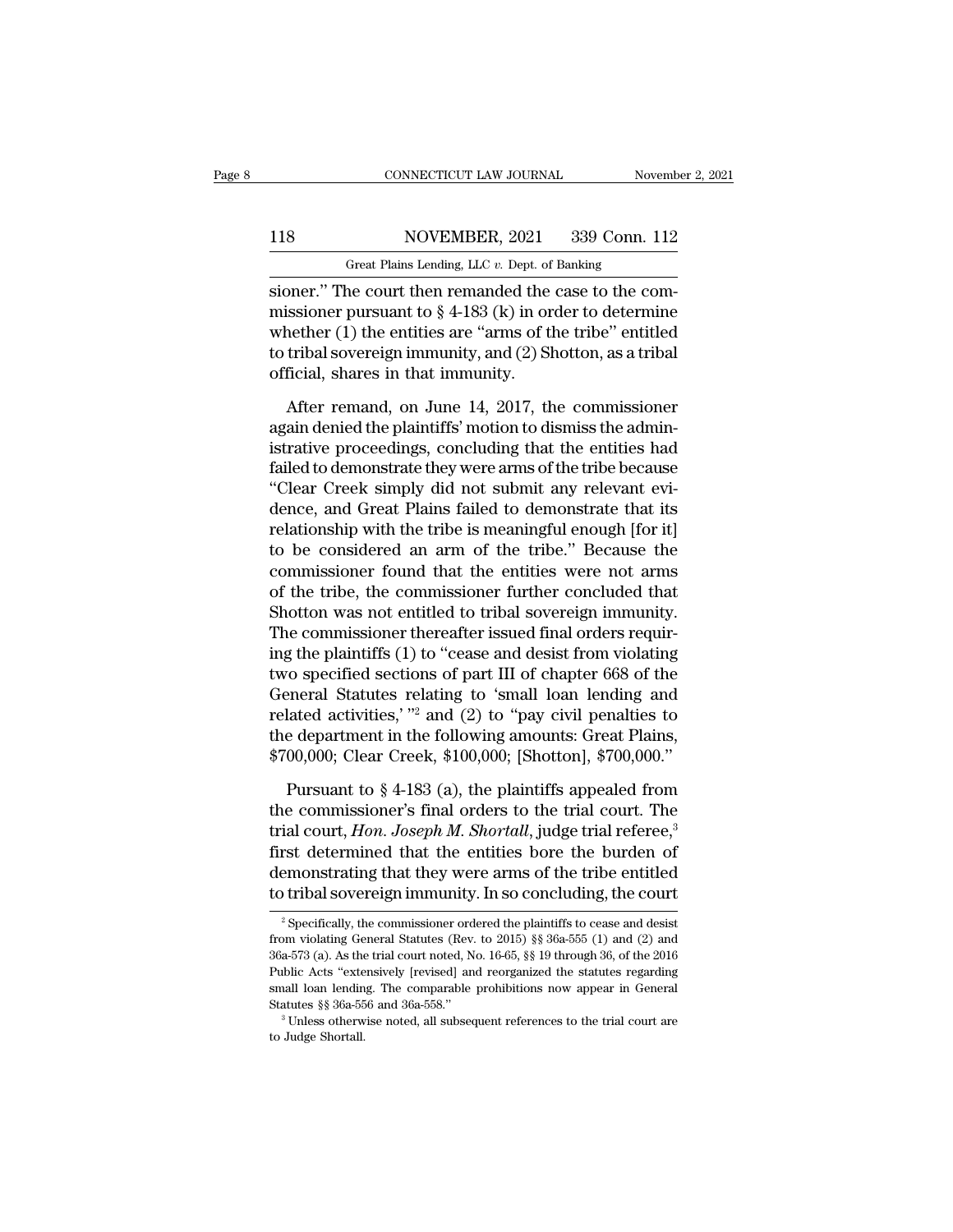2, 2021 CONNECTICUT LAW JOURNAL Page 9<br>339 Conn. 112 NOVEMBER, 2021 119<br>Great Plains Lending, LLC v. Dept. of Banking

F. 2, 2021 CONNECTICUT LAW JOURNAL<br>
Great Plains Lending, LLC *v.* Dept. of Banking<br>
employed the analysis from *Rocky Hill v. SecureCare* employed the analysis from *Rocky Hill* v. *SecureCare*<br>
Realty, *LLC*, 315 Conn. 265, 105 A.3d 857 (2015), with<br>
respect to corporate entities that claim state sovereign <sup>28</sup><br>
<sup>28</sup> Conn. 112 NOVEMBER, 2021 119<br>
<sup>28</sup> Great Plains Lending, LLC *v*. Dept. of Banking<br>
28 employed the analysis from *Rocky Hill v. SecureCare*<br> *Realty, LLC*, 315 Conn. 265, 105 A.3d 857 (2015), with<br>
respect to 339 Conn. 112 NOVEMBER, 2021 119<br>
Great Plains Lending, LLC v. Dept. of Banking<br>
employed the analysis from *Rocky Hill* v. *SecureCare*<br> *Realty, LLC*, 315 Conn. 265, 105 A.3d 857 (2015), with<br>
respect to corporate entit 339 Conn. 112 NOVEMBER, 2021 119<br>
Great Plains Lending, LLC v. Dept. of Banking<br>
employed the analysis from *Rocky Hill v. SecureCare*<br> *Realty, LLC*, 315 Conn. 265, 105 A.3d 857 (2015), with<br>
respect to corporate entitie (Figure 112 The VERBER, 2021 The condition of the analysis from Rocky Hill v. SecureCare Realty, LLC, 315 Conn. 265, 105 A.3d 857 (2015), with respect to corporate entities that claim state sovereign immunity from suit as Great Plains Lending, LLC v. Dept. of Banking<br>
employed the analysis from *Rocky Hill* v. *SecureCare*<br> *Realty, LLC*, 315 Conn. 265, 105 A.3d 857 (2015), with<br>
respect to corporate entities that claim state sovereign<br>
im employed the analysis from *Rocky Hill v. SecureCare*<br>*Realty, LLC*, 315 Conn. 265, 105 A.3d 857 (2015), with<br>respect to corporate entities that claim state sovereign<br>immunity from suit as an "arm of the state . . . ."<br>(In *Realty, LLC*, 315 Conn. 265, 105 A.3d 857 (2015), with<br>respect to corporate entities that claim state sovereign<br>immunity from suit as an "arm of the state . . . ."<br>(Internal quotation marks omitted.) Id., 279. The court<br>t immunity from suit as an "arm of the state . . . . ."<br>(Internal quotation marks omitted.) Id., 279. The court<br>then determined that the commissioner improperly<br>relied on the finance oriented test outlined in *Sue/Perior*<br>*C* (Internal quotation marks omitted.) Id., 279. The court<br>then determined that the commissioner improperly<br>relied on the finance oriented test outlined in *Sue/Perior*<br>*Concrete & Paving, Inc.* v. *Lewiston Golf Course Corp* then determined that the commissioner improperly<br>relied on the finance oriented test outlined in *Sue/Perior*<br>*Concrete & Paving, Inc.* v. *Lewiston Golf Course Corp.*,<br>24 N.Y.3d 538, 546–47, 25 N.E.3d 928, 2 N.Y.S.3d 15<br>( relied on the finance oriented test outlined in *Sue/Perior*<br>Concrete & Paving, Inc. v. Lewiston Golf Course Corp.,<br>24 N.Y.3d 538, 546–47, 25 N.E.3d 928, 2 N.Y.S.3d 15<br>(2014) (*Sue/Perior*), in finding that the entities we Concrete & Paving, Inc. v. Lewiston Golf Course Corp.,<br>24 N.Y.3d 538, 546–47, 25 N.E.3d 928, 2 N.Y.S.3d 15<br>(2014) (*Sue/Perior*), in finding that the entities were<br>not arms of the tribe. Instead, the trial court deemed<br>the 24 N.Y.3d 538, 546–47, 25 N.E.3d 928, 2 N.Y.S.3d 15<br>(2014) (*Sue/Perior*), in finding that the entities were<br>not arms of the tribe. Instead, the trial court deemed<br>the multifactor test articulated in *People ex rel. Owen* (2014) (*Sue/Perior*), in finding that the entities were<br>not arms of the tribe. Instead, the trial court deemed<br>the multifactor test articulated in *People ex rel. Owen*<br>v. *Miami Nation Enterprises*, 2 Cal. 5th 222, 236, not arms of the tribe. Instead, the trial court deemed<br>the multifactor test articulated in *People ex rel. Owen*<br>v. *Miami Nation Enterprises*, 2 Cal. 5th 222, 236, 386<br>P.3d 357, 211 Cal. Rptr. 3d 837 (2016) (*Miami Nation* the multifactor test articulated in *People ex rel. Owen*<br>v. *Miami Nation Enterprises*, 2 Cal. 5th 222, 236, 386<br>P.3d 357, 211 Cal. Rptr. 3d 837 (2016) (*Miami Nation*),<br>to be the proper legal standard. Upon review of the v. *Miami Nation Enterprises*, 2 Cal. 5th 222, 236, 386<br>P.3d 357, 211 Cal. Rptr. 3d 837 (2016) (*Miami Nation*),<br>to be the proper legal standard. Upon review of the<br>record, the court concluded that, although the evidence<br>p P.3d 357, 211 Cal. Rptr. 3d 837 (2016) (*Miami Nation*),<br>to be the proper legal standard. Upon review of the<br>record, the court concluded that, although the evidence<br>presented by the plaintiffs was sufficient to meet most<br> to be the proper legal standard. Upon review of the<br>record, the court concluded that, although the evidence<br>presented by the plaintiffs was sufficient to meet most<br>of the factors outlined in *Miami Nation*, it nevertheless record, the court concluded that, although the evidence<br>presented by the plaintiffs was sufficient to meet most<br>of the factors outlined in *Miami Nation*, it nevertheless<br>was not sufficient to establish the entities' ultim presented by the plaintiffs was sufficient to meet most<br>of the factors outlined in *Miami Nation*, it nevertheless<br>was not sufficient to establish the entities' ultimate<br>status as arms of the tribe because the plaintiffs of the factors outlined in *Miami Nation*, it nevertheless<br>was not sufficient to establish the entities' ultimate<br>status as arms of the tribe because the plaintiffs had<br>failed to show how the entities actually *functioned* was not sufficient to establish the entities' ultimate<br>status as arms of the tribe because the plaintiffs had<br>failed to show how the entities actually *functioned* in<br>relation to their stated purpose.<sup>4</sup> The court further status as arms of the tribe because the plaintiffs had<br>failed to show how the entities actually *functioned* in<br>relation to their stated purpose.<sup>4</sup> The court further con-<br>cluded that Shotton's liability "rises and falls failed to show how the entities actually *functioned* in relation to their stated purpose.<sup>4</sup> The court further concluded that Shotton's liability "rises and falls with . . . whether [the entities] are arms of the tribe relation to their stated purpose.<sup>4</sup> The court further con-<br>cluded that Shotton's liability "rises and falls with . . . whether [the entities] are arms of the tribe . . . . ."<br>Therefore, the trial court rendered judgment cluded that Shotton's liability "rises and falls with . . . whether [the entities] are arms of the tribe . . . ."<br>Therefore, the trial court rendered judgment sustaining<br>the appeal and remanded the case to the commissione whether [the entities] are arms of the tribe . . . Therefore, the trial court rendered judgment sustaining the appeal and remanded the case to the commission pursuant to  $\S 4-183$  (j) in order for the plaintiffs "submit e ursuant to § 4-183 (j) in order for the plaintiffs to<br>submit evidence addressing these practical considera-<br>ons to support their claim of tribal sovereign immu-<br>ty." This appeal and cross appeal followed the California<br> $\$ "submit evidence addressing these practical considerations to support their claim of tribal sovereign immunity." This appeal and cross appeal followed.<sup>5</sup><br><sup>4</sup> In requiring a functional inquiry, the trial court followed the

tions to support their claim of tribal sovereign immunity." This appeal and cross appeal followed.<sup>5</sup><br> $\frac{4}{1}$  In requiring a functional inquiry, the trial court followed the California<br>Supreme Court's observation in *Mi* mity." This appeal and cross appeal followed.<sup>5</sup><br><sup>4</sup>In requiring a functional inquiry, the trial court followed the California<br>Supreme Court's observation in *Miami Nation* that "it is common sense<br>that if an entity provi not a the tribe. This appear and cross appear followed.<br>
<sup>4</sup> In requiring a functional inquiry, the trial court followed the California<br>
Supreme Court's observation in *Miami Nation* that "it is common sense<br>
that if an en <sup>4</sup> In requiring a functional inquiry, the trial court followed the California Supreme Court's observation in *Miami Nation* that "it is common sense that if an entity provides a miniscule percentage of its revenue to the supreme Court's observation in *Miami Nation* that "it is common sense<br>that if an entity provides a miniscule percentage of its revenue to the tribe,<br>and the tribe is barely involved, the entity cannot be said to stand in *exalple to call to solid a a miniscule percentage of its revenue to the tribe,* and the tribe is barely involved, the entity cannot be said to stand in the place of the tribe. Moreover, if a tribe retains only a minimal place of the tribe. Moreover, if a tribe retains only a minimal percentage of the profits from the enterprise, it would appear that the enterprise may not be truly controlled by the tribe." (Internal quotation marks omitt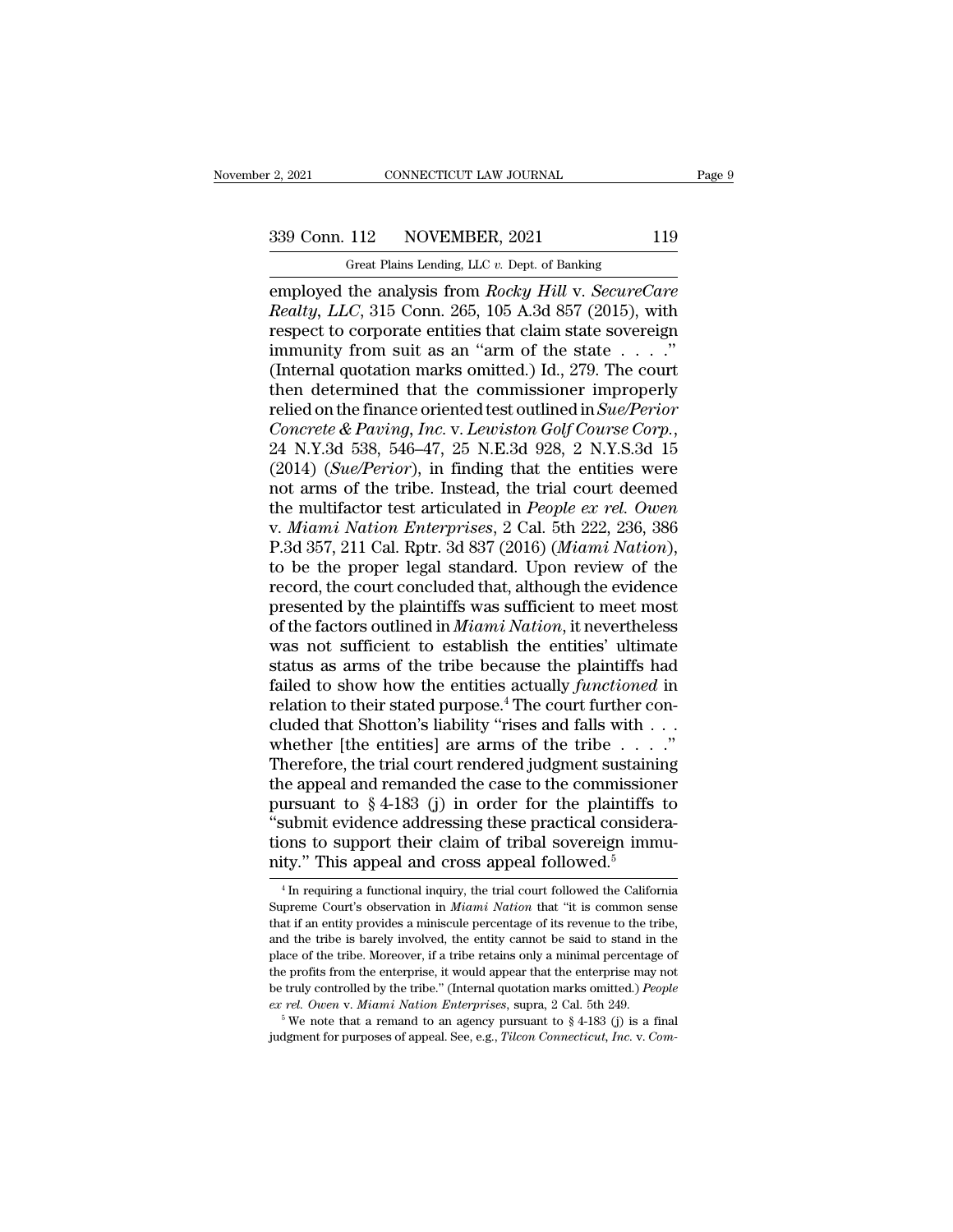# 120 CONNECTICUT LAW JOURNAL November 2, 2021<br>120 NOVEMBER, 2021 339 Conn. 112<br>Great Plains Lending, LLC v. Dept. of Banking

CONNECTICUT LAW JOURNAL November 2, 2021<br>
Great Plains Lending, LLC *v.* Dept. of Banking<br>
On appeal, the plaintiffs claim that the trial court CONNECTICUT LAW JOURNAL November 2, 202<br>
On MOVEMBER, 2021 339 Conn. 112<br>
Great Plains Lending, LLC v. Dept. of Banking<br>
On appeal, the plaintiffs claim that the trial court<br>
properly (1) allocated to the entities the burd ICO MOVEMBER, 2021 339 Conn. 112<br>
Great Plains Lending, LLC v. Dept. of Banking<br>
On appeal, the plaintiffs claim that the trial court<br>
improperly (1) allocated to the entities the burden of<br>
proving entitlement to tribal s 120 NOVEMBER, 2021 339 Conn. 112<br>
Great Plains Lending, LLC v. Dept. of Banking<br>
On appeal, the plaintiffs claim that the trial court<br>
improperly (1) allocated to the entities the burden of<br>
proving entitlement to tribal 120 NOVEMBER, 2021 339 Conn. 112<br>
Great Plains Lending, LLC  $v$ . Dept. of Banking<br>
On appeal, the plaintiffs claim that the trial court<br>
improperly (1) allocated to the entities the burden of<br>
proving entitlement to triba *Great Plains Lending, LLC v. Dept. of Banking*<br>
On appeal, the plaintiffs claim that the trial court<br>
improperly (1) allocated to the entities the burden of<br>
proving entitlement to tribal sovereign immunity, (2)<br>
applied Great Plains Lending, LLC v. Dept. of Banking<br>
On appeal, the plaintiffs claim that the trial court<br>
improperly (1) allocated to the entities the burden of<br>
proving entitlement to tribal sovereign immunity, (2)<br>
applied t On appeal, the plaintiffs claim that the trial court<br>improperly (1) allocated to the entities the burden of<br>proving entitlement to tribal sovereign immunity, (2)<br>applied the tribal sovereign immunity test outlined in<br>*Mia* improperly (1) allocated to the entities the burden of<br>proving entitlement to tribal sovereign immunity, (2)<br>applied the tribal sovereign immunity test outlined in<br>*Miami Nation*, (3) failed to deem Shotton entitled to<br>tr proving entitlement to tribal sovereign immunity,  $(2)$ <br>applied the tribal sovereign immunity test outlined in<br>*Miami Nation*,  $(3)$  failed to deem Shotton entitled to<br>tribal sovereign immunity, and  $(4)$  remanded the cas applied the tribal sovereign immunity test outlined in *Miami Nation*, (3) failed to deem Shotton entitled to tribal sovereign immunity, and (4) remanded the case to the commissioner rather than concluding that they were e *Miami Nation*, (3) failed to deem Shotton entitled to<br>tribal sovereign immunity, and (4) remanded the case<br>to the commissioner rather than concluding that they<br>were entitled to tribal sovereign immunity as a matter<br>of la tribal sovereign immunity, and (4) remanded the case<br>to the commissioner rather than concluding that they<br>were entitled to tribal sovereign immunity as a matter<br>of law. In their cross appeal, the defendants argue that<br>the to the commissioner rather than concluding that they<br>were entitled to tribal sovereign immunity as a matter<br>of law. In their cross appeal, the defendants argue that<br>the trial court improperly (1) rejected the *Sue/Perior* were entitled to tribal sovereign immunity as a matter<br>of law. In their cross appeal, the defendants argue that<br>the trial court improperly  $(1)$  rejected the *Sue/Perior*<br>test used by the commissioner,  $(2)$  found that th of law. In their cross appeal, the defendants argue that<br>the trial court improperly (1) rejected the *Sue/Perior*<br>test used by the commissioner, (2) found that the viabil-<br>ity of the department's claims against Shotton dep the trial court improperly (1) rejected the *Sue/Perior*<br>test used by the commissioner, (2) found that the viabil-<br>ity of the department's claims against Shotton depended<br>on whether the entities were arms of the tribe, and test used by the consty of the department<br>on whether the environmental department<br>remanded the case<br>proceedings. We a<br>forth additional rease necessary. manded the case to the commissioner for further<br>oceedings. We address each claim in turn, setting<br>th additional relevant facts and procedural history<br>necessary.<br> $I$ <br>Before we consider the parties' claims in detail, we<br>te

I

proceedings. We address each claim in turn, setting<br>forth additional relevant facts and procedural history<br>as necessary.<br>I<br>Before we consider the parties' claims in detail, we<br>note the following general principles concerni Fractional relevant facts and procedural history<br>forth additional relevant facts and procedural history<br>as necessary.<br>I<br>Before we consider the parties' claims in detail, we<br>note the following general principles concerning IFF ANALYSINE CONSINE THE TRIST MARKET LIKE THE VALUE OF THE SUBJECTS AS RECORDS TO Before we consider the parties' claims in detail, we note the following general principles concerning the law of tribal sovereign immunity I<br>
Before we consider the parties' claims in detail, we<br>
note the following general principles concerning the law<br>
of tribal sovereign immunity. A claim of tribal sovereign<br>
immunity "implicates subject matter jurisdiction Before we consider the parties' claims in detail, we<br>note the following general principles concerning the law<br>of tribal sovereign immunity. A claim of tribal sovereign<br>immunity "implicates subject matter jurisdiction and Before we consider the parties' claims in detail, we<br>note the following general principles concerning the law<br>of tribal sovereign immunity. A claim of tribal sovereign<br>immunity "implicates subject matter jurisdiction and note the following general principles concerning the law<br>of tribal sovereign immunity. A claim of tribal sovereign<br>immunity "implicates subject matter jurisdiction and is<br>therefore a basis for granting a motion to dismiss. % of tribal sovereign immunity. A claim of tribal sovereign<br>immunity "implicates subject matter jurisdiction and is<br>therefore a basis for granting a motion to dismiss....<br>A determination regarding a trial court's subject munity "implicates subject matter jurisdiction and is<br>refore a basis for granting a motion to dismiss. . . .<br>etermination regarding a trial court's subject matter<br>sdiction is a question of law." (Internal quotation<br>rks om therefore a basis for granting a motion to dismiss....<br>A determination regarding a trial court's subject matter<br>jurisdiction is a question of law." (Internal quotation<br>marks omitted.) Lewis v. Clarke, 320 Conn. 706, 710,<br>

A determination regarding a trial court's subject matter<br>jurisdiction is a question of law." (Internal quotation<br>marks omitted.) Lewis v. Clarke, 320 Conn. 706, 710,<br>135 A.3d 677 (2016), rev'd on other grounds, U.S.<br>, 137 jurisdiction is a question of law." (Internal quotation<br>marks omitted.) Lewis v. Clarke, 320 Conn. 706, 710,<br>135 A.3d 677 (2016), rev'd on other grounds, U.S.<br>, 137 S. Ct. 1285, 197 L. Ed. 2d 631 (2017). Accord-<br>ingly, "[ marks omitted.) *Lewis* v. *Clarke*, 320 Conn. 706, 710, 135 A.3d 677 (2016), rev'd on other grounds, U.S.<br>, 137 S. Ct. 1285, 197 L. Ed. 2d 631 (2017). Accordingly, "[o]ur review of the court's ultimate legal conclusion[s] 135 A.3d  $677$  (20<br>
, 137 S. Ct. 1<br>
ingly, "[o]ur revi<br>
sion[s] and resu<br>
dismiss will be<br>
omitted.)  $Gold$  v.<br>
106 (2010).<br>
Our analysis , 137 S. Ct. 1285, 197 L. Ed. 2d 631 (2017). Accord-<br>gly, "[o]ur review of the court's ultimate legal conclu-<br>on[s] and resulting [determination] of the motion to<br>smiss will be de novo." (Internal quotation marks<br>aitted.) ingly, "[0]ur review of the court's ultimate legal conclusion[s] and resulting [determination] of the motion to<br>dismiss will be de novo." (Internal quotation marks<br>omitted.) Gold v. Rowland, 296 Conn. 186, 200, 994 A.2d<br>1

*missioner of Environmental Protection*, 317 Conn. 628, 646–47, 119 A.3d (2015). 106 (2010)<br>Our are<br>principle<br>missioner of<br>1158 (2015).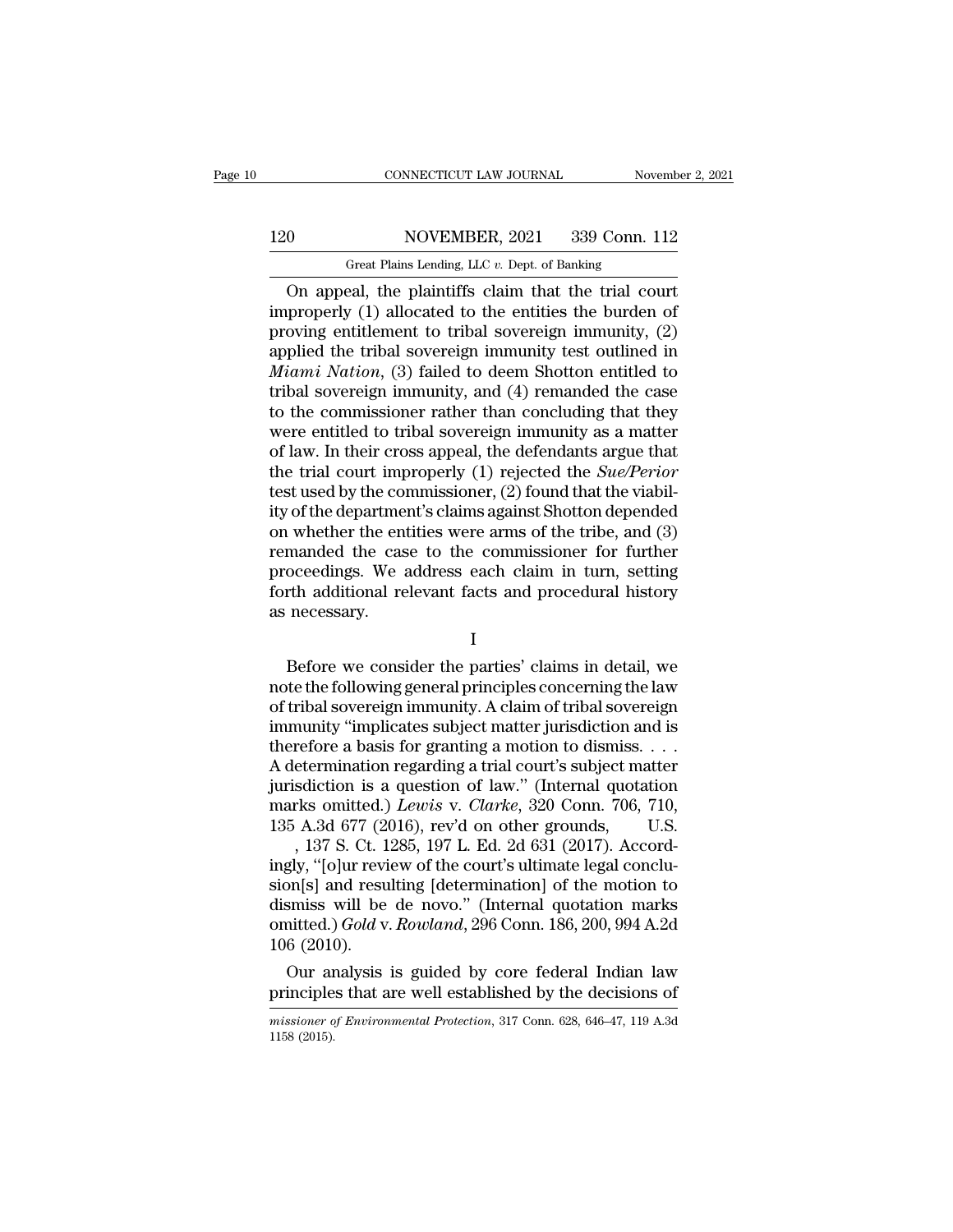# 2, 2021 CONNECTICUT LAW JOURNAL Page 11<br>339 Conn. 112 NOVEMBER, 2021 121<br>Great Plains Lending, LLC v. Dept. of Banking

r 2, 2021 CONNECTICUT LAW JOURNAL<br>
Great Plains Lending, LLC *v.* Dept. of Banking<br>
the United States Supreme Court. "Indian tribes are The United States Supreme Court. 'The United States Supreme Court.' The United States Supreme Court. ''Indian tribes are<br>
distinct, independent political communities, retaining<br>
their criginal natural rights in matters of 339 Conn. 112 NOVEMBER, 2021 121<br>
Great Plains Lending, LLC v. Dept. of Banking<br>
the United States Supreme Court. "Indian tribes are<br>
distinct, independent political communities, retaining<br>
their original natural rights in 339 Conn. 112 NOVEMBER, 2021 121<br>
Great Plains Lending, LLC v. Dept. of Banking<br>
the United States Supreme Court. "Indian tribes are<br>
distinct, independent political communities, retaining<br>
their original natural rights i 339 Conn. 112 NOVEMBER, 2021 121<br>
Great Plains Lending, LLC  $v$ . Dept. of Banking<br>
the United States Supreme Court. "Indian tribes are<br>
distinct, independent political communities, retaining<br>
their original natural rights From Later Theory (Section 2011)<br>
Great Plains Lending, LLC v. Dept. of Banking<br>
the United States Supreme Court. "Indian tribes are<br>
distinct, independent political communities, retaining<br>
their original natural rights i Great Plains Lending, LLC  $v$ . Dept. of Banking<br>the United States Supreme Court. "Indian tribes are<br>distinct, independent political communities, retaining<br>their original natural rights in matters of local self-<br>government the United States Supreme Court. "Indian tribes are<br>distinct, independent political communities, retaining<br>their original natural rights in matters of local self-<br>government.... Although no longer possessed of the<br>full att distinct, independent political communities, retaining<br>their original natural rights in matters of local self-<br>government.... Although no longer possessed of the<br>full attributes of sovereignty, they remain a separate<br>peopl their original natural rights in matters of local self-<br>government. . . . Although no longer possessed of the<br>full attributes of sovereignty, they remain a separate<br>people, with the power of regulating their internal and<br>s government.... Although no longer possessed of the<br>full attributes of sovereignty, they remain a separate<br>people, with the power of regulating their internal and<br>social relations." (Citations omitted; internal quotation<br>ma full attributes of sovereignty, they remain a separate<br>people, with the power of regulating their internal and<br>social relations." (Citations omitted; internal quotation<br>marks omitted.) *Santa Clara Pueblo v. Martinez*, 436 people, with the power of regulating their internal and<br>social relations." (Citations omitted; internal quotation<br>marks omitted.) *Santa Clara Pueblo v. Martinez*, 436<br>U.S. 49, 55, 98 S. Ct. 1670, 56 L. Ed. 2d 106 (1978).<br> *Social relations."* (Citations omitted; internal quotation marks omitted.) *Santa Clara Pueblo v. Martinez*, 436 U.S. 49, 55, 98 S. Ct. 1670, 56 L. Ed. 2d 106 (1978). "Indian tribes are 'domestic dependent nations' that e marks omitted.) *Santa Clara Pueblo v. Martinez*, 436<br>U.S. 49, 55, 98 S. Ct. 1670, 56 L. Ed. 2d 106 (1978).<br>"Indian tribes are 'domestic dependent nations' that<br>exercise inherent sovereign authority over their mem-<br>bers an U.S. 49, 55, 98 S. Ct. 1670, 56 L. Ed. 2d 106 (1978).<br>
"Indian tribes are 'domestic dependent nations' that<br>
exercise inherent sovereign authority over their mem-<br>
bers and territories." *Oklahoma Tax Commission* v.<br> *Citi* "Indian tribes are 'domestic dependent nations' that exercise inherent sovereign authority over their members and territories." Oklahoma Tax Commission v. Citizen Band Potawatomi Indian Tribe, 498 U.S. 505, 509, 111 S. Ct. exercise inherent sovereign authority over their members and territories." *Oklahoma Tax Commission v.*<br>Citizen Band Potawatomi Indian Tribe, 498 U.S. 505,<br>509, 111 S. Ct. 905, 112 L. Ed. 2d 1112 (1991), quoting<br>*Cherokee* bers and territories." *Oklahoma Tax Commission v.*<br>Citizen Band Potawatomi Indian Tribe, 498 U.S. 505,<br>509, 111 S. Ct. 905, 112 L. Ed. 2d 1112 (1991), quoting<br>*Cherokee Nation v. Georgia*, 30 U.S. (5 Pet.) 1, 17, 8 L.<br>Ed. *Citizen Band Potawatomi Indian Tribe*, 498 U.S. 505, 509, 111 S. Ct. 905, 112 L. Ed. 2d 1112 (1991), quoting *Cherokee Nation v. Georgia*, 30 U.S. (5 Pet.) 1, 17, 8 L. Ed. 25 (1831). Given tribes' sovereign status, they p 509, 111 S. Ct. 905, 112 L. Ed. 2d 1112 (1991), quoting<br>Cherokee Nation v. Georgia, 30 U.S. (5 Pet.) 1, 17, 8 L.<br>Ed. 25 (1831). Given tribes' sovereign status, they pos-<br>sess "common-law immunity from suit traditionally<br>en *Cherokee Nation v. Georgia,* 30 U.S. (5 Pet.) 1, 17, 8 L.<br>Ed. 25 (1831). Given tribes' sovereign status, they possess "common-law immunity from suit traditionally<br>enjoyed by sovereign powers." *Santa Clara Pueblo v.*<br>*Mar* Ed. 25 (1831). Given tribes' sovereign status, they possess "common-law immunity from suit traditionally<br>enjoyed by sovereign powers." *Santa Clara Pueblo v.*<br>*Martinez*, supra, 58. Such immunity extends to adminis-<br>trativ sess "common-law immunity from suit traditionally<br>enjoyed by sovereign powers." *Santa Clara Pueblo v.*<br>Martinez, supra, 58. Such immunity extends to adminis-<br>trative agency actions. See, e.g., *Cash Advance & Pre-<br>ferred* enjoyed by sovereign powers." *Santa Clara Pueblo v.*<br>Martinez, supra, 58. Such immunity extends to administrative agency actions. See, e.g., *Cash Advance & Preferred Cash Loans v. State ex rel. Suthers*, 242 P.3d 1099, 1 Martinez, supra, 58. Such immunity extends to administrative agency actions. See, e.g., *Cash Advance & Preferred Cash Loans v. State ex rel. Suthers*, 242 P.3d 1099, 1104 (Colo. 2010) ("tribal sovereign immunity applies t *Milly a gency actions. See, e.g., Cash Advance & Preferred Cash Loans v. State ex rel. Suthers, 242 P.3d 1099,* 1104 (Colo. 2010) ("tribal sovereign immunity applies to state investigatory enforcement actions"). Tribes re ferred Cash Loans v. State ex rel. Suthers, 242 P.3d 1099,<br>1104 (Colo. 2010) ("tribal sovereign immunity applies to<br>state investigatory enforcement actions"). Tribes retain<br>tribal sovereign immunity unless it is abrogated 1104 (Colo. 2010) ("tribal sovereign immunity applies to<br>state investigatory enforcement actions"). Tribes retain<br>tribal sovereign immunity unless it is abrogated by Con-<br>gress or waived by the tribe. See, e.g., *Michigan* state investigatory enforcement actions").<br>
tribal sovereign immunity unless it is abrog<br>
gress or waived by the tribe. See, e.g., *Mich*<br> *Mills Indian Community*, 572 U.S. 782, 78<br>
2024, 188 L. Ed. 2d 1071 (2014) (*Bay M* bal sovereign immunity unless it is abrogated by Con-<br>ess or waived by the tribe. See, e.g., *Michigan v. Bay*<br>ills Indian Community, 572 U.S. 782, 788, 134 S. Ct.<br>24, 188 L. Ed. 2d 1071 (2014) (*Bay Mills*); *Kiowa*<br>ibe gress or waived by the tribe. See, e.g., *Michigan v. Bay*<br>*Mills Indian Community*, 572 U.S. 782, 788, 134 S. Ct.<br>2024, 188 L. Ed. 2d 1071 (2014) (*Bay Mills*); *Kiowa<br>Tribe v. Mfg. Technologies, Inc.*, 523 U.S. 751, 754,

For eventually the control of the control of the control of the control of the control of "Indian country."<sup>6</sup><br>at occur both inside and outside of "Indian country."<sup>6</sup><br> $\frac{1}{6}$  For purposes of this opinion, we note that

S. Ct. 1700, 140 L. Ed. 2d 981 (1998).<br>
Tribal sovereign immunity applies to tribal activities<br>
that occur both inside and outside of "Indian country."<sup>6</sup><br>
<sup>6</sup> For purposes of this opinion, we note that "Indian country" i Tribal sovereign immunity applies to tribal activities<br>that occur both inside and outside of "Indian country."<sup>6</sup><br> $\frac{6}{10}$  For purposes of this opinion, we note that "Indian country" is a "term<br>of art used to identify t Thota Sovereign minitality applies to also a activities<br>that occur both inside and outside of "Indian country."<sup>6</sup><br><sup>6</sup> For purposes of this opinion, we note that "Indian country" is a "term<br>of art used to identify territor That OCCUT DOLT INSIQE and OULSIQE OF INCHAIT COUNTY.<br>
<sup>6</sup> For purposes of this opinion, we note that "Indian country" is a "term<br>
of art used to identify territory, specifically, lands on which tribal laws<br>
and customs—as <sup>6</sup> For purposes of this opinion, we note that "Indian country" is a "term of art used to identify territory, specifically, lands on which tribal laws and customs—as well as federal laws relating to Indians—are applicable of art used to identify territory, specifically, lands on which tribal laws<br>and customs—as well as federal laws relating to Indians—are applicable.<br>Congress has defined Indian country as including three types of land: 'lan and customs—as well as federal laws relating to Indians—are applicable.<br>Congress has defined Indian country as including three types of land: 'land<br>within the limits of any Indian reservation,' 'dependent Indian communiti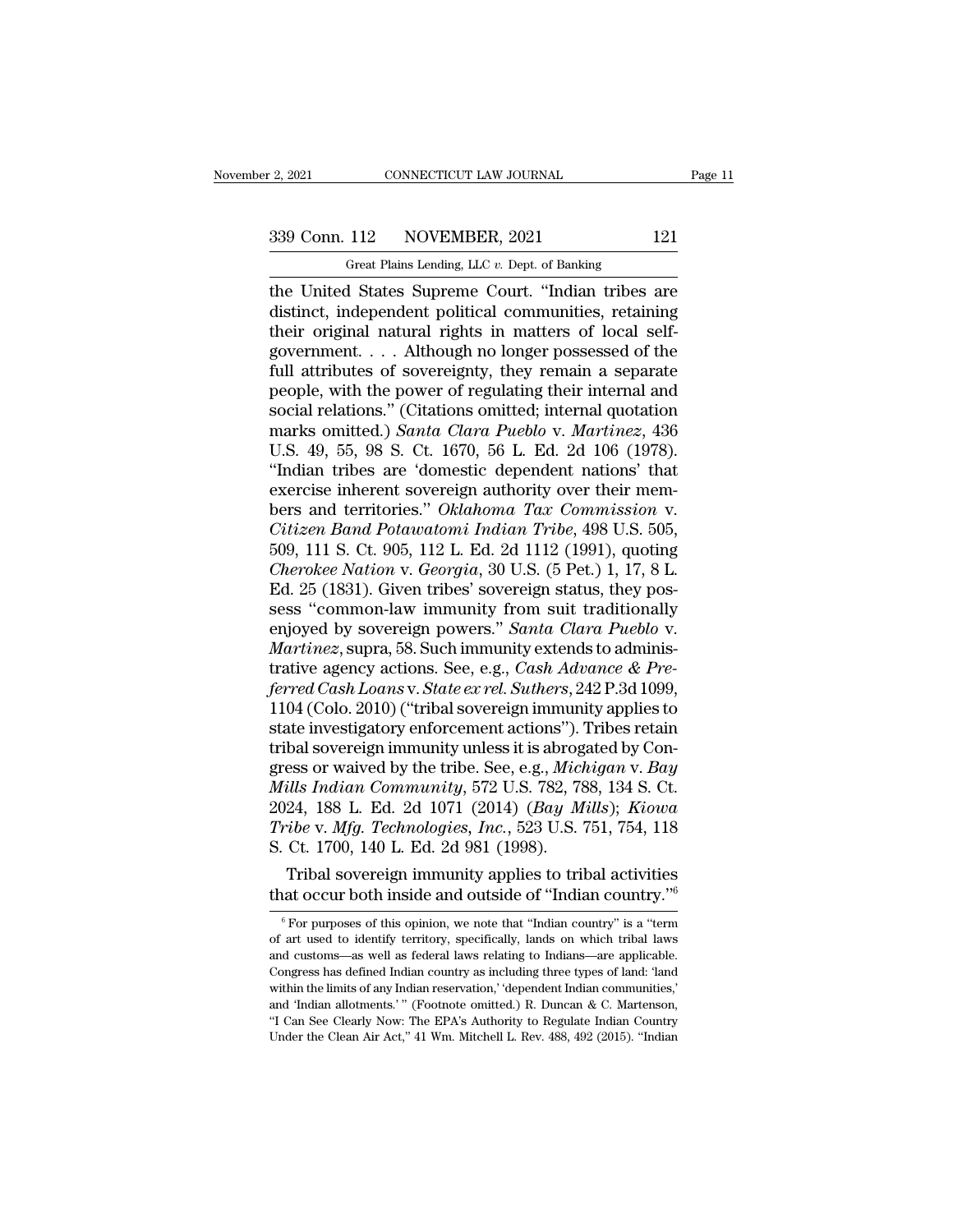# 122 CONNECTICUT LAW JOURNAL November 2, 2021<br>122 NOVEMBER, 2021 339 Conn. 112<br>124 Great Plains Lending, LLC v. Dept. of Banking

CONNECTICUT LAW JOURNAL November 2, 2021<br>122 NOVEMBER, 2021 339 Conn. 112<br>Great Plains Lending, LLC *v.* Dept. of Banking<br>See, e.g., *Michigan* v. *Bay Mills Indian Community*, SEE, CONNECTICUT LAW JOURNAL<br>
See, e.g., *Michigan* v. *Bay Mills Indian Community*,<br>
See, e.g., *Michigan* v. *Bay Mills Indian Community*,<br>
supra, 572 U.S. 790; *Bassett* v. *Mashantucket Pequot*<br>
Tribe, 204 F.3d 343, 35 *Tribe*, 2021 *Tribe, 2021 Tribe, 2021 Tribe, 204 F.3d 343, 357 (2d Cir. 2000). Regardless of* where the tribal activity takes place, tribal sovereign immunity applies in civil or edministrative actions sock NOVEMBER, 2021 339 Conn. 112<br>
Great Plains Lending, LLC v. Dept. of Banking<br>
See, e.g., *Michigan* v. *Bay Mills Indian Community*,<br>
supra, 572 U.S. 790; *Bassett* v. *Mashantucket Pequot*<br>
Tribe, 204 F.3d 343, 357 (2d Cir Great Plains Lending, LLC v. Dept. of Banking<br>
See, e.g., *Michigan v. Bay Mills Indian Community*,<br>
supra, 572 U.S. 790; *Bassett v. Mashantucket Pequot*<br>
Tribe, 204 F.3d 343, 357 (2d Cir. 2000). Regardless of<br>
where the Great Plans Lending, LLC v. Dept. of Banking<br>
See, e.g., Michigan v. Bay Mills Indian Community,<br>
supra, 572 U.S. 790; Bassett v. Mashantucket Pequot<br>
Tribe, 204 F.3d 343, 357 (2d Cir. 2000). Regardless of<br>
where the trib See, e.g., *Michigan v. Bay Mills Indian Community*,<br>supra, 572 U.S. 790; *Bassett v. Mashantucket Pequot*<br>Tribe, 204 F.3d 343, 357 (2d Cir. 2000). Regardless of<br>where the tribal activity takes place, tribal sovereign<br>immu supra, 572 U.S. 790; *Bassett v. Mashantucket Pequot*<br>*Tribe*, 204 F.3d 343, 357 (2d Cir. 2000). Regardless of<br>where the tribal activity takes place, tribal sovereign<br>immunity applies in civil or administrative actions see Tribe, 204 F.3d 343, 357 (2d Cir. 2000). Regardless of<br>where the tribal activity takes place, tribal sovereign<br>immunity applies in civil or administrative actions seek-<br>ing damages or injunctive relief with respect to both where the tribal activity takes place, tribal sovereign<br>immunity applies in civil or administrative actions seek-<br>ing damages or injunctive relief with respect to both<br>the commercial and governmental conduct of the tribe.<br> immunity applies in civil or administrative actions seeking damages or injunctive relief with respect to both<br>the commercial and governmental conduct of the tribe.<br>See *Kiowa Tribe* v. *Mfg. Technologies, Inc.*, supra, 523 ing damages or injunctive relie<br>the commercial and government<br>See *Kiowa Tribe* v. *Mfg. Techno*<br>U.S. 760; *Imperial Granite Co. v*<br>*Indians*, 940 F.2d 1269, 1271 ({<br>Handbook of Federal Indian Law<br>2012) § 7.05 [1] [a], p. is extinted that governmental contacts of the tribe.<br>
E Kiowa Tribe v. Mfg. Technologies, Inc., supra, 523<br>
S. 760; Imperial Granite Co. v. Pala Band of Mission<br>
dians, 940 F.2d 1269, 1271 (9th Cir. 1991); Cohen's<br>
undbook its and the contrast in the U.S. 760; *Imperial Granite Co. v. Pala Band of Mission Indians*, 940 F.2d 1269, 1271 (9th Cir. 1991); Cohen's Handbook of Federal Indian Law (N. Newton et al. eds., 2012) § 7.05 [1] [a], p. 637

*Putions, 940 F.2d 1269, 1271 (9th Cir. 1991); Cohen's*<br>*Handbook of Federal Indian Law (N. Newton et al. eds., 2012)* § 7.05 [1] [a], p. 637.<br>In the present case, it is undisputed that the tribe<br>itself is entitled to tri Handbook of Federal Indian Law (N. Newton et al. eds.,<br>2012) § 7.05 [1] [a], p. 637.<br>In the present case, it is undisputed that the tribe<br>itself is entitled to tribal sovereign immunity. The dis-<br>puted issue is whether th Franceson of Federal Handrican (ii) received et al. eds.,<br>2012) § 7.05 [1] [a], p. 637.<br>In the present case, it is undisputed that the tribe<br>itself is entitled to tribal sovereign immunity. The dis-<br>puted issue is whether In the present case, it is undisputed that the tribe<br>itself is entitled to tribal sovereign immunity. The dis-<br>puted issue is whether the plaintiffs are entitled to share<br>in that immunity under the doctrine that extends tr In the present case, it is undisputed that the tribe<br>itself is entitled to tribal sovereign immunity. The dis-<br>puted issue is whether the plaintiffs are entitled to share<br>in that immunity under the doctrine that extends tr itself is entitled to tribal sovereign immunity. The dis-<br>puted issue is whether the plaintiffs are entitled to share<br>in that immunity under the doctrine that extends tribal<br>sovereign immunity to business entities or enter puted issue is whether the plaintiffs are entitled to share<br>in that immunity under the doctrine that extends tribal<br>sovereign immunity to business entities or enterprises<br>that act as arms of the tribe. See, e.g., *New York* in that immunity under the doctrine that extends tribal<br>sovereign immunity to business entities or enterprises<br>that act as arms of the tribe. See, e.g., *New York v.*<br>*Golden Feather Smoke Shop, Inc.*, Docket No. 08-CV-<br>39 sovereign immunity to business entities or enterprises<br>that act as arms of the tribe. See, e.g., *New York v.*<br>Golden Feather Smoke Shop, Inc., Docket No. 08-CV-<br>3966 (CBA), 2009 WL 705815, \*5 (E.D.N.Y. March 16,<br>2009); Pe that act as arms of the tribe. See, e.g., *New York v.*<br>Golden Feather Smoke Shop, Inc., Docket No. 08-CV-<br>3966 (CBA), 2009 WL 705815, \*5 (E.D.N.Y. March 16,<br>2009); People ex rel. Owen v. Miami Nation Enter-<br>prises, supra Golden Feather Smoke Shop, Inc., Docket No. 08-CV-3966 (CBA), 2009 WL 705815, \*5 (E.D.N.Y. March 16, 2009); People ex rel. Owen v. Miami Nation Enter-<br>prises, supra, 2 Cal. 5th 250. Whether a business entity is an arm of 3966 (CBA), 2009 WL 705815, \*5 (E.D.N.Y. March 16, 2009); *People ex rel. Owen v. Miami Nation Enter-*<br>prises, supra, 2 Cal. 5th 250. Whether a business entity is an arm of the tribe entitled to share in tribal sovereign<br> 2009); *People ex rel. Owen v. Miami Nation Enter-*<br>*prises*, supra, 2 Cal. 5th 250. Whether a business entity<br>is an arm of the tribe entitled to share in tribal sovereign<br>immunity depends not on "whether the activity may prises, supra, 2 Cal. 5th 250. Whether a business entity<br>is an arm of the tribe entitled to share in tribal sovereign<br>immunity depends not on "whether the activity may be<br>characterized as a business . . . but [on] whether is an arm of the tribe entitled to share in tribal sovereign<br>immunity depends not on "whether the activity may be<br>characterized as a business  $\ldots$  but [on] whether the<br>entity acts as an arm of the tribe so that its activ immunity depends not on "whether the activity may be characterized as a business . . . but [on] whether the entity acts as an arm of the tribe so that its activities are properly deemed to be those of the tribe." Allen v. are properly deemed to be those of the tribe." Allen V.<br>Gold Country Casino, 464 F.3d 1044, 1046 (9th Cir.<br>2006), cert. denied, 549 U.S. 1231, 127 S. Ct. 1307, 167 L.<br>Ed. 2d 119 (2007). Although the United States Supreme<br>c Gold Country Casino, 464 F.3d 1044, 1046 (9th Cir.<br>2006), cert. denied, 549 U.S. 1231, 127 S. Ct. 1307, 167 L.<br>Ed. 2d 119 (2007). Although the United States Supreme<br>country" is distinct from "Indian lands," which are defin

<sup>2006),</sup> cert. denied, 549 U.S. 1231, 127 S. Ct. 1307, 167 L.<br>Ed. 2d 119 (2007). Although the United States Supreme<br>country" is distinct from "Indian lands," which are defined as "lands within<br>Indian reservations and any lan Ed. 2d 119 (2007). Although the United States Supreme<br>country" is distinct from "Indian lands," which are defined as "lands within<br>Indian reservations and any lands held in trust or restricted status by the<br>United States f 184. Finally, land not held in trust by the federal government is often referred in trust or restricted status by the United States for the benefit of a tribe or individual Indians . . . . " Cohen's Handbook of Federal Ind country" is distinct from "Indian lands," which are defined as "lands within<br>Indian reservations and any lands held in trust or restricted status by the<br>United States for the benefit of a tribe or individual Indians . . . Indian reservations and any lands held in trust or restricted status by the United States for the benefit of a tribe or individual Indians . . . . " Cohen's Handbook of Federal Indian Law (N. Newton et al. eds., 2012) § 3 United States for the benefit of a tribe or individual Indians . . . . " Cohen's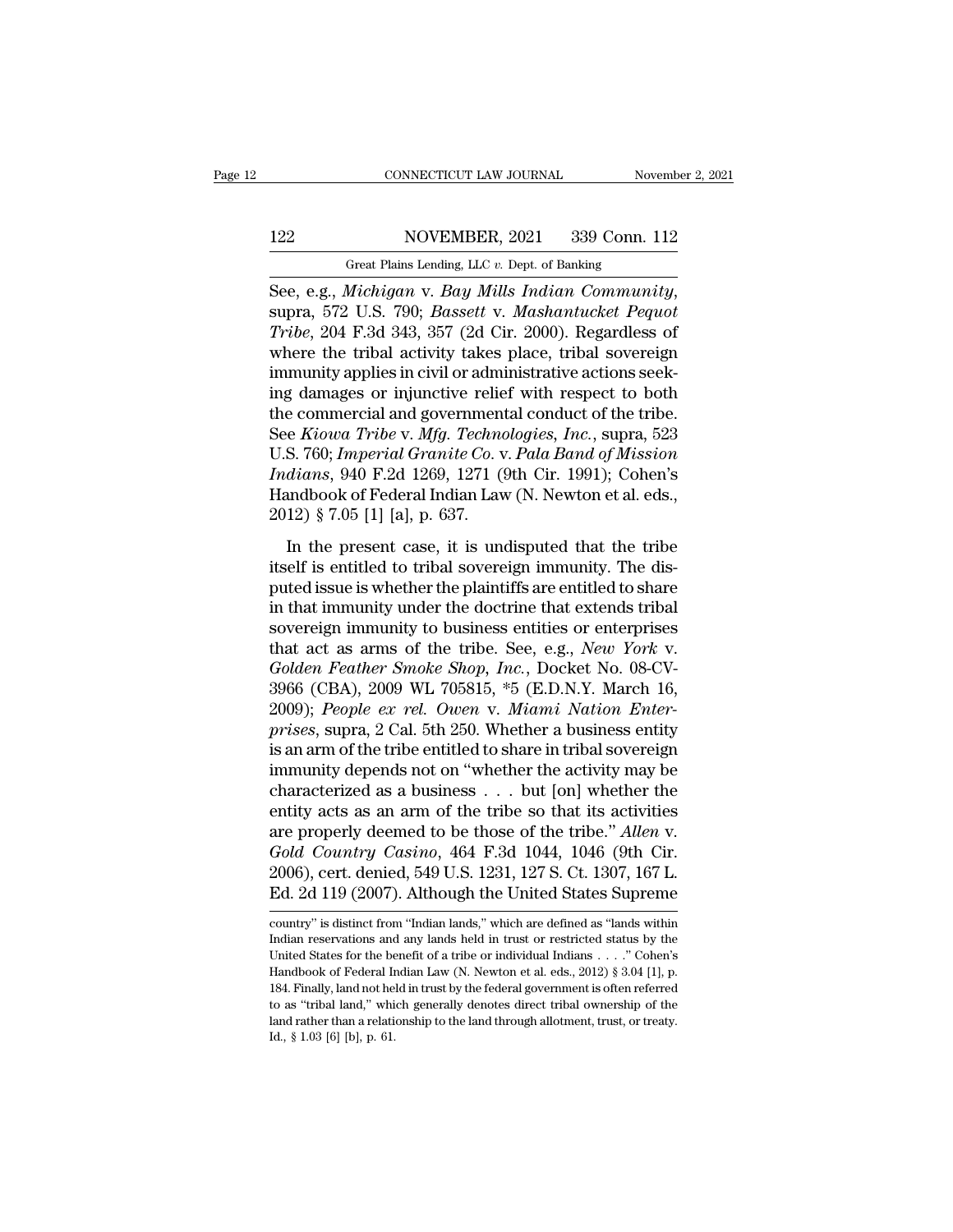F. 2, 2021 CONNECTICUT LAW JOURNAL<br>
Great Plains Lending, LLC *v.* Dept. of Banking<br>
Court has recognized that wholly owned tribal corpora-Court has recognized that wholly owned tribal corpora-<br>Court has recognized that wholly owned tribal corpora-<br>Court has recognized that wholly owned tribal corpora-<br>tions may be considered arms of the tribe, that court<br>has 339 Conn. 112 NOVEMBER, 2021 123<br>
Great Plains Lending, LLC  $v$ . Dept. of Banking<br>
Court has recognized that wholly owned tribal corporations<br>
may be considered arms of the tribe, that court<br>
has not yet articulated a fra 339 Conn. 112 NOVEMBER, 2021 123<br>
Great Plains Lending, LLC v. Dept. of Banking<br>
Court has recognized that wholly owned tribal corporations<br>
may be considered arms of the tribe, that court<br>
has not yet articulated a frame Such a determination. See *Williams of the Bishon Country Caunty Paints* Jesusalism and the seeding componentions may be considered arms of the tribe, that court has not yet articulated a framework for how to make such a d *Great Plains Lending, LLC v. Dept. of Banking*<br> *Court has recognized that wholly owned tribal corporations may be considered arms of the tribe, that court has not yet articulated a framework for how to make such a dete Great Plains Lending, LLC v. Dept. of Banking*<br> *Court has recognized that wholly owned tribal corporations may be considered arms of the tribe, that court has not yet articulated a framework for how to make<br>
such a deter Court has recognized that wholly owned tribal corporations may be considered arms of the tribe, that court has not yet articulated a framework for how to make such a determination. See <i>Williams v. Big Picture Loans, LLC* tions may be considered arms of the tribe, that court<br>has not yet articulated a framework for how to make<br>such a determination. See Williams v. Big Picture<br>Loans, LLC, 929 F.3d 170, 176 (4th Cir. 2019), citing<br>Inyo County has not yet articulated a framework for how to make<br>such a determination. See *Williams v. Big Picture*<br>Loans, LLC, 929 F.3d 170, 176 (4th Cir. 2019), citing<br>Inyo County v. Paiute-Shoshone Indians of the Bishop<br>Community o such a determination. See Williams v. Big Picture<br>Loans, LLC, 929 F.3d 170, 176 (4th Cir. 2019), citing<br>Inyo County v. Paiute-Shoshone Indians of the Bishop<br>Community of the Bishop Colony, 538 U.S. 701, 704,<br>705 n.1, 123 S Loans, LLC, 929 F.3d 170, 176 (4th Cir. 2019), citing<br>
Inyo County v. Paiute-Shoshone Indians of the Bishop<br>
Community of the Bishop Colony, 538 U.S. 701, 704,<br>
705 n.1, 123 S. Ct. 1887, 155 L. Ed. 2d 933 (2003).<br>
Determi 5 n.1, 123 S. Ct. 1887, 155 L. Ed. 2d 933 (2003).<br>
Etermining the proper framework for the arm of the<br>
be inquiry is similarly an issue of first impression in<br>
princeticut and is the central issue in this appeal.<br>  $\parallel$ <br>
A

II

Determining the proper framework for the arm of the<br>tribe inquiry is similarly an issue of first impression in<br>Connecticut and is the central issue in this appeal.<br>II<br>As an initial matter, the parties dispute the proper<br>a tribe inquiry is similarly an issue of first impression in<br>Connecticut and is the central issue in this appeal.<br>II<br>As an initial matter, the parties dispute the proper<br>allocation of the burden of proof in the arm of the t Connecticut and is the central issue in this appeal.<br>
II<br>
As an initial matter, the parties dispute the proper<br>
allocation of the burden of proof in the arm of the tribe<br>
analysis. The plaintiffs rely on the Colorado Supre *Loans* II<br>*Loans* an initial matter, the parties dispute the proper<br>allocation of the burden of proof in the arm of the tribe<br>analysis. The plaintiffs rely on the Colorado Supreme<br>*Court's* decision in *Cash Advance & Pre* As an initial matter, the parties dispute the proper<br>allocation of the burden of proof in the arm of the tribe<br>analysis. The plaintiffs rely on the Colorado Supreme<br>Court's decision in *Cash Advance & Preferred Cash*<br>Loan As an initial matter, the parties dispute the proper<br>allocation of the burden of proof in the arm of the tribe<br>analysis. The plaintiffs rely on the Colorado Supreme<br>Court's decision in *Cash Advance & Preferred Cash*<br>Loans analysis. The plaintiffs rely on the Colorado Supreme<br>Court's decision in *Cash Advance & Preferred Cash*<br>Loans v. *State ex rel. Suthers*, supra, 242 P.3d 1099,<br>and contend that the trial court improperly relied on<br>our de Court's decision in *Cash Advance & Preferred Cash Loans v. State ex rel. Suthers*, supra, 242 P.3d 1099, and contend that the trial court improperly relied on our decision in *Rocky Hill v. SecureCare Realty, LLC*, supra Loans v. State ex rel. Suthers, supra, 242 P.3d 1099,<br>and contend that the trial court improperly relied on<br>our decision in *Rocky Hill* v. SecureCare Realty, LLC,<br>supra, 315 Conn. 265, for the proposition that the "bur-<br>d and contend that the trial court improperly relied on<br>our decision in *Rocky Hill* v. *SecureCare Realty, LLC*,<br>supra, 315 Conn. 265, for the proposition that the "bur-<br>den of proving by a preponderance of the evidence<br>tha our decision in *Rocky Hill* v. *SecureCare Realty, LLC*,<br>supra, 315 Conn. 265, for the proposition that the "bur-<br>den of proving by a preponderance of the evidence<br>that [the tribal entities] are entitled to tribal soverei supra, 315 Conn. 265, for the proposition that the "bur-<br>den of proving by a preponderance of the evidence<br>that [the tribal entities] are entitled to tribal sovereign<br>immunity, i.e., the risk of nonpersuasion, is on the [e den of proving by a preponderance of the evidence<br>that [the tribal entities] are entitled to tribal sovereign<br>immunity, i.e., the risk of nonpersuasion, is on the [enti-<br>ties], just as it is on corporate entities that clai that [the tribal entities] are entitled to tribal sovereign<br>immunity, i.e., the risk of nonpersuasion, is on the [enti-<br>ties], just as it is on corporate entities that claim entitle-<br>ment to the state's sovereign immunity immunity, i.e., the risk of nonpersuasion, is on the [enti-<br>ties], just as it is on corporate entities that claim entitle-<br>ment to the state's sovereign immunity from suit as<br>'arms of the state.' " In response, the defenda ties], just as it is on corporate entities that claim entitlement to the state's sovereign immunity from suit as<br>'arms of the state.' " In response, the defendants argue<br>that the trial court correctly relied on arm of the ment to the state's sovereign immunity from suit as<br>
"arms of the state." " In response, the defendants argue<br>
that the trial court correctly relied on arm of the state<br>
analyses, such as that in *SecureCare Realty*, *LLC* " " " In response, the defendants argue that the trial court correctly relied on arm of the state analyses, such as that in *SecureCare Realty*,  $LLC$ , in concluding that the entities bore the burden of proving their arm o that the trial court<br>analyses, such as t<br>concluding that the<br>their arm of the tri<br>dants and conclude<br>tribe status bears tl<br>to that status.<br>Several state and Examples, stated as stated in Securiocal controlling, EDC, in<br>ncluding that the entities bore the burden of proving<br>eir arm of the tribe status. We agree with the defen-<br>nts and conclude that the entity claiming arm of the burden of the tribe status. We agree with the defendants and conclude that the entity claiming arm of the tribe status bears the burden of proving its entitlement to that status.<br>Several state and federal courts have addre status and conclude that the entity claiming arm of the tribe status bears the burden of proving its entitlement to that status.<br>Several state and federal courts have addressed the burden of proof when determining arm of t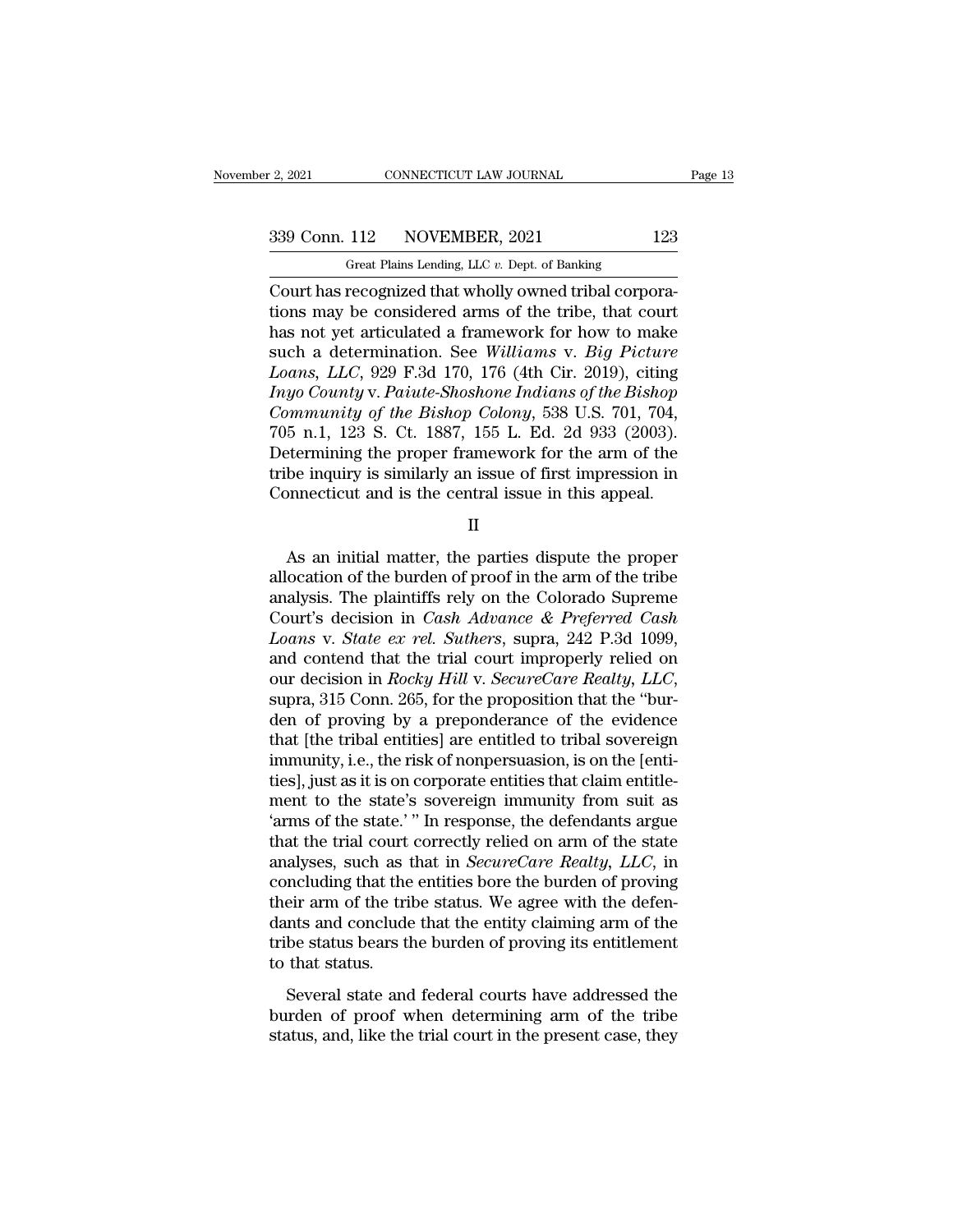# 124 CONNECTICUT LAW JOURNAL November 2, 2021<br>124 NOVEMBER, 2021 339 Conn. 112<br>124 Great Plains Lending, LLC v. Dept. of Banking

CONNECTICUT LAW JOURNAL November 2, 2021<br>124 NOVEMBER, 2021 339 Conn. 112<br>Great Plains Lending, LLC *v.* Dept. of Banking<br>have relied on arm of the state analyses in allocating CONNECTICUT LAW JOURNAL November 2, 2021<br>
124 NOVEMBER, 2021 339 Conn. 112<br>
6 Great Plains Lending, LLC v. Dept. of Banking<br>
have relied on arm of the state analyses in allocating<br>
the burden of proof to the entity. See, e 124 NOVEMBER, 2021 339 Conn. 112<br>
Great Plains Lending, LLC v. Dept. of Banking<br>
have relied on arm of the state analyses in allocating<br>
the burden of proof to the entity. See, e.g., *Williams* v.<br> *Big Picture Loans, LLC Big Picture Loans, LLC*, *Big Picture Loans, LLC*, *Banking*<br>*Big Picture Loans, LLC*, *Big Picture Loans, LLC*, *Supra, 929 F.3d 176; <i>People ex*<br>*Pig Picture Loans, LLC*, *Supra, 929 F.3d 176; <i>People ex*<br>*Pig Picture L Rea. MOVEMBER, 2021* 339 Conn. 112<br> *Great Plains Lending, LLC v. Dept. of Banking*<br> *rel. of Danking*<br> *rel. ourden of proof to the entity. See, e.g., Williams v.<br>
<i>Big Picture Loans, LLC, supra, 929 F.3d 176; People ex* Great Plains Lending, LLC v. Dept. of Banking<br>have relied on arm of the state analyses in allocating<br>the burden of proof to the entity. See, e.g., Williams v.<br>Big Picture Loans, LLC, supra, 929 F.3d 176; People ex<br>rel. Ow Great Plains Lending, LLC v. Dept. of Banking<br>
have relied on arm of the state analyses in allocating<br>
the burden of proof to the entity. See, e.g., *Williams v.*<br> *Big Picture Loans, LLC*, supra, 929 F.3d 176; *People ex* have relied on arm of the state analyses in allocating<br>the burden of proof to the entity. See, e.g., *Williams v.<br>Big Picture Loans, LLC*, supra, 929 F.3d 176; *People ex*<br>rel. Owen v. Miami Nation Enterprises, supra, 2 Ca the burden of proof to the entity. See, e.g., *Williams v.*<br> *Big Picture Loans, LLC,* supra, 929 F.3d 176; *People ex*<br> *rel. Owen v. Miami Nation Enterprises,* supra, 2 Cal.<br>
5th 240–44. Those courts have consistently co Big Picture Loans, LLC, supra, 929 F.3d 176; People ex<br>rel. Owen v. Miami Nation Enterprises, supra, 2 Cal.<br>5th 240–44. Those courts have consistently concluded<br>that, although a tribe itself does not bear the ultimate<br>burd rel. Owen v. Miami Nation Enterprises, supra, 2 Cal.<br>5th 240–44. Those courts have consistently concluded<br>that, although a tribe itself does not bear the ultimate<br>burden of proving tribal sovereign immunity, an entity<br>clai 5th 240–44. Those courts have consistently concluded<br>that, although a tribe itself does not bear the ultimate<br>burden of proving tribal sovereign immunity, an entity<br>claiming to be an arm of that tribe bears the burden of<br>d burden of proving tribal sovereign immunity, an entity<br>claiming to be an arm of that tribe bears the burden of<br>demonstrating the existence of that relationship and the<br>entity's ultimate entitlement to share in tribal sover claiming to be an arm of that tribe bears the burden of<br>demonstrating the existence of that relationship and the<br>entity's ultimate entitlement to share in tribal sovereign<br>immunity. See Williams v. Big Picture Loans, LLC,<br> demonstrating the existence of that relationship and the<br>entity's ultimate entitlement to share in tribal sovereign<br>immunity. See Williams v. Big Picture Loans, LLC,<br>supra, 177 ("Unlike the tribe itself, an entity should<br>n entity's ultimate entitlement to share in tribal sovereign<br>immunity. See *Williams* v. *Big Picture Loans*, *LLC*,<br>supra, 177 ("Unlike the tribe itself, an entity should<br>not be given a presumption of immunity until it has<br> immunity. See *Williams* v. *Big Picture Loans, LLC,*<br>supra, 177 ("Unlike the tribe itself, an entity should<br>not be given a presumption of immunity until it has<br>demonstrated that it is in fact an extension of the tribe.<br>On supra, 177 ("Unlike the tribe itself, an entity should<br>not be given a presumption of immunity until it has<br>demonstrated that it is in fact an extension of the tribe.<br>Once [an entity] has done so, the burden to prove that<br>i not be given a presumption of immunity until it has<br>demonstrated that it is in fact an extension of the tribe.<br>Once [an entity] has done so, the burden to prove that<br>immunity has been abrogated or waived would then fall<br>to demonstrated that it is in fact an extension of the tribe.<br>
Once [an entity] has done so, the burden to prove that<br>
immunity has been abrogated or waived would then fall<br>
to the plaintiff."); *Gristede's Foods, Inc.* v. Once [an entity] has done so, the burden to prove that<br>immunity has been abrogated or waived would then fall<br>to the plaintiff."); *Gristede's Foods, Inc.* v. *Unkechuage*<br>Nation, 660 F. Supp. 2d 442, 466 (E.D.N.Y. 2009) (" immunity has been abrogated or waived would then fall<br>to the plaintiff."); *Gristede's Foods, Inc. v. Unkechuage*<br>Nation, 660 F. Supp. 2d 442, 466 (E.D.N.Y. 2009) ("the<br>burden of proof for an entity asserting immunity as a to the plaintiff."); *Gristede's Foods, Inc.* v. *Unkechuage*<br>Nation, 660 F. Supp. 2d 442, 466 (E.D.N.Y. 2009) ("the<br>burden of proof for an entity asserting immunity as an<br>arm of a sovereign tribe is on the entity to estab Nation, 660 F. Supp. 2d 442, 466 (E.D.N.Y. 2009) ("the<br>burden of proof for an entity asserting immunity as an<br>arm of a sovereign tribe is on the entity to establish<br>that it is, in fact, an arm of the tribe"); *People ex r* burden of proof for an entity asserting immunity as an<br>arm of a sovereign tribe is on the entity to establish<br>that it is, in fact, an arm of the tribe''); *People ex rel.*<br>Owen v. Miami Nation Enterprises, supra, 236 ("an<br> arm of a sovereign tribe is on the entity to establish<br>that it is, in fact, an arm of the tribe"); *People ex rel.*<br>Owen v. Miami Nation Enterprises, supra, 236 ("an<br>entity asserting immunity bears the burden of showing<br>by that it is, in fact, an arm of the tribe"); *People ex rel.*<br>Owen v. Miami Nation Enterprises, supra, 236 ("an<br>entity asserting immunity bears the burden of showing<br>by a preponderance of the evidence that it is an 'arm<br>of Owen v. Miami Nation Enterprises, supra, 236 ("an<br>entity asserting immunity bears the burden of showing<br>by a preponderance of the evidence that it is an 'arm<br>of the tribe' entitled to tribal immunity"). Put differently,<br>o entity asserting immunity bears the burden of showing<br>by a preponderance of the evidence that it is an 'arm<br>of the tribe' entitled to tribal immunity"). Put differently,<br>once the entity proves by a preponderance of the evi by a preponderance of the evidence that it is an 'arm<br>of the tribe' entitled to tribal immunity"). Put differently,<br>once the entity proves by a preponderance of the evi-<br>dence that it is an arm of the tribe, the burden shi dence that it is an arm of the tribe, the burden shifts<br>back to the party seeking to overcome tribal sovereign<br>immunity to prove that such immunity has been waived<br>or abrogated as a matter of law.<sup>7</sup> See Williams v. Big<br>

back to the party seeking to overcome tribal sovereign<br>immunity to prove that such immunity has been waived<br>or abrogated as a matter of law.<sup>7</sup> See *Williams v. Big*<br><sup>7</sup> We disagree with the plaintiffs' reliance on the Col or abrogated as a matter of law.<sup>7</sup> See Williams v. Big  $\frac{7}{7}$  We disagree with the plaintiffs' reliance on the Colorado Supreme Court's decision in *Cash Advance & Preferred Cash Loans v. State ex rel. Suthers*, supra Or abrogated as a matter Of Iaw. See Wuttams V. Buy<br>
<sup>7</sup> We disagree with the plaintiffs' reliance on the Colorado Supreme Court's<br>
decision in *Cash Advance & Preferred Cash Loans v. State ex rel. Suthers*,<br>
supra, 242 P. <sup>7</sup> We disagree with the plaintiffs' reliance on the Colorado Supreme Court's decision in *Cash Advance & Preferred Cash Loans v. State ex rel. Suthers*, supra, 242 P.3d 1099, for the proposition that the defendants bear decision in *Cash Advance & Preferred Cash Loans v. State ex rel. Suthers*, supra, 242 P.3d 1099, for the proposition that the defendants bear the burden of proving that the entities are not arms of the tribe. In that cas supra, 242 P.3d 1099, for the proposition that the defendants bear the burden<br>of proving that the entities are not arms of the tribe. In that case, the<br>Colorado Supreme Court held that an assertion of tribal sovereign immu of proving that the entities are not arms of the tribe. In that case, the Colorado Supreme Court held that an assertion of tribal sovereign immunity is jurisdictional in nature and, therefore, properly raised in a motion t is jurisdictional in nature and, therefore, properly raised in a motion to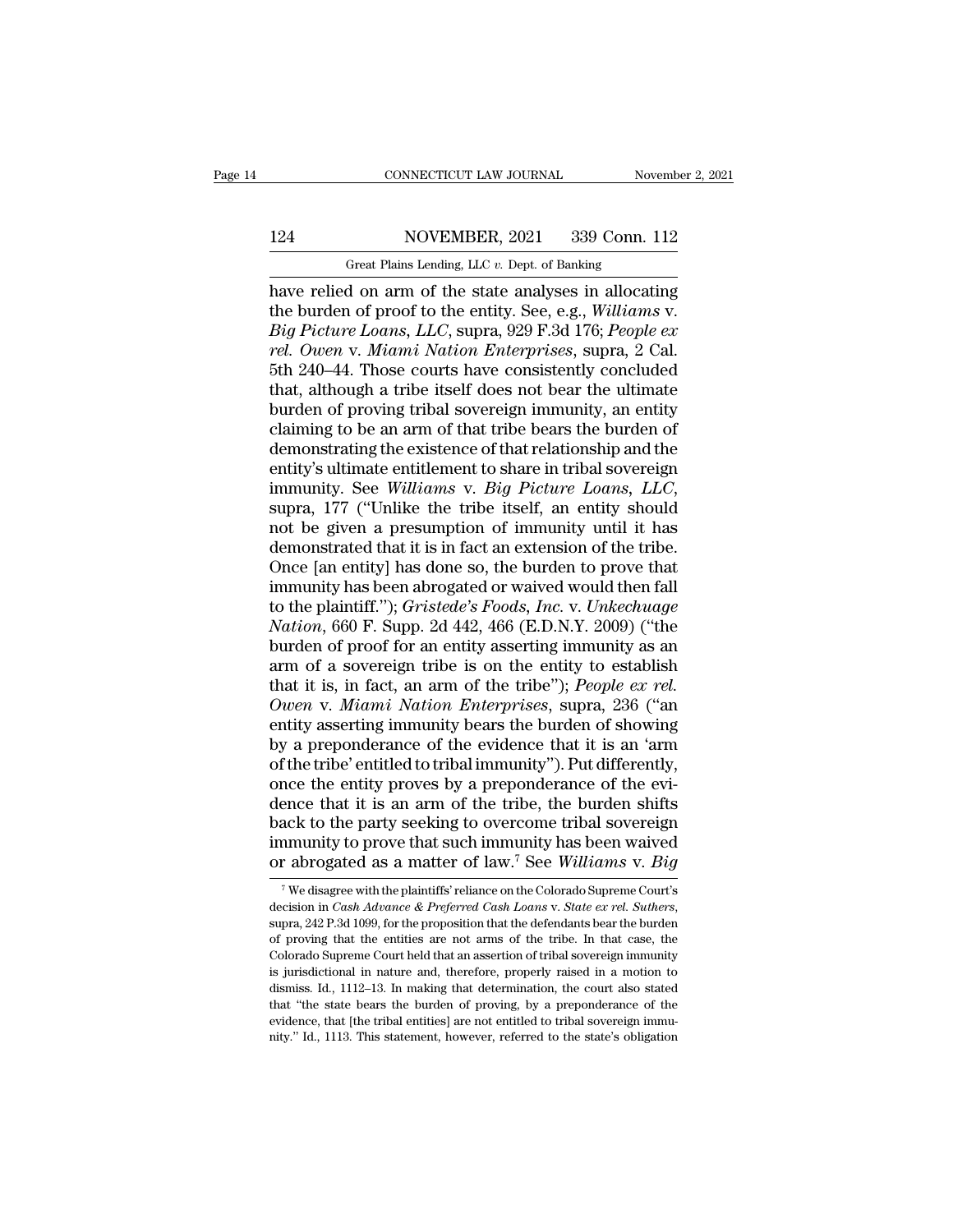2, 2021 CONNECTICUT LAW JOURNAL Page 15<br>339 Conn. 112 NOVEMBER, 2021 125<br>Great Plains Lending, LLC v. Dept. of Banking

r 2, 2021 CONNECTICUT LAW JOURNAL<br>
Great Plains Lending, LLC *v.* Dept. of Banking<br>
Picture Loans, LLC, supra, 176–77; Breakthrough Man-<sup>2</sup>, 2021 CONNECTICUT LAW JOURNAL<br>
<sup>2</sup> 339 Conn. 112 NOVEMBER, 2021 125<br>
<sup>2</sup> Great Plains Lending, LLC *v*. Dept. of Banking<br> *Picture Loans, LLC,* supra, 176–77; *Breakthrough Man-*<br> *Pagement Group, Inc.* v. *Chukchansi agement Group, Inc. v. Chukchansi Gold Casino &*<br>*agement Group, Inc. v. Chukchansi Gold Casino &*<br>*Resort, supra, 629 F.3d 1196 and n.17; Gristede's Foods,*<br>*Free v. Linkeebuuge Nation, cupra, 465; Cash Advance &* <sup>239</sup> Conn. 112 NOVEMBER, 2021 125<br>
<sup>Great Plains Lending, LLC v. Dept. of Banking<br> *Picture Loans, LLC, supra, 176–77; Breakthrough Man-*<br> *Resort, supra, 629 F.3d 1196 and n.17; Gristede's Foods,*<br> *Inc. v. Unkechuage Na</sup> Inc. Inc. Inc. Inc. Inc. Inc. Inc. Inc. Inc. <i>Inc. Inc. Y. Dept. of Banking*<br> *Picture Loans, LLC, supra, 176–77; Breakthrough Man-*<br> *Agement Group, Inc. v. Chukchansi Gold Casino &*<br> *Resort, supra, 629 F.3d 119 Great Plains Lending, LLC v. Dept. of Banking*<br>*Picture Loans, LLC, supra, 176–77; Breakthrough Management Group, Inc. v. Chukchansi Gold Casino &<br>Resort, supra, 629 F.3d 1196 and n.17; <i>Gristede's Foods, Inc. v. Unkechua* Great Plans Lend<br>Picture Loans, LLC, sure<br>agement Group, Inc.<br>Resort, supra, 629 F.3d<br>Inc. v. Unkechuage Nat<br>Preferred Cash Loans<br>242 P.3d 1113–14.<br>We disagree with the Fraction Library, Energy Supplet, 115 11, Diventual origin India<br>
ement Group, Inc. v. Chukchansi Gold Casino &<br>
ssort, supra, 629 F.3d 1196 and n.17; Gristede's Foods,<br>
c. v. Unkechuage Nation, supra, 465; Cash Advance & the burden of proving and neutron of the tribe<br> *Resort*, supra, 629 F.3d 1196 and n.17; *Gristede's Foods*,<br> *Inc.* v. Unkechuage Nation, supra, 465; Cash Advance &<br> *Preferred Cash Loans* v. *State ex rel. Suthers*, supr

business entity cases is a filter and filter, a research bottom,<br>
Inc. v. Unkechuage Nation, supra, 465; Cash Advance &<br>
Preferred Cash Loans v. State ex rel. Suthers, supra,<br>
242 P.3d 1113–14.<br>
We disagree with the plaint *Preferred Cash Loans v. State ex rel. Suthers, supra,*<br>242 P.3d 1113–14.<br>We disagree with the plaintiffs' argument that placing<br>the burden of proving arm of the tribe status on the<br>business entity encroaches on tribal sov Friggereign immunity is distinct from the tribe is a strong the burden of proving arm of the tribe status on the business entity encroaches on tribal sovereignty. An otherwise private entity seeking the benefit of tribal ELET FIRE THE THE THE HALL IN THE THE UP OF THE UP OF THE BUT AND THE BUT AND THE BUT AND SURVEY PRESENT IN OTHER SOVER THE SOVER THE SOVER THE SOVER THE SOVER THE SOVER THE SOVER THE SOVER THE SOVER THE SOVER THE SOVER T We disagree with the plaintiffs' argument that placing<br>the burden of proving arm of the tribe status on the<br>business entity encroaches on tribal sovereignty. An<br>otherwise private entity seeking the benefit of tribal<br>sovere the burden of proving arm of the tribe status on the<br>business entity encroaches on tribal sovereignty. An<br>otherwise private entity seeking the benefit of tribal<br>sovereign immunity is distinct from the tribe itself, espe-<br>c business entity encroaches on tribal sovereignty. An<br>otherwise private entity seeking the benefit of tribal<br>sovereign immunity is distinct from the tribe itself, espe-<br>cially because tribal sovereign immunity "is a strong otherwise private entity seeking the benefit of tribal<br>sovereign immunity is distinct from the tribe itself, espe-<br>cially because tribal sovereign immunity "is a strong<br>tonic . . . . ." *People ex rel. Owen* v. *Miami Nati* cially because tribal sovereign immunity "is a strong<br>tonic . . . . " *People ex rel. Owen v. Miami Nation*<br>*Enterprises*, supra, 2 Cal. 5th 244. Furthermore, consis-<br>tent with the arm of the state analysis discussed in<br>d tent with the arm of the state analysis discussed in decisions such as *Rocky Hill* v. *SecureCare Realty, LLC*, supra, 315 Conn. 279,<sup>8</sup> placing the burden of proof on the entity claiming entitlement to tribal sovereign decisions such as *Rocky Hill* v. *SecureCare Realty*, *LLC*, supra, 315 Conn. 279,<sup>8</sup> placing the burden of proof on the entity claiming entitlement to tribal sovereign immu-<br>to prove the existence of jurisdiction in spit

the state had proven the waiver of tribal sovereign immunity. See id., 1114.<br>Significantly, the court engaged in this analysis only *after* determining the<br>proper standard to deem an entity an arm of the tribe. See id., 11 Significantly, the court engaged in this analysis only *after* determining the proper standard to deem an entity an arm of the tribe. See id., 1109–11.<br>
<sup>8</sup> Although placing the burden on the entity is consistent with Con nal quotation marks omitted.) *People ex rel. Owen* v. *Miami Nation Enter-*<sup>8</sup> Although placing the burden on the entity is consistent with Connecticut's arm of the state analysis in *Rocky Hill v. SecureCare Realty, LLC*, supra, 315 Com. 279, we note that the ultimate issue of tribal sovereign i and 315 Conn. 279, we note that the ultimate issue of tribal sovereign immunity itself "differs from state [sovereign immunity] in important respects." (Internal quotation marks omitted.) *People ex rel. Owen v. Miami Nat* itself "differs from state [sovereign immunity] in important respects." (Inter-<br>nal quotation marks omitted.) *People ex rel. Owen v. Miami Nation Enter-*<br>prises, supra, 2 Cal. 5th 240; see also *Idaho v. Coeur d'Alene Tri* nal quotation marks omitted.) *People ex rel. Owen v. Miami Nation Enter-*<br>prises, supra, 2 Cal. 5th 240; see also *Idaho v. Coeur d'Alene Tribe of Idaho*,<br>521 U.S. 261, 268, 117 S. Ct. 2028, 138 L. Ed. 2d 438 (1997) (trib myses, supra, 2 Cal. 5th 240; see also *Idaho* v. *Coeur d'Alene Tribe of Idaho*, 521 U.S. 261, 268, 117 S. Ct. 2028, 138 L. Ed. 2d 438 (1997) (tribal immunity is distinct from state immunity because "the plan of the [cons 521 U.S. 261, 268, 117 S. Ct. 2028, 138 L. Ed. 2d 438 (1997) (tribal immunity is distinct from state immunity because "the plan of the [constitutional] [c]onvention did not surrender Indian tribes' immunity for the benefi is distinct from state immunity because "the plan of the [constitutional] [c]onvention did not surrender Indian tribes' immunity for the benefit of the [s]tates''); *Blatchford v. Native Village of Noatak*, 501 U.S. 775, parties Tom state minitary seculate the part of the benefit of the [s]tates"); *Blatchford v. Native Village of Noatak*, 501 U.S. 775, 782, 111 S. Ct. 2578, 115 L. Ed. 2d 686 (1991) ("Indian tribes enjoy immunity against s [c]<br>onvention did not surrender Indian tribes' immunity for the benefit of<br>the [s]<br>tates"); *Blatchford* v. *Native Village of Noatak*, 501 U.S. 775, 782, 111<br>S. Ct. 2578, 115 L. Ed. 2d 686 (1991) ("Indian tribes enjoy im S. Ct. 2578, 115 L. Ed. 2d 686 (1991) ("Indian tribes enjoy immunity against

supra, 315 Conn. 279,<sup>8</sup> placing the burden of proof on the entity claiming entitlement to tribal sovereign immu-<br>to prove the existence of jurisdiction in spite of tribal sovereign immunity, not to whether the business e the entity claiming entitlement to tribal sovereign immu-<br>to prove the existence of jurisdiction in spite of tribal sovereign immunity,<br>not to whether the business entities at issue in that case were arms of the<br>tribe in t the entity claiming entitentent to tribal sovereign initial-<br>to prove the existence of jurisdiction in spite of tribal sovereign immunity,<br>not to whether the business entities at issue in that case were arms of the<br>tribe i to prove the existence of jurisdiction in spite of tribal sovereign inmunity, not to whether the business entities at issue in that case were arms of the tribe in the first place. After concluding that the state bore the b proper standard to deem an entity an arm of the tribe. See id., 1114. Significantly, the court engaged in an analysis as to whether the state had proven the waiver of tribal sovereign immunity. See id., 1114. Significantl are<br>demonstrating jurisdiction, the court engaged in an analysis as to whether<br>the state had proven the waiver of tribal sovereign immunity. See id., 1114.<br>Significantly, the court engaged in this analysis only *after* det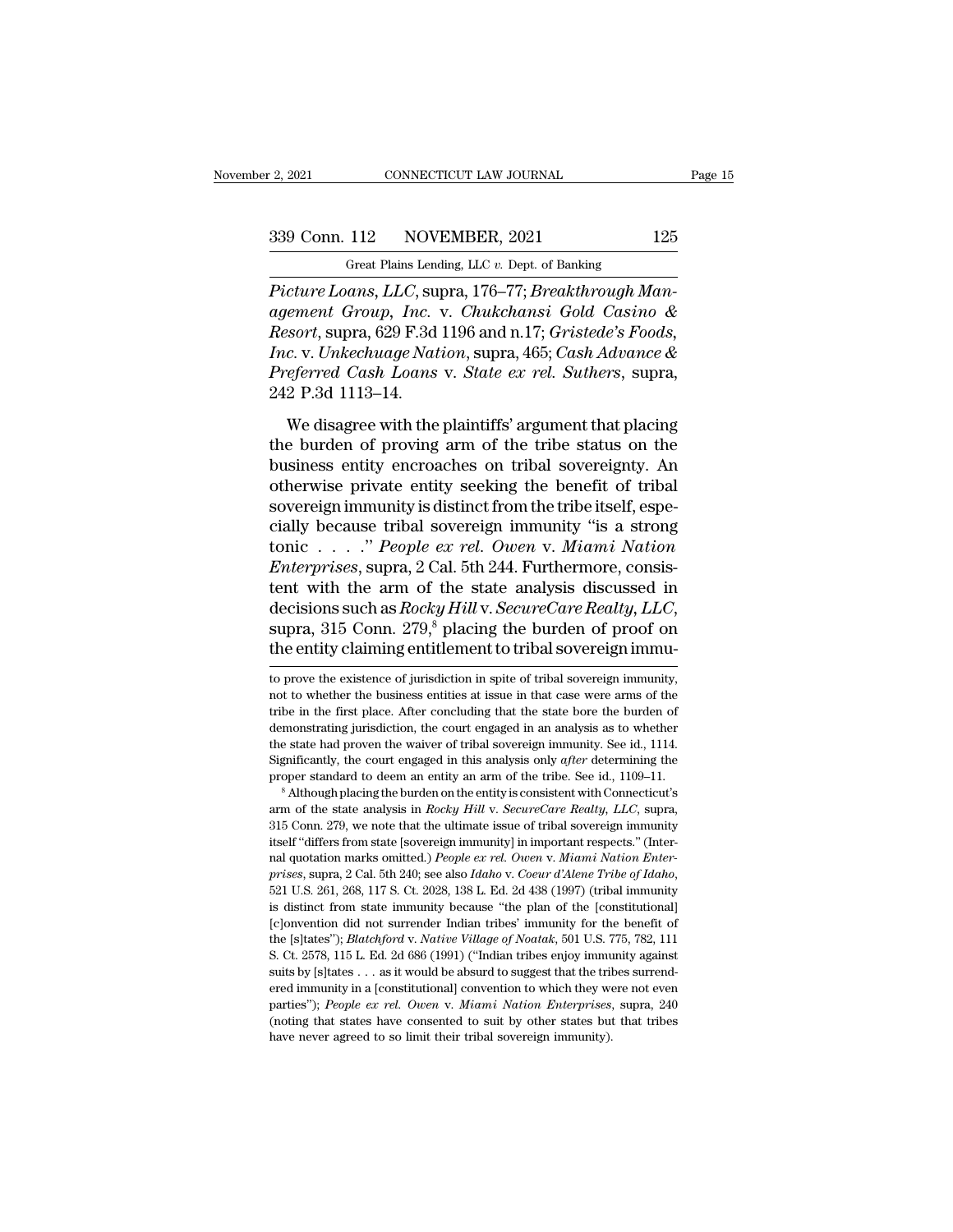# 126 CONNECTICUT LAW JOURNAL November 2, 2021<br>126 NOVEMBER, 2021 339 Conn. 112<br>Great Plains Lending, LLC v. Dept. of Banking

CONNECTICUT LAW JOURNAL November 2, 2021<br>126 NOVEMBER, 2021 339 Conn. 112<br>Great Plains Lending, LLC *v.* Dept. of Banking<br>nity as an arm of the tribe is appropriate because, prag-CONNECTICUT LAW JOURNAL November November November 2021<br>
126 NOVEMBER, 2021 339 Conn. 112<br>
126 Great Plains Lending, LLC v. Dept. of Banking<br>
126 Great Plains Lending, LLC v. Dept. of Banking<br>
126 Great Plains Lending, LLC MOVEMBER, 2021 339 Conn. 112<br>
Great Plains Lending, LLC v. Dept. of Banking<br>
mity as an arm of the tribe is appropriate because, prag-<br>
matically, the entity claiming such immunity will have<br>
the best access to the evidenc 126 NOVEMBER, 2021 339 Conn. 112<br>
Great Plains Lending, LLC v. Dept. of Banking<br>
mity as an arm of the tribe is appropriate because, prag-<br>
matically, the entity claiming such immunity will have<br>
the best access to the ev NOVEMBER, 2021 339 Conn. 112<br>
Great Plains Lending, LLC v. Dept. of Banking<br>
mity as an arm of the tribe is appropriate because, prag-<br>
matically, the entity claiming such immunity will have<br>
the best access to the evidenc *Great Plains Lending, LLC v. Dept. of Banking*<br>
mity as an arm of the tribe is appropriate because, prag-<br>
matically, the entity claiming such immunity will have<br>
the best access to the evidence necessary to prove the<br>
ex Great Plans Lending, LLC v. Dept. of Banking<br>mity as an arm of the tribe is appropriate because, prag-<br>matically, the entity claiming such immunity will have<br>the best access to the evidence necessary to prove the<br>existenc nity as an arm of the tribe is appropriate because, pragmatically, the entity claiming such immunity will have<br>the best access to the evidence necessary to prove the<br>existence of that relationship. See Williams v. Big Picmatically, the entity claiming such immunity will have<br>the best access to the evidence necessary to prove the<br>existence of that relationship. See *Williams v. Big Pic-<br>ture Loans*, *LLC*, supra, 929 F.3d 177 ("as a practic *X* the best access to the evidence necessary to prove the existence of that relationship. See *Williams v. Big Picture Loans, LLC*, supra, 929 F.3d 177 ("as a practical matter, it makes sense to place the burden on [busin existence of that relationship. See Williams v. Big Pic-<br>ture Loans, LLC, supra, 929 F.3d 177 ("as a practical<br>matter, it makes sense to place the burden on [business<br>entities] . . . as they will likely have the best acces ture Loans, LLC, supra, 929 F.3d 177 ("as a practical<br>matter, it makes sense to place the burden on [business<br>entities] . . . as they will likely have the best access to<br>the evidence needed to demonstrate immunity"); *New* matter, it makes sense to place the burden on [business<br>entities] . . . as they will likely have the best access to<br>the evidence needed to demonstrate immunity"); *New<br>York v. Golden Feather Smoke Shop, Inc.*, supra, 2009 entities] . . . as they will likely have the best access to<br>the evidence needed to demonstrate immunity"); *New*<br>York v. Golden Feather Smoke Shop, Inc., supra, 2009<br>WL 705815, \*4 ("the issue of whether an entity is an<br>ar the evidence needed to demonstrate immunity"); New<br>York v. Golden Feather Smoke Shop, Inc., supra, 2009<br>WL 705815, \*4 ("the issue of whether an entity is an<br>arm of the tribe may rest on nuances in the entity's<br>ownership an York v. Golden Feather Smoke Shop, Inc., supra, 2009<br>WL 705815, \*4 ("the issue of whether an entity is an<br>arm of the tribe may rest on nuances in the entity's<br>ownership and control structure, corporate purpose,<br>and relatio WL 705815, \*4 ("the issue of whether an entity is an arm of the tribe may rest on nuances in the entity's ownership and control structure, corporate purpose, and relationship with the tribal government"). Having determined arm of the tribe may rest on r<br>ownership and control structure<br>and relationship with the tribal<br>determined that the entities bea<br>strating they are arms of the tril<br>appropriate legal standard for<br>they are arms of the tribe.

### III

### A

propriate legal standard for determining whether<br>ey are arms of the tribe.<br> $\hfill$  H<br> $\hfill$  A<br>With respect to the standard that guides the arm of<br>e tribe analysis, the plaintiffs argue that the trial court<br>enorly rejected th they are arms of the tribe.<br>
III<br>
A<br>
With respect to the standard that guides the arm of<br>
the tribe analysis, the plaintiffs argue that the trial court<br>
properly rejected the nine factor test articulated in Sue/<br>
Period Co From the standard that guides the arm of<br>the tribe analysis, the plaintiffs argue that the trial court<br>properly rejected the nine factor test articulated in *Sue/*<br>*Perior Concrete & Paving, Inc.* v. *Lewiston Golf Course Perior Perior Concrete & Paving, Inc.* v. *Lewiston Golf Course*<br> *Perior Concrete & Paving, Inc.* v. *Lewiston Golf Course*<br> *Corp.*, supra, 24 N.Y.3d 546–47, but nevertheless<br> *Perior Concrete & Paving, Inc.* v. *Le* <sup>2</sup> A<br> *Corp. With respect to the standard that guides the arm of*<br> *Corp.*, respected the nine factor test articulated in *Sue/*<br> *Perior Concrete & Paving, Inc. v. Lewiston Golf Course*<br> *Corp.*, supra, 24 N.Y.3d 546–47, With respect to the standard that guides the arm of<br>the tribe analysis, the plaintiffs argue that the trial court<br>properly rejected the nine factor test articulated in *Sue/<br>Perior Concrete & Paving, Inc.* v. Lewiston Golf With respect to the standard that guides the arm of<br>the tribe analysis, the plaintiffs argue that the trial court<br>properly rejected the nine factor test articulated in *Sue/*<br>*Perior Concrete & Paving, Inc.* v. *Lewiston G* the tribe analysis, the plaintiffs argue that the trial court<br>properly rejected the nine factor test articulated in *Sue/*<br>*Perior Concrete & Paving, Inc.* v. *Lewiston Golf Course*<br>*Corp.*, supra, 24 N.Y.3d 546–47, but ne properly rejected the nine factor test articulated in *Sue/*<br>*Perior Concrete & Paving, Inc. v. Lewiston Golf Course*<br>*Corp.*, supra, 24 N.Y.3d 546–47, but nevertheless<br>improperly adopted the test outlined in *People ex re Perior Concrete & Paving, Inc.* v. *Lewiston Golf Course*<br> *Corp.*, supra, 24 N.Y.3d 546–47, but nevertheless<br>
improperly adopted the test outlined in *People ex rel.*<br> *Owen* v. *Miami Nation Enterprises*, supra, 2 Cal. *Corp.*, supra, 24 N.Y.3d 546–47, but nevertheless<br>improperly adopted the test outlined in *People ex rel.*<br>*Owen* v. *Miami Nation Enterprises*, supra, 2 Cal. 5th<br>246–47. Instead, the plaintiffs assert that the trial cour improperly adopted the test outlined in *People ex rel.*<br>Owen v. Miami Nation Enterprises, supra, 2 Cal. 5th<br>246–47. Instead, the plaintiffs assert that the trial court<br>should have relied on the *Breakthrough* test; see *B* Owen v. Miami Nation Enterprises, supra, 2 Cal. 5th<br>246–47. Instead, the plaintiffs assert that the trial court<br>should have relied on the *Breakthrough* test; see *Break-<br>through Management Group, Inc.* v. *Chukchansi Gold* 246–47. Instead, the plaintiffs assert that the trial court<br>should have relied on the *Breakthrough* test; see *Break-<br>through Management Group, Inc.* v. *Chukchansi Gold*<br>*Casino & Resort*, supra, 629 F.3d 1187; to determ should have relied on the *Breakthrough* test; see *Break-<br>through Management Group, Inc.* v. *Chukchansi Gold*<br>*Casino & Resort*, supra, 629 F.3d 1187; to determine<br>whether they are entitled to arm of the tribe status.<br>In through Management Group, Inc. v. Chukchansi Gold<br>Casino & Resort, supra, 629 F.3d 1187; to determine<br>whether they are entitled to arm of the tribe status.<br>In response, the defendants argue that the trial court<br>improperly Casino & Resort, supra, 629 F.3d 1187; to determine whether they are entitled to arm of the tribe status.<br>In response, the defendants argue that the trial court improperly rejected the *Sue/Perior* test on which the commi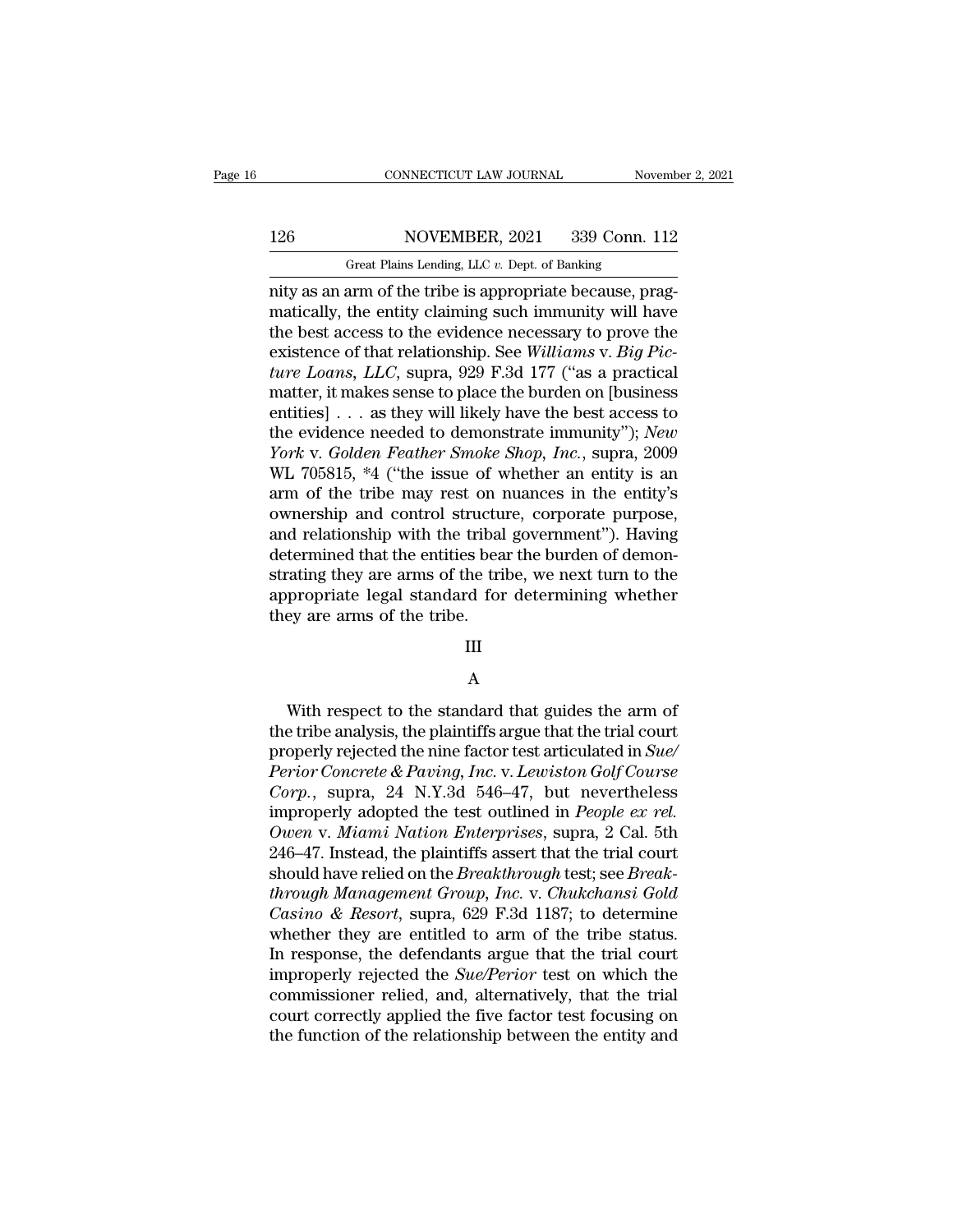| r 2, 2021 | CONNECTICUT LAW JOURNAL                       | Page 17 |  |
|-----------|-----------------------------------------------|---------|--|
|           | 339 Conn. 112 NOVEMBER, 2021                  | 127     |  |
|           | Great Plains Lending, LLC v. Dept. of Banking |         |  |

F. 2, 2021 CONNECTICUT LAW JOURNAL<br>
Great Plains Lending, LLC *v.* Dept. of Banking<br>
the tribe, as set forth in *Miami Nation*, in determining the tribe, as set forth in *Miami Nation*, in determining<br>that the entities are not arms of the tribe. We agree<br>with the plaintiffs and conclude that the *Precel*through<br>with the plaintiffs and conclude that the *Precelthr* 339 Conn. 112 NOVEMBER, 2021 127<br>
Great Plains Lending, LLC v. Dept. of Banking<br>
the tribe, as set forth in *Miami Nation*, in determining<br>
that the entities are not arms of the tribe. We agree<br>
with the plaintiffs and con 339 Conn. 112 NOVEMBER, 2021 127<br>
Great Plains Lending, LLC v. Dept. of Banking<br>
the tribe, as set forth in *Miami Nation*, in determining<br>
that the entities are not arms of the tribe. We agree<br>
with the plaintiffs and con 339 Conn. 112 NOVEMBER, 2021<br>
Great Plains Lending, LLC  $v$ . Dept. of Banking<br>
the tribe, as set forth in *Miami Nation*, in deter<br>
that the entities are not arms of the tribe. W<br>
with the plaintiffs and conclude that the Great Plains Lending, LLC  $v$ . Dept. of Banking<br>
e tribe, as set forth in *Miami Nation*, in determining<br>
at the entities are not arms of the tribe. We agree<br>
th the plaintiffs and conclude that the *Breakthrough*<br>
st gov the tribe, as set forth in *Miami Nation*, in determining<br>that the entities are not arms of the tribe. We agree<br>with the plaintiffs and conclude that the *Breakthrough*<br>test governs the arm of the tribe inquiry.<br>A series o

that the entities are not arms of the tribe. We agree<br>with the plaintiffs and conclude that the *Breakthrough*<br>test governs the arm of the tribe inquiry.<br>A series of federal and state cases have attempted<br>to outline an ap with the plaintiffs and conclude that the *Breakthrough*<br>test governs the arm of the tribe inquiry.<br>A series of federal and state cases have attempted<br>to outline an approach to determining whether an entity<br>is an arm of t Arian die plantants and concluded that are *Dreamanought*<br>test governs the arm of the tribe inquiry.<br>A series of federal and state cases have attempted<br>to outline an approach to determining whether an entity<br>is an arm of t A series of federal and state cases have attempted<br>to outline an approach to determining whether an entity<br>is an arm of the tribe. A review of the evolution of<br>that line of cases is helpful in considering the parties'<br>arg A series of federal and state cases have attempted<br>to outline an approach to determining whether an entity<br>is an arm of the tribe. A review of the evolution of<br>that line of cases is helpful in considering the parties'<br>arg *Breakthrough Management Group, Inc. Breakthrough the several through Managements in this appeal.* In 2010, the United States Court of Appeals for the Tenth Circuit outlined a six factor test for considering arm of the t is an arm of the tribe. A review of the evolution of<br>that line of cases is helpful in considering the parties'<br>arguments in this appeal. In 2010, the United States<br>Court of Appeals for the Tenth Circuit outlined a six<br>fact that line of cases is helpful in considering the parties'<br>arguments in this appeal. In 2010, the United States<br>Court of Appeals for the Tenth Circuit outlined a six<br>factor test for considering arm of the tribe status in<br>*B* arguments in this appeal. In 2010, the United States<br>Court of Appeals for the Tenth Circuit outlined a six<br>factor test for considering arm of the tribe status in<br>*Breakthrough Management Group, Inc. v. Chukchansi*<br>*Gold Ca* Court of Appeals for the Tenth Circuit outlined a six<br>factor test for considering arm of the tribe status in<br>*Breakthrough Management Group, Inc.* v. *Chukchansi*<br>*Gold Casino & Resort*, supra, 629 F.3d 1173. In *Break-<br>t* factor test for considering arm of the tribe status in<br>Breakthrough Management Group, Inc. v. Chukchansi<br>Gold Casino & Resort, supra, 629 F.3d 1173. In Break-<br>through, the court identified six factors to determine<br>whether *Breakthrough Management Group, Inc.* v. *Chukchansi*<br>Gold *Casino & Resort*, supra, 629 F.3d 1173. In *Break-<br>through*, the court identified six factors to determine<br>whether a relationship between a tribe and entity was<br>c Gold Casino & Resort, supra, 629 F.3d 1173. In *Break-through*, the court identified six factors to determine whether a relationship between a tribe and entity was close enough to allow that entity to share the tribe's so through, the court identified six factors to determine<br>whether a relationship between a tribe and entity was<br>close enough to allow that entity to share the tribe's<br>sovereign immunity as an arm of the tribe, namely, (1)<br>the whether a relationship between a tribe and entity was<br>close enough to allow that entity to share the tribe's<br>sovereign immunity as an arm of the tribe, namely, (1)<br>the method of creation of the economic entities, (2)<br>the p close enough to allow that entity to share the tribe's<br>sovereign immunity as an arm of the tribe, namely, (1)<br>the method of creation of the economic entities, (2)<br>the purpose of those entities, (3) the structure, owner-<br>s sovereign immunity as an arm of the tribe, namely, (1)<br>the method of creation of the economic entities, (2)<br>the purpose of those entities, (3) the structure, owner-<br>ship, and management of the entities, including the<br>amoun the method of creation of the economic entities, (2) the purpose of those entities, (3) the structure, owner-<br>ship, and management of the entities, including the amount of control the tribe has over them, (4) the tribe's<br> the purpose of those entities,  $(3)$  the structure, owner-<br>ship, and management of the entities, including the<br>amount of control the tribe has over them,  $(4)$  the tribe's<br>intent with respect to sharing its sovereign immu ship, and management of the entities, including the<br>amount of control the tribe has over them, (4) the tribe's<br>intent with respect to sharing its sovereign immunity,<br>(5) "the financial relationship between the tribe and<br>th amount of control the tribe has over them, (4) the tribe's<br>intent with respect to sharing its sovereign immunity,<br>(5) "the financial relationship between the tribe and<br>the entities," and (6) the "policies underlying tribal intent with respect to sharing its sovereign immunity,<br>
(5) "the financial relationship between the tribe and<br>
the entities," and (6) the "policies underlying tribal sov-<br>
ereign immunity and its connection to tribal econ (5) "the financial relationship between the tribe and<br>the entities," and (6) the "policies underlying tribal sov-<br>ereign immunity and its connection to tribal economic<br>development, and whether those policies are served by the entities," and (6) the "policies underlying tribal sov-<br>ereign immunity and its connection to tribal economic<br>development, and whether those policies are served by<br>granting immunity to the economic entities." Id., 1187 granting immunity to the economic entities." Id., 1187.<br>The *Breakthrough* test has been implemented by a<br>majority of the federal courts that have considered this<br>issue. See, e.g., *Williams v. Big Picture Loans, LLC*,<br>sup majority of the federal courts that have considered this<br>issue. See, e.g., *Williams v. Big Picture Loans, LLC*,<br>supra, 929 F.3d 177; *White v. University of California*,<br>765 F.3d 1010, 1025 (9th Cir. 2014), cert. denied s issue. See, e.g., *Williams v. Big Picture Loans, LLC,* supra, 929 F.3d 177; *White v. University of California*, 765 F.3d 1010, 1025 (9th Cir. 2014), cert. denied sub nom. *White v. Regents of the University of California* supra, 929 F.3d 177; *White v. University of California*, 765 F.3d 1010, 1025 (9th Cir. 2014), cert. denied sub nom. *White v. Regents of the University of California*, 577 U.S. 1124, 136 S. Ct. 983, 194 L. Ed. 2d 13 (2016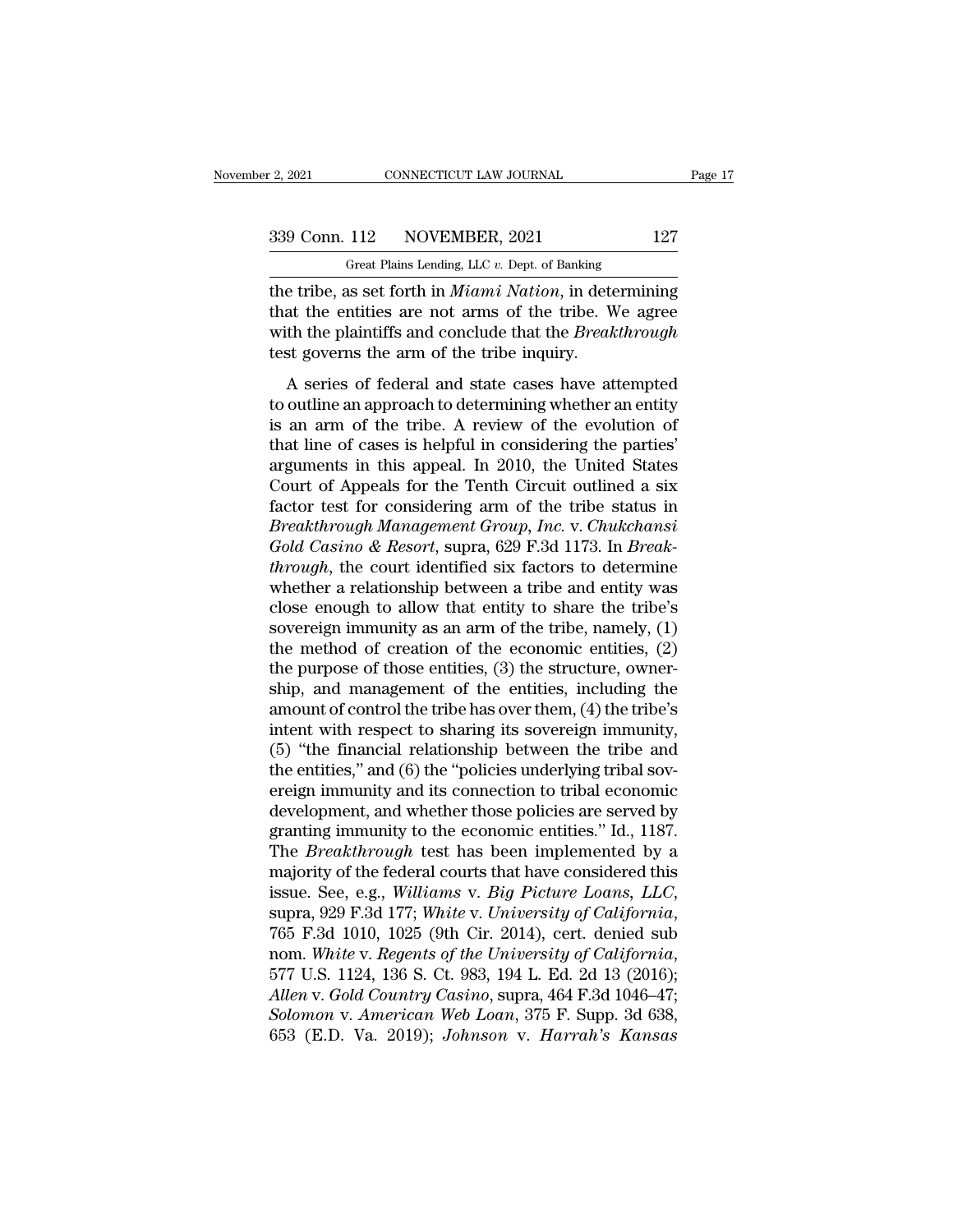# 128 CONNECTICUT LAW JOURNAL November 2, 2021<br>128 NOVEMBER, 2021 339 Conn. 112<br>Great Plains Lending, LLC v. Dept. of Banking

CONNECTICUT LAW JOURNAL November 2, 2021<br>128 NOVEMBER, 2021 339 Conn. 112<br>Great Plains Lending, LLC *v*. Dept. of Banking<br>Casino Corp., Docket No. 04-4142-JAR, 2006 WL 463138, *CONNECTICUT LAW JOURNAL* Movember 2, 2<br>
128 NOVEMBER, 2021 339 Conn. 112<br> *Great Plains Lending, LLC v. Dept. of Banking*<br> *Casino Corp.*, Docket No. 04-4142-JAR, 2006 WL 463138,<br>
<sup>\*3</sup>–8 (D. Kan. February 23, 2006). But s Xan. 128 (D. Kan. February 23, 2021 (D. Kan. February 23, 2006). But see *Somerlott*<br>
The South State No. 04-4142-JAR, 2006 WL 463138,<br>
The South State Somerlott<br>
The South State Somerlott<br>
The South State Somerlot City, 2 V. *Cherokee Nation Distributors, Inc.*, 686 F.3d 1144, 1149–50 (10th Cir. 2012) (declining to apply *Break-through* test when entity we incorperated under state through test when entity we incorperated under state through 128 NOVEMBER, 2021 339 Conn. 112<br>
Great Plains Lending, LLC v. Dept. of Banking<br>
Casino Corp., Docket No. 04-4142-JAR, 2006 WL 463138,<br>
\*3–8 (D. Kan. February 23, 2006). But see *Somerlott*<br>
v. Cherokee Nation Distributors Great Plains Lending, LLC v. Dept. of Banking<br> *Casino Corp.*, Docket No. 04-4142-JAR, 2006 WL 463138,<br>
\*3–8 (D. Kan. February 23, 2006). But see *Somerlott*<br>
v. *Cherokee Nation Distributors, Inc.*, 686 F.3d 1144,<br>
1149–5 law). -8 (D. Kan. February 23, 2006). But see *Somerlott*<br>Cherokee Nation Distributors, Inc., 686 F.3d 1144,<br>49–50 (10th Cir. 2012) (declining to apply *Break-*<br>rough test when entity was incorporated under state<br>w).<br>Subsequent v. Cherokee Nation Distributors, Inc., 686 F.3d 1144, 1149–50 (10th Cir. 2012) (declining to apply *Break-through* test when entity was incorporated under state law).<br>Subsequently, in 2014, the New York Court of Appeals ar

1149–50 (10th Cir. 2012) (declining to apply *Break-<br>through* test when entity was incorporated under state<br>law).<br>Subsequently, in 2014, the New York Court of Appeals<br>articulated in *Sue/Perior* a slightly different versi through test when entity was incorporated under state<br>law).<br>Subsequently, in 2014, the New York Court of Appeals<br>articulated in *Sue/Perior* a slightly different version of<br>the nine factor test that it had originally annou **ison Golf Course Concilisting Control**<br> **i** Subsequently, in 2014, the New York Court of Appeals<br>
articulated in *Sue/Perior* a slightly different version of<br>
the nine factor test that it had originally announced in<br>
1995 Subsequently, in 2014, the New York Court of Appeals<br>articulated in *Sue/Perior* a slightly different version of<br>the nine factor test that it had originally announced in<br>1995. See *Sue/Perior Concrete & Paving, Inc.* v. *L* Subsequently, in 2014, the New York Court of Appeals<br>articulated in *Sue/Perior* a slightly different version of<br>the nine factor test that it had originally announced in<br>1995. See *Sue/Perior Concrete & Paving, Inc.* v. *L* articulated in *Sue/Perior* a slightly different version of<br>the nine factor test that it had originally announced in<br>1995. See *Sue/Perior Concrete & Paving*, *Inc.* v. Lew-<br>iston Golf Course Corp., supra, 24 N.Y.3d 546–47 the nine factor test that it had originally announced in<br>1995. See *Sue/Perior Concrete & Paving*, *Inc.* v. *Lew-*<br>iston Golf Course Corp., supra, 24 N.Y.3d 546–47, citing<br>*In re Ransom* v. *St. Regis Mohawk Education &* 1995. See *Sue/Perior Concrete & Paving, Inc.* v. Lewiston Golf Course Corp., supra, 24 N.Y.3d 546–47, citing In re Ransom v. St. Regis Mohawk Education & Community Fund, Inc., 86 N.Y.2d 553, 559–60, 658 N.E.2d 989, 635 N. *iston Golf Course Corp.*, supra, 24 N.Y.3d 546–47, citing<br> *In re Ransom* v. *St. Regis Mohawk Education & Com-*<br> *munity Fund, Inc.*, 86 N.Y.2d 553, 559–60, 658 N.E.2d<br>
989, 635 N.Y.S.2d 116 (1995).<sup>9</sup> In its analysis, t unity Fund, Inc., 86 N.Y.2d 553, 559–60, 658 N.E.2d<br>9, 635 N.Y.S.2d 116 (1995).<sup>9</sup> In its analysis, the court<br>cused closely on the financial relationship between<br>e tribe and entity. See *Sue/Perior Concrete & Paving*,<br>*c.* 989, 635 N.Y.S.2d 116 (1995).<sup>9</sup> In its analysis, the court<br>focused closely on the financial relationship between<br>the tribe and entity. See *Sue/Perior Concrete & Paving*,<br>*Inc.* v. *Lewiston Golf Course Corp.*, supra, 54

focused closely on the financial relationship between<br>the tribe and entity. See *Sue/Perior Concrete & Paving*,<br>*Inc.* v. *Lewiston Golf Course Corp.*, supra, 549–51.<br>In 2016, the California Supreme Court rejected the<br>emp the tribe and entity. See *Sue/Perior Concrete & Paving*,<br> *Inc.* v. *Lewiston Golf Course Corp.*, supra, 549–51.<br>
In 2016, the California Supreme Court rejected the<br>
emphasis that the New York Court of Appeals placed<br>
on In 2016, the California Supreme Court rejected the phasis that the New York Court of Appeals placed<br>the financial relationship between the tribe and the<br>tity in *Sue/Perior*. See *People ex rel. Owen v. Miami*<br>"Although no emphasis that the New York Court of Appeals placed<br>on the financial relationship between the tribe and the<br>entity in  $Sue/Perior$ . See People ex rel. Owen v. Miami<br><sup>9</sup> "Although no set formula is dispositive, in determining wh

<sup>&</sup>lt;sup>9</sup> "Although no set formula is dispositive, in determining whether a particuon the financial relationship between the tribe and the entity in *Sue/Perior*. See *People ex rel. Owen* v. *Miami*  $\frac{1}{s}$  "Although no set formula is dispositive, in determining whether a particular tribal organizati entity in *Sue/Perior*. See *People ex rel. Owen* v. *Miami*<br>
<sup>9</sup> "Although no set formula is dispositive, in determining whether a particular tribal organization is an 'am' of the tribe entitled to share the tribe's immu Finally III Sue/I ET tor. See I Eopte Extractive. Ower v. In turn to  $\frac{1}{s}$  and  $\frac{1}{s}$  and  $\frac{1}{s}$  and  $\frac{1}{s}$  and  $\frac{1}{s}$  and  $\frac{1}{s}$  in determining whether a particular tribal organization is an 'arm' of t <sup>9</sup> "Although no set formula is dispositive, in determining whether a particular tribal organization is an 'arm' of the tribe entitled to share the tribe's immunity from suit, courts generally consider such factors as whe ratively discussed in a family of the tribe entitled to share the tribe's<br>immunity from suit, courts generally consider such factors as whether: [1]<br>the entity is organized under the tribe's laws or constitution rather tha in minimal of find the organization; is denoted by the organization; it has in the original of the entity is organized under the tribe's laws or constitution rather than [f]ederal law; [2] the organization's purposes are the entity is organized under the tribe's laws or constitution rather than  $[f]$ ederal law; [2] the organization's purposes are similar to or serve those of the tribal government; [3] the organization's governing body is c If Jederal law; [2] the organization's purposes are similar to or serve those of the tribal government; [3] the organization's governing body is comprised mainly of tribal officials; [4] the tribe has legal title or owner of the tribal government; [3] the organization's governing body is comprised mainly of tribal officials; [4] the tribe has legal title or ownership of property used by the organization; [5] tribal officials exercise contr mainly of tribal officials; [4] the tribe has legal title or ownership of property used by the organization; [5] tribal officials exercise control over the administration or accounting activities of the organization; and will impact the tribe's fiscal resources, and whether [9] the subentity has the tribe's governing body has power to dismiss members of the organization's governing body has power to dismiss members of the organization's g  $\frac{1}{2}$  and  $\frac{1}{2}$  or obligate the funds of the organization; and [6] the tribe's governing body has power to dismiss members of the organization's governing body. . . . More importantly, courts will consider whether ing body has power to dismiss members of the organization's governing<br>body.... More importantly, courts will consider whether [7] the corporate<br>entity generates its own revenue, whether [8] a suit against the corporation<br> the real party is the real party in interest is the tribe.'' (The corporate entity generates its own revenue, whether [8] a suit against the corporation will impact the tribe's fiscal resources, and whether [9] the subenti will impact the tribe's fiscal resources, and whether [9] the subentity has the 'power to bind or obligate the funds of the [tribe]' . . . . The vulnerability of the tribe's coffers in defending a suit against the subenti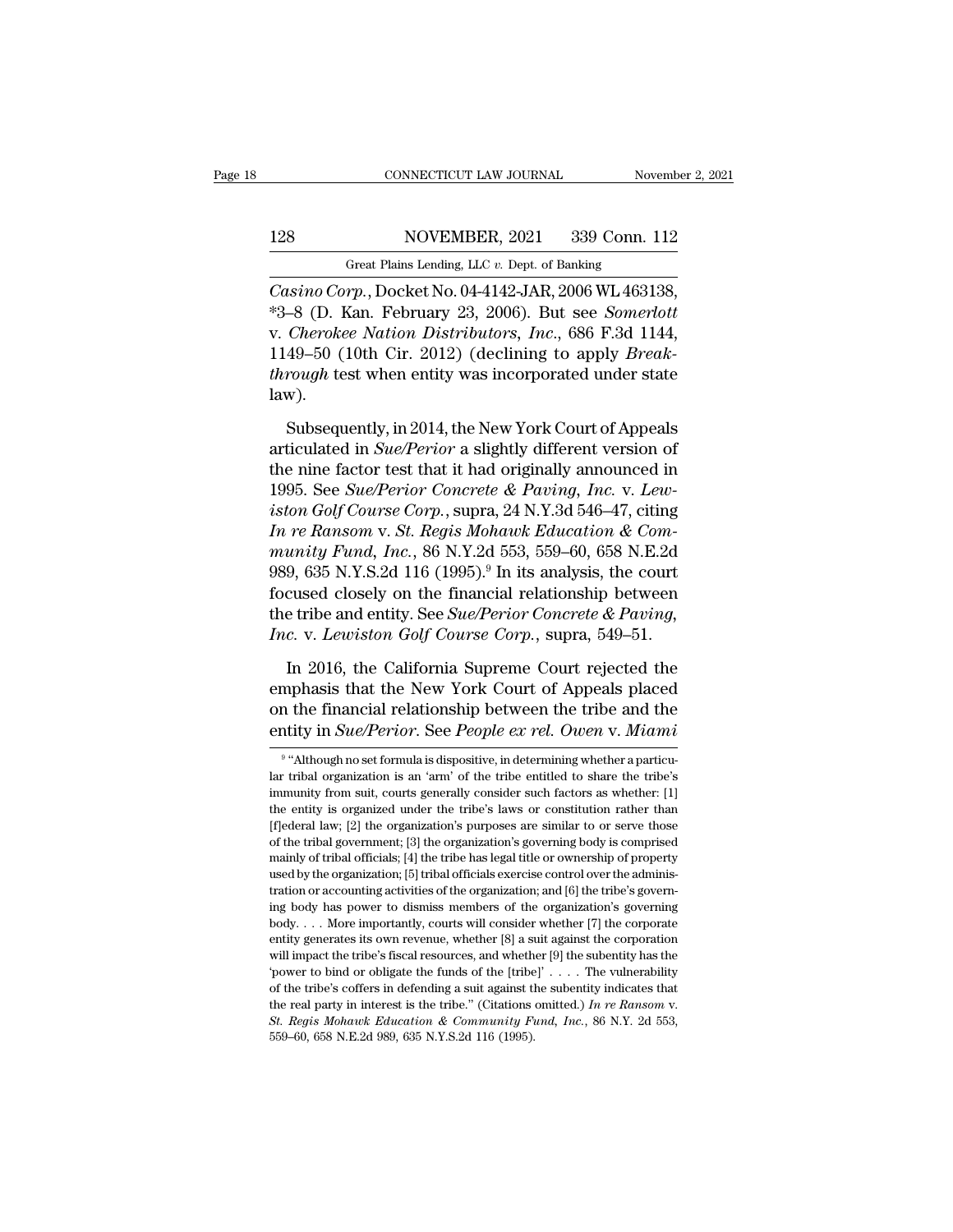r 2, 2021 CONNECTICUT LAW JOURNAL<br>
Great Plains Lending, LLC *v.* Dept. of Banking<br>
Nation Enterprises, supra, 2 Cal. 5th 247. Miami *Nation Enterprises*, supra, 2 Cal. 5th 247. *Miami*<br> *Nation Enterprises*, supra, 2 Cal. 5th 247. *Miami*<br> *Nation Enterprises*, supra, 2 Cal. 5th 247. *Miami*<br> *Nation largely follows the Breakthrough test, with two*<br>
ci <sup>339</sup> Conn. 112 NOVEMBER, 2021 129<br>
<sup>Great Plains Lending, LLC v. Dept. of Banking<br> *Nation Enterprises*, supra, 2 Cal. 5th 247. *Miami*<br> *Nation* largely follows the *Breakthrough* test, with two<br>
significant differences.</sup> 339 Conn. 112 NOVEMBER, 2021 129<br>
Great Plains Lending, LLC v. Dept. of Banking<br>
Nation Enterprises, supra, 2 Cal. 5th 247. Miami<br>
Nation largely follows the *Breakthrough* test, with two<br>
significant differences. First, 339 Conn. 112 NOVEMBER, 2021 129<br>
Great Plains Lending, LLC v. Dept. of Banking<br>
Nation Enterprises, supra, 2 Cal. 5th 247. Miami<br>
Nation largely follows the *Breakthrough* test, with two<br>
significant differences. First, t *Great Plains Lending, LLC v. Dept. of Banking*<br> *Nation Enterprises, supra, 2 Cal. 5th 247. Miami*<br> *Nation largely follows the Breakthrough test, with two*<br>
significant differences. First, the California Supreme<br>
Court c Great Plans Lending, LLC v. Dept. of Banking<br>
Nation Enterprises, supra, 2 Cal. 5th 247. Miami<br>
Nation largely follows the Breakthrough test, with two<br>
significant differences. First, the California Supreme<br>
Court correct Nation Enterprises, supra, 2 Cal. 5th 247. Miami<br>Nation largely follows the Breakthrough test, with two<br>significant differences. First, the California Supreme<br>Court correctly noted that the sixth factor in Break-<br>through, Nation largely follows the *Breakthrough* test, with two<br>significant differences. First, the California Supreme<br>Court correctly noted that the sixth factor in *Break-<br>through*, namely, whether federal Indian law policies<br>u significant differences. First, the California Supreme<br>Court correctly noted that the sixth factor in *Break-<br>through*, namely, whether federal Indian law policies<br>underlying tribal sovereign immunity and its connection<br>t Court correctly noted that the sixth factor in *Break-<br>through*, namely, whether federal Indian law policies<br>underlying tribal sovereign immunity and its connection<br>to tribal economic development are served by granting<br>imm through, namely, whether federal Indian law policies<br>underlying tribal sovereign immunity and its connection<br>to tribal economic development are served by granting<br>immunity to the economic entities, overlaps signifi-<br>cantly tribal economic development are served by granting<br>tribal economic development are served by granting<br>munity with the first five factors; rather than serving as<br>independent factor, such policies should color the<br>urt's anal the article is a final test by the economic entities, overlaps significantly with the first five factors; rather than serving as<br>an independent factor, such policies should color the<br>court's analysis of each of the other f

minimality to the economic entries, overtage significantly with the first five factors; rather than serving as<br>an independent factor, such policies should color the<br>court's analysis of each of the other factors. Id., 245.<br> Early with are most the factors, rather and test ring as<br>an independent factor, such policies should color the<br>court's analysis of each of the other factors. Id., 245.<br>Second, the California Supreme Court supplemented<br>the an independent factor, such ponetes should color are<br>court's analysis of each of the other factors. Id., 245.<br>Second, the California Supreme Court supplemented<br>the *Breakthrough* test by implementing a functional<br>inquiry w both formal and functional considerations.<br>
Second, the California Supreme Court supplemented<br>
the *Breakthrough* test by implementing a functional<br>
inquiry when considering both the entity's financial rela-<br>
tionship with Second, the California Supreme Court supplemented<br>the *Breakthrough* test by implementing a functional<br>inquiry when considering both the entity's financial rela-<br>tionship with a tribe and the entity's stated purpose.<br>The the *Breakthrough* test by implementing a functional<br>inquiry when considering both the entity's financial rela-<br>tionship with a tribe and the entity's stated purpose.<br>The court explained: "[T]his test takes into account<br>bo inquiry when considering both the entity's financial relationship with a tribe and the entity's stated purpose.<br>The court explained: "[T]his test takes into account both formal and functional considerations—in other words, tionship with a tribe and the entity's stated purpose.<br>The court explained: "[T]his test takes into account<br>both formal and functional considerations—in other<br>words, not only the legal or organizational relationship<br>betwe The court explained: "[T]his test takes into account<br>both formal and functional considerations—in other<br>words, not only the legal or organizational relationship<br>between the tribe and the entity, but also the practical<br>ope both formal and functional considerations—in other<br>words, not only the legal or organizational relationship<br>between the tribe and the entity, but also the practical<br>operation of the entity in relation to the tribe." Id., words, not only the legal or organizational relationship<br>between the tribe and the entity, but also the practical<br>operation of the entity in relation to the tribe." Id., 236.<br>The court emphasized considering "the extent to between the tribe and the entity, but also the practical<br>operation of the entity in relation to the tribe." Id., 236.<br>The court emphasized considering "the extent to which<br>the entity *actually promotes* tribal self-governa operation of the entity in relation to the tribe." Id., 236.<br>The court emphasized considering "the extent to which<br>the entity *actually promotes* tribal self-governance<br>....." (Emphasis added.) Id., 245. In considering the The court emphasized considering "the extent to which<br>the entity *actually promotes* tribal self-governance<br>....." (Emphasis added.) Id., 245. In considering the<br>entity's purpose, the court in *Miami Nation* went fur-<br>the the entity *actually promotes* tribal self-governance<br>  $\ldots$  ." (Emphasis added.) Id., 245. In considering the<br>
entity's purpose, the court in *Miami Nation* went fur-<br>
ther than considering its *stated* purpose by examin be entity's purpose, the court in *Miami Nation* went fur-<br>entity's purpose, the court in *Miami Nation* went fur-<br>ther than considering its *stated* purpose by examining<br>the extent to which the entity was *achieving* tha entity's purpose, the court in *Miami Nation* went fur-<br>ther than considering its *stated* purpose by examining<br>the extent to which the entity was *achieving* that goal.<br>Id., 246–47. The court explained that the "fit betwe ther than considering its *stated* purpose by examining<br>the extent to which the entity was *achieving* that goal.<br>Id., 246–47. The court explained that the "fit between<br>[the] stated purpose and practical execution need not the extent to which the entity was *achieving* that goal.<br>Id., 246–47. The court explained that the "fit between<br>[the] stated purpose and practical execution need not<br>be exact, but the closer the fit, the more it will weig Id., 246–47. The court explained that the "fit between<br>[the] stated purpose and practical execution need not<br>be exact, but the closer the fit, the more it will weigh<br>in favor of immunity." Id., 247. The court noted that<br>an [the] stated purpose and practical execution need not<br>be exact, but the closer the fit, the more it will weigh<br>in favor of immunity." Id., 247. The court noted that<br>an entity with the stated purpose of furthering tribal<br>ec be exact, but the closer the fit, the more it will weigh<br>in favor of immunity." Id., 247. The court noted that<br>an entity with the stated purpose of furthering tribal<br>economic development could demonstrate such pur-<br>pose by in favor of immunity." Id., 247. The court noted that<br>an entity with the stated purpose of furthering tribal<br>economic development could demonstrate such pur-<br>pose by demonstrating the jobs created for tribal mem-<br>bers or t an entity with the stated purpose of furthering tribal<br>economic development could demonstrate such pur-<br>pose by demonstrating the jobs created for tribal mem-<br>bers or the revenue generated for the tribe. Id. This<br>factor, h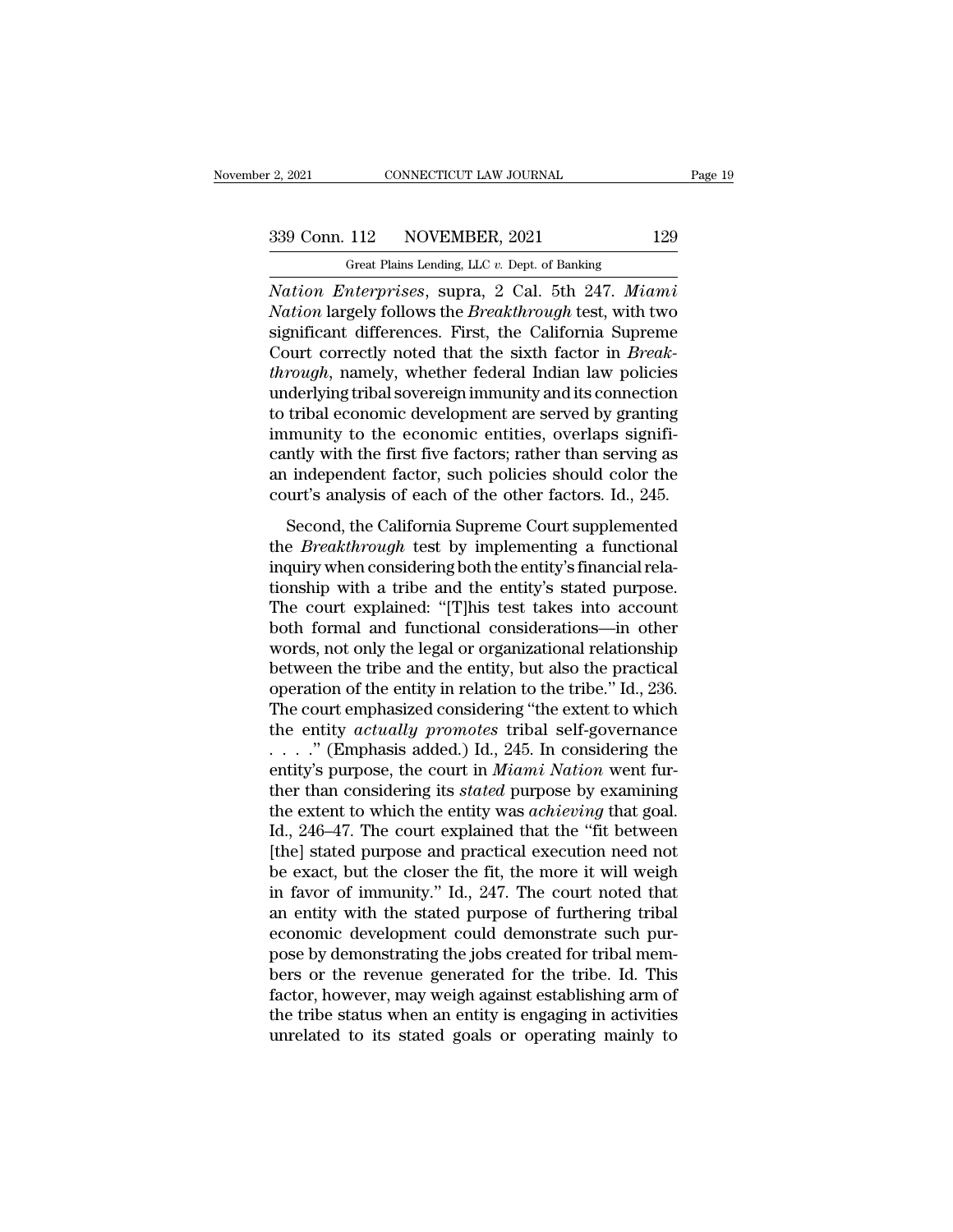# 130 CONNECTICUT LAW JOURNAL November 2, 2021<br>130 NOVEMBER, 2021 339 Conn. 112<br>130 Great Plains Lending, LLC v. Dept. of Banking

CONNECTICUT LAW JOURNAL November 2, 2021<br>130 NOVEMBER, 2021 339 Conn. 112<br>Great Plains Lending, LLC *v*. Dept. of Banking<br>enrich individuals outside of the tribe. Id. The California ENDER CONNECTICUT LAW JOURNAL Movember 2, 2021<br>
130 NOVEMBER, 2021 339 Conn. 112<br>
6 Great Plains Lending, LLC v. Dept. of Banking<br>
130 Great Plains Lending, LLC v. Dept. of Banking<br>
12 Great Plains Lending, LLC v. Dept. of 130 NOVEMBER, 2021 339 Conn. 112<br>
Great Plains Lending, LLC v. Dept. of Banking<br>
enrich individuals outside of the tribe. Id. The California<br>
court justified this additional inquiry by highlighting<br>
that "[t]hese functiona 130 NOVEMBER, 2021 339 Conn. 112<br>
Great Plains Lending, LLC  $v$ . Dept. of Banking<br>
enrich individuals outside of the tribe. Id. The California<br>
court justified this additional inquiry by highlighting<br>
that "[t]hese functi 130 NOVEMBER, 2021 339 Conn. 112<br>
Great Plains Lending, LLC  $v$ . Dept. of Banking<br>
enrich individuals outside of the tribe. Id. The California<br>
court justified this additional inquiry by highlighting<br>
that "[t]hese functi Great Plains Lending, LLC v. Dept. of Banking<br>enrich individuals outside of the tribe. Id. The California<br>court justified this additional inquiry by highlighting<br>that "[t]hese functional considerations illuminate the<br>degre 245. The United States Court of Appeals for the Fourth<br>and "[t]hese functional considerations illuminate the<br>gree to which imposition of liability on the entity<br>build practically impair tribal self-governance." Id.,<br>5.<br>The Unit that "[t]hese functional considerations illuminate the<br>degree to which imposition of liability on the entity<br>would practically impair tribal self-governance." Id.,<br>245.<br>The United States Court of Appeals for the Fourth<br>Ci

degree to which imposition of liability on the entity<br>would practically impair tribal self-governance." Id.,<br>245.<br>The United States Court of Appeals for the Fourth<br>Circuit recently declined to engage as directly with the<br> final relationships and the Financial relationship.<br>The United States Court of Appeals for the Fourth<br>Circuit recently declined to engage as directly with the<br>functional aspects of an entity's stated purpose and<br>financial *Loans, Higherian, Higherian Schigovernance.* Tal., 245.<br> *Localistic The United States Court of Appeals for the Fourth*<br> *Circuit recently declined to engage as directly with the functional aspects of an entity's stated p* The United States Court of Appeals for the Fourth<br>Circuit recently declined to engage as directly with the<br>functional aspects of an entity's stated purpose and<br>financial relationship. See Williams v. Big Picture<br>Loans, LLC The United States Court of Appeals for the Fourth<br>Circuit recently declined to engage as directly with the<br>functional aspects of an entity's stated purpose and<br>financial relationship. See Williams v. Big Picture<br>Loans, LLC Circuit recently declined to engage as directly with the functional aspects of an entity's stated purpose and financial relationship. See *Williams v. Big Picture Loans, LLC*, supra, 929 F.3d 180. The Fourth Circuit stated functional aspects of an entity's stated purpose and<br>financial relationship. See *Williams* v. *Big Picture*<br>*Loans, LLC*, supra, 929 F.3d 180. The Fourth Circuit<br>stated that the functional analysis demands "a break-<br>down financial relationship. See Williams v. Big Picture<br>Loans, LLC, supra, 929 F.3d 180. The Fourth Circuit<br>stated that the functional analysis demands "a break-<br>down of exactly what percentage of the [t]ribe's budget<br>went to Loans, LLC, supra, 929 F.3d 180. The Fourth Circuit stated that the functional analysis demands "a break-<br>down of exactly what percentage of the [t]ribe's budget went to each of [the tribal] activities [the entity's reve-<br> stated that the functional analysis demands "a break-<br>down of exactly what percentage of the [t]ribe's budget<br>went to each of [the tribal] activities [the entity's reve-<br>nue had funded] and exactly what percentage of the<br>f down of exactly<br>went to each of<br>nue had funde<br>funding for thes<br>Such a require<br>tions of tribal s<br>ment." Id.<br>We agree wi Find to each of [the thour] derivates [the endty 5 force<br>the had funded] and exactly what percentage of the<br>nding for these activities constituted [entity] revenue.<br>ch a requirement is at odds with policy considera-<br>ns of Funding for these activities constituted [entity] revenue.<br>
Such a requirement is at odds with policy considera-<br>
tions of tribal self-governance and economic develop-<br>
ment." Id.<br>
We agree with the Fourth Circuit that an

Far. although evidence and economic development." Id.<br>
We agree with the Fourth Circuit that an exacting<br>
inquiry into the operation of tribal treasuries goes too<br>
far. Although evidence of an entity's stated purpose<br>
may may exist the reduction is a state with policy constant<br>tions of tribal self-governance and economic develop-<br>ment." Id.<br>We agree with the Fourth Circuit that an exacting<br>inquiry into the operation of tribal treasuries goe showing the state of the state of the contour and the state of the state inquiry into the operation of tribal treasuries goes too<br>far. Although evidence of an entity's stated purpose<br>may well include a showing of function, We agree with the Fourth Circuit that an exacting<br>inquiry into the operation of tribal treasuries goes too<br>far. Although evidence of an entity's stated purpose<br>may well include a showing of function, and such a<br>showing wou We agree with the Fourth Circuit that an exacting<br>inquiry into the operation of tribal treasuries goes too<br>far. Although evidence of an entity's stated purpose<br>may well include a showing of function, and such a<br>showing wou inquiry into the operation of tribal treasuries goes too<br>far. Although evidence of an entity's stated purpose<br>may well include a showing of function, and such a<br>showing would likely strengthen an entity's claim to<br>arm of t *far. Although evidence of an entity's stated purpose*<br>*may well include a showing of function, and such a*<br>*showing would likely strengthen an entity's claim to*<br>*arm of the tribe status, we would not mandate this*<br>*addit* may well include a showing of function, and such a<br>showing would likely strengthen an entity's claim to<br>arm of the tribe status, we would not mandate this<br>additional functional inquiry, specifically, whether "the<br>entity ac showing would likely strengthen an entity's claim to<br>arm of the tribe status, we would not mandate this<br>additional functional inquiry, specifically, whether "the<br>entity actually promotes tribal self-governance"; *People*<br>e arm of the tribe status, we would not mandiditional functional inquiry, specifically, when<br>tity actually promotes tribal self-governance are rel. Owen v. Miami Nation Enterprises<br>Cal. 5th 245; because we consider the inqui First, we understand the functional self-governance"; *People*<br>rel. Owen v. Miami Nation Enterprises, supra, 2<br>al. 5th 245; because we consider the inquiry unwork-<br>le and potentially inimical to the principle of self-<br>vern ex rel. Owen v. Miami Nation Enterprises, supra, 2<br>Cal. 5th 245; because we consider the inquiry unwork-<br>able and potentially inimical to the principle of self-<br>governance underlying tribal immunity.<br>First, we understand t

*the 18. Secondary in the secondary considers* the inquiry unworkable and potentially inimical to the principle of self-<br>governance underlying tribal immunity.<br>First, we understand the functional inquiry pre-<br>scribed by *M* essence, we underlying tribal immunity.<br>able and potentially inimical to the principle of self-<br>governance underlying tribal immunity.<br>First, we understand the functional inquiry pre-<br>scribed by *Miami Nation* to require a serve and potentially infinited to the principle of sem<br>governance underlying tribal immunity.<br>First, we understand the functional inquiry pre-<br>scribed by *Miami Nation* to require an analysis of the<br>*tribe's* finances, as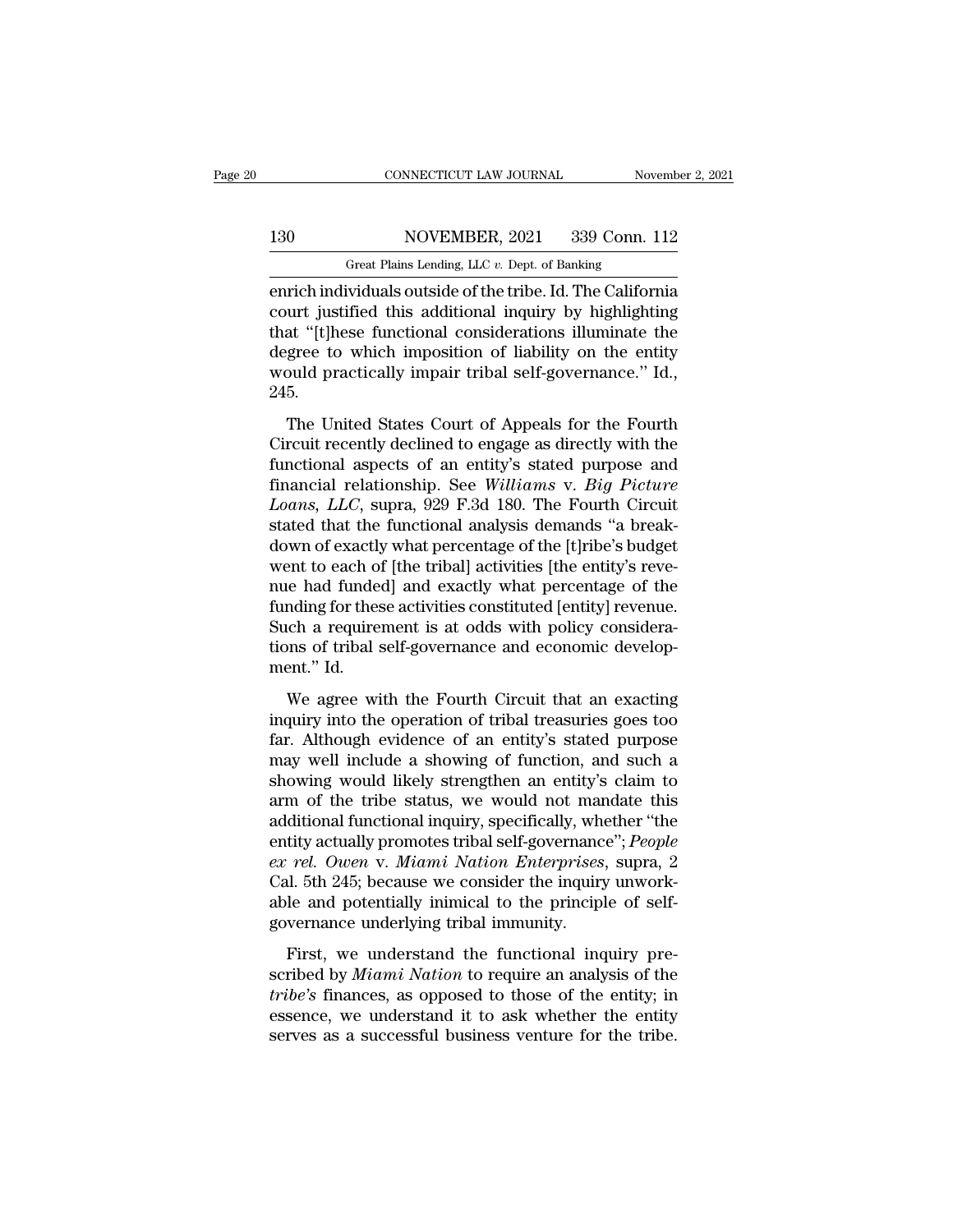r 2, 2021 CONNECTICUT LAW JOURNAL<br>
Great Plains Lending, LLC *v.* Dept. of Banking<br>
This becomes a nebulous, subjective, difficult to apply  $\frac{12,2021}{2,2021}$  CONNECTICUT LAW JOURNAL Page 21<br>339 Conn. 112 NOVEMBER, 2021 131<br>Great Plains Lending, LLC v. Dept. of Banking<br>This becomes a nebulous, subjective, difficult to apply<br>inquiry that may overlook or unde 339 Conn. 112 NOVEMBER, 2021 131<br>
Great Plains Lending, LLC v. Dept. of Banking<br>
This becomes a nebulous, subjective, difficult to apply<br>
inquiry that may overlook or underestimate the value<br>
of certain business ventures t  $\frac{339 \text{ Conn. } 112}{\text{Great Plans Length, } 2021}$  131<br>
Great Plains Lending, LLC v. Dept. of Banking<br>
This becomes a nebulous, subjective, difficult to apply<br>
inquiry that may overlook or underestimate the value<br>
of certain business vent 339 Conn. 112 NOVEMBER, 2021 131<br>
Great Plains Lending, LLC  $v$ . Dept. of Banking<br>
This becomes a nebulous, subjective, difficult to apply<br>
inquiry that may overlook or underestimate the value<br>
of certain business venture Great Plains Lending, LLC v. Dept. of Banking<br>This becomes a nebulous, subjective, difficult to apply<br>inquiry that may overlook or underestimate the value<br>of certain business ventures to the tribe. For example,<br>the inquiry Great Plants Lending, LLC  $v$ . Dept. of Banking<br>This becomes a nebulous, subjective, difficult to apply<br>inquiry that may overlook or underestimate the value<br>of certain business ventures to the tribe. For example,<br>the inqu This becomes a nebulous, subjective, difficult to apply<br>inquiry that may overlook or underestimate the value<br>of certain business ventures to the tribe. For example,<br>the inquiry might lead to the conclusion that fledgling<br>b inquiry that may overlook or underestimate the value<br>of certain business ventures to the tribe. For example,<br>the inquiry might lead to the conclusion that fledgling<br>business entities without a steady revenue stream are<br>les of certain business ventures to the tribe. For example,<br>the inquiry might lead to the conclusion that fledgling<br>business entities without a steady revenue stream are<br>less deserving of tribal sovereign immunity than estab-<br> the inquiry might lead to the conclusion that fledgling<br>business entities without a steady revenue stream are<br>less deserving of tribal sovereign immunity than estab-<br>lished ventures, potentially depriving tribal business<br>e business entities without a steady revenue stream are<br>less deserving of tribal sovereign immunity than estab-<br>lished ventures, potentially depriving tribal business<br>entities of immunity during an especially vulnerable<br>peri less deserving of tribal sovereign immunity than established ventures, potentially depriving tribal business<br>entities of immunity during an especially vulnerable<br>period at the beginning of the venture. Second, to the<br>exte lished ventures, potentially depriving tribal business<br>entities of immunity during an especially vulnerable<br>period at the beginning of the venture. Second, to the<br>extent that the inquiry calls for an examination of the<br>fi entities of immunity during an especially vulnerable<br>period at the beginning of the venture. Second, to the<br>extent that the inquiry calls for an examination of the<br>finances of the tribe, rather than those of the entity<br>see period at the beginning of the venture. Second, to the extent that the inquiry calls for an examination of the finances of the tribe, rather than those of the entity seeking the tribe's immunity, it could lead to an improp extent that the inquiry calls for an examination of the finances of the tribe, rather than those of the entity seeking the tribe's immunity, it could lead to an improper incursion into the financial affairs of a coordinat finances of the tribe, rather than those of the entity<br>seeking the tribe's immunity, it could lead to an<br>improper incursion into the financial affairs of a coordi-<br>nate sovereign. See *Williams* v. *Big Picture Loans*,<br>*L* seeking the tribe's immunity, it could lead to an<br>improper incursion into the financial affairs of a coordi-<br>nate sovereign. See *Williams* v. *Big Picture Loans*,<br>*LLC*, supra, 929 F.3d 179 ("the promotion of tribal selfimproper incursion into the financial affairs of a coordinate sovereign. See Williams v. Big Picture Loans, <br>LLC, supra, 929 F.3d 179 ("the promotion of tribal self-<br>governance . . . counsels against courts demanding<br>exac nate sovereign. See *Williams v. Big Picture Loans,*<br>*LLC*, supra, 929 F.3d 179 ("the promotion of tribal self-<br>governance . . . counsels against courts demanding<br>exacting information about the minutiae of a tribe's<br>budget LLC, supra, 929 F.3d 179 ("the promotion of tribal self-governance . . . counsels against courts demanding exacting information about the minutiae of a tribe's budget"); *Altheimer* & Gray v. Sioux Mfg. Corp., 983 F.2d 803 governance . .<br>exacting inform<br>budget"); Althei<br>F.2d 803, 815 (7<br>the foundation<br>denied, 510 U.S<br>585 (1993).<br>Accordingly, l det"); *Altheimer & Gray v. Sioux Mfg. Corp.*, 983<br>2d 803, 815 (7th Cir.) ("economic independence is<br>e foundation of a tribe's self-determination"), cert.<br>mied, 510 U.S. 1019, 114 S. Ct. 621, 126 L. Ed. 2d<br>5 (1993).<br>Accord Exaget *f*, *neterials* a drag *v*. *Broads higg*. *Corp.*, *cos*<br>F.2d 803, 815 (7th Cir.) ("economic independence is<br>the foundation of a tribe's self-determination"), cert.<br>denied, 510 U.S. 1019, 114 S. Ct. 621, 126 L. Ed

and soo, organism.) (constraint mateperature is<br>the foundation of a tribe's self-determination''), cert.<br>denied, 510 U.S. 1019, 114 S. Ct. 621, 126 L. Ed. 2d<br>585 (1993).<br>Accordingly, like the Fourth, Ninth, and Tenth Cirdenied, 510 U.S. 1019, 114 S. Ct. 621, 126 L. Ed. 2d<br>585 (1993).<br>Accordingly, like the Fourth, Ninth, and Tenth Circuits, we adopt the first five *Breakthrough* factors to<br>analyze, in light of federal Indian law and polic purposes (1993).<br>Accordingly, like the Fourth, Ninth, and Tenth Circuits, we adopt the first five *Breakthrough* factors to<br>analyze, in light of federal Indian law and policy,<br>whether the entities constitute arms of the tr *Big Picture Loans, Like the Fourth, Ninth, and Tenth Circuits, we adopt the first five <i>Breakthrough* factors to analyze, in light of federal Indian law and policy, whether the entities constitute arms of the tribe for pu Accordingly, like the Fourth, Ninth, and Tenth Circuits, we adopt the first five *Breakthrough* factors to analyze, in light of federal Indian law and policy, whether the entities constitute arms of the tribe for purposes cuits, we adopt the first five *Breakthrough* factors to analyze, in light of federal Indian law and policy, whether the entities constitute arms of the tribe for purposes of tribal sovereign immunity. See *Williams v. Big* analyze, in light of federal Indian law and policy,<br>whether the entities constitute arms of the tribe for<br>purposes of tribal sovereign immunity. See Williams v.<br>Big Picture Loans, LLC, supra, 929 F.3d 177. We will<br>consider whether the entities constitute arms of the tribe for<br>purposes of tribal sovereign immunity. See *Williams* v.<br>*Big Picture Loans, LLC*, supra, 929 F.3d 177. We will<br>consider the extent to which granting arm of the tribe<br>s purposes of tribal sovereign immunity. See *Williams* v.<br>*Big Picture Loans, LLC,* supra, 929 F.3d 177. We will<br>consider the extent to which granting arm of the tribe<br>status furthers the purposes of tribal sovereign immu-<br> Big Picture Loans, LLC, supra, 929 F.3d 177. We will<br>consider the extent to which granting arm of the tribe<br>status furthers the purposes of tribal sovereign immu-<br>nity throughout the following analysis. See id. Consider-<br>i consider the extent to which granting arm of the tribe<br>status furthers the purposes of tribal sovereign immu-<br>nity throughout the following analysis. See id. Consider-<br>ing the five factors outlined in *Breakthrough* and *M* status furthers the purposes of tribal sovereign immu-<br>nity throughout the following analysis. See id. Consider-<br>ing the five factors outlined in *Breakthrough* and *Miami*<br>*Nation*, the trial court in this case found suff nity throughout the following analysis. See id. Considering the five factors outlined in *Breakthrough* and *Miami* Nation, the trial court in this case found sufficient evidence to satisfy each factor but ultimately deter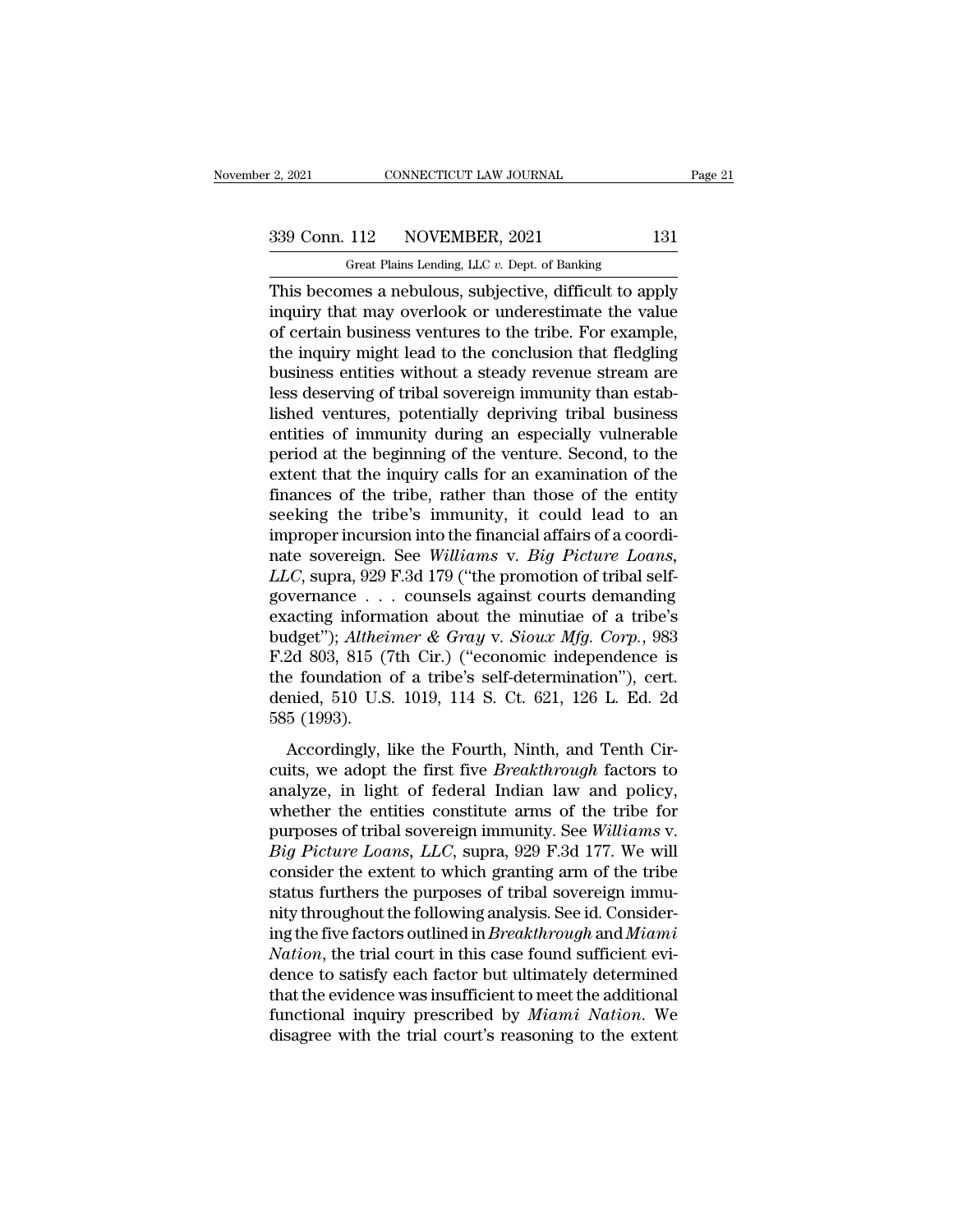# 132 CONNECTICUT LAW JOURNAL November 2, 2021<br>132 NOVEMBER, 2021 339 Conn. 112<br>132 Great Plains Lending, LLC v. Dept. of Banking

CONNECTICUT LAW JOURNAL November 2, 2021<br>132 NOVEMBER, 2021 339 Conn. 112<br>Great Plains Lending, LLC *v.* Dept. of Banking<br>that it focused on the functional aspect of the tribe's CONNECTICUT LAW JOURNAL November 2, 2021<br>
132 NOVEMBER, 2021 339 Conn. 112<br>
Great Plains Lending, LLC v. Dept. of Banking<br>
132 Great Plains Lending, LLC v. Dept. of Banking<br>
12 That it focused on the functional aspect of t 132 NOVEMBER, 2021 339 Conn. 112<br>
Great Plains Lending, LLC v. Dept. of Banking<br>
that it focused on the functional aspect of the tribe's<br>
relationship with the entities. Reviewing the trial court's<br>
decision de novo, we in 132 NOVEMBER, 2021 339 Conn. 112<br>
Great Plains Lending, LLC  $v$ . Dept. of Banking<br>
that it focused on the functional aspect of the tribe's<br>
relationship with the entities. Reviewing the trial court's<br>
decision de novo, we 132 NOVEMBER, 2021 339 Conn. 112<br>
Great Plains Lending, LLC  $v$ . Dept. of Banking<br>
that it focused on the functional aspect of the tribe's<br>
relationship with the entities. Reviewing the trial court's<br>
decision de novo, we Great Plains Lending, LLC v. Dept. of Banking<br>that it focused on the functional aspect of the tribe's<br>relationship with the entities. Reviewing the trial court's<br>decision de novo, we instead conclude that Great Plains<br>is a Great Plans Lending, LLC  $v$ . Dept. of Banking<br>that it focused on the functional aspect of the tribe's<br>relationship with the entities. Reviewing the trial court's<br>decision de novo, we instead conclude that Great Plains<br>is that it focused<br>relationship wi<br>decision de no<br>is an arm of th<br>to tribal sovere<br>evidence to ce<br>the tribe. an arm of the tribe as a matter of law and is entitled<br>tribal sovereign immunity but that there is not enough<br>idence to conclude that Clear Creek is an arm of<br>e tribe.<br>B<br>Having identified the proper standard for determinin

B

to tribal sovereign immunity but that there is not enough<br>evidence to conclude that Clear Creek is an arm of<br>the tribe.<br>B<br>Having identified the proper standard for determining<br>whether an entity is an arm of the tribe entit evidence to conclude that Clear Creek is an arm of<br>the tribe.<br>B<br>Having identified the proper standard for determining<br>whether an entity is an arm of the tribe entitled to share<br>in tribal sovereign immunity, we now apply th Factors the tribe.<br>B<br>Having identified the proper standard for determining<br>whether an entity is an arm of the tribe entitled to share<br>in tribal sovereign immunity, we now apply those five<br>factors to the factual record in t Having identified the p<br>whether an entity is an ai<br>in tribal sovereign immu<br>factors to the factual ree<br>each entity in turn. is an arm of the tribe entitled to<br>
a immunity, we now apply thos<br>
tual record in this case and co<br>
n.<br>  $1$ <br>
Method of Creation<br>
"the method of creation" of the

### 1

The first factual record in this case and consider<br>
chectors to the factual record in this case and consider<br>
check entity in turn.<br>
1<br>
Method of Creation<br>
The first factor, "the method of creation" of the entity,<br>
cuses factors to the factual fecord in this case and consider<br>each entity in turn.<br>
1<br>
Method of Creation<br>
The first factor, "the method of creation" of the entity,<br>
focuses on the law under which the entity was formed.<br>
(Intern Method of Creation<br>
The first factor, "the method of creation" of the entity,<br>
focuses on the law under which the entity was formed.<br>
(Internal quotation marks omitted.) *Williams* v. *Big*<br>
Picture Loans, LLC, supra, 929 *Picture Loans, Alexandry Compare 1900 F. Alexandron Compare Loans, Location Compare Loans, LLC, supra, 929 F.3d 177; see, e.g., Breakthrough Management Group, Inc. v. Chukchansi Gold Casino & Pescert supra, 929 F.3d 170; Breakthrough Method of Creation*<br> *Breakthrough Management Group, Inc. Chukchansi*<br> *Breakthrough Management Group, Inc.* v. *Chukchansi*<br> *Gold Casino & Resort, supra, 629 F.3d 1191–92; People*<br> *Cold Casino & Resort, Free first factor, "the method of creation" of the entity,*<br> *focuses on the law under which the entity was formed.*<br> *(Internal quotation marks omitted.) Williams v. Big*<br> *Picture Loans, LLC, supra, 929 F.3d 177; see, e* The first factor, "the method of creation" of the entity,<br>focuses on the law under which the entity was formed.<br>(Internal quotation marks omitted.) *Williams v. Big*<br>*Picture Loans, LLC, supra, 929 F.3d 177; see, e.g.,*<br>*B* focuses on the law under which the entity was formed.<br>
(Internal quotation marks omitted.) Williams v. Big<br>
Picture Loans, LLC, supra, 929 F.3d 177; see, e.g.,<br>
Breakthrough Management Group, Inc. v. Chukchansi<br>
Gold Casin (Internal quotation marks omitted.) Williams v. Big<br>Picture Loans, LLC, supra, 929 F.3d 177; see, e.g.,<br>Breakthrough Management Group, Inc. v. Chukchansi<br>Gold Casino & Resort, supra, 629 F.3d 1191–92; People<br>ex rel. Owen v *Picture Loans, LLC, supra, 929 F.3d 177; see, e.g., Breakthrough Management Group, Inc. v. Chukchansi Gold Casino & Resort, supra, 629 F.3d 1191–92; People ex rel. Owen v. Miami Nation Enterprises, supra, 2 Cal. 5th 245–4* Breakthrough Management Group, Inc. v. Chukchansi<br>
Gold Casino & Resort, supra, 629 F.3d 1191–92; People<br>
ex rel. Owen v. Miami Nation Enterprises, supra, 2<br>
Cal. 5th 245–46. Formation under tribal law weighs in<br>
favor of Gold Casino & Resort, supra, 629 F.3d 1191–92; People<br>ex rel. Owen v. Miami Nation Enterprises, supra, 2<br>Cal. 5th 245–46. Formation under tribal law weighs in<br>favor of immunity. See *Breakthrough Management*<br>Group, Inc. v. ex rel. Owen v. Miami Nation Enterprises, supra, 2<br>Cal. 5th 245–46. Formation under tribal law weighs in<br>favor of immunity. See *Breakthrough Management*<br>Group, Inc. v. Chukchansi Gold Casino & Resort, supra,<br>1191. "The ci Cal. 5th 245–46. Formation under tribal law weighs in<br>favor of immunity. See *Breakthrough Management*<br>Group, Inc. v. Chukchansi Gold Casino & Resort, supra,<br>1191. "The circumstances under which the entity's for-<br>mation oc favor of immunity. See *Breakthrou*<br>*Group, Inc.* v. *Chukchansi Gold Casin*<br>1191. "The circumstances under whic<br>mation occurred, including whether<br>or simply absorbed an operational c<br>prise, are also relevant." *People ex* bup, the v. Chakehalast Gold Castho & Resort, supra,<br>91. "The circumstances under which the entity's for-<br>ation occurred, including whether the tribe initiated<br>simply absorbed an operational commercial enter-<br>ise, are als The chairmances under which the entry submation occurred, including whether the tribe initiated<br>or simply absorbed an operational commercial enter-<br>prise, are also relevant." *People ex rel. Owen v. Miami*<br>Mation Enterpris

mation occurred, including whether the tribe initiated<br>or simply absorbed an operational commercial enter-<br>prise, are also relevant." *People ex rel. Owen v. Miami*<br>*Nation Enterprises*, supra, 246.<br>Here, as described in or simply absorbed an operational confinercial enter-<br>prise, are also relevant." *People ex rel. Owen v. Miami*<br>*Nation Enterprises*, supra, 246.<br>Here, as described in the affidavit of Ted Grant, vice<br>chairman of the tribe prise, are also relevant. *Teople ex ret. Owen* v. *Intumt*<br>Nation Enterprises, supra, 246.<br>Here, as described in the affidavit of Ted Grant, vice<br>chairman of the tribe, the tribe's constitution grants its<br>council the powe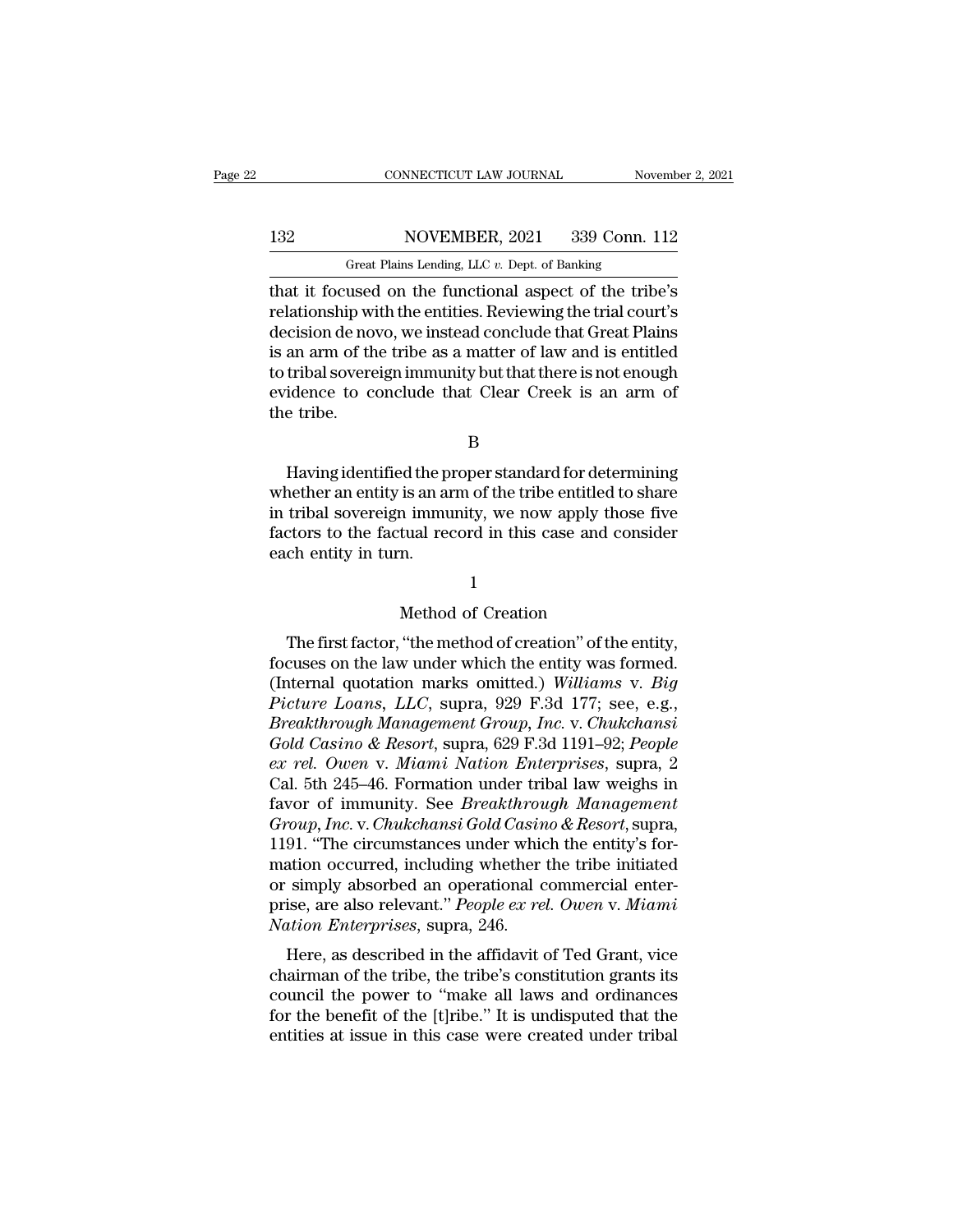# 2, 2021 CONNECTICUT LAW JOURNAL Page 23<br>339 Conn. 112 NOVEMBER, 2021 133<br>Great Plains Lending, LLC v. Dept. of Banking

r 2, 2021 CONNECTICUT LAW JOURNAL<br>
Great Plains Lending, LLC *v.* Dept. of Banking<br>
Iaw, namely, the LLC Act and the Corporation Act. The  $\frac{12,2021}{2,2021}$  CONNECTICUT LAW JOURNAL Page 23<br>339 Conn. 112 NOVEMBER, 2021 133<br>6 Great Plains Lending, LLC  $v$ . Dept. of Banking<br>alaw, namely, the LLC Act and the Corporation Act. The<br>record contains tribal resolut 339 Conn. 112 NOVEMBER, 2021 133<br>
Great Plains Lending, LLC  $v$ . Dept. of Banking<br>
law, namely, the LLC Act and the Corporation Act. The<br>
record contains tribal resolutions creating the entities,<sup>10</sup><br>
along with tribal ce 339 Conn. 112 NOVEMBER, 2021 133<br>
Great Plains Lending, LLC  $v$ . Dept. of Banking<br>
law, namely, the LLC Act and the Corporation Act. The<br>
record contains tribal resolutions creating the entities,  $10$ <br>
along with tribal c 339 Conn. 112 NOVEMBER, 2021 133<br>
Great Plains Lending, LLC  $v$ . Dept. of Banking<br>
law, namely, the LLC Act and the Corporation Act. The<br>
record contains tribal resolutions creating the entities,  $10$ <br>
along with tribal c Great Plains Lending, LLC v. Dept. of Banking<br>law, namely, the LLC Act and the Corporation Act. The<br>record contains tribal resolutions creating the entities,<sup>10</sup><br>along with tribal certificates of license for both entities Great Plans Lending, LLC *v*. Dept. of Banking<br>law, namely, the LLC Act and the Corporation Act. The<br>record contains tribal resolutions creating the entities.<sup>10</sup><br>along with tribal certificates of license for both entities law, namely, the LLC Act and the Corporation Act. The record contains tribal resolutions creating the entities,<sup>10</sup> along with tribal certificates of license for both entities. Because both entities were created under trib record contains tribal resolutions creating the entities,<sup>10</sup><br>along with tribal certificates of license for both entities.<br>Because both entities were created under tribal law on<br>the tribe's own initiative, this factor weig along with tribal certificates of license for both entities<br>Because both entities were created under tribal law on<br>the tribe's own initiative, this factor weighs in favor of<br>tribal sovereign immunity for both entities. See

### 2

### Purpose

reakthrough Management Group, Inc. v. Chukchansi<br>
Ud Casino & Resort, supra, 629 F.3d 1191–92.<br>  $2$ <br>
Purpose<br>
The second factor "incorporates both the stated pur-<br>
see for which the [e]ntities were created as well as<br>
ide Gold Casino & Resort, supra, 629 F.3d 1191–92.<br>  $\begin{array}{r} 2 \ \end{array}$  Purpose<br>
The second factor "incorporates both the stated purpose for which the [e]ntities were created as well as<br>
evidence related to that purpose." Willi evideo Purpose.<br>
The second factor "incorporates both the stated purpose for which the [e]ntities were created as well as<br>
evidence related to that purpose." *Williams* v. *Big Pic-*<br>
ture Loans, LLC, supra, 929 F.3d 178; <sup>2</sup><br> *Purpose*<br> *The second factor "incorporates both the stated pur-<br>
pose for which the [e]ntities were created as well as<br>
evidence related to that purpose." Williams v. <i>Big Pic-<br>
ture Loans, LLC*, supra, 929 F.3d 178; Purpose<br>
The second factor "incorporates both the stated pur-<br>
pose for which the [e]ntities were created as well as<br>
evidence related to that purpose." Williams v. *Big Pic-*<br> *ture Loans, LLC*, supra, 929 F.3d 178; see, The second factor "incorporates both the stated pur-<br>pose for which the [e]ntities were created as well as<br>evidence related to that purpose." Williams v. Big Pic-<br>ture Loans, LLC, supra, 929 F.3d 178; see, e.g., Break-<br>thr The second factor "incorporates both the stated pur-<br>pose for which the [e]ntities were created as well as<br>evidence related to that purpose." Williams v. Big Pic-<br>ture Loans, LLC, supra, 929 F.3d 178; see, e.g., Break-<br>thr pose for which the [e]ntities were created as well as<br>evidence related to that purpose." Williams v. Big Pic-<br>ture Loans, LLC, supra, 929 F.3d 178; see, e.g., Break-<br>through Management Group, Inc. v. Chukchansi Gold<br>Casino evidence related to that purpose." *Williams* v. *Big Picture Loans, LLC,* supra, 929 F.3d 178; see, e.g., *Break-through Management Group, Inc.* v. *Chukchansi Gold Casino & Resort*, supra, 629 F.3d 1192–93. "The stated p *ture Loans, LLC,* supra, 929 F.3d 178; see, e.g., *Break-<br><i>through Management Group, Inc.* v. *Chukchansi Gold*<br>*Casino & Resort*, supra, 629 F.3d 1192–93. "The stated<br>purpose need not be purely governmental to weigh in<br>f through Management Group, Inc. v. Chukchansi Gold<br>Casino & Resort, supra, 629 F.3d 1192–93. "The stated<br>purpose need not be purely governmental to weigh in<br>favor of immunity as long as it relates to broader goals of<br>tribal Casino & Resort, supra, 629 F.3d 1192–93. "The stated<br>purpose need not be purely governmental to weigh in<br>favor of immunity as long as it relates to broader goals of<br>tribal self-governance." Williams v. Big Picture Loans, purpose need not be purely governmental to weigh in<br>favor of immunity as long as it relates to broader goals of<br>tribal self-governance." Williams v. Big Picture Loans,<br>LLC, supra, 178. The entity's purpose is relevant<br>beca favor of immunity as long as it relates to broader goals of<br>tribal self-governance." Williams v. Big Picture Loans,<br>LLC, supra, 178. The entity's purpose is relevant<br>because "[f]ew tribes have any significant tax base.<br>Tri tribal self-governance." Williams v. *Big Picture Loans*,<br>*LLC*, supra, 178. The entity's purpose is relevant<br>because "[f]ew tribes have any significant tax base.<br>Tribal business enterprises may be the only means by<br>which *LLC*, supra, 178. The entity's purpose is relevant because "[f]ew tribes have any significant tax base. Tribal business enterprises may be the only means by which a tribe can raise revenues—and thus such enter-<br>prises may because "[f]ew tribes have any significant tax base.<br>Tribal business enterprises may be the only means by<br>which a tribe can raise revenues—and thus such enter-<br>prises may be essential to the fulfillment of the tribe's<br>gove Tribal business enterprises may be the only means by<br>which a tribe can raise revenues—and thus such enter-<br>prises may be essential to the fulfillment of the tribe's<br>governmental obligations." (Internal quotation marks<br>omit which a tribe can rais<br>prises may be essent<br>governmental obliga<br>omitted.) *People ex r<br>prises*, supra, 2 Cal<br>"Tribal Immunity an<br>137, 169 (2004).<br>Here, Grant descri Here, Grant describes in his affidavit the stated purises, supra, 2 Cal. 5th 247–48, quoting C. Struve, ribal Immunity and Tribal Courts," 36 Ariz. St. L.J. 7, 169 (2004).<br>Here, Grant describes in his affidavit the stated pose of both entitled.) People ex rel. Owen v. Miami Nation Enter-<br>prises, supra, 2 Cal. 5th 247–48, quoting C. Struve,<br>"Tribal Immunity and Tribal Courts," 36 Ariz. St. L.J.<br>137, 169 (2004).<br>Here, Grant describes in his a prises, supra, 2 Cal. 5th 247–48, quoting C. Struve, "Tribal Immunity and Tribal Courts," 36 Ariz. St. L.J. 137, 169 (2004).<br>Here, Grant describes in his affidavit the stated purpose of both entities as "to advance the [t

Here, Grant describes in his affidavit the stated pur-<br>ose of both entities as "to advance the [t]ribe's eco-<br>omic development and to aid in addressing issues of<br><sup>10</sup> We note that the tribal ordinance created American Web Here, Grant describes in his affidavit the stappose of both entities as "to advance the [t]ril nomic development and to aid in addressing  $\frac{10 \text{ W}}{10 \text{ W}}$  we note that the tribal ordinance created American Web which i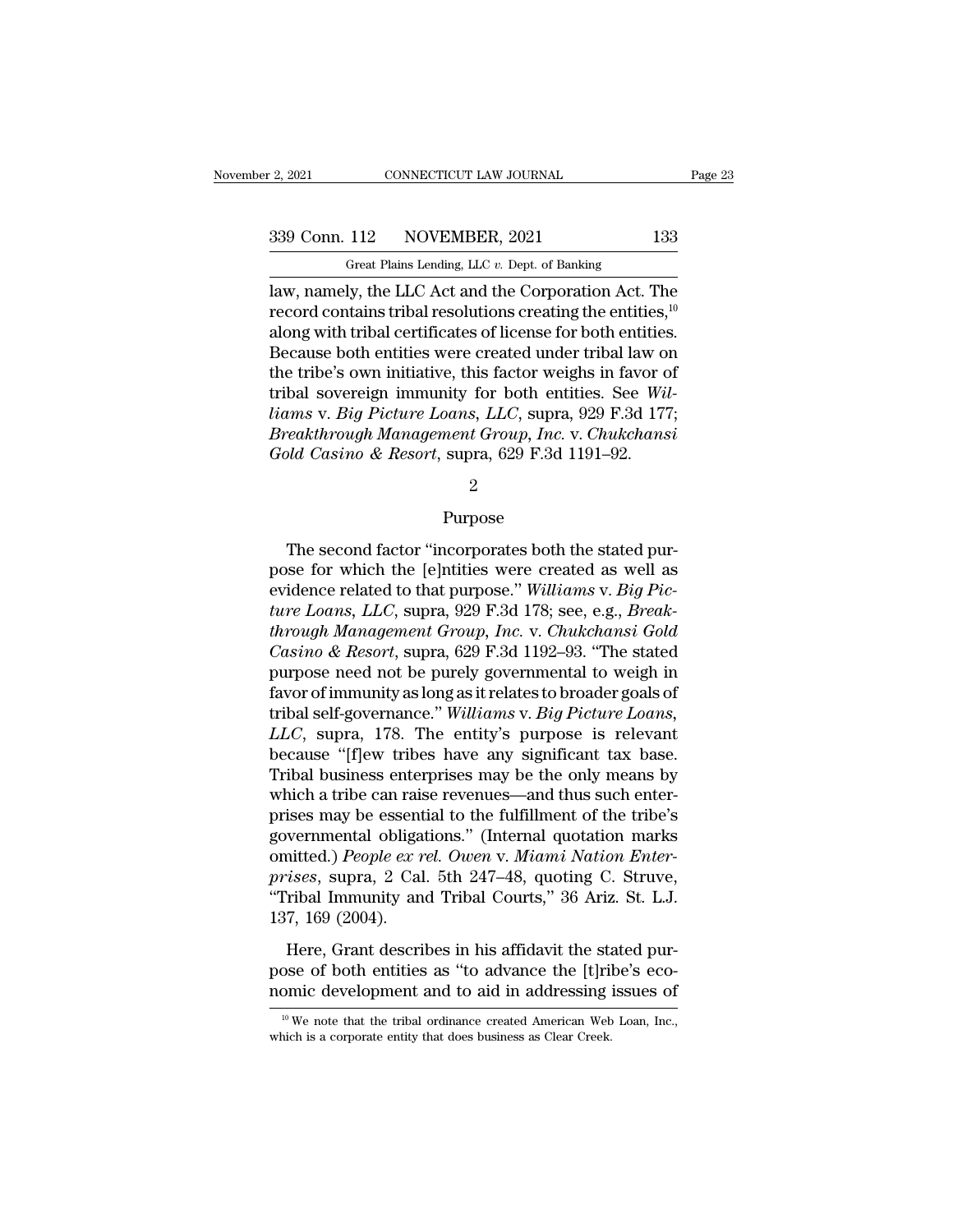# 134 CONNECTICUT LAW JOURNAL November 2, 2021<br>134 NOVEMBER, 2021 339 Conn. 112<br>134 Great Plains Lending, LLC v. Dept. of Banking

CONNECTICUT LAW JOURNAL November 2, 2021<br>134 NOVEMBER, 2021 339 Conn. 112<br>Great Plains Lending, LLC *v.* Dept. of Banking<br>public health, safety, and welfare." Grant's affidavit is CONNECTICUT LAW JOURNAL November 2, 2021<br>
134 NOVEMBER, 2021 339 Conn. 112<br>
Great Plains Lending, LLC v. Dept. of Banking<br>
public health, safety, and welfare.'' Grant's affidavit is<br>
consistent with and supported by the op 134 NOVEMBER, 2021 339 Conn. 112<br>
Great Plains Lending, LLC v. Dept. of Banking<br>
public health, safety, and welfare." Grant's affidavit is<br>
consistent with and supported by the operating agree-<br>
ment for Great Plains, whic 134 NOVEMBER, 2021 339 Conn. 112<br>
Great Plains Lending, LLC v. Dept. of Banking<br>
public health, safety, and welfare." Grant's affidavit is<br>
consistent with and supported by the operating agree-<br>
ment for Great Plains, whi 134 NOVEMBER, 2021 339 Conn. 112<br>
Great Plains Lending, LLC  $v$ . Dept. of Banking<br>
public health, safety, and welfare." Grant's affidavit is<br>
consistent with and supported by the operating agree-<br>
ment for Great Plains, w Great Plains Lending, LLC  $v$ . Dept. of Banking<br>public health, safety, and welfare." Grant's affidavit is<br>consistent with and supported by the operating agree-<br>ment for Great Plains, which provides that the tribe<br>"desires The east rians Lending, ELC *v*. Bept. of Banking<br>public health, safety, and welfare." Grant's affidavit is<br>consistent with and supported by the operating agree-<br>ment for Great Plains, which provides that the tribe<br>"desir public health, safety, and welfare." Grant's affidavit is<br>consistent with and supported by the operating agree-<br>ment for Great Plains, which provides that the tribe<br>"desires to form a limited liability company for the<br>purp consistent with and supported by the operating agreement for Great Plains, which provides that the tribe "desires to form a limited liability company for the purpose of carrying on a for-profit business and to further the ment for Great Plains, which provides that the tribe<br>
"desires to form a limited liability company for the<br>
purpose of carrying on a for-profit business and to fur-<br>
ther the economic goals and initiatives of the [t]ribe." "desires to form a limited liability company for the<br>purpose of carrying on a for-profit business and to fur-<br>ther the economic goals and initiatives of the [t]ribe."<br>By contrast, the record does not contain articles of<br>in purpose of carrying on a for-profit business and to fur-<br>ther the economic goals and initiatives of the [t]ribe."<br>By contrast, the record does not contain articles of<br>incorporation or bylaws for American Web Loan, Inc.,<br>do ther the economic goals and initiatives of the [t]ribe."<br>By contrast, the record does not contain articles of<br>incorporation or bylaws for American Web Loan, Inc.,<br>doing business as Clear Creek; the only evidence of<br>Clear C By contrast, the record does not contain articles of<br>incorporation or bylaws for American Web Loan, Inc.,<br>doing business as Clear Creek; the only evidence of<br>Clear Creek's stated purpose is the council's resolution<br>creati incorporation or byla<br>doing business as Cl<br>Clear Creek's stated p<br>creating the entity, wh<br>the best interest of 1<br>adoption of the Otoe<br>Loan Act . . . .''<br>The defendants ur; ear Creek's stated purpose is the council's resolution<br>eating the entity, which states its determination "that<br>e best interest of the [tribe] is best served by the<br>option of the Otoe-Missouria Tribe American Web<br>an Act . creating the entity, which states its determination "that<br>the best interest of the [tribe] is best served by the<br>adoption of the Otoe-Missouria Tribe American Web<br>Loan Act . . . ."<br>The defendants urge us to uphold the tri

the best interest of the [tribe] is best served by the adoption of the Otoe-Missouria Tribe American Web<br>Loan Act . . . ."<br>The defendants urge us to uphold the trial court's<br>decision to require, consistent with the Califor adoption of the Otoe-Missouria Tribe American Web<br>Loan Act . . . ."<br>The defendants urge us to uphold the trial court's<br>decision to require, consistent with the California<br>Supreme Court's reasoning in *Miami Nation*, a fur Loan Act . . . ."<br>
The defendants urge us to uphold the trial court's<br>
decision to require, consistent with the California<br>
Supreme Court's reasoning in *Miami Nation*, a further<br>
showing of how the stated purpose is func The defendants urge us to uphold the trial court's<br>decision to require, consistent with the California<br>Supreme Court's reasoning in *Miami Nation*, a further<br>showing of how the stated purpose is functioning in<br>actuality in The defendants urge us to uphold the trial court's<br>decision to require, consistent with the California<br>Supreme Court's reasoning in *Miami Nation*, a further<br>showing of how the stated purpose is functioning in<br>actuality in decision to require, consistent with the California<br>Supreme Court's reasoning in *Miami Nation*, a further<br>showing of how the stated purpose is functioning in<br>actuality in order to satisfy this factor. They claim that<br>the Supreme Court's reasoning in *Miami Nation*, a further<br>showing of how the stated purpose is functioning in<br>actuality in order to satisfy this factor. They claim that<br>the record is insufficient to demonstrate that the enti showing of how the stated purpose is functioning in<br>actuality in order to satisfy this factor. They claim that<br>the record is insufficient to demonstrate that the entities<br>have achieved their purpose. However, *Miami Nation* actuality in order to satisfy this factor. They claim that<br>the record is insufficient to demonstrate that the entities<br>have achieved their purpose. However, *Miami Nation*<br>is distinguishable because, as the Fourth Circuit the record is insufficient to demonstrate that the entities<br>have achieved their purpose. However, *Miami Nation*<br>is distinguishable because, as the Fourth Circuit noted,<br>the evidence in that case "indicated that the tribe<br> have achieved their purpose. However, *Miami Nation*<br>is distinguishable because, as the Fourth Circuit noted,<br>the evidence in that case "indicated that the tribe<br>received barely any revenue, and the entities could not<br>iden is distinguishable because, as the Fourth Circuit noted,<br>the evidence in that case "indicated that the tribe<br>received barely any revenue, and the entities could not<br>identify the percentage of profits from the lending operthe evidence in that case "indicated that the tribe<br>received barely any revenue, and the entities could not<br>identify the percentage of profits from the lending oper-<br>ations that flowed to the tribe or how those profits<br>wer received barely any revenue, and the entities could not<br>identify the percentage of profits from the lending oper-<br>ations that flowed to the tribe or how those profits<br>were used." Williams v. Big Picture Loans, LLC, supra,<br> identify the percentage of profits from the lending operations that flowed to the tribe or how those profits<br>were used." Williams v. Big Picture Loans, LLC, supra,<br>929 F.3d 181; see *People ex rel. Owen v. Miami Nation*<br>*E* ations that flowed to the tribe or how those profits<br>were used." Williams v. Big Picture Loans, LLC, supra,<br>929 F.3d 181; see People ex rel. Owen v. Miami Nation<br>Enterprises, supra, 2 Cal. 5th 254–55. Furthermore, the<br>enti were used." Williams v. Big Picture Loans, LLC, supra,<br>929 F.3d 181; see People ex rel. Owen v. Miami Nation<br>Enterprises, supra, 2 Cal. 5th 254–55. Furthermore, the<br>entities in Miami Nation were engaging in profit shar-<br>in 929 F.3d 181; see *People ex rel. Owen v. Miami Nation*<br>*Enterprises*, supra, 2 Cal. 5th 254–55. Furthermore, the<br>entities in *Miami Nation* were engaging in profit shar-<br>ing with apparently nontribal members, whereas the *Enterprises*, supra, 2 Cal. 5th 254–55. Furthermore, the entities in *Miami Nation* were engaging in profit sharing with apparently nontribal members, whereas the record in the present case indicates that both entities we entities in *Miami Nation* were engaging in profit sharing with apparently nontribal members, whereas the record in the present case indicates that both entities were created under tribal law for the sole purpose of genera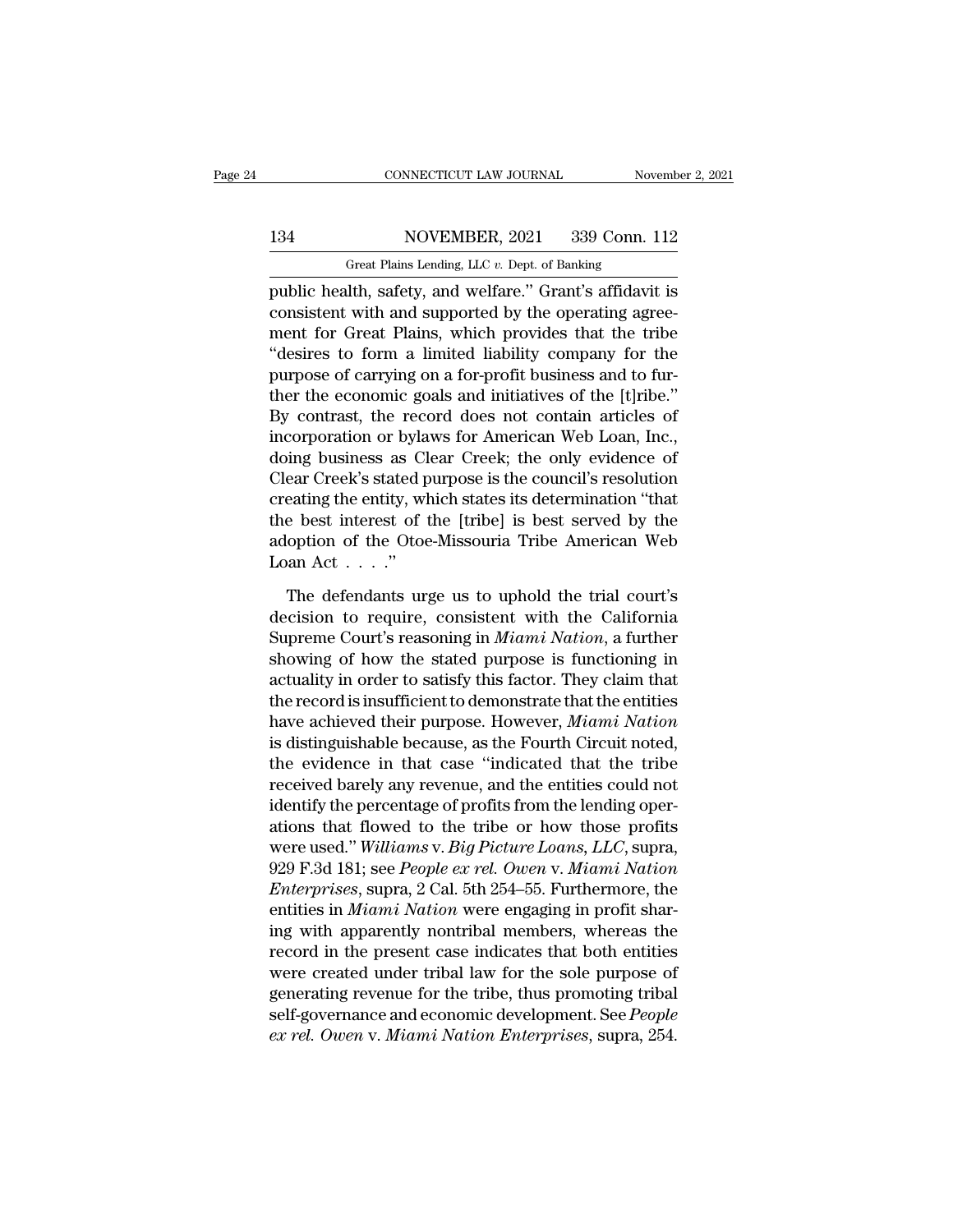F. 2, 2021 CONNECTICUT LAW JOURNAL<br>
Great Plains Lending, LLC *v.* Dept. of Banking<br>
The record in the present case does not indicate, and EXECUTE 2021 CONNECTICUT LAW JOURNAL Page 25<br>
9 Conn. 112 NOVEMBER, 2021 135<br>
Great Plains Lending, LLC v. Dept. of Banking<br>
The record in the present case does not indicate, and<br>
e defendants do not allege, that proceeds 339 Conn. 112 NOVEMBER, 2021 135<br>
Great Plains Lending, LLC v. Dept. of Banking<br>
The record in the present case does not indicate, and<br>
the defendants do not allege, that proceeds from Great<br>
Plains or Clear Creek are goin  $\frac{339 \text{ Conn. } 112 \qquad \text{NOVEMBER, } 2021 \qquad \qquad 135}$ <br>
Great Plains Lending, LLC v. Dept. of Banking<br>
The record in the present case does not indicate, and<br>
the defendants do not allege, that proceeds from Great<br>
Plains or Clear 339 Conn. 112 NOVEMBER, 2021 135<br>
Great Plains Lending, LLC  $v$ . Dept. of Banking<br>
The record in the present case does not indicate, and<br>
the defendants do not allege, that proceeds from Great<br>
Plains or Clear Creek are g Great Plains Lending, LLC v. Dept. of Banking<br>The record in the present case does not indicate, and<br>the defendants do not allege, that proceeds from Great<br>Plains or Clear Creek are going to nontribal members.<br>Indeed, both Great Plains Lending, LLC  $v$ . Dept. of Banking<br>The record in the present case does not indicate, and<br>the defendants do not allege, that proceeds from Great<br>Plains or Clear Creek are going to nontribal members.<br>Indeed, bo The record in the present case does not indicate, and<br>the defendants do not allege, that proceeds from Great<br>Plains or Clear Creek are going to nontribal members.<br>Indeed, both Grant's affidavit and the operating agree-<br>men the defendants do not allege, that proceeds from Great<br>Plains or Clear Creek are going to nontribal members.<br>Indeed, both Grant's affidavit and the operating agree-<br>ment for Great Plains indicate that the tribe, as the sol Plains or Clear Creek are going to nontribal members.<br>Indeed, both Grant's affidavit and the operating agreement for Great Plains indicate that the tribe, as the sole<br>member, is the sole recipient of any profits generated<br> Indeed, both Grant's affidavit and the operating agreement for Great Plains indicate that the tribe, as the sole member, is the sole recipient of any profits generated by Great Plains and that the purpose of Great Plains i ment for Great Plains indicate that the tribe, as the sole<br>member, is the sole recipient of any profits generated<br>by Great Plains and that the purpose of Great Plains is<br>to promote tribal self-governance and economic devel member, is the sole recipient of any profits generated<br>by Great Plains and that the purpose of Great Plains is<br>to promote tribal self-governance and economic devel-<br>opment. Imposing a more exacting standard that<br>requires t by Great Plains and that the purpose of Great Plains is<br>to promote tribal self-governance and economic devel-<br>opment. Imposing a more exacting standard that<br>requires the opening and examination of a tribe's finan-<br>cial boo to promote tribal self-governance and economic devel-<br>opment. Imposing a more exacting standard that<br>requires the opening and examination of a tribe's finan-<br>cial books and records in order to show the extent<br>to which a tr opment. Imposing a more exacting standard that<br>requires the opening and examination of a tribe's finan-<br>cial books and records in order to show the extent<br>to which a tribal business enterprise is functionally<br>achieving its requires the opening and examination of a tribe's financial books and records in order to show the extent<br>to which a tribal business enterprise is functionally<br>achieving its purpose, in the absence of any indication<br>that cial books and records in order to show the extent<br>to which a tribal business enterprise is functionally<br>achieving its purpose, in the absence of any indication<br>that such proceeds are flowing to nontribal members<br>or that t to which a tribal business enterprise is functionally<br>achieving its purpose, in the absence of any indication<br>that such proceeds are flowing to nontribal members<br>or that the entities serve a purpose other than the one<br>asse achieving its purpose, in the absence of any indication<br>that such proceeds are flowing to nontribal members<br>or that the entities serve a purpose other than the one<br>asserted by the tribe, would infringe too greatly on triba that such proceeds are flowing to nontribal members<br>or that the entities serve a purpose other than the one<br>asserted by the tribe, would infringe too greatly on tribal<br>self-governance and self-determination. See Williams<br>v or that the entities serve a purpose other than the one<br>asserted by the tribe, would infringe too greatly on tribal<br>self-governance and self-determination. See *Williams*<br>v. *Big Picture Loans, LLC*, supra, 929 F.3d 180 (" asserted by the tribe, would infringe too greatly on tribal<br>self-governance and self-determination. See Williams<br>v. Big Picture Loans, LLC, supra, 929 F.3d 180 ("[s]uch<br>a requirement [of breaking down a tribe's budget into self-governance and self-determination. See *Williams*<br>v. *Big Picture Loans*, *LLC*, supra, 929 F.3d 180 ("[s]uch<br>a requirement [of breaking down a tribe's budget into<br>percentages] is at odds with policy considerations of v. *Big Picture Loans, LLC*, supra, 929 F.3d 180 ("[s]uch<br>a requirement [of breaking down a tribe's budget into<br>percentages] is at odds with policy considerations of<br>tribal self-governance and economic development").<br>Becau a requirement [of breaking down a tribe's budget into<br>percentages] is at odds with policy considerations of<br>tribal self-governance and economic development'').<br>Because the stated purpose of Great Plains is to advance<br>the t percentages] is at odds with policy considerations of<br>tribal self-governance and economic development").<br>Because the stated purpose of Great Plains is to advance<br>the tribe's "economic development to aid in addressing<br>issue tribal self-governance and economic development").<br>Because the stated purpose of Great Plains is to advance<br>the tribe's "economic development to aid in addressing<br>issues of public health, safety, and welfare," and the<br>reco Because the stated purpose of Great Plains is to advance<br>the tribe's "economic development to aid in addressing<br>issues of public health, safety, and welfare," and the<br>record provides evidence of such purpose in the tribal<br> the tribe's "economic development to aid in address<br>issues of public health, safety, and welfare," and<br>record provides evidence of such purpose in the tr<br>law and resolution creating Great Plains, as well as<br>operating agree Example of plants recursity, stately, and working the tribal<br>cord provides evidence of such purpose in the tribal<br>w and resolution creating Great Plains, as well as its<br>verating agreement, with no evidence supporting a<br>not The record provides originate of state purpose in the this diam<br>law and resolution creating Great Plains, as well as its<br>operating agreement, with no evidence supporting a<br>conclusion to the contrary, we conclude that this

ative and resolution croasing areas I hand, as well as its<br>operating agreement, with no evidence supporting a<br>conclusion to the contrary, we conclude that this factor<br>weighs in favor of immunity for Great Plains.<br>The recor conclusion to the contrary, we conclude that this factor<br>weighs in favor of immunity for Great Plains.<br>The record, however, does not contain evidence of<br>Clear Creek's stated purpose beyond the resolution cre-<br>ating America bearasion to the bondary, we bondard that this rate of<br>weighs in favor of immunity for Great Plains.<br>The record, however, does not contain evidence of<br>Clear Creek's stated purpose beyond the resolution cre-<br>ating American The record, however, does not contain evidence of<br>Clear Creek's stated purpose beyond the resolution cre-<br>ating American Web Loan, Inc., and Grant's affidavit<br>containing a single, conclusory statement. The plaintiffs<br>bear The record, however, does not contain evidence of<br>Clear Creek's stated purpose beyond the resolution cre-<br>ating American Web Loan, Inc., and Grant's affidavit<br>containing a single, conclusory statement. The plaintiffs<br>bear Clear Creek's stated purpose beyond the resolution creating American Web Loan, Inc., and Grant's affidavit containing a single, conclusory statement. The plaintiffs bear the burden of establishing their arm of the tribe st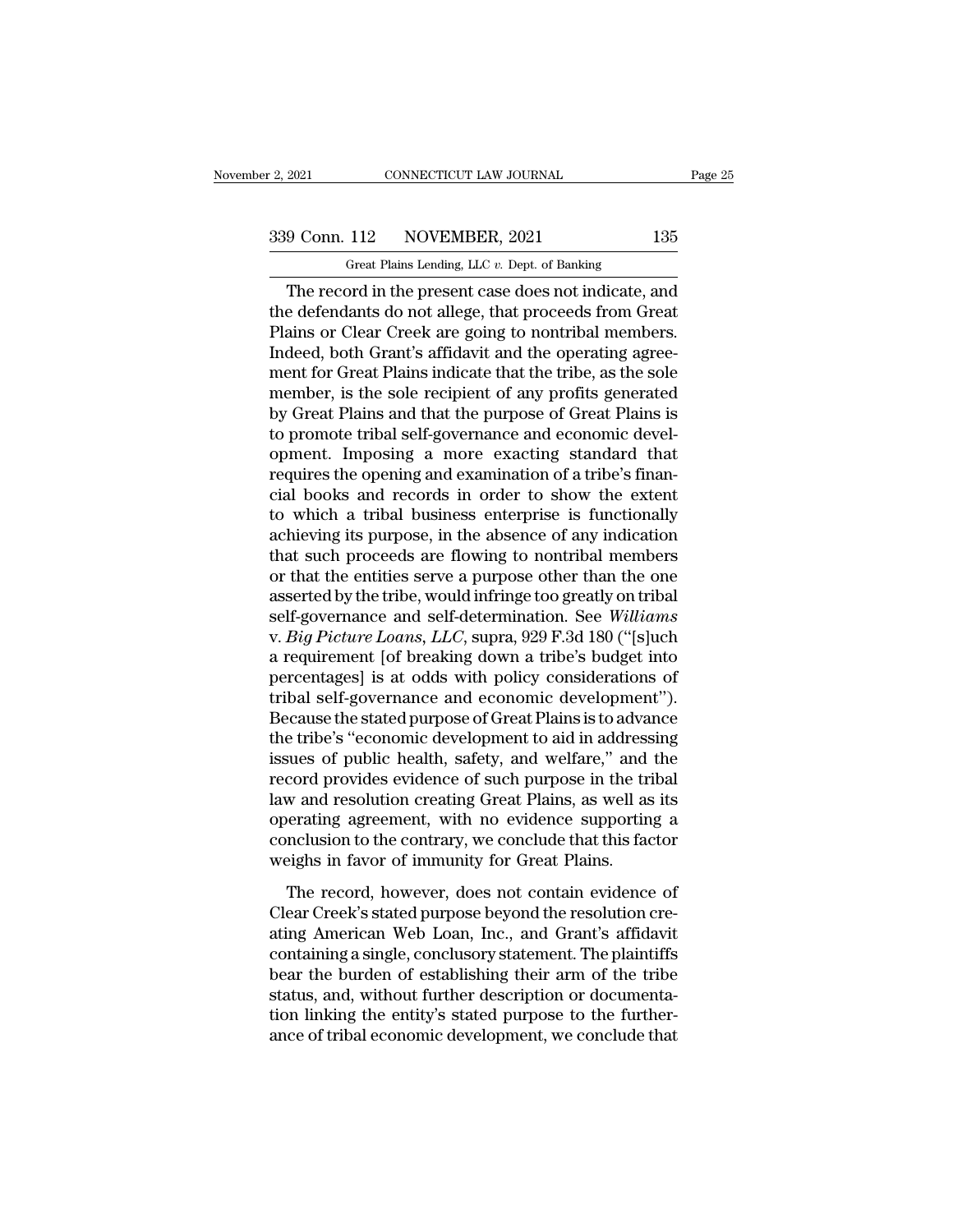# 136 CONNECTICUT LAW JOURNAL November 2, 2021<br>136 NOVEMBER, 2021 339 Conn. 112<br>Great Plains Lending, LLC v. Dept. of Banking

CONNECTICUT LAW JOURNAL November 2, 2021<br>136 NOVEMBER, 2021 339 Conn. 112<br>Great Plains Lending, LLC *v.* Dept. of Banking<br>there is insufficient evidence for this factor to weigh CONNECTICUT LAW JOURNAL November 2, 2021<br>
136 NOVEMBER, 2021 339 Conn. 112<br>
Great Plains Lending, LLC v. Dept. of Banking<br>
there is insufficient evidence for this factor to weigh<br>
in favor of finding Clear Creek to be an a 136 NOVEMBER, 2021 339 Conn. 112<br>
Great Plains Lending, LLC v. Dept. of Banking<br>
there is insufficient evidence for this factor to weigh<br>
in favor of finding Clear Creek to be an arm of the tribe.<br>
See, e.g., *Buell Indust* See, Buell Industries, 1921 and 1939 Conn. 112<br>
See, Plains Lending, LLC v. Dept. of Banking<br>
There is insufficient evidence for this factor to weigh<br>
in favor of finding Clear Creek to be an arm of the tribe.<br>
See, e.g., *MOVEMBER, 2021* 339 Conn. 112<br> *Great Plains Lending, LLC v. Dept. of Banking*<br>
there is insufficient evidence for this factor to weigh<br>
in favor of finding Clear Creek to be an arm of the tribe.<br> *See, e.g., Buell Indust* Great Plains Lending, LLC  $v$ . Dept. of Banking<br>there is insufficient evidence for this factor to weigh<br>in favor of finding Clear Creek to be an arm of the tribe.<br>See, e.g., *Buell Industries, Inc.* v. *Greater New York*<br> noted Finally, the *c. Exp.* or Balance there is insufficient evidence for this factor to weight<br>in favor of finding Clear Creek to be an arm of the tribe.<br>See, e.g., *Buell Industries*, *Inc.* v. *Greater New York*<br>*Mutua* there is insufficient evidence for this factor to weigh<br>
in favor of finding Clear Creek to be an arm of the tribe.<br>
See, e.g., *Buell Industries*, *Inc.* v. *Greater New York*<br> *Mutual Ins. Co.*, 259 Conn. 527, 557, 791 A in favor of finding Clear Creek to be an arm of the tribe.<br>See, e.g., *Buell Industries, Inc.* v. *Greater New York*<br>*Mutual Ins. Co.*, 259 Conn. 527, 557, 791 A.2d 489 (2002)<br>("conclusory affidavits, even from expert witn See, e.g., *Buell Industries*, *Inc.* v. Greater New York<br>Mutual Ins. Co., 259 Conn. 527, 557, 791 A.2d 489 (2002)<br>("conclusory affidavits, even from expert witnesses, do<br>not provide a basis on which to deny [summary judg *Mutual Ins.* Co., 259 Conn. 527, 557, 791 A.2d 489 (2002)<br>("conclusory affidavits, even from expert witnesses, do<br>not provide a basis on which to deny [summary judg-<br>ment motions]" (internal quotation marks omitted));<br>se ("conclusory attidavits, even from<br>not provide a basis on which to<br>ment motions]" (internal quotat<br>see also id., 557–58 (because "the<br>the burden to establish the exist<br>cannot avoid summary judgmer<br>assertion of a conclusion

3

### Control

The third factor "examines the structure, ownership,<br>The third factor "examines the structure, ownership,<br>d management of the entities, "including the amount<br>control the [third box example outities]". Williams  $\footnotesize$  3<br>Control<br>The third factor "examines the structure, ownership,<br>and management of the entities, 'including the amount<br>of control the [t]ribe has over the entities.' " Williams<br> $\footnotesize$  Big Rightung Lagres,  $\footnotesize$  LG g <sup>3</sup><br>Control<br>The third factor "examines the structure, ownership,<br>and management of the entities, 'including the amount<br>of control the [t]ribe has over the entities.' " *Williams*<br>v. *Big Picture Loans, LLC*, supra, 929 F.3 Control<br>
The third factor "examines the structure, ownership,<br>
and management of the entities, "including the amount<br>
of control the [t]ribe has over the entities.'" Williams<br>
v. *Big Picture Loans, LLC*, supra, 929 F.3d 1 Control<br>
The third factor "examines the structure, ownership,<br>
and management of the entities, "including the amount<br>
of control the [t]ribe has over the entities.' "*Williams*<br>
v. *Big Picture Loans, LLC*, supra, 929 F.3d The third factor "examines the structure, ownership,<br>and management of the entities, 'including the amount<br>of control the [t]ribe has over the entities.' "Williams<br>v. Big Picture Loans, LLC, supra, 929 F.3d 182, quoting<br>*B* Ine third ractor "examines the structure, ownership,<br>and management of the entities, 'including the amount<br>of control the [t]ribe has over the entities.' "Williams<br>v. Big Picture Loans, LLC, supra, 929 F.3d 182, quoting<br>Br and management of the entities, including the amount<br>of control the [t]ribe has over the entities.' " Williams<br>v. Big Picture Loans, LLC, supra, 929 F.3d 182, quoting<br>Breakthrough Management Group, Inc. v. Chukchansi<br>Gold *Breakthrough Management Group, Inc.* v. *Chukchansi Gold Casino & Resort,* supra, 629 F.3d 1191. In determining the existence of tribal control, courts consider "the entities" formal governance structure, the extent to v. *Big Picture Loans, LLC*, supra, 929 F.3d 182, quoting<br>*Breakthrough Management Group, Inc.* v. *Chukchansi*<br>Gold Casino & Resort, supra, 629 F.3d 1191. In determin-<br>ing the existence of tribal control, courts consider *Breakthrough Management Group, Inc.* v. Chukchansi<br> *Gold Casino & Resort*, supra, 629 F.3d 1191. In determin-<br>
ing the existence of tribal control, courts consider "the<br>
entities' formal governance structure, the extent Gold Casino & Resort, supra, 629 F.3d 1191. In determin-<br>ing the existence of tribal control, courts consider "the<br>entities' formal governance structure, the extent to<br>which the entities are owned by the tribe, and the day ing the existence of tribal control, courts consider The<br>entities' formal governance structure, the extent to<br>which the entities are owned by the tribe, and the day-<br>to-day management of the entities." Williams v. Big<br>Pict entities Tormal governance structure, the extent to<br>which the entities are owned by the tribe, and the day-<br>to-day management of the entities." Williams v. Big<br>Picture Loans, LLC, supra, 182; see People ex rel. Owen<br>v. Mia which the entities are owned by the tribe, and the day-<br>to-day management of the entities." Williams v. Big<br>Picture Loans, LLC, supra, 182; see People ex rel. Owen<br>v. Miami Nation Enterprises, supra, 2 Cal. 5th 247<br>(noting to-day management of the entities. *Wultams v. Big*<br>*Picture Loans, LLC,* supra, 182; see *People ex rel. Owen*<br>v. *Miami Nation Enterprises*, supra, 2 Cal. 5th 247<br>(noting that control of entity does not require control<br> Picture Loans, LLC, supra, 182; see *People ex rel. Owen*<br>v. *Miami Nation Enterprises*, supra, 2 Cal. 5th 247<br>(noting that control of entity does not require control<br>of all business minutiae). The extent to which a tribe<br> *V. Miami Nation Enterprises*, supra, 2 Cal. 5th 247.<br>
(noting that control of entity does not require control<br>
of all business minutiae). The extent to which a tribe<br>
is actively involved in directing or overseeing the op (noting that control of entity does not require control<br>of all business minutiae). The extent to which a tribe<br>is actively involved in directing or overseeing the opera-<br>tion of the entity will affect the extent to which or all business minutiae). The extent to which a tribe<br>is actively involved in directing or overseeing the opera-<br>tion of the entity will affect the extent to which this<br>factor weighs in favor of immunity. See *People ex r* is actively involved in directing or overseeing the operation of the entity will affect the extent to which this factor weighs in favor of immunity. See *People ex rel.* Owen v. *Miami Nation Enterprises*, supra, 247. In c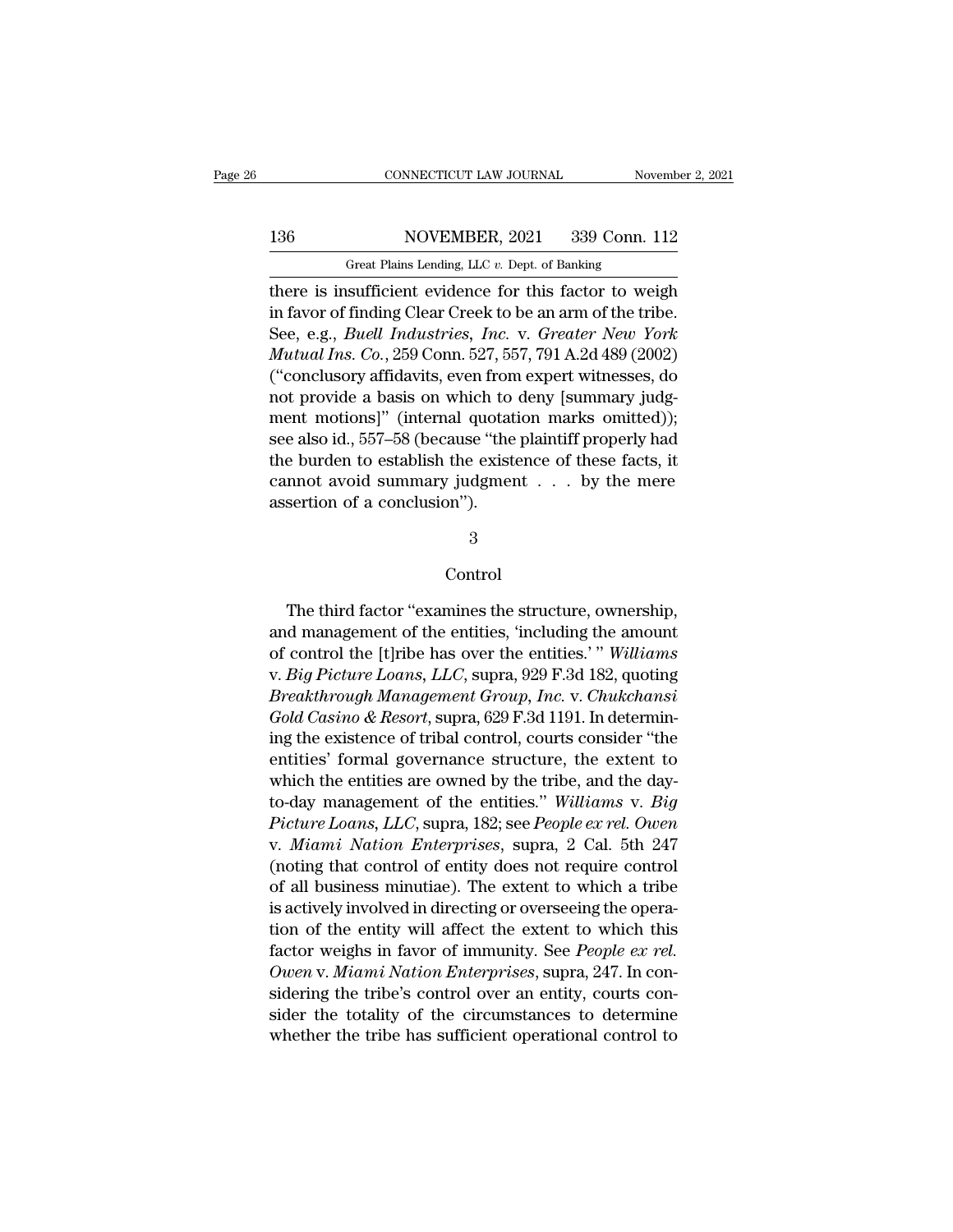F. 2, 2021 CONNECTICUT LAW JOURNAL<br>
Great Plains Lending, LLC *v.* Dept. of Banking<br>
Tender an entity an arm of the tribe.<sup>11</sup> See Williams v. render an entity and arm of the tribe.<sup>11</sup> See *Williams* v.<br> *Great Plains Lending, LLC v. Dept. of Banking*<br> **Example 2** The tribe.<sup>11</sup> See *Williams* v.<br> *Big Picture Loans, LLC, supra, 183* (outsourcing of entity's day <sup>339</sup> Conn. 112 NOVEMBER, 2021 137<br>
<sup>Great Plains Lending, LLC v. Dept. of Banking<br> **Picture 2021** 137<br> **Big Picture Loans, LLC**, supra, 183 (outsourcing of<br>
entity's day-to-day management did not outweigh other<br>
factors w</sup> 339 Conn. 112 NOVEMBER, 2021 137<br>
Great Plains Lending, LLC v. Dept. of Banking<br>
render an entity an arm of the tribe.<sup>11</sup> See *Williams v.<br>
Big Picture Loans, LLC*, supra, 183 (outsourcing of<br>
entity's day-to-day managem  $\frac{339 \text{ Conn. } 112}{339 \text{ Cent. } 112}$  NOVEMBER, 2021<br>The Great Plains Lending, LLC v. Dept. of Banking<br>render an entity an arm of the tribe.<sup>11</sup> See W<br>Big Picture Loans, LLC, supra, 183 (outsc<br>entity's day-to-day management d Great Plains Lending, LLC  $v$ . Dept. of Banking<br>
Inder an entity an arm of the tribe.<sup>11</sup> See *Williams* v.<br> *g Picture Loans*, *LLC*, supra, 183 (outsourcing of<br>
tity's day-to-day management did not outweigh other<br>
ctors render an entity an arm of the tribe.<sup>11</sup> See *Williams* v.<br>Big Picture Loans, LLC, supra, 183 (outsourcing of<br>entity's day-to-day management did not outweigh other<br>factors weighing in favor of immunity).<br>The trial court f

Fender an entry an arm of the tribe. See *Wattams v.*<br> *Big Picture Loans, LLC,* supra, 183 (outsourcing of<br>
entity's day-to-day management did not outweigh other<br>
factors weighing in favor of immunity).<br>
The trial court f Both entity's day-to-day management did not outweigh other<br>factors weighing in favor of immunity).<br>The trial court found the tribe's control of the entities<br>evident from Grant's affidavit, which provides that Shot-<br>ton, wh Factors weighing in favor of immunity).<br>
The trial court found the tribe's control of the entities<br>
evident from Grant's affidavit, which provides that Shot-<br>
ton, who is the chairman of the tribe, serves as secretary<br>
and ractors weiginig in ravor or minianity).<br>The trial court found the tribe's control of the entities<br>evident from Grant's affidavit, which provides that Shot-<br>ton, who is the chairman of the tribe, serves as secretary<br>and tr The trial court found the tribe's control of the entities<br>evident from Grant's affidavit, which provides that Shot-<br>ton, who is the chairman of the tribe, serves as secretary<br>and treasurer of both entities and is responsib evident from Grant's affidavit, which provides that Shotton, who is the chairman of the tribe, serves as secretary<br>and treasurer of both entities and is responsible for<br>"certain oversight" of the entities. Grant also state ton, who is the chairman of the tribe, serves as secretary<br>and treasurer of both entities and is responsible for<br>"certain oversight" of the entities. Grant also states that<br>both entities' officers are appointed by the coun and treasurer of both entities and is responsible for<br>"certain oversight" of the entities. Grant also states that<br>both entities' officers are appointed by the council and<br>may be removed by the council with or without cause "certain oversight" of the entities. Grant also states that<br>both entities' officers are appointed by the council and<br>may be removed by the council with or without cause.<br>The operating agreement of Great Plains further proboth entities' officers are appointed by the council and<br>may be removed by the council with or without cause.<br>The operating agreement of Great Plains further pro-<br>vides that its board of directors is appointed by the<br>counc may be removed by the council with or without cause.<br>The operating agreement of Great Plains further provides that its board of directors is appointed by the<br>council and any board member may be removed by the<br>council with The operating agreement of Great Plains further provides that its board of directors is appointed by the council and any board member may be removed by the council with or without cause. Because there is no evidence that G vides that its board of directors is appointed by the council and any board member may be removed by the council with or without cause. Because there is no evidence that Great Plains is controlled in any way by nontribal m council and any board member may be removed by the<br>council with or without cause. Because there is no<br>evidence that Great Plains is controlled in any way by<br>nontribal members and, in fact, is ultimately controlled<br>by triba council with or without cause. Because there is no<br>evidence that Great Plains is controlled in any way by<br>nontribal members and, in fact, is ultimately controlled<br>by tribal officials, this factor strongly weighs in favor<br>o evidence that Great Plains is controlled in any way by<br>nontribal members and, in fact, is ultimately controlled<br>by tribal officials, this factor strongly weighs in favor<br>of finding that Great Plains is an arm of the tribe. nontribal members and, in fact, is ultimately controlled<br>by tribal officials, this factor strongly weighs in favor<br>of finding that Great Plains is an arm of the tribe. See<br>id., 183–84 (concluding that this factor weighed a 11, 183–84 (concluding that this factor weighed against<br>ntity controlled in part by nontribal members when<br>poing business off reservation). The record, however,<br>poes not contain evidence beyond Grant's affidavit of<br> $\frac{11$ entity controlled in part by nontribal members when<br>doing business off reservation). The record, however,<br>does not contain evidence beyond Grant's affidavit of<br><sup>11</sup> The control factor requires a balancing of various consid

doing business off reservation). The record, however,<br>does not contain evidence beyond Grant's affidavit of<br> $\frac{1}{1}$  The control factor requires a balancing of various considerations. The<br>court in *Williams* noted that t the other evidence of **Existing Controll.** The vector, the word, does not contrain evidence beyond Grant's affidavit of  $\frac{W}{W}$  in Fector requires a balancing of "day-to-day management to a [nontribal] entity . . . would <sup>11</sup> The control factor requires a balancing of various considerations. The court in *Williams* noted that the outsourcing of "day-to-day management to a [nontribal] entity . . . would not in itself weigh against immunity court in *Williams* noted that the outsourcing of "day-to-day management to a [nontribal] entity . . . would not in itself weigh against immunity, given the other evidence of [t]ribal control." *Williams v. Big Picture Lo* to a [nontribal] entity . . . would not in itself weigh against immunity, given<br>the other evidence of [t]ribal control." Williams v. Big Picture Loans, LLC,<br>supra, 929 F.3d 183. The court deemed the control factor to weig the other evidence of [t]ribal control." Williams v. Big Picture Loans, LLC, supra, 929 F.3d 183. The court deemed the control factor to weigh in favor of immunity, regardless of the outsourcing of day-to-day management, supra, 929 F.3d 183. The court deemed the control factor to weigh in favor<br>of immunity, regardless of the outsourcing of day-to-day management,<br>because the first entity it considered was otherwise managed by tribal<br>members of immunity, regardless of the outsourcing of day-to-day management, because the first entity it considered was otherwise managed by tribal members who were appointed by the council and empowered to run the business. Id. I second entity it considered was otherwise managed by tribal members who were appointed by the council and empowered to run the business. Id. In contrast, the Fourth Circuit held that the control factor did not weigh in fav nembers who were appointed by the council and empowered to run the business. Id. In contrast, the Fourth Circuit held that the control factor did not weigh in favor of immunity for the second entity it considered in *Will*members who were appointed by the council and empowered to run the business. Id. In contrast, the Fourth Circuit held that the control factor did not weigh in favor of immunity for the second entity it considered in *Will* business of intervals and the second entity it considered in Williams. Id., 183–84. The court came to this different conclusion because the second entity was not managed by tribal members on a daily basis, the tribal offi *liams*. Id., 183–84. The court came to this different conclusion because the second entity was not managed by tribal members on a daily basis, the tribal officers had little knowledge of the management practices and deleg second entity was not managed by tribal members on a daily basis, the tribal officers had little knowledge of the management practices and delegated strategic tasks to nontribal members, and the entity conducted most of it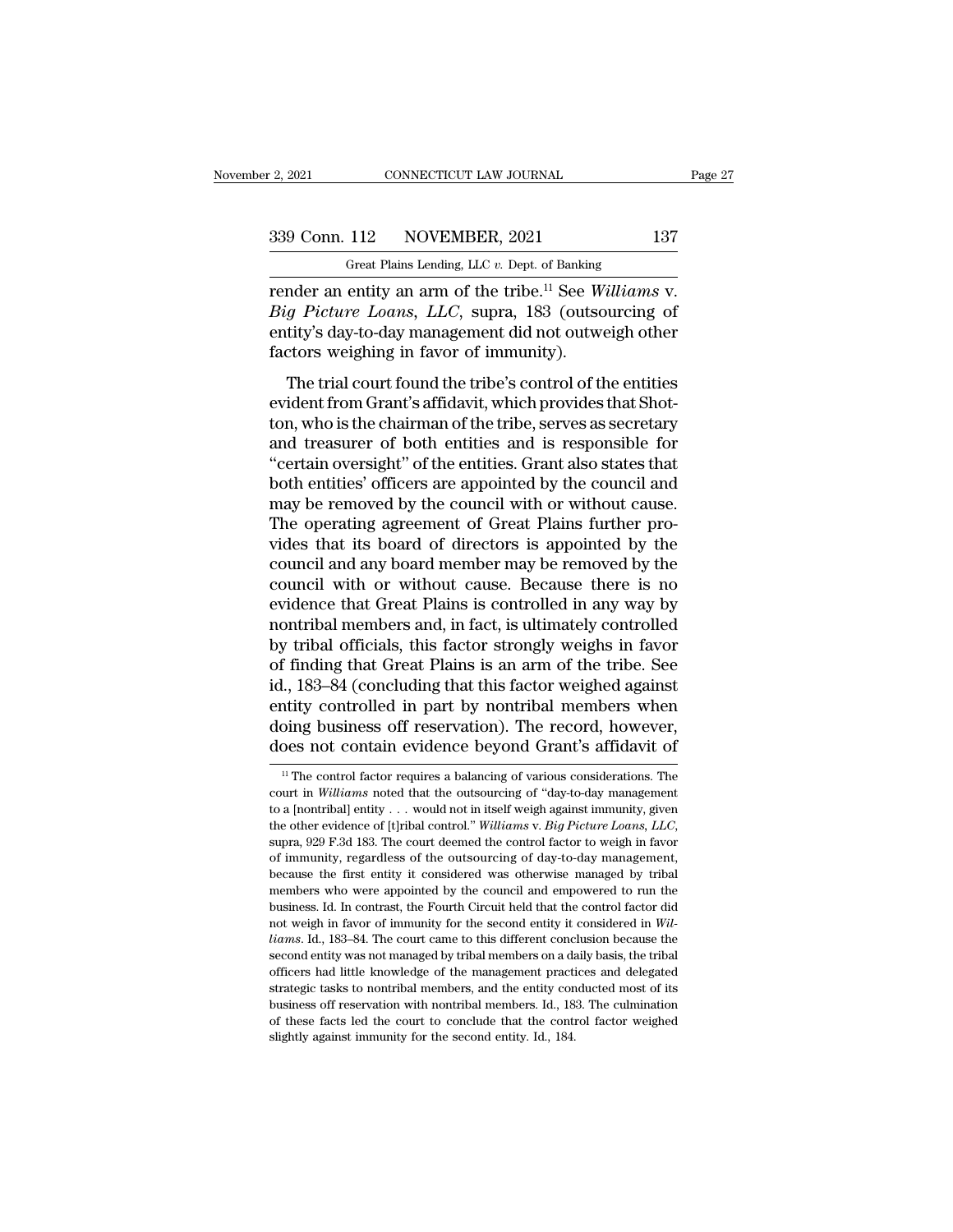# 138 CONNECTICUT LAW JOURNAL November 2, 2021<br>138 NOVEMBER, 2021 339 Conn. 112<br>138 Great Plains Lending, LLC v. Dept. of Banking

CONNECTICUT LAW JOURNAL November 2, 2021<br>138 NOVEMBER, 2021 339 Conn. 112<br>Great Plains Lending, LLC *v.* Dept. of Banking<br>the tribe's control of Clear Creek or of its structure or CONNECTICUT LAW JOURNAL November 2, 2021<br>
138 NOVEMBER, 2021 339 Conn. 112<br>
Great Plains Lending, LLC v. Dept. of Banking<br>
the tribe's control of Clear Creek or of its structure or<br>
management. The affidavit merely describ MOVEMBER, 2021 339 Conn. 112<br>
Great Plains Lending, LLC v. Dept. of Banking<br>
the tribe's control of Clear Creek or of its structure or<br>
management. The affidavit merely describes the entity<br>
as wholly owned by the tribe, w 138 NOVEMBER, 2021 339 Conn. 112<br>
Great Plains Lending, LLC  $v$ . Dept. of Banking<br>
the tribe's control of Clear Creek or of its structure or<br>
management. The affidavit merely describes the entity<br>
as wholly owned by the t 138 NOVEMBER, 2021 339 Conn. 112<br>
Great Plains Lending, LLC  $v$ . Dept. of Banking<br>
the tribe's control of Clear Creek or of its structure or<br>
management. The affidavit merely describes the entity<br>
as wholly owned by the t Great Plains Lending, LLC v. Dept. of Banking<br>the tribe's control of Clear Creek or of its structure or<br>management. The affidavit merely describes the entity<br>as wholly owned by the tribe, with officers appointed<br>and remove Great Plans Lending, LLC  $v$ . Dept. of Banking<br>the tribe's control of Clear Creek or of its structure or<br>management. The affidavit merely describes the entity<br>as wholly owned by the tribe, with officers appointed<br>and remo the tribe's control of Clear Creek or of its structure or<br>management. The affidavit merely describes the entity<br>as wholly owned by the tribe, with officers appointed<br>and removed by the tribal council. The affidavit does<br>no management. The affidavit merely describes the entity<br>as wholly owned by the tribe, with officers appointed<br>and removed by the tribal council. The affidavit does<br>not provide information about the actual control and<br>managem as wholly owned by the tribe, with officers appointed<br>and removed by the tribal council. The affidavit does<br>not provide information about the actual control and<br>management that the tribe has over Clear Creek. With-<br>out fur and removed |<br>not provide in<br>management t<br>out further doc<br>ficient evidenc<br>factor weighs<br>the tribe. ation or description<br>
The record to determing<br>
Tribal Intent<br>
Tribal Intent<br>
Xamines "solely" th The fourth factor of Clear Creek being an arm of<br>tribe.<br>The fourth factor examines "solely" the tribe's intent<br>extend its sovereign immunity to the entities. Wil-<br> $W^{12}$ 

4

the tribe.<br>
Tribal Intent<br>
The fourth factor examines "solely" the tribe's intent<br>
to extend its sovereign immunity to the entities. *Wil-<br>
liams v. Big Picture Loans, LLC,* supra, 929 F.3d 184.<br>
Tribal intent is often exp *liams* v. *Big Picture Loans, LLC*, supra, 929 F.3d 184.<br>Tribal intent is sovereign immunity to the entities. *Williams* v. *Big Picture Loans, LLC*, supra, 929 F.3d 184.<br>Tribal intent is often expressly stated in the tri Tribal Intent<br>Tribal Intent<br>The fourth factor examines "solely" the tribe's intent<br>to extend its sovereign immunity to the entities. Wil-<br>liams v. Big Picture Loans, LLC, supra, 929 F.3d 184.<br>Tribal intent is often express Tribal Intent<br>The fourth factor examines "solely" the tribe's intent<br>to extend its sovereign immunity to the entities. Wil-<br>liams v. Big Picture Loans, LLC, supra, 929 F.3d 184.<br>Tribal intent is often expressly stated in t The fourth factor examines "solely" the tribe's intent<br>to extend its sovereign immunity to the entities. Wil-<br>liams v. Big Picture Loans, LLC, supra, 929 F.3d 184.<br>Tribal intent is often expressly stated in the tribal ord The fourth factor examines "solely" the tribe's intent<br>to extend its sovereign immunity to the entities. *Wil-<br>liams v. Big Picture Loans, LLC*, supra, 929 F.3d 184.<br>Tribal intent is often expressly stated in the tribal or to extend its sovereign immunity to the entities. *Will-*<br>*Liams v. Big Picture Loans, LLC,* supra, 929 F.3d 184.<br>Tribal intent is often expressly stated in the tribal ordinance or articles of incorporation that create the liams v. *Big Picture Loans*, *LLC*, supra, 929 F.3d 184.<br>Tribal intent is often expressly stated in the tribal ordinance or articles of incorporation that create the entity,<br>but it can also be inferred from "the tribe's Tribal intent is often expressly stated in the tribal ordinance or articles of incorporation that create the entity, but it can also be inferred from "the tribe's actions or other sources." *People ex rel. Owen v. Miami Na* nance or articles of incorporation that create the entity,<br>but it can also be inferred from "the tribe's actions or<br>other sources." *People ex rel. Owen v. Miami Nation*<br>*Enterprises*, supra, 2 Cal. 5th 246. It is not appr but it can also be inferred from "the tribe's actions or<br>other sources." *People ex rel. Owen v. Miami Nation*<br>*Enterprises*, supra, 2 Cal. 5th 246. It is not appropriate<br>to consider the motives behind the tribe's intent, other sources." *People ex rel. Owen v. Miami Nation*<br> *Enterprises*, supra, 2 Cal. 5th 246. It is not appropriate<br>
to consider the motives behind the tribe's intent, but<br>
only to consider whether any intent was expressed *Enterprises*, supra, 2 Cal. 5th 246. It is not approto consider the motives behind the tribe's inte<br>only to consider whether any intent was expreall. See *Williams v. Big Picture Loans*, *LLC*,<br>184 (holding that district Let the tribe stand the tribe statent, but<br>dy to consider whether any intent was expressed at<br>. See Williams v. Big Picture Loans, LLC, supra,<br>4 (holding that district court improperly considered<br>riving force for the [t]ri only to Consider whether any intent was expressed at<br>all. See *Williams v. Big Picture Loans, LLC*, supra,<br>184 (holding that district court improperly considered<br>"driving force for the [t]ribe's intent to share its immu-<br>n

an. See *Watams V. Big I tetare Loans*, *EEC*, supra,<br>184 (holding that district court improperly considered<br>"driving force for the [t]ribe's intent to share its immu-<br>nity" (internal quotation marks omitted)).<br>Here, the t Fo4 (holding that district court improperty considered<br>
"driving force for the [t]ribe's intent to share its immu-<br>
nity" (internal quotation marks omitted)).<br>
Here, the tribe expressly and unequivocally indicated<br>
its int all privileges and immunities and local travelson and the filter and the operating agreement, which supports Grant's statement<br>in his affidavit that the "[t]ribe granted [the entities]<br>all privileges and immunities enjoyed including, the tribe expressly and unequivocally indicated<br>its intent to extend its immunity to Great Plains in the<br>operating agreement, which supports Grant's statement<br>in his affidavit that the "[t]ribe granted [the enti Here, the tribe expressly and unequivocally indicated<br>its intent to extend its immunity to Great Plains in the<br>operating agreement, which supports Grant's statement<br>in his affidavit that the "[t]ribe granted [the entities] its intent to extend its immunity to Great Plains in the<br>operating agreement, which supports Grant's statement<br>in his affidavit that the "[t]ribe granted [the entities]<br>all privileges and immunities enjoyed by the [t]ribe, operating agreement, which supports Grant's statement<br>in his affidavit that the "[t]ribe granted [the entities]<br>all privileges and immunities enjoyed by the [t]ribe,<br>including, but not limited to, immunities from suit as<br>w in his affidavit that the "[t]ribe granted [the entities]<br>all privileges and immunities enjoyed by the [t]ribe,<br>including, but not limited to, immunities from suit as<br>well as any [f]ederal, [s]tate, and local taxation or r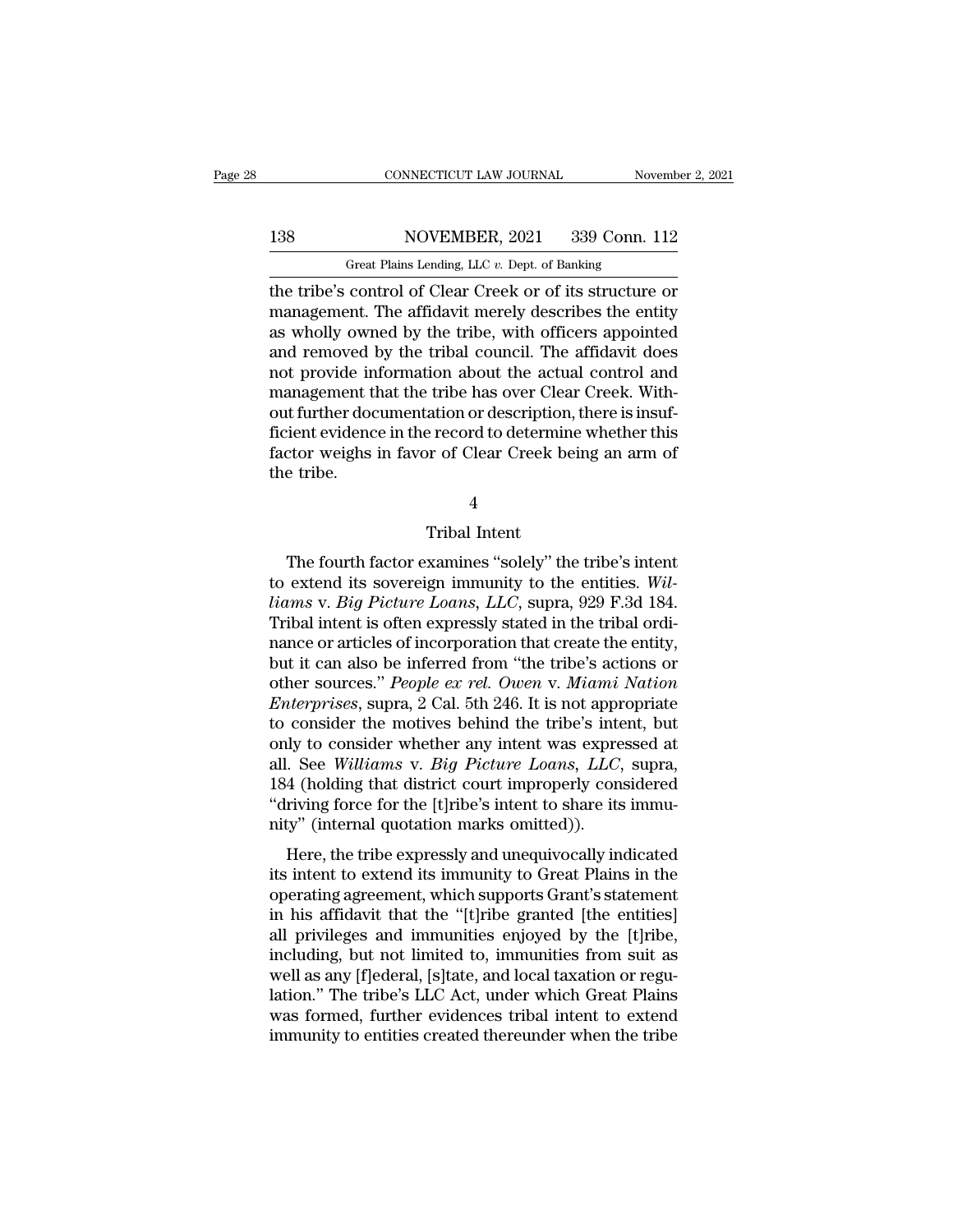# 2, 2021 CONNECTICUT LAW JOURNAL Page 29<br>339 Conn. 112 NOVEMBER, 2021 139<br>Great Plains Lending, LLC v. Dept. of Banking

r 2, 2021 CONNECTICUT LAW JOURNAL<br>
Great Plains Lending, LLC *v.* Dept. of Banking<br>
is the sole member, as in the present case, by providing <sup>2</sup> 2021 CONNECTICUT LAW JOURNAL Page 29<br>
339 Conn. 112 NOVEMBER, 2021 139<br>
<sup>Great Plains Lending, LLC *v*. Dept. of Banking<br>
is the sole member, as in the present case, by providing<br>
in relevant part: "Such [limited liab</sup> 339 Conn. 112 NOVEMBER, 2021 139<br>
Great Plains Lending, LLC  $v$ . Dept. of Banking<br>
is the sole member, as in the present case, by providing<br>
in relevant part: "Such [limited liability companies] . . .<br>
shall, therefore, b 339 Conn. 112 NOVEMBER, 2021 139<br>
Great Plains Lending, LLC  $v$ . Dept. of Banking<br>
is the sole member, as in the present case, by providing<br>
in relevant part: "Such [limited liability companies]...<br>
shall, therefore, be e 339 Conn. 112 NOVEMBER, 2021 139<br>
Great Plains Lending, LLC  $v$ . Dept. of Banking<br>
is the sole member, as in the present case, by providing<br>
in relevant part: "Such [limited liability companies]...<br>
shall, therefore, be e Great Plains Lending, LLC v. Dept. of Banking<br>
is the sole member, as in the present case, by providing<br>
in relevant part: "Such [limited liability companies]...<br>
shall, therefore, be entitled to all of the privileges and<br> Great Plans Lending, LLC v. Dept. of Banking<br>
is the sole member, as in the present case, by providing<br>
in relevant part: "Such [limited liability companies] . . .<br>
shall, therefore, be entitled to all of the privileges a is the sole member, as in the present case, by providing<br>in relevant part: "Such [limited liability companies] . . .<br>shall, therefore, be entitled to all of the privileges and<br>immunities enjoyed by the [t]ribe, including, in relevant part: "Such [limited liability companies] . . .<br>shall, therefore, be entitled to all of the privileges and<br>immunities enjoyed by the [t]ribe, including, but not<br>limited to, immunities from suit in [f]ederal, [s shall, therefore, be entitled to all of the privileges and<br>immunities enjoyed by the [t]ribe, including, but not<br>limited to, immunities from suit in [f]ederal, [s]tate,<br>and [t]ribal courts and from [f]ederal, [s]tate, and immunities enjoyed by the [t]ribe, including, but not<br>limited to, immunities from suit in [f]ederal, [s]tate,<br>and [t]ribal courts and from [f]ederal, [s]tate, and local<br>taxation or regulation . . . . " Because the record<br>u limited to, immunities from suit in [f]ederal, [s]tate,<br>and [t]ribal courts and from [f]ederal, [s]tate, and local<br>taxation or regulation . . . . ." Because the record<br>undisputedly indicates tribal intent to extend immunit and [t]ribal courts and from [f]ederal, [s]tate, and local taxation or regulation  $\ldots$   $\ldots$  " Because the record undisputedly indicates tribal intent to extend immunity to Great Plains, this factor weighs in favor of it taxation or regulation . . . . . " Because the record<br>undisputedly indicates tribal intent to extend immunity<br>to Great Plains, this factor weighs in favor of it being<br>an arm of the tribe. Once again, however, the only<br>evid undisputedly indicates tribal intent to extend immunity<br>to Great Plains, this factor weighs in favor of it being<br>an arm of the tribe. Once again, however, the only<br>evidence of tribal intent to extend immunity to Clear<br>Cree to Great Plains, this factor weighs in favor of it being<br>an arm of the tribe. Once again, however, the only<br>evidence of tribal intent to extend immunity to Clear<br>Creek is contained in Grant's affidavit in a single conclu-<br> an arm of the tribe. Once again, however, the only<br>evidence of tribal intent to extend immunity to Clear<br>Creek is contained in Grant's affidavit in a single conclu-<br>sory statement. Thus, without further information from<br>ar evidence of tribal intent to extend immunity to Clear<br>Creek is contained in Grant's affidavit in a single conclu-<br>sory statement. Thus, without further information from<br>articles of incorporation, bylaws, or the tribe's Cor boration, bylaws, or the tribe's Corp<br>
is insufficient evidence in the recornat this factor weighs in favor of fin<br>
is entitled to tribal sovereign immu<br>
5<br>
Financial Relationship<br>
or contemplates the financial rela

### 5

to conclude that this factor weighs in favor of finding<br>at Clear Creek is entitled to tribal sovereign immunity.<br> $\frac{5}{5}$ <br>Financial Relationship<br>The fifth factor contemplates the financial relation-<br>ip between the tribe that Clear Creek is entitled to tribal sovereign immunity.<br>
5<br>
Financial Relationship<br>
The fifth factor contemplates the financial relationship<br>
between the tribe and the entities. See, e.g., *Williams v. Big Picture Loans Limitation* variables in the contract of the contract of the contract of the financial relationship<br>
The fifth factor contemplates the financial relationship between the tribe and the entities. See, e.g., Will-<br>
Values v. <sup>5</sup><br>
Financial Relationship<br>
The fifth factor contemplates the financial relationship<br>
between the tribe and the entities. See, e.g., *Williams v. Big Picture Loans, LLC*, supra, 929 F.3d 184;<br> *Breakthrough Management Gro* Financial Relationship<br>The fifth factor contemplates the financial relation-<br>ship between the tribe and the entities. See, e.g., *Wil-*<br>liams v. *Big Picture Loans, LLC*, supra, 929 F.3d 184;<br>*Breakthrough Management Group* The fifth factor contemplates the financial relationship<br>ship between the tribe and the entities. See, e.g., Will-<br>liams v. Big Picture Loans, LLC, supra, 929 F.3d 184;<br>Breakthrough Management Group, Inc. v. Chukchansi<br>Go The fifth factor contemplates the financial relationship between the tribe and the entities. See, e.g., *Williams v. Big Picture Loans, LLC*, supra, 929 F.3d 184; *Breakthrough Management Group, Inc. v. Chukchansi Gold C ship between the tribe and the entities. See, e.g., Will-<br><i>liams v. Big Picture Loans, LLC, supra, 929 F.3d 184;*<br>*Breakthrough Management Group, Inc. v. Chukchansi*<br>*Gold Casino & Resort, supra, 629 F.3d 1194. One rele*liams v. Big Picture Loans, LLC, supra, 929 F.3d 184;<br>Breakthrough Management Group, Inc. v. Chukchansi<br>Gold Casino & Resort, supra, 629 F.3d 1194. One rele-<br>vant consideration is whether a judgment against an<br>entity would *Breakthrough Management Group, Inc.* v. *Chukchansi*<br>Gold Casino & Resort, supra, 629 F.3d 1194. One rele-<br>vant consideration is whether a judgment against an<br>entity would affect the tribe's assets, as well. See Wil-<br>liam Gold Casino & Resort, supra, 629 F.3d 1194. One relevant consideration is whether a judgment against an entity would affect the tribe's assets, as well. See Williams v. Big Picture Loans, LLC, supra, 184. Although direct vant consideration is whether a judgment against an<br>entity would affect the tribe's assets, as well. See Wil-<br>liams v. Big Picture Loans, LLC, supra, 184. Although<br>direct tribal liability "is neither a threshold requiremen entity would affect the tribe's assets, as well. See *Williams v. Big Picture Loans, LLC*, supra, 184. Although<br>direct tribal liability "is neither a threshold requirement<br>for immunity nor a predominant factor in the overa *liams v. Big Picture Loans, LLC,* supra, 184. Although direct tribal liability "is neither a threshold requirement for immunity nor a predominant factor in the overall analysis," if a judgment against the entity would af direct tribal liability "is neither a threshold requirement<br>for immunity nor a predominant factor in the overall<br>analysis," if a judgment against the entity would affect<br>the tribe's assets, this factor will more likely wei analysis," if a judgment against the entity would affect<br>the tribe's assets, this factor will more likely weigh in<br>favor of immunity, even if the tribe's liability is "formally<br>limited." (Internal quotation marks omitted.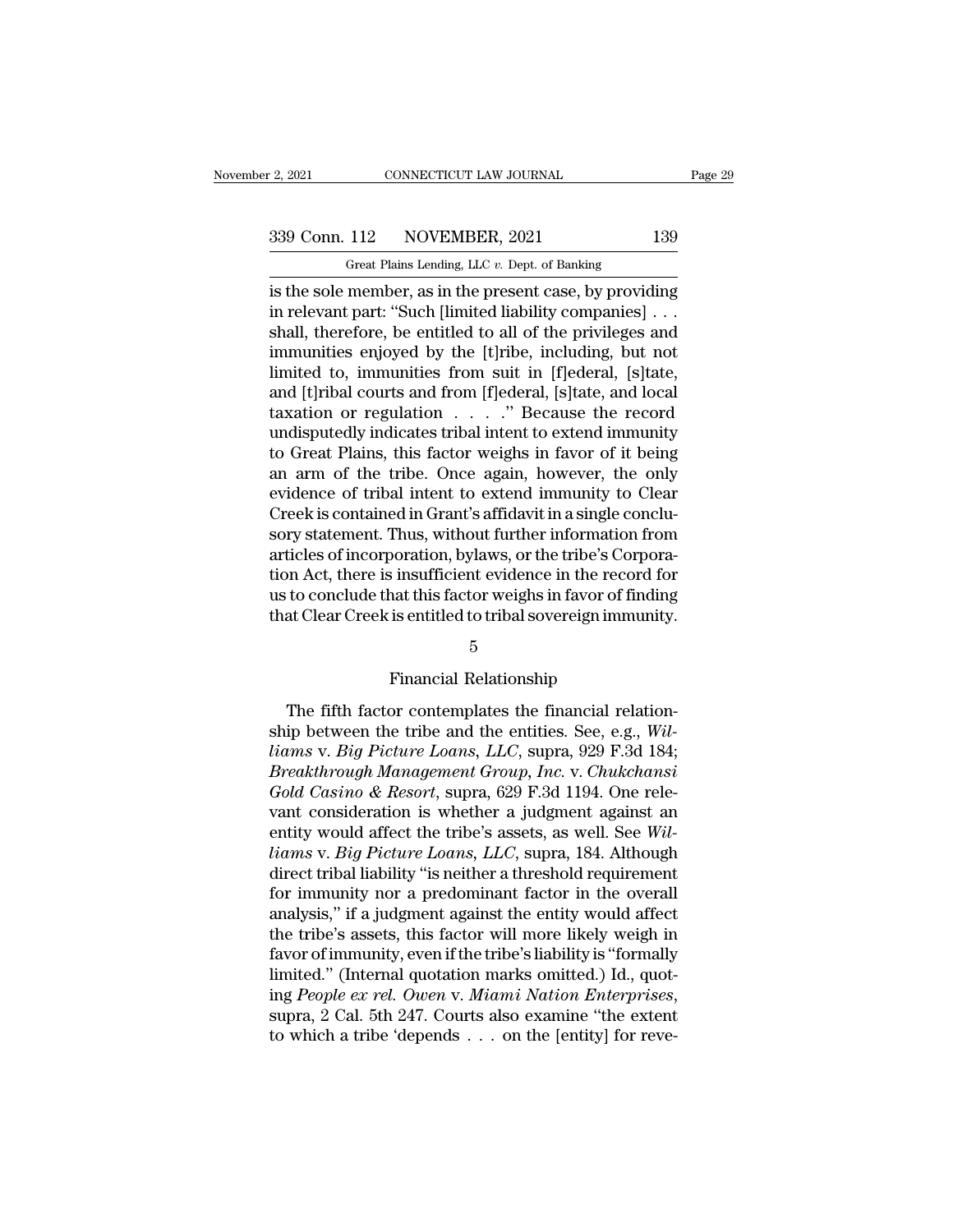# 140 CONNECTICUT LAW JOURNAL November 2, 2021<br>140 NOVEMBER, 2021 339 Conn. 112<br>140 Great Plains Lending, LLC v. Dept. of Banking

CONNECTICUT LAW JOURNAL November 2, 2021<br>140 NOVEMBER, 2021 339 Conn. 112<br>Great Plains Lending, LLC *v.* Dept. of Banking<br>nue to fund its governmental functions, its support of CONNECTICUT LAW JOURNAL November 2, 202<br>
140 NOVEMBER, 2021 339 Conn. 112<br>
Great Plains Lending, LLC v. Dept. of Banking<br>
110 Great Plains Lending, LLC v. Dept. of Banking<br>
112<br>
The functions, its support of tribal members 140 NOVEMBER, 2021 339 Conn. 112<br>
Great Plains Lending, LLC v. Dept. of Banking<br>
The to fund its governmental functions, its support of<br>
tribal members, and its search for other economic<br>
development opportunities.'" Willi 140 NOVEMBER, 2021 339 Conn. 112<br>
Great Plains Lending, LLC v. Dept. of Banking<br>
nue to fund its governmental functions, its support of<br>
tribal members, and its search for other economic<br>
development opportunities.' " *Wil Loans Lending, LLC v. Dept. of Banking*<br> *Creat Plains Lending, LLC v. Dept. of Banking*<br> **Loans, LLC**, supra, and its search for other economic<br> *Doans, LLC*, supra, 184, quoting *Breakthrough Manage-*<br> *Manage-ment Great Plains Lending, LLC v. Dept. of Banking*<br>
nue to fund its governmental functions, its support of<br>
tribal members, and its search for other economic<br>
development opportunities.'" *Williams v. Big Picture<br>
Loans, LLC* nue to fund its governmental functions, its support of<br>tribal members, and its search for other economic<br>development opportunities.'" Williams v. Big Picture<br>Loans, LLC, supra, 184, quoting Breakthrough Manage-<br>ment Group, tribal members, and its search for other economic<br>development opportunities.'" Williams v. Big Picture<br>Loans, LLC, supra, 184, quoting Breakthrough Manage-<br>ment Group, Inc. v. Chukchansi Gold Casino & Resort,<br>supra, 1195. development opportunities.' " Williams v. Big Picture Loans, LLC, supra, 184, quoting Breakthrough Management Group, Inc. v. Chukchansi Gold Casino & Resort, supra, 1195. "If a judgment against the entity would significant *Loans, LLC, supra, 184, quoting Breakthro* ment Group, Inc. v. Chukchansi Gold Cass<br>supra, 1195. "If a judgment against the significantly impact the tribal treasury, the weigh in favor of immunity even if the tr<br>for an en ent Group, Inc. v. Chukchansi Gold Casino & Resort,<br>pra, 1195. "If a judgment against the entity would<br>gnificantly impact the tribal treasury, this factor will<br>eigh in favor of immunity even if the tribe's liability<br>r an e supra, 1195. "If a judgment against the entity would<br>significantly impact the tribal treasury, this factor will<br>weigh in favor of immunity even if the tribe's liability<br>for an entity's actions is formally limited." Willia

significantly impact the tribal treasury, this factor will<br>weigh in favor of immunity even if the tribe's liability<br>for an entity's actions is formally limited." Williams v.<br>Big Picture Loans, LLC, supra, 184.<br>Grant's affi weigh in favor of immunity even if the tribe's liability<br>for an entity's actions is formally limited." Williams v.<br>Big Picture Loans, LLC, supra, 184.<br>Grant's affidavit clearly states that both entities are<br>wholly owned b for an entity's actions is formally limited." Williams v.<br> *Big Picture Loans, LLC,* supra, 184.<br>
Grant's affidavit clearly states that both entities are<br>
wholly owned by the tribe. Section 5.1 of the operating<br>
agreement Big Picture Loans, LLC, supra, 184.<br>
Grant's affidavit clearly states that both entities are<br>
wholly owned by the tribe. Section 5.1 of the operating<br>
agreement of Great Plains provides that "[a]ll [p]rofits<br>
and [l]osses Grant's affidavit clearly states that both entities are<br>wholly owned by the tribe. Section 5.1 of the operating<br>agreement of Great Plains provides that "[a]ll [p]rofits<br>and [l]osses shall be allocated to the [t]ribe as the wholly owned by the tribe. Section 5.1 of the operating<br>agreement of Great Plains provides that "[a]ll [p]rofits<br>and [l]osses shall be allocated to the [t]ribe as the sole<br>[m]ember," and § 5.2 provides that "[a]ll [c]ash [ agreement of Great Plains provides that "[a]ll [p]rofits<br>and [l]osses shall be allocated to the [t]ribe as the sole<br>[m]ember," and § 5.2 provides that "[a]ll [c]ash [f]low<br>shall be distributed to the [t]ribe, at least quar and [I]osses shall be allocated to the [t]ribe as the sole [m]ember," and  $\S$  5.2 provides that "[a]ll [c]ash [f]low shall be distributed to the [t]ribe, at least quarterly unless otherwise approved by the [t]ribal [c]oun [m]ember," and  $\S$  5.2 provides that "[a]ll [c]ash [f]low<br>shall be distributed to the [t]ribe, at least quarterly<br>unless otherwise approved by the [t]ribal [c]ouncil."<br>This language clearly indicates the financial interes shall be distributed to the [t]ribe, at least quarterly unless otherwise approved by the [t]ribal [c]ouncil."<br>This language clearly indicates the financial interests of the tribe as the sole member and owner of Great Plain unless otherwise approved by the [t]ribal [c]ouncil."<br>This language clearly indicates the financial interests<br>of the tribe as the sole member and owner of Great<br>Plains. Although there is no allegation or evidence that<br>the This language clearly indicates the financial interests<br>of the tribe as the sole member and owner of Great<br>Plains. Although there is no allegation or evidence that<br>the profits generated by Clear Creek are being directed<br>an of the tribe as the sole member and owner of Great<br>Plains. Although there is no allegation or evidence that<br>the profits generated by Clear Creek are being directed<br>anywhere other than to the tribe, the record is less<br>descr Plains. Although there is no allegation or evidence that<br>the profits generated by Clear Creek are being directed<br>anywhere other than to the tribe, the record is less<br>descriptive of any financial relationship between Clear<br> e profits generated by Clear Creek are being directed<br>ywhere other than to the tribe, the record is less<br>scriptive of any financial relationship between Clear<br>reek and the tribe because it does not include articles<br>incorpo anywhere other than to the tribe, the record is less<br>descriptive of any financial relationship between Clear<br>Creek and the tribe because it does not include articles<br>of incorporation, bylaws, or any other legal documents<br>g

descriptive of any financial relationship between Clear<br>Creek and the tribe because it does not include articles<br>of incorporation, bylaws, or any other legal documents<br>governing the structure and operation of Clear Creek.<br> Creek and the tribe because it does not include articles<br>of incorporation, bylaws, or any other legal documents<br>governing the structure and operation of Clear Creek.<br>Instead of challenging the existence of the financial<br>re of incorporation, bylaws, or any other legal documents<br>governing the structure and operation of Clear Creek.<br>Instead of challenging the existence of the financial<br>relationship between the business entities and the tribe,<br>t governing the structure and operation of Clear Creek.<br>
Instead of challenging the existence of the financial<br>
relationship between the business entities and the tribe,<br>
the defendants argue that there is not enough inform 12 Beyond arguing that there is not enough information in the record to find that there is a *sufficiently* gnificant financial relationship to establish that the numerities are arms of the tribe.<sup>12</sup> Similarly, the trial tion in the record to find that there is a *sufficiently* significant financial relationship to establish that the entities are arms of the tribe.<sup>12</sup> Similarly, the trial court  $\frac{12 \text{ Beyond arguing}}{12 \text{ Beyond arguing that the record is insufficient, the department emphasize the nature of the harm in this case, namely, the high interest$ 

significant financial relationship to establish that the entities are arms of the tribe.<sup>12</sup> Similarly, the trial court  $\frac{12}{5}$  Beyond arguing that the record is insufficient, the department emphasizes the nature of th Example 12 and the department is are arms of the tribe.<sup>12</sup> Similarly, the trial court<br><sup>12</sup> Beyond arguing that the record is insufficient, the department emphasizes the nature of the harm in this case, namely, the high i  $\frac{1}{12}$  Beyond arguing that the record is insufficient, the department emphasizes the nature of the harm in this case, namely, the high interest rates imposed on Connecticut residents who entered into loans with the en  $^{12}$  Beyond arguing that the record is insufficient, the department emphasizes the nature of the harm in this case, namely, the high interest rates imposed on Connecticut residents who entered into loans with the entiti sizes the nature of the harm in this case, namely, the high interest rates imposed on Connecticut residents who entered into loans with the entities. The department's point is well taken from the perspective of its respons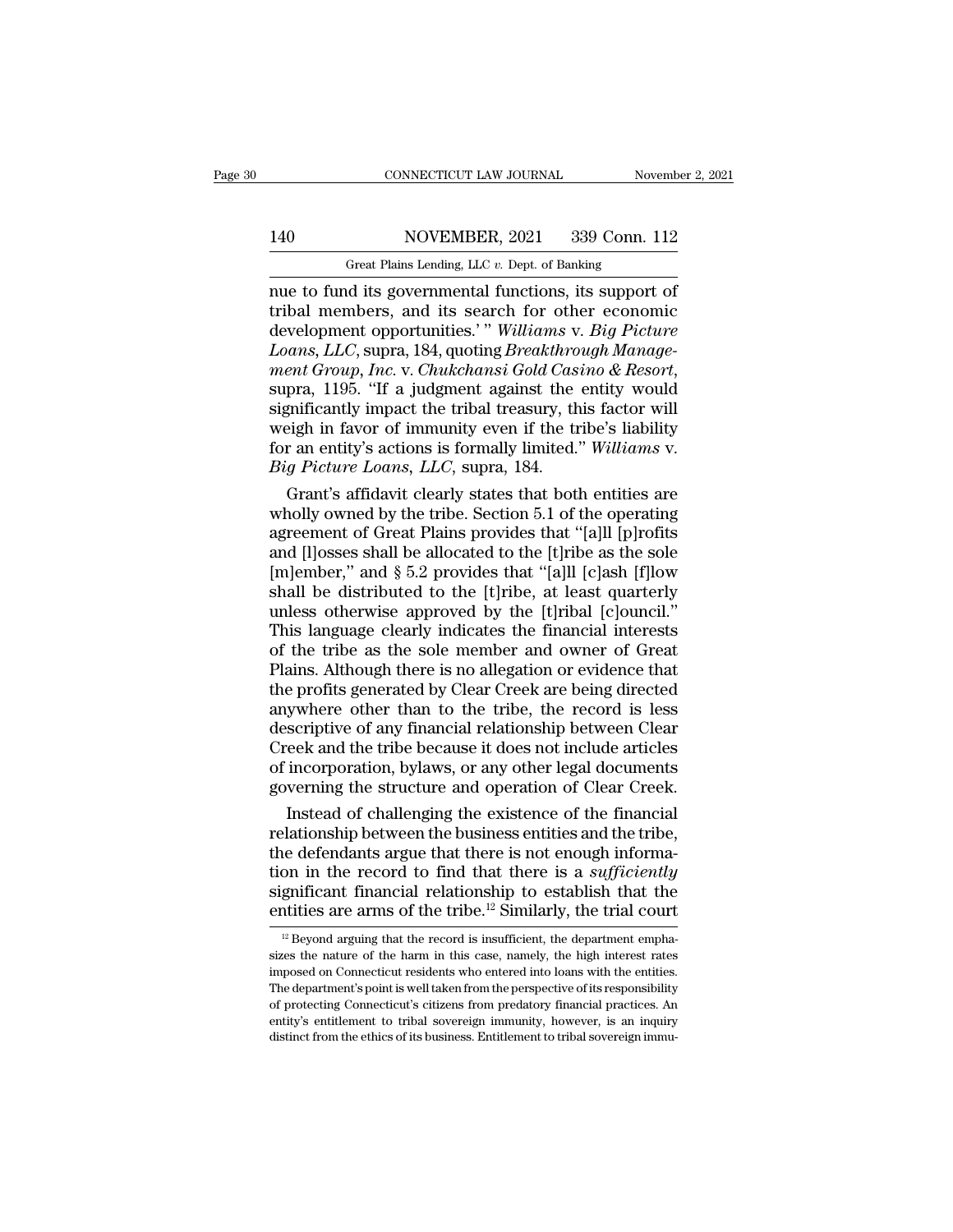F. 2, 2021 CONNECTICUT LAW JOURNAL<br>
Great Plains Lending, LLC *v.* Dept. of Banking<br>
Concluded that, although Grant's affidavit and the supconvecticut LAW JOURNAL<br>
Concluded that, although Grant's affidavit and the sup-<br>
porting documents addressed this factor to a certain<br>
extent the record was insufficient to otteblish entitle 339 Conn. 112 NOVEMBER, 2021 141<br>
Great Plains Lending, LLC v. Dept. of Banking<br>
concluded that, although Grant's affidavit and the sup-<br>
porting documents addressed this factor to a certain<br>
extent, the record was insuffi 339 Conn. 112 NOVEMBER, 2021 141<br>
Great Plains Lending, LLC  $v$ . Dept. of Banking<br>
concluded that, although Grant's affidavit and the sup-<br>
porting documents addressed this factor to a certain<br>
extent, the record was insu 339 Conn. 112 NOVEMBER, 2021 141<br>
Great Plains Lending, LLC  $v$ . Dept. of Banking<br>
concluded that, although Grant's affidavit and the sup-<br>
porting documents addressed this factor to a certain<br>
extent, the record was insu Great Plains Lending, LLC  $v$ . Dept. of Banking<br>
concluded that, although Grant's affidavit and the sup-<br>
porting documents addressed this factor to a certain<br>
extent, the record was insufficient to establish entitle-<br>
me *Great Plains Lending, LLC v. Dept. of Banking*<br>
concluded that, although Grant's affidavit and the sup-<br>
porting documents addressed this factor to a certain<br>
extent, the record was insufficient to establish entitle-<br>
men concluded that, although Grant's affidavit and the supporting documents addressed this factor to a certain extent, the record was insufficient to establish entitlement to tribal sovereign immunity. The trial court based it porting documents addressed this<br>extent, the record was insufficient<br>ment to tribal sovereign immunity.'<br>its conclusion on the additional<br>*Miami Nation*, namely, that the evi<br>that the entity *actually*, rather than<br>moted t First, o tribal sovereign immunity. The trial court based<br>  $\mu$  conclusion on the additional inquiry outlined in<br>  $\lim_{\text{in}} N \text{ation}$ , namely, that the evidence failed to show<br>
at the entity  $\text{actual} \text{y}$ , rather than just no its conclusion on the additional inquiry outlined in<br> *Miami Nation*, namely, that the evidence failed to show<br>
that the entity *actually*, rather than just nominally, pro-<br>
moted tribal self-governance.<br>
The record does n

 $Miami Nation$ , namely, that the evidence failed to show<br>that the entity  $actually$ , rather than just nominally, pro-<br>moted tribal self-governance.<br>The record does not provide a detailed accounting<br>of each entity's financial records or that the entity *actually*, rather than just nominally, promoted tribal self-governance.<br>The record does not provide a detailed accounting of each entity's financial records or the degree to which each entity generates pro moted tribal self-governance.<br>
The record does not provide a detailed accounting<br>
of each entity's financial records or the degree to which<br>
each entity generates profits that support specific tribal<br>
activities. Although The record does not provide a detailed accounting<br>of each entity's financial records or the degree to which<br>each entity generates profits that support specific tribal<br>activities. Although such an accounting would indeed<br>p The record does not provide a detailed accounting<br>of each entity's financial records or the degree to which<br>each entity generates profits that support specific tribal<br>activities. Although such an accounting would indeed<br>pr of each entity's financial records or the degree to which<br>each entity generates profits that support specific tribal<br>activities. Although such an accounting would indeed<br>provide clear evidence of a functioning financial re each entity generates profits that support specific tribal<br>activities. Although such an accounting would indeed<br>provide clear evidence of a functioning financial rela-<br>tionship between the tribe and the entity, it is not a activities. Although such an accounting would indeed<br>provide clear evidence of a functioning financial rela-<br>tionship between the tribe and the entity, it is not a<br>necessary factor. See *People ex rel. Owen* v. *Miami*<br>*Na* provide clear evidence of a functioning financial relationship between the tribe and the entity, it is not a necessary factor. See *People ex rel. Owen* v. *Miami* Nation Enterprises, supra, 2 Cal. 5th 248 ("[d]etermining tionship between the tribe and the entity, it is not a<br>necessary factor. See *People ex rel. Owen* v. *Miami*<br>*Nation Enterprises*, supra, 2 Cal. 5th 248 ("[d]etermin-<br>ing whether this factor weighs in favor of immunity<br>re necessary factor. See *People ex rel. Owen v. Miami*<br>Nation Enterprises, supra, 2 Cal. 5th 248 ("[d]etermin-<br>ing whether this factor weighs in favor of immunity<br>requires a consideration of degree rather than a binary<br>decis Nation Enterprises, supra, 2 Cal. 5th 248 ("[d]etermin-<br>ing whether this factor weighs in favor of immunity<br>requires a consideration of degree rather than a binary<br>decision"). Just as a financial relationship in and of<br>its ing whether this factor weighs in favor of immunity<br>requires a consideration of degree rather than a binary<br>decision"). Just as a financial relationship in and of<br>itself is not dispositive of the tribal arm analysis, we<br>de requires a consideration of degree rather than a binary<br>decision"). Just as a financial relationship in and of<br>itself is not dispositive of the tribal arm analysis, we<br>decline to require a sovereign to provide detailed inf decision"). Just as a financial relationship in and of<br>itself is not dispositive of the tribal arm analysis, we<br>decline to require a sovereign to provide detailed infor-<br>mation about the extent to which an entity supports itself is not dispositive of the tribal arm analysis, we<br>decline to require a sovereign to provide detailed infor-<br>mation about the extent to which an entity supports its<br>budget, when they otherwise furnish significant evi decline to require a sovereign to provide detailed information about the extent to which an entity supports its<br>budget, when they otherwise furnish significant evi-<br>dence that an entity is an arm of the tribe. See id., 247 mation about the extent to which an entity supports its<br>budget, when they otherwise furnish significant evi-<br>dence that an entity is an arm of the tribe. See id., 247<br>(holding that whether judgment against entity would<br>rea budget, when they otherwise furnish significant evidence that an entity is an arm of the tribe. See id., 247 (holding that whether judgment against entity would reach tribe's assets is relevant but "neither a threshold req dence that an entity is an arm of the tribe. See id., 247 (holding that whether judgment against entity would reach tribe's assets is relevant but "neither a threshold requirement for immunity nor a predominant factor in t (holding that whether judgment against entity would<br>reach tribe's assets is relevant but "neither a threshold<br>requirement for immunity nor a predominant factor in<br>the overall analysis"). Because the record sufficiently<br>dem reach tribe's assets is relevant but "neither a threshold<br>requirement for immunity nor a predominant factor in<br>the overall analysis"). Because the record sufficiently<br>demonstrates a financial relationship between the tribe demonstrates a mancial relationship between the tribe<br>and Great Plains, and there is no evidence to the con-<br>trary, we conclude that this factor, although perhaps<br>the weakest of the five, also weighs in favor of arm of<br>nit and Great Plains, and there is no evidence to the contrary, we conclude that this factor, although perhaps the weakest of the five, also weighs in favor of arm of mity "cannot and does not depend on a court's evaluation of

*Picture Coans, We* conclude that this factor, although perhaps the weakest of the five, also weighs in favor of arm of  $\overline{m}$  in the version of the constrained and does not depend on a court's evaluation of the respecta is responsible for abrogating tribal sovereign in favor of arm of<br>inity "cannot and does not depend on a court's evaluation of the respectability<br>of the business in which a tribe has chosen to engage." *Williams v. Big*<br>*P* nity "cannot and does not depend on a court's evaluation of the respectability of the business in which a tribe has chosen to engage." Williams v. Big Picture Loans, LLC, supra, 929 F.3d 185. Congress, rather than the cour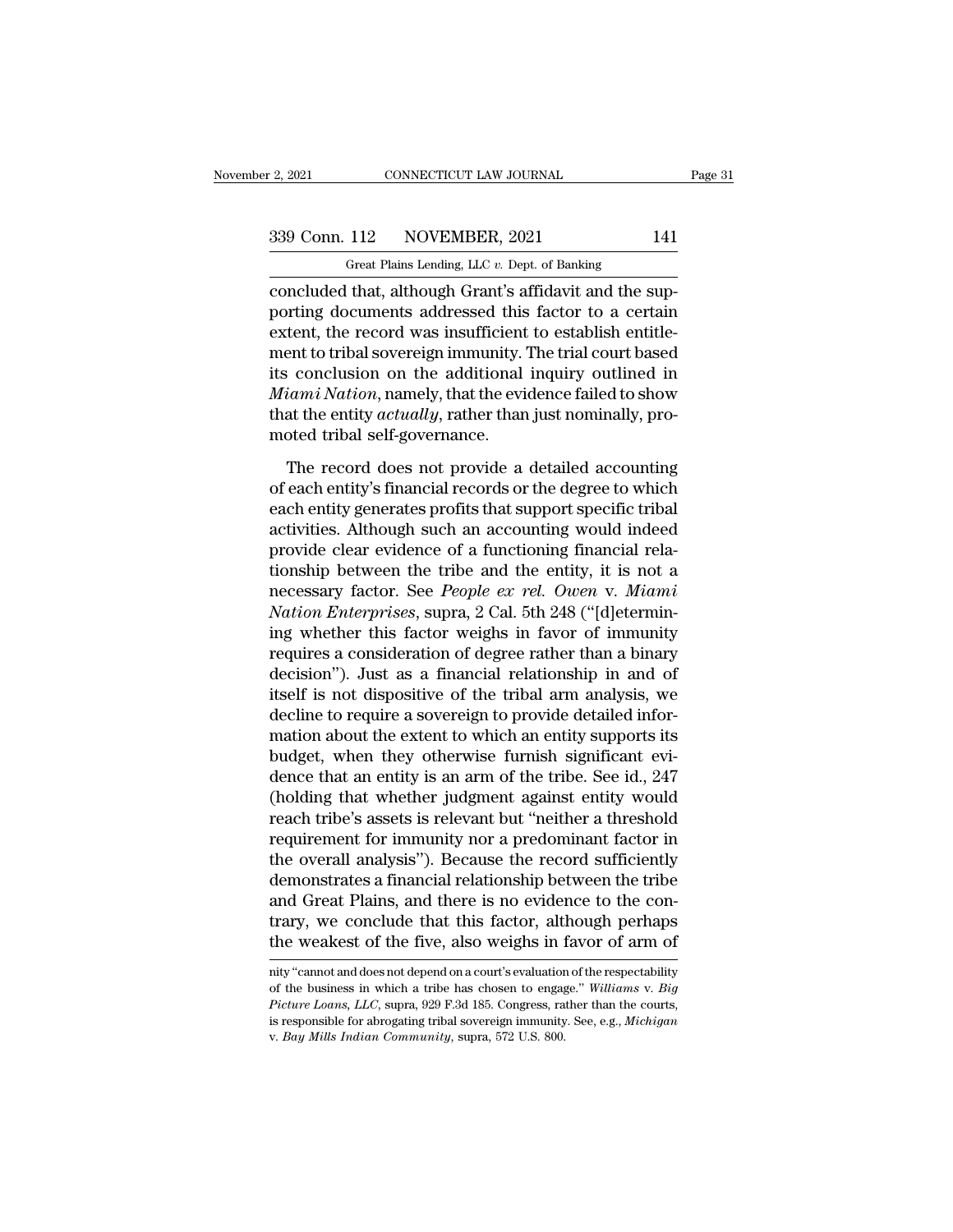### 142 CONNECTICUT LAW JOURNAL November 2, 2021<br>142 NOVEMBER, 2021 339 Conn. 112<br>142 Great Plains Lending, LLC v. Dept. of Banking CONNECTICUT LAW JOURNAL November 2, 2021<br>142 NOVEMBER, 2021 339 Conn. 112<br>Great Plains Lending, LLC *v*. Dept. of Banking<br>the tribe status for Great Plains. The record does not

CONNECTICUT LAW JOURNAL November 2, 202<br>
142 NOVEMBER, 2021 339 Conn. 112<br>
6 Great Plains Lending, LLC v. Dept. of Banking<br>
112 Great Plains Lending, LLC v. Dept. of Banking<br>
112 Great Plains Lending, LLC v. Dept. of Banki NOVEMBER, 2021 339 Conn. 112<br>
Great Plains Lending, LLC v. Dept. of Banking<br>
the tribe status for Great Plains. The record does not<br>
contain enough evidence to conclude that this factor<br>
weighs in favor of immunity for Cle 142 NOVEMBER, 2021 339 Conn. 112<br>
Great Plains Lending, LLC v. Dept. of Banking<br>
the tribe status for Great Plains. The record does not<br>
contain enough evidence to conclude that this factor<br>
weighs in favor of immunity fo 142 NOVEMBER, 2021 339 Conn. 112<br>
Great Plains Lending, LLC  $v$ . Dept. of Banking<br>
the tribe status for Great Plains. The record does not<br>
contain enough evidence to conclude that this factor<br>
weighs in favor of immunity Great Plains Lending, LLC v. Dept. of Banking<br>the tribe status for Great Plains. The record does not<br>contain enough evidence to conclude that this factor<br>weighs in favor of immunity for Clear Creek because<br>the existence of Great Plains Lending, LLC v. Dept. of Banking<br>the tribe status for Great Plains. The record does not<br>contain enough evidence to conclude that this factor<br>weighs in favor of immunity for Clear Creek because<br>the existence of the tribe status for Great Plains. The record does not contain enough evidence to conclude that this factor weighs in favor of immunity for Clear Creek because the existence of a financial relationship is indicated only by contain enough evidence to conclude that this factor<br>weighs in favor of immunity for Clear Creek because<br>the existence of a financial relationship is indicated<br>only by Grant's conclusory affidavit stating that Clear<br>Creek weighs in favor of immunity for Clear Creek because<br>the existence of a financial relationship is indicated<br>only by Grant's conclusory affidavit stating that Clear<br>Creek is a wholly owned entity of the tribe. The record<br>doe the existence of a financial relationship is indicated<br>only by Grant's conclusory affidavit stating that Clear<br>Creek is a wholly owned entity of the tribe. The record<br>does not specifically indicate whether any profits or<br>f only by Grant's conclusory affidavit stating that Clear<br>Creek is a wholly owned entity of the tribe. The record<br>does not specifically indicate whether any profits or<br>funds from Clear Creek are directed to the tribe,<br>althou Creek is a wholly owned entity of the tribe. The record<br>does not specifically indicate whether any profits or<br>funds from Clear Creek are directed to the tribe,<br>although the fact that it is wholly owned by the tribe<br>could s does not specifically indicate whether any<br>funds from Clear Creek are directed to<br>although the fact that it is wholly owned b<br>could support an inference that its profits a<br>to the tribe. Without more detail on this point<br>we Mas from Great Greek are affected to the tribe,<br>hough the fact that it is wholly owned by the tribe<br>uld support an inference that its profits are directed<br>the tribe. Without more detail on this point, however,<br>e cannot con Example 23 and support an inference that its profits are directed<br>to the tribe. Without more detail on this point, however,<br>we cannot conclude that this factor weighs in favor of<br>Clear Creek being an arm of the tribe.<br>We h

to the tribe. Without more detail on this point, however,<br>we cannot conclude that this factor weighs in favor of<br>Clear Creek being an arm of the tribe.<br>We have considered these factors in light of the<br>underlying policies s and conclude that this factor weighs in favor of<br>Clear Creek being an arm of the tribe.<br>We have considered these factors in light of the<br>underlying policies supporting tribal sovereign immu-<br>nity, namely, the promotion of The cannot conclude that this factor weight in favor of<br>Clear Creek being an arm of the tribe.<br>We have considered these factors in light of the<br>underlying policies supporting tribal sovereign immu-<br>nity, namely, the promo We have considered these factors in light of the<br>underlying policies supporting tribal sovereign immu-<br>nity, namely, the promotion of tribal self-governance<br>and economic development, and the "protection of the<br>tribe's mon We have considered these factors in light of the<br>underlying policies supporting tribal sovereign immu-<br>nity, namely, the promotion of tribal self-governance<br>and economic development, and the "protection of the<br>tribe's moni underlying policies supporting tribal sovereign immunity, namely, the promotion of tribal self-governance<br>and economic development, and the "protection of the<br>tribe's monies and the promotion of commercial deal-<br>ings betwe mity, namely, the promotion of tribal self-governance<br>and economic development, and the "protection of the<br>tribe's monies and the promotion of commercial deal-<br>ings between Indians and non-Indians." (Internal quota-<br>tion m and economic development, and the "protection of the<br>tribe's monies and the promotion of commercial deal-<br>ings between Indians and non-Indians." (Internal quota-<br>tion marks omitted.) *Williams v. Big Picture Loans,<br>LLC*, s tribe's monies and the promotion of commercial deal-<br>ings between Indians and non-Indians." (Internal quota-<br>tion marks omitted.) Williams v. Big Picture Loans,<br>LLC, supra, 929 F.3d 185, quoting Breakthrough Man-<br>agement G ings between Indians and non-Indians." (Internal quotation marks omitted.) Williams v. Big Picture Loans, <br>LLC, supra, 929 F.3d 185, quoting Breakthrough Man-<br>agement Group, Inc. v. Chukchansi Gold Casino &<br>Resort, supra, tion marks omitted.) Williams v. Big Picture Loans,<br>LLC, supra, 929 F.3d 185, quoting Breakthrough Man-<br>agement Group, Inc. v. Chukchansi Gold Casino &<br>Resort, supra, 629 F.3d 1187–88. In regard to Great<br>Plains, the record LLC, supra, 929 F.3d 185, quoting *Breakthrough Man-*<br>agement Group, Inc. v. Chukchansi Gold Casino &<br>Resort, supra, 629 F.3d 1187–88. In regard to Great<br>Plains, the record reflects that it was created under<br>tribal law and agement Group, Inc. v. Chukchansi Gold Casino &<br>Resort, supra, 629 F.3d 1187–88. In regard to Great<br>Plains, the record reflects that it was created under<br>tribal law and is controlled by directors appointed by<br>the council f Resort, supra, 629 F.3d 1187–88. In regard to Great<br>Plains, the record reflects that it was created under<br>tribal law and is controlled by directors appointed by<br>the council for the purpose of promoting tribal eco-<br>nomic de Plains, the record reflects that it was created under<br>tribal law and is controlled by directors appointed by<br>the council for the purpose of promoting tribal eco-<br>nomic development and welfare. The record further<br>indicates tribal law and is controlled by directors appointed by<br>the council for the purpose of promoting tribal eco-<br>nomic development and welfare. The record further<br>indicates a significant financial relationship between<br>the tribe the council for the purpose of promoting tribal eco-<br>nomic development and welfare. The record further<br>indicates a significant financial relationship between<br>the tribe and Great Plains, which leads us to conclude<br>that with nomic development and welfare. The record further indicates a significant financial relationship between the tribe and Great Plains, which leads us to conclude that withholding tribal sovereign immunity from Great Plains a indicates a significant financial relationship between<br>the tribe and Great Plains, which leads us to conclude<br>that withholding tribal sovereign immunity from Great<br>Plains as an arm of the tribe would interfere with the<br>tri the tribe and Great Plains, which leads us to conclude<br>that withholding tribal sovereign immunity from Great<br>Plains as an arm of the tribe would interfere with the<br>tribe's self-governance and economic development. See<br>Will that withholding tribal sovereign immunity from Great<br>Plains as an arm of the tribe would interfere with the<br>tribe's self-governance and economic development. See<br>Williams v. Big Picture Loans, LLC, supra, 185 (declin-<br>ing Plains as an arm of the tribe would interfere with the tribe's self-governance and economic development. See Williams v. Big Picture Loans, LLC, supra, 185 (declining to find no immunity when that conclusion, even if made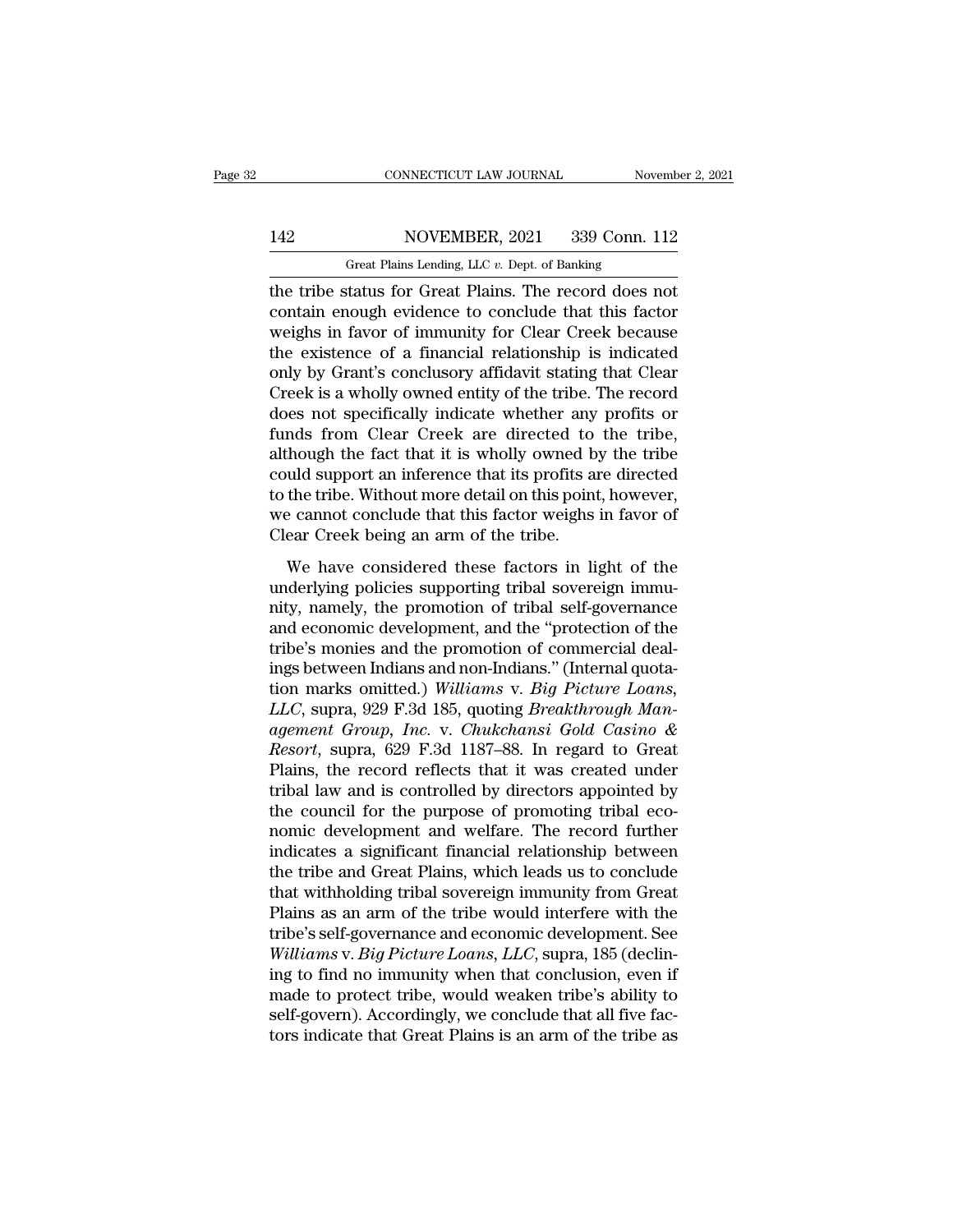2, 2021 CONNECTICUT LAW JOURNAL Page 33<br>339 Conn. 112 NOVEMBER, 2021 143<br>Great Plains Lending, LLC v. Dept. of Banking

F. 2, 2021 CONNECTICUT LAW JOURNAL<br>
Great Plains Lending, LLC *v.* Dept. of Banking<br>
a matter of law. Because there is no indication that 2, 2021 CONNECTICUT LAW JOURNAL Page 3:<br>
339 Conn. 112 NOVEMBER, 2021 143<br>
Great Plains Lending, LLC v. Dept. of Banking<br>
a matter of law. Because there is no indication that<br>
Congress abrogated immunity or any claim that 339 Conn. 112 NOVEMBER, 2021 143<br>
Great Plains Lending, LLC v. Dept. of Banking<br>
a matter of law. Because there is no indication that<br>
Congress abrogated immunity or any claim that the<br>
tribe has waived its immunity, we co 339 Conn. 112 NOVEMBER, 2021 143<br>
Great Plains Lending, LLC v. Dept. of Banking<br>
a matter of law. Because there is no indication that<br>
Congress abrogated immunity or any claim that the<br>
tribe has waived its immunity, we c 339 Conn. 112 NOVEMBER, 2021 143<br>
Great Plains Lending, LLC v. Dept. of Banking<br>
a matter of law. Because there is no indication that<br>
Congress abrogated immunity or any claim that the<br>
tribe has waived its immunity, we c **SEE TRIBE. SEE, E.G.,** *See, o. Dept. of Banking***<br>
a matter of law. Because there is no indication that<br>
Congress abrogated immunity or any claim that the<br>
tribe has waived its immunity, we conclude that Great<br>
Plains is e** Congress abrogated immunity or any claim that the<br>tribe has waived its immunity, we conclude that Great<br>Plains is entitled to tribal sovereign immunity as an arm<br>of the tribe. See, e.g., *Santa Clara Pueblo v. Martinez*,<br>s tribe has waived its immunity, we conclude that Great<br>Plains is entitled to tribal sovereign immunity as an arm<br>of the tribe. See, e.g., *Santa Clara Pueblo v. Martinez*,<br>supra, 436 U.S. 58; *Williams v. Big Picture Loans,* Plains is entitled to tribal sovereign immunity as an arm<br>of the tribe. See, e.g., *Santa Clara Pueblo v. Martinez*,<br>supra, 436 U.S. 58; *Williams v. Big Picture Loans, LLC*,<br>supra, 185. We conclude, however, that the mini of the tribe. See, e.g., *Santa Clara Pueblo v. Martinez*, supra, 436 U.S. 58; *Williams v. Big Picture Loans, LLC*, supra, 185. We conclude, however, that the minimal evidence in the record in regard to Clear Creek, consi supra, 436 U.S. 58; *Williams v. Big Picture Loans, LLC*,<br>supra, 185. We conclude, however, that the minimal<br>evidence in the record in regard to Clear Creek, con-<br>sisting of only a certificate of license, the resolution<br>cr supra, 185. We conclude, however, that the minimal<br>evidence in the record in regard to Clear Creek, con-<br>sisting of only a certificate of license, the resolution<br>creating American Web Loan, Inc., and Grant's affidavit<br>cont evidence in the record in regard to Clear Creek, consisting of only a certificate of license, the resolution<br>creating American Web Loan, Inc., and Grant's affidavit<br>containing conclusory statements, is insufficient to supsisting of only a certificate of license, the resolution<br>creating American Web Loan, Inc., and Grant's affidavit<br>containing conclusory statements, is insufficient to sup-<br>port a similar conclusion for Clear Creek. Thus, be creating American Web Loan, Inc., and Grant's affidavit<br>containing conclusory statements, is insufficient to sup-<br>port a similar conclusion for Clear Creek. Thus, because<br>the record supports a conclusion of immunity as a m containing conclusory statements, is insufficient to support a similar conclusion for Clear Creek. Thus, because<br>the record supports a conclusion of immunity as a mat-<br>ter of law only as to Great Plains, the trial court im port a similar conclusion for Clear Creek. Thus, because<br>the record supports a conclusion of immunity as a mat-<br>ter of law only as to Great Plains, the trial court improp-<br>erly remanded the case to the commissioner for fur the record supports a conduction the record supports a conduction of the case proceedings as to both judgment on this point remanding to the deparation of Clear Creek. oceedings as to both entities, rather than directing<br>dgment on this point in regard to Great Plains and<br>manding to the department for further proceedings<br>to Clear Creek.<br>IV<br>Having determined that Great Plains is an arm of

### IV

fully judgment on this point in regard to Great Plains and<br>remanding to the department for further proceedings<br>as to Clear Creek.<br>IV<br>Having determined that Great Plains is an arm of the<br>tribe entitled to tribal sovereign remanding to the department for further proceedings<br>as to Clear Creek.<br>IV<br>Having determined that Great Plains is an arm of the<br>tribe entitled to tribal sovereign immunity, we now turn<br>to the issue of whether Shotton simila IV<br>IV<br>Having determined that Great Plains is an arm of the<br>tribe entitled to tribal sovereign immunity, we now turn<br>to the issue of whether Shotton similarly shares in that<br>immunity.<sup>13</sup> The defendants imposed both civil p IV<br>Itaving determined that Great Plains is an arm of the<br>tribe entitled to tribal sovereign immunity, we now turn<br>to the issue of whether Shotton similarly shares in that<br>immunity.<sup>13</sup> The defendants imposed both civil pen Having determined that Great Plains is an arm of the<br>tribe entitled to tribal sovereign immunity, we now turn<br>to the issue of whether Shotton similarly shares in that<br>immunity.<sup>13</sup> The defendants imposed both civil penalti Having determined that Great Plains is an arm of the<br>tribe entitled to tribal sovereign immunity, we now turn<br>to the issue of whether Shotton similarly shares in that<br>immunity.<sup>13</sup> The defendants imposed both civil penalti tribe entitled to tribal sovereign immunity, we now turn<br>to the issue of whether Shotton similarly shares in that<br>immunity.<sup>13</sup> The defendants imposed both civil penalties<br>and injunctive relief against Shotton. The defenda to the issue of whether Shotton similarly shares in that<br>immunity.<sup>13</sup> The defendants imposed both civil penalties<br>and injunctive relief against Shotton. The defendants<br>argue that Shotton, rather than the tribe, is the rea immunity.<sup>13</sup> The defendants imposed both civil penalties<br>and injunctive relief against Shotton. The defendants<br>argue that Shotton, rather than the tribe, is the real<br>party in interest and that the department therefore too and injunctive relief against Shotton. The defendants<br>argue that Shotton, rather than the tribe, is the real<br>party in interest and that the department therefore took<br>action against Shotton in his individual, rather than<br>o The magnity, precluding him from claiming immulty from civil penalties or injunctive relief. The defen-<br>ity from civil penalties or injunctive relief. The defen-<br>ants emphasize that the department took action<br><sup>13</sup> We note official capacity, precluding him from claiming immu-<br>nity from civil penalties or injunctive relief. The defen-<br>dants emphasize that the department took action<br> $\frac{1}{12}$  We note that our discussion in this section regar

nity from civil penalties or injunctive relief. The defendants emphasize that the department took action<br>as we note that our discussion in this section regarding Shotton's immunity<br>is applicable to his claimed immunity as CREE IS A are that the department took action<br>
<sup>13</sup> We note that our discussion in this section regarding Shotton's immunity<br>
is applicable to his claimed immunity as an officer of both entities. However,<br>
because there is <sup>13</sup> We note that our discussion in this section regarding Shotton's immunity is applicable to his claimed immunity as an officer of both entities. However, because there is not enough evidence in the record to conclude t  $^{13}$  We note that our discussion in this section regarding Shotton's<br>is applicable to his claimed immunity as an officer of both entities.<br>because there is not enough evidence in the record to conclude<br>Creek is an arm o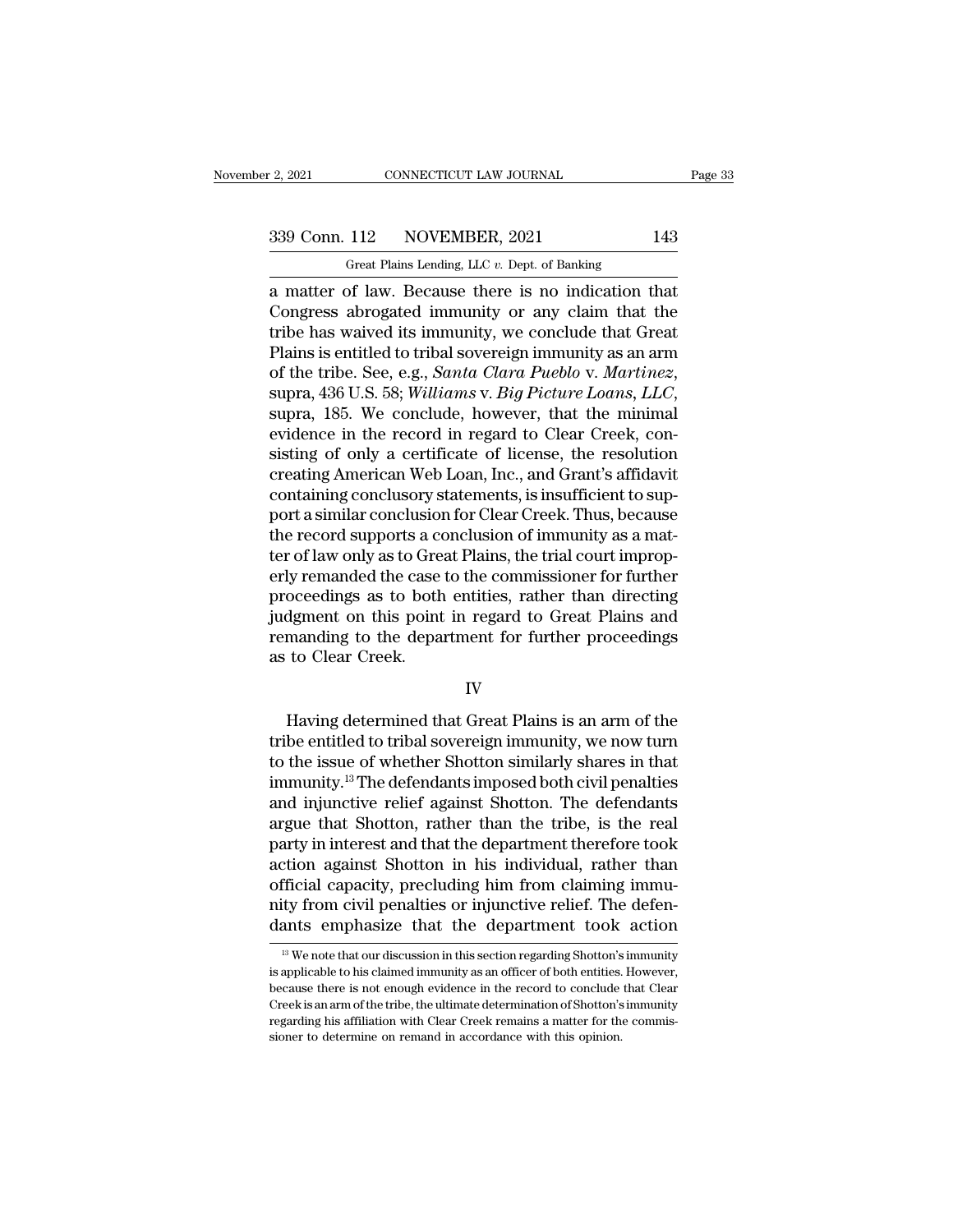# 144 CONNECTICUT LAW JOURNAL November 2, 2021<br>144 NOVEMBER, 2021 339 Conn. 112<br>144 Great Plains Lending, LLC v. Dept. of Banking

CONNECTICUT LAW JOURNAL November 2, 2021<br>144 NOVEMBER, 2021 339 Conn. 112<br>Great Plains Lending, LLC *v*. Dept. of Banking<br>against Shotton in his individual capacity due to "his CONNECTICUT LAW JOURNAL November 2, 2021<br>
144 NOVEMBER, 2021 339 Conn. 112<br>
6 Great Plains Lending, LLC v. Dept. of Banking<br>
16 Great Plains Lending, LLC v. Dept. of Banking<br>
16 Great Shotton in his individual capacity due 144 NOVEMBER, 2021 339 Conn. 112<br>
Great Plains Lending, LLC v. Dept. of Banking<br>
against Shotton in his individual capacity due to "his<br>
personal participation in violations of the state's usury<br>
and banking laws." In resp 144 NOVEMBER, 2021 339 Conn. 112<br>
Great Plains Lending, LLC  $v$ . Dept. of Banking<br>
against Shotton in his individual capacity due to "his<br>
personal participation in violations of the state's usury<br>
and banking laws." In r 144 NOVEMBER, 2021 339 Conn. 112<br>
Great Plains Lending, LLC  $v$ . Dept. of Banking<br>
against Shotton in his individual capacity due to "his<br>
personal participation in violations of the state's usury<br>
and banking laws." In r Great Plains Lending, LLC v. Dept. of Banking<br>against Shotton in his individual capacity due to "his<br>personal participation in violations of the state's usury<br>and banking laws." In response, the plaintiffs argue that<br>the t Great Plans Lending, LLC  $v$ . Dept. of Banking<br>against Shotton in his individual capacity due to "his<br>personal participation in violations of the state's usury<br>and banking laws." In response, the plaintiffs argue that<br>the against Shotton in his individual capacity due to "his<br>personal participation in violations of the state's usury<br>and banking laws." In response, the plaintiffs argue that<br>the trial court correctly determined that the tribe personal participation in violations of the state's usury<br>and banking laws." In response, the plaintiffs argue that<br>the trial court correctly determined that the tribe is the<br>real party in interest, rendering Shotton immun and banking laws." In response, the plaintiffs argue that<br>the trial court correctly determined that the tribe is the<br>real party in interest, rendering Shotton immune from<br>civil penalties and injunctive relief. They contend the trial court correctly determined that the tribe is the<br>real party in interest, rendering Shotton immune from<br>civil penalties and injunctive relief. They contend that<br>the tribe is the real party in interest because the real party in interest, rendering Shotton immune from<br>civil penalties and injunctive relief. They contend that<br>the tribe is the real party in interest because the defen-<br>dants do not allege any specific actions taken by Sh civil penalties and injunctive relief. They contend that<br>the tribe is the real party in interest because the defen-<br>dants do not allege any specific actions taken by Shot-<br>ton personally in relation to the lending activiti the tribe is the real party in interest because the defendants do not allege any specific actions taken by Shotton personally in relation to the lending activities of the entities, and they emphasize that any damages or in dants do not allege any specif<br>ton personally in relation to<br>the entities, and they emphas<br>injunctive relief against Shottc<br>treasury. We conclude that th<br>interest, rendering Shotton im<br>but not injunctive relief.<br>The follow references of<br>the entities, and they emphasize that any damages or<br>iunctive relief against Shotton would affect the tribe's<br>easury. We conclude that the tribe is the real party in<br>terest, rendering Shotton immune from civi the entates, and they emphasize that any damages of<br>injunctive relief against Shotton would affect the tribe's<br>treasury. We conclude that the tribe is the real party in<br>interest, rendering Shotton immune from civil penalti

In the same of the tribe is the real party in the tribes.<br>The treasury. We conclude that the tribe is the real party in interest, rendering Shotton immune from civil penalties<br>but not injunctive relief.<br>The following gener interest, rendering Shotton immune from civil penalties<br>but not injunctive relief.<br>The following general background principles inform<br>the extent to which Shotton is entitled to share in the<br>tribe's immunity. Members of the merese, renaering shoctor minimic from ervir penalities<br>but not injunctive relief.<br>The following general background principles inform<br>the extent to which Shotton is entitled to share in the<br>tribe's immunity. Members of th supra, The following general background principles inform<br>the extent to which Shotton is entitled to share in the<br>tribe's immunity. Members of the tribe do not have tribal<br>sovereign immunity simply by virtue of their statu The following general background principles inform<br>the extent to which Shotton is entitled to share in the<br>tribe's immunity. Members of the tribe do not have tribal<br>sovereign immunity simply by virtue of their status as<br>me the extent to which Shotton is entitled to share in the<br>tribe's immunity. Members of the tribe do not have tribal<br>sovereign immunity simply by virtue of their status as<br>members. Cohen's Handbook of Federal Indian Law,<br>supr tribe's immunity. Members of the tribe do not have tribal<br>sovereign immunity simply by virtue of their status as<br>members. Cohen's Handbook of Federal Indian Law,<br>supra, § 7.05 [1] [a], p. 638 and n.13, citing *Puyallup*<br>Tr sovereign immunity simply by virtue of their status as<br>members. Cohen's Handbook of Federal Indian Law,<br>supra, § 7.05 [1] [a], p. 638 and n.13, citing *Puyallup*<br>Tribe, Inc. v. Dept. of Game, 433 U.S. 165, 172–73, 97<br>S. C members. Cohen's Handbook of Federal Indian Law,<br>supra, § 7.05 [1] [a], p. 638 and n.13, citing *Puyallup*<br>*Tribe, Inc. v. Dept. of Game*, 433 U.S. 165, 172–73, 97<br>S. Ct. 2616, 53 L. Ed. 2d 667 (1977). In the absence of<br>tr supra, § 7.05 [1] [a], p. 638 and n.13, citing *Puyallup*<br>Tribe, Inc. v. Dept. of Game, 433 U.S. 165, 172–73, 97<br>S. Ct. 2616, 53 L. Ed. 2d 667 (1977). In the absence of<br>tribal sovereign immunity or a federal law to the co Tribe, *Inc.* v. *Dept. of Game*, 433 U.S. 165, 172–73, 97<br>S. Ct. 2616, 53 L. Ed. 2d 667 (1977). In the absence of<br>tribal sovereign immunity or a federal law to the con-<br>trary, "Indians going beyond reservation boundaries<br> S. Ct. 2616, 53 L. Ed. 2d 667 (1977). In the absence of<br>tribal sovereign immunity or a federal law to the con-<br>trary, "Indians going beyond reservation boundaries<br>have generally been held subject to nondiscriminatory<br>state tribal sovereign immunity or a federal law to the con-<br>trary, "Indians going beyond reservation boundaries<br>have generally been held subject to nondiscriminatory<br>state law otherwise applicable to all citizens of the<br>[s]tate trary, "Indians going beyond reservation boundaries<br>have generally been held subject to nondiscriminatory<br>state law otherwise applicable to all citizens of the<br>[s]tate." Mescalero Apache Tribe v. Jones, 411 U.S. 145,<br>148–4 have generally been held subject to nondiscriminatory<br>state law otherwise applicable to all citizens of the<br>[s]tate." *Mescalero Apache Tribe* v. Jones, 411 U.S. 145,<br>148–49, 93 S. Ct. 1267, 36 L. Ed. 2d 114 (1973). In<br>de state law otherwise applicable to all citizens of the [s]tate." *Mescalero Apache Tribe* v. *Jones*, 411 U.S. 145, 148–49, 93 S. Ct. 1267, 36 L. Ed. 2d 114 (1973). In determining whether a tribal official is protected by t [s]tate." *Mescalero Apache Tribe v. Jones*, 411 U.S. 145, 148–49, 93 S. Ct. 1267, 36 L. Ed. 2d 114 (1973). In determining whether a tribal official is protected by tribal sovereign immunity, the United States Supreme Cour 148–49, 93 S. Ct. 1267, 36 L. Ed. 2d 114 (1973). In<br>determining whether a tribal official is protected by<br>tribal sovereign immunity, the United States Supreme<br>Court has extended the doctrines governing state and<br>federal e determining whether a tribal official is protected by<br>tribal sovereign immunity, the United States Supreme<br>Court has extended the doctrines governing state and<br>federal employee liability to the context of tribal sover-<br>eig *University of California* v. *Doe*, 519 U.S. 425, 429, 117 S. Ct. 900, 137 L. Ed. 2d 55 (1997) (sovereign immunity. Betwis v. *Clarke*, supra, 137 S. Ct. 1290; see also Cohen's Handbook of Federal Indian law, supra, § 7.0 Court has extended the doctrines governing state and<br>federal employee liability to the context of tribal sover-<br>eign immunity. See *Lewis* v. *Clarke*, supra, 137 S. Ct.<br>1290; see also Cohen's Handbook of Federal Indian la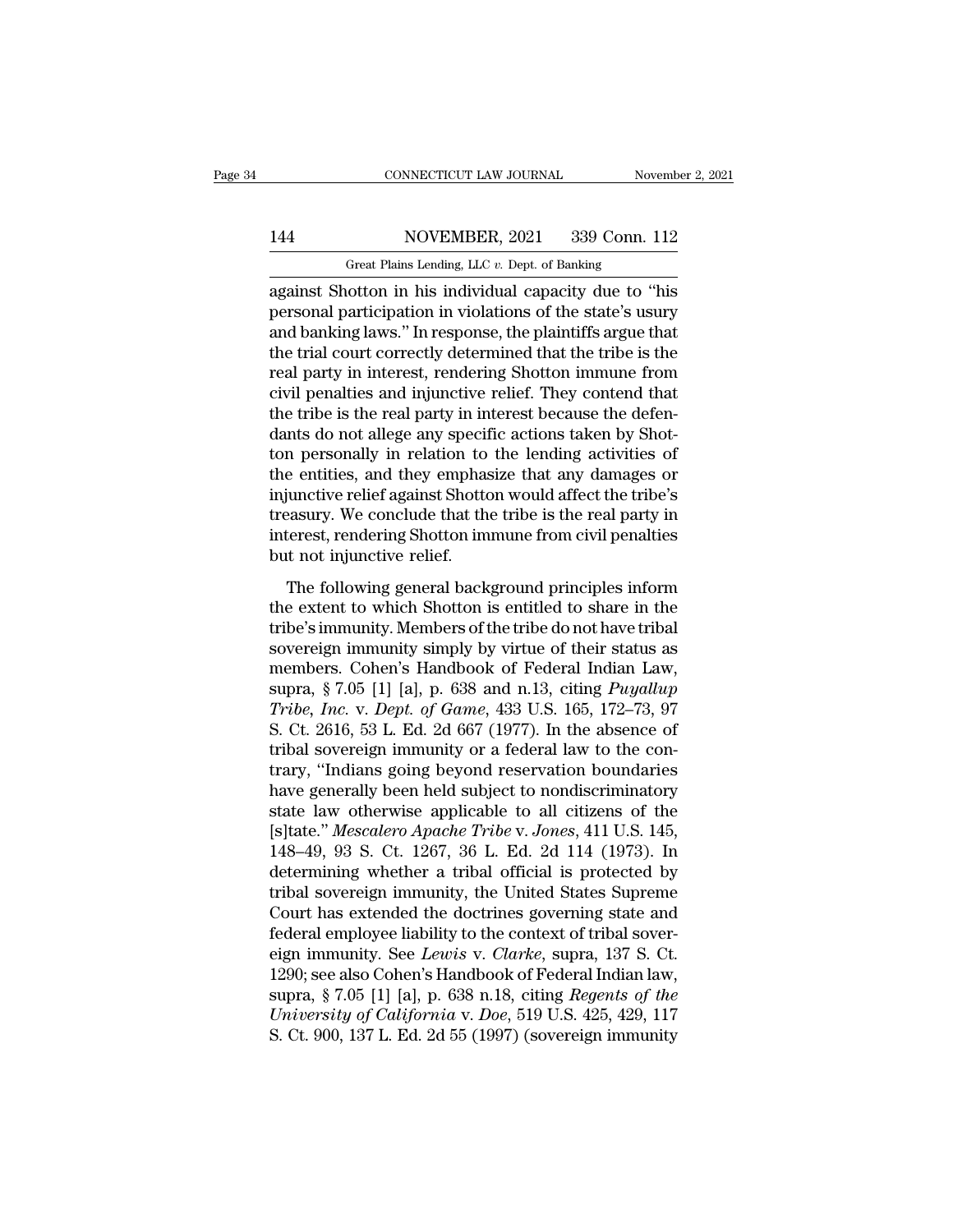# 2, 2021 CONNECTICUT LAW JOURNAL Page 35<br>339 Conn. 112 NOVEMBER, 2021 145<br>Great Plains Lending, LLC v. Dept. of Banking

CONNECTICUT LAW JOURNAL<br>
112 NOVEMBER, 2021<br>
112 Great Plains Lending, LLC *v.* Dept. of Banking<br>
1921 Instant Plains Lending, LLC *v.* Dept. of Banking  $\begin{array}{|l|l|} \hline \text{2, 2021} & \text{CONNECTICUT LAW JOURNAL} & \text{Page 35} \ \hline \text{339 Conn. 112} & \text{NOVEMBER, 2021} & 145 \ \hline \text{Great Plans Lending, LLC } v. \text{ Dept. of Banking} \ \hline \text{bars suit against state officers to recover money from state). Tribunal officials are, therefore, entitled to an extension of tribal soversion immunity if two conditions.} \hline \end{array}$ 339 Conn. 112 NOVEMBER, 2021 145<br>
Great Plains Lending, LLC v. Dept. of Banking<br>
bars suit against state officers to recover money from<br>
state). Tribal officials are, therefore, entitled to an<br>
extension of tribal sovereig 339 Conn. 112 NOVEMBER, 2021 145<br>
Great Plains Lending, LLC v. Dept. of Banking<br>
bars suit against state officers to recover money from<br>
state). Tribal officials are, therefore, entitled to an<br>
extension of tribal soverei 339 Conn. 112 NOVEMBER, 2021 145<br>
Great Plains Lending, LLC v. Dept. of Banking<br>
bars suit against state officers to recover money from<br>
state). Tribal officials are, therefore, entitled to an<br>
extension of tribal soverei Great Plains Lending, LLC v. Dept. of Banking<br>bars suit against state officers to recover money from<br>state). Tribal officials are, therefore, entitled to an<br>extension of tribal sovereign immunity if two conditions<br>are met Great Plains Lending, LLC v. Dept. of Banking<br>bars suit against state officers to recover money from<br>state). Tribal officials are, therefore, entitled to an<br>extension of tribal sovereign immunity if two conditions<br>are met: bars suit against state officers to recover money from<br>state). Tribal officials are, therefore, entitled to an<br>extension of tribal sovereign immunity if two conditions<br>are met: (1) the tribe, rather than the individual off extension of tribal sovereign immunity if two conditions<br>are met: (1) the tribe, rather than the individual officer,<br>is the real party in interest, and (2) the tribal official<br>acted within the scope of his or her authorit are met: (1) the tribe, rather than the individual officer,<br>is the real party in interest, and (2) the tribal official<br>acted within the scope of his or her authority. See Lewis<br>v. Clarke, supra, 1290–91; see also Chayoon is the real party in interest, and (2) the tribal official<br>acted within the scope of his or her authority. See Lewis<br>v. Clarke, supra, 1290–91; see also Chayoon v. Chao,<br>355 F.3d 141, 143 (2d Cir.) ("[the plaintiff] canno acted within the scope of his or her authority. See Lewis<br>v. Clarke, supra, 1290–91; see also Chayoon v. Chao,<br>355 F.3d 141, 143 (2d Cir.) ("[the plaintiff] cannot cir-<br>cumvent tribal immunity by merely naming officers or<br> v. *Clarke*, supra, 1290–91; see also *Chayoon* v. *Chao*, 355 F.3d 141, 143 (2d Cir.) ("[the plaintiff] cannot circumvent tribal immunity by merely naming officers or employees of the [t]ribe when the complaint concerns a 355 F.3d 141, 143 (2d Cir.) ("[the plaintiff] cannot circumvent tribal immunity by merely naming officers or employees of the [t]ribe when the complaint concerns actions taken in [the] defendants' official or representativ cumvent tribal immunity by merely naming officers or<br>employees of the [t]ribe when the complaint concerns<br>actions taken in [the] defendants' official or representa-<br>tive capacities and the complaint does not allege they<br>ac The United States Supreme Court has drawn a distinction<br>The United States Supreme Court has drawn a distinction.<br>The United States Supreme Court has drawn a distinc-<br>The United States Supreme Court has drawn a distinc-<br>In

### A

are capaciales and are complaint does not dinge ancy<br>acted outside the scope of their authority"), cert.<br>denied, 543 U.S. 966, 125 S. Ct. 429, 160 L. Ed. 2d 336<br>(2004). We address each of these conditions in turn.<br>A<br>The U denied, 543 U.S. 966, 125 S. Ct. 429, 160 L. Ed. 2d 336 (2004). We address each of these conditions in turn.<br>A<br>The United States Supreme Court has drawn a distinction between individual and official capacity suits for<br>purp (2004). We address each of these conditions in turn.<br>
A<br>
The United States Supreme Court has drawn a distinc-<br>
tion between individual and official capacity suits for<br>
purposes of the immunity of tribal officers. See *Lewi* A<br>
Suppreme Court has drawn a distinction between individual and official capacity suits for<br>
purposes of the immunity of tribal officers. See Lewis<br>
v. Clarke, supra, 137 S. Ct. 1292. In Lewis, the plaintiffs<br>
sued the de A<br>
The United States Supreme Court has drawn a distinc-<br>
tion between individual and official capacity suits for<br>
purposes of the immunity of tribal officers. See Lewis<br>
v. Clarke, supra, 137 S. Ct. 1292. In Lewis, the pla The United States Supreme Court has drawn a distinction between individual and official capacity suits for purposes of the immunity of tribal officers. See *Lewis* v. *Clarke*, supra, 137 S. Ct. 1292. In *Lewis*, the plain tion between individual and official capacity suits for<br>purposes of the immunity of tribal officers. See Lewis<br>v. Clarke, supra, 137 S. Ct. 1292. In Lewis, the plaintiffs<br>sued the defendant, a limousine driver employed by<br> purposes of the immunity of tribal officers. See *Lewis*<br>v. *Clarke*, supra, 137 S. Ct. 1292. In *Lewis*, the plaintiffs<br>sued the defendant, a limousine driver employed by<br>an arm of a tribe, in his individual capacity afte v. *Clarke*, supra, 137 S. Ct. 1292. In *Lewis*, the plaintiffs sued the defendant, a limousine driver employed by an arm of a tribe, in his individual capacity after his involvement in a car accident on an interstate hig sued the defendant, a limousine driver employed by<br>an arm of a tribe, in his individual capacity after his<br>involvement in a car accident on an interstate highway<br>away from the reservation. Id., 1290. The defendant<br>asserted an arm of a tribe, in his individual capacity after his<br>involvement in a car accident on an interstate highway<br>away from the reservation. Id., 1290. The defendant<br>asserted that he was protected by tribal sovereign<br>immunity involvement in a car accident on an interstate highway<br>away from the reservation. Id., 1290. The defendant<br>asserted that he was protected by tribal sovereign<br>immunity because of his employment for an arm of the<br>tribe and t away from the reservation. Id., 1290. The defendant<br>asserted that he was protected by tribal sovereign<br>immunity because of his employment for an arm of the<br>tribe and that his conduct was within his official duties<br>as an em asserted that he was protected by tribal sovereign<br>immunity because of his employment for an arm of the<br>tribe and that his conduct was within his official duties<br>as an employee, namely, driving the limousine, thus<br>entitlin immunity because of his employment for an arm of the<br>tribe and that his conduct was within his official duties<br>as an employee, namely, driving the limousine, thus<br>entitling him to immunity. Id. The court disagreed with<br>the tribe and that his conduct was within his official duties<br>as an employee, namely, driving the limousine, thus<br>entitling him to immunity. Id. The court disagreed with<br>the defendant and concluded that tribal sovereign<br>immuni as an employee, namely, driving the limousine, thus<br>entitling him to immunity. Id. The court disagreed with<br>the defendant and concluded that tribal sovereign<br>immunity did not extend to him because the remedy<br>sought by the entitling him to immunity. Id. The court disagreed with<br>the defendant and concluded that tribal sovereign<br>immunity did not extend to him because the remedy<br>sought by the plaintiffs in *Lewis* would operate against<br>the indi bught by the plaintiffs in *Lewis* would operate against<br>ne individual limousine driver, rather than the tribe,<br>a consequence of his *personal conduct* that resulted<br> $\frac{1}{2}$  a tort away from the reservation.<sup>14</sup> Id., 12 the individual limousine driver, rather than the tribe, as a consequence of his *personal conduct* that resulted in a tort away from the reservation.<sup>14</sup> Id., 1292–93. The  $\frac{14 \text{ We}}{4 \text{ We}}$  note that whether there is

as a consequence of his *personal conduct* that resulted<br>in a tort away from the reservation.<sup>14</sup> Id., 1292–93. The<br><sup>14</sup> We note that whether there is an indemnification agreement between<br>a tribal employee and the tribe do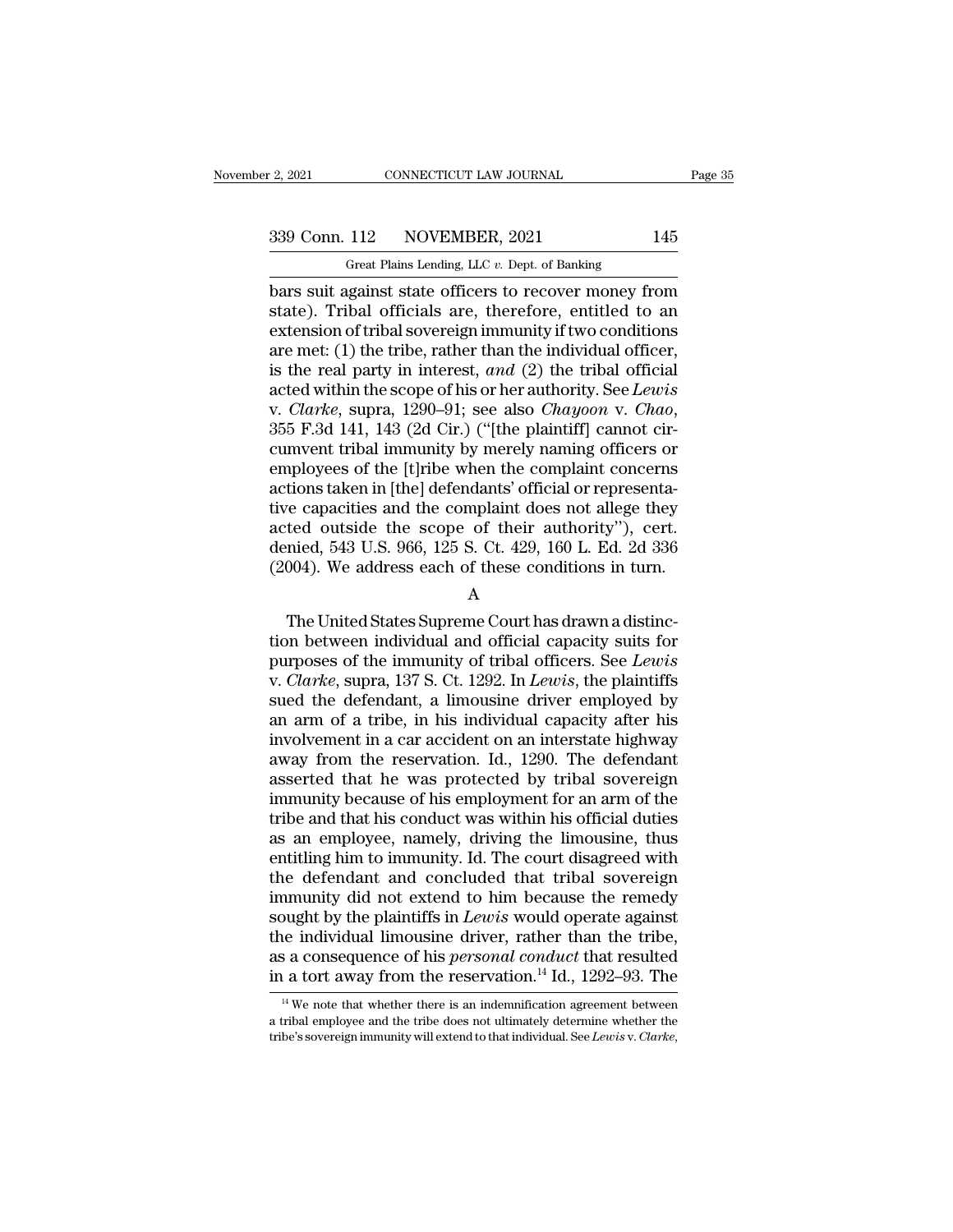# 146 CONNECTICUT LAW JOURNAL November 2, 2021<br>146 NOVEMBER, 2021 339 Conn. 112<br>146 Great Plains Lending, LLC v. Dept. of Banking

CONNECTICUT LAW JOURNAL November 2, 2021<br>146 NOVEMBER, 2021 339 Conn. 112<br>Great Plains Lending, LLC *v*. Dept. of Banking<br>court noted that this result did not abrogate tribal sover-CONNECTICUT LAW JOURNAL November November 146<br>146 NOVEMBER, 2021 339 Conn. 112<br>16 Great Plains Lending, LLC v. Dept. of Banking<br>12 Great Plains Lending, LLC v. Dept. of Banking<br>12 Court noted that this result did not abrog 146 NOVEMBER, 2021 339 Conn. 112<br>
Great Plains Lending, LLC v. Dept. of Banking<br>
court noted that this result did not abrogate tribal sover-<br>
eignty because the official was being sued in his per-<br>
sonal rather than offici  $\begin{tabular}{l l l l} \hline & NOVEMBER, 2021 & 339 Conn. 112 \\ \hline \multicolumn{3}{l}{\textbf{Great Plans Length, LLC $v. Dept. of Banking}} \\ \hline \multicolumn{2}{l}{\textbf{court noted that this result did not abrogate tribal sovereight} } \\ \hline \multicolumn{2}{l}{\textbf{e.g.}} \\ \hline \multicolumn{2}{l}{\textbf{e.g.}} \\ \hline \multicolumn{2}{l}{\textbf{e.g.}} \\ \hline \multicolumn{2}{l}{\textbf{t}} \\ \hline \multicolumn{2}{l}{\textbf{t}} \\ \hline \multicolumn{2}{l}{\textbf$ 146 NOVEMBER, 2021 339 Conn. 112<br>
Great Plains Lending, LLC  $v$ . Dept. of Banking<br>
court noted that this result did not abrogate tribal sover-<br>
eignty because the official was being sued in his per-<br>
sonal rather than off Great Plains Lending, LLC v. Dept. of Banking<br>
court noted that this result did not abrogate tribal sover-<br>
eignty because the official was being sued in his per-<br>
sonal rather than official capacity, and he was therefore<br> Great Plans Lending, LLC  $v$ . Dept. of Banking<br>
court noted that this result did not abrogate tribal sover-<br>
eignty because the official was being sued in his per-<br>
sonal rather than official capacity, and he was therefor court noted that this result did not abrogate tribal sover-<br>eignty because the official was being sued in his per-<br>sonal rather than official capacity, and he was therefore<br>subject to the same exposure to liability as stat eignty because the official was being sued in his per-<br>sonal rather than official capacity, and he was therefore<br>subject to the same exposure to liability as state and<br>federal officials under the same circumstances. Id.,<br>1 sonal rather than official capacity, and he was therefore<br>subject to the same exposure to liability as state and<br>federal officials under the same circumstances. Id.,<br>1292–93. The court highlighted the distinction between<br>o subject to the same exposure to liability as state and<br>federal officials under the same circumstances. Id.,<br>1292–93. The court highlighted the distinction between<br>official capacity claims when "the relief sought is only<br>no federal officials under the same circumstances. Id.,<br>1292–93. The court highlighted the distinction between<br>official capacity claims when "the relief sought is only<br>nominally against the official and in fact is against th 1292–93. The court highlighted the distinction between<br>official capacity claims when "the relief sought is only<br>nominally against the official and in fact is against the<br>official's office and thus the sovereign itself," an official capacity claims when "the relief sought is only<br>nominally against the official and in fact is against the<br>official's office and thus the sovereign itself," and per-<br>sonal capacity claims which "seek to impose *ind* nominally against the official and in fact is against the<br>official's office and thus the sovereign itself," and per-<br>sonal capacity claims which "seek to impose *individual*<br>liability [on] a government officer for actions official's office and thus the sovereign itself," and per-<br>sonal capacity claims which "seek to impose *individual*<br>liability [on] a government officer for actions taken<br>under color of state law." (Emphasis in original; in sonal capacity claims which "seek to impose *individu*<br>liability [on] a government officer for actions take<br>under color of state law." (Emphasis in original; interr<br>quotation marks omitted.) Id., 1292. Such a distinction<br>i  $\sum_{i=1}^{\infty}$  and  $\sum_{i=1}^{\infty}$  and  $\sum_{i=1}^{\infty}$  (Emphasis in original; internal otation marks omitted.) Id., 1292. Such a distinction critical because the "identity of the real party interest dictates what immunities ductation marks omitted.) Id., 1292. Such a distinction<br>is critical because the "identity of the real party in<br>interest dictates what immunities may be available." Id.<br>We therefore address that distinction in detail.<br>"The

from final capacity, and the real party in<br>interest dictates what immunities may be available." Id.<br>We therefore address that distinction in detail.<br>"The general bar against [official capacity] claims<br>... does not mean tha the end of the state in the same interest dictates what immunities may be available." Id.<br>We therefore address that distinction in detail.<br>
"The general bar against [official capacity] claims<br>
. . . does not mean that tri means that distinction in detail.<br>
We therefore address that distinction in detail.<br>
"The general bar against [official capacity] claims<br>
... does not mean that tribal officials are immunized<br>
from [individual capacity] s "The general bar against [official capacity] claims<br>  $\ldots$  does not mean that tribal officials are immunized<br>
from [individual capacity] suits *arising out of* actions<br>
they took in their official capacities  $\ldots$ . Rather "The general bar against [official capacity] claims<br>  $\ldots$  does not mean that tribal officials are immunized<br>
from [individual capacity] suits *arising out of* actions<br>
they took in their official capacities  $\ldots$ . Rather ... does not mean that tribal officials are immunized<br>from [individual capacity] suits *arising out of* actions<br>they took in their official capacities .....Rather, it<br>means that tribal officials are immunized from suits<br>b from [individual capacity] suits *arising out of* actions<br>they took in their official capacities . . . . Rather, it<br>means that tribal officials are immunized from suits<br>brought against them because of their official capac they took in their official capacities . . . . . Rather, it<br>means that tribal officials are immunized from suits<br>brought against them because of their official capaci-<br>ties—that is, *because* the powers they possess in tho means that tribal officials are immunized from suits<br>brought against them because of their official capaci-<br>ties—that is, *because* the powers they possess in those<br>capacities enable them to grant the plaintiffs relief on<br> brought against them because of their official capacities—that is, *because* the powers they possess in those capacities enable them to grant the plaintiffs relief on behalf of the tribe." (Citation omitted; emphasis alter ties—that is, *because* the powers they possess in those<br>capacities enable them to grant the plaintiffs relief on<br>behalf of the tribe." (Citation omitted; emphasis<br>altered.) *Native American Distributing* v. *Seneca-*<br>*Cay* capacities enable them to grant the plaintiffs relief on<br>behalf of the tribe." (Citation omitted; emphasis<br>altered.) Native American Distributing v. Seneca-<br>Cayuga Tobacco Co., 546 F.3d 1288, 1296 (10th Cir.<br>2008). Genera behalf of the tribe." (Citation omitted; emphasis altered.) *Native American Distributing* v. *Seneca-Cayuga Tobacco Co.*, 546 F.3d 1288, 1296 (10th Cir. 2008). Generally, individual or "[personal capacity] suits seek to altered.) *Native American Distributing* v. *Seneca-Cayuga Tobacco Co.*, 546 F.3d 1288, 1296 (10th Cir. 2008). Generally, individual or "[personal capacity] suits seek to impose personal liability [on] a government officia Cayuga Tobacco Co., 546 F.3d 1288, 1296 (10th Cir. 2008). Generally, individual or "[personal capacity] suits seek to impose personal liability [on] a government official for [wrongful] actions [that] he takes under color 2008). Generally, individual or "[personal capacity] suits<br>seek to impose personal liability [on] a government<br>official for [wrongful] actions [that] he takes under<br>color of . . . law" and in the course of his official<br>du color of . . . law" and in the course of his official<br>duties. *Kentucky* v. *Graham*, 473 U.S. 159, 165, 105 S.<br>Ct. 3099, 87 L. Ed. 2d 114 (1985). "By contrast, official<br>capacity suits ultimately seek to hold the entity o duties. *Kentucky* v. *Graham*, 473 U.S. 159, 165, 105 S.<br>Ct. 3099, 87 L. Ed. 2d 114 (1985). "By contrast, official<br>capacity suits ultimately seek to hold the entity of which<br>supra, 137 S. Ct. 1293 ("an indemnification pro

Ct. 3099, 87 L. Ed. 2d 114 (1985). "Capacity suits ultimately seek to homography suits ultimately seek to homography of law, extend sovereign immunity to individe otherwise not fall under its protective cloak").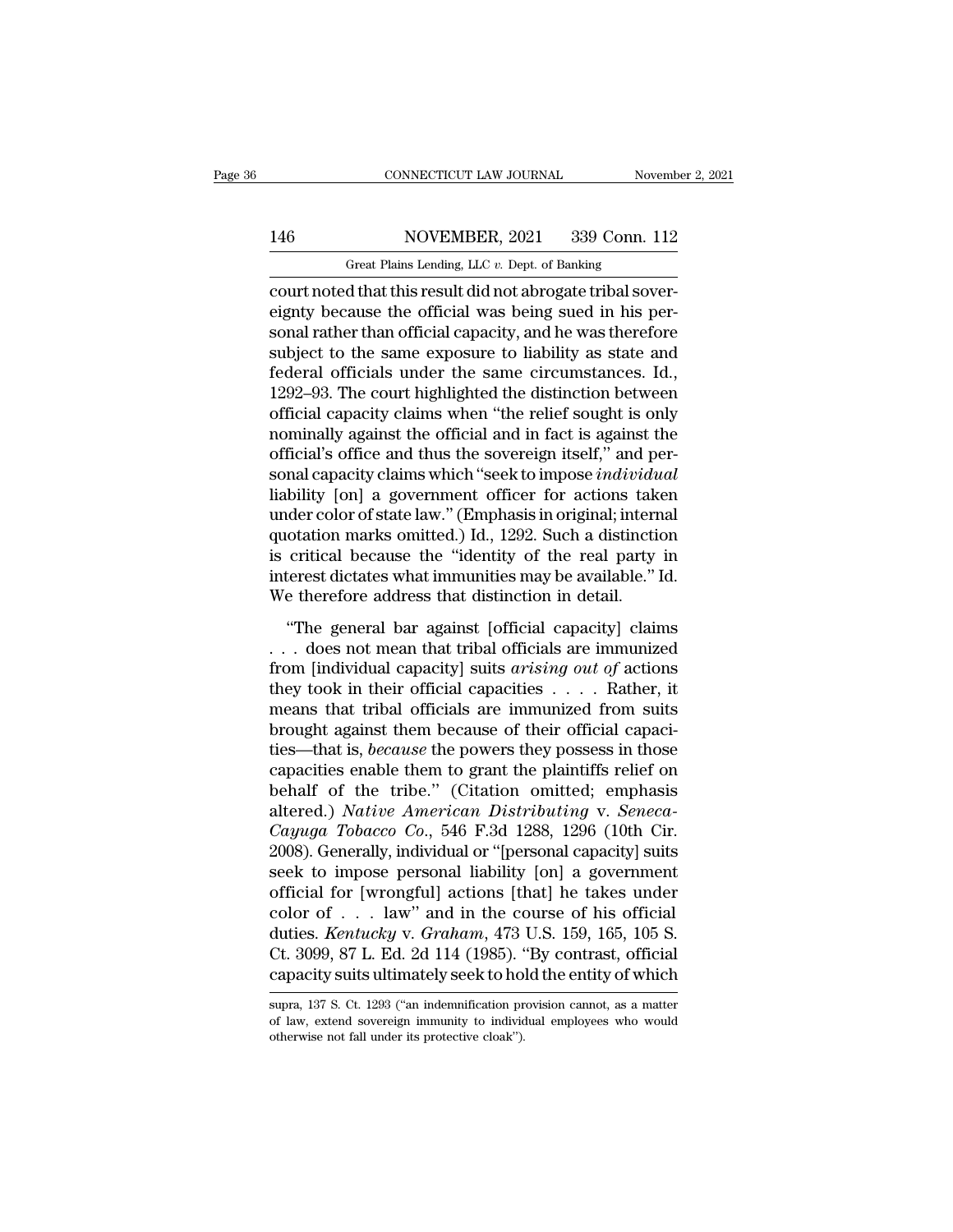2, 2021 CONNECTICUT LAW JOURNAL Page 37<br>339 Conn. 112 NOVEMBER, 2021 147<br>Great Plains Lending, LLC v. Dept. of Banking

F. 2, 2021 CONNECTICUT LAW JOURNAL<br>
Great Plains Lending, LLC *v.* Dept. of Banking<br>
the officer is an agent liable, rather than the official him-Feg. 2021 CONNECTICUT LAW JOURNAL<br>  $\frac{339 \text{ Conn. } 112}{339 \text{ Genn. } 112}$  NOVEMBER, 2021 147<br>  $\frac{147}{339 \text{ Genen. } 112}$   $\frac{147}{339 \text{ Genen. } 112}$   $\frac{147}{339 \text{ Genen. } 112}$   $\frac{147}{33 \text{ Genen. } 112}$   $\frac{147}{33 \text{ Genen. } 112}$   $\frac{147}{$ 339 Conn. 112 NOVEMBER, 2021 147<br>
Great Plains Lending, LLC  $v$ . Dept. of Banking<br>
the officer is an agent liable, rather than the official him-<br>
self: they generally represent [merely] another way of<br>
pleading an action 339 Conn. 112 NOVEMBER, 2021 147<br>
Great Plains Lending, LLC v. Dept. of Banking<br>
the officer is an agent liable, rather than the official him-<br>
self: they generally represent [merely] another way of<br>
pleading an action ag 339 Conn. 112 NOVEMBER, 2021 147<br>
Great Plains Lending, LLC v. Dept. of Banking<br>
the officer is an agent liable, rather than the official him-<br>
self: they generally represent [merely] another way of<br>
pleading an action aga Great Plains Lending, LLC v. Dept. of Banking<br>the officer is an agent liable, rather than the official him-<br>self: they generally represent [merely] another way of<br>pleading an action against an entity of which an officer<br>is *Kentucky* v. *Great Pianis Lending, LLC 0: Dept.* of Banking<br>
the officer is an agent liable, rather than the official him-<br>
self: they generally represent [merely] another way of<br>
pleading an action against an entity of the officer is an agent liable, rather than the official himself: they generally represent [merely] another way of pleading an action against an entity of which an officer is an agent." (Internal quotation marks omitted.) self: they generally represent [merely] another way of<br>pleading an action against an entity of which an officer<br>is an agent." (Internal quotation marks omitted.) *Pistor*<br>v. Garcia, 791 F.3d 1104, 1112 (9th Cir. 2015), quo treasury). $15$ Garcia, 791 F.3d 1104, 1112 (9th Cir. 2015), quoting<br>
entucky v. Graham, supra, 165–66; see Pistor v. Gar-<br>
a, supra, 1112 (focusing on plaintiffs' suit against indi-<br>
dual tribal officers rather than against tribe's<br>
easu *Kentucky* v. *Graham*, supra, 165–66; see *Pistor* v. *Garcia*, supra, 1112 (focusing on plaintiffs' suit against individual tribal officers rather than against tribe's treasury).<sup>15</sup><br>
"To identify the real, substantial

*cia*, supra, 1112 (focusing on plaintiffs' suit against individual tribal officers rather than against tribe's treasury).<sup>15</sup><br>
"To identify the real, substantial party in interest, one factor that the court examines is t vidual tribal officers rather than against tribe's<br>treasury).<sup>15</sup><br>"To identify the real, substantial party in interest, one<br>factor that the court examines is the substance of the<br>claims stated in the complaint, positing i treasury).<sup>15</sup><br>
"To identify the real, substantial party in interest, one<br>
factor that the court examines is the substance of the<br>
claims stated in the complaint, positing inquiries such<br>
as . . . . [whether] the actions "To identify the real, substantial party in interest, one factor that the court examines is the substance of the claims stated in the complaint, positing inquiries such as . . . [whether] the actions of the state official "To identify the real, substantial party in interest, one<br>factor that the court examines is the substance of the<br>claims stated in the complaint, positing inquiries such<br>as . . . [whether] the actions of the state official factor that the court examines is the substance of the claims stated in the complaint, positing inquiries such as . . . [whether] the actions of the state officials [were] taken to further personal interests distinct from claims stated in the complaint, positing inquiries such<br>as . . . [whether] the actions of the state officials<br>[were] taken to further personal interests distinct from<br>the [s]tate's interests . . . . Other factors include as . . . . [whether] the actions of the state officials<br>[were] taken to further personal interests distinct from<br>the [s]tate's interests . . . . Other factors include . . .<br>whether the unlawful actions of the officials we [were] taken to further personal interests distinct from<br>the [s]tate's interests  $\dots$  . Other factors include  $\dots$ <br>whether the unlawful actions of the officials were tied<br>inextricably to their official duties, whether the the [s]tate's interests  $\dots$  . Other factors include  $\dots$  whether the unlawful actions of the officials were tied<br>inextricably to their official duties, whether the burden<br>of the relief would be borne by the sovereign if whether the unlawful actions of the officials were tied<br>inextricably to their official duties, whether the burden<br>of the relief would be borne by the sovereign if the<br>official had authorized the relief at the outset, whet inextricably to their official duties, whether the burden<br>of the relief would be borne by the sovereign if the<br>official had authorized the relief at the outset, whether<br>a judgment would be institutional and official in cha of the relief would be borne by the sovereign<br>official had authorized the relief at the outset, w.<br>a judgment would be institutional and official in c<br>ter so as to operate against the sovereign, and w.<br>the official's actio udgment would be institutional and official in charac-<br>r so as to operate against the sovereign, and whether<br>e official's actions were ultra vires." (Citation omitted;<br>ternal quotation marks omitted.) *Solomon* v. Ameri-<br>n ter so as to operate against the sovereign, and whether<br>the official's actions were ultra vires." (Citation omitted;<br>internal quotation marks omitted.) *Solomon* v. Ameri-<br>can Web Loan, supra, 375 F. Supp. 3d 661.<br>As an ex

the official's actions were ultra vires." (Citation omitted;<br>internal quotation marks omitted.) Solomon v. Ameri-<br>can Web Loan, supra, 375 F. Supp. 3d 661.<br>As an example of this often subtle distinction, the<br>United States internal quotation marks omitted.) Solomon v. Ameri-<br>can Web Loan, supra, 375 F. Supp. 3d 661.<br>As an example of this often subtle distinction, the<br>United States Court of Appeals for the Tenth Circuit<br>held that the tribe, r can Web Loan, supra, 375 F. Supp. 3d 661.<br>
As an example of this often subtle distinction, the<br>
United States Court of Appeals for the Tenth Circuit<br>
held that the tribe, rather than an individual tribal offi-<br>
cer, was t nited States Court of Appeais for the Tenth Circuit<br>eld that the tribe, rather than an individual tribal offi-<br>er, was the real party in interest when it rejected a<br>reach of contract and civil conspiracy action against<br> $^{1$ held that the tribe, rather than an individual tribal officer, was the real party in interest when it rejected a breach of contract and civil conspiracy action against  $\frac{15 \text{ We}}{15 \text{ We}}$  note that the Ninth Circuit has

cer, was the real party in interest when it rejected a breach of contract and civil conspiracy action against  $\frac{15 \text{ We} \text{ note that the Ninth Circuit has taken a "[remedy focused]" approach to determine the real party in interest, asking "whether the judgment sought would expand itself on the public Treasury or domain, or interfere with the public administration, or if the effect of the judgment would be to restrain.}$ breach of contract and civil conspiracy action against<br>
<sup>15</sup> We note that the Ninth Circuit has taken a "[remedy focused]" approach<br>
to determine the real party in interest, asking "whether the judgment sought<br>
would expe The EXC of the EXC and CIVII COISDIT acty action against<br>
<sup>15</sup> We note that the Ninth Circuit has taken a "[remedy focused]" approach<br>
to determine the real party in interest, asking "whether the judgment sought<br>
would ex <sup>15</sup> We note that the Ninth Circuit has taken a "[remedy focused]" approach to determine the real party in interest, asking "whether the judgment sought would expend itself on the public treasury or domain, or interfere w to determine the real party in interest, asking "whether the judgment sought would expend itself on the public treasury or domain, or interfere with the public administration, or if the effect of the judgment would be to to determine the real party in interest, asking "whether the judgment sought would expend itself on the public treasury or domain, or interfere with the public administration, or if the effect of the judgment would be to r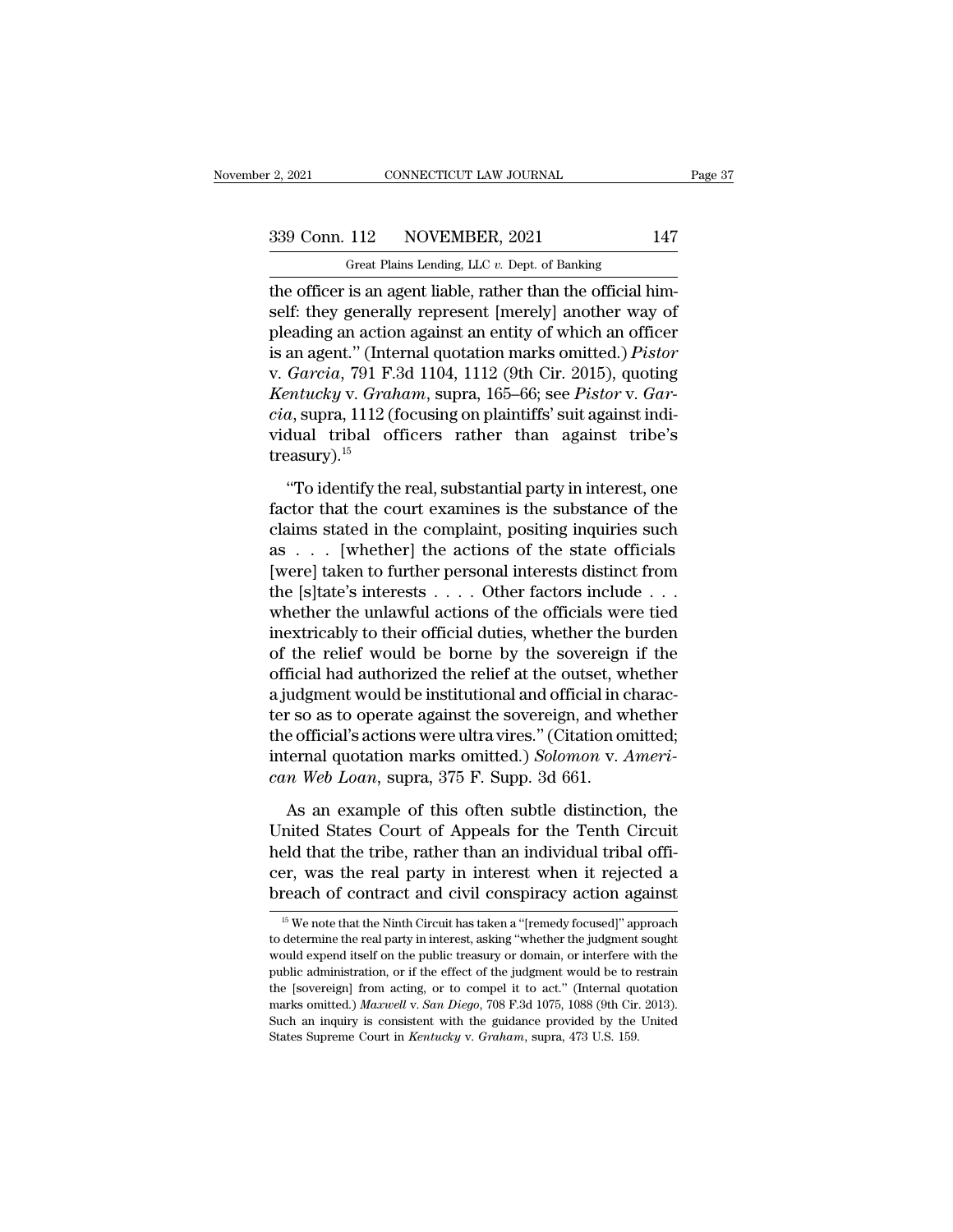# 148 CONNECTICUT LAW JOURNAL November 2, 2021<br>148 NOVEMBER, 2021 339 Conn. 112<br>148 Great Plains Lending, LLC v. Dept. of Banking

CONNECTICUT LAW JOURNAL November 2, 2021<br>148 NOVEMBER, 2021 339 Conn. 112<br>Great Plains Lending, LLC *v*. Dept. of Banking<br>a tribally owned entity and tribal officers. See Native cONNECTICUT LAW JOURNAL November 2, 2021<br>
148 NOVEMBER, 2021 339 Conn. 112<br>
<sup>Great</sup> Plains Lending, LLC v. Dept. of Banking<br>
a tribally owned entity and tribal officers. See *Native*<br> *American Distributing* v. *Seneca-Cay American Distributing* v. *Seneca-Cayuga Tobacco Co.*, supra, 546 F.3d 1290, 1297. After concluding that a corporate entity was an arm of the tribe and entitled to sovereign immunity the court rejected the plaintiffs' 148 NOVEMBER, 2021 339 Conn. 112<br>
Great Plains Lending, LLC  $v$ . Dept. of Banking<br>
a tribally owned entity and tribal officers. See Native<br>
American Distributing v. Seneca-Cayuga Tobacco Co.,<br>
supra, 546 F.3d 1290, 1297. Great Plains Lending, LLC v. Dept. of Banking<br>a tribally owned entity and tribal officers. See Native<br>American Distributing v. Seneca-Cayuga Tobacco Co.,<br>supra, 546 F.3d 1290, 1297. After concluding that a cor-<br>porate enti Great Plains Lending, LLC v. Dept. of Banking<br>
a tribally owned entity and tribal officers. See Native<br>
American Distributing v. Seneca-Cayuga Tobacco Co.,<br>
supra, 546 F.3d 1290, 1297. After concluding that a cor-<br>
porate a tribally owned entity and tribal officers. See *Native*<br>American Distributing v. Seneca-Cayuga Tobacco Co.,<br>supra, 546 F.3d 1290, 1297. After concluding that a cor-<br>porate entity was an arm of the tribe and entitled to<br>s American Distributing v. Seneca-Cayuga Tobacco Co.,<br>supra, 546 F.3d 1290, 1297. After concluding that a cor-<br>porate entity was an arm of the tribe and entitled to<br>sovereign immunity, the court rejected the plaintiffs'<br>suit supra, 546 F.3d 1290, 1297. After concluding that a cor-<br>porate entity was an arm of the tribe and entitled to<br>sovereign immunity, the court rejected the plaintiffs'<br>suit against the individual tribal officials for civil c porate entity was an arm of the tribe and entitled to<br>sovereign immunity, the court rejected the plaintiffs'<br>suit against the individual tribal officials for civil con-<br>spiracy. Id., 1296–97. In doing so, the court held th sovereign immunity, the court rejected the plaintiffs'<br>suit against the individual tribal officials for civil con-<br>spiracy. Id., 1296–97. In doing so, the court held that<br>the plaintiffs failed to state a claim against the suit against the individual tribal officials for civil conspiracy. Id., 1296–97. In doing so, the court held that<br>the plaintiffs failed to state a claim against the tribal<br>officers in their individual capacity because ther spiracy. Id., 1296–97. In doing so, the court held that<br>the plaintiffs failed to state a claim against the tribal<br>officers in their individual capacity because there were<br>no allegations of specific conduct by the individua the plaintiffs failed to state a claim against the tribal officers in their individual capacity because there were no allegations of specific conduct by the individuals, including the former chief of the tribe and managers officers in their individual capacity because there were<br>no allegations of specific conduct by the individuals,<br>including the former chief of the tribe and managers<br>of the entity, which would support a conclusion that<br>any no allegations of specific conduct by the individuals,<br>including the former chief of the tribe and managers<br>of the entity, which would support a conclusion that<br>any individual had engaged in civil conspiracy. See id.,<br>1297 including the former chief of the tribe and managers<br>of the entity, which would support a conclusion that<br>any individual had engaged in civil conspiracy. See id.,<br>1297 (noting that plaintiffs failed to seek money dam-<br>ages of the entity, which would support a conclusion that<br>any individual had engaged in civil conspiracy. See id.,<br>1297 (noting that plaintiffs failed to seek money dam-<br>ages from officer for wrongful conduct "fairly attribut-<br> any individual had engaged in civil conspiracy. See id.,<br>1297 (noting that plaintiffs failed to seek money dam-<br>ages from officer for wrongful conduct "fairly attribut-<br>able to the officer himself" (internal quotation mark 1297 (noting that plaintiffs failed to seek money damages from officer for wrongful conduct "fairly attributable to the officer himself" (internal quotation marks omitted)). The court characterized the allegations in the c ages from officer for wrongful conduct "fairly attributable to the officer himself" (internal quotation marks omitted)). The court characterized the allegations in the complaint as having been "made against the [i]ndividua able to the officer himself" (internal quotation marks<br>omitted)). The court characterized the allegations in the<br>complaint as having been "made against the [i]ndividual<br>[d]efendants relat[ing] to decisions and actions take omitted)). The court characterized the allegations in the complaint as having been "made against the [i]ndividual [d]efendants relat[ing] to decisions and actions taken by them as the principal managers of [the entity], no complaint as having been "made against the [i]ndividual [d]efendants relat[ing] to decisions and actions taken by them as the principal managers of [the entity], not as individuals." (Internal quotation marks omitted.) Id. (d)efendants re<br>by them as the<br>as individuals."<br>1298. Instead, t<br>simply nothing<br>a civil conspir:<br>...." Id.<br>The record i The record in the present case is determinative actions and the record in the present concluded that "[t]here [was] mply nothing more than conclusory allegations that civil conspiracy exists, and this [was] not enough  $\cdot$ as marviauals." (Internal quotation marks omitted.) Id.,<br>1298. Instead, the court concluded that "[t]here [was]<br>simply nothing more than conclusory allegations that<br>a civil conspiracy exists, and this [was] not enough<br> $\dots$ 

1298. Instead, the court concluded that "[t]nere [was]<br>simply nothing more than conclusory allegations that<br>a civil conspiracy exists, and this [was] not enough<br>..." Id.<br>The record in the present case is determinative of<br>w simply nothing more than conclusory allegations that<br>a civil conspiracy exists, and this [was] not enough<br> $\dots$ ." Id.<br>The record in the present case is determinative of<br>whether the defendants are taking administrative acti a civil conspiracy exists, and this [was] not enough<br>
....." Id.<br>
The record in the present case is determinative of<br>
whether the defendants are taking administrative action<br>
against Shotton in his individual or official c The record in the present case is determinative of<br>whether the defendants are taking administrative action<br>against Shotton in his individual or official capacity. The<br>department seeks relief from Shotton and the entities<br> The record in the present case is determinative of<br>whether the defendants are taking administrative action<br>against Shotton in his individual or official capacity. The<br>department seeks relief from Shotton and the entities<br>i whether the defendants are taking administrative action<br>against Shotton in his individual or official capacity. The<br>department seeks relief from Shotton and the entities<br>in a single proceeding. The record does not indicate against Shotton in his individual or official capacity. The department seeks relief from Shotton and the entities<br>in a single proceeding. The record does not indicate, and<br>the defendants do not allege, that Shotton persona department seeks relief from Shotton and the entities<br>in a single proceeding. The record does not indicate, and<br>the defendants do not allege, that Shotton personally<br>engaged in any conduct giving rise to these proceedings. in a single proceeding. The record does not indicate, and<br>the defendants do not allege, that Shotton personally<br>engaged in any conduct giving rise to these proceedings.<br>Instead, it appears that the department is seeking re the defendants do not allege, that Shotton personally<br>engaged in any conduct giving rise to these proceedings.<br>Instead, it appears that the department is seeking relief<br>from Shotton nominally *because* of his official poli engaged in any conduct giving rise to these proceedings.<br>Instead, it appears that the department is seeking relief<br>from Shotton nominally *because* of his official policy-<br>making capacity as a high ranking officer of the t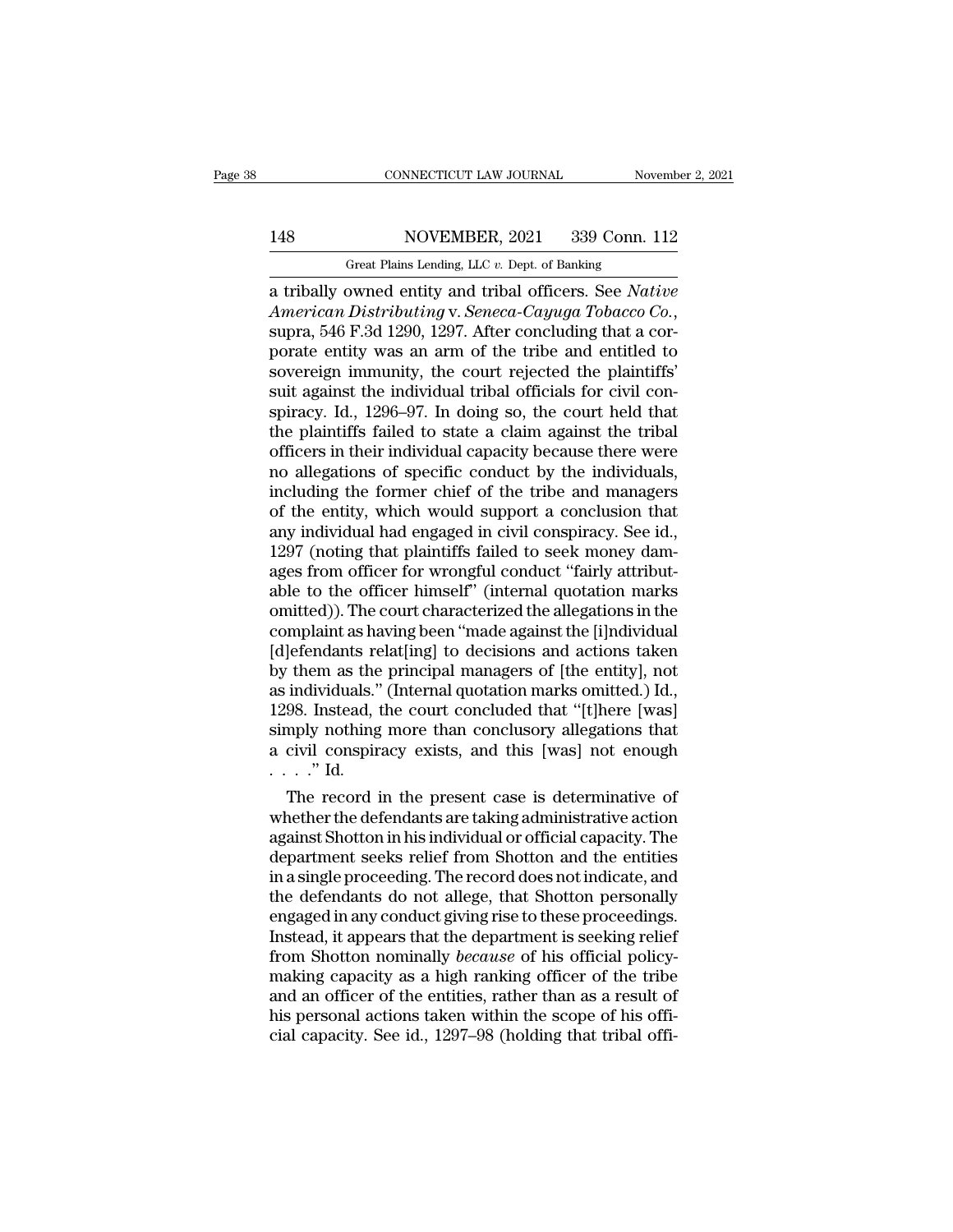F. 2, 2021 CONNECTICUT LAW JOURNAL<br>
Great Plains Lending, LLC *v.* Dept. of Banking<br>
Cials were sued in official capacity because plaintiffs cials were sued in official capacity because plaintiffs<br>
and the substitute of Banking<br>
cials were sued in official capacity because plaintiffs<br>
failed to allege individual conduct by officers but made<br>
allegations agains Failed to allege individual conduct by officers but made allegations against them only as "the principal managers"<br>The antityly (internal conduct by officers but made allegations against them only as "the principal manager 339 Conn. 112 NOVEMBER, 2021 149<br>
Great Plains Lending, LLC v. Dept. of Banking<br>
cials were sued in official capacity because plaintiffs<br>
failed to allege individual conduct by officers but made<br>
allegations against them 339 Conn. 112 NOVEMBER, 2021 149<br>
Great Plains Lending, LLC  $v$ . Dept. of Banking<br>
cials were sued in official capacity because plaintiffs<br>
failed to allege individual conduct by officers but made<br>
allegations against the *Great Plains Lending, LLC v. Dept. of Banking*<br>
cials were sued in official capacity because plaintiffs<br>
failed to allege individual conduct by officers but made<br>
allegations against them only as "the principal managers<br> Great Plains Lending, LLC  $v$ . Dept. of Banking<br>
cials were sued in official capacity because plaintiffs<br>
failed to allege individual conduct by officers but made<br>
allegations against them only as "the principal managers<br> cials were sued in official capacity because plaintiffs<br>failed to allege individual conduct by officers but made<br>allegations against them only as "the principal managers<br>of [the entity]" (internal quotation marks omitted)) failed to allege individual conduct by officers but made<br>allegations against them only as "the principal managers<br>of [the entity]" (internal quotation marks omitted)); cf.<br>*Maxwell* v. *San Diego*, 708 F.3d 1075, 1087, 108 allegations against them only as "the principal managers<br>of [the entity]" (internal quotation marks omitted)); cf.<br>*Maxwell* v. *San Diego*, 708 F.3d 1075, 1087, 1089 (9th Cir.<br>2013) (tribal emergency employees were not en of [the entity]" (internal quotation marks omitted)); cf.<br> *Maxwell* v. *San Diego*, 708 F.3d 1075, 1087, 1089 (9th Cir.<br>
2013) (tribal emergency employees were not entitled<br>
to tribal sovereign immunity when they were sue *Maxwell* v. San Diego, 708 F.3d 1075, 1087, 1089 (9th Cir. 2013) (tribal emergency employees were not entitled<br>to tribal sovereign immunity when they were sued for<br>personal actions resulting in gross negligence); Solo-<br>m 2013) (tribal emergency employees were not entitled<br>to tribal sovereign immunity when they were sued for<br>personal actions resulting in gross negligence); *Solo-<br>mon v. American Web Loan*, supra, 375 F. Supp. 3d 662<br>(holdin to tribal sovereign immunity when they were sued for<br>personal actions resulting in gross negligence); *Solo-<br>mon v. American Web Loan*, supra, 375 F. Supp. 3d 662<br>(holding that nontribal, corporate official who engaged<br>in personal actions resulting in gross negligence); *Solomon v. American Web Loan*, supra, 375 F. Supp. 3d 662 (holding that nontribal, corporate official who engaged in ultra vires conduct was not entitled to tribal immunity mon v. American Web Loan, supra, 375 F. Supp. 3d 662<br>(holding that nontribal, corporate official who engaged<br>in ultra vires conduct was not entitled to tribal immu-<br>nity); Williams & Cochrane, LLP v. Quechan Tribe of<br>Fort (holding that nontribal, corporate official who engaged<br>in ultra vires conduct was not entitled to tribal immu-<br>nity); *Williams & Cochrane, LLP v. Quechan Tribe of*<br>Fort Yuma Indian Reservation, Docket No. 3:17-cv-<br>01436 in ultra vires conduct was not entitled to tribal immu-<br>nity); *Williams & Cochrane, LLP v. Quechan Tribe of*<br>*Fort Yuma Indian Reservation*, Docket No. 3:17-cv-<br>01436-GPC-MDD, 2018 WL 2734946, \*15–16 (S.D. Cal.<br>June 7, 20 nity); *Williams & Cochrane, LLP v. Quechan Tribe of*<br>Fort Yuma Indian Reservation, Docket No. 3:17-cv-<br>01436-GPC-MDD, 2018 WL 2734946, \*15–16 (S.D. Cal.<br>June 7, 2018) (concluding that defendants who person-<br>ally engaged i Fort Yuma Indian Reservation, Docket No. 3:17-cv-01436-GPC-MDD, 2018 WL 2734946, \*15–16 (S.D. Cal.<br>June 7, 2018) (concluding that defendants who person-<br>ally engaged in fraudulent conduct were not entitled to<br>tribal sovere 01436-GPC-MDD, 2018 WL 2734946, \*15–16 (S.D. Cal.<br>June 7, 2018) (concluding that defendants who person-<br>ally engaged in fraudulent conduct were not entitled to<br>tribal sovereign immunity). Put differently, Shotton's<br>status June 7, 2018) (concluding that defendants who personally engaged in fraudulent conduct were not entitled to tribal sovereign immunity). Put differently, Shotton's status as a high ranking official of both the tribe and the ally engaged in fraudulent conduct were not entitled to<br>tribal sovereign immunity). Put differently, Shotton's<br>status as a high ranking official of both the tribe and<br>the entities is the sole reason he was a target of the<br> tribal sovereign immunity). Put differently, Shotton's<br>status as a high ranking official of both the tribe and<br>the entities is the sole reason he was a target of the<br>department's administrative action; the department has<br>n status as a high ranking official of both the tribe and<br>the entities is the sole reason he was a target of the<br>department's administrative action; the department has<br>not taken action against any other officials or employthe entities is the sole reason he was a target of the<br>department's administrative action; the department has<br>not taken action against any other officials or employ-<br>ees involved with the entities' lending practices or man department's administrative action; the department has<br>not taken action against any other officials or employ-<br>ees involved with the entities' lending practices or man-<br>agement. This case, therefore, is distinguishable fr gement. This case, therefore, is distinguishable from<br>nose cited by the defendants in which courts deemed<br>te tribal officers to be the real parties in interest when<br>ned in their individual capacity for personal conduct.<sup>1</sup> those cited by the defendants in which courts deemed<br>the tribal officers to be the real parties in interest when<br>sued in their individual capacity for personal conduct.<sup>16</sup><br><sup>16</sup> The cases cited by the defendants are distin

the tribal officers to be the real parties in interest when<br>sued in their individual capacity for personal conduct.<sup>16</sup><br> $\frac{16}{16}$  The cases cited by the defendants are distinguishable because they do<br>not concern actions sued in their individual capacity for personal conduct.<sup>16</sup><br>
<sup>16</sup> The cases cited by the defendants are distinguishable because they do not concern actions by tribal employees acting in a leadership or policy-<br>
making cap Sued in their individual capacity for personial conduct.<sup>5</sup><br><sup>16</sup> The cases cited by the defendants are distinguishable because they do<br>not concern actions by tribal employees acting in a leadership or policy-<br>making capaci <sup>16</sup> The cases cited by the defendants are distinguishable because they do not concern actions by tribal employees acting in a leadership or policy-<br>making capacity for a tribal entity that renders their actions inextrica immunity of the was sued in individual capacity for unconstructions in the was supermaking capacity for a tribal entity, instead, they concern actions personally bound with those of the entity; instead, they concern action making capacity for a tribal entity that renders their actions inextricably<br>bound with those of the entity; instead, they concern actions personally<br>taken by tribal employees. See *Pistor* v. *Garcia*, supra, 791 F.3d 1108 bound with those of the entity; instead, they concern actions personally taken by tribal employees. See *Pistor* v. *Garcia*, supra, 791 F.3d 1108-1109, 1113-14 (tribe's chief of police was deemed unprotected by tribal so taken by tribal employees. See *Pistor* v. *Garcia*, supra, 791 F.3d 1108–1109, 1113–14 (tribe's chief of police was deemed unprotected by tribal sovereign immunity when he was sued in individual capacity for unconstitutio 1113–14 (tribe's chief of police was deemed unprotected by tribal sovereign<br>immunity when he was sued in individual capacity for unconstitutionally<br>detaining plaintiffs); *Maxwell* v. *San Diego*, supra, 708 F.3d 1087–89 ( immunity when he was sued in individual capacity for unconstitutionally<br>detaining plaintiffs);  $Maxwell$  v. San Diego, supra, 708 F.3d 1087–89 (individual members of tribal fire department did not have immunity for gross<br>negli detaining plaintiffs); *Maxwell* v. *San Diego*, supra, 708 F.3d 1087–89 (individual members of tribal fire department did not have immunity for gross negligence in providing emergency medical care); *JW Gaming Developmen* ual members of tribal fire department did not have immunity for gross are digence in providing emergency medical care); *JW Gaming Development*, *LLC* v. *James*, Docket No. 3:18-cv-02669-WHO, 2018 WL 4853222, \*4 (N.D. Cal. October 5, 2018) (tribal employees were unprotected by tribal sovere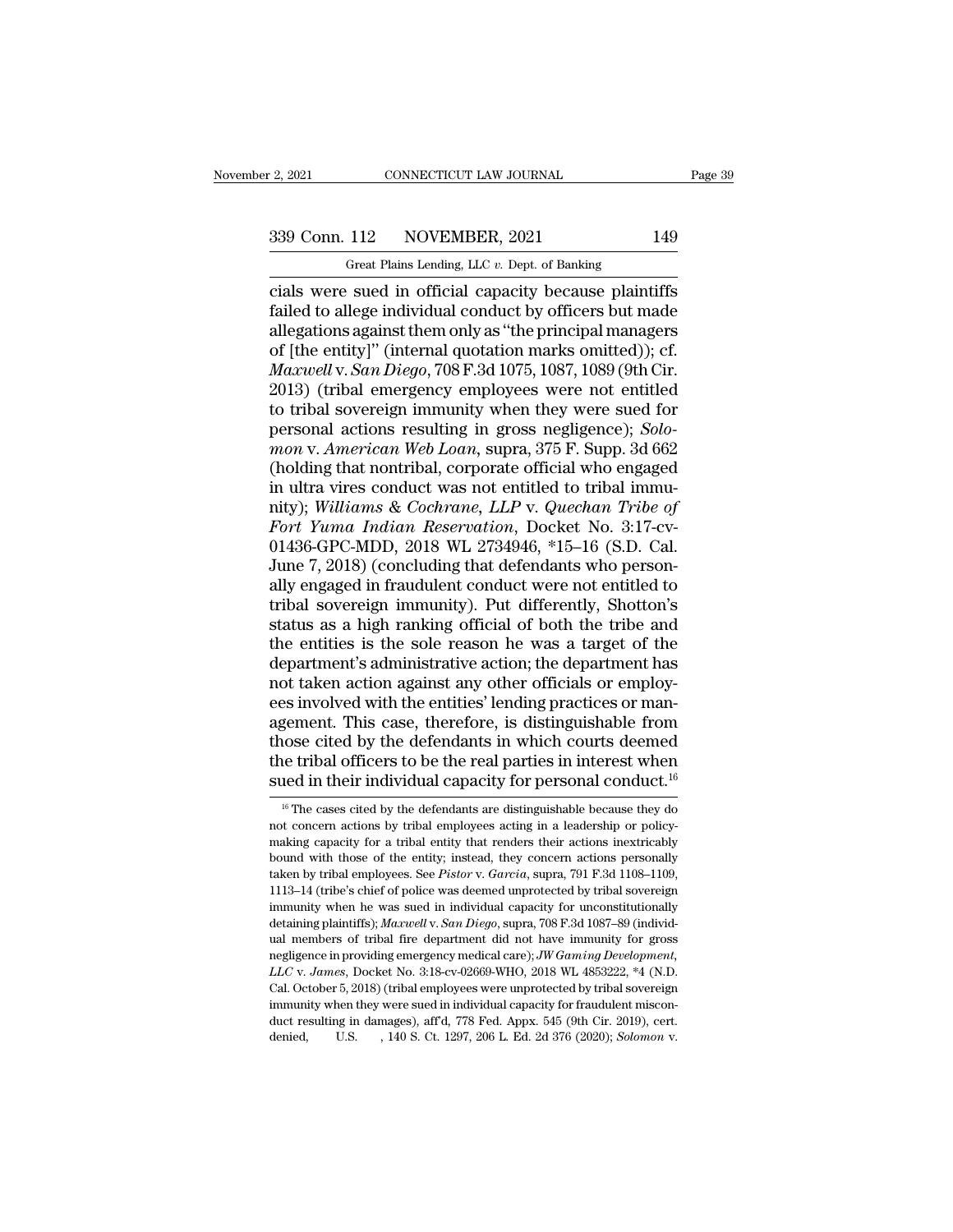## 150 CONNECTICUT LAW JOURNAL November 2, 2021<br>150 NOVEMBER, 2021 339 Conn. 112<br>Great Plains Lending, LLC v. Dept. of Banking CONNECTICUT LAW JOURNAL November 2, 2021<br>150 NOVEMBER, 2021 339 Conn. 112<br>Great Plains Lending, LLC *v.* Dept. of Banking<br>Thus, we conclude that the tribe, rather than Shotton,

CONNECTICUT LAW JOURNAL November 2, 2<br>
150 NOVEMBER, 2021 339 Conn. 112<br>
Great Plains Lending, LLC v. Dept. of Banking<br>
Thus, we conclude that the tribe, rather than Shotton,<br>
is the real party in interest with respect to 150 NOVEMBER, 2021 339 Conn. 112<br>Great Plains Lending, LLC v. Dept. of Banking<br>Thus, we conclude that the tribe, rather than Shotton,<br>is the real party in interest with respect to the adminis-<br>trative action in this case. 150 NOVEMBER,<br>
Great Plains Lending, LLC v.<br>
Thus, we conclude that the trit<br>
is the real party in interest with<br>
trative action in this case.<br>
B Mean Frans Echang, EE v. Dept. of Banking<br>
is turn to whether than Shotton,<br>
We next turn to whether Shotton's actions were<br>
thin the scope of his official authority, thus entitling<br>
means to share in tribal sovereign immu

B

Thus, we conclude that the tribe, rather than Shotton,<br>is the real party in interest with respect to the adminis-<br>trative action in this case.<br> $B$ <br>We next turn to whether Shotton's actions were<br>within the scope of his off is the real party in interest with respect to the administrative action in this case.<br>
B<br>
We next turn to whether Shotton's actions were<br>
within the scope of his official authority, thus entitling<br>
him to share in tribal s *B*<br> *B*<br>
We next turn to whether Shotton's actions were<br>
within the scope of his official authority, thus entitling<br>
him to share in tribal sovereign immunity. See, e.g.,<br> *Bassett* v. *Mashantucket Pequot Tribe*, supra, B<br>
359. We next turn to whether Shotton's actions were<br>
within the scope of his official authority, thus entitling<br>
him to share in tribal sovereign immunity. See, e.g.,<br> *Bassett v. Mashantucket Pequot Tribe*, supra, 204 We next turn to whether Shotton's actions were<br>within the scope of his official authority, thus entitling<br>him to share in tribal sovereign immunity. See, e.g.,<br>Bassett v. Mashantucket Pequot Tribe, supra, 204 F.3d<br>359. The We next turn to whether Shotton's actions were<br>within the scope of his official authority, thus entitling<br>him to share in tribal sovereign immunity. See, e.g.,<br>Bassett v. Mashantucket Pequot Tribe, supra, 204 F.3d<br>359. The within the scope of his official authority, thus entitling<br>him to share in tribal sovereign immunity. See, e.g.,<br>Bassett v. Mashantucket Pequot Tribe, supra, 204 F.3d<br>359. The mere allegation that Shotton was acting in<br>hi *him to share in tribal sovereign immunity. See, e.g., Bassett v. Mashantucket Pequot Tribe, supra, 204 F.3d*<br>359. The mere allegation that Shotton was acting in<br>his capacity as a corporate official of entities allegedly<br>v *Bassett v. Mashantucket Pequot Tribe*, supra, 204 F.3d<br>359. The mere allegation that Shotton was acting in<br>his capacity as a corporate official of entities allegedly<br>violating Connecticut law does not alone establish that 359. The mere allegation that Shotton was acting in<br>his capacity as a corporate official of entities allegedly<br>violating Connecticut law does not alone establish that<br>he was acting outside the scope of his authority. See<br> his capacity as a corporate official of entities allegedly<br>violating Connecticut law does not alone establish that<br>he was acting outside the scope of his authority. See<br>Bassett v. Mashantucket Pequot Museum & Research<br>Cent violating Connecticut law does not alone establish that<br>he was acting outside the scope of his authority. See<br>Bassett v. Mashantucket Pequot Museum & Research<br>Center, Inc., 221 F. Supp. 2d 271, 280–81 (D. Conn.<br>2002) (alle he was acting outside the scope of his authority. See<br>Bassett v. Mashantucket Pequot Museum & Research<br>Center, Inc., 221 F. Supp. 2d 271, 280–81 (D. Conn.<br>2002) (alleging illegality of defendants' actions was<br>insufficient Bassett v. Mashantucket Pequot Museum & Research<br>Center, Inc., 221 F. Supp. 2d 271, 280–81 (D. Conn.<br>2002) (alleging illegality of defendants' actions was<br>insufficient to surmount immunity because actions<br>must be " 'manife Center, Inc., 221 F. Supp. 2d 271, 280–81 (D. Conn.<br>2002) (alleging illegality of defendants' actions was<br>insufficient to surmount immunity because actions<br>must be " 'manifestly or palpably beyond his author-<br>ity' "). Here 2002) (alleging illegality of defendants' actions was<br>insufficient to surmount immunity because actions<br>must be "'manifestly or palpably beyond his author-<br>ity'''). Here, the defendants fail to allege, let alone<br>prove, any insufficient to surmount immunity because actions<br>must be " 'manifestly or palpably beyond his author-<br>ity' "). Here, the defendants fail to allege, let alone<br>prove, any actions by Shotton that are beyond the scope<br>of his must be " 'manifestly or palpably beyond his authority' "). Here, the defendants fail to allege, let alone<br>prove, any actions by Shotton that are beyond the scope<br>of his authority as an officer of the tribe and entities<br>or ity' "). Here, the defendants fail to allege, let alone<br>prove, any actions by Shotton that are beyond the scope<br>of his authority as an officer of the tribe and entities<br>or that those actions were taken to further his perso prove, any actions by Shotton that are beyond the scope<br>of his authority as an officer of the tribe and entities<br>or that those actions were taken to further his personal<br>interests as distinct from the tribe's interests. In of his authority as an officer of the tribe and entities<br>or that those actions were taken to further his personal<br>interests as distinct from the tribe's interests. Indeed,<br>the department fails to specifically allege any a the department fails to specifically allege any actions<br>by Shotton personally at all. The entirety of Shotton's<br>actions that allegedly violated Connecticut law took<br>place solely within the context of the entities' lending<br> by Shotton personally at all. The entirety of Shotton's<br>actions that allegedly violated Connecticut law took<br>place solely within the context of the entities' lending<br> $\overline{American\ Web\ Laa}$ , supra, 375 F. Supp. 3d 661–62 (tribal s

actions that allegedly violated Connecticut law took<br>place solely within the context of the entities' lending<br>*American Web Loan*, supra, 375 F. Supp. 3d 661–62 (tribal sovereign immu-<br>nity did not protect nontribal, corpo It is a sector of the entities' lending a metal of the entities' lending a *American Web Loan*, supra, 375 F. Supp. 3d 661–62 (tribal sovereign immulity did not protect nontribal, corporate official who personally profited American Web Loan, supra, 375 F. Supp. 3d 661–62 (tribal sovereign immu-<br>nity did not protect nontribal, corporate official who personally profited at<br>rate that exceeded tribe's profits, did not act in interest of tribe, a took part in creating fraudulent lending scheme); *Pennachiet* and was the that exceeded tribe's profits, did not act in interest of tribe, and was "architect" of fraudulent lending scheme); *Williams & Cochrane*, *LLP* v. " 'architect' " of fraudulent lending scheme); Williams & Cochrane, LLP v.<br>Quechan Tribe of Fort Yuma Indian Reservation, supra, 2018 WL 2734946,<br>\*15–16 (defendants were sued in individual capacity because they allegedly<br> Quechan Tribe of Fort Yuma Indian Reservation, supra, 2018 WL 2734946,<br>\*15–16 (defendants were sued in individual capacity because they allegedly<br>took part in creating fraudulent lending scheme); *Pennachietti* v. *Mansfie* \*15–16 (defendants were sued in individual capacity because they allegedly took part in creating fraudulent lending scheme); *Pennachietti* v. *Mansfield*, Docket No. 17-02582, 2017 WL 6311646, \*2–4 (E.D. Pa. December 11, took part in creating fraudulent lending scheme); Pennachietti v. Mansfield,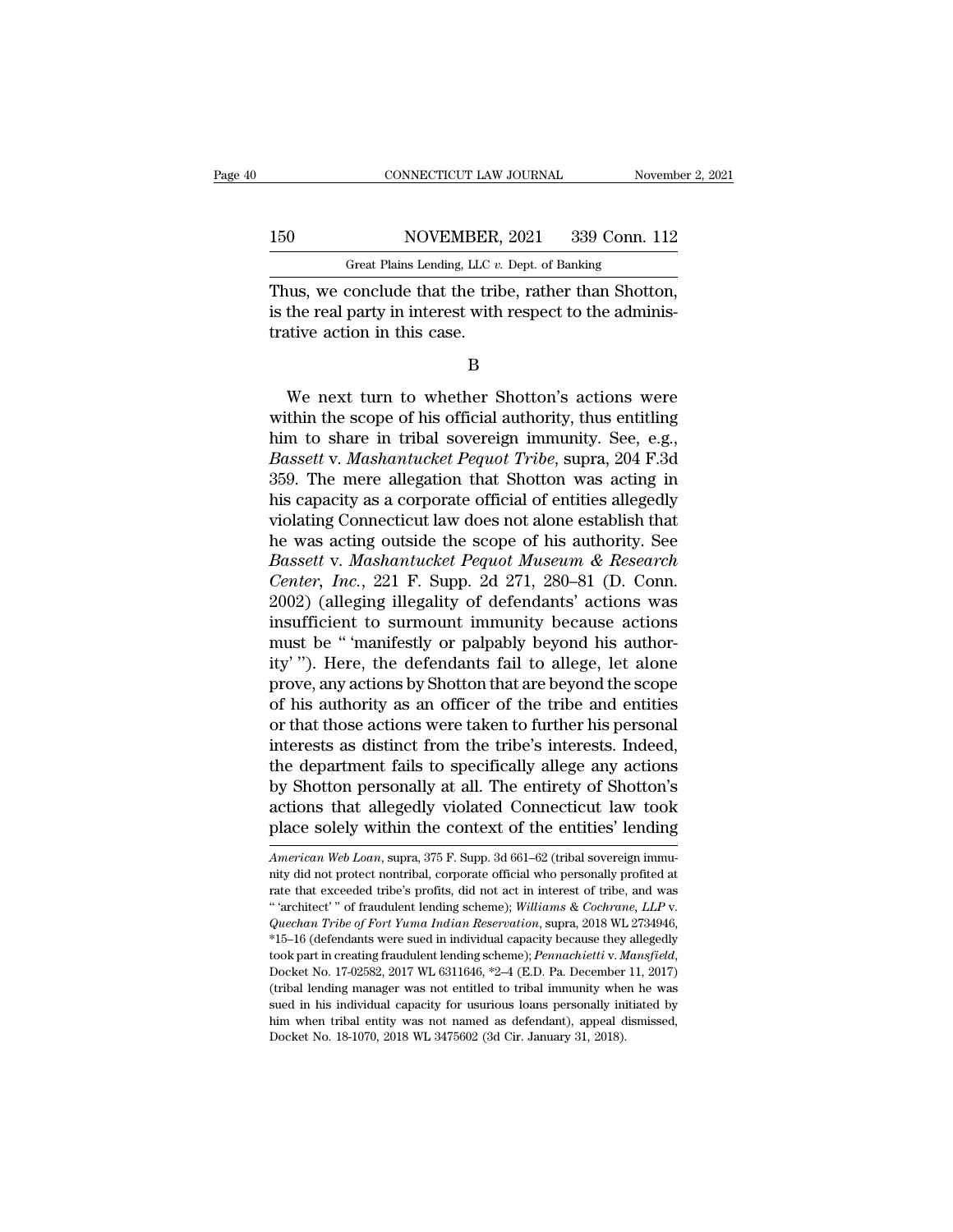F. 2, 2021 CONNECTICUT LAW JOURNAL<br>
Great Plains Lending, LLC *v.* Dept. of Banking<br>
Operations. The record does not indicate that Shotton operations. The record does not indicate that Shotton<br>did anything outside the scope of executing his official<br>duties as an efficient of the tribe and of the entities  $\frac{17}{17}$  $\begin{array}{c} \text{339 Conn. 112} \quad \text{NOVEMBER, 2021} \quad \text{151} \\ \text{Great Plains Lending, LLC } v. \text{ Dept. of Banking} \\ \text{operations. The record does not indicate that Shottom did anything outside the scope of executing his official duties as an officer of the triple and of the entities.<sup>17</sup> \end{array}$ 339 Conn. 112 NOVEMBER, 2021 151<br>
Great Plains Lending, LLC v. Dept. of Banking<br>
operations. The record does not indicate that Shotton<br>
did anything outside the scope of executing his official<br>
duties as an officer of the  $\frac{9 \text{ Conn. } 112}{9 \text{ Grant } \text{Plains Lending, } \text{LLC } v. \text{ Dept. of Banking}}$ <br>
Fractions. The record does not indicate that Shotton<br>
d anything outside the scope of executing his official<br>
ties as an officer of the tribe and of the entities.<sup>17</sup><br>
Ha

Great Plains Lending, LLC  $v$ . Dept. of Banking<br>
operations. The record does not indicate that Shotton<br>
did anything outside the scope of executing his official<br>
duties as an officer of the tribe and of the entities.<sup>17</sup><br> operations. The record does not indicate that Shotton<br>did anything outside the scope of executing his official<br>duties as an officer of the tribe and of the entities.<sup>17</sup><br>Having concluded the tribe is the real party in inte operations. The record does not indicate that shotton<br>did anything outside the scope of executing his official<br>duties as an officer of the tribe and of the entities.<sup>17</sup><br>Having concluded the tribe is the real party in int duties as an officer of the tribe and of the entities.<sup>17</sup><br>Having concluded the tribe is the real party in interest<br>and that Shotton's actions were entirely within the<br>scope of his duties for the tribe and the entities, w Having concluded the tribe and of the entities.<br>Having concluded the tribe is the real party in interest<br>and that Shotton's actions were entirely within the<br>scope of his duties for the tribe and the entities, we<br>now determ Plains. In the tribal immunity context, a claim for damages<br>
in the tribe is sovereign immunity<br>
tends to each form of relief sought by the defendants<br>
ainst Shotton in his capacity as an officer of Great<br>
ains.<br>
"In the tribal im scope of his dutes for the tribe and the entrices, we<br>now determine whether the tribe's sovereign immunity<br>extends to each form of relief sought by the defendants<br>against Shotton in his capacity as an officer of Great<br>Plai

France we are the completed by the defendants<br>against Shotton in his capacity as an officer of Great<br>Plains.<br>"In the tribal immunity context, a claim for damages<br>against a tribal official lies outside the scope of tribal<br>i Extends to each form of fener sought by the detendants<br>against Shotton in his capacity as an officer of Great<br>Plains.<br>"In the tribal immunity context, a claim for damages<br>against a tribal official lies outside the scope of magainst shotton in his capacity as an officer of oreat<br>Plains.<br>"In the tribal immunity context, a claim for damages<br>against a tribal official lies outside the scope of tribal<br>immunity only [when] the complaint pleads—and "In the tribal immunity context, a claim for damages<br>against a tribal official lies outside the scope of tribal<br>immunity only [when] the complaint pleads—and it is<br>shown—that a tribal official acted beyond the scope of<br>hi "In the tribal immunity context, a claim for damages<br>against a tribal official lies outside the scope of tribal<br>immunity only [when] the complaint pleads—and it is<br>shown—that a tribal official acted beyond the scope of<br>hi against a tribal official lies outside the scope of tribal<br>immunity only [when] the complaint pleads—and it is<br>shown—that a tribal official acted beyond the scope of<br>his authority to act on behalf of the [t]ribe. . . . Cl immunity only [when] the complaint pleads—and it is<br>shown—that a tribal official acted beyond the scope of<br>his authority to act on behalf of the [t]ribe. . . . Claim-<br>ants may not simply describe their claims against a<br>tr shown—that a tribal official acted beyond the scope of<br>his authority to act on behalf of the [t]ribe. . . . Claim-<br>ants may not simply describe their claims against a<br>tribal official as in his individual capacity in order his authority to act on behalf of the [t]ribe.... Claim-<br>ants may not simply describe their claims against a<br>tribal official as in his individual capacity in order to<br>eliminate tribal immunity.... [A] tribal official—even ants may not simply describe their claims against a<br>tribal official as in his individual capacity in order to<br>eliminate tribal immunity, . . . [A] tribal official—even<br>if sued in his individual capacity—is . . . stripped tribal official as in his individual capacity in order to<br>eliminate tribal immunity. . . . [A] tribal official—even<br>if sued in his individual capacity—is . . . stripped of<br>tribal immunity [only] when he acts manifestly or eliminate tribal immunity. . . . [A] tribal official—even<br>if sued in his individual capacity—is . . . stripped of<br>tribal immunity [only] when he acts manifestly or palpa-<br>bly beyond his authority . . . . [I]n order to ove if sued in his individual capacity—is  $\dots$  stripped of<br>tribal immunity [only] when he acts manifestly or palpa-<br>bly beyond his authority  $\dots$  [I]n order to overcome<br>sovereign immunity, the [plaintiff] must do more than<br>al tribal immunity [only] when he acts manifestly or palpa-<br>bly beyond his authority . . . . . [I]n order to overcome<br>sovereign immunity, the [plaintiff] must do more than<br>allege that the defendants' conduct was in excess of bly beyond his authority . . . . . [I]n order to overcome<br>sovereign immunity, the [plaintiff] must do more than<br>allege that the defendants' conduct was in excess of<br>their . . . authority; [the plaintiff] also must allege o sovereign immunity, the [plaintiff] must do more than<br>allege that the defendants' conduct was in excess of<br>their . . . authority; [the plaintiff] also must allege or<br>otherwise establish facts that reasonably support those<br> allege that the defendants' conduct was in excess of<br>their . . . authority; [the plaintiff] also must allege or<br>otherwise establish facts that reasonably support those<br>allegations." (Internal quotation marks omitted.) *Dra* 19 Hegations." (Internal quotation marks omitted.) *Drabik*<br>
17 *Thomas*, 184 Conn. App. 238, 247, 194 A.3d 894, cert.<br>
2018, see also<br> *hayoon v. Chao*, supra, 355 F.3d 143 (there is no excep-<br>
<sup>17</sup> We note that determin

v. *Thomas*, 184 Conn. App. 238, 247, 194 A.3d 894, cert.<br>denied, 330 Conn. 929, 194 A.3d 778 (2018); see also<br>*Chayoon* v. *Chao*, supra, 355 F.3d 143 (there is no excep-<br><sup>17</sup> We note that determining that the tribe, rath denied, 330 Conn. 929, 194 A.3d 778 (2018); see also *Chayoon v. Chao*, supra, 355 F.3d 143 (there is no excep-<br>
<sup>17</sup> We note that determining that the tribe, rather than Shotton, is the real party in interest is consiste The method of the state of the supplementation of the substrated of  $\frac{1}{n}$  we note that determining that the tribe, rather than Shotton, is the real party in interest is consistent with our analysis in *Spring* v. *Con* <sup>17</sup> We note that determining that the tribe, rather than Shotton, is the real party in interest is consistent with our analysis in *Spring* v. *Constantino*, 168 Conn. 563, 362 A.2d 871 (1975), in which we outlined the c party in interest is consistent with our analysis in *Spring* v. Constantino, 168 Conn. 563, 362 A.2d 871 (1975), in which we outlined the criteria for determining whether a suit is against the state as the real party int be connected. The state of the state of the control the criteria for determining whether a suit is against the state as the real party interest: "(1) a state official has been sued; (2) the suit concerns some matter in wh determining whether a suit is against the state as the real party interest: "(1) a state official has been sued; (2) the suit concerns some matter in which that official represents the state; (3) the state is the real par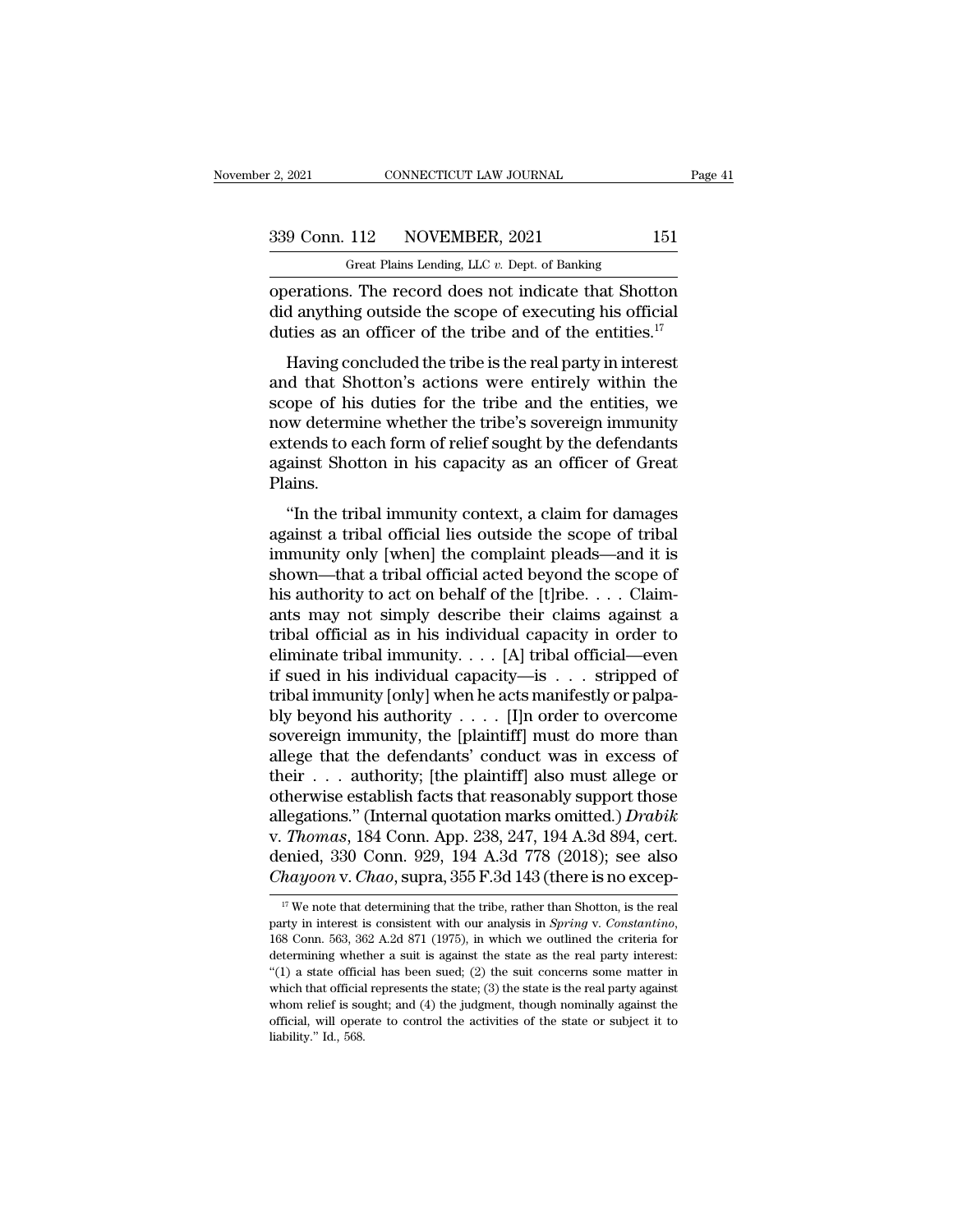|     | CONNECTICUT LAW JOURNAL                            | November 2, 2021 |
|-----|----------------------------------------------------|------------------|
|     |                                                    |                  |
| 152 | NOVEMBER, 2021                                     | 339 Conn. 112    |
|     | Great Plains Lending, LLC $v$ . Dept. of Banking   |                  |
|     | tion to sovereign immunity when only relief sought |                  |

THE CONNECTICUT LAW JOURNAL Movember 2, 202<br>
152 NOVEMBER, 2021 339 Conn. 112<br>
16 Great Plains Lending, LLC v. Dept. of Banking<br>
16 Great Plains Lending, LLC v. Dept. of Banking<br>
16 Great Plains Lending, LLC v. Dept. of Ba 152 NOVEMBER, 2021 33<br>Great Plains Lending, LLC v. Dept. of Banki<br>tion to sovereign immunity when only r<br>against tribal officials was damages).<br>Because the department fails to allege t

NOVEMBER, 2021 339 Conn. 112<br>
Great Plains Lending, LLC v. Dept. of Banking<br>
on to sovereign immunity when only relief sought<br>
ainst tribal officials was damages).<br>
Because the department fails to allege that Shotton<br>
ted 152 NOVEMBER, 2021 339 Conn. 112<br>
Great Plains Lending, LLC v. Dept. of Banking<br>
tion to sovereign immunity when only relief sought<br>
against tribal officials was damages).<br>
Because the department fails to allege that Shot Great Plains Lending, LLC  $v$ . Dept. of Banking<br>tion to sovereign immunity when only relief sought<br>against tribal officials was damages).<br>Because the department fails to allege that Shotton<br>acted beyond the scope of his a tion to sovereign immunity when only relief sought<br>against tribal officials was damages).<br>Because the department fails to allege that Shotton<br>acted beyond the scope of his authority as a tribal<br>official, we conclude that dentified associated beyond the sovereign minimality when only rener sought against tribal officials was damages).<br>Because the department fails to allege that Shotton acted beyond the scope of his authority as a tribal of Because the department fails to allege that Shotton<br>acted beyond the scope of his authority as a tribal<br>official, we conclude that the department's conclusory<br>and nominal allegation, which does not allege specific<br>actions Because the department fails to all<br>acted beyond the scope of his auth<br>official, we conclude that the departm<br>and nominal allegation, which does n<br>actions taken by Shotton, is legally in<br>mount his immunity from civil penal d nominal allegation, which does not allege specific<br>tions taken by Shotton, is legally insufficient to sur-<br>ount his immunity from civil penalties.<sup>18</sup> See *Lewis*<br>*Clarke*, supra, 137 S. Ct. 1291.<br>C<br>The defendants conte

C<sub>c</sub>

actions taken by Shotton, is legally insufficient to sur-<br>mount his immunity from civil penalties.<sup>18</sup> See *Lewis*<br>v. *Clarke*, supra, 137 S. Ct. 1291.<br>C<br>The defendants contend that prospective injunctive<br>relief is availa mount his immunity from civil penalties.<sup>18</sup> See *Lewis*<br>v. *Clarke*, supra, 137 S. Ct. 1291.<br>C<br>The defendants contend that prospective injunctive<br>relief is available, notwithstanding any tribal sovereign<br>immunity, under v. *Clarke*, supra, 137 S. Ct. 1291.<br>
C<br>
The defendants contend that prospective injunctive<br>
relief is available, notwithstanding any tribal sovereign<br>
immunity, under *Ex parte Young*, 209 U.S. 123, 133, 28<br>
S. Ct. 441, C<br>
The defendants contend that prospective injunctive<br>
relief is available, notwithstanding any tribal sovereign<br>
immunity, under *Ex parte Young*, 209 U.S. 123, 133, 28<br>
S. Ct. 441, 52 L. Ed. 714 (1908), which allows pla The defendants contend that prospective injunctive<br>relief is available, notwithstanding any tribal sovereign<br>immunity, under *Ex parte Young*, 209 U.S. 123, 133, 28<br>S. Ct. 441, 52 L. Ed. 714 (1908), which allows plaintiff The defendants contend that prospective injunctive<br>relief is available, notwithstanding any tribal sovereign<br>immunity, under *Ex parte Young*, 209 U.S. 123, 133, 28<br>S. Ct. 441, 52 L. Ed. 714 (1908), which allows plaintiff relief is available, notwithstanding any tribal sovereign<br>immunity, under *Ex parte Young*, 209 U.S. 123, 133, 28<br>S. Ct. 441, 52 L. Ed. 714 (1908), which allows plaintiffs<br>to seek prospective, injunctive relief against st immunity, under *Ex parte Young*, 209 U.S. 123, 133, 28<br> *S.* Ct. 441, 52 L. Ed. 714 (1908), which allows plaintiffs<br>
to seek prospective, injunctive relief against state offi-<br>
cials for violations of federal law. In res S. Ct. 441, 52 L. Ed. 714 (1908), which allows plaintiffs<br>to seek prospective, injunctive relief against state offi-<br>cials for violations of federal law. In response, the plain-<br>tiffs argue that Shotton is entitled to sha to seek prospective, injunctive relief against state officials for violations of federal law. In response, the plaintiffs argue that Shotton is entitled to share in tribal sovereign immunity because the exception under *Ex* cials for violations of federal law. In response, the plaintiffs argue that Shotton is entitled to share in tribal<br>sovereign immunity because the exception under *Ex*<br>*parte Young* is limited to federal causes of action an tiffs argue that Shotton is entitled to share in tribal<br>sovereign immunity because the exception under  $Ex$ <br>parte Young is limited to federal causes of action and<br>does not extend to state causes of action against tribal<br>of sovereign immunity because the exception under  $Ex$ <br>*parte Young* is limited to federal causes of action and<br>does not extend to state causes of action against tribal<br>officials. The plaintiffs further contend that  $Ex$  *part* parte Young is limited to federal causes of action and<br>does not extend to state causes of action against tribal<br>officials. The plaintiffs further contend that *Ex parte*<br>Young does not apply to Shotton because (1) any disc does not extend to state causes of action against tribal<br>officials. The plaintiffs further contend that *Ex parte*<br>Young does not apply to Shotton because (1) any discus-<br>sion of alternative avenues for relief against trib officials. The plaintiffs further contend that  $Ex$  parte Young does not apply to Shotton because (1) any discussion of alternative avenues for relief against tribal officials by the United States Supreme Court in *Michiga* Young does not apply to Shotton because (1) any discussion of alternative avenues for relief against tribal officials by the United States Supreme Court in *Michigan* v. *Bay Mills Indian Community*, supra, 572 U.S. 782, sion of alternative avenues for relief against tribal officials by the United States Supreme Court in *Michigan* v. *Bay Mills Indian Community*, supra, 572 U.S. 782, was dictum, and (2) *Ex parte Young* does not extend t cials by the United States Supreme Court in *Michigan*<br>v. *Bay Mills Indian Community*, supra, 572 U.S. 782,<br>was dictum, and (2) *Ex parte Young* does not extend<br>to actions taken by the state against tribal officials for<br>v *Finance, IIS Finance, IIS Finance, IIS Finance, IIS Finance, IIS Finance, IIS Finance, Inc.*, 922 F.3d 112, 121 (2d Cir. 2019), cert. denied sub nom. *Sequoia Capital Operations, LLC v. Gingras* **Fig.** 710 was dictum, and (2) *Ex parte Young* does not extend<br>to actions taken by the state against tribal officials for<br>violations of state law. In response, the defendants cite<br>the recent decision of the United States Court of<br>Ap to actions taken by the state against tribal officials for<br>violations of state law. In response, the defendants cite<br>the recent decision of the United States Court of<br>Appeals for the Second Circuit in *Gingras* v. *Think*<br> ppeals for the Second Circuit in *Gingras* v. *Think*<br>inance, Inc., 922 F.3d 112, 121 (2d Cir. 2019), cert.<br>enied sub nom. *Sequoia Capital Operations*, *LLC* v.<br>ingras, U.S. , 140 S. Ct. 856, 205 L. Ed. 2d 458<br><sup>18</sup> We not Finance, Inc., 922 F.3d 112, 121 (2d Cir. 2019), cert.<br>denied sub nom. Sequoia Capital Operations, LLC v.<br>Gingras, U.S., 140 S. Ct. 856, 205 L. Ed. 2d 458<br><sup>18</sup> We note the department describes its claim against Shotton in

denied sub nom. Sequoia Capital Operations, LLC v.<br>  $Gingras$ , U.S., 140 S. Ct. 856, 205 L. Ed. 2d 458<br>
<sup>18</sup> We note the department describes its claim against Shotton in a conclusory manner as arising from "his personal part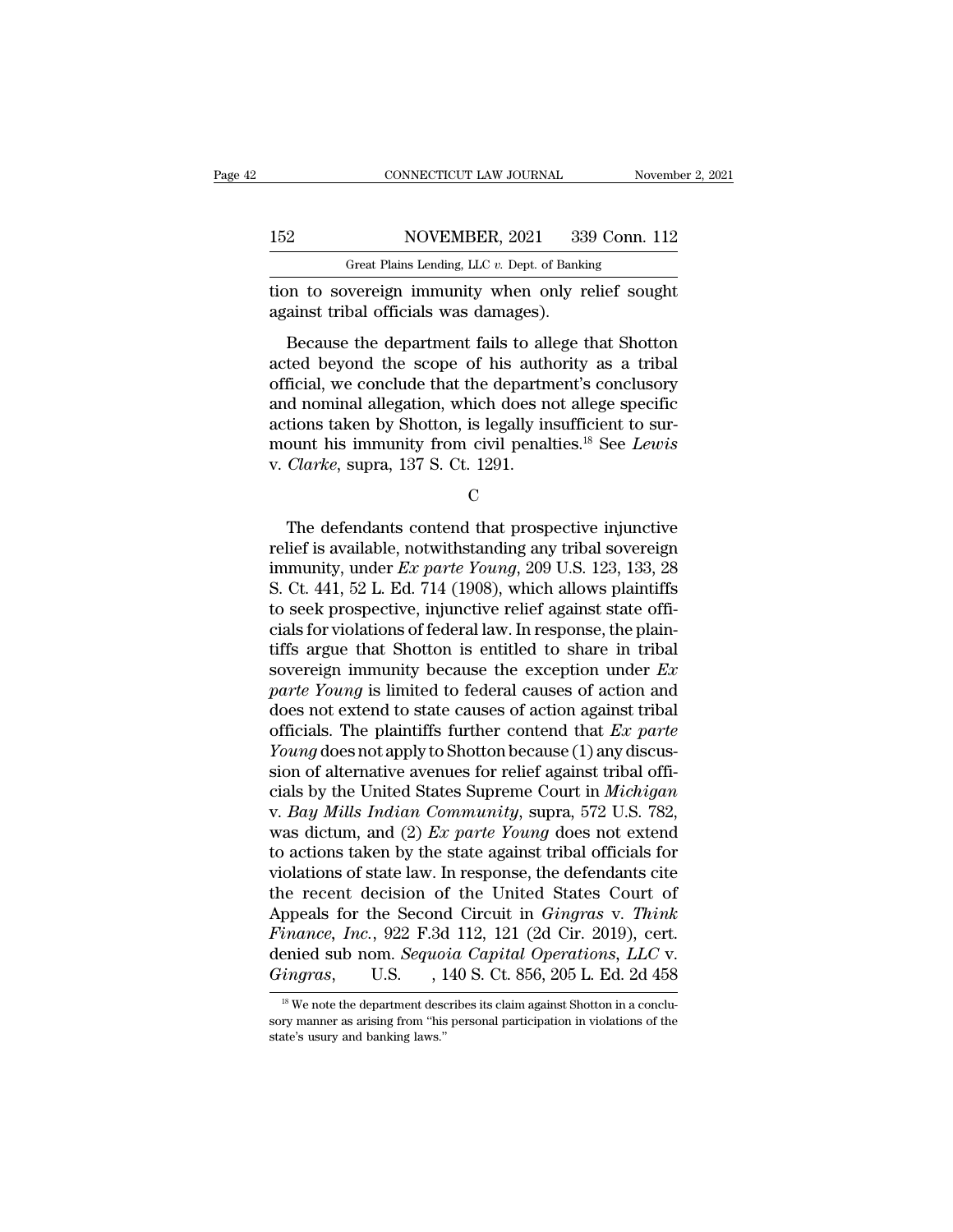F. 2, 2021 CONNECTICUT LAW JOURNAL<br>
Great Plains Lending, LLC *v.* Dept. of Banking<br>
(2020), and argue that Shotton is not immune from (2, 2021 CONNECTICUT LAW JOURNAL Page 43<br>  $\frac{339 \text{ Conn. } 112}{339 \text{ Genn. } 112}$  NOVEMBER, 2021 153<br>  $\frac{339 \text{ Genn. } 112}{339 \text{ Genn. } 112}$  NOVEMBER, 2021 153<br>  $\frac{339 \text{ Genn. } 112}{339 \text{ Genn. } 112}$  argue that Shotton is not immune 339 Conn. 112 NOVEMBER, 2021 153<br>
Great Plains Lending, LLC  $v$ . Dept. of Banking<br>
(2020), and argue that Shotton is not immune from<br>
injunctive relief for actions arising from violations of<br>
state law. We agree with the 339 Conn. 112 NOVEMBER, 2021 153<br>
Great Plains Lending, LLC  $v$ . Dept. of Banking<br>
(2020), and argue that Shotton is not immune from<br>
injunctive relief for actions arising from violations of<br>
state law. We agree with the 339 Conn. 112 NOVEMBER, 2021 153<br>
Great Plains Lending, LLC  $v$ . Dept. of Banking<br>
(2020), and argue that Shotton is not immune from<br>
injunctive relief for actions arising from violations of<br>
state law. We agree with the Great Plains Lending, LLC  $v$ . Dept. of Banking<br>
(2020), and argue that Shotton is not immune from<br>
injunctive relief for actions arising from violations of<br>
state law. We agree with the defendants and conclude<br>
that trib department.  $U_{2OJ}$ , and argue that Shotton is not infinite from<br>iunctive relief for actions arising from violations of<br>tate law. We agree with the defendants and conclude<br>at tribal sovereign immunity does not render Shotton<br>munne f mjunctive rener for actions arising from violations of<br>state law. We agree with the defendants and conclude<br>that tribal sovereign immunity does not render Shotton<br>immune from the injunctive relief ordered by the<br>departmen

state raw. We agree with the defendants and concrider<br>that tribal sovereign immunity does not render Shotton<br>immune from the injunctive relief ordered by the<br>department.<br>The United States Supreme Court addressed a tribal<br>o department.<br>
The United States Supreme Court addressed a tribal<br>
official's entitlement to sovereign immunity from injunc-<br>
tive relief in *Michigan* v. *Bay Mills Indian Community*,<br>
supra, 572 U.S. 782. Relying on *Ex pa* The United States Supreme Court addressed a tribal<br>official's entitlement to sovereign immunity from injunc-<br>tive relief in *Michigan* v. *Bay Mills Indian Community*,<br>supra, 572 U.S. 782. Relying on *Ex parte Young*, supr The United States Supreme Court addressed a tribal<br>official's entitlement to sovereign immunity from injunc-<br>tive relief in *Michigan* v. *Bay Mills Indian Community*,<br>supra, 572 U.S. 782. Relying on *Ex parte Young*, supr official's entitlement to sovereign immunity from injunctive relief in *Michigan v. Bay Mills Indian Community*, supra, 572 U.S. 782. Relying on *Ex parte Young*, supra, 209 U.S. 123, the court held that tribal sovereign i tive relief in *Michigan* v. *Bay Mills Indian Community*, supra, 572 U.S. 782. Relying on *Ex parte Young*, supra, 209 U.S. 123, the court held that tribal sovereign immunity does not bar suit for injunctive relief agains supra, 572 U.S. 782. Relying on *Ex parte Young*, supra, 209 U.S. 123, the court held that tribal sovereign immunity does not bar suit for injunctive relief against tribal officers responsible for unlawful conduct. *Michi* 209 U.S. 123, the court held that tribal sovereign immunity does not bar suit for injunctive relief against tribal<br>officers responsible for unlawful conduct. *Michigan* v.<br>Bay Mills Indian Community, supra, 785, 796. Bay<br>M nity does not bar suit for injunctive relief against tribal<br>officers responsible for unlawful conduct. *Michigan v.*<br>Bay Mills Indian Community, supra, 785, 796. Bay<br>Mills concerned tribal sovereign immunity in the con-<br>te officers responsible for unlawful conduct. *Michigan v.*<br>Bay Mills Indian Community, supra, 785, 796. Bay<br>Mills concerned tribal sovereign immunity in the con-<br>text of Indian gaming. Id., 790–93. The court held that<br>the In Bay Mills Indian Community, supra, 785, 796. Bay<br>
Mills concerned tribal sovereign immunity in the con-<br>
text of Indian gaming. Id., 790–93. The court held that<br>
the Indian Gaming Regulatory Act, 25 U.S.C. § 2710 et<br>
seq. Mills concerned tribal sovereign immunity in the con-<br>text of Indian gaming. Id., 790–93. The court held that<br>the Indian Gaming Regulatory Act, 25 U.S.C. § 2710 et<br>seq., did not abrogate tribal sovereign immunity for<br>gamin rext of Indian gaming. Id., 790–93. The court held that<br>the Indian Gaming Regulatory Act, 25 U.S.C. § 2710 et<br>seq., did not abrogate tribal sovereign immunity for<br>gaming violations taking place away from tribal land<br>"becau the Indian Gaming Regulatory Act, 25 U.S.C. § 2710 et<br>seq., did not abrogate tribal sovereign immunity for<br>gaming violations taking place away from tribal land<br>"because states already had other ways to vindicate<br>state gami seq., did not abrogate tribal sovereign immunity for<br>gaming violations taking place away from tribal land<br>"because states already had other ways to vindicate<br>state gaming law violations there." *Gingras v. Think*<br>Finance, gaming violations taking place away from tribal land<br>
"because states already had other ways to vindicate<br>
state gaming law violations there." *Gingras v. Think*<br>
Finance, Inc., supra, 922 F.3d 122, citing Michigan v.<br>
Bay "because states already had other ways to vindicate<br>state gaming law violations there." *Gingras* v. *Think*<br>*Finance, Inc.*, supra, 922 F.3d 122, citing *Michigan* v.<br>Bay Mills Indian Community, supra, 794–95. The court<br> state gaming law violations there." *Gingras v. Think*<br>*Finance, Inc.*, supra, 922 F.3d 122, citing *Michigan v.*<br>*Bay Mills Indian Community*, supra, 794–95. The court<br>in *Bay Mills* noted that "Michigan could bring suit<br> *Hance, The.*, sapra,  $\sigma$ 22 1:5d 122, etailg *methigan* v.<br>ty *Mills Indian Community*, supra, 794–95. The court<br>*Bay Mills* noted that "Michigan could bring suit<br>ainst tribal officials or employees (rather than the<br>ribe Bay Mills Indian Community, supra, 794–95. The court<br>in Bay Mills noted that "Michigan could bring suit<br>against tribal officials or employees (rather than the<br>[t]ribe itself) [when] seeking an injunction . . . . ."<br>Michig

in *Buy muss* hoced that intentigant coduct of higher<br>against tribal officials or employees (rather than the<br>[t]ribe itself) [when] seeking an injunction  $\ldots$ ."<br>*Michigan v. Bay Mills Indian Community*, supra, 796.<br>The U relief itself) [when] seeking an injunction . . . ."<br>*Michigan* v. *Bay Mills Indian Community*, supra, 796.<br>The United States Court of Appeals for the Second<br>Circuit, the decisions of which are particularly persua-<br>sive i Michigan v. Bay Mills Indian Community, supra, 796.<br>The United States Court of Appeals for the Second<br>Circuit, the decisions of which are particularly persua-<br>sive in resolving questions of federal law,<sup>19</sup> recently<br>relie sive in resolving questions of federal law, <sup>19</sup> recently relied in part on *Bay Mills* and expressly concluded that the exception to sovereign immunity announced  $\frac{19 \text{ H}}{19 \text{ H}}$  considering claims of federal law, it sive in resolving questions of federal law,<sup>19</sup> recently<br>relied in part on *Bay Mills* and expressly concluded<br>that the exception to sovereign immunity announced<br> $\frac{19 \text{ °T}}{19 \text{ °T}}$  considering claims of federal law, i

relied in part on *Bay Mills* and expressly concluded<br>that the exception to sovereign immunity announced<br><sup>19</sup> "In considering claims of federal law, it is well settled that, when the<br>United States Supreme Court has not spo that the exception to sovereign immunity announced<br>
<sup>19</sup> "In considering claims of federal law, it is well settled that, when the<br>
United States Supreme Court has not spoken, we find decisions of the<br>
Second Circuit parti  $^{19}$  "In considering claims of federal law, it is well settled that, when the United States Supreme Court has not spoken, we find decisions of the Second Circuit particularly persuasive." *Feehan v. Marcone*, 331 Conn.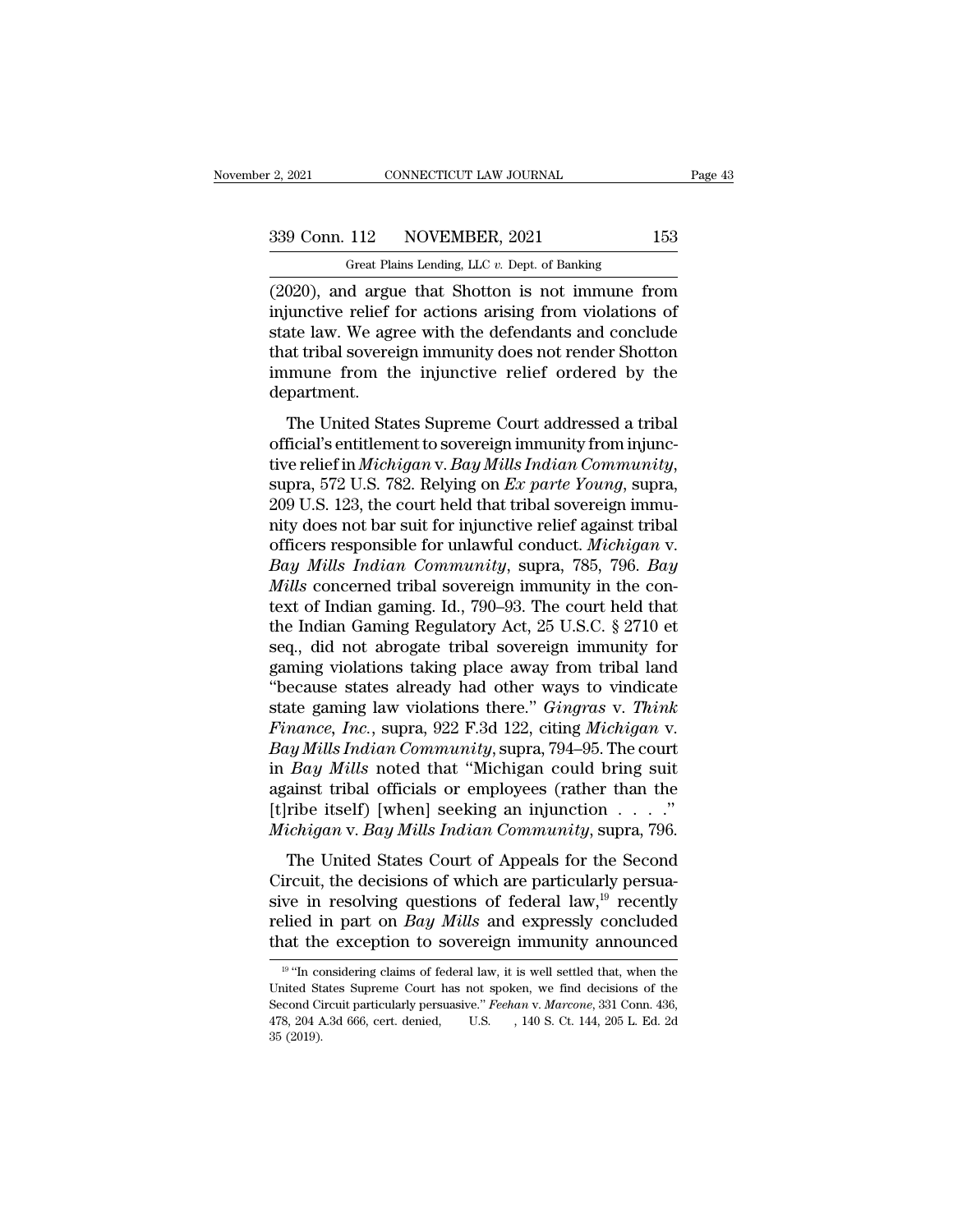### 154 CONNECTICUT LAW JOURNAL November 2, 2021<br>154 NOVEMBER, 2021 339 Conn. 112<br>154 Great Plains Lending, LLC v. Dept. of Banking CONNECTICUT LAW JOURNAL Nov<br>NOVEMBER, 2021 339 Conn. 1<br>Great Plains Lending, LLC *v.* Dept. of Banking<br>is Vouna extended to iniunctive relief to b

CONNECTICUT LAW JOURNAL November 2, 2021<br> **in** *Ex parte Young* extended to injunctive relief to bar<br>
tribal officials from violating state law, in addition to<br>
foderal law <sup>20</sup> *Cineras* v. *Think Finance*, *Inc.* supra 154 NOVEMBER, 2021 339 Conn. 112<br>
Great Plains Lending, LLC v. Dept. of Banking<br>
in *Ex parte Young* extended to injunctive relief to bar<br>
tribal officials from violating state law, in addition to<br>
federal law.<sup>20</sup> *Gingr* Federal Movember, 2021 339 Conn. 112<br>
Great Plains Lending, LLC v. Dept. of Banking<br>
in *Ex parte Young* extended to injunctive relief to bar<br>
tribal officials from violating state law, in addition to<br>
federal law.<sup>20</sup> *Gi* 154 NOVEMBER, 2021 339 Conn. 112<br>
Great Plains Lending, LLC v. Dept. of Banking<br>
in *Ex parte Young* extended to injunctive relief to bar<br>
tribal officials from violating state law, in addition to<br>
federal law.<sup>20</sup> Gingras Great Plains Lending, LLC v. Dept. of Banking<br>in *Ex parte Young* extended to injunctive relief to bar<br>tribal officials from violating state law, in addition to<br>federal law.<sup>20</sup> Gingras v. Think Finance, Inc., supra,<br>922 F Great Plans Lending, LLC v. Dept. of Banking<br>
in *Ex parte Young* extended to injunctive relief to bar<br>
tribal officials from violating state law, in addition to<br>
federal law.<sup>20</sup> Gingras v. Think Finance, Inc., supra,<br>
9 in *Ex parte Young* extended to injunctive relief to bar<br>tribal officials from violating state law, in addition to<br>federal law.<sup>20</sup> *Gingras* v. *Think Finance*, *Inc.*, supra,<br>922 F.3d 121. In *Gingras*, the Second Circu tribal officials from violating state law, in addition to<br>federal law.<sup>20</sup> Gingras v. Think Finance, Inc., supra,<br>922 F.3d 121. In Gingras, the Second Circuit empha-<br>sized that, in *Bay Mills*, the United States Supreme<br>C federal law.<sup>20</sup> *Gingras* v. *Think Finance, Inc.*, supra, 922 F.3d 121. In *Gingras*, the Second Circuit emphasized that, in *Bay Mills*, the United States Supreme Court had "made clear . . . that Michigan could still 'r ourt had "made clear . . . that Michigan could still<br>esort to other mechanisms, including legal actions<br>gainst the responsible individuals' to vindicate viola-<br>ons of Michigan state law."<sup>21</sup> Id., quoting *Michigan* v.<br><sup>20</sup> "resort to other mechanisms, including legal actions against the responsible individuals' to vindicate violations of Michigan state law."<sup>21</sup> Id., quoting *Michigan* v.<br><sup>20</sup> The plaintiffs also contend that the *Ex parte* 

against the responsible individuals' to vindicate violations of Michigan state law."<sup>21</sup> Id., quoting *Michigan* v.<br><sup>20</sup> The plaintiffs also contend that the *Ex parte Young* exception is not available to the defendants b tions of Michigan state law."<sup>21</sup> Id., quoting *Michigan* v.<br>
<sup>20</sup> The plaintiffs also contend that the *Ex parte Young* exception is not<br>
available to the defendants because the defendants took action against<br>
Shotton in <sup>20</sup> The plaintiffs also contend that the *Ex parte Young* exception is not available to the defendants because the defendants took action against Shotton in his individual, rather than official, capacity, rendering *Bay* <sup>20</sup> The plaintiffs also contend that the *Ex parte Young* exception is not available to the defendants because the defendants took action against Shotton in his individual, rather than official, capacity, rendering *Bay* available to the defendants because the defendants took action against Shotton in his individual, rather than official, capacity, rendering *Bay Mills* and *Ex parte Young* inapplicable. However, as the Second Circuit sta Shotton in his individual, rather than official, capacity, rendering *Bay Mills* and *Ex parte Young* inapplicable. However, as the Second Circuit stated in *Gingras*, "the only material difference between individual and o and *Ex parte Young* inapplicable. However, as the Second Circuit stated in *Gingras*, "the only material difference between individual and official capacity suits for prospective, injunctive relief is that a judgment agai Gingras, "the only material difference between individual and official capacity suits for prospective, injunctive relief is that a judgment against the latter is enforceable against future successive officers whereas judg unity suits for prospective, injunctive relief is that a judgment against the latter is enforceable against future successive officers whereas judgments against the former are not." *Gingras* v. *Think Finance, Inc.*, supr *mether former are not." Gingras v. Think Finance, Inc.*, supra, 922 F.3d 123.<br>Therefore, it is irrelevant for the purposes of determining immunity from<br>injunctive relief whether the tribal official is being sued in his or

*Action Committee v. Sequoyah (U.S. May 11, 2021)* (No. 20-1559), casts and dominative relief whether the tribal official is being sued in his or her individual or official capacity.<br><sup>21</sup> A recent Ninth Circuit decision, injunctive relief whether the tribal official is being sued in his or her individual or official capacity.<br><sup>21</sup> A recent Ninth Circuit decision, *Jamul Action Committee v. Simer-<br><i>meyer*, 974 F.3d 984 (9th Cir. 2020), peti sued for official capacity.<br>
<sup>21</sup> A recent Ninth Circuit decision, *Jamul Action Committee v. Simer-*<br>
<sup>21</sup> A recent Ninth Circuit decision, *Jamul Action Committee v. Simer-*<br> *Action Committee v. Sequoyah* (U.S. May 11, <sup>21</sup> A recent Ninth Circuit decision, *Jamul Action Committee* v. *Simer-*<br><sup>21</sup> A recent Ninth Circuit decision, *Jamul Action Committee* v. *Sequoyah* (U.S. May 11, 2021) (No. 20-1559), casts<br>some doubt on the applicabili meyer, 974 F.3d 984 (9th Cir. 2020), petition for cert filed sub nom. *Jamul* Action Committee v. Sequoyah (U.S. May 11, 2021) (No. 20-1559), casts some doubt on the applicability of *Ex parte Young* when tribal officials in their official capacity, such an allowing the applicability of *Ex parte Young* when tribal officials are sued for injunctive relief but the nature of the relief indicates that the tribe is the real party in interest. I some doubt on the applicability of *Ex parte Young* when tribal officials are sued for injunctive relief but the nature of the relief indicates that the tribe is the real party in interest. In *Jamul Action Committee*, th sued for injunctive relief but the nature of the relief indicates that the tribe<br>is the real party in interest. In *Jamul Action Committee*, the court held that,<br>although suits seeking prospective, injunctive relief again sis the real party in interest. In *Jamul Action Committee*, the court held that, although suits seeking prospective, injunctive relief against tribal officials in their official capacity are permissible under *Ex parte Yo* although suits seeking prospective, injunctive relief against tribal officials<br>in their official capacity are permissible under Ex parte Young, such suits<br>are not permissible when a plaintiff seeks "to circumvent sovereig in their official capacity are permissible under *Ex parte Young*, such suits are not permissible when a plaintiff seeks "to circumvent sovereign immunity by naming some arbitrarily chosen governmental officer or an offic are not permissible when a plaintiff seeks "to circumvent sovereign immunity<br>by naming some arbitrarily chosen governmental officer or an officer with<br>only general responsibility for governmental officer or an officer wit by naming some arbitrarily chosen governmental officer or an officer with<br>only general responsibility for governmental officer or an officer with<br>only general responsibility for governmental policy." Id., 994. The Ninth<br>Ci For which plaintiffs sought to compel and biling the solution only general responsibility for governmental policy." Id., 994. The Ninth Circuit noted that the United States Supreme Court has limited the kind of relief a p Circuit noted that the United States Supreme Court has limited the kind of relief a plaintiff may seek under *Ex parte Young* to prevent the suit from becoming one against the sovereign as the real party in interest. Id. erelief a plaintiff may seek under *Ex parte Young* to prevent the suit from becoming one against the sovereign as the real party in interest. Id. For example, the Supreme Court has not extended *Ex parte Young* to instanc **Example, the Sovereign as the real party in interest.** Id. For becoming one against the sovereign as the real party in interest. Id. For example, the Supreme Court has not extended *Ex parte Young* to instances in which p example, the Supreme Court has not extended *Ex parte Young* to instances in which plaintiffs sought to compel quiet title of a sovereign's property, compel payment of a sovereign. Id., 994–95, citing *Idaho* v. *Coeur d'* chample, the supprent of a sovereign's legal obligation, or to compel peerfict<br>in which plaintiffs sought to compel quiet title of a sovereign's property,<br>compel payment of a sovereign. Id., 994–95, citing *Idaho v. Coeur* compel payment of a sovereign's legal obligation, or to compel specific<br>performance by the sovereign. Id., 994–95, citing *Idaho* v. Coeur d'Alene<br>Tribe of Idaho, 521 U.S. 261, 117 S. Ct. 2028, 138 L. Ed. 2d 438 (1997),<br>*E Action Committee* is distinguishable; enjoining *Action Committee is distinguishable*; enjoining *Action Committee is distinguishable*; enjoining Shotton's future actions with energies find *Ex parte Ayers*, 123 U.S. 443, Tribe of Idaho, 521 U.S. 261, 117 S. Ct. 2028, 138 L. Ed. 2d 438 (1997),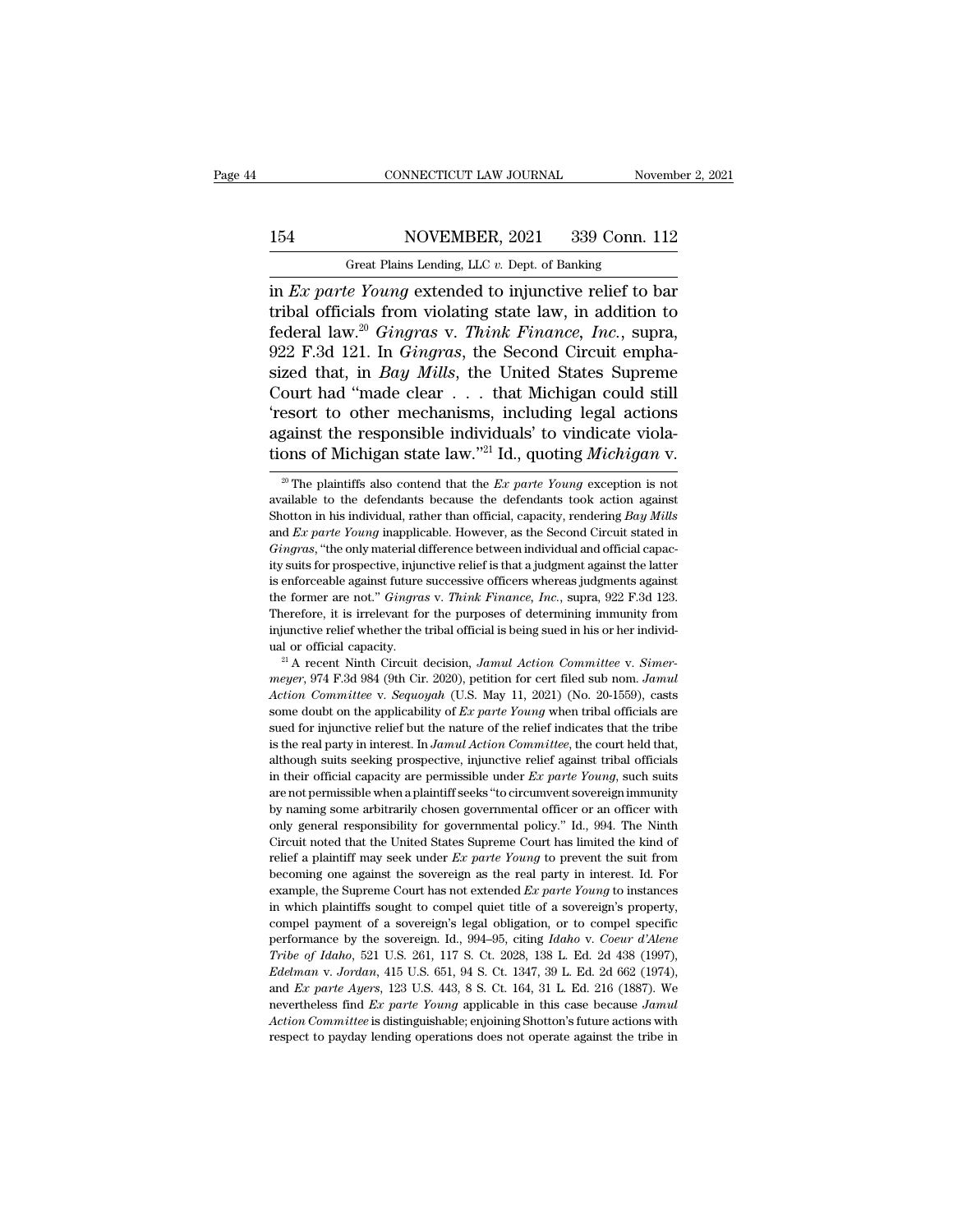Great Plains Lending, LLC *v.* Dept. of Banking *Bay Mills Indian Community*, supra, 572 U.S. 785; see also *Alabama v. PCI Gaming Authority*, 801 F.3d 1278, 1200 (11th Cir. 2015) ("tribal officials may be subject also Conn. 112 NOVEMBER, 2021 155<br>
Great Plains Lending, LLC v. Dept. of Banking<br> *Bay Mills Indian Community*, supra, 572 U.S. 785; see<br>
also *Alabama* v. *PCI Gaming Authority*, 801 F.3d 1278,<br>
1290 (11th Cir. 2015) ("tr 339 Conn. 112 NOVEMBER, 2021 155<br>
Great Plains Lending, LLC v. Dept. of Banking<br>
Bay Mills Indian Community, supra, 572 U.S. 785; see<br>
also Alabama v. PCI Gaming Authority, 801 F.3d 1278,<br>
1290 (11th Cir. 2015) ("tribal o 339 Conn. 112 NOVEMBER, 2021 155<br>
Great Plains Lending, LLC v. Dept. of Banking<br>
Bay Mills Indian Community, supra, 572 U.S. 785; see<br>
also Alabama v. PCI Gaming Authority, 801 F.3d 1278,<br>
1290 (11th Cir. 2015) ("tribal o Grad Plains Lending, LLC v. Dept. of Banking<br> *Bay Mills Indian Community*, supra, 572 U.S. 785; see<br>
also *Alabama* v. *PCI Gaming Authority*, 801 F.3d 1278,<br>
1290 (11th Cir. 2015) ("tribal officials may be subject<br>
to su Great Plains Lending, LLC v. Dept. of Banking<br> *Bay Mills Indian Community*, supra, 572 U.S. 785; see<br>
also Alabama v. PCI Gaming Authority, 801 F.3d 1278,<br>
1290 (11th Cir. 2015) ("tribal officials may be subject<br>
to suit Bay Mills Indian Community, supra, 572 U.S. 785; see<br>also Alabama v. PCI Gaming Authority, 801 F.3d 1278,<br>1290 (11th Cir. 2015) ("tribal officials may be subject<br>to suit in federal court for violations of state law under<br>t also Alabama v. PCI Gaming Authority, 801 F.3d 1278,<br>1290 (11th Cir. 2015) ("tribal officials may be subject<br>to suit in federal court for violations of state law under<br>the fiction of *Ex parte Young* when their conduct occ 1290 (11th Cir. 2015) ("tribal officials may be subject<br>to suit in federal court for violations of state law under<br>the fiction of *Ex parte Young* when their conduct occurs<br>outside of Indian lands"). We agree with the Sec to suit in federal court for violations of state law under<br>the fiction of *Ex parte Young* when their conduct occurs<br>outside of Indian lands"). We agree with the Second<br>Circuit's conclusion that this statement by the Unit the fiction of *Ex parte Young* when their conduct occurs<br>outside of Indian lands"). We agree with the Second<br>Circuit's conclusion that this statement by the United<br>States Supreme Court was not dictum. See *Gingras* v.<br>Thi outside of Indian lands"). We agree with the Second<br>Circuit's conclusion that this statement by the United<br>States Supreme Court was not dictum. See *Gingras v.*<br>Think Finance, Inc., supra, 122. The Second Circuit<br>noted tha Circuit's conclusion that this statement by the United<br>States Supreme Court was not dictum. See *Gingras v.*<br>Think Finance, Inc., supra, 122. The Second Circuit<br>noted that the Supreme Court had issued "[t]hree dis-<br>tinct o States Supreme Court was not dictum. See *Gingras* v.<br> *Think Finance, Inc.*, supra, 122. The Second Circuit<br>
noted that the Supreme Court had issued "[t]hree dis-<br>
tinct opinions in *Bay Mills* [that] recognized the avail *Think Finance, Inc.*, supra, 122. The Second Circuit<br>noted that the Supreme Court had issued "[t]hree dis-<br>tinct opinions in *Bay Mills* [that] recognized the avail-<br>ability of *Ex parte Young* actions for violations of s noted that the Supreme Court had issued "[t]hree distinct opinions in *Bay Mills* [that] recognized the availability of *Ex parte Young* actions for violations of state law." Id.; see *Michigan* v. *Bay Mills Indian Commun* tinct opinions in *Bay Mills* [that] recognized the availability of *Ex parte Young* actions for violations of state law." Id.; see *Michigan v. Bay Mills Indian Community*, supra, 796; *Michigan v. Bay Mills Indian Commun* ability of *Ex parte Young* actions for violations of state<br>law." Id.; see *Michigan v. Bay Mills Indian Community*, supra, 796; *Michigan v. Bay Mills Indian Community*, supra, 809 (Sotomayor, J., concurring);<br>*Michigan v* law." Id.; see Michigan v. Bay Mills Indian Community, supra, 796; Michigan v. Bay Mills Indian Community, supra, 809 (Sotomayor, J., concurring); Michigan v. Bay Mills Indian Community, supra, 822–24 (Thomas, J., dissenti mity, supra, 796; Michigan v. Bay Mills Indian C<br>munity, supra, 809 (Sotomayor, J., concurr<br>Michigan v. Bay Mills Indian Community, st<br>822–24 (Thomas, J., dissenting). Accordingly, we for<br>the Second Circuit's decision in untty, supra, 809 (Sotomayor, J., concurring);<br>ichigan v. Bay Mills Indian Community, supra,<br>2–24 (Thomas, J., dissenting). Accordingly, we follow<br>e Second Circuit's decision in *Gingras* and conclude<br>at Shotton is not ent Michigan v. Bay Mills Indian Community, supra,<br>822–24 (Thomas, J., dissenting). Accordingly, we follow<br>the Second Circuit's decision in *Gingras* and conclude<br>that Shotton is not entitled to tribal sovereign immunity<br>from

from suit for prospective injunctive relief.<sup>22</sup><br>Application of the *Ex parte Young* exception repre-<br>sents a balanced approach that accounts for the com-<br>the same way as would compelling payment directly from tribal coff From suit for prospective injunctive relief.<sup>--</sup><br>Application of the  $Ex$  parte Young exception represents a balanced approach that accounts for the com-<br>the same way as would compelling payment directly from tribal coffers Application of the *Ex parte Young* exception represents a balanced approach that accounts for the com-<br>the same way as would compelling payment directly from tribal coffers or<br>surrendering tribal land. The department doe Example 2013 and approach that accounts for the com-<br>the same way as would compelling payment directly from tribal coffers or<br>surrendering tribal land. The department does not indicate the specific<br>conduct taken by Shotto **EXERT SET ALCOULT SET AND THE CONFIDENT CONFIDENT**<br>the same way as would compelling payment directly from tribal coffers or<br>surrendering tribal land. The department does not indicate the specific<br>conduct taken by Shotton decision in *Gingras* v. *Think Finance, Inc.*, superators in this offers or surrendering tribal land. The department does not indicate the specific conduct taken by Shotton personally but, rather, proceeds against him in conduct taken by Shotton personally but, rather, proceeds against him in<br>bis official capacity to enjoin further unlawful practices. Such relief is appro-<br>priate under *Ex parte Young* and is consistent with the Second Cir

bis official capacity to enjoin further unlawful practices. Such relief is appropriate under *Ex parte Young* and is consistent with the Second Circuit's decision in *Gingras v. Think Finance, Inc.*, supra, 922 F.3d 112.<br> *Lewis* v. *Clarke, supra, 137 S. Ct. 1292; see also <i>Pearson* v. *Callahan, 555* U.S. 223, 231, 129 S. Ct. 808, 172 L. Ed. 2d 565 (2009) ("qualified immunity be allergies by C. 23, 231, 129 S. Ct. 808, 172 L. Ed. 2d 565 ( decision in *Gingras v. Think Finance*, *Inc.*, supra, 922 F.3d 112.<br>
<sup>22</sup> We note that "[a]n officer in an [individual capacity] action . . . may<br>
be able to assert *personal* immunity defenses, such as, for example, abs <sup>22</sup> We note that "[a]n officer in an [individual capacity] action  $\ldots$  may be able to assert *personal* immunity defenses, such as, for example, absolute prosecutorial immunity in certain circumstances." (Emphasis in or be able to assert *personal* immunity defenses, such as, for example, absolute prosecutorial immunity in certain circumstances." (Emphasis in original.) *Lewis v. Clarke*, supra, 137 S. Ct. 1292; see also *Pearson v. Calla* prosecutorial immunity in certain circumstances." (Emphasis in original.)<br>Lewis v. Clarke, supra, 137 S. Ct. 1292; see also Pearson v. Callahan, 555<br>U.S. 223, 231, 129 S. Ct. 808, 172 L. Ed. 2d 565 (2009) ("qualified immu Lewis v. Clarke, supra, 137 S. Ct. 1292; see also Pearson v. Callahan, 555<br>U.S. 223, 231, 129 S. Ct. 808, 172 L. Ed. 2d 565 (2009) ("qualified immunity<br>protects government officials from liability for civil damages insofar LU.S. 223, 231, 129 S. Ct. 808, 172 L. Ed. 2d 565 (2009) ("qualified immunity protects government officials from liability for civil damages insofar as their conduct does not violate clearly established statutory or consti encets government officials from liability for civil damages insofar as their conduct does not violate clearly established statutory or constitutional rights of which a reasonable person would have known" (internal quotat protects government officials from liability for civil damages insofar as their conduct does not violate clearly established statutory or constitutional rights of which a reasonable person would have known" (internal quota of which a reasonable person would have known" (internal quotation marks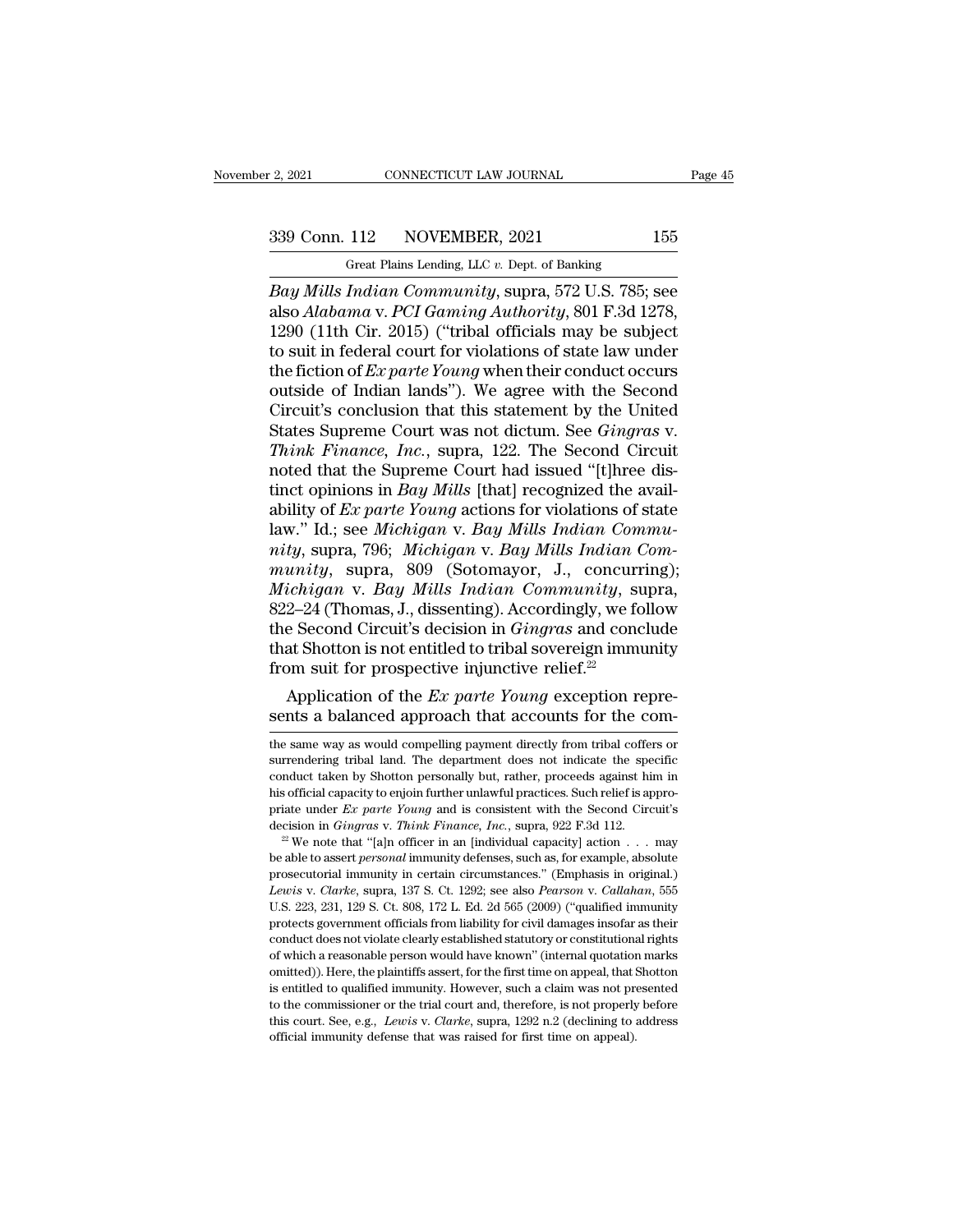# 156 CONNECTICUT LAW JOURNAL November 2, 2021<br>156 NOVEMBER, 2021 339 Conn. 112<br>Great Plains Lending, LLC v. Dept. of Banking

CONNECTICUT LAW JOURNAL November 2, 2021<br>156 NOVEMBER, 2021 339 Conn. 112<br>Great Plains Lending, LLC *v.* Dept. of Banking<br>peting interests of two sovereigns, tribes and states, CONNECTICUT LAW JOURNAL November 2, 2<br>
156 NOVEMBER, 2021 339 Conn. 112<br>
Great Plains Lending, LLC v. Dept. of Banking<br>
peting interests of two sovereigns, tribes and states,<br>
and allows the state to enforce its laws again 156 NOVEMBER, 2021 339 Conn. 112<br>Great Plains Lending, LLC v. Dept. of Banking<br>peting interests of two sovereigns, tribes and states,<br>and allows the state to enforce its laws against tribal<br>officials while "providing a neu 156 NOVEMBER, 2021 339 Conn. 112<br>
Great Plains Lending, LLC  $v$ . Dept. of Banking<br>
peting interests of two sovereigns, tribes and states,<br>
and allows the state to enforce its laws against tribal<br>
officials while "providin 156 NOVEMBER, 2021 339 Conn. 112<br>
Great Plains Lending, LLC  $v$ . Dept. of Banking<br>
peting interests of two sovereigns, tribes and states,<br>
and allows the state to enforce its laws against tribal<br>
officials while "providin Great Plains Lending, LLC v. Dept. of Banking<br>peting interests of two sovereigns, tribes and states,<br>and allows the state to enforce its laws against tribal<br>officials while "providing a neutral forum for the peace-<br>ful res Great Plains Lending, LLC v. Dept. of Banking<br>
peting interests of two sovereigns, tribes and states,<br>
and allows the state to enforce its laws against tribal<br>
officials while "providing a neutral forum for the peace-<br>
ful peting interests of two sovereigns, tribes and states,<br>and allows the state to enforce its laws against tribal<br>officials while "providing a neutral forum for the peace-<br>ful resolution of disputes between domestic sovereign and allows the state to enforce its laws against tribal<br>officials while "providing a neutral forum for the peace-<br>ful resolution of disputes between domestic sovereigns,<br>and it fairly holds Indian tribes acting [off reserv officials while "providing a neutral forum for the peace-<br>ful resolution of disputes between domestic sovereigns,<br>and it fairly holds Indian tribes acting [off reservation]<br>to their obligation to comply with generally appl ful resolution of disputes between domestic sovereigns,<br>and it fairly holds Indian tribes acting [off reservation]<br>to their obligation to comply with generally applicable<br>state law." *Gingras* v. *Think Finance, Inc.*, sup and it fairly holds Indian tribes acting [off reservation]<br>to their obligation to comply with generally applicable<br>state law." *Gingras* v. *Think Finance*, *Inc.*, supra, 922<br>F.3d 124. Without such balancing via the provi to their obligation to comply with generally applicable<br>state law." *Gingras* v. *Think Finance*, *Inc.*, supra, 922<br>F.3d 124. Without such balancing via the provision of<br>injunctive relief, the state would be left without state law." *Gingras* v. *Think Finance, Inc.*, supra, 922<br>F.3d 124. Without such balancing via the provision of<br>injunctive relief, the state would be left without any<br>recourse to protect its citizens from tribal activitie F.3d 124. Without such balancing via the provision of<br>injunctive relief, the state would be left without any<br>recourse to protect its citizens from tribal activities that<br>run afoul of state laws. See id. Accordingly, althou injunctive relief, the state would be left without any<br>recourse to protect its citizens from tribal activities that<br>run afoul of state laws. See id. Accordingly, although<br>Shotton is immune from the civil penalties sought t recourse to protect its citizens from tribal activities that<br>run afoul of state laws. See id. Accordingly, although<br>Shotton is immune from the civil penalties sought to<br>be imposed by the department, we conclude that he is<br> run afoul of state<br>Shotton is immu<br>be imposed by th<br>not immune from<br>ing him from viol<br>laws in connecti<br>the entities.<br>In summary, w Imposed by the department, we conclude that he is<br>imposed by the department, we conclude that he is<br>timmume from injunctive relief prospectively enjoin-<br>g him from violating Connecticut usury and banking<br>ws in connection w rectly determined that further Great Plains is an arm<br>of immune from injunctive relief prospectively enjoin-<br>ing him from violating Connecticut usury and banking<br>laws in connection with his duties for the tribe and<br>the ent

required to determine the prospectively enjoint<br>ling him from violating Connecticut usury and banking<br>laws in connection with his duties for the tribe and<br>the entities.<br>In summary, we conclude that the trial court incor-<br>r Iaws in connection with his duties for the tribe and<br>the entities.<br>In summary, we conclude that the trial court incor-<br>rectly determined that further proceedings were<br>required to determine whether Great Plains is an arm<br>of The entities.<br>
In summary, we conclude that the trial court incor-<br>
rectly determined that further proceedings were<br>
required to determine whether Great Plains is an arm<br>
of the tribe. Instead, the record establishes that In summary, we conclude that the trial court incorrectly determined that further proceedings were required to determine whether Great Plains is an arm of the tribe. Instead, the record establishes that Great Plains is an a In summary, we conclude that the trial court incor-<br>rectly determined that further proceedings were<br>required to determine whether Great Plains is an arm<br>of the tribe. Instead, the record establishes that Great<br>Plains is an rectly determined that further proceedings were<br>required to determine whether Great Plains is an arm<br>of the tribe. Instead, the record establishes that Great<br>Plains is an arm of the tribe as a matter of law and,<br>therefore, required to determine whether Great Plains is an arm<br>of the tribe. Instead, the record establishes that Great<br>Plains is an arm of the tribe as a matter of law and,<br>therefore, entitled to share in the tribe's sovereign<br>immu of the tribe. Instead, the record establishes that Great<br>Plains is an arm of the tribe as a matter of law and,<br>therefore, entitled to share in the tribe's sovereign<br>immunity from administrative action. With respect to<br>Shot Plains is an arm of the tribe as a matter of law and,<br>therefore, entitled to share in the tribe's sovereign<br>immunity from administrative action. With respect to<br>Shotton's individual immunity, we conclude that the<br>trial cou therefore, entitled to share in the tribe's sovereign<br>immunity from administrative action. With respect to<br>Shotton's individual immunity, we conclude that the<br>trial court correctly determined that the tribe is the real<br>par immunity from administrative action. With respect to<br>Shotton's individual immunity, we conclude that the<br>trial court correctly determined that the tribe is the real<br>party in interest, rendering Shotton immune from the<br>civi Shotton's individual immunity, we conclude that the<br>trial court correctly determined that the tribe is the real<br>party in interest, rendering Shotton immune from the<br>civil penalties imposed by the department but not its<br>ord trial court correctly determined that the tribe is the real<br>party in interest, rendering Shotton immune from the<br>civil penalties imposed by the department but not its<br>order of prospective injunctive relief in regard to his party in interest, rendering Shotton immune from the<br>civil penalties imposed by the department but not its<br>order of prospective injunctive relief in regard to his<br>actions as an official of Great Plains. We further hold<br>tha civil penalties imposed by the department but not its<br>order of prospective injunctive relief in regard to his<br>actions as an official of Great Plains. We further hold<br>that the trial court correctly concluded that further<br>pr order of prospective injunctive relief in regard to his<br>actions as an official of Great Plains. We further hold<br>that the trial court correctly concluded that further<br>proceedings are required to determine whether Clear<br>Cree actions as an official of Great Plains. We further hold<br>that the trial court correctly concluded that further<br>proceedings are required to determine whether Clear<br>Creek is an arm of the tribe and, therefore, entitled to<br>imm that the trial court correctly concluded that furty<br>proceedings are required to determine whether (<br>Creek is an arm of the tribe and, therefore, entitle<br>immunity from the order imposing civil money pena<br>against that entity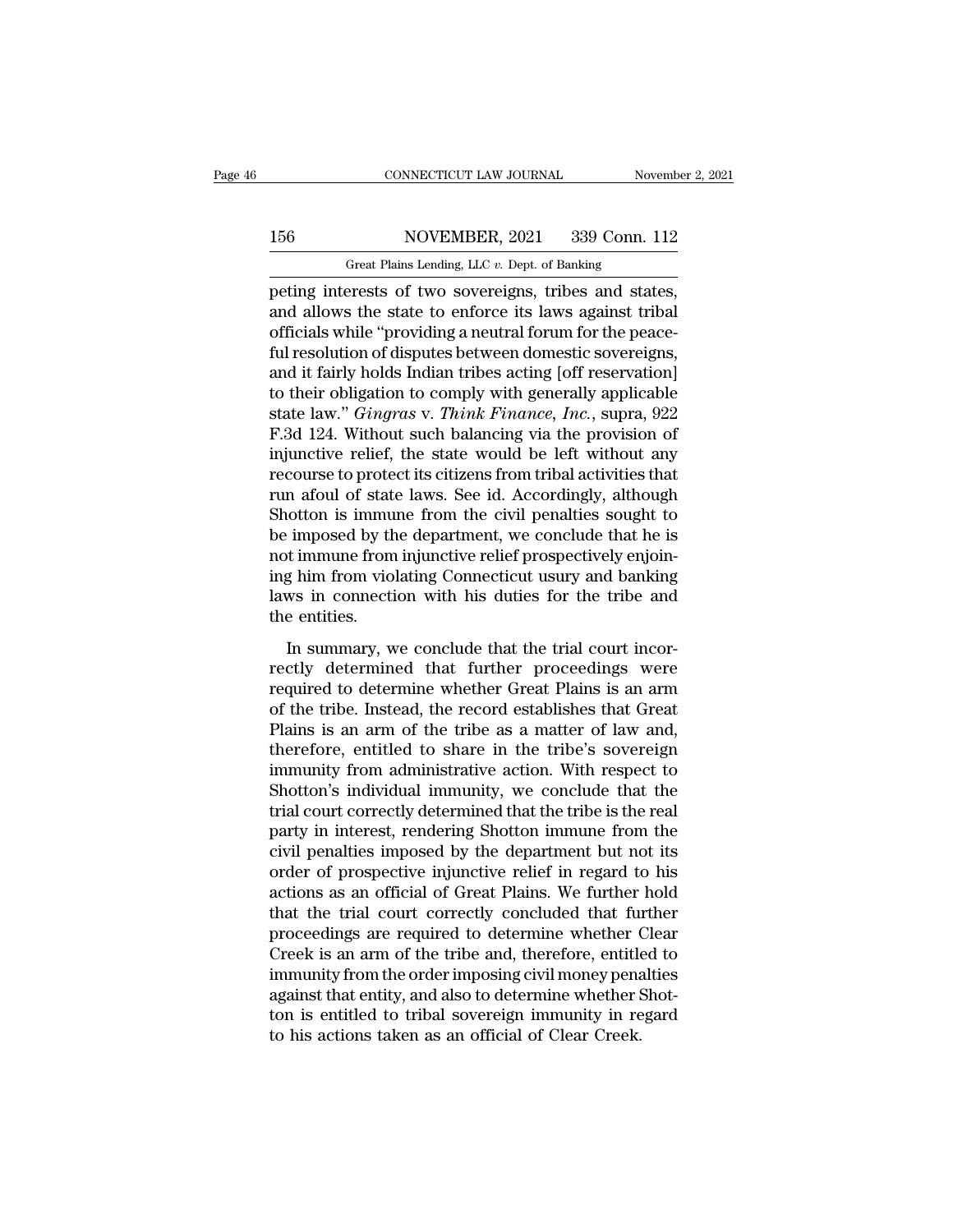CONNECTICUT LAW JOURNAL<br>NOVEMBER, 2021<br>Wilton Campus 1691, LLC *v.* Wilton<br>nt is reversed insofar as the trial Fage 4<br>
9 Conn. 157 NOVEMBER, 2021 157<br>
Wilton Campus 1691, LLC v. Wilton<br>
The judgment is reversed insofar as the trial court<br>
ncluded that further proceedings were required to<br>
termine whether Great Plains is an arm of t  $\begin{array}{c|c} \text{339 Conn. 157} & \text{NOVEMBER, 2021} & \text{157} \\ \hline \text{Wilton Campus 1691, LLC } v. \text{Wilton} \\ \hline \end{array}$  The judgment is reversed insofar as the trial court concluded that further proceedings were required to determine whether Great Plains is  $\begin{array}{c|c} \text{339 Conn. 157} & \text{NOVEMBER, 2021} & \text{157} \\ \hline \text{Without Campus 1691, LLC } v. \text{ Without}\\ \hline \text{The judgment is reversed insofar as the trial court} \\ \text{concluded that further proceedings were required to determine whether Great Plains is an arm of the triple} \\ \text{and insofar as the trial court upheld the imposition of} \\ \text{civil nonalties against Shotten in his capacity as an} \end{array}$ 339 Conn. 157 NOVEMBER, 2021 157<br>
Wilton Campus 1691, LLC  $v$ . Wilton<br>
The judgment is reversed insofar as the trial court<br>
concluded that further proceedings were required to<br>
determine whether Great Plains is an arm of Wilton Campus 1691, LLC v. Wilton<br>The judgment is reversed insofar as the trial court<br>concluded that further proceedings were required to<br>determine whether Great Plains is an arm of the tribe<br>and insofar as the trial cour Witten Campus 1691, LLC v. Witton<br>
The judgment is reversed insofar as the trial court<br>
concluded that further proceedings were required to<br>
determine whether Great Plains is an arm of the tribe<br>
and insofar as the trial c The judgment is reversed insofar as the trial court<br>concluded that further proceedings were required to<br>determine whether Great Plains is an arm of the tribe<br>and insofar as the trial court upheld the imposition of<br>civil pe concluded that further proceedings were required to<br>determine whether Great Plains is an arm of the tribe<br>and insofar as the trial court upheld the imposition of<br>civil penalties against Shotton in his capacity as an<br>office determine whether Great Plains is an arm of the tribe<br>and insofar as the trial court upheld the imposition of<br>civil penalties against Shotton in his capacity as an<br>officer of Great Plains, and the case is remanded with<br>dir and insofar as the trial court upheld the imposition of<br>civil penalties against Shotton in his capacity as an<br>officer of Great Plains, and the case is remanded with<br>direction to render judgment sustaining the administra-<br>t civil penalties against Shotton in his capacity as an officer of Great Plains, and the case is remanded with direction to render judgment sustaining the administrative appeal in part and directing the commissioner to dismi officer of Great Plains, and the case is remanded with<br>direction to render judgment sustaining the administra-<br>tive appeal in part and directing the commissioner to<br>dismiss the administrative proceedings against Great<br>Plai direction to render judgment sustaining the administrative appeal in part and directing the commissioner to dismiss the administrative proceedings against Great Plains, to vacate the imposition of civil penalties against S tive appeal in part and directing the commissioner to<br>dismiss the administrative proceedings against Great<br>Plains, to vacate the imposition of civil penalties against<br>Shotton in his capacity as an officer of Great Plains,<br> dismiss the administrative proceedings against Great<br>Plains, to vacate the imposition of civil penalties against<br>Shotton in his capacity as an officer of Great Plains,<br>and to remand the case to the commissioner for further Plains, to vacate the imposition of civil penalties against<br>Shotton in his capacity as an officer of Great Plains,<br>and to remand the case to the commissioner for further<br>proceedings to determine, in accordance with this op Shotton in his capacity as an officer of Great Plains,<br>and to remand the case to the commissioner for further<br>proceedings to determine, in accordance with this opin-<br>ion, whether Clear Creek is an arm of the tribe and<br>whet In this opinion the other justices concurred.<br>In this open with this open with this open with the Clear Creek is an arm of the tribe a<br>nether Shotton is entitled to tribal sovereign immun<br>regard to his actions taken as an In regard to his actions taken as an official of Clear<br>
Yreek; the judgment is affirmed in all other respects.<br>
In this opinion the other justices concurred.<br>
WILTON CAMPUS 1691, LLC *v*. TOWN OF WILTON<br>
WILTON RIVER PARK

## %)<br>pinion the other justices concurred.<br>CAMPUS 1691, LLC  $v$ . TOWN OF WILTON<br>WILTON RIVER PARK 1688, LLC<br> $v$ . TOWN OF WILTON m the other justices concurred.<br> **v. TOWN OF WILTON**<br> **v. TOWN OF WILTON**<br> **v. TOWN OF WILTON**<br> **v. TOWN OF WILTON**<br> **N RIVER PARK NORTH, LLC**

### VALUATION RIVER PARK 1688, LLC <br>
WILTON RIVER PARK 1688, LLC <br>
WILTON RIVER PARK NORTH, LLC <br>
WILTON RIVER PARK NORTH, LLC <br>
WILTON CSC 20289) PUS 1691, LLC *v.* TOWN OF WILTON<br>ON RIVER PARK 1688, LLC<br>*v.* TOWN OF WILTON<br>N RIVER PARK NORTH, LLC<br>*v.* TOWN OF WILTON<br>(SC 20388) 691, LLC v. TOWN<br>IVER PARK 1688, I<br>WN OF WILTON<br>ER PARK NORTH,<br>WN OF WILTON<br>(SC 20388)<br>and McDonald, D'Auria, M WILTON RIVER PARK NORTH, LLC<br>
v. TOWN OF WILTON<br>
(SC 20388)<br>
Robinson, C. J., and McDonald, D'Auria, Mullins,<br>
Kahn, Ecker and Keller, Js. RIVER PARK NORTH,<br>
TOWN OF WILTON<br>
(SC 20388)<br>
C. J., and McDonald, D'Auria, M<br>
Kahn, Ecker and Keller, Js.<br>
Sallabus

### *Syllabus*

Robinson, C. J., and McDonald, D'Auria, Mullins,<br>Kahn, Ecker and Keller, Js.<br>Syllabus<br>Pursuant to statute (§ 12-55 (b)), an assessor, "[p]rior to taking and subscribing to the oath upon the grand list  $\dots$  shall equalize From Kahn, Ecker and Keller, Js.<br>
Kahn, Ecker and Keller, Js.<br>
Syllabus<br>
suant to statute (§ 12-55 (b)), an assessor, "[p]rior to taking and subscribing to the oath upon the grand list . . . shall equalize the assessments Fig.  $Syllabus$ <br>Syllabus<br>suant to statute (§ 12-55 (b)), an assessor, "[p]rior to taking and subscribing to the oath upon the grand list  $\ldots$  shall equalize the assessments of the property in the town  $\ldots$  and make any asses  $Syll_8$ <br>suant to statute (§ 12-55 (b)), an as<br>ing to the oath upon the grand lis<br>of the property in the town  $\dots$ <br>mistake or required by law.''<br>suant further to statute (§ 12-63 $\alpha$ Pursuant to statute (§ 12-55 (b)), an assessor, "[p]rior to taking and subscribing to the oath upon the grand list . . . shall equalize the assessments of the property in the town . . . and make any assessment omitted by suant to statute (§ 12-55 (b)), an assessor, "[p]rior to taking and subscribing to the oath upon the grand list . . . shall equalize the assessments of the property in the town . . . and make any assessment omitted by mis ing to the oath upon the grand list  $\ldots$  shall equalize the assessments of the property in the town  $\ldots$  and make any assessment omitted by mistake or required by law."<br>suant further to statute (§ 12-63c (d)), a propert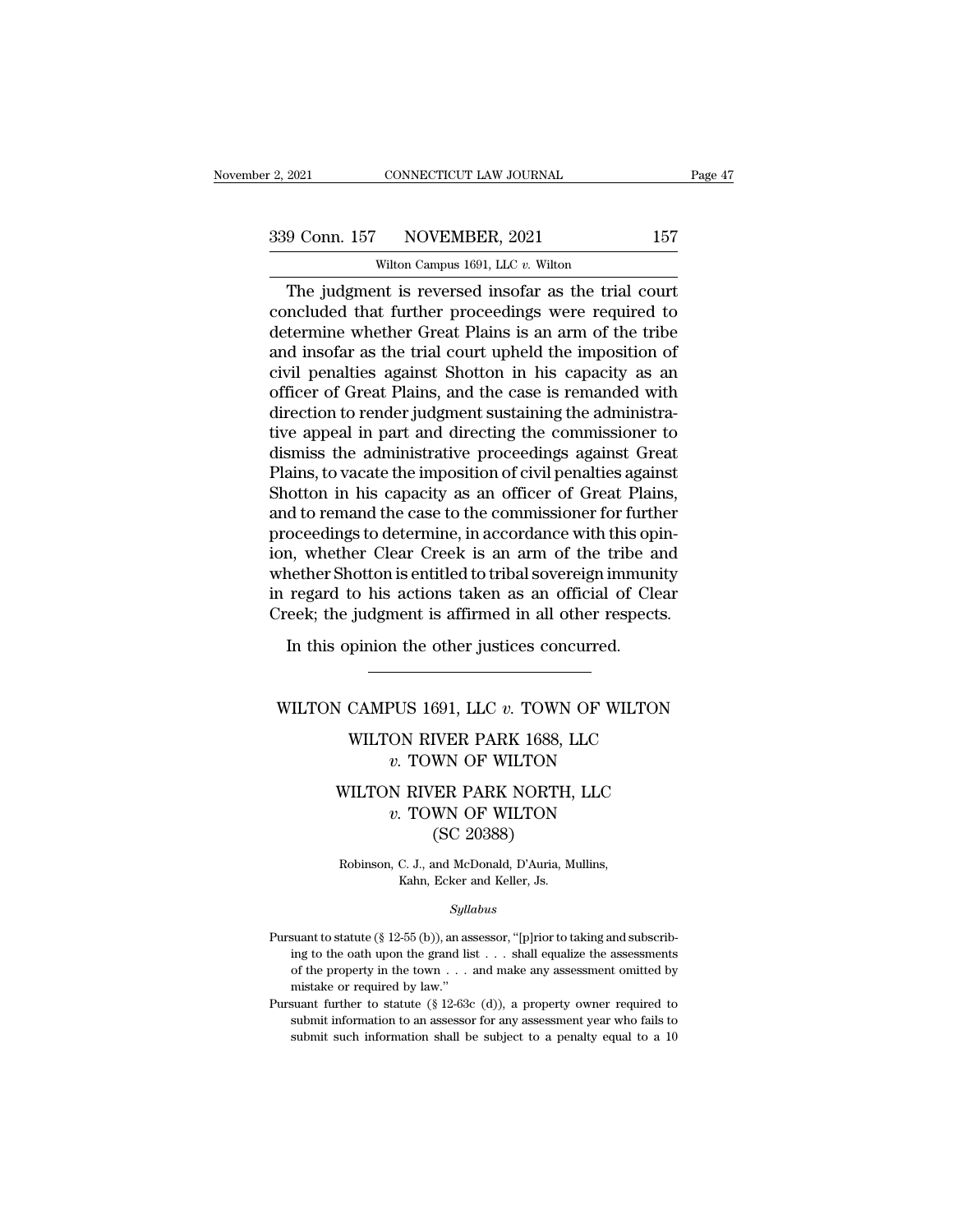### 158 CONNECTICUT LAW JOURNAL November 2, 2021<br>158 NOVEMBER, 2021 339 Conn. 157<br>Wilton Campus 1691, LLC v. Wilton CONNECTICUT LAW JOURNAL<br>NOVEMBER, 2021 339 Con<br>Wilton Campus 1691, LLC *v.* Wilton<br>e in the assessed value of the owner's property

NOVEMBER, 2021 339 Conn. 157<br>Wilton Campus 1691, LLC v. Wilton<br>percent increase in the assessed value of the owner's property for such<br>assessment year. **a**<br> **assessment**<br> **assessment**<br> **year.**<br> **plaintiffs, entities then** 

- 158 NOVEMBER, 2021 339 Conn. 157<br>Wilton Campus 1691, LLC v. Wilton<br>percent increase in the assessed value of the owner's property for such<br>assessment year.<br>The plaintiffs, entities that owned commercial properties that ope Wilton Campus 1691, LLC  $v$ . Wilton<br>percent increase in the assessed value of the owner's property for such<br>assessment year.<br>plaintiffs, entities that owned commercial properties that operated<br>together as a retail shoppin Wilton Campus 1691, LLC  $v$ . Wilton<br>percent increase in the assessed value of the owner's property for such<br>assessment year.<br>plaintiffs, entities that owned commercial properties that operated<br>together as a retail shoppin percent increase in the assessed value of the owner's property for such assessment year.<br>
plaintiffs, entities that owned commercial properties that operated<br>
together as a retail shopping center in the town of Wilton, app assessment year.<br>
plaintiffs, entities that owned commercial properties that operated<br>
together as a retail shopping center in the town of Wilton, appealed to<br>
the trial court from the decision of the Board of Assessment plaintiffs, entities that owned commercial properties that operated together as a retail shopping center in the town of Wilton, appealed to the trial court from the decision of the Board of Assessment Appeals of the defen together as a retail shopping center in the town of Wilton, appealed to the trial court from the decision of the Board of Assessment Appeals of the defendant town. The board had denied the plaintiffs' appeals from the all the trial court from the decision of the Board of Assessment Appeals<br>of the defendant town. The board had denied the plaintiffs' appeals<br>from the allegedly improper assessment of penalties under § 12-63c (d)<br>by the town as of the defendant town. The board had denied the plaintiffs' appeals<br>from the allegedly improper assessment of penalties under  $\S 12-63c$  (d)<br>by the town assessor as a result of their late submission of certain<br>annual inco from the allegedly improper assessment of penalties under  $\S$  12-63c (d) by the town assessor as a result of their late submission of certain annual income and expense reports. The trial court rendered judgments for the t by the town assessor as a result of their late submission of certain annual income and expense reports. The trial court rendered judgments for the town, concluding that, although  $\S 12-55$  (b) required the assessor to imp annual income and expense reports. The trial court rendered judgments for the town, concluding that, although  $\S$  12-55 (b) required the assessor to impose the penalties before taking and subscribing to the oath upon the for the town, concluding that, although  $\S$  12-55 (b) required the assessor to impose the penalties before taking and subscribing to the oath upon the grand list, the only redress for the failure of the assessor to comply to impose the penalties before taking and subscribing to the oath upon<br>the grand list, the only redress for the failure of the assessor to comply<br>with § 12-55 (b) was to postpone the right of the plaintiffs to appeal<br>from the grand list, the only redress for the failure of the assessor to comply with  $\S$  12-55 (b) was to postpone the right of the plaintiffs to appeal from the action of the assessor until the succeeding grand list. The plai with § 12-55 (b) was to postpone the right of the plaintiffs to appeal<br>from the action of the assessor until the succeeding grand list. The<br>plaintiffs appealed to the Appellate Court, which reversed the trial<br>court's judg from the action of the assessor until the succeeding grand list. The plaintiffs appealed to the Appellate Court, which reversed the trial court's judgments. The Appellate Court agreed with the trial court that  $\S$  12-55 ( plaintiffs appealed to the Appellate Court, which reversed the trial court's judgments. The Appellate Court agreed with the trial court that  $\S$  12-55 (b) required the assessor to impose penalties under  $\S$  12-63c (d) bef court's judgments. The Appellate Court agreed with the trial court that  $\S$  12-55 (b) required the assessor to impose penalties under  $\S$  12-63c (d) before signing the grand list but concluded that tax penalties imposed w § 12-55 (b) required the assessor to impose penalties under § 12-63c (d) before signing the grand list but concluded that tax penalties imposed without statutory authority are invalid. On the granting of certification, th before signing the grand list but concluded that tax penalties imposed without statutory authority are invalid. On the granting of certification, the town appealed to this court, claiming that the assessor was not bound by without statutory authority are invalid. On the granting of certification, the town appealed to this court, claiming that the assessor was not bound by the requirement in  $\S 12-55$  (b) that assessments omitted by mistake the town appealed to this court, claiming that the assessor was not bound by the requirement in  $\S 12-55$  (b) that assessments omitted by mistake or required by law must be made before the assessor signs the grand list fo bound by the requirement in § 12-55 (b) that assessments omitted by mistake or required by law must be made before the assessor signs the grand list for the applicable assessment year. *Held* that the Appellate Court corr % grand list for the applicable assessment year. Held that the Appellate<br>Court correctly concluded that the assessor improperly imposed the<br>late filing penalties under § 12-63c (d) on the plaintiffs after the assessor<br>too grand list for the applicable assessment year. *Held* that the Appellate<br>Court correctly concluded that the assessor improperly imposed the<br>late filing penalties under § 12-63c (d) on the plaintiffs after the assessor<br>too Court correctly concluded that the assessor improperly imposed the late filing penalties under § 12-63c (d) on the plaintiffs after the assessor took and subscribed to the oath upon the grand list for the assessment year
- late filing penalties under § 12-63c (d) on the plaintiffs after the assessor took and subscribed to the oath upon the grand list for the assessment year in question:<br>enalties imposed pursuant to § 12-63c (d) are required took and subscribed to the oath upon the grand list for the assessment<br>year in question:<br>enalties imposed pursuant to  $\S$  12-63c (d) are required by law within<br>the meaning of  $\S$  12-55 (b); this court's reading of the lan year in question:<br>
enalties imposed pursuant to  $\S$  12-63c (d) are required by law within<br>
the meaning of  $\S$  12-55 (b); this court's reading of the language in  $\S$  12-<br>
63c (d) led it to conclude that the penalty imposed enalties imposed pursuant to  $\S$  12-63c (d) are required by law within<br>the meaning of  $\S$  12-55 (b); this court's reading of the language in  $\S$  12-<br>63c (d) led it to conclude that the penalty imposed under that statute<br>w the meaning of  $\S$  12-55 (b); this court's reading of the language in  $\S$  12-63c (d) led it to conclude that the penalty imposed under that statute when a property owner fails to submit required information is mandatory u 63c (d) led it to conclude that the penalty imposed under that statute when a property owner fails to submit required information is mandatory unless one of two exceptions apply, and neither exception applied in the prese 63c (d) led it to conclude that the penalty imposed under that statute<br>when a property owner fails to submit required information is mandatory<br>unless one of two exceptions apply, and neither exception applied in<br>the prese unless one of two exceptions apply, and neither exception applied in<br>the present case because it was undisputed that the plaintiffs owned<br>the subject property at all relevant times and the town had not enacted<br>an ordinanc the present case because it was undisputed that the plaintiffs owned<br>the subject property at all relevant times and the town had not enacted<br>an ordinance permitting the assessor to waive penalties under  $\S$  12-<br>63c (d).<br>h
- the subject property at all relevant times and the town had not enacted<br>an ordinance permitting the assessor to waive penalties under § 12-<br>63c (d).<br>he town assessor lacked authority under § 12-55 (b) to impose the late<br>f an ordinance permitting the assessor to waive penalties under § 12-63c (d).<br>he town assessor lacked authority under § 12-55 (b) to impose the late<br>filing penalties after signing the grand list; this court having concluded 63c (d).<br>he town assessor lacked authority under § 12-55 (b) to impose the late<br>filing penalties after signing the grand list; this court having concluded<br>that the term "assessment" in § 12-55 (b) must be read to include he town assessor lacked authority under § 12-55 (b) to impose the late filing penalties after signing the grand list; this court having concluded that the term "assessment" in § 12-55 (b) must be read to include penalties ties imposed under § 12-63c (d), the assessor was bound by the time<br>limitations in § 12-55 (b) and was required to impose the late filing<br>penalties under § 12-63c (d) prior to taking and subscribing to the oath<br>upon the g that the term "assessment" in § 12-55 (b) must be read to include penalties imposed under § 12-63c (d), the assessor was bound by the time limitations in § 12-55 (b) and was required to impose the late filing penalties un ties imposed under  $\S$  12-63c (d), the assessor was bound by the time<br>limitations in  $\S$  12-55 (b) and was required to impose the late filing<br>penalties under  $\S$  12-63c (d) prior to taking and subscribing to the oath<br>upon
- penalties under  $\S$  12-63c (d) prior to taking and subscribing to the oath<br>upon the grand list.<br>The assessor lacked authority to impose the late filing penalties against<br>the plaintiffs under the statute ( $\S$  12-60) applic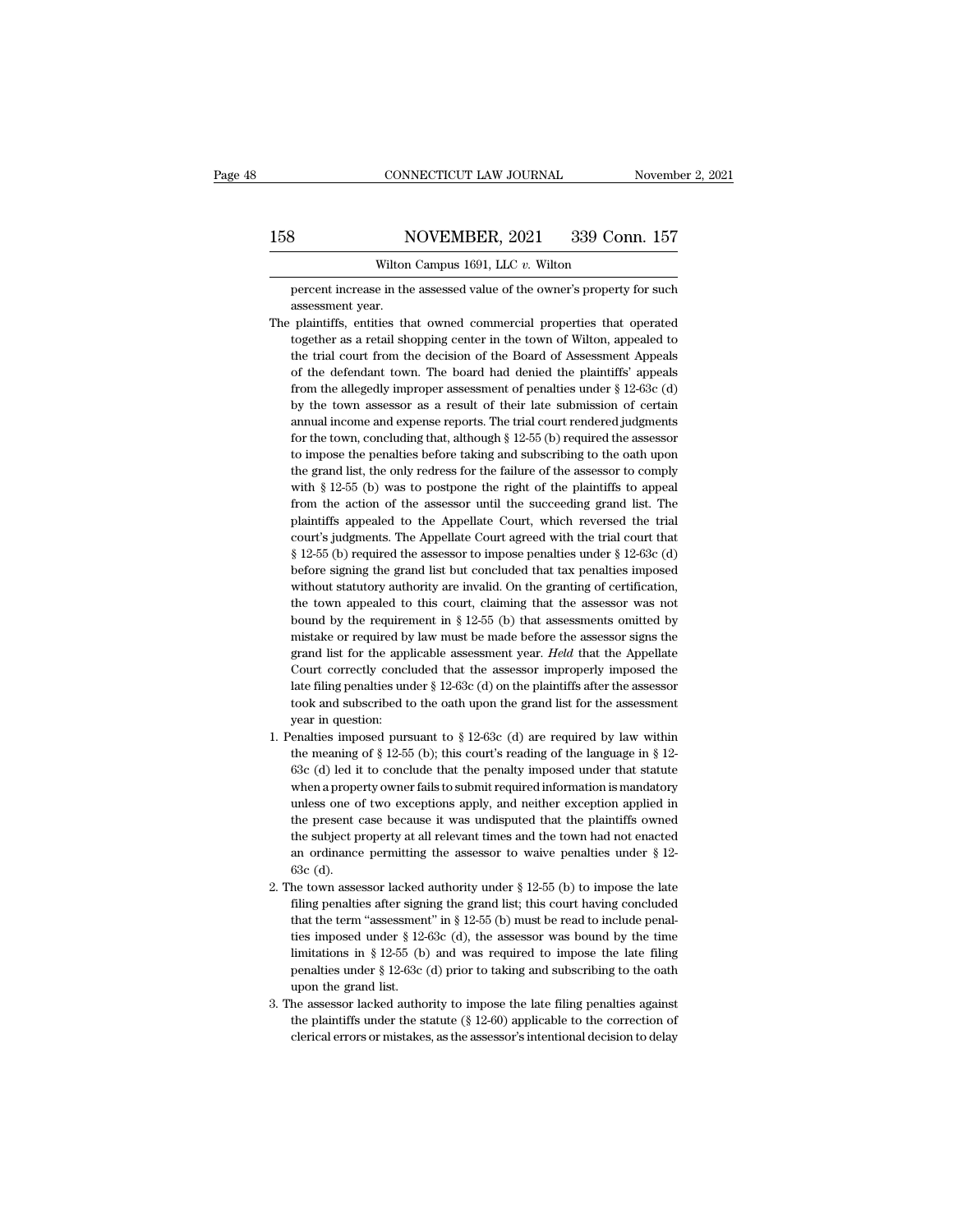CONNECTICUT LAW JOURNAL<br>NOVEMBER, 2021<br>Wilton Campus 1691, LLC *v.* Wilton<br>enalties until after he signed the grand list, a **imposing the penalties until after he signed the grand list, although mistaken, was not a clerical error but, rather, was an error of substance. 159**<br>
Wilton Campus 1691, LLC  $v$ . Wilton<br>
imposing the penalties until after he signed the grand list, although<br>
mistaken, was not a clerical error but, rather, was an error of substance.<br>
(One justice concurring in par ord. 157 NOVEMBER, 2021 159<br>Wilton Campus 1691, LLC v. Wilton<br>Sing the penalties until after he signed the grand list, although<br>aken, was not a clerical error but, rather, was an error of substance<br>(*One justice concurring* Wilton Campus 1691, LLC v. Wilton<br>
oosing the penalties until after he signed the grand list, although<br>
taken, was not a clerical error but, rather, was an error of substance.<br>
(One justice concurring in part and dissentin until after he signed the gramical error but, rather, was an error but, rather, was an error *in part and dissenting* is 2020—officially released May 2<br>*Procedural History* 

imposing the penalties until after he signed the grand list, although<br>mistaken, was not a clerical error but, rather, was an error of substance.<br>(One justice concurring in part and dissenting in part)<br>Argued October 19, 2 mistaken, was not a clerical error but, rather, was an error of substance.<br>
(One justice concurring in part and dissenting in part)<br>
Argued October 19, 2020—officially released May 26, 2021\*<br>
Procedural History<br>
Appeals fr From the allegedly improvement of the sum of the sum of the sum of the decisions of the defendant's Board of Assessment Appeals denying the plaintiffs' appeals from the allegedly improper assessment of tax penalties on ce Argued October 19, 2020—officially released May 26, 2021\*<br>
Procedural History<br>
Appeals from the decisions of the defendant's Board<br>
of Assessment Appeals denying the plaintiffs' appeals<br>
from the allegedly improper assessm *Procedural History*<br>Appeals from the decisions of the defendant's Board<br>of Assessment Appeals denying the plaintiffs' appeals<br>from the allegedly improper assessment of tax penalties<br>on certain of the plaintiffs' real prop Appeals from the decisions of the defendant's Board<br>of Assessment Appeals denying the plaintiffs' appeals<br>from the allegedly improper assessment of tax penalties<br>on certain of the plaintiffs' real property, brought to<br>the Appeals from the decisions of the defendant's Board<br>of Assessment Appeals denying the plaintiffs' appeals<br>from the allegedly improper assessment of tax penalties<br>on certain of the plaintiffs' real property, brought to<br>the of Assessment Appeals denying the plaintiffs' appeals<br>from the allegedly improper assessment of tax penalties<br>on certain of the plaintiffs' real property, brought to<br>the Superior Court in the judicial district of Stamfordon certain of the plaintiffs' real property, brought to<br>the Superior Court in the judicial district of Stamford-<br>Norwalk and transferred to the judicial district of New<br>Britain, Tax Session, where the appeals were consoli the Superior Court in the judicial district of Stamford-<br>Norwalk and transferred to the judicial district of New<br>Britain, Tax Session, where the appeals were consoli-<br>dated and tried to the court, *Hon. Arnold W. Aronson*, Norwalk and transferred to the judicial district of New<br>Britain, Tax Session, where the appeals were consoli-<br>dated and tried to the court, *Hon. Arnold W. Aronson*,<br>judge trial referee, who, exercising the powers of the<br>S dated and tried to the court, *Hon. Arnold W. Aronson*,<br>judge trial referee, who, exercising the powers of the<br>Superior Court, rendered judgments for the defendant,<br>from which the plaintiffs filed a joint appeal with the<br>A judge trial referee, who, exercising the powers of the Superior Court, rendered judgments for the defendant, from which the plaintiffs filed a joint appeal with the Appellate Court, *DiPentima*, *C. J.*, and *Moll* and *Bi* Superior Court, rendered judgments for the defendar<br>from which the plaintiffs filed a joint appeal with tl<br>Appellate Court, *DiPentima*, *C*. *J*., and *Moll* and *Bisho*<br>*Js.*, which reversed the judgments of the trial co *Jonathan S. Bowman*, *C. J.*, and *Moll* and *Bishop*,<br> *J.* which reversed the judgments of the trial court and<br>
manded the cases with direction to render judgments<br>
r the plaintiffs, and the defendant, on the granting o *Mappenate Court, Diremina, C. J., and mou and Bishop,*<br>*Js.*, which reversed the judgments of the trial court and<br>remanded the cases with direction to render judgments<br>for the plaintiffs, and the defendant, on the grantin both, which reversed the judgment<br>remanded the cases with directification, appealed to this contrification, appealed to this contract<br>*Jonathan S. Bowman*, with w<br>man and, on the brief, *Barban*<br>the appellant (defendant).<br>

*Mather increases and the defendant, on the granting of* rtification, appealed to this court. *Affirmed.*<br> *Jonathan S. Bowman*, with whom were *Marc J. Her-*<br> *Mathew T. Wax-Krell*, with whom were *Marci Sil-*<br> *Matthew T* Jonathan S. Bowman, w<br>man and, on the brief, B<br>the appellant (defendant).<br>Matthew T. Wax-Krell, v<br>verman and, on the brief,<br>appellees (plaintiffs).

*vertification, appealed to this court. Affirmed.*<br>*Jonathan S. Bowman,* with whom were *Marc J. Herman* and, on the brief, *Barbara M. Schellenberg*, for the appellant (defendant).<br>*Matthew T. Wax-Krell*, with whom were Matthew T. Wax-Krell, with whom were Marci Sil-<br>
rman and, on the brief, Denise P. Lucchio, for the<br>
pellees (plaintiffs).<br>  $\frac{1}{2}$ <br>  $\frac{1}{2}$ <br>  $\frac{1}{2}$ <br>
D'AURIA, J. This appeal involves the temporal limits<br>
a municipa

### *Opinion*

Matthew T. Wax-Krell, with whom were Marci Silverman and, on the brief, Denise P. Lucchio, for the<br>appellees (plaintiffs).<br>Opinion<br>D'AURIA, J. This appeal involves the temporal limits<br>of a municipal assessor's authority to verman and, on the brief, *Denise P. Lucchio*, for the<br>appellees (plaintiffs).<br>Opinion<br>D'AURIA, J. This appeal involves the temporal limits<br>of a municipal assessor's authority to impose penalties<br>on taxpayers. Specifically opinion<br>
opinion<br>
D'AURIA, J. This appeal involves the temporal limits<br>
of a municipal assessor's authority to impose penalties<br>
on taxpayers. Specifically, we are asked to resolve a<br>
dispute over whether the assessor for *Opinion*<br>
D'AURIA, J. This appeal involves the temporal limits<br>
of a municipal assessor's authority to impose penalties<br>
on taxpayers. Specifically, we are asked to resolve a<br>
dispute over whether the assessor for the de on taxpayers. Specifically, we are asked to resolve a dispute over whether the assessor for the defendant, the town of Wilton (town), must impose late filing penal-<br>\*  $May 26$ , 2021, the date that this decision was release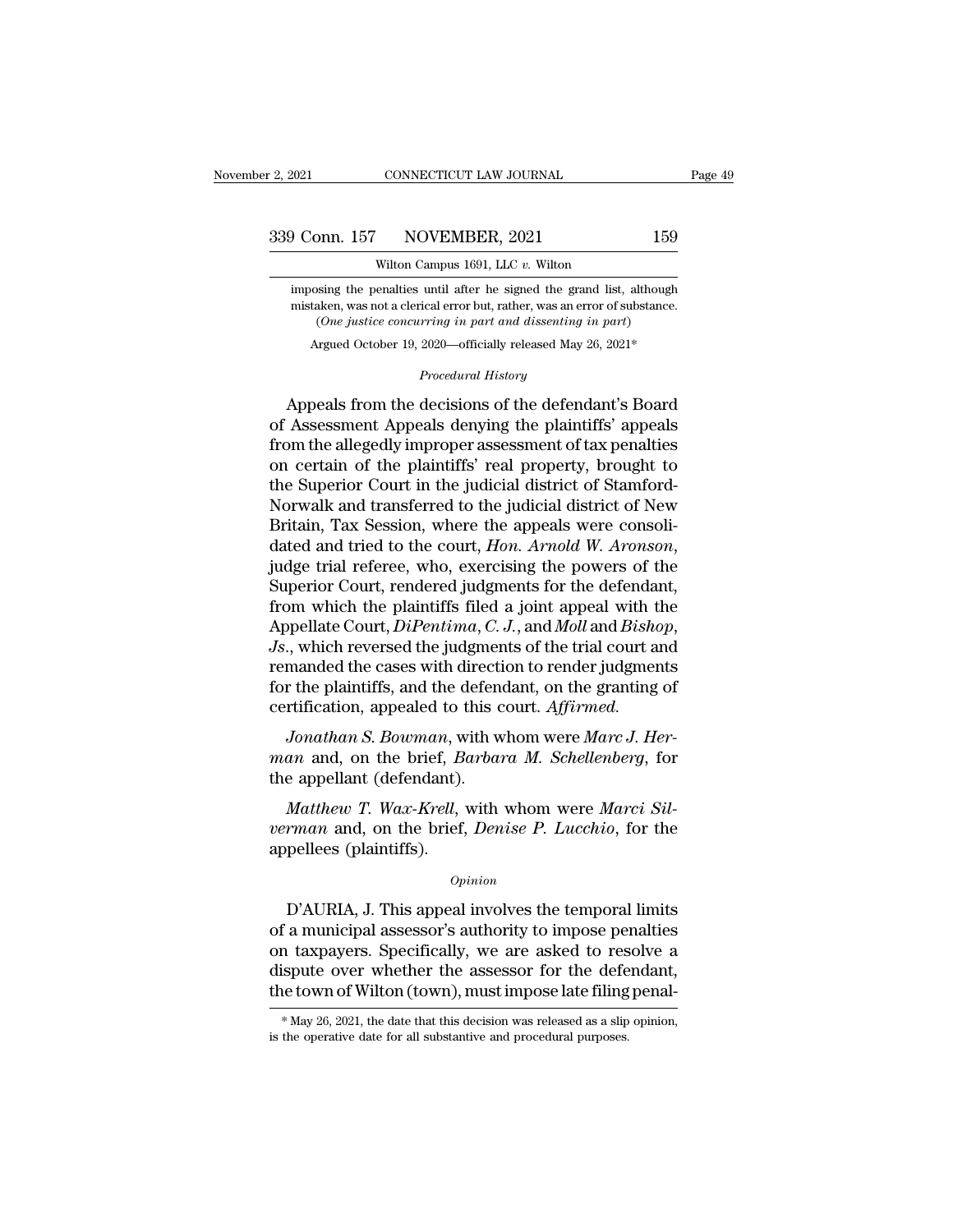### 160 CONNECTICUT LAW JOURNAL November 2, 2021<br>160 NOVEMBER, 2021 339 Conn. 157<br>Wilton Campus 1691, LLC v. Wilton CONNECTICUT LAW JOURNAL<br>NOVEMBER, 2021 339 Con<br>Wilton Campus 1691, LLC *v.* Wilton<br>Pers pursuant to General Statutes 8

THE CONNECTICUT LAW JOURNAL Movember 2, 2021<br>
160 NOVEMBER, 2021 339 Conn. 157<br>
Wilton Campus 1691, LLC v. Wilton<br>
169 ties on taxpayers pursuant to General Statutes § 12-63c<br>
(d), if at all, before taking and subscribing 160 NOVEMBER, 2021 339 Conn. 157<br>Wilton Campus 1691, LLC v. Wilton<br>ties on taxpayers pursuant to General Statutes § 12-63c<br>(d), if at all, before taking and subscribing to the oath<br>on the grand list for that assessment ye NOVEMBER, 2021 339 Conn. 157<br>
Wilton Campus 1691, LLC v. Wilton<br>
ties on taxpayers pursuant to General Statutes § 12-63c<br>
(d), if at all, before taking and subscribing to the oath<br>
on the grand list for that assessment yea 160 NOVEMBER, 2021 339 Conn. 157<br>Wilton Campus 1691, LLC v. Wilton<br>ties on taxpayers pursuant to General Statutes § 12-63c<br>(d), if at all, before taking and subscribing to the oath<br>on the grand list for that assessment yea Wilton Campus 1691, LLC v. Wilton<br>ties on taxpayers pursuant to General Statutes § 12-63c<br>(d), if at all, before taking and subscribing to the oath<br>on the grand list for that assessment year pursuant to<br>General Statutes § ties on taxpayers pursuant to General Statutes  $\S$  12-63c<br>(d), if at all, before taking and subscribing to the oath<br>on the grand list for that assessment year pursuant to<br>General Statutes  $\S$  12-55 (b), or may impose the (d), if at all, before taking and subscribing to the oath<br>on the grand list for that assessment year pursuant to<br>General Statutes § 12-55 (b), or may impose the penal-<br>ties later. The town claims that the Appellate Court<br> (a),  $\pi$  at all, service datally and subserving to the star.<br>
on the grand list for that assessment year pursuant to<br>
General Statutes § 12-55 (b), or may impose the penal-<br>
ties later. The town claims that the Appellate General Statutes § 12-55 (b), or may impose the penal-<br>ties later. The town claims that the Appellate Court<br>incorrectly concluded that the assessor improperly<br>imposed late filing penalties on the plaintiffs, Wilton<br>Campus the latter. The town claims that the Appellate Court<br>incorrectly concluded that the assessor improperly<br>imposed late filing penalties on the plaintiffs, Wilton<br>Campus 1691, LLC, Wilton River Park 1688, LLC, and<br>Wilton Riv incorrectly concluded that the assessor improperly<br>imposed late filing penalties on the plaintiffs, Wilton<br>Campus 1691, LLC, Wilton River Park 1688, LLC, and<br>Wilton River Park North, LLC, after taking and subscrib-<br>ing to mposed late filing per<br>Campus 1691, LLC, Wi<br>Wilton River Park North<br>ing to the oath on the<br>year. We disagree and<br>Court's judgment. The following undisputed facts, as stipulated by the rises and contained in the record, and subscributed are. We disagree and therefore affirm the Appellate burt's judgment.<br>The following undisputed facts, as stipulated by mediated i anti-bar, and, and, and, and, and particularly ing to the oath on the grand list for that assessment<br>year. We disagree and therefore affirm the Appellate<br>Court's judgment.<br>The following undisputed facts, as stip

historical weak in the spank has for that assessment<br>year. We disagree and therefore affirm the Appellate<br>Court's judgment.<br>The following undisputed facts, as stipulated by the<br>parties and contained in the record, and proc The following undisputed facts, as stipulated by the parties and contained in the record, and procedural history are relevant to our disposition of this appeal. The plaintiffs are related entities, each of which at all rel The following undisputed facts, as stipulated by the<br>parties and contained in the record, and procedural<br>history are relevant to our disposition of this appeal.<br>The plaintiffs are related entities, each of which at all<br>rel The following undisputed facts, as stipulated by the parties and contained in the record, and procedural history are relevant to our disposition of this appeal. The plaintiffs are related entities, each of which at all re parties and contained in the record, and procedural<br>history are relevant to our disposition of this appeal.<br>The plaintiffs are related entities, each of which at all<br>relevant times owned commercial properties that oper-<br>a history are relevant to our disposition of this appeal.<br>The plaintiffs are related entities, each of which at all<br>relevant times owned commercial properties that oper-<br>ate together as a retail shopping center located at 5 The plaintiffs are related entities, each of which at all relevant times owned commercial properties that operate together as a retail shopping center located at 5 River Road in Wilton. Pursuant to  $\S 12-63c$  (a),<sup>1</sup> the tiver Road in Wilton. Pursuant to  $\S 12-63c$  (a),<sup>1</sup> the laintiffs were required to submit annual income and spense reports for the year 2013 to the assessor on  $\frac{1}{1}$  General Statutes  $\S 12-63c$  (a) provides: "In dete EXTERT ACTUAL VALUE IN STEP  $\frac{1}{2}$  and  $\frac{1}{2}$  and  $\frac{1}{2}$  and  $\frac{1}{2}$  are plaintiffs were required to submit annual income and expense reports for the year 2013 to the assessor on  $\frac{1}{2}$  General Statutes § 12

plaintiffs were required to submit annual income and<br>expense reports for the year 2013 to the assessor on<br> $\frac{1}{1}$  General Statutes § 12-63c (a) provides: "In determining the present true<br>and actual value in any town of expense reports for the year 2013 to the assessor on  $\frac{1}{1}$  General Statutes § 12-63c (a) provides: "In determining the present true and actual value in any town of real property used primarily for purposes of producin CAPCHESE TUPOTES TOT LIFE  $y$ Car 2010 to the assessor of  $\frac{1}{2}$ <br>
<sup>1</sup> General Statutes § 12-63c (a) provides: "In determining the present true<br>
and actual value in any town of real property used primarily for purposes<br> <sup>1</sup> General Statutes  $\S$  12-63c (a) provides: "In determining the present true and actual value in any town of real property used primarily for purposes of producing rental income, the assessor, which term whenever used i and actual value in any town of real property used primarily for purposes<br>of producing rental income, the assessor, which term whenever used in this<br>section shall include assessor or board of assessors, may require in the<br> and a form and some in the assessor, which term whenever used in this section shall include assessor or board of assessors, may require in the conduct of any appraisal of such property pursuant to the capitalization of met section shall include assessor or board of assessors, may require in the conduct of any appraisal of such property pursuant to the capitalization of net income method, as provided in section 12-63b, that the owner of such conduct of any appraisal of such property pursuant to the capitalization of net income method, as provided in section 12-63b, that the owner of such property annually submit to the assessor not later than the first day of property. Submission of submission of submission of submission of submission of subproperty annually submit to the assessor not later than the first day of June, on a form provided by the assessor not later than forty-five the town is conducting a revaluation of all real property annually submit to the assessor not later than forty-five days before said first day of June, the best available information disclosing the actual rental and rental property annually submit to the assessor not later than the first day of June, on a form provided by the assessor not later than forty-five days before said first day of June, the best available information disclosing the said first day of June, the best available information disclosing the actual rental and rental-related income and operating expenses applicable to such property. Submission of such information may be required whether or no rental and rental-related income and operating expenses applicable to such the town is conducting a revaluation of all real property pursuant to section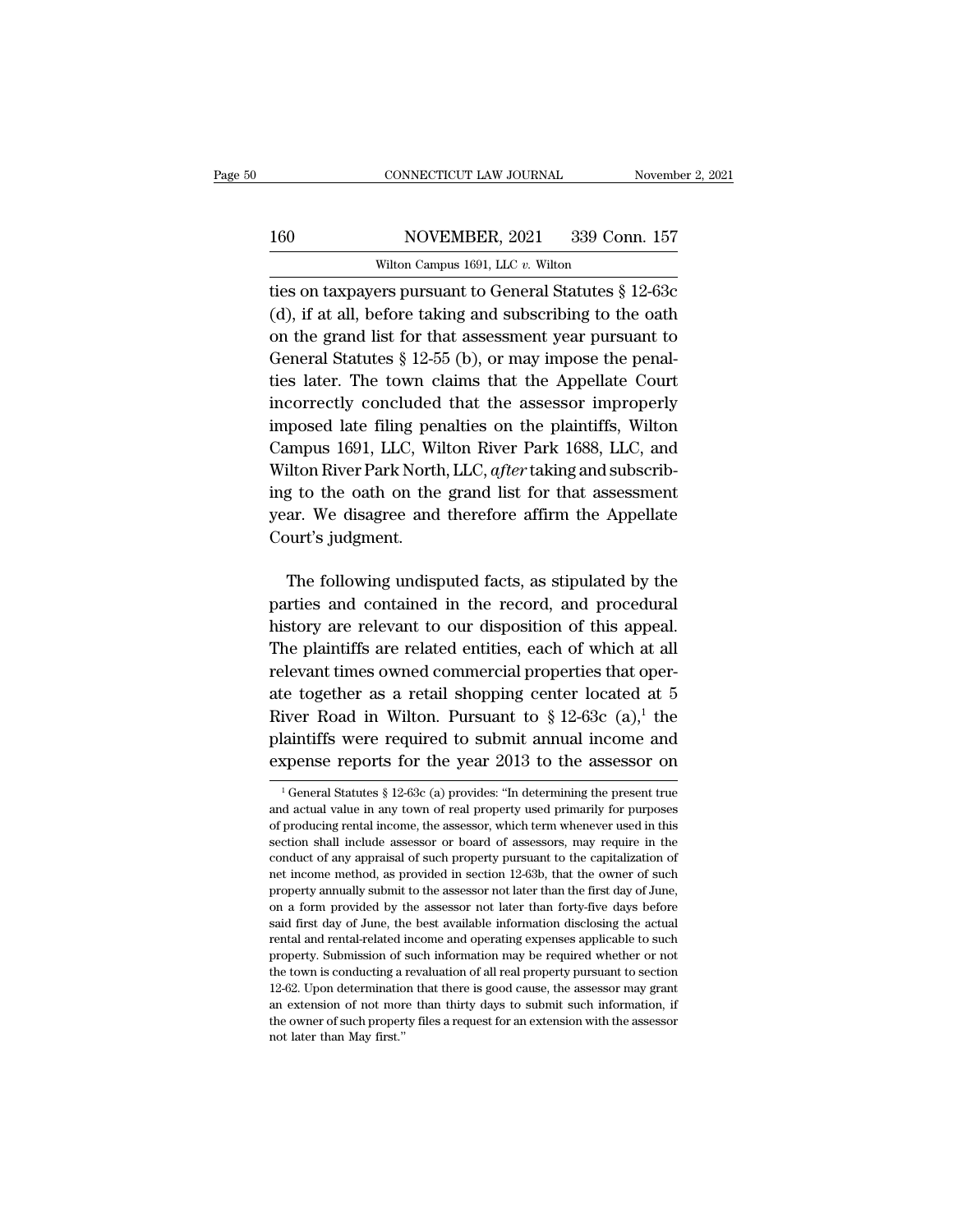# $\frac{2,2021}{2}$  CONNECTICUT LAW JOURNAL Page 51<br>339 Conn. 157 NOVEMBER, 2021 161<br>Wilton Campus 1691, LLC v. Wilton

r. 2, 2021 CONNECTICUT LAW JOURNAL<br>
339 Conn. 157 NOVEMBER, 2021 161<br>
Wilton Campus 1691, LLC *v.* Wilton<br>
or before June 1, 2014. The plaintiffs failed to submit <sup>2</sup>, 2021 CONNECTICUT LAW JOURNAL Page 5<br>
339 Conn. 157 NOVEMBER, 2021 161<br>
wilton Campus 1691, LLC *v*. Wilton<br>
or before June 1, 2014. The plaintiffs failed to submit<br>
the reports before the deadline passed. Instead, th 339 Conn. 157 NOVEMBER, 2021 161<br>Wilton Campus 1691, LLC v. Wilton<br>or before June 1, 2014. The plaintiffs failed to submit<br>the reports before the deadline passed. Instead, the<br>plaintiffs sent the reports by overnight mail 339 Conn. 157 NOVEMBER, 2021 161<br>Wilton Campus 1691, LLC v. Wilton<br>or before June 1, 2014. The plaintiffs failed to submit<br>the reports before the deadline passed. Instead, the<br>plaintiffs sent the reports by overnight mail 339 Conn. 157 NOVEMBER, 2021 161<br>wilton Campus 1691, LLC  $v$ . Wilton<br>or before June 1, 2014. The plaintiffs failed to submit<br>the reports before the deadline passed. Instead, the<br>plaintiffs sent the reports by overnight ma Wilton Campus 1691, LLC v. Wilton<br>
or before June 1, 2014. The plaintiffs failed to submit<br>
the reports before the deadline passed. Instead, the<br>
plaintiffs sent the reports by overnight mail on June 2,<br>
2014, and the ass Wilton Campus 1691, LLC v. Wilton<br>
or before June 1, 2014. The plaintiffs failed to submit<br>
the reports before the deadline passed. Instead, the<br>
plaintiffs sent the reports by overnight mail on June 2,<br>
2014, and the ass or before June 1, 2014. The plaintiffs failed to submit<br>the reports before the deadline passed. Instead, the<br>plaintiffs sent the reports by overnight mail on June 2,<br>2014, and the assessor received them on June 3, 2014,<br>t the reports before the deadline passed. Instead, the plaintiffs sent the reports by overnight mail on June 2, 2014, and the assessor received them on June 3, 2014, two days after the deadline. The parties do not dispute t plaintiffs sent the reports by overnight mail on June 2, 2014, 2014, and the assessor received them on June 3, 2014, two days after the deadline. The parties do not dispute that the late submission of the reports subjected 2014, and the assessor received them on June 3, 2014,<br>two days after the deadline. The parties do not dispute<br>that the late submission of the reports subjected the<br>taxpayers to penalties under  $\S$  12-63c (d).<sup>2</sup> Rather, t two days after the deadline. The parties do not dispute<br>that the late submission of the reports subjected the<br>taxpayers to penalties under  $\S$  12-63c (d).<sup>2</sup> Rather, the<br>dispute arose because the assessor signed the 2014<br> that the late submission of the reports subjected the taxpayers to penalties under  $\S$  12-63c (d).<sup>2</sup> Rather, the dispute arose because the assessor signed the 2014 grand list on or before January 31, 2015, without imposi taxpayers to penalties under § 12-63c (d).<sup>2</sup> Rather, the dispute arose because the assessor signed the 2014 grand list on or before January 31, 2015, without imposing penalties on the plaintiffs. Instead, the assessor de ig penalties on the plaintiffs. Instead, the assessor elayed imposing the penalties until April 29, 2015, then the assessor issued certificates of change pursu-<br>that to General Statutes § 12-60<sup>3</sup> for the properties that delayed imposing the penalties until April 29, 2015,<br>when the assessor issued certificates of change pursu-<br>ant to General Statutes § 12-60<sup>3</sup> for the properties that<br><sup>2</sup> General Statutes § 12-63c (d) provides: "Any owner

when the assessor issued certificates dinarity and the assessor issued certificates of change pursu-<br>ant to General Statutes § 12-60° for the properties that<br><sup>2</sup> General Statutes § 12-63c (d) provides: "Any owner of such when the assessor issued certificates of change pursu-<br>ant to General Statutes § 12-60<sup>3</sup> for the properties that<br> $\frac{1}{2}$  General statutes § 12-63c (d) provides: "Any owner of such real property<br>required to submit infor ant to General Statutes  $\S 12-60^{\circ}$  for the properties that<br>
<sup>2</sup> General Statutes  $\S 12-63c$  (d) provides: "Any owner of such real property<br>
required to submit information to the assessor in accordance with subsection<br> <sup>2</sup> General Statutes § 12-63c (d) provides: "Any owner of such real property required to submit information to the assessor in accordance with subsection (a) of this section for any assessment year, who fails to submit su Formal statutes  $\S$  12-osc (d) provides: Any owner of such real property required to submit information to the assessor in accordance with subsection (a) of this section for any assessment year, who fails to submit such i required to submit information to the assessor in accordance with subsection (a) of this section for any assessment year, who fails to submit such information as required under said subsection (a) or who submits informatio (a) of this section for any assessment year, who fails to submit such information as required under said subsection (a) or who submits information in incomplete or false form with intent to defraud, shall be subject to a tion as required under said subsection (a) or who submits information in<br>incomplete or false form with intent to defraud, shall be subject to a penalty<br>equal to a ten per cent increase in the assessed value of such propert mcomplete or raise rorm with intent to derraud, shall be subject to a penalty equal to a ten per cent increase in the assessed value of such property for such assessment year. Notwithstanding the provisions of this subsect equal to a ten per cent increase in the assessed value of such property for<br>such assessment year. Notwithstanding the provisions of this subsection,<br>an assessor or board of assessment appeals shall waive such penalty if th such assessment year. Notwinstanding the provisions of this subsection,<br>an assessor or board of assessment appeals shall waive such penalty if the<br>owner of the real property required to submit the information is not the<br>ow owner of the real property required to submit the information is not the owner of such property on the assessment date for the grand list to which such penalty is added. Such assessor or board may waive such penalty upon

<sup>%</sup> owner of such property on the assessment date for the grand list to which such penalty is added. Such assessor or board may waive such penalty upon receipt of such information in any town in which the legislative body a such penatty is added. Such assessor or board may waive such penatty upon<br>receipt of such information in any town in which the legislative body adopts<br>an ordinance allowing for such a waiver."<br><sup>3</sup> General Statutes § 12-60 ing the tax due date relative to which such omission or mistake occurred, and the tax shall be levied and collected according to such corrected assessment. In the event that the issuance of a certificate of correction resu an ordinance allowing for such a walver.<br>
<sup>3</sup> General Statutes § 12-60 provides: "Any clerical omission or mistake in<br>
the assessment of taxes may be corrected according to the fact by the<br>
assessors or board of assessmen <sup>2</sup> General statutes § 12-60 provides: "Any clerical omission or mistake in<br>the assessment of taxes may be corrected according to the fact by the<br>assessors or board of assessment appeals, not later than three years followincrease shall be sent to such person's last-known address by the assessor<br>or board of assessment appeals within ten days immediately following the<br>date such correction is made. Such notice shall include, with respect to assessors or board of assessment appeals, not later than three years following the tax due date relative to which such omission or mistake occurred, and the tax shall be levied and collected according to such corrected ass im the tax due date relative to which such omission or mistake occurred,<br>and the tax shall be levied and collected according to such corrected assess-<br>ment. In the event that the issuance of a certificate of correction res and the tax shall be levied and collected according to such corrected assessment. In the event that the issuance of a certificate of correction results in an increase to the assessment list of any person, written notice of ment. In the event that the issuance of a certuricate of correction results in<br>an increase to the assessment list of any person, written notice of such<br>increase shall be sent to such person's last-known address by the asse an increase to the assessment list of any person, written notice of such<br>increase shall be sent to such person's last-known address by the assessor<br>or board of assessment appeals within ten days immediately following the<br>d increase snall be sent to such person's last-known address by the assessor<br>or board of assessment appeals within ten days immediately following the<br>date such correction is made. Such notice shall include, with respect to<br>e or board of assessment appeals wunnt ten days immediately following the date such correction is made. Such notice shall include, with respect to each assessment list corrected, the assessment prior to and after such increa date such correction is made. Such notice snall include, with respect to each assessment list corrected, the assessment prior to and after such increase and the reason for such increase. Any person claiming to be aggrieved each assessment list corrected, the assessment prior to and atter such<br>increase and the reason for such increase. Any person claiming to be<br>aggrieved by the action of the assessor under this section may appeal the<br>doings o Increase and the reason for such increase. Any person claiming to be aggrieved by the action of the assessor under this section may appeal the doings of the assessor to the board of assessment appeals as otherwise provided aggrieved by the action of the assessor under this section may appeal the doings of the assessor to the board of assessment appeals as otherwise provided in this chapter, provided such appeal shall be extended in time to t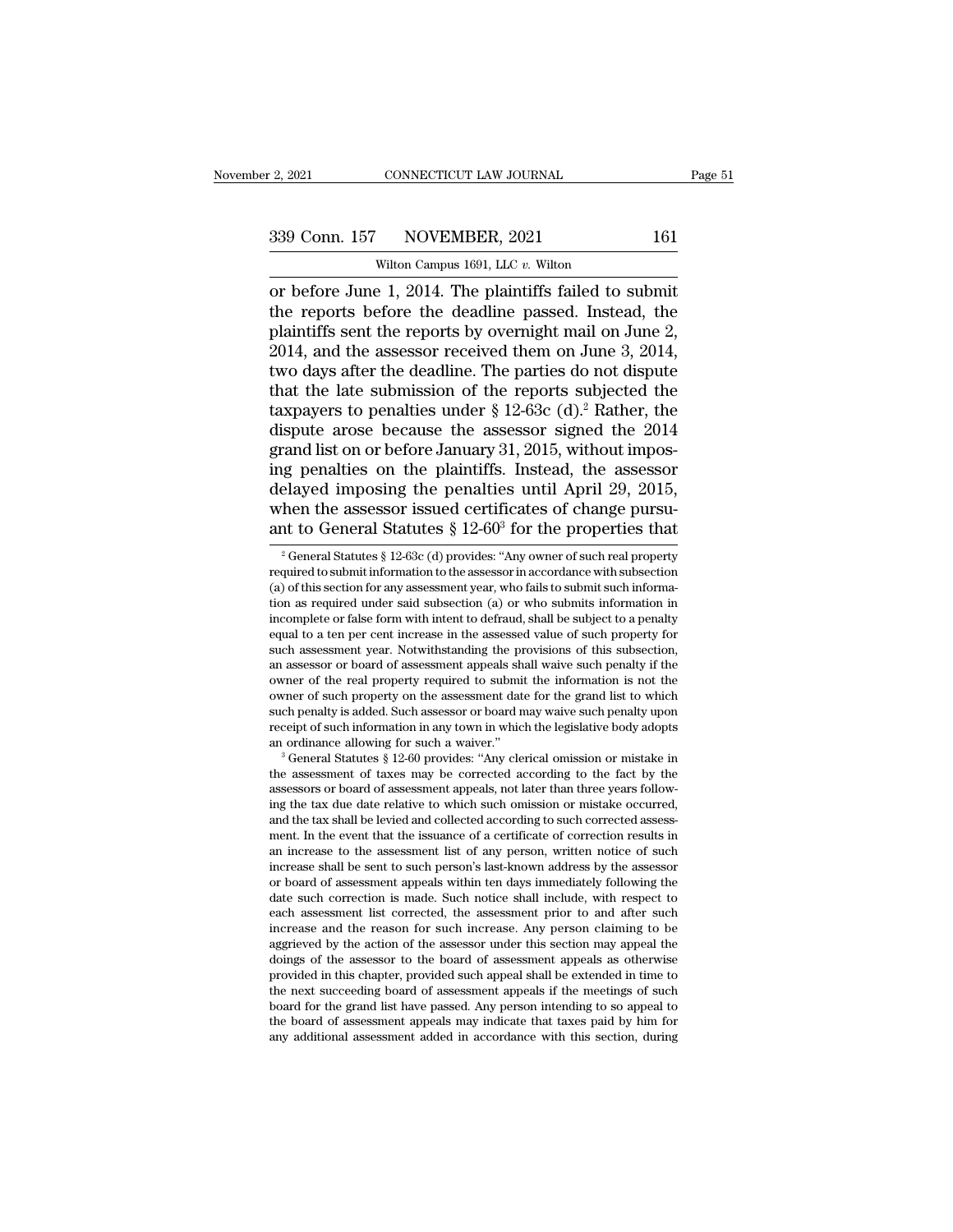### 162 CONNECTICUT LAW JOURNAL November 2, 2021<br>162 NOVEMBER, 2021 339 Conn. 157<br>Wilton Campus 1691, LLC v. Wilton CONNECTICUT LAW JOURNAL<br>NOVEMBER, 2021 339 Con<br>Wilton Campus 1691, LLC *v.* Wilton<br>Crts of the penalties It has been the

CONNECTICUT LAW JOURNAL November 2, 2021<br>
NOVEMBER, 2021 339 Conn. 157<br>
Wilton Campus 1691, LLC v. Wilton<br>
Were the subjects of the penalties. It has been the town<br>
assessor's long-standing practice to impose  $\S 12-63c$  ( 162 NOVEMBER, 2021 339 Conn. 157<br>Wilton Campus 1691, LLC v. Wilton<br>Were the subjects of the penalties. It has been the town<br>assessor's long-standing practice to impose § 12-63c (d)<br>penalties retroactively under § 12-60 in 162 NOVEMBER, 2021 339 Conn. 157<br>Wilton Campus 1691, LLC v. Wilton<br>were the subjects of the penalties. It has been the town<br>assessor's long-standing practice to impose § 12-63c (d)<br>penalties retroactively under § 12-60 in I62 NOVEMBER, 2021 339 Conn. 157<br>Wilton Campus 1691, LLC v. Wilton<br>were the subjects of the penalties. It has been the town<br>assessor's long-standing practice to impose § 12-63c (d)<br>penalties retroactively under § 12-60 in Wilton Campus 1691, LLC v. Wilton<br>
ere the subjects of the penalties. It has been the town<br>
sessor's long-standing practice to impose § 12-63c (d)<br>
malties retroactively under § 12-60 in order to allow<br>
r the correction o were the subjects of the penalties. It has been the town<br>assessor's long-standing practice to impose  $\S$  12-63c (d)<br>penalties retroactively under  $\S$  12-60 in order to allow<br>for the correction of clerical omissions or mis

assessor's long-standing practice to impose  $\S$  12-63c (d)<br>penalties retroactively under  $\S$  12-60 in order to allow<br>for the correction of clerical omissions or mistakes.<br>The plaintiffs asserted claims in the trial court, penalties retroactively under  $\S$  12-60 in order to allow<br>for the correction of clerical omissions or mistakes.<br>The plaintiffs asserted claims in the trial court, chal-<br>lenging the penalties pursuant to General Statutes For the correction of clerical omissions or mistakes.<br>The plaintiffs asserted claims in the trial court, challenging the penalties pursuant to General Statutes  $\S$  12-119. They also appealed to the Board of Assessment App The plaintiffs asserted claims in the trial court, chal-<br>lenging the penalties pursuant to General Statutes  $\S$  12-<br>119. They also appealed to the Board of Assessment<br>Appeals of the Town of Wilton (board) pursuant to<br>Gene The plaintiffs asserted claims in the trial court, chal-<br>lenging the penalties pursuant to General Statutes § 12-<br>119. They also appealed to the Board of Assessment<br>Appeals of the Town of Wilton (board) pursuant to<br>Genera lenging the penalties pursuant to General Statutes § 12-<br>119. They also appealed to the Board of Assessment<br>Appeals of the Town of Wilton (board) pursuant to<br>General Statutes § 12-111. Following a hearing on April<br>5, 2016, 119. They also appealed to the Board of Assessment<br>Appeals of the Town of Wilton (board) pursuant to<br>General Statutes § 12-111. Following a hearing on April<br>5, 2016, the board denied the plaintiffs' appeals, and<br>the plaint Appeals of the Town of Wilton (board) pursuant to<br>General Statutes § 12-111. Following a hearing on April<br>5, 2016, the board denied the plaintiffs' appeals, and<br>the plaintiffs appealed the board's decision to the trial<br>co General Statutes § 12-111. Following a hearing on April 5, 2016, the board denied the plaintiffs' appeals, and the plaintiffs appealed the board's decision to the trial court pursuant to General Statutes § 12-117a. Wilton e plaintiffs appealed the board's decision to the trial<br>urt pursuant to General Statutes § 12-117a. Wilton<br>umpus 1691, LLC v. Wilton, 191 Conn. App. 712, 719–<br>, 216 A.3d 653 (2019). The trial court consolidated<br>ese action court pursuant to General Statutes § 12-117a. Wilton<br> *Campus 1691, LLC* v. Wilton, 191 Conn. App. 712, 719–<br>
20, 216 A.3d 653 (2019). The trial court consolidated<br>
these actions and adjudicated them together.<br>
The trial

Campus 1691, LLC v. Wilton, 191 Conn. App. 712, 719–20, 216 A.3d 653 (2019). The trial court consolidated<br>these actions and adjudicated them together.<br>The trial court agreed with the plaintiffs that, because<br>§ 12-55 (b)<sup>4</sup> 20, 216 A.3d 653 (2019). The trial court consolidated<br>these actions and adjudicated them together.<br>The trial court agreed with the plaintiffs that, because<br>§ 12-55 (b)<sup>4</sup> provides that the assessor, "[p]rior to taking<br>and these actions and adjudicated them together.<br>
The trial court agreed with the plaintiffs that, because<br>
§ 12-55 (b)<sup>4</sup> provides that the assessor, "[p]rior to taking<br>
and subscribing to the oath upon the grand list . . .<br> The trial court agreed with the plaintiffs that, because § 12-55 (b)<sup>4</sup> provides that the assessor, "[p]rior to taking and subscribing to the oath upon the grand list . . . . make any assessment . . . required by law," an The trial court agreed with the plaintiffs that, because  $\S$  12-55 (b)<sup>4</sup> provides that the assessor, "[p]rior to taking and subscribing to the oath upon the grand list . . . . make any assessment . . . required by law," § 12-55 (b)<sup>4</sup> provides that the assessor, "[p]rior to taking<br>and subscribing to the oath upon the grand list . . .<br>make any assessment . . . required by law," and,<br>because § 12-63c (d) penalties are mandatory, § 12-55<br>(b and subscribing to the oath upon the grand list . . . make any assessment . . . required by law," and, because § 12-63c (d) penalties are mandatory, § 12-55 (b) requires the assessor to impose penalties under § 12-63c (d) make any assessment . . . . required by law," and,<br>because § 12-63c (d) penalties are mandatory, § 12-55<br>(b) requires the assessor to impose penalties under § 12-<br>63c (d) *before* signing the grand list. Despite so holdin because § 12-63c (d) penalties are mandatory, § 12-55<br>(b) requires the assessor to impose penalties under § 12-<br>63c (d) *before* signing the grand list. Despite so holding,<br>the trial court ruled in favor of the town, conc (b) requires the assessor to impose penalties under  $\S$  12-63c (d) *before* signing the grand list. Despite so holding, the trial court ruled in favor of the town, concluding that "the only redress for the assessor's fail that "the only redress for the assessor's failure to com-<br>ply with the provisions of  $\S$  12-55 (b) is to postpone the<br>right of the plaintiffs to appeal the action of the assessor<br>until the succeeding grand list" and that ply with the provisions of § 12-55 (b) is to postpone the<br>right of the plaintiffs to appeal the action of the assessor<br>until the succeeding grand list" and that "[t]he penalty<br>the pendency of such appeal, are paid 'under p

right of the plaintiffs to appeal the action of the assessor<br>until the succeeding grand list" and that "[t]he penalty<br>the pendency of such appeal, are paid 'under protest' and thereupon such<br>person shall not be liable for Traction of the praintints to appear the action of the assessor<br>until the succeeding grand list" and that "[t]he penalty<br>the pendency of such appeal, are paid 'under protest' and thereupon such<br>person shall not be liable f the pendency of such appeal, are paid 'under protest' and the<br>reupon such person shall not be liable for any interest on the taxes based upon such<br>additional assessment, provided (1) such person shall have paid not less<br>t The pendency of such appeal, are paid 'under protest' and thereupon such person shall not be liable for any interest on the taxes based upon such additional assessment, provided (1) such person shall have paid not less tha the pendency of such appear, are paid under protest and thereupon such<br>person shall not be liable for any interest on the taxes based upon such<br>additional assessment, provided (1) such person shall have paid not less<br>than than seventy-five per cent of the amount of such taxes within the time specified or (2) the board of assessment appeals reduces valuation or removes items of property from the list of such person so that there is no tax l

than seventy-five per cent of the amount of such taxes within the time specified or (2) the board of assessment appeals reduces valuation or removes items of property from the list of such person so that there is no tax l specified or  $(2)$  the board of assessment appeals reduces valuation<br>removes items of property from the list of such person so that there is  $\frac{1}{4}$  take and stature  $\S 12-55$  (b) provides in relevant part: "Prior to ta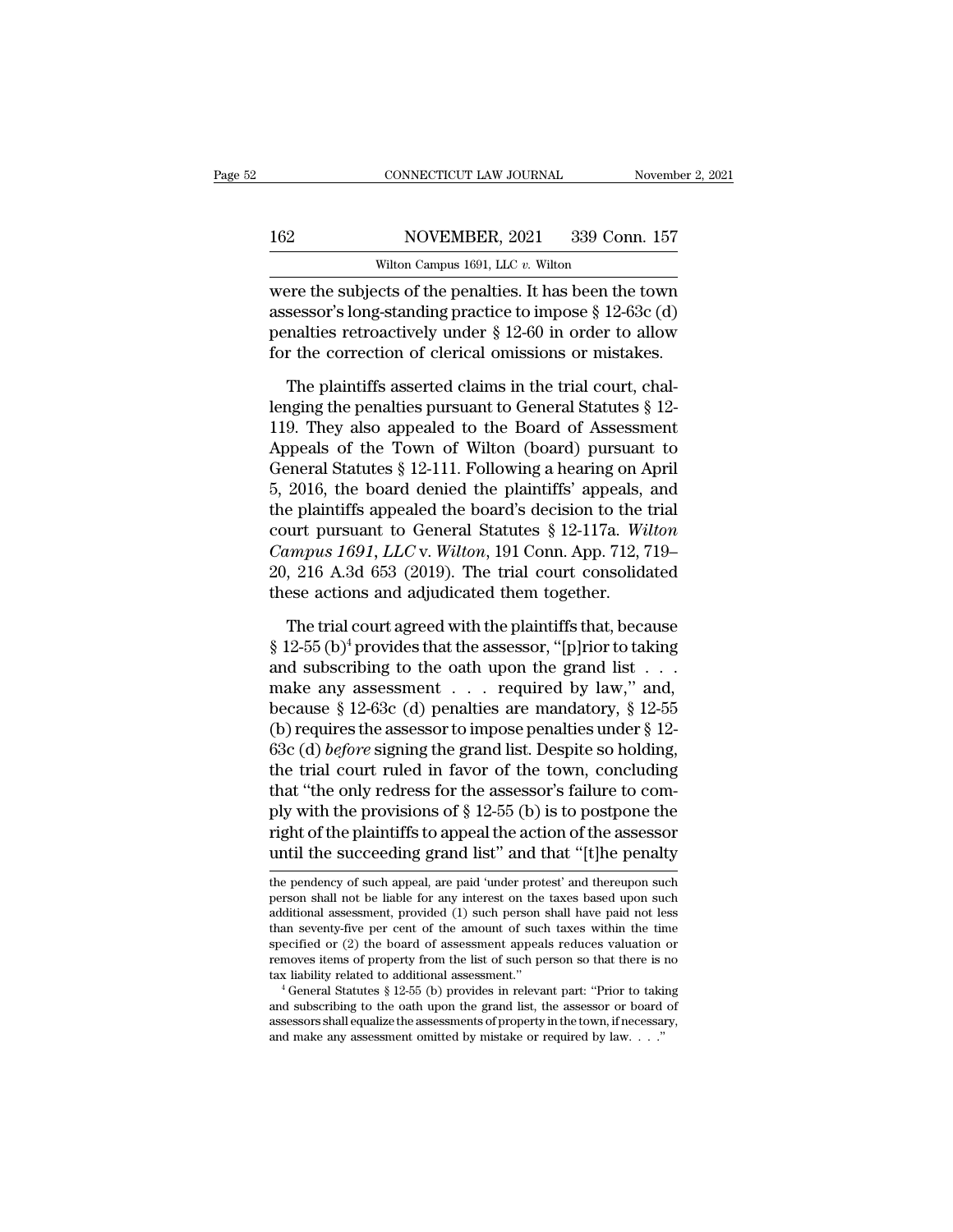CONNECTICUT LAW JOURNAL<br>NOVEMBER, 2021<br>Wilton Campus 1691, LLC *v.* Wilton<br>in § 12-63c (d) makes no provisit Prescribed for in § 12-63c (d) makes no provision for<br>the removal of the 10 [percent] penalty imposed by<br>the logislature regardless of the action takes hypersubsed by<br>the logislature regardless of the action takes by<br>the l 339 Conn. 157 NOVEMBER, 2021 163<br>Wilton Campus 1691, LLC v. Wilton<br>prescribed for in § 12-63c (d) makes no provision for<br>the removal of the 10 [percent] penalty imposed by<br>the legislature, regardless of the action taken b 339 Conn. 157 NOVEMBER, 2021 163<br>Wilton Campus 1691, LLC v. Wilton<br>prescribed for in § 12-63c (d) makes no provision for<br>the removal of the 10 [percent] penalty imposed by<br>the legislature, regardless of the action taken b 339 Conn. 157 NOVEMBER, 2021 163<br>wilton Campus 1691, LLC v. Wilton<br>prescribed for in § 12-63c (d) makes no provision for<br>the removal of the 10 [percent] penalty imposed by<br>the legislature, regardless of the action taken b Wilton Campu<br>
prescribed for in § 12-63<br>
the removal of the 10 [<br>
the legislature, regardles<br>
assessor." The trial court<br>
in the town's favor.<br>
The plaintiffs appealed escribed for in § 12-63c (d) makes no provision for<br>e removal of the 10 [percent] penalty imposed by<br>e legislature, regardless of the action taken by the<br>sessor." The trial court therefore rendered judgments<br>the town's fa the removal of the 10 [percent] penalty imposed by<br>the legislature, regardless of the action taken by the<br>assessor." The trial court therefore rendered judgments<br>in the town's favor.<br>The plaintiffs appealed to the Appella

the legislature, regardless of the action taken by the<br>assessor." The trial court therefore rendered judgments<br>in the town's favor.<br>The plaintiffs appealed to the Appellate Court, which<br>agreed with the trial court that  $\S$ the regislature, regardless of the action taken by the<br>assessor." The trial court therefore rendered judgments<br>in the town's favor.<br>The plaintiffs appealed to the Appellate Court, which<br>agreed with the trial court that § 1 *Michael States Court and Court and Court and Court and Court, which*<br> *Wilton*, supposed with the trial court that § 12-55 (b) requires the<br>
assessor to impose penalties under § 12-63c (d) before<br>
signing the grand list. The plaintiffs appealed to the Appellate Court, which<br>agreed with the trial court that  $\S$  12-55 (b) requires the<br>assessor to impose penalties under  $\S$  12-63c (d) before<br>signing the grand list. Wilton Campus 1691, LLC v. The plaintiffs appealed to the Appellate Court, which<br>agreed with the trial court that  $\S$  12-55 (b) requires the<br>assessor to impose penalties under  $\S$  12-63c (d) before<br>signing the grand list. Wilton Campus 1691, LLC v. agreed with the trial court that  $\S$  12-55 (b) requires the assessor to impose penalties under  $\S$  12-63c (d) before signing the grand list. Wilton Campus 1691, LLC v. Wilton, supra, 191 Conn. App. 729–30. The Appellate C gaing the grand list. Wilton Campus 1691, LLC v.<br> *ilton*, supra, 191 Conn. App. 729–30. The Appellate<br>
burt reversed the trial court's judgments in favor of<br>
e town, however, holding that tax penalties imposed<br>
thout sta signing the grand iss. *which* campas 1051, EEC v.<br>Wilton, supra, 191 Conn. App. 729–30. The Appellate<br>Court reversed the trial court's judgments in favor of<br>the town, however, holding that tax penalties imposed<br>without s

which, supra, 191 Colli. App.  $125-50$ . The Appendic<br>Court reversed the trial court's judgments in favor of<br>the town, however, holding that tax penalties imposed<br>without statutory authority are invalid. Id., 715, 730.<br>The board reversed are that coards judgments in favor of<br>the town, however, holding that tax penalties imposed<br>without statutory authority are invalid. Id., 715, 730.<br>The town petitioned for certification to appeal to this<br>co assessor takes and subscribes are model of the subset without statutory authority are invalid. Id., 715, 730.<br>The town petitioned for certification to appeal to this court, which we granted, limited to the issue of whethe The town petitioned for certification to appeal to this<br>court, which we granted, limited to the issue of whether<br>§ 12-55 (b) limits the assessor's statutory authority to<br>impose § 12-63c (d) penalties to the period before The town petitioned for certification to appeal to this<br>court, which we granted, limited to the issue of whether<br>§ 12-55 (b) limits the assessor's statutory authority to<br>impose § 12-63c (d) penalties to the period before t court, which we granted, limited to the issue of whether  $\S$  12-55 (b) limits the assessor's statutory authority to impose  $\S$  12-63c (d) penalties to the period before the assessor takes and subscribes to the oath on the pose § 12-63c (d) penalties to the period before the<br>sessor takes and subscribes to the oath on the grand<br>t for the applicable assessment year.<sup>5</sup> See Wilton<br>umpus 1691, LLC v. Wilton, 333 Conn. 934, 218 A.3d<br>2 (2019).<br>Th the trial court incorrectly determined that penalties<br>the trial court incompasses is the period of the grand<br>campus 1691, LLC v. Wilton, 333 Conn. 934, 218 A.3d<br>592 (2019).<br>The town contends that both the Appellate Court

dist for the applicable assessment year.<sup>5</sup> See Wilton<br>list for the applicable assessment year.<sup>5</sup> See Wilton<br>*Campus 1691*, *LLC* v. Wilton, 333 Conn. 934, 218 A.3d<br>592 (2019).<br>The town contends that both the Appellate C Campus 1691, LLC v. Wilton, 333 Conn. 934, 218 A.3d<br>592 (2019).<br>The town contends that both the Appellate Court and<br>the trial court incorrectly determined that penalties<br>imposed under § 12-63c (d) fall within the scope of The town contends that both the Appellate Court and<br>the trial court incorrectly determined that penalties<br>imposed under  $\S$  12-63c (d) fall within the scope of the<br>requirement in  $\S$  12-55 (b) that the assessor make all<br>" The town contends that both the Appellate Court and<br>the trial court incorrectly determined that penalties<br>imposed under § 12-63c (d) fall within the scope of the<br>requirement in § 12-55 (b) that the assessor make all<br>"asse The town contends that both the Appellate Court and<br>the trial court incorrectly determined that penalties<br>imposed under  $\S 12-63c$  (d) fall within the scope of the<br>requirement in  $\S 12-55$  (b) that the assessor make all<br>" the trial court incorrectly determined that penalties<br>imposed under  $\S$  12-63c (d) fall within the scope of the<br>requirement in  $\S$  12-55 (b) that the assessor make all<br>"assessment[s] omitted by mistake or required by law" imposed under  $\S$  12-63c (d) fall within the scope of the requirement in  $\S$  12-55 (b) that the assessor make all "assessment[s] omitted by mistake or required by law" before taking and subscribing to the oath upon the gr From the town also sought certification, which we originally did not grant, on  $\frac{5}{12-55}$ <br>  $\frac{5}{12-55}$ <br>  $\frac{5}{12-55}$ <br>  $\frac{5}{12-55}$ <br>  $\frac{5}{12-55}$ <br>  $\frac{5}{12-55}$ <br>  $\frac{5}{12-55}$ <br>  $\frac{5}{12-55}$ <br>  $\frac{5}{12-55}$ <br>  $\frac{5}{1$ grand list for the applicable assessment year. The town<br>appears instead to argue that "assessment" in § 12-55<br>(b) means "the present true and actual value" of prop-<br><sup>5</sup>The town also sought certification, which we original

appears instead to argue that "assessment" in § 12-55 (b) means "the present true and actual value" of prop-<br>  $\frac{1}{\pi}$  The town also sought certification, which we originally did not grant, on<br>
the issue of whether § 12 (b) means "the present true and actual value" of prop-<br>  $\frac{1}{100}$  The town also sought certification, which we originally did not grant, on<br>
the issue of whether § 12-60 grants the assessor the authority to intentionall The town also sought certification, which we originally did not grant, on the issue of whether § 12-60 grants the assessor the authority to intentionally assess penalties retroactively. We thereafter saw fit to order supp <sup>5</sup> The town also sought certification, which we originally did not grant, on the issue of whether § 12-60 grants the assessor the authority to intentionally assess penalties retroactively. We thereafter saw fit to order the issue of whether  $\S$  12-60 grants the assessor the authority to intentionally assess penalties retroactively. We thereafter saw fit to order supplemental briefing on the following issue: "If the [ $\S$ ] 12-63c (d) penal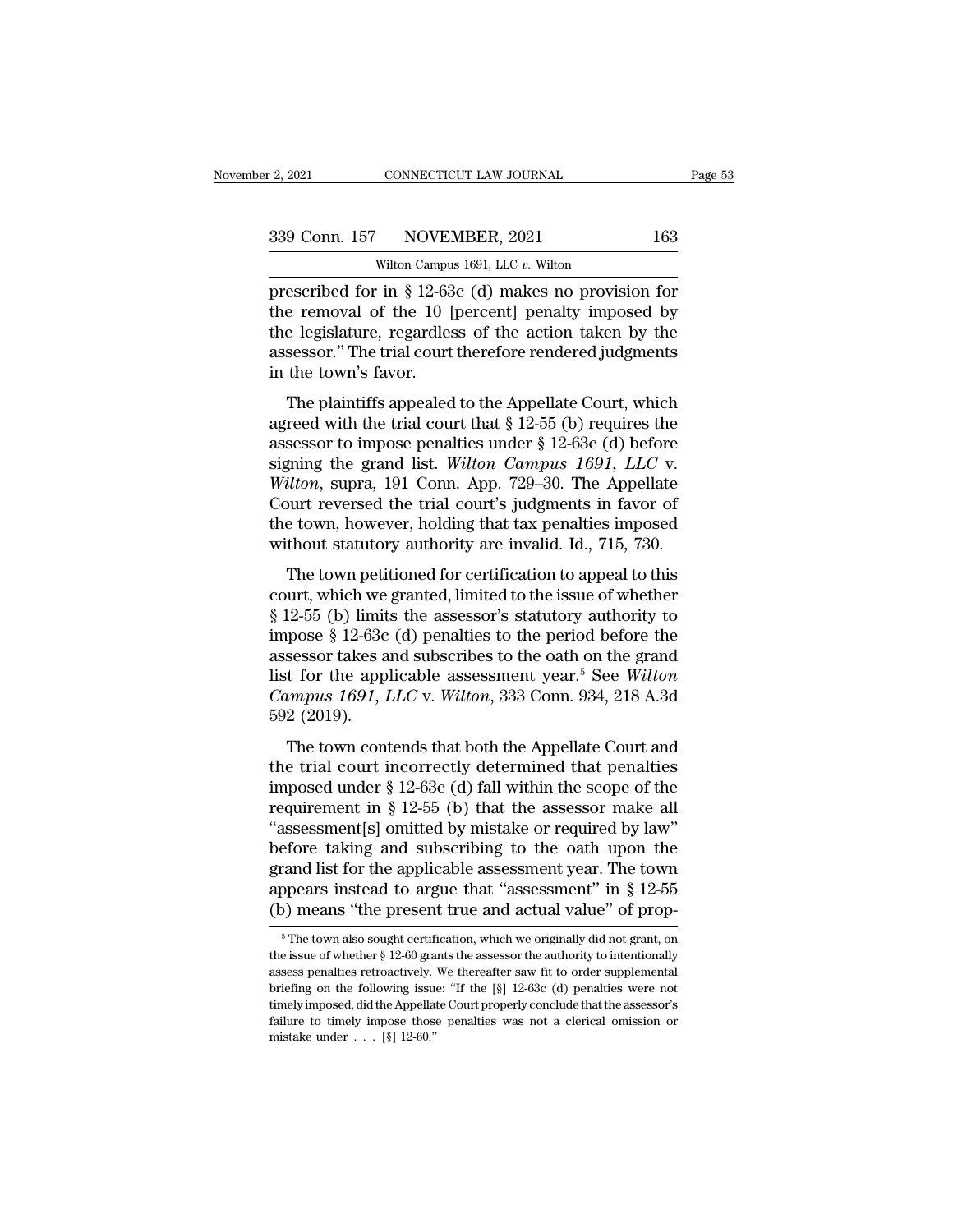### 164 CONNECTICUT LAW JOURNAL November 2, 2021<br>164 NOVEMBER, 2021 339 Conn. 157<br>Wilton Campus 1691, LLC v. Wilton CONNECTICUT LAW JOURNAL<br>NOVEMBER, 2021 339 Con<br>Wilton Campus 1691, LLC *v.* Wilton<br>a penalty under § 12-63c (d) is r

EXECUTE CONNECTICUT LAW JOURNAL Movember 2, 2021<br>
164 NOVEMBER, 2021 339 Conn. 157<br>
Wilton Campus 1691, LLC v. Wilton<br>
erty. As such, a penalty under § 12-63c (d) is not an<br>
"assessment omitted by mistake or required by l 164 NOVEMBER, 2021 339 Conn. 157<br>Wilton Campus 1691, LLC v. Wilton<br>erty. As such, a penalty under § 12-63c (d) is not an<br>"assessment omitted by mistake or required by law"<br>within the meaning of § 12-55 (b), and, thus, the 164 NOVEMBER, 2021 339 Conn. 157<br>Wilton Campus 1691, LLC v. Wilton<br>erty. As such, a penalty under § 12-63c (d) is not an<br>"assessment omitted by mistake or required by law"<br>within the meaning of § 12-55 (b), and, thus, the 164 NOVEMBER, 2021 339 Conn. 157<br>
Wilton Campus 1691, LLC v. Wilton<br>
erty. As such, a penalty under § 12-63c (d) is not an<br>
"assessment omitted by mistake or required by law"<br>
within the meaning of § 12-55 (b), and, thus, witton<br>erty. As such, a pe<br>"assessment omitte"<br>within the meaning<br>is not bound by thi<br>no deadline.<sup>6</sup><br>The plaintiffs, or ty. As such, a penalty under  $\S$  12-63c (d) is not an ssessment omitted by mistake or required by law"<br>thin the meaning of  $\S$  12-55 (b), and, thus, the assessor<br>not bound by this deadline but, rather, is subject to<br>deadl Erly. As such, a penalty under  $\S$  12-65C (d) is not all<br>
"assessment omitted by mistake or required by law"<br>
within the meaning of  $\S$  12-55 (b), and, thus, the assessor<br>
is not bound by this deadline but, rather, is sub

assessment omitted by inistake of required by law<br>within the meaning of § 12-55 (b), and, thus, the assessor<br>is not bound by this deadline but, rather, is subject to<br>no deadline.<sup>6</sup><br>The plaintiffs, on the other hand, cont which the meaning of  $\S$  12-55 (b), and, thus, the assessor<br>is not bound by this deadline but, rather, is subject to<br>no deadline.<sup>6</sup><br>The plaintiffs, on the other hand, contend that the<br>Appellate Court properly construed the penalties after signing the grand list. They argue<br>the penalties at issue and correctly held that the assessor acted beyond his statutory authority by imposing<br>the penalties after signing the grand list. They argue<br>th The plaintiffs, on the other hand, contend that the<br>Appellate Court properly construed  $\S$  12-55 (b) to include<br>the penalties at issue and correctly held that the assessor<br>acted beyond his statutory authority by imposing<br> The plaintiffs, on the other hand, contend that the<br>Appellate Court properly construed  $\S$  12-55 (b) to include<br>the penalties at issue and correctly held that the assessor<br>acted beyond his statutory authority by imposing<br> Appellate Court properly construed  $\S$  12-55 (b) to include<br>the penalties at issue and correctly held that the assessor<br>acted beyond his statutory authority by imposing<br>the penalties after signing the grand list. They arg the penalties at issue and correctly held that the assessor acted beyond his statutory authority by imposing<br>the penalties after signing the grand list. They argue<br>that the town's proposed construction misconstrues the<br>st sor acted beyond his statutory authority by imposing<br>the penalties after signing the grand list. They argue<br>that the town's proposed construction misconstrues the<br>statutory scheme because subsections (a) and (b) of<br> $§ 12$ the penalties after signing the grand list. They argue<br>that the town's proposed construction misconstrues the<br>statutory scheme because subsections (a) and (b) of<br> $§$  12-55 govern different aspects of municipal taxation—<br>p that the town's proposed construction misconstrues the<br>statutory scheme because subsections (a) and (b) of<br> $§$  12-55 govern different aspects of municipal taxation—<br>publication of the grand list and the assessor's authori statutory scheme because subsections (a) and (b) of<br>
§ 12-55 govern different aspects of municipal taxation—<br>
publication of the grand list and the assessor's authority<br>
to make assessments, respectively. The plaintiffs a  $\S$  12-55 govern different aspects of municipal taxation—<br>publication of the grand list and the assessor's authority<br>to make assessments, respectively. The plaintiffs also<br>contend that an interpretation of  $\S$  12-55 (b) t publication of the grand list and the assessor's authority<br>to make assessments, respectively. The plaintiffs also<br>contend that an interpretation of § 12-55 (b) that<br>excludes penalties under § 12-63c (d), thereby imposing<br>n to make assessments, respectively. The plaintiffs also contend that an interpretation of  $\S$  12-55 (b) that excludes penalties under  $\S$  12-63c (d), thereby imposing no deadline on the imposition of these penalties, is un contend that an inte<br>excludes penalties und<br>no deadline on the in<br>untenable because of<br>tainty regarding how n<br>ity. Additional facts an<br>forth as required. tenable because of property owners' need for cer-<br>inty regarding how much they owe to the municipal-<br>. Additional facts and procedural history will be set<br>rth as required.<br>I<br>We begin our analysis with the text of the statu

I

tainty regarding how much they owe to the municipality. Additional facts and procedural history will be set<br>forth as required.<br>I<br>We begin our analysis with the text of the statutes<br>at issue. Section 12-55 (b) provides in r ity. Additional facts and procedural history will be set<br>forth as required.<br>I<br>We begin our analysis with the text of the statutes<br>at issue. Section 12-55 (b) provides in relevant part:<br>"Prior to taking and subscribing to t forth as required.<br>
I<br>
We begin our analysis with the text of the statutes<br>
at issue. Section 12-55 (b) provides in relevant part:<br>
"Prior to taking and subscribing to the oath upon the<br>
grand list, the assessor or board o I<br>
We begin our analysis with the text of the statutes<br>
at issue. Section 12-55 (b) provides in relevant part:<br>
"Prior to taking and subscribing to the oath upon the<br>
grand list, the assessor or board of assessors shall e We begin our analysis with the text of the statutes<br>at issue. Section 12-55 (b) provides in relevant part:<br>"Prior to taking and subscribing to the oath upon the<br>grand list, the assessor or board of assessors shall equal-<br> We begin our analysis with the text of the statutes<br>at issue. Section 12-55 (b) provides in relevant part:<br>"Prior to taking and subscribing to the oath upon the<br>grand list, the assessor or board of assessors shall equal-<br> at issue. Section 12-55 (b) provides in relevant part:<br>
"Prior to taking and subscribing to the oath upon the<br>
grand list, the assessor or board of assessors shall equal-<br>
ize the assessments of property in the town, if ne "Prior to taking and subscribing to the oath upon the grand list, the assessor or board of assessors shall equal-<br>ize the assessments of property in the town, if necessary, and make any assessment omitted by mistake or<br>re grand list, the assessor or board of assessors shall equal-<br>ize the assessments of property in the town, if neces-<br>sary, and make any assessment omitted by mistake or<br>required by law...." Section 12-63c (d) provides in<br>rel ize the assessments of property in the town, if necessary, and make any assessment omitted by mistake or required by law. . . . " Section  $12-63c$  (d) provides in relevant part: "Any owner . . . required to submit informa sary, and make any assessment omitted by mistake or<br>required by law...." Section 12-63c (d) provides in<br>relevant part: "Any owner ... required to submit<br>information to the assessor ... who fails to submit<br>such information such information . . . or who submits information in incomplete or false form with intent to defraud, shall be subject to a penalty equal to a ten per cent increase in  $\frac{1}{\sqrt{6}}$  See footnote 4 of this opinion.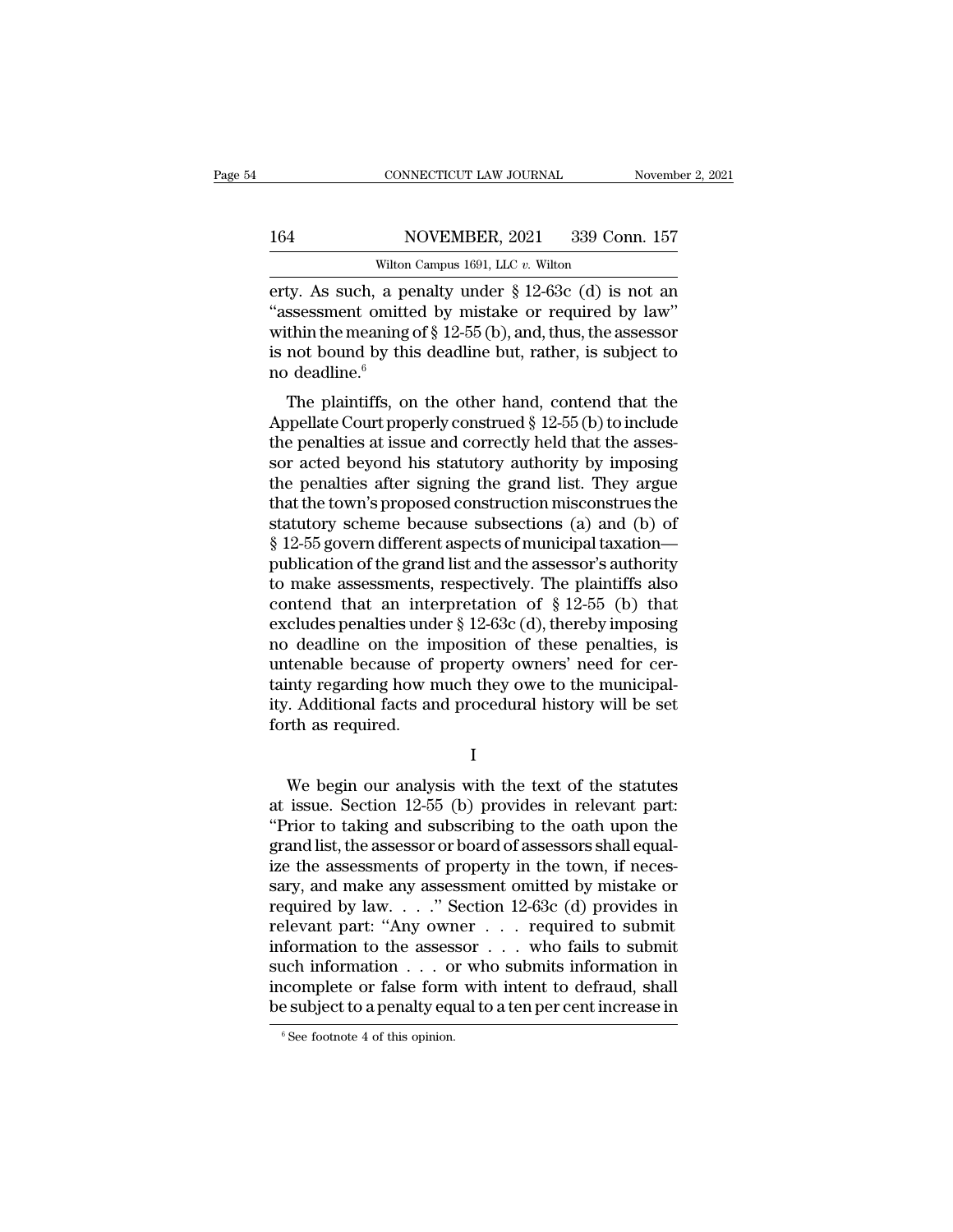CONNECTICUT LAW JOURNAL<br>NOVEMBER, 2021<br>Wilton Campus 1691, LLC *v.* Wilton<br>alue of such property for such assess Fage 5:<br>  $\frac{1}{2}$ , 2021 CONNECTICUT LAW JOURNAL Page 5:<br>  $\frac{339 \text{ Conn. } 157 \text{ NOVEMBER, } 2021 \text{ } 165}$ <br>  $\frac{1}{2}$ <br>
Wilton Campus 1691, LLC v. Wilton<br>
the assessed value of such property for such assessment<br>
year. Notwithstan 339 Conn. 157 NOVEMBER, 2021 165<br>Wilton Campus 1691, LLC v. Wilton<br>the assessed value of such property for such assessment<br>year. Notwithstanding the provisions of this subsection,<br>an assessor or board of assessment appeals 339 Conn. 157 NOVEMBER, 2021 165<br>Wilton Campus 1691, LLC  $v$ . Wilton<br>the assessed value of such property for such assessment<br>year. Notwithstanding the provisions of this subsection,<br>an assessor or board of assessment appe  $\frac{339 \text{ Conn. } 157 \qquad \text{NOVEMBER, } 2021 \qquad \qquad 165}{\text{Wilton Campus 1691, LLC } v. \text{Wilton}}$ <br>the assessed value of such property for such assessment<br>year. Notwithstanding the provisions of this subsection,<br>an assessor or board of assessment appe Wilton Campus 1691, LLC v. Wilton<br>the assessed value of such property for such assessment<br>year. Notwithstanding the provisions of this subsection,<br>an assessor or board of assessment appeals shall waive<br>such penalty if the witten Campus 1691, LLC  $v$ . Witton<br>the assessed value of such property for such assessment<br>year. Notwithstanding the provisions of this subsection,<br>an assessor or board of assessment appeals shall waive<br>such penalty if t the assessed value of such property for such assessment<br>year. Notwithstanding the provisions of this subsection,<br>an assessor or board of assessment appeals shall waive<br>such penalty if the owner of the real property require year. Notwithstanding the provisions of this subsection,<br>an assessor or board of assessment appeals shall waive<br>such penalty if the owner of the real property required<br>to submit the information is not the owner of such<br>pro an assessor or board of assessment appeals shall waive<br>such penalty if the owner of the real property required<br>to submit the information is not the owner of such<br>property on the assessment date for the grand list to<br>which such penalty if the owner of the real property r<br>to submit the information is not the owner<br>property on the assessment date for the grand<br>which such penalty is added. Such assessor o<br>may waive such penalty upon receipt of Sublimation is not the owner or such<br>operty on the assessment date for the grand list to<br>nich such penalty is added. Such assessor or board<br>ay waive such penalty upon receipt of such informa-<br>in any town in which the legi property on the assessment date for the grand list to<br>which such penalty is added. Such assessor or board<br>may waive such penalty upon receipt of such informa-<br>tion in any town in which the legislative body adopts<br>an ordina

which such penalty is added. Such assessor of board<br>may waive such penalty upon receipt of such informa-<br>tion in any town in which the legislative body adopts<br>an ordinance allowing for such a waiver."<br>We review these stat may wave such penaty upon recept or such miorina-<br>tion in any town in which the legislative body adopts<br>an ordinance allowing for such a waiver."<br>We review these statutes in accordance with General<br>Statutes § 1-2z and our *territorial and in any town in which the registative body adopts*<br> *territorial and original statutes*  $\$  1-2z and our familiar principles of statutory<br>
construction; questions of statutory construction are<br>
matters of l an ordinance anowing for such a warver.<br>We review these statutes in accordance with General<br>Statutes § 1-2z and our familiar principles of statutory<br>construction; questions of statutory construction are<br>matters of law subj We review these statutes in accordance with General<br>Statutes § 1-2z and our familiar principles of statutory<br>construction; questions of statutory construction are<br>matters of law subject to plenary review. See, e.g., *Rut*atures y 1-22 and our familiar principles of statutory<br>nstruction; questions of statutory construction are<br>atters of law subject to plenary review. See, e.g., *Rut-*<br>r v. *Janis*, 334 Conn. 722, 730, 224 A.3d 525 (2020);<br>e tonstruction, questions or statutory construction are<br>
matters of law subject to plenary review. See, e.g., Rut-<br>
ter v. Janis, 334 Conn. 722, 730, 224 A.3d 525 (2020);<br>
see also *Sena* v. American Medical Response of Con

matters of law subject to pienary feview. See, e.g., *ratter v. Janis*, 334 Conn. 722, 730, 224 A.3d 525 (2020);<br>see also *Sena v. American Medical Response of Connecticut, Inc.*, 333 Conn. 30, 45–46, 213 A.3d 1110 (2019) see also *Sena* v. American Medical Response of Connecticut, Inc., 333 Conn. 30, 45–46, 213 A.3d 1110 (2019).<br>There is no dispute that § 12-55 (b) clearly requires<br>that "any assessment omitted by mistake or required<br>by la see also *Seha* v. American meatical response of Connecticut, Inc., 333 Conn. 30, 45–46, 213 A.3d 1110 (2019).<br>There is no dispute that § 12-55 (b) clearly requires<br>that "any assessment omitted by mistake or required<br>by l There is no dispute that  $\S$  12-55 (b) clearly requires<br>that "any assessment omitted by mistake or required<br>by law" must be imposed before the assessor takes and<br>subscribes to the oath upon the grand list. Our analysis<br>fo There is no dispute that  $\S$  12-55 (b) clearly requires<br>that "any assessment omitted by mistake or required<br>by law" must be imposed before the assessor takes and<br>subscribes to the oath upon the grand list. Our analysis<br>fo that "any assessment omitted by mistake or required<br>by law" must be imposed before the assessor takes and<br>subscribes to the oath upon the grand list. Our analysis<br>focuses on whether the penalty imposed under  $\S$  12-<br>63c ( by law" must be imposed before the assessor ta<br>subscribes to the oath upon the grand list. Our<br>focuses on whether the penalty imposed und<br>63c (d) is (1) an assessment, and whether it<br>omitted by mistake or required by law, c (d) is (1) an assessment, and whether it was (2)<br>
initted by mistake or required by law, thereby trig-<br>
ring the deadline contained in § 12-55 (b). We address<br>
ese two requirements in reverse order.<br>
A<br>
We turn first to

### A

omitted by mistake or required by law, thereby triggering the deadline contained in § 12-55 (b). We address<br>these two requirements in reverse order.<br>A<br>We turn first to whether the § 12-63c (d) penalties in<br>this case were e gering the deadline contained in § 12-55 (b). We address<br>these two requirements in reverse order.<br>A<br>We turn first to whether the § 12-63c (d) penalties in<br>this case were either "omitted by mistake" or "required<br>by law." Ne these two requirements in reverse order.<br>
A<br>
We turn first to whether the § 12-63c (d) penalties in<br>
this case were either "omitted by mistake" or "required<br>
by law." Neither party appears to dispute that the penal-<br>
ties A<br>
We turn first to whether the  $\S$  12-63c (d) penalties in<br>
this case were either "omitted by mistake" or "required<br>
by law." Neither party appears to dispute that the penal-<br>
ties were "required by law," and we agree. N We turn first to whether the  $\S$  12-63c (d) penalties in<br>this case were either "omitted by mistake" or "required<br>by law." Neither party appears to dispute that the penal-<br>ties were "required by law," and we agree. Neverth We turn first to whether the  $\S$  12-63c (d) penalties in<br>this case were either "omitted by mistake" or "required<br>by law." Neither party appears to dispute that the penal-<br>ties were "required by law," and we agree. Neverth this case were either "omitted by mistake" or "required<br>by law." Neither party appears to dispute that the penal-<br>ties were "required by law," and we agree. Nevertheless,<br>resolution of the dispute before us requires an und by law." Neither party appears to dispute that the penalties were "required by law," and we agree. Nevertheless, resolution of the dispute before us requires an understanding of the meaning of the statutes involved, and we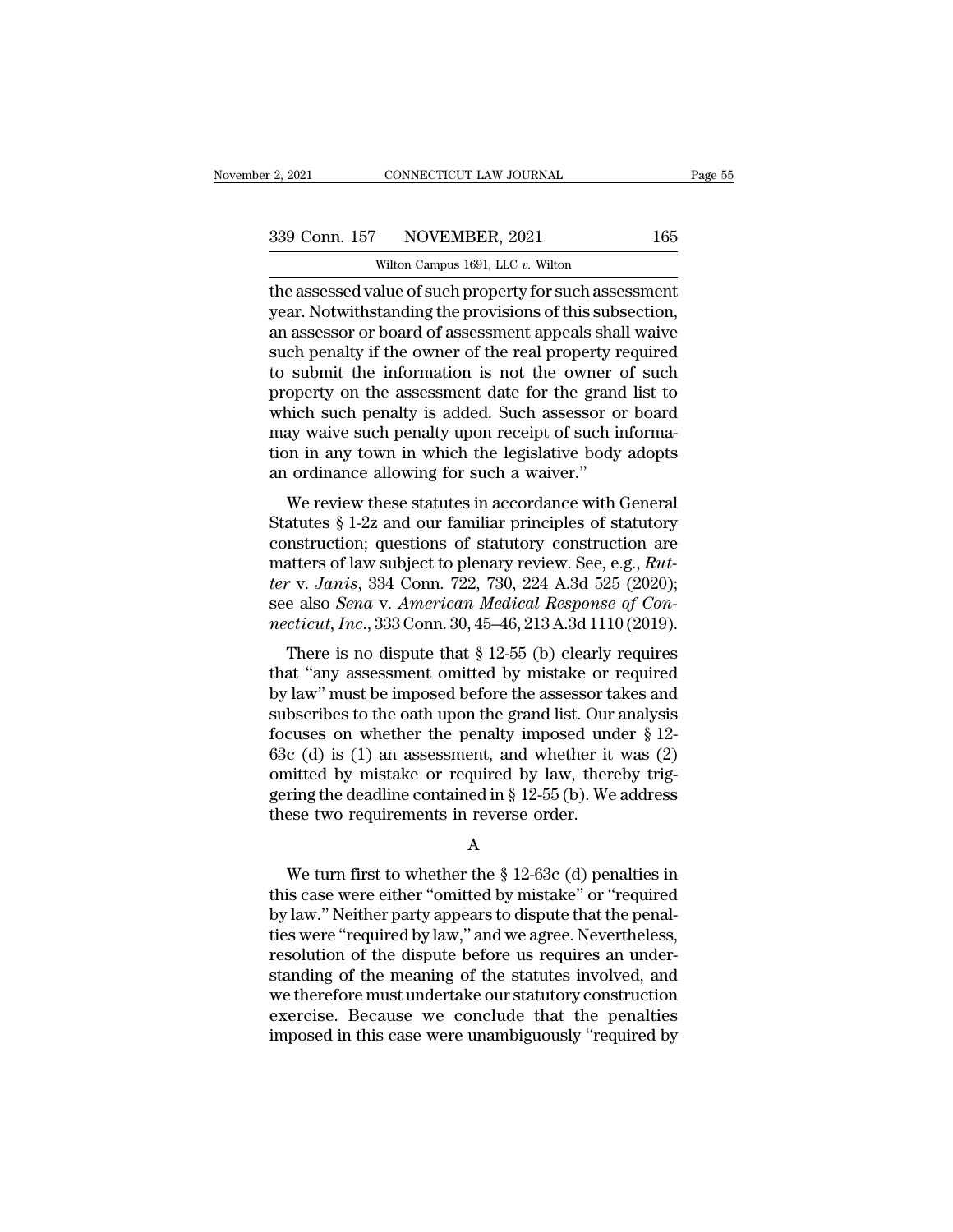CONNECTICUT LAW JOURNAL November 166<br>166 NOVEMBER, 2021 339 Conn. 157<br>Wilton Campus 1691, LLC v. Wilton<br>Law," we do not reach the question of whether the pen-<br>alties were "omitted by mistake." 166 NOVEMBER, 2021<br>Wilton Campus 1691, LLC v. Wilton,"<br>This court previously has interpre

For the NOVEMBER, 2021 339 Conn. 157<br>
Wilton Campus 1691, LLC v. Wilton<br>
W," we do not reach the question of whether the pen-<br>
ies were "omitted by mistake."<br>
This court previously has interpreted the phrase<br>
equired by l NOVEMBER, 2021 339 Conn. 157<br>Wilton Campus 1691, LLC v. Wilton<br>law," we do not reach the question of whether the pen-<br>alties were "omitted by mistake."<br>This court previously has interpreted the phrase<br>"required by law" wit *Partners Wilton Campus 1691, LLC v. Wilton*<br> *Partnership* v. *Board of whether the penalties were "omitted by mistake."*<br> *Partnership v. Board of Tax Review, 207 Conn. 250,*<br> *Partnership v. Board of Tax Review, 207 Con* law," we do not reach the question of whether the penalties were "omitted by mistake."<br>This court previously has interpreted the phrase<br>"required by law" within § 12-55 (b) in 84 Century Ltd.<br>Partnership v. Board of Tax R zaw, we do not reach the question of whether the per-<br>alties were "omitted by mistake."<br>This court previously has interpreted the phrase<br>"required by law" within § 12-55 (b) in *84 Century Ltd.*<br>Partnership v. Board of Tax This court previously has interpreted the phrase<br>
"required by law" within § 12-55 (b) in 84 Century Ltd.<br> *Partnership* v. *Board of Tax Review*, 207 Conn. 250,<br>
263, 541 A.2d 478 (1988), but the court's interpretation<br>
i This court previously has interpreted the phrase<br>
"required by law" within § 12-55 (b) in 84 Century Ltd.<br>
Partnership v. Board of Tax Review, 207 Conn. 250,<br>
263, 541 A.2d 478 (1988), but the court's interpretation<br>
is o "required by law" within § 12-55 (b) in 84 Century Ltd.<br>
Partnership v. Board of Tax Review, 207 Conn. 250,<br>
263, 541 A.2d 478 (1988), but the court's interpretation<br>
is of limited value in the present case. In 84 Century Partnership v. Board of Tax Review, 207 Conn. 250,<br>263, 541 A.2d 478 (1988), but the court's interpretation<br>is of limited value in the present case. In 84 Century Ltd.<br>Partnership, we explained that "[a]ssessing property<br> 263, 541 A.2d 478 (1988), but the court's interpretation<br>is of limited value in the present case. In 84 Century Ltd.<br>Partnership, we explained that "[a]ssessing property<br>omitted by mistake is a [commonsense] administrativ is of limited value in the present case. In  $84$  Century Ltd.<br> *Partnership*, we explained that "[a]ssessing property<br>
omitted by mistake is a [commonsense] administrative<br>
duty . . . . The same may be said of the added f Partnership, we explained that "[a]ssessing property<br>omitted by mistake is a [commonsense] administrative<br>duty . . . . The same may be said of the added function<br>of making any assessment 'required by law.' If it is<br>requir omitted by mistake is a [commonsense] administrative duty . . . . The same may be said of the added function of making any assessment 'required by law.' If it is required by law, the assessors are required to make it whet duty . . . . The same mof making any assessi<br>required by law, the as<br>whether or not it is inclu<br>law therefore suggests<br>by law" includes any a<br>required to make.<br>There is no statuton making any assessment required by law. If n is<br>quired by law, the assessors are required to make it<br>nether or not it is included in this section." Id. Our case<br>w therefore suggests that an assessment "required<br>law" includ whether or not it is included in this section." Id. Our case<br>
law therefore suggests that an assessment "required<br>
by law" includes any assessment that the assessor is<br>
required to make.<br>
There is no statutory definition

have therefore suggests that an assessment "required<br>by law" includes any assessment that the assessor is<br>required to make.<br>There is no statutory definition of an assessment<br>"required by law" for us to consult. When a sta the ''commonly approved usage'' of the words<br>
the use the assessor is<br>
required to make.<br>
There is no statutory definition of an assessment<br>
"required by law" for us to consult. When a statute does<br>
not define a term, Gen Equired to make.<br>
There is no statutory definition of an assessment<br>
"required by law" for us to consult. When a statute does<br>
not define a term, General Statutes  $\S 1-1$  (a) directs us<br>
to use the "commonly approved usag There is no statutory definition of an assessment<br>
"required by law" for us to consult. When a statute does<br>
not define a term, General Statutes  $\S 1$ -1 (a) directs us<br>
to use the "commonly approved usage" of the words<br>
a There is no statutory definition of an assessment<br>
"required by law" for us to consult. When a statute does<br>
not define a term, General Statutes  $\S 1-1$  (a) directs us<br>
to use the "commonly approved usage" of the words<br>
a "required by law" for us to consult. When a statute does<br>not define a term, General Statutes  $\S$  1-1 (a) directs us<br>to use the "commonly approved usage" of the words<br>at issue. "[T]echnical words and phrases, and such as<br>h not define a term, General Statutes  $\S$  1-1 (a) directs us<br>to use the "commonly approved usage" of the words<br>at issue. "[T]echnical words and phrases, and such as<br>have acquired a peculiar and appropriate meaning in the<br>la to use the "commonly approved usage" of the words<br>at issue. "[T]echnical words and phrases, and such as<br>have acquired a peculiar and appropriate meaning in the<br>law, shall be construed and understood accordingly."<br>General at issue. "[T]echnical words and phrases, and such as<br>have acquired a peculiar and appropriate meaning in the<br>law, shall be construed and understood accordingly."<br>General Statutes § 1-1 (a). "We may find evidence of<br>such u have acquired a peculiar and appropriate meaning in the<br>law, shall be construed and understood accordingly."<br>General Statutes § 1-1 (a). "We may find evidence of<br>such usage, and technical meaning, in dictionary defini-<br>tio meral Statutes § 1-1 (a). "We may find evidence of<br>ch usage, and technical meaning, in dictionary defini-<br>ons, as well as by reading the statutory language within<br>e context of the broader legislative scheme." *State v.*<br>e such usage, and technical meaning, in dictionary defini-<br>tions, as well as by reading the statutory language within<br>the context of the broader legislative scheme." *State* v.<br>*Menditto*, 315 Conn. 861, 866, 110 A.3d 410 (

back assige, and definited including, in dictionary definitions, as well as by reading the statutory language within the context of the broader legislative scheme." *State* v. *Menditto*, 315 Conn. 861, 866, 110 A.3d 410 the context of the broader legislative scheme." *State v.*<br> *Menditto*, 315 Conn. 861, 866, 110 A.3d 410 (2015).<br>
There is no dictionary definition of the phrase "required<br>
by law," so, instead, we must separate its compo *Menditto*, 315 Conn. 861, 866, 110 A.3d 410 (2015).<br>
There is no dictionary definition of the phrase "required<br>
by law," so, instead, we must separate its component<br>
parts and examine their definitions to gain insight int There is no dictionary definition of the phrase "required<br>by law," so, instead, we must separate its component<br>parts and examine their definitions to gain insight into<br>the meaning of the phrase. Dictionaries in print at th There is no dictionary definition of the phrase "required<br>by law," so, instead, we must separate its component<br>parts and examine their definitions to gain insight into<br>the meaning of the phrase. Dictionaries in print at th by law," so, instead, we must separate its component<br>parts and examine their definitions to gain insight into<br>the meaning of the phrase. Dictionaries in print at the<br>time of the statute's enactment are the most instructive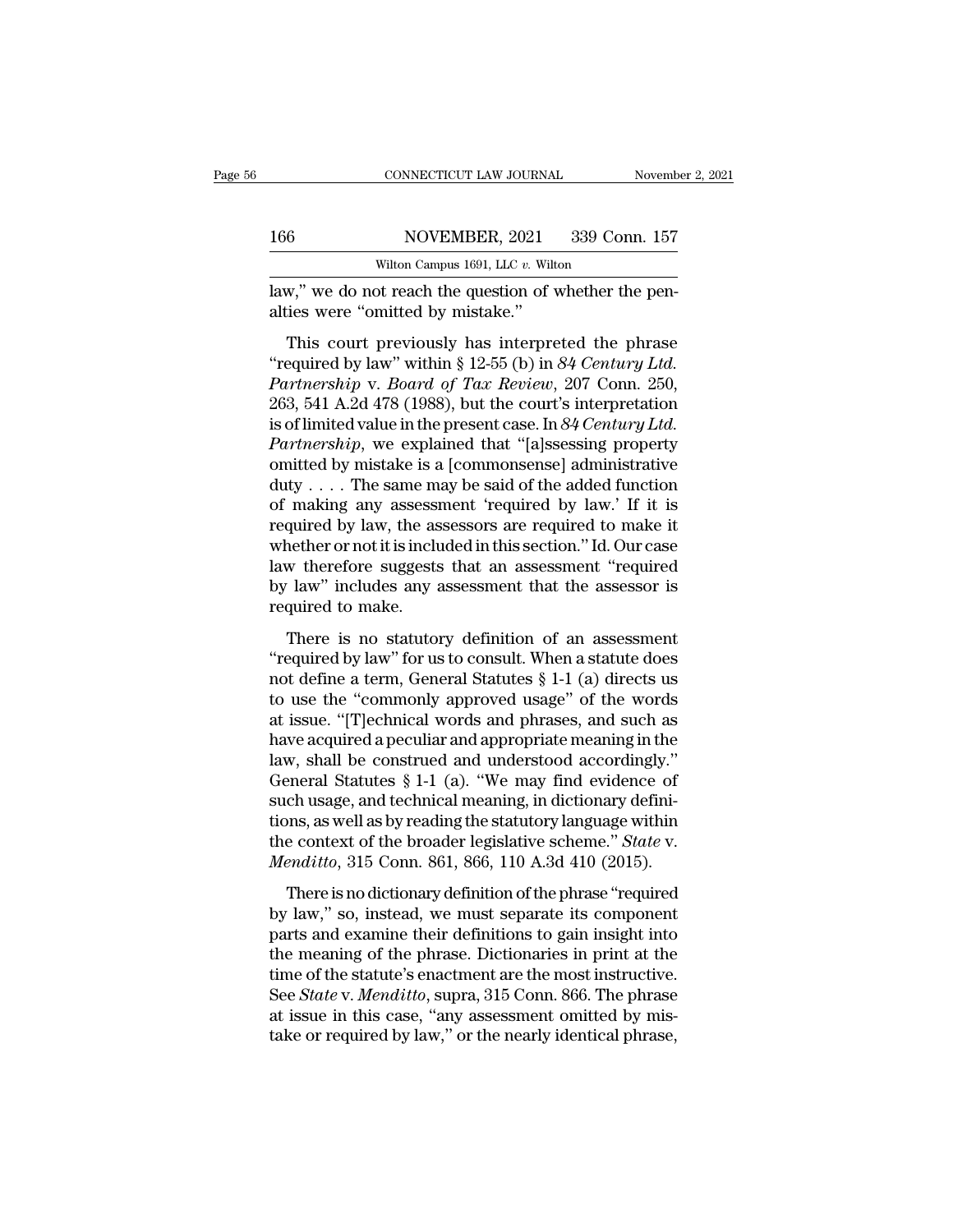CONNECTICUT LAW JOURNAL<br>NOVEMBER, 2021<br>Wilton Campus 1691, LLC *v.* Wilton<br>ments omitted by mistake or requir <sup>2</sup> 2021 CONNECTICUT LAW JOURNAL Page 57<br>
339 Conn. 157 NOVEMBER, 2021 167<br>
Wilton Campus 1691, LLC v. Wilton<br>
"Other assessments omitted by mistake or required by<br>
law," has been included in § 12-55 (b) and its predecesso 339 Conn. 157 NOVEMBER, 2021 167<br>Wilton Campus 1691, LLC v. Wilton<br>"other assessments omitted by mistake or required by<br>law," has been included in § 12-55 (b) and its predeces-<br>sors since 1854. See General Statutes (1854 R 339 Conn. 157 NOVEMBER, 2021 167<br>Wilton Campus 1691, LLC v. Wilton<br>"other assessments omitted by mistake or required by<br>law," has been included in § 12-55 (b) and its predecessors since 1854. See General Statutes (1854 Re 339 Conn. 157 NOVEMBER, 2021 167<br>
Wilton Campus 1691, LLC v. Wilton<br>
"other assessments omitted by mistake or required by<br>
law," has been included in § 12-55 (b) and its predecessors since 1854. See General Statutes (1854 Wilton Campus 1691, LLC v. Wilton<br>
"Other assessments omitted by mistake or required by<br>
law," has been included in § 12-55 (b) and its predecessors since 1854. See General Statutes (1854 Rev.) tit.<br>
LV, c. 1, § 36. The e witten Campus 1691, LLC v. Witton<br>
"other assessments omitted by mistake or required by<br>
law," has been included in § 12-55 (b) and its predecessors since 1854. See General Statutes (1854 Rev.) tit.<br>
LV, c. 1, § 36. The e "other assessments omitted by m<br>law," has been included in  $\S$  12-55<br>sors since 1854. See General Sta<br>LV, c. 1,  $\S$  36. The earliest version<br>1849, similarly required the assess<br>assessments required by law . . (1849 Rev.) An 1848 dictionary defines "required" as "demanded;<br>
An 1848 dictionary defines "required" as "demanded;<br>
An 1848 dictionary defines "required" as "demanded;<br>
eded; necessary." N. Webster, An American Diction-<br>
and the En LV, c. 1, § 36. The earliest version of the statute, from<br>1849, similarly required the assessor to "make any other<br>assessments required by  $law$ ...." General Statutes<br>(1849 Rev.) tit. LV, c. 1, § 5.<br>An 1848 dictionary defi

27, e. 1, 3 50. The callest version of the statute, non-<br>1849, similarly required the assessor to "make any other<br>assessments required by law  $\ldots$ ." General Statutes<br>(1849 Rev.) tit. LV, c. 1, § 5.<br>An 1848 dictionary def legal dictionary  $\mu$  and  $\mu$  and  $\mu$  and  $\mu$  and  $\mu$  and  $\mu$  and  $\mu$  and  $\mu$  and  $\mu$  and  $\mu$  and  $\mu$  and  $\mu$  and  $\mu$  and  $\mu$  and  $\mu$  are  $\mu$  and  $\mu$  are  $\mu$  and  $\mu$  are  $\mu$  and  $\mu$  are  $\mu$  and  $\mu$  a (1849 Rev.) tit. LV, c. 1, § 5.<br>
An 1848 dictionary defines "required" as "demanded;<br>
needed; necessary." N. Webster, An American Diction-<br>
ary of the English Language (1848) p. 941. A more recent<br>
legal dictionary notes An 1848 dictionary defines "required" as "demanded;<br>
needed; necessary." N. Webster, An American Diction-<br>
ary of the English Language (1848) p. 941. A more recent<br>
legal dictionary notes that "[w]hen used in a statute th An 1848 dictionary defines "required" as "demanded;<br>needed; necessary." N. Webster, An American Diction-<br>ary of the English Language (1848) p. 941. A more recent<br>legal dictionary notes that "[w]hen used in a statute the<br>wo needed; necessary." N. Webster, An American Dictionary of the English Language (1848) p. 941. A more recent legal dictionary notes that "[w]hen used in a statute the word 'required' may be equivalent to the word 'commanded gal dictionary notes that "[w]hen used in a statute the<br>prd 'required' may be equivalent to the word 'com-<br>anded;' as where commissioners were by statute not<br>ly authorized, but 'required' to levy a yearly tax."<br>illentine' regard areasonary notes and <sup>r</sup> (*w*] phent assed in a statute are<br>word 'required' may be equivalent to the word 'com-<br>manded;' as where commissioners were by statute not<br>only authorized, but 'required' to levy a yearly ta

manded;' as where commissioners were by statute not<br>only authorized, but 'required' to levy a yearly tax."<br>Ballentine's Law Dictionary (3d Ed. 1969) p. 1098.<br>An American Dictionary of the English Language in<br>1848 defines " manded, as where commissioners were by statute not<br>only authorized, but 'required' to levy a yearly tax."<br>Ballentine's Law Dictionary (3d Ed. 1969) p. 1098.<br>An American Dictionary of the English Language in<br>1848 defines "l and the controller is the controller in the method is the solution of the English Language in 1848 defines "law" as "[a] rule, particularly an established or permanent rule, prescribed by the supreme power of a state to it Editerative 5 East Electronary (of Ed. 1868) p. 1868.<br>
An American Dictionary of the English Language in<br>
1848 defines "law" as "[a] rule, particularly an estab-<br>
lished or permanent rule, prescribed by the supreme<br>
power An American Dictionary of the English Language in<br>1848 defines "law" as "[a] rule, particularly an estab-<br>lished or permanent rule, prescribed by the supreme<br>power of a state to its subjects, for regulating their<br>actions, 1848 defines "law" as "[a] rule, particularly an established or permanent rule, prescribed by the supreme<br>power of a state to its subjects, for regulating their<br>actions, particularly their social actions. Laws are<br>imperat lished or permanent rule, prescribed by the supreme<br>power of a state to its subjects, for regulating their<br>actions, particularly their social actions. Laws are<br>imperative or mandatory, commanding what shall be<br>done; prohib power of a state to its subjects, for regulating their<br>actions, particularly their social actions. Laws are<br>imperative or mandatory, commanding what shall be<br>done; prohibitory, restraining from what is to be for-<br>borne; or actions, particularly their social actions. Laws are<br>imperative or mandatory, commanding what shall be<br>done; prohibitory, restraining from what is to be for-<br>borne; or permissive, declaring what may be done with-<br>out incur imperative or mandatory, commanding what shall be<br>done; prohibitory, restraining from what is to be for-<br>borne; or permissive, declaring what may be done with-<br>out incurring a penalty." (Emphasis omitted.) N.<br>Webster, supr done; prohibitory, restraining from what is to be for-<br>borne; or permissive, declaring what may be done with-<br>out incurring a penalty." (Emphasis omitted.) N.<br>Webster, supra, p. 651. Black's Law Dictionary defines<br>the word borne; or permissive, declaring what may be done with-<br>out incurring a penalty." (Emphasis omitted.) N.<br>Webster, supra, p. 651. Black's Law Dictionary defines<br>the word "law" as "[t]he aggregate of legislation, judicial<br>pre out incurri<br>Webster, su<br>the word "la<br>precedents,<br>authoritativ<br>action . . .<br>p. 900.<br>Construir Experience is a "reactor" and the phrase text of the aggregate of legislation, judicial eccedents, and accepted legal principles; the body of thoritative grounds of judicial and administrative tion . . . . ." Black's Law D precedents, and accepted legal principles; the body of<br>authoritative grounds of judicial and administrative<br>action  $\ldots$ ." Black's Law Dictionary (8th Ed. 2004)<br>p. 900.<br>Construing the phrase "required by law" by examin-<br>i

precedently, and decepted tegat principles, are soly of authoritative grounds of judicial and administrative action  $\ldots$ ." Black's Law Dictionary (8th Ed. 2004) p. 900.<br>Construing the phrase "required by law" by examinin demonstrate clearly, however, that the phrase is com-<br>construing the phrase "required by law" by examining its individual components may not yield a clear<br>definition of the phrase in all its applications. It does<br>demonstr p. 900.<br>
Construing the phrase "required by law" by examining its individual components may not yield a clear<br>
definition of the phrase in all its applications. It does<br>
demonstrate clearly, however, that the phrase is co Construing the phrase "required by law" by examining its individual components may not yield a clear definition of the phrase in all its applications. It does demonstrate clearly, however, that the phrase is commonly under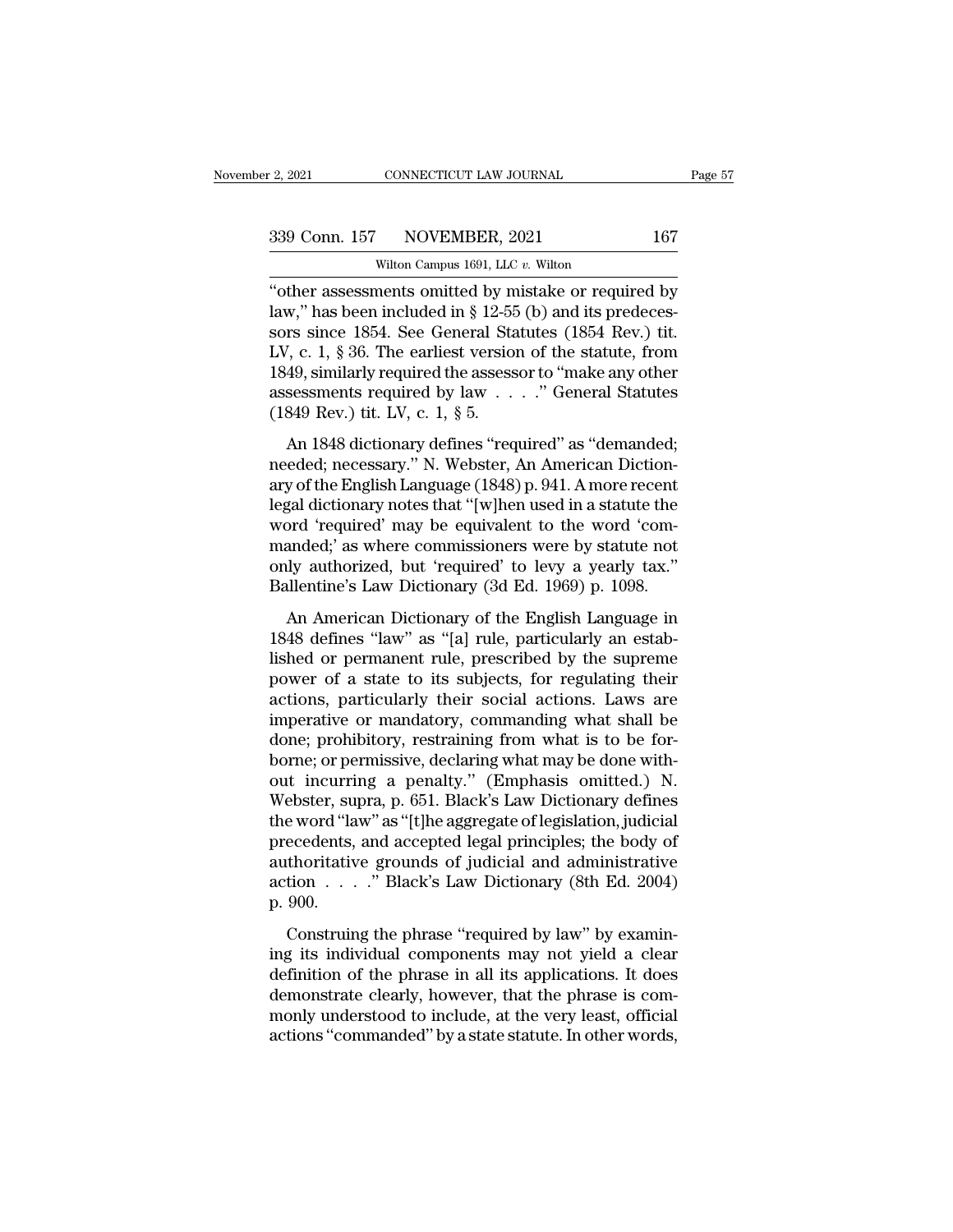### 168 CONNECTICUT LAW JOURNAL November 2, 2021<br>168 NOVEMBER, 2021 339 Conn. 157<br>Wilton Campus 1691, LLC v. Wilton CONNECTICUT LAW JOURNAL<br>NOVEMBER, 2021 339 Con<br>Wilton Campus 1691, LLC *v.* Wilton<br>Tute makes it mandatory that the ass

CONNECTICUT LAW JOURNAL November 2, 2021<br>
168 NOVEMBER, 2021 339 Conn. 157<br>
Wilton Campus 1691, LLC v. Wilton<br>
if the state statute makes it mandatory that the assessor<br>
impose the penalty, it is "required by law." 168 NOVEMBER, 2021 339 Cor<br>
witton Campus 1691, LLC v. Wilton<br>
if the state statute makes it mandatory that the as<br>
impose the penalty, it is "required by law."<br>
We therefore must determine whether § 12-6

We Subsetemberry, 1921 and 157<br>Wilton Campus 1691, LLC v. Wilton<br>The state statute makes it mandatory that the assessor<br>pose the penalty, it is "required by law."<br>We therefore must determine whether § 12-63c (d)<br>nalties a 168 NOVEMBER, 2021 339 Conn. 157<br>
Wilton Campus 1691, LLC v. Wilton<br>
if the state statute makes it mandatory that the assessor<br>
impose the penalty, it is "required by law."<br>
We therefore must determine whether § 12-63c (d witton Campus 1691, LLC v. Witton<br>
if the state statute makes it mandatory that the assessor<br>
impose the penalty, it is "required by law."<br>
We therefore must determine whether § 12-63c (d)<br>
penalties are mandatory, and th if the state statute makes it mandatory that the assessor<br>impose the penalty, it is "required by law."<br>We therefore must determine whether § 12-63c (d)<br>penalties are mandatory, and thus "required by law,"<br>within the meani It the state statute makes it manuatory that the assessor<br>
impose the penalty, it is "required by law."<br>
We therefore must determine whether  $\S$  12-63c (d)<br>
penalties are mandatory, and thus "required by law,"<br>
within the The penalty, it is required by law.<br>
We therefore must determine whether § 12-63c (d)<br>
penalties are mandatory, and thus "required by law,"<br>
within the meaning of § 12-55 (b).<sup>7</sup> The plaintiffs argue<br>
that, because § 12-6 We therefore must determine whether § 12-63c (d)<br>penalties are mandatory, and thus "required by law,"<br>within the meaning of § 12-55 (b).<sup>7</sup> The plaintiffs argue<br>that, because § 12-63c (d) provides that a property<br>owner "s penalties are mandatory, and thus "required by law,"<br>within the meaning of § 12-55 (b).<sup>7</sup> The plaintiffs argue<br>that, because § 12-63c (d) provides that a property<br>owner "shall be subject to a penalty" upon late filing,<br>t within the meaning of § 12-55 (b).<sup>7</sup> The plaintiffs argue<br>that, because § 12-63c (d) provides that a property<br>owner "shall be subject to a penalty" upon late filing,<br>the penalty is mandatory. Of course, use of the word<br>"s that, because § 12-63c (d) provides that a property<br>owner "shall be subject to a penalty" upon late filing,<br>the penalty is mandatory. Of course, use of the word<br>"shall" is not always dispositive of the question of<br>whether owner "shall be subject to a penalty" upon late filing,<br>the penalty is mandatory. Of course, use of the word<br>"shall" is not always dispositive of the question of<br>whether a statutory requirement is mandatory or direc-<br>tory. the penalty is mandatory. Of course, use of the word<br>
"shall" is not always dispositive of the question of<br>
whether a statutory requirement is mandatory or direc-<br>
tory. See, e.g., *Doe* v. *West Hartford*, 328 Conn. 172, "shall" is not always dispositive of the question of whether a statutory requirement is mandatory or directory. See, e.g., *Doe* v. *West Hartford*, 328 Conn. 172, 184, 177 A.3d 1128 (2018). Nevertheless, "when the legisl whether a statutory requirement is mandatory or directory. See, e.g., *Doe v. West Hartford*, 328 Conn. 172, 184, 177 A.3d 1128 (2018). Nevertheless, "when the legislature opts to use the words shall and may in the same s tory. See, e.g., *Doe v. West Hartford*, 328 Conn. 172, 184, 177 A.3d 1128 (2018). Nevertheless, "when the legis-<br>lature opts to use the words shall and may in the same<br>statute, they must then be assumed to have been used<br> 184, 177 A.3d 1128 (2018). Nevertheless, "when the legislature opts to use the words shall and may in the same statute, they must then be assumed to have been used with discrimination and a full awareness of the difference lature opts to use the<br>statute, they must the<br>with discrimination a<br>ence in their ordinary<br>ted; internal quotatio<br>*Center, Inc.* v. *Buchn*<br>A.3d 550 (2018).<br>Indeed, § 12-63c (d) Indee, they must then be assumed to have been used<br>th discrimination and a full awareness of the differ-<br>ce in their ordinary meanings . . . ." (Citation omit-<br>d; internal quotation marks omitted.) Meadowbrook<br>mter, Inc. v with discrimination and a fun awareness of the difference in their ordinary meanings  $\ldots$ ." (Citation omitted; internal quotation marks omitted.) *Meadowbrook Center, Inc.* v. *Buchman*, 328 Conn. 586, 597–98, 181 A.3d

3d 550 (2018).<br>Indeed, § 12-63c (d) does use both "shall" and "may."<br>irst, the statute explains that owners who fail to submit<br> $\frac{7}{1}$  In determining whether a statutory requirement using the word "shall"<br>mandatory or d

Indeed, § 12-63c (d) does use both "shall" and "may."<br>First, the statute explains that owners who fail to submit<br> $\frac{1}{10}$  in determining whether a statutory requirement using the word "shall"<br>is mandatory or directory, Indeed,  $\S$  12-63c (d) does use both "shall" and "may."<br>First, the statute explains that owners who fail to submit<br> $\frac{1}{\pi}$  In determining whether a statutory requirement using the word "shall"<br>is mandatory or directory First, the statute explains that owners who fail to submit<br>  $\frac{1}{\pi}$  in determining whether a statutory requirement using the word "shall"<br>
is mandatory or directory, this court considers a number of factors, including: FIFSU, The Statute explains that OWHEIS WHO Tall to Subflitt<br>
<sup>7</sup> In determining whether a statutory requirement using the word "shall"<br>
is mandatory or directory, this court considers a number of factors, including:<br>
"(1 The determining whether a statutory requirement using the word "shall" is mandatory or directory, this court considers a number of factors, including: "(1) whether the statute expressly invalidates actions that fail to co is mandatory or directory, this court considers a number of factors, including: "(1) whether the statute expressly invalidates actions that fail to comply with its requirements or, in the alternative, whether the statute whether the statute expressly invalidates actions that fail to comply with its requirements or, in the alternative, whether the statute by its terms imposes a different penalty; (2) whether the requirement is stated in af ( $\epsilon$ ) structure are structure in the alternative, whether the statute by its terms imposes a different penalty; (2) whether the requirement is stated in affirmative terms, unaccompanied by negative language; (3) whether mandatory is a mandatory requirement is stated in affirmative terms, unaccompanied by negative language; (3) whether the requirement at issue relates to a matter of substance or one of convenience; (4) whether the legisla the terms, unaccompanied by negative language; (3) whether the requirement at issue relates to a matter of substance or one of convenience; (4) whether the legislative history, the circumstances surrounding the statute's ment at issue relates to a matter of substance or one of convenience;  $(4)$  whether the legislative history, the circumstances surrounding the statute's enactment and amendment, and the full legislative scheme evince an i whether the legislative history, the circumstances surrounding the statute's enactment and amendment, and the full legislative scheme evince an intent to impose a mandatory requirement; (5) whether holding the requirement is reactment and amendment, and the full legislative scheme evince an intent to impose a mandatory requirement; (5) whether holding the requirement to be mandatory would result in an unjust windfall for the party seeking to impose a mandatory requirement; (5) whether holding the requirement to be mandatory would result in an unjust windfall for the party seeking to enforce the duty or, in the alternative, whether holding it to be director marks omitted.) *Doe* v. *West Hartford*, 328 Conn. 172, 185, 177 A.3d 1128 (2018). Because we find it dispositive that the language of the statute eviness of any legal recourse; and (6) whether compliance is reasonably wi enforce the duty or, in the alternative, whether holding it to be directory would deprive that party of any legal recourse; and (6) whether compliance is reasonably within the control of the party that bears the obligatio would deprive that party of any legal recourse; and (6) whether compliance is reasonably within the control of the party that bears the obligation, or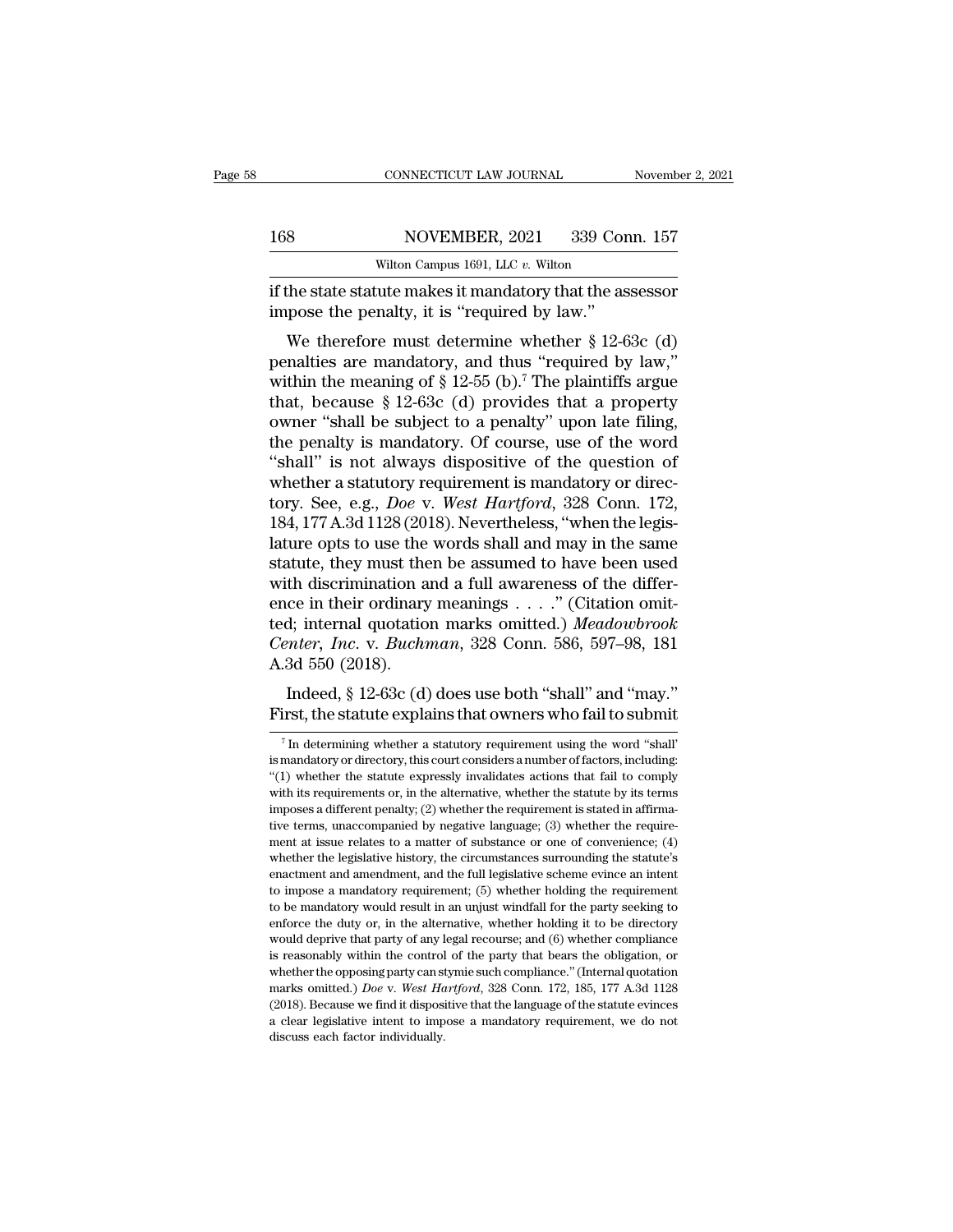CONNECTICUT LAW JOURNAL<br>NOVEMBER, 2021<br>Wilton Campus 1691, LLC *v.* Wilton<br>mation "*shall* be subject to a nenalty required information ''*shall* be subject to a penalty equal<br>
required information ''*shall* be subject to a penalty equal<br>
to a ten per cent increase in the assessed value of such<br>
required information ''*shall* be subjec 339 Conn. 157 NOVEMBER, 2021 169<br>Wilton Campus 1691, LLC v. Wilton<br>required information "*shall* be subject to a penalty equal<br>to a ten per cent increase in the assessed value of such<br>property for such assessment year." ( 339 Conn. 157 NOVEMBER, 2021 169<br>Wilton Campus 1691, LLC v. Wilton<br>required information "*shall* be subject to a penalty equal<br>to a ten per cent increase in the assessed value of such<br>property for such assessment year." (  $\frac{339 \text{ Conn. } 157 \qquad \text{NOVEMBER, } 2021 \qquad \qquad 169}{\text{Wilton Campus 1691, LLC } v. \text{ Wilton}}$ <br>
required information "*shall* be subject to a penalty equal<br>
to a ten per cent increase in the assessed value of such<br>
property for such assessment ye wilton Campus 1691, LLC v. Wilton<br>
required information "*shall* be subject to a penalty equal<br>
to a ten per cent increase in the assessed value of such<br>
property for such assessment year." (Emphasis added.)<br>
General Stat witten Campus 1691, LLC v. Witten<br>required information "*shall* be subject to a penalty equal<br>to a ten per cent increase in the assessed value of such<br>property for such assessment year." (Emphasis added.)<br>General Statutes required information "*shall* be subject to a penalty equal<br>to a ten per cent increase in the assessed value of such<br>property for such assessment year." (Emphasis added.)<br>General Statutes § 12-63c (d). The statute then con to a ten per cent increase in the assessed value of such<br>property for such assessment year." (Emphasis added.)<br>General Statutes § 12-63c (d). The statute then contin-<br>ues: "Notwithstanding the provisions of this subsectio property for such assessment year." (Emphasis added.)<br>General Statutes § 12-63c (d). The statute then contin-<br>ues: "Notwithstanding the provisions of this subsection,<br>an assessor or board of assessment appeals *shall* wai General Statutes § 12-63c (d). The statute then continues: "Notwithstanding the provisions of this subsection, an assessor or board of assessment appeals *shall* waive such penalty if the owner of the real property requir ues: "Notwithstanding the provisions of this subsection,<br>an assessor or board of assessment appeals *shall* waive<br>such penalty if the owner of the real property required<br>to submit the information is not the owner of such<br>p an assessor or board of assessment appeals *shall* waive<br>such penalty if the owner of the real property required<br>to submit the information is not the owner of such<br>property on the assessment date for the grand list to<br>whic such penalty if the owner of the real property required<br>to submit the information is not the owner of such<br>property on the assessment date for the grand list to<br>which such penalty is added." (Emphasis added.) Gen-<br>eral Sta to submit the information is not the owner of such<br>property on the assessment date for the grand list to<br>which such penalty is added." (Emphasis added.) Gen-<br>eral Statutes § 12-63c (d). Finally, the statute indicates<br>that property on the assessment date for the grand list to<br>which such penalty is added." (Emphasis added.) Gen-<br>eral Statutes § 12-63c (d). Finally, the statute indicates<br>that "[s]uch assessor or board *may* waive such penalty which such penalty is added." (Emphasis added.) General Statutes § 12-63c (d). Finally, the statute indicates that "[s]uch assessor or board *may* waive such penalty upon receipt of such information in any town in which t eral Statutes § 12-63c (d). Finally, the statute indicates<br>that "[s]uch assessor or board *may* waive such penalty<br>upon receipt of such information in any town in which<br>the legislative body adopts an ordinance allowing fo that "[s]uch assessor or boat<br>upon receipt of such inform<br>the legislative body adopts<br>such a waiver." (Emphasi<br>§ 12-63c (d). Although the u<br>in § 12-63c (d) is not disp-<br>penalty is mandatory.<br>The mandatory nature of be legislative body adopts an ordinance allowing for<br>ch a waiver." (Emphasis added.) General Statutes<br> $12-63c$  (d). Although the use of both "shall" and "may"<br> $\frac{8}{3}$  12-63c (d) is not dispositive, it suggests that the<br> such a waiver." (Emphasis added.) General Statutes  $§$  12-63c (d). Although the use of both "shall" and "may"<br>in  $§$  12-63c (d) is not dispositive, it suggests that the<br>penalty is mandatory.<br>The mandatory nature of the pe

 $\frac{1}{2}$  12-63c (d). Although the use of both "shall" and "may"<br>in  $\frac{1}{2}$  12-63c (d) is not dispositive, it suggests that the<br>penalty is mandatory.<br>The mandatory nature of the penalties imposed in<br>this case becomes cl in § 12 650 (d). That also statute is of boath shall raid that,<br>in § 12-63c (d) is not dispositive, it suggests that the<br>penalty is mandatory.<br>The mandatory nature of the penalties imposed in<br>this case becomes clearer whe The mandatory.<br>The mandatory nature of the penalties imposed in<br>this case becomes clearer when these three sentences<br>of  $\S$  12-63c (d) are read together, as they must be. The<br>statute lays out the general rule that propert The mandatory nature of the penalties imposed in<br>this case becomes clearer when these three sentences<br>of  $\S$  12-63c (d) are read together, as they must be. The<br>statute lays out the general rule that property owners<br>that m The mandatory nature of the penalties imposed in<br>this case becomes clearer when these three sentences<br>of § 12-63c (d) are read together, as they must be. The<br>statute lays out the general rule that property owners<br>that miss this case becomes clearer when these three sentences<br>of § 12-63c (d) are read together, as they must be. The<br>statute lays out the general rule that property owners<br>that miss the filing deadline "shall be subject to a pen-<br> of § 12-63c (d) are read together, as they must be. The<br>statute lays out the general rule that property owners<br>that miss the filing deadline "shall be subject to a pen-<br>alty." The two sentences that follow articulate excep statute lays out the general rule that property owners<br>that miss the filing deadline "shall be subject to a pen-<br>alty." The two sentences that follow articulate excep-<br>tions to this general rule. These exceptions prompt us that miss the filing deadline "shall be subject to a penalty." The two sentences that follow articulate exceptions to this general rule. These exceptions prompt us to "consider the tenet of statutory construction referred alty." The two sentences that follow articulate exceptions to this general rule. These exceptions prompt us<br>to "consider the tenet of statutory construction referred<br>to as expressio unius est exclusio alterius, which may<br> tions to this general rule. These exceptions prompt us<br>to "consider the tenet of statutory construction referred<br>to as expressio unius est exclusio alterius, which may<br>be translated as the expression of one thing is the e to "consider the tenet of statutory construction referred<br>to as expressio unius est exclusio alterius, which may<br>be translated as the expression of one thing is the exclu-<br>sion of another. . . . . [When] express exceptions to as expressio unius est exclusio alterius, which may<br>be translated as the expression of one thing is the exclu-<br>sion of another. . . . . [When] express exceptions are<br>made, the legal presumption is that the legislature d be translated as the expression of one thing is the exclusion of another. . . . . [When] express exceptions are made, the legal presumption is that the legislature did not intend to save other cases from the operation of t sion of another. . . . . [When] express exceptions are<br>made, the legal presumption is that the legislature did<br>not intend to save other cases from the operation of the<br>statute." (Internal quotation marks omitted.) *Felici* made, the legal presumption is that the legislature did<br>not intend to save other cases from the operation of the<br>statute." (Internal quotation marks omitted.) *Felician*<br>Sisters of St. Francis of Connecticut, Inc. v. Histo not intend to save o<br>statute." (Internal c<br>Sisters of St. Franc<br>District Commissi<br>39 (2008). We con<br>63c (d) is mandaton<br>exceptions applies.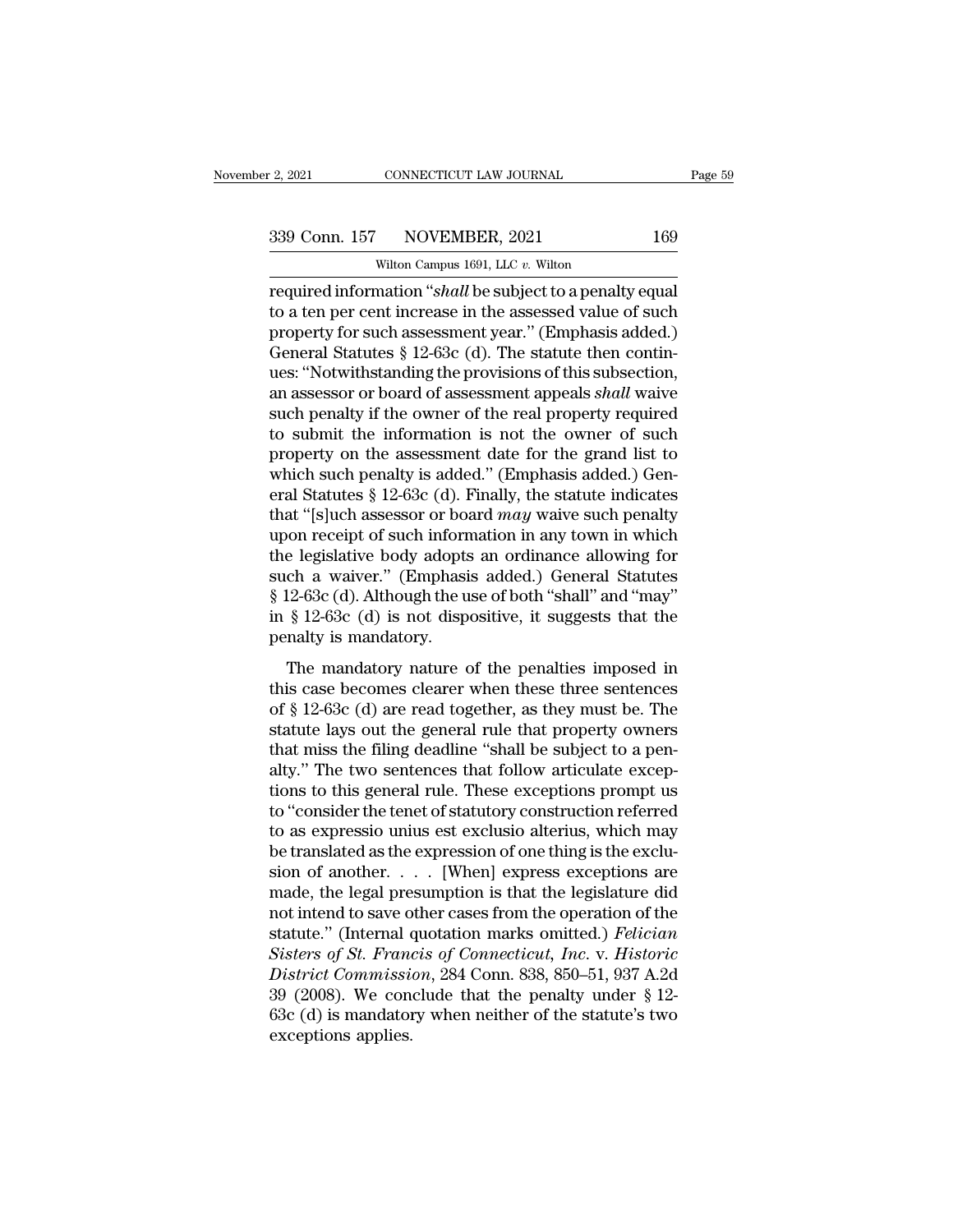### 170 CONNECTICUT LAW JOURNAL November 2, 2021<br>170 NOVEMBER, 2021 339 Conn. 157<br>Wilton Campus 1691, LLC v. Wilton CONNECTICUT LAW JOURNAL<br>NOVEMBER, 2021 339 Con<br>Wilton Campus 1691, LLC *v.* Wilton<br>nt case the first exception does not

CONNECTICUT LAW JOURNAL November 2, 2021<br>
O NOVEMBER, 2021 339 Conn. 157<br>
Wilton Campus 1691, LLC v. Wilton<br>
In the present case, the first exception does not apply<br>
cause it is undisputed that the plaintiffs owned the<br>
bl 170 NOVEMBER, 2021 339 Conn. 157<br>Wilton Campus 1691, LLC v. Wilton<br>In the present case, the first exception does not apply<br>because it is undisputed that the plaintiffs owned the<br>subject property at all relevant times. The  $\frac{\text{NOVEMBER, 2021}}{\text{Wilton Campus 1691, LLC } v. \text{Wilton}}$ <br>
In the present case, the first exception does not apply<br>
because it is undisputed that the plaintiffs owned the<br>
subject property at all relevant times. The second<br>
exception als 170 NOVEMBER, 2021 339 Conn. 157<br>Wilton Campus 1691, LLC  $v$ . Wilton<br>In the present case, the first exception does not apply<br>because it is undisputed that the plaintiffs owned the<br>subject property at all relevant times. T Wilton Campus 1691, LLC  $v$ . Wilton<br>
In the present case, the first exception does not apply<br>
because it is undisputed that the plaintiffs owned the<br>
subject property at all relevant times. The second<br>
exception also does which campus 1691, LLC  $v$ . which<br>In the present case, the first exception does not apply<br>because it is undisputed that the plaintiffs owned the<br>subject property at all relevant times. The second<br>exception also does not a In the present case, the first exception does not apply<br>because it is undisputed that the plaintiffs owned the<br>subject property at all relevant times. The second<br>exception also does not apply because the parties have<br>not because it is undisputed that the plaintiffs owned the<br>subject property at all relevant times. The second<br>exception also does not apply because the parties have<br>not provided, and we have not found in our own<br>research, any subject property at all relevant times. The second<br>exception also does not apply because the parties have<br>not provided, and we have not found in our own<br>research, any ordinance adopted by the town giving<br>the assessor disc exception also does not apply because the parties have<br>not provided, and we have not found in our own<br>research, any ordinance adopted by the town giving<br>the assessor discretion to waive this penalty. Because<br>neither excep not provided, and we have not found in our own<br>
research, any ordinance adopted by the town giving<br>
the assessor discretion to waive this penalty. Because<br>
neither exception is satisfied in this case, the Wilton<br>
assessor The exception is satisfied in this case, the Wilton<br>sessor does not have discretion to waive § 12-63c (d)<br>nalties, and, therefore, the penalties in this case are<br>equired by law" within the meaning of § 12-55 (b).<br>B<br>Having

B

assessor does not have discretion to waive  $\S$  12-63c (d)<br>penalties, and, therefore, the penalties in this case are<br>"required by law" within the meaning of  $\S$  12-55 (b).<br>B<br>Having determined that the penalties imposed on penalties, and, therefore, the penalties in this case are<br>
"required by law" within the meaning of § 12-55 (b).<br>
B<br>
Having determined that the penalties imposed on the<br>
plaintiffs under § 12-63c (d) were "required by law, Trequired by law" within the meaning of § 12-55 (b).<br>
B<br>
Having determined that the penalties imposed on the<br>
plaintiffs under § 12-63c (d) were "required by law," we<br>
must next determine whether the penalties are consid-B<br>
Having determined that the penalties imposed on the<br>
plaintiffs under  $\S$  12-63c (d) were "required by law," we<br>
must next determine whether the penalties are consid-<br>
ered an "assessment" within the meaning of  $\S$  12-Having determined that the penalties imposed on the<br>plaintiffs under  $\S$  12-63c (d) were "required by law," we<br>must next determine whether the penalties are consid-<br>ered an "assessment" within the meaning of  $\S$  12-55<br>(b) Having determined that the penalties imposed on the<br>plaintiffs under  $\S$  12-63c (d) were "required by law," we<br>must next determine whether the penalties are consid-<br>ered an "assessment" within the meaning of  $\S$  12-55<br>(b) plaintiffs under § 12-63c (d) were "required by law," we<br>must next determine whether the penalties are consid-<br>ered an "assessment" within the meaning of § 12-55<br>(b).<sup>8</sup> The town appears to argue that these penalties<br>are must next determine whether the penalties are considered an "assessment" within the meaning of  $\S 12-55$ <br>(b).<sup>8</sup> The town appears to argue that these penalties<br>are not assessments because assessments must be<br>defined as on ered an "assessment" within the meaning of  $\S 12-55$ <br>(b).<sup>8</sup> The town appears to argue that these penalties<br>are not assessments because assessments must be<br>defined as only "the present true and actual value" of<br>property. From the period of any time term of periments are and actual value" of<br>
fined as only "the present true and actual value" of<br>
operty. The plaintiffs do not offer a specific definition<br>
assessment; they simply argue that w are not assessments because assessments must be defined as only "the present true and actual value" of property. The plaintiffs do not offer a specific definition of assessment; they simply argue that whatever the definit

property. The plaintiffs do not offer a specific definition<br>of assessment; they simply argue that whatever the<br>definition, it includes penalties under  $\S$  12-63c (d).<br>If the penalties are considered an "assessment," as th of assessment; they simply argue that whatever the<br>definition, it includes penalties under  $\S$  12-63c (d).<br>If the penalties are considered an "assessment," as the<br>plaintiffs argue, the assessor is bound by the time limita definition, it includes penalties under  $\S$  12-63c (d).<br>If the penalties are considered an "assessment," as the<br>plaintiffs argue, the assessor is bound by the time limita-<br>tions in  $\S$  12-55 (b) and must impose the penalt tions in § 12-55 (b) and must impose the penalties prior<br>to taking and subscribing to the oath on the grand<br>list. If the penalties are not an "assessment" within the<br> $\frac{1}{10}$ <br> $\frac{1}{10}$ <br> $\frac{1}{10}$  The Appellate Court di tions in § 12-55 (b) and must impose the penalties prior<br>to taking and subscribing to the oath on the grand<br>list. If the penalties are not an "assessment" within the<br> $^8$ The Appellate Court did not consider whether the wo

to taking and subscribing to the oath on the grand<br>list. If the penalties are not an "assessment" within the<br><sup>\*</sup>The Appellate Court did not consider whether the word "assessment"<br>includes penalties imposed under § 12-63c list. If the penalties are not an "assessment" within the<br>
<sup>8</sup>The Appellate Court did not consider whether the word "assessment"<br>
includes penalties imposed under § 12-63c (d) because it stated that "[t]he<br>
parties do not <sup>8</sup> The Appellate Court did not consider whether the word "assessment" includes penalties imposed under § 12-63c (d) because it stated that "[t]he parties do not dispute that the imposition of the late filing penalties con includes penalties imposed under § 12-63c (d) because it stated that "[t]he parties do not dispute that the imposition of the late filing penalties constitutes an 'assessment' for purposes of § 12-55 (b)." Wilton Campus 1 before the Appellate Court on this issue. The plaintiffs argue that the town failed that "[t] parties do not dispute that the imposition of the late filing penalties constitutes an 'assessment' for purposes of § 12-55 (b) parties do not dispute that the imposition of the late filing penalties constitutes an 'assessment' for purposes of § 12-55 (b)." Wilton Campus 1691, LLC v. Wilton, supra, 191 Conn. App. 726. The town argues that it did i tutes an 'assessment' for purposes of § 12-55 (b)." Wilton Campus 1691,  $LLC$  v. Wilton, supra, 191 Conn. App. 726. The town argues that it did in fact dispute this point and directs this court to the portions of its brief  $LLC$  v. Wilton, supra, 191 Conn. App. 726. The town argues that it did in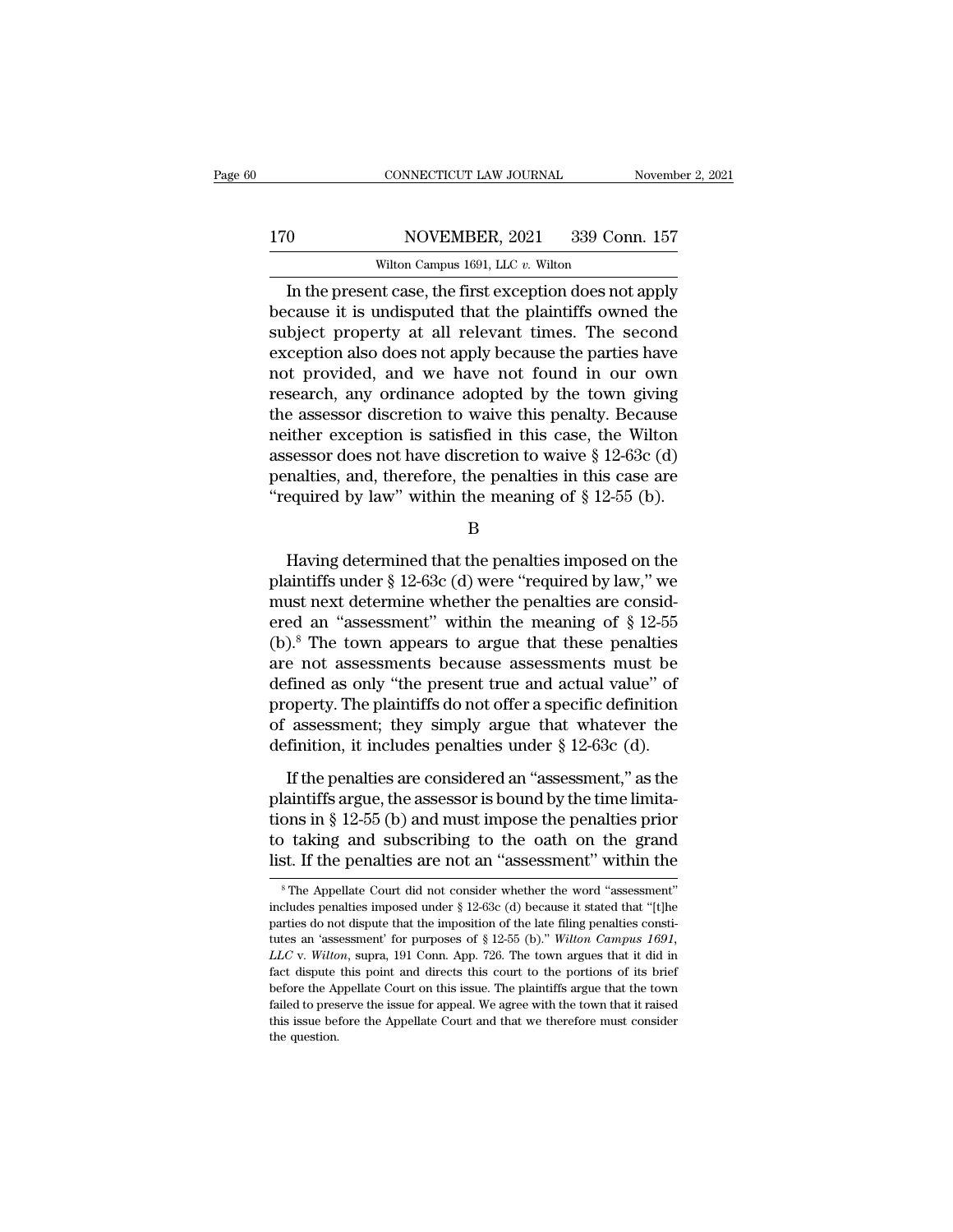CONNECTICUT LAW JOURNAL<br>NOVEMBER, 2021<br>Wilton Campus 1691, LLC *v.* Wilton<br>12-55 (b) as the town argues the 2, 2021 CONNECTICUT LAW JOURNAL Page 61<br>
339 Conn. 157 NOVEMBER, 2021 171<br>
wilton Campus 1691, LLC v. Wilton<br>
meaning of § 12-55 (b), as the town argues, there is<br>
effectively no deadline for imposing penalties under<br>
8.1 339 Conn. 157 NOVEMBER, 2021 171<br>Wilton Campus 1691, LLC v. Wilton<br>meaning of § 12-55 (b), as the town argues, there is<br>effectively no deadline for imposing penalties under<br>§ 12-63c (d), as the text of § 12-63c (d) contai 339 Conn. 157 NOVEMBER, 2021 171<br>Wilton Campus 1691, LLC v. Wilton<br>meaning of § 12-55 (b), as the town argues, there is<br>effectively no deadline for imposing penalties under<br>§ 12-63c (d), as the text of § 12-63c (d) contai 339 Conn. 157 NOVEMBER, 2021<br>wilton Campus 1691, LLC  $v$ . Wi<br>meaning of § 12-55 (b), as the town<br>effectively no deadline for imposing<br>§ 12-63c (d), as the text of § 12-63c (d)<br>by which the assessor must act.<br>Although the Wilton Campus 1691, LLC v. Wilton<br>
eaning of § 12-55 (b), as the town argues, there is<br>
fectively no deadline for imposing penalties under<br>
12-63c (d), as the text of § 12-63c (d) contains no date<br>
which the assessor must meaning of  $\S$  12-55 (b), as the town argues, there is<br>effectively no deadline for imposing penalties under<br> $\S$  12-63c (d), as the text of  $\S$  12-63c (d) contains no date<br>by which the assessor must act.<br>Although the word

effectively no deadline for imposing penalties under<br>
§ 12-63c (d), as the text of § 12-63c (d) contains no date<br>
by which the assessor must act.<br>
Although the word "assessment" is perhaps suscepti-<br>
ble to multiple inter  $\S$  12-63c (d), as the text of  $\S$  12-63c (d) contains no date<br>by which the assessor must act.<br>Although the word "assessment" is perhaps suscepti-<br>ble to multiple interpretations in some contexts, we<br>conclude that only th g 12-63c (d), as the text or  $\frac{1}{8}$  12-63c (d) contains no date<br>by which the assessor must act.<br>Although the word "assessment" is perhaps suscepti-<br>ble to multiple interpretations in some contexts, we<br>conclude that onl Eq. Although the word "assessment" is perhaps suscepti-<br>ble to multiple interpretations in some contexts, we<br>conclude that only the plaintiffs' interpretation is rea-<br>sonable in this context. We find the statute's plain l Although the v<br>ble to multiple<br>conclude that or<br>sonable in this c<br>guage unambigu<br>in this case are<br>§ 12-55 (b).<br>Consistent wit nelude that only the plaintiffs' interpretation is rea-<br>nable in this context. We find the statute's plain lan-<br>age unambiguous and that the  $\S 12-63c$  (d) penalties<br>this case are "assessments" within the meaning of<br> $12-5$ sonable in this context. We find the statute's plain language unambiguous and that the  $\S 12-63c$  (d) penalties<br>in this case are "assessments" within the meaning of<br> $\S 12-55$  (b).<br>Consistent with the legal principles that

solation in and collective. We find the statute is plain fait<br>guage unambiguous and that the § 12-63c (d) penalties<br>in this case are "assessments" within the meaning of<br>§ 12-55 (b).<br>Consistent with the legal principles th in this case are "assessments" within the meaning of<br>
§ 12-55 (b).<br>
Consistent with the legal principles that govern construction of statutes, we begin our analysis with the<br>
statute's plain language to determine whether,  $\frac{1}{2}$  12-55 (b).<br>
Consistent with the legal principles that govern construction of statutes, we begin our analysis with the<br>
statute's plain language to determine whether, when<br>
read in context, it is "susceptible to Consistent with the legal principles that govern construction of statutes, we begin our analysis with the statute's plain language to determine whether, when read in context, it is "susceptible to more than one reasonable Consistent with the legal principles that govern construction of statutes, we begin our analysis with the statute's plain language to determine whether, when read in context, it is "susceptible to more than one reasonable struction of statutes, we begin our analysis with the<br>statute's plain language to determine whether, when<br>read in context, it is "susceptible to more than one<br>reasonable interpretation." (Internal quotation marks<br>omitted. statute's plain language to determine whether, when<br>read in context, it is "susceptible to more than one<br>reasonable interpretation." (Internal quotation marks<br>omitted.) *Sena* v. American Medical Response of Con-<br>necticut, read in context, it is "susceptible to more than one<br>reasonable interpretation." (Internal quotation marks<br>omitted.) *Sena* v. American Medical Response of Con-<br>necticut, Inc., supra, 333 Conn. 46. Because the word<br>"asses reasonable interpretation." (Internal quotation marks<br>omitted.) *Sena* v. *American Medical Response of Con-*<br>*necticut, Inc.*, supra, 333 Conn. 46. Because the word<br>"assessment" is not statutorily defined and this court<br>n omitted.) *Sena* v. *American Medical Response of Connecticut, Inc.*, *supra, 333 Conn. 46. Because the word* "assessment" is not *statutorily defined and this court* never has interpreted its meaning within § 12-55 (b), w mecticut, Inc., s<br>
"assessment" is<br>
never has inter<br>
we again turn tc<br>
in print at the<br>
most instructive<br>
Conn. 866.<br>
As discussed wer has interpreted its meaning within § 12-55 (b),<br>e again turn to dictionaries for guidance. Dictionaries<br>print at the time the statute was enacted can be<br>ost instructive. See, e.g., *State* v. *Menditto*, supra, 315<br>pn clause in turn to dictionaries for guidance. Dictionaries<br>in print at the time the statute was enacted can be<br>most instructive. See, e.g., *State* v. *Menditto*, supra, 315<br>Conn. 866.<br>As discussed in part I A of this opin

or eigent can be decoduated by galaxiee. Becausines<br>in print at the time the statute was enacted can be<br>most instructive. See, e.g., *State* v. *Menditto*, supra, 315<br>Conn. 866.<br>As discussed in part I A of this opinion, t m pine at the the statute was entered can be<br>most instructive. See, e.g., *State* v. *Menditto*, supra, 315<br>Conn. 866.<br>As discussed in part I A of this opinion, the operative<br>clause in what is now § 12-55 (b)—"any assessm The time defined in part I A of this opinion, the operative<br>clause in what is now  $\S 12{\text -}55$  (b)—"any assessment<br>omitted by mistake or required by law"—was first<br>adopted by the legislature in the mid-nineteenth cen-<br>tur As discussed in part I A of this opinion, the operative<br>
clause in what is now  $\S 12-55$  (b)—"any assessment<br>
omitted by mistake or required by law"—was first<br>
adopted by the legislature in the mid-nineteenth cen-<br>
tury. As discussed in part I A of this opinion, the operative<br>clause in what is now  $\S 12-55$  (b)—"any assessment<br>omitted by mistake or required by law"—was first<br>adopted by the legislature in the mid-nineteenth cen-<br>tury. A di clause in what is now § 12-55 (b)—"any assessment<br>omitted by mistake or required by law"—was first<br>adopted by the legislature in the mid-nineteenth cen-<br>tury. A dictionary from the time defines "assessment"<br>as "[a] valuat omitted by mistake or required by law"—was first<br>adopted by the legislature in the mid-nineteenth cen-<br>tury. A dictionary from the time defines "assessment"<br>as "[a] valuation of property or profits of business, for<br>the pur adopted by the legislature in the mid-nineteenth century. A dictionary from the time defines "assessment"<br>as "[a] valuation of property or profits of business, for<br>the purpose of taxation. An assessment is a valuation<br>made tury. A dictionary from the time defines "assessment"<br>as "[a] valuation of property or profits of business, for<br>the purpose of taxation. An assessment is a valuation<br>made by authorized persons according to their discre-<br>ti as "[a] valuation of property or profits of business, for<br>the purpose of taxation. An assessment is a valuation<br>made by authorized persons according to their discre-<br>tion, as opposed to a sum certain or determined by law.<br>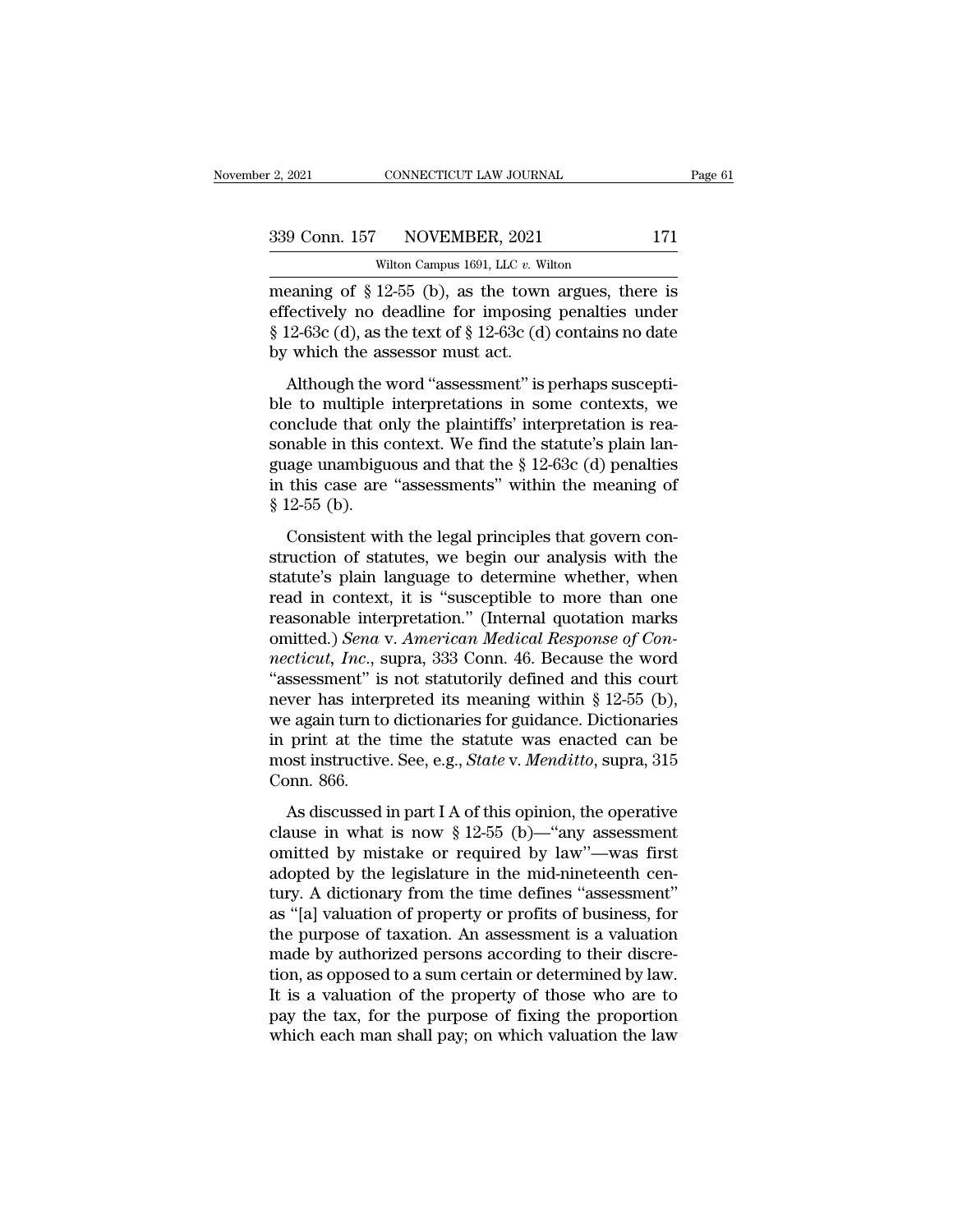### 172 CONNECTICUT LAW JOURNAL November 2, 2021<br>172 NOVEMBER, 2021 339 Conn. 157<br>Wilton Campus 1691, LLC v. Wilton CONNECTICUT LAW JOURNAL<br>NOVEMBER, 2021 339 Con<br>Wilton Campus 1691, LLC *v.* Wilton<br>Cific sum upon a given amount

CONNECTICUT LAW JOURNAL November 2, 2021<br>
172 NOVEMBER, 2021 339 Conn. 157<br>
Wilton Campus 1691, LLC v. Wilton<br>
imposes a specific sum upon a given amount. . . . A<br>
tax or specific sum charged on persons or property."<br>
(Emp 172 NOVEMBER, 2021 339 Conn. 157<br>Wilton Campus 1691, LLC v. Wilton<br>imposes a specific sum upon a given amount. . . . A<br>tax or specific sum charged on persons or property.''<br>(Emphasis omitted.) N. Webster, supra, p. 77. Thi 172 NOVEMBER, 2021 339 Conn. 157<br>Wilton Campus 1691, LLC v. Wilton<br>imposes a specific sum upon a given amount. . . . . A<br>tax or specific sum charged on persons or property."<br>(Emphasis omitted.) N. Webster, supra, p. 77. Th 172 NOVEMBER, 2021 339 Conn. 157<br>
Wilton Campus 1691, LLC v. Wilton<br>
imposes a specific sum upon a given amount. . . . A<br>
tax or specific sum charged on persons or property."<br>
(Emphasis omitted.) N. Webster, supra, p. 77. Wilton Campus 1691, LLC v. Wilton<br>imposes a specific sum upon a given amount.  $\ldots$  A<br>tax or specific sum charged on persons or property."<br>(Emphasis omitted.) N. Webster, supra, p. 77. This defi-<br>nition contains no refere Wilton Campus 1691, LLC v. Wilton<br>imposes a specific sum upon a given amount.... A<br>tax or specific sum charged on persons or property."<br>(Emphasis omitted.) N. Webster, supra, p. 77. This defi-<br>nition contains no reference poses a specific sum upon a given amount.  $\ldots$  A<br>  $x$  or specific sum charged on persons or property."<br>
Imphasis omitted.) N. Webster, supra, p. 77. This defi-<br>
tion contains no reference to fines or penalties, lend-<br>  $g$ tax of specific suff charged of persons of property.<br>
(Emphasis omitted.) N. Webster, supra, p. 77. This defi-<br>
nition contains no reference to fines or penalties, lend-<br>
ing some support to the town's proposed definition

(Entipriasis officially N. Webster, supra, p. 77. This definition contains no reference to fines or penalties, lending some support to the town's proposed definition. We do not find this definition alone conclusive, howeve fluid contains no reference to fines of penalties, refu-<br>ing some support to the town's proposed definition. We<br>do not find this definition alone conclusive, however.<br>Although, as stated previously, dictionaries from the<br> the support to the town's proposed definition. We<br>do not find this definition alone conclusive, however.<br>Although, as stated previously, dictionaries from the<br>time a statute was enacted are often considered the<br>most persu the language at issue. The statute at issue here, since the was enacted at interest at its most persuasive; see *State v. Menditto*, supra, 315 Conn. 866; later editions also can be instructive, particularly those from the Although, as stated previously, dictionaries from the<br>time a statute was enacted are often considered the<br>most persuasive; see *State* v. *Menditto*, supra, 315 Conn.<br>866; later editions also can be instructive, particula time a statute was enacted are often considered the<br>most persuasive; see *State* v. *Menditto*, supra, 315 Conn.<br>866; later editions also can be instructive, particularly<br>those from the time when a statute is revised but most persuasive; see *State* v. *Menditto*, supra, 315 Conn.<br>866; later editions also can be instructive, particularly<br>those from the time when a statute is revised but retains<br>the language at issue. The statute at issue 866; later editions also can be instructive, particularly<br>those from the time when a statute is revised but retains<br>the language at issue. The statute at issue here,  $\S$  12-<br>55, which was originally enacted nearly two hun those from the time when a statute is revised but retains<br>the language at issue. The statute at issue here, § 12-<br>55, which was originally enacted nearly two hundred<br>years ago, has been amended a number of times over<br>the y the language at issue. The statute at issue here, § 12-<br>55, which was originally enacted nearly two hundred<br>years ago, has been amended a number of times over<br>the years, most recently in 2003, when it underwent a<br>substanti 55, which was originally enacted nearly two hundred<br>years ago, has been amended a number of times over<br>the years, most recently in 2003, when it underwent a<br>substantial reconfiguration while retaining the clause<br>at issue. years ago, has been amended a number of times over<br>the years, most recently in 2003, when it underwent a<br>substantial reconfiguration while retaining the clause<br>at issue. See Public Acts 2003, No. 03-269, § 1. Therefore,<br>we the years, most recently in 2003, when it underwent a<br>substantial reconfiguration while retaining the clause<br>at issue. See Public Acts 2003, No. 03-269, § 1. Therefore,<br>we also consider the meaning of the word "assessment" substantial reconfiguration while retaining the clause<br>at issue. See Public Acts 2003, No. 03-269, § 1. Therefore,<br>we also consider the meaning of the word "assessment"<br>at the time of this revision to understand whether th at issue. See Public Acts 2003, No. 03-269, § 1. Therefore,<br>we also consider the meaning of the word "assessment"<br>at the time of this revision to understand whether the<br>commonly understood meaning of the word may have<br>evol we also consider the meaning of the word "assessment"<br>at the time of this revision to understand whether the<br>commonly understood meaning of the word may have<br>evolved since the enactment of the statute. Legal dic-<br>tionarie at the time of this revision to understand whether the<br>commonly understood meaning of the word may have<br>evolved since the enactment of the statute. Legal dic-<br>tionaries near the time of the 2003 revision define the<br>noun "a evolved since the enactment of the statute. Legal dictionaries near the time of the 2003 revision define the noun "assessment" as both "1. [d]etermination of the rate or amount of something, such as a tax or damages," and tionaries near the time of the 2003 revision define the<br>noun "assessment" as both "1. [d]etermination of the<br>rate or amount of something, such as a tax or damages,"<br>and "2. [i]mposition of something, such as a tax or fine noun "assessment" as both "1. [d]etermination of the<br>rate or amount of something, such as a tax or damages,"<br>and "2. [i]mposition of something, such as a tax or fine,<br>according to an established rate; the tax or fine so<br>i rate or amount of something, such as a tax or damages,"<br>and "2. [i]mposition of something, such as a tax or fine,<br>according to an established rate; the tax or fine so<br>imposed . . . . ." (Emphasis added.) Black's Law Dic-<br> and "2. [i]mposition of something, such as a *tax or fine*, according to an established rate; the tax or fine so imposed  $\ldots$ ." (Emphasis added.) Black's Law Dictionary (7th Ed. 1999) p. 111. Significantly, the Black's L according to an established rate; the tax or fine so<br>imposed . . . ." (Emphasis added.) Black's Law Dic-<br>tionary (7th Ed. 1999) p. 111. Significantly, the Black's<br>Law Dictionary definition includes both taxes and fines<br>wit imposed . . . . ." (Emphasis added.) Black's Law Dictionary (7th Ed. 1999) p. 111. Significantly, the Black's Law Dictionary definition includes both taxes and fines within the meaning of "assessment." As with the definiti tionary (7th Ed. 1999) p. 111. Signific<br>Law Dictionary definition includes bo<br>within the meaning of "assessment." *i*<br>tion of "assessment" contemporane<br>ute's enactment, this more recent def<br>conclusive. Rather, it further d We Dictionary definition includes both taxes and lines<br>thin the meaning of "assessment." As with the defini-<br>on of "assessment" contemporaneous with the stat-<br>e's enactment, this more recent definition also is not<br>nclusive whill the meaning of assessment. As with the definition of "assessment" contemporaneous with the stature's enactment, this more recent definition also is not conclusive. Rather, it further demonstrates the multiple, ordina Figure 1 assessment contemporaleous with the stature's enactment, this more recent definition also is not conclusive. Rather, it further demonstrates the multiple, ordinary meanings of the word.<br>Our case law also acknowled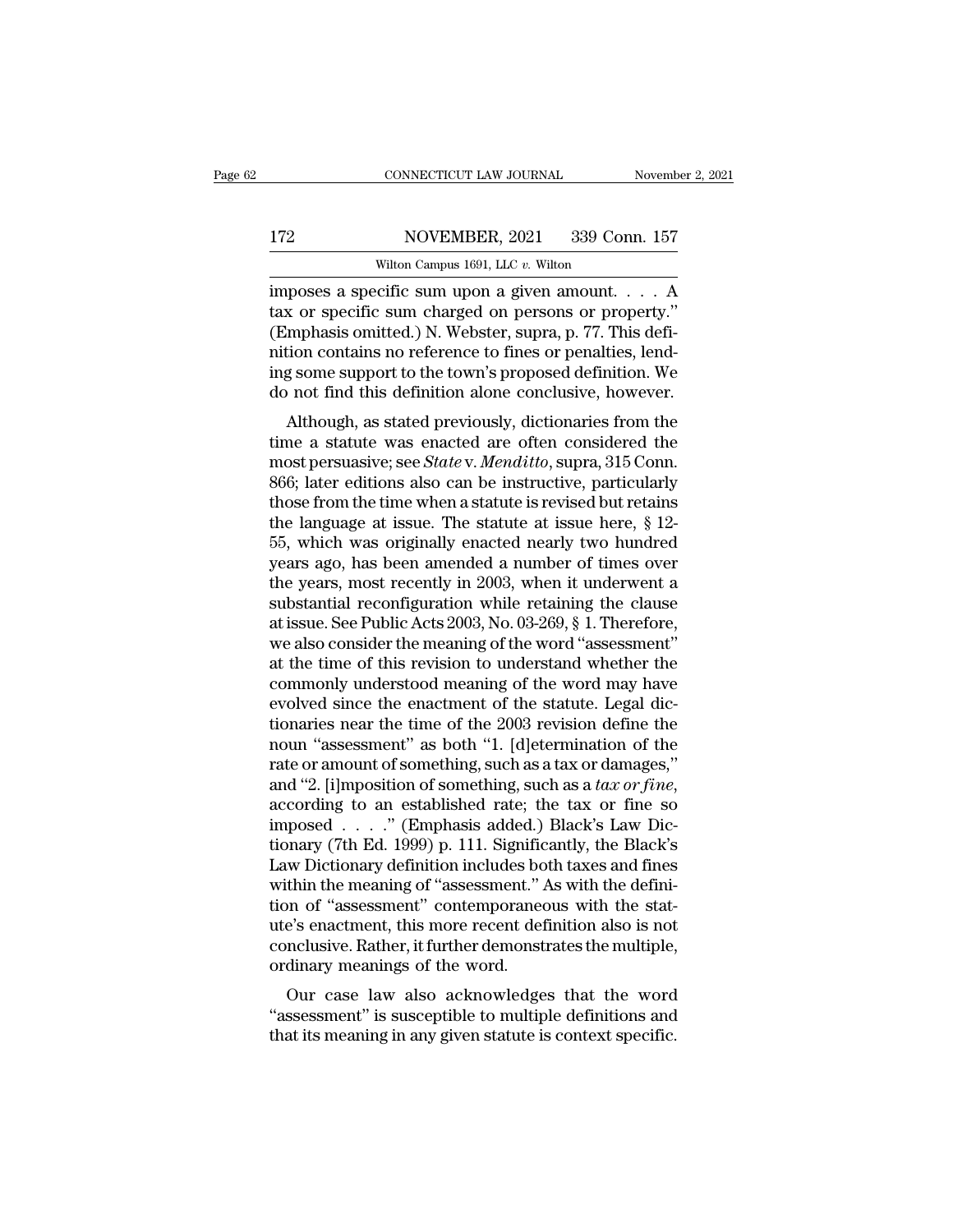CONNECTICUT LAW JOURNAL<br>NOVEMBER, 2021<br>Wilton Campus 1691, LLC *v.* Wilton<br>sessment ' when used in connection <sup>2</sup>, 2021 CONNECTICUT LAW JOURNAL Page 63<br>
339 Conn. 157 NOVEMBER, 2021 173<br>
Wilton Campus 1691, LLC v. Wilton<br>
"The word 'assessment,' when used in connection with<br>
taxation, may have more than one meaning. The ulti-<br>
mat 339 Conn. 157 NOVEMBER, 2021 173<br>Wilton Campus 1691, LLC v. Wilton<br>"The word 'assessment,' when used in connection with<br>taxation, may have more than one meaning. The ulti-<br>mate purpose of an assessment in such a connection 339 Conn. 157 NOVEMBER, 2021 173<br>
Wilton Campus 1691, LLC v. Wilton<br>
"The word 'assessment,' when used in connection with<br>
taxation, may have more than one meaning. The ulti-<br>
mate purpose of an assessment in such a conne 339 Conn. 157 NOVEMBER, 2021 173<br>
wilton Campus 1691, LLC v. Wilton<br>
"The word 'assessment,' when used in connection with<br>
taxation, may have more than one meaning. The ulti-<br>
mate purpose of an assessment in such a conne Wilton Campus 1691, LLC v. Wilton<br>
"The word 'assessment,' when used in connection with<br>
taxation, may have more than one meaning. The ulti-<br>
mate purpose of an assessment in such a connection<br>
is to ascertain the amount t Witton Campus 1691, LLC v. Witton<br>
"The word 'assessment,' when used in connection with<br>
taxation, may have more than one meaning. The ulti-<br>
mate purpose of an assessment in such a connection<br>
is to ascertain the amount "The word 'assessment,' when used in connection with<br>taxation, may have more than one meaning. The ulti-<br>mate purpose of an assessment in such a connection<br>is to ascertain the amount that each [taxpayer] is to<br>pay. Someti taxation, may have more than one meaning. The ulti-<br>mate purpose of an assessment in such a connection<br>is to ascertain the amount that each [taxpayer] is to<br>pay. Sometimes this amount is called an assessment.<br>More commonly mate purpose of an assessment in such a connection<br>is to ascertain the amount that each [taxpayer] is to<br>pay. Sometimes this amount is called an assessment.<br>More commonly the word 'assessment' means the offi-<br>cial valuatio is to ascertain the amount that each [taxpayer] is to<br>pay. Sometimes this amount is called an assessment.<br>More commonly the word 'assessment' means the offi-<br>cial valuation of a [taxpayer's] property for the purpose<br>of tax pay. Sometimes this amount is called an assessment.<br>*More commonly the word 'assessment' means the official valuation of a [taxpayer's] property for the purpose<br>of taxation." <i>State v. New York, New Haven & Hartford*<br>*Rail* More commonly the word 'assessment' means the official valuation of a [taxpayer's] property for the purpose<br>of taxation." *State v. New York, New Haven & Hartford*<br>*Railroad Co.*, 60 Conn. 326, 335, 22 A. 765 (1891), over cial valuation of a [taxpayer's] property for the purpose<br>of taxation." *State* v. *New York, New Haven & Hartford*<br>*Railroad Co.*, 60 Conn. 326, 335, 22 A. 765 (1891), over-<br>ruled in part on other grounds by *Hartford* v of taxation." *State* v. *New York*, *New Haven & Hart*<br>*Railroad Co.*, 60 Conn. 326, 335, 22 A. 765 (1891), c<br>ruled in part on other grounds by *Hartford* v. *F*<br>*Center, Inc.*, 196 Conn. 487, 493 A.2d 883 (1985). W<br>ackno because of the pair. See, 309, 2211. To (1991), over<br>led in part on other grounds by *Hartford* v. *Faith*<br>*mter, Inc.*, 196 Conn. 487, 493 A.2d 883 (1985). While<br>knowledging the multiple definitions of the word, this<br>urt Center, Inc., 196 Conn. 487, 493 A.2d 883 (1985). While<br>acknowledging the multiple definitions of the word, this<br>court never has discussed whether the definition of<br>"assessment" may include fines or penalties.<br>Because nei

Example 19: 12-55 (b), we also consider the definition of "assessment" may include fines or penalties.<br>
Because neither dictionary definitions nor our case<br>
law conclusively reveals the plain meaning of the word "assessmen the profile of the profile of the profile of the set of the definition of "assessment" may include fines or penalties.<br>Because neither dictionary definitions nor our case law conclusively reveals the plain meaning of the "assessment" may include fines or penalties.<br>
"assessment" may include fines or penalties.<br>
Because neither dictionary definitions nor our case<br>
law conclusively reveals the plain meaning of the word<br>
"assessment" in § 12 Because neither dictionary definitions nor our case<br>law conclusively reveals the plain meaning of the word<br>"assessment" in § 12-55 (b), we also consider whether<br>the proffered definitions are consistent with the broader<br>sta Because neither dictionary definitions nor our case<br>law conclusively reveals the plain meaning of the word<br>"assessment" in § 12-55 (b), we also consider whether<br>the proffered definitions are consistent with the broader<br>sta law conclusively reveals the plain meaning of the word<br>
"assessment" in § 12-55 (b), we also consider whether<br>
the proffered definitions are consistent with the broader<br>
statutory scheme and with our case law interpreting<br> "assessment" in § 12-55 (b), we also consider whether<br>the proffered definitions are consistent with the broader<br>statutory scheme and with our case law interpreting<br>our taxing statutes. See *Nationwide Mutual Ins. Co. v.*<br> the proffered definitions are consistent with the broader<br>statutory scheme and with our case law interpreting<br>our taxing statutes. See *Nationwide Mutual Ins. Co. v.*<br>*Pasiak*, 327 Conn. 225, 246, 173 A.3d 888 (2017); *St* statutory scheme and with our case law interpreting<br>our taxing statutes. See *Nationwide Mutual Ins. Co.* v.<br>*Pasiak*, 327 Conn. 225, 246, 173 A.3d 888 (2017); *State*<br>v. *Menditto*, supra, 315 Conn. 866. Most significantl our taxing statutes. See *Nationwide Mutual Ins. Co. v. Pasiak*, 327 Conn. 225, 246, 173 A.3d 888 (2017); *State* v. *Menditto*, supra, 315 Conn. 866. Most significantly, the statutory time period for the performance of *Pasiak*, 327 Conn. 225, 246, 173 A.3d 888 (2017); *State* v. *Menditto*, supra, 315 Conn. 866. Most significantly, the statutory time period for the performance of the assessor's duties is governed by § 12-55 unless anot v. *Menditto*, supra, 315 Conn. 866. Most significantly,<br>the statutory time period for the performance of the<br>assessor's duties is governed by § 12-55 unless another<br>statute expressly extends this period. See *Reconstruc*the statutory time period for the performance of the<br>assessor's duties is governed by  $\S$  12-55 unless another<br>statute expressly extends this period. See *Reconstruc-<br>tion Finance Corp.* v. *Naugatuck*, 136 Conn. 29, 32, assessor's duties is governed by  $\S$  12-55 unless another<br>statute expressly extends this period. See *Reconstruc-<br>tion Finance Corp.* v. *Naugatuck*, 136 Conn. 29, 32, 68<br>A.2d 161 (1949) (explaining that assessors have au statute expressly extends this period. See *Reconstruction Finance Corp.* v. *Naugatuck*, 136 Conn. 29, 32, 68<br>A.2d 161 (1949) (explaining that assessors have author-<br>ity to act only on or before January 31 of each year<br>a tion Finance Corp. v. Naugatuck, 136 Conn. 29, 32, 68<br>A.2d 161 (1949) (explaining that assessors have author-<br>ity to act only on or before January 31 of each year<br>and citing predecessor of § 12-55, General Statutes<br>(1949 A.2d 161 (1949) (explaining that assessors have authority to act only on or before January 31 of each year<br>and citing predecessor of § 12-55, General Statutes<br>(1949 Rev.) tit. XV, c. 86, § 1734). Put another way, the<br>asse ity to act only on or before January 31 of each year<br>and citing predecessor of § 12-55, General Statutes<br>(1949 Rev.) tit. XV, c. 86, § 1734). Put another way, the<br>assessor's statutory authority to act generally expires<br>wh and citing predecessor of § 12-55, General Statutes (1949 Rev.) tit. XV, c. 86, § 1734). Put another way, the assessor's statutory authority to act generally expires when the assessor takes and subscribes to the oath on t (1949 Rev.) tit. XV, c. 86, § 1734). Put another way, the assessor's statutory authority to act generally expires when the assessor takes and subscribes to the oath on the grand list. See General Statutes § 12-55 (b). Our assessor's statutory authority to act generally expires<br>when the assessor takes and subscribes to the oath on<br>the grand list. See General Statutes  $\S 12-55$  (b). Our<br>courts consistently have interpreted  $\S 12-55$  in this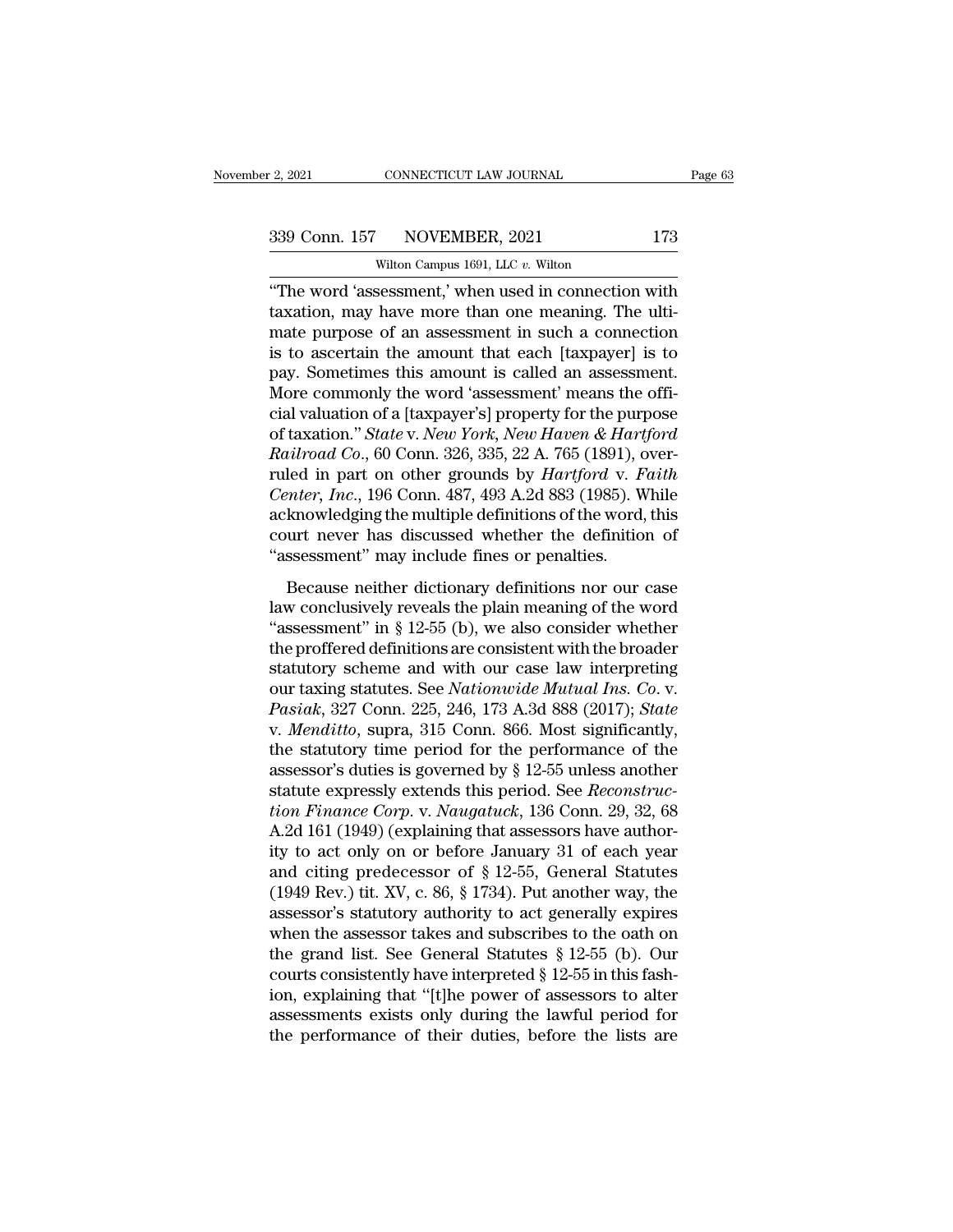### 174 CONNECTICUT LAW JOURNAL November 2, 2021<br>174 NOVEMBER, 2021 339 Conn. 157<br>Wilton Campus 1691, LLC v. Wilton CONNECTICUT LAW JOURNAL<br>NOVEMBER, 2021 339 Con<br>Wilton Campus 1691, LLC *v.* Wilton<br>d filed Once the assessors

CONNECTICUT LAW JOURNAL November 2, 2021<br>
174 NOVEMBER, 2021 339 Conn. 157<br>
Wilton Campus 1691, LLC v. Wilton<br>
completed and filed. . . . Once the assessors have<br>
completed their duties as prescribed by statute, they<br>
have 174 NOVEMBER, 2021 339 Conn. 157<br>Wilton Campus 1691, LLC v. Wilton<br>Completed and filed. . . . Once the assessors have<br>completed their duties as prescribed by statute, they<br>have no authority to alter a list except to remedy  $\begin{array}{c|c} \text{174} & \text{NOVEMBER, 2021} & \text{339 Conn. 157} \ \hline \text{Wilton Campus 1691, LLC } v. \text{ Without } \text{158} \\\text{completed and filed. . . . Once the assessors have completed their duties as prescribed by statute, they have no authority to alter a list except to remedy a clerical omission or mistake." (Citation omitted.) \n\nFmmics Eetate, Inc. V. Stamford, 147 Conn, 262, 264$ NOVEMBER, 2021 339 Conn. 157<br>
Wilton Campus 1691, LLC v. Wilton<br>
completed and filed.... Once the assessors have<br>
completed their duties as prescribed by statute, they<br>
have no authority to alter a list except to remedy a<br> *EMPIRENT, 2021 CONSTRIMET CONSTRIMET CONSTRIMET CONTRIMET CONTRIMET COMPOUND Completed their duties as prescribed by statute, they have no authority to alter a list except to remedy a clerical omission or mistake." (Cit* Witter Campus 1691, LLC v. Witton<br>
completed and filed. . . . Once the assessors have<br>
completed their duties as prescribed by statute, they<br>
have no authority to alter a list except to remedy a<br>
clerical omission or mista completed and filed. . . . . Once the assessors have<br>completed their duties as prescribed by statute, they<br>have no authority to alter a list except to remedy a<br>clerical omission or mistake." (Citation omitted.)<br>*Empire Est* completed their duties as prescribed by statute, they<br>have no authority to alter a list except to remedy a<br>clerical omission or mistake." (Citation omitted.)<br>*Empire Estates, Inc.* v. *Stamford*, 147 Conn. 262, 264–<br>65, 15 have no authority to alter a list except to remedy a<br>clerical omission or mistake." (Citation omitted.)<br>*Empire Estates, Inc.* v. *Stamford*, 147 Conn. 262, 264–<br>65, 159 A.2d 812 (1960); see also *National CSS, Inc.* v.<br>*S* clerical omission or mistake." (Citation omitted.)<br> *Empire Estates, Inc.* v. *Stamford*, 147 Conn. 262, 264–65, 159 A.2d 812 (1960); see also *National CSS, Inc.* v.<br> *Stamford*, 195 Conn. 587, 594, 489 A.2d 1034 (1985)<br> Empire Estates, Inc. v. Stamford, 147 Conn. 262, 264–65, 159 A.2d 812 (1960); see also *National CSS, Inc.* v.<br>Stamford, 195 Conn. 587, 594, 489 A.2d 1034 (1985)<br>("[b]efore the broad authority conferred on them by the<br>[ta 65, 159 A.2d 812 (1960); see also *National CSS, Inc.* v.<br>*Stamford*, 195 Conn. 587, 594, 489 A.2d 1034 (1985)<br>("[b]efore the broad authority conferred on them by the<br>[taxing] statutes is exhausted, assessors have abundant *Stamford*, 195 Conn. 587, 594, 489 A.2d 1034 (1985)<br>("[b]efore the broad authority conferred on them by the<br>[taxing] statutes is exhausted, assessors have abundant<br>power to correct omissions or mistakes, clerical or oth-<br> ("[b]efore the broad authority conferred on them by the [taxing] statutes is exhausted, assessors have abundant power to correct omissions or mistakes, clerical or otherwise, independently of  $[\S 12-60]$ " (internal quotat [taxing] statutes is exhausted, assessors have abundant<br>power to correct omissions or mistakes, clerical or otherwise, independently of  $[8 12-60]$ " (internal quotation<br>marks omitted)); see *United Illuminating Co.* v. *N* power to correct omissions or mistakes, clerical or otherwise, independently of [§ 12-60]" (internal quotation<br>marks omitted)); see *United Illuminating Co.* v. *New*<br>*Haven*, 240 Conn. 422, 432–35, 692 A.2d 742 (1997) (di erwise, independently of  $[\S 12-60]$ " (internal quotation<br>marks omitted)); see *United Illuminating Co.* v. *New*<br>*Haven*, 240 Conn. 422, 432–35, 692 A.2d 742 (1997) (dis-<br>cussing general statutory scheme for taxation of marks omitted)); see *United Illuminating Co.* v. *New*<br>Haven, 240 Conn. 422, 432–35, 692 A.2d 742 (1997) (dis-<br>cussing general statutory scheme for taxation of per-<br>sonal property). Thus, our case law makes clear that,<br>al Haven, 240 Conn. 422, 43<br>cussing general statutory<br>sonal property). Thus, or<br>although a municipal ass<br>during the statutory tim<br>the assessor's duties, the<br>strictly time bound.<br>Our taxing statutes, ho and property). Thus, our case law makes clear that,<br>though a municipal assessor's powers are abundant<br>tring the statutory time period for performance of<br>e assessor's duties, the assessor's authority to act is<br>ictly time b sonal property). Thus, our case faw makes electrically,<br>although a municipal assessor's powers are abundant<br>during the statutory time period for performance of<br>the assessor's duties, the assessor's authority to act is<br>str

during the statutory time period for performance of<br>the assessor's duties, the assessor's authority to act is<br>strictly time bound.<br>Our taxing statutes, however, do contain several pro-<br>visions authorizing the assessor to the assessor's duties, the assessor's authority to act is<br>strictly time bound.<br>Our taxing statutes, however, do contain several pro-<br>visions authorizing the assessor to act outside of the<br>period prescribed by § 12-55. See strictly time bound.<br>
Our taxing statutes, however, do contain several provisions authorizing the assessor to act outside of the<br>
period prescribed by § 12-55. See General Statutes § 12-<br>
53 (c) (1) (assessor has three ye Our taxing statutes, however, do contain several provisions authorizing the assessor to act outside of the<br>period prescribed by § 12-55. See General Statutes § 12-<br>53 (c) (1) (assessor has three years following assess-<br>me Our taxing statutes, however, do contain several provisions authorizing the assessor to act outside of the period prescribed by  $\S$  12-55. See General Statutes  $\S$  12-53 (c) (1) (assessor has three years following assessm visions authorizing the assessor to act outside of the<br>period prescribed by § 12-55. See General Statutes § 12-<br>53 (c) (1) (assessor has three years following assess-<br>ment date to audit and revalue omitted personal prop-<br> period prescribed by § 12-55. See General Statutes § 12-<br>53 (c) (1) (assessor has three years following assessment date to audit and revalue omitted personal property); General Statutes § 12-57 (a) (three years following<br> 53 (c) (1) (assessor has three years following assessment date to audit and revalue omitted personal property); General Statutes  $\S 12-57$  (a) (three years following tax due date to correct overvaluation of personal prope ment date to audit and revalue omitted personal property); General Statutes § 12-57 (a) (three years following<br>tax due date to correct overvaluation of personal property); General Statutes § 12-60 (three years following<br>ta erty); General Statutes § 12-57 (a) (three years following<br>tax due date to correct overvaluation of personal prop-<br>erty); General Statutes § 12-60 (three years following<br>tax due date to remedy clerical omissions or mistake tax due date to correct overvaluation of personal property); General Statutes  $\S 12-60$  (three years following<br>tax due date to remedy clerical omissions or mistakes<br>in assessment of taxes); General Statutes  $\S 12-117$  (a) erty); General Statutes § 12-60 (three years following<br>tax due date to remedy clerical omissions or mistakes<br>in assessment of taxes); General Statutes § 12-117 (a)<br>(allowing for limited extension of time to complete<br>asses tax due date to remedy clerical omissions or mistakes<br>in assessment of taxes); General Statutes § 12-117 (a)<br>(allowing for limited extension of time to complete<br>assessor's duties, not to exceed one month). These stat-<br>utes in assessment of taxes); General Statutes § 12-117 (a)<br>(allowing for limited extension of time to complete<br>assessor's duties, not to exceed one month). These stat-<br>utes demonstrate that, when the legislature chooses to<br>ext (allowing for limited extension of time to complete assessor's duties, not to exceed one month). These stat-<br>utes demonstrate that, when the legislature chooses to<br>extend the assessor's statutory authority beyond the<br>limi assessor's duties, not to exceed one month). These statures demonstrate that, when the legislature chooses to extend the assessor's statutory authority beyond the limits of § 12-55, it does so expressly. See, e.g., *Rutte*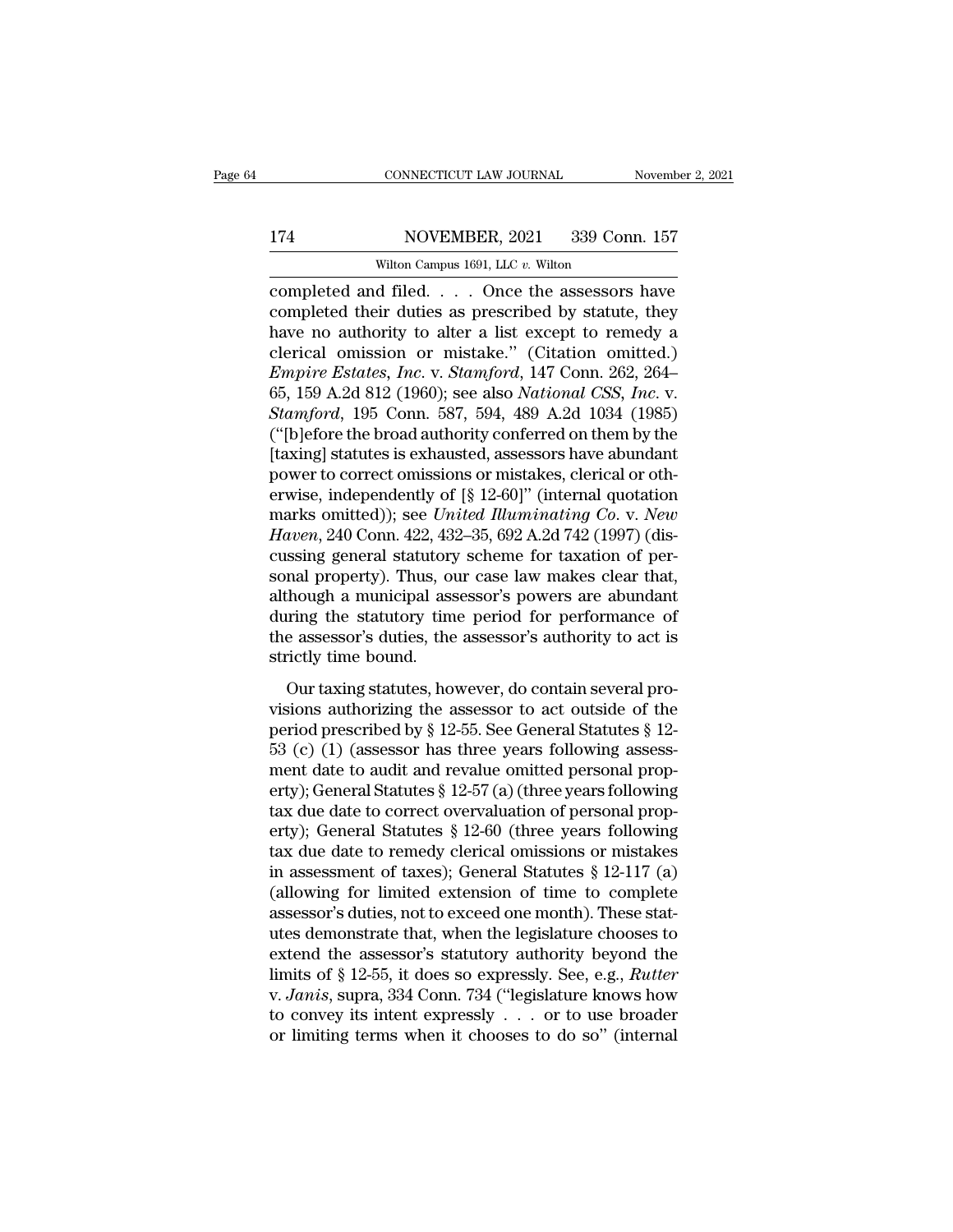CONNECTICUT LAW JOURNAL<br>NOVEMBER, 2021<br>Wilton Campus 1691, LLC *v.* Wilton<br>ks omitted)) In the absence of su 2, 2021 CONNECTICUT LAW JOURNAL Page 65<br>
339 Conn. 157 NOVEMBER, 2021 175<br>
Wilton Campus 1691, LLC v. Wilton<br>
quotation marks omitted)). In the absence of such an<br>
expressed intent, the statutory period for the perfor-<br>
m (339 Conn. 157 NOVEMBER, 2021 175<br>
Wilton Campus 1691, LLC v. Wilton<br>
(approximate intent, the statutory period for the perfor-<br>
mance of the assessor's duties is governed by § 12-55<br>
(b) Soo Perconstruction Finance Corn v 339 Conn. 157 NOVEMBER, 2021 175<br>Wilton Campus 1691, LLC v. Wilton<br>quotation marks omitted)). In the absence of such an<br>expressed intent, the statutory period for the perfor-<br>mance of the assessor's duties is governed by (b). See *Reconstruction Finance Corp.* v. *Naugatuck*, supra, 136 Conn. 31–32.<br>
Section 12-63c (d) contains no such expressed by § 12-55 (b). See *Reconstruction Finance Corp.* v. *Naugatuck*, supra, 136 Conn. 31–32.<br>
Sec otation marks omitted)). In the absence of such an pressed intent, the statutory period for the perfor-<br>ance of the assessor's duties is governed by  $\S$  12-55<br>). See *Reconstruction Finance Corp.* v. *Naugatuck*,<br>pra, 136 expressed intent, the statutory period for the perfor-<br>mance of the assessor's duties is governed by § 12-55<br>(b). See *Reconstruction Finance Corp.* v. *Naugatuck*,<br>supra, 136 Conn. 31–32.<br>Section 12-63c (d) contains no s

mance of the assessor's duties is governed by  $\S$  12-55<br>(b). See *Reconstruction Finance Corp.* v. *Naugatuck*,<br>supra, 136 Conn. 31–32.<br>Section 12-63c (d) contains no such express extension<br>of the assessor's statutory aut Finance of the dissessor's didlete is governed by  $\frac{1}{3}$  12-55 (b). See *Reconstruction Finance Corp.* v. *Naugatuck*, supra, 136 Conn. 31–32.<br>Section 12-63c (d) contains no such express extension of the assessor's sta supra, 136 Conn. 31–32.<br>
Section 12-63c (d) contains no such express extension<br>
of the assessor's statutory authority. In the absence of<br>
an express extension of the assessor's statutory author-<br>
ity, the deadline contain Section 12-63c (d) contains no such express extension<br>of the assessor's statutory authority. In the absence of<br>an express extension of the assessor's statutory author-<br>ity, the deadline contained in § 12-55 (b) controls. Section 12-63c (d) contains no such express extension<br>of the assessor's statutory authority. In the absence of<br>an express extension of the assessor's statutory author-<br>ity, the deadline contained in § 12-55 (b) controls. of the assessor's statutory authority. In the absence of<br>an express extension of the assessor's statutory author-<br>ity, the deadline contained in § 12-55 (b) controls. We<br>conclude that the deadline for imposing penalties u an express extension of the assessor's statutory author-<br>ity, the deadline contained in § 12-55 (b) controls. We<br>conclude that the deadline for imposing penalties under<br>§ 12-63c (d) must be the deadline articulated in § 1 ity, the deadline contained in § 12-55 (b) controls. We conclude that the deadline for imposing penalties under § 12-63c (d) must be the deadline articulated in § 12-55 (b)—i.e., the penalties must be imposed before the a conclude that the deadline for imposing penalties under  $\S$  12-63c (d) must be the deadline articulated in  $\S$  12-55 (b)—i.e., the penalties must be imposed before the assessor signs the grand list for the applicable asse § 12-63c (d) must be the deadline articulated in § 12-<br>55 (b)—i.e., the penalties must be imposed before the<br>assessor signs the grand list for the applicable assess-<br>ment year. This is the only reasonable interpretation<br>o 55 (b)—i.e., the penalties must be imposed before the assessor signs the grand list for the applicable assessment year. This is the only reasonable interpretation of the term "assessment" in § 12-55 (b) because, if § 12-5 assessor signs the grand list for the applicable assessment year. This is the only reasonable interpretation<br>of the term "assessment" in § 12-55 (b) because, if § 12-<br>55 (b) does not include penalties imposed under § 12-<br> ment year. This is the only reasonable interpretation<br>of the term "assessment" in § 12-55 (b) because, if § 12-<br>55 (b) does not include penalties imposed under § 12-<br>63c (d), as the town contends, there would be no dead-<br> of the term "assessment" in § 12-55 (b) because, if § 12-<br>55 (b) does not include penalties imposed under § 12-<br>63c (d), as the town contends, there would be no dead-<br>line for imposing these penalties. The town's interpre 55 (b) does not include penalties imposed under § 12-63c (d), as the town contends, there would be no dead-<br>line for imposing these penalties. The town's interpreta-<br>tion would effectively give the assessor carte blanche<br> 63c (d), as the town contends, there would be no dead-<br>line for imposing these penalties. The town's interpreta-<br>tion would effectively give the assessor carte blanche<br>to impose a penalty under § 12-63c (d) at any time<br>af line for imposing these penalties. The town's interpretation would effectively give the assessor carte blanche to impose a penalty under  $\S$  12-63c (d) at any time after a taxpayer either files late or submits incomplete tion would effectively give the assessor carte blanche<br>to impose a penalty under  $\S 12-63c$  (d) at any time<br>after a taxpayer either files late or submits incomplete<br>information. See General Statutes  $\S 12-63c$  (d) ("[a]ny to impose a penalty under  $\S$  12-63c (d) at any time<br>after a taxpayer either files late or submits incomplete<br>information. See General Statutes  $\S$  12-63c (d) ("[a]ny<br>owner . . . who fails to submit such information as<br>re after a taxpayer either files late or submits incomplete<br>information. See General Statutes  $\S 12-63c$  (d) ("[a]ny<br>owner . . . who fails to submit such information as<br>required . . . or who submits information in incom-<br>ple information. See General Statutes § 12-63c (d) ("[a]ny owner . . . who fails to submit such information as required . . . or who submits information in incomplete or false form . . . shall be subject to a penalty"). Such owner . . . who fails to submit such information as<br>required . . . or who submits information in incom-<br>plete or false form . . . shall be subject to a penalty").<br>Such an interpretation would directly conflict with the<br>st required . . . . or who submits information in incomplete or false form . . . shall be subject to a penalty").<br>Such an interpretation would directly conflict with the statutory scheme as a whole, which we have interpreted plete or false form  $\dots$  shall be subject to a penalty").<br>Such an interpretation would directly conflict with the<br>statutory scheme as a whole, which we have interpreted<br>as limiting the assessor's authority to the period b Such an interpretation would directly conflict with the<br>statutory scheme as a whole, which we have interpreted<br>as limiting the assessor's authority to the period before<br>taking the oath and subscribing to the grand list, un statutory scheme as a whole, which we have interpreted<br>as limiting the assessor's authority to the period before<br>taking the oath and subscribing to the grand list, unless<br>an extension of authority is expressly stated. We w as limiting the assessor's authority to the period before<br>taking the oath and subscribing to the grand list, unless<br>an extension of authority is expressly stated. We will<br>not interpret a statute to create an absurd or unw taking the oath and subscribing to the grand list, unless<br>an extension of authority is expressly stated. We will<br>not interpret a statute to create an absurd or unwork-<br>able result. See, e.g., *Tappin v. Homecomings Finan*an extension of authority is expressly stated. We will<br>not interpret a statute to create an absurd or unwork-<br>able result. See, e.g., *Tappin v. Homecomings Finan-*<br>cial Network, Inc., 265 Conn. 741, 758–59, 830 A.2d 711<br> not interpret a statute to create an absurd or unwork-<br>able result. See, e.g., *Tappin v. Homecomings Finan-*<br>*cial Network, Inc.*, 265 Conn. 741, 758–59, 830 A.2d 711<br>(2003). Therefore, we conclude that the term "assess-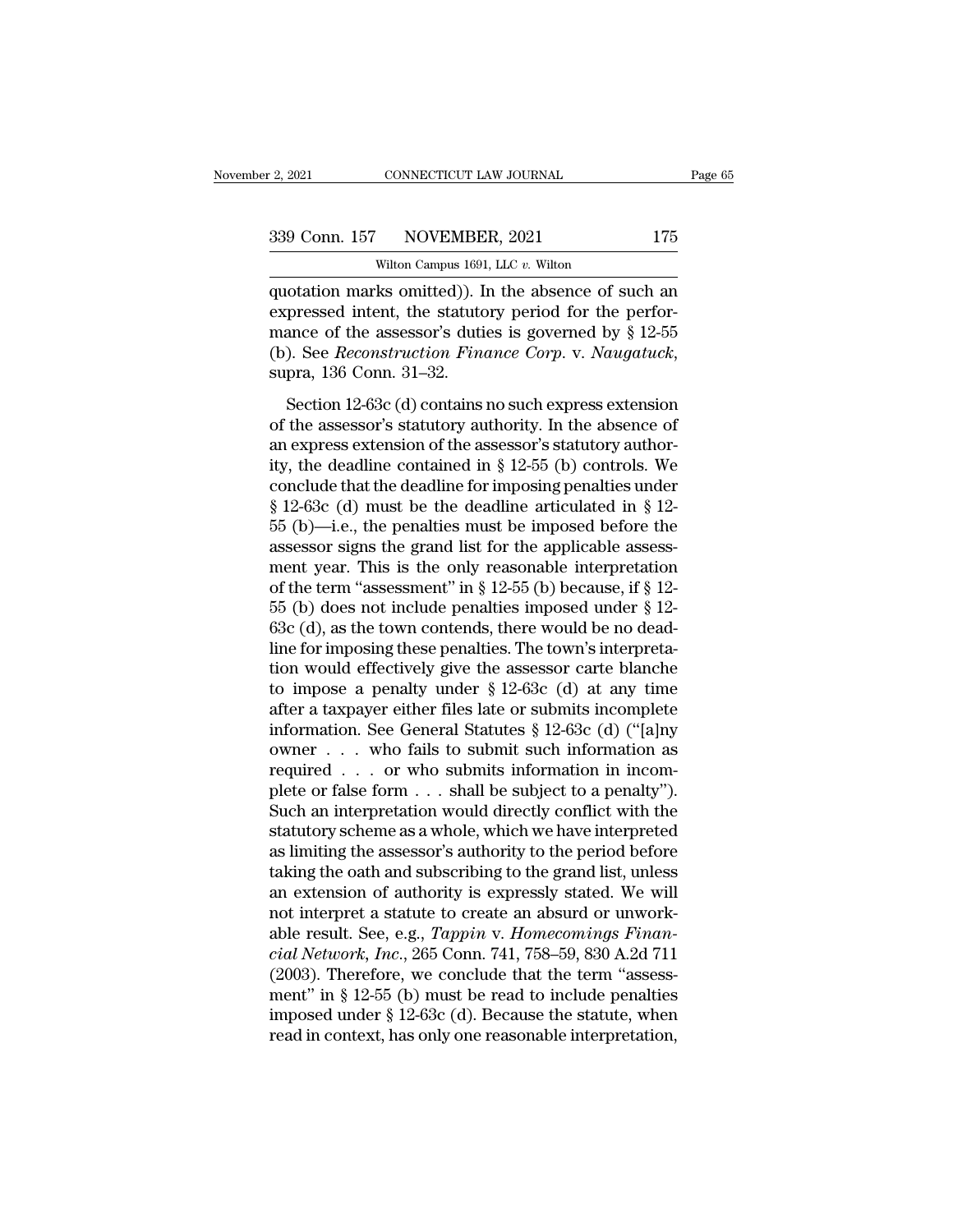### 176 CONNECTICUT LAW JOURNAL November 2, 2021<br>176 NOVEMBER, 2021 339 Conn. 157<br>Wilton Campus 1691, LLC v. Wilton CONNECTICUT LAW JOURNAL<br>NOVEMBER, 2021 339 Con<br>Wilton Campus 1691, LLC *v.* Wilton<br>not ambiguous, and we therefore o

CONNECTICUT LAW JOURNAL November 2, 202<br>
176 NOVEMBER, 2021 339 Conn. 157<br>
Wilton Campus 1691, LLC v. Wilton<br>
the statute is not ambiguous, and we therefore do not<br>
consider the town's arguments to the extent that they<br>
re 176 NOVEMBER, 2021 339 Conn. 157<br>Wilton Campus 1691, LLC v. Wilton<br>the statute is not ambiguous, and we therefore do not<br>consider the town's arguments to the extent that they<br>rely on legislative history or other extratextu 176 NOVEMBER, 2021 339 Conn. 157<br>Wilton Campus 1691, LLC v. Wilton<br>the statute is not ambiguous, and we therefore do not<br>consider the town's arguments to the extent that they<br>rely on legislative history or other extratext  $\frac{6}{120}$  NOVEMBER, 2021 339 Conn. 157<br>Wilton Campus 1691, LLC v. Wilton<br>e statute is not ambiguous, and we therefore do not<br>msider the town's arguments to the extent that they<br>ly on legislative history or other extrate

wilton Campus 1691, LLC v. Wilton<br>the statute is not ambiguous, and we therefore do not<br>consider the town's arguments to the extent that they<br>rely on legislative history or other extratextual sources.<br>The town also argues the statute is not ambiguous, and we therefore do not<br>consider the town's arguments to the extent that they<br>rely on legislative history or other extratextual sources.<br>The town also argues that, because § 12-55 (a)<sup>9</sup> spec the statute is not antisquotas, and we therefore to not<br>consider the town's arguments to the extent that they<br>rely on legislative history or other extratextual sources.<br>The town also argues that, because § 12-55 (a)<sup>9</sup> sp rely on legislative history or other extratextual sources.<br>The town also argues that, because § 12-55 (a)<sup>9</sup> specifically lists penalties imposed under different statutes<br>(General Statutes §§ 12-41 and 12-57a) and does no The town also argues that, because  $\S 12-55$  (a)<sup>9</sup> specifically lists penalties imposed under different statutes (General Statutes  $\S$  12-41 and 12-57a) and does not list  $\S 12-63c$  (d) penalties, the legislature also mu The town also argues that, because  $\S$  12-55 (a)<sup>9</sup> specifically lists penalties imposed under different statutes (General Statutes  $\S$  12-41 and 12-57a) and does not list  $\S$  12-63c (d) penalties, the legislature also mu ically lists penalties imposed under different statutes<br>(General Statutes §§ 12-41 and 12-57a) and does not list<br>§ 12-63c (d) penalties, the legislature also must not have<br>intended that § 12-55 (b) include § 12-63c (d) pen (General Statutes §§ 12-41 and 12-57a) and does not list<br>§ 12-63c (d) penalties, the legislature also must not have<br>intended that § 12-55 (b) include § 12-63c (d) penalties.<br>In support of this argument, the town invokes t  $\S$  12-63c (d) penalties, the legislature also must not have<br>intended that  $\S$  12-55 (b) include  $\S$  12-63c (d) penalties.<br>In support of this argument, the town invokes the same<br>canon of statutory construction we discusse intended that  $\S 12-55$  (b) include  $\S 12-63c$  (d) penalties.<br>In support of this argument, the town invokes the same<br>canon of statutory construction we discussed in part I<br>B of this opinion, expressio unius est exclusion In support of this argument, the town invokes the same<br>canon of statutory construction we discussed in part I<br>B of this opinion, expressio unius est exclusio alterius<br>—"the expression of one thing is the exclusion of<br>anot canon of statutory construction we discussed in part I<br>B of this opinion, expressio unius est exclusio alterius<br>—"the expression of one thing is the exclusion of<br>another." It is important to note, however, that the<br>propose *B* of this opinion, expressio unius est exclusio alterius —"the expression of one thing is the exclusion of another." It is important to note, however, that the proposed uses of the canon are different in these different —"the expression of one thing is the exclusion of another." It is important to note, however, that the proposed uses of the canon are different in these different contexts. As the phrase, "the expression of one thing is th another." It is important to note, however, that the proposed uses of the canon are different in these different contexts. As the phrase, "the expression of one thing is the exclusion of another," was used in *Felician Si* proposed uses of the canon are different in these different contexts. As the phrase, "the expression of one thing is the exclusion of another," was used in *Felician* Sisters of St. Francis of Connecticut, Inc. v. Historic ent contexts. As the phrase, "the expression of one<br>thing is the exclusion of another," was used in *Felician*<br>Sisters of St. Francis of Connecticut, Inc. v. Historic<br>District Commission, supra, 284 Conn. 851, we rea-<br>sone thing is the exclusion of another," was used in *Felician*<br>Sisters of St. Francis of Connecticut, Inc. v. Historic<br>District Commission, supra, 284 Conn. 851, we rea-<br>soned that, if the legislature had expressed two statu-<br> Sisters of St. Francis of Connecticut, Inc. v. Historic District Commission, supra, 284 Conn. 851, we reasoned that, if the legislature had expressed two statutory exceptions to the general rule of § 12-63c (d) that the t District Commission, supra, 284 Conn. 851, we reasoned that, if the legislature had expressed two statu-<br>tory exceptions to the general rule of § 12-63c (d) that<br>the taxpayer "shall be subject to a penalty," it followed<br>lo soned that, if the legislature had expressed two statu-<br>tory exceptions to the general rule of § 12-63c (d) that<br>the taxpayer "shall be subject to a penalty," it followed<br>logically that "the expression of [two] thing[s] is tory exceptions to the general rule of § 12-63c (d) that<br>the taxpayer "shall be subject to a penalty," it followed<br>logically that "the expression of [two] thing[s] is the<br>exclusion of [any other]," that is, the penalty was the taxpayer "shall be sub<br>logically that "the expres<br>exclusion of [any other],"<br>datory unless one of the tv<br>nal quotation marks omit<br>*Francis of Connecticut*, *I*<br>mission, supra, 851.<br>The canon is also emplo Example 12 and the Capter Capter of Two Tumgler is alternative clusion of [any other]," that is, the penalty was mantrory unless one of the two exceptions applied. (Inter-<br>1 quotation marks omitted.) *Felician Sisters of S* exertision or [airy orier], that is, the periarly was inter-<br>datory unless one of the two exceptions applied. (Inter-<br>nal quotation marks omitted.) *Felician Sisters of St.*<br>Francis of Connecticut, Inc. v. Historic Distri

*exission*, supra, 851.<br>The canon is also employed to suggest that, when the gislature includes a group or a list of items in a statute,<br><sup>9</sup> General Statutes § 12-55 (a) provides in relevant part: "On or before the irty-f

The canon is also employed to suggest that, when the legislature includes a group or a list of items in a statute,<br> $\frac{1}{2}$  General Statutes § 12-55 (a) provides in relevant part: "On or before the thirty-first day of Ja The canon is also employed to suggest that, when the legislature includes a group or a list of items in a statute,<br> $\frac{9}{9}$  General Statutes  $\frac{8}{9}$  12-55 (a) provides in relevant part: "On or before the thirty-first d legislature includes a group or a list of items in a statute,<br> $\frac{1}{2}$  is General Statutes § 12-55 (a) provides in relevant part: "On or before the thirty-first day of January of each year, except as otherwise specifical values of all property of a list of iterits in a statute,<br>
<sup>9</sup> General Statutes § 12-55 (a) provides in relevant part: "On or before the<br>
thirty-first day of January of each year, except as otherwise specifically<br>
provided <sup>9</sup> General Statutes  $\S$  12-55 (a) provides in relevant part: "On or before the thirty-first day of January of each year, except as otherwise specifically provided by law, the assessors or board of assessors shall publish thirty-first day of January of each year, except as otherwise specifically provided by law, the assessors or board of assessors shall publish the grand list for their respective towns. Each such grand list shall contain th thirty-first day of January of each year, except as otherwise specifically provided by law, the assessors or board of assessors shall publish the grand list for their respective towns. Each such grand list shall contain t list for their respective towns. Each such grand list shall contain the assessed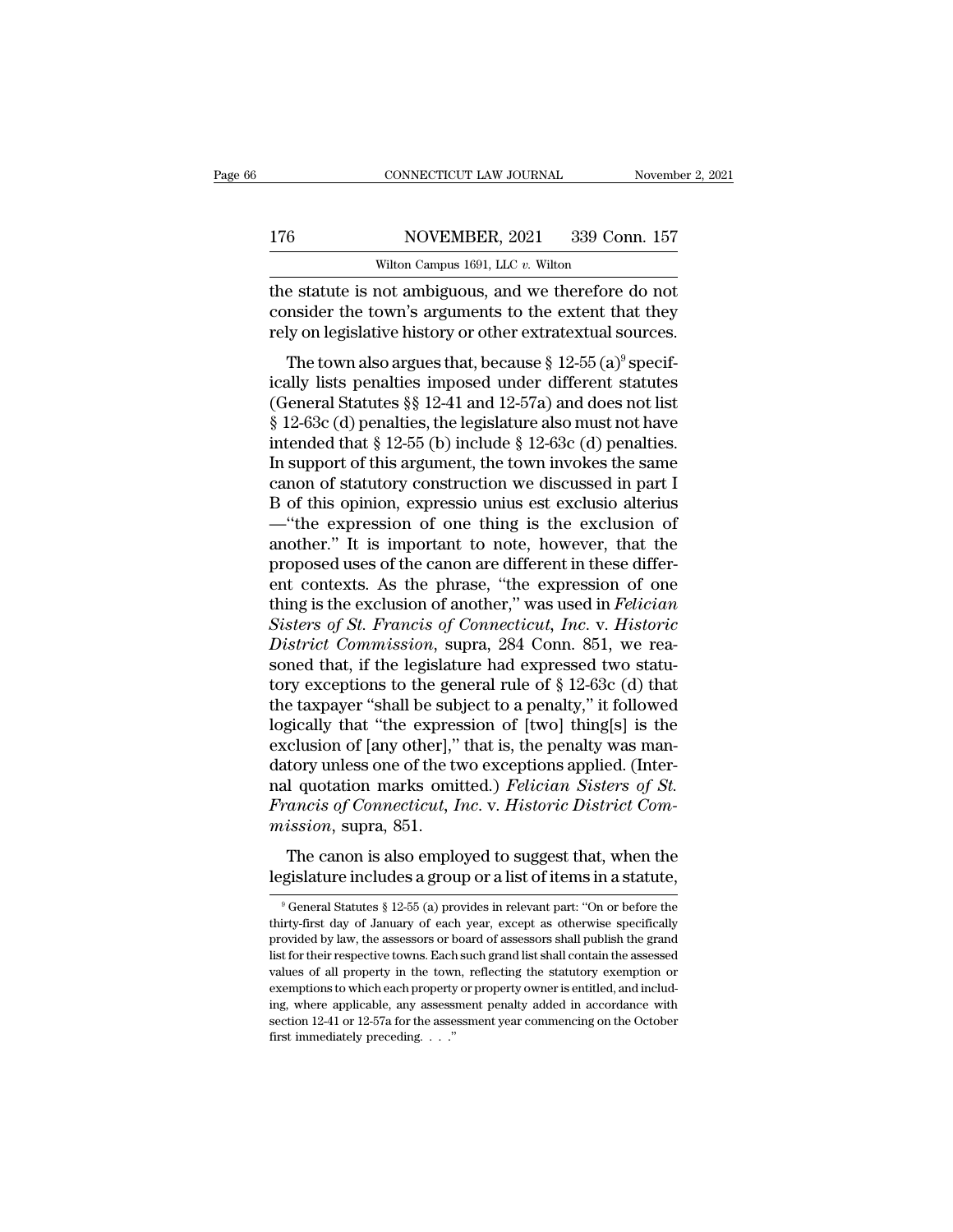# $\frac{2,2021}{2,2021}$  CONNECTICUT LAW JOURNAL Page 67<br>339 Conn. 157 NOVEMBER, 2021 177<br>Wilton Campus 1691, LLC v. Wilton

CONNECTICUT LAW JOURNAL<br>NOVEMBER, 2021<br>Wilton Campus 1691, LLC *v.* Wilton<br>included must have been delibe 2, 2021 CONNECTICUT LAW JOURNAL Page 67<br>
339 Conn. 157 NOVEMBER, 2021 177<br>
Wilton Campus 1691, LLC v. Wilton<br>
an item not included must have been deliberately<br>
excluded. See, e.g., *DeNunzio* v. *DeNunzio*, 320 Conn.<br>
178 excellent 157 NOVEMBER, 2021 177<br>
Wilton Campus 1691, LLC v. Wilton<br>
an item not included must have been deliberately<br>
excluded. See, e.g., *DeNunzio* v. *DeNunzio*, 320 Conn.<br>
178, 194, 128 A.3d 901 (2016). We have noted 339 Conn. 157 NOVEMBER, 2021 177<br>
Wilton Campus 1691, LLC v. Wilton<br>
an item not included must have been deliberately<br>
excluded. See, e.g., *DeNunzio* v. *DeNunzio*, 320 Conn.<br>
178, 194, 128 A.3d 901 (2016). We have noted 339 Conn. 157 NOVEMBER, 2021 177<br>
Wilton Campus 1691, LLC v. Wilton<br>
an item not included must have been deliberately<br>
excluded. See, e.g., *DeNunzio* v. *DeNunzio*, 320 Conn.<br>
178, 194, 128 A.3d 901 (2016). We have noted wilton Campus 1691, LLC v. Wilton<br>an item not included must have been deliberately<br>excluded. See, e.g., *DeNunzio* v. *DeNunzio*, 320 Conn.<br>178, 194, 128 A.3d 901 (2016). We have noted generally<br>about statutory canons, ho wilton Campus 1691, LLC v. Wilton<br>
an item not included must have been deliberately<br>
excluded. See, e.g., *DeNunzio* v. *DeNunzio*, 320 Conn.<br>
178, 194, 128 A.3d 901 (2016). We have noted generally<br>
about statutory canons an item not included must have been deliberately<br>excluded. See, e.g., *DeNunzio* v. *DeNunzio*, 320 Conn.<br>178, 194, 128 A.3d 901 (2016). We have noted generally<br>about statutory canons, however, and specifically about<br>expr excluded. See, e.g., *DeNunzio v. DeNunzio*, 320 Conn.<br>178, 194, 128 A.3d 901 (2016). We have noted generally<br>about statutory canons, however, and specifically about<br>expressio unius est exclusio alterius, that canons are<br>" 178, 194, 128 A.3d 901 (2016). We have noted generally<br>about statutory canons, however, and specifically about<br>expressio unius est exclusio alterius, that canons are<br>"merely guides drawn from experience, to be employed<br>or about statutory canons, however, and specifically about<br>expressio unius est exclusio alterius, that canons are<br>"merely guides drawn from experience, to be employed<br>or not to be employed carefully and judiciously,<br>dependin expressio unius est exclusio alterius, that canons are<br>
"merely guides drawn from experience, to be employed<br>
or not to be employed carefully and judiciously,<br>
depending on the circumstances." *Burke* v. *Fleet*<br> *Nationa* "merely guides drawn from experience, to be employed<br>or not to be employed carefully and judiciously,<br>depending on the circumstances." *Burke* v. *Fleet*<br>National Bank, 252 Conn. 1, 23, 742 A.2d 293 (1999).<br>We agree with or not to be employed carefully and judiciously,<br>depending on the circumstances." *Burke* v. *Fleet*<br>National Bank, 252 Conn. 1, 23, 742 A.2d 293 (1999).<br>We agree with the Appellate Court that the existence<br>of a list in § depending on the circumstances." *Burke* v. *Fleet*<br>National Bank, 252 Conn. 1, 23, 742 A.2d 293 (1999).<br>We agree with the Appellate Court that the existence<br>of a list in § 12-55 (a) does not require us to read that<br>list *National Bank*, 252 Conn. 1, 23, 742 A.2d 293 (1999).<br>We agree with the Appellate Court that the existence<br>of a list in § 12-55 (a) does not require us to read that<br>list into the text of § 12-55 (b). The two subsections<br> We agree with the Appellate Court that the existence<br>of a list in § 12-55 (a) does not require us to read that<br>list into the text of § 12-55 (b). The two subsections<br>have different purposes. Subsection (a) of § 12-55 list of a list in § 12-55 (a) does not require us to read that<br>list into the text of § 12-55 (b). The two subsections<br>have different purposes. Subsection (a) of § 12-55 lists<br>what must be included in the grand list when it is list into the text of § 12-55 (b). The two subsections<br>have different purposes. Subsection (a) of § 12-55 lists<br>what must be included in the grand list when it is pub-<br>lished whereas subsection (b) of § 12-55 describes<br>ac have different purposes. Subsection (a) of  $\S$  12-55 lists<br>what must be included in the grand list when it is pub-<br>lished whereas subsection (b) of  $\S$  12-55 describes<br>actions the assessor must take prior to the date the<br> what must be included in the grand list when it is pub-<br>lished whereas subsection (b) of  $\S$  12-55 describes<br>actions the assessor must take prior to the date the<br>grand list is signed. In other words, whereas  $\S$  12-55 (a) lished whereas subsection (b) of  $\S$  12-55 describes<br>actions the assessor must take prior to the date the<br>grand list is signed. In other words, whereas  $\S$  12-55 (a)<br>describes the grand list,  $\S$  12-55 (b) prescribes the actions the assessor must take prior to the date the<br>grand list is signed. In other words, whereas § 12-55 (a)<br>describes the grand list, § 12-55 (b) prescribes the limits<br>of the assessor's statutory authority (subject to grand list is signed. In other words, whereas  $\S$  12-55 (a)<br>describes the grand list,  $\S$  12-55 (b) prescribes the limits<br>of the assessor's statutory authority (subject to the lim-<br>ited extensions of authority discussed p describes the grand list,  $\S$  12-55 (b) prescribes the limits<br>of the assessor's statutory authority (subject to the lim-<br>ited extensions of authority discussed previously).<br>Because these two subsections have different pur applies. $10$ 10 Because we hold that the town's reliance on the list in § 12-55 (a) is<br>necessary we hold that the town's reliance on the list in § 12-55 (a) is<br>not because we hold that the town's reliance on the list in § 12-55 (a) is alterius sufficiently persuasive to overcome the more<br>apt interpretation of § 12-55 (b) we are persuaded<br>applies.<sup>10</sup><br><sup>10</sup> Because we hold that the town's reliance on the list in § 12-55 (a) is<br>misplaced, we specifically

apt interpretation of § 12-55 (b) we are persuaded<br>applies.<sup>10</sup><br><sup>10</sup> Because we hold that the town's reliance on the list in § 12-55 (a) is<br>misplaced, we specifically do not adopt the reasoning of the Appellate Court<br>to t applies.<sup>10</sup><br>applies.<sup>10</sup><br><sup>10</sup> Because we hold that the town's reliance on the list in § 12-55 (a) is<br>misplaced, we specifically do not adopt the reasoning of the Appellate Court<br>to the extent that it held that there was applies.<sup>16</sup><br><sup>10</sup> Because we hold that the town's reliance on the list in § 12-55 (a) is<br>misplaced, we specifically do not adopt the reasoning of the Appellate Court<br>to the extent that it held that there was no "language, <sup>10</sup> Because we hold that the town's reliance on the list in § 12-55 (a) is misplaced, we specifically do not adopt the reasoning of the Appellate Court to the extent that it held that there was no "language, legislative misplaced, we specifically do not adopt the reasoning of the Appellate Court<br>to the extent that it held that there was no "language, legislative history or<br>statutory purpose suggesting" that it was appropriate to apply th from the extent that it held that there was no "language, legislative history or statutory purpose suggesting" that it was appropriate to apply the canon of expressio unius est exclusio alterius to the text of  $\S 12-55$  ( statutory purpose suggesting" that it was appropriate to apply the canon of expressio unius est exclusio alterius to the text of  $\S 12{\text -}55$  (a). (Internal quotation marks omitted.) Wilton Campus 1691, LLC v. Wilton, sup expressio unius est exclusio alterius to the text of § 12-55 (a). (Internal quotation marks omitted.) Wilton Campus 1691, LLC v. Wilton, supra, 191 Conn. App. 729. Similarly, because we hold that the statute's plain meani expectation marks omitted.) Wilton Campus 1691, LLC v. Wilton, supra, 191 Conn. App. 729. Similarly, because we hold that the statute's plain meaning is unambiguous, we do not consider whether the maxim that this court res Conn. App. 729. Similarly, because we hold that the statute's plain meaning is unambiguous, we do not consider whether the maxim that this court resolves any ambiguities in our taxing statutes in favor of the taxpayer app is unambiguous, we do not consider whether the maxim that this court resolves any ambiguities in our taxing statutes in favor of the taxpayer applies to penalties and is not instead confined to statutes that impose taxes. *Electric Corp. v. Corp. Electric Corp. v. Commissioner of Revenue Services, 294 Conn.* 225, 241, 983 A.2d 1 (2009) (presumption of strict construction in favor of taxpayer does not apply when statute is not ambiguous); applies to penalties and is not instead confined to statutes that impose taxes. See *Key Air*, *Inc.* v. *Commissioner of Revenue Services*, 294 Conn. 225, 241, 983 A.2d 1 (2009) (presumption of strict construction in favo taxes. See  $Key$ <br>taxes. See  $Key$ <br>225, 241, 983 A<br>taxpayer does r<br>*Electric Corp.*<br>a taxing statute the taxpayer").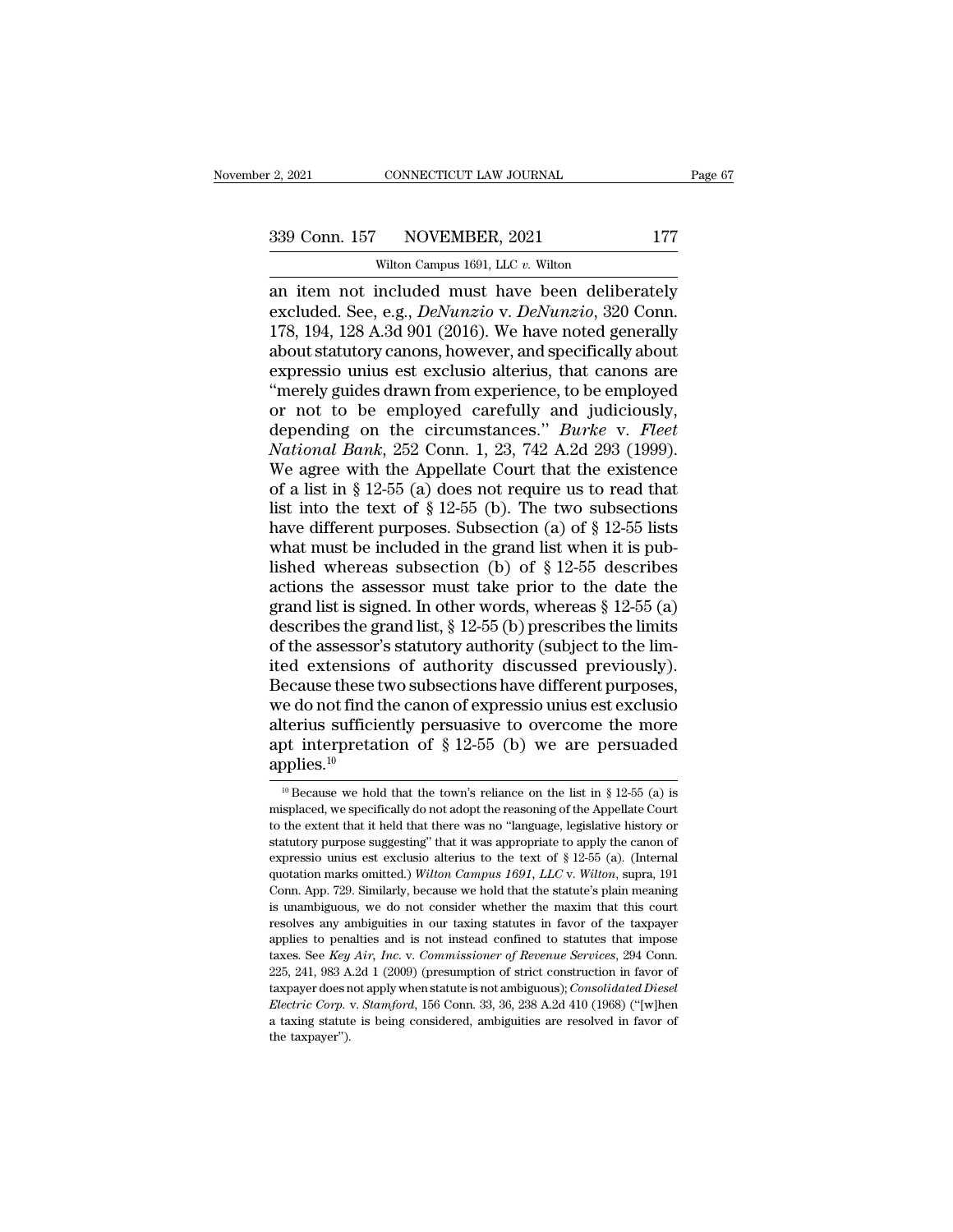### 178 CONNECTICUT LAW JOURNAL November 2, 2021<br>178 NOVEMBER, 2021 339 Conn. 157<br>Wilton Campus 1691, LLC v. Wilton CONNECTICUT LAW JOURNAL<br>NOVEMBER, 2021 339 Con<br>Wilton Campus 1691, LLC *v.* Wilton<br>roues that we should nonetheless

CONNECTICUT LAW JOURNAL November 2, 2021<br>
S<br>
S<br>
NOVEMBER, 2021 339 Conn. 157<br>
Wilton Campus 1691, LLC v. Wilton<br>
The town argues that we should nonetheless apply<br>
e canon because January 31 is both the date of publi-<br>
tion 178 NOVEMBER, 2021 339 Conn. 157<br>Wilton Campus 1691, LLC v. Wilton<br>The town argues that we should nonetheless apply<br>the canon because January 31 is both the date of publi-<br>cation of the grand list and the date by which an 178 NOVEMBER, 2021 339 Conn. 157<br>Wilton Campus 1691, LLC v. Wilton<br>The town argues that we should nonetheless apply<br>the canon because January 31 is both the date of publi-<br>cation of the grand list and the date by which an 178 NOVEMBER, 2021 339 Conn. 157<br>Wilton Campus 1691, LLC v. Wilton<br>The town argues that we should nonetheless apply<br>the canon because January 31 is both the date of publi-<br>cation of the grand list and the date by which an Wilton Campus 1691, LLC v. Wilton<br>
The town argues that we should nonetheless apply<br>
the canon because January 31 is both the date of publi-<br>
cation of the grand list and the date by which an assessor<br>
must swear the oath which campus itself, LLC v. which<br>The town argues that we should nonetheless apply<br>the canon because January 31 is both the date of publi-<br>cation of the grand list and the date by which an asses-<br>sor must swear the oath o The town argues that we should nonetheless apply<br>the canon because January 31 is both the date of publi-<br>cation of the grand list and the date by which an assessor<br>must swear the oath on the grand list pursuant to<br> $§ 12-5$ the canon because January 31 is both the date of publication of the grand list and the date by which an assessor must swear the oath on the grand list pursuant to  $§$  12-55 (a). The town argues that it logically follows t cation of the grand list and the date by which an assessor must swear the oath on the grand list pursuant to § 12-55 (a). The town argues that it logically follows that the timing in subsection (b) is relevant only for tho sor must swear the oath on the grand list pursuant to  $\S$  12-55 (a). The town argues that it logically follows that the timing in subsection (b) is relevant only for those items that must be included in the grand list pur § 12-55 (a). The town argues that it logically follows<br>that the timing in subsection (b) is relevant only for<br>those items that must be included in the grand list<br>pursuant to subsection (a). We disagree. The fact that<br>both that the timing in subsection (b) is relevant only for<br>those items that must be included in the grand list<br>pursuant to subsection (a). We disagree. The fact that<br>both subsections share a common deadline does not<br>compel th those items that must be included in the grand list<br>pursuant to subsection (a). We disagree. The fact that<br>both subsections share a common deadline does not<br>compel the conclusion that the two subsections must<br>refer to iden pursuant to subsection (a). We disagree. The fact that<br>both subsections share a common deadline does not<br>compel the conclusion that the two subsections must<br>refer to identical items. Such a conclusion would render<br>the dis both subsections share a common deadline does not<br>compel the conclusion that the two subsections must<br>refer to identical items. Such a conclusion would render<br>the distinct language of § 12-55 (b) superfluous. See,<br>e.g., compel the conclusion that the two subsections must<br>refer to identical items. Such a conclusion would render<br>the distinct language of § 12-55 (b) superfluous. See,<br>e.g., *Lopa* v. *Brinker International*, *Inc.*, 296 Conn refer to identical items. Such a conclusion would render<br>the distinct language of  $\S$  12-55 (b) superfluous. See,<br>e.g., *Lopa* v. *Brinker International*, *Inc.*, 296 Conn. 426,<br>433, 994 A.2d 1265 (2010) ("[b]ecause [e]ve the distinct language of § 12-55 (b) superfluous. See,<br>e.g., *Lopa* v. *Brinker International*, *Inc.*, 296 Conn. 426,<br>433, 994 A.2d 1265 (2010) ("[b]ecause [e]very word and<br>phrase [of a statute] is presumed to have meani rase [of a statute] is presumed to have meaning . . .<br>statute] must be construed, if possible, such that no<br>ause, sentence or word shall be superfluous, void or<br>significant" (internal quotation marks omitted)).<br> $II$ <br>Having

II

[a statute] must be construed, if possible, such that no<br>clause, sentence or word shall be superfluous, void or<br>insignificant" (internal quotation marks omitted)).<br> $\hfill \Pi$ <br>Having determined that the assessor did not have clause, sentence or word shall be superfluous, vold or<br>insignificant" (internal quotation marks omitted)).<br> $\qquad$   $\qquad$   $\qquad$   $\qquad$   $\qquad$   $\qquad$   $\qquad$   $\qquad$   $\qquad$   $\qquad$   $\qquad$   $\qquad$   $\qquad$   $\qquad$   $\qquad$   $\qquad$   $\qquad$   $\qquad$   $\qquad$  insignificant" (internal quotation marks omitted)).<br>  $\rm H$ <br>
Having determined that the assessor did not have the<br>
statutory authority under § 12-55 (b) to impose the late<br>
filing penalties after signing the grand list, we II<br>
Having determined that the assessor did not have the<br>
statutory authority under § 12-55 (b) to impose the late<br>
filing penalties after signing the grand list, we still must<br>
decide whether the assessor had authority t Having determined that the assessor did not have the<br>statutory authority under § 12-55 (b) to impose the late<br>filing penalties after signing the grand list, we still must<br>decide whether the assessor had authority to impos Having determined that the assessor did not have the statutory authority under  $\S$  12-55 (b) to impose the late filing penalties after signing the grand list, we still must decide whether the assessor had authority to imp statutory authority under § 12-55 (b) to impose the late<br>filing penalties after signing the grand list, we still must<br>decide whether the assessor had authority to impose the<br>penalties under § 12-60,<sup>11</sup> which provides for filing penalties after signing the grand list, we still must<br>decide whether the assessor had authority to impose the<br>penalties under  $\S$  12-60,<sup>11</sup> which provides for a limited<br>extension of authority for the sole purpose decide whether the assessor had authority to impose the<br>penalties under § 12-60,<sup>11</sup> which provides for a limited<br>extension of authority for the sole purpose of correcting<br>"clerical omission[s] or mistake[s]."<sup>12</sup> Section penalties under § 12-60,<sup>11</sup> which provides for a limited<br>extension of authority for the sole purpose of correcting<br>"clerical omission[s] or mistake[s]."<sup>12</sup> Section 12-60 pro-<br>vides in relevant part: "Any clerical omissi extension of authority for the sole purpose of correcting<br>
"clerical omission[s] or mistake[s]."<sup>12</sup> Section 12-60 pro-<br>
vides in relevant part: "Any clerical omission or mistake<br>
in the assessment of taxes may be correcte "clerical omission[s] or mistake[s]."<sup>12</sup> Section 12-60 provides in relevant part: "Any clerical omission or mistake<br>in the assessment of taxes may be corrected according<br>to the fact by the assessors or board of assessmen vides in relevant part: "Any clerical omission or mistain the assessment of taxes may be corrected accordito the fact by the assessors or board of assessme appeals, not later than three years following the 1 due date rela ppears, not later than three years following the tax<br>ue date relative to which such omission or mistake<br>ccurred, and the tax shall be levied and collected<br>ccording to such corrected assessment...."<br> $\frac{11}{11}$  See footnot occurred, and the tax shall be levied and collected<br>according to such corrected assessment. . . ."<br> $\frac{1}{12}$  is see footnote 5 of this opinion.<br> $\frac{12}{12}$  in the interest of brevity, we refer to the decision not to impo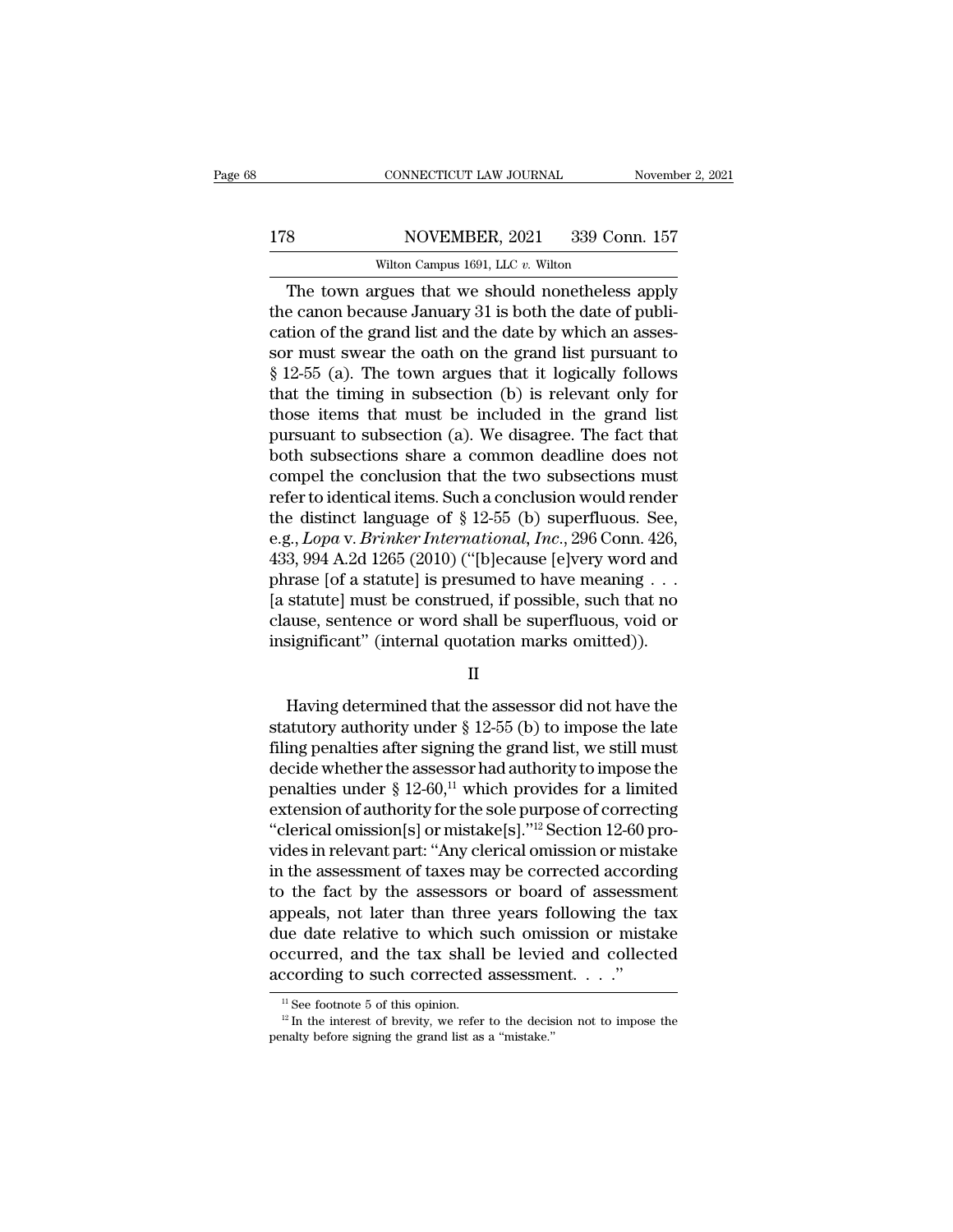CONNECTICUT LAW JOURNAL<br>NOVEMBER, 2021<br>Wilton Campus 1691, LLC *v.* Wilton<br>ng additional facts and procedural h 2021 CONNECTICUT LAW JOURNAL Page 69<br>
9 Conn. 157 NOVEMBER, 2021 179<br>
Wilton Campus 1691, LLC v. Wilton<br>
The following additional facts and procedural history<br>
e necessary to our review of this issue. The town<br>
procedural  $\begin{array}{c|c} \text{339 Conn. 157} & \text{NOVEMBER, 2021} & \text{179} \\ \hline \text{Wilton Campus 1691, LLC } v. \text{Wilton} \\ \hline \end{array}$  The following additional facts and procedural history are necessary to our review of this issue. The town concedes that the assessor inten  $\begin{array}{c} \text{339 Conn. 157} \text{NOVEMBER, 2021} \text{179} \\ \text{Without Campus 1691, LLC } v. \text{ Without}\\ \text{The following additional facts and procedural history} \\ \text{are necessary to our review of this issue. The town \\ \text{concedes that the assessment intentionally did not impose the penalties until after signing the grand list and that}\\ \text{it was the assessment's long standing practice to impose a function.} \end{array}$ 339 Conn. 157 NOVEMBER, 2021 179<br>
wilton Campus 1691, LLC v. Wilton<br>
The following additional facts and procedural history<br>
are necessary to our review of this issue. The town<br>
concedes that the assessor intentionally did Wilton Campus 1691, LLC v. Wilton<br>
The following additional facts and procedural history<br>
are necessary to our review of this issue. The town<br>
concedes that the assessor intentionally did not impose<br>
the penalties until a Witton Campus 1691, LLC v. Witton<br>
The following additional facts and procedural history<br>
are necessary to our review of this issue. The town<br>
concedes that the assessor intentionally did not impose<br>
the penalties until a The following additional facts and procedural history<br>are necessary to our review of this issue. The town<br>concedes that the assessor intentionally did not impose<br>the penalties until after signing the grand list and that<br>it are necessary to our review of this issue. The town<br>concedes that the assessor intentionally did not impose<br>the penalties until after signing the grand list and that<br>it was the assessor's long-standing practice to impose<br>§ concedes that the assessor intentionally did not impose<br>the penalties until after signing the grand list and that<br>it was the assessor's long-standing practice to impose<br>§ 12-63c (d) penalties after signing the grand list p the penalties until after signing the grand list and that<br>it was the assessor's long-standing practice to impose<br>§ 12-63c (d) penalties after signing the grand list pursu-<br>ant to § 12-60. The town argues, however, that any it was the assessor's long-standing practice to impose<br>§ 12-63c (d) penalties after signing the grand list pursu-<br>ant to § 12-60. The town argues, however, that any mis-<br>take was nonetheless a "clerical mistake" because it  $\S$  12-63c (d) penalties after signing the grand list pant to  $\S$  12-60. The town argues, however, that and take was nonetheless a "clerical mistake" beca concerned the administrative procedure or methosen to impose the p Example 12 35. The trial court algebra, however, and any this<br>te was nonetheless a "clerical mistake" because it<br>incerned the administrative procedure or method cho-<br>n to impose the penalties. Such a mistake, the town<br>gues concerned the administrative procedure or method chosen to impose the penalties. Such a mistake, the town<br>argues, is not substantive because it does not relate to<br>the amount or propriety of the assessment.<br>The trial court

sen to impose the penalties. Such a mistake, the town<br>argues, is not substantive because it does not relate to<br>the amount or propriety of the assessment.<br>The trial court agreed with the plaintiffs that the<br>assessor in thi because it permanels. Such a mistake, are covinal argues, is not substantive because it does not relate to the amount or propriety of the assessment.<br>The trial court agreed with the plaintiffs that the assessor in this ca The trial court agreed with the plaintiffs that the<br>assessor in this case was not authorized under § 12-<br>60 to impose the penalties after signing the grand list<br>because § 12-60 applies only when there is a clerical<br>omissi The trial court agreed with the plaintiffs that the<br>assessor in this case was not authorized under § 12-<br>60 to impose the penalties after signing the grand list<br>because § 12-60 applies only when there is a clerical<br>omissio The trial court agreed with the plaintiffs that the<br>assessor in this case was not authorized under § 12-<br>60 to impose the penalties after signing the grand list<br>because § 12-60 applies only when there is a clerical<br>omissio assessor in this case was not authorized under § 12-60 to impose the penalties after signing the grand list because § 12-60 applies only when there is a clerical omission or mistake, not when, as here, the assessor *intent* 60 to impose the penalties after signing the grand list<br>because § 12-60 applies only when there is a clerical<br>omission or mistake, not when, as here, the assessor<br>intentionally delays imposing the penalties. The Appel-<br>la because § 12-60 applies only when there is a clerical omission or mistake, not when, as here, the assessor *intentionally* delays imposing the penalties. The Appellate Court agreed. See *Wilton Campus 1691, LLC* v. *Wilto* omission or mistake, not when, as here, the assessor<br> *intentionally* delays imposing the penalties. The Appel-<br>
late Court agreed. See *Wilton Campus 1691*, *LLC* v.<br> *Wilton*, supra, 191 Conn. App. 731. The Appellate Cou intentionally delays imposing the penalties. The Appellate Court agreed. See Wilton Campus 1691, LLC v.<br>Wilton, supra, 191 Conn. App. 731. The Appellate Court<br>noted that this court previously has interpreted "clerical<br>omis late Court agreed. See *Wilton Campus 1691, LLC* v.<br>*Wilton,* supra, 191 Conn. App. 731. The Appellate Court<br>noted that this court previously has interpreted "clerical<br>omission or mistake" as distinct from intentional<br>acti Wilton, supra, 191 Conn. App. 731. The Appellate Court<br>noted that this court previously has interpreted "clerical<br>omission or mistake" as distinct from intentional<br>actions and "errors of substance, of judgment, or of<br>law." omission or mistake" as distinct from intentional<br>actions and "errors of substance, of judgment, or of<br>law." (Internal quotation marks omitted.) Id., 732; see<br>*Reconstruction Finance Corp.* v. *Naugatuck*, supra, 136<br>Conn. actions and "errors of substance, of judgment, or of<br>law." (Internal quotation marks omitted.) Id., 732; see<br>*Reconstruction Finance Corp.v. Naugatuck*, supra, 136<br>Conn. 31–32; see also *National CSS, Inc.v. Stamford*,<br>su law." (Internal quotation marks omitted.) Id., 732; see<br>*Reconstruction Finance Corp.* v. *Naugatuck*, supra, 136<br>Conn. 31–32; see also *National CSS, Inc.* v. *Stamford*,<br>supra, 195 Conn. 596 ("[when] an error is of a del Reconstruction Finance Corp. v. Naugatuck, supra, 136<br>Conn. 31–32; see also National CSS, Inc. v. Stamford,<br>supra, 195 Conn. 596 ("[when] an error is of a deliberate<br>nature such that the party making it at the time actuall Conn. 31–32; see also *National CSS, Inc.* v. *Stamford*,<br>supra, 195 Conn. 596 ("[when] an error is of a deliberate<br>nature such that the party making it at the time actually<br>intended the result that occurred, it cannot be supra, 195 Conn. 596 ("[when] an error is of a deliberate<br>nature such that the party making it at the time actually<br>intended the result that occurred, it cannot be said to<br>be clerical . . . [b]ecause the plaintiff's action nature such that the party making it at the time actually<br>intended the result that occurred, it cannot be said to<br>be clerical  $\ldots$ . [b]ecause the plaintiff's action  $\ldots$ .<br>although mistaken, was deliberate and intentiona intended the result that occurred, it cannot be said to<br>be clerical . . . [b]ecause the plaintiff's action . . .<br>although mistaken, was deliberate and intentional, [and<br>thus] it is not clerical, but can only be characteriz be clerical . . . [b]ecause the plaintiff's action . . .<br>although mistaken, was deliberate and intentional, [and<br>thus] it is not clerical, but can only be characterized as<br>an error of substance" (citation omitted)). In lig although mistaken, was deliberate and intentional, [and thus] it is not clerical, but can only be characterized as an error of substance" (citation omitted)). In light of these decisions, the Appellate Court concluded that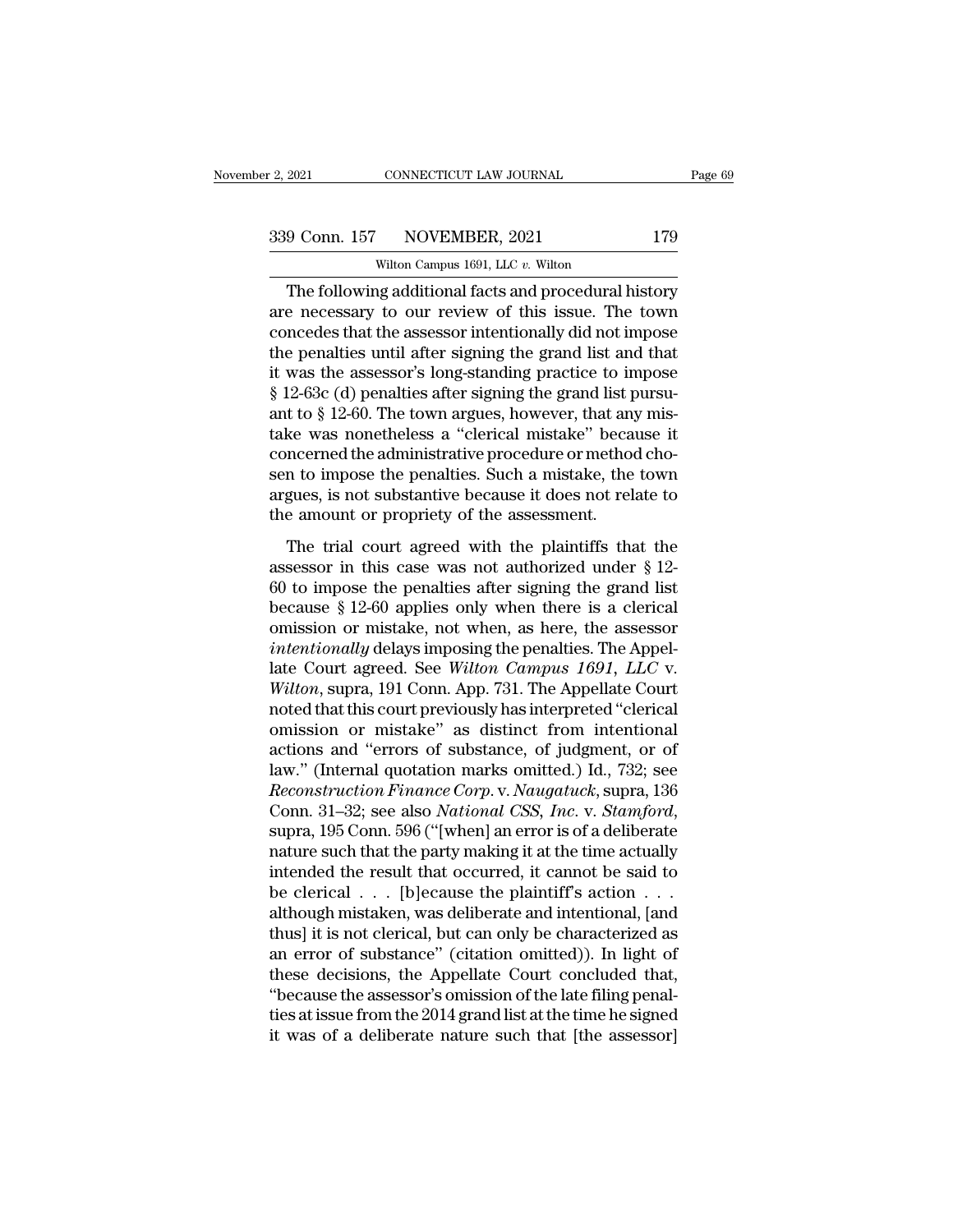### 180 CONNECTICUT LAW JOURNAL November 2, 2021<br>180 NOVEMBER, 2021 339 Conn. 157<br>Wilton Campus 1691, LLC v. Wilton CONNECTICUT LAW JOURNAL<br>NOVEMBER, 2021 339 Con<br>Wilton Campus 1691, LLC *v.* Wilton<br>Tially intended the results that occ

CONNECTICUT LAW JOURNAL November 2, 2<br>
180 NOVEMBER, 2021 339 Conn. 157<br>
Wilton Campus 1691, LLC v. Wilton<br>
at the time actually intended the results that occurred,<br>
it cannot be said to be clerical.... Because such<br>
emis 180 NOVEMBER, 2021 339 Conn. 157<br>Wilton Campus 1691, LLC v. Wilton<br>at the time actually intended the results that occurred,<br>it cannot be said to be clerical. . . . Because such<br>omission, although mistaken, was deliberate a 180 NOVEMBER, 2021 339 Conn. 157<br>Wilton Campus 1691, LLC v. Wilton<br>at the time actually intended the results that occurred,<br>it cannot be said to be clerical. . . . . Because such<br>omission, although mistaken, was deliberat 180 NOVEMBER, 2021 339 Conn. 157<br>
Wilton Campus 1691, LLC v. Wilton<br>
at the time actually intended the results that occurred,<br>
it cannot be said to be clerical. . . . Because such<br>
omission, although mistaken, was deliber Wilton Campus 1691, LLC v. Wilton<br>at the time actually intended the results that occurred,<br>it cannot be said to be clerical. . . . Because such<br>omission, although mistaken, was deliberate and inten-<br>tional, it is not cler which can pus fost, E.C. which<br>at the time actually intended the results that occurred,<br>it cannot be said to be clerical. . . . Because such<br>omission, although mistaken, was deliberate and inten-<br>tional, it is not clerica at the time actually intended the results that occurred,<br>it cannot be said to be clerical. . . . Because such<br>omission, although mistaken, was deliberate and inten-<br>tional, it is not clerical, but can only be characterized be the slightly different reasons, we agree that the assessor's intending the penalties and apply." (Citations omitted; internal quotation arks omitted.) Wilton Campus 1691, LLC v. Wilton, pra, 734.<br>For slightly different as an error of substance. . . . Accordingly, § 12-60<br>
does not apply." (Citations omitted; internal quotation<br>
marks omitted.) Wilton Campus 1691, LLC v. Wilton,<br>
supra, 734.<br>
For slightly different reasons, we agree that

does not apply." (Citations omitted; internal quotation<br>marks omitted.) Wilton Campus 1691, LLC v. Wilton,<br>supra, 734.<br>For slightly different reasons, we agree that the assessor's intentional delay in imposing the penaltie marks omitted.) Wilton Campus 1691, LLC v. Wilton,<br>supra, 734.<br>For slightly different reasons, we agree that the assessor's intentional delay in imposing the penalties was not<br>a clerical omission or mistake and that  $\S$  1 supra, 734.<br>
For slightly different reasons, we agree that the assessor's intentional delay in imposing the penalties was not<br>
a clerical omission or mistake and that  $\S$  12-60 therefore<br>
does not apply. As a preliminary For slightly different reasons, we agree that the assessor's intentional delay in imposing the penalties was not<br>a clerical omission or mistake and that  $\S$  12-60 therefore<br>does not apply. As a preliminary matter, we note For slightly different reasons, we agree that the assessor's intentional delay in imposing the penalties was not a clerical omission or mistake and that § 12-60 therefore does not apply. As a preliminary matter, we note th sor's intentional delay in imposing the penalties was not<br>a clerical omission or mistake and that  $\S$  12-60 therefore<br>does not apply. As a preliminary matter, we note that<br>we have interpreted "clerical" to modify both "om a clerical omission or mistake and that  $\S$  12-60 therefore<br>does not apply. As a preliminary matter, we note that<br>we have interpreted "clerical" to modify both "omis-<br>sion" and "mistake" within the meaning of  $\S$  12-60. S does not apply. As a preliminary matter, we note that<br>we have interpreted "clerical" to modify both "omis-<br>sion" and "mistake" within the meaning of § 12-60. See<br>*Bridgeport Brass Co.* v. *Drew*, 102 Conn. 206, 212, 128<br>A. we have interpreted "clerical" to modify both "omission" and "mistake" within the meaning of  $\S$  12-60. See *Bridgeport Brass Co. v. Drew*, 102 Conn. 206, 212, 128 A. 413 (1925). Here, we need not decide whether the decis sion" and "mistake" within the meaning of  $\S$  12-60. See<br>*Bridgeport Brass Co. v. Drew*, 102 Conn. 206, 212, 128<br>A. 413 (1925). Here, we need not decide whether the<br>decision to impose the penalties after signing the grand *Bridgeport Brass Co. v. Drew*, 102 Conn. 206, 212, 128<br>A. 413 (1925). Here, we need not decide whether the<br>decision to impose the penalties after signing the grand<br>list is best described as a mistake or as an omission;<br>un A. 413 (1925). Here, we need not decide whether the<br>decision to impose the penalties after signing the grand<br>list is best described as a mistake or as an omission;<br>under our case law, whether the decision was "clerical"<br>r decision to impose the penalties after signing the grand<br>list is best described as a mistake or as an omission;<br>under our case law, whether the decision was "clerical"<br>resolves the issue. Specifically, when the mistake con list is best described as a mistake or as an omission;<br>
under our case law, whether the decision was "clerical"<br>
resolves the issue. Specifically, when the mistake con-<br>
sists of a deliberate action taken to effect a parti under our case law, whether the decision was "clerical"<br>resolves the issue. Specifically, when the mistake con-<br>sists of a deliberate action taken to effect a particular<br>intended result, our cases make clear that the mista resolves the issue. Specifically, when the mistake consists of a deliberate action taken to effect a particular intended result, our cases make clear that the mistake cannot be clerical. See, e.g., *Reconstruction Finance* intended result, our cases make clear that the mistake<br>cannot be clerical. See, e.g., *Reconstruction Finance*<br>*Corp.* v. *Naugatuck*, supra, 136 Conn. 31–32; see also<br>*National CSS, Inc.* v. *Stamford*, supra, 195 Conn. 5 cannot be clerical. See, e.g., *Reconstruction Finance*<br>Corp. v. *Naugatuck*, supra, 136 Conn. 31–32; see also<br>*National CSS, Inc.* v. *Stamford*, supra, 195 Conn. 596.<br>*Reconstruction Finance Corp.* and *National CSS, Inc Corp.* v. *Naugatuck*, supra, 136 Conn. 31–32; see also<br>*National CSS, Inc.* v. *Stamford*, supra, 195 Conn. 596.<br>*Reconstruction Finance Corp.* and *National CSS, Inc.*,<br>both involved mistakes pertaining to the substance National CSS, Inc. v. Stamford, supra, 195 Conn. 596.<br>Reconstruction Finance Corp. and National CSS, Inc.,<br>both involved mistakes pertaining to the substance of<br>the assessment, but our reasoning in these cases did<br>not depe *Reconstruction Finance Corp.* and *National CSS, Inc.*, both involved mistakes pertaining to the substance of the assessment, but our reasoning in these cases did not depend on that fact. See *Reconstruction Finance Corp.* the assessment, but our reasoning in these cases did<br>not depend on that fact. See *Reconstruction Finance*<br>*Corp.* v. *Naugatuck*, supra, 31–32 (borough's imposition<br>of tax it was not entitled to impose was not clerical<br>om not depend on that fact. See *Reconstruction Finance*<br>Corp. v. Naugatuck, supra, 31–32 (borough's imposition<br>of tax it was not entitled to impose was not clerical<br>omission or mistake); National CSS, Inc. v. Stamford,<br>supra Corp. v. Naugatuck, supra, 31–32 (borough's imposition<br>of tax it was not entitled to impose was not clerical<br>omission or mistake); National CSS, Inc. v. Stamford,<br>supra, 589, 596 (property owner's intentional listing of<br>p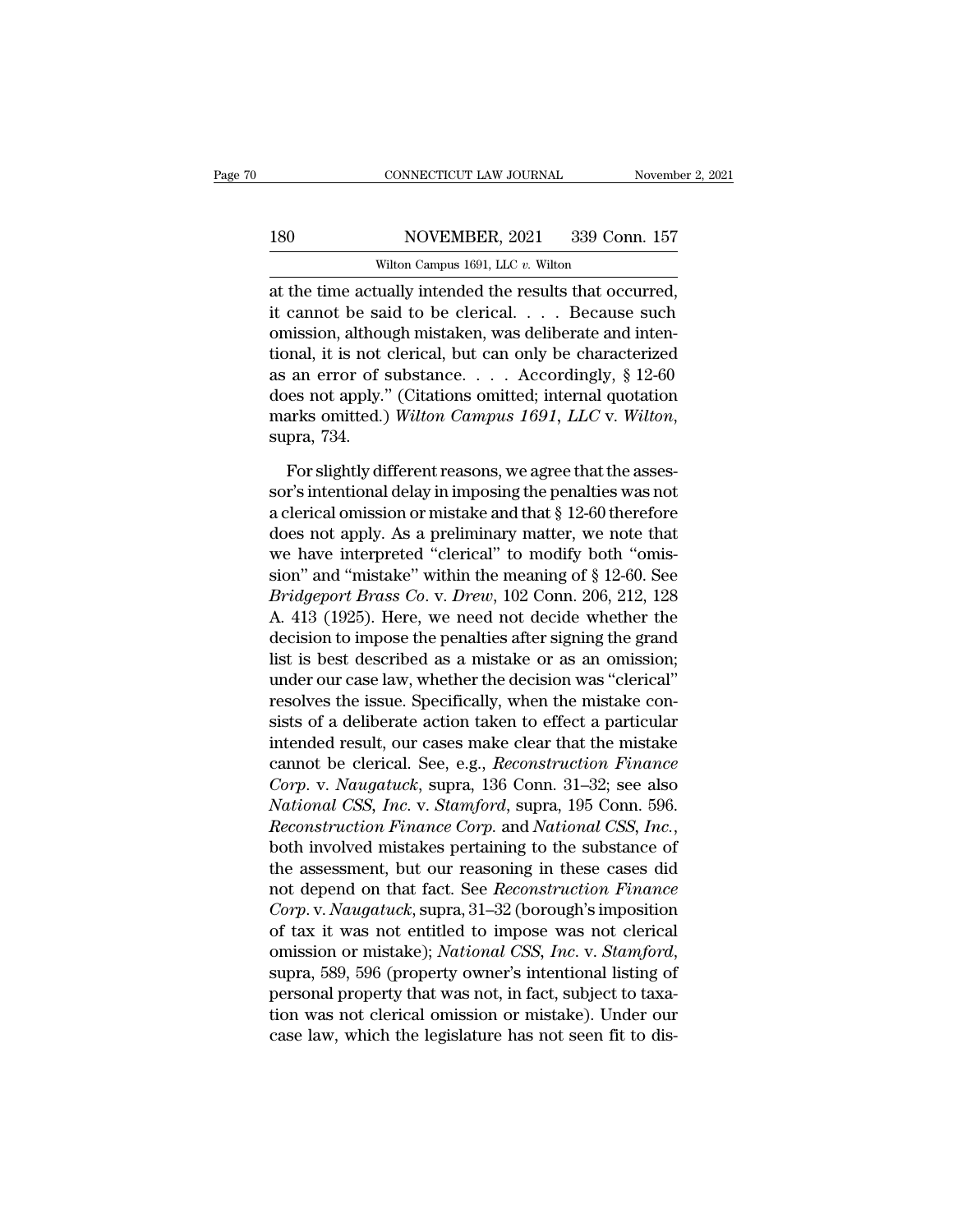CONNECTICUT LAW JOURNAL<br>NOVEMBER, 2021<br>Wilton Campus 1691, LLC *v.* Wilton<br>S not available to remedy "errors o the 2, 2021 CONNECTICUT LAW JOURNAL<br>
Sammen and Solid Connection Connection Connection Connection Connection Connection Connection Connection Connection Connection Connection Connection Connection Connection Connection Con 339 Conn. 157 NOVEMBER, 2021 181<br>Wilton Campus 1691, LLC v. Wilton<br>turb, § 12-60 is not available to remedy "errors of substance, of judgment, or of law." (Internal quotation<br>marks omitted.) *Reconstruction Finance Corp. v* 339 Conn. 157 NOVEMBER, 2021 181<br>
Witton Campus 1691, LLC v. Witton<br>
turb, § 12-60 is not available to remedy "errors of sub-<br>
stance, of judgment, or of law." (Internal quotation<br>
marks omitted.) *Reconstruction Finance C gature 157 gature 1691, LLC v. Wilton*<br> *gature Campus 1691, LLC v. Wilton*<br> *gature,*  $\oint$  12-60 is not available to remedy "errors of substance, of judgment, or of law." (Internal quotation<br>
marks omitted.) *Reconstru* Wilton Campus 1691, LLC v. Wilton<br> **for the UPS 12-60** is not available to remedy "errors of substance, of judgment, or of law." (Internal quotation<br>
marks omitted.) *Reconstruction Finance Corp.* v. *Naugatuck*, supra, 32 which camples first, E.C. which<br>turb, § 12-60 is not available to remedy "errors of sub-<br>stance, of judgment, or of law." (Internal quotation<br>marks omitted.) *Reconstruction Finance Corp.* v. *Nau-*<br>*gatuck*, supra, 32; s turb, § 12-60 is not available to remedy "errors of substance, of judgment, or of law." (Internal quotation<br>marks omitted.) *Reconstruction Finance Corp.* v. *Naugatuck*, supra, 32; see also *National CSS*, *Inc.* v. *Stam* stance, of judgment, or of law." (Internal quotation<br>marks omitted.) *Reconstruction Finance Corp.* v. *Nau-*<br>*gatuck*, supra, 32; see also *National CSS*, *Inc.* v. *Stam-*<br>*ford*, supra, 596. Here, we also need not decid marks omitted.) *Reconstruction Finance Corp.* v. *Naugatuck*, supra, 32; see also *National CSS*, *Inc.* v. *Stamford*, supra, 596. Here, we also need not decide whether the assessor's action was one of substance because gatuck, supra, 32; see also *National CSS*, *Inc.* v. *Stam-<br>ford*, supra, 596. Here, we also need not decide whether<br>the assessor's action was one of substance because the<br>assessor's intentional decision to wait to impos ford, supra, 596. Here, we also need not decide whether<br>the assessor's action was one of substance because the<br>assessor's intentional decision to wait to impose the<br>penalties for months after signing the grand list when<br>t the assessor's action was one of substance because the assessor's intentional decision to wait to impose the penalties for months after signing the grand list when the assessor had no authority to do so was certainly an e malties for months after signing the grand list when<br>e assessor had no authority to do so was certainly<br>error of judgment or of law. Under our case law, the<br>sessor's mistake was therefore not a clerical mistake<br>thin the m

 $§$  12-63c (d) were "assessment[s] . . . required by law" within the meaning of  $§$  12-55 (b), the assessor did not have the statutory authority to impose the penalties an error of judgment or of law. Under our case law, the<br>assessor's mistake was therefore not a clerical mistake<br>within the meaning of  $\S$  12-60.<br>Because we hold that the penalties imposed under<br> $\S$  12-63c (d) were "assess assessor's mistake was therefore not a clerical mistake<br>within the meaning of § 12-60.<br>Because we hold that the penalties imposed under<br>§ 12-63c (d) were "assessment[s] . . . required by law"<br>within the meaning of § 12-55 within the meaning of  $\S$  12-60.<br>Because we hold that the penalties imposed under<br> $\S$  12-63c (d) were "assessment[s] . . . required by law"<br>within the meaning of  $\S$  12-55 (b), the assessor did not<br>have the statutory auth Because we hold that the penalties imposed under  $\S$  12-63c (d) were "assessment[s] ... required by law" within the meaning of  $\S$  12-55 (b), the assessor did not have the statutory authority to impose the penalties after Because we hold that the penalties imposed under  $\S$  12-63c (d) were "assessment[s] . . . required by law" within the meaning of  $\S$  12-55 (b), the assessor did not have the statutory authority to impose the penalties aft  $\S$  12-63c (d) were "assessment[s] . . . required by law"<br>within the meaning of  $\S$  12-55 (b), the assessor did not<br>have the statutory authority to impose the penalties<br>after taking the oath and subscribing to the 2014 gr within the meaning of § 12-55 (b), the assessor did not<br>have the statutory authority to impose the penalties<br>after taking the oath and subscribing to the 2014 grand<br>list. And, because the assessor's decision to omit the<br>p have the statutory authority to impose the penalties<br>after taking the oath and subscribing to the 2014 grand<br>list. And, because the assessor's decision to omit the<br>penalties was deliberate and intentional, the assessor<br>als after taking the oath and subscribing to the 2014 grand<br>list. And, because the assessor's decision to omit the<br>penalties was deliberate and intentional, the assessor<br>also lacked authority to impose the penalties under<br>§ 12 list. And, because the assessor's decision to omit the<br>penalties was deliberate and intentional, the assessor<br>also lacked authority to impose the penalties under<br>§ 12-60. Penalties imposed without statutory authority<br>are i penalties was deliberate and intentional, the assessor<br>also lacked authority to impose the penalties under<br>§ 12-60. Penalties imposed without statutory authority<br>are invalid, and, therefore, the town may not collect<br>the pe also lacked authority to impose the  $§$  12-60. Penalties imposed without<br>are invalid, and, therefore, the tow<br>the penalties at issue in this case.<br>*Estates, Inc.* v. *Stamford*, supra, 147 C<br>palities have no powers of tax e invalid, and, therefore, the town may not collect<br>e penalties at issue in this case. See, e.g., *Empire*<br>tates, *Inc.* v. *Stamford*, supra, 147 Conn. 264 ("[m]unici-<br>lities have no powers of taxation other than those<br>ec *E* penalties at issue in this case. See, e.g., *Empire*<br> *Intates, Inc.* v. *Stamford*, supra, 147 Conn. 264 ("[m]unici-<br>
lities have no powers of taxation other than those<br>
ecifically given by statute").<br>
The judgment of Estates, *Inc.* C. Stamford, supra, 147 Colui. 26<br>palities have no powers of taxation other<br>specifically given by statute").<br>The judgment of the Appellate Court is<br>In this opinion McDONALD, MULLI<br>ECKER and KELLER, Js., con

The judgment of the Appellate Court is affirmed.<br>
In this opinion McDONALD, MULLINS, KAHN,<br>
EKER and KELLER, Js., concurred.<br>
ROBINSON, C. J., concurring in part and dissenting<br>
part. I respectfully disagree with part II o In this opinion McDONALD, MULLINS, KAHN,<br>ECKER and KELLER, Js., concurred.<br>ROBINSON, C. J., concurring in part and dissenting<br>in part. I respectfully disagree with part II of the majority<br>opinion, in which the majority con In this opinion McDONALD, MULLINS, KAHN,<br>ECKER and KELLER, Js., concurred.<br>ROBINSON, C. J., concurring in part and dissenting<br>in part. I respectfully disagree with part II of the majority<br>opinion, in which the majority con ECKER and KELLER, Js., concurred.<br>ROBINSON, C. J., concurring in part and dissenting<br>in part. I respectfully disagree with part II of the majority<br>opinion, in which the majority concludes that a munici-<br>pal assessor's unti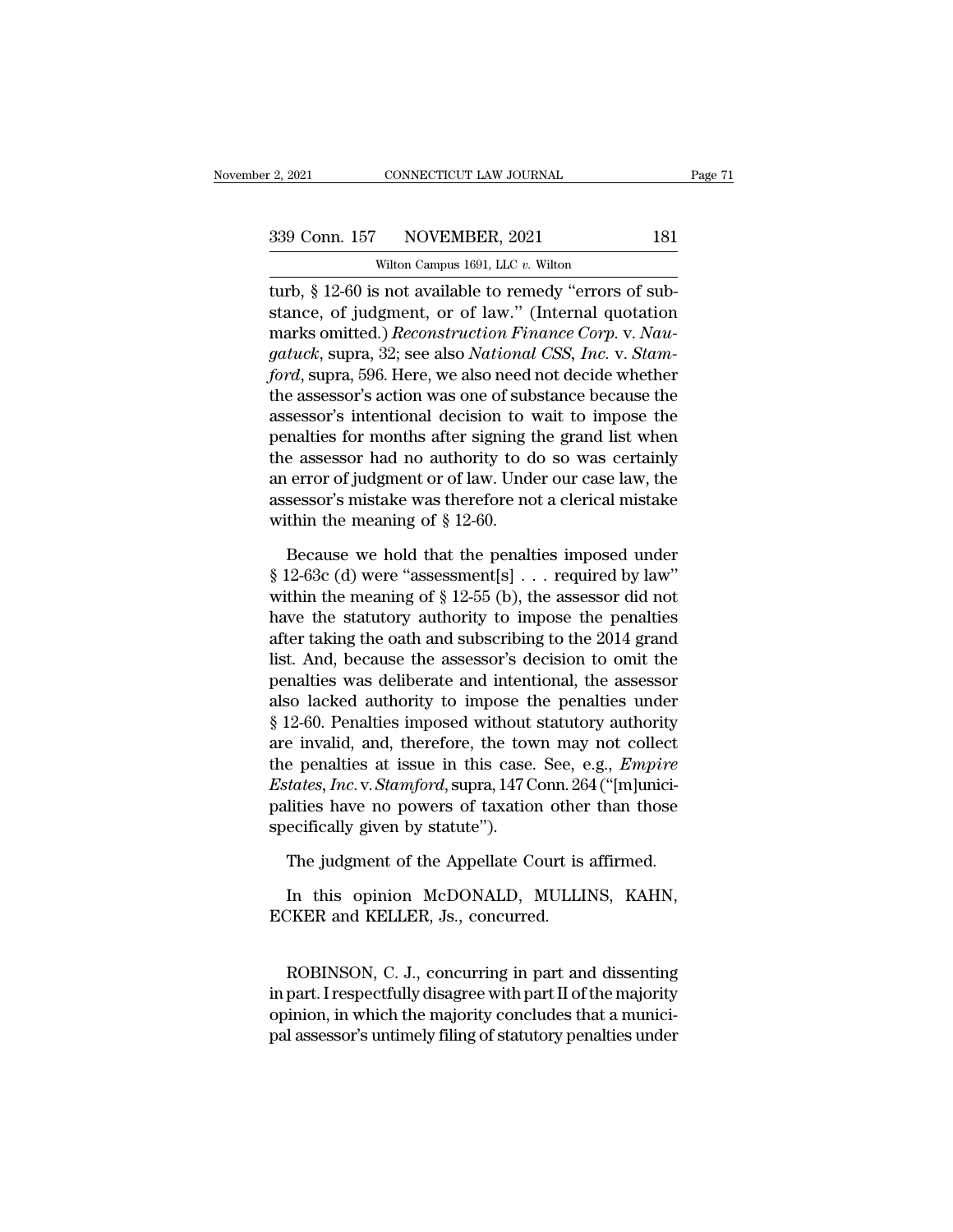### 182 CONNECTICUT LAW JOURNAL November 2, 2021<br>182 NOVEMBER, 2021 339 Conn. 157<br>Wilton Campus 1691, LLC v. Wilton CONNECTICUT LAW JOURNAL<br>NOVEMBER, 2021 339 Con<br>Wilton Campus 1691, LLC *v.* Wilton<br>tes § 12-63c (d)<sup>1</sup> was not a clerical

CONNECTICUT LAW JOURNAL November 2, 2021<br>
Statutes & 12-63c (d)<sup>1</sup> was not a clerical error<br>
Statutes & 12-63c (d)<sup>1</sup> was not a clerical error<br>
Subject to correction under General Statutes & 12-60.<sup>2</sup><br>
Given this conclusi Subject to correction under General Statutes  $\{12-63c\}$  (d)<sup>1</sup> was not a clerical error subject to correction under General Statutes  $\{12-60\}$ .<br>Given this conclusion, the majority affirms the judgment of the Annellate 182 NOVEMBER, 2021 339 Conn. 157<br>Wilton Campus 1691, LLC v. Wilton<br>General Statutes § 12-63c (d)<sup>1</sup> was not a clerical error<br>subject to correction under General Statutes § 12-60.<sup>2</sup><br>Given this conclusion, the majority aff 182 NOVEMBER, 2021 339 Conn. 157<br>Wilton Campus 1691, LLC v. Wilton<br>General Statutes § 12-63c (d)<sup>1</sup> was not a clerical error<br>subject to correction under General Statutes § 12-60.<sup>2</sup><br>Given this conclusion, the majority aff mental Statutes  $\S 12-63c$  (d)<sup>1</sup> was not a clerical error<br>subject to correction under General Statutes  $\S 12-60$ .<sup>2</sup><br>Given this conclusion, the majority affirms the judg-<br>ment of the Appellate Court, which reversed the j Wilton Campus 1691, LLC v. Wilton<br>General Statutes § 12-63c (d)<sup>1</sup> was not a clerical error<br>subject to correction under General Statutes § 12-60.<sup>2</sup><br>Given this conclusion, the majority affirms the judg-<br>ment of the Appell iven this conclusion, the majority affirms the judge-<br>ent of the Appellate Court, which reversed the judge-<br>ent of the trial court and directed it to sustain the tax<br>ppeals filed by the plaintiffs, Wilton Campus 1691, LLC ment of the Appellate Court, which reversed the judgment of the trial court and directed it to sustain the tax appeals filed by the plaintiffs, Wilton Campus 1691, LLC,<br> $\frac{1}{1}$  General Statutes § 12-63c (d) provides: "A

ment of the trial court and directed it to sustain the tax appeals filed by the plaintiffs, Wilton Campus 1691, LLC,<br> $\frac{1}{1}$  General Statutes § 12-63c (d) provides: "Any owner of such real property required to submit in appeals filed by the plaintiffs, Wilton Campus 1691, LLC,<br>
<sup>1</sup> General Statutes § 12-63c (d) provides: "Any owner of such real property<br>
required to submit information to the assessor in accordance with subsection<br>
(a) of appears filed by the plaintiffs, whitehecally stop  $I$ , LLC,<br>
<sup>1</sup> General Statutes § 12-63c (d) provides: "Any owner of such real property<br>
required to submit information to the assessor in accordance with subsection<br>
(a) <sup>1</sup> General Statutes § 12-63c (d) provides: "Any owner of such real property required to submit information to the assessor in accordance with subsection (a) of this section for any assessment year, who fails to submit su required to submit information to the assessor in accordance with subsection (a) of this section for any assessment year, who fails to submit such information as required under said subsection (a) or who submits informatio required to solve the section for any assessment year, who fails to submit such information as required under said subsection (a) or who submits information in incomplete or false form with intent to defraud, shall be subj (s) or an expected to a percept and subsection (a) or who submits information in incomplete or false form with intent to defraud, shall be subject to a penalty equal to a ten per cent increase in the assessed value of such incomplete or false form with intent to defraud, shall be subject to a penalty equal to a ten per cent increase in the assessed value of such property for such assessment year. Notwithstanding the provisions of this subsec equal to a ten per cent increase in the assessed value of such property for such assessment year. Notwithstanding the provisions of this subsection, an assessor or board of assessment appeals shall waive such penalty if th such assessment year. Notwithstanding the provisions of this subsection, an assessor or board of assessment appeals shall waive such penalty if the owner of the real property required to submit the information is not the o an assessor or board of assessment appeals shall waive such penalty if the owner of the real property required to submit the information is not the owner of such property on the assessment date for the grand list to which owner of such property or the assessment date for the grand list to which<br>such penalty is added. Such assessor or board may waive such penalty upon<br>receipt of such information in any town in which the legislative body ado

such penalty is added. Such assessor or board may waive such penalty upon receipt of such information in any town in which the legislative body adopts an ordinance allowing for such a waiver."<br> $2^{\circ}$  General Statutes § 1 Example 1 and information in any town in which the legislative body adopts an ordinance allowing for such a waiver."<br>
<sup>2</sup> General Statutes § 12-60 provides: "Any clerical omission or mistake in the assessment of taxes may an ordinance allowing for such a waiver."<br>
<sup>2</sup> General Statutes § 12-60 provides: "Any clerical omission or mistake in<br>
the assessment of taxes may be corrected according to the fact by the<br>
assessors or board of assessme <sup>2</sup> General Statutes § 12-60 provides: "Any clerical omission or mistake in the assessment of taxes may be corrected according to the fact by the assessors or board of assessment appeals, not later than three years follow the assessment of taxes may be corrected according to the fact by the assessors or board of assessment appeals, not later than three years following the tax due date relative to which such omission or mistake occurred, and all assessors or board of assessment appeals, not later than three years following the tax due date relative to which such omission or mistake occurred, and the tax shall be levied and collected according to such corrected ing the tax due date relative to which such omission or mistake occurred, and the tax shall be levied and collected according to such corrected assessment. In the event that the issuance of a certificate of correction resu and the tax shall be levied and collected according to such corrected assessment. In the event that the issuance of a certificate of correction results in an increase to the assessment list of any person, written notice of ment. In the event that the issuance of a certificate of correction results in an increase to the assessment list of any person, written notice of such increase shall be sent to such person's last-known address by the asse increase to the assessment list of any person, written notice of such<br>increase shall be sent to such person's last-known address by the assessor<br>or board of assessment appeals within ten days immediately following the<br>date are measured by the section of the section of the action of the assessor or board of assessment appeals within ten days immediately following the date such correction is made. Such notice shall include, with respect to eac or board of assessment appeals within ten days immediately following the date such correction is made. Such notice shall include, with respect to each assessment list corrected, the assessment prior to and after such incre of date such correction is made. Such notice shall include, with respect to each assessment list corrected, the assessment prior to and after such increase and the reason for such increase. Any person claiming to be aggrie each assessment list corrected, the assessment prior to and after such increase and the reason for such increase. Any person claiming to be aggrieved by the action of the assessor under this section may appeal the doings o board for the grand for the sessor when the grand the reason for such increase. Any person claiming to be aggrieved by the action of the assessor under this section may appeal the doings of the assessor to the board of ass are discussed by the action of the assessor under this section may appeal the doings of the assessor to the board of assessment appeals as otherwise provided in this chapter, provided such appeal shall be extended in time alonings of the assessor to the board of assessment appeals as otherwise provided in this chapter, provided such appeal shall be extended in time to the next succeeding board of assessment appeals if the meetings of such b provided in this chapter, provided such appeal shall be extended in time to the next succeeding board of assessment appeals if the meetings of such board for the grand list have passed. Any person intending to so appeal to person shall not be lable for any interest on the taxes based upon shall not be least succeeding board of assessment appeals if the meetings of such the board of assessment appeals may indicate that taxes paid by him for a add for the grand list have passed. Any person intending to so appeal to the board of assessment appeals may indicate that taxes paid by him for any additional assessment added in accordance with this section, during the p between the board of assessment appeals may indicate that taxes paid by him for any additional assessment added in accordance with this section, during the pendency of such appeal, are paid 'under protest' and thereupon su the board of assessment appeals may indicate that taxes paid by him for any additional assessment added in accordance with this section, during the pendency of such appeal, are paid 'under protest' and the<br>reupon such pers removes items of such appeal, are paid 'under protest' and thereupon such person shall not be liable for any interest on the taxes based upon such additional assessment, provided (1) such person shall have paid not less th person shall not be liable for any interest on the taxes based upon such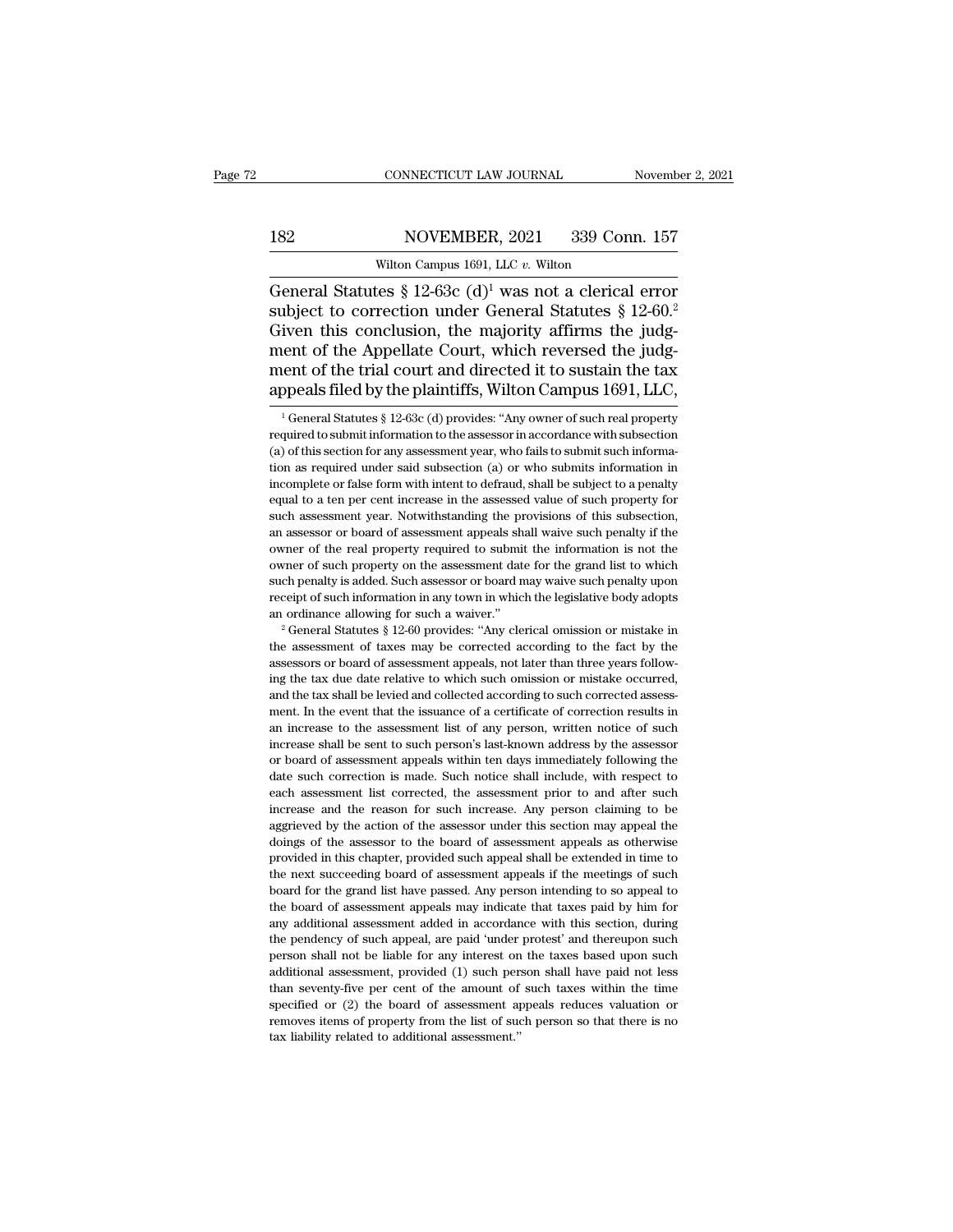CONNECTICUT LAW JOURNAL<br>NOVEMBER, 2021<br>Wilton Campus 1691, LLC *v.* Wilton<br>Park 1688, LLC, and Wilton River 2, 2021 CONNECTICUT LAW JOURNAL Page 73<br>
339 Conn. 157 NOVEMBER, 2021 183<br>
Wilton Campus 1691, LLC v. Wilton<br>
Wilton River Park 1688, LLC, and Wilton River Park<br>
North, LLC, from the penalties imposed by the munici-339 Conn. 157 NOVEMBER, 2021 183<br>Wilton Campus 1691, LLC v. Wilton<br>Wilton River Park 1688, LLC, and Wilton River Park<br>North, LLC, from the penalties imposed by the munici-<br>pal assessor for the defendant, the town of Wilto 339 Conn. 157 NOVEMBER, 2021 183<br>
Wilton Campus 1691, LLC v. Wilton<br>
Wilton River Park 1688, LLC, and Wilton River Park<br>
North, LLC, from the penalties imposed by the munici-<br>
pal assessor for the defendant, the town of W 939 Conn. 157 NOVEMBER, 2021 183<br>
Wilton Campus 1691, LLC v. Wilton<br>
Wilton River Park 1688, LLC, and Wilton River Park<br>
North, LLC, from the penalties imposed by the munici-<br>
pal assessor for the defendant, the town of Wi Wilton River Park 1688, LLC v. Wilton<br>Wilton River Park 1688, LLC, and Wilton River Park<br>North, LLC, from the penalties imposed by the munici-<br>pal assessor for the defendant, the town of Wilton,<br>pursuant to § 12-63c (d). S Wilton River Park 1688, LLC v. Wilton<br>Wilton River Park 1688, LLC, and Wilton River Park<br>North, LLC, from the penalties imposed by the munici-<br>pal assessor for the defendant, the town of Wilton,<br>pursuant to § 12-63c (d). Wilton River Park 1688, LLC, and Wilton River Park<br>North, LLC, from the penalties imposed by the munici-<br>pal assessor for the defendant, the town of Wilton,<br>pursuant to § 12-63c (d). See *Wilton Campus 1691, LLC*<br>v. *Wilt* North, LLC, from the penalties imposed by the munici-<br>pal assessor for the defendant, the town of Wilton,<br>pursuant to  $\S 12-63c$  (d). See *Wilton Campus 1691, LLC*<br>v. *Wilton*, 191 Conn. App. 712, 731, 736, 216 A.3d 653<br>( pal assessor for the defendant, the town of Wilton,<br>pursuant to § 12-63c (d). See *Wilton Campus 1691, LLC*<br>v. *Wilton*, 191 Conn. App. 712, 731, 736, 216 A.3d 653<br>(2019). Given the distinction between clerical errors<br>and pursuant to § 12-63c (d). See *Wilton Campus 1691, LLC*<br>v. *Wilton*, 191 Conn. App. 712, 731, 736, 216 A.3d 653<br>(2019). Given the distinction between clerical errors<br>and errors of substance elucidated in case law from<br>thi v. Wilton, 191 Conn. App. 712, 731, 736, 216 A.3d 653 (2019). Given the distinction between clerical errors<br>and errors of substance elucidated in case law from<br>this court and sister state courts, I conclude that the<br>asses (2019). Given the distinction between clerical errors<br>and errors of substance elucidated in case law from<br>this court and sister state courts, I conclude that the<br>assessor's delay in imposing the penalties under § 12-<br>63c and errors of substance elucidated in case law from<br>this court and sister state courts, I conclude that the<br>assessor's delay in imposing the penalties under § 12-<br>63c (d) was a clerical error for purposes of § 12-60, thus this court and sister state court:<br>assessor's delay in imposing the<br>63c (d) was a clerical error for pu<br>allowing him to correct it beyor<br>set forth in General Statutes §<br>would reverse the judgment of t<br>respectfully dissent  $\epsilon$  (d) was a clerical error for purposes of § 12-60, thus<br>owing him to correct it beyond the time limitation<br>t forth in General Statutes § 12-55 (b).<sup>3</sup> Because I<br>puld reverse the judgment of the Appellate Court, I<br>spec boc (a) was a cicrical error for purposes or  $\frac{1}{8}$  12-00, thus<br>allowing him to correct it beyond the time limitation<br>set forth in General Statutes  $\frac{8}{3}$  12-55 (b).<sup>3</sup> Because I<br>would reverse the judgment of the Ap

allowing limit to correct it beyond the time inhibition<br>set forth in General Statutes § 12-55 (b).<sup>3</sup> Because I<br>would reverse the judgment of the Appellate Court, I<br>respectfully dissent in part.<br>I begin by noting my agree set form in deficial statutes  $\frac{1}{8}$  12-55 (b). Because I<br>would reverse the judgment of the Appellate Court, I<br>respectfully dissent in part.<br>I begin by noting my agreement with the facts and<br>procedural history recited Free the substitute of the Appendate Court, if<br>the respectfully dissent in part.<br>I begin by noting my agreement with the facts and<br>procedural history recited in the majority opinion. I<br>also agree with part I of the majori I begin by noting my agreement with the facts and<br>procedural history recited in the majority opinion. I<br>also agree with part I of the majority opinion, in which<br>the majority concludes that the penalties imposed under<br> $§ 1$ I begin by noting my agreement with the facts and<br>procedural history recited in the majority opinion. I<br>also agree with part I of the majority opinion, in which<br>the majority concludes that the penalties imposed under<br> $§ 1$ procedural history recited in the majority opinion. I<br>also agree with part I of the majority opinion, in which<br>the majority concludes that the penalties imposed under<br> $§ 12-63c$  (d) are "'assessment[s] . . . required by<br>l also agree with part I of the majority opinion, in which<br>the majority concludes that the penalties imposed under<br> $§ 12-63c$  (d) are "assessment[s] . . . required by<br>law" within the meaning of  $§ 12-55$  (b). Part I of the<br> the majority concludes that the penalties imposed under<br>
§ 12-63c (d) are " 'assessment[s] . . . . required by<br>
law' " within the meaning of § 12-55 (b). Part I of the<br>
majority opinion. I part company with the majority i  $§$  12-63c (d) are "'assessment[s] . . . required by<br>law'" within the meaning of  $§$  12-55 (b). Part I of the<br>majority opinion. I part company with the majority inso-<br>far as it concludes that the assessor did not have aut law'" within the meaning of § 12-55 (b). Part I of the majority opinion. I part company with the majority insofar as it concludes that the assessor did not have authority under § 12-60 to correct the grand list to reflect  $\alpha$  as it concludes that the assessor did not have author-<br>  $\alpha$  as it concludes that the assessor did not have author-<br>  $\alpha$  imposition of the penalties because the assessor<br>
tentionally delayed imposing the penalties, ity under § 12-60 to correct the grand list to reflect<br>the imposition of the penalties because the assessor<br>intentionally delayed imposing the penalties, which ren-<br>dered his mistake substantive rather than clerical.<br>As t

It is under  $\frac{1}{8}$  12-00 to correct the grand list to reflect<br>the imposition of the penalties because the assessor<br>intentionally delayed imposing the penalties, which ren-<br>dered his mistake substantive rather than cler Interminonally delayed imposing the penalties, which rendered his mistake substantive rather than clerical.<br>As the majority notes, whether the assessor's mistake<br>is a clerical error for purposes of  $\S$  12-60 presents an<br>i *Boisverthed and Statistics* and *Boisvertifiers* and *Boisvertifiers* and *Boisvertifiers* and *Boisvert* v. *Gavis*, 332 Conn. 115, 141, 210 A.3d 1 (2019). It is well settled that we follow the plain meaning rule pursuan As the majority notes, whether the assessor's mistake<br>is a clerical error for purposes of  $\S$  12-60 presents an<br>issue of statutory construction, which is a question of<br>law over which we exercise plenary review. See, e.g., As the majority notes, whether the assessor's mistake<br>is a clerical error for purposes of § 12-60 presents an<br>issue of statutory construction, which is a question of<br>law over which we exercise plenary review. See, e.g.,<br> w over which we exercise plenary review. See, e.g., oisvert v. Gavis, 332 Conn. 115, 141, 210 A.3d 1 (2019). is well settled that we follow the plain meaning rule ursuant to General Statutes § 1-2z in construing stat-<br><sup>3</sup> Boisvert v. Gavis, 332 Conn. 115, 141, 210 A.3d 1 (2019).<br>It is well settled that we follow the plain meaning rule<br>pursuant to General Statutes § 1-2z in construing stat-<br><sup>3</sup> General Statutes § 12-55 (b) provides in relev

It is well settled that we follow the plain meaning rule<br>pursuant to General Statutes § 1-2z in construing stat-<br> $\frac{3}{10}$  General Statutes § 12-55 (b) provides in relevant part: "Prior to taking<br>and subscribing to the o **PUIFSUART TO GENERAL SET AND SET AND MAKE AND MAKE AND SET AND SET A GENERAL SET A GENERAL SET AND SET AND SET ASSESS OF PROPERTY IN THE ASSESSOR SHALL equalize the assessments of property in the town, if necessal and ma**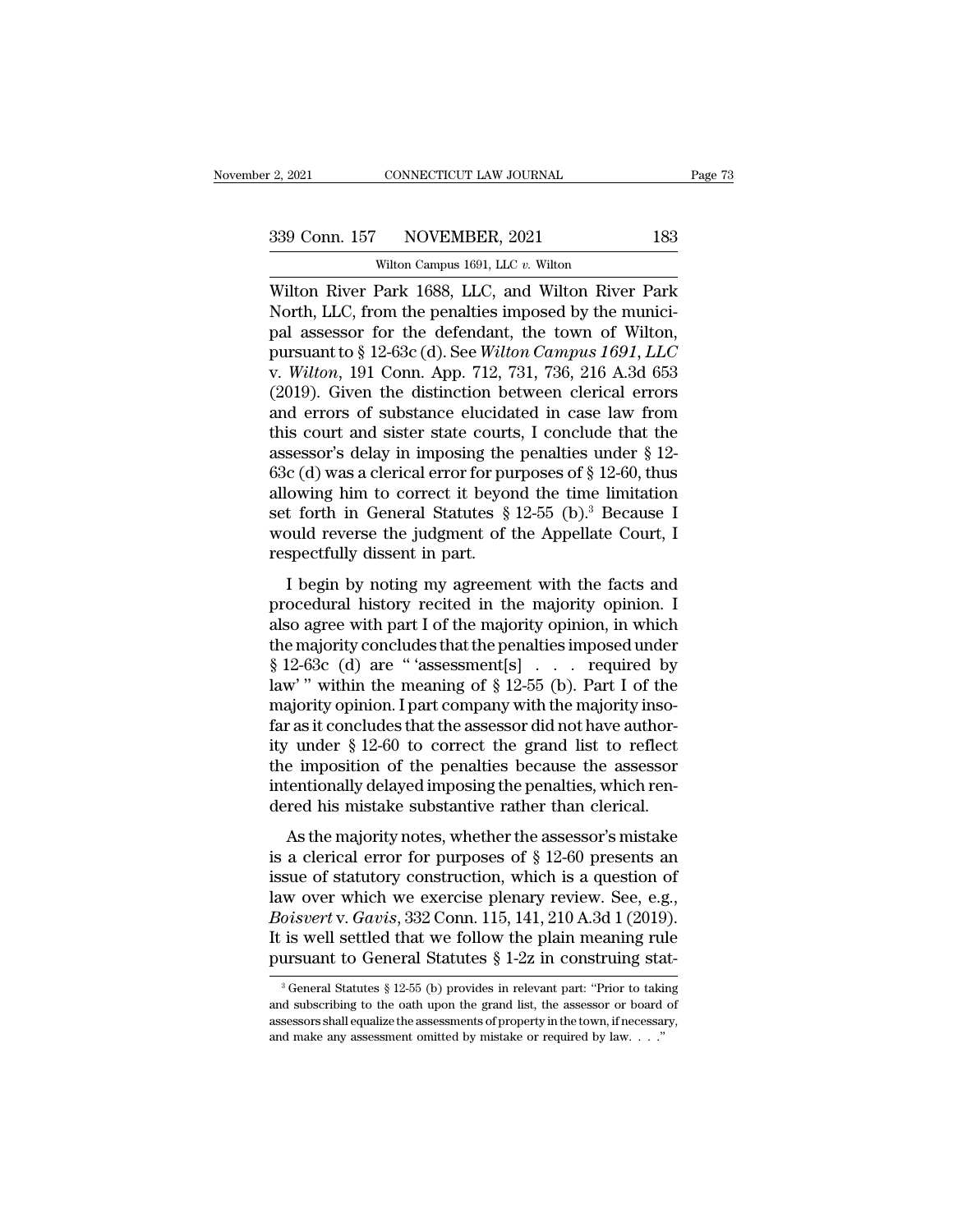### 184 CONNECTICUT LAW JOURNAL November 2, 2021<br>184 NOVEMBER, 2021 339 Conn. 157<br>Wilton Campus 1691, LLC v. Wilton CONNECTICUT LAW JOURNAL<br>NOVEMBER, 2021 339 Con<br>Wilton Campus 1691, LLC *v.* Wilton<br>ain and give effect to the annarent

CONNECTICUT LAW JOURNAL November 2, 202<br>
184 NOVEMBER, 2021 339 Conn. 157<br>
Wilton Campus 1691, LLC v. Wilton<br>
Utes "to ascertain and give effect to the apparent intent<br>
of the legislature." (Internal quotation marks omitte 184 NOVEMBER, 2021 339 Conn. 157<br>Wilton Campus 1691, LLC v. Wilton<br>utes "to ascertain and give effect to the apparent intent<br>of the legislature." (Internal quotation marks omitted.)<br>Sena v. American Medical Response of Con **Example 339 Sena** v. **American Medical Response of Connective Sena** v. *American Medical Response of Connecticut,*<br>*Inc.*, 333 Conn. 30, 45, 213 A.3d 1110 (2019); see id., 45, 46 (estting forth plain meaning rule). Beginn *ISA Inc. ISB INCVEMBER, 2021 339 Conn. 157*<br>*Vilton Campus 1691, LLC v. Wilton*<br>*Intes* "to ascertain and give effect to the apparent intent<br>of the legislature." (Internal quotation marks omitted.)<br>*Sena v. Americ* Wilton Campus 1691, LLC v. Wilton<br>
utes "to ascertain and give effect to the apparent intent<br>
of the legislature." (Internal quotation marks omitted.)<br>
Sena v. American Medical Response of Connecticut,<br>
Inc., 333 Conn. 30 witten Campus 1691, LLC v. Witten<br>
utes "to ascertain and give effect to the apparent intent<br>
of the legislature." (Internal quotation marks omitted.)<br>
Sena v. American Medical Response of Connecticut,<br>
Inc., 333 Conn. 30 utes "to ascertain and give effect to the apparent intent<br>of the legislature." (Internal quotation marks omitted.)<br>Sena v. American Medical Response of Connecticut,<br>Inc., 333 Conn. 30, 45, 213 A.3d 1110 (2019); see id.,<br>45 of the legislature." (Internal quotation marks omitted.)<br>Sena v. American Medical Response of Connecticut,<br>Inc., 333 Conn. 30, 45, 213 A.3d 1110 (2019); see id.,<br>45–46 (setting forth plain meaning rule). Beginning with<br>the Sena v. American Medical Response of Connecticut,<br>Inc., 333 Conn. 30, 45, 213 A.3d 1110 (2019); see id.,<br>45–46 (setting forth plain meaning rule). Beginning with<br>the text, § 12-60 provides in relevant part: "Any clerical<br>o Inc., 333 Conn. 30, 45, 213 A.3d 1110 (2019); see id., 45–46 (setting forth plain meaning rule). Beginning with the text,  $§$  12-60 provides in relevant part: "Any clerical omission or mistake in the assessment of taxes m 45–46 (setting forth plain meaning rule). Beginning with<br>the text, § 12-60 provides in relevant part: "Any clerical<br>omission or mistake in the assessment of taxes may be<br>corrected according to the fact by the assessors or<br> the text,  $\S$  12-60 provides in relevant part: "Any clerical omission or mistake in the assessment of taxes may be corrected according to the fact by the assessors or board of assessment appeals, not later than three year omission or mist<br>corrected accor<br>board of assessn<br>following the tax<br>sion or mistake<br>and collected a<br>ment....."<br>In determining Frected according to the fact by the assessors of<br>ard of assessment appeals, not later than three years<br>llowing the tax due date relative to which such omis-<br>on or mistake occurred, and the tax shall be levied<br>d collected following the tax due date relative to which such omission or mistake occurred, and the tax shall be levied<br>and collected according to such corrected assessment. . . ."<br>In determining whether the assessor's action in this

sion or mistake occurred, and the tax shall be levied<br>and collected according to such corrected assess-<br>ment. . . ."<br>In determining whether the assessor's action in this<br>case was "clerical" for purposes of § 12-60, we do n *gency Services & Public Protection v. Freedom of Infor-<br>
<i>gency Services & Public Protection v. Freedom of Infor-*<br> *gency Services & Public Protection v. Freedom of Infor-*<br> *gency Services & Public Protection v. Freedom ment.* . . ."<br>
In determining whether the assessor's action in this<br>
case was "clerical" for purposes of § 12-60, we do not<br>
write on a blank slate. See, e.g., *Commissioner of Emer-<br>
gency Services & Public Protection v.* In determining whether the assessor's action in this<br>case was "clerical" for purposes of § 12-60, we do not<br>write on a blank slate. See, e.g., *Commissioner of Emer-<br>gency Services & Public Protection v. Freedom of Infor-*In determining whether the assessor's action in this<br>case was "clerical" for purposes of § 12-60, we do not<br>write on a blank slate. See, e.g., *Commissioner of Emer-*<br>*gency Services & Public Protection v. Freedom of Infor* case was "clerical" for purposes of § 12-60, we do not<br>write on a blank slate. See, e.g., *Commissioner of Emer-*<br>*gency Services & Public Protection v. Freedom of Infor-*<br>mation Commission, 330 Conn. 372, 384, 194 A.3d 75 write on a blank slate. See, e.g., *Commissioner of Emergency Services & Public Protection v. Freedom of Information Commission*, 330 Conn. 372, 384, 194 A.3d 759 (2018). As the majority observes, this court has considered mation Commission, 330 Conn. 372, 384, 194 A.3d 759<br>(2018). As the majority observes, this court has considered the scope of § 12-60 in two venerable cases, *Reconstruction Finance Corp.* v. *Naugatuck*, 136 Conn. 29, 68 A (2018). As the majority observes, this court has considered the scope of § 12-60 in two venerable cases, *Reconstruction Finance Corp.* v. *Naugatuck*, 136 Conn. 29, 68 A.2d 161 (1949), and *National CSS, Inc.* v. *Stamfo* ered the scope of § 12-60 in two venerable cases, *Reconstruction Finance Corp.* v. *Naugatuck*, 136 Conn. 29, 68 A.2d 161 (1949), and *National CSS, Inc.* v. *Stamford*, 195 Conn. 587, 489 A.2d 1034 (1985), which I read t struction Finance Corp. v. Naugatuck, 136 Conn. 29,<br>68 A.2d 161 (1949), and National CSS, Inc. v. Stamford,<br>195 Conn. 587, 489 A.2d 1034 (1985), which I read to<br>hold that an error is not clerical when it pertains to the<br>su 68 A.2d 161 (1949), and *National CSS, Inc.* v. *Stamford*, 195 Conn. 587, 489 A.2d 1034 (1985), which I read to hold that an error is not clerical when it pertains to the substance or subject of the assessment. For examp 195 Conn. 587, 489 A.2d 1034 (1985), which I read to<br>hold that an error is not clerical when it pertains to the<br>substance or subject of the assessment. For example,<br>in *Reconstruction Finance Corp.*, this court concluded<br> hold that an error is not clerical when it pertains to the substance or subject of the assessment. For example, in *Reconstruction Finance Corp*., this court concluded that an assessor's error as to which personal property substance or subject of the assessment. For example,<br>in *Reconstruction Finance Corp*., this court concluded<br>that an assessor's error as to which personal property<br>owned by a taxpayer was subject to taxation was more<br>than in *Reconstruction Finance Corp.*, this court concluded<br>that an assessor's error as to which personal property<br>owned by a taxpayer was subject to taxation was more<br>than a clerical error because "it concerned the very<br>subst that an assessor's error as to which personal property<br>owned by a taxpayer was subject to taxation was more<br>than a clerical error because "it concerned the very<br>substance and extent of the assessment." *Reconstruc-<br>tion Fi* owned by a taxpayer was subject to taxation was more<br>than a clerical error because "it concerned the very<br>substance and extent of the assessment." *Reconstruc-<br>tion Finance Corp.* v. *Naugatuck*, supra, 52. Similarly,<br>in than a clerical error because "it concerned the very<br>substance and extent of the assessment." Reconstruc-<br>tion Finance Corp. v. Naugatuck, supra, 32. Similarly,<br>in National CSS, Inc. v. Stamford, supra, 589–90, this<br>court substance and extent of the assessment." *Reconstruction Finance Corp.* v. *Naugatuck*, supra, 32. Similarly, in *National CSS, Inc.* v. *Stamford*, supra, 589–90, this court considered an instance in which a taxpayer came tion Finance Corp. v. Naugatuck, supra, 32. Similarly,<br>in National CSS, Inc. v. Stamford, supra, 589–90, this<br>court considered an instance in which a taxpayer came<br>to realize that it was not actually required to pay per-<br>s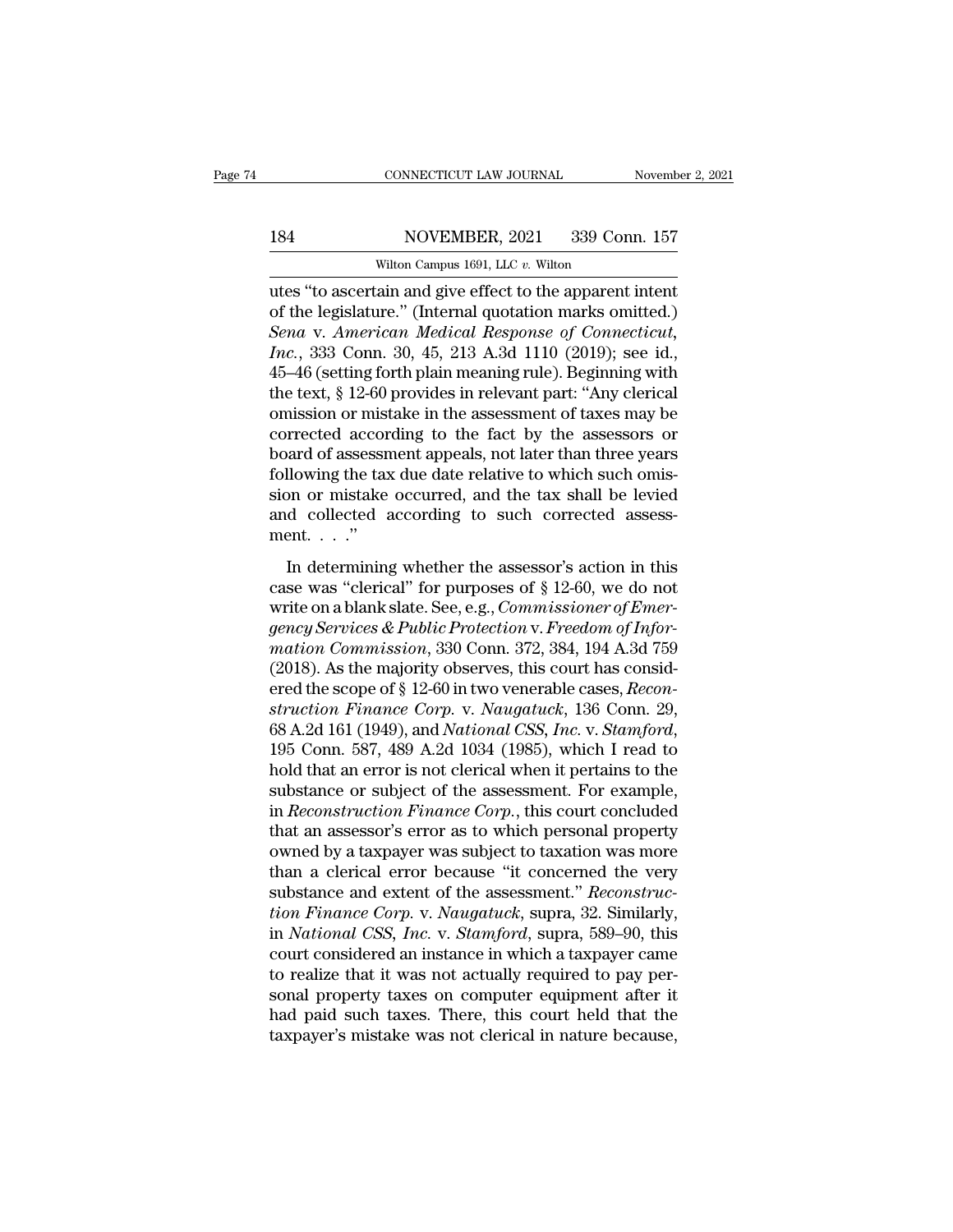| r 2, 2021 | CONNECTICUT LAW JOURNAL              | Page 75 |
|-----------|--------------------------------------|---------|
|           | 339 Conn. 157 NOVEMBER, 2021         | 185     |
|           | Wilton Campus 1691, LLC $v$ . Wilton |         |

CONNECTICUT LAW JOURNAL<br>NOVEMBER, 2021<br>Wilton Campus 1691, LLC *v.* Wilton<br>taken [it] was deliberate and inten <sup>2</sup>. 2021 CONNECTICUT LAW JOURNAL Page<br>
339 Conn. 157 NOVEMBER, 2021 185<br>
Wilton Campus 1691, LLC v. Wilton<br>
"although mistaken, [it] was deliberate and intentional<br>
... not clerical, [and could] only be characterized as 339 Conn. 157 NOVEMBER, 2021 185<br>Wilton Campus 1691, LLC v. Wilton<br>"although mistaken, [it] was deliberate and intentional<br>... not clerical, [and could] only be characterized as<br>an error of *substance*." (Emphasis added.) an error of *substance*.'' (Emphasis added.) Id., 596.<br>
The *substance*.'' (Emphasis added.) Id., 596.<br>
The *substance*.'' (Emphasis added.) Id., 596.<br>
I respectfully disagree with the majority's conclusion  $\frac{157}{200}$  Wilton Campus 1691, LLC v. Wilton<br>
Ithough mistaken, [it] was deliberate and intentional<br>
. not clerical, [and could] only be characterized as<br>
error of *substance*." (Emphasis added.) Id., 596.<br>
I respectfu

Wilton Campus 1691, LLC v. Wilton<br>
"although mistaken, [it] was deliberate and intentional<br>
. . . not clerical, [and could] only be characterized as<br>
an error of *substance*." (Emphasis added.) Id., 596.<br>
I respectfully di "although mistaken, [it] was deliberate and intentional  $\ldots$  not clerical, [and could] only be characterized as an error of *substance*." (Emphasis added.) Id., 596.<br>I respectfully disagree with the majority's conclusion statute that limits the status of the status of the status in the status of the status and error of *substance.*" (Emphasis added.) Id., 596.<br>I respectfully disagree with the majority's conclusion that *National CSS*, *In* cal error of *substance*." (Emphasis added.) Id., 596.<br>I respectfully disagree with the majority's conclusion<br>that *National CSS*, *Inc.*, and *Reconstruction Finance*<br>Corp. control the present case. Neither contains a con I respectfully disagree with the majority's conclusion<br>that *National CSS*, *Inc.*, and *Reconstruction Finance*<br>*Corp.* control the present case. Neither contains a con-<br>struction of the statute that limits the definition I respectfully disagree with the majority's conclusion<br>that *National CSS*, *Inc.*, and *Reconstruction Finance*<br>*Corp.* control the present case. Neither contains a con-<br>struction of the statute that limits the definition that *National CSS*, *Inc.*, and *Reconstruction Finance*<br>Corp. control the present case. Neither contains a construction of the statute that limits the definition of cleri-<br>cal error as to exclude mistakes made during the Corp. control the present case. Neither contains a construction of the statute that limits the definition of clerical error as to exclude mistakes made during the execution of ministerial duties, such as filing an assessme struction of the statute that limits the definition of clerical error as to exclude mistakes made during the execution of ministerial duties, such as filing an assessment. Both cases are distinguishable from the present ca cal error as to exclude mistakes made during the<br>execution of ministerial duties, such as filing an assess-<br>ment. Both cases are distinguishable from the present<br>case because they implicated situations in which the<br>substan execution of ministerial duties, such as filing an assessment. Both cases are distinguishable from the present case because they implicated situations in which the substance of the assessment—indeed, *its very subject*—was ment. Both cases are distinguishable from the present<br>case because they implicated situations in which the<br>substance of the assessment—indeed, *its very sub-*<br>ject—was the subject of the mistake. This distinction<br>is consi case because they implicated situations in which the<br>substance of the assessment—indeed, *its very sub-*<br>ject—was the subject of the mistake. This distinction<br>is consistent with decisions of sister state courts con-<br>strui substance of the assessment—indeed, *its very sub-*<br>ject—was the subject of the mistake. This distinction<br>is consistent with decisions of sister state courts con-<br>struing similar statutes, which demonstrate that the<br>subjec *iect*—was the subject of the mistake. This distinction<br>is consistent with decisions of sister state courts con-<br>struing similar statutes, which demonstrate that the<br>subject of the mistake is a significant consideration in is consistent with decisions of sister state courts construing similar statutes, which demonstrate that the subject of the mistake is a significant consideration in determining if an error is clerical or one of substance. struing similar statutes, which demonstrate that the<br>subject of the mistake is a significant consideration in<br>determining if an error is clerical or one of substance.<sup>4</sup><br>See American Legion, Hanford Post 5 v. Cedar Rapids ee American Legion, Hanjora Post 5 v. Ceaar Rapias<br>oard of Review, 646 N.W.2d 433, 439 (Iowa 2002) (mis-<br>ke of writing or copying is clerical whereas mistake<br>f law or judgment in assessing property is error of<br><sup>4</sup>I also fi *Board of Review*, 646 N.W.2d 433, 439 (Iowa 2002) (mistake of writing or copying is clerical whereas mistake of law or judgment in assessing property is error of  $\frac{4}{1}$  also find instructive a line of cases from this

take of writing or copying is clerical whereas mistake<br>of law or judgment in assessing property is error of<br> $\frac{41}{1}$  also find instructive a line of cases from this court distinguishing<br>between judicial errors and cleri of law or judgment in assessing property is error of<br>
<sup>4</sup>I also find instructive a line of cases from this court distinguishing<br>
between judicial errors and clerical errors in guiding our determination of<br>
whether an asses <sup>4</sup> I also find instructive a line of cases from this court distinguishing<br>between judicial errors and clerical errors in guiding our determination of<br>whether an assessor's error is clerical or one of substance for purpos <sup>4</sup>I also find instructive a line of cases from this court distinguishing between judicial errors and clerical errors in guiding our determination of whether an assessor's error is clerical or one of substance for purpose between judicial errors and clerical errors in guiding our determination of whether an assessor's error is clerical or one of substance for purposes of § 12-60. We have held that filing mistakes that cause the judgment fi whether an assessor's error is clerical or one of substance for purposes of § 12-60. We have held that filing mistakes that cause the judgment file to be inconsistent with the decision rendered are clerical rather than su where the substantiant is a set of the substantiant is a set of the substantiant file to be inconsistent with the decision rendered are clerical rather than substantive errors. See *Brown v. Clark*, 81 Conn. 562, 569, 71 is consistent with the decision rendered are clerical rather than substantive errors. See *Brown v. Clark*, 81 Conn. 562, 569, 71 A. 727 (1909) (failing to properly include interest for certain period in filing judgment w *Blake Brown v*. *Clark*, 81 Conn. 562, 569, 71 A. 727 (1909) (failing to properly include interest for certain period in filing judgment was clerical mistake and not judicial error). Similarly, when a court seeks to c properly include interest for certain period in filing judgment was clerical mistake and not judicial error). Similarly, when a court seeks to correct a phrasing mistake that does not affect the substantive of the judgment mistake and not judicial error). Similarly, when a court seeks to correct a phrasing mistake that does not affect the substance of the judgment itself, this court has held that such a change is not substantive in nature. invasing mistake that does not affect the substance of the judgment itself, this court has held that such a change is not substantive in nature. See *Blake* v. *Blake*, 211 Conn. 485, 495–96, 560 A.2d 396 (1989) (trial cou *Moricia* v. *Hake, 211 Conn. 485, 495–96, 560 A.2d 396 (1989) (trial court's changed characterization of judgment was not substantive change). When the court seeks to correct a mistake by altering the contents of the judg Elake v. Blake*, 211 Conn. 485, 495–96, 560 A.2d 396 (1989) (trial court's changed characterization of judgment was not substantive change). When the court seeks to correct a mistake by altering the contents of the judgme changed characterization of judgment was not substantive change). When<br>the court seeks to correct a mistake by altering the contents of the judgment<br>itself, however, it makes a substantive rather than a clerical change. Se changed characterization of judgment was not substantive change). When<br>the court seeks to correct a mistake by altering the contents of the judgment<br>itself, however, it makes a substantive rather than a clerical change. S itself, however, it makes a substantive rather than a clerical change. See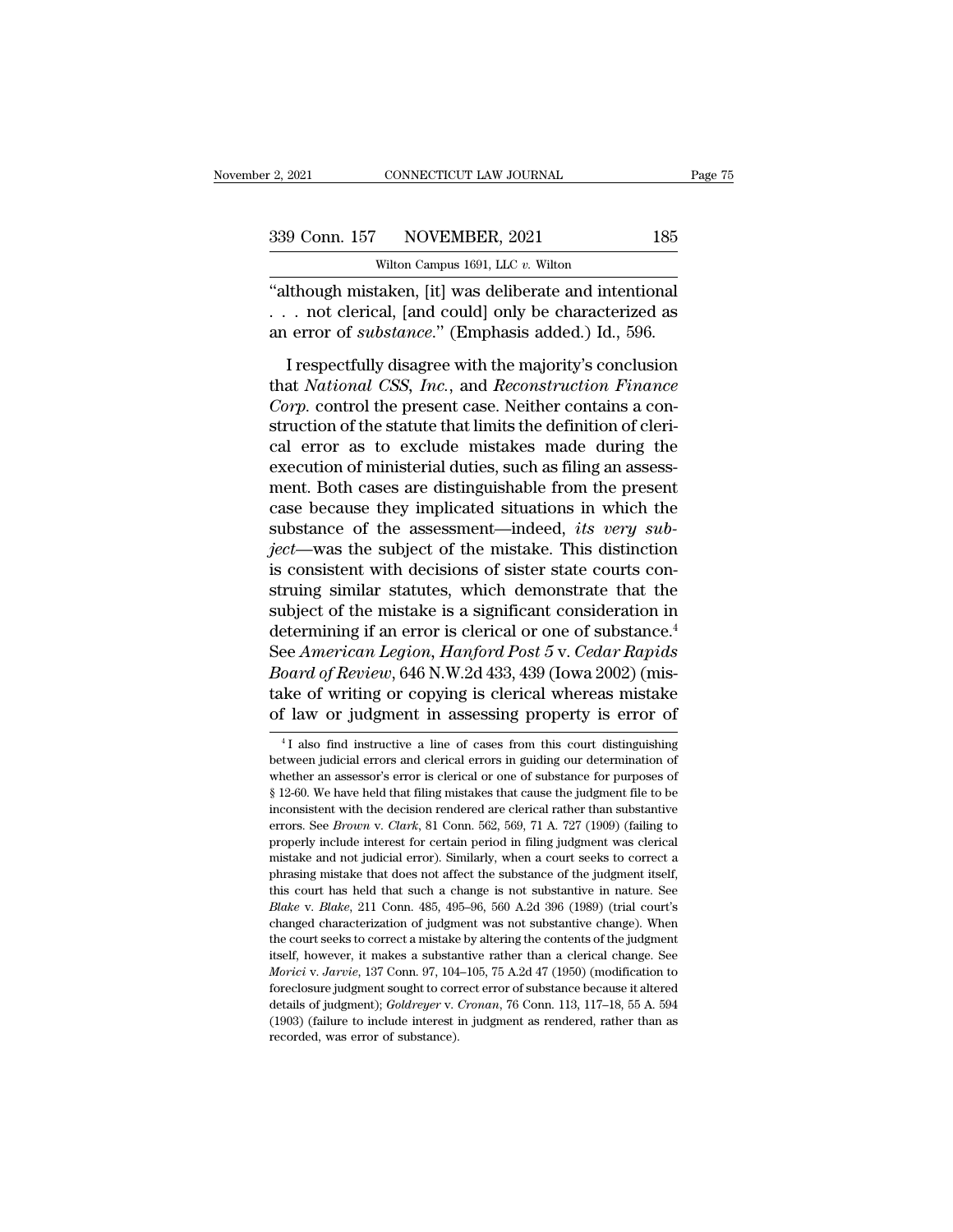# 186 CONNECTICUT LAW JOURNAL November 2, 2021<br>186 NOVEMBER, 2021 339 Conn. 157<br>Wilton Campus 1691, LLC v. Wilton

CONNECTICUT LAW JOURNAL<br>NOVEMBER, 2021 339 Con<br>Wilton Campus 1691, LLC *v.* Wilton<br>Wilton Campus 1691, LLC *v.* Wilton SUBSECTICUT LAW JOURNAL November 2, 2021<br>
SUBSECTICUT LAW JOURNAL<br>
SUBSTANCE); *Bridgewater Interiors* v. *Detroit*, Docket<br>
No. 241136, 2003 WL 22796986, \*2 (Mich. App. November 25, 2003). *Cofinition* of clerical error w NOVEMBER, 2021 339 Conn. 157<br>Wilton Campus 1691, LLC v. Wilton<br>Substance); *Bridgewater Interiors v. Detroit*, Docket<br>No. 241136, 2003 WL 22796986, \*2 (Mich. App. Novem-<br>ber 25, 2003) (definition of clerical error was not 186 NOVEMBER, 2021 339 Conn. 157<br>Wilton Campus 1691, LLC v. Wilton<br>substance); *Bridgewater Interiors* v. *Detroit*, Docket<br>No. 241136, 2003 WL 22796986, \*2 (Mich. App. Novem-<br>ber 25, 2003) (definition of clerical error w Research Move MBER, 2021 339 Conn. 157<br>
Wilton Campus 1691, LLC v. Wilton<br>
Substance); *Bridgewater Interiors* v. *Detroit*, Docket<br>
No. 241136, 2003 WL 22796986, \*2 (Mich. App. Novem-<br>
ber 25, 2003) (definition of clerica Wilton Campus 1691, LLC v. Wilton<br>
substance); *Bridgewater Interiors v. Detroit*, Docket<br>
No. 241136, 2003 WL 22796986, \*2 (Mich. App. Novem-<br>
ber 25, 2003) (definition of clerical error was not<br>
restricted to only typogr witten Campus 1691, LtC v. Witten<br>
substance); *Bridgewater Interiors* v. *Detroit*, Docket<br>
No. 241136, 2003 WL 22796986, \*2 (Mich. App. Novem-<br>
ber 25, 2003) (definition of clerical error was not<br>
restricted to only typo substance); *Bridgewater Interiors v. Detroit*, Docket<br>No. 241136, 2003 WL 22796986, \*2 (Mich. App. Novem-<br>ber 25, 2003) (definition of clerical error was not<br>restricted to only typographical errors, but does not<br>include a No. 241136, 2003 WL 22796986, \*2 (Mich. App. November 25, 2003) (definition of clerical error was not restricted to only typographical errors, but does not include assessor's substantive decision after considering all rele ber 25, 2003) (definition of clerical error was not restricted to only typographical errors, but does not include assessor's substantive decision after considering all relevant facts); *Collin County Appraisal District* v. restricted to only typographical errors, but does not<br>include assessor's substantive decision after consider-<br>ing all relevant facts); *Collin County Appraisal District*<br>v. *Northeast Dallas Associates*, 855 S.W.2d 843, 84 include assessor's substantive decision after considering all relevant facts); *Collin County Appraisal District*<br>v. *Northeast Dallas Associates*, 855 S.W.2d 843, 846–47<br>(Tex. App. 1993) (Texas property tax code defines c ing all relevant facts); *Collin County Appraisal District*<br>v. *Northeast Dallas Associates*, 855 S.W.2d 843, 846–47<br>(Tex. App. 1993) (Texas property tax code defines cleri-<br>cal error as "an error . . . that is or results v. *Northeast Dallas Associates*, 855 S.W.2d 843, 846–47<br>(Tex. App. 1993) (Texas property tax code defines cleri-<br>cal error as "an error  $\ldots$  that is or results from a<br>mistake or failure in writing, copying, transcribing (Tex. App. 1993) (Texas property tax code defines clerical error as "an error  $\ldots$  that is or results from a mistake or failure in writing, copying, transcribing, entering or retrieving computer data, computing, or calcu cal error as "an error  $\ldots$  that is or results from a mistake or failure in writing, copying, transcribing, entering or retrieving computer data, computing, or calculating  $\ldots$  [but] does not include an error that is or mistake or failure in writing, copying, transcribing,<br>
entering or retrieving computer data, computing, or<br>
calculating . . . [but] does not include an error that is<br>
or results from a mistake in judgment or reasoning in<br> entering or retrieving computer data, computing, or calculating . . . [but] does not include an error that is<br>or results from a mistake in judgment or reasoning in<br>the making of the finding or determination" (internal<br>quo calculating . . . [but] does not include an error that is<br>or results from a mistake in judgment or reasoning in<br>the making of the finding or determination" (internal<br>quotation marks omitted)); *Commonwealth* v. *Rich-<br>mon* or results from a mistake in judgment or reasoning in<br>the making of the finding or determination" (internal<br>quotation marks omitted)); *Commonwealth* v. *Rich-*<br>mond-Petersburg Bus Lines, Inc., 204 Va. 606, 610, 132<br>S.E.2d the making of the finding or determination" (internal<br>quotation marks omitted)); *Commonwealth* v. *Rich-<br>mond-Petersburg Bus Lines, Inc.*, 204 Va. 606, 610, 132<br>S.E.2d 728 (1963) (clerical errors usually involve mis-<br>take quotation marks omitted)); *Commonwealth* v. *Rich-<br>mond-Petersburg Bus Lines, Inc.*, 204 Va. 606, 610, 132<br>S.E.2d 728 (1963) (clerical errors usually involve mis-<br>take by clerk or agent that does not require judicial<br>cons mond-Petersburg Bus Lines, Inc., 204 Va. 606, 610, 132<br>S.E.2d 728 (1963) (clerical errors usually involve mis-<br>take by clerk or agent that does not require judicial<br>consideration or discretion); Meckem v. Carter, 323 P.3d S.E.2d 728 (1963) (clerical errors usually involve mis-<br>take by clerk or agent that does not require judicial<br>consideration or discretion); *Meckem* v. *Carter*, 323 P.3d<br>637, 643 (Wyo. 2014) ("[a] clerical error is a mis take by clerk or agent that does not require judicial<br>consideration or discretion); Meckem v. Carter, 323 P.3d<br>637, 643 (Wyo. 2014) ("[a] clerical error is a mistake<br>or omission of a mechanical nature that prevents the<br>jud consideration or discretion); *Meckem* v. *Carter*, 323 P.3d<br>637, 643 (Wyo. 2014) ("[a] clerical error is a mistake<br>or omission of a mechanical nature that prevents the<br>judgment as entered from accurately reflecting the ju 637, 643 (Wyo. 2014) ("[a] clerical error is a mistake<br>or omission of a mechanical nature that prevents the<br>judgment as entered from accurately reflecting the judg-<br>ment that was rendered" (internal quotation marks<br>omitte or omission of a mechanical nature that pre<br>judgment as entered from accurately reflecting<br>ment that was rendered" (internal quotationitted)). But see *St. Catherine Hospital* v.<br>Kan. App. 2d 638, 639–40, 645, 122 P.3d 4<br> igniera as entered in a declination accurately reneeding and judge<br>
ent that was rendered" (internal quotation marks<br>
inted)). But see *St. Catherine Hospital* v. *Roop*, 34<br>
un. App. 2d 638, 639–40, 645, 122 P.3d 414 (200 omitted)). But see *St. Catherine Hospital* v. *Roop*, 34 Kan. App. 2d 638, 639–40, 645, 122 P.3d 414 (2005) (assessor's mistaken guess of building materials when evaluating property was clerical error).<br>In the present ca

Example 12 and 12 and 12 and 12 and 14 (2005)<br>
(assessor's mistaken guess of building materials when<br>
evaluating property was clerical error).<br>
In the present case, the Wilton assessor mistakenly<br>
delayed imposing the pen The same of the assessor's mistaken guess of building materials when<br>evaluating property was clerical error).<br>In the present case, the Wilton assessor mistakenly<br>delayed imposing the penalties until after the signing<br>of th (assessor *s* mistaken gasss or standing materials when<br>evaluating property was clerical error).<br>In the present case, the Wilton assessor mistakenly<br>delayed imposing the penalties until after the signing<br>of the grand list. In the present case, the Wilton assessor mistakenly<br>delayed imposing the penalties until after the signing<br>of the grand list. The majority agrees with the Appellate<br>Court's conclusion that, "because the assessor's omis-<br>si In the present case, the Wilton assessor mistakenly<br>delayed imposing the penalties until after the signing<br>of the grand list. The majority agrees with the Appellate<br>Court's conclusion that, "because the assessor's omis-<br>si delayed imposing the penalties until after the signing<br>of the grand list. The majority agrees with the Appellate<br>Court's conclusion that, "because the assessor's omis-<br>sion of the late filing penalties at issue from the 20 of the grand list. The majority agrees with the Appellate<br>Court's conclusion that, "because the assessor's omis-<br>sion of the late filing penalties at issue from the 2014<br>grand list at the time he signed it was of a deliber Court's conclusion that, "because the assessor's omission of the late filing penalties at issue from the 2014 grand list at the time he signed it was of a deliberate nature such that [the assessor] at the time actually int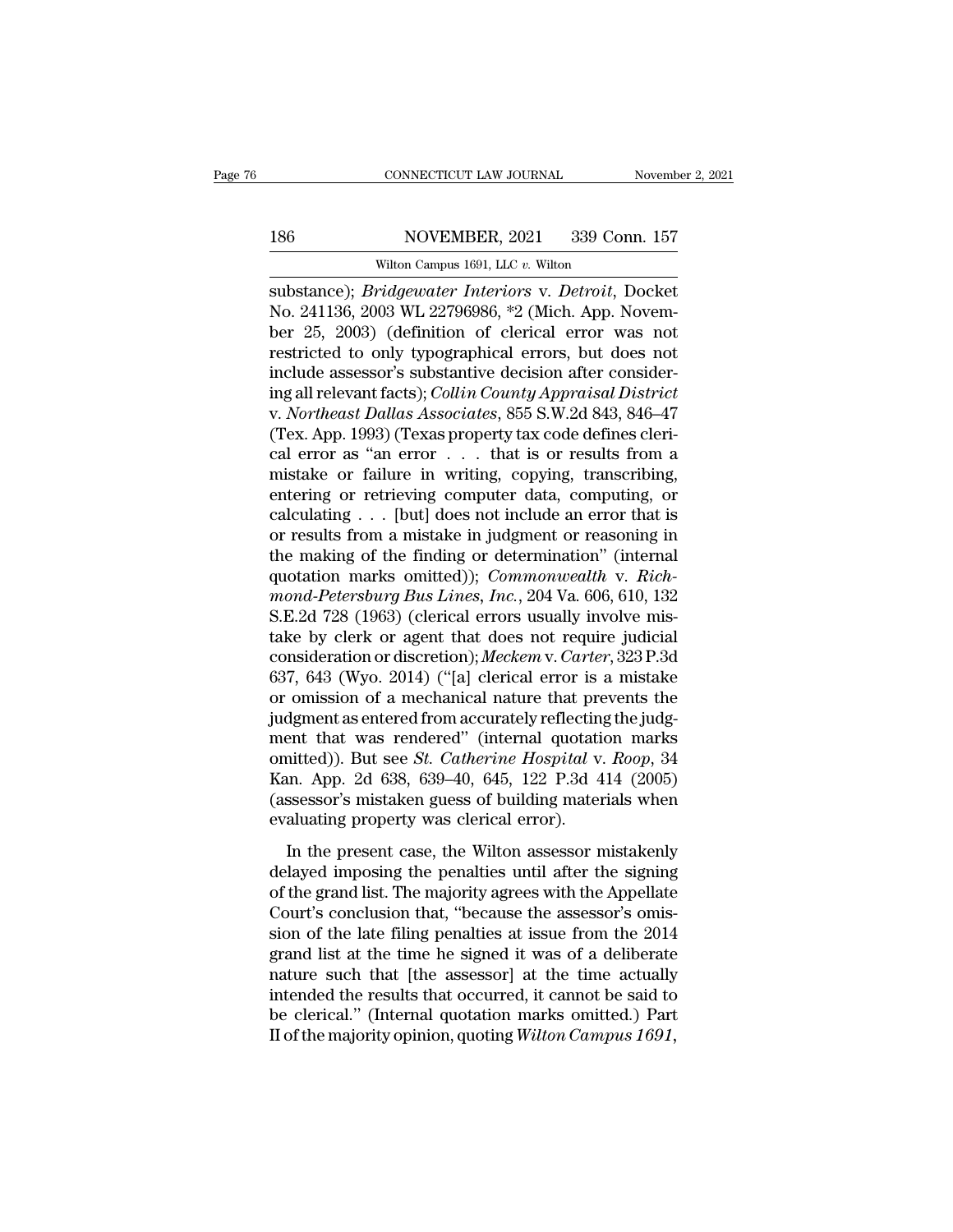*L*<sub>2, 2021</sub> CONNECTICUT LAW JOURNAL Page<br>
2339 Conn. 187 NOVEMBER, 2021 187<br>
State v. Weathers<br> *LLC* v. *Wilton*, supra, 191 Conn. App. 734. I, however, agree with the defendant that the assessor's mistake is 339 Conn. 187 NOVEMBER, 2021 187<br>State v. Weathers<br>LLC v. Wilton, supra, 191 Conn. App. 734. I, however, agree with the defendant that the assessor's mistake is<br>not substantive because it does not relate to the amount<br>or p 339 Conn. 187 NOVEMBER, 2021 187<br>
State v. Weathers<br>
LLC v. Wilton, supra, 191 Conn. App. 734. I, however,<br>
agree with the defendant that the assessor's mistake is<br>
not substantive because it does not relate to the amount 339 Conn. 187 NOVEMBER, 2021 187<br>
<sup>State v.</sup> Weathers<br> *LLC* v. *Wilton*, supra, 191 Conn. App. 734. I, however,<br>
agree with the defendant that the assessor's mistake is<br>
not substantive because it does not relate to the a State v. Weathers<br>
LLC v. Wilton, supra, 191 Conn. App. 734. I, however,<br>
agree with the defendant that the assessor's mistake is<br>
not substantive because it does not relate to the amount<br>
or propriety of the assessment *i gature with the defendant that the assessor's mistake is*<br> *garee with the defendant that the assessor's mistake is*<br> *not substantive because it does not relate to the amount*<br> *or propriety of the assessment itself.* Un LLC v. *Wilton*, supra, 191 Conn. App. 734. I, however, agree with the defendant that the assessor's mistake is not substantive because it does not relate to the amount or propriety of the assessment *itself*. Unlike the a agree with the defendant that the assessor's mistake is<br>not substantive because it does not relate to the amount<br>or propriety of the assessment *itself*. Unlike the assess-<br>ments at issue in *Reconstruction Finance Corp.* not substantive because it does not relate to the amount<br>or propriety of the assessment *itself*. Unlike the assess-<br>ments at issue in *Reconstruction Finance Corp.* v. *Nau-*<br>*gatuck*, supra, 136 Conn. 31, and *National C* or propriety of the assessment *itself*. Unlike the assessments at issue in *Reconstruction Finance Corp.* v. *Naugatuck*, supra, 136 Conn. 31, and *National CSS*, *Inc.* v. *Stamford*, supra, 195 Conn. 589–90, the assesso ments at issue in *Reconstruction Finance Corp.* v. *Naugatuck*, supra, 136 Conn. 31, and *National CSS*, *Inc.*<br>v. *Stamford*, supra, 195 Conn. 589–90, the assessor's<br>mistake was deliberate only as to the time of filing, gatuck, supra, 136 Conn. 31, and *National CSS, Inc.*<br>v. *Stamford*, supra, 195 Conn. 589–90, the assessor's<br>mistake was deliberate only as to the time of filing, and<br>it did not relate to the substance of the penalties or v. *Stamford*, supra, 195 Conn. 589–90, the assessor's mistake was deliberate only as to the time of filing, and it did not relate to the substance of the penalties or the ultimate outcome of the assessment. Because the a mistake was deliberate only as to the time of filing, and<br>it did not relate to the substance of the penalties or<br>the ultimate outcome of the assessment. Because the<br>assessor's mistake was limited to the ministerial task<br>of it did not relate to the substance of the penalties or<br>the ultimate outcome of the assessment. Because the<br>assessor's mistake was limited to the ministerial task<br>of filing the assessment and did not alter the content<br>of th the ultimate outcome of the assessment. Because the<br>assessor's mistake was limited to the ministerial task<br>of filing the assessment and did not alter the content<br>of the assessment, I conclude that it was a clerical error<br>s assessor's mistake was limited to the ministerial task<br>of filing the assessment and did not alter the content<br>of the assessment, I conclude that it was a clerical error<br>subject to correction under § 12-60 and not an error of filing the assessment and did not alter the content<br>of the assessment, I conclude that it was a clerical error<br>subject to correction under § 12-60 and not an error of<br>substance. Accordingly, I conclude that the Appella of the assessment, I conclude that it was a clerical error<br>subject to correction under  $\S$  12-60 and not an error of<br>substance. Accordingly, I conclude that the Appellate<br>Court improperly reversed the trial court's judgme subject to correction under § 12-60 and not an error of substance. Accordingly, I conclude that the Appellate Court improperly reversed the trial court's judgment and sustained the plaintiffs' tax appeals on the ground tha substance. Accordin<br>
Court improperly re<br>
and sustained the pla<br>
that "§ 12-60 does no<br>
tive adjustment to th<br>
late filing penalties."<br> *ton*, supra, 734.<br>
Because I would r In the interest of the first court's judgment<br>d sustained the plaintiffs' tax appeals on the ground<br>t "§ 12-60 does not apply so as to permit the retroac-<br>e adjustment to the assessments on the basis of the<br>filing penaltie and sustained the plantins dax appeals on the that "§ 12-60 does not apply so as to permit the tive adjustment to the assessments on the base late filing penalties." *Wilton Campus 1691*, *LL* ton, supra, 734. Because I wo

### Frames. Which Cumpus 1031, EEC v. W<br>
134.<br>
I would reverse the judgment of the Appe<br>
respectfully dissent in part.<br>
STATE OF CONNECTICUT v.<br>
GREGORY L. WEATHERS<br>
(SC 20297) verse the judgment<br>
Illy dissent in part.<br>
F CONNECTICUT<br>
RY L. WEATHERS<br>
(SC 20297)<br>
YAuria, Ecker and Vertefe STATE OF CONNECTICUT  $v$ .<br>
GREGORY L. WEATHERS<br>
(SC 20297)<br>
Palmer, McDonald, D'Auria, Ecker and Vertefeuille, Js.\*<br>
Sullabus

### *Syllabus*

 $(SC\ 20297)$ <br>Palmer, McDonald, D'Auria, Ecker and Vertefeuille, Js.\*<br>Syllabus<br>Convicted, after a trial to a three judge panel, of the crimes of murder,<br>criminal possession of a pistol or revolver, and carrying a pistol wi Palmer, McDonald, D'Auria, Ecker and Vertefeuille, Js.\*<br>Syllabus<br>victed, after a trial to a three judge panel, of the crimes of murder,<br>criminal possession of a pistol or revolver, and carrying a pistol without a<br>permit i Palmer, McDonald, D'Auria, Ecker and Vertefeuille, Js.\*<br>Syllabus<br>victed, after a trial to a three judge panel, of the crimes of murder,<br>criminal possession of a pistol or revolver, and carrying a pistol without a<br>permit in *Syllabus*<br>victed, after a trial to a three judge panel, of the crimes of murder,<br>criminal possession of a pistol or revolver, and carrying a pistol without a<br>permit in connection with the shooting death of the victim, the *Syltabus*<br>
site, after a trial to a three judge panel, of the crimes of murder,<br>
criminal possession of a pistol or revolver, and carrying a pistol without a<br>
permit in connection with the shooting death of the victim, th moretical, and a divided procedure in the shooting death, or the crimes of murder, criminal possession of a pistol or revolver, and carrying a pistol without a permit in connection with the shooting death of the victim, th Final possession of a<br>permit in connection we<br>appealed. The defenda<br>at a construction site,<br> $*$  The listing of justices<br>the date of oral argument.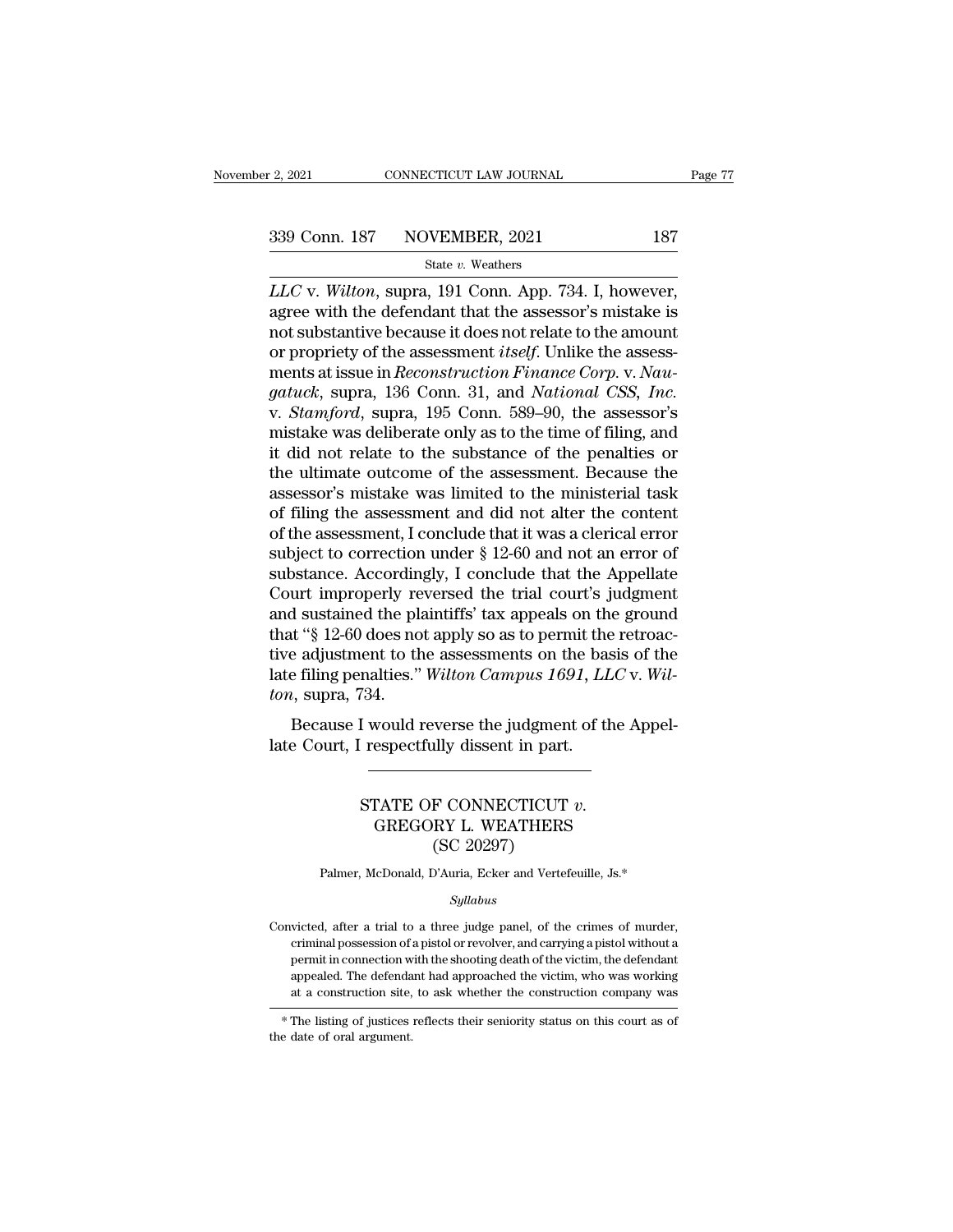# EXECUTE CONNECTICUT LAW JOURNAL Movember 2, 2021<br>188 NOVEMBER, 2021 339 Conn. 187<br>188 State v. Weathers

### State *v.* Weathers

MOVEMBER, 2021 339 Conn. 187<br>
State v. Weathers<br>
hiring new employees. One of the victim's coworkers suggested that<br>
the defendant go to the company's office to fill out a job application. NOVEMBER, 2021 339 Conn. 187<br>
State v. Weathers<br>
hiring new employees. One of the victim's coworkers suggested that<br>
the defendant go to the company's office to fill out a job application.<br>
The defendant appeared to walk  $\frac{\text{S339}}{\text{State } v. \text{ Weather}}$   $\frac{2021}{\text{State } v. \text{ Weather}}$ <br>
hiring new employees. One of the victim's coworkers suggested that<br>
the defendant go to the company's office to fill out a job application.<br>
The defendant appeared to walk State v. Weathers<br>hiring new employees. One of the victim's coworkers suggested that<br>the defendant go to the company's office to fill out a job application.<br>The defendant appeared to walk away but, shortly thereafter, agai State v. Weathers<br>hiring new employees. One of the victim's coworkers suggested that<br>the defendant go to the company's office to fill out a job application.<br>The defendant appeared to walk away but, shortly thereafter, aga hiring new employees. One of the victim's coworkers suggested that<br>the defendant go to the company's office to fill out a job application.<br>The defendant appeared to walk away but, shortly thereafter, again<br>approached the the defendant go to the company's office to fill out a job application.<br>The defendant appeared to walk away but, shortly thereafter, again<br>approached the victim and shot and killed him. At trial, the defendant<br>raised the The defendant appeared to walk away but, shortly thereafter, again approached the victim and shot and killed him. At trial, the defendant raised the affirmative defense of mental disease or defect under the applicable sta approached the victim and shot and killed him. At trial, the defendant raised the affirmative defense of mental disease or defect under the applicable statute ((Rev. to 2015)  $\S$  53a-13 (a)), claiming that he lacked subst raised the affirmative defense of mental disease or defect under the applicable statute ((Rev. to  $2015$ )  $\S$  53a-13 (a)), claiming that he lacked substantial capacity to appreciate the wrongfulness of his conduct and to applicable statute ((Rev. to 2015)  $\S$  53a-13 (a)), claiming that he lacked substantial capacity to appreciate the wrongfulness of his conduct and to conform his conduct to the requirements of the law. According to the de substantial capacity to appreciate the wrongfulness of his conduct and<br>to conform his conduct to the requirements of the law. According to<br>the defendant, on the morning of the offense, he experienced auditory<br>hallucination to conform his conduct to the requirements of the law. According to the defendant, on the morning of the offense, he experienced auditory hallucinations and delusions that influenced his thinking and behavior. These includ the defendant, on the morning of the offense, he experienced auditory<br>hallucinations and delusions that influenced his thinking and behavior.<br>These included hearing voices and seeing flashing lights, which indicated<br>to the hallucinations and delusions that influenced his thinking and behavior.<br>These included hearing voices and seeing flashing lights, which indicated<br>to the defendant that the victim was dangerous and that he should be<br>shot. T These included hearing voices and seeing flashing lights, which indicated<br>to the defendant that the victim was dangerous and that he should be<br>shot. The defendant presented the testimony of two expert witnesses,<br>both of wh to the defendant that the victim was dangerous and that he should be shot. The defendant presented the testimony of two expert witnesses, both of whom opined that the defendant's mental condition impaired his ability to co shot. The defendant presented the testimony of two expert witnesses, both of whom opined that the defendant's mental condition impaired his ability to control his conduct within the requirements of the law. The trial court both of whom opined that the defendant's mental condition impaired<br>his ability to control his conduct within the requirements of the law.<br>The trial court, however, found that the state had met its burden of<br>proof on the co his ability to control his conduct within the requirements of the law.<br>The trial court, however, found that the state had met its burden of<br>proof on the counts charged and that, although the defendant demon-<br>strated that h The trial court, however, found that the state had met its burden of<br>proof on the counts charged and that, although the defendant demon-<br>strated that he suffered from an unspecified psychotic disorder at the<br>time of the mu proof on the counts charged and that, although the defendant demonstrated that he suffered from an unspecified psychotic disorder at the time of the murder, he failed to prove his affirmative defense because he did not dem strated that he suffered from an unspecified psychotic disorder at the time of the murder, he failed to prove his affirmative defense because he did not demonstrate the requisite connection between his condition and his cr time of the murder, he failed to prove his affirmative defense because<br>he did not demonstrate the requisite connection between his condition<br>and his criminal conduct. The Appellate Court upheld the defendant's<br>conviction, he did not demonstrate the requisite connection between his condition<br>and his criminal conduct. The Appellate Court upheld the defendant's<br>conviction, and the defendant, on the granting of certification, appealed<br>to this c and his criminal conduct. The Appellate Court upheld the defendant's conviction, and the defendant, on the granting of certification, appealed to this court. *Held* that the Appellate Court correctly concluded that the tri conviction, and the defendant, on the granting of certification, appealed<br>to this court. *Held* that the Appellate Court correctly concluded that<br>the trial court had reasonably rejected the defendant's defense of mental<br>di conviction, and the defendant, on the granting of certification, appealed<br>to this court. Held that the Appellate Court correctly concluded that<br>the trial court had reasonably rejected the defendant's defense of mental<br>dis the trial court had reasonably rejected the defendant's defense of mental disease or defect and the opinions of the defense experts related thereto: although the state did not present any rebuttal experts, the trial court disease or defect and the opinions of the defense experts related thereto:<br>although the state did not present any rebuttal experts, the trial court<br>was not bound to accept the opinions of the defense experts relating<br>to th although the state did not present any rebuttal experts, the trial court<br>was not bound to accept the opinions of the defense experts relating<br>to the defendant's mental disease or defect, as long as the court's rejec-<br>tion was not bound to accept the opinions of the defense experts relating<br>to the defendant's mental disease or defect, as long as the court's rejec-<br>tion of such testimony was not arbitrary; moreover, the trial court's<br>principa to the defendant's mental disease or defect, as long as the court's rejection of such testimony was not arbitrary; moreover, the trial court's principal findings in support of its determination that the defendant had not m tion of such testimony was not arbitrary; moreover, the trial court's<br>principal findings in support of its determination that the defendant had<br>not met his burden of proving the defense of mental disease or defect<br>were lar principal findings in support of its determination that the defendant had<br>not met his burden of proving the defense of mental disease or defect<br>were largely related, were supported by the record, and provided a<br>reasonable not met his burden of proving the defense of mental disease or defect<br>were largely related, were supported by the record, and provided a<br>reasonable basis for that determination, as the defendant's conduct<br>immediately follo were largely related, were supported by the record, and provided a reasonable basis for that determination, as the defendant's conduct immediately following the shooting did not reflect an inability to control his conduct, reasonable basis for that determination, as the defendant's conduct<br>immediately following the shooting did not reflect an inability to control<br>his conduct, the defendant's motivation for shooting the victim was not<br>borne o immediately following the shooting did not reflect an inability to control<br>his conduct, the defendant's motivation for shooting the victim was not<br>borne out of psychosis but out of frustration and anger, which was<br>exacerba his conduct, the defendant's motivation for shooting the victim was not borne out of psychosis but out of frustration and anger, which was exacerbated by anxiety and stress relating to the situation, the testimony of the d borne out of psychosis but out of frustration and anger, which was exacerbated by anxiety and stress relating to the situation, the testimony of the defendant's experts and their reports reflected considerable divergence i exacerbated by anxiety and stress relating to the situation, the testimony of the defendant's experts and their reports reflected considerable divergence in the bases for their opinions, and the trial court's determination of the defendant's experts and their reports reflected considerable divergence in the bases for their opinions, and the trial court's determination that the defendant was malingering by exaggerating or fabricating symptoms gence in the bases for their opinions, and the trial court's determination<br>that the defendant was malingering by exaggerating or fabricating symp-<br>toms was supported by the facts, including that the defendant had no<br>prior that the defendant was malingering by exaggerating or fabricating symptoms was supported by the facts, including that the defendant had no prior history of mental health treatment other than for substance abuse, and the de toms was supported by the facts, including that the defendant had no<br>prior history of mental health treatment other than for substance abuse,<br>and the defendant never told anyone, prior to the shooting, that he had<br>been exp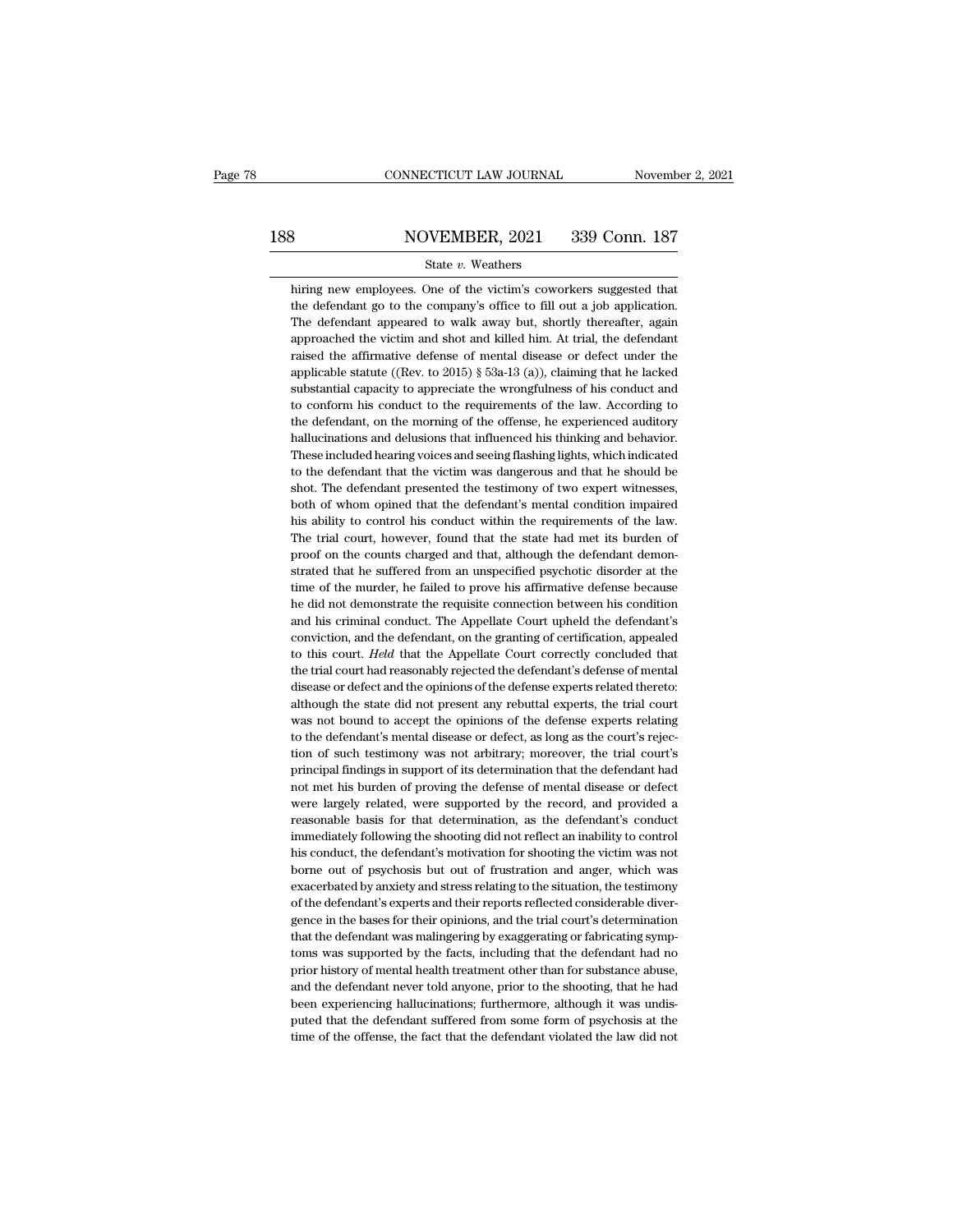**Phronon.** 187 NOVEMBER, 2021 189<br>
State v. Weathers<br>
prove that his psychosis substantially impaired his ability to conform<br>
this conduct to the requirements of the law.  $\frac{187}{\text{State } v. \text{ Weather}}$  WOVEMBER, 2021<br>State  $v.$  Weathers<br>prove that his psychosis substantially impaired list conduct to the requirements of the law.<br>Argued May 8, 2020—officially released Ma **Argued May 8, 2020—officially impaired his ability to conform**<br>Argued May 8, 2020—officially released May 28, 2021<sup>\*\*</sup><br>*Procedural History* State *v*. Weathers<br> *s* substantially impaired his ab<br>
irements of the law.<br>
20—officially released May 28,<br> *Procedural History* 

State v. Weathers<br>
prove that his psychosis substantially impaired his ability to conform<br>
his conduct to the requirements of the law.<br>
Argued May 8, 2020—officially released May 28, 2021<sup>\*\*</sup><br> *Procedural History*<br> **Inform** prove that his psychosis substantially impaired his ability to conform<br>his conduct to the requirements of the law.<br>Argued May 8, 2020—officially released May 28, 2021<sup>\*\*</sup><br>*Procedural History*<br>Information charging the defen his conduct to the requirements of the law.<br>
Argued May 8, 2020—officially released May 28, 2021<sup>\*\*</sup><br> *Procedural History*<br> **Information charging the defendant with the crimes<br>
of murder, criminal possession of a firearm,** Argued May 8, 2020—officially released May 28, 2021<sup>\*\*</sup><br> *Procedural History*<br>
Information charging the defendant with the crimes<br>
of murder, criminal possession of a firearm, stealing a<br>
firearm, and carrying a pistol or *Procedural History*<br>Information charging the defendant with the crimes<br>of murder, criminal possession of a firearm, stealing a<br>firearm, and carrying a pistol or revolver without a<br>permit, brought to the Superior Court in *Froceaura History*<br>
Information charging the defendant with the crimes<br>
of murder, criminal possession of a firearm, stealing a<br>
firearm, and carrying a pistol or revolver without a<br>
permit, brought to the Superior Court Information charging the defendant with the crimes<br>of murder, criminal possession of a firearm, stealing a<br>firearm, and carrying a pistol or revolver without a<br>permit, brought to the Superior Court in the judicial<br>district of murder, criminal possession of a firearm, stealing a<br>firearm, and carrying a pistol or revolver without a<br>permit, brought to the Superior Court in the judicial<br>district of Fairfield and tried to a three judge court,<br>*Ka* firearm, and carrying a pistol or revolver without a<br>permit, brought to the Superior Court in the judicial<br>district of Fairfield and tried to a three judge court,<br>*Kavanewsky*, *E. Richards* and *Pavia*, *Js.*; thereafter, permit, brought to the Superior Court in the judicial<br>district of Fairfield and tried to a three judge court,<br>*Kavanewsky*, *E. Richards* and *Pavia*, *Js.*; thereafter,<br>the state entered a nolle prosequi as to the charge district of Fairfield and tried to a three judge court,<br>*Kavanewsky*, *E. Richards* and *Pavia*, *Js.*; thereafter,<br>the state entered a nolle prosequi as to the charge of<br>stealing a firearm; finding and judgment of guilty, Kavanewsky, E. Richards and Pavia, Js.; thereafter, the state entered a nolle prosequi as to the charge of stealing a firearm; finding and judgment of guilty, from which the defendant appealed to this court, which transfe the state entered a nolle prosequi as to the charge of stealing a firearm; finding and judgment of guilty, from which the defendant appealed to this court, *Keller*, *Prescott* and *Harper*, *Js.*, which affirmed the trial *The Harper, Js.*, which affirmed the trial court's judgent, and the defendant, on the granting of certification, appealed to this court. Affirmed.<br> *Dina S. Fisher*, assigned counsel, for the appellant efendant).<br> *Timoth* 

(defendant).

ment, and the defendant, on the granting of certification, appealed to this court. *Affirmed.*<br> *Dina S. Fisher*, assigned counsel, for the appellant (defendant).<br> *Timothy F. Costello*, senior assistant state's attorney, tion, appealed to this court. *Affirmed.*<br> *Dina S. Fisher*, assigned counsel, for the appellant<br>
(defendant).<br> *Timothy F. Costello*, senior assistant state's attorney,<br>
with whom, on the brief, were *John C. Smriga*, for Dina S. Fisher, assigned counsel, for the and (defendant).<br>Timothy F. Costello, senior assistant state's with whom, on the brief, were John C. Smright state's attorney, and Emily Dewey Trudeau, state's attorney, for the a Fimothy F. Costello, senior assistant state's attorney,<br>th whom, on the brief, were John C. Smriga, former<br>ate's attorney, and Emily Dewey Trudeau, assistant<br>de's attorney, for the appellee (state).<br> $o_{pinion}$ <br>PALMER, J. Fol

### *Opinion*

with whom, on the brief, were *John C. Smriga*, former<br>state's attorney, and *Emily Dewey Trudeau*, assistant<br>state's attorney, for the appellee (state).<br> $o$ <sub>pinion</sub><br>PALMER, J. Following his election of and trial to a<br>thr state's attorney, and *Emily Dewey Trudeau*, assistant<br>state's attorney, for the appellee (state).<br> $opinion$ <br>PALMER, J. Following his election of and trial to a<br>three judge court empaneled in accordance with Gen-<br>eral Statutes state's attorney, for the appellee (state).<br>
opinion<br>
PALMER, J. Following his election of and trial to a<br>
three judge court empaneled in accordance with Gen-<br>
eral Statutes § 54-82 (a) and (b), the defendant, Gregory<br>
L. *Opinion*<br>
PALMER, J. Following his election of and trial to a<br>
three judge court empaneled in accordance with Gen-<br>
eral Statutes § 54-82 (a) and (b), the defendant, Gregory<br>
L. Weathers, was found guilty of murder in vi BALMER, J. Following his election of and trial to a<br>three judge court empaneled in accordance with Gen-<br>eral Statutes § 54-82 (a) and (b), the defendant, Gregory<br>L. Weathers, was found guilty of murder in violation of<br>Gen PALMER, J. Following his election of and trial to a<br>three judge court empaneled in accordance with Gen-<br>eral Statutes § 54-82 (a) and (b), the defendant, Gregory<br>L. Weathers, was found guilty of murder in violation of<br>Gen three judge court empaneled in accordance with General Statutes  $\S$  54-82 (a) and (b), the defendant, Gregory L. Weathers, was found guilty of murder in violation of General Statutes  $\S$  53a-54a (a), criminal possession o eral Statutes § 54-82 (a) and (b), the defendant, Gregory<br>L. Weathers, was found guilty of murder in violation of<br>General Statutes § 53a-54a (a), criminal possession of<br>a pistol or revolver in violation of General Statute a pistol or revolver in violation of General Statutes (Rev.<br>to 2015) § 53a-217c (a) (1), and carrying a pistol without<br>a permit in violation of General Statutes (Rev. to 2015)<br>§ 29-35 (a). In so finding, the trial court r  $\S 29-35$  (a). In so finding, the trial court rejected the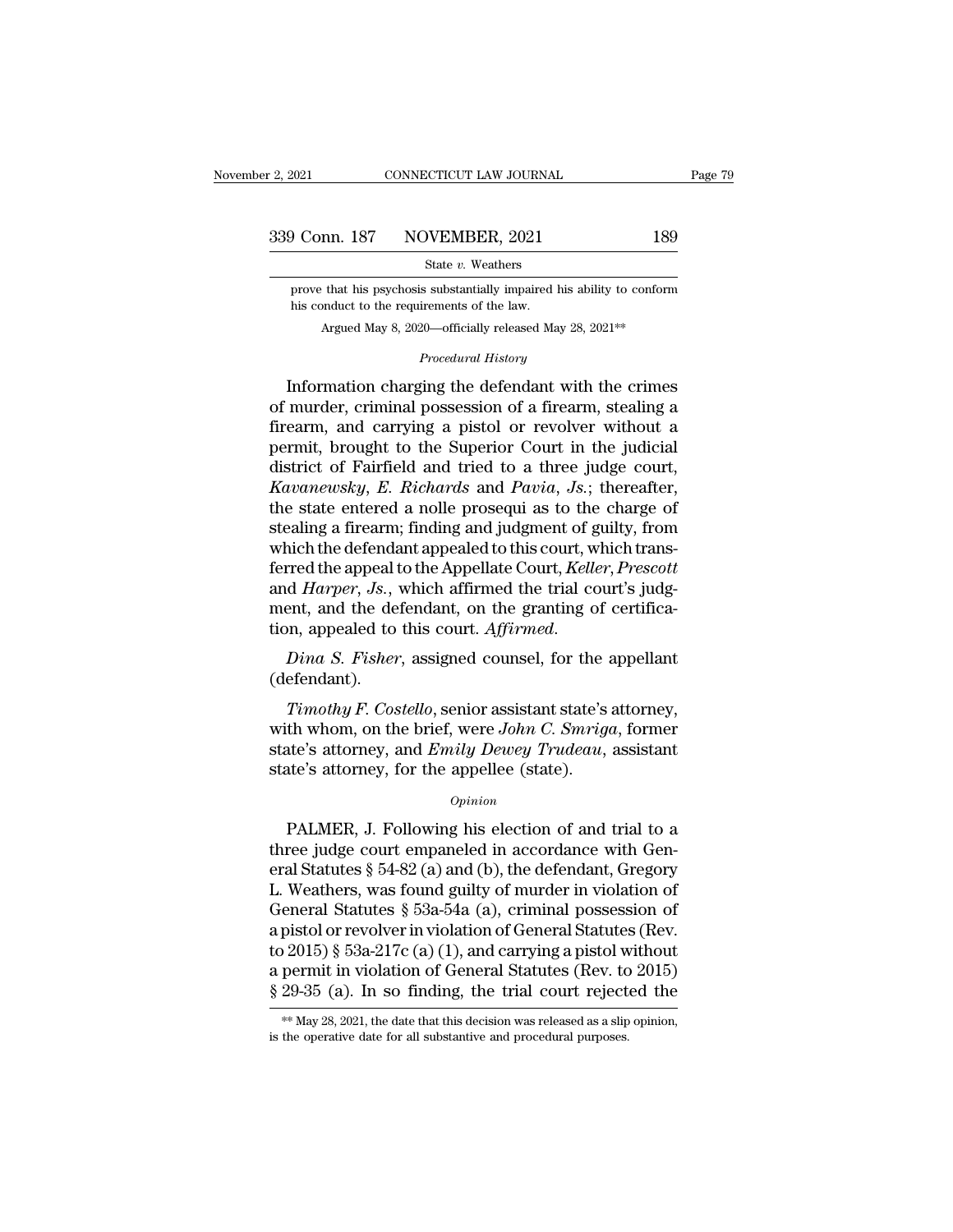# EXECUTE CONNECTICUT LAW JOURNAL Movember 2, 2021<br>190 NOVEMBER, 2021 339 Conn. 187<br>State v. Weathers

### State *v.* Weathers

 $\begin{array}{r|l}\n\text{COMRECTICUT LAW JOURNAL} & \text{November 2, 2021} \\
\hline\n\text{190} & \text{NOVEMBER, 2021} & \text{339 Conn. 187} \\
\hline\n\text{State } v. \text{ Weathers} & \text{defendant's affirmative defense of mental disease or defect under General Statistics (Rev. to 2015) § 53a-13} \\
\text{(a)}\n\end{array}$ 190 NOVEMBER, 2021 339 Conn. 187<br>
State v. Weathers<br>
defendant's affirmative defense of mental disease or<br>
defect under General Statutes (Rev. to 2015) § 53a-13<br>
(a)<sup>1</sup> (insanity defense), concluding that, although the<br>
d 190 NOVEMBER, 2021 339 Conn. 187<br>
State v. Weathers<br>
defendant's affirmative defense of mental disease or<br>
defect under General Statutes (Rev. to 2015) § 53a-13<br>
(a)<sup>1</sup> (insanity defense), concluding that, although the<br>
d 190 NOVEMBER, 2021 339 Conn. 187<br>
State v. Weathers<br>
defendant's affirmative defense of mental disease or<br>
defect under General Statutes (Rev. to 2015) § 53a-13<br>
(a)<sup>1</sup> (insanity defense), concluding that, although the<br>
d State v. Weathers<br>defendant's affirmative defense of mental disease or<br>defect under General Statutes (Rev. to 2015) § 53a-13<br>(a)<sup>1</sup> (insanity defense), concluding that, although the<br>defendant demonstrated that he suffered state v. weathers<br>defendant's affirmative defense of mental disease or<br>defect under General Statutes (Rev. to 2015) § 53a-13<br>(a)<sup>1</sup> (insanity defense), concluding that, although the<br>defendant demonstrated that he suffered defendant's affirmative defense of mental disease or<br>defect under General Statutes (Rev. to 2015) § 53a-13<br>(a)<sup>1</sup> (insanity defense), concluding that, although the<br>defendant demonstrated that he suffered from an<br>unspecifie defect under General Statutes (Rev. to 2015) § 53a-13<br>(a)<sup>1</sup> (insanity defense), concluding that, although the<br>defendant demonstrated that he suffered from an<br>unspecified psychotic disorder at the time of the mur-<br>der, he (a)<sup>1</sup> (insanity defense), concluding that, although the defendant demonstrated that he suffered from an unspecified psychotic disorder at the time of the murder, he failed to prove the requisite connection between this c defendant demonstrated that he suffered from an<br>unspecified psychotic disorder at the time of the mur-<br>der, he failed to prove the requisite connection between<br>this condition and his criminal conduct. The trial court<br>rende unspecified psychotic disorder at the time of the mur-<br>der, he failed to prove the requisite connection between<br>this condition and his criminal conduct. The trial court<br>rendered judgment accordingly and sentenced the<br>defen der, he failed to prove the requisite connection between<br>this condition and his criminal conduct. The trial court<br>rendered judgment accordingly and sentenced the<br>defendant to a total effective term of imprisonment of<br>forty this condition and his criminal conduct. The trial court<br>rendered judgment accordingly and sentenced the<br>defendant to a total effective term of imprisonment of<br>forty-five years. On appeal, the Appellate Court affirmed<br>the rendered judgment accordingly and sentenced the defendant to a total effective term of imprisonment of forty-five years. On appeal, the Appellate Court affirmed the judgment of conviction; see *State* v. *Weathers*, 188 C defendant to a total effective term of imprisonment of<br>forty-five years. On appeal, the Appellate Court affirmed<br>the judgment of conviction; see *State* v. Weathers, 188<br>Conn. App. 600, 635, 205 A.3d 614 (2019); and we gr forty-five years. On appeal, the Appellate Court affirmed<br>the judgment of conviction; see *State* v. Weathers, 188<br>Conn. App. 600, 635, 205 A.3d 614 (2019); and we granted<br>the defendant's petition for certification to appe the judgment of conviction; see *State* v. *Weathers*, 188<br>Conn. App. 600, 635, 205 A.3d 614 (2019); and we granted<br>the defendant's petition for certification to appeal, lim-<br>ited to the issue of whether the Appellate Cour Conn. App. 600, 635, 205 A.3d 614 (2019); and we granted<br>the defendant's petition for certification to appeal, lim-<br>ited to the issue of whether the Appellate Court cor-<br>rectly concluded that the trial court's rejection o the defendant's petition for certification to appeal, limited to the issue of whether the Appellate Court correctly concluded that the trial court's rejection of the defendant's insanity defense was reasonable. See *State* ited to the issue of whether the Appellate Court correctly concluded that the trial court's rejection of the defendant's insanity defense was reasonable. See *State* v. Weathers, 331 Conn. 927, 207 A.3d 518 (2019). The def rectly concluded that the trial court's rejection of the<br>defendant's insanity defense was reasonable. See *State*<br>v. Weathers, 331 Conn. 927, 207 A.3d 518 (2019). The<br>defendant claims that the state neither presented nor<br>e defendant's insanity defense was reasonable. See *State*<br>v. Weathers, 331 Conn. 927, 207 A.3d 518 (2019). The<br>defendant claims that the state neither presented nor<br>elicited evidence to undermine the consensus of his<br>expert v. *Weathers*, 331 Conn. 927, 207 A.3d 518 (2019). The<br>defendant claims that the state neither presented nor<br>elicited evidence to undermine the consensus of his<br>experts that the defendant, as the result of a mental<br>disease defendant claims that the state neither presented nor<br>elicited evidence to undermine the consensus of his<br>experts that the defendant, as the result of a mental<br>disease, lacked substantial capacity to control his con-<br>duct elicited evidence to undermine the consensus of his<br>experts that the defendant, as the result of a mental<br>disease, lacked substantial capacity to control his con-<br>duct within the requirements of the law, and, therefore,<br>th experts that the defendant, as the result of a mental<br>disease, lacked substantial capacity to control his con-<br>duct within the requirements of the law, and, therefore,<br>the trial court improperly rejected the experts' opini judgment. bitrarily. He contends that the Appellate Court's consion to the contrary was not supported by legitimate<br>asons or evidence. We affirm the Appellate Court's<br>dgment.<br>I<br>Because of the fact intensive nature of the evidentiary

I

clusion to the contrary was not supported by legitimate<br>reasons or evidence. We affirm the Appellate Court's<br>judgment.<br>I<br>Because of the fact intensive nature of the evidentiary<br>insufficiency claim raised by the defendant o reasons or evidence. We affirm the Appellate Court's<br>judgment.<br> $I$ <br>Because of the fact intensive nature of the evidentiary<br>insufficiency claim raised by the defendant on appeal,<br>we, like the Appellate Court, find it neces Because of the fact intensive nature of the evidentiary<br>sufficiency claim raised by the defendant on appeal,<br>e, like the Appellate Court, find it necessary to set<br> $\frac{1}{1}$ General Statutes (Rev. to 2015) § 53a-13 (a) prov Because of the fact intensive nature of the evidentiary<br>insufficiency claim raised by the defendant on appeal,<br>we, like the Appellate Court, find it necessary to set<br> $\frac{1}{1}$  General Statutes (Rev. to 2015) § 53a-13 (a)

insufficiency claim raised by the defendant on appeal, we, like the Appellate Court, find it necessary to set<br> $\frac{1}{1}$  General Statutes (Rev. to 2015) § 53a-13 (a) provides: "In any prosecution for an offense, it shall b we, like the Appellate Court, find it necessary to set<br>  $\overline{a}$  a General Statutes (Rev. to 2015) § 53a-13 (a) provides: "In any prosecution<br>
for an offense, it shall be an affirmative defense that the defendant, at the<br> of the Equivariant COUT. The conduct of the recessary to set  $\frac{1}{1}$  General Statutes (Rev. to 2015) § 53a-13 (a) provides: "In any prosecution for an offense, it shall be an affirmative defense that the defendant, at t <sup>1</sup> General Statutes (Rev. to 2015) § 53a-13 (a) provides: "In any prosecution r an offense, it shall be an affirmative defense that the defendant, at the ne he committed the proscribed act or acts, lacked substantial cap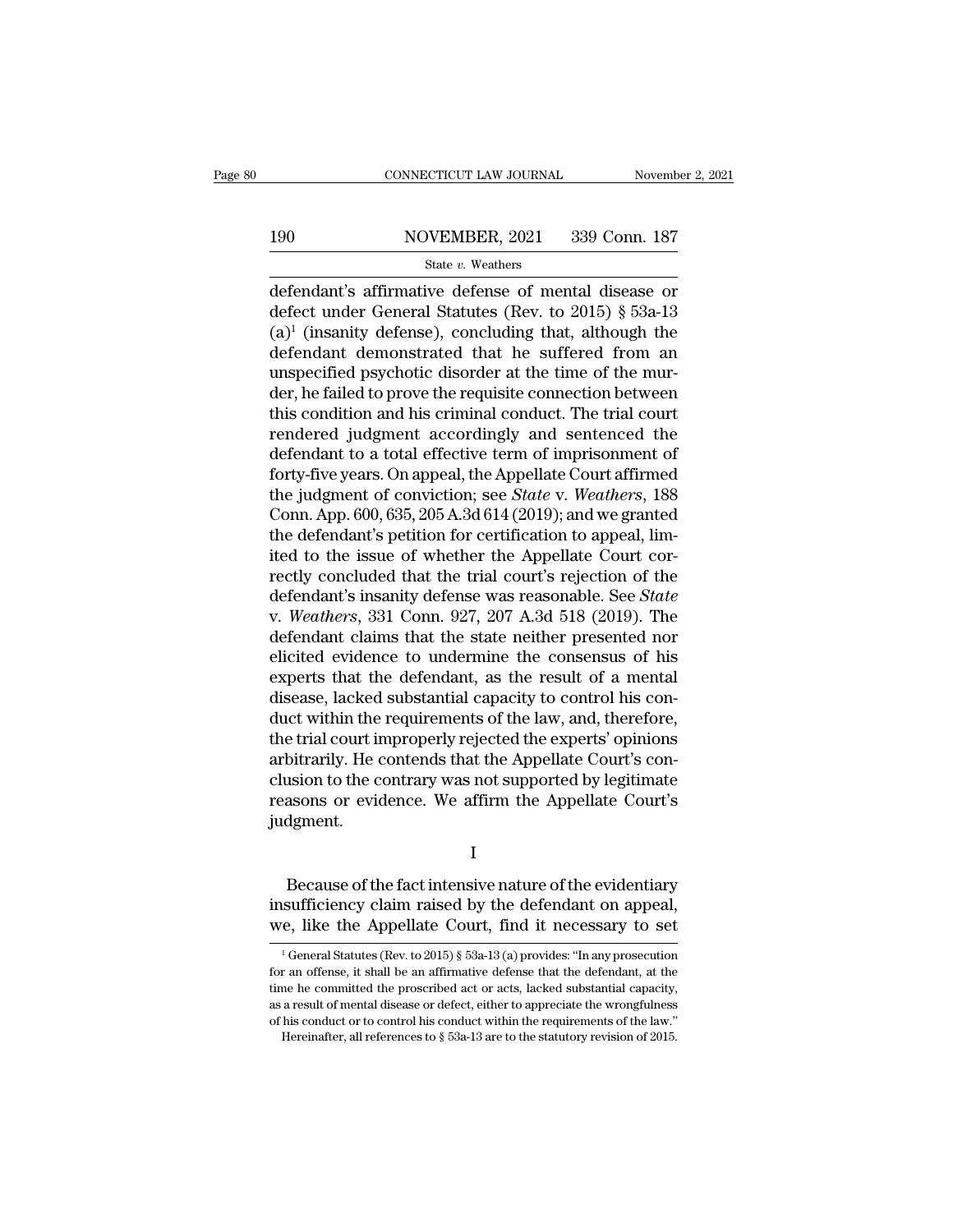Forth the evidence adduced at trial in considerable<br>
exists the evidence adduced at trial in considerable<br>
detail. We begin with the Appellate Court's recitation<br>
of the forts that the trial court researchly could have 339 Conn. 187 NOVEMBER, 2021 191<br>State v. Weathers<br>forth the evidence adduced at trial in considerable<br>detail. We begin with the Appellate Court's recitation<br>of the facts that the trial court reasonably could have<br>found in 339 Conn. 187 NOVEMBER, 2021 191<br>
State v. Weathers<br>
forth the evidence adduced at trial in considerable<br>
detail. We begin with the Appellate Court's recitation<br>
of the facts that the trial court reasonably could have<br>
fo 339 Conn. 187 NOVEMBER, 2021 191<br>
State v. Weathers<br>
forth the evidence adduced at trial in considerable<br>
detail. We begin with the Appellate Court's recitation<br>
of the facts that the trial court reasonably could have<br>
fo State v. Weathers<br>
State v. Weathers<br>
forth the evidence adduced at trial in considerable<br>
detail. We begin with the Appellate Court's recitation<br>
of the facts that the trial court reasonably could have<br>
found in support state v. Weathers<br>forth the evidence adduced at trial in considerable<br>detail. We begin with the Appellate Court's recitation<br>of the facts that the trial court reasonably could have<br>found in support of the judgment of conv forth the evidence adduced at trial in considerable<br>detail. We begin with the Appellate Court's recitation<br>of the facts that the trial court reasonably could have<br>found in support of the judgment of conviction, which<br>we ha detail. We begin with the Appellate Court's recitation<br>of the facts that the trial court reasonably could have<br>found in support of the judgment of conviction, which<br>we have supplemented with additional relevant facts<br>and p of the facts that the trial court reasonably could have<br>found in support of the judgment of conviction, which<br>we have supplemented with additional relevant facts<br>and procedural history. "On the morning of March 26,<br>2015, t found in support of the judgment of conviction, which<br>we have supplemented with additional relevant facts<br>and procedural history. "On the morning of March 26,<br>2015, the victim, Jose Araujo, and several other individu-<br>als we have supplemented with additional relevant facts<br>and procedural history. "On the morning of March 26,<br>2015, the victim, Jose Araujo, and several other individu-<br>als employed by Burns Construction were [in the pro-<br>cess and procedural history. "On the morning of March 26,<br>2015, the victim, Jose Araujo, and several other individuals<br>employed by Burns Construction were [in the pro-<br>cess of backfilling a trench that had been dug along the<br>si 2015, the victim, Jose Araujo, and several other individuals employed by Burns Construction were [in the process of backfilling a trench that had been dug along the side of the road for purposes of] installing an undergrou als employed by Burns Construction were [in the process of backfilling a trench that had been dug along the side of the road for purposes of] installing an underground gas main on Pond Street in [the city of] Bridgeport... cess of backfilling a trench that had been<br>side of the road for purposes of] install<br>ground gas main on Pond Street in [the c<br>port. . . . . Matthew Girdzis, one of the c<br>was seated in a dump truck positioned no<br>The victim the victim and Girdzis were talking, the defen-<br>the victim and Simple and Simple and Simple and Simple and Simple and Simple and and alump truck positioned near the trench.<br>The victim was standing on the driver's side of t ground gas main on 1 ond street in [the city of] Bridge-<br>port.... Matthew Girdzis, one of the crew members,<br>was seated in a dump truck positioned near the trench.<br>The victim was standing on the driver's side of the<br>truck,

tim. Girdzis had never seen the defendant there before; was seated in a dump truck positioned near the trench.<br>The victim was standing on the driver's side of the<br>truck, speaking with Girdzis  $\ldots$ .<br>"While the victim and Girdzis were talking, the defen-<br>dant walked into the wo The victim was standing on the driver's side of the<br>truck, speaking with Girdzis  $\ldots$ .<br>"While the victim and Girdzis were talking, the defen-<br>dant walked into the work zone and approached the vic-<br>tim. Girdzis had never "While the victim and Girdzis were talking, the defendant walked into the work zone and approached the victim. Girdzis had never seen the defendant there before; he was not an employee of Burns Construction. The defendant "While the victim and Girdzis were talking, the defendant walked into the work zone and approached the victim. Girdzis had never seen the defendant there before; he was not an employee of Burns Construction. The defendant dant walked into the work zone and approached the victim. Girdzis had never seen the defendant there before;<br>he was not an employee of Burns Construction. The<br>defendant greeted the victim with a seemingly amicable<br>"fist bu tim. Girdzis had never seen the defendant there before;<br>he was not an employee of Burns Construction. The<br>defendant greeted the victim with a seemingly amicable<br>"fist bump" and asked the victim whether the construc-<br>tion c he was not an employee of Burns Construction. The<br>defendant greeted the victim with a seemingly amicable<br>'fist bump' and asked the victim whether the construc-<br>tion company was hiring. The victim, in turn, relayed the<br>ques defendant greeted the victim with a seemingly amicable<br>
"fist bump" and asked the victim whether the construction company was hiring. The victim, in turn, relayed the<br>
question to Girdzis. Speaking to the defendant directl "fist bump" and asked the victim whether the construction company was hiring. The victim, in turn, relayed the question to Girdzis. Speaking to the defendant directly, Girdzis suggested that he go to the construction comp tion company was hiring. The victim, in turn, relayed the<br>question to Girdzis. Speaking to the defendant directly,<br>Girdzis suggested that he go to the construction com-<br>pany's office . . . to fill out an application and 's question to Girdzis. Speaking to the defendant directly,<br>Girdzis suggested that he go to the construction com-<br>pany's office . . . . to fill out an application and 'see<br>what happens.' By all accounts, there was nothing<br>unu Girdzis suggested that he go to the construction company's office  $\ldots$  to fill out an application and 'see<br>what happens.' By all accounts, there was nothing<br>unusual or remarkable about the defendant's demeanor<br>during his pany's office  $\ldots$  to fill out an application and 'see<br>what happens.' By all accounts, there was nothing<br>unusual or remarkable about the defendant's demeanor<br>during his initial interaction with the victim and Girdzis.<br>Th what happens.' By all accounts, there was nothing<br>unusual or remarkable about the defendant's demeanor<br>during his initial interaction with the victim and Girdzis.<br>There was nothing to suggest that  $\ldots$  the defendant<br>harb unusual or remarkable about the defendant's demeanor<br>during his initial interaction with the victim and Girdzis.<br>There was nothing to suggest that . . . the defendant<br>harbored any animosity toward the victim or Girdzis.<br>Th during his initial interaction with the victim and Girdzis.<br>There was nothing to suggest that . . . the defendant<br>harbored any animosity toward the victim or Girdzis.<br>The defendant did not appear to be acting strangely;<br>he There was nothing to suggest that  $\ldots$  the deferable harbored any animosity toward the victim or  $G$ . The defendant did not appear to be acting strate appeared to be rational and to understand was being said. [As one of The defendant did not appear to be acting strangely;<br>
e defendant did not appear to be acting strangely;<br>
appeared to be rational and to understand what<br>
as being said. [As one of the construction workers<br>
served, however, The defendant did not appear to be acting strangely,<br>he appeared to be rational and to understand what<br>was being said. [As one of the construction workers<br>observed, however, the defendant kept his right hand<br>in his pocket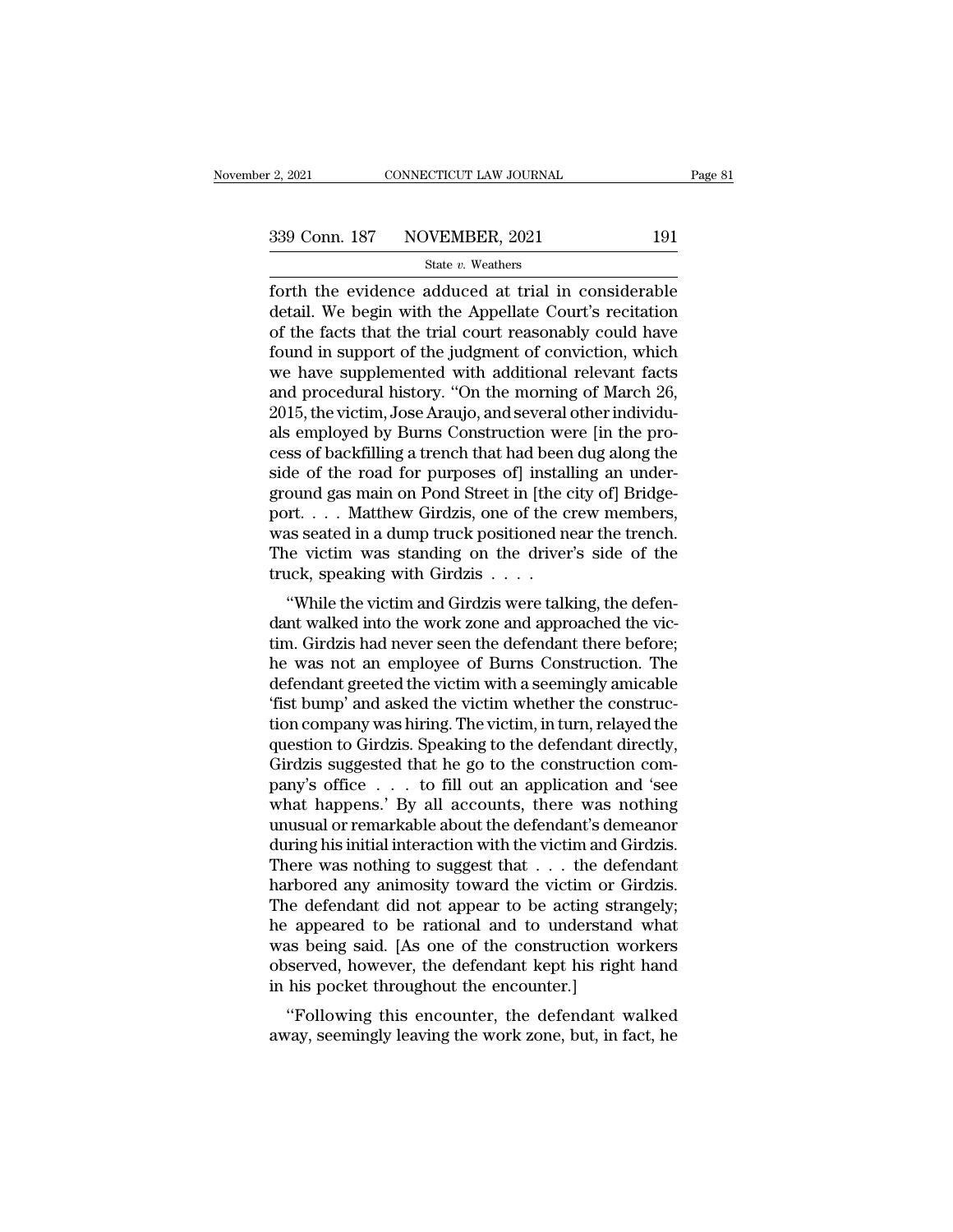# CONNECTICUT LAW JOURNAL November 2, 2021<br>192 NOVEMBER, 2021 339 Conn. 187<br>State v. Weathers

### State *v.* Weathers

 $\begin{tabular}{ll} \multicolumn{1}{l}{{\small \textbf{COMPECTICUT LAW JOURNAL}}} & \multicolumn{1}{l}{\small \textbf{November 2, 2021}}\\ \hline & \multicolumn{1}{l}{\small \textbf{NOVEMBER, 2021}} & \multicolumn{1}{l}{\small \textbf{339 Conn. 187}}\\ & \multicolumn{1}{l}{\small \textbf{State $v$}. Weathers} \\ \hline & \multicolumn{1}{l}{\small \textbf{mergely walked around to the other side of the truck}}\\ \hline \textbf{and stood near the passenger side door. Meanwhile, Girdzis and the victim had begun walking toward the} \end{tabular}$ 192 NOVEMBER, 2021 339 Conn. 187<br>
State v. Weathers<br>
merely walked around to the other side of the truck<br>
and stood near the passenger side door. Meanwhile,<br>
Girdzis and the victim had begun walking toward the<br>
trench Afte 192 NOVEMBER, 2021 339 Conn. 187<br>
State v. Weathers<br>
merely walked around to the other side of the truck<br>
and stood near the passenger side door. Meanwhile,<br>
Girdzis and the victim had begun walking toward the<br>
trench. Af 192 NOVEMBER, 2021 339 Conn. 187<br>
State v. Weathers<br>
merely walked around to the other side of the truck<br>
and stood near the passenger side door. Meanwhile,<br>
Girdzis and the victim had begun walking toward the<br>
trench. Af State v. Weathers<br>
State v. Weathers<br>
merely walked around to the other side of the truck<br>
and stood near the passenger side door. Meanwhile,<br>
Girdzis and the victim had begun walking toward the<br>
trench. After a few secon state v. Weathers<br>merely walked around to the other side of the truck<br>and stood near the passenger side door. Meanwhile,<br>Girdzis and the victim had begun walking toward the<br>trench. After a few seconds, the defendant looke merely walked around to the other side of the truck<br>and stood near the passenger side door. Meanwhile,<br>Girdzis and the victim had begun walking toward the<br>trench. After a few seconds, the defendant looked up<br>and down the s and stood near the passenger side door. Meanwhile,<br>Girdzis and the victim had begun walking toward the<br>trench. After a few seconds, the defendant looked up<br>and down the street and, seeing the street empty, pro-<br>ceeded to w Girdzis and the victim had begun walking toward the<br>trench. After a few seconds, the defendant looked up<br>and down the street and, seeing the street empty, pro-<br>ceeded to walk back around the truck and reapproach<br>the victim trench. After a few seconds, the<br>and down the street and, seeing<br>ceeded to walk back around the<br>the victim.<sup>2</sup> In a matter of seconds<br>out saying a word, removed a rev<br>and shot the victim several times.<br>died from gunshot wo d down the street and, seeing the street empty, pro-<br>eded to walk back around the truck and reapproach<br>e victim.<sup>2</sup> In a matter of seconds, the defendant, with-<br>it saying a word, removed a revolver from his pocket<br>d shot t ceeded to walk back around the truck and reapproach<br>the victim.<sup>2</sup> In a matter of seconds, the defendant, with-<br>out saying a word, removed a revolver from his pocket<br>and shot the victim several times. The victim ultimately

the victim." In a matter or seconds, the defendant, with-<br>out saying a word, removed a revolver from his pocket<br>and shot the victim several times. The victim ultimately<br>died from gunshot wounds.<br>"Immediately after the shoo out saying a word, removed a revolver from his pocket<br>and shot the victim several times. The victim ultimately<br>died from gunshot wounds.<br>"Immediately after the shooting, the defendant began<br>running up the street, zigzaggin and shot the victim several times. The victim ultimately<br>died from gunshot wounds.<br>"Immediately after the shooting, the defendant began<br>running up the street, zigzagging across it several times.<br>Several of the victim's cow died from gunshot wounds.<br>
"Immediately after the shooting, the defendant began<br>
running up the street, zigzagging across it several times.<br>
Several of the victim's coworkers chased the defendant<br>
on foot. The defendant, s "Immediately after the shooting, the defendant began<br>running up the street, zigzagging across it several times.<br>Several of the victim's coworkers chased the defendant<br>on foot. The defendant, seeing that he was being pur-<br>s running up the street, zigzagging across it several times.<br>Several of the victim's coworkers chased the defendant<br>on foot. The defendant, seeing that he was being pur-<br>sued, stopped momentarily at a parked pickup truck<br>and Several of the victor<br>on foot. The defeated, stopped mand opened its do<br>resumed running<br>ued chasing the<br>two houses.<br>"Members of th <sup>1</sup> foot. The detendant, seeing that he was being pur-<br>ed, stopped momentarily at a parked pickup truck<br>d opened its door but then quickly shut it again and<br>sumed running up the street. The coworkers contin-<br>d chasing the sued, stopped momentarily at a parked pickup truck<br>and opened its door but then quickly shut it again and<br>resumed running up the street. The coworkers contin-<br>ued chasing the defendant until he ran in between<br>two houses.<br>"

and opened its door but then quickly shut it again and<br>resumed running up the street. The coworkers contin-<br>ued chasing the defendant until he ran in between<br>two houses.<br>"Members of the Bridgeport Police Department soon<br>ar resumed running up the street. The coworkers continued chasing the defendant until he ran in between<br>two houses.<br>"Members of the Bridgeport Police Department soon<br>arrived on the scene and began canvassing the area.<br>The def ued chasing the defendant until he ran in between<br>two houses.<br>"Members of the Bridgeport Police Department soon<br>arrived on the scene and began canvassing the area.<br>The defendant eventually was located by Officer Darryl<br>Wil two houses.<br>
"Members of the Bridgeport Police Department soon<br>
arrived on the scene and began canvassing the area.<br>
The defendant eventually was located by Officer Darryl<br>
Wilson, who found the defendant hiding in some ta "Members of the Bridgeport Police Department soon<br>arrived on the scene and began canvassing the area.<br>The defendant eventually was located by Officer Darryl<br>Wilson, who found the defendant hiding in some tall<br>bushes in a b arrived on the scene and began canvassing the area.<br>The defendant eventually was located by Officer Darryl<br>Wilson, who found the defendant hiding in some tall<br>bushes in a backyard. Wilson ordered the defendant to<br>show his The defendant eventually was located by Officer Darryl<br>Wilson, who found the defendant hiding in some tall<br>bushes in a backyard. Wilson ordered the defendant to<br>show his hands, at which point the defendant began to<br>run. Wi Wilson, who found the defendant hiding in some tall<br>bushes in a backyard. Wilson ordered the defendant to<br>show his hands, at which point the defendant began to<br>run. Wilson ordered the defendant to stop and again<br>demanded t bushes in a backyard. Wilson ordered the defendant to<br>show his hands, at which point the defendant began to<br>run. Wilson ordered the defendant to stop and again<br>demanded that he show his hands. The defendant com-<br>plied. Upo show his hands, at which point the defendant began to<br>run. Wilson ordered the defendant to stop and again<br>demanded that he show his hands. The defendant com-<br>plied. Upon observing the revolver in the defendant's<br>hand, Wils run. Wilson ordered the defendant to stop and again<br>demanded that he show his hands. The defendant com-<br>plied. Upon observing the revolver in the defendant's<br>hand, Wilson ordered the defendant . . . to drop the<br>weapon and demanded that he show his hands. The defendant complied. Upon observing the revolver in the defendant's hand, Wilson ordered the defendant . . . to drop the weapon and warned the defendant that he was prepared to shoot if eapon and warned the defendant that he was prepared<br>
o shoot if the defendant did not comply. After [Wilson]<br>
peat[ed] this order, the defendant dropped his<br>
eapon. Additional police units arrived a few seconds<br>
<sup>2</sup> Shortl to shoot if the defendant did not comply. After [Wilson]<br>repeat[ed] this order, the defendant dropped his<br>weapon. Additional police units arrived a few seconds<br> $\frac{1}{2}$  Shortly before the defendant arrived at the scene,

repeat[ed] this order, the defendant dropped his<br>weapon. Additional police units arrived a few seconds<br><sup>2</sup> Shortly before the defendant arrived at the scene, a patrolman with<br>the Bridgeport Police Department who was workin patrolman was returning to the site and was working of it when he heard shortly before the defendant arrived at the scene, a patrolman with the Bridgeport Police Department who was working overtime duty at the construction WeapOII.<br>
<sup>2</sup> Shortly<br>
the Bridger<br>
constructio<br>
patrolman<br>
shots fired.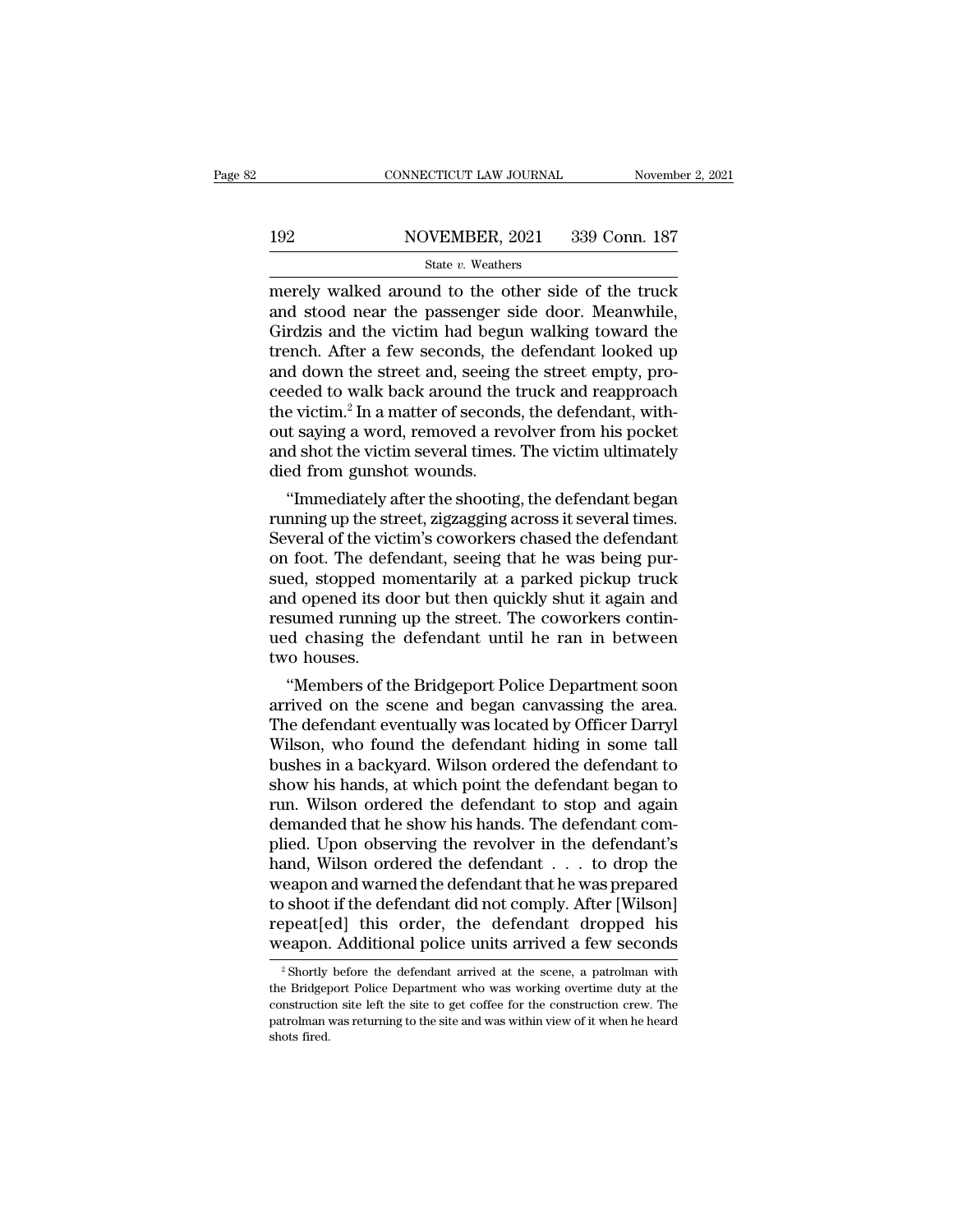$\begin{array}{r} \text{P3, 2021} & \text{COMNETICUT LAW JOURNAL} \ \end{array}$  Page 83<br>  $\begin{array}{r} \text{339 Conn. 187} & \text{NOVEMBER, 2021} \ \end{array}$  193<br>  $\begin{array}{r} \text{State } v. \text{ Weathers} \ \end{array}$ <br>  $\begin{array}{r} \text{later, and the defendant was arrested. As he was being}\ \end{array}$ <br>  $\begin{array}{r} \text{a} \text{rrested, the defendant mumbled something to the}\ \end{array}$ 339 Conn. 187 NOVEMBER, 2021 193<br>
State v. Weathers<br>
later, and the defendant was arrested. As he was being<br>
arrested, the defendant mumbled something to the<br>
effect of, 'it's all messed up' or 'I messed up.' 339 Conn. 187 NOVEMBER, 2021<br>
State v. Weathers<br>
later, and the defendant was arrested. As he was b<br>
arrested, the defendant mumbled something to<br>
effect of, 'it's all messed up' or 'I messed up.'<br>
"Following his arrest, 9 Conn. 187 NOVEMBER, 2021 193<br>
State v. Weathers<br>
Ter, and the defendant was arrested. As he was being<br>
rested, the defendant mumbled something to the<br>
fect of, 'it's all messed up' or 'I messed up.'<br>
"Following his arre

State v. Weathers<br>
later, and the defendant was arrested. As he was being<br>
arrested, the defendant mumbled something to the<br>
effect of, 'it's all messed up' or 'I messed up.'<br>
"Following his arrest, the defendant was led later, and the defendant was arrested. As he was being<br>arrested, the defendant mumbled something to the<br>effect of, 'it's all messed up' or 'I messed up.'<br>"Following his arrest, the defendant was led out from<br>behind the hou rater, and the defendant was arrested. As he was being<br>arrested, the defendant mumbled something to the<br>effect of, 'it's all messed up' or 'I messed up.'<br>"Following his arrest, the defendant was led out from<br>behind the hou arrested, the defendant indiffulned solitering to the<br>effect of, 'it's all messed up' or 'I messed up.'<br>"Following his arrest, the defendant was led out from<br>behind the house and into the street, at which point<br>Lieutenant enect or, it s an messed up or 1 messed up.<br>
"Following his arrest, the defendant was led out from<br>
behind the house and into the street, at which point<br>
Lieutenant Christopher LaMaine heard the defendant<br>
state spontaneou "Following his arrest, the defendant was led out from<br>behind the house and into the street, at which point<br>Lieutenant Christopher LaMaine heard the defendant<br>state spontaneously that he had been involved in a 'labor<br>disput behind the house and into the street, at which point<br>Lieutenant Christopher LaMaine heard the defendant<br>state spontaneously that he had been involved in a 'labor<br>dispute.' When approached by LaMaine, the defendant<br>again cl Lieutenant Christopher LaMaine heard the defendant<br>state spontaneously that he had been involved in a 'labor<br>dispute.' When approached by LaMaine, the defendant<br>again claimed that there had been a 'labor dispute.'<br>After ad state spontaneously that he had been involved in a 'labor<br>dispute.' When approached by LaMaine, the defendant<br>again-claimed that there had been a 'labor dispute.'<br>After advising the defendant of his constitutional rights,<br> dispute.' When approached by LaMaine, the defendant again claimed that there had been a 'labor dispute.'<br>After advising the defendant of his constitutional rights, which the defendant waived, LaMaine questioned him.<br>The de again claimed that there had been a 'labor dispute.'<br>After advising the defendant of his constitutional rights,<br>which the defendant waived, LaMaine questioned him.<br>The defendant seemed to have difficulty focusing, put-<br>tin After advising the defendant of his constitutional rights,<br>which the defendant waived, LaMaine questioned him.<br>The defendant seemed to have difficulty focusing, put-<br>ting his thoughts together, and answering LaMaine's<br>ques which the defendant waived, LaMaine questioned him.<br>The defendant seemed to have difficulty focusing, put-<br>ting his thoughts together, and answering LaMaine's<br>questions fully, and, at times, he rambled on incoher-<br>ently, c The defendant seemed to have difficulty focusing, put-<br>ting his thoughts together, and answering LaMaine's<br>questions fully, and, at times, he rambled on incoher-<br>ently, causing LaMaine to suspect that the defendant<br>either ting his thoughts together, and answering LaMaine's<br>questions fully, and, at times, he rambled on incoher-<br>ently, causing LaMaine to suspect that the defendant<br>either had a mental illness or was under the influence<br>of phen questions fully, and, at times, he rambled<br>ently, causing LaMaine to suspect that th<br>either had a mental illness or was under t<br>of phencyclidine (PCP). Upon further ques<br>defendant stated that the victim was a f<br>was not 'le ty, causing Lawrante to suspect that the defendant<br>
ther had a mental illness or was under the influence<br>
phencyclidine (PCP). Upon further questioning, the<br>
fendant stated that the victim was a foreman and<br>
as not 'letti ether had a mental imless of was under the influence<br>of phencyclidine (PCP). Upon further questioning, the<br>defendant stated that the victim was a foreman and<br>was not 'letting anyone out here work' and that he had<br>shot the

or phencychame (FCF). Opon further questioning, the<br>defendant stated that the victim was a foreman and<br>was not 'letting anyone out here work' and that he had<br>shot the victim to settle this dispute.<br>"[Thereafter] [t]he defe defendant stated that the victint was a forential and<br>was not 'letting anyone out here work' and that he had<br>shot the victim to settle this dispute.<br>"[Thereafter] [t]he defendant . . . was transported<br>to the police station was not letting anyone out here work and that he had<br>shot the victim to settle this dispute.<br>"[Thereafter] [t]he defendant . . . was transported<br>to the police station, where he was interviewed by<br>Detective Paul Ortiz and a shot the victim to settle this dispute.<br>
"[Thereafter] [t]he defendant  $\ldots$  was transported<br>
to the police station, where he was interviewed by<br>
Detective Paul Ortiz and another detective. As Ortiz<br>
observed, there were "[Thereafter] [t]he defendant  $\dots$  was transported<br>to the police station, where he was interviewed by<br>Detective Paul Ortiz and another detective. As Ortiz<br>observed, there were numerous instances throughout<br>the interview [ to the police station, where he was interviewed by<br>Detective Paul Ortiz and another detective. As Ortiz<br>observed, there were numerous instances throughout<br>the interview [when] the defendant either entirely failed<br>to respon Detective Paul Ortiz and another detective. As Ortiz<br>observed, there were numerous instances throughout<br>the interview [when] the defendant either entirely failed<br>to respond to questions or gave less than responsive<br>answers observed, there were numerous instances throughout<br>the interview [when] the defendant either entirely failed<br>to respond to questions or gave less than responsive<br>answers, [which was not an uncommon occurrence dur-<br>ing an i the interview [when] the defendant either entirely failed<br>to respond to questions or gave less than responsive<br>answers, [which was not an uncommon occurrence dur-<br>ing an interrogation, but] some of his statements<br>seemed di to respond to questions or gave less than responsive<br>answers, [which was not an uncommon occurrence dur-<br>ing an interrogation, but] some of his statements<br>seemed disorganized. [A couple of times during the<br>interview, the d answers, [which was not an uncommon occurrence during an interrogation, but] some of his statements seemed disorganized. [A couple of times during the interview, the defendant said that he was 'going crazy,' and, at the en ing an interrogation, but] some of his statements<br>seemed disorganized. [A couple of times during the<br>interview, the defendant said that he was 'going crazy,'<br>and, at the end of the interview, said 'I need help.']<br>Given his and, at the end of the interview, said 'I need help.']<br>iven his interactions with the defendant, Ortiz thought<br>was appropriate to have him evaluated at a hospital<br>pr possible mental health or drug problems.<sup>3</sup> Neverthe-<br><sup></sup> Given his interactions with the defendant, Ortiz thought<br>it was appropriate to have him evaluated at a hospital<br>for possible mental health or drug problems.<sup>3</sup> Neverthe-<br><sup>3</sup>The notes from Bridgeport Hospital indicate that it was approxible<br>for possible<br><sup>3</sup>The notes fro<br>defendant to th<br>police custody.''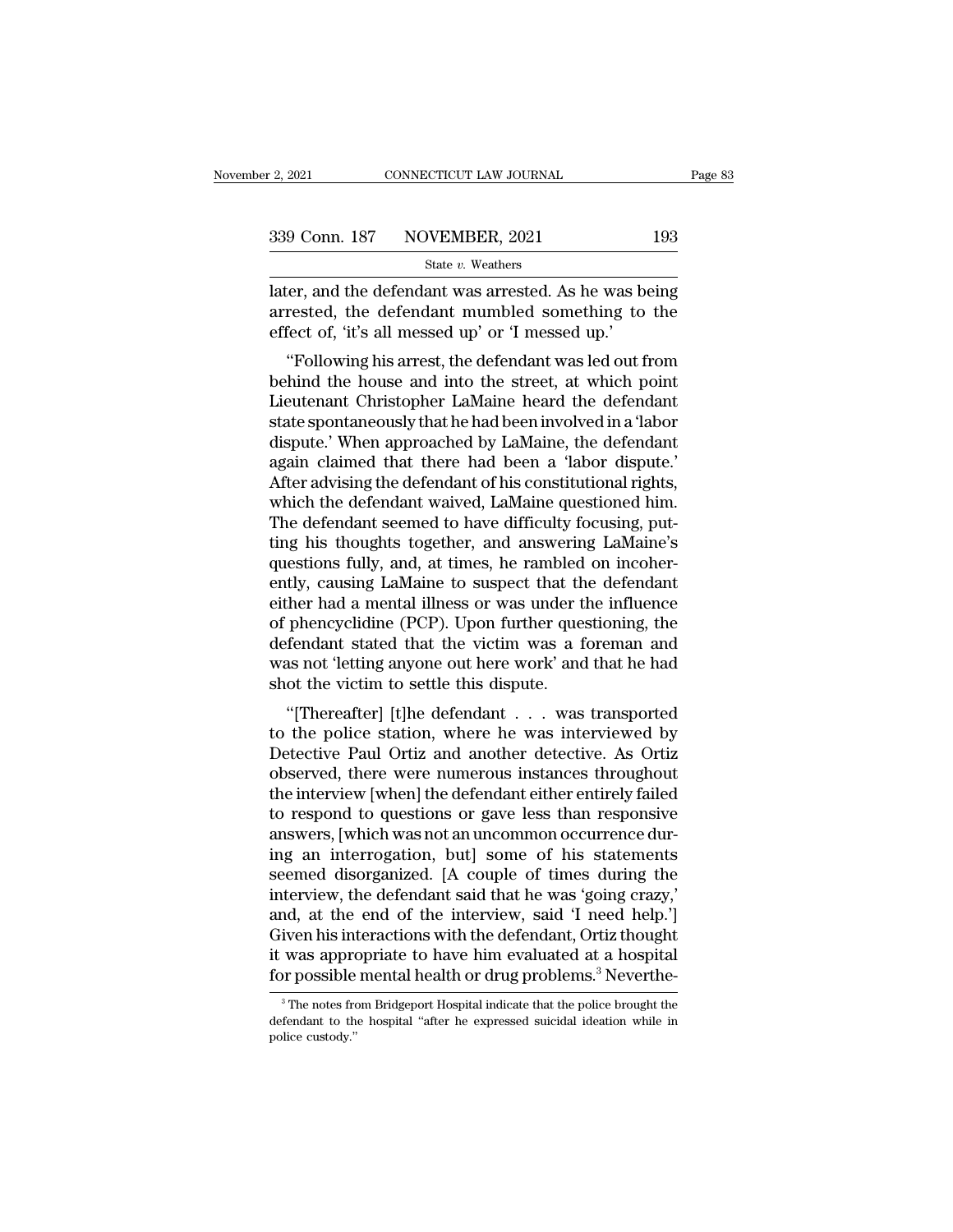# EXECUTE CONNECTICUT LAW JOURNAL Movember 2, 2021<br>194 NOVEMBER, 2021 339 Conn. 187<br>State v. Weathers

### State *v.* Weathers

CONNECTICUT LAW JOURNAL November<br>194 NOVEMBER, 2021 339 Conn. 187<br>195 State v. Weathers<br>2021 339 Conn. 187<br>195 State v. Weathers<br>2021 2021 329 Conn. 187<br>195 State v. Weathers<br>2021 2021 2022 Connectives' questions.<sup>4</sup> He ad 194 NOVEMBER, 2021 339 Conn. 187<br>
State v. Weathers<br>
less, the defendant appeared to understand the detec-<br>
tives' questions.<sup>4</sup> He admitted to shooting the victim<br>
and expressed remorse for it. He stated that he had<br>
hea 194 NOVEMBER, 2021 339 Conn. 187<br>
State v. Weathers<br>
less, the defendant appeared to understand the detec-<br>
tives' questions.<sup>4</sup> He admitted to shooting the victim<br>
and expressed remorse for it. He stated that he had<br>
bee 194 NOVEMBER, 2021 339 Conn. 187<br>  $\frac{\text{State } v. \text{ Weather}}{\text{less, the defendant appeared to understand the detec-}}$ <br>
less, the defendant appeared to understand the detec-<br>
tives' questions.<sup>4</sup> He admitted to shooting the victim<br>
and expressed remorse for it. He stated th State v. Weathers<br>
less, the defendant appeared to understand the detec-<br>
tives' questions.<sup>4</sup> He admitted to shooting the victim<br>
and expressed remorse for it. He stated that he had<br>
been looking for a job and felt that state *v*. weathers<br>less, the defendant appeared to understand the detec-<br>tives' questions.<sup>4</sup> He admitted to shooting the victim<br>and expressed remorse for it. He stated that he had<br>been looking for a job and felt that th less, the defendant appeared to understand the detectives' questions.<sup>4</sup> He admitted to shooting the victim and expressed remorse for it. He stated that he had been looking for a job and felt that the victim had 'brushed [ tives' questions.<sup>4</sup> He admitted to shooting the victim<br>and expressed remorse for it. He stated that he had<br>been looking for a job and felt that the victim had<br>'brushed [him] off.' [He stated that he had not been<br>employed and expressed remorse for it. He stated that he had<br>been looking for a job and felt that the victim had<br>'brushed [him] off.' [He stated that he had not been<br>employed 'for a long time,' more than one year, and<br>that he need been looking for a job and felt that the victim had<br>'brushed [him] off.' [He stated that he had not been<br>employed 'for a long time,' more than one year, and<br>that he needed to feed his family. His response to a<br>question ask 'brushed [him] off.' [He stated that he had not been<br>employed 'for a long time,' more than one year, and<br>that he needed to feed his family. His response to a<br>question asking why he had shot the victim was, 'I'm<br>not working employed 'for a long time,' more than one year, and<br>that he needed to feed his family. His response to a<br>question asking why he had shot the victim was, 'I'm<br>not working.' When asked what the victim had done to<br>make the de that he needed to feed his family. His response to a<br>question asking why he had shot the victim was, 'I'm<br>not working.' When asked what the victim had done to<br>make the defendant so angry, he responded: 'Just . . .<br>going th question asking why he had shot the victim was, 'I'm<br>not working.' When asked what the victim had done to<br>make the defendant so angry, he responded: 'Just . . .<br>going through stress. I just can't take it anymore. Been<br>roug not working.' When asked what the victim had done to<br>make the defendant so angry, he responded: 'Just . . .<br>going through stress. I just can't take it anymore. Been<br>rough. Trying to find work. Sorry.'] Following the intermake the defendant so angry, he responded: 'Just . . .<br>going through stress. I just can't take it anymore. Been<br>rough. Trying to find work. Sorry.'] Following the inter-<br>view, the defendant was transported to Bridgeport H going through stress. I just can't take it anymore. Been<br>rough. Trying to find work. Sorry.'] Following the inter-<br>view, the defendant was transported to Bridgeport Hos-<br>pital for evaluation and, the next day, was remanded rough. Trying to find work. Sorry.'] Follov<br>view, the defendant was transported to Br<br>pital for evaluation and, the next day, w<br>to the custody of the Commissioner c<br>[where he received further psychiatric<br>(Footnotes added; tal for evaluation and, the next day, was remanded<br>the custody of the Commissioner of Correction<br>there he received further psychiatric evaluation]."<br>ootnotes added; footnotes omitted.) *State* v. *Weath*-<br>s, supra, 188 Co to the custody of the Commissioner of Correction<br>[where he received further psychiatric evaluation]."<br>(Footnotes added; footnotes omitted.) *State* v. Weath-<br>ers, supra, 188 Conn. App. 603–607.<br>The defendant subsequently r

[where he received further psychiatric evaluation]."<br>(Footnotes added; footnotes omitted.) *State* v. Weath-<br>ers, supra, 188 Conn. App. 603–607.<br>The defendant subsequently raised the affirmative<br>defense of insanity under (Footnotes added; footnotes omitted.) *State* v. Weath-<br>ers, supra, 188 Conn. App. 603–607.<br>The defendant subsequently raised the affirmative<br>defense of insanity under  $\S$  53a-13 (a), claiming that he<br>met both the volitio ers, supra, 188 Conn. App. 603–607.<br>
The defendant subsequently raised the affirmative<br>
defense of insanity under  $\S$  53a-13 (a), claiming that he<br>
met both the volitional prong and the cognitive prong of<br>
that defense. " The defendant subsequently raised the affirmative<br>defense of insanity under § 53a-13 (a), claiming that he<br>met both the volitional prong and the cognitive prong of<br>that defense. "Under the cognitive prong [of the insanity The defendant subsequently raised the affirmative<br>defense of insanity under § 53a-13 (a), claiming that he<br>met both the volitional prong and the cognitive prong of<br>that defense. "Under the cognitive prong [of the insanity defense of insanity under § 53a-13 (a), claiming that he<br>met both the volitional prong and the cognitive prong of<br>that defense. "Under the cognitive prong [of the insanity<br>defense], a person is considered legally insane if met both the volitional prong and the cognitive prong of<br>that defense. "Under the cognitive prong [of the insanity<br>defense], a person is considered legally insane if, as a<br>result of mental disease or defect, he lacks subst that defense. "Under the cognitive prong [of the insanity<br>defense], a person is considered legally insane if, as a<br>result of mental disease or defect, he lacks substantial<br>capacity . . . to appreciate the . . . [wrongfuln defense], a person is considered legally insane if, as a<br>result of mental disease or defect, he lacks substantial<br>capacity . . . to appreciate the . . . [wrongfulness] of<br>his conduct. . . . Under the volitional prong, a p result of mental disease or defect, he lacks substantial<br>capacity . . . to appreciate the . . . [wrongfulness] of<br>his conduct. . . . Under the volitional prong, a person<br>also would be considered legally insane if he lacks<br> capacity  $\ldots$  to<br>his conduct.  $\ldots$ <br>also would be<br>substantial capa<br>the requirement<br>omitted.) *State* v<br>730 (2009). 10 IDSTANTIAI Capacity . . . to conform his conduct to<br>
i.e requirements of law." (Internal quotation marks<br>
mitted.) State v. Madigosky, 291 Conn. 28, 39, 966 A.2d<br>  $\frac{30 (2009)}{1000}$ . the requirements of law." (Internal quotation marks<br>
omitted.) *State* v. *Madigosky*, 291 Conn. 28, 39, 966 A.2d<br>
730 (2009).<br>  $\begin{array}{r} \hline \text{4} \text{ The defendant was able to provide the detectors with some background} \\ \text{information, including but not limited to the city and state where his mother} \\ \text{the needed, the town where he grew up, the high school that he attended} \\ \hline \end{array}$ 

omitted.) *State* v. *Madigosky*, 291 Conn. 28, 39, 966 A.2d<br>
730 (2009).<br>
<sup>4</sup> The defendant was able to provide the detectives with some background<br>
information, including but not limited to the city and state where his m  $730$  (2009).<br>  $^{4}$ The defendant was able to provide the detectives with some background<br>
information, including but not limited to the city and state where his mother<br>
then resided, the town where he grew up, the high s The name of the name of the name of the detectives with some background information, including but not limited to the city and state where his mother then resided, the town where he grew up, the high school that he attend <sup>4</sup> The defendant was able to provide the detectives with some batinformation, including but not limited to the city and state where his the then resided, the town where he grew up, the high school that he in a different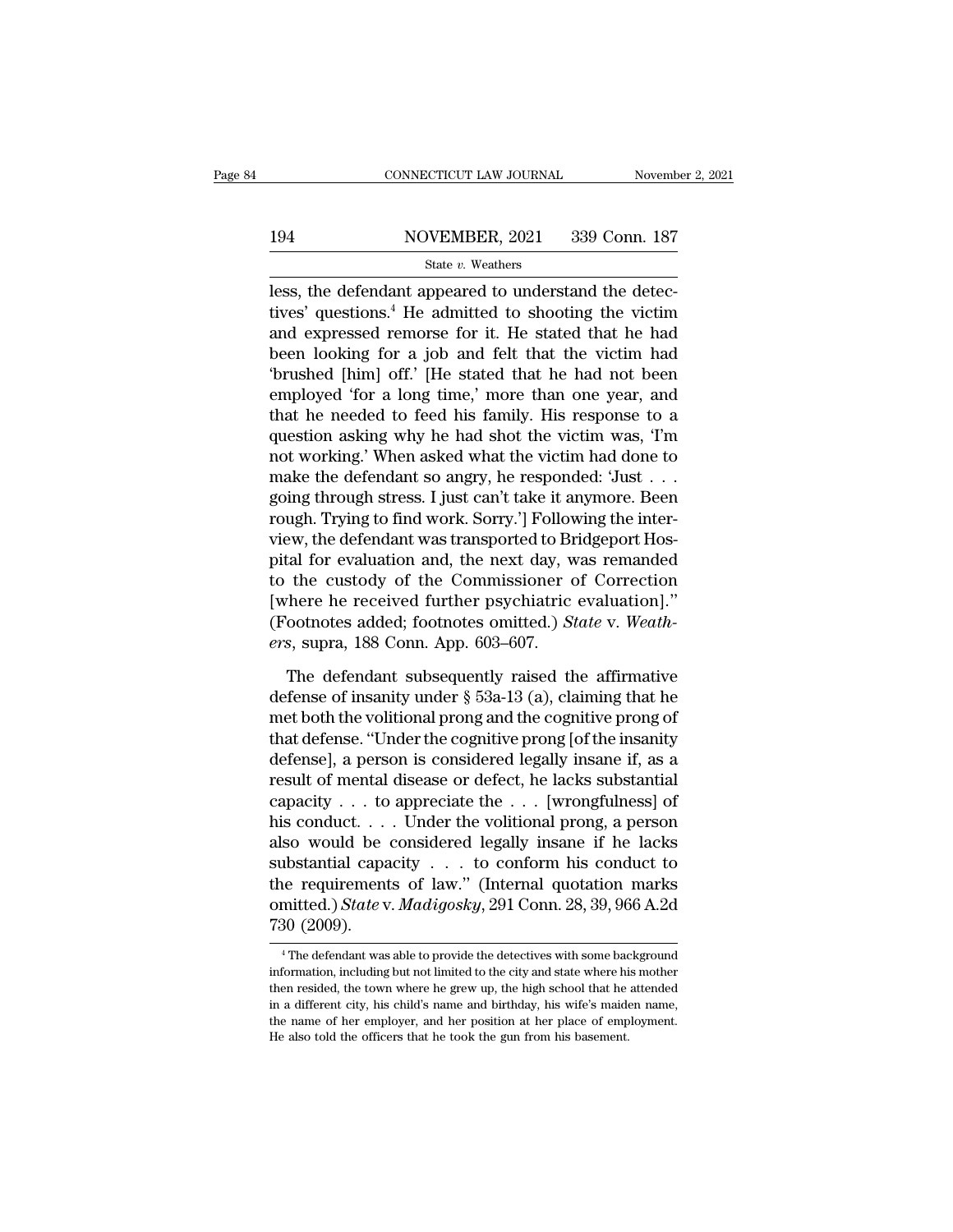<sup>2021</sup> CONNECTICUT LAW JOURNAL Page 8<br>
9 Conn. 187 NOVEMBER, 2021 195<br>
<sup>State v.</sup> Weathers<br>
"In support of his affirmative defense, the defendant<br>
esented the testimony of two expert witnesses, David<br>
Noisy and Paul Amble 339 Conn. 187 NOVEMBER, 2021 195<br>State v. Weathers<br>"In support of his affirmative defense, the defendant<br>presented the testimony of two expert witnesses, David<br>Lovejoy and Paul Amble, both of whom produced writ-<br>ton evalua  $\begin{array}{c|c} \text{339 Conn. 187} & \text{NOVEMBER, 2021} & \text{195} \ \hline \text{State } v. \text{ Weather} \ \hline \text{``In support of his affirmative defense, the defendant presented the testimony of two expert witnesses, David Lovejoy and Paul Amble, both of whom produced written evaluations that were admitted into evidence.} \end{array}$ 339 Conn. 187 NOVEMBER, 2021 195<br>
State v. Weathers<br>
"In support of his affirmative defense, the defendant<br>
presented the testimony of two expert witnesses, David<br>
Lovejoy and Paul Amble, both of whom produced writ-<br>
ten State v. Weathers<br>
The VEREERRY, 2022<br>
State v. Weathers<br>
"In support of his affirmative defense, the defendant<br>
presented the testimony of two expert witnesses, David<br>
Lovejoy and Paul Amble, both of whom produced writ-<br> state  $v$ . Weathers<br>
"In support of his affirmative defense, the defendant<br>
presented the testimony of two expert witnesses, David<br>
Lovejoy and Paul Amble, both of whom produced writ-<br>
ten evaluations that were admitted i "In support of his affirmative defense, the defendant<br>presented the testimony of two expert witnesses, David<br>Lovejoy and Paul Amble, both of whom produced writ-<br>ten evaluations that were admitted into evidence.<br>Lovejoy, a presented the testimony of two expert witnesses, David<br>Lovejoy and Paul Amble, both of whom produced written<br>evaluations that were admitted into evidence.<br>Lovejoy, a board certified neuropsychologist hired by<br>the defense, Lovejoy and Paul Amble, both of whom produced writ-<br>ten-evaluations that were admitted into evidence.<br>Lovejoy, a board certified neuropsychologist hired by<br>the defense, examined the defendant on three separate<br>occasions in ten evaluations that were admitted into evidence.<br>Lovejoy, a board certified neuropsychologist hired by<br>the defense, examined the defendant on three separate<br>occasions in July, September, and November, 2015.<br>Lovejoy also r Lovejoy, a board certified neuropsychologist hired by<br>the defense, examined the defendant on three separate<br>occasions in July, September, and November, 2015.<br>Lovejoy also reviewed [records from Bridgeport Hospi-<br>tal and th the defense, examined the defendant of<br>occasions in July, September, and N<br>Lovejoy also reviewed [records from Br<br>tal and the Department of Correcti<br>reports], conducted interviews with t<br>wife and two of his friends, and wa Easions in Jury, September, and November, 2015.<br>
Wejoy also reviewed [records from Bridgeport Hospi-<br>
L and the Department of Correction and police<br>
ports], conducted interviews with the defendant's<br>
fe and two of his frie reports also reviewed pecods nont bridgeport hospital and the Department of Correction and police reports], conducted interviews with the defendant's wife and two of his friends, and watched the video recording of the poli

tar and the Department of Correction and poice<br>reports], conducted interviews with the defendant's<br>wife and two of his friends, and watched the video<br>recording of the police interview.<br>"According to Lovejoy, the defendant reports<sub>J</sub>, conducted interviews with the defendant s<br>wife and two of his friends, and watched the video<br>recording of the police interview.<br>"According to Lovejoy, the defendant and his wife<br>reported that, in the two years whe and two of his friends, and watched the video<br>recording of the police interview.<br>"According to Lovejoy, the defendant and his wife<br>reported that, in the two years leading up to the offense,<br>the defendant had been exper recording of the poince interview.<br>
"According to Lovejoy, the defendant and his wife<br>
reported that, in the two years leading up to the offense,<br>
the defendant had been experiencing multiple, ongoing<br>
stressors. Lovejoy's "According to Lovejoy, the defendant and his wife<br>reported that, in the two years leading up to the offense,<br>the defendant had been experiencing multiple, ongoing<br>stressors. Lovejoy's evaluation revealed that the defen-<br>da reported that, in the two years leading up to the offense,<br>the defendant had been experiencing multiple, ongoing<br>stressors. Lovejoy's evaluation revealed that the defen-<br>dant had lost his job as a truck driver in 2013 and<br> the defendant had been experiencing multiple, ongoing<br>stressors. Lovejoy's evaluation revealed that the defen-<br>dant had lost his job as a truck driver in 2013 and<br>that he had remained unemployed thereafter, despite<br>continu stressors. Lovejoy's evaluation revealed that the defendant had lost his job as a truck driver in 2013 and that he had remained unemployed thereafter, despite continuing efforts to secure employment. Following the loss of dant had lost his job as a truck driver in 2013 and<br>that he had remained unemployed thereafter, despite<br>continuing efforts to secure employment. Following the<br>loss of his job, the defendant began drinking heavily,<br>which re that he had remained unemployed thereafter, despite<br>continuing efforts to secure employment. Following the<br>loss of his job, the defendant began drinking heavily,<br>which resulted in criminal charges for operating a motor<br>veh continuing efforts to secure employment. Following the<br>loss of his job, the defendant began drinking heavily,<br>which resulted in criminal charges for operating a motor<br>vehicle while under the influence of intoxicating liquo loss of his job, the defendant began drinking heavily,<br>which resulted in criminal charges for operating a motor<br>vehicle while under the influence of intoxicating liquor<br>or drugs. In January, 2015, the defendant, aware that which resulted in criminal charges for operating a motor<br>vehicle while under the influence of intoxicating liquor<br>or drugs. In January, 2015, the defendant, aware that<br>there was a warrant out for his arrest in connection<br>w vehicle while under the influence of intoxicating liquor<br>or drugs. In January, 2015, the defendant, aware that<br>there was a warrant out for his arrest in connection<br>with these charges, turned himself in to authorities. The<br> or drugs. In January, 2015, the defendant, aware that<br>there was a warrant out for his arrest in connection<br>with these charges, turned himself in to authorities. The<br>defendant remained in prison until his wife was able<br>to s there was a warrant out for his arrest in connection<br>with these charges, turned himself in to authorities. The<br>defendant remained in prison until his wife was able<br>to secure a bail bond in March, 2015—shortly before<br>the of with these charges, turned himself in to authorities. The defendant remained in prison until his wife was able to secure a bail bond in March, 2015—shortly before the offense in question took place. According to the defend defendant remained in prison until l<br>to secure a bail bond in March, 201!<br>the offense in question took place.<br>defendant's representations to Lovejo;<br>from prison, he began to worry al<br>finances and, over time, started to 'fe Secure a ban bond in March, 2013—shortly before<br>
e offense in question took place. According to the<br>
fendant's representations to Lovejoy, after his release<br>
om prison, he began to worry about his family's<br>
ances and, over the onense in question took place. According to the<br>defendant's representations to Lovejoy, after his release<br>from prison, he began to worry about his family's<br>finances and, over time, started to 'feel crazy' and expe-<br>rie

defendant s representations to Lovejoy, after its refease<br>from prison, he began to worry about his family's<br>finances and, over time, started to 'feel crazy' and expe-<br>rience thoughts of suicide.  $\cdots$ <br>"According to Lovejo finances and, over time, started to 'feel crazy' and experience thoughts of suicide.  $\dots$ <br>"According to Lovejoy, '[i]nformation collected during the clinical interviews with [the defendant] and the collateral interviews w mances and, over the, started to reer crazy and experience thoughts of suicide.<br>
"According to Lovejoy, '[i]nformation collected during the clinical interviews with [the defendant] and the collateral interviews with his w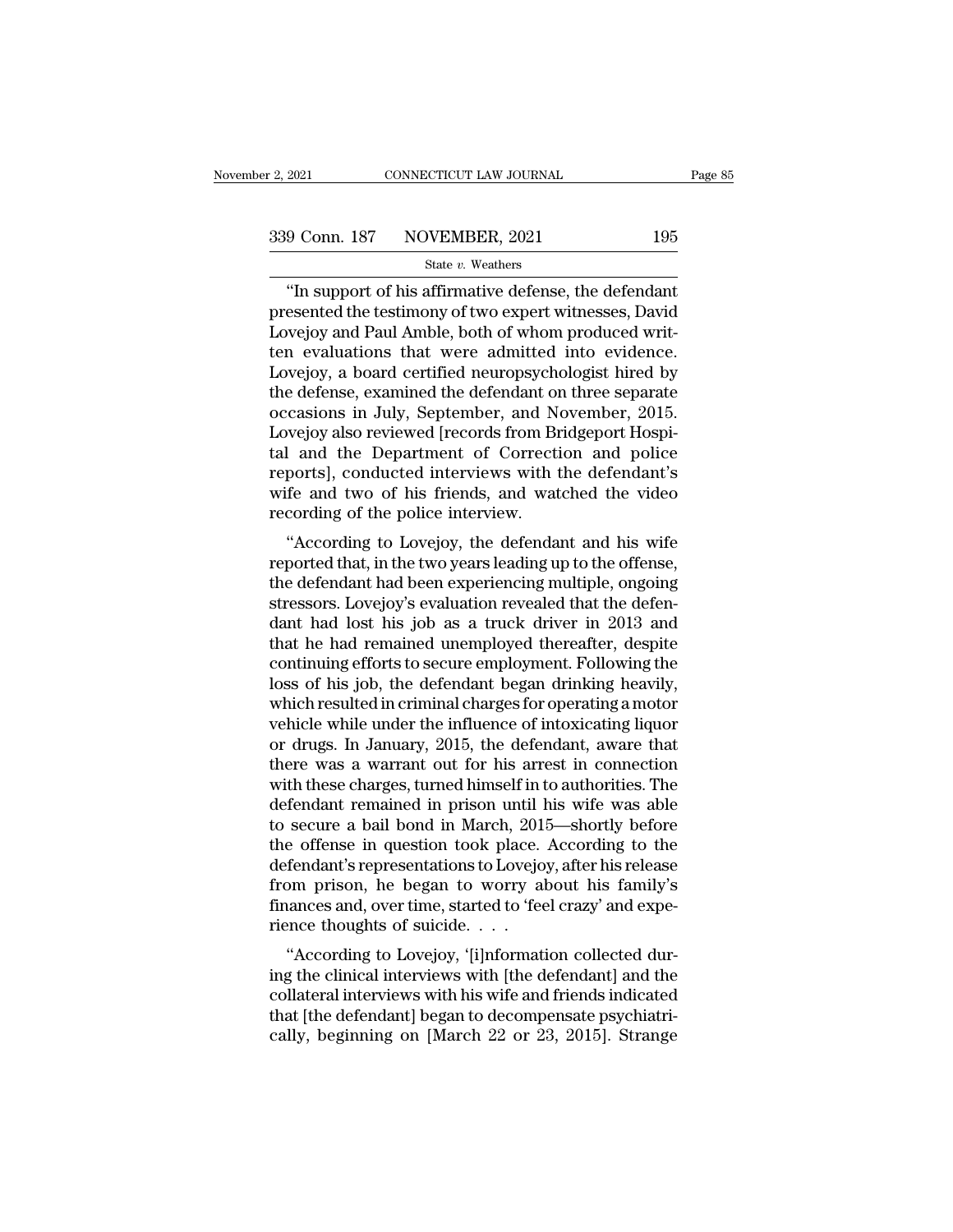# EXECUTE CONNECTICUT LAW JOURNAL Movember 2, 2021<br>196 NOVEMBER, 2021 339 Conn. 187<br>State v. Weathers

### State *v.* Weathers

CONNECTICUT LAW JOURNAL November<br>196 NOVEMBER, 2021 339 Conn. 187<br>196 State v. Weathers<br>behaviors, disrupted sleep, ruminative pacing, tangen-<br>tial and confused thinking, and moments of appearing<br>"spaced out" were observed 196 NOVEMBER, 2021 339 Conn. 187<br>
State v. Weathers<br>
behaviors, disrupted sleep, ruminative pacing, tangential and confused thinking, and moments of appearing<br>
"spaced out" were observed by those who were with<br>
him' The de  $\frac{\text{NOVEMBER, 2021}}{\text{State } v. \text{ Weather}}$ <br>
behaviors, disrupted sleep, ruminative pacing, tangential and confused thinking, and moments of appearing<br>
"spaced out" were observed by those who were with<br>
him.' The defendant's wife also  $\frac{\text{NOVEMBER, 2021}}{\text{State } v. \text{ Weather}}$ <br>
behaviors, disrupted sleep, ruminative pacing, tangential and confused thinking, and moments of appearing<br>
"spaced out" were observed by those who were with<br>
him.' The defendant's wife also State v. Weathers<br>
State v. Weathers<br>
behaviors, disrupted sleep, ruminative pacing, tangential and confused thinking, and moments of appearing<br>
"spaced out" were observed by those who were with<br>
him.' The defendant's wif State v. Weathers<br>behaviors, disrupted sleep, ruminative pacing, tangential and confused thinking, and moments of appearing<br>"spaced out" were observed by those who were with<br>him.' The defendant's wife also indicated to Lo behaviors, disrupted sleep, ruminati<br>tial and confused thinking, and mon<br>"spaced out" were observed by tho<br>him.' The defendant's wife also ind<br>that [on one occasion] . . . the<br>espouse[d] paranoid thoughts relate<br>she wanted It and contised thinking, and moments of appearing<br>paced out" were observed by those who were with<br>m.' The defendant's wife also indicated to Lovejoy<br>at [on one occasion] . . . the defendant . . .<br>pouse[d] paranoid thought spaced out were observed by those who were whither<br>him.' The defendant's wife also indicated to Lovejoy<br>that [on one occasion] . . . the defendant . . .<br>espouse[d] paranoid thoughts related to a belief that<br>she wanted to h

rimit. The defendant's wife also indicated to Lovejoy<br>that [on one occasion] . . . the defendant . . .<br>espouse[d] paranoid thoughts related to a belief that<br>she wanted to hurt or kill him.<br>"Regarding the defendant's conduc of the occasion of the defendant and the sepouse[d] paramoid thoughts related to a belief that<br>she wanted to hurt or kill him.<br>"Regarding the defendant's conduct and state of mind<br>later that week, Lovejoy's interviews with influence of strong beliefs that were not based in realistical state of mind<br>later that week, Lovejoy's interviews with the defendant<br>revealed that, '[b]y the evening [before and/or morning<br>of the offense, the defendant] a she wanted to hurt of kin him.<br>
"Regarding the defendant's conduct and state of mind<br>
later that week, Lovejoy's interviews with the defendant<br>
revealed that, '[b]y the evening [before and/or morning<br>
of the offense, the d "Regarding the defendant's conduct and state of mind<br>later that week, Lovejoy's interviews with the defendant<br>revealed that, '[b]y the evening [before and/or morning<br>of the offense, the defendant] appeared to be under the<br> later that week, Lovejoy's interviews with the defendant<br>revealed that, '[b]y the evening [before and/or morning<br>of the offense, the defendant] appeared to be under the<br>influence of strong beliefs that were not based in re revealed that, '[b]y the evening [before and/or morning<br>of the offense, the defendant] appeared to be under the<br>influence of strong beliefs that were not based in reality<br>(delusions).' More specifically, the defendant repo of the offense, the defendant] appeared to be under the<br>influence of strong beliefs that were not based in reality<br>(delusions).' More specifically, the defendant reported<br>to Lovejoy that he had begun to believe that he was influence of strong beliefs that were not based in reality<br>(delusions).' More specifically, the defendant reported<br>to Lovejoy that he had begun to believe that he was<br>receiving messages via flashing lights emanating [from] (delusions).' More specifically, the defendant reported<br>to Lovejoy that he had begun to believe that he was<br>receiving messages via flashing lights emanating [from]<br>his computer screen [and television]. In Lovejoy's view,<br>' to Lovejoy that he had begun to believe that he was<br>receiving messages via flashing lights emanating [from]<br>his computer screen [and television]. In Lovejoy's view,<br>'[t]hese beliefs had become a prominent part of [the<br>defe receiving messages via flashing lights emanating [from]<br>his computer screen [and television]. In Lovejoy's view,<br>'[t]hese beliefs had become a prominent part of [the<br>defendant's] clinical presentation, at that time.' The<br>d his computer screen [and television]. In Lovejoy's view,<br>'[t]hese beliefs had become a prominent part of [the<br>defendant's] clinical presentation, at that time.' The<br>defendant also reported to Lovejoy that he had begun<br>to h '[t]hese beliefs had become a prominent part of [the<br>defendant's] clinical presentation, at that time.' The<br>defendant also reported to Lovejoy that he had begun<br>to hear voices that made critical comments about him.<br>He desc defendant's] clinical presentation, at that time.' The<br>defendant also reported to Lovejoy that he had begun<br>to hear voices that made critical comments about him.<br>He described these voices as sounding like 'me talking<br>to my defendant also reported to Lovejoy that he had begun<br>to hear voices that made critical comments about him.<br>He described these voices as sounding like 'me talking<br>to myself from the inside.' . . . The defendant further<br>repr to hear voices that made critical comments about him.<br>He described these voices as sounding like 'me talking<br>to myself from the inside.' . . . The defendant further<br>represented to Lovejoy that, by the night before the<br>off He described these voices as sounding like 'me talking<br>to myself from the inside.' . . . The defendant further<br>represented to Lovejoy that, by the night before the<br>offense, he had resolved to kill himself because he 'was<br> to myself from the inside.' . . . The defendant further<br>represented to Lovejoy that, by the night before the<br>offense, he had resolved to kill himself because he 'was<br>tired of trying to get [his] thoughts together and . . presented to Lovejoy that, by the fight before the<br>
fense, he had resolved to kill himself because he 'was<br>
ed of trying to get [his] thoughts together and . . .<br>
anted the voices to go away,' but he decided against<br>
ing i onense, he had resolved to kin himsen because he was<br>tired of trying to get [his] thoughts together and . . .<br>wanted the voices to go away,' but he decided against<br>doing it at that time because he did not want his wife<br>and

the different and summarised the voices to go away,' but he decided against<br>doing it at that time because he did not want his wife<br>and daughter to have to find his body in the house....<br>"Lovejoy's interviews with the defe wanted the voices to go away, but he decided against<br>doing it at that time because he did not want his wife<br>and daughter to have to find his body in the house....<br>"Lovejoy's interviews with the defendant further<br>revealed Figure 2.1 The defendant of the defendant further revealed that, by the morning of the defendant further revealed that, by the morning of the offense, 'auditory hallucinations, delusions and suicidal thinking were present cally daughter to have to find its body in the house. . . .<br>
"Lovejoy's interviews with the defendant further<br>
revealed that, by the morning of the offense, 'auditory<br>
hallucinations, delusions and suicidal thinking were<br> "Lovejoy's interviews with the defendant further<br>revealed that, by the morning of the offense, 'auditory<br>hallucinations, delusions and suicidal thinking were<br>present and appeared to be overarching influences on<br>[the defend revealed that, by the morning of the offense, 'auditory<br>hallucinations, delusions and suicidal thinking were<br>present and appeared to be overarching influences on<br>[the defendant's] thinking and behavior.' More specifi-<br>call hallucinations, delusions and suicidal thinking were<br>present and appeared to be overarching influences on<br>[the defendant's] thinking and behavior.' More specifi-<br>cally, the defendant reported to Lovejoy that, on the<br>mornin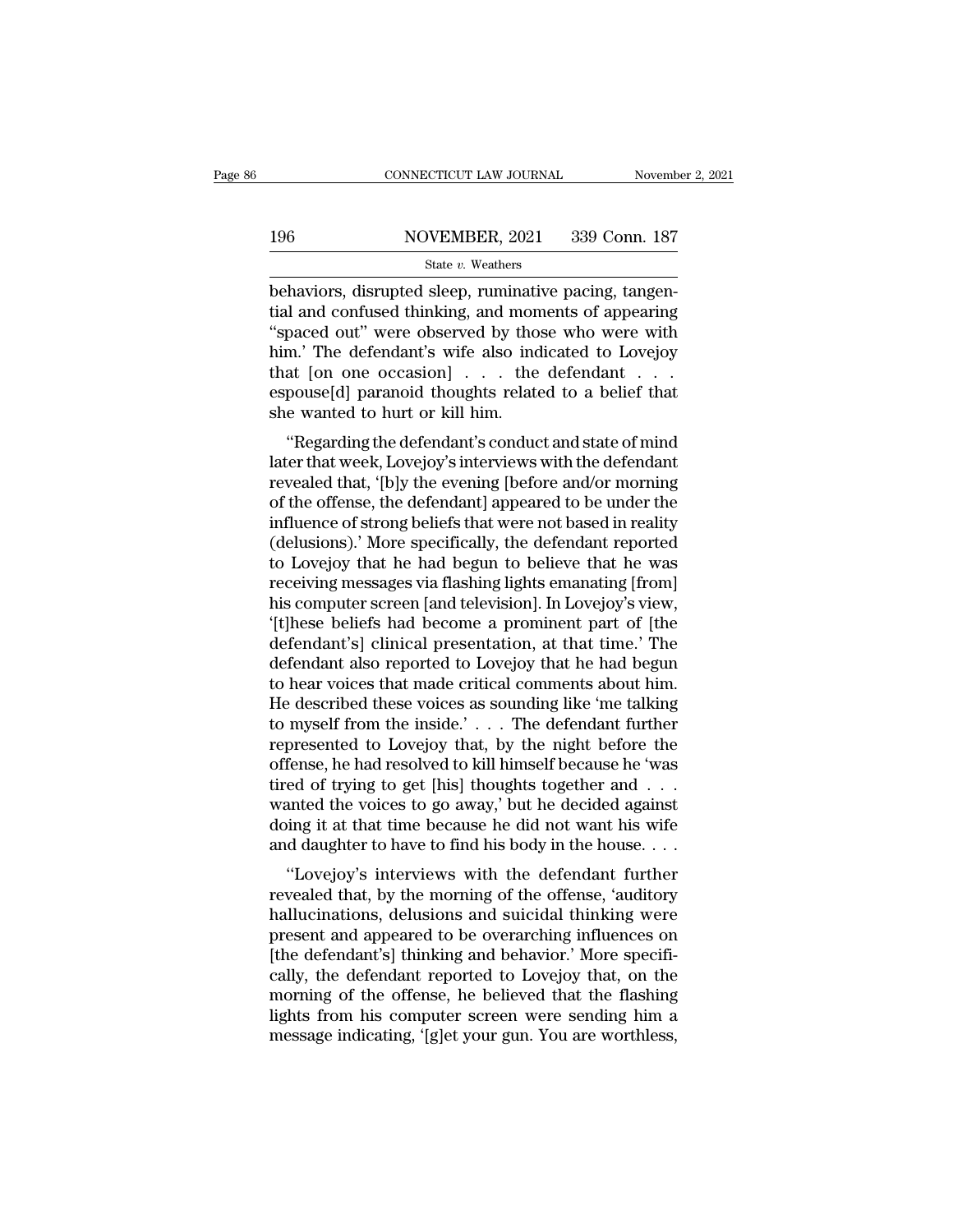2, 2021 CONNECTICUT LAW JOURNAL Page 8'<br>  $\frac{339 \text{ Conn. } 187}{\text{State } v. \text{ Weather}}$   $\frac{339 \text{ Conn. } 187}{\text{State } v. \text{ Weather}}$ <br>
and others are evil.' . . . The defendant reported that<br>
the message also had indicated that he would receive<br>
addi 339 Conn. 187 NOVEMBER, 2021 197<br>
State v. Weathers<br>
and others are evil.'... The defendant reported that<br>
the message also had indicated that he would receive<br>
additional messages from lights outside of his home.<br>
The de 339 Conn. 187 NOVEMBER, 2021 197<br>
State v. Weathers<br>
and others are evil.'... The defendant reported that<br>
the message also had indicated that he would receive<br>
additional messages from lights outside of his home.<br>
The de  $339$  Conn. 187 NOVEMBER, 2021 197<br>
State v. Weathers<br>
and others are evil.'... The defendant reported that<br>
the message also had indicated that he would receive<br>
additional messages from lights outside of his home.<br>
The State v. Weathers<br>
and others are evil.'... The defendant reported that<br>
the message also had indicated that he would receive<br>
additional messages from lights outside of his home.<br>
The defendant reported that, by this poi State v. Weathers<br>and others are evil.'... The defendant reported that<br>the message also had indicated that he would receive<br>additional messages from lights outside of his home.<br>The defendant reported that, by this point, and others are evil.'  $\ldots$  The defendant reported that the message also had indicated that he would receive additional messages from lights outside of his home. The defendant reported that, by this point, he had decided the message also had indicated that he would receive<br>additional messages from lights outside of his home.<br>The defendant reported that, by this point, he had<br>decided to kill himself at a local cemetery. He further<br>reported, additional messages from lights outside of his home.<br>The defendant reported that, by this point, he had<br>decided to kill himself at a local cemetery. He further<br>reported, however, that he came upon a construction<br>site displ The defendant reported that, by this point, he had<br>decided to kill himself at a local cemetery. He further<br>reported, however, that he came upon a construction<br>site displaying a range of colored lights that were flash-<br>ing decided to kill himself at a local cemetery. He further<br>reported, however, that he came upon a construction<br>site displaying a range of colored lights that were flash-<br>ing at him and that these lights and the voices inside<br> reported, however, that he came upon a construction<br>site displaying a range of colored lights that were flash-<br>ing at him and that these lights and the voices inside<br>of him told him to stop. According to the defendant, a<br>p site displaying a range of colored lights that were flashing at him and that these lights and the voices inside of him told him to stop. According to the defendant, a person at the construction site fixed his eyes on him a ing at him and that these lights and the voices inside<br>of him told him to stop. According to the defendant, a<br>person at the construction site fixed his eyes on him<br>and then looked to another man with 'an evil intent,'<br>at w of him told him to stop.<br>person at the constructi<br>and then looked to anot<br>at which time the lights c<br>this person was dangere<br>him." (Footnote omitted.<br>Conn. App. 611–14.<br>"In addition to intervie rson at the construction site fixed his eyes on him<br>
d then looked to another man with 'an evil intent,'<br>
which time the lights conveyed to the defendant that<br>
is person was dangerous and that he should shoot<br>
m." (Footnot and then looked to another man with 'an evil intent,'<br>at which time the lights conveyed to the defendant that<br>this person was dangerous and that he should shoot<br>him." (Footnote omitted.) *State* v. Weathers, supra, 188<br>Con

at which time the lights conveyed to the defendant that<br>this person was dangerous and that he should shoot<br>him." (Footnote omitted.) *State* v. Weathers, supra, 188<br>Conn. App. 611–14.<br>"In addition to interviewing the defen this person was dangerous and that he should shoot<br>him." (Footnote omitted.) *State* v. Weathers, supra, 188<br>Conn. App. 611–14.<br>"In addition to interviewing the defendant and collat-<br>eral sources, Lovejoy also reviewed the him." (Footnote omitted.) *State* v. Weathers, supra, 188<br>Conn. App. 611–14.<br>"In addition to interviewing the defendant and collat-<br>eral sources, Lovejoy also reviewed the defendant's<br>medical records from after the offense Conn. App. 611–14.<br>
"In addition to interviewing the defendant and collat-<br>
eral sources, Lovejoy also reviewed the defendant's<br>
medical records from after the offense. Regarding the<br>
defendant's Bridgeport Hospital record "In addition to interviewing the defendant and collateral sources, Lovejoy also reviewed the defendant's medical records from after the offense. Regarding the defendant's Bridgeport Hospital records, which were admitted in eral sources, Lovejoy also reviewed the defendant's<br>medical records from after the offense. Regarding the<br>defendant's Bridgeport Hospital records, which were<br>admitted into evidence at trial, Lovejoy noted that men-<br>tal hea medical records from after the offense. Regarding the<br>defendant's Bridgeport Hospital records, which were<br>admitted into evidence at trial, Lovejoy noted that men-<br>tal health experts there had diagnosed him with 'psycho-<br>si defendant's Bridgeport Hospital records, which were<br>admitted into evidence at trial, Lovejoy noted that men-<br>tal health experts there had diagnosed him with 'psycho-<br>sis not otherwise specified' and that his Global<br>Assessm s not otherwise specified' and that his Global<br>ssessment of Functioning score indicated 'the pres-<br>nce of very severe psychiatric symptoms and associ-<br>red functional impairments.<sup>5</sup> Lovejoy further noted<br><sup>5</sup> The Bridgepor Assessment of Functioning score indicated 'the presence of very severe psychiatric symptoms and associated functional impairments.<sup>75</sup> Lovejoy further noted  $\frac{1}{5}$  The Bridgeport Hospital records reflected an assessmen

Example of very severe psychiatric symptoms and associated functional impairments.<sup>5</sup> Lovejoy further noted<br><sup>5</sup> The Bridgeport Hospital records reflected an assessment of the defendant<br>as "severe" on Axis IV and an assignm ated functional impairments.<sup>75</sup> Lovejoy further noted<br>
<sup>5</sup> The Bridgeport Hospital records reflected an assessment of the defendant<br>
as "severe" on Axis IV and an assignment of a "20" rating on Axis V (Global<br>
Assessment ated Tunctional Impairments. Dovejoy Turtier noted<br>
<sup>5</sup> The Bridgeport Hospital records reflected an assessment of the defendant<br>
as "severe" on Axis IV and an assignment of a "20" rating on Axis V (Global<br>
Assessment Func  $^\circ$  The Bridgeport Hospital records reflected an assessment of the defendant as "severe" on Axis IV and an assignment of a "20" rating on Axis V (Global Assessment Functioning (GAF)). No staff from Bridgeport Hospital te as "severe" on Axis IV and an assignment of a "20" rating on Axis V (Global Assessment Functioning (GAF)). No staff from Bridgeport Hospital testified, and no evidence was presented to explain the basis for these ratings. Lassessment Functioning (GAF)). No staff from Bridgeport Hospital testified, and no evidence was presented to explain the basis for these ratings. Neither Lovejoy nor Amble indicated that either of them had spoken with hos and no evidence was presented to explain the basis for these ratings. Neither<br>Lovejoy nor Amble indicated that either of them had spoken with hospital<br>medical staff. Although the multi-axial system was abandoned in 2013 in Lovejoy nor Amble indicated that either of them had spoken with hospital medical staff. Although the multi-axial system was abandoned in 2013 in the fifth edition of the Diagnostic and Statistical Manual of Mental Disorder medical staff. Although the multi-axial system was abandoned in 2013 in<br>the fifth edition of the Diagnostic and Statistical Manual of Mental Disorders<br>(DSM-5); see, e.g., H. Ringeisen et al., Center for Behavioral Health S the fifth edition of the Diagnostic and Statistical Manual of Mental Disorders (DSM-5); see, e.g., H. Ringeisen et al., Center for Behavioral Health Statistics and Quality, DSM-5 Changes: Implications for Child Serious Emo (DSM-5); see, e.g., H. Ringeisen et al., Center for Behavioral Health Statistics and Quality, DSM-5 Changes: Implications for Child Serious Emotional Disturbance (2016) p. 5, available at https://www.ncbi.nlm.nih.gov/book and Quality, DSM-5 Changes: Implications for Child Serious Emotional Disturbance (2016) p. 5, available at https://www.ncbi.nlm.nih.gov/books/ NBK519708/pdf/Bookshelf\_NBK519708.pdf (last visited May 26, 2021); Axis IV "wa turbance (2016) p. 5, available at https://www.ncbi.nlm.nih.gov/books/ NBK519708/pdf/Bookshelf\_NBK519708.pdf (last visited May 26, 2021); Axis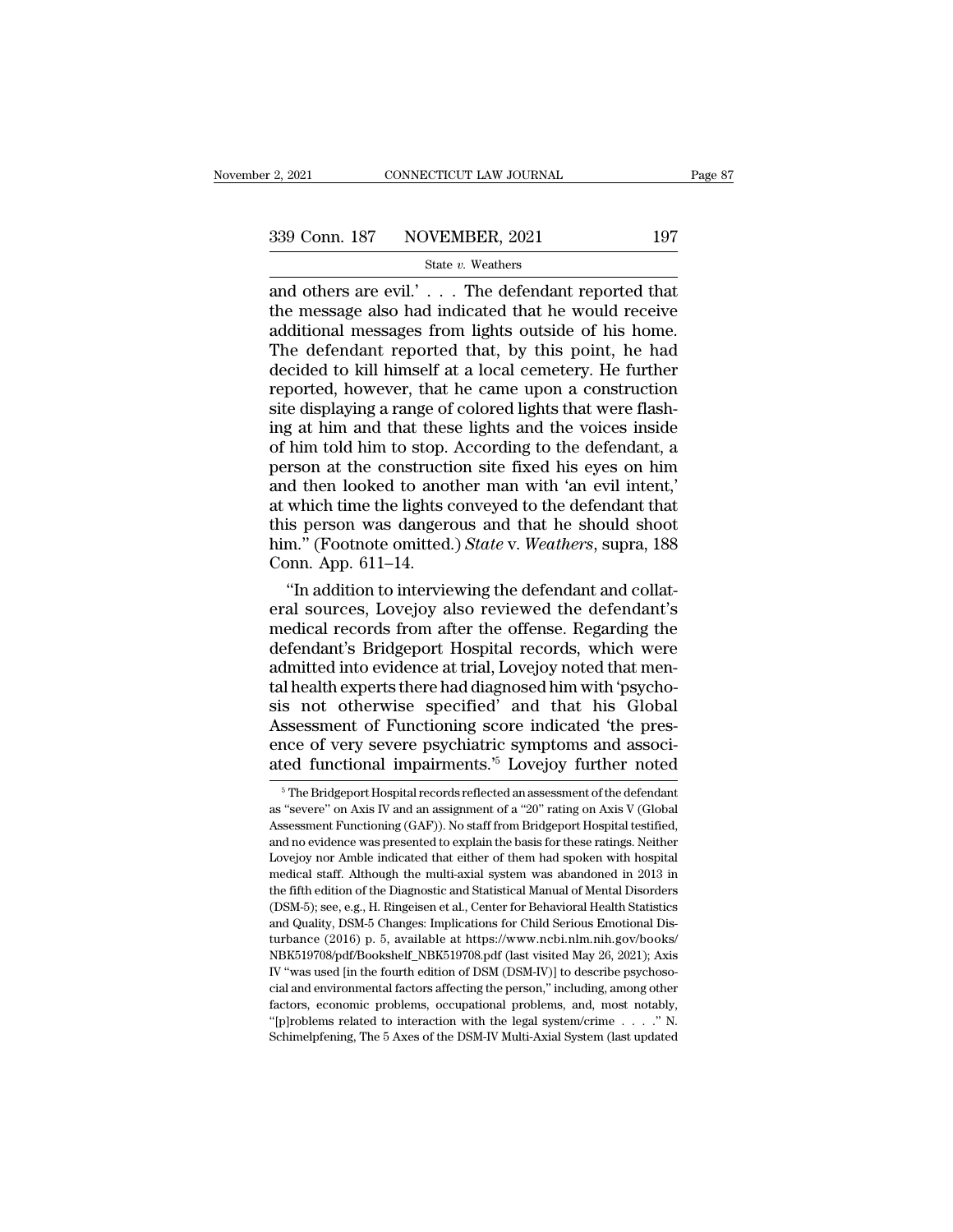# EXECUTE CONNECTICUT LAW JOURNAL Movember 2, 2021<br>198 NOVEMBER, 2021 339 Conn. 187<br>198 State v. Weathers

### State *v.* Weathers

CONNECTICUT LAW JOURNAL November<br>198 NOVEMBER, 2021 339 Conn. 187<br>198 State v. Weathers<br>198 State v. Weathers<br>199 State v. Weathers<br>199 And The hospital records described a number of symp-<br>199 State in the hought disorder, 198 NOVEMBER, 2021 339 Conn. 187<br>
State v. Weathers<br>
that the hospital records described a number of symptoms consistent with a thought disorder, including tan-<br>
gential think-ing, thought blocking, confused and<br>
disordani 198 NOVEMBER, 2021 339 Conn. 187<br>
State v. Weathers<br>
that the hospital records described a number of symptoms consistent with a thought disorder, including tangential think-ing, thought blocking, confused and<br>
disorganize 198 NOVEMBER, 2021 339 Conn. 187<br>
State v. Weathers<br>
that the hospital records described a number of symptoms consistent with a thought disorder, including tangential think-ing, thought blocking, confused and<br>
disorganize  $\begin{array}{c}\n\text{State } v. \text{ Weather} \\
\hline\n\text{State } v. \text{ Weather}\n\end{array}$ that the hospital records described a number of symptoms consistent with a thought disorder, including tangential think-ing, thought blocking, confused and disorganized thinki State v. Weathers<br>
that the hospital records described a number of symptoms consistent with a thought disorder, including tangential think-ing, thought blocking, confused and<br>
disorganized thinking, the inaccurate interpr that the hospital records described a number of symptoms consistent with a thought disorder, including tangential think-ing, thought blocking, confused and disorganized thinking, the inaccurate interpretation of reality, s toms consistent with a thought disorder, including tangential think-ing, thought blocking, confused and disorganized thinking, the inaccurate interpretation of reality, suspicious and paranoid thinking, difficulty followin gential think-ing, thought blocking, confused and<br>disorganized thinking, the inaccurate interpretation of<br>reality, suspicious and paranoid thinking, difficulty fol-<br>lowing conversations and responding to questions, a<br>pover disorganized thinking, the inaccurate interpretation of<br>reality, suspicious and paranoid thinking, difficulty fol-<br>lowing conversations and responding to questions, a<br>poverty of speech, and impaired impulse control. The<br>de reality, suspicious and paranoid thinking, difficulty fol-<br>lowing conversations and responding to questions, a<br>poverty of speech, and impaired impulse control. The<br>defendant also was observed to be internally preoccu-<br>pied lowing conversations and responding to questions, a<br>poverty of speech, and impaired impulse control. The<br>defendant also was observed to be internally preoccu-<br>pied and staring suspiciously. Regarding the defen-<br>dant's medi poverty of speech, and impaired impulse control. The<br>defendant also was observed to be internally preoccu-<br>pied and staring suspiciously. Regarding the defen-<br>dant's medical records from the Department of<br>Correction . . . defendant also was observed to be internally preoccupied and staring suspiciously. Regarding the defendant's medical records from the Department of Correction . . . Lovejoy testified that they were largely, but not entirel pied and staring suspiciously. Regarding the defendant's medical records from the Department of Correction . . . Lovejoy testified that they were largely, but not entirely, consistent with the hospital records. Lovejoy tes dant's medical records from the Department of<br>Correction . . . Lovejoy testified that they were<br>largely, but not entirely, consistent with the hospital<br>records. Lovejoy testified that, early on in the defen-<br>dant's treatme Correction . . . Lovejoy testified that they were<br>largely, but not entirely, consistent with the hospital<br>records. Lovejoy testified that, early on in the defen-<br>dant's treatment at the department, a psychiatrist, Alli-<br>so dant's treatment at the department, a psychiatrist, Allison Downer, had suspected that the defendant may<br>have been exaggerating or fabricating his mental health<br>symptoms.<sup>6</sup> Lovejoy surmised, however, that Downer<br>February son Downer, had suspected that the defendant may<br>have been exaggerating or fabricating his mental health<br>symptoms.<sup>6</sup> Lovejoy surmised, however, that Downer<br>February 4, 2020), available at https://www.verywellmind.com/five

have been exaggerating or fabricating his mental health<br>symptoms.<sup>6</sup> Lovejoy surmised, however, that Downer<br>February 4, 2020), available at https://www.verywellmind.com/five-axes-of-<br>the-dsm-iv-multi-axial-system-1067053 ( symptoms.<sup>6</sup> Lovejoy surmised, however, that Downer<br>February 4, 2020), available at https://www.verywellmind.com/five-axes-of-<br>the-dsm-iv-multi-axial-system-1067053 (last visited May 26, 2021). The defen-<br>dant's rating of Symptoms. Lovejoy surmised, nowever, mat Downer<br>February 4, 2020), available at https://www.verywellmind.com/five-axes-of-<br>the-dsm-iv-multi-axial-system-1067053 (last visited May 26, 2021). The defen-<br>dant's rating of 20 o February 4, 2020), available at https://www.verywellmind.com/five-axes-of-<br>the-dsm-iv-multi-axial-system-1067053 (last visited May 26, 2021). The defen-<br>dant's rating of 20 on the GAF corresponded to "[s]ome danger of hurt the dsm-iv-multi-axial-system-1067053 (last visited May 26, 2021). The defendant's rating of 20 on the GAF corresponded to "[s]ome danger of hurting self or others or  $\ldots$  gross impairment in communication." Id. It is un dant's rating of 20 on the GAF corresponded to "[s]ome dantal dant's rating of 20 on the GAF corresponded to "[s]ome dant self or others or . . . gross impairment in communication." It whether these ratings stemmed princip ''In his written evaluation, Amble provided excerpts of the relevant por-

whether these ratings stemmed principally or exclusively from the defendant's arrest for a homicide and the concern expressed by the police that the defendant presented a possible suicide risk. A similar question arises f mant's arrest for a homicide and the concern expressed by the noice that the defendant presented a possible suicide risk. A similar question arises from the hospital notation of impaired impulse control.<br><sup>6</sup> "In his writte the defendant presented a possible suicide risk. A similar question arises<br>from the hospital notation of impaired impulse control.<br><sup>6</sup> "In his written evaluation, Amble provided excerpts of the relevant por-<br>tions of the d from the hospital notation of impaired impulse control.<br>
<sup>6</sup> "In his written evaluation, Amble provided excerpts of the relevant por-<br>
tions of the defendant's medical records from the [D]epartment [of Correc-<br>
tion]. Acco feign mental illness to avoid penalties to avoid excerpts of the relevant portions of the defendant's medical records from the [D]epartment [of Correction]. According to Amble, Downer completed an initial psychiatric eval in the defendant's medical records from the [D]epartment [of Correction]. According to Amble, Downer completed an initial psychiatric evaluation of the defendant on March 31, 2015, and noted: 'While he presented as odd, [I tion]. According to Amble, Downer completed an initial psychiatric evaluation of the defendant on March 31, 2015, and noted: 'While he presented as odd, [I believe] his behavior was intentional as he is trying to feign men and with odd, if being the match of March 31, 2015, and noted: 'While he pre-<br>sented as odd, [I believe] his behavior was intentional as he is trying to<br>feign mental illness to avoid penalty for [the criminal] charges. He sented as odd, [I believe] his behavior was intentional as he is trying to feign mental illness to avoid penalty for [the criminal] charges. He was avoidant of eye contact and while seated, [seemed] to be, "coming in and o feign mental illness to avoid penalty for [the criminal] charges. He was avoidant of eye contact and while seated, [seemed] to be, "coming in and out" of different states of orientation and confusion. The mood is euthymic aryoidant of eye contact and while seated, [seemed] to be, "coming in and out" of different states of orientation and confusion. The mood is euthymic and with odd, bizarre affect. [He] [d]enies auditory or visual hallucina where the defendant confidence and confusion. The mood is euthymic and with odd, bizare affect. [He] [d]enies auditory or visual hallucinations, denies suicidal or homicidal ideation.' According to Amble, on April 6, 2015, and with odd, bizarre affect. [He] [d]enies auditory or visual hallucinations, denies suicidal or homicidal ideation.' According to Amble, on April 6, 2015, Downer further noted: 'In light of collateral information, past denies suicidal or homicidal ideation.' According to Amble, on April 6, 2015, Downer further noted: 'In light of collateral information, past custody records and presentation over his time in the infirmary, it can be state 2015, Downer further noted: 'In light of collateral information, past custody records and presentation over his time in the infirmary, it can be stated with confidence [that the defendant] does not suffer [from] a mental i records and presentation over his time in the infirmary, it can be stated with confidence [that the defendant] does not suffer [from] a mental illness and is not in acute risk of hurting himself or others. With the excepti with confidence [that the defendant] does not suffer [from] a mental illness<br>and is not in acute risk of hurting himself or others. With the exception of<br>the initial encounter, [the defendant] has been clear, logical and c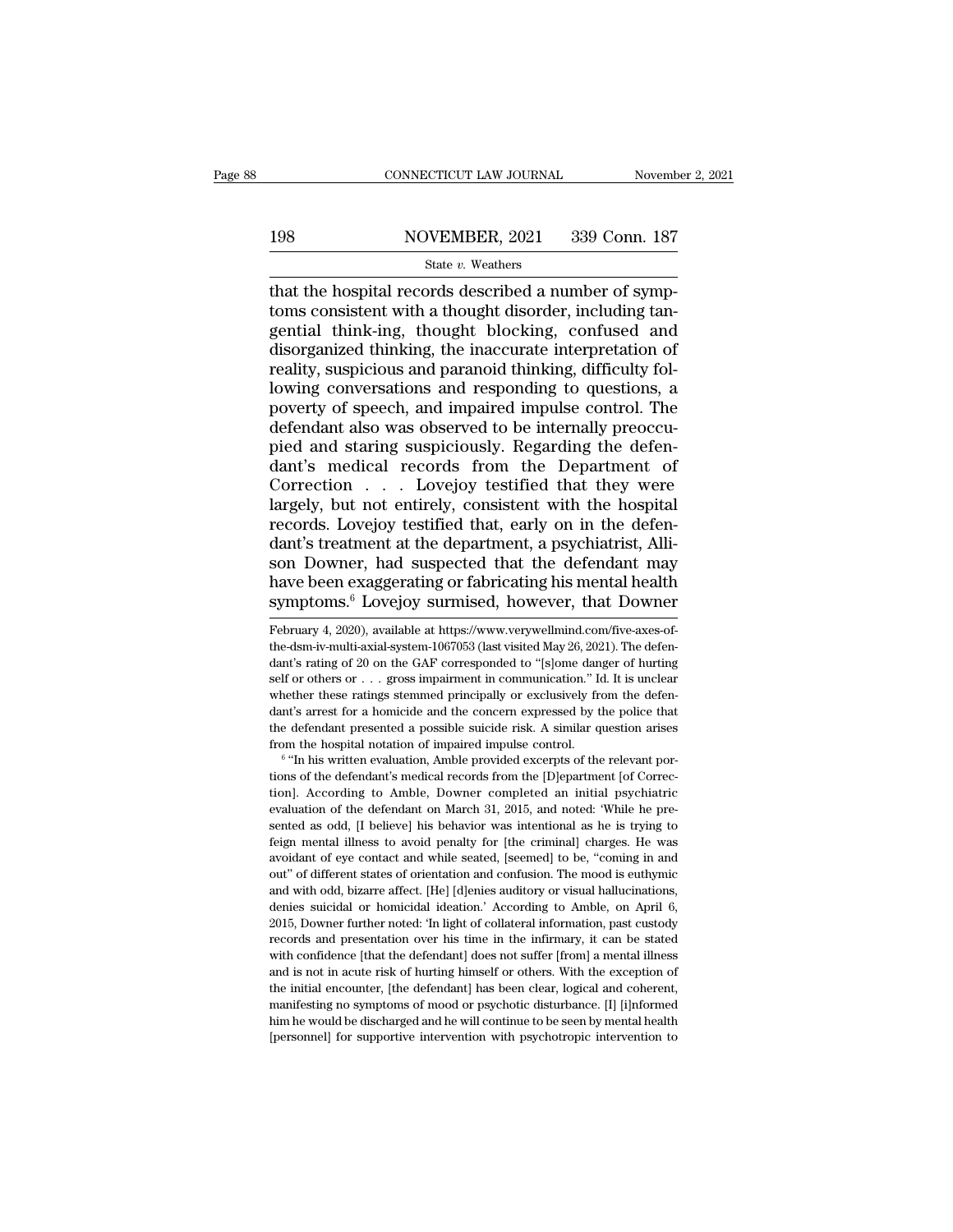likely had not reviewed the defendant's hospital records<br>or conducted any collateral interviews. 339 Conn. 187 NOVEMBER, 2021<br>State v. Weathers<br>likely had not reviewed the defendant's hospit<br>or conducted any collateral interviews.<br>"Finally, as part of his evaluation, Lovejoy

 $\frac{9 \text{ Conn. } 187 \quad \text{NOVEMBER, } 2021 \quad \text{199}}{\text{State } v. \text{ Weather}}$ <br>
The vertex weathers<br>
tely had not reviewed the defendant's hospital records<br>
conducted any collateral interviews.<br>
"Finally, as part of his evaluation, Lovejoy also c 339 Conn. 187 NOVEMBER, 2021 199<br>
state *v*. Weathers<br>
likely had not reviewed the defendant's hospital records<br>
or conducted any collateral interviews.<br>
"Finally, as part of his evaluation, Lovejoy also con-<br>
ducted psyc State  $v$ . Weathers<br>
likely had not reviewed the defendant's hospital records<br>
or conducted any collateral interviews.<br>
"Finally, as part of his evaluation, Lovejoy also con-<br>
ducted psychological and neuropsychological t ikely had not reviewed the defendant's hospital records<br>or conducted any collateral interviews.<br>"Finally, as part of his evaluation, Lovejoy also con-<br>ducted psychological and neuropsychological testing<br>on the defendant. L likely had not reviewed the defendant's hospital records<br>or conducted any collateral interviews.<br>"Finally, as part of his evaluation, Lovejoy also con-<br>ducted psychological and neuropsychological testing<br>on the defendant. or conducted any collateral interviews.<br>
"Finally, as part of his evaluation, Lovejoy also conducted psychological and neuropsychological testing<br>
on the defendant. Lovejoy testified that this testing gave<br>
no indication t "Finally, as part of his evaluation, Lovejoy also con-<br>ducted psychological and neuropsychological testing<br>on the defendant. Lovejoy testified that this testing gave<br>no indication that the defendant had been exaggerating<br>h ducted psychological and neuropsychological testing<br>on the defendant. Lovejoy testified that this testing gave<br>no indication that the defendant had been exaggerating<br>his cognitive complaints or had been attempting to fab-<br> on the defendant. Lovejoy testified that this testing gave<br>no indication that the defendant had been exaggerating<br>his cognitive complaints or had been attempting to fab-<br>ricate or exaggerate his psychiatric symptoms [at th no indication that the defendant had been exaggerating<br>his cognitive complaints or had been attempting to fab-<br>ricate or exaggerate his psychiatric symptoms [at the<br>time testing was undertaken]. According to Lovejoy,<br>the t his cognitive complaints or had been attempting to fab-<br>ricate or exaggerate his psychiatric symptoms [at the<br>time testing was undertaken]. According to Lovejoy,<br>the testing revealed the presence of likely delusions,<br>audit symptoms. me testing was undertaken]. According to Lovejoy,<br>
e testing revealed the presence of likely delusions,<br>
ditory hallucinations, and a tendency to experience<br>
infused thinking, which was consistent with the defen-<br>
int's se the testing revealed the presence of likely delusions,<br>auditory hallucinations, and a tendency to experience<br>confused thinking, which was consistent with the defen-<br>dant's self-report of his psychological and psychiatric<br>s

auditory hallucinations, and a tendency to experience<br>confused thinking, which was consistent with the defen-<br>dant's self-report of his psychological and psychiatric<br>symptoms.<br>"On the basis of the foregoing information, Lo confused thinking, which was consistent with the defen-<br>dant's self-report of his psychological and psychiatric<br>symptoms.<br>"On the basis of the foregoing information, Lovejoy<br>testified that his overall opinion was that, at dant's self-report of his psychological and psychiatric<br>symptoms.<br>"On the basis of the foregoing information, Lovejoy<br>testified that his overall opinion was that, at the time<br>of the offense, the defendant had been sufferin symptoms.<br>
"On the basis of the foregoing information, Lovejoy<br>
testified that his overall opinion was that, at the time<br>
of the offense, the defendant had been suffering from<br>
a psychotic disturbance that significantly in "On the basis of the foregoing information, Lovejoy<br>testified that his overall opinion was that, at the time<br>of the offense, the defendant had been suffering from<br>a psychotic disturbance that significantly influenced his<br> testified that his overall opinion was that, at the time<br>of the offense, the defendant had been suffering from<br>a psychotic disturbance that significantly influenced his<br>thinking and behavior, although he was not able to<br>ar of the offense, the defendant had been suffering from<br>a psychotic disturbance that significantly influenced his<br>thinking and behavior, although he was not able to<br>arrive at any specific diagnosis for the defendant.<sup>7</sup><br>Alth a psychotic disturbance that significantly influenced his<br>thinking and behavior, although he was not able to<br>arrive at any specific diagnosis for the defendant.<sup>7</sup><br>Although he did not opine in his written evaluation as<br>to thinking and behavior, although he was not able to<br>arrive at any specific diagnosis for the defendant.<sup>7</sup><br>Although he did not opine in his written evaluation as<br>to whether this psychotic disturbance had impacted the<br>defen arrive at any specific diagnosis for the defendant.<sup>7</sup><br>Although he did not opine in his written evaluation as<br>to whether this psychotic disturbance had impacted the<br>defendant's ability to conform his conduct to the law,<br>up Although he did not opine in his wite<br>to whether this psychotic disturband<br>defendant's ability to conform his c<br>upon questioning by defense counse<br>that the defendant's 'psychotic disor<br>in that way.' " (Footnotes added; fo<br> whether this psychotic disturbance had impacted the<br>fendant's ability to conform his conduct to the law,<br>oon questioning by defense counsel, Lovejoy testified<br>at the defendant's 'psychotic disorder did impact him<br>that way. defendant's ability to conform his conduct to the law,<br>upon questioning by defense counsel, Lovejoy testified<br>that the defendant's 'psychotic disorder did impact him<br>in that way.'" (Footnotes added; footnote in original;<br>f

be employed if deemed necessary.'" *State* v. *Weathers*, supra, 188 Conn.<br>App. 614–15.<br>App. 614–15 a.130 testified for the defense. Amble evalu-<br>be employed if deemed necessary.'" *State* v. *Weathers*, supra, 188 Conn.<br>A

Froothote omitted.) Id., 614–15.<br>
"Amble, a board certified forensic psychiatrist hired<br>
by the state, also testified for the defense. Amble evalu-<br>
be employed if deemed necessary." *State v. Weathers*, supra, 188 Conn.<br> by the state, also testified for the defense. Amble evalu-<br>be employed if deemed necessary.'" *State* v. *Weathers*, supra, 188 Conn.<br>App. 614–15 n.13.<br><sup>7</sup> Lovejoy noted in his report: "Ongoing treatment with mental health by the state, also testified for the defense. All the evalu-<br>be employed if deemed necessary.'" *State* v. Weathers, supra, 188 Conn.<br>App. 614–15 n.13.<br><sup>7</sup> Lovejoy noted in his report: "Ongoing treatment with mental health have employed if deemed necessary.'" *State* v. *Weathers*, supra, 188 Conn.<br>App. 614–15 n.13.<br><sup>7</sup> Lovejoy noted in his report: "Ongoing treatment with mental health<br>specialists has resulted in diagnostic conceptualization App. 614–15 n.13.<br><sup>7</sup> Lovejoy noted in his report: "Ongoing treatment with mental health<br>specialists has resulted in diagnostic conceptualizations that would account<br>for [the defendant's] psychotic symptoms. These diagnost For two model in his report: "Ongoing treatment with mental health specialists has resulted in diagnostic conceptualizations that would account for [the defendant's] psychotic symptoms. These diagnostic considerations hav specialists has resulted in diagnostic conceptualizations that would account<br>for [the defendant's] psychotic symptoms. These diagnostic considerations<br>have included psychotic disorder [not otherwise specified], brief psych for [the defendant's] psychotic symptoms. These diagnostic considerations have included psychotic disorder [not otherwise specified], brief psychotic disorder, schizophrenia and a mood disorder with psychotic features. Th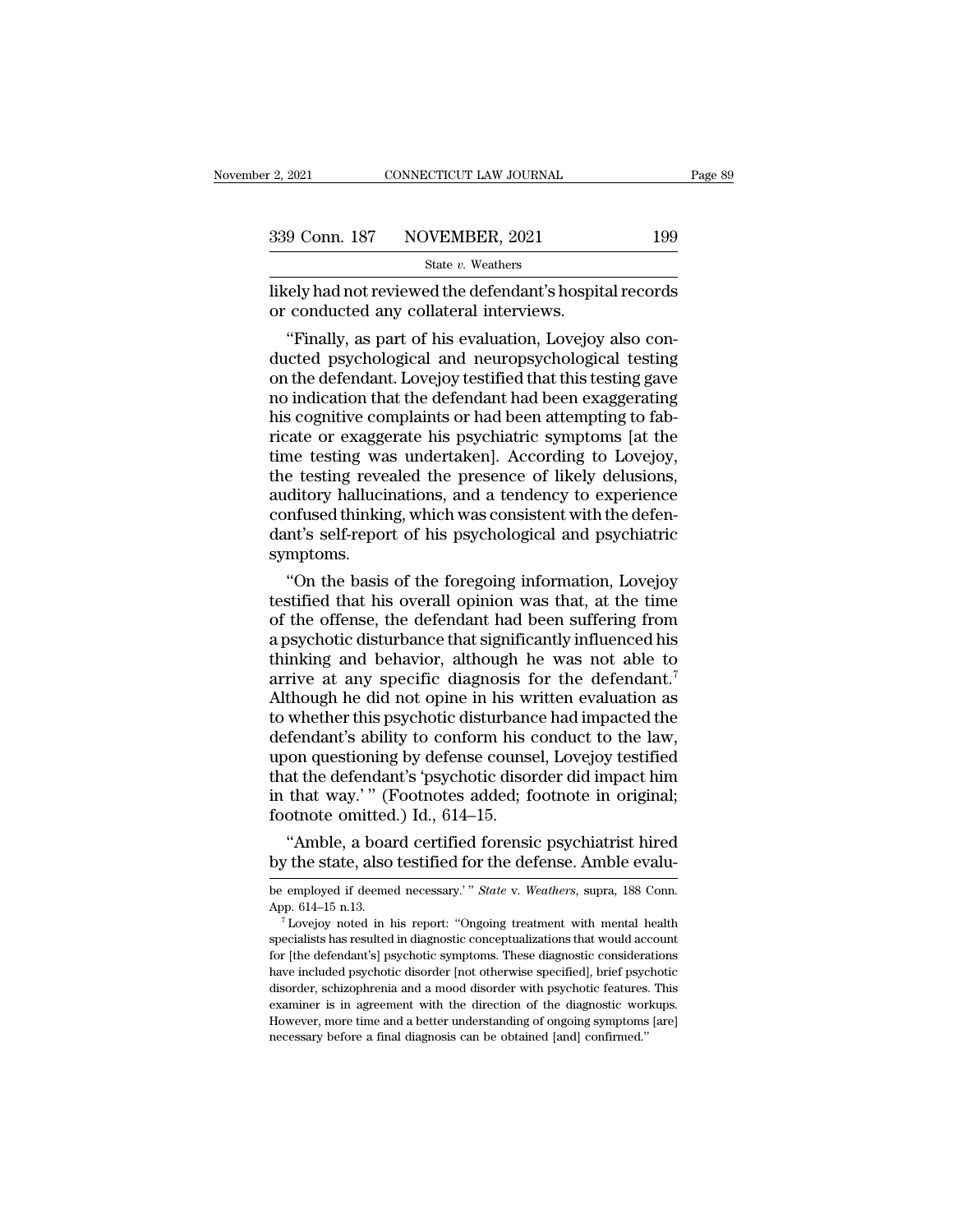# EXECUTE CONNECTICUT LAW JOURNAL Movember 2, 2021<br>200 NOVEMBER, 2021 339 Conn. 187<br>201 State v. Weathers

### State *v.* Weathers

CONNECTICUT LAW JOURNAL November 2, 2<br>
200 NOVEMBER, 2021 339 Conn. 187<br>
31 State v. Weathers<br>
31 State v. Weathers<br>
32016. Amble reviewed the same reports, records, and<br>
32016. Amble reviewed the same reports, records, an 200 NOVEMBER, 2021 339 Conn. 187<br>
State v. Weathers<br>
ated the defendant for three and one-half hours in April,<br>
2016. Amble reviewed the same reports, records, and<br>
video recording reviewed by Lovejoy and interviewed<br>
the 200 NOVEMBER, 2021 339 Conn. 187<br>
State v. Weathers<br>
ated the defendant for three and one-half hours in April,<br>
2016. Amble reviewed the same reports, records, and<br>
video recording reviewed by Lovejoy and interviewed<br>
the 200 NOVEMBER, 2021 339 Conn. 187<br>
State v. Weathers<br>
ated the defendant for three and one-half hours in April,<br>
2016. Amble reviewed the same reports, records, and<br>
video recording reviewed by Lovejoy and interviewed<br>
the Example 110 12<br>
State<br>
ated the defendant for th<br>
2016. Amble reviewed t<br>
video recording reviewe<br>
the same collateral sour<br>
written evaluation.<br>
"Amble testified that ed the defendant for three and one-half hours in April,<br>16. Amble reviewed the same reports, records, and<br>deo recording reviewed by Lovejoy and interviewed<br>e same collateral sources. He also reviewed Lovejoy's<br>itten evalua ated the defendant for three and one-half hours in April,<br>2016. Amble reviewed the same reports, records, and<br>video recording reviewed by Lovejoy and interviewed<br>the same collateral sources. He also reviewed Lovejoy's<br>writ

2016. Amble reviewed the same reports, records, and<br>video recording reviewed by Lovejoy and interviewed<br>the same collateral sources. He also reviewed Lovejoy's<br>written evaluation.<br>"Amble testified that the information he o video recording reviewed by Lovejoy and interviewed<br>the same collateral sources. He also reviewed Lovejoy's<br>written evaluation.<br>"Amble testified that the information he obtained<br>during his interviews with the collateral so the same collateral sources. He also reviewed Lovejoy's<br>written evaluation.<br>"Amble testified that the information he obtained<br>during his interviews with the collateral sources was<br>consistent with that reported by Lovejoy. written evaluation.<br>
"Amble testified that the information he obtained<br>
during his interviews with the collateral sources was<br>
consistent with that reported by Lovejoy. The defen-<br>
dant's account of his symptoms and the ci "Amble testified that the information he obtained<br>during his interviews with the collateral sources was<br>consistent with that reported by Lovejoy. The defen-<br>dant's account of his symptoms and the circumstances<br>surrounding during his interviews with the collateral sources was<br>consistent with that reported by Lovejoy. The defen-<br>dant's account of his symptoms and the circumstances<br>surrounding the offense, as reported in Amble's written<br>evalua consistent with that reported by Lovejoy. The defendant's account of his symptoms and the circumstances<br>surrounding the offense, as reported in Amble's written<br>evaluation, were also generally consistent with that pro-<br>vide dant's account of his symptoms and the circumstances<br>surrounding the offense, as reported in Amble's written<br>evaluation, were also generally consistent with that pro-<br>vided to Lovejoy, but it also included some additional<br> surrounding the offense, as reported in Amble's written<br>evaluation, were also generally consistent with that pro-<br>vided to Lovejoy, but it also included some additional<br>information. Regarding his auditory hallucinations, t evaluation, were also generally consistent with that provided to Lovejoy, but it also included some additional<br>information. Regarding his auditory hallucinations, the<br>defendant reported to Amble that he had first begun to<br> vided to Lovejoy, but it also included some additional<br>information. Regarding his auditory hallucinations, the<br>defendant reported to Amble that he had first begun to<br>hear voices while still incarcerated on the operating a<br> information. Regarding his auditory hallucinations, the<br>defendant reported to Amble that he had first begun to<br>hear voices while still incarcerated on the operating a<br>motor vehicle while under the influence charges. He<br>als defendant reported to Amble that he had first begun to<br>hear voices while still incarcerated on the operating a<br>motor vehicle while under the influence charges. He<br>also reported that these voices had indicated to him on<br>mul hear voices while still incarcerated on the operating a<br>motor vehicle while under the influence charges. He<br>also reported that these voices had indicated to him on<br>multiple occasions that he should kill himself, and, on<br>th motor vehicle while under the influence charges. He<br>also reported that these voices had indicated to him on<br>multiple occasions that he should kill himself, and, on<br>the morning of the offense, he heard his own voice<br>confir also reported that these voices had indicated to him on<br>multiple occasions that he should kill himself, and, on<br>the morning of the offense, he heard his own voice<br>confirming the plan. The defendant further reported<br>that, i multiple occasions that he should kill himself, and, on<br>the morning of the offense, he heard his own voice<br>confirming the plan. The defendant further reported<br>that, in addition to the auditory hallucinations, he also<br>had e the morning of the offense, he heard his own voice<br>confirming the plan. The defendant further reported<br>that, in addition to the auditory hallucinations, he also<br>had experienced visual hallucinations in the form of<br>his dece confirming the plan. The defendant further reported<br>that, in addition to the auditory hallucinations, he also<br>had experienced visual hallucinations in the form of<br>his deceased father. . . . [U]pon questioning by Amble<br>as that, in addition to the auditory hallucinations, he also<br>had experienced visual hallucinations in the form of<br>his deceased father. . . . [U]pon questioning by Amble<br>as to what exactly had prompted him to shoot the vic-<br>t had experienced visual hallucinations in the form of<br>his deceased father. . . . [U]pon questioning by Amble<br>as to what exactly had prompted him to shoot the vic-<br>tim, the defendant reported that, at the time of the<br>offens his deceased father. .<br>as to what exactly had<br>tim, the defendant re<br>offense, he [believed th<br>and that, afterward, h<br>until 'people in jail p<br>the demon.' . . .<br>"On the basis of hi to what exactly had prompted him to shoot the vic-<br>
n, the defendant reported that, at the time of the<br>
fense, he [believed that he was] possessed by a demon<br>
d that, afterward, he had continued to be possessed<br>
til 'peopl tim, the defendant reported that, at the time of the<br>offense, he [believed that he was] possessed by a demon<br>and that, afterward, he had continued to be possessed<br>until 'people in jail prayed over [him] and release[d]<br>the

offense, he [believed that he was] possessed by a demon<br>and that, afterward, he had continued to be possessed<br>until 'people in jail prayed over [him] and release[d]<br>the demon.'<br>...<br>"On the basis of his review of the record and that, atterward, he had continued to be possessed<br>until 'people in jail prayed over [him] and release[d]<br>the demon.' . . .<br>"On the basis of his review of the records, Amble<br>concluded that the [Department of Correction' until 'people in jail prayed over [him] and release[d]<br>the demon.'...<br>"On the basis of his review of the records, Amble<br>concluded that the [Department of Correction's] diag-<br>nosis of psychosis not otherwise specified was oncluded that the [Department of Correction's] diag-<br>osis of psychosis not otherwise specified was reason-<br>ble, although he was likewise unable to make his own<br>iagnosis.<sup>8</sup> As to the defendant's insanity defense,<br><sup>8</sup> Amble ricos of psychosis not otherwise specified was reasonable, although he was likewise unable to make his own diagnosis.<sup>8</sup> As to the defendant's insanity defense,<br><sup>8</sup> Amble's report simply characterized the defendant as havi diagnosis.<sup>8</sup> As to the defendant's insanity defense,

able, although he was likewise unable to make his own diagnosis.<sup>8</sup> As to the defendant's insanity defense,  $\frac{1}{100}$   $\frac{1}{100}$   $\frac{1}{100}$   $\frac{1}{100}$  characterized the defendant as having a "psychiatric illness...."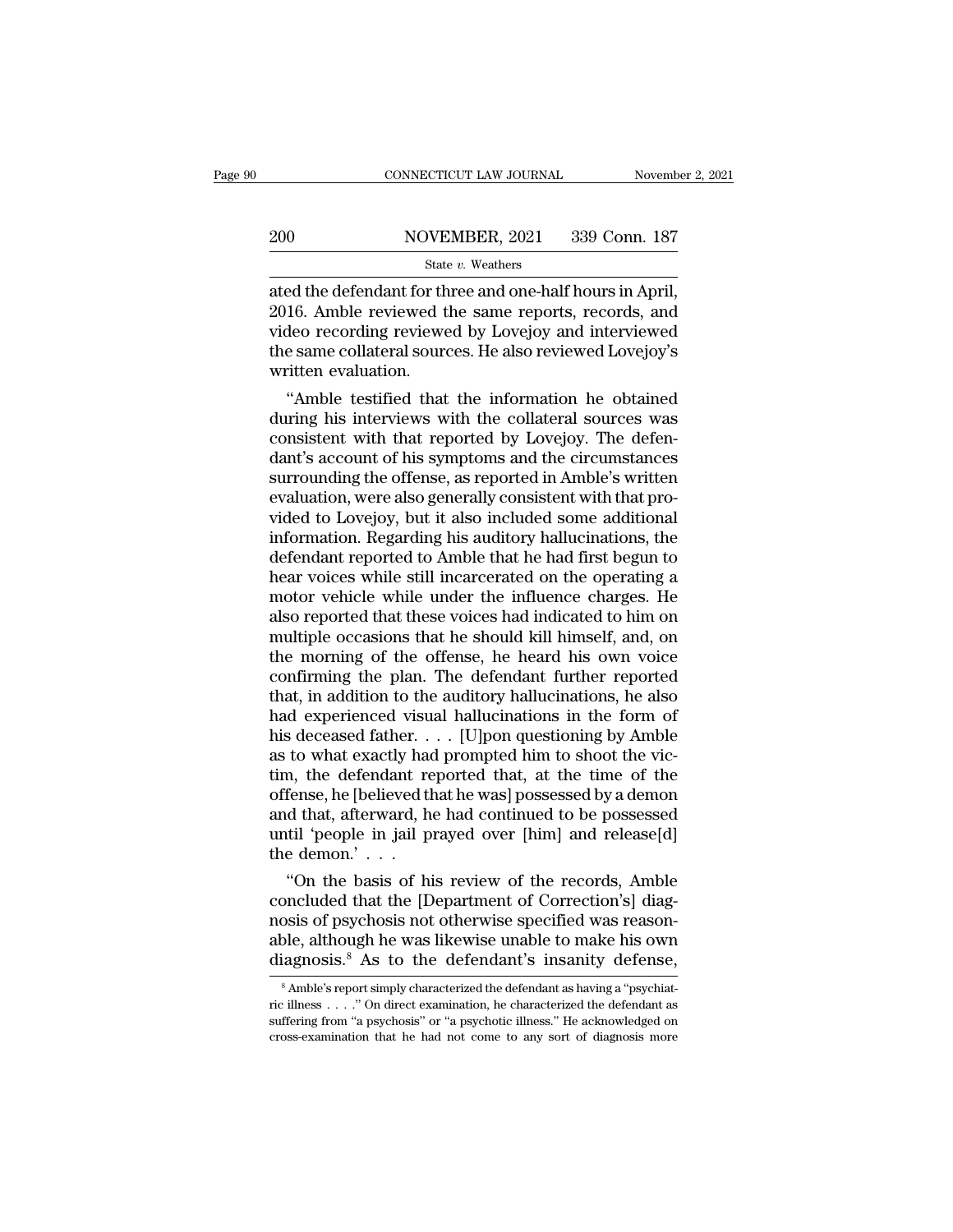$\frac{2,2021}{201}$  CONNECTICUT LAW JOURNAL Page 91<br>339 Conn. 187 NOVEMBER, 2021 201<br>5tate v. Weathers<br>Amble [opined that, at the time of the incident, the defendant appreciated the wrongfulness of his condefendant appreciated the wrongfulness of his con- $\begin{array}{c|c} \text{339 Conn. 187} & \text{NOVEMBER, 2021} & \text{201} \ \hline \text{State } v. \text{ Weather} & \text{339 Chamol} & \text{State } v. \text{Weather} \ \hline \text{Amble [opined that, at the time of the incident, the defendant appreciated the wrongfulness of his conduct—the defendant concealed as much in his interview—but] 'had some impairments in his ability to conform his conduct to the law.' As Amble explained.} \end{array}$ 339 Conn. 187 NOVEMBER, 2021 201<br>
State v. Weathers<br>
Amble [opined that, at the time of the incident, the<br>
defendant appreciated the wrongfulness of his con-<br>
duct—the defendant conceded as much in his inter-<br>
view—but] ' State v. Weathers<br>Amble [opined that, at the time of the incident, the<br>defendant appreciated the wrongfulness of his con-<br>duct—the defendant conceded as much in his inter-<br>view—but] 'had some impairments in his ability to state  $v$ , weathers<br>Amble [opined that, at the time of the incident, the<br>defendant appreciated the wrongfulness of his con-<br>duct—the defendant conceded as much in his inter-<br>view—but] 'had some impairments in his ability Amble [opined that, at the time of the incident, the<br>defendant appreciated the wrongfulness of his con-<br>duct—the defendant conceded as much in his inter-<br>view—but] 'had some impairments in his ability to<br>conform his conduc defendant appreciated the wrongfulness of his con-<br>duct—the defendant conceded as much in his inter-<br>view—but] 'had some impairments in his ability to<br>conform his conduct to the law.' As Amble explained<br>in more detail in h duct—the defen<br>view—but] 'had<br>conform his con<br>in more detail in<br>were several pie<br>militated against<br>of insanity.<br>"First, Amble The definition of the defendant had failed to<br>
the defendant of the defendant of the defendant of the defendant<br>
dilitated against the veracity of the defendant's claim<br>
insanity.<br>
"First, Amble noted that the defendant ha share with an interest the familiar complements in more detail in his written evaluation, however, there were several pieces of countervailing information that militated against the veracity of the defendant's claim of ins

In these deals in the written evaluation, he words, diete<br>were several pieces of countervailing information that<br>militated against the veracity of the defendant's claim<br>of insanity.<br>"First, Amble noted that the defendant h militated against the veracity of the defendant's claim<br>of insanity.<br>"First, Amble noted that the defendant had failed to<br>share with anyone, including Lovejoy, that he was hav-<br>ing severe visual hallucinations [of his fath of insanity.<br>
"First, Amble noted that the defendant had failed to<br>
share with anyone, including Lovejoy, that he was hav-<br>
ing severe visual hallucinations [of his father] and audi-<br>
tory hallucinations while incarcerated "First, Amble noted that the defendant had failed to<br>share with anyone, including Lovejoy, that he was hav-<br>ing severe visual hallucinations [of his father] and audi-<br>tory hallucinations while incarcerated prior to the<br>of "First, Amble noted that the defendant had failed to share with anyone, including Lovejoy, that he was having severe visual hallucinations [of his father] and auditory hallucinations while incarcerated prior to the offens share with anyone, including Lovejoy, that he was having severe visual hallucinations [of his father] and auditory hallucinations while incarcerated prior to the offense. Second, the defendant had never before claimed to h ing severe visual hallucinations [of his father] and auditory hallucinations while incarcerated prior to the offense. Second, the defendant had never before claimed to have been possessed by a demon until after repeated qu tory hallucinations while incarcerated prior to the<br>offense. Second, the defendant had never before<br>claimed to have been possessed by a demon until after<br>repeated questioning by Amble. . . . Third, the mental<br>health evalua offense. Second, the defendant had never before claimed to have been possessed by a demon until after repeated questioning by Amble. . . . Third, the mental health evaluations by Downer at the [D]epartment [of Correction] claimed to have been possessed by a demon until after<br>repeated questioning by Amble. . . . Third, the mental<br>health evaluations by Downer at the [D]epartment [of<br>Correction] drew clear conclusions that the defendant<br>was f repeated questioning by Amble. . . . Third, the mental<br>health evaluations by Downer at the [D]epartment [of<br>Correction] drew clear conclusions that the defendant<br>was fabricating symptoms of a mental illness [although<br>this health evaluations by Downer at the [D]epartment [of Correction] drew clear conclusions that the defendant was fabricating symptoms of a mental illness [although this view was not shared by other department psychiatric sta Correction] drew clear conclusions that the defendant<br>was fabricating symptoms of a mental illness [although<br>this view was not shared by other department psychiat-<br>ric staff]. Fourth, the defendant's account of his symp-<br>t was fabricating symptoms of a mental illness [although<br>this view was not shared by other department psychiat-<br>ric staff]. Fourth, the defendant's account of his symp-<br>toms was not typical for individuals with a psychotic<br>i this view was not shared by other department psychiatric staff]. Fourth, the defendant's account of his symptoms was not typical for individuals with a psychotic illness. Specifically, Amble stated that it was atypical for ric staff]. Fourth, the defendant's account of his symptoms was not typical for individuals with a psychotic illness. Specifically, Amble stated that it was atypical for an individual to experience auditory hallucinations toms was not typical for individuals with a psychotic<br>illness. Specifically, Amble stated that it was atypical<br>for an individual to experience auditory hallucinations<br>in one's own voice and to experience visual hallucina-<br> illness. Specifically, Amble stated that it was atypical<br>for an individual to experience auditory hallucinations<br>in one's own voice and to experience visual hallucina-<br>tions as distinctive as those described by the defenda tions as distinctive as those described by the defendant.<br>[Amble opined that these four factors, taken together,<br>strongly suggested the possibility that the defendant<br>was embellishing his psychiatric symptoms.] Finally,<br>sp [Amble opined that these four factors, taken together,<br>strongly suggested the possibility that the defendant<br>was embellishing his psychiatric symptoms.] Finally,<br>specific than overall psychosis and that he "took the diagno

strongly suggested the possibility that the defendant<br>was embellishing his psychiatric symptoms.] Finally,<br>specific than overall psychosis and that he "took the diagnosis from the<br>Department of Correction record that was g **was embellishing his psychiatric symptoms.] Finally,**<br>specific than overall psychosis and that he "took the diagnosis from the<br>Department of Correction record that was generally a psychotic disorder not<br>otherwise specifi WAS CHUCHISHING HIS DSYCHIALTIC SYMPROMIS.] PHIAITY,<br>specific than overall psychosis and that he "took the diagnosis from the<br>Department of Correction record that was generally a psychotic disorder not<br>otherwise specified. specific than overall psychosis and that he "took the diagnosis from the Department of Correction record that was generally a psychotic disorder not otherwise specified." He explained that psychosis not otherwise specified Department of Correction record that was generally a psychotic disorder not otherwise specified." He explained that psychosis not otherwise specified is "kind of a loose diagnosis . . . the kind of diagnosis you give when between specified." He explained that psychosis not otherwise specified of a loose diagnosis . . . the kind of diagnosis you give when . . . (the subject) has got some impairment in thinking that may include delusions, an is "kind of a loose diagnosis . . . the kind of diagnosis you give when . . . (the subject) has got some impairment in thinking that may include delusions, and it may not; it may include paranoia and it may not; but it is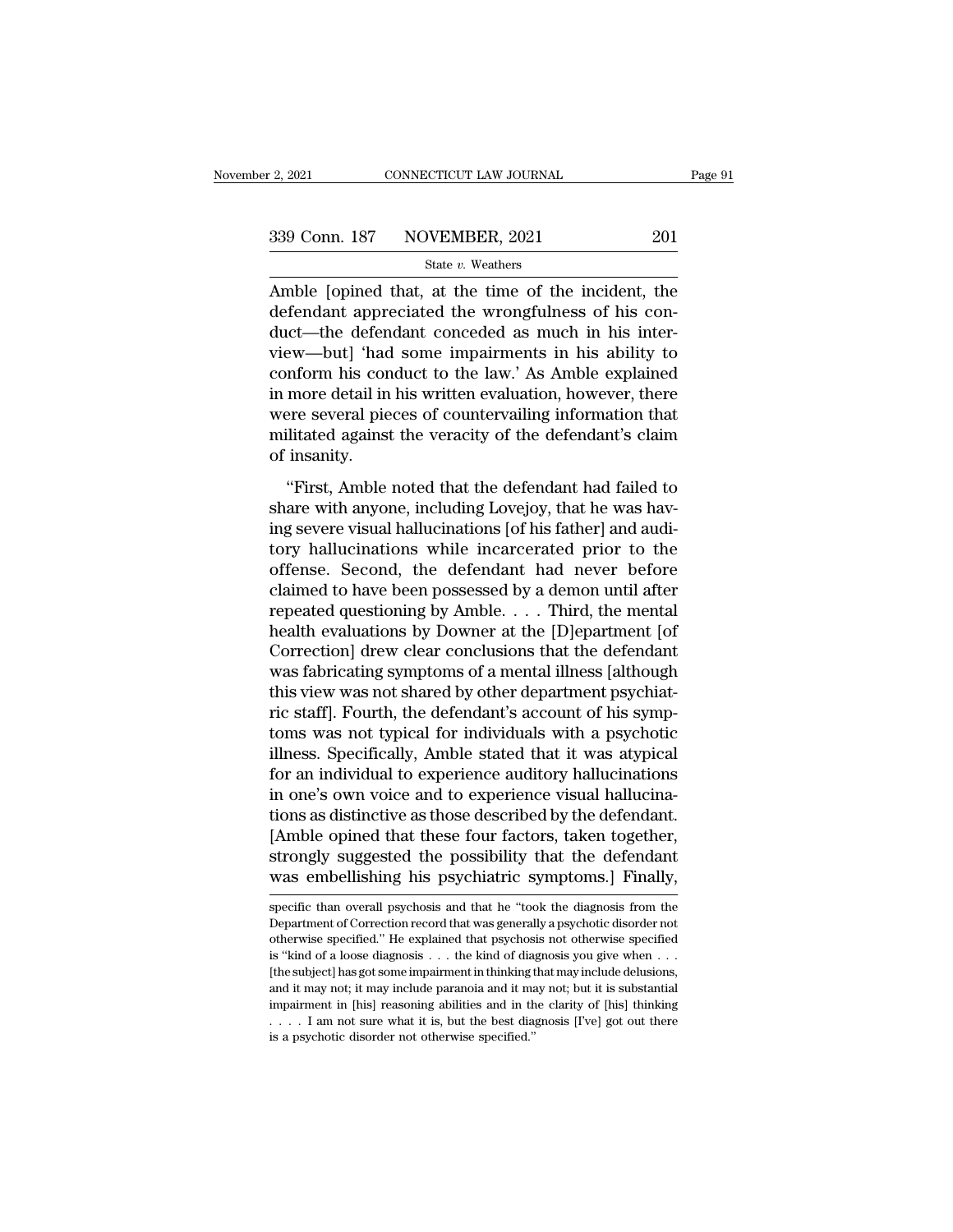# EXECUTE CONNECTICUT LAW JOURNAL Movember 2, 2021<br>202 NOVEMBER, 2021 339 Conn. 187<br>202 State v. Weathers

### State *v.* Weathers

 $\begin{array}{r|l} \hline \text{COMRECTICUT LAW JOURNAL} \qquad \text{November 2, 202} \ \hline \end{array}$ <br>  $\begin{array}{r|l} \hline \text{Sate } v. \text{ Weaters} \ \hline \end{array}$ <br>
Amble raised doubts about the claimed impulsivity of the shooting. He found it curious that, although the defendent numerically  $\begin{array}{r} \text{202} & \text{NOVEMBER, 2021} & \text{339 Conn.} \text{187} \\ \text{State } v. \text{ Weathers} \end{array}$ <br>Amble raised doubts about the claimed impulsivity of the shooting. He found it curious that, although the defendant purportedly had experienced auditory  $\frac{202}{\text{State } v. \text{ Weather}}$   $\frac{339}{\text{Conn.}}$  187<br>  $\frac{81}{\text{Table}}$  raised doubts about the claimed impulsivity of<br>
the shooting. He found it curious that, although the<br>
defendant purportedly had experienced auditory hallu-<br>
cinatio 202 NOVEMBER, 2021 339 Conn. 187<br>
State v. Weathers<br>
Amble raised doubts about the claimed impulsivity of<br>
the shooting. He found it curious that, although the<br>
defendant purportedly had experienced auditory hallu-<br>
cinat State v. Weathers<br>
State v. Weathers<br>
Amble raised doubts about the claimed impulsivity of<br>
the shooting. He found it curious that, although the<br>
defendant purportedly had experienced auditory hallu-<br>
cinations telling hi State of Mathematics<br>Amble raised doubts about the claimed impulsivity of<br>the shooting. He found it curious that, although the<br>defendant purportedly had experienced auditory hallu-<br>cinations telling him to kill himself on Amble raised doubts about the claimed impulsivity of<br>the shooting. He found it curious that, although the<br>defendant purportedly had experienced auditory hallu-<br>cinations telling him to kill himself on numerous occa-<br>sions the shooting. He found it curious that, although the<br>defendant purportedly had experienced auditory hallu-<br>cinations telling him to kill himself on numerous occa-<br>sions [he had never attempted to do so] and [then, when<br>he] defendant purportedly had experienced auditory hallu-<br>cinations telling him to kill himself on numerous occa-<br>sions [he had never attempted to do so] and [then, when<br>he] had intended to do so on the day of the offense,<br>the cinations telling him to kill himself on numerous occasions [he had never attempted to do so] and [then, when<br>he] had intended to do so on the day of the offense,<br>the single hallucination at the construction site was<br>enoug sions [he had never attempted to do so] :<br>he] had intended to do so on the day<br>the single hallucination at the constru<br>enough to cause him to change his pla<br>somebody else. [Amble hypothesized s<br>explanations for the shooti e single hallucination at the construction site was<br>
ough to cause him to change his plans and [to] kill<br>
mebody else. [Amble hypothesized several possible<br>
planations for the shooting but noted that the defen-<br>
nt had den enough to cause him to change his plans and [to] kill<br>somebody else. [Amble hypothesized several possible<br>explanations for the shooting but noted that the defen-<br>dant had denied each scenario.]<sup>9</sup><br>"Ultimately, Amble [opin

somebody else. [Amble hypothesized several possible<br>explanations for the shooting but noted that the defen-<br>dant had denied each scenario.]<sup>9</sup><br>"Ultimately, Amble [opined that the defendant appeared<br>to be providing a 'mali explanations for the shooting but noted that the defendant<br>dant had denied each scenario.]<sup>9</sup><br>"Ultimately, Amble [opined that the defendant appeared<br>to be providing a 'malingered explanation' for why he<br>had shot the victim dant had denied each scenario.]<sup>9</sup><br>
"Ultimately, Amble [opined that the defendant appeared<br>
to be providing a 'malingered explanation' for why he<br>
had shot the victim but] concluded that, despite these<br>
countervailing cons "Ultimately, Amble [opined that the defendant appeared<br>to be providing a 'malingered explanation' for why he<br>had shot the victim but] concluded that, despite these<br>countervailing considerations, 'the sum of the evidence,<br>i "Ultimately, Amble [opined that the defendant appeared<br>to be providing a 'malingered explanation' for why he<br>had shot the victim but] concluded that, despite these<br>countervailing considerations, 'the sum of the evidence,<br>i to be providing a 'malingered explanation' for why he<br>had shot the victim but] concluded that, despite these<br>countervailing considerations, 'the sum of the evidence,<br>including reports of the defendant's [wife] and friends, had shot the victim but] concluded that, despite these<br>countervailing considerations, 'the sum of the evidence,<br>including reports of the defendant's [wife] and friends,<br>the illogical nature of the act, the lack of primary countervailing considerations, 'the sum of the evidence,<br>including reports of the defendant's [wife] and friends,<br>the illogical nature of the act, the lack of primary gain,<br>and mental health assessments immediately after t including reports of the defendant's [wife] and friends,<br>the illogical nature of the act, the lack of primary gain,<br>and mental health assessments immediately after the<br>crime [indicating] that he was suffering from a psychi the illogical nature of the act, the lack of primary gain,<br>and mental health assessments immediately after the<br>crime [indicating] that he was suffering from a psychiat-<br>ric illness, provide[s] a sufficient basis to conclud and mental health assessments immediately after the<br>crime [indicating] that he was suffering from a psychiat-<br>ric illness, provide[s] a sufficient basis to conclude that<br>the defendant lacked substantial capacity to control crime [indicating] that he was suffering from a psychiat-<br>ric illness, provide[s] a sufficient basis to conclude that<br>the defendant lacked substantial capacity to control<br>his conduct at the time of his crime.' In response ric illness, provide[s] a sufficient basis to conclude that<br>the defendant lacked substantial capacity to control<br>his conduct at the time of his crime.' In response to<br>questioning by the court, Amble clarified that his conthe defendant lacked substantial capacity to control<br>his conduct at the time of his crime.' In response to<br>questioning by the court, Amble clarified that his con-<br>clusion was '[t]o some extent based on [the defendant's<br>own his conduct at the time of his crime.' In response to<br>questioning by the court, Amble clarified that his con-<br>clusion was '[t]o some extent based on [the defendant's<br>own] report' but also noted that the collateral informaquestioning by the court, Amble class<br>clusion was '[t]o some extent based<br>own] report' but also noted that the<br>tion was 'very important.' He also a<br>weight to what he described as the<br>senseless nature of the shooting.''<br>foo of was very important. He also attributed moderate<br>eight to what he described as the seemingly illogical,<br>mseless nature of the shooting." (Footnotes added;<br>ootnote omitted.) Id, 615–18.<br><sup>9</sup>These explanations were: (1) the weight to what he described as the seemingly illogical,<br>senseless nature of the shooting." (Footnotes added;<br>footnote omitted.) Id, 615–18.<br><br><sup>9</sup> These explanations were: (1) the defendant was unable to kill himself<br>and ki

senseless nature of the shooting." (Footnotes added;<br>footnote omitted.) Id, 615–18.<br><sup>9</sup>These explanations were: (1) the defendant was unable to kill himself<br>and killed the victim to provoke the police to kill him; (2) the footnote omitted.) Id, 615–18.<br>
These explanations were: (1) the defendant was unable to kill himself<br>
and killed the victim to provoke the police to kill him; (2) the defendant<br>
"became suddenly angry with the individual These explanations were: (1) the defendant was unable to kill himself and killed the victim to provoke the police to kill him; (2) the defendant "became suddenly angry with the individual who[m] he shot, and, since he was <sup>9</sup> These explanations were: (1) the defendant was unable to kill himself and killed the victim to provoke the police to kill him; (2) the defendant "became suddenly angry with the individual who[m] he shot, and, since he and killed the victim to provoke the police to kill him; (2) the defendant "became suddenly angry with the individual who[m] he shot, and, since he was going to end his life anyway, there was little for him to lose by thi and killed the victim to provoke the police to kill him; (2) the defendant "became suddenly angry with the individual who[m] he shot, and, since he was going to end his life anyway, there was little for him to lose by thi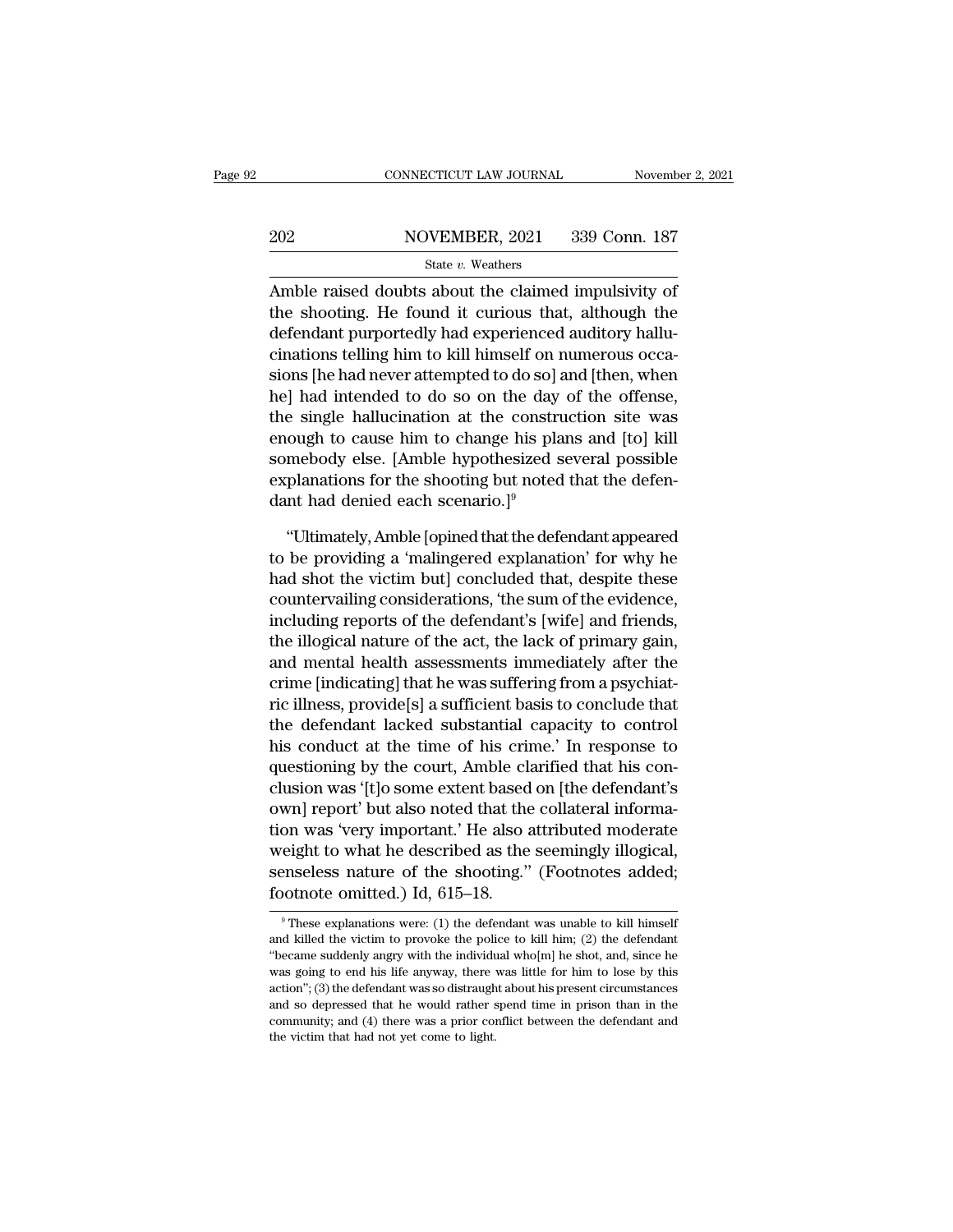<sup>2021</sup> CONNECTICUT LAW JOURNAL Page 93<br>
9 Conn. 187 NOVEMBER, 2021 203<br>
<sup>3</sup> State v. Weathers<br>
"In rebuttal to the defendant's insanity defense, the<br>
ate relied [exclusively] on its cross-examination of 339 Conn. 187 NOVEMBER, 2021 203<br>
State v. Weathers<br>
"In rebuttal to the defendant's insanity defense, the<br>
state relied [exclusively] on its cross-examination of<br>
the defendant's two experts and the evidence adduced<br>
in 339 Conn. 187 NOVEMBER, 2021 203<br>
State v. Weathers<br>
"In rebuttal to the defendant's insanity defense, the<br>
state relied [exclusively] on its cross-examination of<br>
the defendant's two experts and the evidence adduced<br>
in 339 Conn. 187 NOVEMBER, 2021 203<br>  $\frac{\text{State } v. \text{ Weather}}{\text{The 1}}$ <br>  $\frac{203}{\text{State } v. \text{ Weather}}$ <br>
"In rebuttal to the defendant's insanity defense, the<br>
state relied [exclusively] on its cross-examination of<br>
the defendant's two experts State v. Weathers<br>
"In rebuttal to the defendant's insanity defense, the<br>
state relied [exclusively] on its cross-examination of<br>
the defendant's two experts and the evidence adduced<br>
in its case-in-chief. A significant p State *v*. weatters<br>
"In rebuttal to the defendant's insanity defense, the<br>
state relied [exclusively] on its cross-examination of<br>
the defendant's two experts and the evidence adduced<br>
in its case-in-chief. A significant "In rebuttal to the defendant's insanity defense, the<br>state relied [exclusively] on its cross-examination of<br>the defendant's two experts and the evidence adduced<br>in its case-in-chief. A significant portion of the state's<br> state relied [exclusively] on its cross-examination of<br>the defendant's two experts and the evidence adduced<br>in its case-in-chief. A significant portion of the state's<br>cross-examinations was focused on the possibility that<br> the defendant's two experts and the evidence adduced<br>in its case-in-chief. A significant portion of the state's<br>cross-examinations was focused on the possibility that<br>the defendant's mental state had been caused by the<br>us in its case-in-chief. A significant portion of the state's<br>cross-examinations was focused on the possibility that<br>the defendant's mental state had been caused by the<br>use of PCP or 'bath salts.'<sup>10</sup> See General Statutes [Re cross-examinations was focused on the possibility that<br>the defendant's mental state had been caused by the<br>use of PCP or 'bath salts.'<sup>10</sup> See General Statutes [Rev.<br>to 2015] § 53a-13 (b) ('[i]t shall not be a defense unde the defendant's mental state had been caused by the<br>use of PCP or 'bath salts.'<sup>10</sup> See General Statutes [Rev.<br>to 2015] § 53a-13 (b) ('[i]t shall not be a defense under<br>this section if such mental disease or defect was pro use of PCP or 'bath salts.'<sup>10</sup> See General Statutes [Rev.<br>to 2015] § 53a-13 (b) ('[i]t shall not be a defense under<br>this section if such mental disease or defect was proxi-<br>mately caused by the voluntary ingestion, inhala to 2015] § 53a-13 (b) ('[i]t shall not be a defense under<br>this section if such mental disease or defect was proxi-<br>mately caused by the voluntary ingestion, inhalation or<br>injection of intoxicating liquor or any drug or sub this section if such mental disease or defect was proximately caused by the voluntary ingestion, inhalation or<br>injection of intoxicating liquor or any drug or substance,<br>or any combination thereof"). Nevertheless, the stat mately caused by the voluntary ingestion, inhalation or<br>injection of intoxicating liquor or any drug or substance,<br>or any combination thereof'). Nevertheless, the state<br>also challenged the experts' conclusions regarding th injection of intoxicating liquor or any drug or substance,<br>or any combination thereof'). Nevertheless, the state<br>also challenged the experts' conclusions regarding the<br>defendant's ability to control his conduct. On cross-<br> or any combination thereof"). Nevertheless, the state<br>also challenged the experts' conclusions regarding the<br>defendant's ability to control his conduct. On cross-<br>examination, Lovejoy conceded that not all people who<br>suffe also challenged the experts' conclusions regarding the<br>defendant's ability to control his conduct. On cross-<br>examination, Lovejoy conceded that not all people who<br>suffer from psychotic symptoms lose the ability to con-<br>tro defendant's ability to control his conduct. On cross-<br>examination, Lovejoy conceded that not all people who<br>suffer from psychotic symptoms lose the ability to con-<br>trol their conduct within the requirements of the law<br>and examination, Lovejoy conceded that not all people who<br>suffer from psychotic symptoms lose the ability to con-<br>trol their conduct within the requirements of the law<br>and that the majority of people who suffer from some<br>sort suffer from psychotic symptoms lose the ability to control their conduct within the requirements of the law<br>and that the majority of people who suffer from some<br>sort of psychosis do not come into contact with the<br>law.... L trol their conduct within the requirements of the law<br>and that the majority of people who suffer from some<br>sort of psychosis do not come into contact with the<br>law.... Lovejoy acknowledged that it was 'difficult<br>for [him] t and that the majority of people who suffer from some<br>sort of psychosis do not come into contact with the<br>law.... Lovejoy acknowledged that it was 'difficult<br>for [him] to separate conceptually in [his] head' the<br>cognitive sort of psychosis do not come into contact with the<br>law.... Lovejoy acknowledged that it was 'difficult<br>for [him] to separate conceptually in [his] head' the<br>cognitive and volitional prongs [of the statutory insanity<br>defe law. . . . . Lovejoy acknowledged that it was 'difficult<br>for [him] to separate conceptually in [his] head' the<br>cognitive and volitional prongs [of the statutory insanity<br>defense] because, '[f]or [him], the notion of under defense] because, '[f]or [him], the notion of understanding the wrongfulness of your action and the notion of being in control of your actions when you are separated from reality are somewhat intertwined . . . . " (Foot-<br> ing the wrongfulness of your action and the notion of<br>being in control of your actions when you are separated<br>from reality are somewhat intertwined . . . . " (Foot-<br> $\frac{10}{10}$  According to Amble, bath salts are also know

being in control of your actions when you are separated<br>from reality are somewhat intertwined . . . .'" (Foot-<br> $\frac{10}{10}$  According to Amble, bath salts are also known as synthetic marijuana,<br>which " has a much more pote from reality are somewhat intertwined . . . . " (Foot-<br><sup>10</sup> According to Amble, bath salts are also known as synthetic marijuana,<br>which " has a much more potent . . . psychogenic effect on individuals<br>[than marijuana],' a available, reliable test for it.'' *State* v. *Weathers*, suppose it.'' <sup>It</sup> of *Weathersa amuch more potent* . . . psychogenic effect on individuals [than marijuana],' and . . . is commonly used by people who know that th <sup>10</sup> According to Amble, bath salts are also known as synthetic marijuana, which " has a much more potent  $\ldots$  psychogenic effect on individuals [than marijuana],' and  $\ldots$  is commonly used by people who know that they [than marijuana],' and . . . is commonly used by people who know that they are going to be subjected to drug testing because there is not a readily available, reliable test for it." State v. Weathers, supra, 188 Conn. App Finan marijuanal,' and  $\ldots$  is commonly used by people who know that they are going to be subjected to drug testing because there is not a readily available, reliable test for it." *State* v. *Weathers*, supra, 188 Conn. they are going to be subjected to drug testing because there is not a readily available, reliable test for it." *State* v. *Weathers*, supra, 188 Conn. App. 619 n.15. Amble noted the possibility that the defendant had been are given be basisted to the consistent with some or weakens with some negative. Figure 15. Amble noted the possibility that the defendant had been intoxicated by a substance that was not included in the toxicology test pe similar substance that was not included in the toxicology test performed at Bridgeport Hospital but that this possibility remained speculative. Although the experts and police witnesses agreed that the defendant's presenta they a substance that was not included in the toxicology test performed at Bridgeport Hospital but that this possibility remained speculative. Although the experts and police witnesses agreed that the defendant's presentat  $s$ ,  $\alpha$  state.<br>Bridgeport H<br>the experts  $\epsilon$ <br>was consiste<br>similar subst.<br>to conclude<br>state. See id.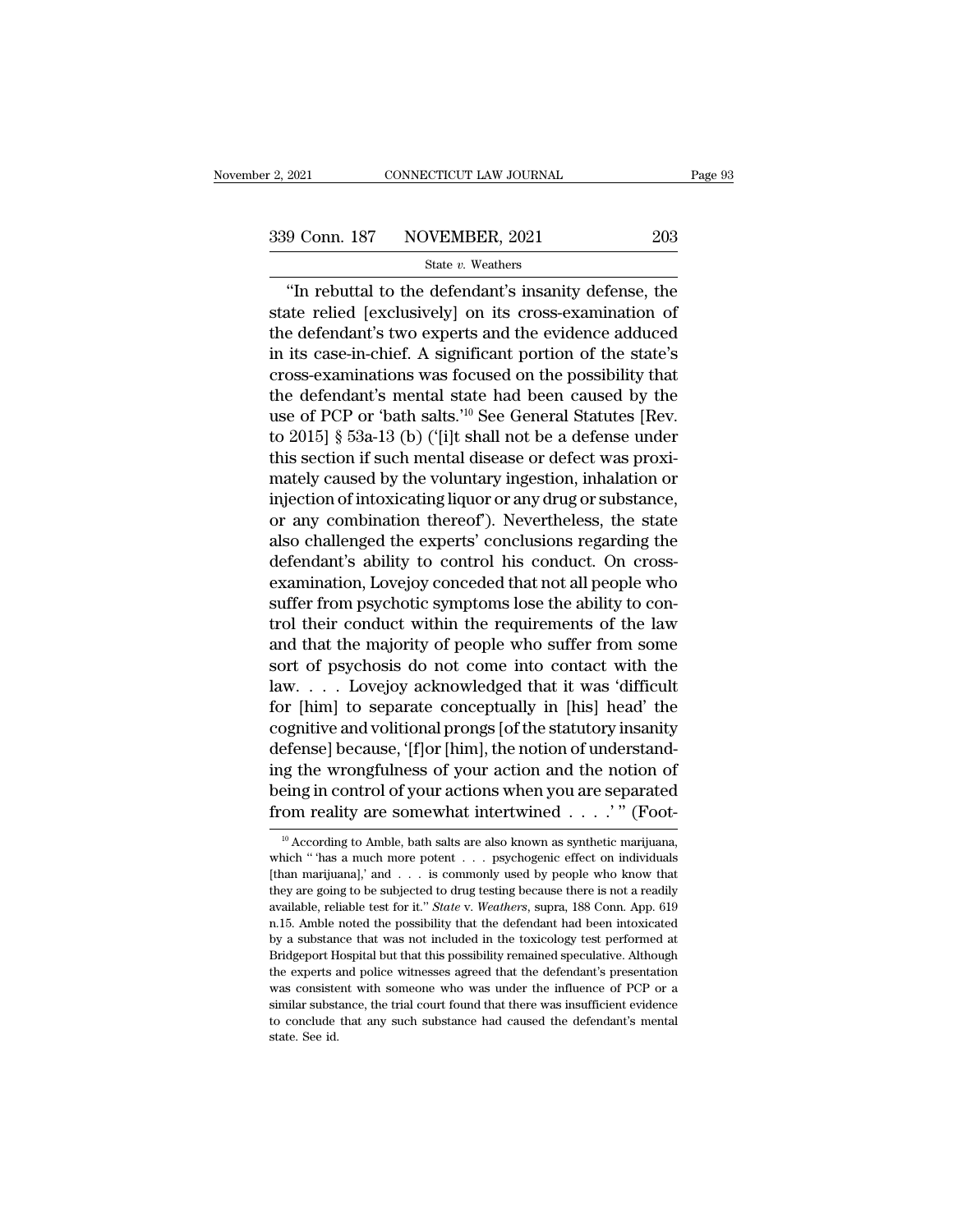# EXECUTE CONNECTICUT LAW JOURNAL Movember 2, 2021<br>204 NOVEMBER, 2021 339 Conn. 187<br>329 State v. Weathers

State *v.* Weathers

note altered.) *State* v. *Weathers*, supra, 188 Conn. 204<br>
note altered.) *St*<br>
App. 618–19.<br>
"Amble likewise

NOVEMBER, 2021 339 Conn. 187<br>
State v. Weathers<br>
te altered.) *State* v. *Weathers*, supra, 188 Conn.<br>
pp. 618–19.<br>
"Amble likewise conceded on cross-examination that<br>
psychosis does not necessarily impair a person's abil-204 NOVEMBER, 2021 339 Conn. 187<br>
state v. Weathers<br>
note altered.) State v. Weathers, supra, 188 Conn.<br>
App. 618–19.<br>
"Amble likewise conceded on cross-examination that<br>
a psychosis does not necessarily impair a person's State v. Weathers<br>
interval and the v. Weathers, supra, 188 Conn.<br>
App. 618–19.<br>
"Amble likewise conceded on cross-examination that<br>
a psychosis does not necessarily impair a person's abil-<br>
ity to control his or her cond note altered.) *State* v. *Weathers*, supra, 188 Conn.<br>App. 618–19.<br>"Amble likewise conceded on cross-examination that<br>a psychosis does not necessarily impair a person's abil-<br>ity to control his or her conduct within the r there are all the view of the view of the supplementation that<br>App. 618–19.<br>"Amble likewise conceded on cross-examination that<br>a psychosis does not necessarily impair a person's ability<br>to control his or her conduct within App. 010–15.<br>
"Amble likewise conceded on cross-examination that<br>
a psychosis does not necessarily impair a person's abil-<br>
ity to control his or her conduct within the requirements<br>
of the law and that the majority of pe "Amble likewise conceded on cross-examination that<br>a psychosis does not necessarily impair a person's abil-<br>ity to control his or her conduct within the requirements<br>of the law and that the majority of people experiencing<br> a psychosis does not necessarily impair a person's ability to control his or her conduct within the requirements<br>of the law and that the majority of people experiencing<br>their first episode of psychosis do not commit violen ity to control his or her conduct within the requirements<br>of the law and that the majority of people experiencing<br>their first episode of psychosis do not commit violent<br>acts. Amble further conceded that the fact that a cri of the law and that the majority of people experiencing<br>their first episode of psychosis do not commit violent<br>acts. Amble further conceded that the fact that a crime<br>is poorly thought out does not necessarily indicate tha their first episode of psychosis do not commit violent<br>acts. Amble further conceded that the fact that a crime<br>is poorly thought out does not necessarily indicate that<br>it is a product of psychosis. Similarly, Amble agreed<br> acts. Amble further conceded that the fact that a crime<br>is poorly thought out does not necessarily indicate that<br>it is a product of psychosis. Similarly, Amble agreed<br>that the fact that someone may have reacted violently t is poorly thought out does not necessarily indicate that<br>it is a product of psychosis. Similarly, Amble agreed<br>that the fact that someone may have reacted violently to<br>an apparently minor slight does not necessarily indica it is a product of psychosis. Similarly, Amble agreed<br>that the fact that someone may have reacted violently to<br>an apparently minor slight does not necessarily indicate<br>that he was operating under the influence of a psychothat the fact that someone may have reacted violently to<br>an apparently minor slight does not necessarily indicate<br>that he was operating under the influence of a psycho-<br>sis. Moreover, in response to questioning by the cour an apparently minor slight does not necessarily indicate<br>that he was operating under the influence of a psycho-<br>sis. Moreover, in response to questioning by the court,<br>Amble agreed that people who act illogically and com-<br> that he was operating under the influence of a psychosis. Moreover, in response to questioning by the court,<br>Amble agreed that people who act illogically and commit illogical acts are not necessarily unable to conform<br>thei sis. Moreover, in response to questioning by the court,<br>Amble agreed that people who act illogically and com-<br>mit illogical acts are not necessarily unable to conform<br>their behavior to the requirements of the law. He also<br> Amble agreed that people who act illogically and com-<br>mit illogical acts are not necessarily unable to conform<br>their behavior to the requirements of the law. He also<br>acknowledged that there was some evidence that the<br>defen mit illogical acts are not necessar<br>their behavior to the requiremen<br>acknowledged that there was so<br>defendant had 'mention[ed] som<br>dispute at the time of his arrest'<br>the information that Amble had<br>make sense.' "<sup>11</sup> Id., 6 En behavior to the requirements of the faw. The also<br>knowledged that there was some evidence that the<br>fendant had 'mention[ed] something about a labor<br>spute at the time of his arrest' but stated that, from<br>e information t defendant had 'mention[ed] something about a labor<br>dispute at the time of his arrest' but stated that, from<br>the information that Amble had, this 'didn't seem to<br>make sense.' "<sup>11</sup> Id., 619–20.<br>In a unanimous oral decision

dispute at the time of his arrest' but stated that, from<br>the information that Amble had, this 'didn't seem to<br>make sense.' "<sup>11</sup> Id., 619–20.<br>In a unanimous oral decision, the trial court found<br>that the state had met its make sense.' "<sup>11</sup> Id., 619–20.<br>In a unanimous oral decision, the trial court found<br>that the state had met its burden of proof on the three<br>counts charged<sup>12</sup> and that the defendant had failed to<br>prove his affirmative def make sense.' "<sup>11</sup> Id., 619–20.<br>In a unanimous oral decision, the trial court found<br>that the state had met its burden of proof on the three<br>counts charged<sup>12</sup> and that the defendant had failed to<br>prove his affirmative def In a unanimous oral decision, the trial court found<br>that the state had met its burden of proof on the three<br>counts charged<sup>12</sup> and that the defendant had failed to<br>prove his affirmative defense. With respect to that<br>defen In a unanimous oral decision, the trial court found<br>that the state had met its burden of proof on the three<br>counts charged<sup>12</sup> and that the defendant had failed to<br>prove his affirmative defense. With respect to that<br>defen rove his affirmative defense. With respect to that<br>efense, the court found that there was credible evi-<br>ence that the defendant suffered from a mental disease<br>r defect—a psychosis of an unspecific nature—at the<br><sup>11</sup> "Regar defense, the court found that there was credible evi-<br>dence that the defendant suffered from a mental disease<br>or defect—a psychosis of an unspecific nature—at the<br> $\frac{11 \text{``Regarding the 'labor dispute''}}{11 \text{``Regarding the 'labor dispute''}}$  explanation [that] he

dence that the defendant suffered from a mental disease<br>or defect—a psychosis of an unspecific nature—at the<br> $\frac{11}{11}$  "Regarding the 'labor dispute' explanation [that] he had given to<br>LaMaine, the defendant told Amble, at the time of the time of an unspecific nature—at the order of the response of an unspecific nature—at the  $\frac{11}{11}$  "Regarding the 'labor dispute' explanation [that] he had given to LaMaine, the defendant told Amble, If "Regarding the 'labor dispute' explanation [that] he had given to LaMaine, the defendant told Amble, '[i]t was like I was a mechanic and this was a labor dispute.' . . . When asked what was specifically in his mind at t LaMaine, the defendant told Amble, '[i]t was like I was a mechanic and this was a labor dispute.' . . . When asked what was specifically in his mind at the time of the offense, he responded, 'I don't know where [this expl at the time of the offense, he responded, 'I don't know where [this explana-

was a labor dispute.'... When asked what was specifically in his mind<br>at the time of the offense, he responded, 'I don't know where [this explana-<br>tion] came from and why.' "State v. Weathers, supra, 188 Conn. App. 620 n.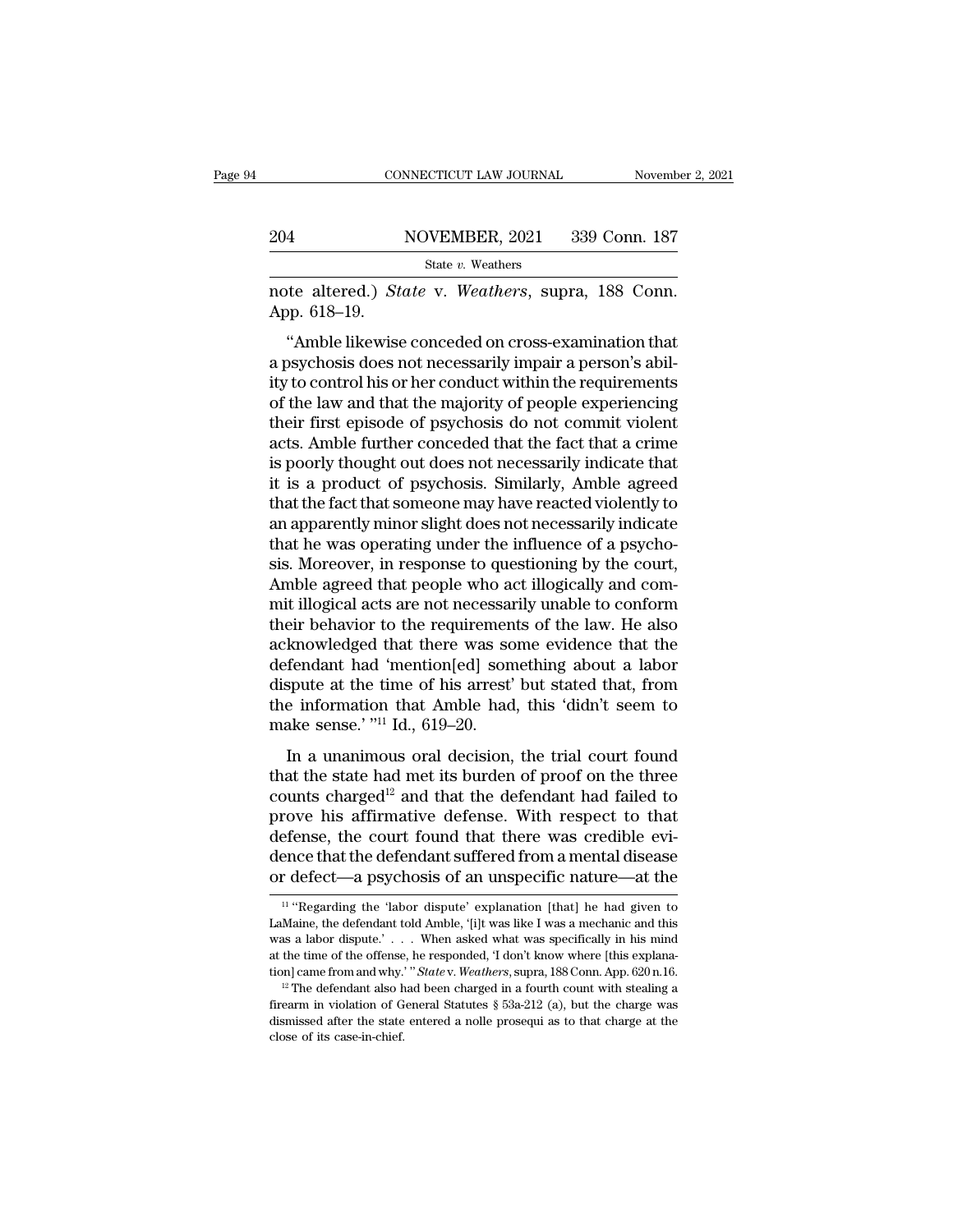$\frac{1}{2}$ , 2021 CONNECTICUT LAW JOURNAL Page<br>339 Conn. 187 NOVEMBER, 2021 205<br>5 State v. Weathers<br>time of the offense. The court further found, however,<br>that the defendant had failed to meet his burden of 339 Conn. 187 NOVEMBER, 2021 205<br>State v. Weathers<br>time of the offense. The court further found, however,<br>that the defendant had failed to meet his burden of<br>proving that, as a result of this mental disease, he lacked<br>subs 339 Conn. 187 NOVEMBER, 2021 205<br>
State v. Weathers<br>
time of the offense. The court further found, however,<br>
that the defendant had failed to meet his burden of<br>
proving that, as a result of this mental disease, he lacked 339 Conn. 187 NOVEMBER, 2021 205<br>
State v. Weathers<br>
time of the offense. The court further found, however,<br>
that the defendant had failed to meet his burden of<br>
proving that, as a result of this mental disease, he lacked State v. Weathers<br>
full the offense. The court further found, however,<br>
that the defendant had failed to meet his burden of<br>
proving that, as a result of this mental disease, he lacked<br>
substantial capacity either to appre state v. weathers<br>time of the offense. The court further found, however,<br>that the defendant had failed to meet his burden of<br>proving that, as a result of this mental disease, he lacked<br>substantial capacity either to appre time of the offense. The court further found, however,<br>that the defendant had failed to meet his burden of<br>proving that, as a result of this mental disease, he lacked<br>substantial capacity either to appreciate the wrong-<br>fu that the defendant had failed to meet his burden of<br>proving that, as a result of this mental disease, he lacked<br>substantial capacity either to appreciate the wrong-<br>fulness of his conduct or to control his conduct within<br>t proving that, as a result of this mental disease, he lacked<br>substantial capacity either to appreciate the wrong-<br>fulness of his conduct or to control his conduct within<br>the requirements of the law. With regard to the latte substantial capacity either to appreciate the wrong-<br>fulness of his conduct or to control his conduct within<br>the requirements of the law. With regard to the latter,<br>volitional prong—the only prong at issue on appeal—<br>the c fulness of his conduct or to control his conduct within<br>the requirements of the law. With regard to the latter,<br>volitional prong—the only prong at issue on appeal—<br>the court found that "the defendant's mental disease<br>did n the requirements of the law. With regard to the latter,<br>volitional prong—the only prong at issue on appeal—<br>the court found that "the defendant's mental disease<br>did not diminish his ability to conform his behavior.<br>The def volitional prong—the only prong at issue on appeal—<br>the court found that "the defendant's mental disease<br>did not diminish his ability to conform his behavior.<br>The defendant's actions in shooting [the victim] were<br>not borne the court found that "the defendant's mental disease<br>did not diminish his ability to conform his behavior.<br>The defendant's actions in shooting [the victim] were<br>not borne out of his psychosis. Simply put, he was<br>acting out did not diminish his ability to conform his behavior.<br>The defendant's actions in shooting [the victim] were<br>not borne out of his psychosis. Simply put, he was<br>acting out of frustration and anger. The defendant was<br>faced wi The defendant's actions in shooting [the victim] were<br>not borne out of his psychosis. Simply put, he was<br>acting out of frustration and anger. The defendant was<br>faced with a multitude of stressful and emotional hur-<br>dles i not borne out of his psychosis. Simply put, he was<br>acting out of frustration and anger. The defendant was<br>faced with a multitude of stressful and emotional hur-<br>dles in his life not of a psychiatric nature, which moti-<br>va acting out of frustration and anger. The defendant was<br>faced with a multitude of stressful and emotional hur-<br>dles in his life not of a psychiatric nature, which moti-<br>vated his actions that day. He had lost his job, he h faced with a multitude of stressful and emotional hurdles in his life not of a psychiatric nature, which motivated his actions that day. He had lost his job, he had not been able to gain employment for a substantial perio dles in his life not of a psychiatric nature, which motivated his actions that day. He had lost his job, he had<br>not been able to gain employment for a substantial<br>period of time . . . and was facing foreclosure on his<br>home vated his actions that day. He had lost his job, he had<br>not been able to gain employment for a substantial<br>period of time  $\ldots$  and was facing foreclosure on his<br>home.  $\ldots$  The evidence suggests that he made over-<br>tures not been able to gain employment for a substantial<br>period of time . . . and was facing foreclosure on his<br>home. . . . The evidence suggests that he made over-<br>tures for a job, and, when he was directed to make an<br>applicat period of time  $\ldots$  and was facing foreclosure on his<br>home.  $\ldots$  The evidence suggests that he made over-<br>tures for a job, and, when he was directed to make an<br>application elsewhere, he felt rebuffed and, in his own<br>wor home. . . . The evidence suggests that he made over-<br>tures for a job, and, when he was directed to make an<br>application elsewhere, he felt rebuffed and, in his own<br>words, felt that he had been brushed off." The court<br>also tures for a job, and, when he was directed to make an application elsewhere, he felt rebuffed and, in his own words, felt that he had been brushed off." The court also pointed to the defendant's conduct immediately followi application elsewhere<br>words, felt that he ha<br>also pointed to the d<br>following the shooting<br>near the scene and du<br>terizing that conduc<br>and appropriate.<br>The trial court wer Fras, the and he had seen stasked on. The coald<br>so pointed to the defendant's conduct immediately<br>llowing the shooting, when confronted by the police<br>ar the scene and during the police interview, charac-<br>rizing that conduc following the shooting, when confronted by the police<br>near the scene and during the police interview, charac-<br>terizing that conduct as compliant, unremarkable,<br>and appropriate.<br>The trial court went on to explain why it had

tendantly are shooting, when controlled by the police<br>near the scene and during the police interview, characterizing that conduct as compliant, unremarkable,<br>and appropriate.<br>The trial court went on to explain why it had n recal alternation and alternative system and appropriate.<br>
and appropriate.<br>
The trial court went on to explain why it had not<br>
found that the experts' opinions were sufficient to meet<br>
the defendant's burden of proof. It experience the trial court went on to explain why it had not<br>found that the experts' opinions were sufficient to meet<br>the defendant's burden of proof. It first noted that,<br>although there was agreement on some points, the<br>e The trial court went on to explain why it had not<br>found that the experts' opinions were sufficient to meet<br>the defendant's burden of proof. It first noted that,<br>although there was agreement on some points, the<br>experts' tes The trial court went on to explain why it had not<br>found that the experts' opinions were sufficient to meet<br>the defendant's burden of proof. It first noted that,<br>although there was agreement on some points, the<br>experts' tes found that the experts' opinions were sufficient to meet<br>the defendant's burden of proof. It first noted that,<br>although there was agreement on some points, the<br>experts' testimony and reports "show[ed] at least as<br>much dive the defendant's burden of proof. It first noted that,<br>although there was agreement on some points, the<br>experts' testimony and reports "show[ed] at least as<br>much divergence as they do uniformity in the [bases]<br>for their opi although there was agreement on some points, the<br>experts' testimony and reports "show[ed] at least as<br>much divergence as they do uniformity in the [bases]<br>for their opinions." The court also observed that,<br>although the exp experts' testimony and reports "show[ed] at least as<br>much divergence as they do uniformity in the [bases]<br>for their opinions." The court also observed that,<br>although the experts did agree that the defendant was<br>unable to c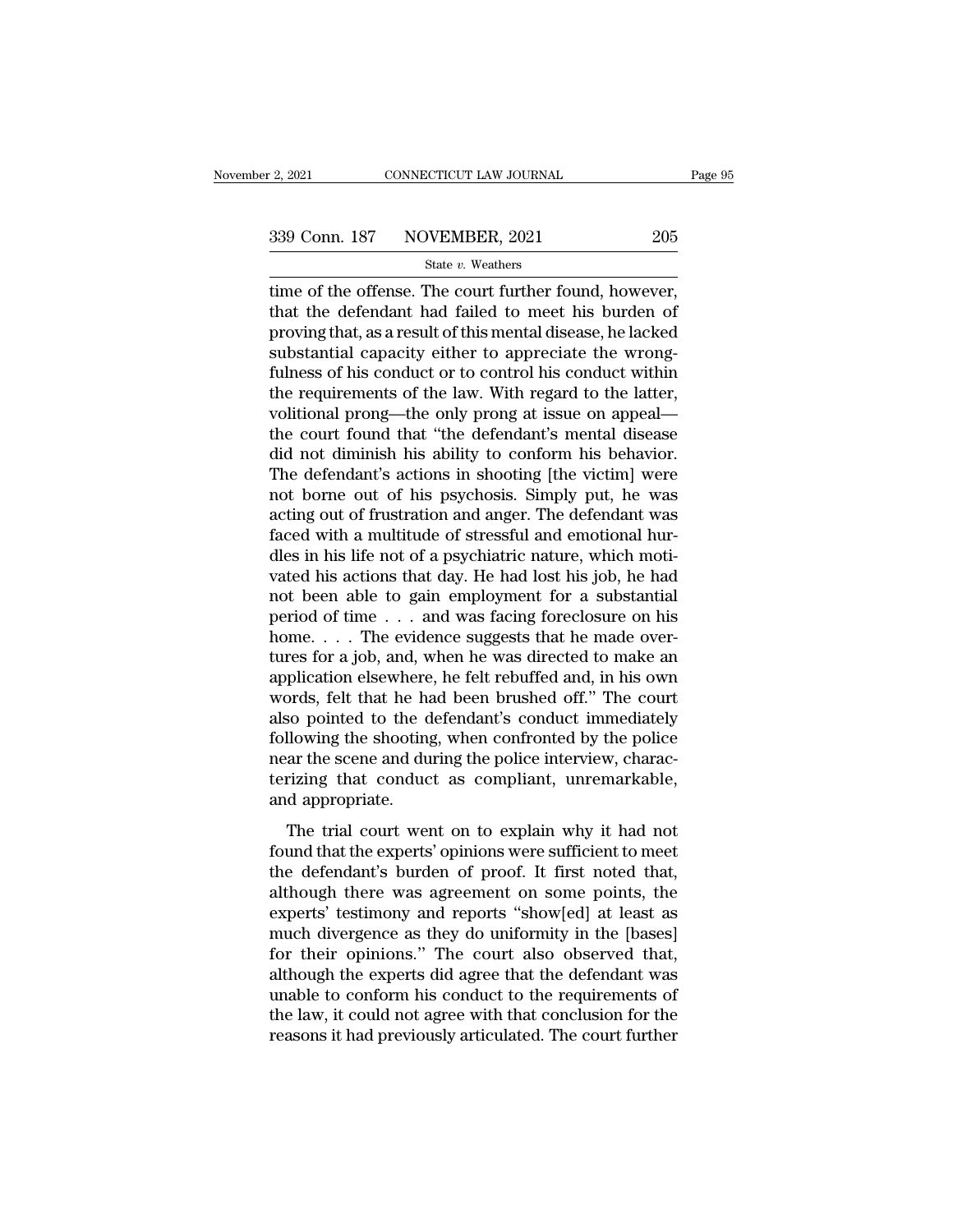EXERET CONNECTICUT LAW JOURNAL Movember 2, 2021<br>
206 NOVEMBER, 2021 339 Conn. 187<br>
State v. Weathers<br>
explained that there was substantial, credible evidence<br>
that the defendant "was malingering and thus [found]<br>
that the 206 NOVEMBER, 2021 339 Conn. 187<br>
State v. Weathers<br>
explained that there was substantial, credible evidence<br>
that the defendant "was malingering and thus [found]<br>
that the defendant willingly either fabricated or embel-<br> 206 NOVEMBER, 2021 339 Conn. 187<br>
State v. Weathers<br>
explained that there was substantial, credible evidence<br>
that the defendant "was malingering and thus [found]<br>
that the defendant willingly either fabricated or embel-<br> 206 NOVEMBER, 2021 339 Conn. 187<br>
State v. Weathers<br>
explained that there was substantial, credible evidence<br>
that the defendant "was malingering and thus [found]<br>
that the defendant willingly either fabricated or embel-<br> State v. Weathers<br>
State v. Weathers<br>
explained that there was substantial, credible evidence<br>
that the defendant "was malingering and thus [found]<br>
that the defendant willingly either fabricated or embel-<br>
lished his sym state v. Weathers<br>explained that there was substantial, credible evidence<br>that the defendant "was malingering and thus [found]<br>that the defendant willingly either fabricated or embel-<br>lished his symptoms selectively over explained that there was substantial, credible evidence<br>that the defendant "was malingering and thus [found]<br>that the defendant willingly either fabricated or embel-<br>lished his symptoms selectively over time. . . . [T]he<br>d that the defendant "was malingering and thus [found]<br>that the defendant willingly either fabricated or embel-<br>lished his symptoms selectively over time. . . . . [T]he<br>defendant had a perceived motivation, a reason to comthat the defendant willingly either fabricated or embel-<br>lished his symptoms selectively over time.... [T]he<br>defendant had a perceived motivation, a reason to com-<br>mit these crimes. The court's findings relating to his<br>ma The defendant appealed to this court, and we trans-<br>The defendant had a perceived motivation, a reason to com-<br>it these crimes. The court's findings relating to his<br>alingering . . . and his motivation [for] commit[ting]<br>e defendant had a perceived motivation, a reason to com-<br>mit these crimes. The court's findings relating to his<br>malingering . . . and his motivation [for] commit[ting]<br>the crime . . . undermine the opinions of the [experts]

Finit these crimes. The court's intuitigs relating to its<br>malingering . . . and his motivation [for] commit[ting]<br>the crime . . . undermine the opinions of the [experts]<br>that the defendant could not conform his conduct."<br> the crime . . . and its inotivation [for] Committed the crime the crime . . . undermine the opinions of the [experts] that the defendant could not conform his conduct."<br>The defendant appealed to this court, and we transfe that the defendant could not conform his conduct."<br>The defendant could not conform his conduct."<br>The defendant appealed to this court, and we trans-<br>ferred the appeal to the Appellate Court pursuant to<br>General Statutes  $\S$ The defendant could not comform its conduct.<br>The defendant appealed to this court, and we transferred the appeal to the Appellate Court pursuant to<br>General Statutes § 51-199 (c) and Practice Book § 65-<br>1. Thereafter, the The defendant appealed to this court, and we transferred the appeal to the Appellate Court pursuant to General Statutes  $\S 51-199$  (c) and Practice Book  $\S 65-1$ . Thereafter, the defendant sought an articulation from the % ferred the appeal to the Appellate Court pursuant to General Statutes  $\S$  51-199 (c) and Practice Book  $\S$  65-1. Thereafter, the defendant sought an articulation from the trial court regarding the evidentiary basis on w Fileral statutes  $\S 51-159$  (C) and Fractice Book  $\S 65$ -Thereafter, the defendant sought an articulation from<br>e trial court regarding the evidentiary basis on which<br>ch of the court's findings rested. The court denied<br>e r r. Thereatter, the defendant solight an articulation from<br>the trial court regarding the evidentiary basis on which<br>each of the court's findings rested. The court denied<br>the request, and the defendant did not seek review of

the that court regarding the evidentiary basis on which<br>each of the court's findings rested. The court denied<br>the request, and the defendant did not seek review of<br>that decision.<br>In his appeal to the Appellate Court, the each of the court's intuitings rested. The court defied<br>the request, and the defendant did not seek review of<br>that decision.<br>In his appeal to the Appellate Court, the defendant<br>contended that (1) the trial court arbitraril In this appeal to the Appellate Court, the defendant<br>
In his appeal to the Appellate Court, the defendant<br>
contended that (1) the trial court arbitrarily rejected<br>
the experts' opinions because there was no conflicting<br>
ev In his appeal to the Appellate Court, the defendant<br>contended that (1) the trial court arbitrarily rejected<br>the experts' opinions because there was no conflicting<br>evidence on which to base such a conclusion; *State v*.<br>We In his appeal to the Appellate Court, the defendant<br>contended that (1) the trial court arbitrarily rejected<br>the experts' opinions because there was no conflicting<br>evidence on which to base such a conclusion; *State* v.<br>*We* contended that (1) the trial court arbitrarily rejected<br>the experts' opinions because there was no conflicting<br>evidence on which to base such a conclusion; *State* v.<br>Weathers, supra, 188 Conn. App. 620; and (2) certain<br>of the experts' opinions because there was no conflicting<br>evidence on which to base such a conclusion; *State* v.<br>Weathers, supra, 188 Conn. App. 620; and (2) certain<br>of the court's findings were clearly erroneous, in particevidence on which to base such a conclusion; *State* v.<br>Weathers, supra, 188 Conn. App. 620; and (2) certain<br>of the court's findings were clearly erroneous, in partic-<br>ular, (a) the defendant shot the victim out of anger<br> Weathers, supra, 188 Conn. App. 620; and (2) certain<br>of the court's findings were clearly erroneous, in partic-<br>ular, (a) the defendant shot the victim out of anger<br>and frustration, (b) "there was nothing unremarkable,<br>unt of the court's findings were clearly erroneous, in particular, (a) the defendant shot the victim out of anger<br>and frustration, (b) "there was nothing unremarkable,<br>untoward or aberrant about the defendant's conduct<br>[during ular, (a) the defendant shot the victim out of anger<br>and frustration, (b) "there was nothing unremarkable,<br>untoward or aberrant about the defendant's conduct<br>[during the police interview]," and (c) the defendant<br>fabricated and frustration, (b) "there was nothing unremarkable,<br>untoward or aberrant about the defendant's conduct<br>[during the police interview]," and (c) the defendant<br>fabricated or embellished his symptoms. (Internal quo-<br>tation m untoward or aberrant about the defendant's conduct<br>[during the police interview]," and (c) the defendant<br>fabricated or embellished his symptoms. (Internal quo-<br>tation marks omitted.) Id., 626–27. In rejecting the first<br>con [during the police interview]," and (c) the defendant<br>fabricated or embellished his symptoms. (Internal quo-<br>tation marks omitted.) Id., 626–27. In rejecting the first<br>contention, the Appellate Court concluded, among<br>othe fabricated or embellished his symptoms. (Internal quotation marks omitted.) Id., 626–27. In rejecting the first contention, the Appellate Court concluded, among other things, that the trial court was entitled to rely on it tation marks omitted.) Id., 626–27. In rejecting the first<br>contention, the Appellate Court concluded, among<br>other things, that the trial court was entitled to rely<br>on its nonpsychiatric explanation for the defendant's<br>cond contention, the Appellate Court concluded, among<br>other things, that the trial court was entitled to rely<br>on its nonpsychiatric explanation for the defendant's<br>conduct, and that it was reasonable for the trial court<br>to conc other things, that the trial court was entitled to rely<br>on its nonpsychiatric explanation for the defendant's<br>conduct, and that it was reasonable for the trial court<br>to conclude that the experts' opinions to the contrary<br>w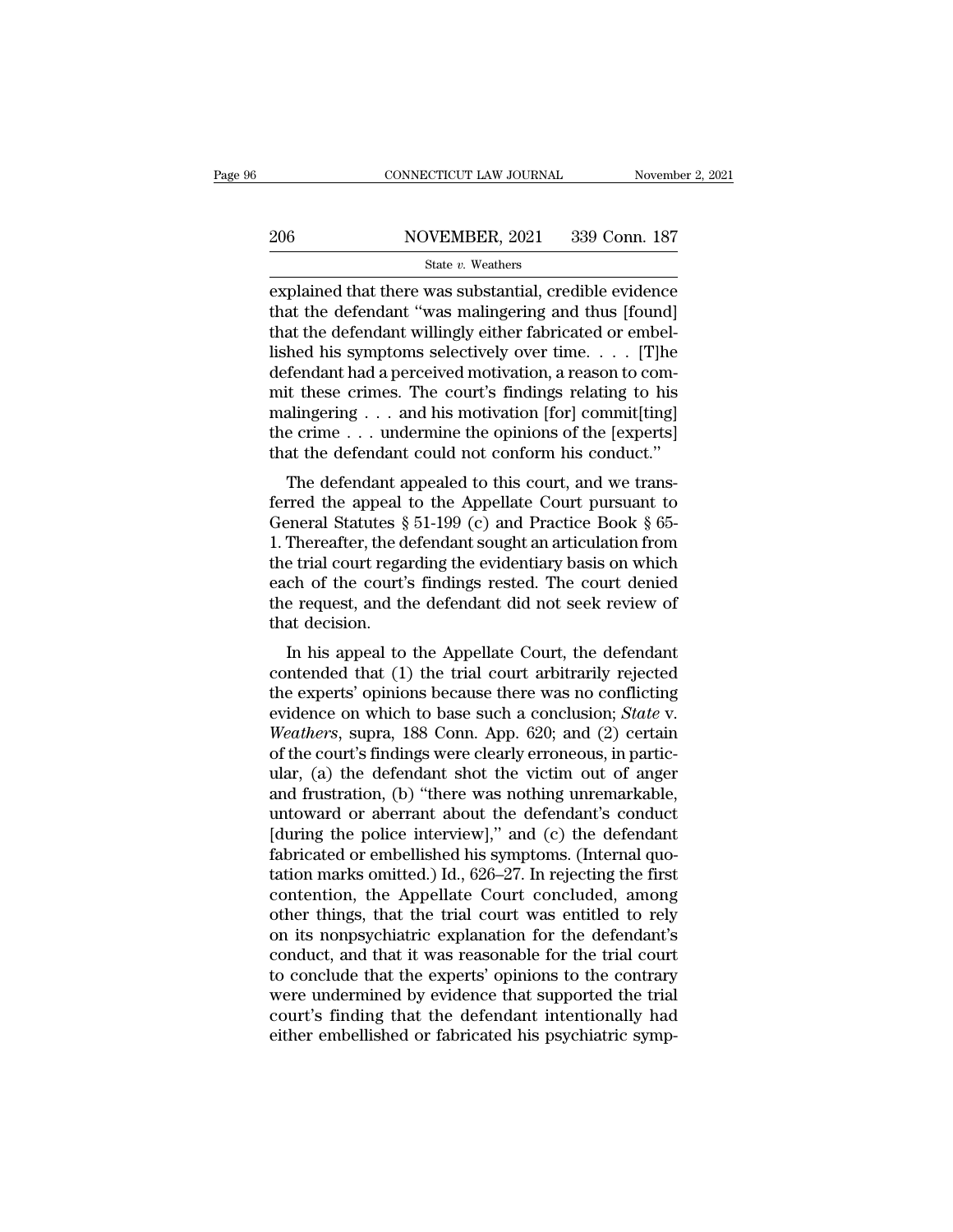# $\frac{2,2021}{2}$  CONNECTICUT LAW JOURNAL Page 97<br>339 Conn. 187 NOVEMBER, 2021 207<br>State v. Weathers

### State *v.* Weathers

The 2, 2021 CONNECTICUT LAW JOURNAL<br>
207 State v. Weathers<br>
207 State v. Weathers<br>
207 State v. Weathers<br>
207 State v. Weathers<br>
207 State v. Weathers<br>
207 State v. Weathers<br>
207 State v. Weathers<br>
207 State v. Weathers<br>
2  $\begin{array}{r} \text{339 Conn. 187} \quad \text{NOVEMBER, 2021} \quad \text{207} \\\text{State $v$. Weather} \end{array}$ <br>
toms over time, especially in light of the experts' reliance on what the defendant himself had reported about<br>
his symptoms and the events surrounding the 339 Conn. 187 NOVEMBER, 2021 207<br>
State v. Weathers<br>
toms over time, especially in light of the experts' reli-<br>
ance on what the defendant himself had reported about<br>
his symptoms and the events surrounding the shooting.<br> 339 Conn. 187 NOVEMBER, 2021 207<br>
State v. Weathers<br>
toms over time, especially in light of the experts' reli-<br>
ance on what the defendant himself had reported about<br>
his symptoms and the events surrounding the shooting.<br> Solution of the VERBER, 2021<br>
State v. Weathers<br>
toms over time, especially in light of the experts' reli-<br>
ance on what the defendant himself had reported about<br>
his symptoms and the events surrounding the shooting.<br>
Id. state v. Weathers<br>toms over time, especially in light of the experts' reli-<br>ance on what the defendant himself had reported about<br>his symptoms and the events surrounding the shooting.<br>Id., 623–26. The Appellate Court iden toms over time, especially in light of the experts' reliance on what the defendant himself had reported about<br>his symptoms and the events surrounding the shooting.<br>Id., 623–26. The Appellate Court identified particular<br>fac ance on what the defendant himself had reported about<br>his symptoms and the events surrounding the shooting.<br>Id., 623–26. The Appellate Court identified particular<br>facts on which each expert had relied or had failed to<br>ade his symptoms and the events surrounding the shooting.<br>Id., 623–26. The Appellate Court identified particular<br>facts on which each expert had relied or had failed to<br>adequately consider as a reasonable basis for the trial<br>co Id., 623–26. The Appellate Court identified particular<br>facts on which each expert had relied or had failed to<br>adequately consider as a reasonable basis for the trial<br>court to have rejected the experts' opinions. See id.,<br>6 facts on which each expert had relied or had failed to<br>adequately consider as a reasonable basis for the trial<br>court to have rejected the experts' opinions. See id.,<br>624–26. The Appellate Court also identified evidence<br>in adequately consider as a reasonable basis for the trial<br>court to have rejected the experts' opinions. See id.,<br>624–26. The Appellate Court also identified evidence<br>in the record that, in its view, supported the findings<br>ch court to have rejected the experts' opinions. See id.,<br>624–26. The Appellate Court also identified evidence<br>in the record that, in its view, supported the findings<br>challenged by the defendant. Id., 627–33. Specifically<br>wit 624–26. The Appellate Court also identified evidence<br>in the record that, in its view, supported the findings<br>challenged by the defendant. Id., 627–33. Specifically<br>with respect to the fabrication or embellishment of<br>sympt in the record that, in its view, supported the findings<br>challenged by the defendant. Id., 627–33. Specifically<br>with respect to the fabrication or embellishment of<br>symptoms, the Appellate Court reasoned: "Because the<br>defend challenged by the defendant. Id., 627–33. Specifically<br>with respect to the fabrication or embellishment of<br>symptoms, the Appellate Court reasoned: "Because the<br>defendant concedes that there is some evidence of<br>malingering with respect to the fabrication or embellishment of<br>symptoms, the Appellate Court reasoned: "Because the<br>defendant concedes that there is some evidence of<br>malingering in the record—namely, Downer's notation<br>in the defendan symptoms, the Appellate Court reasoned: "Because the<br>defendant concedes that there is some evidence of<br>malingering in the record—namely, Downer's notation<br>in the defendant's medical records with the [D]epart-<br>ment [of Corr defendant concedes that there is some evidence of<br>malingering in the record—namely, Downer's notation<br>in the defendant's medical records with the [D]epart-<br>ment [of Correction] and Amble's conclusion in his<br>written evaluat malingering in the record—namely, Downer's notation<br>in the defendant's medical records with the [D]epart-<br>ment [of Correction] and Amble's conclusion in his<br>written evaluation—[the court] cannot conclude that<br>the [trial] c in the defendant's medical records<br>ment [of Correction] and Amble's<br>written evaluation—[the court] ca<br>the [trial] court's finding [with resp<br>clearly erroneous.'' Id., 633. The<br>affirmed the judgment of the trial<br>this certif In the court of the trial court of the sissue is<br>early erroneous." Id., 633. The Appellate Court<br>firmed the judgment of the trial court; id., 635; and<br>is certified appeal followed.<br>II<br>In his appeal to this court, the defen

### II

the [that] courts finding [with respect to this issue] is<br>clearly erroneous." Id., 633. The Appellate Court<br>affirmed the judgment of the trial court; id., 635; and<br>this certified appeal followed.<br>II<br>In his appeal to this c does not permit it to do so arbitrarily, and this certified appeal followed.<br>
II<br>
In his appeal to this court, the defendant contends<br>
that a trial court's discretion to reject expert opinion<br>
does not permit it to do so a and this certified appeal followed.<br>
II<br>
In his appeal to this court, the defendant contends<br>
that a trial court's discretion to reject expert opinion<br>
does not permit it to do so arbitrarily, and that the trial<br>
court's r  $\rm H$ <br>In his appeal to this court, the defendant contends<br>that a trial court's discretion to reject expert opinion<br>does not permit it to do so arbitrarily, and that the trial<br>court's rejection of the unrebutted consensus II<br>In his appeal to this court, the defendant contends<br>that a trial court's discretion to reject expert opinion<br>does not permit it to do so arbitrarily, and that the trial<br>court's rejection of the unrebutted consensus of t In his appeal to this court, the defendant contends<br>that a trial court's discretion to reject expert opinion<br>does not permit it to do so arbitrarily, and that the trial<br>court's rejection of the unrebutted consensus of the<br> that a trial court's discretion to reject expert opinion<br>does not permit it to do so arbitrarily, and that the trial<br>court's rejection of the unrebutted consensus of the<br>only two experts to testify in the present case cons does not permit it to do so arbitrarily, and that the trial<br>court's rejection of the unrebutted consensus of the<br>only two experts to testify in the present case consti-<br>tuted precisely that. He contends that the Appellate<br> court's rejection of the unrebutted consensus<br>only two experts to testify in the present case of<br>tuted precisely that. He contends that the App<br>Court's contrary conclusion rested on its imp<br>endorsement of the trial court' ourt's contrary conclusion rested on its improper<br>ndorsement of the trial court's irrelevant "motivation"<br>neory and other considerations that did not legiti-<br>ately undermine the experts' opinions.<sup>13</sup><br><sup>13</sup> Specifically, th endorsement of the trial court's irrelevant "motivation"<br>theory and other considerations that did not legiti-<br>mately undermine the experts' opinions.<sup>13</sup><br> $\frac{13}{13}$  Specifically, the defendant contends that (1) the trial

theory and other considerations that did not legitimately undermine the experts' opinions.<sup>13</sup><br> $B_{\text{specifically, the defendant contents that (1) the trial court's disagree-  
ment with the expert testimony is not itself evidence and therefore cannot constitute conflicting evidence, (2) the Appellate Court incorrectly con-  
cluded that the experts' opinions were "[wleakened" by the defendant's$ mately undermine the experts' opinions.<sup>13</sup><br>
<sup>13</sup> Specifically, the defendant contends that (1) the trial court's disagreement with the expert testimony is not itself evidence and therefore cannot constitute conflicting e Electrically underfullie the experts opinions.<br>
<sup>13</sup> Specifically, the defendant contends that (1) the trial court's disagreement with the expert testimony is not itself evidence and therefore cannot constitute conflictin <sup>13</sup> Specifically, the defendant contends that (1) the trial court's disagreement with the expert testimony is not itself evidence and therefore cannot constitute conflicting evidence, (2) the Appellate Court incorrectly ment with the expert testimony is not itself evidence and therefore cannot constitute conflicting evidence,  $(2)$  the Appellate Court incorrectly concluded that the experts' opinions were "[w]eakened" by the defendant's e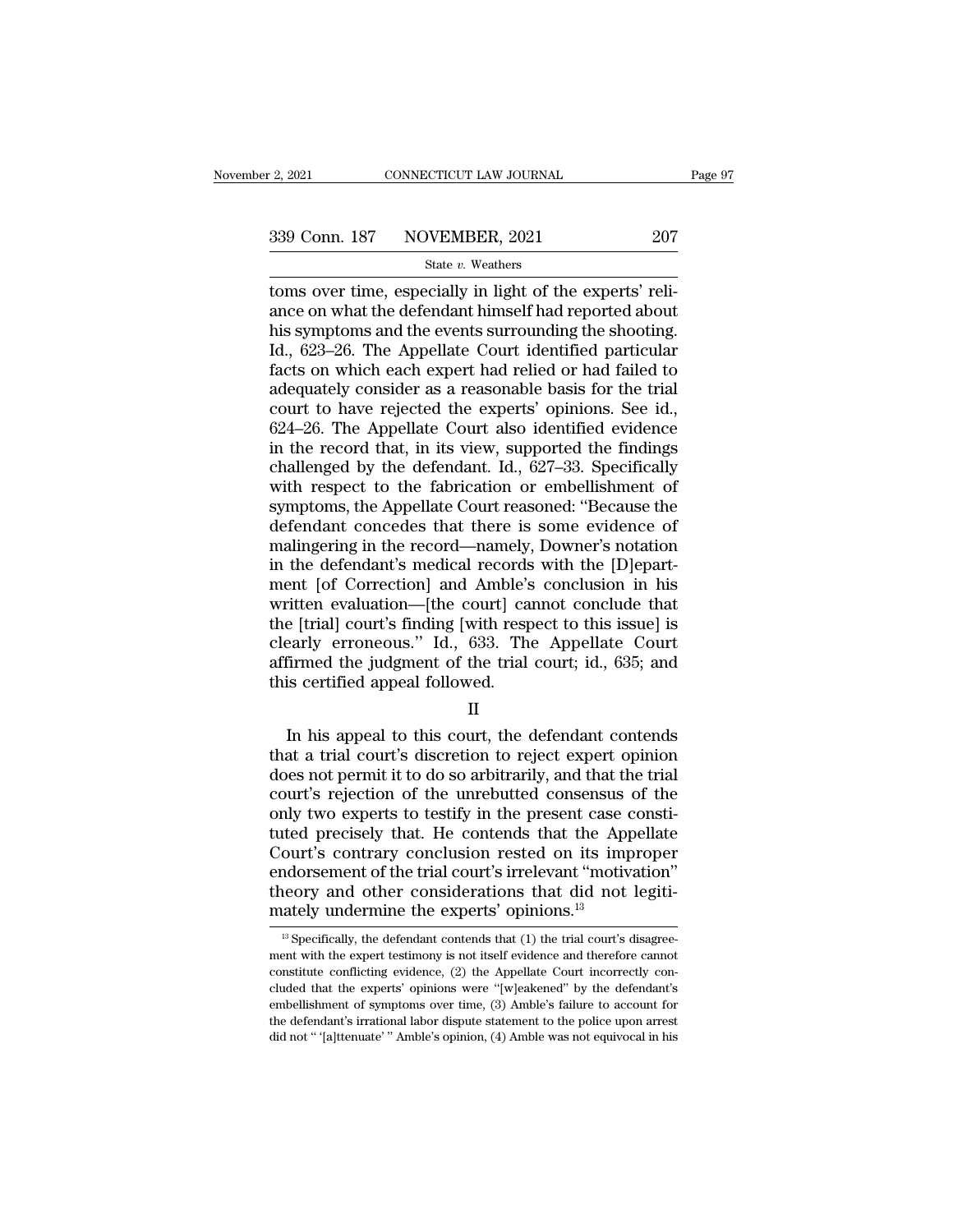# EXECUTE CONNECTICUT LAW JOURNAL Movember 2, 2021<br>208 NOVEMBER, 2021 339 Conn. 187<br>208 State v. Weathers

### State *v.* Weathers

 $\frac{\text{COMNETICUT LAW JOURNAL}}{\text{SUSUENBER}, 2021}$  and  $\frac{\text{SUSUENBER}}{\text{SUSU}}$  and  $\frac{\text{SUSU}}{\text{SUSU}}$ <br>
The state claims that the defendant's arguments are emised on an improper standard of review. It asserts at the question is not whether it Premised on an improper standard of review. It asserts<br>that the question is not whether it was proper for the trier of fact to diverge from the experts' opinions given 208 NOVEMBER, 2021 339 Conn. 187<br>
State v. Weathers<br>
The state claims that the defendant's arguments are<br>
premised on an improper standard of review. It asserts<br>
that the question is not whether it was proper for the<br>
tri 208 NOVEMBER, 2021 339 Conn. 187<br>
State v. Weathers<br>
The state claims that the defendant's arguments are<br>
premised on an improper standard of review. It asserts<br>
that the question is not whether it was proper for the<br>
tri The state claims that the defendant's arguments are<br>premised on an improper standard of review. It asserts<br>that the question is not whether it was proper for the<br>trier of fact to diverge from the experts' opinions given<br>t state  $v$ . Weathers<br>
The state claims that the defendant's arguments are<br>
premised on an improper standard of review. It asserts<br>
that the question is not whether it was proper for the<br>
trier of fact to diverge from the e The state claims that the defendant's arguments are<br>premised on an improper standard of review. It asserts<br>that the question is not whether it was proper for the<br>trier of fact to diverge from the experts' opinions given<br>th premised on an improper standard of review. It asserts<br>that the question is not whether it was proper for the<br>trier of fact to diverge from the experts' opinions given<br>that the trier is free to reject such opinions; rather that the question is not whether it was proper for the<br>trier of fact to diverge from the experts' opinions given<br>that the trier is free to reject such opinions; rather, it<br>is whether there was sufficient evidence to suppor trier of fact to diverge from the experts' opinions given<br>that the trier is free to reject such opinions; rather, it<br>is whether there was sufficient evidence to support the<br>trier's ultimate finding that the defendant's gui trier's ultimate finding that the defendant's guilt had<br>been proved beyond a reasonable doubt. The state con-<br>tends that the record in the present case supports that<br>finding.<sup>14</sup> It alternatively contends that, even if the been proved beyond a reasonable doubt. The state contends that the record in the present case supports that finding.<sup>14</sup> It alternatively contends that, even if the conclusions, (5) the Appellate Court improperly adopted t

tends that the record in the present case supports that finding.<sup>14</sup> It alternatively contends that, even if the conclusions, (5) the Appellate Court improperly adopted the trial court's conclusion that Lovejoy was not wo finding.<sup>14</sup> It alternatively contends that, even if the conclusions, (5) the Appellate Court improperly adopted the trial court's conclusion that Lovejoy was not worthy of belief, (6) the Appellate Court improperly rejec Interiors, (5) the Appellate Court improperly adopted the trial court's<br>conclusions, (5) the Appellate Court improperly adopted the trial court's<br>conclusion that Lovejoy was not worthy of belief, (6) the Appellate Court<br>im conclusions, (5) the Appellate Court improperly adopted the trial court's<br>conclusion that Lovejoy was not worthy of belief, (6) the Appellate Court<br>improperly rejected Lovejoy's opinion on the basis of his " '[p]hilosophic conclusion that Lovejoy was not worthy of belief, (6) the Appellate Court<br>improperly rejected Lovejoy's opinion on the basis of his " '[p]hilosophical' "<br>dispute with the distinctions between the volitional and cognitive p improperly rejected Lovejoy's opinion on the basis of his "'[p]hilosophical'"<br>dispute with the distinctions between the volitional and cognitive prongs<br>of § 53a-13, and (7) the experts' admissions on cross-examination tha reasoning as the Appellate Court.<br>
dispute with the distinctions between the volitional and cognitive prongs<br>
of § 53a-13, and (7) the experts' admissions on cross-examination that some<br>
persons suffering from psychotic d Fresons suffering from psychotic disorders can control themselves did not undermine their opinion that "[t]his [p]sychotic" defendant could not control himself. We address these claims to the extent that we endorse the sa

performation that "[t]his [p]sychotic" defendant could not control<br>undermine their opinion that "[t]his [p]sychotic" defendant could not control<br>himself. We address these claims to the extent that we endorse the same<br>reaso definition and performance the same the extent that we endorse the same reasoning as the Appellate Court. <sup>14</sup> The state, in its brief to this court, appears to take the position that our review is not limited to whether t reasoning as the Appellate Court.<br><sup>14</sup> The state, in its brief to this court, appears to take the position that our<br>review is not limited to whether there is evidentiary support for the specific<br>reasons articulated by the <sup>14</sup> The state, in its brief to this court, appears to take the position that our review is not limited to whether there is evidentiary support for the specific reasons articulated by the trial court for rejecting the def The intertwice was raised at oral argument. We note that, unlike in a case tried to whether there is evidentiary support for the specific reasons articulated by the trial court for rejecting the defendant's insanity defens reasons articulated by the trial court for rejecting the defendant's insanity defense. Although the defendant's brief to this court reflects the opposite approach, neither party's brief addressed this specific question in defense. Although the defendant's brief to this court reflects the opposite approach, neither party's brief addressed this specific question in any detail; nor did either party provide this court with authority supporting approach, neither party's brief addressed this specific question in any detail;<br>nor did either party provide this court with authority supporting their posi-<br>ion when the issue was raised at oral argument. We note that, un that the reasons articulated by the rial court properly supporting their position when the issue was raised at oral argument. We note that, unlike in a case tried to a jury, the trial court is required to issue a decision From when the issue was raised at oral argument. We note that, unlike in a case tried to a jury, the trial court is required to issue a decision that "shall encompass its conclusion as to each claim of law raised by the p case tried to a jury, the trial court is required to issue a decision that "shall encompass its conclusion as to each claim of law raised by the parties and the factual basis therefor." Practice Book § 64-1 (a). Because we the factual basis therefor." Practice Book § 64-1 (a). Because we conclude that the reasons articulated by the trial court properly support its decision, we need not consider whether the state's position is correct or whe that the reasons articulated by the trial court properly support its decision, we need not consider whether the state's position is correct or whether the trial court's reasons should be treated like a special verdict. Se we need not consider whether the state's position is correct or whether the trial court's reasons should be treated like a special verdict. See *State* v. *Perez*, 182 Conn. 603, 606, 438 A.2d 1149 (1981) ("Our review of trial court's reasons should be treated like a special verdict. See *State* v.<br>*Perez*, 182 Conn. 603, 606, 438 A.2d 1149 (1981) ("Our review of the conclusions of the trier of fact . . . is the same whether the trier is *Perez*, 182 Conn. 603, 606, 438 A.2d 1149 (1981) ("Our review of the conclusions of the trier of fact . . . is the same whether the trier is a judge, a panel of judges, or a jury. . . . Upon a verdict of guilty we review full solve that the same whether the trier is a judge, a panel of judges, or a jury. . . . Upon a verdict of guilty we review the evidence in the light most favorable to sustaining the verdict. . . . It is not necessary f panel of judges, or a jury.  $\ldots$  Upon a verdict of guilty we review the evidence in the light most favorable to sustaining the verdict.  $\ldots$  It is not necessary for us to determine the reasons [that] the trier had for c perfect of at its result.'' (Citations omitted; emphasis added.)); see also state v. Quinet, 253 Conn. 392, 410-11, 752 A.2d 490 (2000) ("[A]]though it set  $\alpha$  it are  $\alpha$  it at its result.'' (Citations omitted; emphasis evidence in the light most favorable to sustaining the verdict. . . . . It is not necessary for us to determine the reasons [that] the trier had for concluding that the defendant had substantial capacity both to appreciat is that the defendant had substantial capacity both to appreciate the wrong-<br>fulness of his conduct and to conform his conduct to the requirements of<br>law. Absent a special verdict, we need not consider the route by which fulness of his conduct and to conform his conduct to the requirements of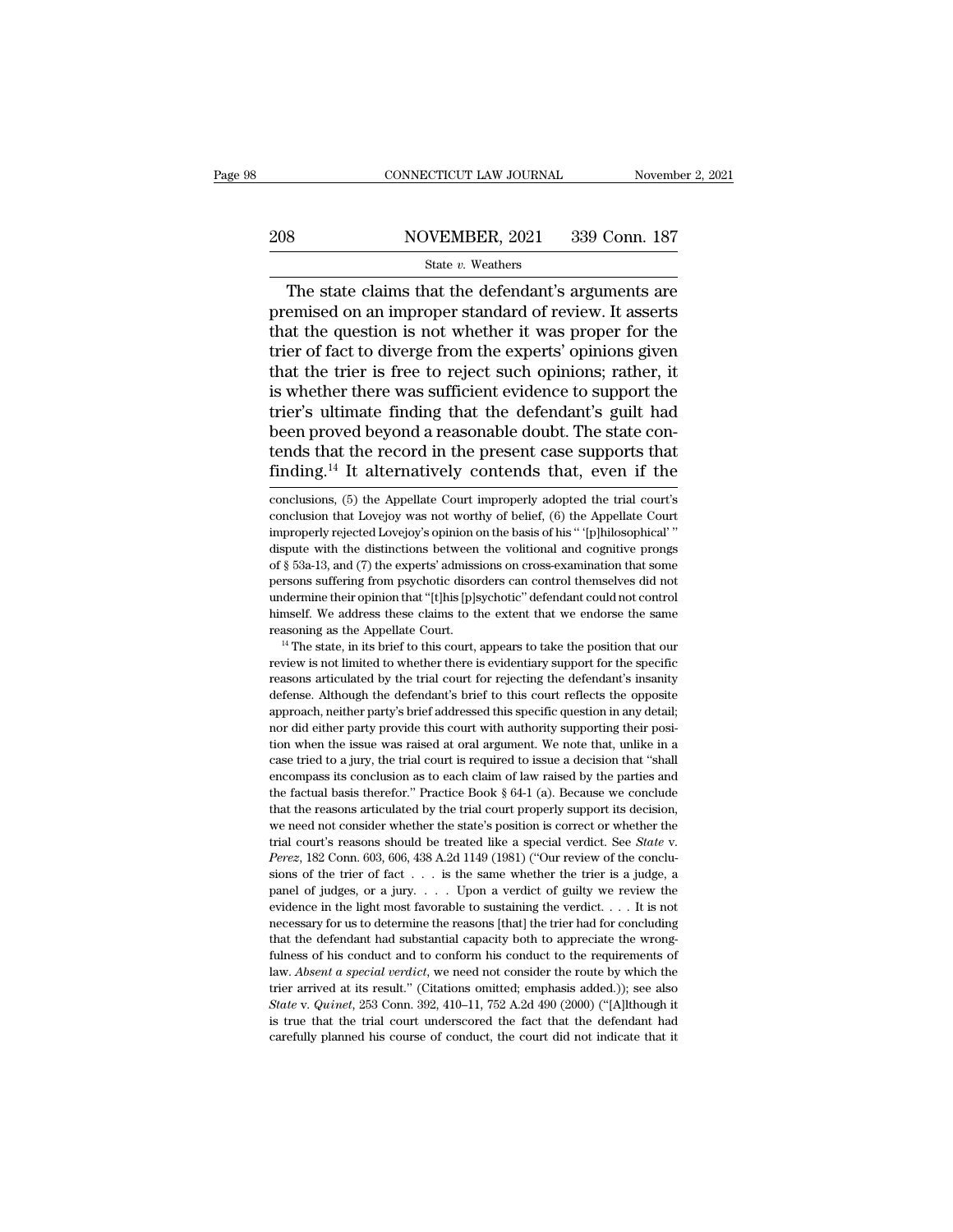Page 99<br>
2, 2021 CONNECTICUT LAW JOURNAL Page 99<br>
339 Conn. 187 NOVEMBER, 2021 209<br>
31 State v. Weathers<br>
proper standard requires us to consider whether the<br>
proper standard requires us to consider whether the<br>
properts' 339 Conn. 187 NOVEMBER, 2021 209<br>
State v. Weathers<br>
proper standard requires us to consider whether the<br>
record contains a reasonable basis for rejecting the<br>
experts' opinions, that standard was met. We agree with<br>
the 339 Conn. 187 NOVEMBER, 2021 209<br>
State v. Weathers<br>
proper standard requires us to consider whether the<br>
record contains a reasonable basis for rejecting the<br>
experts' opinions, that standard was met. We agree with<br>
the 339 Conn. 187 NOVEMBER, 2021 209<br>  $\frac{\text{State } v. \text{ Weather}}{\text{greater}}$ <br>
proper standard requires us to consider whether the<br>
record contains a reasonable basis for rejecting the<br>
experts' opinions, that standard was met. We agree with<br> State v. Weathers<br>proper standard requires us to consider whether the<br>record contains a reasonable basis for rejecting the<br>experts' opinions, that standard was met. We agree with<br>the defendant's position as to the standar state  $v$ . weathers<br>proper standard requires us to consider whether the<br>record contains a reasonable basis for rejecting the<br>experts' opinions, that standard was met. We agree with<br>the defendant's position as to the stand cord contains a reasonable basis for rejecting the<br>perts' opinions, that standard was met. We agree with<br>e defendant's position as to the standard of review,<br>sofar as it applies to expert testimony, but agree with<br>e state experts' opinions, that standard was met. We agree with<br>the defendant's position as to the standard of review,<br>insofar as it applies to expert testimony, but agree with<br>the state that this standard was met in the present c

the defendant's position as to the standard of review,<br>insofar as it applies to expert testimony, but agree with<br>the state that this standard was met in the present case.<br>Our review is governed by the following principles. insofar as it applies to expert testimony, but agree with<br>the state that this standard was met in the present case.<br>Our review is governed by the following principles.<br>Paramount among these is that, because insanity is an<br> the state that this standard was met in the present case.<br>
Our review is governed by the following principles.<br>
Paramount among these is that, because insanity is an<br>
affirmative defense, the defendant bore the burden of<br> Our review is governed by the following principles.<br>Paramount among these is that, because insanity is an affirmative defense, the defendant bore the burden of<br>proving by a preponderance of evidence that, as a result<br>of hi Our review is governed by the following principles.<br>Paramount among these is that, because insanity is an affirmative defense, the defendant bore the burden of<br>proving by a preponderance of evidence that, as a result<br>of h Paramount among these is that, because insanity is an affirmative defense, the defendant bore the burden of proving by a preponderance of evidence that, as a result of his psychotic condition at the time of the offense, h affirmative defense, the defendant bore the burden of<br>proving by a preponderance of evidence that, as a result<br>of his psychotic condition at the time of the offense,<br>he "lacked substantial capacity, as a result of mental<br> proving by a preponderance of evidence that, as a result<br>of his psychotic condition at the time of the offense,<br>he "lacked substantial capacity, as a result of mental<br>disease or defect . . . to control his conduct within<br> of his psychotic condition at the time of the offense,<br>he "lacked substantial capacity, as a result of mental<br>disease or defect . . . to control his conduct within<br>the requirements of the law." General Statutes (Rev. to<br>2 he "lacked substantial capacity, as a result of mental<br>disease or defect . . . to control his conduct within<br>the requirements of the law." General Statutes (Rev. to<br> $2015)$  § 53a-13 (a); see also General Statutes § 53a-12 disease or defect . . . to control his conduct within<br>the requirements of the law." General Statutes (Rev. to<br>2015) § 53a-13 (a); see also General Statutes § 53a-12<br>(b) ("[w]hen a defense declared to be an affirmative<br>defe the requirements of the law." General Statutes (Rev. to 2015) § 53a-13 (a); see also General Statutes § 53a-12 (b) ("[w]hen a defense declared to be an affirmative defense is raised at a trial, the defendant shall have th 2015) § 53a-13 (a); see also General Statutes § 53a-12<br>
(b) ("[w]hen a defense declared to be an affirmative<br>
defense is raised at a trial, the defendant shall have the<br>
burden of establishing such defense by a prepondera (b) ("[w]hen a defense declared to be an affirmative<br>defense is raised at a trial, the defendant shall have the<br>burden of establishing such defense by a preponderance<br>of the evidence"). "Although this case presents an<br>unu defense is raised at a trial, the defendant shall have the<br>burden of establishing such defense by a preponderance<br>of the evidence''). "Although this case presents an<br>unusual procedural posture [insofar as] a [three judge]<br> burden of establishing such defense by a preponderance<br>of the evidence"). "Although this case presents an<br>unusual procedural posture [insofar as] a [three judge]<br>panel serves as the finder of facts (instead of a jury)<br>and of the evidence"). "Although this case presents an unusual procedural posture [insofar as] a [three judge] panel serves as the finder of facts (instead of a jury) and . . . the burden is on the defendant to prove his affi unusual procedural posture [insofar as] a [three judge]<br>panel serves as the finder of facts (instead of a jury)<br>and . . . the burden is on the defendant to prove his<br>affirmative defense, the normal rules for appellate<br>revi panel serves as the finder of facts (instead of a jury) and . . . the burden is on the defendant to prove his affirmative defense, the normal rules for appellate review of factual determinations apply and the evidence mus and . . . the burden is on the defendant to proaffirmative defense, the normal rules for appreview of factual determinations apply and the ev must be given a construction most favorable t taining the court's verdict." *Sta* must be given a construction most favorable to sus-<br>taining the court's verdict." *State* v. *Zdanis*, 182 Conn.<br>388, 391, 438 A.2d 696 (1980), cert. denied, 450 U.S.<br>1003, 101 S. Ct. 1715, 68 L. Ed. 207 (1981).<br>had relied taining the court's verdict." State v. Zdanis, 182 Conn.<br>388, 391, 438 A.2d 696 (1980), cert. denied, 450 U.S.<br>1003, 101 S. Ct. 1715, 68 L. Ed. 207 (1981).<br>had relied exclusively on such evidence in rejecting the defendan

<sup>388, 391, 438</sup> A.2d 696 (1980), cert. denied, 450 U.S.<br>1003, 101 S. Ct. 1715, 68 L. Ed. 207 (1981).<br>had relied exclusively on such evidence in rejecting the defendant's insanity<br>defense. Thus, we are free to examine the ent 1003, 101 S. Ct. 1715, 68 L. Ed. 207 (1981).<br>
And relied exclusively on such evidence in rejecting the defendant's insanity<br>
defense. Thus, we are free to examine the entire record to determine whether<br>
a fact finder reas commit rape and murder.'' (Internal quotation marks omitted.)); *State* v. *Cobb*, 251 Conn. 285, 383, 743 A.2d 1 (1999) ("[f]urther articulation of a panel's criminal verdict is unnecessary [when] the verdict adequately s defense. Thus, we are free to examine the entire record to determine whether a fact finder reasonably could have concluded that the defendant had failed to establish that he lacked substantial capacity to control his desir a fact finder reasonably could have concluded that the defendant had failed to establish that he lacked substantial capacity to control his desire to commit rape and murder." (Internal quotation marks omitted.)); *State* review of the lacked substantial capacity to control his desire to commit rape and murder." (Internal quotation marks omitted.)); *State* v. *Cobb*, 251 Conn. 285, 383, 743 A.2d 1 (1999) ("[f]urther articulation of a panel commit rape and murder." (Internal quotation marks omitted.)); *State* v. *Cobb*, 251 Conn. 285, 383, 743 A.2d 1 (1999) ("[f]urther articulation of a panel's criminal verdict is unnecessary [when] the verdict adequately s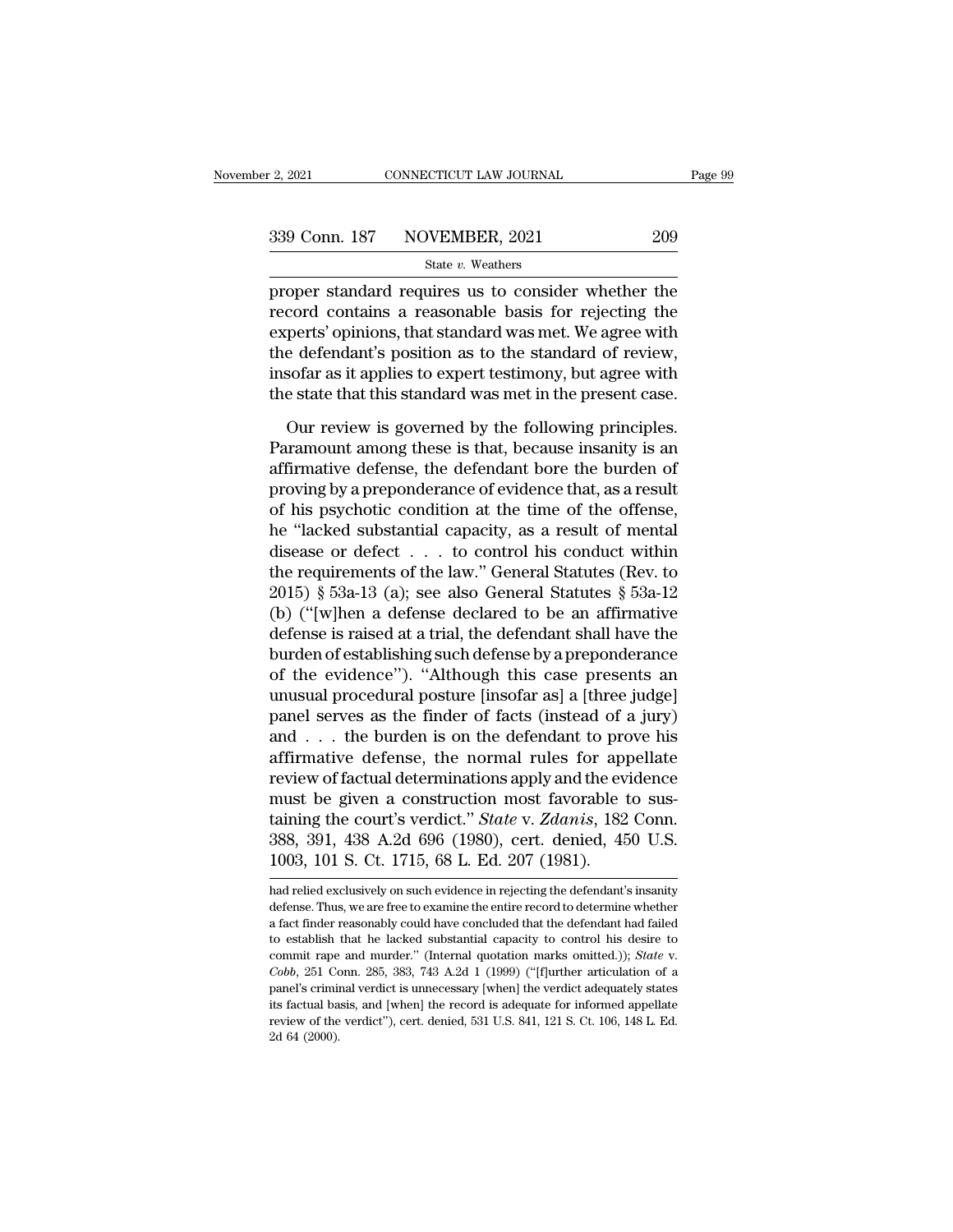# EXECUTE CONNECTICUT LAW JOURNAL Movember 2, 2021<br>210 NOVEMBER, 2021 339 Conn. 187<br>210 State v. Weathers

### State *v.* Weathers

CONNECTICUT LAW JOURNAL November 2, 202<br>
O NOVEMBER, 2021 339 Conn. 187<br>
State v. Weathers<br>
The defendant's appeal relies heavily on the fact that<br>
th of his experts opined that his mental condition<br>
noired his shilty to both of his experts opined that his mental condition<br>that of his experts opined that his mental condition<br>impaired his ability to control his conduct within the<br>requirements of the law whereas the state presented 210 NOVEMBER, 2021 339 Conn. 187<br>
State v. Weathers<br>
The defendant's appeal relies heavily on the fact that<br>
both of his experts opined that his mental condition<br>
impaired his ability to control his conduct within the<br>
re 210 NOVEMBER, 2021 339 Conn. 187<br>
State v. Weathers<br>
The defendant's appeal relies heavily on the fact that<br>
both of his experts opined that his mental condition<br>
impaired his ability to control his conduct within the<br>
re The defendant's appeal relies heavily on the fact that<br>both of his experts opined that his mental condition<br>impaired his ability to control his conduct within the<br>requirements of the law, whereas the state presented<br>no ex State v. Weathers<br>
The defendant's appeal relies heavily on the fact that<br>
both of his experts opined that his mental condition<br>
impaired his ability to control his conduct within the<br>
requirements of the law, whereas the The defendant's appeal relies heavily on the fact that<br>both of his experts opined that his mental condition<br>impaired his ability to control his conduct within the<br>requirements of the law, whereas the state presented<br>no exp both of his experts opined that his mental condition<br>impaired his ability to control his conduct within the<br>requirements of the law, whereas the state presented<br>no expert opinion. Undoubtedly, "[o]pinion testimony<br>from psy impaired his ability to control his conduct within the<br>requirements of the law, whereas the state presented<br>no expert opinion. Undoubtedly, "[o]pinion testimony<br>from psychiatrists, psychologists, and other [mental<br>health] requirements of the law, whereas the state presented<br>no expert opinion. Undoubtedly, "[o]pinion testimony<br>from psychiatrists, psychologists, and other [mental<br>health] experts is central to a determination of insanity.<br>. . no expert opinion. Undoubtedly, "[o]pinion testimony<br>from psychiatrists, psychologists, and other [mental<br>health] experts is central to a determination of insanity.<br>. . . . Through examinations, interviews, and other<br>sourc from psychiatrists, psychologists, and other [mental<br>health] experts is central to a determination of insanity.<br>. . . . Through examinations, interviews, and other<br>sources, these experts gather facts from which they<br>draw health] experts is central to a determination of insanity.<br>
. . . . Through examinations, interviews, and other<br>
sources, these experts gather facts from which they<br>
draw plausible conclusions about the defendant's men-<br>
t . . . Through examinations, interviews, and other<br>sources, these experts gather facts from which they<br>draw plausible conclusions about the defendant's men-<br>tal condition, and about the effects of any disorder on<br>behavior. sources, these experts gather facts from which they<br>draw plausible conclusions about the defendant's men-<br>tal condition, and about the effects of any disorder on<br>behavior.... At trial, they offer opinions about how<br>the de draw plausible conclusions about the defendant's mental condition, and about the effects of any disorder on behavior.... At trial, they offer opinions about how the defendant's mental condition might have affected his beh tal condition, and about the effects of any disorder on<br>behavior.... At trial, they offer opinions about how<br>the defendant's mental condition might have affected<br>his behavior at the time in question.... Unlike lay<br>witness behavior. . . . At trial, they offer opinions about how<br>the defendant's mental condition might have affected<br>his behavior at the time in question. . . . Unlike lay<br>witnesses, who can merely describe symptoms they<br>believe m the defendant's mental condition might have affected<br>his behavior at the time in question. . . . . Unlike lay<br>witnesses, who can merely describe symptoms they<br>believe might be relevant to the defendant's mental<br>state, [men his behavior at the time in question. . . . . Unlike lay witnesses, who can merely describe symptoms they believe might be relevant to the defendant's mental state, [mental health] experts can identify the elusive and ofte witnesses, who can merely describe symptoms they<br>believe might be relevant to the defendant's mental<br>state, [mental health] experts can identify the elusive<br>and often deceptive symptoms of insanity and tell the<br>[trier of f believe might be relevant to the defendant's mental<br>state, [mental health] experts can identify the elusive<br>and often deceptive symptoms of insanity and tell the<br>[trier of fact] why their observations are relevant. . . .<br>I state, [mental health] experts can identify the elusive<br>and often deceptive symptoms of insanity and tell the<br>[trier of fact] why their observations are relevant.  $\dots$ <br>In short, their goal is to assist [fact finders], who and often deceptive symptoms of insanity and tell the<br>[trier of fact] why their observations are relevant. . . .<br>In short, their goal is to assist [fact finders], who gener-<br>ally have no training in psychiatric matters, t [trier of fact] why their observations are relevant. . . . In short, their goal is to assist [fact finders], who generally have no training in psychiatric matters, to make a sensible and educated determination about the me In short, their goal is to assist [fact finders], who generally have no training in psychiatric matters, to make a sensible and educated determination about the mental condition of the defendant at the time of the offense. ally have no training in psycensible and educated deter<br>condition of the defendant at<br>(Citations omitted; internal of<br>*Barcroft* v. *State*, 111 N.E.3d<br>ing *Ake* v. *Oklahoma*, 470 U.S<br>84 L. Ed. 2d 53 (1985).<br>Well settled msible and equcated determination about the mental<br>mdition of the defendant at the time of the offense."<br>itations omitted; internal quotations marks omitted.)<br> $\text{urcrroft v. State}, 111 \text{ N.E.}3d 997, 1003 \text{ (Ind. 2018)}, \text{quot-}$ <br> $\text{g. A$ condition of the defendant at the time of the offense."<br>(Citations omitted; internal quotations marks omitted.)<br> $Barcroft v. State, 111 N.E.3d 997, 1003 (Ind. 2018), quot-  
ing Ake v. Oklahoma, 470 U.S. 68, 80–81, 105 S. Ct. 1087, 84 L. Ed. 2d 53 (1985).$ <br>Well sett

(Citations omitted; internal quotations marks omitted.)<br> *Barcroft* v. *State*, 111 N.E.3d 997, 1003 (Ind. 2018), quot-<br>
ing Ake v. *Oklahoma*, 470 U.S. 68, 80–81, 105 S. Ct. 1087,<br>
84 L. Ed. 2d 53 (1985).<br>
Well settled r *Barcroft v. State*, 111 N.E.3d 997, 1003 (Ind. 2018), quoting *Ake v. Oklahoma*, 470 U.S. 68, 80–81, 105 S. Ct. 1087, 84 L. Ed. 2d 53 (1985).<br>Well settled rules, however, dictate that the trier of fact is not bound to ac ing Ake v. Oktahoma, 470 U.S. 68, 80–81, 105 S. Ct. 1087,<br>
84 L. Ed. 2d 53 (1985).<br>
Well settled rules, however, dictate that the trier of<br>
fact is not bound to accept a defense expert's opinion on<br>
insanity, even when th 84 L. Ed. 2d 53 (1985).<br>
Well settled rules, however, dictate that the trier of<br>
fact is not bound to accept a defense expert's opinion on<br>
insanity, even when the state has presented no rebuttal<br>
expert. "The credibility Well settled rules, however, dictate that the trier of fact is not bound to accept a defense expert's opinion on insanity, even when the state has presented no rebuttal expert. "The credibility of expert witnesses and the fact is not bound to accept a defense expert's opinion on<br>insanity, even when the state has presented no rebuttal<br>expert. "The credibility of expert witnesses and the<br>weight to be given to their testimony . . . on the iss insanity, even when the state has presented no rebuttal<br>expert. "The credibility of expert witnesses and the<br>weight to be given to their testimony . . . on the issue<br>of sanity is determined by the trier of fact. . . . *St* expert. "The credibility of expert witnesses and the<br>weight to be given to their testimony . . . on the issue<br>of sanity is determined by the trier of fact. . . . State<br>v. Medina, 228 Conn. 281, 309, 636 A.2d 351 (1994).<br>. weight to be given to their testimony . . . on the issue<br>of sanity is determined by the trier of fact. . . . State<br>v. Medina, 228 Conn. 281, 309, 636 A.2d 351 (1994).<br>. . . [I]n its consideration of the testimony of an ex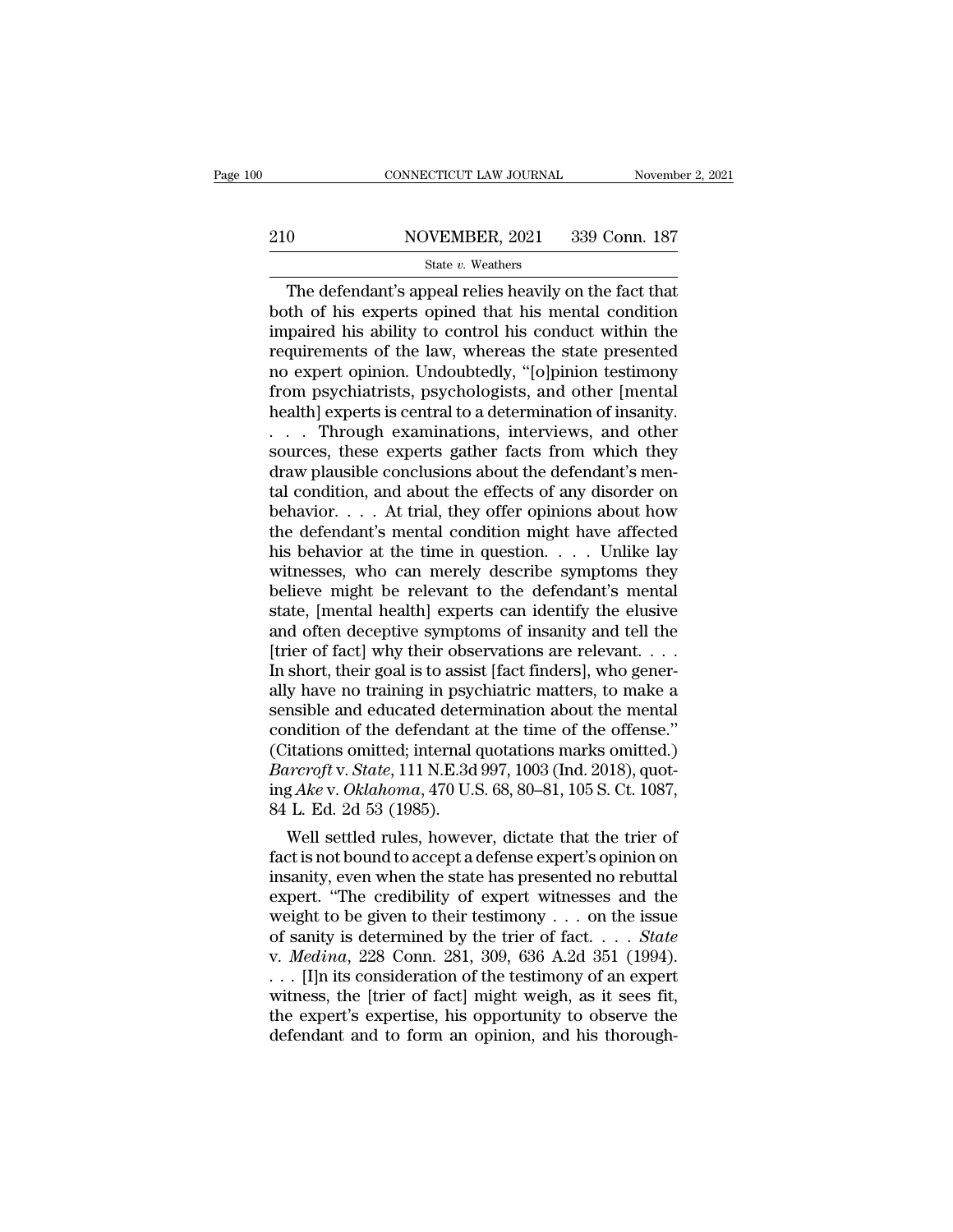# $\frac{2,2021}{2}$  CONNECTICUT LAW JOURNAL Page 101<br>339 Conn. 187 NOVEMBER, 2021 211<br>State v. Weathers

### State *v.* Weathers

 $\frac{12,2021}{2}$  connectricut LAW JOURNAL Page 101<br>339 Conn. 187 NOVEMBER, 2021 211<br>5tate v. Weathers<br>ness. It might consider also the reasonableness of his<br>judgments about the underlying facts and of the conclu-<br>sions [th 339 Conn. 187 NOVEMBER, 2021 211<br>
State v. Weathers<br>
ness. It might consider also the reasonableness of his<br>
judgments about the underlying facts and of the conclu-<br>
sions [that] he drew from them. . . . State v. DeJesus,<br> Simple 187 NOVEMBER, 2021 211<br>
State v. Weathers<br>
ness. It might consider also the reasonableness of his<br>
judgments about the underlying facts and of the conclu-<br>
sions [that] he drew from them. . . . *State* v. *DeJesus*, State v. Weathers<br>
Ress. It might consider also the reasonableness of his<br>
judgments about the underlying facts and of the conclu-<br>
sions [that] he drew from them. . . . *State v. DeJesus*,<br>
236 Conn. 189, 201, 672 A.2d 48 State v. Weathers<br>
mess. It might consider also the reasonableness of his<br>
judgments about the underlying facts and of the conclu-<br>
sions [that] he drew from them. . . . State v. DeJesus,<br>
236 Conn. 189, 201, 672 A.2d 488 ness. It might consider also the reasonableness of his<br>judgments about the underlying facts and of the conclu-<br>sions [that] he drew from them. . . . *State v. DeJesus*,<br>236 Conn. 189, 201, 672 A.2d 488 (1996); accord *Sta* judgments about the underlying facts and of the conclusions [that] he drew from them. . . . State v. DeJesus, 236 Conn. 189, 201, 672 A.2d 488 (1996); accord State v. Patterson, 229 Conn. 328, 339, 641 A.2d 123 (1994). . sions [that] he drew from them. . . . *State v. DeJesus,*<br>236 Conn. 189, 201, 672 A.2d 488 (1996); accord *State*<br>v. *Patterson*, 229 Conn. 328, 339, 641 A.2d 123 (1994).<br>. . . [A]lthough expert witnesses testified on beh 236 Conn. 189, 201, 672 A.2d 488 (1996); accord *State* v. *Patterson*, 229 Conn. 328, 339, 641 A.2d 123 (1994).<br>
... [A]lthough expert witnesses testified on behalf of the defendant and the state called none, that alone v. Patterson, 229 Conn. 328, 339, 641 A.2d 123 (1994).<br>
... [A]lthough expert witnesses testified on behalf of<br>
the defendant and the state called none, that alone is<br>
not a sufficient basis to disturb the verdict on appe *State* v. *Media*, *State witnesses testified on behalf of* the defendant and the state called none, that alone is not a sufficient basis to disturb the verdict on appeal  $\ldots$  for the [trier of fact] can disbelieve any o the defendant and the state called none, that alone is<br>not a sufficient basis to disturb the verdict on appeal<br>... for the [trier of fact] can disbelieve any or all of<br>the evidence on insanity and can construe that eviden not a sufficient basis to disturb the verdict on appeal<br>  $\ldots$  for the [trier of fact] can disbelieve any or all of<br>
the evidence on insanity and can construe that evidence<br>
in a manner different from the parties' asserti ... for the [trier of fact] can disbelieve any or all of<br>the evidence on insanity and can construe that evidence<br>in a manner different from the parties' assertions....<br>State v. Medina, supra, 309–10. It is the trier of fa the evidence on insanity and can construe that evidence<br>in a manner different from the parties' assertions. . . .<br>*State* v. *Medina*, supra, 309–10. It is the trier of fact's<br>function to consider, sift and weigh all the in a manner different from the parties' assertions. . . . . *State v. Medina*, supra, 309–10. It is the trier of fact's function to consider, sift and weigh all the evidence including a determination as to whether any opin State v. *Medina*, supra, 309–10. It is the trier of fact's function to consider, sift and weigh all the evidence including a determination as to whether any opinions given concerning the defendant's sanity were undercut o function to consider, sift and weigh all the evidence<br>including a determination as to whether any opinions<br>given concerning the defendant's sanity were undercut<br>or attenuated under all the circumstances. *State* v.<br>*Evans* including a determination as to whether any opinions<br>given concerning the defendant's sanity were undercut<br>or attenuated under all the circumstances. *State* v.<br>*Evans*, 203 Conn. 212, 242, 523 A.2d 1306 (1987); see<br>also given concerning the defendant's sanity were undercut<br>or attenuated under all the circumstances. *State* v.<br>*Evans*, 203 Conn. 212, 242, 523 A.2d 1306 (1987); see<br>also *State* v. *Cobb*, 251 Conn. 285, 490, 743 A.2d 1 (19 or attenuated under all the circumstances. *State* v. *Evans*, 203 Conn. 212, 242, 523 A.2d 1306 (1987); see also *State* v. *Cobb*, 251 Conn. 285, 490, 743 A.2d 1 (1999) (the state can weaken the force of the defendant's *Evans,* 203 Conn. 212, 242, 523 A.2d 1306 (1987); see<br>also *State* v. *Cobb*, 251 Conn. 285, 490, 743 A.2d 1 (1999)<br>(the state can weaken the force of the defendant's pre-<br>sentation by cross-examination and by pointing to also *State* v. *Cobb*, 251 Conn. 285, 490, 743 A.2d 1 (1999)<br>(the state can weaken the force of the defendant's presentation by cross-examination and by pointing to<br>inconsistencies in the evidence . . .) [cert. denied, 53 (the state can weaken the force of the defendant's presentation by cross-examination and by pointing to inconsistencies in the evidence  $\ldots$ .) [cert. denied, 531 U.S. 841, 121 S. Ct. 106, 148 L. Ed. 2d 64 (2000)]." (Inte sentation by cross-examination and by pointing to<br>inconsistencies in the evidence  $\ldots$ ) [cert. denied, 531<br>U.S. 841, 121 S. Ct. 106, 148 L. Ed. 2d 64 (2000)]." (Inter-<br>nal quotation marks omitted.) *State* v. *Quinet*, 2 inconsistencies in the evidence  $\ldots$ ) [cert. denied, 531<br>U.S. 841, 121 S. Ct. 106, 148 L. Ed. 2d 64 (2000)]." (Inter-<br>nal quotation marks omitted.) *State* v. Quinet, 253 Conn.<br>392, 407–408, 752 A.2d 490 (2000); see also U.S. 841, 121 S. Ct. 106, 148 L. Ed. 2d 64 (2000)]." (Inter-<br>nal quotation marks omitted.) *State* v. *Quinet*, 253 Conn.<br>392, 407–408, 752 A.2d 490 (2000); see also, e.g., *State*<br>v. *Blades*, 225 Conn. 609, 627, 626 A.2d nal quotation marks omitted.) *State* v. *Quinet*, 253 Conn.<br>392, 407–408, 752 A.2d 490 (2000); see also, e.g., *State*<br>v. *Blades*, 225 Conn. 609, 627, 626 A.2d 273 (1993)<br>(rejecting claim that trial court was required to 392, 407–408, 752 A.2d 490 (2000); see also, e.g., *State* v. *Blades*, 225 Conn. 609, 627, 626 A.2d 273 (1993) (rejecting claim that trial court was required to accept defense of extreme emotional disturbance in criminal v. *Blades*, 225 Conn. 609, 627, 626 A.2d 273 (1993)<br>(rejecting claim that trial court was required to accept<br>defense of extreme emotional disturbance in criminal<br>case in which defendant had proffered expert testimony<br>of p (rejecting claim that trial court was required to accept<br>defense of extreme emotional disturbance in criminal<br>case in which defendant had proffered expert testimony<br>of psychiatrist and state did not present evidence to<br>re defense of extreme emotional disturbance in criminal<br>case in which defendant had proffered expert testimony<br>of psychiatrist and state did not present evidence to<br>rebut defense). "The court might reject [uncontradicted<br>expe case in which defendant had proffered expert testimony<br>of psychiatrist and state did not present evidence to<br>rebut defense). "The court might reject [uncontradicted<br>expert testimony] entirely as not worthy of belief or<br>fin of psychiatrist a<br>rebut defense). "<br>expert testimon<br>find that the op<br>that were not pr<br>ted.) *State* v. *M*<br>678 (2009).<br>The trier's free bout defense). "The court might reject [uncontradicted pert testimony] entirely as not worthy of belief or and that the opinion was based on subordinate facts at were not proven." (Internal quotation marks omitd.) State v. expert testimony] entirely as not worthy of beiler or<br>find that the opinion was based on subordinate facts<br>that were not proven." (Internal quotation marks omit-<br>ted.) *State v. Morelli*, 293 Conn. 147, 160, 976 A.2d<br>678 ( find that the opmion was based on subordinate facts<br>that were not proven." (Internal quotation marks omit-<br>ted.) *State* v. *Morelli*, 293 Conn. 147, 160, 976 A.2d<br>678 (2009).<br>The trier's freedom to discount or reject expe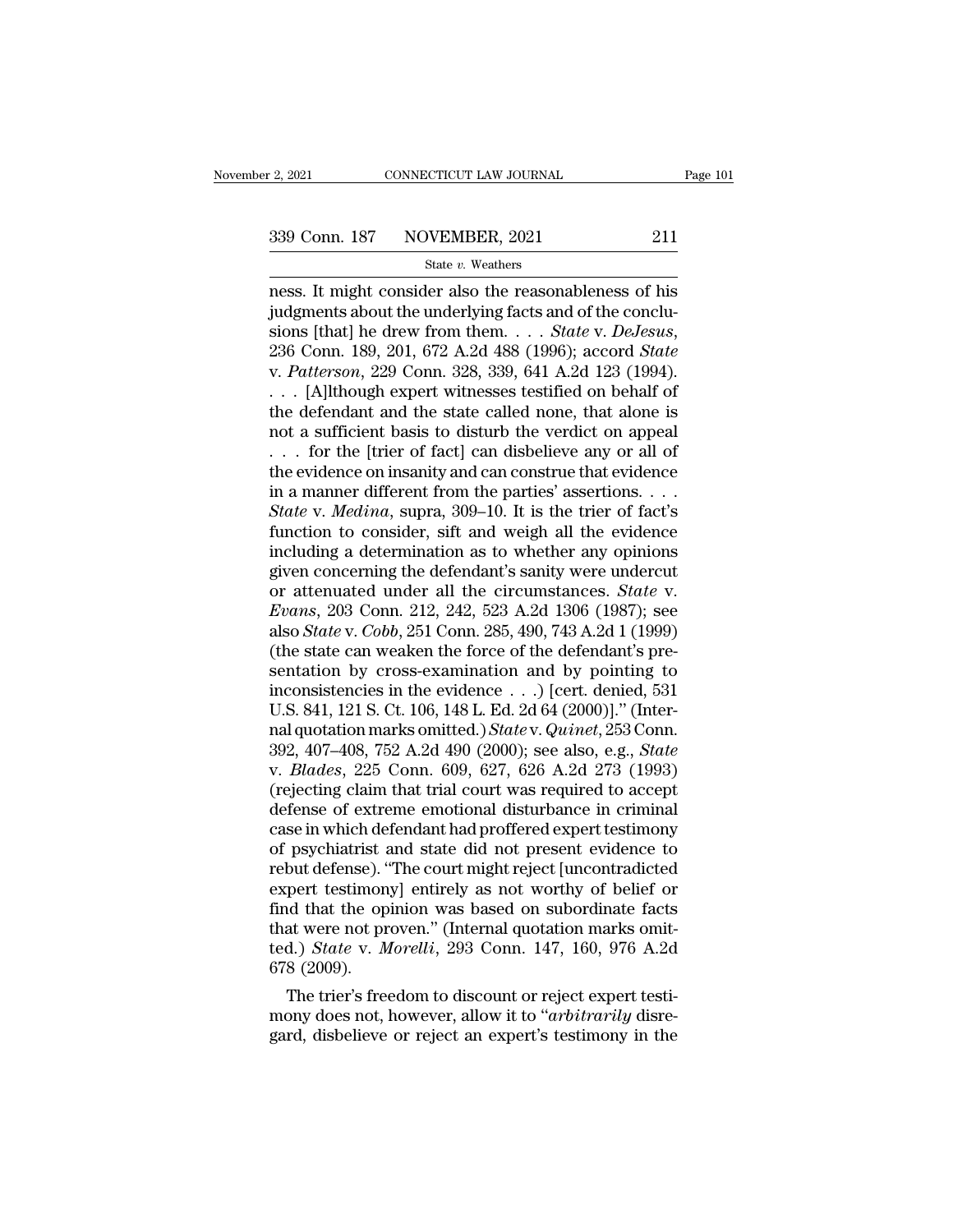# EXECUTE CONNECTICUT LAW JOURNAL Movember 2, 2021<br>212 NOVEMBER, 2021 339 Conn. 187<br>212 State v. Weathers

### State *v.* Weathers

FIRST CONNECTICUT LAW JOURNAL November<br>
212 NOVEMBER, 2021 339 Conn. 187<br>
5tate v. Weathers<br>
first instance. . . . [When] the [trier] rejects the testi-<br>
mony of [an] . . . expert, there must be some basis in<br>
the record t MOVEMBER, 2021 339 Conn. 187<br>
State v. Weathers<br>
first instance. . . . [When] the [trier] rejects the testi-<br>
mony of [an] . . . expert, there must be some basis in<br>
the record to support the conclusion that the evidence<br> 212 NOVEMBER, 2021 339 Conn. 187<br>
State v. Weathers<br>
first instance.... [When] the [trier] rejects the testi-<br>
mony of [an] ... expert, there must be some basis in<br>
the record to support the conclusion that the evidence<br> 212 NOVEMBER, 2021 339 Conn. 187<br>
State v. Weathers<br>
first instance.... [When] the [trier] rejects the testi-<br>
mony of [an] ... expert, there must be some basis in<br>
the record to support the conclusion that the evidence<br> State v. Weathers<br>
State v. Weathers<br>
First instance.... [When] the [trier] rejects the testi-<br>
mony of [an] ... expert, there must be some basis in<br>
the record to support the conclusion that the evidence<br>
of the [expert State *v*. Weathers<br>
first instance. . . . [When] the [trier] rejects the testi-<br>
mony of [an] . . . expert, there must be some basis in<br>
the record to support the conclusion that the evidence<br>
of the [expert witness] is u first instance. . . . [When] the [trier] rejects the testi-<br>mony of [an] . . . expert, there must be some basis in<br>the record to support the conclusion that the evidence<br>of the [expert witness] is unworthy of belief." (Cit mony of [an] . . . expert, there must be some basis in<br>the record to support the conclusion that the evidence<br>of the [expert witness] is unworthy of belief." (Citations<br>omitted, emphasis added; internal quotation marks<br>omi the record to support the conclusion that the evidence<br>of the [expert witness] is unworthy of belief." (Citations<br>omitted, emphasis added; internal quotation marks<br>omitted.) *Builders Service Corp. v. Planning & Zoning<br>Com* omitted; emphasis added; internal quotation marks<br>omitted.) *Builders Service Corp.* v. *Planning & Zoning<br>Commission*, 208 Conn. 267, 294, 545 A.2d 530 (1988);<br>accord Wyszomierski v. *Siracusa*, 290 Conn. 225, 244,<br>963 A. omitted.) *Builders Service Corp.* v. *Planning & Zoning*<br>Commission, 208 Conn. 267, 294, 545 A.2d 530 (1988);<br>accord Wyszomierski v. *Siracusa*, 290 Conn. 225, 244,<br>963 A.2d 943 (2009); see *Wyszomierski v. Siracusa*,<br>sup Commission, 208 Conn. 267, 294, 545 A.2d 530 (1988);<br>accord *Wyszomierski* v. *Siracusa*, 290 Conn. 225, 244,<br>963 A.2d 943 (2009); see *Wyszomierski* v. *Siracusa*,<br>supra, 244 (applying rule but concluding that rejection<br>o accord *Wyszomierski* v. *Siracusa*, 290 Conn. 225, 244, 963 A.2d 943 (2009); see *Wyszomierski* v. *Siracusa*, supra, 244 (applying rule but concluding that rejection of expert opinion was not arbitrary because opinion wa 963 A.2d 943 (2009); see *Wyszomierski* v. *Siracusa*, supra, 244 (applying rule but concluding that rejection of expert opinion was not arbitrary because opinion was based on fact that had no support in evidence); see al supra, 244 (applying rule but concluding that rejection<br>of expert opinion was not arbitrary because opinion<br>was based on fact that had no support in evidence);<br>see also *Goldstar Medical Services*, *Inc.* v. *Dept. of*<br>*So* of expert opinion was not arbitrary because opinion<br>was based on fact that had no support in evidence);<br>see also *Goldstar Medical Services*, *Inc.* v. *Dept. of*<br>Social Services, 288 Conn. 790, 831, 955 A.2d 15 (2008)<br>("[ was based on fact that had no support in evidence)<br>see also *Goldstar Medical Services, Inc.* v. *Dept. of*<br>*Social Services*, 288 Conn. 790, 831, 955 A.2d 15 (2008)<br>("[n]umerous decisions in this court have upheld decisio e also *Goldstar Medical Services, Inc.* v. *Dept. of*<br>cial Services, 288 Conn. 790, 831, 955 A.2d 15 (2008)<br>[n]umerous decisions in this court have upheld deci-<br>pns in which the trier of fact has opted to reject<br>e unrebut Social Services, 288 Conn. 790, 831, 955 A.2d 15 (2008)<br>("[n]umerous decisions in this court have upheld decisions in which the trier of fact has opted to reject<br>the unrebutted testimony of an expert witness *under*<br>appro

("[n]umerous decisions in this court have upheld decisions in which the trier of fact has opted to reject<br>the unrebutted testimony of an expert witness *under*<br>appropriate circumstances" (emphasis added)).<br>We therefore re sions in which the trier of fact has opted to reject<br>the unrebutted testimony of an expert witness *under*<br>appropriate circumstances" (emphasis added)).<br>We therefore reject the state's position that the trier<br>of fact is fr the unrebutted testimony of an expert witness *under*<br>appropriate circumstances" (emphasis added)).<br>We therefore reject the state's position that the trier<br>of fact is free to reject expert opinion even arbitrarily,<br>and, th appropriate circumstances" (emphasis added)).<br>We therefore reject the state's position that the trier<br>of fact is free to reject expert opinion even arbitrarily,<br>and, thus, as long as there is evidence to demonstrate<br>that t We therefore reject the state's position that the trier<br>of fact is free to reject expert opinion even arbitrarily,<br>and, thus, as long as there is evidence to demonstrate<br>that the state met its burden of proof with respect of fact is free to reject expert opinion even arbitrarily<br>and, thus, as long as there is evidence to demonstrate<br>that the state met its burden of proof with respect to<br>the criminal charges, the verdict must be sustained. W d, thus, as long as there is evidence to demonstrate<br>at the state met its burden of proof with respect to<br>e criminal charges, the verdict must be sustained. We<br>mply see no basis in logic or reason for such a rule,<br>nich wou that the state met its burden of proof with respect to<br>the criminal charges, the verdict must be sustained. We<br>simply see no basis in logic or reason for such a rule,<br>which would effectively render a decision rejecting an<br>

the criminal charges, the verdict must be sustained. We<br>simply see no basis in logic or reason for such a rule,<br>which would effectively render a decision rejecting an<br>insanity defense immune from appellate review.<br>Although simply see no basis in logic or reason for such a rule,<br>which would effectively render a decision rejecting an<br>insanity defense immune from appellate review.<br>Although the state correctly points out that our court<br>has neve which would effectively render a decision rejecting an<br>insanity defense immune from appellate review.<br>Although the state correctly points out that our court<br>has never applied this principle outside of the civil<br>context, th insanity defense immune from appellate review.<br>
Although the state correctly points out that our court<br>
has never applied this principle outside of the civil<br>
context, there is no legitimate justification not to apply<br>
it ontext, there is no legitimate justification not to apply<br>equally to criminal cases, as have many other jurisdic-<br>ons, including in the context of an insanity defense.<sup>15</sup><br><sup>15</sup> See, e.g., *United States* v. *Hall*, 583 F.2 it equally to criminal cases, as have many other jurisdictions, including in the context of an insanity defense.<sup>15</sup><br>We caution, however, that, given the myriad bases on<br> $\frac{15}{15}$  See, e.g., *United States* v. *Hall*, 5

From the instant of an insanity defense.<sup>15</sup><br>We caution, however, that, given the myriad bases on<br><sup>15</sup> See, e.g., *United States v. Hall*, 583 F.2d 1288, 1294 (5th Cir. 1978) ("A<br>defendant is not entitled to a judgment of We caution, however, that, given the myriad bases on<br>
<sup>15</sup> See, e.g., *United States v. Hall*, 583 F.2d 1288, 1294 (5th Cir. 1978) ("A<br>
defendant is not entitled to a judgment of acquittal simply because he offers<br>
expert We Caution, HOWEVET, triat, given the hiyitad Dases on<br>
<sup>15</sup> See, e.g., *United States v. Hall*, 583 F.2d 1288, 1294 (5th Cir. 1978) ("A<br>
defendant is not entitled to a judgment of acquittal simply because he offers<br>
expe <sup>15</sup> See, e.g., *United States* v. *Hall*, 583 F.2d 1288, 1294 (5th Cir. 1978) ("A defendant is not entitled to a judgment of acquittal simply because he offers expert testimony on the issue of insanity and the [g]overnme defendant is not entitled to a judgment of acquittal simply because he offers<br>expert testimony on the issue of insanity and the [g]overnment attempts<br>to rebut it without any expert witnesses. The expert's opinion, even if<br>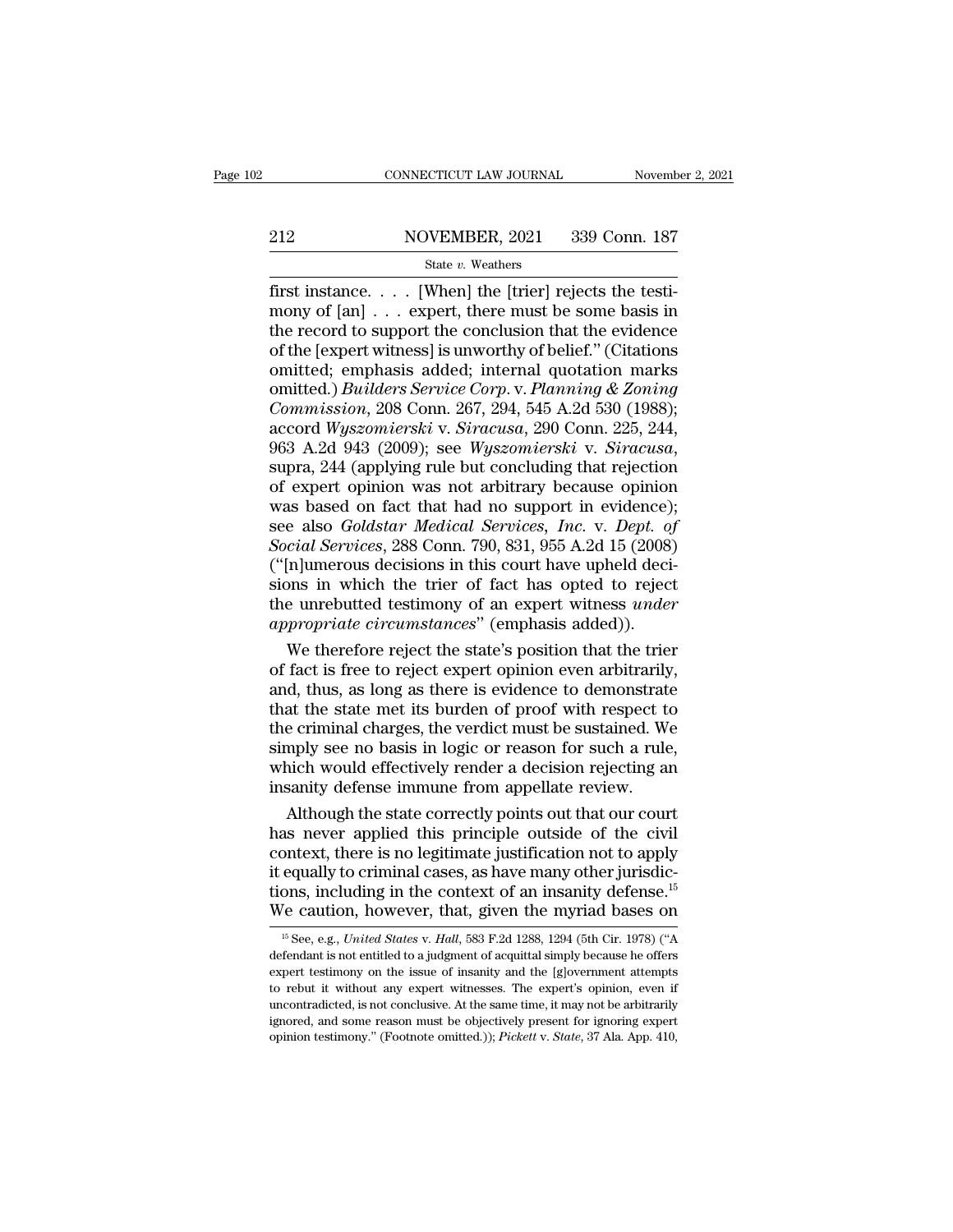# $\frac{2,2021}{2,2021}$  CONNECTICUT LAW JOURNAL Page 103<br>339 Conn. 187 NOVEMBER, 2021 213<br>State v. Weathers

### State *v.* Weathers

 $\frac{12,2021}{2}$  connectricut LAW JOURNAL Page 103<br>339 Conn. 187 NOVEMBER, 2021 213<br>5tate v. Weathers<br>which the trier properly may reject expert testimony<br>and the reviewing court's obligation to construe all of<br>the evidenc 339 Conn. 187 NOVEMBER, 2021 213<br>
State v. Weathers<br>
which the trier properly may reject expert testimony<br>
and the reviewing court's obligation to construe all of<br>
the evidence in the light most favorable to sustaining<br>
th 339 Conn. 187 NOVEMBER, 2021 213<br>
State v. Weathers<br>
which the trier properly may reject expert testimony<br>
and the reviewing court's obligation to construe all of<br>
the evidence in the light most favorable to sustaining<br>
t 339 Conn. 187 NOVEMBER, 2021 213<br>
State v. Weathers<br>
which the trier properly may reject expert testimony<br>
and the reviewing court's obligation to construe all of<br>
the evidence in the light most favorable to sustaining<br>
t State *v*. Weathers<br>
State *v*. Weathers<br>
which the trier properly may reject expert testimony<br>
and the reviewing court's obligation to construe all of<br>
the evidence in the light most favorable to sustaining<br>
the trier's State *v*. Weathers<br>which the trier properly may reject expert testimony<br>and the reviewing court's obligation to construe all of<br>the evidence in the light most favorable to sustaining<br>the trier's verdict, it would be the r the evidence in the light most favorable to sustaining<br>the trier's verdict, it would be the rare case in which<br>the reviewing court could conclude that the trier's rejec-<br>tion of the expert testimony was arbitrary.<sup>16</sup> See the trier's verdict, it would be the rare case in which<br>the reviewing court could conclude that the trier's rejec-<br>tion of the expert testimony was arbitrary.<sup>16</sup> See *Build*-<br>414, 71 So. 2d 102 (1953) ("Even undisputed e

the reviewing court could conclude that the trier's rejection of the expert testimony was arbitrary.<sup>16</sup> See *Build*—<br>414, 71 So. 2d 102 (1953) ("Even undisputed expert medical evidence is not conclusive upon the jury, bu inception of the expert testimony was arbitrary.<sup>16</sup> See *Build*—<br>414, 71 So. 2d 102 (1953) ("Even undisputed expert medical evidence is not<br>conclusive upon the jury, but must be weighed like other evidence, and may<br>be re 11011 Of the expert testifically was arbitrary.<sup>23</sup> See *Buttua*—<br>
414, 71 So. 2d 102 (1953) ("Even undisputed expert medical evidence is not conclusive upon the jury, but must be weighed like other evidence, and may<br>
be 414, 71 So. 2d 102 (1953) ("Even undisputed expert medical evidence is not conclusive upon the jury, but must be weighed like other evidence, and may be rejected by the jury. . . . Even so, opinion evidence, even of expert conclusive upon the jury, but must be weighed like other evidence, and may<br>be rejected by the jury. . . . Even so, opinion evidence, even of experts in<br>insanity cases, is to be weighed by the jury, and may not be arbitrar be rejected by the jury. . . . Even so, opinion evidence, even of experts in insanity cases, is to be weighed by the jury, and may not be arbitrarily ignored." (Citations omitted.)), cert. denied, 260 Ala. 699, 71 So. 2d insanity cases, is to be weighed by the jury, and may not be arbitrarily ignored." (Citations omitted.)), cert. denied, 260 Ala. 699, 71 So. 2d 107 (1954); *People* v. *Kando*, 397 Ill. App. 3d 165, 196, 921 N.E.2d 1166 ( ignored." (Citations omitted.)), cert. denied, 260 Ala. 699, 71 So. 2d 107 (1954); *People v. Kando*, 397 Ill. App. 3d 165, 196, 921 N.E.2d 1166 (2009) ("[T]he relative weight to be given an expert witness' opinion on san (1954); *People v. Kando*, 397 III. App. 3d 165, 196, 921 N.E.2d 1166 (2009) ("[T]he relative weight to be given an expert witness' opinion on sanity ... cannot be arbitrarily made, but rather must be determined by the re ("[T]he relative weight to be given an expert witness' opinion on sanity . . . cannot be arbitrarily made, but rather must be determined by the reasons given and the facts supporting the opinion. . . . Accordingly, while cannot be arbitrarily made, but rather must be determined by the reasons given and the facts supporting the opinion. . . . Accordingly, while it is within the province of the trier of fact as the judge of the witness' cre given and the facts supporting the opinion. . . . Accordingly, while it is<br>within the province of the trier of fact as the judge of the witness' credibility<br>to reject or give little weight to . . . expert psychiatric test with the province of the trier of fact as the judge of the witness' credibility<br>within the province of the trier of fact as the judge of the witness' credibility<br>to reject or give little weight to  $\ldots$  expert psychiatric ( $\alpha$  reject or give little weight to . . . expert psychiatric testimony, this power is not an unbridled one . . . and a trial court may not simply draw different conclusions from the testimony of an otherwise credible an for rejection and underlying the uncontradicted one  $\ldots$  and a trial court may not simply draw different conclusions from the testimony of an otherwise credible and unim-<br>peached expert witness . . . . (Citations omitted different conclusions from the testimony of an otherwise credible and unim-<br>peached expert witness . . . . (Citations omitted; internal quotation marks<br>omitted.)); *State* v. *White*, 118 Ohio St. 3d 12, 23, 885 N.E.2d 905 peached expert witness . . . (Citations omitted, internal quotation marks omitted.)); *State* v. *White*, 118 Ohio St. 3d 12, 23, 885 N.E.2d 905 (2008) ("the trial court failed to set forth any rational basis grounded in t positive, '' but, '' allow the same time, it may not controlled)); *State v. White*, 118 Ohio St. 3d 12, 23, 885 N.E.2d 905 (2008) ("the trial court failed to set forth any rational basis grounded in the evidence for rejec <sup>2</sup> ("the trial court failed to set forth any rational basis grounded in the evidence for rejecting the uncontradicted testimony of two qualified expert witnesses in the field of psychology"); *State v. Brown*, 5 Ohio St. for rejecting the uncontradicted testimony of two qualified expert witnesses<br>in the field of psychology"); *State* v. *Brown*, 5 Ohio St. 3d 133, 135, 449 N.E.2d<br>449 (1983) (expert's opinion on insanity defense, "even if u 449 (1983) (expert's opinon on insanity defense, "even if uncontradicted, is not conclusive," but, "[a]t the same time, it may not be arbitrarily ignored, and some reasons must be objectively present for ignoring expert o

The that their diagnoses were based on the generally self-serving expert opinion testimony." (internal quotation marks omitted)).<br>
<sup>16</sup> See, e.g., *State v. Patterson*, supra, 229 Conn. 338–39 ("The [trial] court<br>
<sup>16</sup> Se and some reasons must be objectively present for ignoring expert opinion testimony." (internal quotation marks omitted)).<br>
<sup>16</sup> See, e.g., *State v. Patterson*, supra, 229 Conn. 338–39 ("The [trial] court . . . expressly testimony." (internal quotation marks omitted)).<br>
<sup>16</sup> See, e.g., *State* v. *Patterson*, supra, 229 Conn. 338–39 ("The [trial] court . . . expressly discounted the testimony of the defendant's experts, noting that their <sup>16</sup> See, e.g., *State* v. *Patterson*, supra, 229 Conn. 338–39 ("The [trial] court . . . expressly discounted the testimony of the defendant's experts, noting that their diagnoses were based on the generally self-serving and appressive discounted the testimony of the defendant's experts, noting<br>that their diagnoses were based on the generally self-serving interview state-<br>ments of the defendant and his family members. In the court's view, The matter of the diagnoses were based on the generally self-serving interview statements of the defendant and his family members. In the court's view, those experts had failed adequately to account for the defendant's app ments of the defendant and his family members. In the court's view, those experts had failed adequately to account for the defendant's apparently premeditated attack on the victim, his efforts thereafter to avoid detection experts had failed adequately to account for the defendant's apparently premeditated attack on the victim, his efforts thereafter to avoid detection and apprehension, and his equally calculated attempts to manipulate the d premeditated attack on the victim, his efforts thereafter to avoid detection and apprehension, and his equally calculated attempts to manipulate the diagnostic staff at Whiting [Forensic Institute]. The court also noted th promotes and apprehension, and his equally calculated attempts to manipulate the diagnostic staff at Whiting [Forensic Institute]. The court also noted that the defendant's experts had agreed that persons suffering from pa diagnostic staff at Whiting [Forensic Institute]. The court also noted that<br>the defendant's experts had agreed that persons suffering from paranoid<br>schizophrenia are not necessarily unable to distinguish between right and<br> the defendant's experts had agreed that persons suffering from paranoid schizophrenia are not necessarily unable to distinguish between right and wrong, and that the expert testimony had failed to demonstrate that the defe schizophrenia are not necessarily unable to distinguish between right and wrong, and that the expert testimony had failed to demonstrate that the defendant, at the time of the fatal shooting, had been unable to do so."); wrong, and that the expert testimony had failed to demonstrate that the defendant, at the time of the fatal shooting, had been unable to do so."); State v. Medina, supra, 228 Conn. 305–306 (rejecting defendant's claim tha wrong, and that the expert testimony had failed to demonstrate that the defendant, at the time of the fatal shooting, had been unable to do so."); *State* v. *Medina*, supra, 228 Conn. 305–306 (rejecting defendant's claim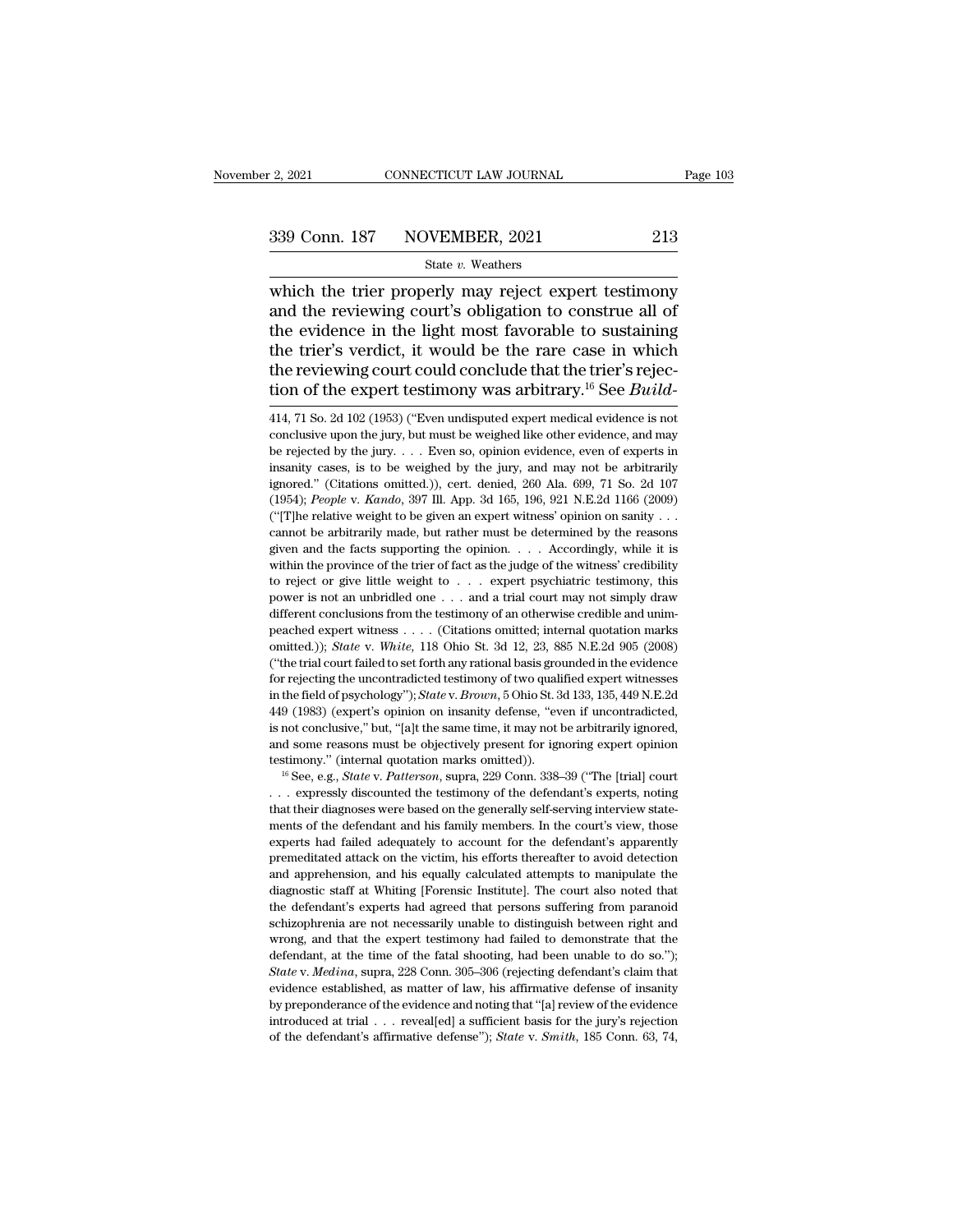*ers Service Corp.* v. *Planning & Zoning Commission*, supra, 208 Conn. 294, citing *Santana* v. *United States*, 572 F.2d 331, 335 (1st Cir. 1977). This is not such a case. The trial court made four principal findings in  $\frac{\text{SolveMBER, 2021}}{\text{State } v. \text{ Weather}}$ <br>  $\frac{\text{State } v. \text{ Weather}}{\text{State } v. \text{ Weather}}$ <br>  $\frac{\text{State } v. \text{ Weather}}{\text{State } S}$ <br>  $\frac{\text{S)}\text{Service } Corp. \text{ V. } Planning \& Zoning \text{ Commission}}{\text{C} \cdot \text{C} \cdot \text{C} \cdot \text{C} \cdot \text{C} \cdot \text{C} \cdot \text{C} \cdot \text{C} \cdot \text{C} \cdot \text{C} \cdot \text{C} \cdot \text{C} \cdot \text{C} \cdot \text{C} \cdot \text{$ 

State v. Weathers<br>
ers Service Corp. v. Planning & Zoning Commission,<br>
supra, 208 Conn. 294, citing Santana v. United States,<br>
572 F.2d 331, 335 (1st Cir. 1977). This is not such a case.<br>
The trial court made four princip ers Service Corp. v. Planning & Zoning Commission,<br>supra, 208 Conn. 294, citing Santana v. United States,<br>572 F.2d 331, 335 (1st Cir. 1977). This is not such a case.<br>The trial court made four principal findings in support<br> supra, 208 Conn. 294, citing *Santana v. United States*,<br>supra, 208 Conn. 294, citing *Santana v. United States*,<br>572 F.2d 331, 335 (1st Cir. 1977). This is not such a case.<br>The trial court made four principal findings in 572 F.2d 331, 335 (1st Cir. 1977). This is not such a case.<br>The trial court made four principal findings in support<br>of its ultimate determination that the defendant had not<br>met his burden of proving his insanity defense: The trial court made four principal findings in support<br>of its ultimate determination that the defendant had not<br>met his burden of proving his insanity defense: (1) the<br>defendant's conduct immediately following the shoot-The trial court made four principal findings in support<br>of its ultimate determination that the defendant had not<br>met his burden of proving his insanity defense: (1) the<br>defendant's conduct immediately following the shootof its ultimate determination that the defendant had not<br>met his burden of proving his insanity defense: (1) the<br>defendant's conduct immediately following the shoot-<br>ing did not reflect an inability to control his conduct; met his burden of proving his insanity defense: (1) the<br>defendant's conduct immediately following the shoot-<br>ing did not reflect an inability to control his conduct;<br>(2) the defendant's conduct in shooting the victim was<br>n defendant's conduct immediately following the shooting did not reflect an inability to control his conduct;<br>(2) the defendant's conduct in shooting the victim was<br>not borne out of psychosis but out of frustration and<br>anger ing did not reflect an inability to control his conduct;<br>(2) the defendant's conduct in shooting the victim was<br>not borne out of psychosis but out of frustration and<br>anger, stressful and emotional hurdles (that is, his mot (2) the defendant's conduct in shooting the victim was<br>not borne out of psychosis but out of frustration and<br>anger, stressful and emotional hurdles (that is, his moti-<br>vation); (3) the experts' testimony and reports refle not borne out of psychosis but out of frustration and<br>anger, stressful and emotional hurdles (that is, his moti-<br>vation); (3) the experts' testimony and reports reflected<br>considerable divergence in the bases for their opin anger, stressful and emotional hurdles (that is, his motivation); (3) the experts' testimony and reports reflected<br>considerable divergence in the bases for their opinions;<br>and (4) the defendant was malingering by exaggerat vation); (3) the experts' testimony and reports reflected<br>considerable divergence in the bases for their opinions;<br>and (4) the defendant was malingering by exaggerating<br>or fabricating symptoms. We conclude that these findconsiderable divergence in the bases for<br>and (4) the defendant was malingering l<br>or fabricating symptoms. We conclude<br>ings are largely related rather than whol<br>find support in the record, and provic<br>basis for the trial cou Fabricating symptoms. We conclude that these find-<br>gs are largely related rather than wholly independent,<br>id support in the record, and provide a reasonable<br>sis for the trial court's conclusion that the defendant<br>d not me or rashcating symptoms. We concrude that these that<br>ings are largely related rather than wholly independent,<br>find support in the record, and provide a reasonable<br>basis for the trial court's conclusion that the defendant<br>di

rige are angely related ration and molely independent,<br>find support in the record, and provide a reasonable<br>basis for the trial court's conclusion that the defendant<br>did not meet his burden of proof.<br>Before turning to thes ma suppose in the record, and provide a reasonable<br>basis for the trial court's conclusion that the defendant<br>did not meet his burden of proof.<br>Before turning to these findings, we make an observa-<br>tion regarding the record at the disputed is burden of proof.<br>Before turning to these findings, we make an observa-<br>tion regarding the record that colors the lens through<br>which we review the evidence. It is undisputed that the<br>defendant was sufferi Before turning to these findings, we make an observa-<br>tion regarding the record that colors the lens through<br>which we review the evidence. It is undisputed that the<br>defendant was suffering from some form of psychosis<br>at th Before turning to these findings, we make an observation regarding the record that colors the lens through which we review the evidence. It is undisputed that the defendant was suffering from some form of psychosis at the tion regarding the record that colors the lens through<br>which we review the evidence. It is undisputed that the<br>defendant was suffering from some form of psychosis<br>at the time of the offense. The disputed issue at trial<br>and at the time of the offense. The disputed issue at trial<br>and on appeal is whether the defendant proved that his<br>psychosis substantially impaired his ability to conform<br>his conduct to the requirements of the law. Neither<br> $\frac$ and on appeal is whether the defendant proved that his<br>psychosis substantially impaired his ability to conform<br>his conduct to the requirements of the law. Neither<br>441 A.2d 84 (1981) (concluding that jury reasonably rejecte

psychosis substantially impaired his ability to conform<br>his conduct to the requirements of the law. Neither<br>441 A.2d 84 (1981) (concluding that jury reasonably rejected expert opinion<br>when "the testimony of the lay witness his conduct to the requirements of the law. Neither<br>
441 A.2d 84 (1981) (concluding that jury reasonably rejected expert opinion<br>
when "the testimony of the lay witnesses allowed the jury to conclude that<br>
the defendant ha 1156, 167, 149 A.3d 1007 ("The court identified and analyzed evidence relating to the expert opinion when "the testimony of the lay witnesses allowed the jury to conclude that the defendant had consumed less alcohol and va 441 A.2d 84 (1981) (concluding that jury reasonably rejected expert opinion when "the testimony of the lay witnesses allowed the jury to conclude that the defendant had consumed less alcohol and valium than the amounts [o when "the testimony of the lay witnesses allowed the jury to conclude that the defendant had consumed less alcohol and valium than the amounts [on] which the experts based their opinions"); *State* v. *Campbell*, 169 Conn The defendant had consumed less alcohol and valum than the amounts [on] which the experts based their opinions"); *State* v. *Campbell*, 169 Conn. App. 156, 167, 149 A.3d 1007 ("The court identified and analyzed evidence which the experts based their opinions"); *State* v. *Campbell*, 169 Conn. App. 156, 167, 149 A.3d 1007 ("The court identified and analyzed evidence relating to [the expert's] opinion that tended to suggest it was unconvi 156, 167, 149 A.3d 1007 ("The court identified and analyzed evidence relating to [the expert's] opinion that tended to suggest it was unconvincing. Also, the court found that [the expert] appear[ed] to dismiss [differing to [the expert's] opinion that tended to suggest it was unconvincing. Also,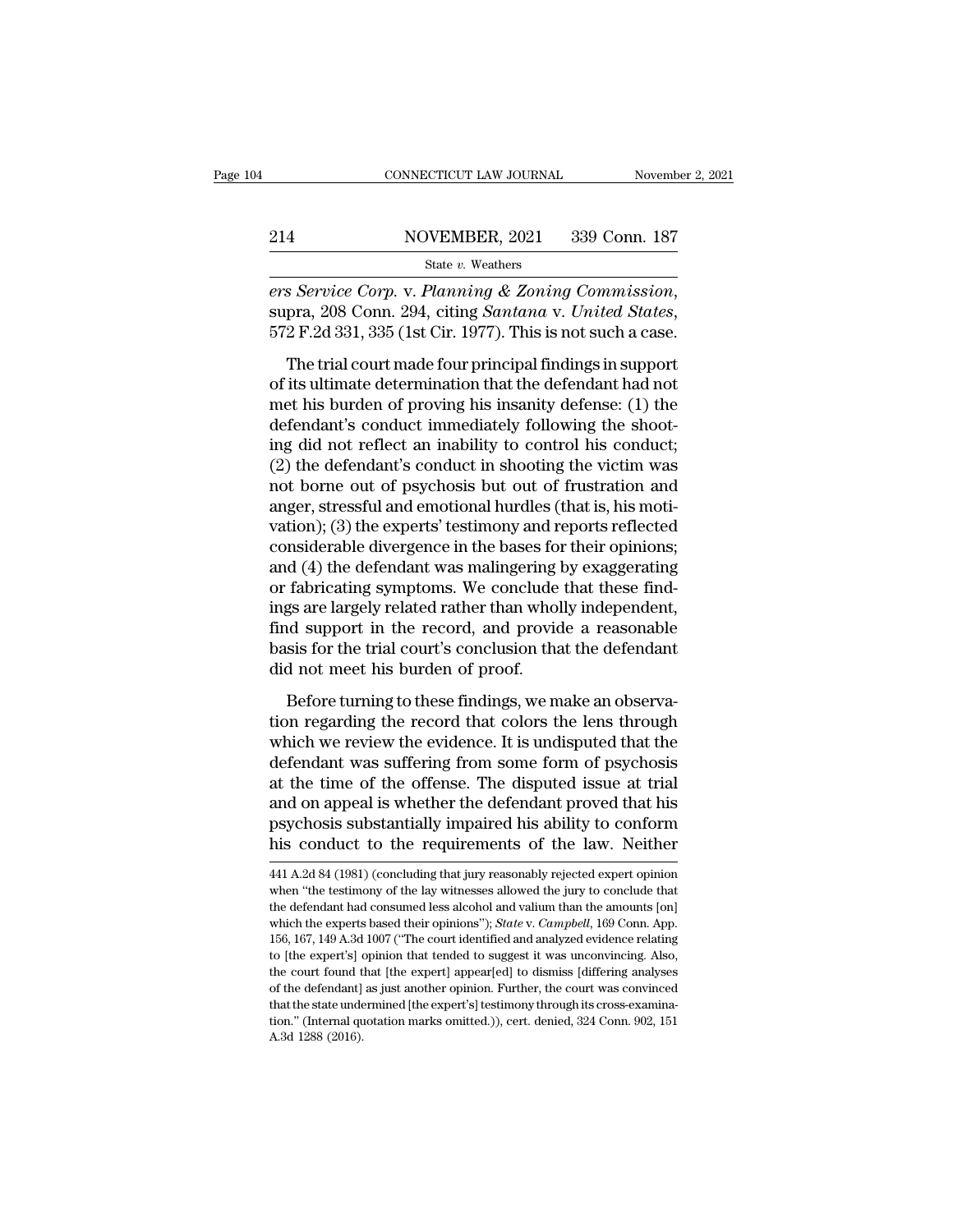expertise that the connective connective transition of the state value of the connection of the control of the defendant current or the question of the defendant current from a montal diagonal diagonal diagonal diagonal di 339 Conn. 187 NOVEMBER, 2021 215<br>
State v. Weathers<br>
expert's report or testimony, however, made any analytical or evidentiary distinction between the question of<br>
whether the defendant suffered from a mental disease<br>
or 339 Conn. 187 NOVEMBER, 2021 215<br>
State v. Weathers<br>
expert's report or testimony, however, made any analytical or evidentiary distinction between the question of<br>
whether the defendant suffered from a mental disease<br>
or 339 Conn. 187 NOVEMBER, 2021 215<br>
state v. Weathers<br>
expert's report or testimony, however, made any analytical or evidentiary distinction between the question of<br>
whether the defendant suffered from a mental disease<br>
or  $\begin{array}{l} \text{State }v\text{. Weaters} \\ \text{expert's report or testimony, however, made any analytical or evidently distinction between the question of whether the defendant suffered from a mental disease or defect and the question of whether that disease or defect substantially impaired his ability to act in conformity with the law. Any evidence specifically tied to either question related to the former. Both currents are not. \end{array}$ state v. weathers<br>expert's report or testimony, however, made any analytical or evidentiary distinction between the question of<br>whether the defendant suffered from a mental disease<br>or defect and the question of whether th expert's report or testimony, however, made any analytical or evidentiary distinction between the question of<br>whether the defendant suffered from a mental disease<br>or defect and the question of whether that disease or<br>defec ical or evidentiary distinction between the question of<br>whether the defendant suffered from a mental disease<br>or defect and the question of whether that disease or<br>defect substantially impaired his ability to act in conforwhether the defendant suffered from a mental disease<br>or defect and the question of whether that disease or<br>defect substantially impaired his ability to act in confor-<br>mity with the law. Any evidence specifically tied to<br>ei or defect and the question of whether that disease or<br>defect substantially impaired his ability to act in confor-<br>mity with the law. Any evidence specifically tied to<br>either question related to the former. Both experts<br>rec defect substantially impaired his ability to act in conformity with the law. Any evidence specifically tied to either question related to the former. Both experts recited all of the evidence they had gleaned and drew from mity with the law. Any evidence specifically tied to<br>either question related to the former. Both experts<br>recited all of the evidence they had gleaned and drew<br>from that evidence the *unified* conclusion that the<br>defendant either question related to the former. Both experts<br>recited all of the evidence they had gleaned and drew<br>from that evidence the *unified* conclusion that the<br>defendant suffered from an unspecified psychotic disor-<br>der tha recited all of the evidence they had gleaned and drew<br>from that evidence the *unified* conclusion that the<br>defendant suffered from an unspecified psychotic disor-<br>der that substantially impaired his ability in this manner. from that evidence the *unified* conclusion that the<br>defendant suffered from an unspecified psychotic disor-<br>der that substantially impaired his ability in this manner.<br>The significance of failing to draw such a distincti defendant suffered from an unspecified psychotic disor-<br>der that substantially impaired his ability in this manner.<br>The significance of failing to draw such a distinction<br>was brought into focus by the concession of both<br>ex der that substantially impaired his ability in this manner.<br>The significance of failing to draw such a distinction<br>was brought into focus by the concession of both<br>experts, on cross-examination, that the majority of peo-<br>p The significance of failing to draw such a distinction<br>was brought into focus by the concession of both<br>experts, on cross-examination, that the majority of peo-<br>ple who have a psychotic disorder or who first experi-<br>ence was brought into focus by the concession of both<br>experts, on cross-examination, that the majority of peo-<br>ple who have a psychotic disorder or who first experi-<br>ence a psychotic episode do not commit acts of violence<br>or c experts, on cross-examination, that the majority of peo-<br>ple who have a psychotic disorder or who first experi-<br>ence a psychotic episode do not commit acts of violence<br>or come into contact with the law. Amble went so far<br> ple who have a psychotic disorder or who first experience a psychotic episode do not commit acts of violence or come into contact with the law. Amble went so far as to say that acts of violence by a person having a sudden ence a psychotic episode do not commit acts of violence<br>or come into contact with the law. Amble went so far<br>as to say that acts of violence by a person having a<br>sudden onset of psychosis—that is, no past history of<br>psych or come into contact with the law. Amble went so far<br>as to say that acts of violence by a person having a<br>sudden onset of psychosis—that is, no past history of<br>psychosis, as in the present case—are "rare  $\dots$ ."<sup>17</sup><br>Neithe as to say that acts of violence by a person having a<br>sudden onset of psychosis—that is, no past history of<br>psychosis, as in the present case—are "rare . . . . .<sup>"17</sup><br>Neither expert, however, identified any particular fea-<br> psychosis, as in the present case—are "rare  $\dots$  ."<sup>14</sup><br>Neither expert, however, identified any particular fea-<br>ture of the defendant's psychosis, his history, or the<br>circumstances of the offense that would explain why<br>th Neither expert, however, identified any particular fea-<br>ture of the defendant's psychosis, his history, or the<br>circumstances of the offense that would explain why<br>the defendant was this rare case. Cf. *State* v. *DeJesus*, ture of the defendant's psychosis, his history, or the<br>circumstances of the offense that would explain why<br>the defendant was this rare case. Cf. *State* v. *DeJesus*,<br>supra, 236 Conn. 198–99 and n.11 (one defense expert,<br>w circumstances of the offense that would explain why<br>the defendant was this rare case. Cf. *State* v. *DeJesus*,<br>supra, 236 Conn. 198–99 and n.11 (one defense expert,<br>who diagnosed defendant with both psychotic depres-<br>sion the defendant was this rare case. Cf. *State* v. *DeJesus*, supra, 236 Conn. 198–99 and n.11 (one defense expert, who diagnosed defendant with both psychotic depression that manifested itself in recurrent auditory hallucin supra, 236 Conn. 198–99 and n.11 (one defense expert,<br>who diagnosed defendant with both psychotic depres-<br>sion that manifested itself in recurrent auditory halluci-<br>nations and borderline personality disorder, testified<br>th who diagnosed defendant with both psychotic depres-<br>sion that manifested itself in recurrent auditory halluci-<br>nations and borderline personality disorder, testified<br>that, when these two mental ailments combine, they<br>tend sion that manifested itself in recurrent auditory halluci-<br>nations and borderline personality disorder, testified<br>that, when these two mental ailments combine, they<br>tend to weaken one's ability to control his or her behavnations and borderline personality disorder, testified<br>that, when these two mental ailments combine, they<br>tend to weaken one's ability to control his or her behav-<br>ior, and another defense expert, who diagnosed defen-<br>dan If the defendant with several syndromes, including organic errors<br>ant with several syndromes, including organic errors onality syndrome, explosive type, testified that this<br>modrome "mean[t] that once the defendant  $\log[t]$  dant with several syndromes, including organic<br>personality syndrome, explosive type, testified that this<br>syndrome "mean[t] that once the defendant los[t] con-<br> $\frac{17}{17}$  The defendant quotes one statement from Lovejoy in

personality syndrome, explosive type, tes<br>syndrome "mean[t] that once the defend:<br><sup>IT</sup> The defendant quotes one statement from Lovejoy<br>that "some" persons with psychotic disorders can cont<br>ignores the more sweeping admissi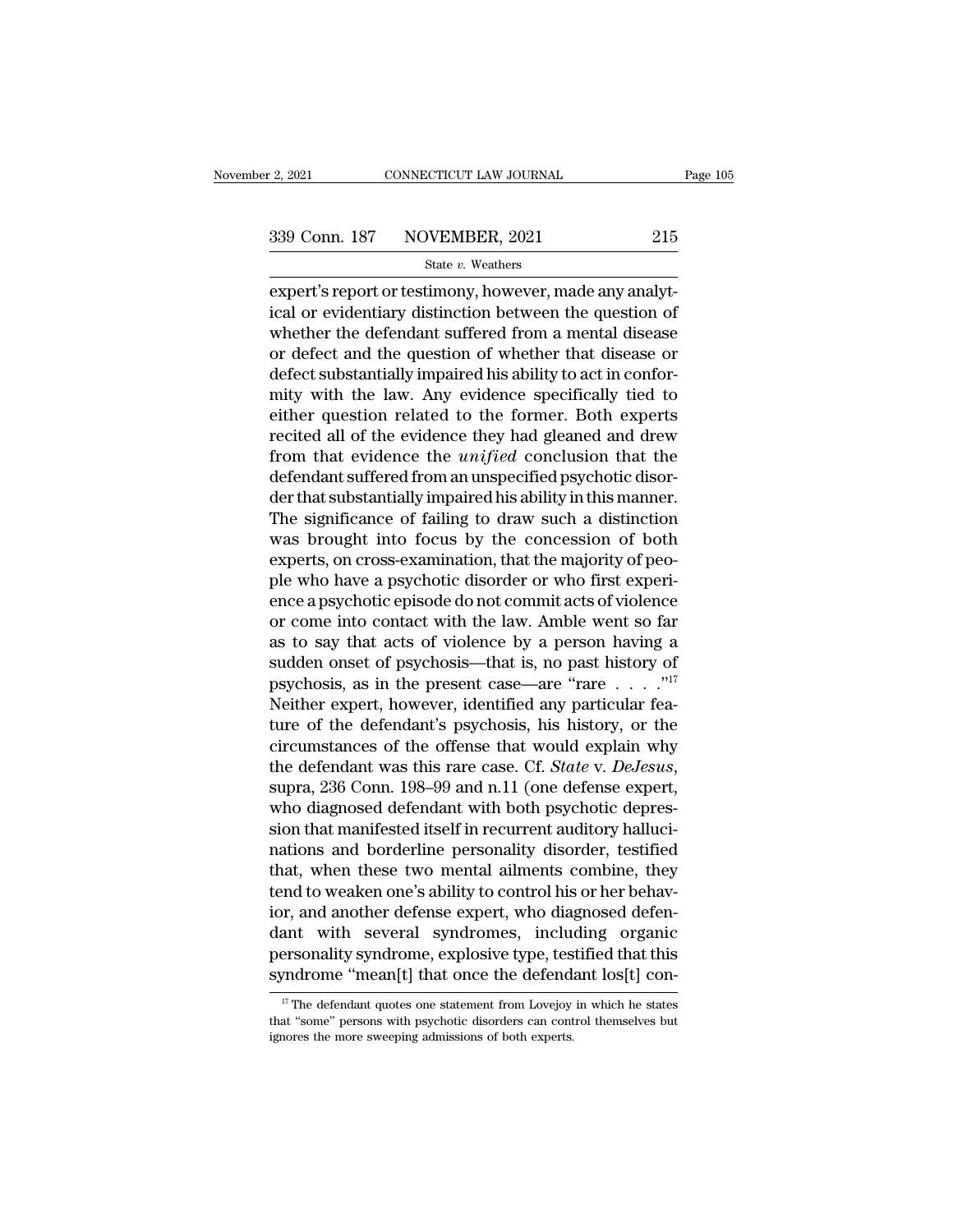# EXECUTE CONNECTICUT LAW JOURNAL Movember 2, 2021<br>216 NOVEMBER, 2021 339 Conn. 187<br>216 State v. Weathers

### State *v.* Weathers

CONNECTICUT LAW JOURNAL November 2, 2021<br>
216 NOVEMBER, 2021 339 Conn. 187<br>
5tate v. Weathers<br>
110, he [was] unable to regain [it] until he ha[d] vented<br>
the rage in some manner"); *State* v. *Steiger*, 218 Conn.<br>
240, 276 The rage in some manner''); *State* v. *State v. Weathers*<br>trol, he [was] unable to regain [it] until he ha[d] vented<br>the rage in some manner''); *State* v. *Steiger*, 218 Conn.<br>349, 376, 590 A.2d 408 (1991) (Defense exper 216 NOVEMBER, 2021 339 Conn. 187<br>
State v. Weathers<br>
trol, he [was] unable to regain [it] until he ha[d] vented<br>
the rage in some manner"); *State* v. *Steiger*, 218 Conn.<br>
349, 376, 590 A.2d 408 (1991) (Defense expert, w 216 NOVEMBER, 2021 339 Conn. 187<br>
State v. Weathers<br>
trol, he [was] unable to regain [it] until he ha[d] vented<br>
the rage in some manner"); *State* v. *Steiger*, 218 Conn.<br>
349, 376, 590 A.2d 408 (1991) (Defense expert, wh State v. Weathers<br>
The VEREEN, 2021 (2000 0011.1201)<br>
trol, he [was] unable to regain [it] until he ha[d] vented<br>
the rage in some manner"); *State v. Steiger*, 218 Conn.<br>
349, 376, 590 A.2d 408 (1991) (Defense expert, wh state v. Weathers<br>trol, he [was] unable to regain [it] until he ha[d] vented<br>the rage in some manner"); *State* v. *Steiger*, 218 Conn.<br>349, 376, 590 A.2d 408 (1991) (Defense expert, who<br>diagnosed the defendant as sufferi trol, he [was] unable to regain [it] until he ha[d] vented<br>the rage in some manner"); *State* v. *Steiger*, 218 Conn.<br>349, 376, 590 A.2d 408 (1991) (Defense expert, who<br>diagnosed the defendant as suffering from schizophrethe rage in some manner"); *State* v. *Steiger*, 218 Conn.<br>349, 376, 590 A.2d 408 (1991) (Defense expert, who<br>diagnosed the defendant as suffering from schizophre-<br>nia with paranoid trends at the time of the offense,<br>expl 349, 376, 590 A.2d 408 (1991) (Defense expert, who<br>diagnosed the defendant as suffering from schizophre-<br>nia with paranoid trends at the time of the offense,<br>explained: "[T]his illness was marked by the defen-<br>dant's extr diagnosed the defendant as suffering from schizophre-<br>nia with paranoid trends at the time of the offense,<br>explained: "[T]his illness was marked by the defen-<br>dant's extreme use of fantasy as a retreat from reality<br>and . mia with paranoid trends at the time of the offense,<br>explained: "[T]his illness was marked by the defen-<br>dant's extreme use of fantasy as a retreat from reality<br>and . . . his hold on reality was so tenuous that his<br>fantas explained: "[T]his illness was marked by the defendant's extreme use of fantasy as a retreat from reality<br>and . . . his hold on reality was so tenuous that his<br>fantasies could take on delusional qualities. . . . [T]he<br>def dant's extreme use of fantasy as a retreat from reality<br>and . . . his hold on reality was so tenuous that his<br>fantasies could take on delusional qualities. . . . [T]he<br>defendant was constantly on the defensive against per and . . . his hold on reality was so tenuous that his<br>fantasies could take on delusional qualities. . . . [T]he<br>defendant was constantly on the defensive against per-<br>sonal insult . . . interpersonal conflict aroused over fantasies could take on delusional qualities. . . . . [T]he<br>defendant was constantly on the defensive against per-<br>sonal insult . . . interpersonal conflict aroused over-<br>whelming emotions in him, and . . . it was likely defendant was constantly on the defensive against per-<br>sonal insult . . . interpersonal conflict aroused over-<br>whelming emotions in him, and . . . it was likely he<br>would engage in impulsive behavior or disordered<br>thought i sonal insult  $\ldots$  interpersonal conflict aroused over-<br>whelming emotions in him, and  $\ldots$  it was likely he<br>would engage in impulsive behavior or disordered<br>thought if he felt insulted, rejected or physically threat-<br>ene whelming emotions in him, and  $\ldots$  it was likely he<br>would engage in impulsive behavior or disordered<br>thought if he felt insulted, rejected or physically threat-<br>ened." (Footnote omitted.)). This omission opened the<br>door would engage in impulsive behavior or disordered<br>thought if he felt insulted, rejected or physically threat-<br>ened." (Footnote omitted.)). This omission opened the<br>door for the trial court to rely on evidence in the record<br> thought if he felt insulted, rejected or physically threatened." (Footnote omitted.)). This omission opened the door for the trial court to rely on evidence in the record that may have been intended to relate solely to the ened." (Footnote omitted.)). This omission coor for the trial court to rely on evidence in that may have been intended to relate sol question of the presence of a mental disease to support its conclusion that the defendare or for the that court to rely on evidence in the record<br>at may have been intended to relate solely to the<br>estion of the presence of a mental disease or defect<br>support its conclusion that the defendant did not<br>ove that it w finding that the presence of a mental disease or defect<br>to support its conclusion that the defendant did not<br>prove that it was more likely than not that his psychosis<br>was the cause of his criminal conduct.<br>Our review of th

question of the presence of a memal disease of defect<br>to support its conclusion that the defendant did not<br>prove that it was more likely than not that his psychosis<br>was the cause of his criminal conduct.<br>Our review of the to support its concrusion that the detendant due not<br>prove that it was more likely than not that his psychosis<br>was the cause of his criminal conduct.<br>Our review of the record begins with the trial court's<br>finding that the prove that it was inference intery than not that its psychosis<br>was the cause of his criminal conduct.<br>Our review of the record begins with the trial court's<br>finding that the defendant's conduct immediately fol-<br>lowing the Was the cause of his criminal conduct.<br>
Our review of the record begins with the trial court's<br>
finding that the defendant's conduct immediately fol-<br>
lowing the shooting did not reflect an inability to control<br>
his conduc Our review of the record begins with the trial court's<br>finding that the defendant's conduct immediately fol-<br>lowing the shooting did not reflect an inability to control<br>his conduct. This finding is supported by the followi finding that the defendant's conduct immediately fol-<br>lowing the shooting did not reflect an inability to control<br>his conduct. This finding is supported by the following<br>evidence. Officer Wilson's testimony established tha lowing the shooting did not reflect an inability to control<br>his conduct. This finding is supported by the following<br>evidence. Officer Wilson's testimony established that,<br>when the defendant was found near the scene, he com his conduct. This finding is supported by the following<br>evidence. Officer Wilson's testimony established that,<br>when the defendant was found near the scene, he com-<br>plied with Wilson's orders to show his hands, drop his<br>wea evidence. Officer Wilson's testimony established that,<br>when the defendant was found near the scene, he com-<br>plied with Wilson's orders to show his hands, drop his<br>weapon, lie down on the ground, and put his hands<br>behind hi when the defendant was found near the scene, he complied with Wilson's orders to show his hands, drop his<br>weapon, lie down on the ground, and put his hands<br>behind his back. Lieutenant LaMaine's testimony estab-<br>lished that plied with Wilson's orders to show his hands, drop his<br>weapon, lie down on the ground, and put his hands<br>behind his back. Lieutenant LaMaine's testimony estab-<br>lished that the defendant waived his *Miranda*<sup>18</sup> rights<br>foll weapon, lie down on the ground, and put his hands<br>behind his back. Lieutenant LaMaine's testimony estab-<br>lished that the defendant waived his *Miranda*<sup>18</sup> rights<br>following his arrest. The video recording of the police<br>int behind his back. Lieutenant LaMaine's testimony established that the defendant waived his *Miranda*<sup>18</sup> rights following his arrest. The video recording of the police interrogation established that the defendant provided interrogation established that the defendant provided<br>rational responses to many of Detective Ortiz' ques-<br>tions, even if only to say that he did not know the<br>answer to the question. He was exceedingly well man-<br> $\frac{18 \text{ Miranda$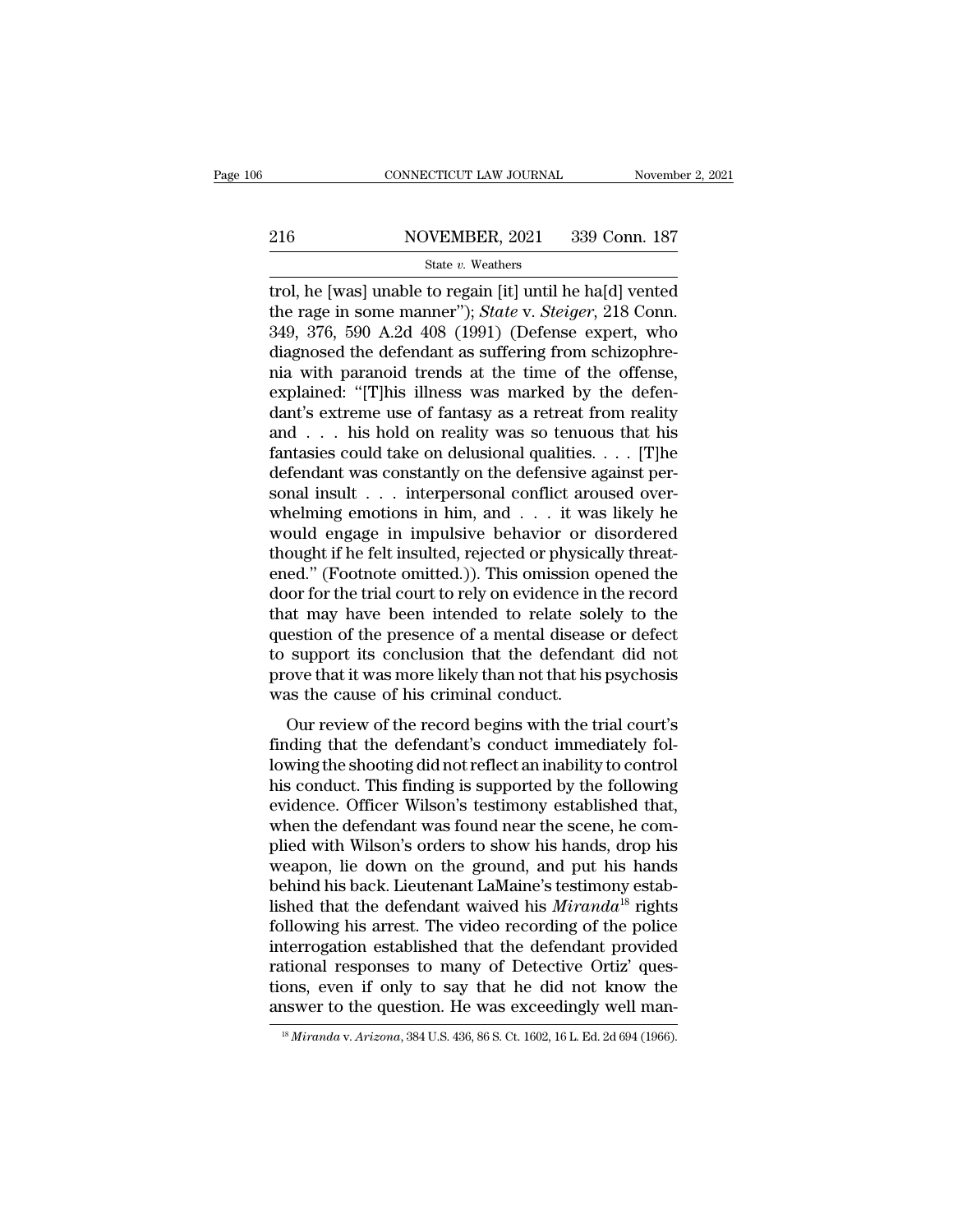$\frac{12,2021}{2}$  connectricut LAW JOURNAL Page 107<br>339 Conn. 187 NOVEMBER, 2021 217<br>5tate v. Weathers<br>nered during the interview. At the beginning, when the defendant was asked, "[h]ow are you," he responded, 339 Conn. 187 NOVEMBER, 2021 217<br>State v. Weathers<br>nered during the interview. At the beginning, when the<br>defendant was asked, "[h]ow are you," he responded,<br>"[g]ood, how you doing?" In response to a subsequent<br>question th 339 Conn. 187 NOVEMBER, 2021 217<br>
State v. Weathers<br>
nered during the interview. At the beginning, when the<br>
defendant was asked, "[h]ow are you," he responded,<br>"[g]ood, how you doing?" In response to a subsequent<br>
questi 339 Conn. 187 NOVEMBER, 2021 217<br>
State v. Weathers<br>
nered during the interview. At the beginning, when the<br>
defendant was asked, "[h]ow are you," he responded,<br>
"[g]ood, how you doing?" In response to a subsequent<br>
quest State v. Weathers<br>
The asked, "Next areas weathers" State v. Weathers<br>
defendant was asked, "[h]ow are you," he responded,<br>
"[g]ood, how you doing?" In response to a subsequent<br>
question that he apparently did not hear or state v. weathers<br>nered during the interview. At the beginning, when the<br>defendant was asked, "[h]ow are you," he responded,<br>"[g]ood, how you doing?" In response to a subsequent<br>question that he apparently did not hear or red during the interview. At the beginning, when the<br>fendant was asked, "[h]ow are you," he responded,<br>g]ood, how you doing?" In response to a subsequent<br>estion that he apparently did not hear or understand,<br>asked, "[p]ard defendant was asked, [H]ow are you, he responded,<br>"[g]ood, how you doing?" In response to a subsequent<br>question that he apparently did not hear or understand,<br>he asked, "[p]ardon me?" When the interview con-<br>cluded, the de

[g]ood, now you doing: "In response to a subsequent<br>question that he apparently did not hear or understand,<br>he asked, "[p]ardon me?" When the interview con-<br>cluded, the defendant rose and shook Ortiz' hand.<br>We note that t question that he apparently did not hear or diderstand,<br>he asked, "[p]ardon me?" When the interview con-<br>cluded, the defendant rose and shook Ortiz' hand.<br>We note that the video recording of the interview is<br>the only piece medical professionals as to the defendant is view to the interversional we note that the video recording of the interview is the only piece of wholly objective evidence from which the experts could have drawn their own con We note that the video recording of the interview is<br>the only piece of wholly objective evidence from which<br>the experts could have drawn their own conclusions<br>rather than rely on the conclusions drawn by other<br>medical prof We note that the video recording of the interview is<br>the only piece of wholly objective evidence from which<br>the experts could have drawn their own conclusions<br>rather than rely on the conclusions drawn by other<br>medical prof the only piece of wholly objective evidence from which<br>the experts could have drawn their own conclusions<br>rather than rely on the conclusions drawn by other<br>medical professionals as to the defendant's conduct<br>and demeanor the experts could have drawn their own conclusions<br>rather than rely on the conclusions drawn by other<br>medical professionals as to the defendant's conduct<br>and demeanor around the time of the offense. Neither<br>expert, however rather than rely on the conclusions drawn by other<br>medical professionals as to the defendant's conduct<br>and demeanor around the time of the offense. Neither<br>expert, however, relied on this video recording to sup-<br>port his o medical professionals as to the defendant's conduct<br>and demeanor around the time of the offense. Neither<br>expert, however, relied on this video recording to sup-<br>port his opinion. They were in fact unable to offer an<br>opinio and demeanor around the time of the offense. Neither<br>expert, however, relied on this video recording to sup-<br>port his opinion. They were in fact unable to offer an<br>opinion, when asked on cross-examination, that the<br>defenda expert, however, relied on this video recording to support his opinion. They were in fact unable to offer an opinion, when asked on cross-examination, that the defendant's demeanor and unresponsiveness to several questions port his opinion. They were in fact unable to offer an opinion, when asked on cross-examination, that the defendant's demeanor and unresponsiveness to several questions were more indicative than not of an active psychosis. opinion, when asked on cross-examination, that the<br>defendant's demeanor and unresponsiveness to several<br>questions were more indicative than not of an active<br>psychosis. Amble responded: "That is such a nonspe-<br>cific observa defendant's demeanor and unresponsiveness to several questions were more indicative than not of an active psychosis. Amble responded: "That is such a nonspecific observation that, yes, it certainly could be, and then it mi questions were more indicative than not of an active<br>psychosis. Amble responded: "That is such a nonspe-<br>cific observation that, yes, it certainly could be, and then<br>it might not be; it all depends." Lovejoy was similarly<br> psychosis. Amble responded: "That i<br>cific observation that, yes, it certainly of<br>it might not be; it all depends." Love<br>equivocal, stating: "I think you can<br>number of directions." The trial cour<br>fore, to conclude that this Although the question, of course, is whether the dependence of directions." Lovejoy was similarly uivocal, stating: "I think you can infer things in a umber of directions." The trial court was free, there-<br>re, to conclude definite that that the was included that this evidence did not support the number of directions." The trial court was free, therefore, to conclude that this evidence did not support the defendant's affirmative defense.<br>Alt

Equivocal, stating. The trial court was free, therefore, to conclude that this evidence did not support the defendant's affirmative defense.<br>Although the question, of course, is whether the defendant proved that he was ins before, to conclude that this evidence did not support the<br>defendant's affirmative defense.<br>Although the question, of course, is whether the<br>defendant proved that he was insane when he commit-<br>ted the offense, his conduct nore, to conclude that this evidence did not support the<br>defendant's affirmative defense.<br>Although the question, of course, is whether the<br>defendant proved that he was insane when he commit-<br>ted the offense, his conduct an *Although the question, of course, is whether the defendant proved that he was insane when he committed the offense, his conduct and demeanor shortly before or after the crime are relevant, and no doubt necessary, to makin* Although the question, of course, is whether the<br>defendant proved that he was insane when he commit-<br>ted the offense, his conduct and demeanor shortly<br>before or after the crime are relevant, and no doubt<br>necessary, to mak defendant proved that he was insane when he commit-<br>ted the offense, his conduct and demeanor shortly<br>before or after the crime are relevant, and no doubt<br>necessary, to making that determination. See, e.g., *Peo-*<br>ple v. before or after the crime are relevant, and no doubt<br>necessary, to making that determination. See, e.g., *Peo-*<br>ple v. *McCullum*, 386 Ill. App. 3d 495, 504–505, 897<br>N.E.2d 787 (2008), appeal denied, 231 Ill. 2d 679, 904<br>N recessary, to making that determination. See, e.g., *People v. McCullum*, 386 Ill. App. 3d 495, 504–505, 897<br>N.E.2d 787 (2008), appeal denied, 231 Ill. 2d 679, 904<br>N.E.2d 983 (2009); see also, e.g., *State v. Patterson*,<br>s ple v. McCullum, 386 Ill. App. 3d 495, 504–505, 897<br>N.E.2d 787 (2008), appeal denied, 231 Ill. 2d 679, 904<br>N.E.2d 983 (2009); see also, e.g., *State* v. *Patterson*,<br>supra, 229 Conn. 333–34 (detailing evidence relevant to<br> N.E.2d 787 (2008), appeal denied, 231 Ill. 2d 679, 904<br>N.E.2d 983 (2009); see also, e.g., *State* v. *Patterson*,<br>supra, 229 Conn. 333–34 (detailing evidence relevant to<br>sanity, including acts occurring before and after cr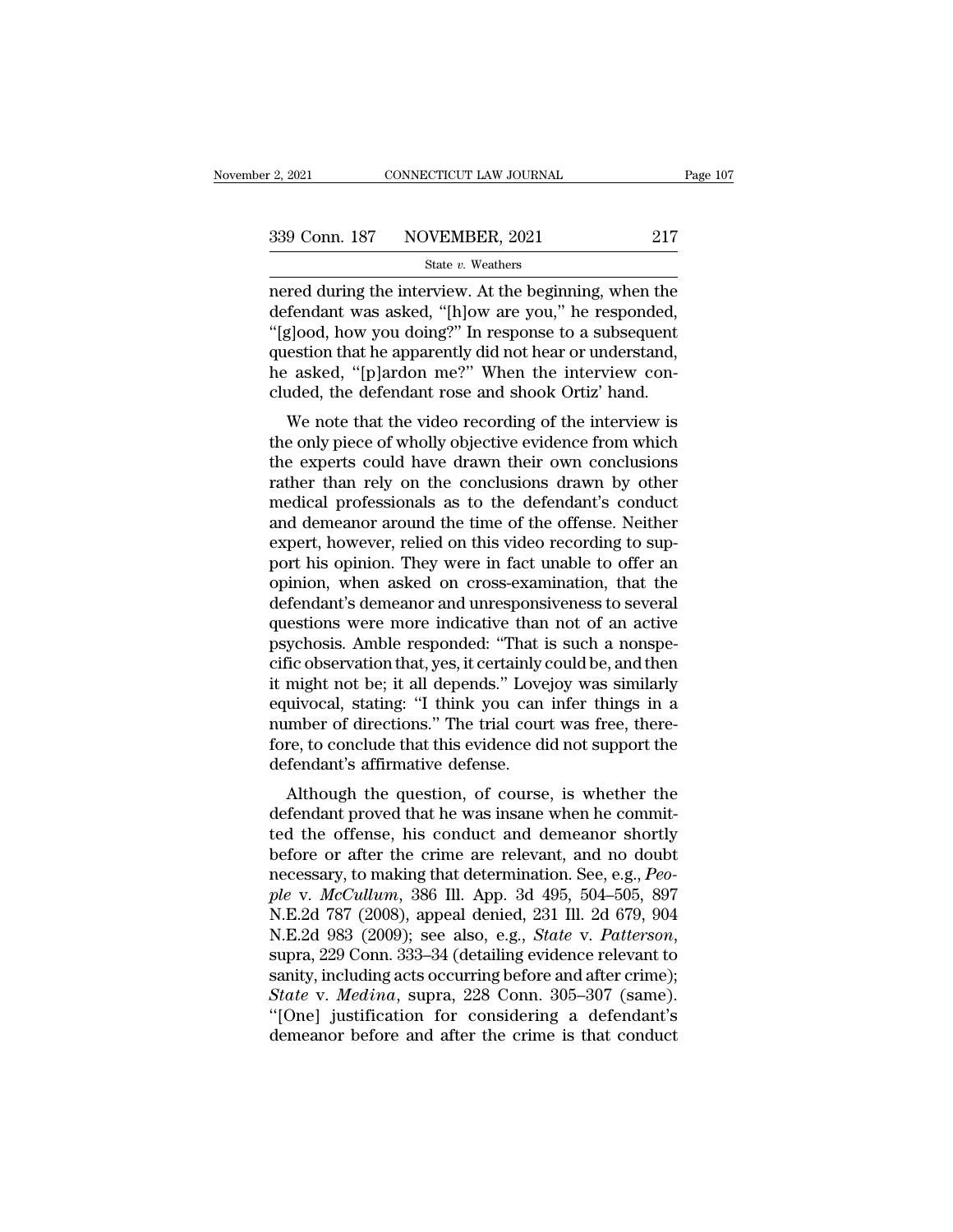# EXECUTE CONNECTICUT LAW JOURNAL Movember 2, 2021<br>218 NOVEMBER, 2021 339 Conn. 187<br>218 State v. Weathers

### State *v.* Weathers

CONNECTICUT LAW JOURNAL November 2, 2021<br>
218 NOVEMBER, 2021 339 Conn. 187<br>
State v. Weathers<br>
occurring in temporal proximity to the crime may be<br>
more indicative of actual mental health at [the] time<br>
of the grime than m 218 NOVEMBER, 2021 339 Conn. 187<br>
State v. Weathers<br>
occurring in temporal proximity to the crime may be<br>
more indicative of actual mental health at [the] time<br>
of the crime than mental exams conducted weeks or<br>
months la 218 NOVEMBER, 2021 339 Conn. 187<br>
State v. Weathers<br>
occurring in temporal proximity to the crime may be<br>
more indicative of actual mental health at [the] time<br>
of the crime than mental exams conducted weeks or<br>
months la MOVEMBER, 2021 339 Conn. 187<br>
State v. Weathers<br>
occurring in temporal proximity to the crime may be<br>
more indicative of actual mental health at [the] time<br>
of the crime than mental exams conducted weeks or<br>
months later." *loway* v. *State v. Weathers*<br> **locally interpoonlanging in temporal proximity to the crime may be**<br>
more indicative of actual mental health at [the] time<br>
of the crime than mental exams conducted weeks or<br>
months later." state v. weathers<br>occurring in temporal proximity to the crime may be<br>more indicative of actual mental health at [the] time<br>of the crime than mental exams conducted weeks or<br>months later." (Internal quotation marks omitte occurring in temporal proximity to the crime may be<br>more indicative of actual mental health at [the] time<br>of the crime than mental exams conducted weeks or<br>months later." (Internal quotation marks omitted.) *Gal-*<br>loway v. more indicative of actual mental health at [the] time<br>of the crime than mental exams conducted weeks or<br>months later." (Internal quotation marks omitted.)  $Gal-$ <br>loway v. State, 938 N.E.2d 699, 715 (Ind. 2010). Indeed,<br>both of the crime than mental exams conducted<br>months later." (Internal quotation marks om<br>*loway* v. *State*, 938 N.E.2d 699, 715 (Ind. 201<br>both of the defendant's experts in the pr<br>relied heavily on reports of the defendant<br>an  $way$  v. *State*, 938 N.E.2d 699, 715 (Ind. 2010). Indeed,  $way$  v. *State*, 938 N.E.2d 699, 715 (Ind. 2010). Indeed, the of the defendant's experts in the present case lied heavily on reports of the defendant's conduct d dem trial court for the defendant's experts in the present case<br>relied heavily on reports of the defendant's conduct<br>and demeanor in the days shortly before and after the<br>incident in reaching their conclusions.<br>With respect to

by the defendant's conduct<br>relied heavily on reports of the defendant's conduct<br>and demeanor in the days shortly before and after the<br>incident in reaching their conclusions.<br>With respect to the specific time of the offense employment in the days shortly before and after the<br>incident in reaching their conclusions.<br>With respect to the specific time of the offense, the<br>trial court found that the shooting was precipitated<br>by the defendant's ange incident in reaching their conclusions.<br>With respect to the specific time of the offense, the<br>trial court found that the shooting was precipitated<br>by the defendant's anger and frustration at having his<br>employment inquiry r With respect to the specific time of the offense, the<br>trial court found that the shooting was precipitated<br>by the defendant's anger and frustration at having his<br>employment inquiry rebuffed, exacerbated by anxiety<br>and stre With respect to the specific time of the offense, the<br>trial court found that the shooting was precipitated<br>by the defendant's anger and frustration at having his<br>employment inquiry rebuffed, exacerbated by anxiety<br>and stre trial court found that the shooting was precipitated<br>by the defendant's anger and frustration at having his<br>employment inquiry rebuffed, exacerbated by anxiety<br>and stress relating to that situation, rather than by psy-<br>cho by the defendant's anger and frustration at having his<br>employment inquiry rebuffed, exacerbated by anxiety<br>and stress relating to that situation, rather than by psy-<br>chosis. The record provides unequivocal support for the<br> employment inquiry rebuffed, exacerbated by anxiety<br>and stress relating to that situation, rather than by psy-<br>chosis. The record provides unequivocal support for the<br>trial court's conclusion that the defendant was sufferi and stress relating to that situation, rather than by psychosis. The record provides unequivocal support for the trial court's conclusion that the defendant was suffering from intense levels of stress and anxiety as a resu chosis. The record provides unequivocal support for the<br>trial court's conclusion that the defendant was suffering<br>from intense levels of stress and anxiety as a result of<br>his chronic unemployment and financial problems at<br> trial court's conclusion that the defendant was suffering<br>from intense levels of stress and anxiety as a result of<br>his chronic unemployment and financial problems at<br>the time of the offense. The defendant argues, however,<br> from intense levels of str<br>his chronic unemployme<br>the time of the offense. Tl<br>that his motive for the sl<br>question of intent, an ele<br>to his insanity defense. W<br>for several reasons.<br>Whether the defendan e time of the offense. The defendant argues, however,<br>at his motive for the shooting is relevant only to the<br>estion of intent, an element of the state's case, not<br>his insanity defense. We disagree with this assertion<br>r sev that his motive for the shooting is relevant only to the<br>question of intent, an element of the state's case, not<br>to his insanity defense. We disagree with this assertion<br>for several reasons.<br>Whether the defendant had a mot

question of intent, an element of the state's case, not<br>to his insanity defense. We disagree with this assertion<br>for several reasons.<br>Whether the defendant had a motive for the crime,<br>unprecipitated by a psychotic delusion to his insanity defense. We disagree with this assertion<br>for several reasons.<br>Whether the defendant had a motive for the crime,<br>unprecipitated by a psychotic delusion that compelled<br>him to act, was made an issue in the cas for several reasons.<br>
Whether the defendant had a motive for the crime,<br>
unprecipitated by a psychotic delusion that compelled<br>
him to act, was made an issue in the case by one of<br>
the defendant's experts, Amble. His repor Whether the defendant had a motive for the crime,<br>unprecipitated by a psychotic delusion that compelled<br>him to act, was made an issue in the case by one of<br>the defendant's experts, Amble. His report and testi-<br>mony took pa Whether the defendant had a motive for the crime,<br>unprecipitated by a psychotic delusion that compelled<br>him to act, was made an issue in the case by one of<br>the defendant's experts, Amble. His report and testi-<br>mony took pa unprecipitated by a psychotic delusion that compelled<br>him to act, was made an issue in the case by one of<br>the defendant's experts, Amble. His report and testi-<br>mony took pains to consider various reasons for the<br>defendant' him to act, was made an issue in the case by one of<br>the defendant's experts, Amble. His report and testi-<br>mony took pains to consider various reasons for the<br>defendant's action other than his claim of insanity in<br>view of q the defendant's experts, Amble. His report and testi-<br>mony took pains to consider various reasons for the<br>defendant's action other than his claim of insanity in<br>view of questions raised by his conduct. One reason<br>considere mony took pains to consider various reasons for the<br>defendant's action other than his claim of insanity in<br>view of questions raised by his conduct. One reason<br>considered by Amble, which he declined to adopt<br>because the de defendant's action other than his claim of insanity in<br>view of questions raised by his conduct. One reason<br>considered by Amble, which he declined to adopt<br>because the defendant denied it, was that the defendant<br>"became sud view of questions raised by his conduct. One reason considered by Amble, which he declined to adopt because the defendant denied it, was that the defendant "became suddenly angry with [the victim]  $\ldots$  and since he was g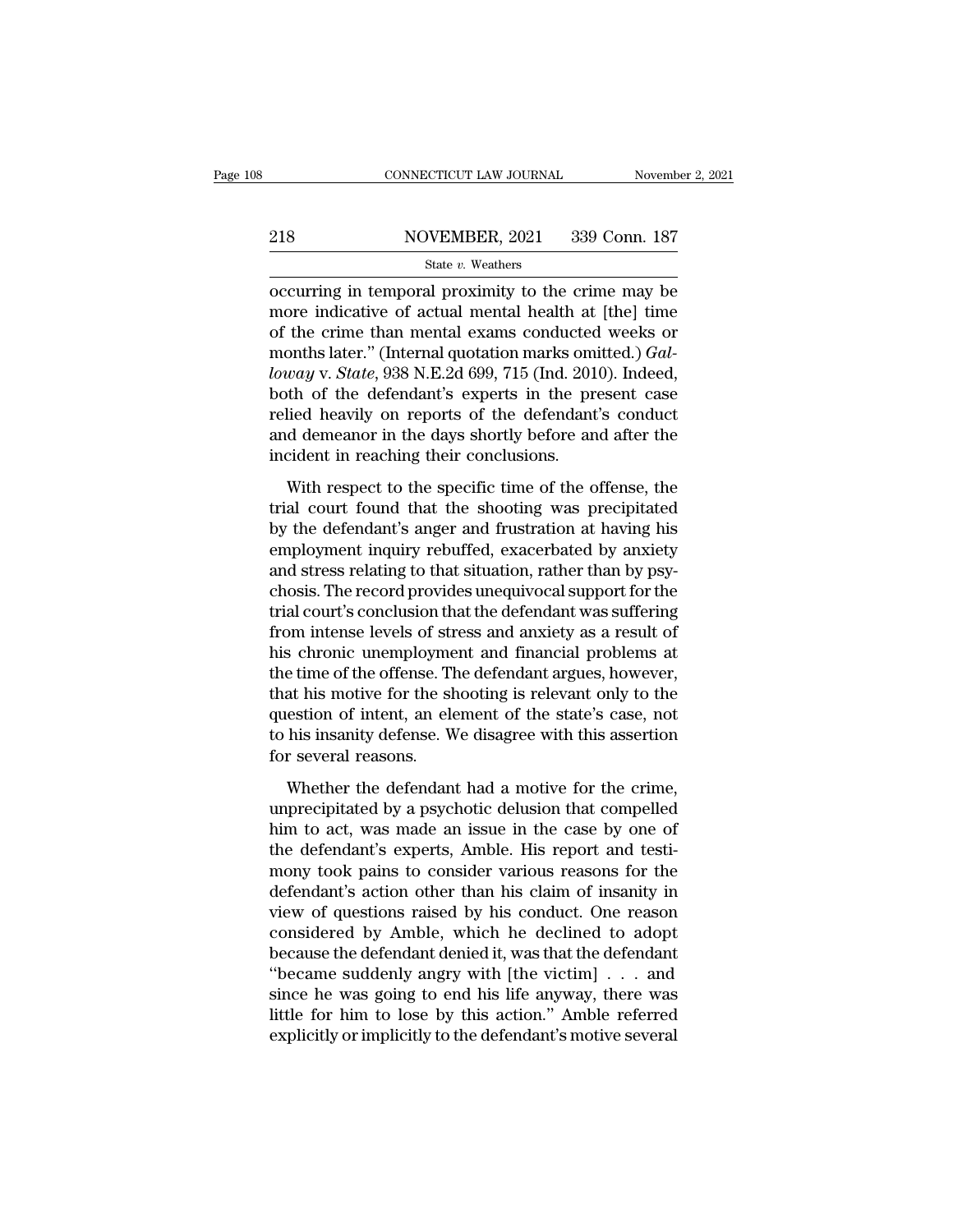| r 2, 2021 | CONNECTICUT LAW JOURNAL      | Page 109 |
|-----------|------------------------------|----------|
|           | 339 Conn. 187 NOVEMBER, 2021 | 219      |
|           | State v. Weathers            |          |

the set of the set of the set of the set of the set of the set of the set of the set of the set of the set of the set of the set of the set of the set of the set of the set of the set of the set of the set of the set of t Fig. 2021<br>
The State v. Weathers<br>
Transman in his testimony, and his ultimate conclusion<br>
Trested in part on the "illogical" nature of the act.<br>
Other courts have recognized that motive or the

9 Conn. 187 NOVEMBER, 2021 219<br>
State *v*. Weathers<br>
mes in his testimony, and his ultimate conclusion<br>
sted in part on the "illogical" nature of the act.<br>
Other courts have recognized that motive or the<br>
sence thereof ma 339 Conn. 187 NOVEMBER, 2021 219<br>
State v. Weathers<br>
times in his testimony, and his ultimate conclusion<br>
rested in part on the "illogical" nature of the act.<br>
Other courts have recognized that motive or the<br>
absence ther State v. Weathers<br>times in his testimony, and his ultimate conclusion<br>rested in part on the "illogical" nature of the act.<br>Other courts have recognized that motive or the<br>absence thereof may be relevant to the question of times in his testimony, and his ultimate conclusion<br>rested in part on the "illogical" nature of the act.<br>Other courts have recognized that motive or the<br>absence thereof may be relevant to the question of<br>whether the defend The means of the "illogical" nature of the act.<br>
Other courts have recognized that motive or the<br>
absence thereof may be relevant to the question of<br>
whether the defendant has proved his insanity defense.<br>
See, e.g., *Peo* Other courts have recognized that motive or the absence thereof may be relevant to the question of whether the defendant has proved his insanity defense.<br>See, e.g., *People* v. *Kando*, 397 Ill. App. 3d 165, 196, 921 N.E. Other courts have recognized that motive or the<br>absence thereof may be relevant to the question of<br>whether the defendant has proved his insanity defense.<br>See, e.g., *People* v. *Kando*, 397 Ill. App. 3d 165, 196, 921<br>N.E. absence thereof may be relevant to the question of<br>whether the defendant has proved his insanity defense.<br>See, e.g., *People* v. *Kando*, 397 Ill. App. 3d 165, 196, 921<br>N.E.2d 1166 (2009) ("[I]t is undisputed  $\ldots$  that t whether the defendant has proved his insanity defense.<br>
See, e.g., *People* v. *Kando*, 397 Ill. App. 3d 165, 196, 921<br>
N.E.2d 1166 (2009) ("[I]t is undisputed  $\ldots$  that the<br>
incident for which [the] defendant was charge See, e.g., *People* v. *Kando*, 397 Ill. App. 3d 165, 196, 921 N.E.2d 1166 (2009) ("[I]t is undisputed  $\ldots$  that the incident for which [the] defendant was charged was conceived and took place in the grip of a psychotic N.E.2d 1166 (2009) ("[I]t is undisputed . . . that the<br>incident for which [the] defendant was charged was<br>conceived and took place in the grip of a psychotic<br>delusion. No one suggested an alternative motive for<br>[the] defen incident for which [the] defendant was charged was<br>conceived and took place in the grip of a psychotic<br>delusion. No one suggested an alternative motive for<br>[the] defendant's attack other than to eliminate Satan<br>pursuant to conceived and took place in the grip of a psychotic<br>delusion. No one suggested an alternative motive for<br>[the] defendant's attack other than to eliminate Satan<br>pursuant to a commandment from God. No one sug-<br>gested or imp delusion. No one suggested an alternative motive for<br>[the] defendant's attack other than to eliminate Satan<br>pursuant to a commandment from God. No one sug-<br>gested or imputed any other design or motive to explain<br>[the] defe [the] defendant's attack other than to eliminate Satan<br>pursuant to a commandment from God. No one sug-<br>gested or imputed any other design or motive to explain<br>[the] defendant's actions other than his delusion,<br>namely, that pursuant to a commandment from God. No one sug-<br>gested or imputed any other design or motive to explain<br>[the] defendant's actions other than his delusion,<br>namely, that the victim was Satan whom he was deter-<br>mined to kill gested or imputed any other design or motive to explain<br>[the] defendant's actions other than his delusion,<br>namely, that the victim was Satan whom he was deter-<br>mined to kill or incarcerate for [1000] years."); *Barcroft*<br>v [the] defendant's actions other than his delusion,<br>namely, that the victim was Satan whom he was deter-<br>mined to kill or incarcerate for [1000] years."); *Barcroft*<br>v. *State*, supra, 111 N.E.3d 1007–1008 (court relied on namely, that the victim was Satan whom he was deter-<br>mined to kill or incarcerate for [1000] years."); *Barcroft*<br>v. *State*, supra, 111 N.E.3d 1007–1008 (court relied on<br>fact that experts agreed that defendant could have mined to kill or incarcerate for  $[1000]$  years."); *Barcroft*<br>v. *State*, supra, 111 N.E.3d 1007–1008 (court relied on<br>fact that experts agreed that defendant could have had<br>logical motivation for criminal act that could v. *State*, supra, 111 N.E.3d 1007–1008 (court relied on fact that experts agreed that defendant could have had logical motivation for criminal act that could coexist with, and be independent of, psychotic and delusional b fact that experts agreed that defendant could have had<br>logical motivation for criminal act that could coexist<br>with, and be independent of, psychotic and delusional<br>behavior). In *State* v. *Quinet*, supra, 253 Conn. 392, t logical motivation for criminal act that could coexist<br>with, and be independent of, psychotic and delusional<br>behavior). In *State* v. *Quinet*, supra, 253 Conn. 392, this<br>court addressed a related issue when it rejected t with, and be independent of, psychotic and delusional<br>behavior). In *State* v. *Quinet*, supra, 253 Conn. 392, this<br>court addressed a related issue when it rejected the<br>argument of the defendant in that case "that his abi behavior). In *State* v. *Quinet*, supra, 253 Conn. 392, this<br>court addressed a related issue when it rejected the<br>argument of the defendant in that case "that his ability<br>to plan cannot be viewed as inconsistent with his court addressed a related issue when it rejected the<br>argument of the defendant in that case "that his ability<br>to plan cannot be viewed as inconsistent with his claim<br>that, due to the particular nature of his mental illness argument of the defendant in that case "that his ability<br>to plan cannot be viewed as inconsistent with his claim<br>that, due to the particular nature of his mental illness,<br>he could not control his conduct within the require to plan cannot be viewed as inconsistent with his claim<br>that, due to the particular nature of his mental illness,<br>he could not control his conduct within the require-<br>ments of the law." Id., 409–10. We explained: "[A]n<br>acc that, due to the particular nature of his mental illness,<br>he could not control his conduct within the require-<br>ments of the law." Id., 409–10. We explained: "[A]n<br>accused who suffers from a mental disease or illness<br>may be he could not control his conduct within the requirements of the law." Id., 409–10. We explained: "[A]n accused who suffers from a mental disease or illness may be able to establish that he was unable to control his conduct ments of the law." Id., 409–10. We explained: "[A]n<br>accused who suffers from a mental disease or illness<br>may be able to establish that he was unable to control<br>his conduct according to law even though he had the<br>capacity t accused who suffers from a mental disease or illness<br>may be able to establish that he was unable to control<br>his conduct according to law even though he had the<br>capacity to plan that illegal conduct. Whether the capac-<br>ity may be able to establish that he was unable to control<br>his conduct according to law even though he had the<br>capacity to plan that illegal conduct. Whether the capac-<br>ity to plan a course of criminal conduct is probative of<br> his conduct according to law even though he had the capacity to plan that illegal conduct. Whether the capacity to plan a course of criminal conduct is probative of an accused's ability to control his behavior within legal capacity to plan that illegal conduct. Whether the capacity to plan a course of criminal conduct is probative of an accused's ability to control his behavior within legal requirements necessarily depends [on] the specific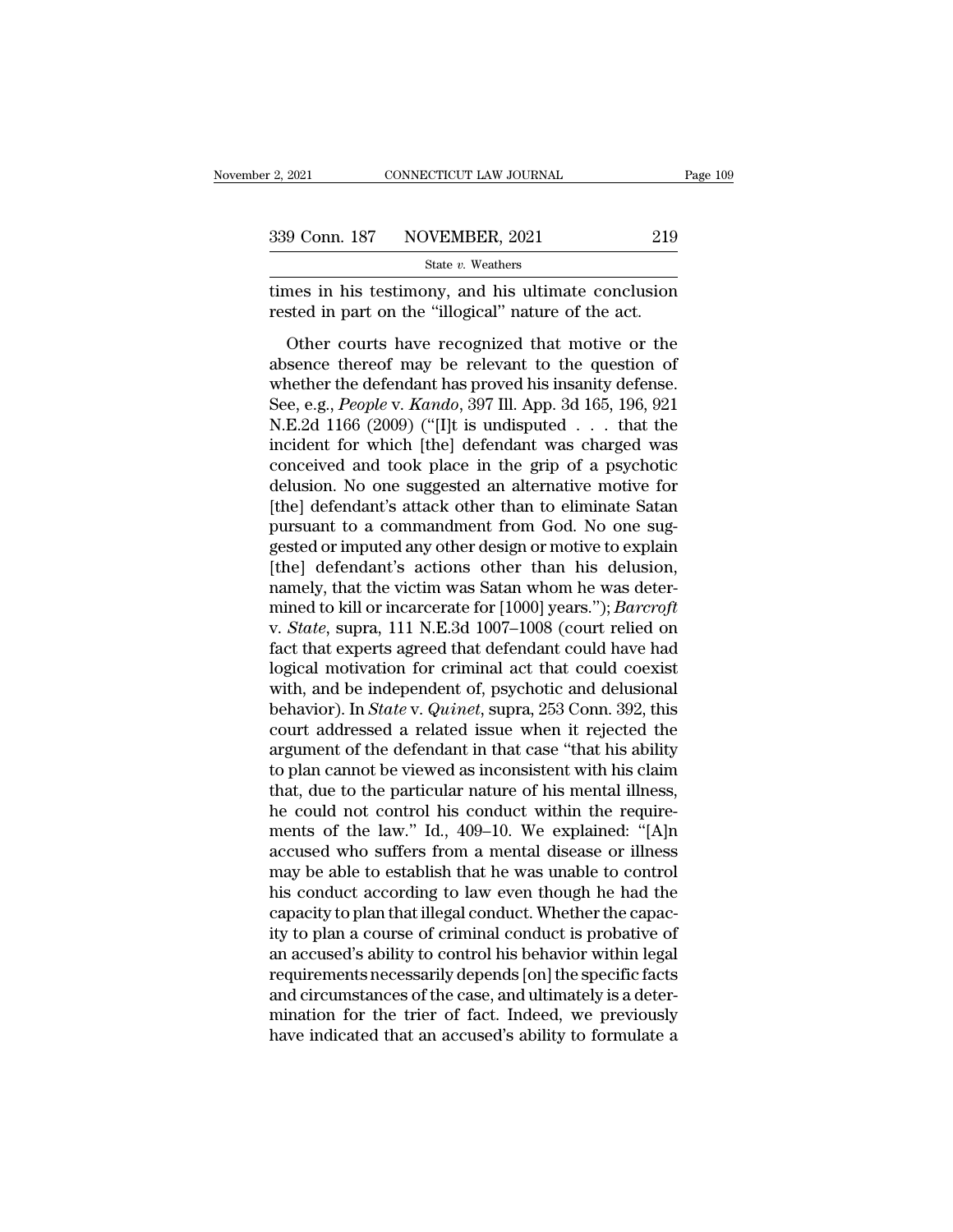|         | CONNECTICUT LAW JOURNAL | November 2, 2021 |
|---------|-------------------------|------------------|
|         |                         |                  |
| $220\,$ | NOVEMBER, 2021          | 339 Conn. 187    |
|         | State $v$ . Weathers    |                  |

FREE CONNECTICUT LAW JOURNAL Movember 2, 2021<br>
220 NOVEMBER, 2021 339 Conn. 187<br>
321 State v. Weathers<br>
220 NOVEMBER, 2021 339 Conn. 187<br>
321 State v. Weathers<br>
220 Plan to kill is relevant to a determination of whether th 220 NOVEMBER, 2021 339 Conn. 187<br>
State v. Weathers<br>
plan to kill is relevant to a determination of whether the<br>
accused has the capability of conforming his conduct<br>
to the requirements of the law." Id., 410.  $\begin{array}{r} \text{220} & \text{NOVEMBER, 2021} & \text{339 C} \\ \text{State } v. \text{ Weather} \end{array}$ <br>plan to kill is relevant to a determination of whe<br>accused has the capability of conforming his<br>to the requirements of the law.'' Id., 410.<br>We recognize that ther WEMBER, 2021 339 Conn. 187<br>
State v. Weathers<br>
an to kill is relevant to a determination of whether the<br>
cused has the capability of conforming his conduct<br>
the requirements of the law." Id., 410.<br>
We recognize that there

State v. Weathers<br>plan to kill is relevant to a determination of whether the<br>accused has the capability of conforming his conduct<br>to the requirements of the law." Id., 410.<br>We recognize that there are circumstances in whi plan to kill is relevant to a determination of whether the accused has the capability of conforming his conduct<br>to the requirements of the law." Id., 410.<br>We recognize that there are circumstances in which<br>motive would no plant to kin is retevant to a determination of whether the<br>accused has the capability of conforming his conduct<br>to the requirements of the law." Id., 410.<br>We recognize that there are circumstances in which<br>motive would no to the requirements of the law." Id., 410.<br>We recognize that there are circumstances in which<br>motive would not tend to disprove the defendant's<br>insanity defense. The motive itself may be a by-product<br>or feature of the defe We recognize that there are circumstances in which<br>motive would not tend to disprove the defendant's<br>insanity defense. The motive itself may be a by-product<br>or feature of the defendant's mental disease.<sup>19</sup> The<br>motive may We recognize that there are circumstances in which<br>motive would not tend to disprove the defendant's<br>insanity defense. The motive itself may be a by-product<br>or feature of the defendant's mental disease.<sup>19</sup> The<br>motive may motive would not tend to disprove the defendant's<br>insanity defense. The motive itself may be a by-product<br>or feature of the defendant's mental disease.<sup>19</sup> The<br>motive may exist independently of the mental illness,<br>but the insanity defense. The motive itself may be a by-product<br>or feature of the defendant's mental disease.<sup>19</sup> The<br>motive may exist independently of the mental illness,<br>but the illness prevents the defendant from resisting<br>the or feature of the<br>motive may exist i<br>but the illness pre<br>the impulse to act c<br>by the trial court of<br>The trial court's fir<br>ond category.<br>It is at this point It is at this point that the trial court's motive related<br>It is a trial court does not fall into the first category.<br>It is at this point that the trial court's motive related<br>ding intersects with its findings that the defe Find the impulse to act on that motive. The motive identified<br>by the trial court does not fall into the first category.<br>The trial court's findings are inconsistent with the sec-<br>ond category.<br>It is at this point that the t

likely the trial court does not fall into the first category.<br>The trial court's findings are inconsistent with the sec-<br>ond category.<br>It is at this point that the trial court's motive related<br>finding intersects with its fi by the trial court does not fail milo the first category.<br>The trial court's findings are inconsistent with the sec-<br>ond category.<br>It is at this point that the trial court's motive related<br>finding intersects with its findin The diar coart's intentitys are inconsistent with the second category.<br>
It is at this point that the trial court's motive related<br>
finding intersects with its findings that the defendant<br>
likely was malingering and that th It is at this point that the trial court's motive related<br>finding intersects with its findings that the defendant<br>likely was malingering and that the bases for the<br>experts' opinions materially diverged. Lovejoy credited<br>th It is at this point that the trial court's motive related<br>finding intersects with its findings that the defendant<br>likely was malingering and that the bases for the<br>experts' opinions materially diverged. Lovejoy credited<br>th finding intersects with its findings that the defendant<br>likely was malingering and that the bases for the<br>experts' opinions materially diverged. Lovejoy credited<br>the defendant's account of experiencing auditory and<br>visual likely was malingering and that the bases for the<br>experts' opinions materially diverged. Lovejoy credited<br>the defendant's account of experiencing auditory and<br>visual hallucinations—voices in his head telling him<br>that the v experts' opinions materially diverged. Lovejoy credited<br>the defendant's account of experiencing auditory and<br>visual hallucinations—voices in his head telling him<br>that the victim was evil or dangerous and blinking lights<br>at the defendant's account of experiencing auditory and<br>visual hallucinations—voices in his head telling him<br>that the victim was evil or dangerous and blinking lights<br>at the construction site signaling him—that compelled<br>the visual hallucinations—voices in his head telling him<br>that the victim was evil or dangerous and blinking lights<br>at the construction site signaling him—that compelled<br>the defendant to shoot the victim. The trial court's conthat the victim was evil or dangerous and blinking lights<br>at the construction site signaling him—that compelled<br>the defendant to shoot the victim. The trial court's con-<br>clusion that the defendant's conduct was in reaction at the construction site signaling him—that compelled<br>the defendant to shoot the victim. The trial court's con-<br>clusion that the defendant's conduct was in reaction to<br>having his employment inquiry brushed off, a tipping<br>p the defendant to shoot the<br>clusion that the defendant<br>having his employment in<br>point in the defendant's<br>chronic unemployment ar<br>sures, means that it neces<br>of Lovejoy's opinion. point in the defendant's emotional stress from his chronic unemployment and mounting financial pressures, means that it necessarily rejected the linchpin of Lovejov's opinion. chronic unemployment and mounting financial pressures, means that it necessarily rejected the linchpin<br>of Lovejoy's opinion.<br><sup>19</sup> For example, John W. Hinckley, Jr., was found not guilty by reason of<br>insanity, even though

sures, means that it necessarily rejected the linchpin<br>of Lovejoy's opinion.<br><sup>19</sup> For example, John W. Hinckley, Jr., was found not guilty by reason of<br>insanity, even though he had a clear motive for his assassination atte member of the film Taxi Driver, in which one of the characters stalks the president, and with whom Hinkley, Jr., was found not guilty by reason of insanity, even though he had a clear motive for his assassination attempt o  $\frac{19}{19}$  For example, John W. Hinckley, Jr., was found not guilty by reason of insanity, even though he had a clear motive for his assassination attempt on President Ronald Reagan, namely, to impress actress Jodie Fost <sup>19</sup> For example, John W. Hinckley, Jr., was found not guilty by reason of insanity, even though he had a clear motive for his assassination attempt on President Ronald Reagan, namely, to impress actress Jodie Foster, a c insanity, even though he had a clear motive for his assassination attempt<br>on President Ronald Reagan, namely, to impress actress Jodie Foster, a cast<br>member of the film Taxi Driver, in which one of the characters stalks th on President Ronald Reagan, namely, to impress actress Jodie Foster, a cast member of the film Taxi Driver, in which one of the characters stalks the president, and with whom Hinkley had become obsessed. See G. Harris, "Re of the film Taxi Driver, in which one of the characters stalks the president, and with whom Hinkley had become obsessed. See G. Harris, "Reagan's Assailant Is Ordered Released," N.Y. Times, July 27, 2016, p. A17; L. Kierna president, and with whom Hinkley had become obsessed. See G. Harris,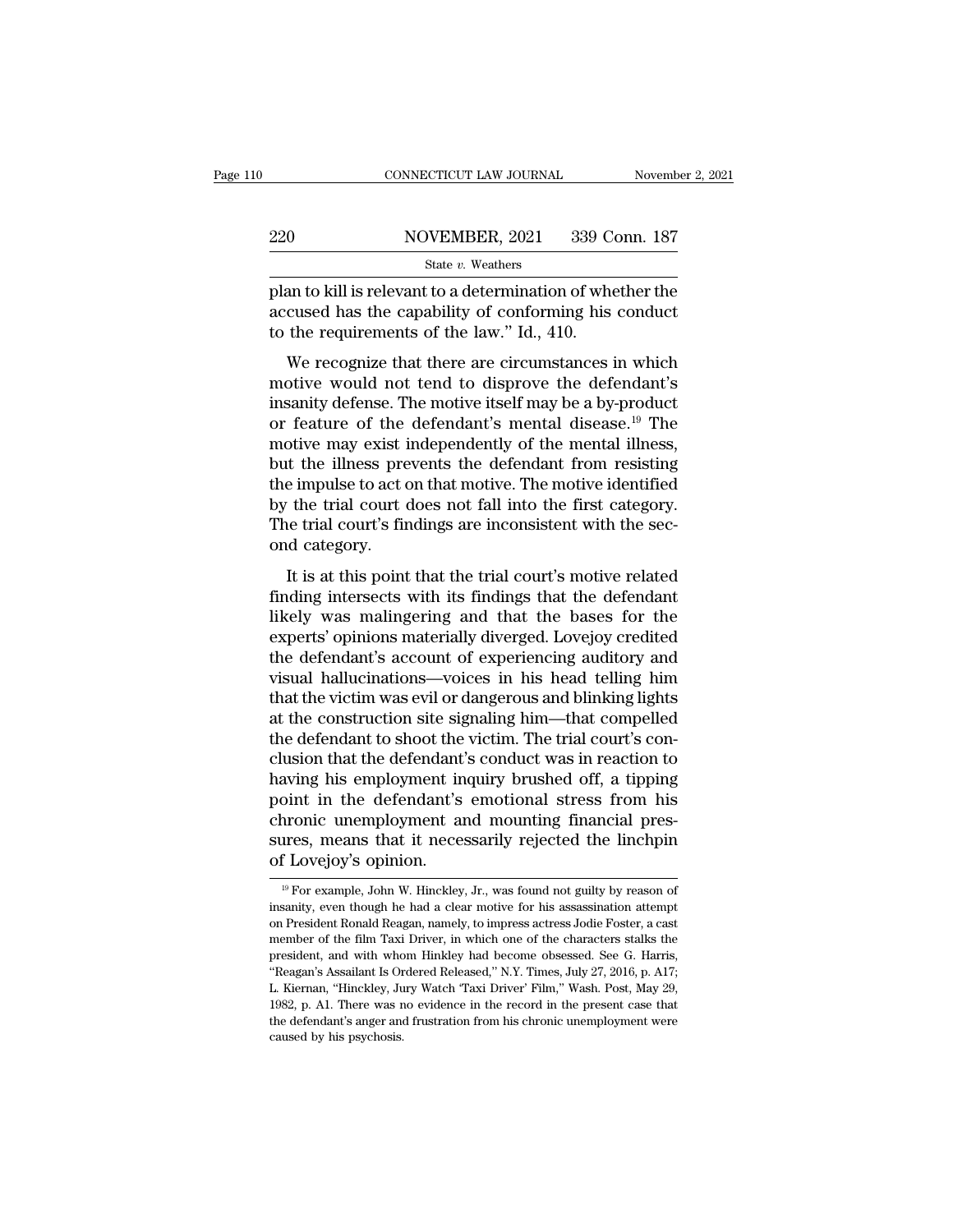# $\frac{2,2021}$  CONNECTICUT LAW JOURNAL Page 111<br>339 Conn. 187 NOVEMBER, 2021 221<br>State v. Weathers

### State *v.* Weathers

2021 CONNECTICUT LAW JOURNAL Page<br>
9 Conn. 187 NOVEMBER, 2021 221<br>
<sup>State v.</sup> Weathers<br>
Amble's report, by contrast, identified *numerous* rea-<br>
ns why the defendant's self-interested narrative did<br>
at ring true <sup>20</sup> See 339 Conn. 187 NOVEMBER, 2021<br>
State v. Weathers<br>
Amble's report, by contrast, identified *numerous* reasons why the defendant's self-interested narrative did<br>
not ring true.<sup>20</sup> See *Brock v. United States*, 387 F.2d<br>
254 339 Conn. 187 NOVEMBER, 2021 221<br>
<sup>State v. Weathers</sup><br>
Amble's report, by contrast, identified *numerous* reasons why the defendant's self-interested narrative did<br>
not ring true.<sup>20</sup> See *Brock* v. *United States*, 387 F. 339 Conn. 187 NOVEMBER, 2021 221<br>
State v. Weathers<br>
Amble's report, by contrast, identified *numerous* reasons why the defendant's self-interested narrative did<br>
not ring true.<sup>20</sup> See *Brock v. United States*, 387 F.2d<br> Solution 10. The vertice of that we state we weathers<br>
Amble's report, by contrast, identified numerous reasons why the defendant's self-interested narrative did<br>
not ring true.<sup>20</sup> See *Brock v. United States*, 387 F.2d<br> State v. Weathers<br>
Amble's report, by contrast, identified *numerous* reasons why the defendant's self-interested narrative did<br>
not ring true.<sup>20</sup> See *Brock v. United States*, 387 F.2d<br>
254, 258 (5th Cir. 1967) ("in cas Amble's report, by contrast, identified *numerous* reasons why the defendant's self-interested narrative did<br>not ring true.<sup>20</sup> See *Brock v. United States*, 387 F.2d<br>254, 258 (5th Cir. 1967) ("in cases involving opinions sons why the defendant's self-interested narrative did<br>not ring true.<sup>20</sup> See *Brock v. United States*, 387 F.2d<br>254, 258 (5th Cir. 1967) ("in cases involving opinions<br>of medical experts, the probative force of that chara not ring true.<sup>20</sup> See *Brock v. United States*, 387 F.2d<br>254, 258 (5th Cir. 1967) ("in cases involving opinions<br>of medical experts, the probative force of that character<br>of testimony is lessened where it is predicated on 254, 258 (5th Cir. 1967) ("in cases involving opinions<br>of medical experts, the probative force of that character<br>of testimony is lessened where it is predicated on sub-<br>jective symptoms, or where it is based on narrative<br>s of medical experts, the probative force of that character<br>of testimony is lessened where it is predicated on sub-<br>jective symptoms, or where it is based on narrative<br>statements to the expert as to past events not in evi-<br>d of testimony is lessened where it is predicated on sub-<br>jective symptoms, or where it is based on narrative<br>statements to the expert as to past events not in evi-<br>dence at the trial"); see also *Mims v. United States*, 37 jective symptoms, or where it is based on narrative<br>statements to the expert as to past events not in evi-<br>dence at the trial"); see also *Mims v. United States*, 375<br>F.2d 135, 145 (5th Cir. 1967) (citing as reason weighi statements to the expert as to past events not in evi-<br>dence at the trial"); see also *Mims v. United States*, 375<br>F.2d 135, 145 (5th Cir. 1967) (citing as reason weighing<br>against conclusiveness of expert opinion that defe dence at the trial"); see also *Mims* v. *United States*, 375<br>*F.2d* 135, 145 (5th Cir. 1967) (citing as reason weighing<br>against conclusiveness of expert opinion that defendant<br>and his common-law wife, who had provided nar F.2d 135, 145 (5th Cir. 1967) (citing as reason weighing<br>against conclusiveness of expert opinion that defendant<br>and his common-law wife, who had provided narrative<br>statements that formed basis of expert opinion, "were<br>dee against conclusiveness of expert opinion that defendant<br>and his common-law wife, who had provided narrative<br>statements that formed basis of expert opinion, "were<br>deeply interested in the outcome of the case"); *State* v.<br> and his common-law wife, who had provided narrative<br>statements that formed basis of expert opinion, "were<br>deeply interested in the outcome of the case"); *State* v.<br>*Patterson*, supra, 229 Conn. 338 (upholding trial court' statements that formed basis of expert opinion, "were<br>deeply interested in the outcome of the case"); *State* v.<br>*Patterson*, supra, 229 Conn. 338 (upholding trial court's<br>rejection of insanity defense when trial court "ex deeply interested in the outcome of the case"); *State* v.<br>*Patterson*, supra, 229 Conn. 338 (upholding trial court's<br>rejection of insanity defense when trial court "expressly<br>discounted the testimony of the defendant's e is<br>counted the testimony of the defendant's experts, oting that their diagnoses were based on the generally<br>elf-serving interview statements of the defendant and<br>is family members").<sup>21</sup> One such reason that Amble<br> $\frac{20}{$ noting that their diagnoses were based on the generally self-serving interview statements of the defendant and his family members").<sup>21</sup> One such reason that Amble  $\frac{1}{20}$  One reason that Amble cited was Downer's concl

self-serving interview statements of the defendant and<br>his family members").<sup>21</sup> One such reason that Amble<br><sup>30</sup> One reason that Amble cited was Downer's conclusion in Department<br>of Correction records that the defendant wa the trial court's malingering finding. The defendant court is that Amble  $\frac{20}{20}$  One reason that Amble cited was Downer's conclusion in Department of Correction records that the defendant was fabricating symptoms of m This Tartifuly Thermoers J. One Such Teason that Ambie<br>
<sup>20</sup> One reason that Amble cited was Downer's conclusion in Department<br>
of Correction records that the defendant was fabricating symptoms of mental<br>
illness. Indeed, <sup>20</sup> One reason that Amble cited was Downer's conclusion in Department of Correction records that the defendant was fabricating symptoms of mental illness. Indeed, the Appellate Court cited Downer's opinion as support for of Correction records that the defendant was fabricating symptoms of mental illness. Indeed, the Appellate Court cited Downer's opinion as support for the trial court's malingering finding. The defendant contends that Down illness. Indeed, the Appellate Court cited Downer's opinion as support for the trial court's malingering finding. The defendant contends that Downer's opinion could not be used as substantive evidence because neither exper the trial court's malingering finding. The defendant contends that Downer's opinion could not be used as substantive evidence because neither expert relied on it, her report was not admitted into evidence, it was hearsay, opinion could not be used as substantive evidence because neither expert<br>relied on it, her report was not admitted into evidence, it was hearsay, and<br>her qualifications as an expert were not established. He further contend reflied on it, her report was not admitted into evidence, it was hearsay, and<br>her qualifications as an expert were not established. He further contends<br>that he never made a concession that Downer's opinion was in evidence, Find on the qualifications as an expert were not established. He further contends that he never made a concession that Downer's opinion was in evidence, as the Appellate Court indicated. We need not decide whether Downer's reaching our conclusions. We note, however, our disagreement with the never made a concession that Downer's opinion was in evidence, as the Appellate Court indicated. We need not decide whether Downer's opinion could be us as the Appellate Court indicated. We need not decide whether Downer's opinion could be used as substantive evidence. The trial court did not reference Downer's opinion in its decision—although it did ask Amble about his co opinion could be used as substantive evidence. The trial court did not reference Downer's opinion in its decision—although it did ask Amble about his consideration of that opinion—and we do not rely on her opinion in reach ference Downer's opinion in its decision—although it did ask Amble about his consideration of that opinion—and we do not rely on her opinion in reaching our conclusions. We note, however, our disagreement with the defendan that the defendant was exaggerating his symptoms. We note that opinion—and we do not rely on her opinion in reaching our conclusions. We note, however, our disagreement with the defendant's view that Amble did not rely on defendant's view that Amble did not rely on Downer's conclusions. Amble did not agree with Downer's ultimate conclusion that the defendant was feigning mental illness, but he appeared to give some weight to her opinion tha feigning mental illness, but he appeared to give some weight to her opinion

defendant's view that Amble did not rely on Downer's conclusions. Amble did not agree with Downer's ultimate conclusion that the defendant was feigning mental illness, but he appeared to give some weight to her opinion th that the defendant was exaggerating his symptoms.<br><sup>21</sup> The defendant contends that the trial court cannot discount statements<br>provided to the experts on the ground that they were provided by interested<br>parties unless the d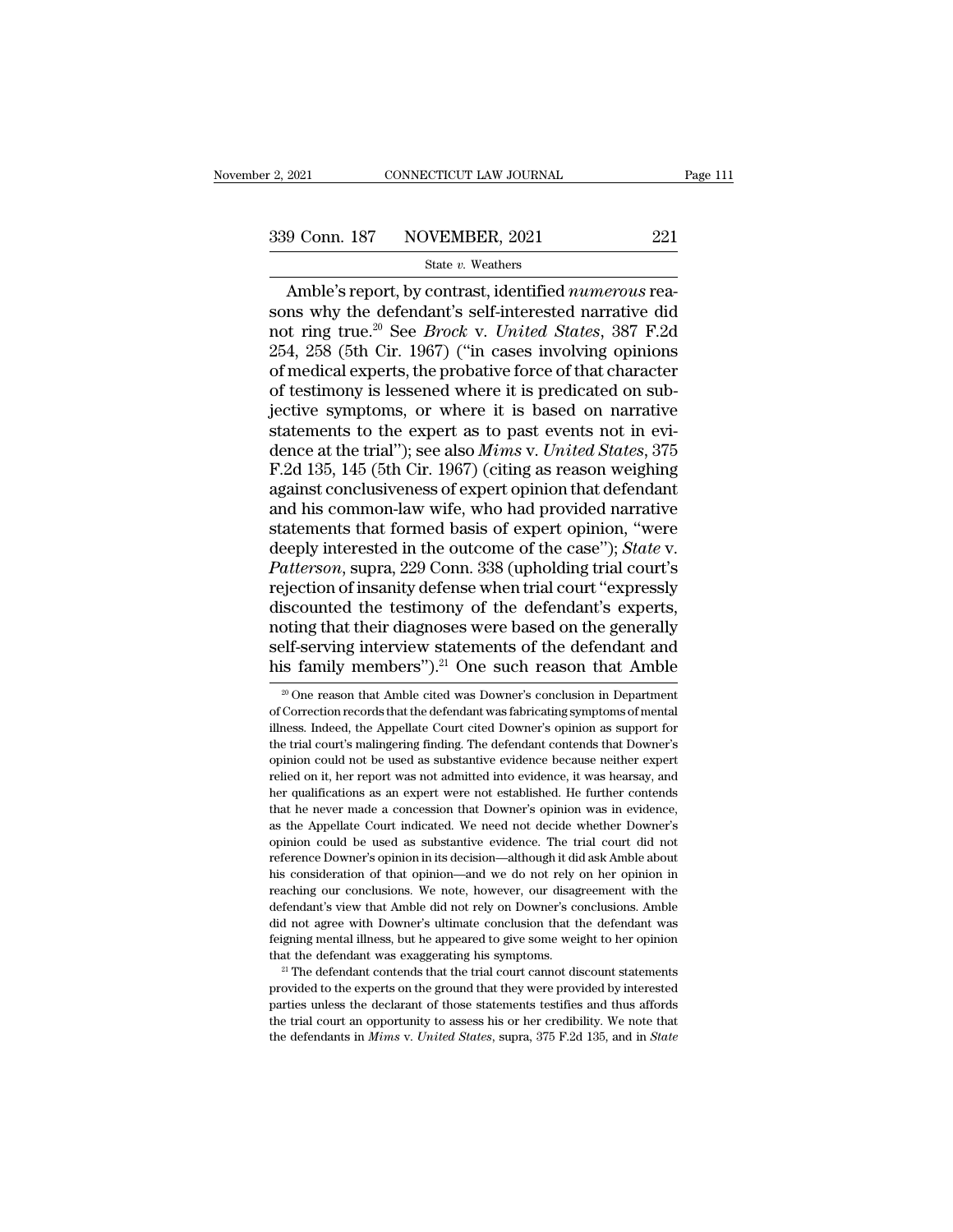# EXECUTE CONNECTICUT LAW JOURNAL Movember 2, 2021<br>222 NOVEMBER, 2021 339 Conn. 187<br>224 State v. Weathers

### State *v.* Weathers

CONNECTICUT LAW JOURNAL November 2, 2021<br>
222 NOVEMBER, 2021 339 Conn. 187<br>  $\frac{\text{State } v. \text{ Weathers}}{\text{State } v. \text{ Weathers}}$ <br>
Cited was that the defendant's account of hearing his<br>
own voice coming from inside his head is "an atypical  $\begin{array}{r} \text{222} & \text{NOVEMBER, 2021} & \text{339 Conn.} \text{187} \\ \text{State } v. \text{ Weather} \end{array}$ <br>cited was that the defendant's account of hearing his own voice coming from inside his head is "an atypical presentation for auditory hallucinations." Amb 222 NOVEMBER, 2021 339 Conn. 187 222 NOVEMBER, 2021 339 Conn. 187<br>
State v. Weathers<br>
cited was that the defendant's account of hearing his<br>
own voice coming from inside his head is "an atypical<br>
presentation for auditory hallucinations." Amble ulti-<br>
ma State v. Weathers<br>
State v. Weathers<br>
cited was that the defendant's account of hearing his<br>
own voice coming from inside his head is "an atypical<br>
presentation for auditory hallucinations." Amble ulti-<br>
mately opined in h state  $v$ . Weathers<br>
cited was that the defendant's account of hearing his<br>
own voice coming from inside his head is "an atypical<br>
presentation for auditory hallucinations." Amble ulti-<br>
mately opined in his report that " cited was that the defendant's account of hearing his<br>own voice coming from inside his head is "an atypical<br>presentation for auditory hallucinations." Amble ulti-<br>mately opined in his report that "the defendant is pro-<br>vid own voice coming from inside his head is "an atypical presentation for auditory hallucinations." Amble ultimately opined in his report that "the defendant is providing a malingered explanation for why he committed the act presentation for auditory hallucinations." Amble ulti-<br>mately opined in his report that "the defendant is pro-<br>viding a malingered explanation for why he committed<br>the act that resulted in his arrest" and that the rationa mately opined in his report that "the defendant is providing a malingered explanation for why he committed<br>the act that resulted in his arrest" and that the rationale<br>for his action was "a mystery." The basis of Amble's<br>op viding a malingered explanation for why he committed<br>the act that resulted in his arrest" and that the rationale<br>for his action was "a mystery." The basis of Amble's<br>opinion, therefore, materially diverged from the basis<br>o the act that resulted in his arrest" and that the rationale<br>for his action was "a mystery." The basis of Amble's<br>opinion, therefore, materially diverged from the basis<br>of Lovejoy's opinion and provided a reasonable basis<br>f for his action was "a mystery." The basis of Amble's<br>opinion, therefore, materially diverged from the basis<br>of Lovejoy's opinion and provided a reasonable basis<br>for the trial court to reject Lovejoy's opinion. See *Brock*<br> opinion, therefore, materially diverged from the basis<br>of Lovejoy's opinion and provided a reasonable basis<br>for the trial court to reject Lovejoy's opinion. See *Brock*<br>v. United States, supra, 258 (citing "material variat of Lovejoy's opinion and provided a reasonable basis<br>for the trial court to reject Lovejoy's opinion. See *Brock*<br>v. United States, supra, 258 (citing "material variations<br>between the experts themselves" as basis to reject for the trial court to reject Lovejoy's opinion. See *Brock*<br>v. United States, supra, 258 (citing "material variations<br>between the experts themselves" as basis to reject<br>expert testimony); see also *State* v. *Steiger*, su v. United States, supra, 258 (citing "material variations<br>between the experts themselves" as basis to reject<br>expert testimony); see also *State* v. *Steiger*, supra, 218<br>Conn. 380–81 (noting that basis of state experts' di between the experts themselves" as basis to reject<br>expert testimony); see also *State* v. *Steiger*, supra, 218<br>Conn. 380–81 (noting that basis of state experts' dis-<br>agreement with defense experts as to diagnosis of paraexpert testimony); see also *State* v. *Steiger*, supra, 218<br>Conn. 380–81 (noting that basis of state experts' dis-<br>agreement with defense experts as to diagnosis of para-<br>noid schizophrenia was "the lack of evidence that Conn. 380–81 (noting that basis of state experts' dis-<br>agreement with defense experts as to diagnosis of para-<br>noid schizophrenia was "the lack of evidence that the<br>defendant was preoccupied with 'systematized delu-<br>sions' agreement with defense experts and schizophrenia was "the laction defendant was preoccupied with sions'"); cf. *State v. Morelli*, supproperly may "find that the [expositon subordinate facts that were quotation marks omitt In the schake principle in the record of the record of the record of the report of the report of the record of the report of the record of the record of the record of the record of the record of the record of the record of decendant was preoccupied with systematized deta<br>sions'"); cf. *State* v. *Morelli*, supra, 293 Conn. 160 (trier<br>properly may "find that the [expert] opinion was based<br>on subordinate facts that were not proven" (internal<br>q

properly may "find that the [expert] opinion was based<br>on subordinate facts that were not proven" (internal<br>quotation marks omitted)).<br>There is evidence in the record other than Amble's<br>opinion that supports the trial cou properly may find that the [expert] opinion was staced<br>on subordinate facts that were not proven" (internal<br>quotation marks omitted)).<br>There is evidence in the record other than Amble's<br>opinion that supports the trial cour on substantiate races that were not proven (international)<br>quotation marks omitted)).<br>There is evidence in the record other than Amble's<br>opinion that supports the trial court's conclusion that<br>the defendant was exaggeratin There is evidence in the record other than Amble's<br>opinion that supports the trial court's conclusion that<br>the defendant was exaggerating or fabricating certain<br>symptoms. The defendant had no prior history of mental<br>health There is evidence in the record other than Amble's<br>opinion that supports the trial court's conclusion that<br>the defendant was exaggerating or fabricating certain<br>symptoms. The defendant had no prior history of mental<br>health opinion that supports the trial court's conclusion that<br>the defendant was exaggerating or fabricating certain<br>symptoms. The defendant had no prior history of mental<br>health treatment, other than for substance abuse. "The<br>la the defendant was exaggerating or fabricating certain<br>symptoms. The defendant had no prior history of mental<br>health treatment, other than for substance abuse. "The<br>lack of a well-documented history of mental illness—<br>wheth symptoms. The defendant had no prior history of mental<br>health treatment, other than for substance abuse. "The<br>lack of a well-documented history of mental illness—<br>whether schizophrenia or other acute psychiatric disor-<br>der health treatment, other than for substance abuse. "The<br>lack of a well-documented history of mental illness—<br>whether schizophrenia or other acute psychiatric disor-<br>der—does not necessarily preclude a finding of insanity.<br>B lack of a well-documented history of mental illness—<br>whether schizophrenia or other acute psychiatric disor-<br>der—does not necessarily preclude a finding of insanity.<br>But the lack of such history is a circumstance that<br>a [f whether schizophrenia or other acute psychiatric disor-<br>der—does not necessarily preclude a finding of insanity.<br>But the lack of such history is a circumstance that<br>a [fact finder] may consider in evaluating an insanity<br>de der—does not necessarily preclude a finding of insanity.<br>But the lack of such history is a circumstance that<br>a [fact finder] may consider in evaluating an insanity<br>defense." (Internal quotation marks omitted.) *Barcroft*<br>v v. *State*, supra, 111 N.E.3d 1008. The defendant admitted<br>to Amble that he had never told anyone, prior to the<br>shooting, that he had been experiencing hallucinations,<br>v. *Patterson*, supra, 229 Conn. 328, did not testify,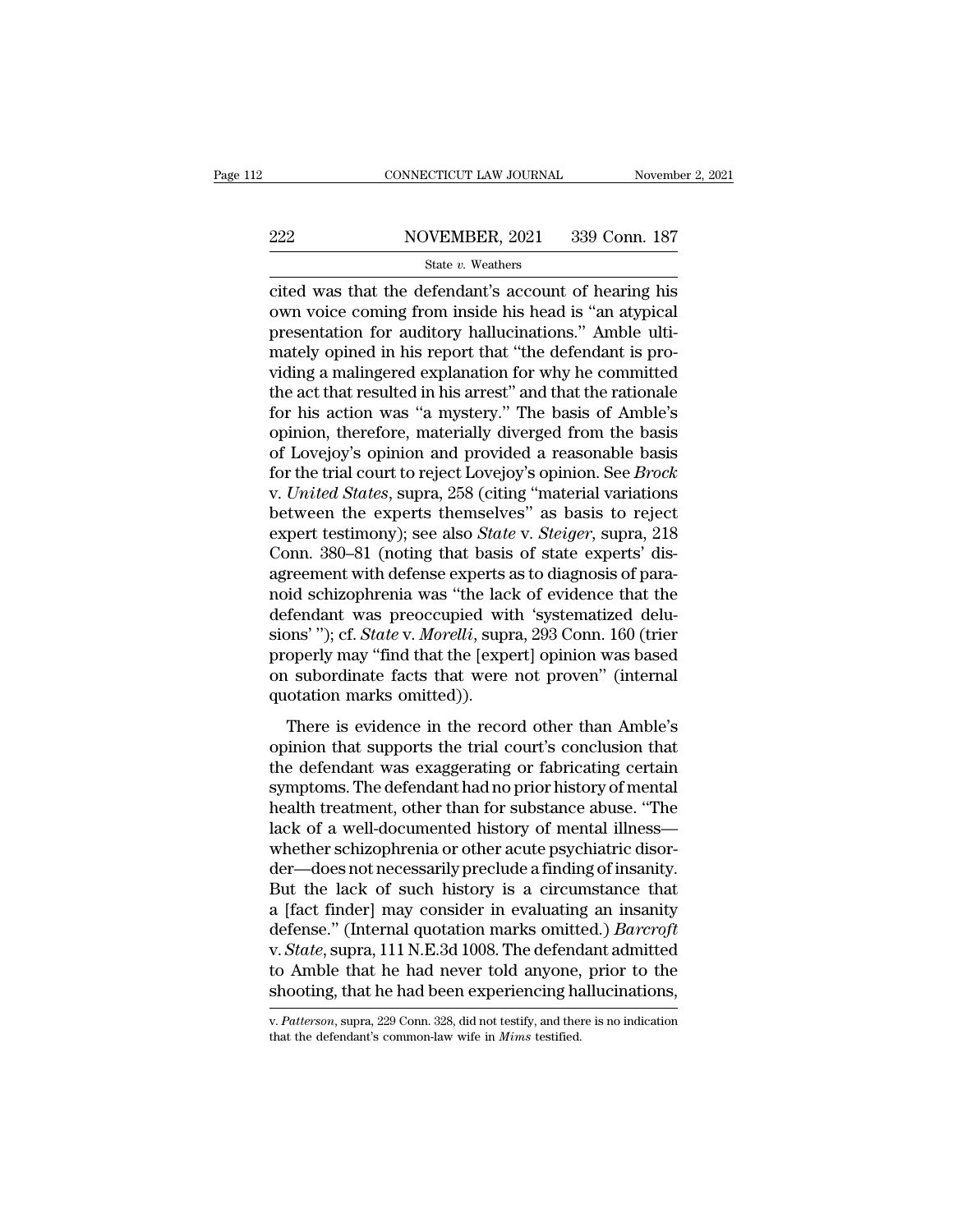# $\frac{2,2021}{2,2021}$  CONNECTICUT LAW JOURNAL Page 113<br>339 Conn. 187 NOVEMBER, 2021 223<br>State v. Weathers

### State *v.* Weathers

2, 2021 CONNECTICUT LAW JOURNAL Page 113<br>  $\begin{array}{r}\n 339 \text{ Conn. } 187 \quad \text{NOVEMBER, } 2021 \quad \text{223}\n \end{array}$ <br>  $\begin{array}{r}\n \text{State } v. \text{ Weathers}\n \end{array}$ <br>
although he claimed that he had been getting messages<br>
and light signals from his televis 339 Conn. 187 NOVEMBER, 2021 223<br>
State v. Weathers<br>
although he claimed that he had been getting messages<br>
and light signals from his television for some time. In<br>
his encounters with the police, near the scene, and at<br>
t  $\begin{array}{r} \text{339 Conn. 187} \quad \text{NOVEMBER, 2021} \quad \text{223} \ \text{State } v. \text{ Weat,} \end{array}$ <br>
although he claimed that he had been getting messages and light signals from his television for some time. In his encounters with the police, near the s 339 Conn. 187 NOVEMBER, 2021 223<br>
state v. Weathers<br>
although he claimed that he had been getting messages<br>
and light signals from his television for some time. In<br>
his encounters with the police, near the scene, and at<br> State v. Weathers<br>
State v. Weathers<br>
although he claimed that he had been getting messages<br>
and light signals from his television for some time. In<br>
his encounters with the police, near the scene, and at<br>
the police stat state v. Weathers<br>although he claimed that he had been getting messages<br>and light signals from his television for some time. In<br>his encounters with the police, near the scene, and at<br>the police station, the defendant neve although he claimed that he had been getting messages<br>and light signals from his television for some time. In<br>his encounters with the police, near the scene, and at<br>the police station, the defendant never referred to the<br>v and light signals from his television for some time. In<br>his encounters with the police, near the scene, and at<br>the police station, the defendant never referred to the<br>victim's being evil or dangerous, to lights signaling h his encounters with the police, near the scene, and at<br>
the police station, the defendant never referred to the<br>
victim's being evil or dangerous, to lights signaling him,<br>
or to some person, entity, or thing compelling h the police station, the defendant never referred to the victim's being evil or dangerous, to lights signaling him, or to some person, entity, or thing compelling him to shoot the victim. Cf. *State* v. *Medina*, supra, 228 victim's being evil or dangerous, to lights signaling him,<br>or to some person, entity, or thing compelling him to<br>shoot the victim. Cf. *State* v. *Medina*, supra, 228 Conn.<br>285 (defendant told police officer who arrived on or to some person, entity, or thing compelling him to<br>shoot the victim. Cf. *State* v. *Medina*, supra, 228 Conn.<br>285 (defendant told police officer who arrived on scene<br>that "[t]he devil made me do it," "[I] killed the de shoot the victim. Cf. *State* v. *Medina*, supra, 228 Conn.<br>285 (defendant told police officer who arrived on scene<br>that "[t]he devil made me do it," "[I] killed the devil,"<br>and "I am God" (internal quotation marks omitted 285 (defendant told police officer who arrived on scene<br>that "[t]he devil made me do it," "[I] killed the devil,"<br>and "I am God" (internal quotation marks omitted));<br>*State* v. *Campbell*, 169 Conn. App. 156, 162, 149 A.3d that "[t]he devil made me do it," "[I] killed the devil,"<br>and "I am God" (internal quotation marks omitted));<br>*State* v. *Campbell*, 169 Conn. App. 156, 162, 149 A.3d<br>1007 ("[Responding police officer] observed the defen-<br> and "I am God" (internal quotation marks omitted));<br> *State* v. *Campbell*, 169 Conn. App. 156, 162, 149 A.3d<br>
1007 ("[Responding police officer] observed the defen-<br>
dant speaking to someone who was not there, and the<br>
d State v. Campbell, 169 Conn. App. 156, 162, 149 A.3d<br>1007 ("[Responding police officer] observed the defendant speaking to someone who was not there, and the<br>defendant asked aloud, 'why did you make me do it?'<br>[The office 1007 ("[Responding police officer] observed the defendant speaking to someone who was not there, and the defendant asked aloud, 'why did you make me do it?'<br>[The officer] also testified that the defendant's overall demean dant speaking to someone who was not there, and the<br>defendant asked aloud, 'why did you make me do it?'<br>[The officer] also testified that the defendant's overall<br>demeanor was volatile; the defendant would be calm<br>one momen defendant asked aloud, 'why did you make me do it?'<br>[The officer] also testified that the defendant's overall<br>demeanor was volatile; the defendant would be calm<br>one moment, then the next moment, become angry and<br>bang his h [The officer] also testified that the defendant's overall<br>demeanor was volatile; the defendant would be calm<br>one moment, then the next moment, become angry and<br>bang his head."), cert. denied, 324 Conn. 902, 151 A.3d<br>1288 demeanor was volatile; the defendant would be calm<br>one moment, then the next moment, become angry and<br>bang his head."), cert. denied, 324 Conn. 902, 151 A.3d<br>1288 (2016); *People* v. *Kando*, supra, 397 Ill. App. 3d<br>179, 1 one moment, then the next moment, become angry and<br>bang his head."), cert. denied, 324 Conn. 902, 151 A.3d<br>1288 (2016); *People v. Kando*, supra, 397 Ill. App. 3d<br>179, 181 (expert characterized defendant's statements<br>refle bang his head."), cert. denied, 324 Conn. 902, 151 A.3d<br>1288 (2016); *People v. Kando*, supra, 397 Ill. App. 3d<br>179, 181 (expert characterized defendant's statements<br>reflected in police reports of incident as "delusional"<br> 1288 (2016); *People* v. *Kando*, supra, 397 Ill. App. 3d<br>179, 181 (expert characterized defendant's statements<br>reflected in police reports of incident as "delusional"<br>and as similar to his past statements that had been<br>"d 179, 181 (expert characterized defendant's statements<br>reflected in police reports of incident as "'delusional'"<br>and as similar to his past statements that had been<br>"documented as 'hyper-religious delusions'"). After the<br>sh reflected in police reports of incident as "<br>and as similar to his past statements th<br>"documented as 'hyper-religious delusions'<br>shooting, the defendant repeatedly denied<br>experiencing auditory or visual hallucinati<br>Bridgep Almost all of the shooting borses and that had been<br>ocumented as 'hyper-religious delusions' "). After the<br>ooting, the defendant repeatedly denied that he was<br>periencing auditory or visual hallucinations, both to<br>idgeport documented as hyper-rengious detusions by Arter the<br>shooting, the defendant repeatedly denied that he was<br>experiencing auditory or visual hallucinations, both to<br>Bridgeport Hospital staff and to Downer upon his trans-<br>fer

shooting, the defendant repeatedly defiled that he was<br>experiencing auditory or visual hallucinations, both to<br>Bridgeport Hospital staff and to Downer upon his trans-<br>fer to the Department of Correction.<br>Almost all of the Experiencing auditory or visual nanucinations, both to<br>Bridgeport Hospital staff and to Downer upon his trans-<br>fer to the Department of Correction.<br>Almost all of the defendant's comments in the imme-<br>diate aftermath of the Bridgeport Hospital start and to Downer upon his transfer<br>fer to the Department of Correction.<br>Almost all of the defendant's comments in the imme-<br>diate aftermath of the shooting bore some relationship<br>to the subject of em Her to the Department of Correction.<br>
Almost all of the defendant's comments in the imme-<br>
diate aftermath of the shooting bore some relationship<br>
to the subject of employment or his feelings of worth-<br>
lessness. Amble's r Almost all of the defendant's comments in the im<br>diate aftermath of the shooting bore some relations<br>to the subject of employment or his feelings of wo<br>lessness. Amble's report notes that the defend<br>described his state of are atterniath of the shooting bore some relationship<br>the subject of employment or his feelings of worth-<br>ssness. Amble's report notes that the defendant<br>scribed his state of mind, immediately before he left<br>shome on the d to the subject of employment of its reemigs of worth-<br>lessness. Amble's report notes that the defendant<br>described his state of mind, immediately before he left<br>his home on the day of the incident, as "becoming more<br>angry a but nonetheless state of mind, immediately before he left<br>his home on the day of the incident, as "becoming more<br>angry at his situation." (Emphasis added.)<br>Finally, we would not characterize Amble's opinion,<br>in which he ac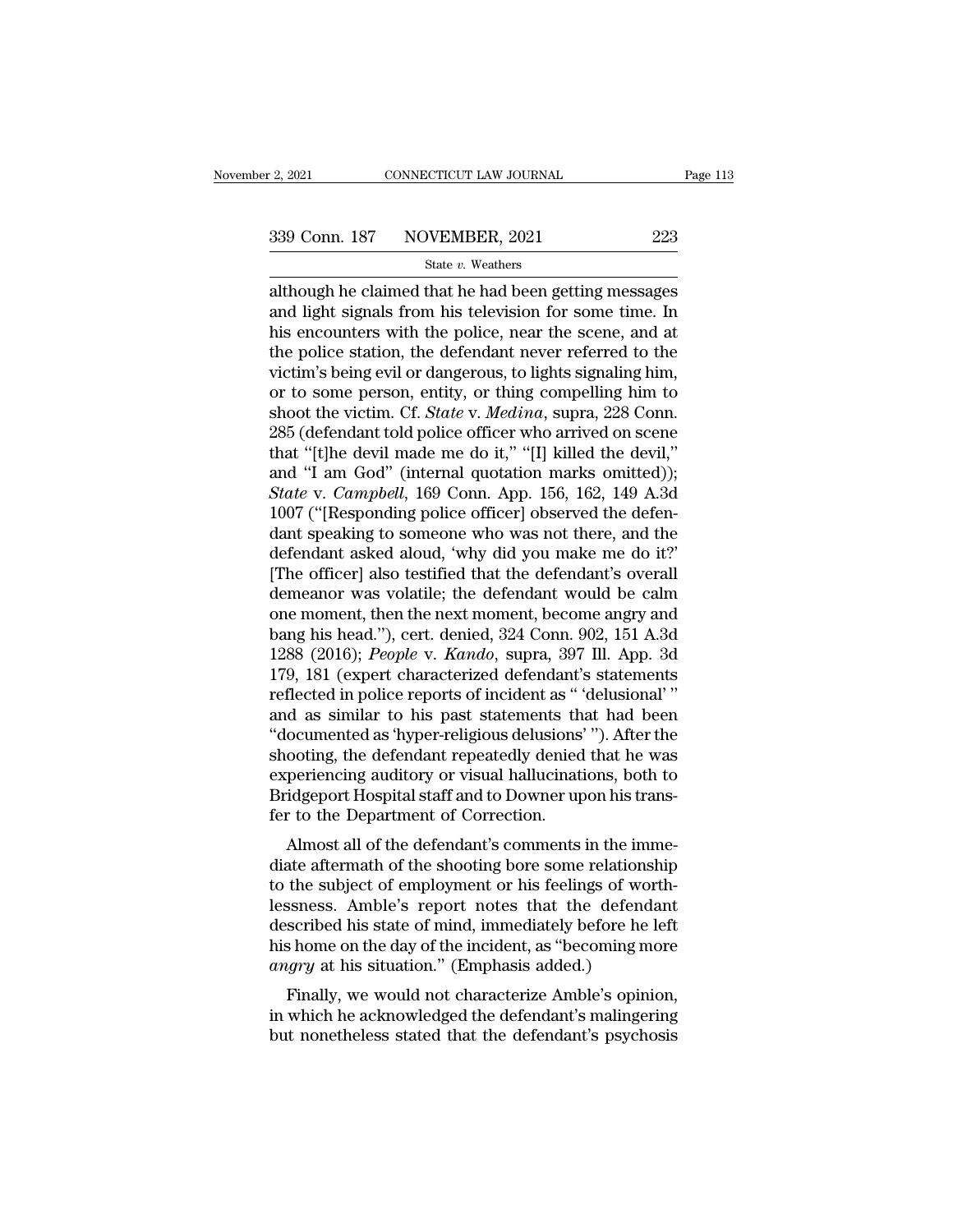# EXECUTE CONNECTICUT LAW JOURNAL Movember 2, 2021<br>224 NOVEMBER, 2021 339 Conn. 187<br>324 State v. Weathers

### State *v.* Weathers

CONNECTICUT LAW JOURNAL November 2, 2<br>
224 NOVEMBER, 2021 339 Conn. 187<br>
5tate v. Weathers<br>
impaired his ability to conform his conduct to the law,<br>
as reflecting a high degree of confidence or as highly<br>
porsueive We reco  $224$  NOVEMBER, 2021 339 Conn. 187<br>
state v. Weathers<br>
impaired his ability to conform his conduct to the law,<br>
as reflecting a high degree of confidence or as highly<br>
persuasive. We recognize that the exaggeration or fab  $\frac{224}{\text{State } v. \text{ Weather}}$  WOVEMBER, 2021 339 Conn. 187<br>
impaired his ability to conform his conduct to the law,<br>
as reflecting a high degree of confidence or as highly<br>
persuasive. We recognize that the exaggeration or fabri-224 NOVEMBER, 2021 339 Conn. 187<br>
state v. Weathers<br>
impaired his ability to conform his conduct to the law,<br>
as reflecting a high degree of confidence or as highly<br>
persuasive. We recognize that the exaggeration or fabri State v. Weathers<br>
impaired his ability to conform his conduct to the law,<br>
as reflecting a high degree of confidence or as highly<br>
persuasive. We recognize that the exaggeration or fabri-<br>
cation of symptoms does not nec State v. Weathers<br>impaired his ability to conform his conduct to the law,<br>as reflecting a high degree of confidence or as highly<br>persuasive. We recognize that the exaggeration or fabri-<br>cation of symptoms does not necessar impaired his ability to conform his conduct to the law,<br>as reflecting a high degree of confidence or as highly<br>persuasive. We recognize that the exaggeration or fabri-<br>cation of symptoms does not necessarily negate the<br>pos as reflecting a high degree of confidence or as highly<br>persuasive. We recognize that the exaggeration or fabri-<br>cation of symptoms does not necessarily negate the<br>possibility that the defendant met the criteria for the<br>ins persuasive. We recognize that the exaggeration or fabrication of symptoms does not necessarily negate the possibility that the defendant met the criteria for the insanity defense. See *State* v. *Steiger*, supra, 218 Conn. cation of symptoms does not necessarily negate the<br>possibility that the defendant met the criteria for the<br>insanity defense. See *State* v. *Steiger*, supra, 218 Conn.<br>365 n.16 ("Most defendants will understand that what<br> possibility that the defendant met the criteria for the<br>insanity defense. See *State* v. *Steiger*, supra, 218 Conn.<br>365 n.16 ("Most defendants will understand that what<br>they say and how they act during a psychiatric exami insanity defense. See *State* v. *Steiger*, supra, 218 Conn.<br>365 n.16 ("Most defendants will understand that what<br>they say and how they act during a psychiatric examina-<br>tion will affect their chances of successfully asse 365 n.16 ("Most defendants will understand that what<br>they say and how they act during a psychiatric examina-<br>tion will affect their chances of successfully asserting<br>an insanity defense. . . . The pressure on defendants<br>to they say and how they act during a psychiatric examination will affect their chances of successfully asserting<br>an insanity defense. . . . The pressure on defendants<br>to lie or to feign what they conceive of as insane symp-<br> tion will affect their chances of successfully asserting<br>an insanity defense. . . . The pressure on defendants<br>to lie or to feign what they conceive of as insane symp-<br>toms will be intense, even for those whose insanity<br>d an insanity defense. . . . The pressure on defendants<br>to lie or to feign what they conceive of as insane symp-<br>toms will be intense, even for those whose insanity<br>defenses are legitimate. Even the truly mentally ill per-<br>s to lie or to feign what they conceive of as insane symptoms will be intense, even for those whose insanity defenses are legitimate. Even the truly mentally ill person is likely to have some stereotyped conception of what d toms will be intense, even for those whose insanity<br>defenses are legitimate. Even the truly mentally ill per-<br>son is likely to have some stereotyped conception of<br>what distinguishes sanity from insanity and to manifest<br>sym defenses are legitimate. Even the truly mentally ill person is likely to have some stereotyped conception of<br>what distinguishes sanity from insanity and to manifest<br>symptoms of the latter." (Citation omitted; internal quoson is likely to have some stereotyped conception of<br>what distinguishes sanity from insanity and to manifest<br>symptoms of the latter." (Citation omitted; internal quo-<br>tation marks omitted.)). Amble's report and testimony,<br> what distinguishes sanity from insanity and to manifest<br>symptoms of the latter." (Citation omitted; internal quo-<br>tation marks omitted.)). Amble's report and testimony,<br>however, were quite tentative as to his conclusions,<br> symptoms of the latter." (Citation omitted; internal quotation marks omitted.)). Amble's report and testimony,<br>however, were quite tentative as to his conclusions,<br>and he discounted statements attributing the murder<br>to emp tation marks omitted.)). Amble's report and testimony,<br>however, were quite tentative as to his conclusions,<br>and he discounted statements attributing the murder<br>to employment concerns for reasons—that they either<br>"didn't se however, were quite tentative as to his conclusions,<br>and he discounted statements attributing the murder<br>to employment concerns for reasons—that they either<br>"didn't seem to make sense" or that the defendant had<br>denied this and he discounted statements attributing the murder<br>to employment concerns for reasons—that they either<br>"didn't seem to make sense" or that the defendant had<br>denied this motivation—the trial court was fully entitled<br>to fin to employment concerns for reasons—that they either<br>"didn't seem to make sense" or that the defendant had<br>denied this motivation—the trial court was fully entitled<br>to find unpersuasive. Amble's opinion rested largely on<br>re "didn't seem to make sense" or that the defendant had<br>denied this motivation—the trial court was fully entitled<br>to find unpersuasive. Amble's opinion rested largely on<br>reports from the defendant's wife and two friends that denied this motivation—the trial court was fully entitled<br>to find unpersuasive. Amble's opinion rested largely on<br>reports from the defendant's wife and two friends that<br>the defendant had engaged in bizarre behavior in the<br> to find unpersuasive. Amble's opinion rested largely on<br>reports from the defendant's wife and two friends that<br>the defendant had engaged in bizarre behavior in the<br>days before the incident, and that the act of shooting<br>the reports from the defendant's wife and two friends that<br>the defendant had engaged in bizarre behavior in the<br>days before the incident, and that the act of shooting<br>the victim seemed illogical, poorly planned, and devoid<br>of the defendant had engaged in bizarre behavior in the<br>days before the incident, and that the act of shooting<br>the victim seemed illogical, poorly planned, and devoid<br>of any benefit to the defendant. Amble acknowledged,<br>howev days before the incident, and that the act of shooting<br>the victim seemed illogical, poorly planned, and devoid<br>of any benefit to the defendant. Amble acknowledged,<br>however, that a criminal act may have these features<br>and y the victim seemed illogical, poorly planned, and devoid<br>of any benefit to the defendant. Amble acknowledged,<br>however, that a criminal act may have these features<br>and yet not be the product of psychosis. Similarly, the<br>stra of any benefit to the defendant. Amble acknowledged,<br>however, that a criminal act may have these features<br>and yet not be the product of psychosis. Similarly, the<br>strange conduct attributed to the defendant, if true,<br>lent range conduct attributed to the defendant, if true,<br>int support to Amble's conclusion that the defendant<br>iffered from some unspecified psychotic condition.<sup>22</sup><br>ut none of these acts involved harm, or attempted<br> $\frac{2}{\sqrt{2}}$ lent support to Amble's conclusion that the defendant<br>suffered from some unspecified psychotic condition.<sup>22</sup><br>But none of these acts involved harm, or attempted<br> $\frac{w}{2}$  The defendant did not offer his wife or either fri

suffered from some unspecified psychotic condition.<sup>22</sup><br>But none of these acts involved harm, or attempted<br> $\frac{1}{2}$  The defendant did not offer his wife or either friend as witnesses. One<br>of the two friends declined to g But none of these acts in<br> $\frac{1}{2}$  The defendant did not offer his v<br>of the two friends declined to give his<br>only his nickname, and Amble was to<br>to follow up on his initial statement.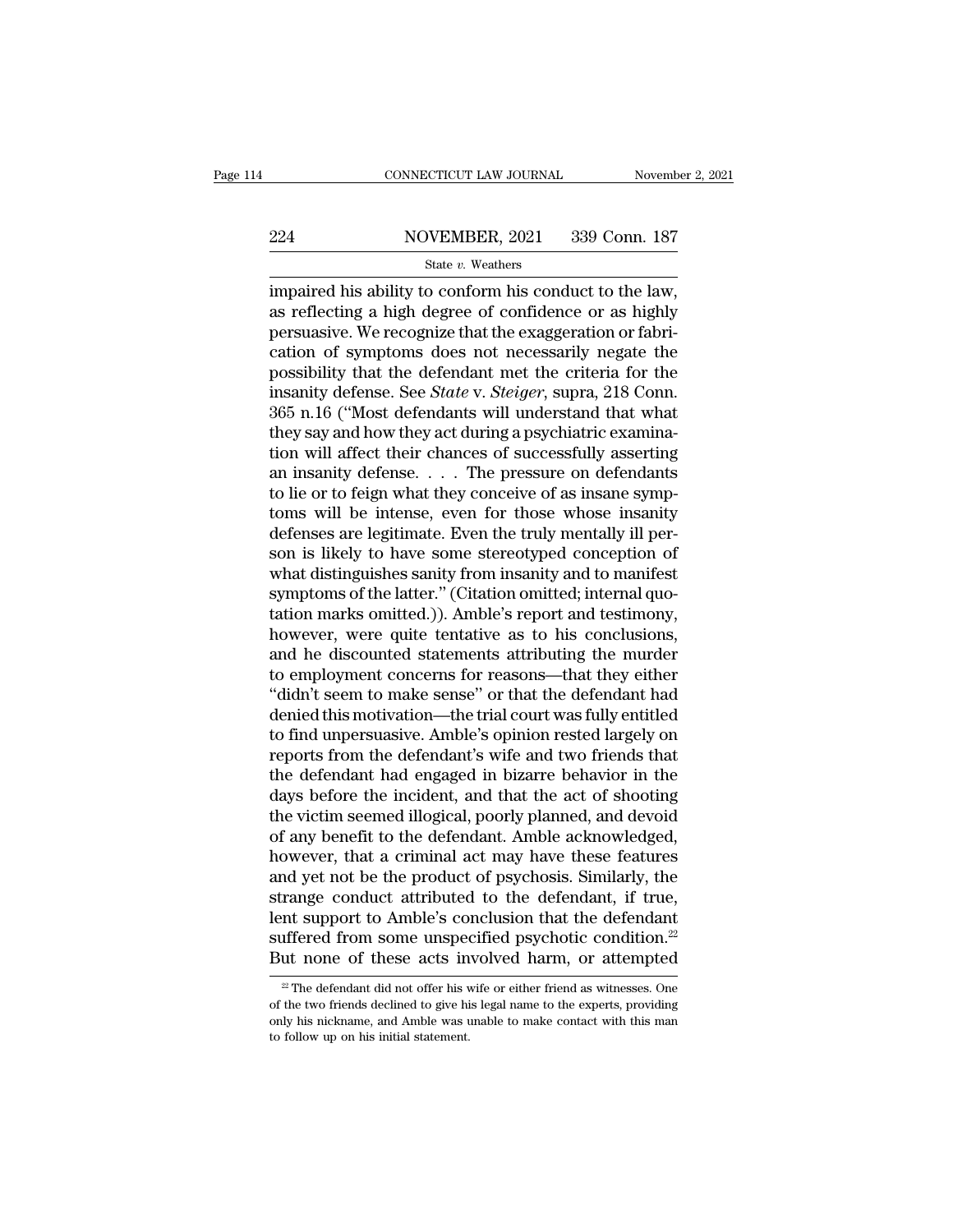| r 2, 2021 | CONNECTICUT LAW JOURNAL                          | Page 115 |
|-----------|--------------------------------------------------|----------|
|           | 339 Conn. 225 NOVEMBER, 2021                     | 225      |
|           | State v. Mark T.                                 |          |
|           | harm to another person or property and therefore |          |

 $\frac{1}{2}$ , 2021 CONNECTICUT LAW JOURNAL Page<br>339 Conn. 225 NOVEMBER, 2021 225<br>5 State v. Mark T.<br>harm, to another person or property, and, therefore,<br>those acts do not tend to prove that the defendant's<br>ability to conform 339 Conn. 225 NOVEMBER, 2021 225<br>
State v. Mark T.<br>
harm, to another person or property, and, therefore,<br>
those acts do not tend to prove that the defendant's<br>
ability to conform his conduct to the requirements of<br>
the la 339 Conn. 225 NOVEMBER, 2021 225<br>
State v. Mark T.<br>
harm, to another person or property, and, therefore,<br>
those acts do not tend to prove that the defendant's<br>
ability to conform his conduct to the requirements of<br>
the la 339 Conn. 225 NOVEMBER, 2021 225<br>
State v. Mark T.<br>
harm, to another person or property, and, therefore,<br>
those acts do not tend to prove that the defendant's<br>
ability to conform his conduct to the requirements of<br>
the la State v. Mark T.<br>
harm, to another person or property, and, therefore,<br>
those acts do not tend to prove that the defendant's<br>
ability to conform his conduct to the requirements of<br>
the law was substantially impaired. This state v. Mark T.<br>
harm, to another person or property, and, therefore,<br>
those acts do not tend to prove that the defendant's<br>
ability to conform his conduct to the requirements of<br>
the law was substantially impaired. This harm, to another person or property, and, therefore, those acts do not tend to prove that the defendant's ability to conform his conduct to the requirements of the law was substantially impaired. This point brings us back those acts do not tend to prove that the defendant's<br>ability to conform his conduct to the requirements of<br>the law was substantially impaired. This point brings<br>us back to where we began: the experts agreed that a<br>person m ability to conform his conduct to the requirements of<br>the law was substantially impaired. This point brings<br>us back to where we began: the experts agreed that a<br>person may suffer from a psychotic condition and yet<br>have the the law was substantially impaired. This point brings<br>us back to where we began: the experts agreed that a<br>person may suffer from a psychotic condition and yet<br>have the ability to conform their conduct to the require-<br>ment us back to where we began: the experts agreed that a<br>person may suffer from a psychotic condition and yet<br>have the ability to conform their conduct to the require-<br>ments of the law. The mere fact that the defendant<br>violate person may suffer from a psychotic condition and yet<br>have the ability to conform their conduct to the require-<br>ments of the law. The mere fact that the defendant<br>violated the law does not establish the requisite connec-<br>ti nection. blated the law. The fierd rate that the detendant<br>blated the law does not establish the requisite connec-<br>on, and, for the foregoing reasons, the trial court was<br>to bound to accept the opinions of the defendant's<br>perts ins In the foregoing reasons, the trial court was the bound to accept the opinions of the defendance perts insofar as they purported to make that concurred.<br>The judgment of the Appellate Court is affirmed.<br>In this opinion the

### n.<br>
is opinion the other justices concurred.<br>
STATE OF CONNECTICUT *v*. MARK T.\*<br>
(SC 20242) e Appellate Court i<br>
other justices conc<br>
MNECTICUT v. MA<br>
(SC 20242)<br>
and Palmer, McDonald, D' ATE OF CONNECTICUT  $v$ . MARK T.\*<br>
(SC 20242)<br>
Robinson, C. J., and Palmer, McDonald, D'Auria,<br>
Mullins, Kahn and Ecker, Js.\*\* F CONNECTICUT  $v$ . MARK  $'$ <br>
(SC 20242)<br>
(c. J., and Palmer, McDonald, D'Auria,<br>
Mullins, Kahn and Ecker, Js.\*\*

### *Syllabus*

Robinson, C. J., and Palmer, McDonald, D'Auria,<br>Mullins, Kahn and Ecker, Js.<sup>\*\*</sup><br>Syllabus<br>Convicted of the crime of risk of injury to a child, the defendant appealed<br>to the Appellate Court. His conviction stemmed from an i Robinson, C. J., and Palmer, McDonald, D'Auria,<br>Mullins, Kahn and Ecker, Js.<sup>\*\*</sup><br>Syllabus<br>victed of the crime of risk of injury to a child, the defendant appealed<br>to the Appellate Court. His conviction stemmed from an inci Mullins, Kahn and Ecker, Js.<sup>\*\*</sup><br>Syllabus<br>wicted of the crime of risk of injury to a child, the defendant appealed<br>to the Appellate Court. His conviction stemmed from an incident in<br>which he dragged his daughter, A, down t Syllabus<br>
Syllabus<br>
victed of the crime of risk of injury to a child, the defendant appealed<br>
to the Appellate Court. His conviction stemmed from an incident in<br>
which he dragged his daughter, A, down the hallway of the sc symaous<br>ticted of the crime of risk of injury to a child, the defendant appealed<br>to the Appellate Court. His conviction stemmed from an incident in<br>which he dragged his daughter, A, down the hallway of the school that<br>A wa victed of the crime of risk of injury to a child, the defendant appealed<br>to the Appellate Court. His conviction stemmed from an incident in<br>which he dragged his daughter, A, down the hallway of the school that<br>A was attend to the Appellate Court. His conviction stemmed from an incident in which he dragged his daughter, A, down the hallway of the school that A was attending in an effort to take her, despite her protests, to a counseling appoi which he dragged his daughter, A, down the hallway of the school that A was attending in an effort to take her, despite her protests, to a counseling appointment at a mental health facility. W, A's teacher, witnessed the i A was attending in an effort to take her, despite her protests, to a counseling appointment at a mental health facility. W, A's teacher, witnessed the incident. At trial, the defendant, who was self-represented, raised th counseling appointment at a mental health facility. W, A's teacher, with<br>nessed the incident. At trial, the defendant, who was self-represented,<br>raised the defense of parental justification. In support of his defense,<br>the raised the defense of parental justineation. In support of its defense,<br>the defendant attempted to elicit testimony from W about A's history<br>of aggressive behavior at school. He also attempted to testify directly<br>about A's

the minor child or others through whom her identity managing that<br>
<sup>\*</sup> In accordance with our policy of protecting the privacy interests of the<br>
<sup>\*</sup> In accordance with our policy of protecting the privacy interests of the<br> See General Statutes § 54-86e.<br>\*\* In accordance with our policy of protecting the privacy interests of the<br>alleged victim of the crime of risk of injury to a child, we decline to identify<br>the minor child or others through  $\begin{array}{c} \ast \text{ In accordance with our} \\ \text{in the minor child or others} \\ \text{See General Statistics } \S\,544 \\ \text{in the listing of justices} \\ \text{the date of oral argument.} \end{array}$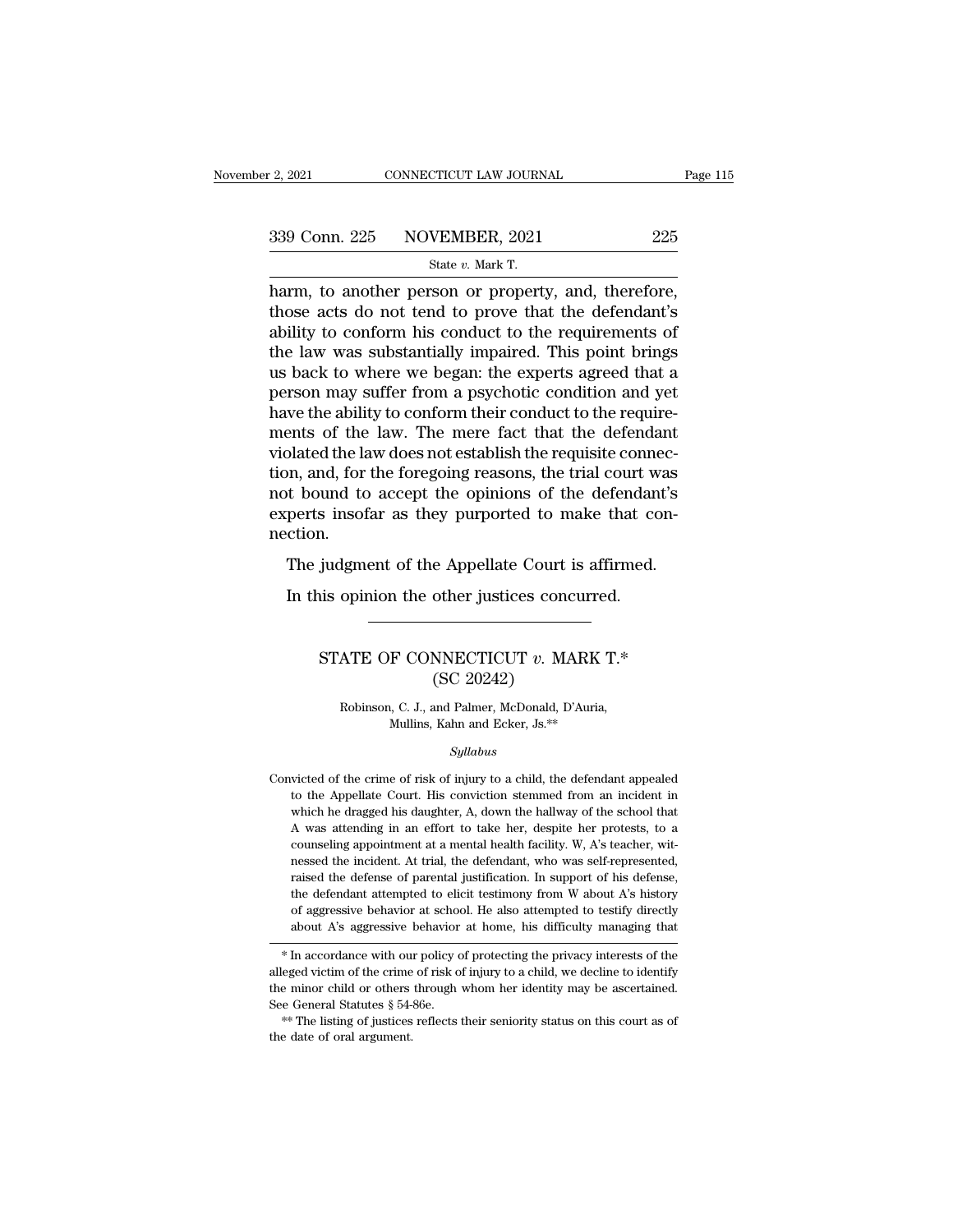### EXECUTE CONNECTICUT LAW JOURNAL Movember 2, 2021<br>226 NOVEMBER, 2021 339 Conn. 225<br>226 State v. Mark T. CONNECTICUT LAW JOURNAL Novemb<br>
State *v.* MOVEMBER, 2021 339 Conn. 225<br>
State *v.* Mark T.<br>
behavior, and his efforts to obtain mental health treatment for her leading

behavior, and his efforts to obtain mental health treatment for her leading<br>behavior, and his efforts to obtain mental health treatment for her leading<br>we to the incident. The prosecutor, however, repeatedly objected to th  $\frac{\text{NOVEMBER, 2021}}{\text{State } v. \text{ Mark T.}}$ <br>
behavior, and his efforts to obtain mental health treatment for her leading<br>
up to the incident. The prosecutor, however, repeatedly objected to this<br>
line of questioning, and the trial c  $\frac{\text{NOVEMBER, 2021}}{\text{State } v. \text{ Mark T.}}$ <br>
behavior, and his efforts to obtain mental health treatment for her leading<br>
up to the incident. The prosecutor, however, repeatedly objected to this<br>
line of questioning, and the trial c State v. Mark T.<br>
behavior, and his efforts to obtain mental health treatment for her leading<br>
up to the incident. The prosecutor, however, repeatedly objected to this<br>
line of questioning, and the trial court sustained ma State  $v$ . Mark T.<br>
behavior, and his efforts to obtain mental health treatment for her leading<br>
up to the incident. The prosecutor, however, repeatedly objected to this<br>
line of questioning, and the trial court sustained behavior, and his efforts to obtain mental health treatment for her leading<br>up to the incident. The prosecutor, however, repeatedly objected to this<br>line of questioning, and the trial court sustained many of the objections up to the incident. The prosecutor, however, repeatedly objected to this<br>line of questioning, and the trial court sustained many of the objections.<br>On appeal to the Appellate Court, the defendant claimed, inter alia, that<br> line of questioning, and the trial court sustained many of the objections.<br>On appeal to the Appellate Court, the defendant claimed, inter alia, that<br>the trial court had violated his constitutional right to present a defens On appeal to the Appellate Court, the defendant claimed, inter alia, that<br>the trial court had violated his constitutional right to present a defense<br>by limiting his cross-examination of W and his direct examination of<br>hims the trial court had violated his constitutional right to present a defense<br>by limiting his cross-examination of W and his direct examination of<br>himself. The defendant specifically contended that the trial court's evi-<br>dent by limiting his cross-examination of W and his direct examination of himself. The defendant specifically contended that the trial court's evidentiary rulings precluded him from exploring information relevant to his parent dentiary rulings precluded him from exploring information relevant to<br>his parental justification defense. The Appellate Court affirmed the trial<br>court's judgment, and the defendant, on the granting of certification,<br>appeal

- his parental justification defense. The Appellate Court affirmed the trial court's judgment, and the defendant, on the granting of certification, appealed to this court. *Held*:<br>The Appellate Court correctly determined tha court's judgment, and the defendant, on the granting of certification,<br>appealed to this court. *Held*:<br>the Appellate Court correctly determined that the trial court had not<br>abused its discretion when it precluded the defen appealed to this court. *Held*:<br>he Appellate Court correctly determined that the trial court had not<br>abused its discretion when it precluded the defendant from asking W,<br>during cross-examination, whether she had ever seen he Appellate Court correctly determined that the trial court had not abused its discretion when it precluded the defendant from asking W, during cross-examination, whether she had ever seen A become physical with another p abused its discretion when it precluded the defendant from asking W, during cross-examination, whether she had ever seen A become physical with another person at school, as the trial court could have reasonably concluded t during cross-examination, whether she had ever seen A become physical<br>with another person at school, as the trial court could have reasonably<br>concluded that the defendant's question was beyond the scope of permis-<br>sible ex with another person at school, as the trial court could have reasonably<br>concluded that the defendant's question was beyond the scope of permis-<br>sible examination; the trial court reasonably could have defined the<br>scope of concluded that the defendant's question was beyond the scope of permissible examination; the trial court reasonably could have defined the scope of the prosecutor's preceding examination of W as being limited to rehabilita sible examination; the trial court reasonably could have defined the scope of the prosecutor's preceding examination of W as being limited to rehabilitation, which the prosecutor sought after the defendant had elicited te scope of the prosecutor's preceding examination of W as being limited<br>to rehabilitation, which the prosecutor sought after the defendant had<br>elicited testimony from W that cast doubt on the accuracy of W's recollec-<br>tion a scope of the prosecutor's preceding examination of W as being limited<br>to rehabilitation, which the prosecutor sought after the defendant had<br>elicited testimony from W that cast doubt on the accuracy of W's recollec-<br>tion elicited testimony from W that cast doubt on the accuracy of W's recollection about a certain incident, and the defendant's question about A's history of physical aggression would not have cast further doubt on the strengt
- history of physical aggression would not have cast further doubt on the strength of W's recollection or otherwise have rebutted the inference that the incident in question was memorable.<br>The trial court abused its discret history of physical aggression would not have cast further doubt on the strength of W's recollection or otherwise have rebutted the inference that the incident in question was memorable.<br>he trial court abused its discretio strength of W's recollection or otherwise have rebutted the inference<br>that the incident in question was memorable.<br>he trial court abused its discretion by limiting the defendant's direct<br>examination of himself, during whic that the incident in question was memorable.<br>
the trial court abused its discretion by limiting the defendant's direct<br>
examination of himself, during which he attempted to testify about<br>
information crucial to his parenta he trial court abused its discretion by limiting the defendant's direct examination of himself, during which he attempted to testify about information crucial to his parental justification defense: the testimony that the d examination of himself, during which he attempted to testify about<br>information crucial to his parental justification defense: the testimony<br>that the defendant sought to elicit from himself would have tended to<br>make certain information crucial to his parental justification defense: the testimony<br>that the defendant sought to elicit from himself would have tended to<br>make certain important facts either more or less probable, including<br>A's behavi that the defendant sought to elicit from himself would have tended to make certain important facts either more or less probable, including A's behavioral problems and history of violence, the urgency of the defendant's nee make certain important facts either more or less probable, including A's behavioral problems and history of violence, the urgency of the defendant's need to get help for her, and the time sensitive nature of A's departure A's behavioral problems and history of violence, the urgency of the defendant's need to get help for her, and the time sensitive nature of A's departure from school, and those facts were material to the reasonableness of t defendant's need to get help for her, and the time sensitive nature<br>of A's departure from school, and those facts were material to the<br>reasonableness of the defendant's use of physical force, which was the<br>core of his defe of A's departure from school, and those facts were material to the reasonableness of the defendant's use of physical force, which was the core of his defense; moreover, the trial court's error was harmful, as the jury's ev reasonableness of the defendant's use of physical force, which was the core of his defense; moreover, the trial court's error was harmful, as the jury's evaluation of the defendant's subjective belief that his actions were core of his defense; moreover, the trial court's error was harmful, as<br>the jury's evaluation of the defendant's subjective belief that his actions<br>were necessary to promote A's welfare was likely substantially impaired<br>by the jury's evaluation of the defendant's subjective belief that his actions<br>were necessary to promote A's welfare was likely substantially impaired<br>by the defendant's inability to testify regarding the specific circum-<br>sta were necessary to promote A's welfare was likely substantially impaired<br>by the defendant's inability to testify regarding the specific circum-<br>stances that led to A's mental health appointment, the jury's ability to<br>ascert by the defendant's inability to testify regarding the specific circum-<br>stances that led to A's mental health appointment, the jury's ability to<br>ascertain the objective reasonableness of the defendant's actions was<br>similarl stances that led to A's mental health appointment, the jury's ability to ascertain the objective reasonableness of the defendant's actions was similarly hampered because it could not extrapolate what a reasonable parent wo ascertain the objective reasonableness of the defendant's actions was<br>similarly hampered because it could not extrapolate what a reasonable<br>parent would have done in the defendant's position without fully compre-<br>hending t similarly hampered because it could not extrapolate what a reasonable<br>parent would have done in the defendant's position without fully compre-<br>hending the defendant's position, and, contrary to the state's claim, the<br>precl evidence.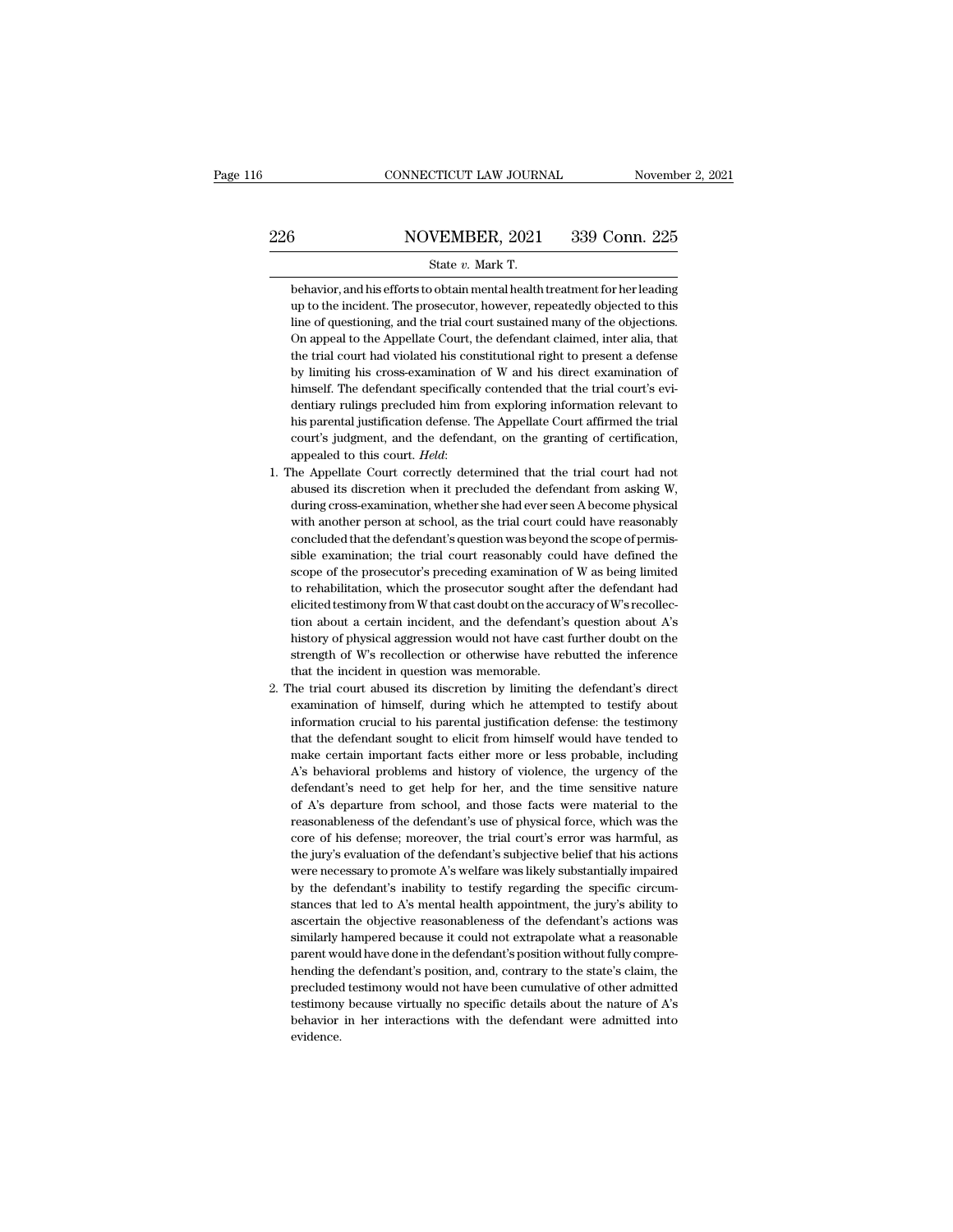(*Three justices concurring in part and* **discriberies NOVEMBER, 2021**<br> **State v. Mark T.**<br> *dissenting in part in one opinion*)<br> *dissenting in part in one opinion*)<br> *day* 21, 2020—officially released June 7, 202 Conn. 225 NOVEMBER, 2021 227<br>
State v. Mark T.<br>
(*Three justices concurring in part and dissenting in part in one opinion*)<br>
Argued January 21, 2020—officially released June 7, 2021\*\*\* From State v. Mark T.<br>*Procedurring in part and*<br>*Procedural History*<br>**Procedural History**<br>**Procedural History**<br>**Procedural History** 

State v. Mark T.<br>
(*Three justices concurring in part and*<br>
dissenting in part in one opinion)<br>
Argued January 21, 2020—officially released June 7, 2021<sup>\*\*\*</sup><br> *Procedural History*<br>
Substitute information charging the defen (*Three justices concurring in part and*<br>dissenting in part in one opinion)<br>Argued January 21, 2020—officially released June 7, 2021<sup>\*\*\*</sup><br>*Procedural History*<br>Substitute information charging the defendant with<br>the crimes o dissenting in part in one opinion)<br>Argued January 21, 2020—officially released June 7, 2021<sup>\*\*\*</sup><br>Procedural History<br>Substitute information charging the defendant with<br>the crimes of risk of injury to a child and breach of t Argued January 21, 2020—officially released June 7, 2021\*\*\*<br> *Procedural History*<br>
Substitute information charging the defendant with<br>
the crimes of risk of injury to a child and breach of the<br>
peace in the second degree, *Procedural History*<br>cal area number ten,  $\frac{1}{2}$  area in the crimes of risk of injury to a child and breach of the<br>peace in the second degree, brought to the Superior<br>Court in the judicial district of New London, geogra Substitute information charging the defendant with<br>the crimes of risk of injury to a child and breach of the<br>peace in the second degree, brought to the Superior<br>Court in the judicial district of New London, geographi-<br>cal the crimes of risk of injury to a child and breach of the<br>peace in the second degree, brought to the Superior<br>Court in the judicial district of New London, geographi-<br>cal area number ten, where the court, *Jongbloed*, *J.* peace in the second degree, brought to the Superior<br>Court in the judicial district of New London, geographi-<br>cal area number ten, where the court, *Jongbloed*, *J.*,<br>granted in part the state's motion to preclude certain<br>e Court in the judicial district of New London, geographical area number ten, where the court, *Jongbloed*, *J.*, granted in part the state's motion to preclude certain evidence and denied the defendant's motion to dismiss; cal area number ten, where the court, *Jongbloed*, *J.*, granted in part the state's motion to preclude certain evidence and denied the defendant's motion to dismiss; thereafter, the case was tried to the jury before *Jong* evidence and denied the defendant's motion to dismiss;<br>thereafter, the case was tried to the jury before *Jong-*<br>bloed, J.; verdict and judgment of guilty of risk of injury<br>to a child, from which the defendant appealed to thereafter, the case was tried to<br>bloed, J.; verdict and judgment of<br>to a child, from which the defer<br>Appellate Court, *Keller*, *Bright*<br>which affirmed the trial court's jud<br>dant, on the granting of certifica<br>court. *Reve Robert L. O'Brien, assigned counsel, with whom, one brief, was William A. Adsit, assigned counsel, for a smallert (discounsel)* and *Robert L. O'Brien, assigned counsel, with whom, one brief, was William A. Adsit, assigne* to a child, front which the detendant appealed to the<br>Appellate Court, *Keller*, *Bright* and *Pellegrino*, *Js.*,<br>which affirmed the trial court's judgment, and the defen-<br>dant, on the granting of certification, appealed Example Court, *Retter*, *Brigh*, which affirmed the trial court's judant, on the granting of certific court. *Reversed*; *new trial.*<br>*Robert L. O'Brien*, assigned cheering the brief, was *William A. Adsit* the appellant

*A* and the granting of certification, appealed to this<br> *Breat R. Aiello, new trial.*<br> *Bobert L. O'Brien*, assigned counsel, with whom, on<br>
e brief, was *William A. Adsit*, assigned counsel, for<br>
e appellant (defendant).

court. *Reversed*; *new trial.*<br> *Robert L. O'Brien*, assigned counsel, with whom, on<br>
the brief, was *William A. Adsit*, assigned counsel, for<br>
the appellant (defendant).<br> *Brett R. Aiello*, deputy assistant state's attor Robert L. O'Brien, assigned counsel, with whom, on<br>the brief, was William A. Adsit, assigned counsel, for<br>the appellant (defendant).<br>Brett R. Aiello, deputy assistant state's attorney, with<br>whom were *Sarah E. Steere*, sen novert E. O Brien, assigned counser, while<br>the brief, was William A. Adsit, assigned counser<br>the appellant (defendant).<br>Brett R. Aiello, deputy assistant state's attor<br>whom were Sarah E. Steere, senior assistant<br>attorney, *Brett R. Aiello*, deputy assistant state's attorney, with<br>nom were *Sarah E. Steere*, senior assistant state's<br>torney, and, on the brief, *Michael L. Regan*, former<br>ate's attorney, for the appellee (state).<br> $o$ <sub>*pinion*<br>M</sub>

### *Opinion*

whom were *Sarah E. Steere*, senior assistant state's<br>attorney, and, on the brief, *Michael L. Regan*, former<br>state's attorney, for the appellee (state).<br> $opinion$ <br>McDONALD, J. This case requires us to evaluate sev-<br>eral evide attorney, and, on the brief, *Michael L. Regan*, former<br>state's attorney, for the appellee (state).<br>*Opinion*<br>McDONALD, J. This case requires us to evaluate sev-<br>eral evidentiary rulings by the trial court, all of which<br>ex state's attorney, for the appellee (state).<br>
opinion<br>
McDONALD, J. This case requires us to evaluate sev-<br>
eral evidentiary rulings by the trial court, all of which<br>
excluded testimony pertaining to a criminal defendant's<br> opinion<br>
Self-represented at trial countains and the conduct several evidentiary rulings by the trial court, all of which<br>
excluded testimony pertaining to a criminal defendant's<br>
justification defense. The defendant, Mark manus operators as to evaluate several evidentiary rulings by the trial court, all of which excluded testimony pertaining to a criminal defendant's justification defense. The defendant, Mark T., who was self-represented at McDONALD, J. This case requires us to evaluate several evidentiary rulings by the trial court, all of which excluded testimony pertaining to a criminal defendant's justification defense. The defendant, Mark T., who was se self-represented at trial, claims that these evidentiary<br>rulings violated his constitutional right to present a<br>defense under the fifth, sixth, and fourteenth amend-<br>\*\*\* June 7, 2021, the date that this decision was releas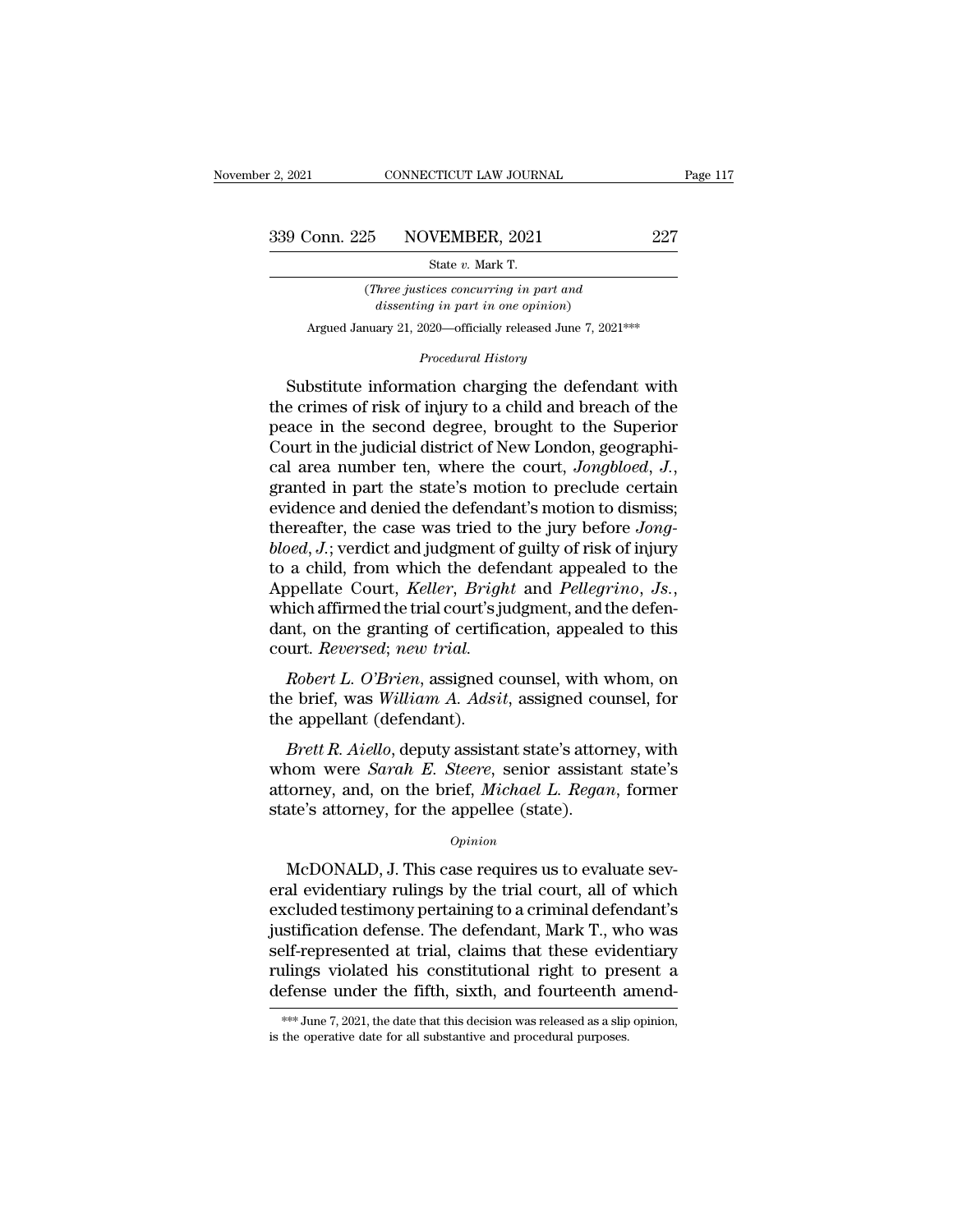## EXECUTE CONNECTICUT LAW JOURNAL Movember 2, 2021<br>228 NOVEMBER, 2021 339 Conn. 225<br>228 State v. Mark T. CONNECTICUT LAW JOURNAL Novemb<br>
228 NOVEMBER, 2021 339 Conn. 225<br>
State *v.* Mark T.<br>
ments to the United States constitution.<sup>1</sup> The state con-

 $\begin{array}{r} \text{COMPECTICUT LAW JOURNAL} \ \text{November} \ \text{November} \ \text{228} \ \text{N OVERBER, 2021} \ \text{339 Conn. 225} \ \text{State } v. \ \text{Mark T.} \ \text{ments to the United States constitution.} \ \text{The state contents that the trial court properly exercised its discretion} \ \text{the available that set in any end.} \end{array}$ 228 NOVEMBER, 2021 339 Conn. 225<br>
State v. Mark T.<br>
ments to the United States constitution.<sup>1</sup> The state con-<br>
tends that the trial court properly exercised its discretion<br>
to exclude the testimony and disputes the impor 228 NOVEMBER, 2021 339 Conn. 225<br>
State v. Mark T.<br>
ments to the United States constitution.<sup>1</sup> The state con-<br>
tends that the trial court properly exercised its discretion<br>
to exclude the testimony and disputes the impor 228 NOVEMBER, 2021 339 Conn. 225<br>
State v. Mark T.<br>
The state contends to the United States constitution.<sup>1</sup> The state con-<br>
tends that the trial court properly exercised its discretion<br>
to exclude the testimony and dispu State v. Mark T.<br>
ments to the United States constitution.<sup>1</sup> The state con-<br>
tends that the trial court properly exercised its discretion<br>
to exclude the testimony and disputes the importance<br>
of the testimony to the def slate *t*. Mark 1.<br>
ments to the United States constitution.<sup>1</sup> The state con-<br>
tends that the trial court properly exercised its discretion<br>
to exclude the testimony and disputes the importance<br>
of the testimony to the d ments to the United States constitution.<sup>1</sup> The state contends that the trial court properly exercised its discretion to exclude the testimony and disputes the importance of the testimony to the defendant's defense. Regard tends that the trial court properly exercised its discretion<br>to exclude the testimony and disputes the importance<br>of the testimony to the defendant's defense. Regarding<br>the first evidentiary issue, we agree with the state to exclude the testimony and disputes the importance<br>of the testimony to the defendant's defense. Regarding<br>the first evidentiary issue, we agree with the state that<br>the trial court did not abuse its discretion by excludin of the testimony to the defendant's defense. Regarding<br>the first evidentiary issue, we agree with the state that<br>the trial court did not abuse its discretion by excluding<br>certain testimony during the defendant's cross-exam the first evidentiary issue, we agree with the state that<br>the trial court did not abuse its discretion by excluding<br>certain testimony during the defendant's cross-exami-<br>nation of the state's key eyewitness. However, we co the trial court did not abuse its discretion by excluding<br>certain testimony during the defendant's cross-exami-<br>nation of the state's key eyewitness. However, we con-<br>clude that the trial court abused its discretion by<br>lim certain testimony during the defendant's cronation of the state's key eyewitness. However clude that the trial court abused its disclimiting the defendant's direct examination of during which he attempted to testify about ude that the trial court abused its discretion by<br>niting the defendant's direct examination of himself,<br>ring which he attempted to testify about information<br>ucial to his justification defense. We also conclude<br>at the tria limiting the defendant's direct examination of himself,<br>during which he attempted to testify about information<br>crucial to his justification defense. We also conclude<br>that the trial court's error was harmful.<br>The Appellate

during which he attempted to testify about information<br>crucial to his justification defense. We also conclude<br>that the trial court's error was harmful.<br>The Appellate Court's decision sets forth the facts<br>and procedural his crucial to his justification defense. We also conclude<br>that the trial court's error was harmful.<br>The Appellate Court's decision sets forth the facts<br>and procedural history; *State* v. *Mark T*., 186 Conn. App.<br>285, 287–90 that the trial court's error was harmful.<br>
The Appellate Court's decision sets forth the facts<br>
and procedural history; *State v. Mark T.*, 186 Conn. App.<br>
285, 287–90, 199 A.3d 35 (2018); which we summarize<br>
in relevant The Appellate Court's decision sets forth the facts<br>and procedural history; *State* v. *Mark T.*, 186 Conn. App.<br>285, 287–90, 199 A.3d 35 (2018); which we summarize<br>in relevant part and supplement with additional facts<br>tha The Appellate Court's decision sets forth the facts<br>and procedural history; *State* v. *Mark T*., 186 Conn. App.<br>285, 287–90, 199 A.3d 35 (2018); which we summarize<br>in relevant part and supplement with additional facts<br>tha and procedural history; *State v. Mark T.*, 186 Conn. App.<br>285, 287–90, 199 A.3d 35 (2018); which we summarize<br>in relevant part and supplement with additional facts<br>that the jury reasonably could have found. In Septem-<br>ber 285, 287–90, 199 A.3d 35 (2018); which we summarize<br>in relevant part and supplement with additional facts<br>that the jury reasonably could have found. In Septem-<br>ber, 2015, the defendant maintained custody of his bio-<br>logica in relevant part and supplement with additional facts<br>that the jury reasonably could have found. In Septem-<br>ber, 2015, the defendant maintained custody of his bio-<br>logical daughter, A, who was thirteen years old at the<br>tim that the jury reasonably could have found. In Septem-<br>ber, 2015, the defendant maintained custody of his bio-<br>logical daughter, A, who was thirteen years old at the<br>time, for about three weeks. He scheduled an appoint-<br>men ber, 2015, the defendant maintained custody of his bio-<br>logical daughter, A, who was thirteen years old at the<br>time, for about three weeks. He scheduled an appoint-<br>ment for her to receive counseling at a local mental<br>heal logical daughter, A, who was thirteen years old at the<br>time, for about three weeks. He scheduled an appoint-<br>ment for her to receive counseling at a local mental<br>health facility because he was experiencing significant<br>diff time, for about three weeks. He scheduled an appoint-<br>ment for her to receive counseling at a local mental<br>health facility because he was experiencing significant<br>difficulty managing her aggressive behavior. On the day<br>of ment for her to receive counseling at a local mental<br>health facility because he was experiencing significant<br>difficulty managing her aggressive behavior. On the day<br>of the appointment, the defendant arrived at the main<br>off health facility because he was experiencing significant<br>difficulty managing her aggressive behavior. On the day<br>of the appointment, the defendant arrived at the main<br>office of A's school to pick her up. A's special educati difficulty managing her aggressive behavior. On the day<br>of the appointment, the defendant arrived at the main<br>office of A's school to pick her up. A's special education<br>teacher, Monika Wilkos, escorted A to her locker to<br>g Facture the defendant also claims that the trial court's evidentiary<br>
1 Although the defendant also claims that the trial court's evidentiary<br>
<sup>1</sup> Although the defendant also claims that the trial court's evidentiary<br>
ling gather her belongings. While leaving the classroom and<br>gathering her belongings, A repeatedly protested and<br>stated that she did not want to go with the defendant.<br><sup>1</sup> Although the defendant also claims that the trial court

gathering her belongings, A repeatedly protested and stated that she did not want to go with the defendant.<br> $\frac{1}{1}$ Although the defendant also claims that the trial court's evidentiary rulings violated his right to pres stated that she did not want to go with the defendant.<br>
<sup>1</sup> Although the defendant also claims that the trial court's evidentiary<br>
rulings violated his right to present a defense under article first, §8, of the<br>
Connectic a. <sup>1</sup> Although the defendant also claims that the trial court's evidentiary<br><sup>1</sup> Although the defendant also claims that the trial court's evidentiary<br>rulings violated his right to present a defense under article first, § <sup>1</sup> Although the defendant also claims that the trial court's evidentiary rulings violated his right to present a defense under article first, § 8, of the Connecticut constitution, he has provided no separate analysis of rulings violated his right to present a defense under article first, § 8, of the Connecticut constitution, he has provided no separate analysis of that issue. Accordingly, we limit our review to his federal constitutional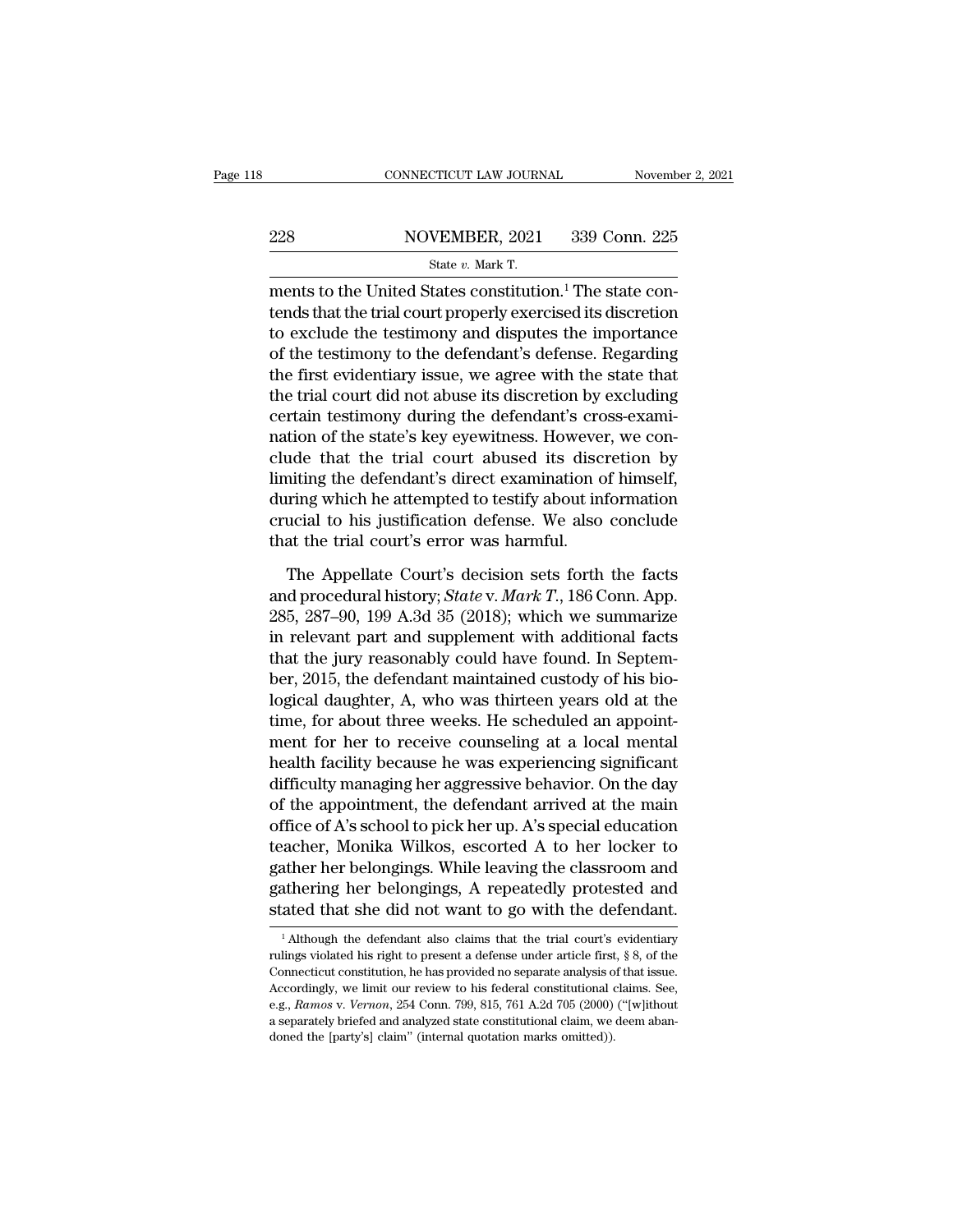| r 2, 2021 | CONNECTICUT LAW JOURNAL                          | Page 119 |
|-----------|--------------------------------------------------|----------|
|           | 339 Conn. 225 NOVEMBER, 2021                     | 229      |
|           | State v. Mark T.                                 |          |
|           | The defendant then approached A and Wilkos while |          |

 $\begin{array}{r|l} \text{2021} & \text{CONNETICUT LAW JOURNAL} & \text{Page 119} \ \hline \text{9 Conn. 225} & \text{NOVEMBER, 2021} & \text{229} \ \text{State } v. \text{ Mark T.} \ \hline \end{array}$ <br>
The defendant then approached A and Wilkos while ey were on their way to the main office, and he calmly termined t 339 Conn. 225 NOVEMBER, 2021 229<br>State v. Mark T.<br>The defendant then approached A and Wilkos while<br>they were on their way to the main office, and he calmly<br>attempted to persuade A to go with him to the appoint-<br>ment. When 339 Conn. 225 NOVEMBER, 2021 229<br>
State v. Mark T.<br>
The defendant then approached A and Wilkos while<br>
they were on their way to the main office, and he calmly<br>
attempted to persuade A to go with him to the appoint-<br>
ment. 339 Conn. 225 NOVEMBER, 2021 229<br>
State v. Mark T.<br>
The defendant then approached A and Wilkos while<br>
they were on their way to the main office, and he calmly<br>
attempted to persuade A to go with him to the appoint-<br>
ment. State v. Mark T.<br>
The defendant then approached A and Wilkos while<br>
they were on their way to the main office, and he calmly<br>
attempted to persuade A to go with him to the appoint-<br>
ment. When those efforts proved unsucce state v. Mark T.<br>The defendant then approached A and Wilkos while<br>they were on their way to the main office, and he calmly<br>attempted to persuade A to go with him to the appoint-<br>ment. When those efforts proved unsuccessfu The defendant then approached A and Wilkos while<br>they were on their way to the main office, and he calmly<br>attempted to persuade A to go with him to the appoint-<br>ment. When those efforts proved unsuccessful, the<br>defendant a they were on their way to the main office, and he calmly<br>attempted to persuade A to go with him to the appoint-<br>ment. When those efforts proved unsuccessful, the<br>defendant attempted to pick her up and carry her. A<br>resisted attempted to persuade A to go with him to the appoint-<br>ment. When those efforts proved unsuccessful, the<br>defendant attempted to pick her up and carry her. A<br>resisted, and a "tussle" ensued. Id., 288. After A fell to<br>the gr ment. When those efforts proved unsuccessful, the<br>defendant attempted to pick her up and carry her. A<br>resisted, and a "tussle" ensued. Id., 288. After A fell to<br>the ground, the defendant dragged her by her ankle<br>down the h defendant attempted to pick her up and carry her. A<br>resisted, and a "tussle" ensued. Id., 288. After A fell to<br>the ground, the defendant dragged her by her ankle<br>down the hallway and through the main office. She<br>continued resisted, and a "tussle" ensued. Id., 288. After A fell to<br>the ground, the defendant dragged her by her ankle<br>down the hallway and through the main office. She<br>continued to resist and protest. School personnel wit-<br>nessing the ground, the defendant dragged her by her ankle<br>down the hallway and through the main office. She<br>continued to resist and protest. School personnel wit-<br>nessing the incident called the police, attempted to<br>assist A, and down the hallway and through the main office. She<br>continued to resist and protest. School personnel wit-<br>nessing the incident called the police, attempted to<br>assist A, and enacted a protocol to keep other students<br>in their continued to resist and protest. School personnel wit-<br>nessing the incident called the police, attempted to<br>assist A, and enacted a protocol to keep other students<br>in their classrooms. When the police arrived, the defen-<br>d nessing the incident called the police, attempted to<br>assist A, and enacted a protocol to keep other students<br>in their classrooms. When the police arrived, the defen-<br>dant released A. The next day, the school psychologist<br>a their classrooms. When the police arrived, the defen-<br>their classrooms. When the police arrived, the defen-<br>at released A. The next day, the school psychologist<br>d nurse spoke to A about the incident. They noticed<br>uising on In their chastrooms. When the points affinited, the acter<br>dant released A. The next day, the school psychologist<br>and nurse spoke to A about the incident. They noticed<br>bruising on her body and subsequently reported the<br>inci

and nurse spoke to A about the incident. They noticed<br>bruising on her body and subsequently reported the<br>incident to the Department of Children and Families.<br>Thereafter, the defendant was charged with one<br>count each of bre bruising on her body and subsequently reported the<br>incident to the Department of Children and Families.<br>Thereafter, the defendant was charged with one<br>count each of breach of the peace in the second degree<br>and risk of inj incident to the Department of Children and Families.<br>Thereafter, the defendant was charged with one<br>count each of breach of the peace in the second degree<br>and risk of injury to a child. After being thoroughly<br>canvassed by Thereafter, the defendant was charged with one<br>count each of breach of the peace in the second degree<br>and risk of injury to a child. After being thoroughly<br>canvassed by the trial court, the defendant chose to<br>represent him Thereafter, the defendant was charged with one<br>count each of breach of the peace in the second degree<br>and risk of injury to a child. After being thoroughly<br>canvassed by the trial court, the defendant chose to<br>represent him count each of breach of the peace in the second degree<br>and risk of injury to a child. After being thoroughly<br>canvassed by the trial court, the defendant chose to<br>represent himself at trial, and the court appointed<br>standby and risk of injury to a child. After being thoroughly<br>canvassed by the trial court, the defendant chose to<br>represent himself at trial, and the court appointed<br>standby counsel in accordance with Practice Book § 44-<br>4. Befo canvassed by the trial court, the defendant chose to<br>represent himself at trial, and the court appointed<br>standby counsel in accordance with Practice Book § 44-<br>4. Before trial, the state filed two motions in limine<br>related represent himself at trial, and the court appointed<br>standby counsel in accordance with Practice Book § 44-<br>4. Before trial, the state filed two motions in limine<br>related to the minor child's privacy. The first motion<br>sough standby counsel in accordance with Practice Book § 44-<br>4. Before trial, the state filed two motions in limine<br>related to the minor child's privacy. The first motion<br>sought to preclude the defendant from calling A as a<br>wit 4. Before trial, the state filed two motions in limine<br>related to the minor child's privacy. The first motion<br>sought to preclude the defendant from calling A as a<br>witness, which the guardian ad litem supported on the<br>basis related to the minor child's privacy. The first motion<br>sought to preclude the defendant from calling A as a<br>witness, which the guardian ad litem supported on the<br>basis that testifying would not be in A's best interest.<br>The sought to preclude the defendant from calling A as a<br>witness, which the guardian ad litem supported on the<br>basis that testifying would not be in A's best interest.<br>The court declined to rule on the motion when it was<br>file witness, which the guardian ad litem supported on the basis that testifying would not be in A's best interest.<br>The court declined to rule on the motion when it was filed, and the motion became moot when the state changed basis that testifying would not be in A's best interest.<br>The court declined to rule on the motion when it was<br>filed, and the motion became moot when the state<br>changed its position and called A to testify in its case-<br>in-c The court declined to rule on the motion when it was<br>filed, and the motion became moot when the state<br>changed its position and called A to testify in its case-<br>in-chief. The state's second motion requested that the<br>court s filed, and the motion became moot when the state<br>changed its position and called A to testify in its case-<br>in-chief. The state's second motion requested that the<br>court seal all references to information that would iden-<br>ti changed its position and called A to testify in its case-<br>in-chief. The state's second motion requested that the<br>court seal all references to information that would iden-<br>tify the minor child pursuant to General Statutes § in-chief. The state's second motion requested that the court seal all references to information that would identify the minor child pursuant to General Statutes § 54-86e. The defendant did not oppose this motion, and the c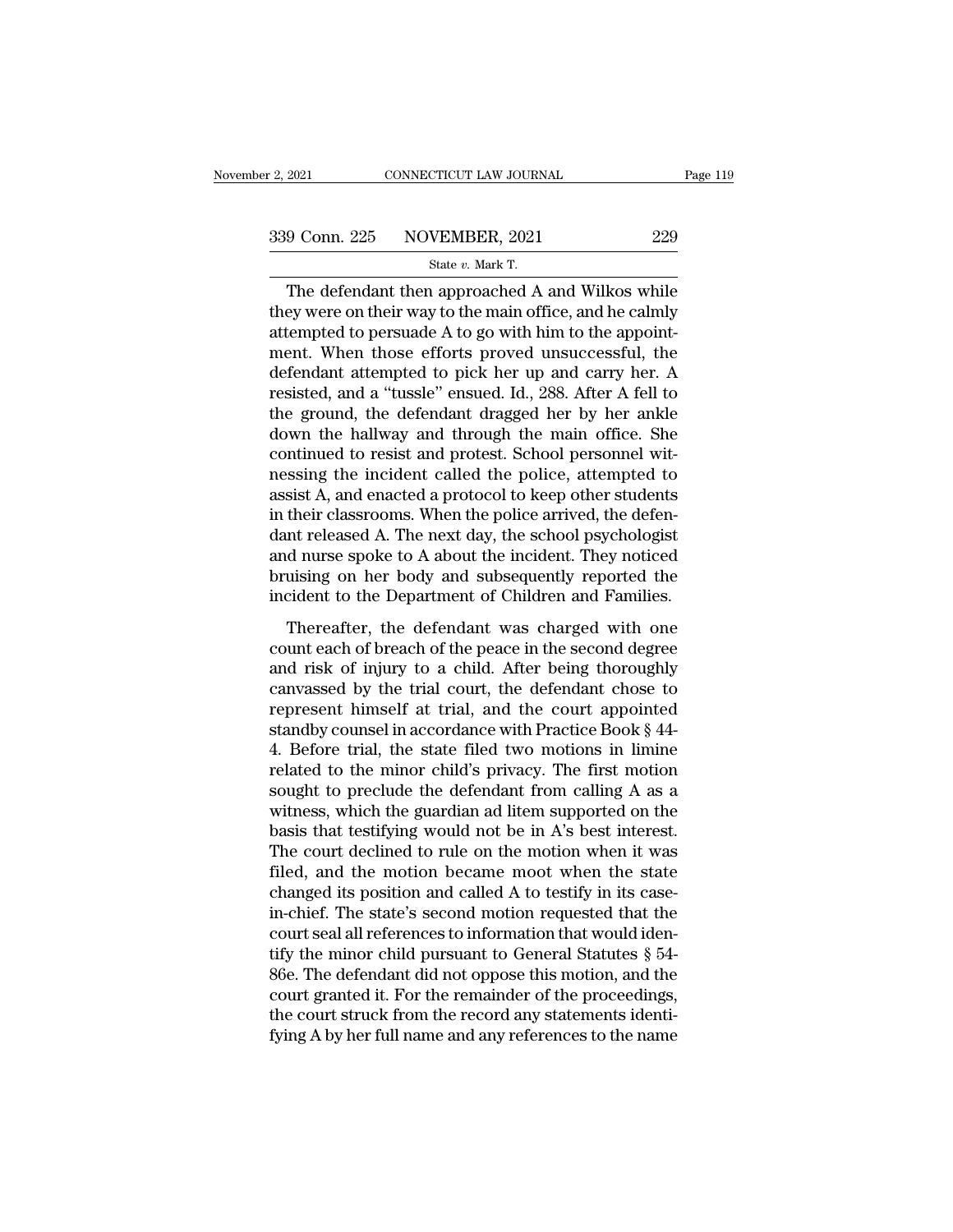|     | CONNECTICUT LAW JOURNAL                                                                             | November 2, 2021 |
|-----|-----------------------------------------------------------------------------------------------------|------------------|
| 230 | NOVEMBER, 2021                                                                                      | 339 Conn. 225    |
|     | State $v$ . Mark T.                                                                                 |                  |
|     | of the mental health facility at which A was scheduled<br>for treatment on the day of the incident. |                  |
|     | At trial, the defendant raised the defense of parental                                              |                  |

NOVEMBER, 2021 339 Conn. 225<br>
State v. Mark T.<br>
the mental health facility at which A was scheduled<br>
r treatment on the day of the incident.<br>
At trial, the defendant raised the defense of parental<br>
stification under Gener SEARCH STATE STATE STATE STATE STATE STATE STATE State v. Mark T.<br>
of the mental health facility at which A was scheduled<br>
for treatment on the day of the incident.<br>
At trial, the defendant raised the defense of parental<br> State v. Mark T.<br>
State v. Mark T.<br>
State v. Mark T.<br>
State v. Mark T.<br>
State of parental for treatment on the day of the incident.<br>
At trial, the defendant raised the defense of parental<br>
justification under General Stat of the mental health facility at which A was scheduled<br>for treatment on the day of the incident.<br>At trial, the defendant raised the defense of parental<br>justification under General Statutes (Rev. to 2015)<br>§ 53a-18 (1) (now for treatment on the day of the incident.<br>
At trial, the defendant raised the defense of parental<br>
justification under General Statutes (Rev. to 2015)<br>
§ 53a-18 (1) (now § 53a-18 (a) (1)).<sup>2</sup> In support of this<br>
defense, At trial, the defendant raised the defense of parental<br>justification under General Statutes (Rev. to 2015)<br>§ 53a-18 (1) (now § 53a-18 (a) (1)).<sup>2</sup> In support of this<br>defense, the defendant attempted to elicit testimony<br>fr At trial, the defendant raised the defense of parental<br>justification under General Statutes (Rev. to 2015)<br>§ 53a-18 (1) (now § 53a-18 (a) (1)).<sup>2</sup> In support of this<br>defense, the defendant attempted to elicit testimony<br>fro justification under General Statutes (Rev. to 2015)<br>
§ 53a-18 (1) (now § 53a-18 (a) (1)).<sup>2</sup> In support of this<br>
defense, the defendant attempted to elicit testimony<br>
from Wilkos about A's history of aggressive behavior<br> § 53a-18 (1) (now § 53a-18 (a) (1)).<sup>2</sup> In support of this defense, the defendant attempted to elicit testimony from Wilkos about A's history of aggressive behavior at school. He also attempted to testify directly about A defense, the defendant attempted to elicit testimony<br>from Wilkos about A's history of aggressive behavior<br>at school. He also attempted to testify directly about<br>A's aggressive behavior at home, his difficulty managing<br>that from Wilkos about A's history of aggressive behavior<br>at school. He also attempted to testify directly about<br>A's aggressive behavior at home, his difficulty managing<br>that behavior, and his efforts to obtain mental health<br>tr at school. He also attempted to testify directly about<br>A's aggressive behavior at home, his difficulty managing<br>that behavior, and his efforts to obtain mental health<br>treatment for her leading up to the incident. The prose A's aggressive behavior at home, his difficulty managing<br>that behavior, and his efforts to obtain mental health<br>treatment for her leading up to the incident. The prose-<br>cutor, however, repeatedly objected to this line of q that behavior, and his efforts to obtain mental health<br>treatment for her leading up to the incident. The prose-<br>cutor, however, repeatedly objected to this line of ques-<br>tioning, and the court sustained many of the objecti treatment for her leading up to the incident. The prose-<br>cutor, however, repeatedly objected to this line of ques-<br>tioning, and the court sustained many of the objections.<br>The jury ultimately found the defendant guilty of cutor, however, repeatedly objected to this line of que tioning, and the court sustained many of the objection.<br>The jury ultimately found the defendant guilty of rifer of injury to a child but not guilty of breach of the p The jury ultimately found the defendant guilty of risk<br>injury to a child but not guilty of breach of the peace<br>the second degree. The trial court imposed a total<br>fective sentence of four years imprisonment, execu-<br>on suspe The Appellate Court, claiming, among other<br>the Appellate Court imposed a total<br>effective sentence of four years imprisonment, execu-<br>tion suspended, with three years of probation.<br>The defendant appealed from the judgment o

The second degree. The trial court imposed a total<br>effective sentence of four years imprisonment, execu-<br>tion suspended, with three years of probation.<br>The defendant appealed from the judgment of convic-<br>tion to the Appell right to present a defendant appearment, execution suspended, with three years of probation.<br>The defendant appealed from the judgment of conviction to the Appellate Court, claiming, among other things, that the trial court challenged, with three years of probation.<br>The defendant appealed from the judgment of conviction to the Appellate Court, claiming, among other<br>things, that the trial court violated his constitutional<br>right to present a de The defendant appealed from the judgment of conviction to the Appellate Court, claiming, among other things, that the trial court violated his constitutional right to present a defense. Specifically, the defendant challeng The defendant appealed from the judgment of conviction to the Appellate Court, claiming, among other things, that the trial court violated his constitutional right to present a defense. Specifically, the defendant challeng tion to the Appellate Court, claiming, among other<br>things, that the trial court violated his constitutional<br>right to present a defense. Specifically, the defendant<br>challenged (1) the trial court's evidentiary ruling lim-<br>i things, that the trial court violated his constitutional<br>right to present a defense. Specifically, the defendant<br>challenged (1) the trial court's evidentiary ruling lim-<br>iting his cross-examination of Wilkos, and (2) the right to present a defense. Specifically, the defendant<br>challenged (1) the trial court's evidentiary ruling lim-<br>iting his cross-examination of Wilkos, and (2) the series<br>of evidentiary rulings limiting his direct examinat challenged (1) the trial court's evidentiary ruling limiting his cross-examination of Wilkos, and (2) the series<br>of evidentiary rulings limiting his direct examination of<br>himself. He asserted that the precluded testimony w iting his cross-examination of Wilkos, and (2) the series<br>of evidentiary rulings limiting his direct examination of<br>himself. He asserted that the precluded testimony was<br>admissible and crucial to his parental justification of evidentiary rulings limiting his direct examination of<br>himself. He asserted that the precluded testimony was<br>admissible and crucial to his parental justification<br>defense. The Appellate Court subsequently affirmed the<br>ju himself. He asserted that the precluded testimony was<br>admissible and crucial to his parental justification<br>defense. The Appellate Court subsequently affirmed the<br>judgment of the trial court. Id., 299. Specifically, the<br>App admissible and crucial to his parental justification<br>defense. The Appellate Court subsequently affirmed the<br>judgment of the trial court. Id., 299. Specifically, the<br>Appellate Court concluded that the trial court acted<br>with defense. The Appellate Court subsequently affirmed the<br>judgment of the trial court. Id., 299. Specifically, the<br>Appellate Court concluded that the trial court acted<br>within its discretion to limit the defendant's cross-exa within its discretion to limit the defendant's cross-examination of Wilkos because his question about A's history of aggressive behavior was outside the scope of the prosecutor's prior examination. Id., 295. The Appellate prosecutor's prior examination. Id., 295. The Appellate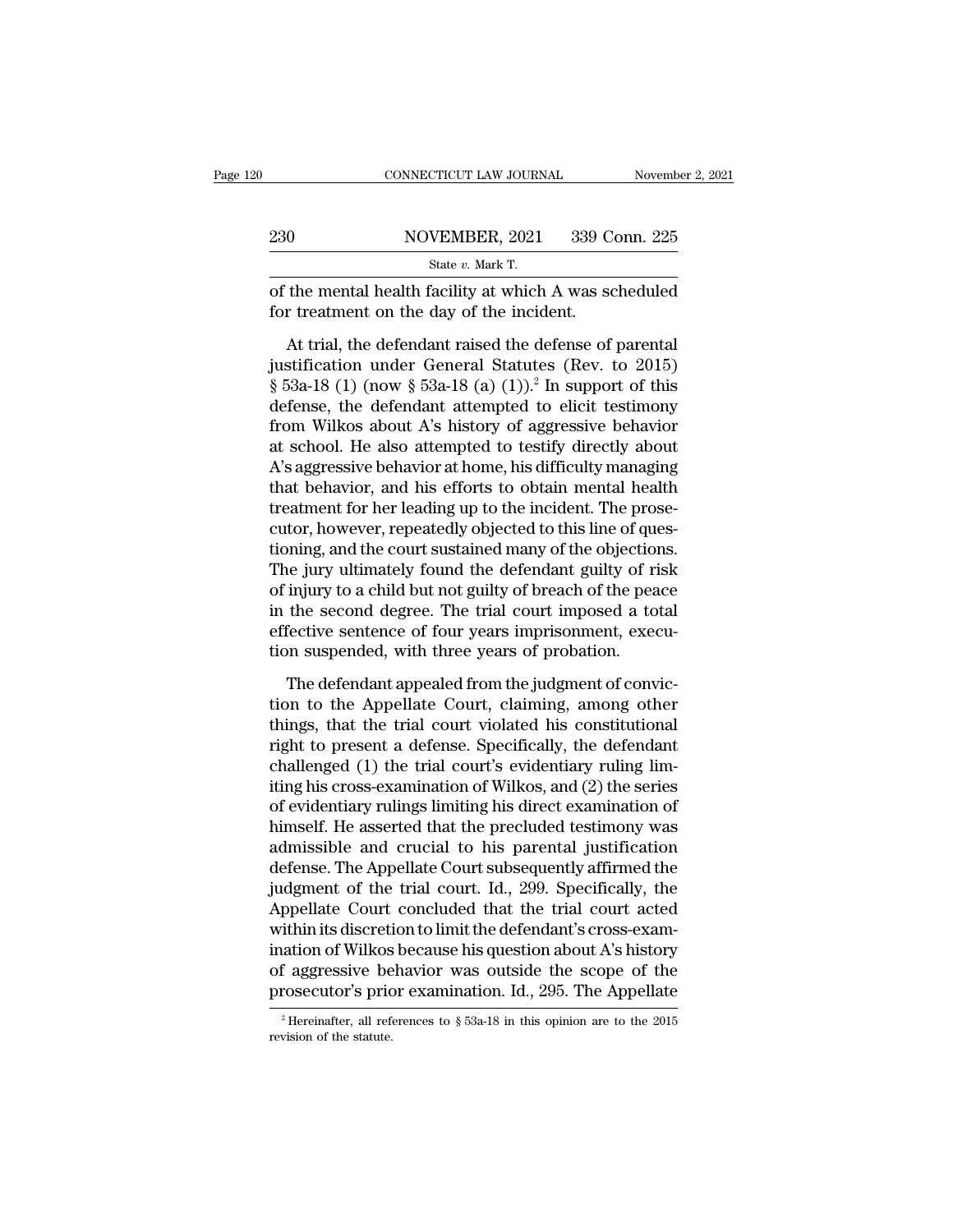F. 2, 2021 CONNECTICUT LAW JOURNAL<br>
State *v.* Mark T.<br>
Court also concluded that the trial court acted within Court also concluded that the trial court acted within<br>
the vector concluded that the trial court acted within<br>
its discretion to limit the defendant's direct examination<br>
of himself because the procluded testimony was no  $\frac{339 \text{ Conn. } 225 \qquad \text{NOVEMBER, } 2021 \qquad \qquad 231}{\text{State } v. \text{ Mark T.}}$ <br>Court also concluded that the trial court acted within<br>its discretion to limit the defendant's direct examination<br>of himself because the precluded testimony was 339 Conn. 225 NOVEMBER, 2021 231<br>
State v. Mark T.<br>
Court also concluded that the trial court acted within<br>
its discretion to limit the defendant's direct examination<br>
of himself because the precluded testimony was not<br>
r 339 Conn. 225 NOVEMBER, 2021 231<br>
State v. Mark T.<br>
Court also concluded that the trial court acted within<br>
its discretion to limit the defendant's direct examination<br>
of himself because the precluded testimony was not<br>
r State v. Mark T.<br>
Court also concluded that the trial court acted within<br>
its discretion to limit the defendant's direct examination<br>
of himself because the precluded testimony was not<br>
relevant and included information t state  $v$ . Mark T.<br>Court also concluded that the trial court acted v<br>its discretion to limit the defendant's direct examin<br>of himself because the precluded testimony wa<br>relevant and included information that was prot<br>by t out also concluded that the that coart acted while<br>discretion to limit the defendant's direct examination<br>himself because the precluded testimony was not<br>levant and included information that was protected<br>the court's prior the difference of the matter of the precluded testimony was not<br>relevant and included information that was protected<br>by the court's prior ruling on the state's second motion<br>in limine related to A's privacy. Id., 298–99.<br>T

or innser because are precided assiming was not<br>relevant and included information that was protected<br>by the court's prior ruling on the state's second motion<br>in limine related to A's privacy. Id., 298–99.<br>Thereafter, the d by the court's prior ruling on the state's second motion<br>in limine related to A's privacy. Id., 298–99.<br>Thereafter, the defendant filed a petition for certifica-<br>tion to appeal, which we granted, limited to the follow-<br>ing by the courts prior ruling on the state s second motion<br>in limine related to A's privacy. Id., 298–99.<br>Thereafter, the defendant filed a petition for certifica-<br>tion to appeal, which we granted, limited to the follow-<br>ing right in the related to the privacy, rat, 200 00.<br>Thereafter, the defendant filed a petition for certifica-<br>tion to appeal, which we granted, limited to the follow-<br>ing issue: "Did the Appellate Court properly reject the<br>d Thereafter, the defendant filed a petition for certification to appeal, which we granted, limited to the following issue: "Did the Appellate Court properly reject the defendant's claim that he is entitled to a new trial d tion to appeal, which we granted, limited to the following issue: "Did the Appellate Court properly reject the defendant's claim that he is entitled to a new trial due to the trial court's rulings, in violation of his con ing issue: "Did the Appellate Court properly reject the<br>defendant's claim that he is entitled to a new trial due to<br>the trial court's rulings, in violation of his constitutional<br>right to present the defense of parental jus defendant's claim that he is entitled to a new trial due to<br>the trial court's rulings, in violation of his constitutional<br>right to present the defense of parental justification,<br>precluding certain testimony by the self-rep the trial court's rulings, in vioright to present the defens<br>precluding certain testimor<br>defendant and a key state's<br>defense?" *State* v. *Mark T*., 3<br>(2019). Additional facts and<br>set forth as necessary.<br>On appeal, the def Fin to present the defende of parental justineation,<br>ecluding certain testimony by the self-represented<br>fendant and a key state's witness pertaining to that<br>fense?" *State* v. *Mark T*., 330 Conn. 962, 199 A.3d 561<br>019). A precident and a key state's witness pertaining to that<br>defendant and a key state's witness pertaining to that<br>defense?" *State* v. *Mark T*., 330 Conn. 962, 199 A.3d 561<br>(2019). Additional facts and procedural history will

defense?" *State v. Mark T.*, 330 Conn. 962, 199 A.3d 561<br>(2019). Additional facts and procedural history will be<br>set forth as necessary.<br>On appeal, the defendant contends that the trial<br>court's evidentiary rulings prevent (2019). Additional facts and procedural history will be<br>set forth as necessary.<br>On appeal, the defendant contends that the trial<br>court's evidentiary rulings prevented him from explor-<br>ing relevant information about his dau (2016). Indialonal races and procedural rastely will be<br>set forth as necessary.<br>On appeal, the defendant contends that the trial<br>court's evidentiary rulings prevented him from explor-<br>ing relevant information about his dau on appeal, the defendant contends that the trial<br>court's evidentiary rulings prevented him from explor-<br>ing relevant information about his daughter's history<br>of aggressive behavior, the defendant's difficulty man-<br>aging th On appeal, the defendant contends that the trial<br>court's evidentiary rulings prevented him from explor-<br>ing relevant information about his daughter's history<br>of aggressive behavior, the defendant's difficulty man-<br>aging th court's evidentiary rulings prevented him from exploring relevant information about his daughter's history<br>of aggressive behavior, the defendant's difficulty man-<br>aging that behavior, and the urgency of her mental<br>health a ing relevant information about his daughter's history<br>of aggressive behavior, the defendant's difficulty man-<br>aging that behavior, and the urgency of her mental<br>health appointment on the day of the incident. This<br>informati of aggressive behavior, the defendant's difficulty managing that behavior, and the urgency of her mental<br>health appointment on the day of the incident. This<br>information, the defendant asserts, was "critical to his<br>[parenta aging that behavior, and the urgency of her mental<br>health appointment on the day of the incident. This<br>information, the defendant asserts, was "critical to his<br>[parental justification] defense." The state contends<br>that the health appointment on the day of the incident. This<br>information, the defendant asserts, was "critical to his<br>[parental justification] defense." The state contends<br>that the Appellate Court correctly concluded that the<br>trial information, the defendant asserts, was "critical to his<br>[parental justification] defense." The state contends<br>that the Appellate Court correctly concluded that the<br>trial court acted within its discretion with regard to<br>bo [parental justification] defense." The state contends<br>that the Appellate Court correctly concluded that the<br>trial court acted within its discretion with regard to<br>both challenged evidentiary rulings. Alternatively, the<br>sta that the Appellate Court correctly concluded that the<br>trial court acted within its discretion with regard to<br>both challenged evidentiary rulings. Alternatively, the<br>state asserts that any evidentiary error was harmless<br>bec trial court acted within its discretion<br>both challenged evidentiary rulings. A<br>state asserts that any evidentiary err<br>because, to the extent that A's histo<br>behavior was relevant to the defendan<br>fication defense, there was Entertainary ranges. The riversity, are<br>the asserts that any evidentiary error was harmless<br>cause, to the extent that A's history of aggressive<br>havior was relevant to the defendant's parental justi-<br>ation defense, there wa because, to the extent that A's history of aggressive<br>behavior was relevant to the defendant's parental justi-<br>fication defense, there was sufficient evidence in the<br>record to establish such history.<br>We begin with the lega stitution was relevant to the defendant's parental justification defense, there was sufficient evidence in the record to establish such history.<br>We begin with the legal principles governing the defendant's appeal. "A [crim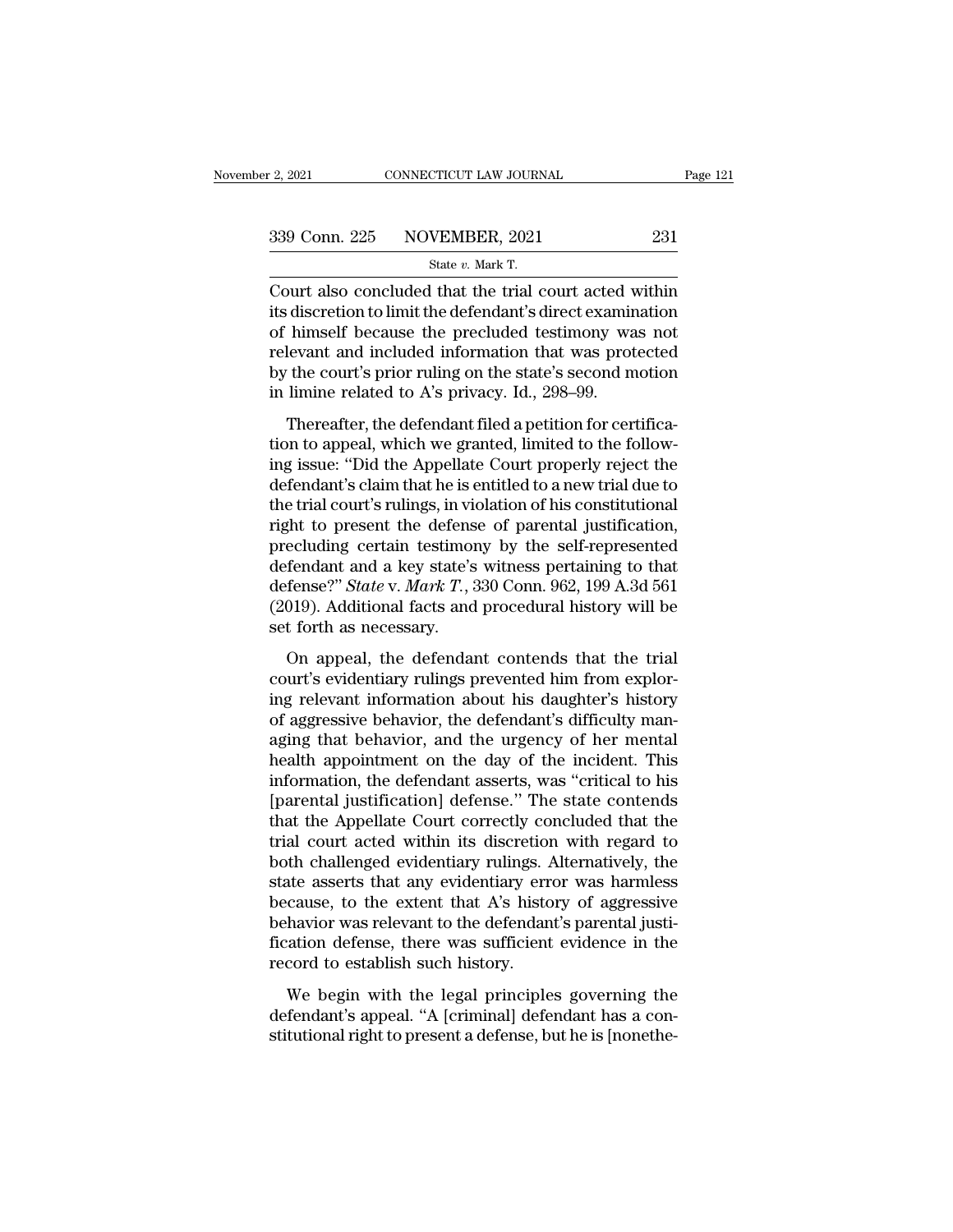# EXECUTE CONNECTICUT LAW JOURNAL Movember 2, 2021<br>232 NOVEMBER, 2021 339 Conn. 225<br>234 State v. Mark T.

CONNECTICUT LAW JOURNAL Novemb<br>
232 NOVEMBER, 2021 339 Conn. 225<br>
State *v.* Mark T.<br>
1ess] bound by the rules of evidence in presenting a  $\begin{tabular}{ll} \multicolumn{2}{l}{{\small \textbf{COMRECTICUT LAW JOURNAL}}} & \multicolumn{2}{l}{\small \textbf{November 2, 2021}}\\ \hline & \multicolumn{2}{l}{\small \textbf{S22}} & \multicolumn{2}{l}{\small \textbf{NOVEMBER, 2021}} & \multicolumn{2}{l}{\small \textbf{339 Conn. 225}}\\ & \multicolumn{2}{l}{\small \textbf{State $v$}. Mark T.}\\ \hline \\ & \textbf{less}]\textbf{ bound by the rules of evidence in presenting a} \\ \hline \textbf{defines}. & \multicolumn{2}{l}{\small \textbf{A}lthough$ 232 NOVEMBER, 2021 339 Conn. 225<br>
State v. Mark T.<br>
less] bound by the rules of evidence in presenting a<br>
defense.... Although exclusionary rules of evidence<br>
cannot be applied mechanistically to deprive a defen-<br>
dant of 232 NOVEMBER, 2021 339 Conn. 225<br>
State v. Mark T.<br>
less] bound by the rules of evidence in presenting a<br>
defense.... Although exclusionary rules of evidence<br>
cannot be applied mechanistically to deprive a defen-<br>
dant of 232 NOVEMBER, 2021 339 Conn. 225<br>  $\frac{\text{State } v. \text{ Mark T.}}{\text{less}}$ <br>
less] bound by the rules of evidence in presenting a<br>
defense.... Although exclusionary rules of evidence<br>
cannot be applied mechanistically to deprive a defen-<br> State v. Mark T.<br>
Iess] bound by the rules of evidence in presenting a<br>
defense.... Although exclusionary rules of evidence<br>
cannot be applied mechanistically to deprive a defen-<br>
dant of his rights, the constitution does State v. Mark T.<br>
less] bound by the rules of evidence in presenting a<br>
defense. . . . Although exclusionary rules of evidence<br>
cannot be applied mechanistically to deprive a defen-<br>
dant of his rights, the constitution d less] bound by the rules of evidence in presenting a<br>defense.... Although exclusionary rules of evidence<br>cannot be applied mechanistically to deprive a defen-<br>dant of his rights, the constitution does not require that<br>a de defense. . . . Although exclusionary rules of evidence<br>cannot be applied mechanistically to deprive a defen-<br>dant of his rights, the constitution does not require that<br>a defendant be permitted to present every piece of<br>evi cannot be applied mechanistically to deprive a defendant of his rights, the constitution does not require that<br>a defendant be permitted to present every piece of<br>evidence he wishes. . . . Accordingly, [i]f the prof-<br>fered dant of his rights, the constitution does not require that<br>a defendant be permitted to present every piece of<br>evidence he wishes. . . . Accordingly, [i]f the prof-<br>fered evidence is not relevant [or is otherwise inadmissi a defendant be permitted to present every piece of<br>evidence he wishes. . . . Accordingly, [i]f the prof-<br>fered evidence is not relevant [or is otherwise inadmissi-<br>ble], the defendant's right to [present a defense] is not<br> evidence he wishes. . . . Accordingly, [i]f the prof-<br>fered evidence is not relevant [or is otherwise inadmissi-<br>ble], the defendant's right to [present a defense] is not<br>affected, and the evidence was properly excluded."<br> fered evidence is not relevant [or is otherwise inadmissible], the defendant's right to [present a defense] is not affected, and the evidence was properly excluded."<br>(Citation omitted; internal quotation marks omitted.)<br> $State$ ble], the defendant's right to [present a defense] is not<br>affected, and the evidence was properly excluded."<br>(Citation omitted; internal quotation marks omitted.)<br>State v. Bennett, 324 Conn. 744, 760, 155 A.3d 188 (2017);<br> affected, and the evidence was properly excluded."<br>(Citation omitted; internal quotation marks omitted.)<br>State v. Bennett, 324 Conn. 744, 760, 155 A.3d 188 (2017);<br>see, e.g., *State v. Tutson*, 278 Conn. 715, 746–51, 899<br>A (Citation omitted; internal quotation marks omitted.)<br> *State* v. *Bennett*, 324 Conn. 744, 760, 155 A.3d 188 (2017);<br>
see, e.g., *State* v. *Tutson*, 278 Conn. 715, 746–51, 899<br>
A.2d 598 (2006) (no violation of constitut State v. Bennett, 324 Conn. 744, 760, 155 A.3d 188 (2017);<br>see, e.g., *State v. Tutson*, 278 Conn. 715, 746–51, 899<br>A.2d 598 (2006) (no violation of constitutional right<br>to present defense when trial court properly exclude see, e.g., *State v. Tutson*, 278 Conn. 715, 746–51, 899<br>A.2d 598 (2006) (no violation of constitutional right<br>to present defense when trial court properly excluded<br>evidence on hearsay grounds). Thus, "the question of<br>the A.2d 598 (2006) (no violation of constitutional right<br>to present defense when trial court properly excluded<br>evidence on hearsay grounds). Thus, "the question of<br>the admissibility of the proffered evidence is one of<br>evident to present defense<br>evidence on hearsa<br>the admissibility of<br>evidentiary, but not<br>*Shabazz*, 246 Conn<br>cert. denied, 525 U.<br>2d 111 (1999).<br>"It is axiomatic t the admissibility of the proffered evidence is one of<br>
identiary, but not constitutional, dimension." *State v.*<br> *abazz*, 246 Conn. 746, 753 n.4, 719 A.2d 440 (1998),<br>
rt. denied, 525 U.S. 1179, 119 S. Ct. 1116, 143 L. Ed and a missibility of the profilered evidence is one of<br>evidentiary, but not constitutional, dimension." *State* v.<br>*Shabazz*, 246 Conn. 746, 753 n.4, 719 A.2d 440 (1998),<br>cert. denied, 525 U.S. 1179, 119 S. Ct. 1116, 143 L

Evidentiary, but not constructional, dimension. *State v.*<br>
Shabazz, 246 Conn. 746, 753 n.4, 719 A.2d 440 (1998),<br>
cert. denied, 525 U.S. 1179, 119 S. Ct. 1116, 143 L. Ed.<br>
2d 111 (1999).<br>
"It is axiomatic that [t]he tria  $\alpha$  and  $\alpha$   $\geq$  240 Comment (40, 755 ft.4, 715 A.2d 440 (1550),<br>cert. denied, 525 U.S. 1179, 119 S. Ct. 1116, 143 L. Ed.<br>2d 111 (1999).<br>"It is axiomatic that [t]he trial court's ruling on the<br>admissibility of evidence cent. denied, 525 U.S. 1179, 119 S. Ut. 1110, 145 L. Ed.<br>2d 111 (1999).<br>"It is axiomatic that [t]he trial court's ruling on the<br>admissibility of evidence is entitled to great deference.<br> $\dots$  In this regard, the trial cour <sup>2</sup> TH (1999).<br>
"It is axiomatic that [t]he trial court's ruling on the admissibility of evidence is entitled to great deference.<br>  $\dots$  In this regard, the trial court is vested with wide<br>
discretion in determining the ad "It is axiomatic that [t]he trial court's ruling on the admissibility of evidence is entitled to great deference.<br>  $\dots$  In this regard, the trial court is vested with wide discretion in determining the admissibility of ev admissibility of evidence is entitled to great deference.<br>
. . . In this regard, the trial court is vested with wide<br>
discretion in determining the admissibility of evidence,<br>
including issues of relevance and the scope of . . . In this regard, the trial court is vested with wide<br>discretion in determining the admissibility of evidence,<br>including issues of relevance and the scope of cross-<br>examination. . . . Accordingly, [t]he trial court's discretion in determining the admissibility of evidence,<br>including issues of relevance and the scope of cross-<br>examination. . . . Accordingly, [t]he trial court's rul-<br>ing on evidentiary matters will be overturned only upo including issues of relevance and the scope of cross-<br>examination. . . . Accordingly, [t]he trial court's rul-<br>ing on evidentiary matters will be overturned only upon<br>a showing of a clear abuse of the court's discretion.<br> examination. . . . Accordingly, [t]he trial court's rul-<br>ing on evidentiary matters will be overturned only upon<br>a showing of a clear abuse of the court's discretion.<br>. . . In determining whether there has been an abuse<br>of ing on evidentiary matters will be overturned only upon<br>a showing of a clear abuse of the court's discretion.<br>... In determining whether there has been an abuse<br>of discretion, every reasonable presumption should be<br>made in (2006). In determining whether there has been an abuse<br>discretion, every reasonable presumption should be<br>ade in favor of the correctness of the trial court's<br>ling . . . ." (Internal quotation marks omitted.) *State*<br>*Calabrese*, or discretion, every reasonable presumption should be<br>made in favor of the correctness of the trial court's<br>ruling . . . ." (Internal quotation marks omitted.) *State*<br>v. *Calabrese*, 279 Conn. 393, 406–407, 902 A.2d 1044 made in favor of the correctness of the trial courts<br>ruling . . . ." (Internal quotation marks omitted.) State<br>v. *Calabrese*, 279 Conn. 393, 406–407, 902 A.2d 1044<br>(2006).<br>In addition, because the defendant was self-repr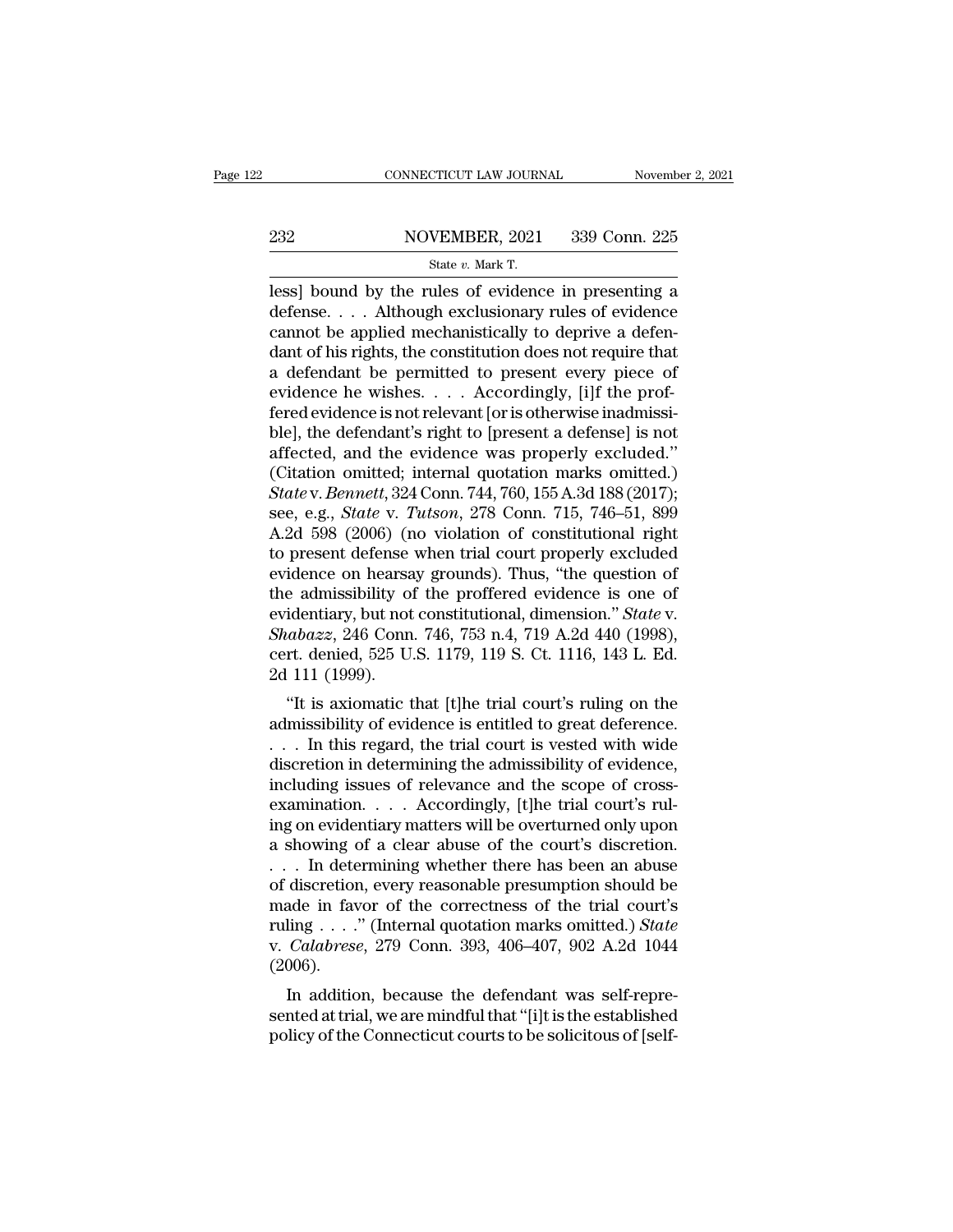# $\frac{2,2021}{2,2021}$  CONNECTICUT LAW JOURNAL Page 123<br>339 Conn. 225 NOVEMBER, 2021 233<br>5tate v. Mark T.

F. 2, 2021 CONNECTICUT LAW JOURNAL<br>
State *v.* Mark T.<br>
State *v. Mark T.*<br>
Tepresented litigants and when it does not interfere represented] litigants and when it does not interferential interferential litigants and when it does not interferential of practice liberally in four of the [self represented] 339 Conn. 225 NOVEMBER, 2021 233<br>
State v. Mark T.<br>
Tepresented] litigants and when it does not interfere<br>
with the rights of other parties to construe the rules<br>
of practice liberally in favor of the [self-represented]<br> 339 Conn. 225 NOVEMBER, 2021 233<br>
State v. Mark T.<br>
Tepresented] litigants and when it does not interfere<br>
with the rights of other parties to construe the rules<br>
of practice liberally in favor of the [self-represented]<br> 939 Conn. 225 NOVEMBER, 2021 233<br>
State v. Mark T.<br>
Trepresented] litigants and when it does not interfere<br>
with the rights of other parties to construe the rules<br>
of practice liberally in favor of the [self-represented]<br> State v. Mark T.<br>
Trepresented] litigants and when it does not interfere<br>
with the rights of other parties to construe the rules<br>
of practice liberally in favor of the [self-represented]<br>
party." (Internal quotation marks State v. Mark T.<br>
State v. Mark T.<br>
Tepresented] litigants and when it does not interfere<br>
with the rights of other parties to construe the rules<br>
of practice liberally in favor of the [self-represented]<br>
party." (Interna represented] litigants and when it does not interfere<br>with the rights of other parties to construe the rules<br>of practice liberally in favor of the [self-represented]<br>party." (Internal quotation marks omitted.) *New Haven*<br> with the rights of other parties to construe the rules<br>of practice liberally in favor of the [self-represented]<br>party." (Internal quotation marks omitted.) *New Haven*<br>v. *Bonner*, 272 Conn. 489, 497–98, 863 A.2d 680 (200 of practice liberally in favor of the [self-represented]<br>party." (Internal quotation marks omitted.) *New Haven*<br>v. *Bonner*, 272 Conn. 489, 497–98, 863 A.2d 680 (2005).<br>Although "the right of self-representation provides party." (Internal quotation marks omitted.) *New Haven* v. *Bonner*, 272 Conn. 489, 497–98, 863 A.2d 680 (2005). Although "the right of self-representation provides no attendant license not to comply with relevant rules of v. *Bonner*, 272 Conn. 489, 497–98, 863 A.2d 680 (2005).<br>Although "the right of self-representation provides no<br>attendant license not to comply with relevant rules of<br>procedural and substantive law"; (internal quotation<br>ma Although "the right of self-representation provides no<br>attendant license not to comply with relevant rules of<br>procedural and substantive law"; (internal quotation<br>marks omitted) *Oliphant* v. *Commissioner of Correc-<br>tion* attendant license not to comply with relevant rules of<br>procedural and substantive law"; (internal quotation<br>marks omitted) *Oliphant* v. *Commissioner of Correc-<br>tion*, 274 Conn. 563, 570, 877 A.2d 761 (2005); we, never-<br>t procedural and substantive law"; (internal quotation<br>marks omitted) *Oliphant* v. *Commissioner of Correc-<br>tion*, 274 Conn. 563, 570, 877 A.2d 761 (2005); we, never-<br>theless, "give great latitude to [self-represented]<br>liti marks omitted) *Oliphant* v. *Commissioner of Correction*, 274 Conn. 563, 570, 877 A.2d 761 (2005); we, nevertheless, "give great latitude to [self-represented] litigants in order that justice may both be done and be seen *tion*, 274 Conn. 563, 570, 877 A.2d 761 (2005); we, never-<br>theless, "give great latitude to [self-represented]<br>litigants in order that justice may both be done and be<br>seen to be done."<sup>3</sup> (Internal quotation marks omitted theless, "give great latitude to [self-represented]<br>litigants in order that justice may both be done and be<br>seen to be done."<sup>3</sup> (Internal quotation marks omitted.)<br>*Marlow v. Starkweather*, 113 Conn. App. 469, 473, 966<br>A litigants in order that justice may both be done and be<br>seen to be done."<sup>3</sup> (Internal quotation marks omitted.)<br>Marlow v. Starkweather, 113 Conn. App. 469, 473, 966<br>A.2d 770 (2009); see, e.g., *Travelers Property & Casu-<br>* seen to be done."<sup>3</sup> (Internal quotation marks omitted.)<br> *Marlow v. Starkweather*, 113 Conn. App. 469, 473, 966<br>
A.2d 770 (2009); see, e.g., *Travelers Property & Casu-*<br> *alty Co. v. Christie*, 99 Conn. App. 747, 757–58 Marlow v. Starkweather, 113 Conn. App. 469, 473, 966<br>A.2d 770 (2009); see, e.g., *Travelers Property & Casu-<br>alty Co. v. Christie*, 99 Conn. App. 747, 757–58 n.10,<br>916 A.2d 114 (2007) (noting that, if abuse of discretion<br>s A.2d 770 (2009); see, e.g., *Travelers Property & Casualty Co. v. Christie*, 99 Conn. App. 747, 757–58 n.10, 916 A.2d 114 (2007) (noting that, if abuse of discretion standard was applicable, trial court abused discretion andard was applicable, trial court abused discretion<br>
inen, among other things, it failed to "apply the rules<br>
procedure liberally in favor of the [self-represented]<br>
rty, untrained in the law").<br>
I<br>
We first address the d

I

when, among other things, it failed to "apply the rules<br>of procedure liberally in favor of the [self-represented]<br>party, untrained in the law").<br>I<br>We first address the defendant's claim that the trial<br>court improperly limi of procedure liberally in favor of the [self-represented]<br>party, untrained in the law").<br>I<br>We first address the defendant's claim that the trial<br>court improperly limited his cross-examination of<br>Wilkos, the state's key eye party, untrained in the law").<br>
I<br>
We first address the defendant's claim that the trial<br>
court improperly limited his cross-examination of<br>
Wilkos, the state's key eyewitness. Specifically, the<br>
defendant claims that the I<br>We first address the defendant's claim that the trial<br>court improperly limited his cross-examination of<br>Wilkos, the state's key eyewitness. Specifically, the<br>defendant claims that the court improperly precluded<br>him from We first address the defendant's claim that the trial<br>court improperly limited his cross-examination of<br>Wilkos, the state's key eyewitness. Specifically, the<br>defendant claims that the court improperly precluded<br>him from as The concurring and dissenting opinion observes many instances in which are the concurring and dissenting opinion observes many instances in which a trial court was appropriately solicitous of the defendant; see footnote defendant claims that the court improperly precluded<br>him from asking Wilkos, during cross-examination,<br>whether she had ever seen A become physical with<br><sup>3</sup>The concurring and dissenting opinion observes many instances in wh

him from asking Wilkos, during cross-examination,<br>whether she had ever seen A become physical with<br><sup>3</sup>The concurring and dissenting opinion observes many instances in which<br>the trial court was appropriately solicitous of t Whether she had ever seen A become physical with<br>
<sup>3</sup> The concurring and dissenting opinion observes many instances in which<br>
the trial court was appropriately solicitous of the defendant; see footnote<br>
8 of the concurring The concurring and dissenting opinion observes many instances in which<br>The concurring and dissenting opinion observes many instances in which<br>the trial court was appropriately solicitous of the defendant; see footnote<br>So f <sup>3</sup> The concurring and dissenting opinion observes many instances in which the trial court was appropriately solicitous of the defendant; see footnote 8 of the concurring and dissenting opinion; and notes that the defenda the trial court was appropriately solicitous of the defendant; see footnote 8 of the concurring and dissenting opinion; and notes that the defendant "was warned repeatedly about the dangers of self-representation . . . ."<br> so the concurring and dissenting opinion; and notes that the defendant "was warned repeatedly about the dangers of self-representation . . . ."<br>Text accompanying footnote 7 of the concurring and dissenting opinion.<br>However 8 of the concurring and dissenting opinion; and notes that the defendant "was warned repeatedly about the dangers of self-representation  $\ldots$ ." Text accompanying footnote 7 of the concurring and dissenting opinion. Howev Text accompanying footnote 7 of the concurring and dissenting opinion.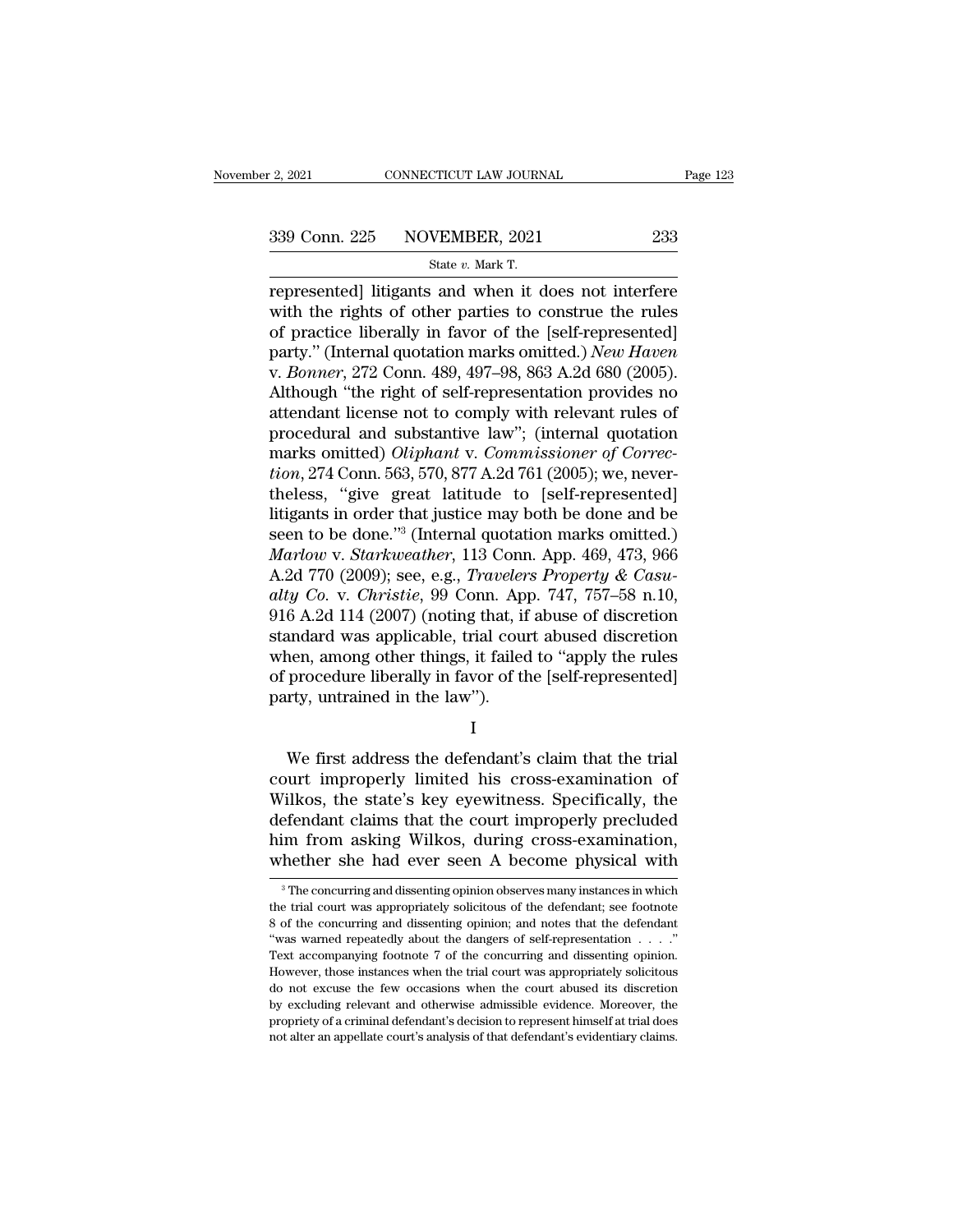## EXECUTE CONNECTICUT LAW JOURNAL Movember 2, 2021<br>234 NOVEMBER, 2021 339 Conn. 225<br>234 State v. Mark T. CONNECTICUT LAW JOURNAL Novemb<br>
234 NOVEMBER, 2021 339 Conn. 225<br>
State *v.* Mark T.<br>
another person at school. The state asserts that the

CONNECTICUT LAW JOURNAL November 2, 2021<br>
234 NOVEMBER, 2021 339 Conn. 225<br>  $\frac{\text{State } v. \text{ Mark T.}}{\text{another person at school. The state asserts that the court properly sustained the processor's objection to the deformation because it was beyond the$ 234 NOVEMBER, 2021 339 Conn. 225<br>
State v. Mark T.<br>
another person at school. The state asserts that the<br>
court properly sustained the prosecutor's objection to<br>
the defendant's question because it was beyond the<br>
seeme o 234 NOVEMBER, 2021 339 Conn. 225<br>
State v. Mark T.<br>
another person at school. The state asserts that the<br>
court properly sustained the prosecutor's objection to<br>
the defendant's question because it was beyond the<br>
scope o  $\begin{array}{lll} \textbf{234} & \textbf{NOVEMBER, 2021} & \textbf{339 Conn. 225} \\ \hline & \\ \textbf{State } v. \text{ Mark T.} \\ \textbf{another person at school.} & \textbf{The state asserts that the} \\ \textbf{court properly sustained the processor's objection to} \\ \textbf{the defendant's question because it was beyond the} \\ \textbf{scope of the processor's prior examination, which was limited to rehabilitation, with the system.} \end{array}$ State  $v$ . Mark T.<br>
another person at school. The state asserts the court properly sustained the prosecutor's object<br>
the defendant's question because it was beyor<br>
scope of the prosecutor's prior examination, which<br>
limi other person at school. The state asserts that the<br>urt properly sustained the prosecutor's objection to<br>e defendant's question because it was beyond the<br>ope of the prosecutor's prior examination, which was<br>nited to rehabil court properly sustained the prosecutor's objection to<br>the defendant's question because it was beyond the<br>scope of the prosecutor's prior examination, which was<br>limited to rehabilitating Wilkos' credibility.<br>The following

the defendant's question because it was beyond the<br>scope of the prosecutor's prior examination, which was<br>limited to rehabilitating Wilkos' credibility.<br>The following additional procedural history is rele-<br>vant to resoluti scope of the prosecutor's prior examination, which was<br>limited to rehabilitating Wilkos' credibility.<br>The following additional procedural history is rele-<br>vant to resolution of this claim. On direct examination,<br>the prosec limited to rehabilitating Wilkos' credibility.<br>The following additional procedural history is relevant to resolution of this claim. On direct examination,<br>the prosecutor questioned Wilkos comprehensively<br>about the facts su The following additional procedural history is relevant to resolution of this claim. On direct examination, the prosecutor questioned Wilkos comprehensively about the facts surrounding the incident. In addition, Wilkos tes The following additional procedural history is relevant to resolution of this claim. On direct examination,<br>the prosecutor questioned Wilkos comprehensively<br>about the facts surrounding the incident. In addition,<br>Wilkos tes vant to resolution of this claim. On direct examination,<br>the prosecutor questioned Wilkos comprehensively<br>about the facts surrounding the incident. In addition,<br>Wilkos testified that A was enrolled in the school's inten-<br>s the prosecutor questioned Wilkos comprehensively<br>about the facts surrounding the incident. In addition,<br>Wilkos testified that A was enrolled in the school's inten-<br>sive behavior support program, which was "a self-con-<br>tain about the facts surrounding the incident. In addition,<br>Wilkos testified that A was enrolled in the school's inten-<br>sive behavior support program, which was "a self-con-<br>tained, educational, therapeutic program for students Wilkos testified that A was enrolled in the school's intensive behavior support program, which was "a self-contained, educational, therapeutic program for students with emotional disturbance and behavior difficulties."<br>The sive behavior support program, which was "a self-con-<br>tained, educational, therapeutic program for students<br>with emotional disturbance and behavior difficulties."<br>Thereafter, the defendant conducted his cross-examina-<br>tion tained, educational, therapeutic program for students<br>with emotional disturbance and behavior difficulties."<br>Thereafter, the defendant conducted his cross-examina-<br>tion, the prosecutor conducted her redirect examina-<br>tion, with emotional disturbance and behavior difficulties."<br>Thereafter, the defendant conducted his cross-examina-<br>tion, the prosecutor conducted her redirect examina-<br>tion, and the defendant conducted his second cross-<br>examina Thereafter, the defendant conducted his cross-examination, the prosecutor conducted her redirect examination, and the defendant conducted his second cross-examination. In the course of those examinations, both parties ques tion, the prosecutor conducted her redirect examination, and the defendant conducted his second cross-<br>examination. In the course of those examinations, both<br>parties questioned Wilkos about the escalation of the<br>incident a tion, and the deinexamination. In the parties questione<br>incident and the the prosecutor's stioned Wilkos akin a school:<br>"Q: How many rties questioned Wilkos about the escalation of the cident and the accuracy of her recollection. During e prosecutor's second redirect examination, she quessioned Wilkos about her thirteen years of experience a school:<br>"Q: incident and the accuracy of her recollecti<br>the prosecutor's second redirect examination<br>tioned Wilkos about her thirteen years of<br>in a school:<br>"Q: How many incidents have you seen<br>dragging children out of a school?<br>"A: Th e prosecutor second redirect<br>
a school:<br>
"Q: How many incidents hav<br>
agging children out of a scho-<br>
"A: This is the only one.<br>
"Q: So, is it—so, what you test

a school:<br>"Q: How many incidents have you seen of parents<br>agging children out of a school?<br>"A: This is the only one.<br>"Q: So, is it—so, what you testified to today, was that<br>pretty vivid recollection of the day in question? "Q: How many incidents have you seen of parents<br>dragging children out of a school?<br>"A: This is the only one.<br>"Q: So, is it—so, what you testified to today, was that<br>a pretty vivid recollection of the day in question?<br>"A: Y

agging children out of a school?<br>"A: This is the only one.<br>"Q: So, is it—so, what you testified to today, was that<br>pretty vivid recollection of the day in question?<br>"A: Yes, it's a vivid recollection. Some of the specifics "A: This is the only one.<br>
"Q: So, is it—so, what you testified to today, was that<br>
a pretty vivid recollection of the day in question?<br>
"A: Yes, it's a vivid recollection. Some of the specifics<br>
of which arm went where, A. This is the only one.<br>
"Q: So, is it—so, what you testified to today, was that<br>
a pretty vivid recollection of the day in question?<br>
"A: Yes, it's a vivid recollection. Some of the specifics<br>
of which arm went where, i "Q: So, is it—so, what you testified to today, was that<br>a pretty vivid recollection of the day in question?<br>"A: Yes, it's a vivid recollection. Some of the specifics<br>of which arm went where, in what sequence, isn't . . .<br> "A: Yes, it's a vivid recollection. Some of the specifics<br>"A: Yes, it's a vivid recollection. Some of the specifics<br>which arm went where, in what sequence, isn't  $\ldots$ <br>ear, but it's a very clear recollection of the draggi "A: Yes, it's a vivid<br>of which arm went v<br>clear, but it's a very<br>and the route, the g<br>The defendant's th<br>following exchange: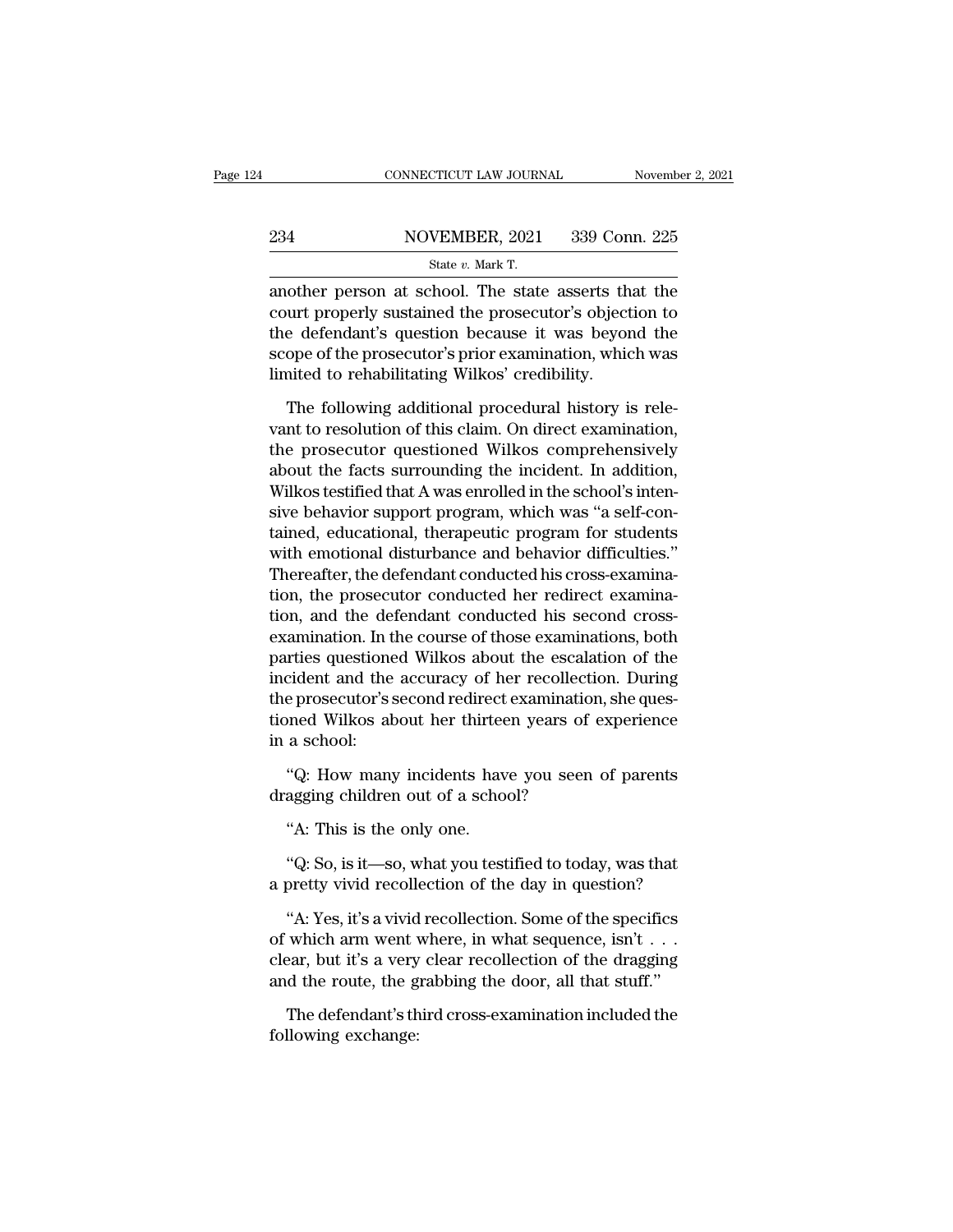| r 2, 2021     | CONNECTICUT LAW JOURNAL                              | Page 125 |
|---------------|------------------------------------------------------|----------|
| 339 Conn. 225 | NOVEMBER, 2021                                       | 235      |
|               | State v. Mark T.                                     |          |
|               | "O: Ms. Wilkos, was that the first time that [A] has |          |

2021 CONNECTICUT LAW JOURNAL Page 125<br>
9 Conn. 225 NOVEMBER, 2021 235<br>
State v. Mark T.<br>
"Q: Ms. Wilkos, was that the first time that [A] has<br>
tten loud in your classroom? 339 Conn. 225 NOVEMBER, 2021<br>State v. Mark T.<br>"Q: Ms. Wilkos, was that the first times gotten loud in your classroom?<br>"A: No. "Q: Ms. Wilkos, was that the first time that [A] has<br>gotten loud in your classroom?<br>"A: No.<br>"Q: Has [A] ever been physical with anybody else in<br>the school? Solution 225 State v. Mark T.<br>
"Q: Ms. Wilkos, was that the first time that [A] has<br>
tten loud in your classroom?<br>"A: No.<br>"Q: Has [A] ever been physical with anybody else in<br>
e school? "Q: Ms. Wilkos, w<br>gotten loud in your ("A: No.<br>"A: No.<br>"Q: Has [A] ever b<br>the school?<br>"[The Prosecutor]:

"Q: Ms. Wilkos, was that the first time that [A] has<br>tten loud in your classroom?<br>"A: No.<br>"Q: Has [A] ever been physical with anybody else in<br>e school?<br>"[The Prosecutor]: Objection, Your Honor; relevancy.<br>"The Court: All r "A: No.<br>"Q: Has [A] ever been physical with anybody else in<br>e school?<br>"[The Prosecutor]: Objection, Your Honor; relevancy.<br>"The Court: All right, well, it's well outside the scope.<br>"The Court: All right, well, it's well ou "A: No.<br>
"Q: Has [A] ever been physical with anybody else if<br>
the school?<br>
"[The Prosecutor]: Objection, Your Honor; relevanc<br>
"The Court: All right, well, it's well outside the scop<br>
So, I am going to sustain the objectio

"Q: Has [A] ever been physical with anybody else in<br>e school?<br>"[The Prosecutor]: Objection, Your Honor; relevancy.<br>"The Court: All right, well, it's well outside the scope.<br>, I am going to sustain the objection to that."<br>T the school?<br>
"[The Prosecutor]: Objection, Your Honor; relevancy.<br>
"The Court: All right, well, it's well outside the scope.<br>
So, I am going to sustain the objection to that."<br>
The defendant contends that his question—"[h] "[The Prosecutor]: Objection, Your Honor; relevancy.<br>"The Court: All right, well, it's well outside the scope.<br>So, I am going to sustain the objection to that."<br>The defendant contends that his question—"[h]as [A]<br>ever been "The Court: All right, well, it's well outside the scope.<br>
So, I am going to sustain the objection to that."<br>
The defendant contends that his question—"[h]as [A]<br>
ever been physical with anybody else in the school"—<br>
was The Court: All right, well, it's well outside the scope.<br>
So, I am going to sustain the objection to that."<br>
The defendant contends that his question—"[h]as [A]<br>
ever been physical with anybody else in the school"—<br>
was no So, 1 am going to sustain the objection to that.<br>
The defendant contends that his question—"[h]as [A]<br>
ever been physical with anybody else in the school"—<br>
was not outside the scope of the prosecutor's second<br>
redirect ex The defendant contends that his question—"[h]as [A]<br>ever been physical with anybody else in the school"—<br>was not outside the scope of the prosecutor's second<br>redirect examination<sup>4</sup> because "it was a direct response<br>to the ever been physical with anybody else in the school"—<br>was not outside the scope of the prosecutor's second<br>redirect examination<sup>4</sup> because "it was a direct response<br>to the [prosecutor's] insinuation, through [her second]<br>re was not outside the scope of the prosecutor's second<br>redirect examination<sup>4</sup> because "it was a direct response<br>to the [prosecutor's] insinuation, through [her second]<br>redirect examination, that no parent would reasonably<br>h redirect examination<sup>4</sup> because "it was a direct response<br>to the [prosecutor's] insinuation, through [her second]<br>redirect examination, that no parent would reasonably<br>handle their child in such a way." The state asserts t to the [prosecutor's] insinuation, through [her second]<br>redirect examination, that no parent would reasonably<br>handle their child in such a way." The state asserts that<br>the Appellate Court correctly concluded that nothing<br>e redirect examination, that no parent would reasonably<br>handle their child in such a way." The state asserts that<br>the Appellate Court correctly concluded that nothing<br>elicited in the prosecutor's preceding examination per-<br>t handle their child in such a way." The state asserts that<br>the Appellate Court correctly concluded that nothing<br>elicited in the prosecutor's preceding examination per-<br>tained to A's past conduct at school. The state further the Appellate Court correctly concluded that nothing<br>elicited in the prosecutor's preceding examination per-<br>tained to A's past conduct at school. The state further<br>contends that the prosecutor's motive during the pre-<br>ced ontends that the prosecutor's motive during the pre-<br>eding examination was to rehabilitate Wilkos after the<br>efendant's cross-examinations elicited testimony that<br>ast doubt on the credibility of her recollection.<sup>5</sup><br><sup>4</sup>We ceding examination was to rehabilitate Wilkos after the<br>defendant's cross-examinations elicited testimony that<br>cast doubt on the credibility of her recollection.<sup>5</sup><br><sup>4</sup> We evaluate the propriety of the trial court's eviden

defendant's cross-examinations elicited testimony that<br>cast doubt on the credibility of her recollection.<sup>5</sup><br><sup>4</sup> We evaluate the propriety of the trial court's evidentiary ruling according<br>to the basis on which it was sust cast doubt on the credibility of her recollection.<sup>5</sup><br>
<sup>4</sup> We evaluate the propriety of the trial court's evidentiary ruling according<br>
to the basis on which it was sustained—namely, that the question was<br>
outside the sco to the basis on which it was sustained—namely, that the question was outside the scope of the prior examination. We briefly note, however, that the prosecutor actually objected to the defendant's question on relevance grou <sup>4</sup> We evaluate the propriety of the trial court's evidentiary ruling according to the basis on which it was sustained—namely, that the question was outside the scope of the prior examination. We briefly note, however, th to the basis on which it was sustained—namely, that the question was outside the scope of the prior examination. We briefly note, however, that the prosecutor actually objected to the defendant's question on relevance gro outside the scope of the prior examination. We briefly note, however, that the prosecutor actually objected to the defendant's question on relevance grounds. Because the defendant does not challenge this procedural irregul grounds. Because the defendant does not challenge this procedural irregularity—specifically, that the court sustained the prosecutor's objection on a different basis from the one asserted by the prosecutor—we have no occas and the prosecutor's objection on a different basis from the one asserted by the prosecutor's objection on a different basis from the one asserted by the prosecutor—we have no occasion to address the propriety of this asp ray "epertured basis from the one asserted by the prosecutor—we have no oca-<br>different basis from the one asserted by the prosecutor—we have no oca-<br>Edwards, 334 Conn. 688, 704, 224 A.3d 504 (2020) ("[i]t is incumbent on<br>t sion to address the propriety of this aspect of the ruling. See, e.g., *State v. Edwards*, 334 Conn. 688, 704, 224 A.3d 504 (2020) ("[i]t is incumbent on the parties, not the [trial] court, to properly articulate the pr *Edwards*, 334 Conn. 688, 704, 224 A.3d 504 (2020) ("[i]t is incumbent on the parties, not the [trial] court, to properly articulate the present basis for an objection"); id. (trial court need not question whether party's raise certain objection was "an inadvertent omission as opposed to an

an objection"); id. (trial court need not question whether party's failure to raise certain objection was "an inadvertent omission as opposed to an evolving strategy").<br>
<sup>5</sup> In addition, the state asserts that the defenda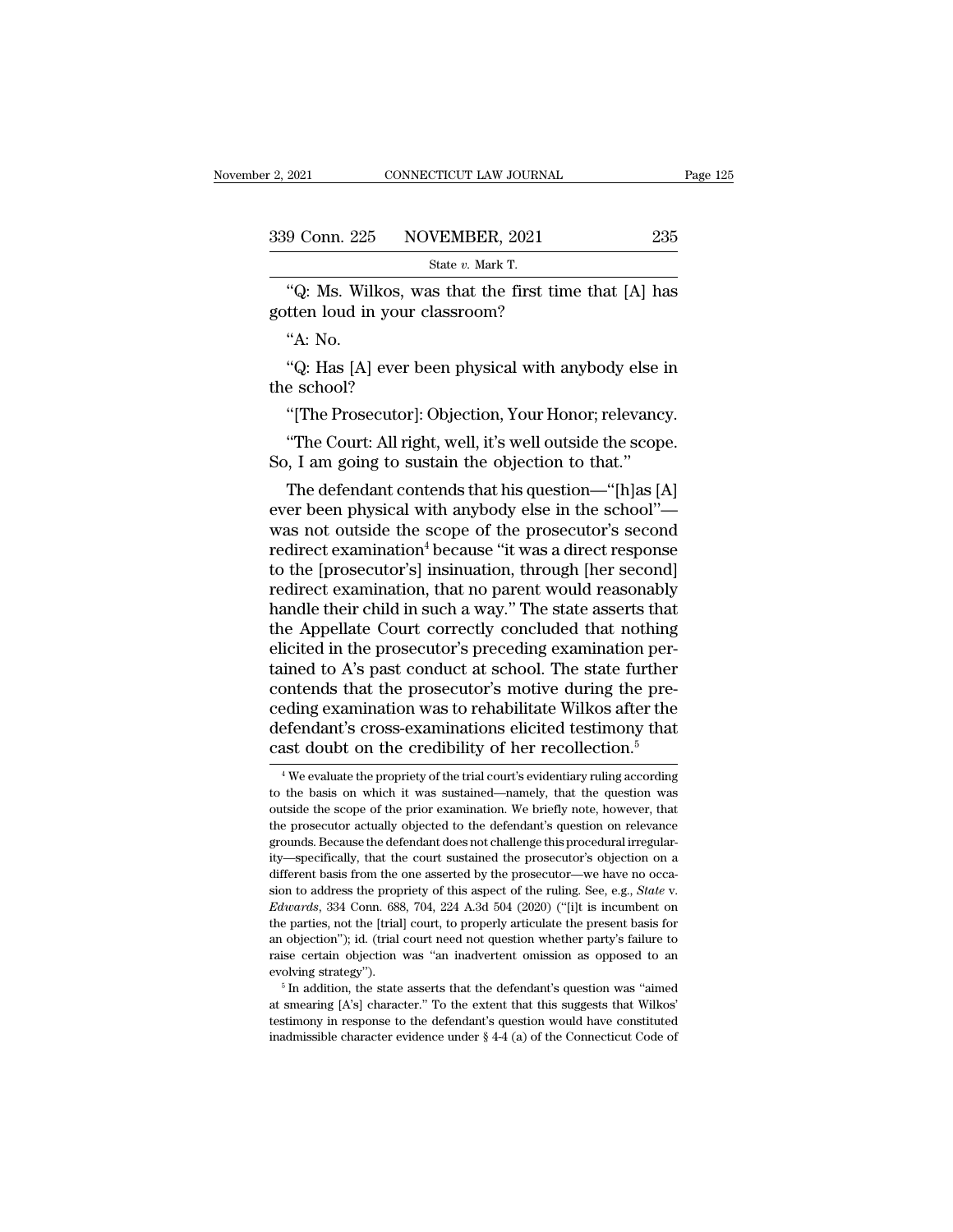## EXECUTE CONNECTICUT LAW JOURNAL Movember 2, 2021<br>236 NOVEMBER, 2021 339 Conn. 225<br>236 State v. Mark T. CONNECTICUT LAW JOURNAL Novemb<br>
State *v.* MOVEMBER, 2021 339 Conn. 225<br>
State *v.* Mark T.<br>
Section 6-8 (a) of the Connecticut Code of Evidence

CONNECTICUT LAW JOURNAL November 2, 2021<br>
State v. Mark T.<br>
Section 6-8 (a) of the Connecticut Code of Evidence<br>
ovides: "Cross-examination and subsequent examina-<br>
Section 6-8 (a) of the Connecticut Code of Evidence<br>
ovid 236 NOVEMBER, 2021 339 Conn. 225<br>
State v. Mark T.<br>
Section 6-8 (a) of the Connecticut Code of Evidence<br>
provides: "Cross-examination and subsequent examina-<br>
tions shall be limited to the subject matter of the preced-<br>
i 236 NOVEMBER, 2021 339 Conn. 225<br>
State v. Mark T.<br>
Section 6-8 (a) of the Connecticut Code of Evidence<br>
provides: "Cross-examination and subsequent examina-<br>
tions shall be limited to the subject matter of the preced-<br>
i 236 NOVEMBER, 2021 339 Conn. 225<br>
State v. Mark T.<br>
Section 6-8 (a) of the Connecticut Code of Evidence<br>
provides: "Cross-examination and subsequent examina-<br>
tions shall be limited to the subject matter of the preced-<br>
i State v. Mark T.<br>
Section 6-8 (a) of the Connecticut Code of Evidence<br>
provides: "Cross-examination and subsequent examina-<br>
tions shall be limited to the subject matter of the preced-<br>
ing examination and matters affecti State *v.* Mark 1.<br>
Section 6-8 (a) of the Connecticut Code of Evidence<br>
provides: "Cross-examination and subsequent examina-<br>
tions shall be limited to the subject matter of the preced-<br>
ing examination and matters affect Section 6-8 (a) of the Connecticut Code of Evidence<br>provides: "Cross-examination and subsequent examina-<br>tions shall be limited to the subject matter of the preced-<br>ing examination and matters affecting the credibility of provides: "Cross-examination and subsequent examina-<br>tions shall be limited to the subject matter of the preced-<br>ing examination and matters affecting the credibility of<br>the witness, except in the discretion of the court." tions shall be limited to the subject matter of the preced-<br>ing examination and matters affecting the credibility of<br>the witness, except in the discretion of the court."<br>Accord *State* v. *Ireland*, 218 Conn. 447, 452, 590 ing examination and matters affecting the credibility of<br>the witness, except in the discretion of the court."<br>Accord *State* v. *Ireland*, 218 Conn. 447, 452, 590 A.2d<br>106 (1991) ("[i]t is well settled that our rule restri the witness, except in the discretion of the court."<br>Accord *State v. Ireland*, 218 Conn. 447, 452, 590 A.2d<br>106 (1991) ("[i]t is well settled that our rule restricts<br>cross-examination to matters covered in the direct<br>exam Accord *State* v. *Ireland*, 218 Conn. 447, 452, 590 A.2d<br>106 (1991) ("[i]t is well settled that our rule restricts<br>cross-examination to matters covered in the direct<br>examination, except as they involve credibility alone" 106 (1991) ("[i]t is well settled that our rule restricts cross-examination to matters covered in the direct examination, except as they involve credibility alone" (internal quotation marks omitted)). "Generally, a party cross-examination to matters covered in the direct<br>examination, except as they involve credibility alone"<br>(internal quotation marks omitted)). "Generally, a party<br>who delves into a particular subject during the examina-<br>t examination, except as they involve credibility alone"<br>(internal quotation marks omitted)). "Generally, a party<br>who delves into a particular subject during the examina-<br>tion of a witness cannot object if the opposing part (internal quotation marks omitted)). "Generally, a party<br>who delves into a particular subject during the examina-<br>tion of a witness cannot object if the opposing party<br>later questions the witness on the same subject. . . . who delves into a particular subject during the examination of a witness cannot object if the opposing party<br>later questions the witness on the same subject. . . . .<br>The party who initiates discussion on the issue is said tion of a witness cannot object if the opposing party<br>later questions the witness on the same subject. . . .<br>The party who initiates discussion on the issue is said<br>to have 'opened the door' to rebuttal by the opposing<br>pa later questions the witness on the same subject. . . . . The party who initiates discussion on the issue is said<br>to have 'opened the door' to rebuttal by the opposing<br>party." (Citations omitted.) *State* v. *Graham*, 200 The party who initiates discussion on the issue is said<br>to have 'opened the door' to rebuttal by the opposing<br>party." (Citations omitted.) *State* v. *Graham*, 200 Conn.<br>9, 13, 509 A.2d 493 (1986). "Although cross-examina to have 'opened the door' to rebuttal by the opposing<br>party." (Citations omitted.) *State* v. *Graham*, 200 Conn.<br>9, 13, 509 A.2d 493 (1986). "Although cross-examination<br>is limited to the subject matter of the direct exam party." (Citations omitted.) *State* v. *Graham*, 200 Conn.<br>9, 13, 509 A.2d 493 (1986). "Although cross-examination<br>is limited to the subject matter of the direct examination<br>... the cross-examiner may elicit not only any 9, 13, 509 A.2d 493 (1986). "Although cross-examination<br>is limited to the subject matter of the direct examination<br>... the cross-examiner may elicit not only any fact<br>that would tend to contradict or to qualify any partic is limited to the subject matter of the direct examination<br>
. . . the cross-examiner may elicit not only any fact<br>
that would tend to contradict or to qualify any particular<br>
fact stated on direct examination, but also any Fig. 7. The cross-examiner may elicit not only any fact that would tend to contradict or to qualify any particular fact stated on direct examination, but also anything that would tend to modify any conclusion or inference that would tend to contradict or to qualify any particular<br>fact stated on direct examination, but also anything<br>that would tend to modify any conclusion or inference<br>resulting from the facts so stated." (Internal quotation fact stated on direct examination, but also anything<br>that would tend to modify any conclusion or inference<br>resulting from the facts so stated." (Internal quotation<br>marks omitted.) *State* v. *Alvarez*, 95 Conn. App. 539,<br>5 that would tend to modify any conclusion or inference<br>resulting from the facts so stated." (Internal quotation<br>marks omitted.) *State* v. *Alvarez*, 95 Conn. App. 539,<br>552, 897 A.2d 669, cert. denied, 279 Conn. 910, 902 A. resulting from the facts so stated." (Internal quotation<br>marks omitted.) *State* v. *Alvarez*, 95 Conn. App. 539,<br>552, 897 A.2d 669, cert. denied, 279 Conn. 910, 902 A.2d<br>1069 (2006). This rule of evidence "recognizes the marks omitted.) *State* v. *Alvarez*, 95 Conn. App. 539, 552, 897 A.2d 669, cert. denied, 279 Conn. 910, 902 A.2d 1069 (2006). This rule of evidence "recognizes the discretion afforded the trial judge in determining the s 552, 897 A.2d 669, cert. denied, 279 Conn. 910, 902 A.2d<br>1069 (2006). This rule of evidence "recognizes the discretion afforded the trial judge in determining the scope<br>of cross-examination," including the discretion to p 1069 (2006). This rule of evidence "recognizes the discretion afforded the trial judge in determining the scope<br>of cross-examination," including the discretion to per-<br>mit "a broader scope of inquiry in certain circum-<br>st cretion afforded the trial judge in determining the scope<br>of cross-examination," including the discretion to per-<br>mit "a broader scope of inquiry in certain circum-<br>stances, such as when a witness could be substantially<br>in of cross-examination," including the discretion to permit "a broader scope of inquiry in certain circumstances, such as when a witness could be substantially inconvenienced by having to testify on two different occasions." mit "a broader scope of inquiry in certain circum-<br>stances, such as when a witness could be substantially<br>inconvenienced by having to testify on two different<br>occasions." Conn. Code Evid.  $\S 6-8$  (a), commentary.<br>"The [tr occasions." Conn. Code Evid.  $\S 6-8$  (a), commentary.<br>"The [trial] court has wide discretion to determine the<br>scope of cross-examination.... Every reasonable<br>presumption should be given in favor of the correctness<br>Evidenc presumption should be given in favor of the correctness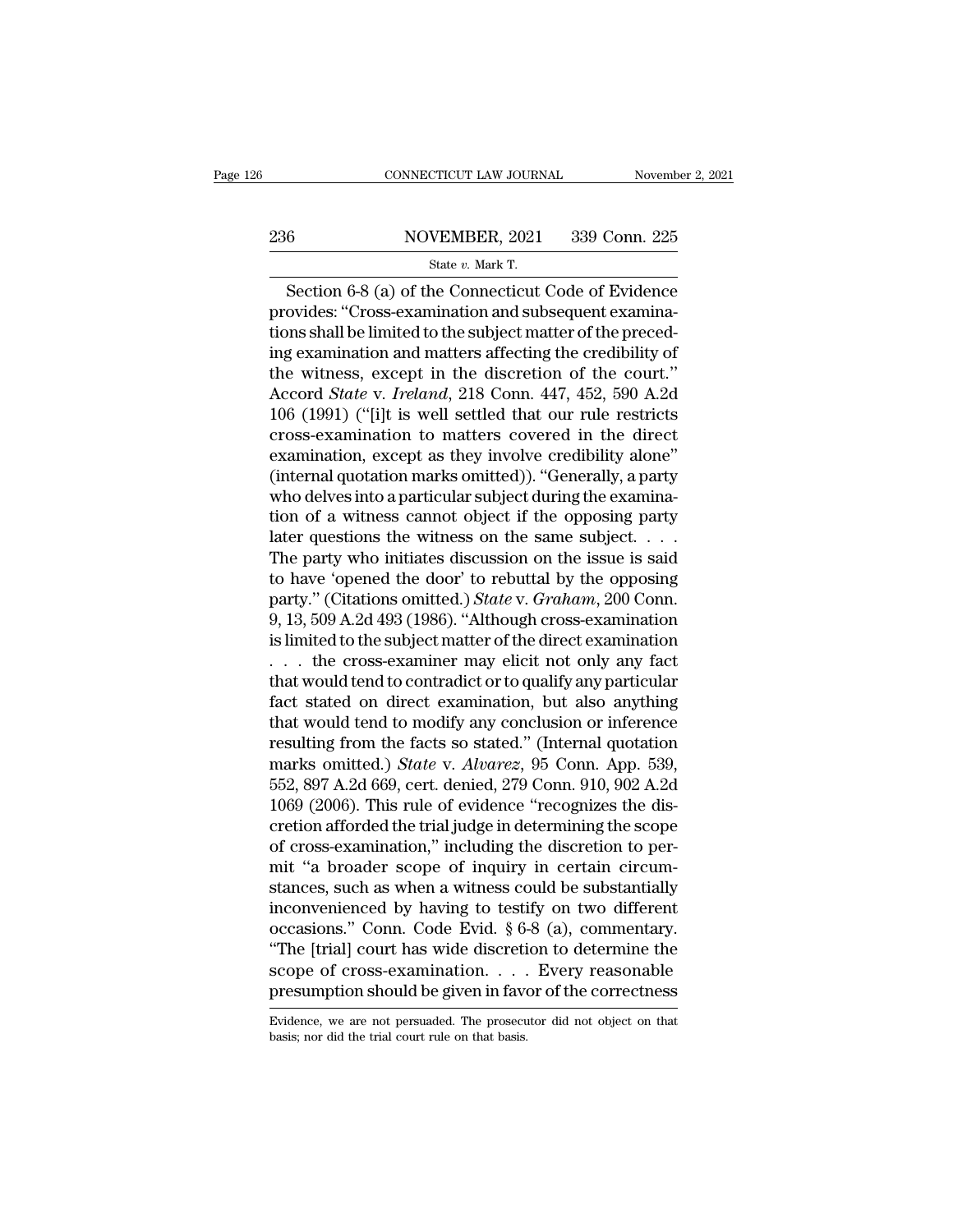| 2, 2021 | CONNECTICUT LAW JOURNAL                                | Page 127 |
|---------|--------------------------------------------------------|----------|
|         | 339 Conn. 225 NOVEMBER, 2021                           | 237      |
|         | State $v$ . Mark T.                                    |          |
|         | of the court's ruling in determining whether there has |          |

of the court's ruling in determining whether there has<br>
been an abuse of discretion." (Citations omitted; inter-<br>
and guatation marks emitted) State v. Hamandez 224 339 Conn. 225 NOVEMBER, 2021 237<br>
State v. Mark T.<br>
of the court's ruling in determining whether there has<br>
been an abuse of discretion.'' (Citations omitted; inter-<br>
nal quotation marks omitted.) State v. Hernandez, 224<br> 339 Conn. 225 NOVEMBER, 2021 237<br>
State v. Mark T.<br>
of the court's ruling in determining whether there has<br>
been an abuse of discretion." (Citations omitted; inter-<br>
nal quotation marks omitted.) *State* v. *Hernandez*, 22 339 Conn. 225 NOVEMBER, 2021<br>
State v. Mark T.<br>
of the court's ruling in determining wheth<br>
been an abuse of discretion." (Citations of<br>
nal quotation marks omitted.) State v. Her<br>
Conn. 196, 208, 618 A.2d 494 (1992).<br>
Th State v. Mark T.<br>
the court's ruling in determining whether there has<br>
en an abuse of discretion." (Citations omitted; inter-<br>
1 quotation marks omitted.) State v. Hernandez, 224<br>
pnn. 196, 208, 618 A.2d 494 (1992).<br>
The of the court's ruling in determining whether there has<br>been an abuse of discretion." (Citations omitted; inter-<br>nal quotation marks omitted.) *State* v. *Hernandez*, 224<br>Conn. 196, 208, 618 A.2d 494 (1992).<br>The defendant's

or the court's runng in determining whether there has<br>been an abuse of discretion." (Citations omitted; inter-<br>nal quotation marks omitted.) State v. Hernandez, 224<br>Conn. 196, 208, 618 A.2d 494 (1992).<br>The defendant's clai been an abuse of uiscretion. (Chations of Michel, Inter-<br>nal quotation marks omitted.) *State* v. *Hernandez*, 224<br>Conn. 196, 208, 618 A.2d 494 (1992).<br>The defendant's claim turns on the scope of the "sub-<br>ject matter of t ran quotation marks onlitted.) *State v. Hernandez*, 224<br>Conn. 196, 208, 618 A.2d 494 (1992).<br>The defendant's claim turns on the scope of the "sub-<br>ject matter of the preceding examination"; Conn. Code<br>Evid. § 6-8 (a); whi Coluit. 150, 208, 018 A.2d 454 (1552).<br>The defendant's claim turns on the scope of the "sub-<br>ject matter of the preceding examination"; Conn. Code<br>Evid. § 6-8 (a); which was the prosecutor's second redi-<br>rect examination o The defendant's claim turns on the scope of the "sub-<br>ject matter of the preceding examination"; Conn. Code<br>Evid. § 6-8 (a); which was the prosecutor's second redi-<br>rect examination of Wilkos. Specifically, the prosecutor<br> ject matter of the preceding examination"; Conn. Code<br>Evid. § 6-8 (a); which was the prosecutor's second redi-<br>rect examination of Wilkos. Specifically, the prosecutor<br>asked Wilkos two pertinent questions. First, the prose Evid. § 6-8 (a); which was the prosecutor's second redi-<br>rect examination of Wilkos. Specifically, the prosecutor<br>asked Wilkos two pertinent questions. First, the prose-<br>cutor asked, in Wilkos' thirteen years of experience rect examination of Wilkos. Specifically, the prosecutor<br>asked Wilkos two pertinent questions. First, the prose-<br>cutor asked, in Wilkos' thirteen years of experience,<br>"[h]ow many incidents have you seen of parents drag-<br>gi asked Wilkos two pertinent questions. First, the prosecutor asked, in Wilkos' thirteen years of experience, "[h]ow many incidents have you seen of parents dragging children out of a school?" After Wilkos replied that this cutor asked, in Wilkos' thirte<br>
"[h]ow many incidents have yourned:"<br>
ging children out of a school?"<br>
this was the only such inciden<br>
"So, is it—so, what you testif<br>
pretty vivid recollection of the<br>
then replied: "Yes . The point of disagreement between the state and the secondary or the procedure and the prosecutor asked:<br>  $\alpha$ , is it—so, what you testified to today, was that a<br>
etty vivid recollection of the day in question?" Wilkos<br> ging children out of a schoof! After which rephed that<br>this was the only such incident, the prosecutor asked:<br>"So, is it—so, what you testified to today, was that a<br>pretty vivid recollection of the day in question?" Wilkos

Fig. is it—so, what you testified to today, was that a<br>
"So, is it—so, what you testified to today, was that a<br>
pretty vivid recollection of the day in question?" Wilkos<br>
then replied: "Yes  $\ldots$ ."<br>
The point of disagreem so, is it—so, what you destined to today, was that a<br>pretty vivid recollection of the day in question?" Wilkos<br>then replied: "Yes  $\dots$ ."<br>The point of disagreement between the state and the<br>defendant is how they characteri Freuy vivia reconcetion of the day in question: which<br>then replied: "Yes  $\dots$ ."<br>The point of disagreement between the state and the<br>defendant is how they characterize the prosecutor's<br>preceding examination. The state char The point of disagreement between the state and the defendant is how they characterize the prosecutor's preceding examination. The state characterizes the scope of the examination according to the combined effect of both The point of disagreement between the state and the<br>defendant is how they characterize the prosecutor's<br>preceding examination. The state characterizes the<br>scope of the examination according to the combined<br>effect of both q defendant is how they characterize the prosecutor's<br>preceding examination. The state characterizes the<br>scope of the examination according to the combined<br>effect of both questions, whereas the defendant charac-<br>terizes the preceding examination. The state characterizes the<br>scope of the examination according to the combined<br>effect of both questions, whereas the defendant charac-<br>terizes the scope of the examination according to the<br>first ques scope of the examination according to the combined<br>effect of both questions, whereas the defendant charac-<br>terizes the scope of the examination according to the<br>first question, standing alone. Specifically, the state<br>asser effect of both questions, whereas the defendant characterizes the scope of the examination according to the first question, standing alone. Specifically, the state asserts that the prosecutor's examination was limited to r terizes the scope of the examination according to the<br>first question, standing alone. Specifically, the state<br>asserts that the prosecutor's examination was limited<br>to rehabilitating Wilkos after the defendant's cross-<br>exam first question, standing alone. Specifically, the state asserts that the prosecutor's examination was limited to rehabilitating Wilkos after the defendant's cross-<br>examination elicited testimony that cast doubt on the accu asserts that the prosecutor's examination was limited<br>to rehabilitating Wilkos after the defendant's cross-<br>examination elicited testimony that cast doubt on the<br>accuracy of her recollection. According to the state's<br>chara to rehabilitating Wilkos after the defendant's cross-<br>examination elicited testimony that cast doubt on the<br>accuracy of her recollection. According to the state's<br>characterization of the record, the two relevant ques-<br>tion examination elicited testimony that cast doubt on the accuracy of her recollection. According to the state's characterization of the record, the two relevant questions, *read together*, serve only to rehabilitate Wilkos by accuracy of her recollection. According to the state's<br>characterization of the record, the two relevant ques-<br>tions, *read together*, serve only to rehabilitate Wilkos<br>by reasonably raising an inference in the minds of the characterization of the record, the two relevant questions, *read together*, serve only to rehabilitate Wilkos by reasonably raising an inference in the minds of the jurors that the incident was unique and, therefore, memo tions, *read together*, serve only to rehabilitate Wilkos<br>by reasonably raising an inference in the minds of the<br>jurors that the incident was unique and, therefore, mem-<br>orable. By contrast, the defendant asserts that the by reasonably raising an inference in the minds of the<br>jurors that the incident was unique and, therefore, mem-<br>orable. By contrast, the defendant asserts that the pros-<br>ecutor's first question about similar conduct by oth jurors that the incident was unique and, therefore, memorable. By contrast, the defendant asserts that the prosecutor's first question about similar conduct by other parents—standing alone, without any assumption regarding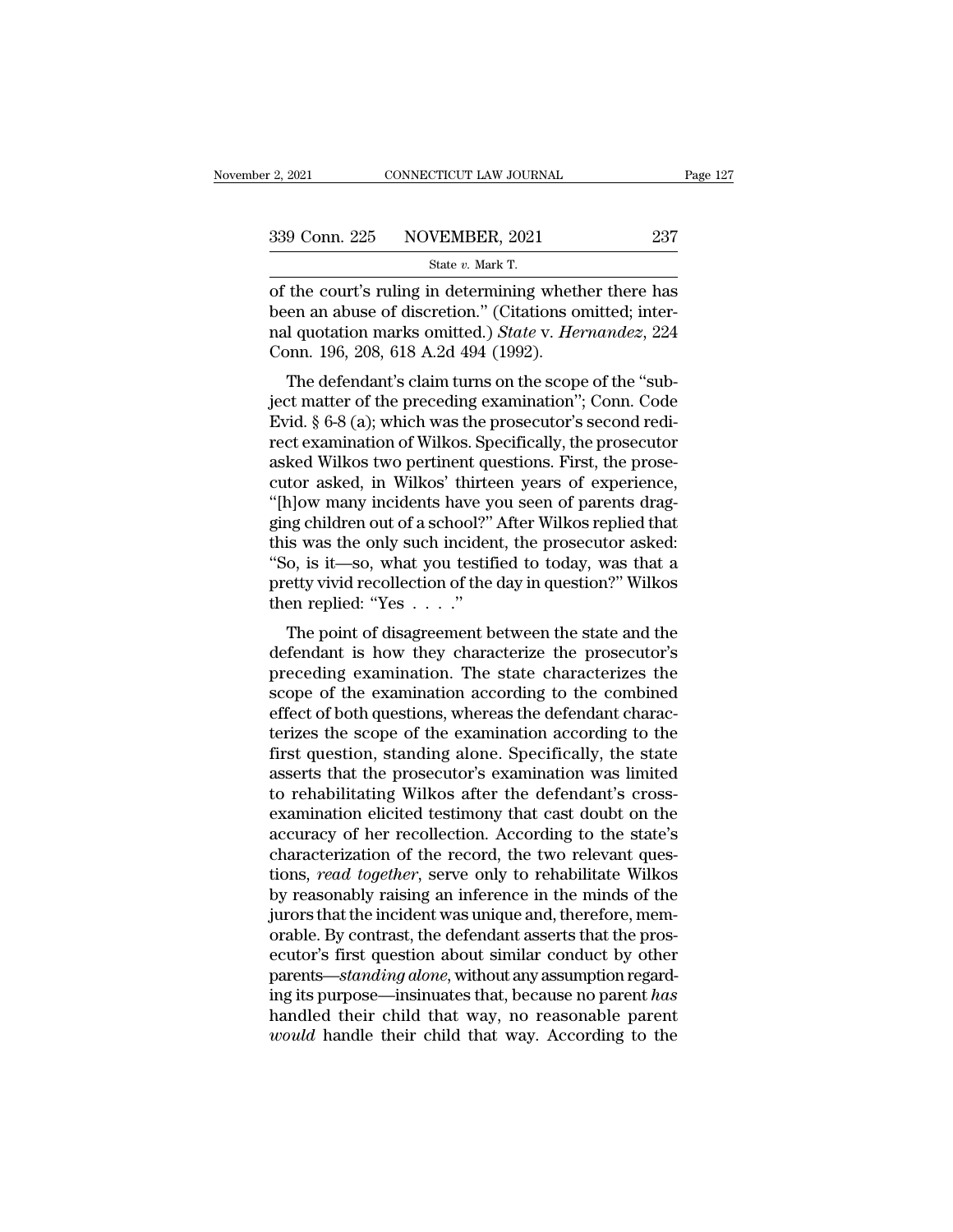## EXECUTE CONNECTICUT LAW JOURNAL Movember 2, 2021<br>238 NOVEMBER, 2021 339 Conn. 225<br>238 State v. Mark T. CONNECTICUT LAW JOURNAL Novemb<br>
238 NOVEMBER, 2021 339 Conn. 225<br>
State *v. Mark T.*<br>
defendant's characterization of the record, his question

CONNECTICUT LAW JOURNAL November 2, 2021<br>
238 NOVEMBER, 2021 339 Conn. 225<br>
339 Conn. 225<br>
34 November 2, 2021<br>
339 Conn. 225<br>
35 November 2, 2021<br>
35 November 2, 2021<br>
35 November 2, 2021<br>
35 November 2, 2021<br>
35 November 238 NOVEMBER, 2021 339 Conn. 225<br>  $\frac{\text{State } v. \text{ Mark T.}}{\text{defendant's characterization of the record, his question}}$ <br>
about A's history of physical aggression at school would<br>
rebut the inference that his conduct was unreasonable<br>
by ortablishing that "no parent has had 238 NOVEMBER, 2021 339 Conn. 225<br>
State v. Mark T.<br>
defendant's characterization of the record, his question<br>
about A's history of physical aggression at school would<br>
rebut the inference that his conduct was unreasonable  $\begin{array}{r} \text{238} & \text{NOVEMBER, 2021} & \text{339 Conn. 225} \\ \hline \text{5} & \text{State } v. \text{ Mark T.} \\ \end{array}$ <br>defendant's characterization of the record, his question about A's history of physical aggression at school would rebut the inference that his co State v. Mark T.<br>
defendant's characterization of the record, his question<br>
about A's history of physical aggression at school would<br>
rebut the inference that his conduct was unreasonable<br>
by establishing that "no parent state  $v$ . Matk 1.<br>
defendant's characterization of the record, his question<br>
about A's history of physical aggression at school would<br>
rebut the inference that his conduct was unreasonable<br>
by establishing that "no paren defendant's characterization of the record, his question<br>about A's history of physical aggression at school would<br>rebut the inference that his conduct was unreasonable<br>by establishing that "no parent has had to deal with a about A's history of physical aggression at school would<br>rebut the inference that his conduct was unreasonable<br>by establishing that "no parent has had to deal with a<br>child like his, who necessitates the use of physical<br>for rebut the inference that his conduct was unreasonable<br>by establishing that "no parent has had to deal with a<br>child like his, who necessitates the use of physical<br>force," and that "school officials . . . themselves had<br>to [ by establishing that "no parent has had to deal with a<br>child like his, who necessitates the use of physical<br>force," and that "school officials . . . themselves had<br>to [use reasonable force to restrain A] on prior occa-<br>sio child like his, who necessitates the use of physical force," and that "school officials . . . themselves had to [use reasonable force to restrain A] on prior occasions." In other words, the defendant maintains that the pro force," and that "school officiato<br>to [use reasonable force to re<br>sions." In other words, the defe<br>prosecutor's first question carr<br>about the reasonableness c<br>"opened the door" to the defen<br>quent cross-examination.<br>We find ons." In other words, the defendant maintains that the osecutor's first question carried an adverse inference<br>out the reasonableness of his conduct, which<br>pened the door" to the defendant's rebuttal on subse-<br>ent cross-exa prosecutor's first question carried an adverse inference<br>about the reasonableness of his conduct, which<br>"opened the door" to the defendant's rebuttal on subsequent cross-examination.<br>We find the state's argument equally as

about the reasonableness of his conduct, which<br>
"opened the door" to the defendant's rebuttal on subsequent cross-examination.<br>
We find the state's argument equally as plausible as<br>
the defendant's argument. The trial cour "opened the door" to the defendant's rebuttal on subsequent cross-examination.<br>We find the state's argument equally as plausible as<br>the defendant's argument. The trial court could reason-<br>ably have defined the scope of the quent cross-examination.<br>We find the state's argument equally as plausible as<br>the defendant's argument. The trial court could reason-<br>ably have defined the scope of the prosecutor's preced-<br>ing examination in light of the We find the state's argument equally as plausible as<br>the defendant's argument. The trial court could reason-<br>ably have defined the scope of the prosecutor's preced-<br>ing examination in light of the prosecutor's second<br>quest We find the state's argument equally as plausible as<br>the defendant's argument. The trial court could reason-<br>ably have defined the scope of the prosecutor's preced-<br>ing examination in light of the prosecutor's second<br>quest the defendant's argument. The trial court could reasonably have defined the scope of the prosecutor's preceding examination in light of the prosecutor's second question about the strength of Wilkos' recollection, which est ably have defined the scope of the prosecutor's preced-<br>ing examination in light of the prosecutor's second<br>question about the strength of Wilkos' recollection,<br>which establishes that the scope of the examination<br>was limit ing examination in light of the prosecutor's second<br>question about the strength of Wilkos' recollection,<br>which establishes that the scope of the examination<br>was limited to rehabilitation. The defendant's question<br>about A's question about the strength of Wilkos' recollection,<br>which establishes that the scope of the examination<br>was limited to rehabilitation. The defendant's question<br>about A's history of physical aggression would not have<br>cast which establishes that the scope of the examination<br>was limited to rehabilitation. The defendant's question<br>about A's history of physical aggression would not have<br>cast further doubt on the strength of Wilkos' recollec-<br>t was limited to rehabilitation. The defendant's question<br>about A's history of physical aggression would not have<br>cast further doubt on the strength of Wilkos' recollec-<br>tion or otherwise rebutted the inference that the inc about A's history of physical aggression would not have<br>cast further doubt on the strength of Wilkos' recollec-<br>tion or otherwise rebutted the inference that the inci-<br>dent was memorable. Consequently, the trial court's<br>ru cast further doubt on the strength of Wilkos' recollection or otherwise rebutted the inference that the incident was memorable. Consequently, the trial court's ruling that the defendant's question was outside the scope of tion or otherwise rebutted the inference that the incident was memorable. Consequently, the trial court's ruling that the defendant's question was outside the scope of Wilkos' credibility did not constitute an abuse of dis ruling that the defendant's question was outside the<br>scope of Wilkos' credibility did not constitute an abuse<br>of discretion. See *State* v. Moore, 293 Conn. 781, 790,<br>981 A.2d 1030 (2009), cert. denied, 560 U.S. 954, 130 S scope of Wilkos' credibility did not constitute an abuse<br>of discretion. See *State* v. Moore, 293 Conn. 781, 790,<br>981 A.2d 1030 (2009), cert. denied, 560 U.S. 954, 130 S.<br>Ct. 3386, 177 L. Ed. 2d 306 (2010); *State* v. *Cal* of discretion. See *State v. Moore*, 293 Conn. 781, 790,<br>981 A.2d 1030 (2009), cert. denied, 560 U.S. 954, 130 S.<br>Ct. 3386, 177 L. Ed. 2d 306 (2010); *State v. Calabrese*,<br>supra, 279 Conn. 407. Based on the record in this 981 A.2d 1030 (2009), cert. denied, 560 U.S. 954, 130 S.<br>Ct. 3386, 177 L. Ed. 2d 306 (2010); *State v. Calabrese*,<br>supra, 279 Conn. 407. Based on the record in this case,<br>it was reasonable for the court to conclude that t Ct. 3386, I77 L. Ed. 2d 306 (2010); *State v. Calabrese*,<br>supra, 279 Conn. 407. Based on the record in this case,<br>it was reasonable for the court to conclude that the<br>prosecutor's examination was limited to Wilkos' credi-<br> supra, 279 Conn. 407. Based on the record in this case,<br>it was reasonable for the court to conclude that the<br>prosecutor's examination was limited to Wilkos' credi-<br>bility and did not "open the door" to the defendant's<br>ques it was reasonable for the court to conclude that the<br>prosecutor's examination was limited to Wilkos' credi-<br>bility and did not "open the door" to the defendant's<br>question about the reasonableness of his conduct.<br>Therefore,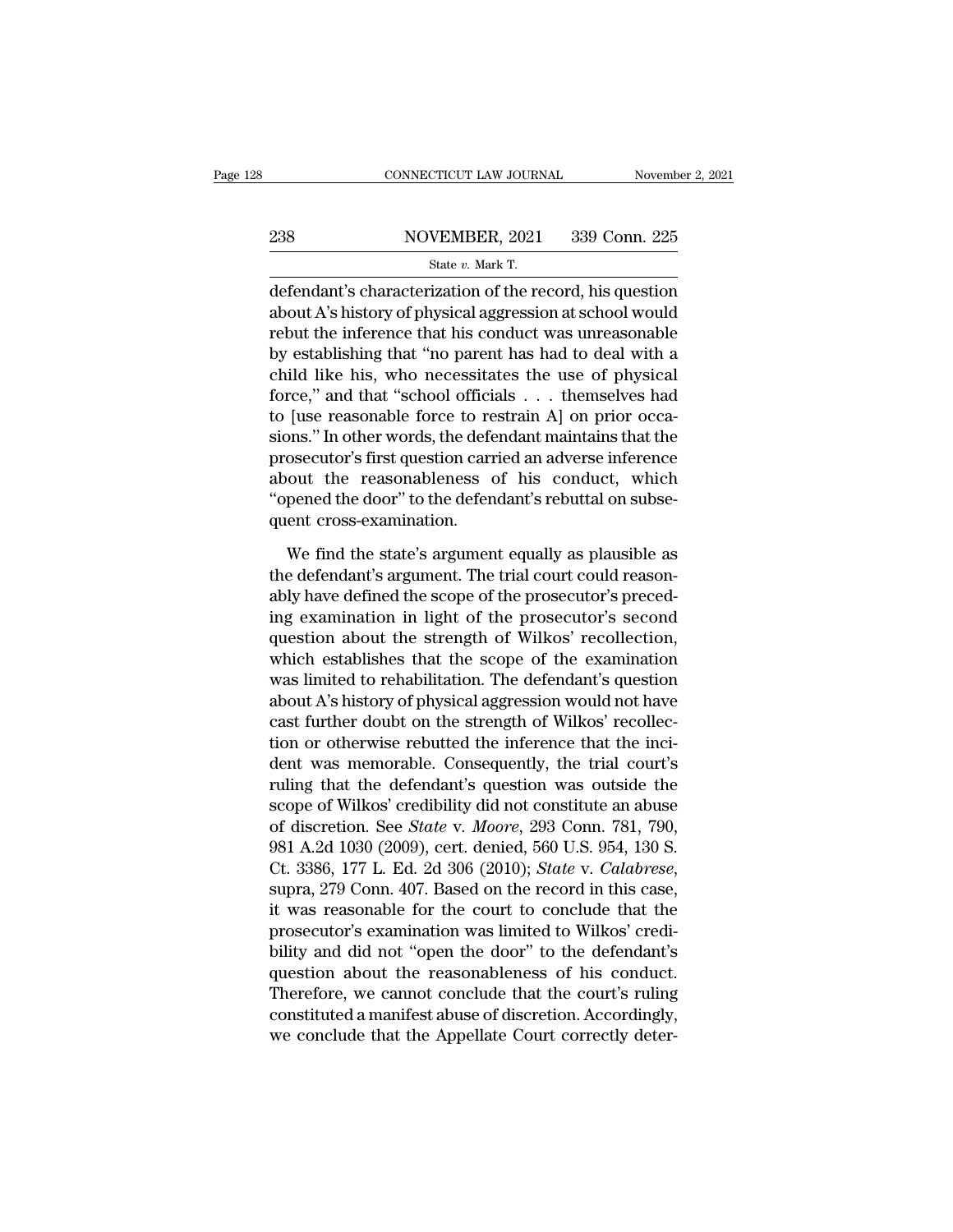| 2, 2021       | CONNECTICUT LAW JOURNAL                              | Page 129 |
|---------------|------------------------------------------------------|----------|
|               |                                                      |          |
| 339 Conn. 225 | NOVEMBER, 2021                                       | 239      |
|               | State $v$ . Mark T.                                  |          |
|               | mined that it was not an abuse of discretion for the |          |

 $\frac{12,2021}{2}$  CONNECTICUT LAW JOURNAL Page 129<br>339 Conn. 225 NOVEMBER, 2021 239<br>5tate v. Mark T.<br>mined that it was not an abuse of discretion for the<br>trial court to exclude the defendant's question. 339 Conn. 225 NOVEMBER, 2021 23<br>
State v. Mark T.<br>
mined that it was not an abuse of discretion for the defendant's question.<br>
II

II

State  $v$ . Mark T.<br>
State  $v$ . Mark T.<br>
ined that it was not an abuse of discretion for the<br>
al court to exclude the defendant's question.<br>
II<br>
We now consider the defendant's claim that the trial<br>
urt improperly limited state *v*. wark 1.<br>
mined that it was not an abuse of discretion for the<br>
trial court to exclude the defendant's question.<br>  $\Pi$ <br>
We now consider the defendant's claim that the trial<br>
court improperly limited his direct e mined that it was not an abuse of discretion for the<br>trial court to exclude the defendant's question.<br>II<br>We now consider the defendant's claim that the trial<br>court improperly limited his direct examination of him-<br>self. Sp I<br>II<br>We now consider the defendant's claim that the trial<br>court improperly limited his direct examination of him-<br>self. Specifically, the defendant contends that, "[b]efore<br>[he] could begin to testify about why he felt it II<br>We now consider the defendant's claim that the trial<br>court improperly limited his direct examination of him-<br>self. Specifically, the defendant contends that, "[b]efore<br>[he] could begin to testify about why he felt it wa We now consider the defendant's claim that the trial<br>court improperly limited his direct examination of him-<br>self. Specifically, the defendant contends that, "[b]efore<br>[he] could begin to testify about why he felt it was<br>r We now consider the defendant's claim that the trial<br>court improperly limited his direct examination of him-<br>self. Specifically, the defendant contends that, "[b]efore<br>[he] could begin to testify about why he felt it was<br>r court improperly limited his direct examination of himself. Specifically, the defendant contends that, "[b]efore [he] could begin to testify about why he felt it was reasonable and necessary to restrain his daughter," A, t self. Specifically, the defendant contends that, "[b]efore [he] could begin to testify about why he felt it was reasonable and necessary to restrain his daughter," A, the court sustained the prosecutor's relevance objectio [he] could begin to testify about why he felt it was<br>reasonable and necessary to restrain his daughter," A,<br>the court sustained the prosecutor's relevance objec-<br>tions, which "forced [the defendant] to stop any ques-<br>tion reasonable and necessary to restrain his daughter," A,<br>the court sustained the prosecutor's relevance objec-<br>tions, which "forced [the defendant] to stop any ques-<br>tioning related to his daughter's severe behavioral<br>issues the court sustained the prosecutor's relevance objections, which "forced [the defendant] to stop any questioning related to his daughter's severe behavioral issues and history of physical combativeness." The following test tions, which "forced [the defendant] to s<br>tioning related to his daughter's seven<br>issues and history of physical combativer<br>lowing testimony from the defendant's di<br>tion of himself<sup>6</sup> and the subsequent exchi<br>the prosecuto Thing Tenated to This dialytier 3 Severe Bermariorial<br>tiues and history of physical combativeness." The fol-<br>wing testimony from the defendant's direct examina-<br>on of himself<sup>6</sup> and the subsequent exchange between<br>e prosec dowing testimony from the defendant's direct exation of himself<sup>6</sup> and the subsequent exchange bethe prosecutor, the court, and the defendant, are vant to the resolution of this claim:<br>"Q: Mr. [T.], how long have you had on of himself<sup>o</sup> and the subsequent exchange between<br>
e prosecutor, the court, and the defendant, are rele-<br>
nt to the resolution of this claim:<br>
"Q: Mr. [T.], how long have you had custody of your<br>
ughter before the incid

the prosecutor, th<br>vant to the resolu<br>"Q: Mr. [T.], hov<br>daughter before tl<br>"A: Well, I had d<br>[one] month.<br>"Q: Okay, Mr. [7] "Q: Mr. [T.], how long have you had custody of your<br>ughter before the incident occurred?<br>"A: Well, I had custody of my daughter for less than<br>ne] month.<br>"Q: Okay, Mr. [T.] What happened in that amount of<br>ne? How was you an

"Q: Mr. [T.], how long have you had custody of your<br>daughter before the incident occurred?<br>"A: Well, I had custody of my daughter for less than<br>[one] month.<br>"Q: Okay, Mr. [T.] What happened in that amount of<br>time? How was "A: Well, I had custody of my daughter for less than<br>ne] month.<br>"Q: Okay, Mr. [T.] What happened in that amount of<br>ne? How was you and your daughter's relationship?<br>"A: Well, when I got custody of my daughter, she had<br>n aw "A: Well, I had custody of my daughter fo<br>[one] month.<br>"Q: Okay, Mr. [T.] What happened in that<br>time? How was you and your daughter's rel<br>"A: Well, when I got custody of my daught<br>ran away every night—<br>"[The Prosecutor]: O "Q: Okay, Mr. [T.] What happened in that amoune? How was you and your daughter's relations<br>"A: Well, when I got custody of my daughter, she<br>n away every night—<br>"[The Prosecutor]: Objection, Your Honor.<br>"The Court: Well, su

me? How was you and your daugh<br>"A: Well, when I got custody of my<br>n away every night—<br>"[The Prosecutor]: Objection, You<br>"The Court: Well, sustained.<br>"[The Defendant]: Okay, on w "A: Well, when I got custody of my daughter, she had<br>n away every night—<br>"[The Prosecutor]: Objection, Your Honor.<br>"The Court: Well, sustained.<br>"[The Defendant]: Okay, on what basis is the<br>yjection?

objection? "[The Prosecutor]: Objection, Yo"<br>The Court: Well, sustained.<br>"[The Defendant]: Okay, on<br>"The Court: [Prosecutor?]<br>For convenience and clarity, in part II of this

"The Court: [Prosecutor?]

<sup>&</sup>quot;[The Defendant]: Okay, on what basis is the objection?<br>
"The Court: [Prosecutor?]<br>
"For convenience and clarity, in part II of this opinion, we use the Q and A (question and answer) format only when the defendant questio dependence and clarity,  $\sigma$  and  $\sigma$  and  $\sigma$  and  $\sigma$  for convenience and clarity, in part II of this opinion, we use the Q and A (question and answer) format only when the defendant questions himself during his direct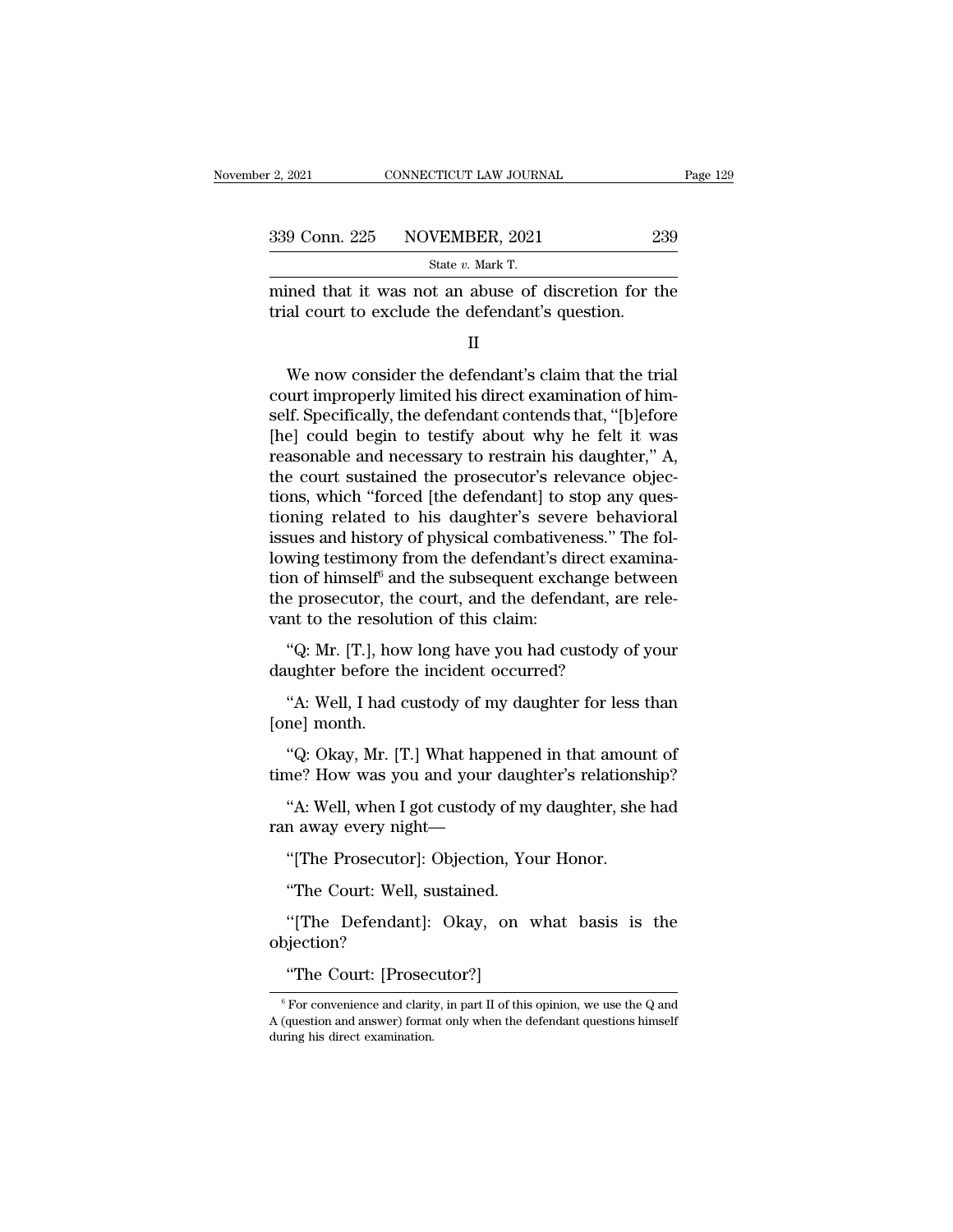|                         | CONNECTICUT LAW JOURNAL                             | November 2, 2021 |
|-------------------------|-----------------------------------------------------|------------------|
|                         |                                                     |                  |
|                         |                                                     |                  |
| 240                     | NOVEMBER, 2021                                      | 339 Conn. 225    |
|                         | State $v$ . Mark T.                                 |                  |
|                         | "The Prosecutor: Relevance, Your Honor.             |                  |
|                         | "The Court: Without getting into too much detail.   |                  |
| "[The Defendant]: Okay. |                                                     |                  |
|                         | "The Court: We'll permit a certain amount, but I am |                  |

 $\begin{tabular}{l} \bf State \it v. \; \tt Mark \, T. \\ \bf ``[The \; \tt Prosecutor]: \; \tt Relevant, \; Your \; \tt Honor. \\ \bf ``The \; \tt Court: \; Without \; getting \; into \; too \; much \; detail. \\ \bf ``The \; \tt Defendant]: \; \tt Okay. \\ \bf ``The \; \tt Court: \; We'll \; permit \; a \; certain \; amount, \; but \; I \; am \;ing \; to \; ask \; you \; to \; stay \; away \; from \; certain \; things. \end{tabular}$ "[The Prosecutor]: Relevance, Your Honor.<br>"The Court: Without getting into too much detail.<br>"[The Defendant]: Okay.<br>"The Court: We'll permit a certain amount, but I am<br>going to ask you to stay away from certain things.<br>"[T

"The Court: Without getting into too much detail.<br>"[The Defendant]: Okay.<br>"The Court: We'll permit a certain amount, but I am<br>ing to ask you to stay away from certain things.<br>"[The Defendant]: I just want to, like—I want t The Court: Without getting into too much detail.<br>
"[The Defendant]: Okay.<br>
"The Court: We'll permit a certain amount, but I am<br>
going to ask you to stay away from certain things.<br>
"[The Defendant]: I just want to, like—I w

"The Court: We'll permit a certain amount, but I am<br>ing to ask you to stay away from certain things.<br>"[The Defendant]: I just want to, like—I want to show<br>e urgency in my getting [A] the help that she needed.<br>"The Court: T "The Court: We'll permit a certain amous going to ask you to stay away from certain"<br>"[The Defendant]: I just want to, like—I w<br>the urgency in my getting [A] the help that :<br>"The Court: That's fine. You can state t<br>getting going to ask you to stay away from certain things.<br>
"[The Defendant]: I just want to, like—I want to show<br>
the urgency in my getting [A] the help that she needed.<br>
"The Court: That's fine. You can state that without<br>
getti

The Defendant then testified, over the prosecutor's<br>
"The Court: That's fine. You can state that without<br>
tting into a lot of underlying detail.<br>
"[The Defendant]: Okay."<br>
The defendant then testified, over the prosecutor the urgency in my getting [A] the neip that she needed.<br>
"The Court: That's fine. You can state that without<br>
getting into a lot of underlying detail.<br>
"[The Defendant]: Okay."<br>
The defendant then testified, over the prose "The Court: That's fine. You can state that without<br>getting into a lot of underlying detail.<br>"[The Defendant]: Okay."<br>The defendant then testified, over the prosecutor's<br>continued objections, that he "was in desperate sear getting into a lot of underlying detail.<br>
"[The Defendant]: Okay."<br>
The defendant then testified, over the prosecutor's<br>
continued objections, that he "was in desperate search<br>
for help" for A "because every day the police "[The Defendant]: Okay."<br>The defendant then testified, over the prosecutor's<br>continued objections, that he "was in desperate search<br>for help" for A "because every day the police were<br>coming to [his] house," that he did not The Detendant, Okay.<br>The defendant then testified, over the prosecutor's<br>continued objections, that he "was in desperate search<br>for help" for A "because every day the police were<br>coming to [his] house," that he did not wan The defendant then testified, over the prosecutor's<br>continued objections, that he "was in desperate search<br>for help" for A "because every day the police were<br>coming to [his] house," that he did not want A to "go<br>into the f In the model of the was in desperate search<br>
r help" for A "because every day the police were<br>
ming to [his] house," that he did not want A to "go<br>
to the foster care system," and that he did not receive<br>
lp from the depar for Help Tof A<br>coming to [his] ha<br>into the foster care<br>help from the dep<br>then continued his<br>"Q: So, Mr. [T.],<br>ter help?"<br>"[The Prosecuto to the foster care system," and that he did not receive<br>lp from the department, as promised. The defendant<br>en continued his direct examination of himself:<br>"Q: So, Mr. [T.], what did you [do] to get your daugh-<br>r help?<br>"[Th help from the department<br>then continued his direct<br>"Q: So, Mr. [T.], what d<br>ter help?<br>"[The Prosecutor]: Objet<br>to the case at hand.<br>"The Court: Well, I'll al

en continued his direct examination of himsen:<br>"Q: So, Mr. [T.], what did you [do] to get your daugh-<br>r help?<br>"[The Prosecutor]: Objection, Your Honor; relevancy<br>the case at hand.<br>"The Court: Well, I'll allow a limited amo ''"[The Prosecutor]: Objection, Your Honor; relevancy<br>
"[The Prosecutor]: Objection, Your Honor; relevancy<br>
the case at hand.<br>
"The Court: Well, I'll allow a limited amount of this.<br>
"[The Defendant]: Okay, so, this isn't

"[The Prosecutor]: Objection, Your Honor; relevancy<br>the case at hand.<br>"The Court: Well, I'll allow a limited amount of this.<br>"[The Defendant]: Okay, so, this isn't really allowed.<br>"Q: So, Mr. [T.], at almost the end of tha The Prosecutor]: Objection, Tour Honor; relevancy<br>to the case at hand.<br>"The Court: Well, I'll allow a limited amount of this.<br>"[The Defendant]: Okay, so, this isn't really allowed.<br>"Q: So, Mr. [T.], at almost the end of th to the case at nand.<br>
"The Court: Well, I'll allow a limited"<br>
"[The Defendant]: Okay, so, this isn<br>
"Q: So, Mr. [T.], at almost the end o<br>
you had your daughter, what happer<br>
taken away from you again?<br>"A: Well, I needed The Court: wen, I'll allow a limited amount of this.<br>
"[The Defendant]: Okay, so, this isn't really allowed.<br>
"Q: So, Mr. [T.], at almost the end of that month that<br>
u had your daughter, what happened that she was<br>
ken awa "[The Defendant]: Okay, so, this isn't really allowed.<br>"Q: So, Mr. [T.], at almost the end of that month that<br>you had your daughter, what happened that she was<br>taken away from you again?<br>"A: Well, I needed help with her, a "Q: So, Mr. [T.], at almost the er<br>you had your daughter, what hap<br>taken away from you again?<br>"A: Well, I needed help with<br>appointment to get her the he<br>which was—<br>"[The Prosecutor]: Objection, I

u had your daughter, what happened that she<br>ken away from you again?<br>"A: Well, I needed help with her, and I made<br>pointment to get her the help that she nee<br>nich was—<br>"[The Prosecutor]: Objection, Your Honor.<br>"The Court: S ken away from you aga<br>"A: Well, I needed he<br>pointment to get her<br>nich was—<br>"[The Prosecutor]: Obj<br>"The Court: Sustained.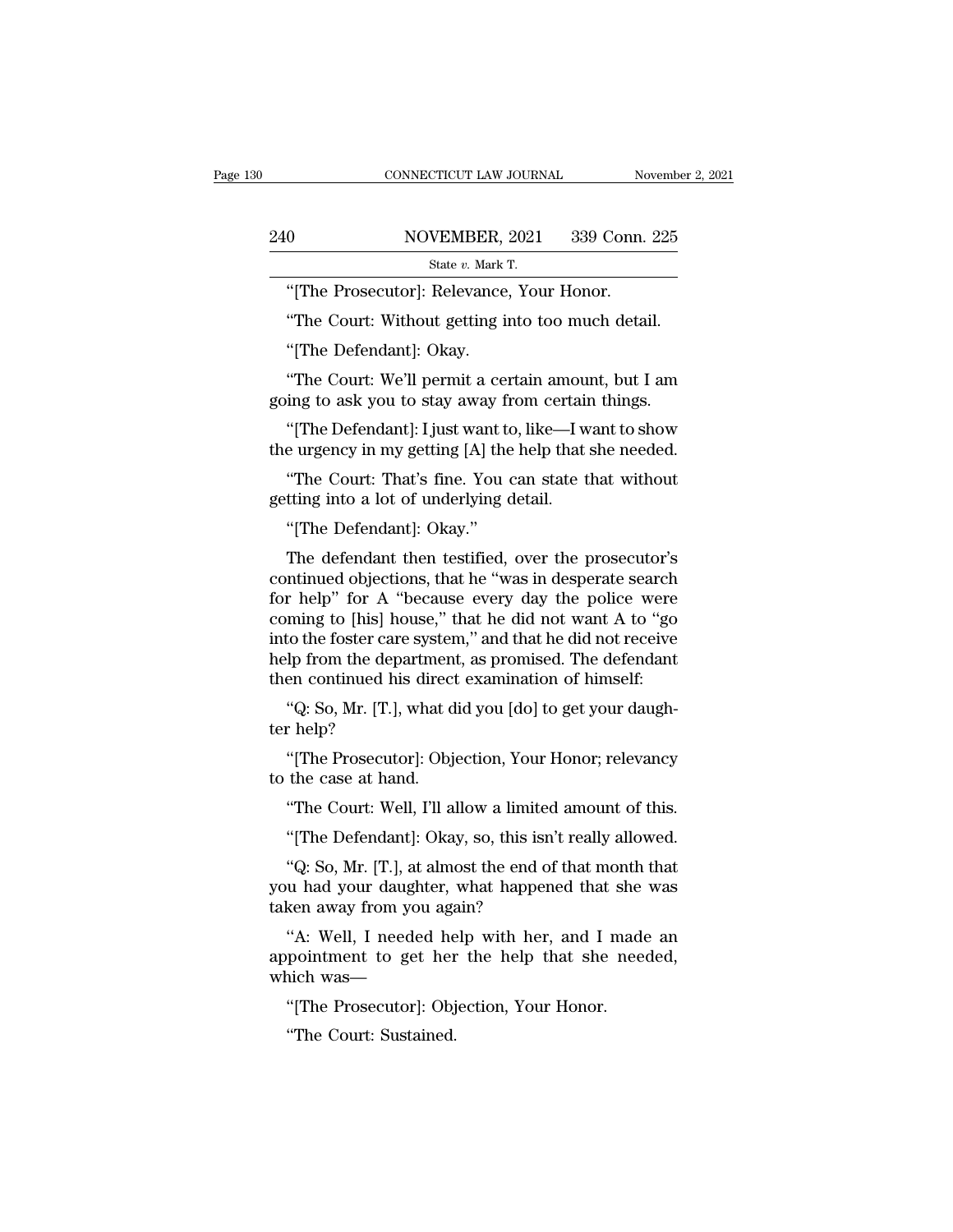| r 2, 2021     | CONNECTICUT LAW JOURNAL                        | Page 131 |
|---------------|------------------------------------------------|----------|
| 339 Conn. 225 | NOVEMBER, 2021                                 | 241      |
|               | State $v$ . Mark T.                            |          |
|               | "The Defendant): Okay The help that she needed |          |

The Defendant of the Defendant of the help that she needed,<br>
The Defendant of the Mark T.<br>
The Defendant of the sheep that she needed,<br>
The Defendant of the sheep that she needed,<br>
The News shot just some after-school prog 339 Conn. 225 NOVEMBER, 2021 241<br>
State v. Mark T.<br>
"[The Defendant]: Okay. The help that she needed,<br>
which was not just some after-school program; it was<br>
much more significant.  $\begin{tabular}{c} 339 \textbf{Conn. 225} \textbf{NOVEMBH} \\ \hline \textbf{State } v. \textbf{N} \\ \hline \textbf{``[The Defendant]: Okay. } ' \textbf{What is the end of the image.} \\ \hline \textbf{much more significant.} \\ \hline \textbf{``[The Prosecutor]: Object} \end{tabular}$  $\frac{9 \text{ Conn. } 225 \qquad \text{NOVEMBER, } 2021}$ <br>
State v. Mark T.<br>
"[The Defendant]: Okay. The help that she nee<br>
nich was not just some after-school program; it<br>
uch more significant.<br>"[The Prosecutor]: Objection, Your Honor.<br>"[The D State *b. Mark*<br>
"[The Defendant]: Okay. The<br>
nich was not just some after-s<br>
uch more significant.<br>
"[The Prosecutor]: Objection,<br>
"[The Defendant]: Okay.<br>
"The Court: I'll allow that ans The Court: I'll allow that answer to stand.''<br>
"The Prosecutor]: Objection, Your Honor.<br>
"The Defendant]: Okay.<br>
"The Court: I'll allow that answer to stand."<br>
On appeal, the defendant argues that the trial co

uch more significant.<br>"[The Prosecutor]: Objection, Your Honor.<br>"[The Defendant]: Okay.<br>"The Court: I'll allow that answer to stand."<br>On appeal, the defendant argues that the trial court<br>evented him from testifying further "[The Prosecutor]: Objection, Your Honor.<br>"[The Defendant]: Okay.<br>"The Court: I'll allow that answer to stand."<br>On appeal, the defendant argues that the trial court<br>prevented him from testifying further about "his daugh-<br>t "The Defendant]: Okay.<br>"The Court: I'll allow that answer to stand."<br>On appeal, the defendant argues that the trial court<br>prevented him from testifying further about "his daugh-<br>ter's severe behavioral issues and history o "The Defendant]: Okay.<br>"The Court: I'll allow that answer to stand."<br>On appeal, the defendant argues that the trial court<br>prevented him from testifying further about "his daugh-<br>ter's severe behavioral issues and history o "The Court: I'll allow that answer to stand."<br>On appeal, the defendant argues that the trial court<br>prevented him from testifying further about "his daugh-<br>ter's severe behavioral issues and history of physical<br>combativenes Ince Court. The district and answer to state.<br>
On appeal, the defendant argues that the trial court<br>
prevented him from testifying further about "his daugh-<br>
ter's severe behavioral issues and history of physical<br>
combativ On appeal, the defendant argues that the trial court<br>prevented him from testifying further about "his daugh-<br>ter's severe behavioral issues and history of physical<br>combativeness." He contends that this excluded testi-<br>mony prevented him from testifying further about "his daughter's severe behavioral issues and history of physical combativeness." He contends that this excluded testimony was relevant to his parental justification defense, whic ter's severe behavioral issues and history of physical combativeness." He contends that this excluded testimony was relevant to his parental justification defense, which contains both objective and subjective elements of r combativeness." He contends that this excluded testi-<br>mony was relevant to his parental justification defense,<br>which contains both objective and subjective elements<br>of reasonableness. The state disagrees for two reasons.<br>F mony was relevant to his parental justification defense,<br>which contains both objective and subjective elements<br>of reasonableness. The state disagrees for two reasons.<br>First, it contends that the court "did not completely<br>p which contains both objective and subjective elements<br>of reasonableness. The state disagrees for two reasons.<br>First, it contends that the court "did not completely<br>preclude this line of inquiry" but merely limited it. Secof reasonableness. The state disagrees for two reasons.<br>First, it contends that the court "did not completely<br>preclude this line of inquiry" but merely limited it. Sec-<br>ond, the state asserts that the court reasonably coul First, it compreclude this<br>ond, the stat<br>have conclue<br>about protec<br>mental healt<br>to trial.<br>Section 4-1 d, the state asserts that the court reasonably could<br>we concluded that the defendant intended to testify<br>out protected information, such as the name of the<br>ental health facility, which the court had sealed prior<br>trial.<br>Sec ond, the state asserts that the court reasonably count<br>have concluded that the defendant intended to testify<br>about protected information, such as the name of the<br>mental health facility, which the court had sealed prior<br>to

the concluded that the determinant interact to testify<br>about protected information, such as the name of the<br>mental health facility, which the court had sealed prior<br>to trial.<br>Section 4-1 of the Connecticut Code of Evidence rial to the determination, such as the handed prior<br>to trial.<br>Section 4-1 of the Connecticut Code of Evidence pro-<br>vides: "Relevant evidence means evidence having any<br>tendency to make the existence of any fact that is mate ble or less probable than it would be without the evidence provides: "Relevant evidence means evidence having any<br>tendency to make the existence of any fact that is mate-<br>rial to the determination of the proceeding more pr Section 4-1 of the Connecticut Code of Evidence provides: "Relevant evidence means evidence having any tendency to make the existence of any fact that is material to the determination of the proceeding more probable or le Section 4-1 of the Connecticut Code of Evidence provides: "Relevant evidence means evidence having any tendency to make the existence of any fact that is material to the determination of the proceeding more probable or le vides: "Relevant evidence means evidence having any<br>tendency to make the existence of any fact that is mate-<br>rial to the determination of the proceeding more proba-<br>ble or less probable than it would be without the<br>eviden tendency to make the existence of any fact that is mate-<br>rial to the determination of the proceeding more proba-<br>ble or less probable than it would be without the<br>evidence." (Internal quotation marks omitted.) This con-<br>ce rial to the determination of the proceeding more probable or less probable than it would be without the evidence." (Internal quotation marks omitted.) This concept embodies two components: (1) probative value, and (2) mate ble or less probable than it would be without the<br>evidence." (Internal quotation marks omitted.) This con-<br>cept embodies two components: (1) probative value,<br>and (2) materiality. Conn. Code Evid. § 4-1, commen-<br>tary; see a evidence." (Internal quotation marks omitted.) This concept embodies two components: (1) probative value,<br>and (2) materiality. Conn. Code Evid. § 4-1, commen-<br>tary; see also *State* v. *Jeffrey*, 220 Conn. 698, 709, 601<br>A. cept embodies two components: (1) probative value,<br>and (2) materiality. Conn. Code Evid. § 4-1, commen-<br>tary; see also *State* v. *Jeffrey*, 220 Conn. 698, 709, 601<br>A.2d 993 (1991), cert. denied, 505 U.S. 1224, 112 S. Ct.<br> and (2) materiality. Conn. Code Evid. § 4-1, commentary; see also *State v. Jeffrey*, 220 Conn. 698, 709, 601 A.2d 993 (1991), cert. denied, 505 U.S. 1224, 112 S. Ct. 3041, 120 L. Ed. 2d 909 (1992). Regarding probative va tary; see also *State* v. *Jeffrey*, 220 Conn. 698, 709, 601<br>A.2d 993 (1991), cert. denied, 505 U.S. 1224, 112 S. Ct.<br>3041, 120 L. Ed. 2d 909 (1992). Regarding probative<br>value, "[o]ne fact is relevant to another if in the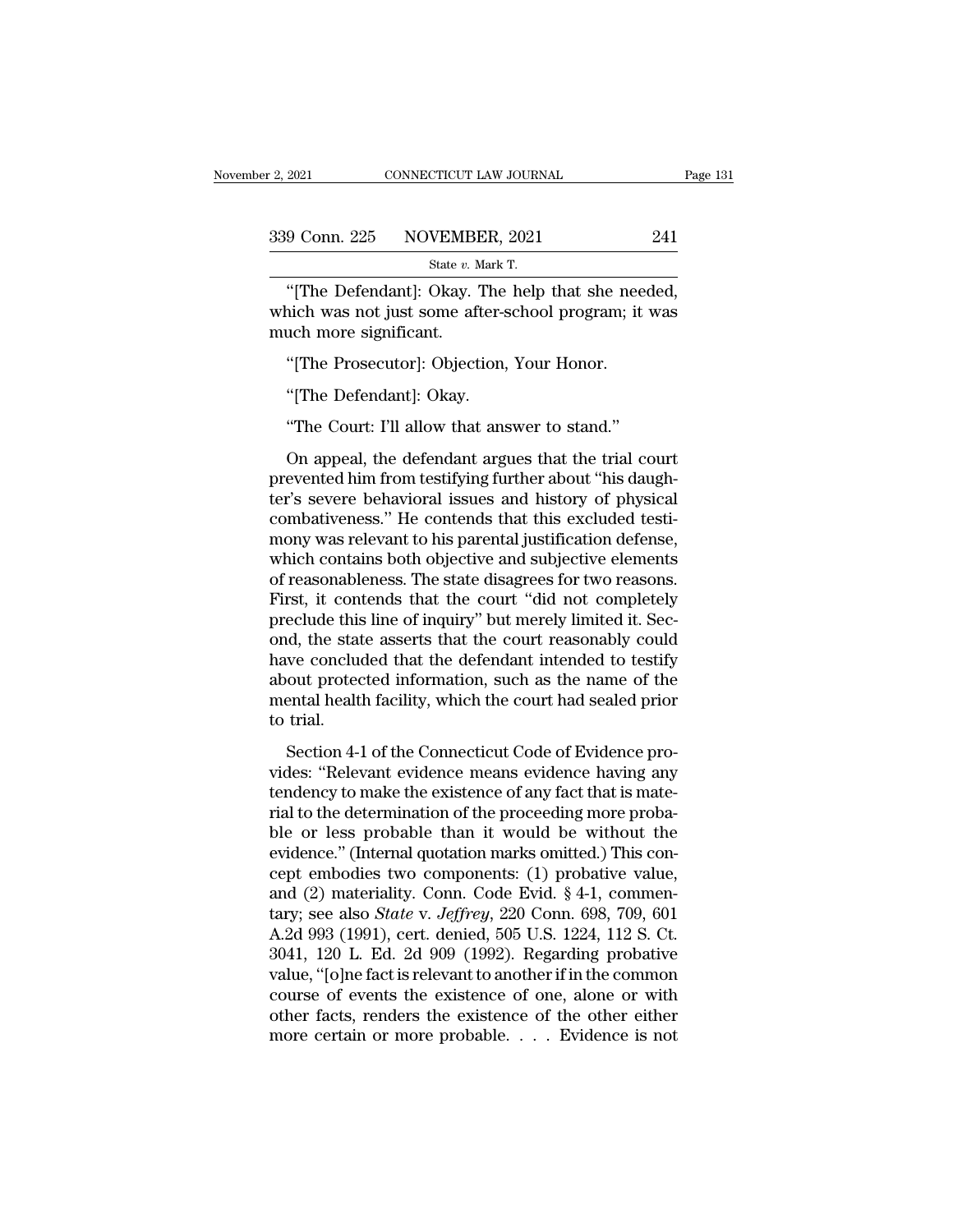# EXECUTE CONNECTICUT LAW JOURNAL Movember 2, 2021<br>242 NOVEMBER, 2021 339 Conn. 225<br>2142 State v. Mark T.

CONNECTICUT LAW JOURNAL Novemb<br>
242 NOVEMBER, 2021 339 Conn. 225<br>
State *v. Mark T.*<br>
Fendered inadmissible because it is not conclusive. All  $\begin{array}{lll}\n & \text{COMRECTICUT LAW JOURNAL} & \text{November 2, 20} \\
 & \text{NOVEMBER, 2021} & \text{339 Conn. 225} \\
 & & \\ \hline\n & \text{State } v. \text{ Mark T.} \\
 & \text{rendered inadmissible because it is not conclusive. All that is required is that the evidence tend to support a relevant fact, even to a slight degree, so long, as it is not.} \n\end{array}$ 242 NOVEMBER, 2021 339 Conn. 225<br>  $\frac{\text{State } v. \text{ Mark T.}}{\text{rendered inadmissible because it is not conclusive. All that is required is that the evidence tend to support a relevant fact even to a slight degree, so long as it is not$ 242 NOVEMBER, 2021 339 Conn. 225<br>
State v. Mark T.<br>
Fendered inadmissible because it is not conclusive. All<br>
that is required is that the evidence tend to support a<br>
relevant fact even to a slight degree, so long as it is 242 NOVEMBER, 2021 339 Conn. 225<br>
State v. Mark T.<br>
Fendered inadmissible because it is not conclusive. All<br>
that is required is that the evidence tend to support a<br>
relevant fact even to a slight degree, so long as it is State v. Mark T.<br>
Free Contact Times of State v. Mark T.<br> **That is required is that the evidence tend to support a**<br> **relevant fact even to a slight degree, so long as it is not**<br> **prejudicial or merely cumulative.**" (Inte State v. Mark T.<br>
Fendered inadmissible because it is not conclusive. All<br>
that is required is that the evidence tend to support a<br>
relevant fact even to a slight degree, so long as it is not<br>
prejudicial or merely cumula rendered inadmissible because it is not conclusive. All<br>that is required is that the evidence tend to support a<br>relevant fact even to a slight degree, so long as it is not<br>prejudicial or merely cumulative." (Internal quota that is required is that the evidence tend to support a<br>relevant fact even to a slight degree, so long as it is not<br>prejudicial or merely cumulative." (Internal quotation<br>marks omitted.) *State* v. *Kalil*, 314 Conn. 529, relevant fact even to a slight degree, so long as it is not<br>prejudicial or merely cumulative." (Internal quotation<br>marks omitted.) *State* v. *Kalil*, 314 Conn. 529, 540, 107<br>A.3d 343 (2014). Regarding the second componen prejudicial or merely cumulative." (Internal quotation<br>marks omitted.) *State* v. *Kalil*, 314 Conn. 529, 540, 107<br>A.3d 343 (2014). Regarding the second component,<br>"[t]he materiality of evidence turns [on] what is at issue A.3d 343 (2014). Regarding the second component,<br>"[t]he materiality of evidence turns [on] what is at issue<br>in the case, which generally will be determined by the<br>pleadings and the applicable substantive law." Conn.<br>Code "[t]he materiality of evidence turns [on] what is at issue<br>in the case, which generally will be determined by the<br>pleadings and the applicable substantive law." Conn.<br>Code Evid. § 4-1, commentary; see also *State* v. *Wyn* in the case, which generally will be determined by the pleadings and the applicable substantive law." Conn. Code Evid.  $§$  4-1, commentary; see also *State* v. *Wynne*, 182 Conn. App. 706, 721, 190 A.3d 955, cert. denied, pleadings and the applicable substantive law." Conn.<br>Code Evid. § 4-1, commentary; see also *State* v. *Wynne*,<br>182 Conn. App. 706, 721, 190 A.3d 955, cert. denied, 330<br>Conn. 911, 193 A.3d 50 (2018). "The degree to which<br>a de Evid. § 4-1, commentary, see also *State v. wynne*,<br>2 Conn. App. 706, 721, 190 A.3d 955, cert. denied, 330<br>pnn. 911, 193 A.3d 50 (2018). "The degree to which<br>y evidence is material and relevant must be assessed<br>light of Foz Collit. App. 700, 721, 130 A.3d 355, Cert. defiled, 350<br>Conn. 911, 193 A.3d 50 (2018). "The degree to which<br>any evidence is material and relevant must be assessed<br>in light of the fact or issue that it was intended to

conn. 911, 193 A.5d 50 (2018). The degree to which<br>any evidence is material and relevant must be assessed<br>in light of the fact or issue that it was intended to prove."<br>*State* v. *Geyer*, 194 Conn. 1, 7, 480 A.2d 489 (198 any evidence is materiar and relevant must be assessed<br>in light of the fact or issue that it was intended to prove."<br>State v. Geyer, 194 Conn. 1, 7, 480 A.2d 489 (1984).<br>An examination of the parental justification defens Figure of the fact of issue that it was intended to prove.<br>
State v. Geyer, 194 Conn. 1, 7, 480 A.2d 489 (1984).<br>
An examination of the parental justification defense,<br>
asserted by the defendant in this case, informs our<br> State v. Geyer, 194 Collit. 1, 7, 480 A.2d 469 (1964).<br>
An examination of the parental justification defense,<br>
asserted by the defendant in this case, informs our<br>
consideration of whether the excluded evidence was<br>
relev An examination of the parental justification defense,<br>asserted by the defendant in this case, informs our<br>consideration of whether the excluded evidence was<br>relevant. General Statutes (Rev. to 2015)  $\S$  53a-18 pro-<br>vides asserted by the defendant in<br>consideration of whether the<br>relevant. General Statutes (Re<br>vides in relevant part: "The us<br>another person which would<br>offense is justifiable and not c<br>following circumstances:<br>"(1) A parent, g The interaction of whether the excluded evidence was<br>
levant. General Statutes (Rev. to 2015) § 53a-18 pro-<br>
des in relevant part: "The use of physical force upon<br>
other person which would otherwise constitute an<br>
fense i relevant. General statutes (Kev. to 2015) § 53a-18 provides in relevant part: "The use of physical force upon<br>another person which would otherwise constitute an<br>offense is justifiable and not criminal under any of the<br>foll

*reasonable physical force upon*<br> *reading in televant* part. The use of physical force upon<br>
another person which would otherwise constitute an<br>
following circumstances:<br>
"(1) A parent, guardian or other person entrusted<br> another person which would otherwise constitute an<br>offense is justifiable and not criminal under any of the<br>following circumstances:<br>"(1) A parent, guardian or other person entrusted<br>with the care and supervision of a mino **be determined in the necessary** of the following circumstances:<br>
"(1) A parent, guardian or other person entrusted<br>
with the care and supervision of a minor . . . *may use*<br> *reasonable physical force upon such minor* . . *welfare of such minor* . . . .'' (Emphasis added.) This "(1) A parent, guardian or other person entrusted<br>with the care and supervision of a minor . . . *may use*<br>reasonable physical force upon such minor . . . when<br>and to the extent that he reasonably believes such to<br>be nece with the care and supervision of a minor . . . *may use*<br>reasonable physical force upon such minor . . . when<br>and to the extent that he reasonably believes such to<br>be necessary to maintain discipline or to promote the<br>wel reasonable physical force upon such minor . . . when<br>and to the extent that he reasonably believes such to<br>be necessary to maintain discipline or to promote the<br>welfare of such minor . . . ." (Emphasis added.) This<br>defens and to the extent that he reasonably believes such to<br>be necessary to maintain discipline or to promote the<br>welfare of such minor . . . . " (Emphasis added.) This<br>defense "provides that such force is not criminal, as<br>long be necessary to maintain discipline or to promote the welfare of such minor . . . ." (Emphasis added.) This defense "provides that such force is not criminal, as long as it is reasonable . . . ." State v. Nathan J., 294 C *welfare of such minor* . . . ." (Emphasis added.) This<br>defense "provides that such force is not criminal, as<br>long as it is reasonable . . . ." *State* v. *Nathan J.*, 294<br>Conn. 243, 260, 982 A.2d 1067 (2009). If, however defense "provides that such force is not criminal, as<br>long as it is reasonable . . . ." *State* v. *Nathan J.*, 294<br>Conn. 243, 260, 982 A.2d 1067 (2009). If, however, "the<br>force is unreasonable . . . the parental justific long as it is reasonable . . . ." State v. Nathan J., 294 Conn. 243, 260, 982 A.2d 1067 (2009). If, however, "the force is unreasonable . . . the parental justification [defense] does not apply . . . ." Id. The defense th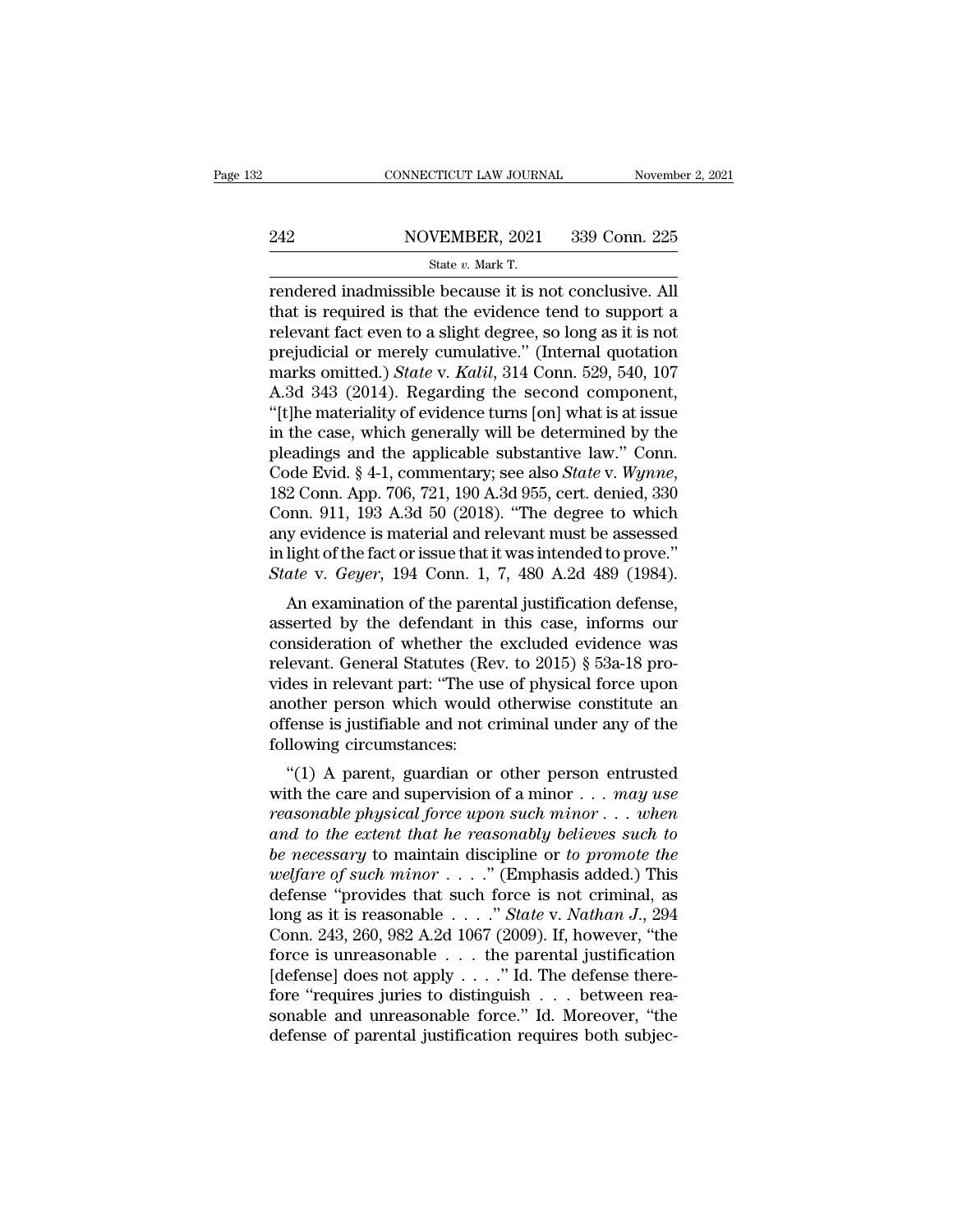F. 2, 2021 CONNECTICUT LAW JOURNAL<br>
State *v.* Mark T.<br>
State *v.* Mark T.<br>
Tive and objective reasonableness on behalf of the par-Ferry 2021 CONNECTICUT LAW JOURNAL<br>
State v. Mark T.<br>
State v. Mark T.<br>
The and objective reasonableness on behalf of the par-<br>
ent or guardian with respect to the use of physical<br>
force <sup>77</sup> State v. Mark T. supper 186 C ent or guardian with respect to the use of physical force."<sup>7</sup> *State v. Mark T.* supra, 186 Conn. App. 296–97. For S39 Conn. 225 NOVEMBER, 2021 243<br>
State v. Mark T.<br>
tive and objective reasonableness on behalf of the par-<br>
ent or guardian with respect to the use of physical<br>
force."<sup>7</sup> *State* v. *Mark T*., supra, 186 Conn. App. 2 9 Conn. 225 NOVEMBER, 2021 243<br>
State v. Mark T.<br>
The and objective reasonableness on behalf of the part or guardian with respect to the use of physical<br>
rce."<sup>7</sup> State v. Mark T., supra, 186 Conn. App. 296–97.<br>
We have h

State v. Mark T.<br>
tive and objective reasonableness on behalf of the par-<br>
ent or guardian with respect to the use of physical<br>
force."<sup>7</sup> *State v. Mark T.*, supra, 186 Conn. App. 296–97.<br>
We have held that "the parental *State with respect to the use of physical*<br>
force."<sup>7</sup> *State v. Mark T.*, supra, 186 Conn. App. 296–97.<br>
We have held that "the parental justification defense<br>
may apply to a charge of risk of injury to a child . . . ."<br> the and objective reasonable ites of physical<br>ent or guardian with respect to the use of physical<br>force."<sup>7</sup> *State v. Mark T.*, supra, 186 Conn. App. 296–97.<br>We have held that "the parental justification defense<br>may appl force."<sup>7</sup> *State v. Mark T.*, supra, 186 Conn. App. 296–97.<br>We have held that "the parental justification defense<br>may apply to a charge of risk of injury to a child . . . ."<br>*State v. Nathan J.*, supra, 294 Conn. 260. Th sufficient evidence to the jury, the state bears the parental submitting the parent may apply to a charge of risk of injury to a child  $\dots$ ."<br>State v. Nathan J., supra, 294 Conn. 260. The defendant, in the present case, w We have held that "the parental justification defense<br>may apply to a charge of risk of injury to a child . . . ."<br>State v. Nathan J., supra, 294 Conn. 260. The defendant,<br>in the present case, was convicted of such a charg may apply to a charge of risk of injury to a child  $\dots$ ."<br> *State* v. *Nathan J*., supra, 294 Conn. 260. The defendant,<br>
in the present case, was convicted of such a charge.<br>
Once a defendant meets the initial burden of p State v. Nathan J., supra, 294 Conn. 260. The defendant,<br>in the present case, was convicted of such a charge.<br>Once a defendant meets the initial burden of producing<br>sufficient evidence to warrant submitting the parental<br>j in the present case, was convicted of such a charge.<br>Once a defendant meets the initial burden of producing<br>sufficient evidence to warrant submitting the parental<br>justification defense to the jury, the state bears the<br>bur Once a defendant meets the initial burden of producing<br>sufficient evidence to warrant submitting the parental<br>justification defense to the jury, the state bears the<br>burden of disproving the defense beyond a reasonable<br>dou sufficient evidence to warrant submitting the parental<br>justification defense to the jury, the state bears the<br>burden of disproving the defense beyond a reasonable<br>doubt. Id., 261–62. "Significantly, the ultimate determi-<br>n justification defense to the jury, the state bears the<br>burden of disproving the defense beyond a reasonable<br>doubt. Id., 261–62. "Significantly, the ultimate determi-<br>nation of whether the particular conduct of a parent is burden of disproving the defense beyond a reasonable<br>doubt. Id., 261–62. "Significantly, the ultimate determi-<br>nation of whether the particular conduct of a parent is<br>reasonable, and thus entitled to the protection of § 53 doubt. Id., 261–62. "Significantly, the ultimate determination of whether the particular conduct of a parent is<br>reasonable, and thus entitled to the protection of § 53a-<br>18 (1), *is a factual determination to be made by th* nation of whether the particular conduct of a parent is<br>reasonable, and thus entitled to the protection of § 53a-<br>18 (1), *is a factual determination to be made by the*<br>*trier of fact.*" (Emphasis added; internal quotatio reasonable, and thus entitled to the protection of  $\S$  53a-18 (1), *is a factual determination to be made by the*<br>*trier of fact.*" (Emphasis added; internal quotation<br>marks omitted.) *Dubinsky* v. *Black*, 185 Conn. App. 18 (1), *is a factual determination to be made by the*<br>*trier of fact.*" (Emphasis added; internal quotation<br>marks omitted.) *Dubinsky* v. *Black*, 185 Conn. App. 53,<br>68, 196 A.3d 870 (2018); see also *State* v. *Brocugli trier of fact.*" (Emphasis added; internal quotation marks omitted.) *Dubinsky* v. *Black*, 185 Conn. App. 53, 68, 196 A.3d 870 (2018); see also *State* v. *Brocuglio*, 56 Conn. App. 514, 518, 744 A.2d 448 ("whether the marks omitted.) *Dubinsky* v. *Black*, 185 C<br>68, 196 A.3d 870 (2018); see also *State* v.<br>Conn. App. 514, 518, 744 A.2d 448 ("whe<br>of 'reasonable' physical force [under § 55<br>been reached in any particular case is a fa<br>natio Throughout the pertinent exchange during the defen-<br>throughout the pertinent ("reasonable" physical force [under  $\S$  53a-18 (1)] has<br>en reached in any particular case is a factual determi-<br>tion to be made by the trier of colul. App.  $\sigma_1$ ,  $\sigma_1$ ,  $\sigma_2$ ,  $\sigma_3$ ,  $\sigma_4$ ,  $\sigma_3$ ,  $\sigma_4$ ,  $\sigma_5$  (whether the finit of 'reasonable' physical force [under  $\S$  53a-18 (1)] has been reached in any particular case is a factual determination to be

been reached in any particular case is a factual determination to be made by the trier of fact"), cert. denied,  $252 \text{ Com. } 950, 748 \text{ A.}2d 874 (2000)$ .<br>Throughout the pertinent exchange during the defendant's direct exami been reached in any particular case is a factual determination to be made by the trier of fact"), cert. denied,<br>252 Conn. 950, 748 A.2d 874 (2000).<br>Throughout the pertinent exchange during the defen-<br>dant's direct examinat radion to be made by the ther of fact *f*, een. defined,<br>252 Conn. 950, 748 A.2d 874 (2000).<br>Throughout the pertinent exchange during the defen-<br>dant's direct examination of himself, he was specifically<br>precluded from full Throughout the pertinent exchange during the defendant's direct examination of himself, he was specifically precluded from fully testifying that his daughter ran away from home every night; testifying in any detail about precluded from fully testifying that his daughter ran away from home every night; testifying in any detail about the urgency with which he sought help for her or the reasons for such urgency; answering the question,<br> $\frac{1$ away from home every night; testifying in any detail<br>about the urgency with which he sought help for her<br>or the reasons for such urgency; answering the question,<br> $\frac{1}{10}$ <br> $\frac{1}{10}$  we evaluate the trial court's evident

about the urgency with which he sought help for her or the reasons for such urgency; answering the question,<br><sup>7</sup>We evaluate the trial court's evidentiary rulings pertaining to the defendant's parental justification defense or the reasons for such urgency; answering the question,<br>
<sup>7</sup> We evaluate the trial court's evidentiary rulings pertaining to the defendant's parental justification defense as that defense was articulated in § 53a-18 (1) The evaluate the trial court's evidentiary rulings pertaining to the defendant's parental justification defense as that defense was articulated in § 53a-18 (1) and *State v. Nathan J.*, supra, 294 Conn. 260. Specifically, <sup>7</sup> We evaluate the trial court's evidentiary rulings pertaining to the defendant's parental justification defense as that defense was articulated in § 53a-18 (1) and *State* v. *Nathan J.*, supra, 294 Conn. 260. Specific dant's parental justification defense as that defense was articulated in § 53a-18 (1) and *State* v. *Nathan J.*, supra, 294 Conn. 260. Specifically, in this case, the parental justification defense required, first, that and State v. Nathan J., supra, 294 Conn. 260. Specifically, in this case, the parental justification defense required, first, that the defendant subjectively believed that his actions were necessary to promote A's welfare case, the parental justification defense required, first, that the defendant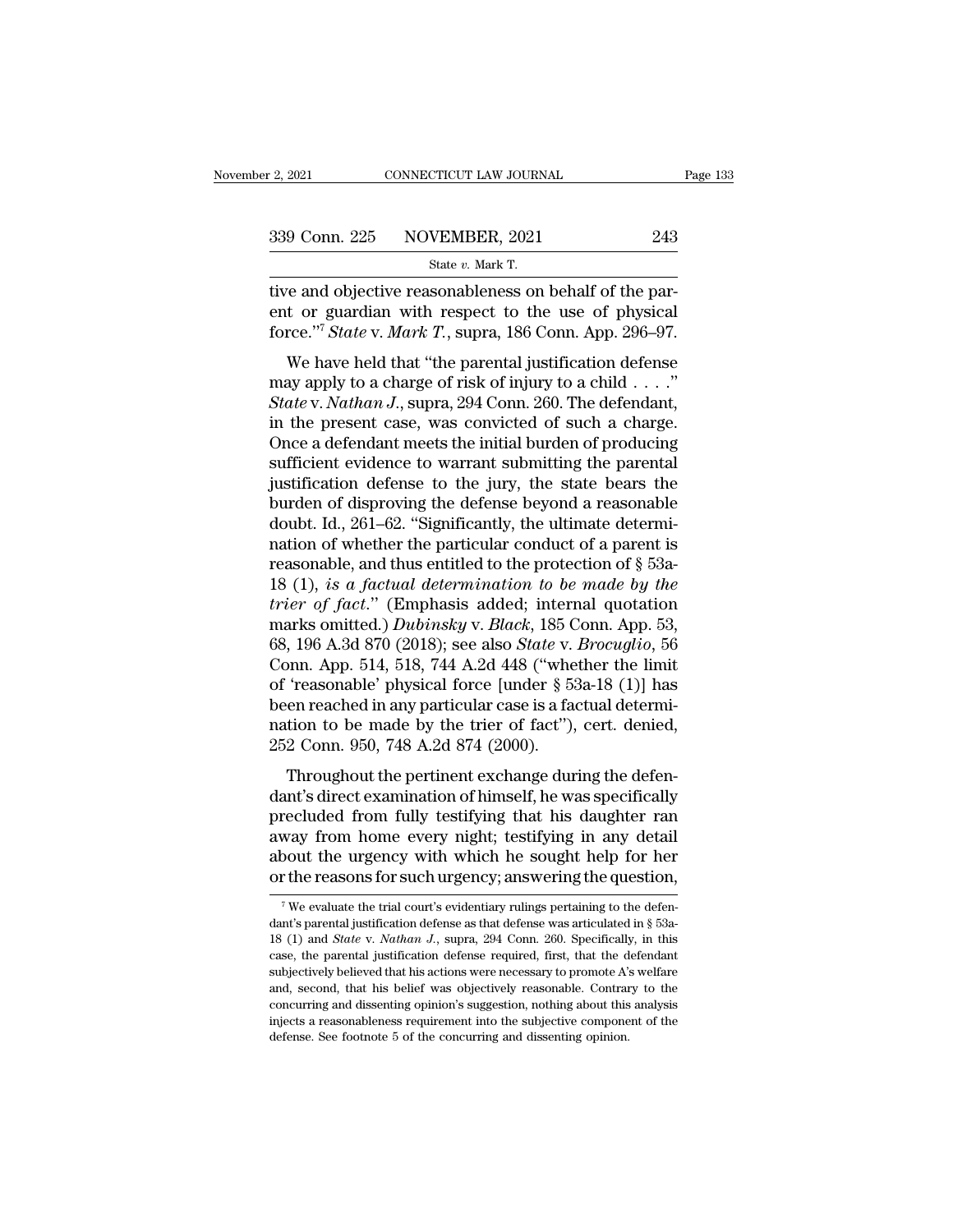## EXECUTE CONNECTICUT LAW JOURNAL Movember 2, 2021<br>244 NOVEMBER, 2021 339 Conn. 225<br>214 State v. Mark T. CONNECTICUT LAW JOURNAL Novemb<br>
244 NOVEMBER, 2021 339 Conn. 225<br>
<sup>State v. Mark T.</sup><br>
<sup>"[S]O, Mr. [T.], what did you [do] to get your daughter</sup>

CONNECTICUT LAW JOURNAL November 2, 2021<br>
244 NOVEMBER, 2021 339 Conn. 225<br>
<sup>339</sup> Conn. 225<br>
<sup>4</sup>[s]o, Mr. [T.], what did you [do] to get your daughter<br>
help''; and testifying in any detail about the type of 244 NOVEMBER, 2021 339 Conn. 225<br>
State v. Mark T.<br>
"[s]o, Mr. [T.], what did you [do] to get your daughter<br>
help"; and testifying in any detail about the type of<br>
professional help he sought for her, particularly the<br>
ap 244 NOVEMBER, 2021 339 Conn. 225<br>
State v. Mark T.<br>
"[S]0, Mr. [T.], what did you [do] to get your daughter<br>
help"; and testifying in any detail about the type of<br>
professional help he sought for her, particularly the<br>
ap 244 NOVEMBER, 2021 339 Conn. 225<br>  $\frac{\text{State } v. \text{ Mark T.}}{\text{[S]0, Mr. [T.], what did you [do] to get your daughter help"; and testing in any detail about the type of professional help he sought for her, particularly the appointment to which he was taking A on the day of the incident. All of this precluded testimony directly concerned A's behavioral problems outside of school.$ State v. Mark T.<br>
"[s]o, Mr. [T.], what did you [do] to get your daughter<br>
help"; and testifying in any detail about the type of<br>
professional help he sought for her, particularly the<br>
appointment to which he was taking A state v. mark 1.<br>
"[s]o, Mr. [T.], what did you [do] to get your daughter<br>
help"; and testifying in any detail about the type of<br>
professional help he sought for her, particularly the<br>
appointment to which he was taking A They star (14), which and you [do] to give your analysies<br>lp"; and testifying in any detail about the type of<br>ofessional help he sought for her, particularly the<br>pointment to which he was taking A on the day of<br>e incident. professional help he sought for her, particularly the<br>appointment to which he was taking A on the day of<br>the incident. All of this precluded testimony directly<br>concerned A's behavioral problems outside of school.<br>This test

mony would have rendered the urgonsy of the defendant's<br>the incident. All of this precluded testimony directly<br>concerned A's behavioral problems outside of school.<br>This testimony was highly relevant to the defendant's<br>pare the incident. All of this precluded testimony directly<br>concerned A's behavioral problems outside of school.<br>This testimony was highly relevant to the defendant's<br>parental justification defense. First, the excluded testi-<br>m encerned A's behavioral problems outside of school.<br>This testimony was highly relevant to the defendant's<br>parental justification defense. First, the excluded testi-<br>mony would have supplied probative facts. Specifically,<br>t This testimony was highly relevant to the defendant's<br>parental justification defense. First, the excluded testi-<br>mony would have supplied probative facts. Specifically,<br>the facts concerning A's history of aggressive behavi This testimony was highly relevant to the defendant's<br>parental justification defense. First, the excluded testi-<br>mony would have supplied probative facts. Specifically,<br>the facts concerning A's history of aggressive behavi parental justification defense. First, the excluded testi-<br>mony would have supplied probative facts. Specifically,<br>the facts concerning A's history of aggressive behavior<br>would have rendered the urgency of the defendant's<br> mony would have supplied probative facts. Specifically,<br>the facts concerning A's history of aggressive behavior<br>would have rendered the urgency of the defendant's<br>need to get help for her either more or less probable,<br>depe the facts concerning A's history of aggressive behavior<br>would have rendered the urgency of the defendant's<br>need to get help for her either more or less probable,<br>depending on the jury's assessment of the defendant's<br>credib would have rendered the urgency of the defendant's<br>need to get help for her either more or less probable,<br>depending on the jury's assessment of the defendant's<br>credibility. The intensity of that urgency would have,<br>in turn need to get help for her either more or less probable,<br>depending on the jury's assessment of the defendant's<br>credibility. The intensity of that urgency would have,<br>in turn, supported the time sensitive nature of A's depardepending on the jury's assessment of the defendant's<br>credibility. The intensity of that urgency would have,<br>in turn, supported the time sensitive nature of A's depar-<br>ture from school on the day of the incident. "Evidenc credibility. The intensity of that urgency would have,<br>in turn, supported the time sensitive nature of A's depar-<br>ture from school on the day of the incident. "Evidence<br>is not rendered inadmissible because it is not conclu in turn, supported the time sensitive nature of A's departure from school on the day of the incident. "Evidence is not rendered inadmissible because it is not conclusive. All that is required is that the evidence tend to s ture from schoc<br>is not rendered<br>sive. All that is<br>support a releva<br>as it is not preju<br>quotation mark<br>Conn. 540.<br>Second, those ve. All that is required is that the evidence tend to<br>pport a relevant fact even to a slight degree, so long<br>it is not prejudicial or merely cumulative." (Internal<br>otation marks omitted.) *State* v. *Kalil*, supra, 314<br>pnn support a relevant fact even to a slight degree, so long<br>as it is not prejudicial or merely cumulative." (Internal<br>quotation marks omitted.) *State* v. *Kalil*, supra, 314<br>Conn. 540.<br>Second, those probative facts supported

as it is not prejudicial or merely cumulative." (Internal<br>quotation marks omitted.) *State* v. *Kalil*, supra, 314<br>Conn. 540.<br>Second, those probative facts supported by the pre-<br>cluded testimony were material to the subjec quotation marks omitted.) *State* v. *Kalil*, supra, 314<br>Conn. 540.<br>Second, those probative facts supported by the pre-<br>cluded testimony were material to the subjective and<br>objective reasonableness of the defendant's use o Conn. 540.<br>
Second, those probative facts supported by the pre-<br>
cluded testimony were material to the subjective and<br>
objective reasonableness of the defendant's use of phys-<br>
ical force. The nature and severity of the d Second, those probative facts supported by the pre-<br>cluded testimony were material to the subjective and<br>objective reasonableness of the defendant's use of phys-<br>ical force. The nature and severity of the defendant's<br>diff Second, those probative facts supported by the pre-<br>cluded testimony were material to the subjective and<br>objective reasonableness of the defendant's use of phys-<br>ical force. The nature and severity of the defendant's<br>diffi cluded testimony were material to the subjective and<br>objective reasonableness of the defendant's use of phys-<br>ical force. The nature and severity of the defendant's<br>difficulty parenting his daughter were material to the<br>st objective reasonableness of the defendant's use of physical force. The nature and severity of the defendant's<br>difficulty parenting his daughter were material to the<br>strength of his subjective belief that his use of force w ical force. The nature and severity of the defendant's<br>difficulty parenting his daughter were material to the<br>strength of his subjective belief that his use of force was<br>reasonable to get A to her mental health appointment difficulty parenting his daughter were material to the<br>strength of his subjective belief that his use of force was<br>reasonable to get A to her mental health appointment.<br>Similarly, the nature and severity of A's behavioral strength of his subjective belief that his use of force was<br>reasonable to get A to her mental health appointment.<br>Similarly, the nature and severity of A's behavioral prob-<br>lems were material to the degree to which a reaso reasonable to get A to her mental health appointment.<br>Similarly, the nature and severity of A's behavioral prob-<br>lems were material to the degree to which a reasonable<br>parent in the defendant's position would agree that hi Similarly, the nature and severity of A's behavioral problems were material to the degree to which a reasonable parent in the defendant's position would agree that his use of force was reasonable under the circumstances. T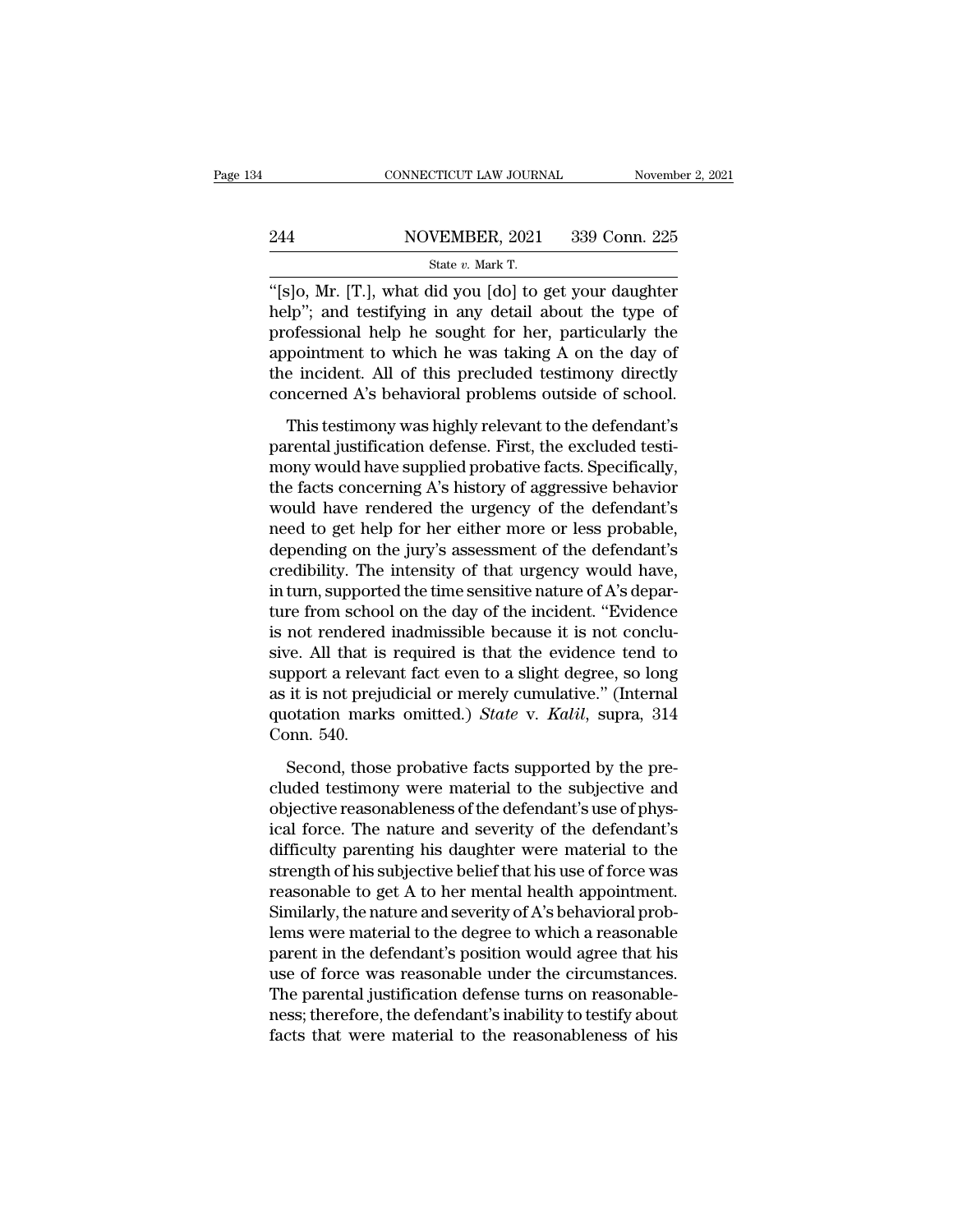| 2, 2021 | CONNECTICUT LAW JOURNAL                              | Page 135 |
|---------|------------------------------------------------------|----------|
|         | 339 Conn. 225 NOVEMBER, 2021                         | 245      |
|         | State v. Mark T.                                     |          |
|         | actions significantly hampered his ability to demon- |          |

actions significantly hampered his ability to demonstrate his defense. 339 Conn. 225 NOVE<br>
strate his defense.<br>
Additionally, as we hadditionally.

9 Conn. 225 NOVEMBER, 2021 245<br>
State v. Mark T.<br>
tions significantly hampered his ability to demon-<br>
ate his defense.<br>
Additionally, as we have recognized across a myriad<br>
legal contexts, reasonableness is an inherently 339 Conn. 225 NOVEMBER, 2021 245<br>
State v. Mark T.<br>
actions significantly hampered his ability to demonstrate his defense.<br>
Additionally, as we have recognized across a myriad<br>
of legal contexts, reasonableness is an inhe State v. Mark T.<br>
actions significantly hampered his ability to demonstrate his defense.<br>
Additionally, as we have recognized across a myriad<br>
of legal contexts, reasonableness is an inherently fact<br>
driven inquiry into t actions significantly hampered his ability to demonstrate his defense.<br>Additionally, as we have recognized across a myriad<br>of legal contexts, reasonableness is an inherently fact<br>driven inquiry into the specific circumstan strate his defense.<br>
Additionally, as we have recognized across a myriad<br>
of legal contexts, reasonableness is an inherently fact<br>
driven inquiry into the specific circumstances of the<br>
case. Therefore, evidence concerning Additionally, as we have recognized across a myriad<br>of legal contexts, reasonableness is an inherently fact<br>driven inquiry into the specific circumstances of the<br>case. Therefore, evidence concerning reasonableness<br>tends to Additionally, as we have recognized across a myriad<br>of legal contexts, reasonableness is an inherently fact<br>driven inquiry into the specific circumstances of the<br>case. Therefore, evidence concerning reasonableness<br>tends to of legal contexts, reasonableness is an inherently fact<br>driven inquiry into the specific circumstances of the<br>case. Therefore, evidence concerning reasonableness<br>tends toward admissibility to better aid the trier of fact.<br> driven inquiry into the specific circumstances of the<br>case. Therefore, evidence concerning reasonableness<br>tends toward admissibility to better aid the trier of fact.<br>See, e.g., *Hall* v. *Burns*, 213 Conn. 446, 474, 569 A. case. Therefore, evidence concerning reasonableness<br>tends toward admissibility to better aid the trier of fact.<br>See, e.g., *Hall* v. *Burns*, 213 Conn. 446, 474, 569 A.2d<br>10 (1990) ("in order for the jury to determine whe tends toward admissibility to better aid the trier of fact.<br>See, e.g., *Hall* v. *Burns*, 213 Conn. 446, 474, 569 A.2d<br>10 (1990) ("in order for the jury to determine whether<br>[the defendant exercised the duty of reasonable See, e.g., *Hall v. Burns*, 213 Conn. 446, 474, 569 A.2d<br>10 (1990) ("in order for the jury to determine whether<br>[the defendant exercised the duty of reasonable care],<br>it is only fair that the jury be made aware of all of 10 (1990) ("in order for the jury to determine whether<br>[the defendant exercised the duty of reasonable care],<br>it is only fair that the jury be made aware of all of the<br>circumstances surrounding [the applicable statutory<br>s [the defendant exercised the duty of reasonable care],<br>it is only fair that the jury be made aware of all of the<br>circumstances surrounding [the applicable statutory<br>standard]"). In the context of the parental justification it is only fair that the jury be made aware of all of the<br>circumstances surrounding [the applicable statutory<br>standard]"). In the context of the parental justification<br>defense, § 53a-18 (1) and the common-law doctrine precircumstances surrounding [the appl<br>standard]"). In the context of the pare<br>defense, § 53a-18 (1) and the common-l<br>ceding it "recognize that any analysis of<br>must consider a variety of factors a<br>inquiry is case specific." ( In sum, i.e. in the context of the parental jubility denotes fense, § 53a-18 (1) and the common-law doctrine preding it "recognize that any analysis of reasonableness *ust consider a variety of factors* and that such an q defection,  $\frac{1}{3}$  ocal 10 (1) and the common factor accounting preceding it "recognize that any analysis of reasonableness must consider a variety of factors and that such an inquiry is case specific." (Emphasis added.

probable, including A's behavioral problems and historical problems in<br>must consider a variety of factors and that such an<br>inquiry is case specific." (Emphasis added.) State v.<br>Nathan J., supra, 294 Conn. 256.<br>In sum, the inquiry is case specific." (Emphasis added.) *State* v.<br> *Nathan J.*, supra, 294 Conn. 256.<br>
In sum, the precluded testimony would have tended<br>
to make certain important facts either more or less<br>
probable, including A's Mathan J., supra, 294 Conn. 256.<br>In sum, the precluded testimony would have tended<br>to make certain important facts either more or less<br>probable, including A's behavioral problems and history<br>of violence, the urgency of th In sum, the precluded testimony would have tended<br>to make certain important facts either more or less<br>probable, including A's behavioral problems and history<br>of violence, the urgency of the defendant's need to<br>get help fo In sum, the precluded testimony would have tended<br>to make certain important facts either more or less<br>probable, including A's behavioral problems and history<br>of violence, the urgency of the defendant's need to<br>get help for to make certain important facts either more or less<br>probable, including A's behavioral problems and history<br>of violence, the urgency of the defendant's need to<br>get help for her, and the time sensitive nature of A's<br>departu probable, including A's behavioral problems and history<br>of violence, the urgency of the defendant's need to<br>get help for her, and the time sensitive nature of A's<br>departure from school. Those facts were material to<br>the rea of violence, the urgency of the defendant's need to<br>get help for her, and the time sensitive nature of A's<br>departure from school. Those facts were material to<br>the reasonableness of the defendant's use of physical<br>force, wh get help for her, and the<br>departure from school.<br>the reasonableness of th<br>force, which was the co<br>jury's evaluation of reaso<br>a comprehensive assessi<br>and circumstances.<br>The state, however, co parameter from school. Those facts were material to<br>e reasonableness of the defendant's use of physical<br>rce, which was the core of his defense. Finally, the<br>ry's evaluation of reasonableness inherently required<br>comprehensi From a the consolutions of the determinity state of physical<br>force, which was the core of his defense. Finally, the<br>jury's evaluation of reasonableness inherently required<br>a comprehensive assessment of the surrounding fact

force, which was are core of his accense. I hang, are<br>jury's evaluation of reasonableness inherently required<br>a comprehensive assessment of the surrounding facts<br>and circumstances.<br>The state, however, contends that the tri a comprehensive assessment of the surrounding facts<br>and circumstances.<br>The state, however, contends that the trial court did<br>not abuse its discretion when it precluded the testimony<br>for two reasons. First, the state argue and circumstances.<br>
The state, however, contends that the trial court did<br>
not abuse its discretion when it precluded the testimony<br>
for two reasons. First, the state argues that the court's<br>
evidentiary rulings were prope The state, however, contends that the trial court did<br>not abuse its discretion when it precluded the testimony<br>for two reasons. First, the state argues that the court's<br>evidentiary rulings were proper because the court did The state, however, contends that the trial court did<br>not abuse its discretion when it precluded the testimony<br>for two reasons. First, the state argues that the court's<br>evidentiary rulings were proper because the court did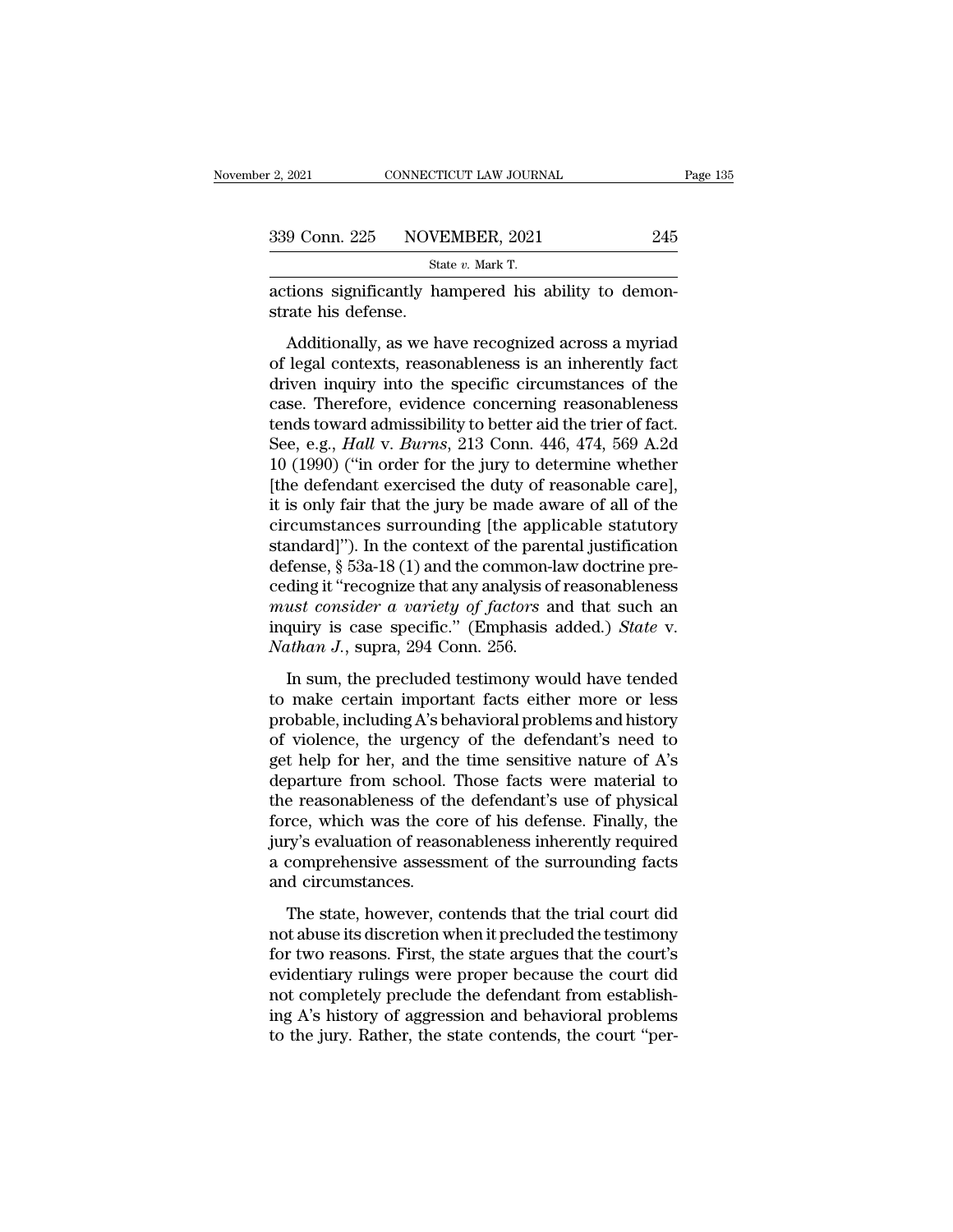## EXECUTE CONNECTICUT LAW JOURNAL Movember 2, 2021<br>246 NOVEMBER, 2021 339 Conn. 225<br>246 State v. Mark T. CONNECTICUT LAW JOURNAL Novemb<br>
246 NOVEMBER, 2021 339 Conn. 225<br>
State *v.* Mark T.<br>
mitted the defendant ample leeway to testify about

 $\frac{\text{COMRECTICUT LAW JOURNAL}}{\text{NOVEMBER, 2021}}$  339 Conn. 225<br>  $\frac{\text{State } v. \text{ Mark T.}}{\text{Mittel the defendant ample leeway to testify about}}$ <br>
these issues and establish other facts [about A's aggres-246 NOVEMBER, 2021 339 Conn. 225<br>
State v. Mark T.<br>
mitted the defendant ample leeway to testify about<br>
these issues and establish other facts [about A's aggres-<br>
sive behavior]," which the defendant did.<sup>8</sup> In other<br>
wor 246 NOVEMBER, 2021 339 Conn. 225<br>
State v. Mark T.<br>
mitted the defendant ample leeway to testify about<br>
these issues and establish other facts [about A's aggressive behavior]," which the defendant did.<sup>8</sup> In other<br>
words, 246 NOVEMBER, 2021 339 Conn. 225<br>
State v. Mark T.<br>
mitted the defendant ample leeway to testify about<br>
these issues and establish other facts [about A's aggressive behavior]," which the defendant did.<sup>8</sup> In other<br>
words, State v. Mark T.<br>
mitted the defendant ample leeway to testify about<br>
these issues and establish other facts [about A's aggressive behavior]," which the defendant did.<sup>8</sup> In other<br>
words, according to the state, other tes mitted the defendant ample leeway<br>these issues and establish other facts<br>sive behavior]," which the defenda<br>words, according to the state, other<br>it abundantly clear that the defenda<br>control A's aggressive behavior.<br>We are ese issues and establish other facts [about A's aggres-<br>ve behavior]," which the defendant did.<sup>8</sup> In other<br>ords, according to the state, other testimony "made<br>abundantly clear that the defendant struggled" to<br>ntrol A's ag sive behavior]," which the defendant did.<sup>8</sup> In other words, according to the state, other testimony "made it abundantly clear that the defendant struggled" to control A's aggressive behavior.<br>We are not persuaded. The sta

*words, according to the state, other testimony "made*<br>*it abundantly clear that the defendant struggled" to*<br>*control A's aggressive behavior.*<br>*We are not persuaded. The state's argument does not*<br>*address whether the pr* it abundantly clear that the defendant struggled" to<br>control A's aggressive behavior.<br>We are not persuaded. The state's argument does not<br>address whether the precluded testimony was *irrele-<br>vant*—i.e., whether the preclud control A's aggressive behavior.<br>We are not persuaded. The state's argument does not<br>address whether the precluded testimony was *irrele-<br>vant*—i.e., whether the precluded testimony was imma-<br>terial or had low probative va We are not persuaded. The state's argument does not<br>address whether the precluded testimony was *irrele-<br>vant*—i.e., whether the precluded testimony was imma-<br>terial or had low probative value. Rather, the state's<br>argumen We are not persuaded. The state's argument does not<br>address whether the precluded testimony was *irrele-<br>vant*—i.e., whether the precluded testimony was imma-<br>terial or had low probative value. Rather, the state's<br>argumen address whether the precluded testimony was *irrele-*<br> *vant*—i.e., whether the precluded testimony was imma-<br>
terial or had low probative value. Rather, the state's<br>
argument is that the trial court permitted the defendan vant—i.e., whether the precluded testimony was imma-<br>terial or had low probative value. Rather, the state's<br>argument is that the trial court permitted the defendant<br>to otherwise establish A's behavioral problems, which<br>sug terial or had low probative value. Rather, the state's<br>argument is that the trial court permitted the defendant<br>to otherwise establish A's behavioral problems, which<br>suggests that the precluded testimony would have been<br>c argument is that the trial court permitted the defendant<br>to otherwise establish A's behavioral problems, which<br>suggests that the precluded testimony would have been<br>cumulative. Section 4-3 of the Connecticut Code of Evi-<br>d to otherwise establish A's behavioral problems, which<br>suggests that the precluded testimony would have been<br>cumulative. Section 4-3 of the Connecticut Code of Evi-<br>dence permits a trial court to exclude evidence that is<br>re suggests that the precluded testimony would have been<br>cumulative. Section 4-3 of the Connecticut Code of Evi-<br>dence permits a trial court to exclude evidence that is<br>relevant "if its probative value is outweighed by the<br>da cumulative. Section 4-3 of the Connecticut Code of Evidence permits a trial court to exclude evidence that is<br>relevant "if its probative value is outweighed by the<br>danger of . . . needless presentation of cumulative<br>evide dence permits a trial court to exclude evidence that is<br>relevant "if its probative value is outweighed by the<br>danger of . . . needless presentation of cumulative<br>evidence." See, e.g., *State* v. *Little*, 138 Conn. App. 1 relevant "if its probative value is outweighed by the<br>danger of . . . needless presentation of cumulative<br>evidence." See, e.g., *State* v. *Little*, 138 Conn. App. 106,<br>123, 50 A.3d 360 ("[r]elevant cumulative evidence is danger of  $\ldots$  needless presentation of cumulative<br>evidence." See, e.g., *State* v. *Little*, 138 Conn. App. 106,<br>123, 50 A.3d 360 ("[r]elevant cumulative evidence is<br>properly excluded when, in the court's exercise of di evidence." See, e.g., *State* v. *Little*, 138 Conn. App. 106,<br>123, 50 A.3d 360 ("[r]elevant cumulative evidence is<br>properly excluded when, in the court's exercise of dis-<br>cretion, it is unfairly cumulative and, thus, is m 123, 50 A.3d 360 ("[r]elevant cumulative evidence is<br>properly excluded when, in the court's exercise of dis-<br>cretion, it is unfairly cumulative and, thus, is more preju-<br>dicial than probative"), cert. denied, 307 Conn. 935 properly excluded when, in the court's exercise of discretion, it is unfairly cumulative and, thus, is more prejudicial than probative"), cert. denied, 307 Conn. 935, 56 A.3d 713 (2012). Although related to relevance, the cretion, it is unfairly cumulative and, thus, is more prejudicial than probative"), cert. denied, 307 Conn. 935, 56 A.3d 713 (2012). Although related to relevance, the exclusion of cumulative evidence targets prejudicial o dicial than probative"), cert. denied, 307 Conn. 935,<br>56 A.3d 713 (2012). Although related to relevance, the<br>exclusion of cumulative evidence targets prejudicial<br>overemphasis and inefficient judicial proceedings.<br>These con b6 A.3d 713 (2012). Although related to relevance, the exclusion of cumulative evidence targets prejudicial overemphasis and inefficient judicial proceedings.<br>These considerations are distinct from relevance, which operate between that will not meaningfully<br>oerates to exclude evidence that will not meaningfully<br>d the trier of fact and evidence that is otherwise<br>eripheral to the case. The state's argument that the<br> $^8$ The state further conten operates to exclude evidence that will not meaningfully<br>aid the trier of fact and evidence that is otherwise<br>peripheral to the case. The state's argument that the<br> $^8$ The state further contends that the trial court's limi

aid the trier of fact and evidence that is otherwise<br>peripheral to the case. The state's argument that the<br> $*$ The state further contends that the trial court's limitations on the defen-<br>dant's testimony about A's behavior **The state's argument that the**<br>
<sup>8</sup> The state further contends that the trial court's limitations on the defendant's testimony about A's behavioral problems prevented the trial from "devolv[ing] into a minitrial about [A peripheral to the case. The state's argument that the<br>
<sup>8</sup>The state further contends that the trial court's limitations on the defendant's testimony about A's behavioral problems prevented the trial from<br>
"devolv[ing] int <sup>8</sup> The state further contends that the trial court's limitations on the defendant's testimony about A's behavioral problems prevented the trial from "devolv[ing] into a minitrial about [A's] general character." To the ex dant's testimony about A's behavioral problems prevented the trial from "devolv[ing] into a minitrial about [A's] general character." To the extent that this repeats the state's earlier suggestion that the disputed testim "devolv[ing] into a minitrial about [A's] general character." To the extent that this repeats the state's earlier suggestion that the disputed testimony would have constituted inadmissible character evidence under  $\S$  4-4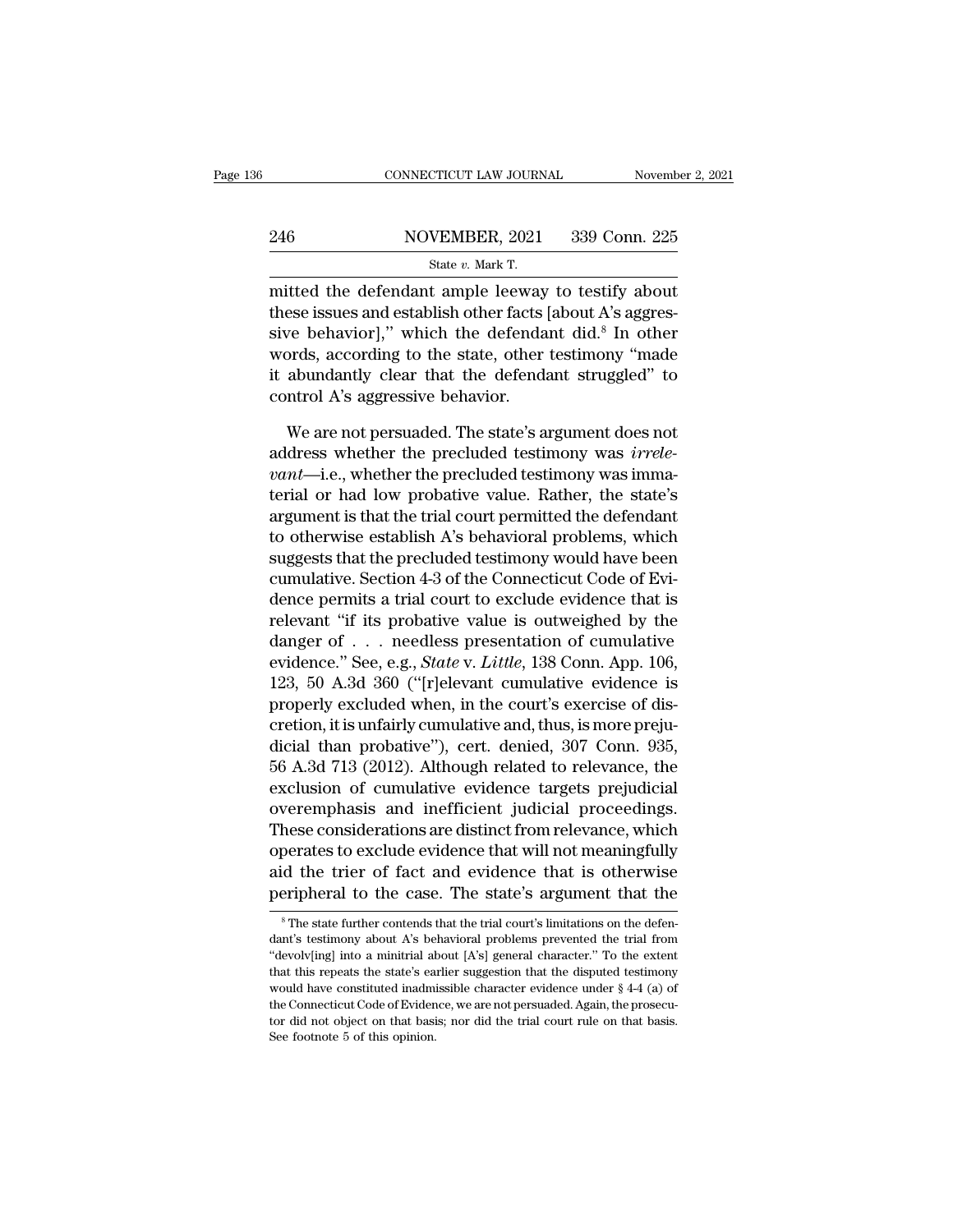| CONNECTICUT LAW JOURNAL | Page 137                     |
|-------------------------|------------------------------|
|                         | 247                          |
| State $v$ . Mark T.     |                              |
|                         | 339 Conn. 225 NOVEMBER, 2021 |

Page 137<br>
2. 2021 CONNECTICUT LAW JOURNAL Page 137<br>
247<br>
217 State v. Mark T.<br>
217 State v. Mark T.<br>
217 State v. Mark T.<br>
217 State v. Mark T.<br>
217 Conflates these considerations.  $\frac{339 \text{ Conn. } 225 \qquad \text{NOVEMBER, } 2021}$ <br>State v. Mark T.<br>precluded testimony was not relevant because<br>cumulative conflates these considerations.<br>In addition, the precluded testimony was high

9 Conn. 225 NOVEMBER, 2021 247<br>
State v. Mark T.<br>
ecluded testimony was not relevant because it was<br>
mulative conflates these considerations.<br>
In addition, the precluded testimony was highly pro-<br>
tive because it concerne  $\begin{array}{r} \text{339 Conn. 225} \text{  NOVERIBER, 2021} \text{   247} \end{array}$ <br>  $\begin{array}{r} \text{State } v. \text{ Mark T.} \end{array}$ <br>
precluded testimony was not relevant because it was<br>
cumulative conflates these considerations.<br>
In addition, the precluded testimony wa State v. Mark T.<br>
State v. Mark T.<br>
The precluded testimony was it was<br>
in addition, the precluded testimony was highly pro-<br>
bative because it concerned the factual context that<br>
might have justified, both subjectively a precluded testimony was not relevant because it was<br>cumulative conflates these considerations.<br>In addition, the precluded testimony was highly pro-<br>bative because it concerned the factual context that<br>might have justified, precided destinony was not refevant because it was<br>cumulative conflates these considerations.<br>In addition, the precluded testimony was highly pro-<br>bative because it concerned the factual context that<br>might have justified, In addition, the precluded testimony was highly probative because it concerned the factual context that might have justified, both subjectively and objectively, the defendant's actions. The state does not explain how any p In addition, the precluded testimony was highly probative because it concerned the factual context that<br>might have justified, both subjectively and objectively,<br>the defendant's actions. The state does not explain how<br>any p bative because it concerned the factual context that<br>might have justified, both subjectively and objectively,<br>the defendant's actions. The state does not explain how<br>any prejudicial effect would have outweighed this high<br>p might have justified, both subjectively and objectively,<br>the defendant's actions. The state does not explain how<br>any prejudicial effect would have outweighed this high<br>probative value such as to render the testimony cumula the defendant's actions. The state does not explain how<br>any prejudicial effect would have outweighed this high<br>probative value such as to render the testimony cumula-<br>tive. Moreover, and most noteworthy, the state never<br>as any prejudicial effect would have outweighed this high<br>probative value such as to render the testimony cumula-<br>tive. Moreover, and most noteworthy, the state never<br>asserted to the trial court that the prosecutor's objec-<br>t probative value such as to render the testimony cumulative. Moreover, and most noteworthy, the state never asserted to the trial court that the prosecutor's objection was based on cumulative evidence, and the court did not tive. Moreover, and most noteworthy, the state never<br>asserted to the trial court that the prosecutor's objec-<br>tion was based on cumulative evidence, and the court<br>did not sustain it on that basis. See, e.g., *State* v.<br>*Ed* asserted to the trial court that the prosection was based on cumulative evidence, a<br>did not sustain it on that basis. See,  $\epsilon$ <br>*Edwards*, 334 Conn. 688, 703, 224 A.3d 504<br>party cannot present a case to the trial of<br>theor d not sustain it on that basis. See, e.g., *State v.*<br>d not sustain it on that basis. See, e.g., *State v.*<br>lwards, 334 Conn. 688, 703, 224 A.3d 504 (2020) ("[a]<br>rty cannot present a case to the trial court on one<br>eory and Edwards, 334 Conn. 688, 703, 224 A.3d 504 (2020) ("[a]<br>party cannot present a case to the trial court on one<br>theory and then seek appellate relief on a different one"<br>(internal quotation marks omitted)).<br>Second, the state

Eaction (1992) (1993) (1993) (1994)<br>party cannot present a case to the trial court on one<br>theory and then seek appellate relief on a different one"<br>(internal quotation marks omitted)).<br>Second, the state argues that the tr party claimst present a case to the that court on one<br>theory and then seek appellate relief on a different one"<br>(internal quotation marks omitted)).<br>Second, the state argues that the trial court's eviden-<br>tiary rulings wer (internal quotation marks omitted)).<br>
Second, the state argues that the trial court's evidentiary rulings were proper because the court reasonably<br>
could have concluded that the defendant's testimony<br>
would have revealed p Second, the state argues that the trial court's evidentiary rulings were proper because the court reasonably could have concluded that the defendant's testimony would have revealed protected information. As discussed previ Second, the state argues that the trial court's evidentiary rulings were proper because the court reasonably<br>could have concluded that the defendant's testimony<br>would have revealed protected information. As dis-<br>cussed pre tiary rulings were proper because the court reasonably<br>could have concluded that the defendant's testimony<br>would have revealed protected information. As dis-<br>cussed previously in this opinion, before trial, the state<br>filed could have concluded that the defendant's testimony<br>would have revealed protected information. As dis-<br>cussed previously in this opinion, before trial, the state<br>filed a motion to seal all references to information that<br>wo would have revealed protected information. As discussed previously in this opinion, before trial, the state filed a motion to seal all references to information that would identify A. The defendant did not oppose the motio cussed previously in this opinion, before trial, the state<br>filed a motion to seal all references to information that<br>would identify A. The defendant did not oppose the<br>motion, and the court granted it and proceeded to stri filed a motion to seal all references to information that<br>would identify A. The defendant did not oppose the<br>motion, and the court granted it and proceeded to strike<br>any identifying statements from the record. The state<br>co would identify A. The defendant did not oppose the<br>motion, and the court granted it and proceeded to strike<br>any identifying statements from the record. The state<br>contends that the court reasonably could have con-<br>cluded th motion, and the court granted it and proceeded to strike<br>any identifying statements from the record. The state<br>contends that the court reasonably could have con-<br>cluded that the defendant, in his direct examination of<br>hims any identifying statements from the record. The state contends that the court reasonably could have concluded that the defendant, in his direct examination of himself at trial, intended to testify about the mental health f contends that the court reasonably could have concluded that the defendant, in his direct examination of himself at trial, intended to testify about the mental health facility and other details of A's treatment. Because th Most and the determining, in this direct chammatori of<br>mself at trial, intended to testify about the mental<br>alth facility and other details of A's treatment.<br>cause the court had sealed that information before<br>al, the state missen as dial, intended to testary associate increasing<br>health facility and other details of A's treatment.<br>Because the court had sealed that information before<br>trial, the state argues, the court acted within its discre-<br>

motion is the court at the minority and better details of TFS dictational.<br>Because the court had sealed that information before<br>trial, the state argues, the court acted within its discre-<br>tion to preclude the defendant fro provided that the state argues, the court acted within its discretion to preclude the defendant from testifying about it.<br>Again, we are not persuaded. As an initial matter, the prosecutor did not base her objections on the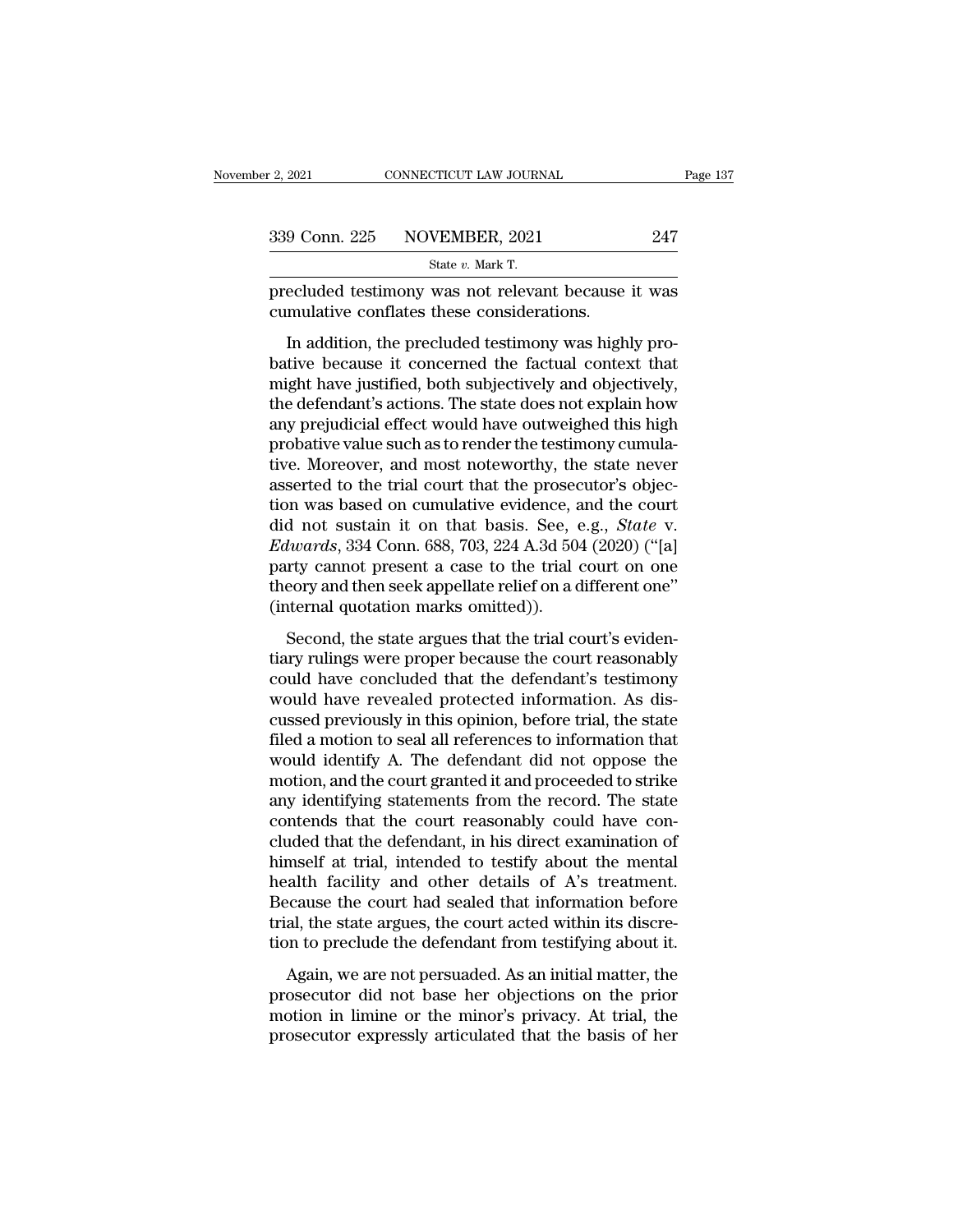## EXECUTE CONNECTICUT LAW JOURNAL Movember 2, 2021<br>248 NOVEMBER, 2021 339 Conn. 225<br>248 State v. Mark T. CONNECTICUT LAW JOURNAL Novemb<br>
248 NOVEMBER, 2021 339 Conn. 225<br>
State *v.* Mark T.<br>
Objections was relevance. The record does not demon-

CONNECTICUT LAW JOURNAL November<br>248 NOVEMBER, 2021 339 Conn. 225<br>359 State v. Mark T.<br>225<br>248 State v. Mark T.<br>25<br>25 State v. Mark T.<br>26<br>26 Objections was relevance. The record does not demon-<br>35 State that the prosecutor  $\begin{tabular}{ll} \bf 248 & NOVEMBER, 2021 & 339 Conn. 225 \\ & \text{State $v$. Mark T.} \end{tabular} \end{tabular} \vspace{5pt} \begin{tabular}{ll} \bf 248 & NOWEMBER, 2021 & 339 Conn. 225 \\ \hline \end{tabular} \vspace{5pt} \begin{tabular}{ll} \hline \text{state $v$. Mark T.} \end{tabular} \end{tabular} \vspace{5pt} \begin{tabular}{ll} \hline \text{noise} & \text{state $v$. Mark T.} \end{tabular} \end{tabular} \vspace{5pt} \begin{tabular}{ll}$ 248 NOVEMBER, 2021 339 Conn. 225<br>
State v. Mark T.<br>
objections was relevance. The record does not demonstrate that the prosecutor's objections were based on<br>
an apprehension that the defendant's testimony would<br>
implicate 248 NOVEMBER, 2021 339 Conn. 225<br>
State v. Mark T.<br>
objections was relevance. The record does not demonstrate that the prosecutor's objections were based on<br>
an apprehension that the defendant's testimony would<br>
implicate State v. Mark T.<br>
State v. Mark T.<br>
objections was relevance. The record does not demonstrate that the prosecutor's objections were based on<br>
an apprehension that the defendant's testimony would<br>
implicate protected infor State v. Mark T.<br>
State v. Mark T.<br>
objections was relevance. The record does not demonstrate that the prosecutor's objections were based on<br>
an apprehension that the defendant's testimony would<br>
implicate protected infor objections was relevance. The record does not demonstrate that the prosecutor's objections were based on<br>an apprehension that the defendant's testimony would<br>implicate protected information, rather than relevance,<br>as asser strate that the prosecutor's objections were based on<br>an apprehension that the defendant's testimony would<br>implicate protected information, rather than relevance,<br>as asserted at trial. Likewise, the record does not dem-<br>on an apprehension that the defendant's testimony would<br>implicate protected information, rather than relevance,<br>as asserted at trial. Likewise, the record does not dem-<br>onstrate that the court sustained the prosecutor's objec implicate protected information, rather than relevance, as asserted at trial. Likewise, the record does not demonstrate that the court sustained the prosecutor's objections on the basis of protecting the minor's privacy, r as asserted at trial. Likewise, the record does not demonstrate that the court sustained the prosecutor's objections on the basis of protecting the minor's privacy, rather than the prosecutor's articulated basis of relevan onstrate that the court sustained the prosecutor's objections on the basis of protecting the minor's privacy,<br>rather than the prosecutor's articulated basis of rele-<br>vance. Because the prosecutor's articulated basis for<br>he tions on the basis of protecting the minor's privacy,<br>rather than the prosecutor's articulated basis of rele-<br>vance. Because the prosecutor's articulated basis for<br>her objections was relevance, not protecting A's pri-<br>vacy rather than the prosecutor's articulated basis of relevance. Because the prosecutor's articulated basis for her objections was relevance, not protecting A's privacy, and because the court did not articulate any different b refluence. Because the prosectuor's articulated basis for<br>
r objections was relevance, not protecting A's pri-<br>
cy, and because the court did not articulate any differ-<br>
t basis for sustaining those objections, we are not<br> ner objections was relevance, not protecting A s pri-<br>vacy, and because the court did not articulate any differ-<br>ent basis for sustaining those objections, we are not<br>persuaded that the trial court's ruling on the motion i

vacy, and because the court durible articulate any different basis for sustaining those objections, we are not<br>persuaded that the trial court's ruling on the motion in<br>limine supported its subsequent evidentiary rulings.<br>M ent basis for sustaining those objections, we are not<br>persuaded that the trial court's ruling on the motion in<br>limine supported its subsequent evidentiary rulings.<br>Moreover, the state's assertion on appeal—that the<br>preclud persuaded that the that court's runng on the motion in<br>limine supported its subsequent evidentiary rulings.<br>Moreover, the state's assertion on appeal—that the<br>precluded testimony was otherwise inadmissible<br>because it was p Moreover, the state's assertion on appeal—that the<br>precluded testimony was otherwise inadmissible<br>because it was protected by the trial court's ruling on<br>the second motion in limine regarding A's privacy—<br>does not address Moreover, the state's assertion on appeal—that the<br>precluded testimony was otherwise inadmissible<br>because it was protected by the trial court's ruling on<br>the second motion in limine regarding A's privacy—<br>does not address precluded testimony was otherwise inadmissible<br>because it was protected by the trial court's ruling on<br>the second motion in limine regarding A's privacy—<br>does not address whether the testimony was relevant.<br>As explained, a because it was protected by the trial court's ruling on<br>the second motion in limine regarding A's privacy—<br>does not address whether the testimony was relevant.<br>As explained, a relevance objection concerns the proba-<br>tive v the second motion in limine regarding A's privacy—<br>does not address whether the testimony was relevant.<br>As explained, a relevance objection concerns the proba-<br>tive value of the disputed testimony and its centrality<br>to the does not address whether the testimony was relevant.<br>As explained, a relevance objection concerns the probative value of the disputed testimony and its centrality<br>to the material issues in the case. This limitation on<br>the As explained, a relevance objection concerns the probative value of the disputed testimony and its centrality to the material issues in the case. This limitation on the admissibility of evidence is distinct from the consid tive value of the disputed testimony and its centrality<br>to the material issues in the case. This limitation on<br>the admissibility of evidence is distinct from the consid-<br>erations that underlie a person's privacy interest a to the material issues in the case. This limitation on<br>the admissibility of evidence is distinct from the consid-<br>erations that underlie a person's privacy interest and<br>the mechanism to seal the record in protection of tha the admissibility of evidence is distinct from the considerations that underlie a person's privacy interest and<br>the mechanism to seal the record in protection of that<br>privacy interest. The state's argument that the testi-<br> erations that underlie a person's privacy interest and<br>the mechanism to seal the record in protection of that<br>privacy interest. The state's argument that the testi-<br>mony was not relevant because it was rendered other-<br>wise the mechanism to seal the record in protection of that<br>privacy interest. The state's argument that the testi-<br>mony was not relevant because it was rendered other-<br>wise inadmissible by the court's prior ruling regarding<br>A's privacy interest. The state's argument that the testi-<br>mony was not relevant because it was rendered other-<br>wise inadmissible by the court's prior ruling regarding<br>A's privacy conflates these considerations. In other<br>words Buy was not rerevant because it was rendered other-<br>se inadmissible by the court's prior ruling regarding<br>s privacy conflates these considerations. In other<br>ords, the state's argument on appeal does not squarely<br>dress the wise madities boy the court's prior ruling regarding<br>A's privacy conflates these considerations. In other<br>words, the state's argument on appeal does not squarely<br>address the basis on which the prosecutor objected,<br>namely,

A's privacy confliates these considerations. In other<br>words, the state's argument on appeal does not squarely<br>address the basis on which the prosecutor objected,<br>namely, that the precluded testimony was irrelevant.<br>Even if words, the state's argument on appear does not squarery<br>address the basis on which the prosecutor objected,<br>namely, that the precluded testimony was irrelevant.<br>Even if the trial court had sustained the prosecutor's<br>object address the basis of which the prosection objected,<br>namely, that the precluded testimony was irrelevant.<br>Even if the trial court had sustained the prosecutor's<br>objections based on its prior ruling on the state's second<br>mot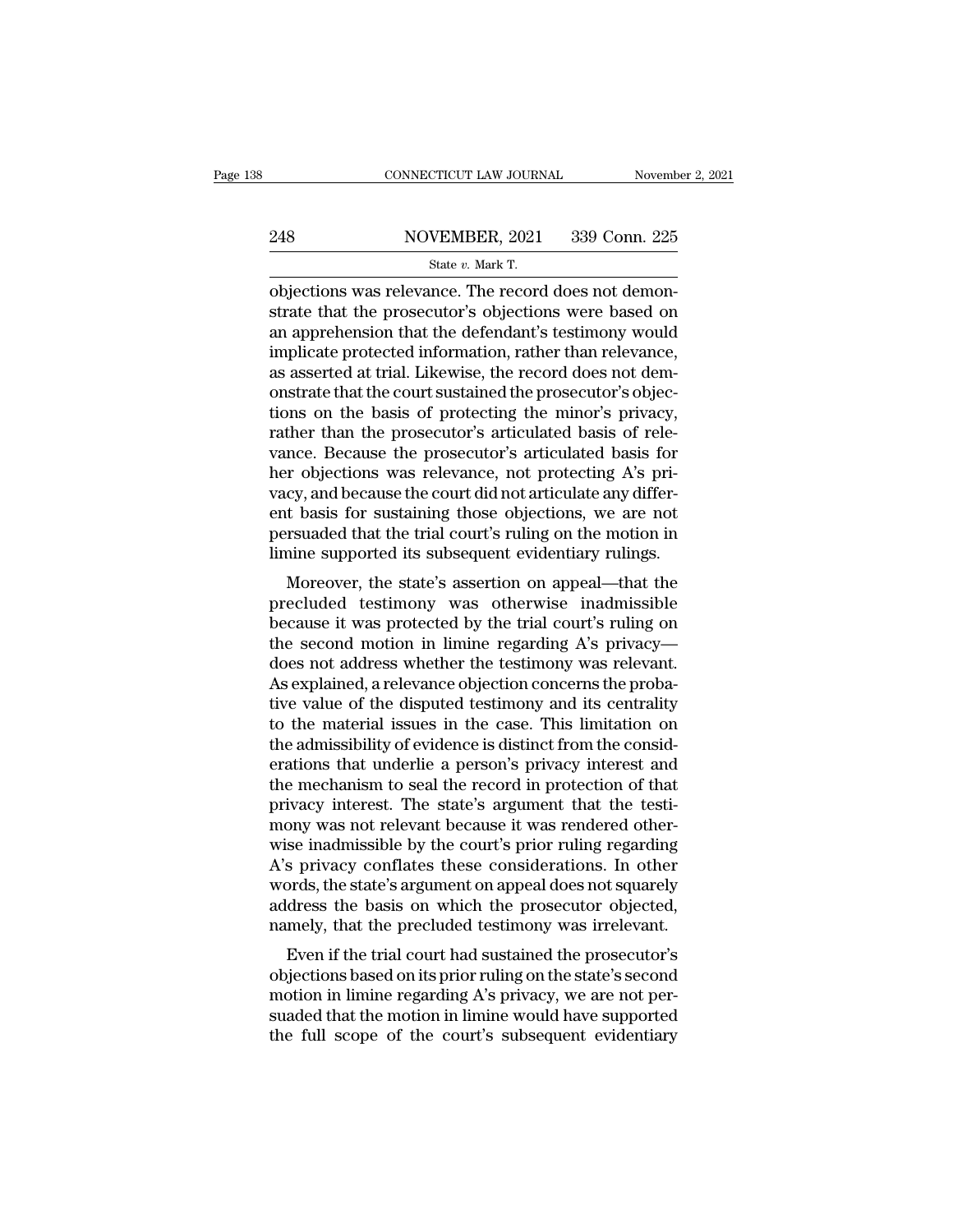r 2, 2021 CONNECTICUT LAW JOURNAL<br>
State *v.* Mark T.<br>
State *v.* Mark T.<br>
Tulings. With the exception of A's full name and the register and the exception of A's full name and the<br>
rulings. With the exception of A's full name and the<br>
rulings. With the exception of A's full name and the<br>
rame of the facility where she was to receive treatment,<br>
th 339 Conn. 225 NOVEMBER, 2021 249<br>
State v. Mark T.<br>
Tulings. With the exception of A's full name and the<br>
name of the facility where she was to receive treatment,<br>
the motion did not specifically challenge the admission<br> 339 Conn. 225 NOVEMBER, 2021 249<br>
State v. Mark T.<br>
Tulings. With the exception of A's full name and the<br>
name of the facility where she was to receive treatment,<br>
the motion did not specifically challenge the admission<br> 339 Conn. 225 NOVEMBER, 2021 249<br>
State v. Mark T.<br>
Tulings. With the exception of A's full name and the<br>
name of the facility where she was to receive treatment,<br>
the motion did not specifically challenge the admission<br> State v. Mark T.<br>
The exception of A's full name and the<br>
name of the facility where she was to receive treatment,<br>
the motion did not specifically challenge the admission<br>
of any substantive evidence related to A's histo state  $v$ . Mark T.<br>
rulings. With the exception of A's full name and the<br>
name of the facility where she was to receive treatment,<br>
the motion did not specifically challenge the admission<br>
of any substantive evidence rela rulings. With the exception of A's full name and the<br>name of the facility where she was to receive treatment,<br>the motion did not specifically challenge the admission<br>of any substantive evidence related to A's history of<br>ag name of the facility where she was to receive treatment,<br>the motion did not specifically challenge the admission<br>of any substantive evidence related to A's history of<br>aggression or behavioral problems. Testimony concern-<br>i the motion did not specifically challenge the admission<br>of any substantive evidence related to A's history of<br>aggression or behavioral problems. Testimony concern-<br>ing the defendant's observations of his daughter's<br>behavio of any substantive evidence related to A's history of<br>aggression or behavioral problems. Testimony concern-<br>ing the defendant's observations of his daughter's<br>behavior at home, the nature of their relationship, his<br>unsucce aggression or behavioral problems. Testimony concerning the defendant's observations of his daughter's behavior at home, the nature of their relationship, his unsuccessful attempts at parental discipline, and the fact that ing the defendant's observations of his daughter's<br>behavior at home, the nature of their relationship, his<br>unsuccessful attempts at parental discipline, and the<br>fact that the appointment concerned A's mental health<br>would behavior at home, the nature of their relationship, his<br>unsuccessful attempts at parental discipline, and the<br>fact that the appointment concerned A's mental health<br>would not have implicated the state's pretrial motion<br>in l unsuccessful attempts at parental discipline, and the<br>fact that the appointment concerned A's mental health<br>would not have implicated the state's pretrial motion<br>in limine. The motion was limited in scope to protect<br>inform fact that the appointment concerned A's mental health<br>would not have implicated the state's pretrial motion<br>in limine. The motion was limited in scope to protect<br>information through which A could be identified, specif-<br>ica would not have implicated the state's pretrial motion<br>in limine. The motion was limited in scope to protect<br>information through which A could be identified, specif-<br>ically, her full name and the name of the treatment<br>facil in limine. The motion was limited in scope to protect<br>information through which A could be identified, specif-<br>ically, her full name and the name of the treatment<br>facility.<sup>9</sup> Stated differently, even if the trial court ha information through which A could be identified, specifically, her full name and the name of the treatment facility.<sup>9</sup> Stated differently, even if the trial court had concluded that the defendant's testimony would have re ically, her full name and the name of the treatment<br>facility.<sup>9</sup> Stated differently, even if the trial court had<br>concluded that the defendant's testimony would have<br>revealed the name of the mental health facility, the<br>scop facility.<sup>9</sup> Stated differently, even if the trial court had concluded that the defendant's testimony would have revealed the name of the mental health facility, the scope of its evidentiary rulings would have been too br cope of its evidentiary rulings would have been too road because the court excluded otherwise relevant and admissible testimony that was not encompassed by sorder granting the state's pretrial motion in limine.<sup>10</sup>  $\frac{9}{$ broad because the court excluded otherwise relevant<br>and admissible testimony that was not encompassed by<br>its order granting the state's pretrial motion in limine.<sup>10</sup><br><sup>9</sup> In addition, the state argues that "the trial court

and admissible testimony that was not encompassed by<br>its order granting the state's pretrial motion in limine.<sup>10</sup><br> $\degree$ <sup>1</sup>n addition, the state argues that "the trial court did not actually preclude<br>*anything*" concerning The state of appointment was not checking<br>absolved by the state of approximation of a limit of a match in the<br> $\frac{10}{3}$  and addition, the state argues that "the trial court did not actually preclude<br>anything" concerning Its order granting the state s pretrial motion in infinite.<br>  $\bullet$  In addition, the state argues that "the trial court did not actually preclude<br> *anything*" concerning the defendant's testimony about A's mental health<br>
ap <sup>9</sup> In addition, the state argues that "the trial court did not actually preclude *anything*" concerning the defendant's testimony about A's mental health appointment because the sustained objection "did not deter the def *At that pointment* because the defendant's testimony about A's mental health pointment because the sustained objection "did not deter the defendant mescribing the type of appointment he set up." (Emphasis in original.) b anyoniment because the sustained objection "did not deter the defendant from describing the type of appointment he set up." (Emphasis in original.) Specifically, the defendant testified: "Well, I needed help with her, and

From describing the type of appointment he set up." (Emphasis in original.)<br>Specifically, the defendant testified: "Well, I needed help with her, and I<br>made an appointment to get her the help that she needed, which was—"<br>A Specifically, the defendant testified: "Well, I needed help with her, and I made an appointment to get her the help that she needed, which was—" At that point, the prosecutor objected, and the court sustained the objectio pool and a mapointment to get her the help that she needed, which was—"<br>At that point, the prosecutor objected, and the court sustained the objec-<br>tion. The defendant then continued: "Okay. The help that she needed, which<br> made an appointment to get her the help that she needed, which was—"<br>At that point, the prosecutor objected, and the court sustained the objec-<br>tion. The defendant then continued: "Okay. The help that she needed, which<br>was tion. The defendant then continued: "Okay. The help that she needed, which was not just some after-school program; it was much more significant." The prosecutor renewed her objection, but the court overruled it. The state was not just some after-school program; it was much more significant." The prosecutor renewed her objection, but the court overruled it. The state now argues that the defendant essentially disregarded the court's ruling su prosecutor renewed her objection, but the court overruled it. The state now argues that the defendant essentially disregarded the court's ruling sustaining the prosecutor's first objection, and, therefore, no testimony was now argues that the defendant essentially disregarded the court's ruling<br>sustaining the prosecutor's first objection, and, therefore, no testimony was<br>actually excluded. We disagree. The defendant's rhetorical choice to re actually excluded. We disagree. The defendant's rhetorical choice to resume his testimony in the same clause where it had been cut off does not establish that his substantive description of the appointment was unaffected b

his testimony in the same clause where it had been cut off does not establish that his substantive description of the appointment was unaffected by the trial court's ruling.  $10$  The concurring and dissenting opinion rais That his substantive description of the appointment was unaffected by the trial court's ruling.<br>
<sup>10</sup> The concurring and dissenting opinion raises two privacy related bases<br>
for the state's motion in limine which, it cont The concurring and dissenting opinion raises two privacy related bases<br>to the state's motion in limine which, it contends, reasonably could have<br>supported the trial court's subsequent evidentiary rulings. First, the concur <sup>10</sup> The concurring and dissenting opinion raises two privacy related bases for the state's motion in limine which, it contends, reasonably could have supported the trial court's subsequent evidentiary rulings. First, the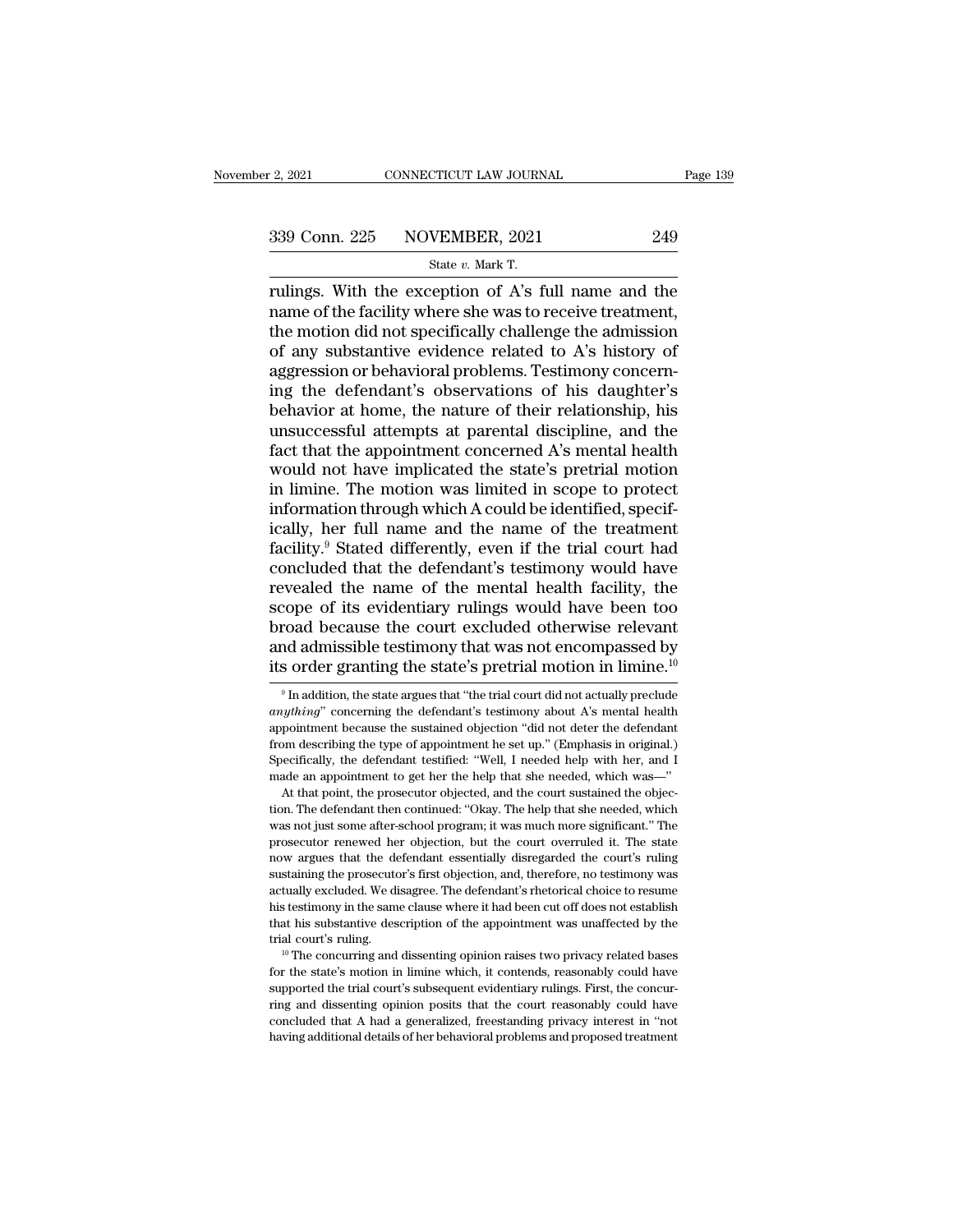## EXECUTE CONNECTICUT LAW JOURNAL Movember 2, 2021<br>250 NOVEMBER, 2021 339 Conn. 225<br>250 State v. Mark T. CONNECTICUT LAW JOURNAL Novemb<br>
State *v.* Mark T.<br>
Accordingly, we conclude that the trial court abused

CONNECTICUT LAW JOURNAL November 2, 2021<br>
O NOVEMBER, 2021 339 Conn. 225<br>
State v. Mark T.<br>
Accordingly, we conclude that the trial court abused<br>
discretion by precluding the defendant's testimony<br>
Out A's ongoing aggressi 250 NOVEMBER, 2021 339 Conn. 225<br>
State v. Mark T.<br>
Accordingly, we conclude that the trial court abused<br>
its discretion by precluding the defendant's testimony<br>
about A's ongoing aggression, the defendant's struggle<br>
with 250 NOVEMBER, 2021 339 Conn. 225<br>
State v. Mark T.<br>
Accordingly, we conclude that the trial court abused<br>
its discretion by precluding the defendant's testimony<br>
about A's ongoing aggression, the defendant's struggle<br>
wit 250 NOVEMBER, 2021 339 Conn. 225<br>
State v. Mark T.<br>
Accordingly, we conclude that the trial court abused<br>
its discretion by precluding the defendant's testimony<br>
about A's ongoing aggression, the defendant's struggle<br>
wit  $\begin{array}{c}\n\hline\n\text{State } v. \text{ Mark T.} \\
\hline\n\text{Accordingly, we conclude that the trial court abused} \\
\text{its discretion by precluding the defendant's testimony} \\
\text{about A's ongoing aggregation, the defendant's struggle} \\
\text{with managing her behavior, and the measures the defendant had taken to care for her urgent mental} \\
\text{health difficulties.}\n\end{array}$ <sup>5ta</sup><br>Accordingly, we condits discretion by preclu<br>about A's ongoing aggre<br>with managing her be<br>defendant had taken t<br>health difficulties.<br>Having concluded th: Accordingly, we conclude that the trial court abused<br>
discretion by precluding the defendant's testimony<br>
out A's ongoing aggression, the defendant's struggle<br>
th managing her behavior, and the measures the<br>
fendant had ta for the discretion by precluding the defendant's testimony<br>about A's ongoing aggression, the defendant's struggle<br>with managing her behavior, and the measures the<br>defendant had taken to care for her urgent mental<br>health di

about A s ongoing aggression, the detendant s struggle<br>with managing her behavior, and the measures the<br>defendant had taken to care for her urgent mental<br>health difficulties.<br>Having concluded that it was an abuse of discre with managing her benavior, and the measures the<br>defendant had taken to care for her urgent mental<br>health difficulties.<br>Having concluded that it was an abuse of discretion<br>for the trial court to preclude this testimony, we defendant nad taken to care for her urgent mental<br>health difficulties.<br>Having concluded that it was an abuse of discretion<br>for the trial court to preclude this testimony, we must<br>now determine whether that error was harmfu Having concluded that it was an abuse of discretion<br>for the trial court to preclude this testimony, we must<br>now determine whether that error was harmful. The<br>defendant contends that the court's evidentiary rulings<br>were har now determine whether that error was harmful. The<br>defendant contends that the court's evidentiary rulings<br>were harmful because the jury effectively "heard one<br>side of this story because the defendant could not intro-<br>publi defendant contends that the court's evidentiary rulings<br>were harmful because the jury effectively "heard one<br>side of this story because the defendant could not intro-<br>published in court . . . . . " However, as with the sta

Moreover, the defendant's testimony would not have implicated any such privacy interest because all statements identifying A or the treatment facility were kept under seal or struck from the record.<br>Second, the concurring privacy interest because all statements identifying A or the treatment facility were kept under seal or struck from the record.<br>Second, the concurring and dissenting opinion asserts that the trial court reasonably could ha Free kept under seal or struck from the record.<br>Second, the concurring and dissenting opinion asserts that the trial court<br>reasonably could have concluded that the defendant's testimony would<br>have "reveal[ed] the content o Second, the concurring and dissenting opinion asserts that the trial court reasonably could have concluded that the defendant's testimony would have "reveal[ed] the content of confidential medical records," such as A's di reasonably could have concluded that the defendant's testimony would have "reveal[ed] the content of confidential medical records," such as A's diagnosis and the identity of her treatment provider. Footnote 4 of the concu have "reveal[ed] the content of confidential medical records," such as A's diagnosis and the identity of her treatment provider. Footnote 4 of the concurring and dissenting opinion. However, the record does not indicate th concurring and dissenting opinion. However, the record does not indicate that the guardian ad litem ever asserted A's privacy interest to specifically exclude testimony about her medical records, which is particularly sign econcurring and dissenting opinion. However, the record does not indicate that the guardian ad litem ever asserted A's privacy interest to specifically exclude testimony about her medical records, which is particularly sig what the guardian ad litem ever asserted A's privacy interest to specifically exclude testimony about her medical records, which is particularly significant given that the state's motions in limine were too limited in sco exclude testimony about her medical records, which is particularly significant given that the state's motions in limine were too limited in scope to support such a privacy interest. Moreover, in *State v. White*, 139 Conn. cant given that the state's motions in limine were too limited in scope to support such a privacy interest. Moreover, in *State* v. *White*, 139 Conn. App. 430, 55 A.3d 818 (2012), cert. denied, 307 Conn. 953, 58 A.3d 975 example of such a privacy interest. Moreover, in *State* v. *White*, 139 Conn. App. 430, 55 A.3d 818 (2012), cert. denied, 307 Conn. 953, 58 A.3d 975 (2013), on which the concurring and dissenting opinion relies; see footn which the concurring and dissenting opinion relies; see footnote 4 of the concurring and dissenting opinion; the Appellate Court upheld the trial court's exclusion of medical records only after weighing the interest in th concurring and dissenting opinion; the Appellate Court upheld the trial court's exclusion of medical records only after weighing the interest in the confidentiality of the records against their probative value. See *State* court's exclusion of medical records only after weighing the interest in the confidentiality of the records against their probative value. See *State* v. White, supra, 440. Contrary to the concurring and dissenting opinio confidentiality of the records against their probative value. See *Statev*. White, supra, 440. Contrary to the concurring and dissenting opinion's assertion, the precluded testimony in this case had very high probative va supra, 440. Contrary to the concurring and dissenting opinion's assertion, the precluded testimony in this case had very high probative value. Most important, even if we assume that the defendant's testimony would have inc the precluded testimony in this case had very high probative value. Most important, even if we assume that the defendant's testimony would have included some medical information, the record does not indicate that it would important, even if we assume that the defendant's testimony would have included some medical information, the record does not indicate that it would have been so limited. For example, testimony concerning the defendant's o would have been so limited. For example, testimony concerning the defen-

were harmful because the jury effectively "heard one side of this story because the defendant could not intro-<br>published in court . . . . " However, as with the state's argument, we disagree with the concurring and dissent information through which a could be identified. The court's order through which a court . . . . . " However, as with the state's argument, we disagree with the concurring and dissenting opinion's characterization of the s Side Of this story because the deferidant could not intro-<br>published in court . . . . " However, as with the state's argument, we dis-<br>agree with the concurring and dissenting opinion's characterization of the<br>scope of the published in court . . . ." However, as with the state's argument, we disagree with the concurring and dissenting opinion's characterization of the scope of the state's second motion in limine, which sought to exclude only pare with the concurring and dissenting opinion's characterization of the scope of the state's second motion in limine, which sought to exclude only information through which A could be identified. The court's order granti scope of the state's second motion in limine, which so<br>scope of the state's second motion in limine, which so<br>information through which A could be identified. The c<br>this motion was too narrow in scope to support such a b<br>M For the concurring which a could be identified. The court's order granting is motion was too narrow in scope to support such a broad privacy interest.<br>Decover, the defendant's testimony would not have implicated any such<br>i reasonably could have the concluded that the defendant's testimon was too narrow in scope to support such a broad privacy interest.<br>Moreover, the defendant's testimony would not have implicated any such privacy interest be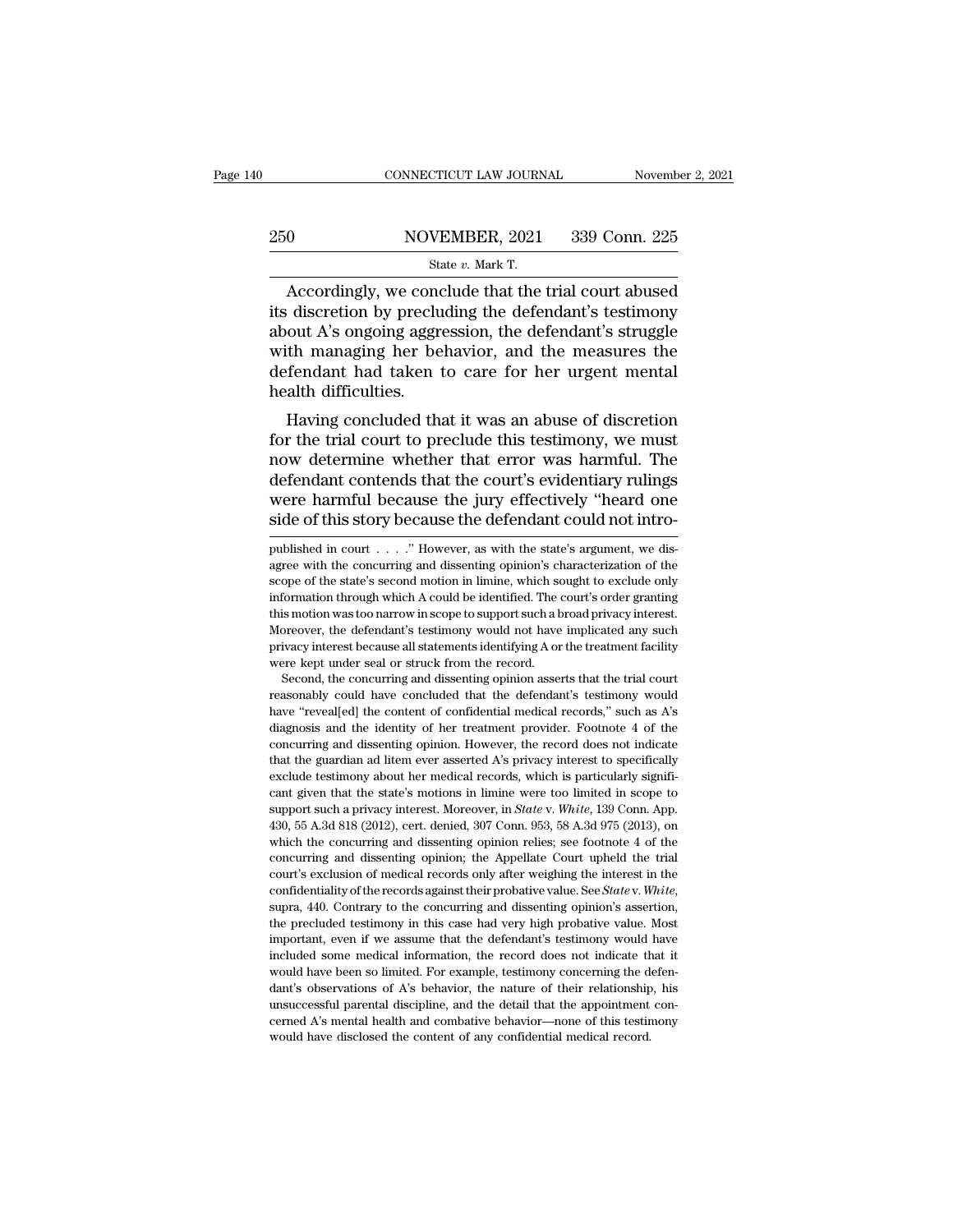$\begin{array}{|l|l|} \hline \text{2, 2021}} & \text{CONRECTICUT LAW JOURNAL} & \text{Page} \ \hline \text{339 Conn. 225} & \text{NOVEMBER, 2021} & \text{251} \ \hline \text{State } v. \text{ Mark T.} \ \hline \text{duce crucial evidence of why his actions were justified.'} \ \hline \text{Without this evidence, he argues, the jury was left with no basis to believe that the deformation model.} \hline \end{array}$ 339 Conn. 225 NOVEMBER, 2021 251<br>
State v. Mark T.<br>
duce crucial evidence of why his actions were justified."<br>
Without this evidence, he argues, the jury was left with<br>
no basis to believe that the defendant's conduct cou 339 Conn. 225 NOVEMBER, 2021 251<br>
State v. Mark T.<br>
duce crucial evidence of why his actions were justified."<br>
Without this evidence, he argues, the jury was left with<br>
no basis to believe that the defendant's conduct cou 339 Conn. 225 NOVEMBER, 2021 251<br>
State v. Mark T.<br>
duce crucial evidence of why his actions were justified."<br>
Without this evidence, he argues, the jury was left with<br>
no basis to believe that the defendant's conduct cou Solution 2012 110 (211.1211), 2011<br>State v. Mark T.<br>duce crucial evidence of why his actions were justified."<br>Without this evidence, he argues, the jury was left with<br>no basis to believe that the defendant's conduct could state v. Mark T.<br>
duce crucial evidence of why his actions were justified."<br>
Without this evidence, he argues, the jury was left with<br>
no basis to believe that the defendant's conduct could<br>
be subjectively or objectively duce crucial evidence of why his actions were justified."<br>Without this evidence, he argues, the jury was left with<br>no basis to believe that the defendant's conduct could<br>be subjectively or objectively reasonable. The state Without this evidence, he argues, the jury was left with<br>no basis to believe that the defendant's conduct could<br>be subjectively or objectively reasonable. The state con-<br>tends that the evidentiary rulings were harmless<br>bec no basis to believe that the defendant's conduct could<br>be subjectively or objectively reasonable. The state con-<br>tends that the evidentiary rulings were harmless<br>because the defendant's general testimony about his<br>parentin be subjectively or objectively reasonable. The state contends that the evidentiary rulings were harmless because the defendant's general testimony about his parenting difficulties, "in combination with [Wilkos'] undisputed The law governing is more than the exploration of the defendant's general testimony about his renting difficulties, "in combination with [Wilkos'] disputed [testimony] that [A] was in a special educa-<br>on program for childr because the defendant s general testmony about his<br>parenting difficulties, "in combination with [Wilkos']<br>undisputed [testimony] that [A] was in a special educa-<br>tion program for children with behavioral issues, ren-<br>dered

parenting uniculities, and combination with [Wikos]<br>undisputed [testimony] that [A] was in a special educa-<br>tion program for children with behavioral issues, ren-<br>dered cumulative any further detail about" A's behavior.<br>"T matured (resultionly) that  $[A]$  was in a spectal education program for children with behavioral issues, rendered cumulative any further detail about" A's behavior.<br>
"The law governing harmless error for nonconstitutional tion program for children with behavioral issues, rendered cumulative any further detail about" A's behavior.<br>
"The law governing harmless error for nonconstitu-<br>
tional evidentiary claims is well settled. When an<br>
imprope dered culturalive any further detail about A s behavior.<br>
"The law governing harmless error for nonconstitu-<br>
tional evidentiary claims is well settled. When an<br>
improper evidentiary ruling is not constitutional in<br>
nature "The law governing harmless error for nonconstitutional evidentiary claims is well settled. When an improper evidentiary ruling is not constitutional in nature, the defendant bears the burden of demonstrating that the err tional evidentiary claims is well settled. When an improper evidentiary ruling is not constitutional in nature, the defendant bears the burden of demonstrating that the error was harmful.  $\ldots$  [W]hether [an improper ruli improper evidentiary ruling is not constitutional in<br>nature, the defendant bears the burden of demonstra-<br>ting that the error was harmful.  $\dots$  [W]hether [an<br>improper ruling] is harmless in a particular case<br>depends [on] nature, the defendant bears the burden of demonstra-<br>ting that the error was harmful. . . . [W]hether [an<br>improper ruling] is harmless in a particular case<br>depends [on] a number of factors, such as the impor-<br>tance of the ting that the error was harmful.  $\ldots$  [W]hether [an improper ruling] is harmless in a particular case depends [on] a number of factors, such as the importance of the witness' testimony in the [defendant's] case, whether improper ruling] is harmless in a particular case<br>depends [on] a number of factors, such as the impor-<br>tance of the witness' testimony in the [defendant's] case,<br>whether the testimony was cumulative, the presence<br>or absenc depends [on] a number of factors, such as the importance of the witness' testimony in the [defendant's] case, whether the testimony was cumulative, the presence or absence of evidence corroborating or contradicting the tes tance of the witness' testimony in the [defendant's] case,<br>whether the testimony was cumulative, the presence<br>or absence of evidence corroborating or contradicting<br>the testimony of the witness on material points, the<br>exte whether the testimony was cumulative, the presence<br>or absence of evidence corroborating or contradicting<br>the testimony of the witness on material points, the<br>extent of cross-examination otherwise permitted, and,<br>of course or absence of evidence corroborating or contradicting<br>the testimony of the witness on material points, the<br>extent of cross-examination otherwise permitted, and,<br>of course, the overall strength of the prosecution's case.<br>. the testimony of the witness on material points, the extent of cross-examination otherwise permitted, and, of course, the overall strength of the prosecution's case.<br>  $\dots$  Most importantly, we must examine the impact of t extent of cross-examination otherwise permitted, and,<br>of course, the overall strength of the prosecution's case.<br>... Most importantly, we must examine the impact of<br>the ... evidence on the trier of fact and the result of<br>t of course, the overall strength of the prosecution's case.<br>
. . . Nost importantly, we must examine the impact of<br>
the . . . evidence on the trier of fact and the result of<br>
the trial. . . . . [T]he proper standard for de ... Most importantly, we must examine the impact of<br>the ... evidence on the trier of fact and the result of<br>the trial.... [T]he proper standard for determining<br>whether an erroneous evidentiary ruling is harmless<br>should be the . . . evidence on the trier of fact and the result of<br>the trial. . . . [T]he proper standard for determining<br>whether an erroneous evidentiary ruling is harmless<br>should be whether the jury's verdict was substantially<br>s the trial. . . . . [T]he proper standard for determining<br>whether an erroneous evidentiary ruling is harmless<br>should be whether the jury's verdict was substantially<br>swayed by the error. . . . Accordingly, a nonconstitu-<br>ti whether an erroneous evidentiary ruling is harmless<br>should be whether the jury's verdict was substantially<br>swayed by the error. . . . Accordingly, a nonconstitu-<br>tional error is harmless when an appellate court has a<br>fair bound be whether the jury's vertict was substantially<br>vayed by the error.... Accordingly, a nonconstitu-<br>nnal error is harmless when an appellate court has a<br>ir assurance that the error did not substantially affect<br>e verd swayed by the error.  $\ldots$  Accordingly, a honconstructional error is harmless when an appellate court has a fair assurance that the error did not substantially affect the verdict." (Internal quotation marks omitted.) *Sta* 

dial error is harmless when an appenate court has a<br>fair assurance that the error did not substantially affect<br>the verdict." (Internal quotation marks omitted.) *State*<br>v. Fernando V., 331 Conn. 201, 215, 202 A.3d 350 (201 fair assurance that the error did not substantially affect<br>the verdict." (Internal quotation marks omitted.) State<br>v. Fernando V., 331 Conn. 201, 215, 202 A.3d 350 (2019).<br>The defendant's parental justification defense, o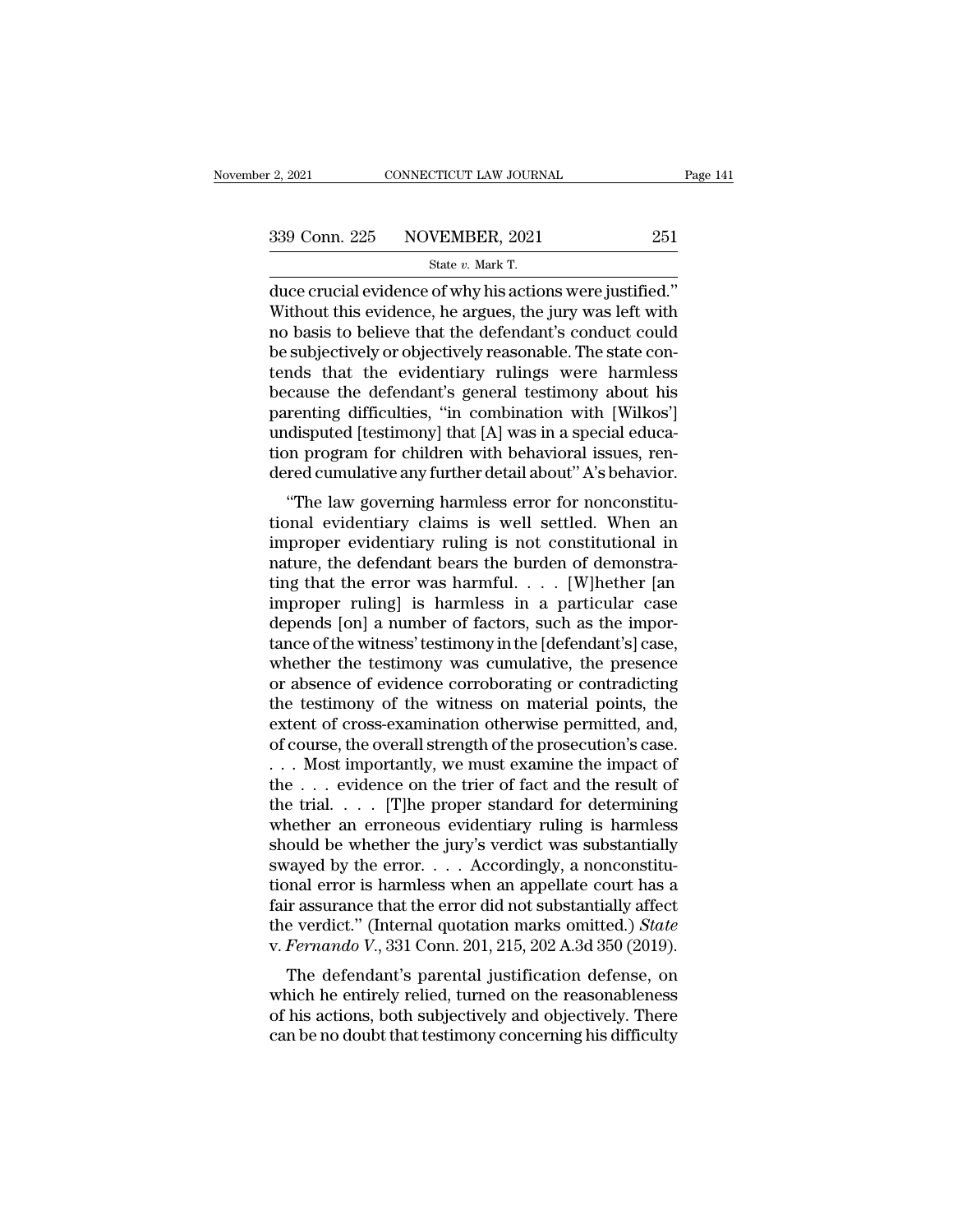## EXECUTE CONNECTICUT LAW JOURNAL Movember 2, 2021<br>252 NOVEMBER, 2021 339 Conn. 225<br>254 State v. Mark T. CONNECTICUT LAW JOURNAL Novemb<br>
252 NOVEMBER, 2021 339 Conn. 225<br>
State *v. Mark T.*<br>
With his daughter's behavioral problems and the nature

CONNECTICUT LAW JOURNAL November 2, 2021<br>
252 NOVEMBER, 2021 339 Conn. 225<br>  $\frac{\text{State } v. \text{ Mark T.}}{\text{with his daughter's behavioral problems and the nature of the treatment he sought for her on the day of the incident would have been crucial to that defines. The$ 252 NOVEMBER, 2021 339 Conn. 225<br>
State v. Mark T.<br>
With his daughter's behavioral problems and the nature<br>
of the treatment he sought for her on the day of the<br>
incident would have been crucial to that defense. The<br>
reaso 252 NOVEMBER, 2021 339 Conn. 225<br>
State v. Mark T.<br>
with his daughter's behavioral problems and the nature<br>
of the treatment he sought for her on the day of the<br>
incident would have been crucial to that defense. The<br>
reas 252 NOVEMBER, 2021 339 Conn. 225<br>
State v. Mark T.<br>
with his daughter's behavioral problems and the nature<br>
of the treatment he sought for her on the day of the<br>
incident would have been crucial to that defense. The<br>
reas State v. Mark T.<br>
State v. Mark T.<br>
with his daughter's behavioral problems and the nature<br>
of the treatment he sought for her on the day of the<br>
incident would have been crucial to that defense. The<br>
reasonableness of a State v. Mark T.<br>
with his daughter's behavioral problems and the nature<br>
of the treatment he sought for her on the day of the<br>
incident would have been crucial to that defense. The<br>
reasonableness of a parent's conduct t with his daughter's behavioral problems and the nature<br>of the treatment he sought for her on the day of the<br>incident would have been crucial to that defense. The<br>reasonableness of a parent's conduct to restrain their<br>child of the treatment he sought for her on the day of the<br>incident would have been crucial to that defense. The<br>reasonableness of a parent's conduct to restrain their<br>child is defined, at least in part, by the child's actions<br> incident would have been crucial to that defense. The<br>reasonableness of a parent's conduct to restrain their<br>child is defined, at least in part, by the child's actions<br>necessitating such restraint. Specifically, it was the reasonableness of a parent's conduct to restrain their<br>child is defined, at least in part, by the child's actions<br>necessitating such restraint. Specifically, it was the<br>responsibility of the jury, as the finder of fact, to child is defined, at least in part, by the child's actions<br>necessitating such restraint. Specifically, it was the<br>responsibility of the jury, as the finder of fact, to deter-<br>mine the defendant's subjective intent—for exam necessitating such restraint. Specifically, it was the responsibility of the jury, as the finder of fact, to determine the defendant's subjective intent—for example, whether the defendant's conduct was the result of his as responsibility of the jury, as the finder of fact, to determine the defendant's subjective intent—for example, whether the defendant's conduct was the result of his assessment of A's recalcitrance or her history of violen mine the defendant's subjective intent—for example,<br>whether the defendant's conduct was the result of his<br>assessment of A's recalcitrance or her history of violent<br>behavior. But the jury's full and fair evaluation of the<br>d whether the defendant's conduct was the result of his<br>assessment of A's recalcitrance or her history of violent<br>behavior. But the jury's full and fair evaluation of the<br>defendant's subjective belief that his actions were n assessment of A's recalcitrance or her history of violent<br>behavior. But the jury's full and fair evaluation of the<br>defendant's subjective belief that his actions were nec-<br>essary to promote A's welfare was likely substanti behavior. But the jury's full and fair evaluation of the defendant's subjective belief that his actions were necessary to promote A's welfare was likely substantially impaired by the defendant's inability to testify regard defendant's subjective belief that his actions were nec-<br>essary to promote A's welfare was likely substantially<br>impaired by the defendant's inability to testify regarding<br>the specific circumstances that led to A's mental h essary to promote A's welfare was likely substantially<br>impaired by the defendant's inability to testify regarding<br>the specific circumstances that led to A's mental health<br>appointment. It was also the responsibility of the impaired by the defendant's inability to testify regarding<br>the specific circumstances that led to A's mental health<br>appointment. It was also the responsibility of the jury<br>to examine the objective reasonableness of the def the specific circumstances that led to A's mental health<br>appointment. It was also the responsibility of the jury<br>to examine the objective reasonableness of the defen-<br>dant's conduct in response to both A's recalcitrance<br>an appointment. It was also the responsibility of the jury<br>to examine the objective reasonableness of the defen-<br>dant's conduct in response to both A's recalcitrance<br>and her history of aggression. But the jury's ability to<br>as to examine the objective reasonableness of the defendant's conduct in response to both A's recalcitrance and her history of aggression. But the jury's ability to ascertain the objective reasonableness of the defendant's ac dant's conduct in response to both A<br>and her history of aggression. But the<br>ascertain the objective reasonablenes<br>dant's actions was similarly hampered l<br>not extrapolate what a reasonable par<br>done in the defendant's positi In the mastory of aggression. But the jury's ability to<br>certain the objective reasonableness of the defen-<br>nt's actions was similarly hampered because it could<br>t extrapolate what a reasonable parent would have<br>me in the de ascertain the objective reasonableness of the defendant's actions was similarly hampered because it could not extrapolate what a reasonable parent would have done in the defendant's position without fully comprehending the

dant s actions was similarly nampered because it could<br>not extrapolate what a reasonable parent would have<br>done in the defendant's position without fully compre-<br>hending the defendant's position.<br>The state contends that an From the defendant's position without fully comprehending the defendant's position.<br>The state contends that any error was harmless<br>because the precluded testimony would have been ren-<br>dered cumulative by other, admitted te Figure 11 the defendant is position.<br>The state contends that any error was harmless<br>because the precluded testimony would have been ren-<br>dered cumulative by other, admitted testimony. Specifi-<br>cally, the state notes that t The state contends that any error was harmless<br>because the precluded testimony would have been ren-<br>dered cumulative by other, admitted testimony. Specifi-<br>cally, the state notes that there was sufficient, admitted<br>testimo The state contends that any error was harmless<br>because the precluded testimony would have been ren-<br>dered cumulative by other, admitted testimony. Specifi-<br>cally, the state notes that there was sufficient, admitted<br>testimo because the precluded testimony would have been ren-<br>dered cumulative by other, admitted testimony. Specifi-<br>cally, the state notes that there was sufficient, admitted<br>testimony to establish A's behavioral problems to the<br> dered cumulative by other, admitted testimony. Specifically, the state notes that there was sufficient, admitted testimony to establish A's behavioral problems to the jury, including the defendant's general testimony about cally, the state notes that there was sufficient, admitted<br>testimony to establish A's behavioral problems to the<br>jury, including the defendant's general testimony about<br>his parenting difficulties; his request for assistanc problems. by, including the detendant s general testimony about<br>s parenting difficulties; his request for assistance from<br>e department; his fear that his daughter would be<br>aced in foster care; and Wilkos' testimony that A was<br>a scho he department; his fear that his daughter would be<br>placed in foster care; and Wilkos' testimony that A was<br>in a school program for students with behavioral<br>problems.<br>We disagree. The precluded testimony would not have<br>been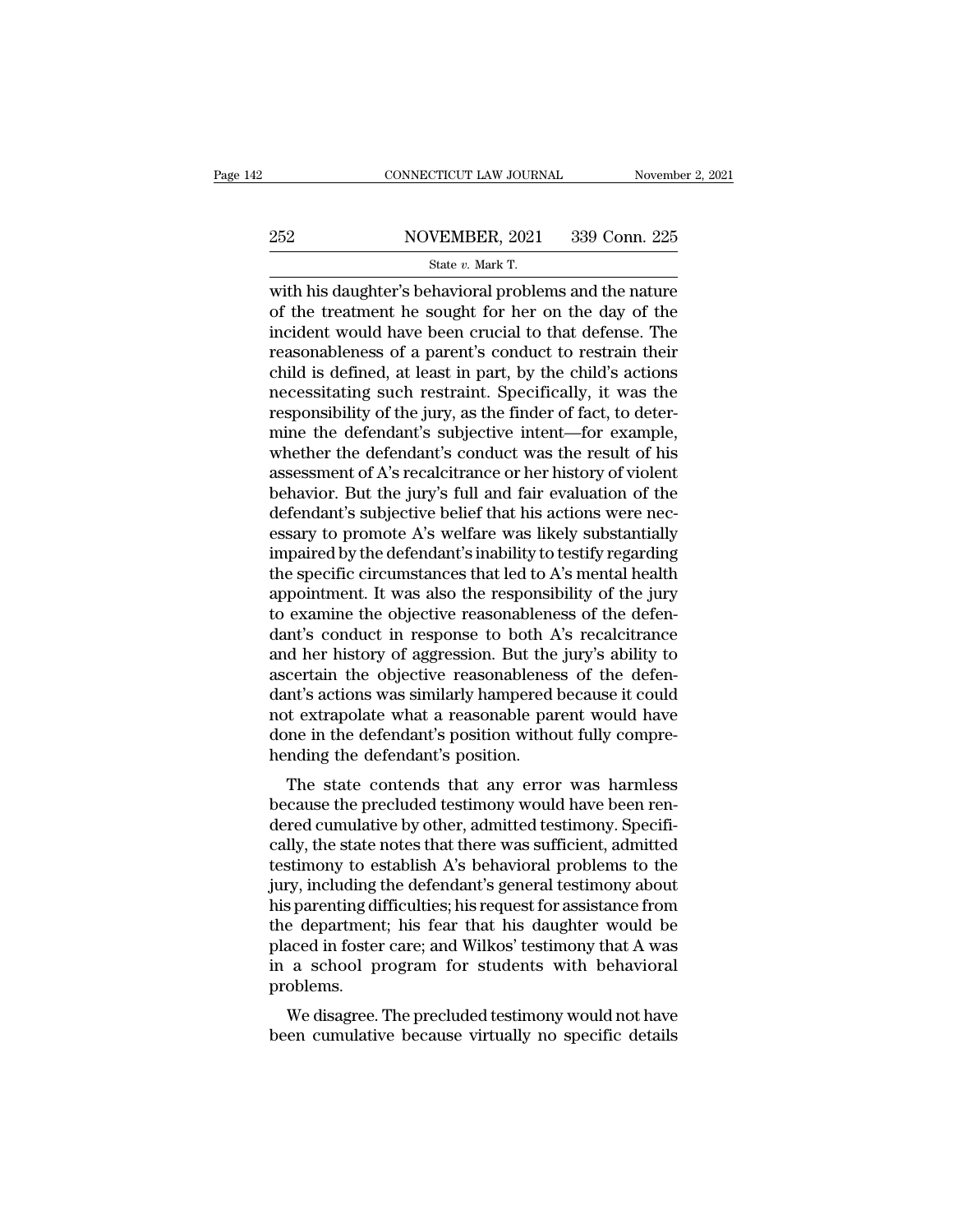F. 2, 2021 CONNECTICUT LAW JOURNAL<br>
State *v.* Mark T.<br>
State *v.* Mark T.<br>
about the nature of A's behavior in her interactions 2, 2021 CONNECTICUT LAW JOURNAL Page 143<br>  $\begin{array}{r}\n 339 \text{ Conn. } 225 \quad \text{NOVEMBER, } 2021 \quad \text{253} \\
 \hline\n \text{State } v. \text{ Mark T.} \\
 \text{about the nature of A's behavior in her interactions} \\
 \text{with the defendant were admitted as evidence. The} \\
 \text{intra's determination of whether the defendant's actions.} \n\end{array}$  $339$  Conn. 225 NOVEMBER, 2021 253<br>  $\frac{339}{100}$   $\frac{339}{100}$   $\frac{339}{100}$   $\frac{339}{100}$   $\frac{339}{100}$   $\frac{339}{100}$   $\frac{339}{100}$   $\frac{339}{100}$   $\frac{339}{100}$   $\frac{339}{100}$   $\frac{339}{100}$   $\frac{339}{100}$   $\frac{339}{100}$   $\frac$ 339 Conn. 225 NOVEMBER, 2021 253<br>
State v. Mark T.<br>
about the nature of A's behavior in her interactions<br>
with the defendant were admitted as evidence. The<br>
jury's determination of whether the defendant's actions<br>
were ju 339 Conn. 225 NOVEMBER, 2021 253<br>
State v. Mark T.<br>
about the nature of A's behavior in her interactions<br>
with the defendant were admitted as evidence. The<br>
jury's determination of whether the defendant's actions<br>
were ju SECULAR 220 110 CERTENTS, 2022<br>
State v. Mark T.<br>
about the nature of A's behavior in her interactions<br>
with the defendant were admitted as evidence. The<br>
jury's determination of whether the defendant's actions<br>
were just state v. Mark T.<br>
state v. Mark T.<br>
shown the nature of A's behavior in her interactions<br>
with the defendant were admitted as evidence. The<br>
jury's determination of whether the defendant's actions<br>
were justifiable under about the nature of A's behavior in her interactions<br>with the defendant were admitted as evidence. The<br>jury's determination of whether the defendant's actions<br>were justifiable under the circumstances necessarily<br>needed to jury's determination of whether the defendant's actions<br>were justifiable under the circumstances necessarily<br>needed to be informed by the specific details of A's<br>situation, not just generalized and oblique references<br>to he were justifiable under the circumstances necessarily<br>needed to be informed by the specific details of A's<br>situation, not just generalized and oblique references<br>to her behavioral issues. See, e.g., *State* v. *Nathan J.*,<br> reeded to be informed by the<br>situation, not just generalized<br>to her behavioral issues. See,<br>supra, 294 Conn. 256 ("any ana<br>[under the parental justification<br>*a variety of factors* and . . . [<br>*cific*" (emphasis added)).<br>Fo diation, not just generalized and oblique references<br>her behavioral issues. See, e.g., *State v. Nathan J.*,<br>pra, 294 Conn. 256 ("any analysis of reasonableness<br>mder the parental justification defense] *must consider*<br>var to her behavioral issues. See, e.g., *State V. Nathah 3.*,<br>supra, 294 Conn. 256 ("any analysis of reasonableness<br>[under the parental justification defense] *must consider*<br>a variety of factors and . . . [the] inquiry is

supra, 294 Colui. 250 ( any analysis of reasonable<br>hest [under the parental justification defense] *must consider*<br>a variety of factors and . . . [the] inquiry is *case spe-<br>cific*" (emphasis added)).<br>For example, the adm funder the patental justincation defense  $\lceil$  must consider<br>a variety of factors and . . . [the] inquiry is case spe-<br>cific" (emphasis added)).<br>For example, the admitted evidence about A's place-<br>ment in the school progr *theory of Jactors* and  $\ldots$  [the] inquiry is *case specific*" (emphasis added)).<br>For example, the admitted evidence about A's placement in the school program and the defendant's interactions with the department would no *nature* (emphasis added)).<br>
For example, the admitted evidence about A's place-<br>
ment in the school program and the defendant's interac-<br>
tions with the department would not have rendered<br>
further evidence about A's behav For example, the admitted evidence about A's place-<br>ment in the school program and the defendant's interac-<br>tions with the department would not have rendered<br>further evidence about A's behavior cumulative because<br>this evid ment in the school program and the defendant's interactions with the department would not have rendered<br>further evidence about A's behavior cumulative because<br>this evidence contained no details establishing the<br>*nature and* tions with the department would not have rendered<br>further evidence about A's behavior cumulative because<br>this evidence contained no details establishing the<br>*nature and degree* of both her participation in the<br>school progr further evidence about A's behavior cumulative because<br>this evidence contained no details establishing the<br>*nature and degree* of both her participation in the<br>school program and the defendant's interactions with<br>the depar this evidence contained no details establishing the<br>
nature and degree of both her participation in the<br>
school program and the defendant's interactions with<br>
the department. Moreover, that evidence was limited<br>
to the con nature and degree of both her participation in the<br>school program and the defendant's interactions with<br>the department. Moreover, that evidence was limited<br>to the context of state institutions, which would not<br>have rendere school program and the defendant's interactions with<br>the department. Moreover, that evidence was limited<br>to the context of state institutions, which would not<br>have rendered cumulative the precluded evidence about<br>the defen the department. Moreover, that evidence was limited<br>to the context of state institutions, which would not<br>have rendered cumulative the precluded evidence about<br>the defendant's difficulty managing A's behavior at<br>home. Like to the context of state institutions, which would not<br>have rendered cumulative the precluded evidence about<br>the defendant's difficulty managing A's behavior at<br>home. Likewise, testimony by the defendant about the<br>nature of have rendered cumulative the precluded evidence about<br>the defendant's difficulty managing A's behavior at<br>home. Likewise, testimony by the defendant about the<br>nature of the appointment would not have been cumula-<br>tive beca the defendant's difficulty managing A's behavior at<br>home. Likewise, testimony by the defendant about the<br>nature of the appointment would not have been cumula-<br>tive because the only admitted testimony was that it<br>was, in A' home. Likewise, testimony by the defendant about the<br>nature of the appointment would not have been cumula-<br>tive because the only admitted testimony was that it<br>was, in A's words, "outpatient"; in Wilkos' words, "an<br>appoint nature of the appointment would not have been cumulative because the only admitted testimony was that it was, in A's words, "outpatient"; in Wilkos' words, "an appointment for something [A] want[ed] to do; it was for an af tive because the only admitted testimony was that it<br>was, in A's words, "outpatient"; in Wilkos' words, "an<br>appointment for something [A] want[ed] to do; it was<br>for an after-school program"; and, in the defendant's<br>words, was, in A's words, "outpatient"; in Wilkos' words, "an appointment for something [A] want[ed] to do; it was for an after-school program"; and, in the defendant's words, "much more significant" than an after-school program. pointment for something [A] want[ed] to do, it was<br>r an after-school program"; and, in the defendant's<br>ords, "much more significant" than an after-school<br>ogram. These characterizations were too general to<br>nder further tes For an alter-school program, and, in the defendant s<br>words, "much more significant" than an after-school<br>program. These characterizations were too general to<br>render further testimony about the specific nature of<br>the appoin

words, inder note significant that an area-school<br>program. These characterizations were too general to<br>render further testimony about the specific nature of<br>the appointment cumulative.<br>The concurring and dissenting opinion program. These characterizations were too general to<br>render further testimony about the specific nature of<br>the appointment cumulative.<br>The concurring and dissenting opinion asserts that<br>"[n]othing in the record . . . suppo "[n]othing in the record  $\ldots$  supports a conclusion that [A] was in imminent danger of serious harm such that it would have been detrimental to her welfare to postpone treatment until such time as [she] could be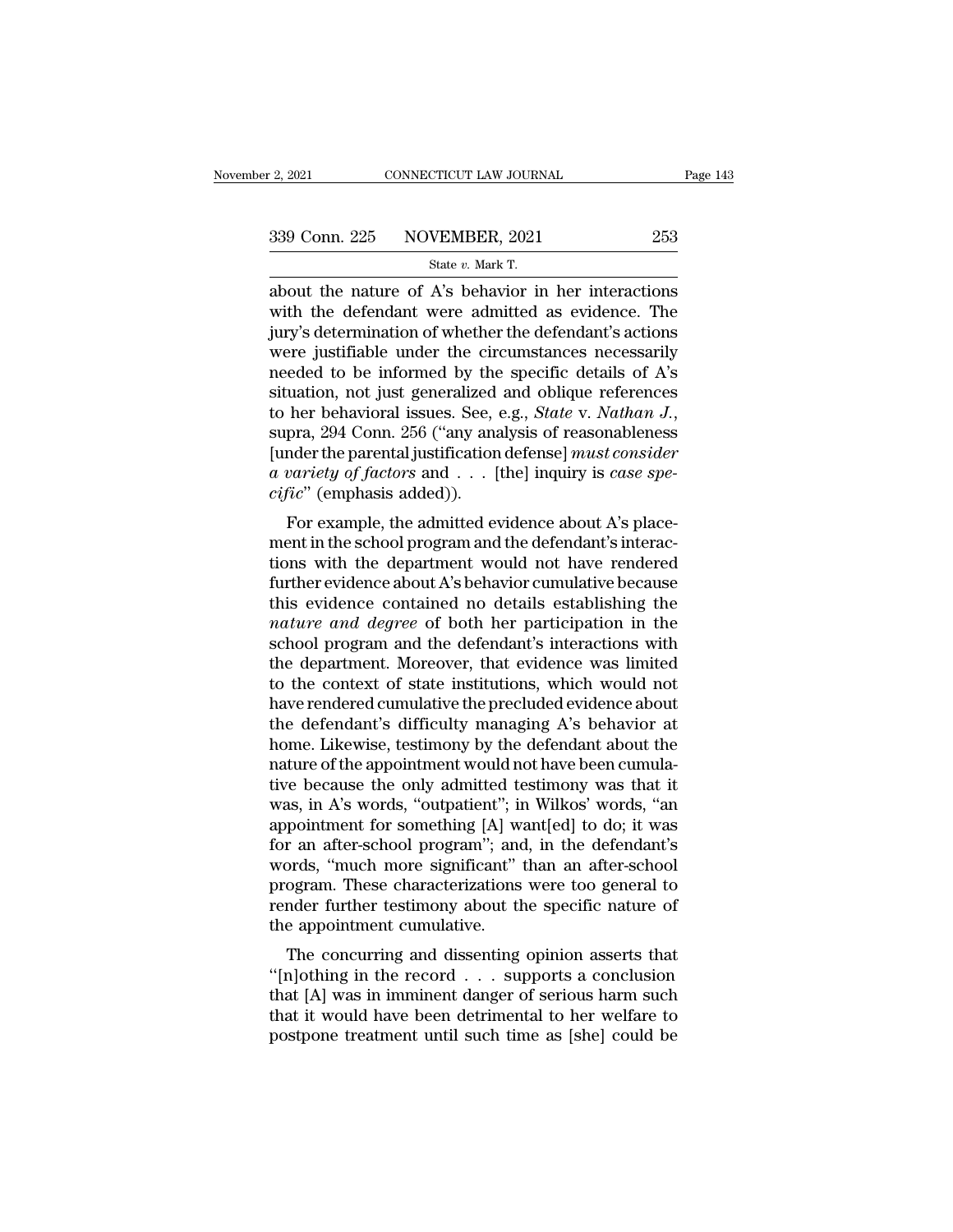## EXECUTE CONNECTICUT LAW JOURNAL Movember 2, 2021<br>254 NOVEMBER, 2021 339 Conn. 225<br>254 State v. Mark T. CONNECTICUT LAW JOURNAL Novemb<br>
254 NOVEMBER, 2021 339 Conn. 225<br>
State *v. Mark T.*<br>
... persuaded to go to treatment ....." That is pre-

CONNECTICUT LAW JOURNAL November .<br>
254 NOVEMBER, 2021 339 Conn. 225<br>
34 State v. Mark T.<br>
359 Conn. 225<br>
359 Conn. 225<br>
359 Conn. 225<br>
359 Conn. 225<br>
359 Conn. 225<br>
359 Conn. 225<br>
359 Conn. 225<br>
359 Conn. 225<br>
359 Conn. 2 254 NOVEMBER, 2021 339 Conn. 225<br>
<sup>State v. Mark T.</sup><br>
... persuaded to go to treatment ....." That is precisely the problem: the defendant was *precluded* from<br>
testifying about the nature and extent of any ongoing<br>
harm t 254 NOVEMBER, 2021 339 Conn. 225<br>
State v. Mark T.<br>
... persuaded to go to treatment ....." That is precisely the problem: the defendant was *precluded* from<br>
testifying about the nature and extent of any ongoing<br>
harm to 254 NOVEMBER, 2021 339 Conn. 225<br>
State v. Mark T.<br>
... persuaded to go to treatment ....." That is precisely the problem: the defendant was *precluded* from<br>
testifying about the nature and extent of any ongoing<br>
harm to Behavioral problems. The absence of such the problems.<br>
State v. Mark T.<br>
That is precisely the problem: the defendant was *precluded* from<br>
testifying about the nature and extent of any ongoing<br>
harm to his daughter's we state *v. Mark T.*<br>
... persuaded to go to treatment ....." That is precisely the problem: the defendant was *precluded* from<br>
testifying about the nature and extent of any ongoing<br>
harm to his daughter's welfare associate ... persuaded to go to treatment ....." That is precisely the problem: the defendant was *precluded* from testifying about the nature and extent of any ongoing harm to his daughter's welfare associated with her behavioral cisely the problem: the defendant was *precluded* from<br>testifying about the nature and extent of any ongoing<br>harm to his daughter's welfare associated with her<br>behavioral problems. In the absence of such testimony,<br>the de testifying about the nature and extent of any ongoing<br>harm to his daughter's welfare associated with her<br>behavioral problems. In the absence of such testimony,<br>the defendant could not demonstrate  $why$ —why his<br>need for hel harm to his daughter's welfare associated with her<br>behavioral problems. In the absence of such testimony,<br>the defendant could not demonstrate  $why$ —why his<br>need for help was so urgent; why he reached out to the<br>department f behavioral problems. In the absence of such testimony,<br>the defendant could not demonstrate  $why$ —why his<br>need for help was so urgent; why he reached out to the<br>department for aid; why the police were coming to his<br>house ev the defendant could not demonstrate *why*—why his<br>need for help was so urgent; why he reached out to the<br>department for aid; why the police were coming to his<br>house every night; or why his fear that A would be<br>placed in fo need for help was so urgent; why he reached out to the department for aid; why the police were coming to his house every night; or why his fear that A would be placed in foster care was so acute. Consequently, the jury cou department for aid; why the police were coming to his<br>house every night; or why his fear that A would be<br>placed in foster care was so acute. Consequently, the<br>jury could not fully and fairly determine the subjective<br>and ob house every night; or why his fear that A would be<br>placed in foster care was so acute. Consequently, the<br>jury could not fully and fairly determine the subjective<br>and objective reasonableness of the defendant's actions.<br>Thi placed in foster care was so acute. Consequently, the<br>jury could not fully and fairly determine the subjective<br>and objective reasonableness of the defendant's actions.<br>This deficiency is particularly harmful given that the jury could not fully and fairly determine the subjective<br>and objective reasonableness of the defendant's actions.<br>This deficiency is particularly harmful given that the<br>subjective and objective reasonableness of the defenand objective reasonableness of the defendant's actions.<br>This deficiency is particularly harmful given that the<br>subjective and objective reasonableness of the defen-<br>dant's actions was not collateral or peripheral to the<br>c This deficiency is particularly harmful given that the<br>subjective and objective reasonableness of the defen-<br>dant's actions was not collateral or peripheral to the<br>case but, rather, the core of his parental justification<br>d subjective and objective reasonableness of the defendant's actions was not collateral or peripheral to the case but, rather, the core of his parental justification defense. Accordingly, we cannot conclude, with a fair assu dant's actions<br>case but, rathe<br>defense. Accor<br>assurance, tha<br>the verdict.<sup>11</sup> W<br>error was harr<br>new trial.<br>The judgmer Se but, rather, the core of his parental justinearion<br>fense. Accordingly, we cannot conclude, with a fair<br>surance, that the error did not substantially affect<br>everdict.<sup>11</sup> We therefore conclude that the evidentiary<br>ror wa assurance, that the error did not substantially affect<br>the verdict.<sup>11</sup> We therefore conclude that the evidentiary<br>error was harmful, and the defendant is entitled to a<br>new trial.<br>The judgment of the Appellate Court is re

The judgment of the Appellate Court is reversed and<br>the case is remanded to that court with direction to<br><sup>11</sup> The concurring and dissenting opinion notes that the defendant did not<br>ake an offer of proof regarding his direc

The judgment of the Appellate Court is reversed and<br>the case is remanded to that court with direction to<br> $\frac{1}{1}$  The concurring and dissenting opinion notes that the defendant did not<br>make an offer of proof regarding hi The judgment of the Appellate Court is reversed and<br>the case is remanded to that court with direction to<br> $\frac{1}{1}$  The concurring and dissenting opinion notes that the defendant did not<br>make an offer of proof regarding hi The case is remanded to that court with direction to<br>
<sup>11</sup> The concurring and dissenting opinion notes that the defendant did not<br>
make an offer of proof regarding his direct examination of himself. It is<br>
true that "the r If The concurring and dissenting opinion notes that the defendant did not make an offer of proof regarding his direct examination of himself. It is true that "the right of self-representation provides no attendant license <sup>11</sup> The concurring and dissenting opinion notes that the defendant did not make an offer of proof regarding his direct examination of himself. It is true that "the right of self-representation provides no attendant licen make an offer of proof regarding bis direct examination of himself. It is<br>true that "the right of self-representation provides no attendant license not<br>to comply with relevant rules of procedural and substantive law." (Int true that "the right of self-representation provides no attendant license not<br>to comply with relevant rules of procedural and substantive law." (Internal<br>quotation marks omitted.) *Oliphant* v. *Commissioner of Correction* to comply with relevant rules of procedural and substantive law." (Internal quotation marks omitted.) *Oliphant v. Commissioner of Correction*, supra, 274 Conn. 570. However, this is a quintessential example of a situation quotation marks omitted.) *Oliphant* v. *Commissioner of Correction*, supra, 274 Conn. 570. However, this is a quintessential example of a situation in which our courts ought to be solicitous of self-represented defendants 274 Conn. 570. However, this is a quintessential example of a situation in which our courts ought to be solicitous of self-represented defendants. It would not have interfered with any right of the state for the court to a which our courts ought to be solicitous of self-represented defendants. It would not have interfered with any right of the state for the court to allow the defendant a moment outside the presence of the jury to fully deve would not have interfered with any right of the state for the court to allow<br>the defendant a moment outside the presence of the jury to fully develop his<br>direct examination of himself and to create a record adequate for a the defendant a moment outside the presence of the jury to fully develop his direct examination of himself and to create a record adequate for appellate review. In addition, the totality of the record in this case fairly a direct examination of himself and to create a record adequate for appellate review. In addition, the totality of the record in this case fairly apprised the trial court and the state about the type of testimony the defenda review. In addition, the totality of the record in this case fairly apprised the trial court and the state about the type of testimony the defendant sought to offer—including, at the very least, A's aggressive behavior and trial court and the state about the type of testimony the defendant sought to offer—including, at the very least, A's aggressive behavior and the defendant's difficulty managing that behavior. Even without the specific wo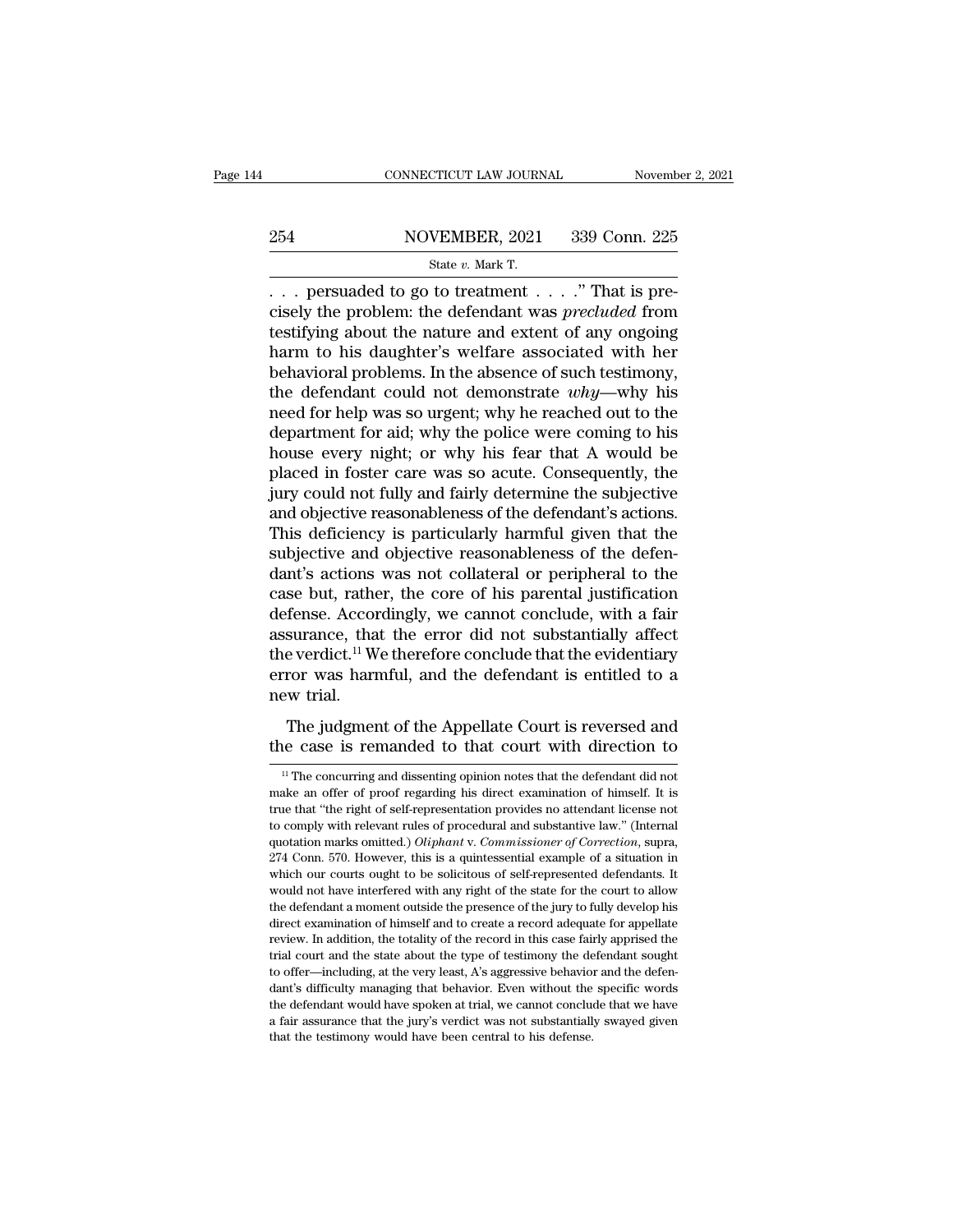| r 2, 2021     | CONNECTICUT LAW JOURNAL                               | Page 145 |
|---------------|-------------------------------------------------------|----------|
| 339 Conn. 225 | NOVEMBER, 2021                                        | 255      |
|               | State $v$ . Mark T.                                   |          |
|               | reverse the judgment of the trial court and to remand |          |

reverse the judgment of the trial court and to remand<br>the case to that court for a new trial.  $\begin{array}{ll} \n 339 \text{ Conn. } 225 \quad \text{NOVEMBER, } 2021 \quad \text{State } v. \text{ Mark T.} \n \end{array}$ Treverse the judgment of the trial court and<br>
the case to that court for a new trial.<br>
In this opinion PALMER, D'AURIA and

9 Conn. 225 NOVEMBER, 2021 255<br>
State v. Mark T.<br>
Verse the judgment of the trial court and to remand<br>
e case to that court for a new trial.<br>
In this opinion PALMER, D'AURIA and ECKER,<br>
., concurred.  $\frac{339 \text{ Conn. } 225 \text{ N}^6}{\text{reverse the judgment}}$ <br>the case to that counting the case to that counting Js., concurred.

verse the judgment of the trial court and to remand<br>e case to that court for a new trial.<br>In this opinion PALMER, D'AURIA and ECKER,<br>., concurred.<br>KAHN, J., with whom ROBINSON, C. J., and MUL-<br>NS, J., join, concurring in p the case to that court for a new trial.<br>
In this opinion PALMER, D'AURIA and ECKER,<br>
Js., concurred.<br>
KAHN, J., with whom ROBINSON, C. J., and MUL-<br>
LINS, J., join, concurring in part and dissenting in part.<br>
The majority In this opinion PALMER, D'AURIA and ECKER,<br>Js., concurred.<br>KAHN, J., with whom ROBINSON, C. J., and MUL-<br>LINS, J., join, concurring in part and dissenting in part.<br>The majority concludes that the defendant, Mark T., is<br>ent In this opinion PALMER, DAURIA and EURER,<br>Js., concurred.<br>KAHN, J., with whom ROBINSON, C. J., and MUL-<br>LINS, J., join, concurring in part and dissenting in part.<br>The majority concludes that the defendant, Mark T., is<br>enti J.S., concurred.<br>KAHN, J., with whom ROBINSON, C. J., and MUL-<br>LINS, J., join, concurring in part and dissenting in part.<br>The majority concludes that the defendant, Mark T., is<br>entitled to a new trial because the trial cou KAHN, J., with whom ROBINSON, C. J., and MULLINS, J., join, concurring in part and dissenting in part.<br>The majority concludes that the defendant, Mark T., is<br>entitled to a new trial because the trial court improperly<br>precl KAHN, J., with whom ROBINSON, C. J., and MUL-<br>LINS, J., join, concurring in part and dissenting in part.<br>The majority concludes that the defendant, Mark T., is<br>entitled to a new trial because the trial court improperly<br>pre LINS, J., join, concurring in part and dissenting in part.<br>The majority concludes that the defendant, Mark T., is<br>entitled to a new trial because the trial court improperly<br>precluded him from testifying about his thirteen The majority concludes that the defendant, Mark T., is<br>entitled to a new trial because the trial court improperly<br>precluded him from testifying about his thirteen year<br>old daughter's behavioral issues and the treatment pro entitled to a new trial because the trial court improperly<br>precluded him from testifying about his thirteen year<br>old daughter's behavioral issues and the treatment pro-<br>gram to which he was attempting to take her when he<br>d precluded him from testifying about his thirteen year<br>old daughter's behavioral issues and the treatment pro-<br>gram to which he was attempting to take her when he<br>dragged her by her ankle through the corridors of her<br>school old daughter's behavioral issues and the treatment program to which he was attempting to take her when he dragged her by her ankle through the corridors of her school, thereby causing her injury. According to the majority, gram to which he was attempting to take her when he<br>dragged her by her ankle through the corridors of her<br>school, thereby causing her injury. According to the<br>majority, it is impossible to "conclude, with a fair assur-<br>anc dragged her by her ankle through the corridors of her school, thereby causing her injury. According to the majority, it is impossible to "conclude, with a fair assurance, that the [exclusion of the defendant's testimony] d school, thereby causing her injury. According to the majority, it is impossible to "conclude, with a fair assurance, that the [exclusion of the defendant's testimony] did not substantially affect the verdict." Specifically majority, it is impossible to "conclude, with a fair assurance, that the [exclusion of the defendant's testimony]<br>did not substantially affect the verdict." Specifically, it<br>concludes that the jury reasonably could have co ance, that the [exclusion of the defendant's testimony]<br>did not substantially affect the verdict." Specifically, it<br>concludes that the jury reasonably could have con-<br>cluded that details of the victim's alleged behavior an did not substantially affect the verdict." Specifically, it concludes that the jury reasonably could have concluded that details of the victim's alleged behavior and the specific nature of the treatment that the defendant concludes that the jury reasonably could have con-<br>cluded that details of the victim's alleged behavior and<br>the specific nature of the treatment that the defendant<br>had arranged for her—which details he did not describe<br>bef cluded that details of the victim's alleged behavior and<br>the specific nature of the treatment that the defendant<br>had arranged for her—which details he did not describe<br>before the trial court or on appeal—might have caused<br> the specific nature of the treatment that the defendant<br>had arranged for her—which details he did not describe<br>before the trial court or on appeal—might have caused<br>him to have urgent concerns about the victim that, in<br>tur had arranged for her—which details he did not describe<br>before the trial court or on appeal—might have caused<br>him to have urgent concerns about the victim that, in<br>turn, might have led him subjectively and reasonably<br>to bel before the trial court or on appeal—might have caused<br>him to have urgent concerns about the victim that, in<br>turn, might have led him subjectively and reasonably<br>to believe that his conduct was necessary to promote<br>her welf him to have urgent concerns about the victim that, in<br>turn, might have led him subjectively and reasonably<br>to believe that his conduct was necessary to promote<br>her welfare. I disagree.<sup>1</sup> I would conclude that the trial<br>co turn, might have led him subjectively and reasonably<br>to believe that his conduct was necessary to promote<br>her welfare. I disagree.<sup>1</sup> I would conclude that the trial<br>court correctly determined that the very slight probativ to believe that his conduct was necessary to promote<br>her welfare. I disagree.<sup>1</sup> I would conclude that the trial<br>court correctly determined that the very slight probative<br>value of the defendant's testimony on these issues her welfare. I disagree.<sup>1</sup> I would conclude that the trial<br>court correctly determined that the very slight probative<br>value of the defendant's testimony on these issues was<br>outweighed by the victim's privacy interests. Mor court correctly determined that the very slight probative<br>value of the defendant's testimony on these issues was<br>outweighed by the victim's privacy interests. Moreover,<br>even if I were to agree that the exclusion of the te From 1 I were to agree that the exclusion of the testi-<br>lony constituted an abuse of discretion, the defendant<br>annot establish that any impropriety was harmful<br>ecause he did not make an offer of proof at trial as<br> $\frac{1}{1}$ mony constituted an abuse of discretion, the defendant cannot establish that any impropriety was harmful because he did not make an offer of proof at trial as  $\frac{1}{1}$  agree with the majority's conclusion that the trial

cannot establish that any impropriety was harmful<br>because he did not make an offer of proof at trial as<br> $\frac{1}{1}$  agree with the majority's conclusion that the trial court properly pre-<br>cluded the defendant from questioni because he did not make an  $\frac{1}{1}$  agree with the majority's conclusion duded the defendant from questioning teacher, Monika Wilkos, as to whether with anybody else in the school . . . ."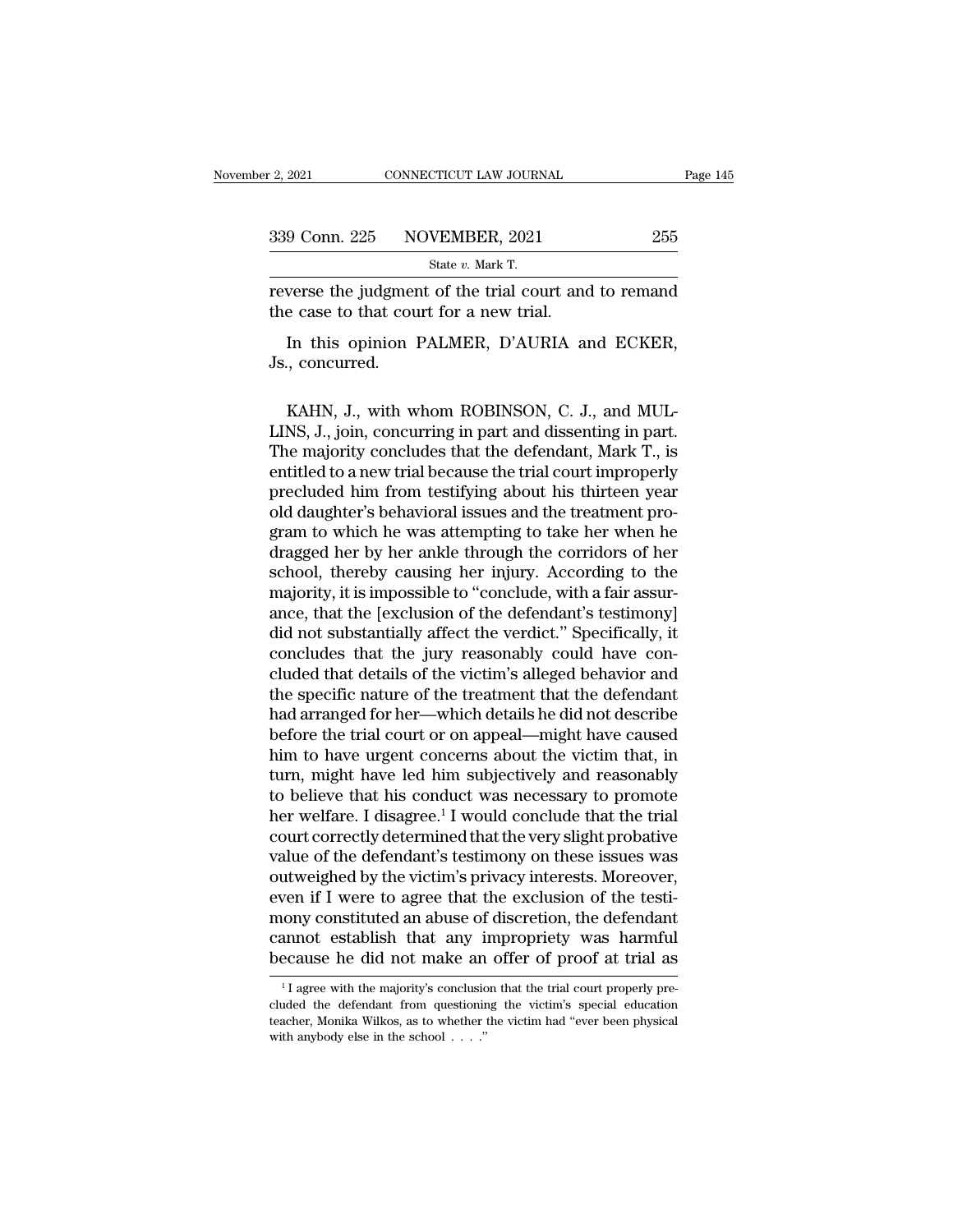### EXECUTE CONNECTICUT LAW JOURNAL Movember 2, 2021<br>256 NOVEMBER, 2021 339 Conn. 225<br>256 State v. Mark T. CONNECTICUT LAW JOURNAL Novemb<br>
256 NOVEMBER, 2021 339 Conn. 225<br>
State *v.* Mark T.<br>
to the testimony that he would have given if the trial

CONNECTICUT LAW JOURNAL November 2, 20<br>
256 NOVEMBER, 2021 339 Conn. 225<br>  $\frac{\text{State } v. \text{ Mark T.}}{\text{State } v. \text{ Mark T.}}$ <br>
to the testimony that he would have given if the trial<br>
court had allowed it; nor has he explained on appeal 256 NOVEMBER, 2021 339 Conn. 225<br>
State v. Mark T.<br>
to the testimony that he would have given if the trial<br>
court had allowed it; nor has he explained on appeal<br>
what that testimony would have been. Accordingly, I 256 NOVEMBER, 2021 339 Conn. 225<br>
State v. Mark T.<br>
to the testimony that he would have given if the trial<br>
court had allowed it; nor has he explained on appeal<br>
what that testimony would have been. Accordingly, I<br>
respec  $\frac{\text{256}}{\text{State }v. \text{ Mark T}}$ <br>
to the testimony that he would<br>
court had allowed it; nor has he<br>
what that testimony would have<br>
respectfully dissent in part.<br>
Although the majority opinion State  $v$ . Mark T.<br>
the testimony that he would have given if the trial<br>
urt had allowed it; nor has he explained on appeal<br>
nat that testimony would have been. Accordingly, I<br>
spectfully dissent in part.<br>
Although the ma to the testimony that he would have given if the trial<br>court had allowed it; nor has he explained on appeal<br>what that testimony would have been. Accordingly, I<br>respectfully dissent in part.<br>Although the majority opinion ac

to the testimoly that he would have given if the that<br>court had allowed it; nor has he explained on appeal<br>what that testimony would have been. Accordingly, I<br>respectfully dissent in part.<br>Although the majority opinion acc vant had anowed h, hot has he explained on appear<br>what that testimony would have been. Accordingly, I<br>respectfully dissent in part.<br>Although the majority opinion accurately sets forth<br>the facts and procedural history of th what that essimony would have been. Accordingly, I<br>respectfully dissent in part.<br>Although the majority opinion accurately sets forth<br>the facts and procedural history of this case, I would<br>emphasize the following facts that Although the majority opinion accurately sets forth<br>the facts and procedural history of this case, I would<br>emphasize the following facts that have particular rele-<br>vance to the issues before us on appeal. The victim's<br>teac Although the majority opinion accurately sets forth<br>the facts and procedural history of this case, I would<br>emphasize the following facts that have particular rele-<br>vance to the issues before us on appeal. The victim's<br>teac the facts and procedural history of this case, I would<br>emphasize the following facts that have particular rele-<br>vance to the issues before us on appeal. The victim's<br>teacher, Monika Wilkos, testified at trial that the vict emphasize the following facts that have particular relevance to the issues before us on appeal. The victim's<br>teacher, Monika Wilkos, testified at trial that the victim<br>was enrolled in an "intensive behavior support program vance to the issues before us on appeal. The victim's<br>teacher, Monika Wilkos, testified at trial that the victim<br>was enrolled in an "intensive behavior support program.<br>So any student that is placed in that program has a<br>h teacher, Monika Wilkos, testified at trial that the victim<br>was enrolled in an "intensive behavior support program.<br>So any student that is placed in that program has a<br>history of just—it's not always disruptive, but behav-<br> was enrolled in an "intensive behavior support program.<br>So any student that is placed in that program has a<br>history of just—it's not always disruptive, but behav-<br>ioral issues that's keeping them from making progress<br>in sc So any student that is placed in that program has a<br>history of just—it's not always disruptive, but behav-<br>ioral issues that's keeping them from making progress<br>in school. So it's a program designed to support students<br>and history of just—it's not always disruptive, but behavioral issues that's keeping them from making progress<br>in school. So it's a program designed to support students<br>and teach coping skills, as well as academics; there's<br>a ioral issues that's keeping them from making progres in school. So it's a program designed to support studer and teach coping skills, as well as academics; ther a whole therapeutic component to it. So, any studer that woul d teach coping skills, as well as academics; there's<br>d teach coping skills, as well as academics; there's<br>whole therapeutic component to it. So, any student<br>at would come to my classroom would, in my experi-<br>ce, would have a whole therapeutic component to it. So, any student<br>that would come to my classroom would, in my experi-<br>ence, would have incidents where they were yelling or<br>upset about something during the school day."<br>Wilkos also test

that would come to my classroom would, in my experience, would have incidents where they were yelling or upset about something during the school day."<br>Wilkos also testified that, when she informed the victim that the defe Figure and repeated we incidents where they were yelling or upset about something during the school day."<br>Wilkos also testified that, when she informed the victim that the defendant had come to the school to take her to t Finally with the defendant arrived and the school day."<br>Wilkos also testified that, when she informed the victim that the defendant had come to the school to take her to the treatment program, the victim became very upset Wilkos also testified that, when she informed the victim that the defendant had come to the school to take her to the treatment program, the victim became very upset and repeatedly yelled, "I'm not going  $\dots$ ."<br>When the d Wilkos also testified that, when she informed the victim that the defendant had come to the school to take her to the treatment program, the victim became very upset and repeatedly yelled, "I'm not going  $\ldots$ ." When the victim that the defendant had come to the school to<br>take her to the treatment program, the victim became<br>very upset and repeatedly yelled, "I'm not going  $\dots$ ."<br>When the defendant arrived and tried to persuade her<br>to go, take her to the treatment program, the victim became<br>very upset and repeatedly yelled, "I'm not going  $\dots$ ."<br>When the defendant arrived and tried to persuade her<br>to go, the victim repeatedly screamed at him, "I'm not<br>fuck very upset and repeatedly yelled, "I'm not going  $\ldots$ ."<br>When the defendant arrived and tried to persuade her<br>to go, the victim repeatedly screamed at him, "I'm not<br>fucking going with you, you can't make me go  $\ldots$ ."<br>Whe When the defendant arrived and tried to pe<br>to go, the victim repeatedly screamed at hir<br>fucking going with you, you can't make me<br>When the defendant attempted to take hold<br>tim's arms from behind, she dropped to the<br>onto he go, are vield repeatedly selecting at ring, The Rocking going with you, you can't make me go  $\ldots$ ."<br>hen the defendant attempted to take hold of the vic-<br>n's arms from behind, she dropped to the floor and<br>to her back. At When the defendant attempted to take hold of the victim's arms from behind, she dropped to the floor and onto her back. At that point, the defendant grabbed her by her ankle and started dragging her.<br>Wilkos further testif

when are detendant discripted to take hold of the Vie<br>tim's arms from behind, she dropped to the floor and<br>onto her back. At that point, the defendant grabbed her<br>by her ankle and started dragging her.<br>Wilkos further testi and from bendie, she dropped to the host and<br>onto her back. At that point, the defendant grabbed her<br>by her ankle and started dragging her.<br>Wilkos further testified that, while the defendant was<br>dragging the victim through by her ankle and started dragging her.<br>Wilkos further testified that, while the defendant was<br>dragging the victim through the corridors of the school<br>by her ankle, she continued to struggle violently and<br>to scream hysteric she could see that the victim was being hurt.<br>Wilkos further testified that, while the defendant was<br>dragging the victim through the corridors of the school<br>by her ankle, she continued to struggle violently and<br>to scream h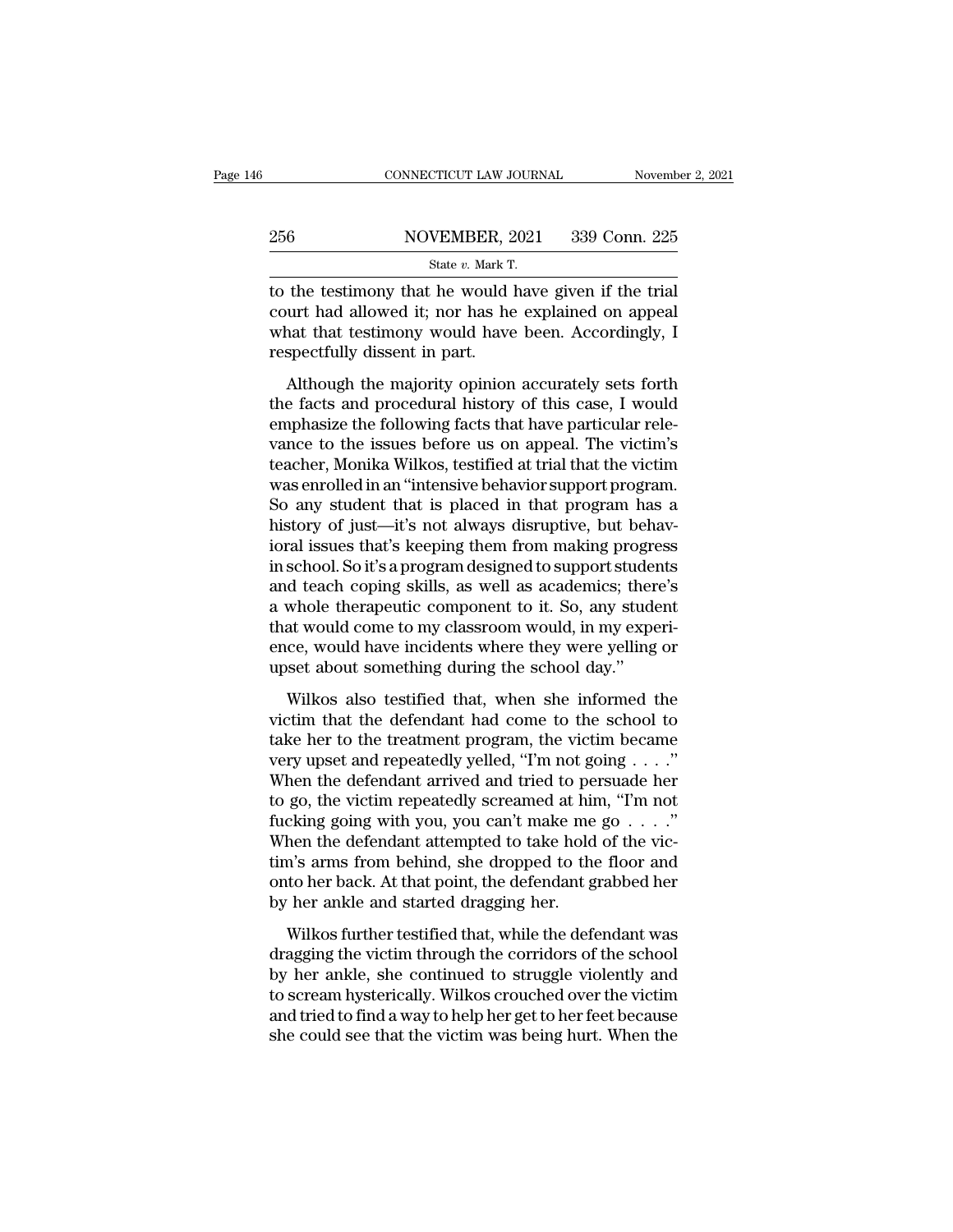F. 2, 2021 CONNECTICUT LAW JOURNAL<br>
State *v.* Mark T.<br>
State *v.* Mark T.<br>
Victim attempted to stop the defendant's progress by vector 2.2021 CONNECTICUT LAW JOURNAL Page 147<br>
339 Conn. 225 NOVEMBER, 2021 257<br>
34 State v. Mark T.<br>
257<br>
victim attempted to stop the defendant's progress by<br>
grabbing onto door frames, bookcases and chairs, the<br>
defen 339 Conn. 225 NOVEMBER, 2021 257<br>State v. Mark T.<br>victim attempted to stop the defendant's progress by<br>grabbing onto door frames, bookcases and chairs, the<br>defendant forcefully pried and yanked her hands off of<br>them. A six  $\begin{array}{c|c} \text{339 Conn. 225} & \text{NOVEMBER, 2021} & \text{257} \ \hline \end{array}$ <br>
victim attempted to stop the defendant's progress by grabbing onto door frames, bookcases and chairs, the defendant forcefully pried and yanked her hands off of th 339 Conn. 225 NOVEMBER, 2021 257<br>
state  $v$ . Mark T.<br>
victim attempted to stop the defendant's progress by<br>
grabbing onto door frames, bookcases and chairs, the<br>
defendant forcefully pried and yanked her hands off of<br>
the State v. Mark T.<br>
Wictim attempted to stop the defendant's progress by<br>
grabbing onto door frames, bookcases and chairs, the<br>
defendant forcefully pried and yanked her hands off of<br>
them. A sixth grade student who witness state v. Mark T.<br>
victim attempted to stop the defendant's progress by<br>
grabbing onto door frames, bookcases and chairs, the<br>
defendant forcefully pried and yanked her hands off of<br>
them. A sixth grade student who witnesse victim attempted to stop the defendant's progress by<br>grabbing onto door frames, bookcases and chairs, the<br>defendant forcefully pried and yanked her hands off of<br>them. A sixth grade student who witnessed the incident<br>was te grabbing onto door frames,<br>defendant forcefully pried ar<br>them. A sixth grade student v<br>was terrified and crying. Be<br>school personnel called a "c<br>students were instructed tha<br>leave their classrooms.<br>With this background in Francian forcerally price and yanked fiel rands on of<br>em. A sixth grade student who witnessed the incident<br>as terrified and crying. Because of the disturbance,<br>hool personnel called a "code yellow," meaning that<br>adents we Franchistant grade station who whilessed the increasing<br>was terrified and crying. Because of the disturbance,<br>school personnel called a "code yellow," meaning that<br>students were instructed that they were not allowed to<br>lea

was termed and erying. Because of the ustantiality,<br>school personnel called a "code yellow," meaning that<br>students were instructed that they were not allowed to<br>leave their classrooms.<br>With this background in mind, I begin relevants were instructed that they were not allowed to<br>leave their classrooms.<br>With this background in mind, I begin with a review<br>of the legal principles governing the defendant's claim.<br>General Statutes (Rev. to 2015) § beave their classrooms.<br>
With this background in mind, I begin with a review<br>
of the legal principles governing the defendant's claim.<br>
General Statutes (Rev. to 2015) § 53a-18 provides in<br>
relevant part: "The use of physi With this background in mind, I begin with a review<br>of the legal principles governing the defendant's claim.<br>General Statutes (Rev. to 2015) § 53a-18 provides in<br>relevant part: "The use of physical force upon another<br>pers circumstances: the regal principles governing are determined stand.<br>
eneral Statutes (Rev. to 2015) § 53a-18 provides in<br>
levant part: "The use of physical force upon another<br>
rson which would otherwise constitute an offense is<br>
stifiabl relevant part: "The use of physical force upon another<br>person which would otherwise constitute an offense is<br>justifiable and not criminal under any of the following<br>circumstances:<br>"(1) A parent, guardian or other person en

recount part. The use of physical force upon another<br>person which would otherwise constitute an offense is<br>justifiable and not criminal under any of the following<br>circumstances:<br>"(1) A parent, guardian or other person entr justifiable and not criminal under any of the following<br>circumstances:<br>"(1) A parent, guardian or other person entrusted<br>with the care and supervision of a minor  $\dots$  may use<br>reasonable physical force upon such minor  $\dots$ circumstances:<br>
"(1) A parent, guardian or other person entrusted<br>
with the care and supervision of a minor . . . may use<br>
reasonable physical force upon such minor . . . when<br>
and to the extent that he reasonably believe "(1) A parent, guardian or other<br>with the care and supervision of a reasonable physical force upon sue<br>and to the extent that he reasonal<br>be necessary to maintain discipline<br>welfare of such minor  $\ldots$ ."<br>The trial court p (1) It parent, gata data of solid person entranced<br>th the care and supervision of a minor . . . may use<br>assonable physical force upon such minor . . . when<br>d to the extent that he reasonably believes such to<br>recessary to The statute of the extent that he reasonably believes such to<br>the necessary to maintain discipline or to promote the<br>welfare of such minor  $\dots$ ."<br>The trial court properly instructed the jury that, under<br>this statute, it m

Following: physical force upon start nintof  $\cdots$  which<br>and to the extent that he reasonably believes such to<br>be necessary to maintain discipline or to promote the<br>welfare of such minor  $\cdots$ ."<br>The trial court properly in following: (1) The state has proved beyond a reasonable welfare of such minor  $\ldots$ ."<br>The trial court properly instructed the jury that, under this statute, it must find that the defendant did not act with parental justif doubt that welfare of such minor  $\dots$ ."<br>The trial court properly instructed the jury that, under<br>this statute, it must find that the defendant did not<br>act with parental justification if it found "any of the<br>following: (1) The trial court properly instructed the jury that, under<br>this statute, it must find that the defendant did not<br>act with parental justification if it found "any of the<br>following: (1) The state has proved beyond a reasonabl The trial court properly instructed the jury that, under<br>this statute, it must find that the defendant did not<br>act with parental justification if it found "any of the<br>following: (1) The state has proved beyond a reasonable this statute, it must find that the defendant did not<br>act with parental justification if it found "any of the<br>following: (1) The state has proved beyond a reasonable<br>doubt that when the defendant used physical force, he<br>di act with parental justification if it found "any of the<br>following: (1) The state has proved beyond a reasonable<br>doubt that when the defendant used physical force, he<br>did not actually believe that physical force was neces-<br> following: (1) The state has proved beyond a reasonable<br>doubt that when the defendant used physical force, he<br>did not actually believe that physical force was neces-<br>sary to maintain discipline or to promote the welfare of doubt that when the defendant used physical force, he<br>did not actually believe that physical force was neces-<br>sary to maintain discipline or to promote the welfare of<br>the minor; (2) the state has proved beyond a reasonable did not actually believe that physical force was necessary to maintain discipline or to promote the welfare of<br>the minor; (2) the state has proved beyond a reasonable<br>doubt that the defendant's actual belief concerning the sary to maintain discipline or to promote the welfare of<br>the minor; (2) the state has proved beyond a reasonable<br>doubt that the defendant's actual belief concerning the<br>use of physical force was unreasonable, in the sense<br> the minor; (2) the state has proved beyond a reasonable<br>doubt that the defendant's actual belief concerning the<br>use of physical force was unreasonable, in the sense<br>that a reasonable person, viewing all the circumstances<br>f doubt that the defendant's actual belief concerning the<br>use of physical force was unreasonable, in the sense<br>that a reasonable person, viewing all the circumstances<br>from the defendant's point of view, would have not<br>shared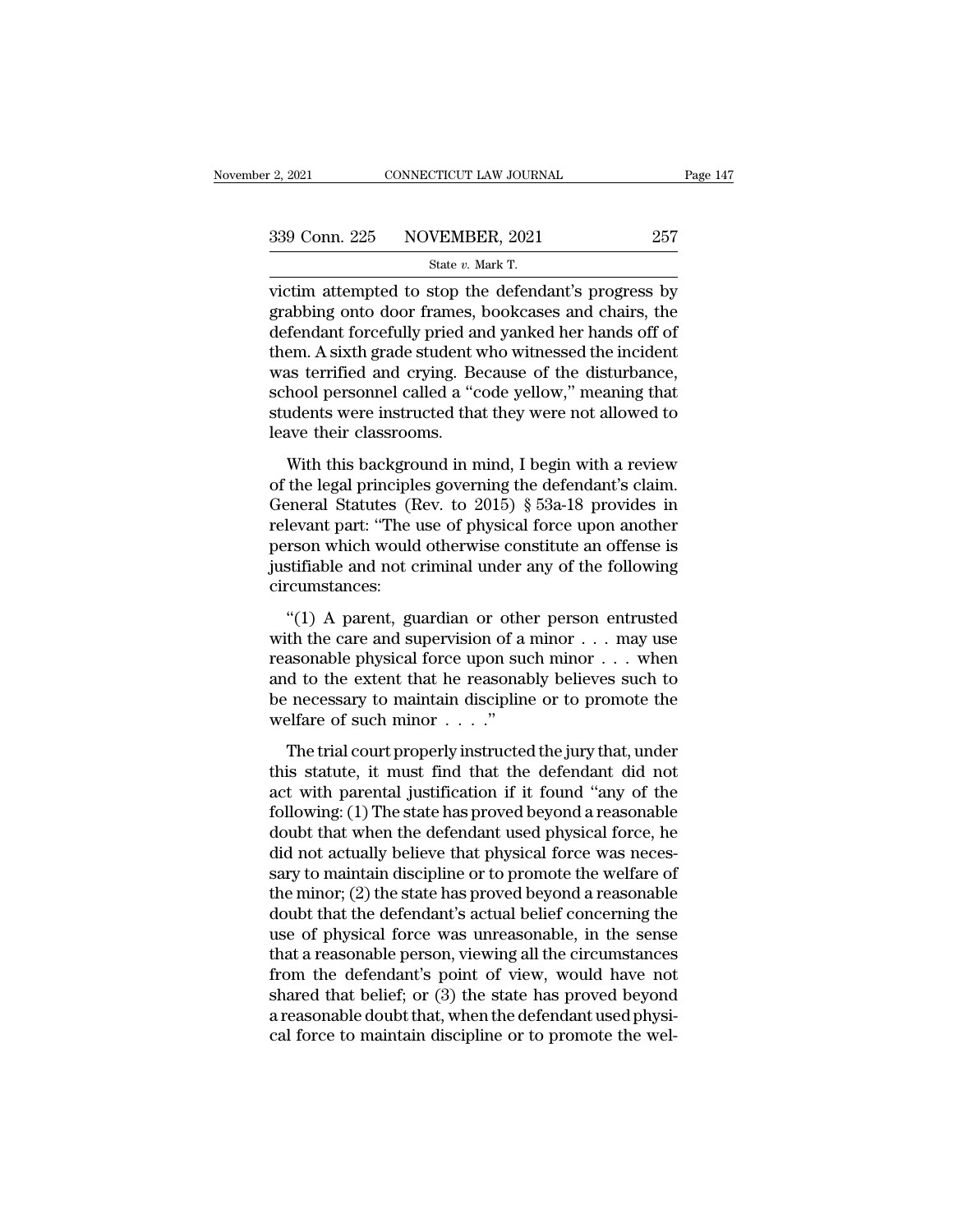### EXECUTE CONNECTICUT LAW JOURNAL Movember 2, 2021<br>258 NOVEMBER, 2021 339 Conn. 225<br>258 State v. Mark T. CONNECTICUT LAW JOURNAL Novemb<br>
258 NOVEMBER, 2021 339 Conn. 225<br>
<sup>State v. Mark T.</sup><br> **State v. Mark T.**<br> **State of the minor, he did not actually believe that the**

Fare of the minor, he did not actually believe that the<br>degree of force he used was necessary for the purpose;<br>there exists a carrith the first requirement on actual helicfunction 258 NOVEMBER, 2021 339 Conn. 225<br>
State v. Mark T.<br>
fare of the minor, he did not actually believe that the<br>
degree of force he used was necessary for the purpose;<br>
here again, as with the first requirement, an actual bel 258 NOVEMBER, 2021 339 Conn. 225<br>
State v. Mark T.<br>
fare of the minor, he did not actually believe that the<br>
degree of force he used was necessary for the purpose;<br>
here again, as with the first requirement, an actual bel 258 NOVEMBER, 2021 339 Conn. 225<br>  $\frac{\text{State } v. \text{ Mark T.}}{\text{face of the minor, he did not actually believe that the degree of force he used was necessary for the purpose; here again, as with the first requirement, an actual belief is an honest, since the belief; or (4) the state has proved beyond a reasonable doubt that, if the defendant did actually believe that the degree of force he used to$ State v. Mark T.<br>
fare of the minor, he did not actually believe that the<br>
degree of force he used was necessary for the purpose;<br>
here again, as with the first requirement, an actual belief<br>
is an honest, sincere belief; state  $v$ . Make 1.<br>
fare of the minor, he did not actually believe that the<br>
degree of force he used was necessary for the purpose;<br>
here again, as with the first requirement, an actual belief<br>
is an honest, sincere belie fare of the minor, he did not actually believe that the<br>degree of force he used was necessary for the purpose;<br>here again, as with the first requirement, an actual belief<br>is an honest, sincere belief; or (4) the state has degree of force he used was necessary for the purpose;<br>here again, as with the first requirement, an actual belief<br>is an honest, sincere belief; or (4) the state has proved<br>beyond a reasonable doubt that, if the defendant here again, as with the first requirement, an actual belief<br>is an honest, sincere belief; or (4) the state has proved<br>beyond a reasonable doubt that, if the defendant did<br>actually believe that the degree of force he used t is an honest, sincere belief; or (4) the state has proved<br>beyond a reasonable doubt that, if the defendant did<br>actually believe that the degree of force he used to<br>maintain discipline or to promote the welfare of the<br>minor beyond a reasonable doubt that, if the defendant did<br>actually believe that the degree of force he used to<br>maintain discipline or to promote the welfare of the<br>minor was necessary for that purpose, that belief was<br>unreasona in a discipline or to promote the welfare of the<br>
inor was necessary for that purpose, that belief was<br>
reasonable, in the sense that a reasonable person,<br>
ewing all the circumstances from the defendant's<br>
int of view, wou minor was necessary for that purpose, that belief was<br>unreasonable, in the sense that a reasonable person,<br>viewing all the circumstances from the defendant's<br>point of view, would not have shared that belief."<br>"A defendant

unreasonable, in the sense that a reasonable person, viewing all the circumstances from the defendant's point of view, would not have shared that belief."<br>"A defendant has a constitutional right to present a defense, but h viewing all the circumstances from the defendant's<br>point of view, would not have shared that belief."<br>"A defendant has a constitutional right to present a<br>defense, but he is [nonetheless] bound by the rules of<br>evidence in point of view, would not have shared that belief."<br>
"A defendant has a constitutional right to present a<br>
defense, but he is [nonetheless] bound by the rules of<br>
evidence in presenting a defense.... Although exclu-<br>
sionar "A defendant has a constitutional right to present a<br>defense, but he is [nonetheless] bound by the rules of<br>evidence in presenting a defense.... Although exclu-<br>sionary rules of evidence cannot be applied mech-<br>anisticall "A defendant has a constitutional right to present a<br>defense, but he is [nonetheless] bound by the rules of<br>evidence in presenting a defense.... Although exclu-<br>sionary rules of evidence cannot be applied mech-<br>anisticall defense, but he is [nonetheless] bound by the rules of<br>evidence in presenting a defense. . . . Although exclu-<br>sionary rules of evidence cannot be applied mech-<br>anistically to deprive a defendant of his rights, the con-<br>st evidence in presenting a defense.... Although exclusionary rules of evidence cannot be applied mechanistically to deprive a defendant of his rights, the constitution does not require that a defendant be permitted to prese sionary rules of evidence cannot be applied mech-<br>anistically to deprive a defendant of his rights, the con-<br>stitution does not require that a defendant be permitted<br>to present every piece of evidence he wishes....<br>State anistically to deprive a defendant of his rights, the constitution does not require that a defendant be permitted<br>to present every piece of evidence he wishes.....<br>State v. Andrews, 313 Conn. 266, 275, 96 A.3d 1199<br>(2014) stitution does not require that a defendant be permitted<br>to present every piece of evidence he wishes. . . .<br>*State* v. *Andrews*, 313 Conn. 266, 275, 96 A.3d 1199<br>(2014). Accordingly, [i]f the proffered evidence is not<br>re State v. *Andrews*, 313 Conn. 266, 275, 96 A.3d 1199<br>(2014). Accordingly, [i]f the proffered evidence is not<br>relevant [or is otherwise inadmissible], the defendant's<br>right to [present a defense] is not affected, and the<br>ev (2014). Accordingly, [i]f the proffered evidence is not relevant [or is otherwise inadmissible], the defendant's right to [present a defense] is not affected, and the evidence was properly excluded.  $\ldots$  *State v. Devald* relevant [or is otherwise inadmissible], the defendant's<br>right to [present a defense] is not affected, and the<br>evidence was properly excluded. . . . *State* v. *Devalda*,<br>306 Conn. 494, 516, 50 A.3d 882 (2012); see also right to [present a defense] is not affected, and the<br>evidence was properly excluded. . . . *State* v. *Devalda*,<br>306 Conn. 494, 516, 50 A.3d 882 (2012); see also *State*<br>v. *Hedge*, 297 Conn. 621, 634–36, 1 A.3d 1051 (201 306 Conn. 494, 516, 50 A.3d 882 (2012); see also *State*<br>v. *Hedge*, 297 Conn. 621, 634–36, 1 A.3d 1051 (2010)<br>(defendant has constitutional right to introduce evi-<br>dence of third-party culpability if it is relevant and<br>d v. *Hedge*, 297 Conn. 621, 634–36, 1 A.3d 1051 (2010)<br>(defendant has constitutional right to introduce evidence of third-party culpability if it is relevant and<br>directly connects third party to crime); *State* v. *Tutson* (defendant has constitutional right to introduce evi-<br>dence of third-party culpability if it is relevant and<br>directly connects third party to crime); *State* v. *Tutson*,<br>278 Conn. 715, 746–51, 899 A.2d 598 (2006) (no viol directly connects third party to crime); *State* v. *Tutson*,<br>278 Conn. 715, 746–51, 899 A.2d 598 (2006) (no violation<br>of constitutional right to present defense when trial<br>court properly excluded evidence on hearsay groun  $278$  Conn.  $715$ ,  $746-51$ ,  $899$  A.2d  $598$  ( $2006$ ) (no violation<br>of constitutional right to present defense when trial<br>court properly excluded evidence on hearsay grounds)."<br>(Internal quotation marks omitted.) *State* of constitutional right to present defense when trial<br>court properly excluded evidence on hearsay grounds)."<br>(Internal quotation marks omitted.) *State* v. *Bennett*,<br>324 Conn. 744, 760–61, 155 A.3d 188 (2017). Thus, "the<br>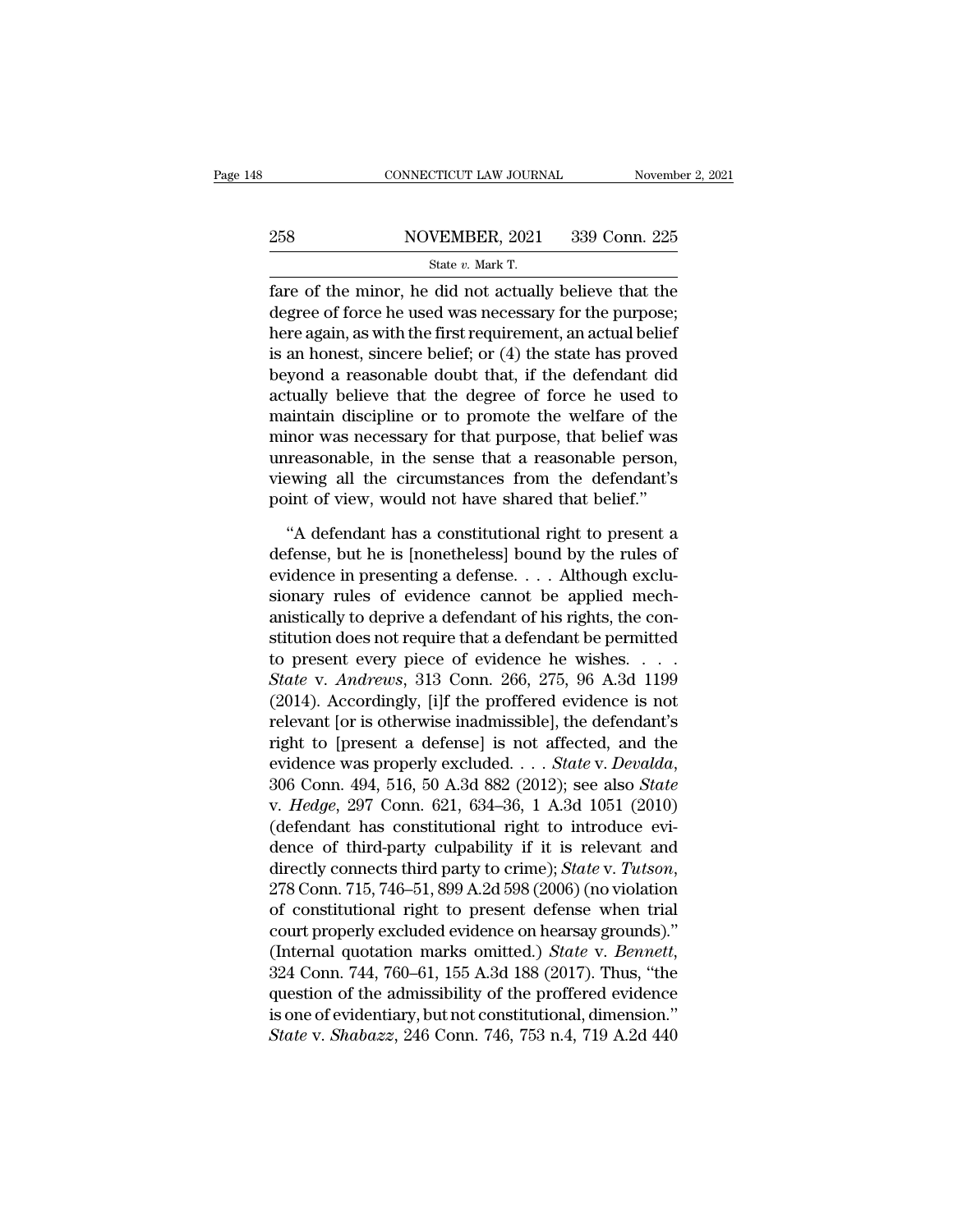| : 2, 2021     | CONNECTICUT LAW JOURNAL                                | Page 149 |
|---------------|--------------------------------------------------------|----------|
| 339 Conn. 225 | NOVEMBER, 2021                                         | 259      |
|               | State v. Mark T.                                       |          |
|               | $(1998)$ cert denied 525 U.S. 1179 119 S. Ct. 1116 143 |          |

(2, 2021 CONNECTICUT LAW JOURNAL Page 149<br>
339 Conn. 225 NOVEMBER, 2021 259<br>
5tate v. Mark T.<br>
(1998), cert. denied, 525 U.S. 1179, 119 S. Ct. 1116, 143<br>
L. Ed. 2d 111 (1999). 339 Conn. 225 NOVEM<br>
<sup>State 1</sup><br>
<sup>Cla</sup> 1998), cert. denied, 525 U<br>
L. Ed. 2d 111 (1999).<br>
"The trial court's ruling"

<sup>9</sup> Conn. 225 NOVEMBER, 2021 259<br>
<sup>State v. Mark T.<br>
998), cert. denied, 525 U.S. 1179, 119 S. Ct. 1116, 143<br>
Ed. 2d 111 (1999).<br>
"The trial court's ruling on the admissibility of evi-<br>
nce is entitled to great deference.</sup> 339 Conn. 225 NOVEMBER, 2021 259<br>
State v. Mark T.<br>
(1998), cert. denied, 525 U.S. 1179, 119 S. Ct. 1116, 143<br>
L. Ed. 2d 111 (1999).<br>
"The trial court's ruling on the admissibility of evidence is entitled to great deferen State v. Mark T.<br>
(1998), cert. denied, 525 U.S. 1179, 119 S. Ct. 1116, 143<br>
L. Ed. 2d 111 (1999).<br>
"The trial court's ruling on the admissibility of evidence is entitled to great deference.... [T]he trial court has broad (1998), cert. denied, 525 U.S. 1179, 119 S. Ct. 1116, 143<br>L. Ed. 2d 111 (1999).<br>
"The trial court's ruling on the admissibility of evi-<br>
dence is entitled to great deference.... [T]he trial<br>
court has broad discretion in L. Ed. 2d 111 (1999).<br>
"The trial court's ruling on the admissibility of evidence is entitled to great deference.... [T]he trial court has broad discretion in ruling on the admissibility ... of evidence.... The trial cour in the trial court's ruling on the admissibility of evidence is entitled to great deference. . . . . [T]he trial court has broad discretion in ruling on the admissibility . . . of evidence. . . . The trial court's ruling "The trial court's ruling on the admissibility of evidence is entitled to great deference. . . . . [T]he trial court has broad discretion in ruling on the admissibility . . . of evidence. . . . The trial court's ruling on dence is entitled to great deference. . . . . [T]he trial court has broad discretion in ruling on the admissibility . . . . of evidence. . . . . The trial court's ruling on evidentiary matters will be overturned only upon court has broad discretion in ruling on the admissibility . . . . of evidence. . . . . The trial court's ruling on evidentiary matters will be overturned only upon a showing of a clear abuse of the court's discretion. . . ... of evidence.... The trial court's ruling on evidentiary matters will be overturned only upon a showing of a clear abuse of the court's discretion.... We will make every reasonable presumption in favor of upholding the dentiary matters will be overturned only upon a showing of a clear abuse of the court's discretion.  $\dots$  We will make every reasonable presumption in favor of upholding the trial court's ruling, and only upset it for a ma ing of a clear abuse of the court's discretion. . . . . We<br>will make every reasonable presumption in favor of<br>upholding the trial court's ruling, and only upset it for<br>a manifest abuse of discretion. . . . Moreover, evide will make every reasonable presumption in favor of<br>upholding the trial court's ruling, and only upset it for<br>a manifest abuse of discretion. . . . Moreover, eviden-<br>tiary rulings will be overturned on appeal only where<br>the upholding the trial court's ruling, and only upset it for<br>a manifest abuse of discretion. . . . Moreover, eviden-<br>tiary rulings will be overturned on appeal only where<br>there was an abuse of discretion and a showing by the a manifest abuse of discretion. . . . . Moreove<br>tiary rulings will be overturned on appeal or<br>there was an abuse of discretion and a showi<br>defendant of substantial prejudice or injustice<br>nal quotation marks omitted.) *Sta* If I be solution and a showing by the fendant of substantial prejudice or injustice." (Inter-<br>I quotation marks omitted.) *State v. Colon*, 272 Conn.<br>6, 180, 864 A.2d 666 (2004), cert. denied, 546 U.S. 848,<br>6 S. Ct. 102, 1 there was an abuse of uscretion and a showing by the<br>defendant of substantial prejudice or injustice." (Inter-<br>nal quotation marks omitted.) *State* v. *Colon*, 272 Conn.<br>106, 180, 864 A.2d 666 (2004), cert. denied, 546 U.

defendant of substantial prejudice of figustice. (Inter-<br>nal quotation marks omitted.) *State* v. *Colon*, 272 Conn.<br>106, 180, 864 A.2d 666 (2004), cert. denied, 546 U.S. 848,<br>126 S. Ct. 102, 163 L. Ed. 2d 116 (2005).<br>I be hard quotation marks ontitied.) *State v. Colon, 212* Cont.<br>106, 180, 864 A.2d 666 (2004), cert. denied, 546 U.S. 848,<br>126 S. Ct. 102, 163 L. Ed. 2d 116 (2005).<br>I begin my analysis with a review of the trial court's<br>actua noo, 180, 804 A.2d 000 (2004), cert. defined, 940 U.S. 848,<br>126 S. Ct. 102, 163 L. Ed. 2d 116 (2005).<br>I begin my analysis with a review of the trial court's<br>actual rulings. Although the court sustained the prose-<br>cutor's o 120 5. Ct. 102, 105 L. Ed. 2d 110 (2005).<br>
I begin my analysis with a review of the trial court's<br>
actual rulings. Although the court sustained the prose-<br>
cutor's objection to the defendant's testimony that, after<br>
he obt I begin my analysis with a review of the trial court's<br>actual rulings. Although the court sustained the prose-<br>cutor's objection to the defendant's testimony that, after<br>he obtained custody of his daughter, she ran away ev actual rulings. Although the court sustained the prose-<br>cutor's objection to the defendant's testimony that, after<br>he obtained custody of his daughter, she ran away every<br>night, the court immediately clarified that the def cutor's objection to the defendant's testimony that, after<br>he obtained custody of his daughter, she ran away every<br>night, the court immediately clarified that the defendant<br>could testify about the victim's difficult behavi he obtained custody of his daughter, she ran away every<br>night, the court immediately clarified that the defendant<br>could testify about the victim's difficult behaviors<br>"(w)ithout getting into too much detail." With respect might, the court immediately clarified that the defendant<br>could testify about the victim's difficult behaviors<br>"[w]ithout getting into too much detail." With respect to<br>the prosecutor's objection to the defendant's testimo could testify about the victim's difficult behaviors<br>"[w]ithout getting into too much detail." With respect to<br>the prosecutor's objection to the defendant's testimony<br>that he had reached out to the Department of Children<br>a "[w]ithout getting into too much detail." With respect to the prosecutor's objection to the defendant's testimony that he had reached out to the Department of Children and Families for help on many occasions, the defendan the prosecutor's objection to the defendant's testimony<br>that he had reached out to the Department of Children<br>and Families for help on many occasions, the defendant<br>abandoned that topic without waiting for any ruling on<br>th that he had reached out to the Department of Children<br>and Families for help on many occasions, the defendant<br>abandoned that topic without waiting for any ruling on<br>the objection by the trial court. The court then overruled and Families for help on many occasions, the defendant<br>abandoned that topic without waiting for any ruling on<br>the objection by the trial court. The court then overruled<br>the prosecutor's objections to the defendant's testiabandoned that topic without waiting for any ruling on<br>the objection by the trial court. The court then overruled<br>the prosecutor's objections to the defendant's testi-<br>mony that he was desperate to get help for the victim<br> the objection by the trial court. The court then overruled<br>the prosecutor's objections to the defendant's testi-<br>mony that he was desperate to get help for the victim<br>because the police were coming to his house every day<br>a the prosecutor's objections to the defendant's testi-<br>mony that he was desperate to get help for the victim<br>because the police were coming to his house every day<br>and that he was determined not to let the victim enter<br>the f mony that he was desperate to get help for the victim<br>because the police were coming to his house every day<br>and that he was determined not to let the victim enter<br>the foster care system, in which he had been raised.<br>The co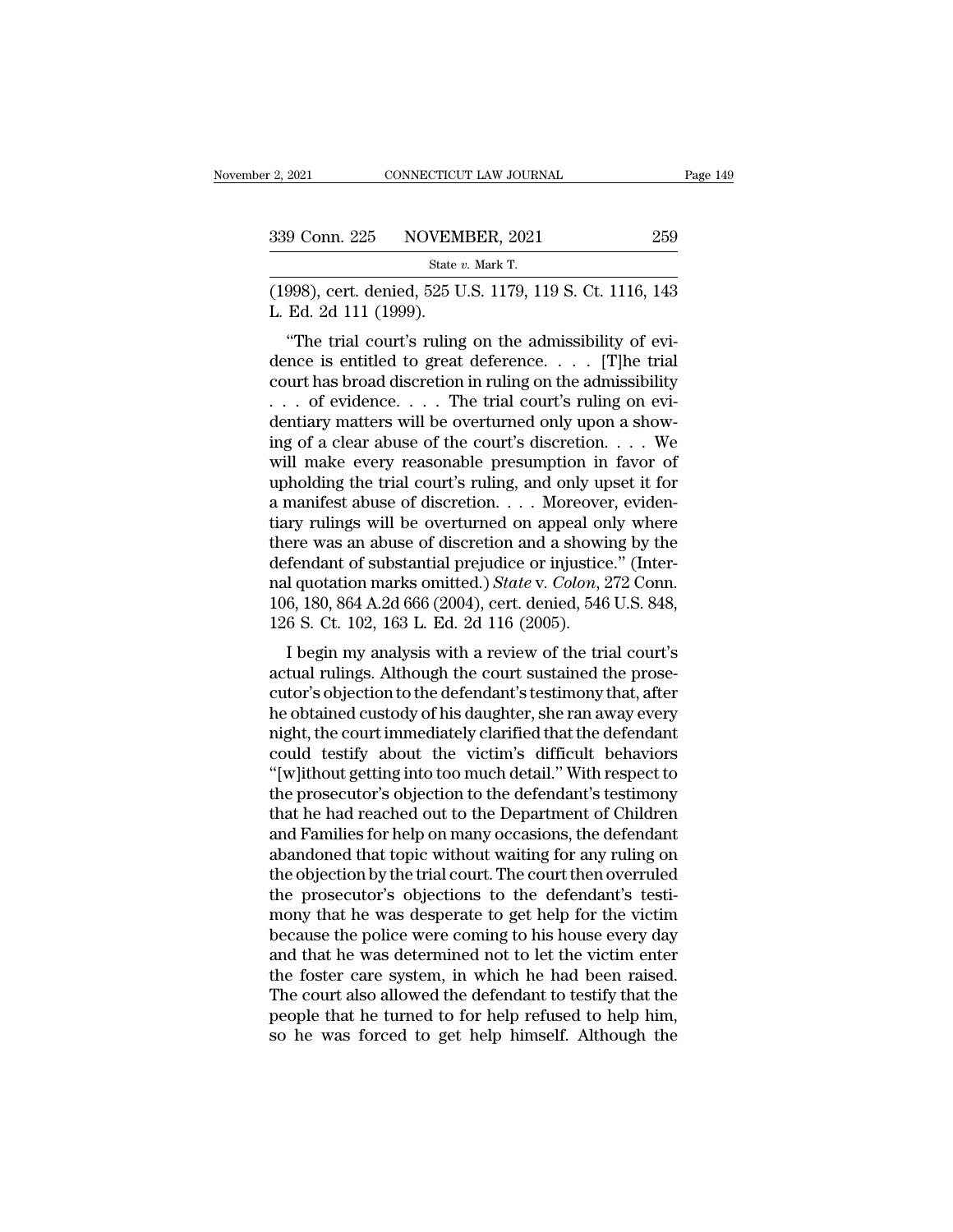### EXECUTE CONNECTICUT LAW JOURNAL Movember 2, 2021<br>260 NOVEMBER, 2021 339 Conn. 225<br>260 State v. Mark T. CONNECTICUT LAW JOURNAL Novemb<br>
260 NOVEMBER, 2021 339 Conn. 225<br>
<sup>State v. Mark T.</sup><br>
Trial court sustained the prosecutor's objection to the

CONNECTICUT LAW JOURNAL November 2, 2021<br>
260 NOVEMBER, 2021 339 Conn. 225<br>  $\frac{\text{State } v. \text{ Mark T.}}{\text{trial court sustained the processor's objection to the}\n\text{defendant's attempt to testify as to the specific details}\n\text{of the help that he could need the deform-$ 260 NOVEMBER, 2021 339 Conn. 225<br>  $\frac{\text{State } v. \text{ Mark T.}}{\text{trial court sustained the processor's objection to the}$ <br>
defendant's attempt to testify as to the specific details<br>
of the help that he sought, the court allowed the defendant to testify that the "It like help t 260 NOVEMBER, 2021 339 Conn. 225<br>
State v. Mark T.<br>
Trial court sustained the prosecutor's objection to the<br>
defendant's attempt to testify as to the specific details<br>
of the help that he sought, the court allowed the def 260 NOVEMBER, 2021 339 Conn. 225<br>  $\frac{\text{State } v. \text{ Mark T.}}{\text{trial court sustained the processor's objection to the}$ <br>
defendant's attempt to testify as to the specific details<br>
of the help that he sought, the court allowed the defendant to testify that the "[t]he help tha State v. Mark T.<br>
The v. Mark T.<br>
The v. Mark T.<br>
The defendant's attempt to testify as to the specific details<br>
of the help that he sought, the court allowed the defen-<br>
dant to testify that the "[t]he help that [the vic state  $v$ . Mark T.<br>
trial court sustained the prosecutor<br>
defendant's attempt to testify as to<br>
of the help that he sought, the court<br>
dant to testify that the "[t]he help<br>
needed  $\dots$  was not just some aft<br>
it was much m at court sustained the prosecutor's objection to the<br>fendant's attempt to testify as to the specific details<br>the help that he sought, the court allowed the defen-<br>nt to testify that the "[t]he help that [the victim]<br>eded . the help that he sought, the court allowed the defendant to testify that the "[t]he help that [the victim] needed . . . was not just some after-school program; it was much more significant."<br>Thus, the trial court permitted

behavioral problems, the court and wed the determinant to testify that the "[t]he help that [the victim] needed . . . was not just some after-school program; it was much more significant."<br>Thus, the trial court permitted t vention, was not just some after-school program;<br>it was much more significant."<br>Thus, the trial court permitted the defendant to testify<br>that he was having severe difficulties with the victim's<br>behavioral problems, which r Thus, the trial court permitted the defendant to testify<br>that he was having severe difficulties with the victim's<br>behavioral problems, which required daily police inter-<br>vention, that he was "desperate" to obtain help for It was internation the significant.<br>Thus, the trial court permitted the defendant to testify<br>that he was having severe difficulties with the victim's<br>behavioral problems, which required daily police inter-<br>vention, that he Thus, the trial court permitted the defendant to testify<br>that he was having severe difficulties with the victim's<br>behavioral problems, which required daily police inter-<br>vention, that he was "desperate" to obtain help for that he was having severe difficulties with the victim's<br>behavioral problems, which required daily police inter-<br>vention, that he was "desperate" to obtain help for the<br>victim, that he was trying to take her to obtain that behavioral problems, which required daily police inter-<br>vention, that he was "desperate" to obtain help for the<br>victim, that he was trying to take her to obtain that<br>help at the time of the incident, and that the nature of vention, that he was "desperate" to obtain help for the victim, that he was trying to take her to obtain that<br>help at the time of the incident, and that the nature of<br>that help was significant. The jury was also informed<br>t victim, that he was trying to take her to obtain that<br>help at the time of the incident, and that the nature of<br>that help was significant. The jury was also informed<br>through Wilkos' testimony that the victim was enrolled<br>in help at the time of the incident, and that the nature of<br>that help was significant. The jury was also informed<br>through Wilkos' testimony that the victim was enrolled<br>in an intensive support program at the school designed<br>f that help was significant. The jury was also informed<br>through Wilkos' testimony that the victim was enrolled<br>in an intensive support program at the school designed<br>for students with significant behavioral issues, and that<br> through Wilkos' testimony that the victim was enrolled<br>in an intensive support program at the school designed<br>for students with significant behavioral issues, and that<br>it was common for those students to engage in disrup-<br> in an intensive support program at the school designed<br>for students with significant behavioral issues, and that<br>it was common for those students to engage in disrup-<br>tive behavior, to yell, and to become upset. Finally, t for students with significant behavioral issues, and that<br>it was common for those students to engage in disrup-<br>tive behavior, to yell, and to become upset. Finally, the<br>jury was informed of the victim's conduct when the<br>d it was common for those students to engage in disruptive behavior, to yell, and to become upset. Finally, the<br>jury was informed of the victim's conduct when the<br>defendant came to take her to the treatment program,<br>specific tive behavior, to yell, and to become upset. Finally, the<br>jury was informed of the victim's conduct when the<br>defendant came to take her to the treatment program,<br>specifically, that she vigorously defied and swore at<br>the de jury was informed of the victim's conduct when the<br>defendant came to take her to the treatment program,<br>specifically, that she vigorously defied and swore at<br>the defendant, that she physically resisted his initial<br>attempts defendant came to take her to the treatment program,<br>specifically, that she vigorously defied and swore at<br>the defendant, that she physically resisted his initial<br>attempts to persuade her to go with him and that she<br>scream specifically, that she vigorously defied and swore at<br>the defendant, that she physically resisted his initial<br>attempts to persuade her to go with him and that she<br>screamed and struggled during the entire incident. I do<br>not the defendant, that she physically resisted his initial<br>attempts to persuade her to go with him and that she<br>screamed and struggled during the entire incident. I do<br>not believe that the excluded testimony regarding the<br>vic attempts to persuade her to<br>screamed and struggled durn<br>ot believe that the exclude<br>victim's attempts to run aw<br>of the treatment that the d<br>the victim would have added<br>value of this evidence.<br>In this regard, I emphasize It is also also that the excluded testimony regarding the trim's attempts to run away and the specific details the treatment that the defendant had arranged for evictim would have added materially to the probative lue of From deferred and the exertated destinonly regarding the victim's attempts to run away and the specific details of the treatment that the defendant had arranged for the victim would have added materially to the probative v

For the treatment that the defendant had arranged for<br>the victim would have added materially to the probative<br>value of this evidence.<br>In this regard, I emphasize that the parental justifica-<br>tion defense applies only to t of the victim would have added materially to the probative<br>value of this evidence.<br>In this regard, I emphasize that the parental justifica-<br>tion defense applies only to the *justified* use of physical<br>force that is objecti In this regard, I emphasize that the parental justification defense applies only to the *justified* use of physical orce that is objectively necessary<sup>2</sup> to promote the wel-<br>re of a minor; it does not provide an *excuse* tion defense applies only to the *justified* use of physical<br>force that is objectively necessary<sup>2</sup> to promote the wel-<br>fare of a minor; it does not provide an *excuse* for the<br> $\frac{1}{2}$  For purposes of this concurring an

force that is objectively necessary<sup>2</sup> to promote the welfare of a minor; it does not provide an *excuse* for the  $\frac{1}{\sqrt[2]{\frac{1}{n}}}$  for purposes of this concurring and dissenting opinion, and consistent with the instruc From the circumstances of this concurred the instructions provided to the instructions provided to the circumstances.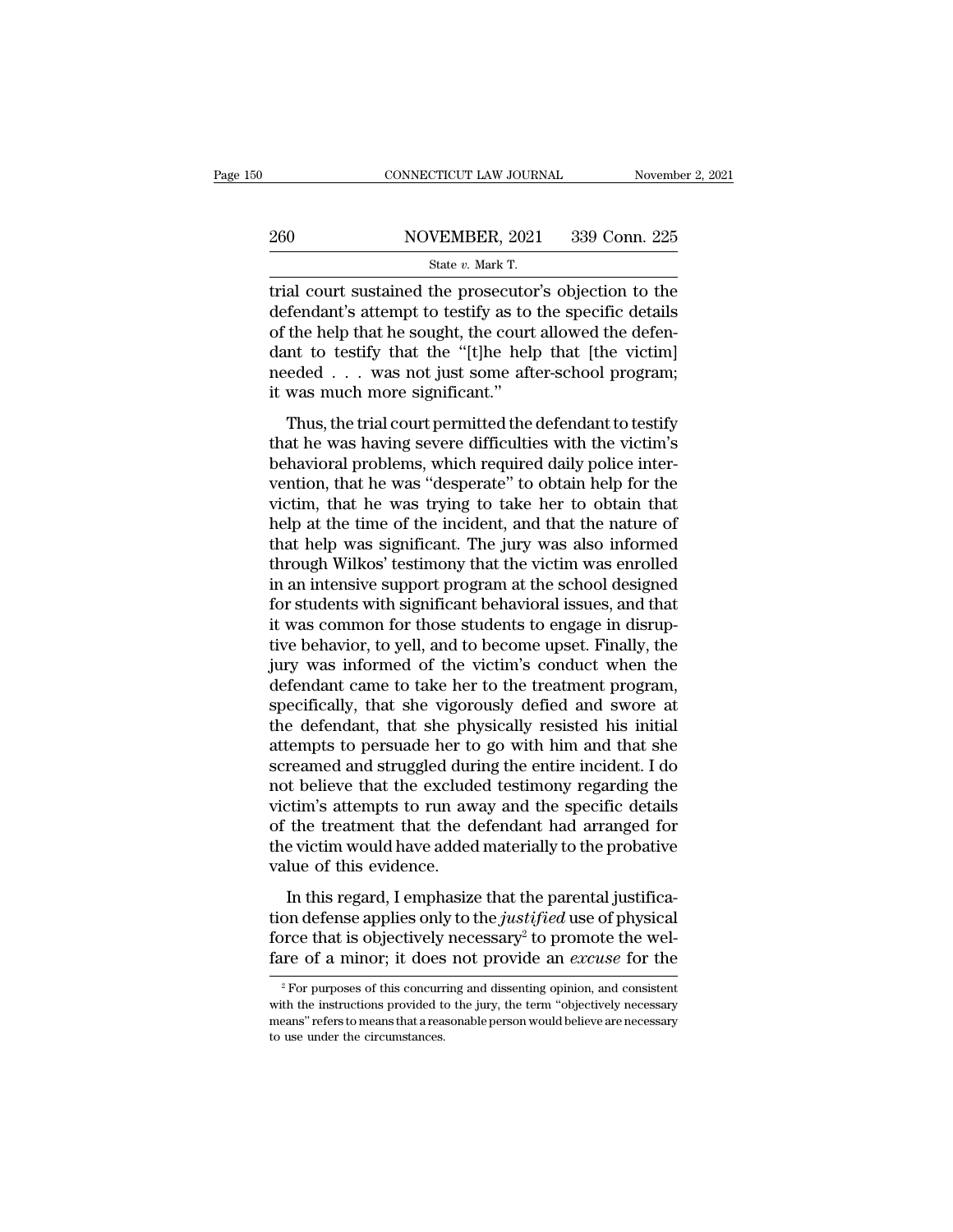# 2, 2021 CONNECTICUT LAW JOURNAL Page 151<br>339 Conn. 225 NOVEMBER, 2021 261<br>State v. Mark T.

F. 2, 2021 CONNECTICUT LAW JOURNAL<br>
State *v.* Mark T.<br>
State *v.* Mark T.<br>
UNITED: We say that a parent who were said to the physical force by a parent who  $\frac{12,2021}{26}$  CONNECTICUT LAW JOURNAL Page 151<br>339 Conn. 225 NOVEMBER, 2021 261<br>5tate v. Mark T.<br>unnecessary use of physical force by a parent who<br>reasonably is suffering from extreme frustration or<br>some other form of 339 Conn. 225 NOVEMBER, 2021 261<br>
State v. Mark T.<br>
unnecessary use of physical force by a parent who<br>
reasonably is suffering from extreme frustration or<br>
some other form of emotional distress. Although the<br>
defendant's p 339 Conn. 225 NOVEMBER, 2021 261<br>
State v. Mark T.<br>
unnecessary use of physical force by a parent who<br>
reasonably is suffering from extreme frustration or<br>
some other form of emotional distress. Although the<br>
defendant's 339 Conn. 225 NOVEMBER, 2021 261<br>
State v. Mark T.<br>
unnecessary use of physical force by a parent who<br>
reasonably is suffering from extreme frustration or<br>
some other form of emotional distress. Although the<br>
defendant's State v. Mark T.<br>
unnecessary use of physical force by a parent who<br>
reasonably is suffering from extreme frustration or<br>
some other form of emotional distress. Although the<br>
defendant's past difficulties with the victim State v. Mark T.<br>
unnecessary use of physical force by a parent who<br>
reasonably is suffering from extreme frustration or<br>
some other form of emotional distress. Although the<br>
defendant's past difficulties with the victim unnecessary use of physical force by a parent who<br>reasonably is suffering from extreme frustration or<br>some other form of emotional distress. Although the<br>defendant's past difficulties with the victim might tend<br>to explain reasonably is suffering from extreme frustration or<br>some other form of emotional distress. Although the<br>defendant's past difficulties with the victim might tend<br>to explain his emotional state during the encounter and<br>to ex some other form of emotional distress. Although the<br>defendant's past difficulties with the victim might tend<br>to explain his emotional state during the encounter and<br>to excuse his behavior, at least morally, it is, in my<br>vi defendant's past difficulties with the victim might tend<br>to explain his emotional state during the encounter and<br>to excuse his behavior, at least morally, it is, in my<br>view, highly dubious that a jury could reasonably conto explain his emotional state during the encounter and<br>to excuse his behavior, at least morally, it is, in my<br>view, highly dubious that a jury could reasonably con-<br>clude that any sense of urgency short of a subjective an to excuse his behavior, at least morally, it is, in my<br>view, highly dubious that a jury could reasonably con-<br>clude that any sense of urgency short of a subjective and<br>reasonable belief in the need for immediate treatment view, highly dubious that a jury could reasonably conclude that any sense of urgency short of a subjective and<br>reasonable belief in the need for immediate treatment to<br>save life or limb would justify dragging the recalcitr clude that any sense of urgency short of a subjective and<br>reasonable belief in the need for immediate treatment to<br>save life or limb would justify dragging the recalcitrant<br>victim by her ankle through the corridors of the reasonable belief in the need for immediate treatment to<br>save life or limb would justify dragging the recalcitrant<br>victim by her ankle through the corridors of the school<br>as she struggled and screamed, thereby causing phys save life or limb would justify dragging the recalcitrant<br>victim by her ankle through the corridors of the school<br>as she struggled and screamed, thereby causing physi-<br>cal injury to the victim and a serious and frightening victim by her ankle through the corridors of the school<br>as she struggled and screamed, thereby causing physi-<br>cal injury to the victim and a serious and frightening<br>disturbance in the school, as an objectively necessary<br>me as she struggled and screamed, thereby causing physical injury to the victim and a serious and frightening<br>disturbance in the school, as an objectively necessary<br>means to promote her welfare. The record reveals that<br>profes cal injury to the victim and a serious and frightening<br>disturbance in the school, as an objectively necessary<br>means to promote her welfare. The record reveals that<br>professionals, like Wilkos, were attempting to assist the<br> disturbance in the school, as an objectively necessary<br>means to promote her welfare. The record reveals that<br>professionals, like Wilkos, were attempting to assist the<br>victim and to prevent the violent removal of her from<br>t means to promote her welfare. The record reveals that<br>professionals, like Wilkos, were attempting to assist the<br>victim and to prevent the violent removal of her from<br>the school. Nothing in the record remotely supports a<br>co professionals, like Wilkos, were attempting to assist the victim and to prevent the violent removal of her from the school. Nothing in the record remotely supports a conclusion that the victim was in imminent danger of ser victim and to prevent the violent removal of her from<br>the school. Nothing in the record remotely supports a<br>conclusion that the victim was in imminent danger of<br>serious harm such that it would have been detrimental<br>to her the school. Nothing in the record remotely supports a conclusion that the victim was in imminent danger of serious harm such that it would have been detrimental to her welfare to postpone treatment until such time as the v conclusion that the victim was in imminent danger of<br>serious harm such that it would have been detrimental<br>to her welfare to postpone treatment until such time<br>as the victim could be either persuaded to go to treat-<br>ment o serious harm such that it would have been detrimental<br>to her welfare to postpone treatment until such time<br>as the victim could be either persuaded to go to treat-<br>ment or, if necessary, constrained to go in a skillful and<br> to her welfare to postpone treatment until such time<br>as the victim could be either persuaded to go to treat-<br>ment or, if necessary, constrained to go in a skillful and<br>orderly manner. Indeed, if the defendant had informa-<br> as the victim could be either persuaded to go to treat-<br>ment or, if necessary, constrained to go in a skillful and<br>orderly manner. Indeed, if the defendant had informa-<br>tion regarding the victim's behavior or the treatment ment or, if necessary, constrained to go in a skillful and<br>orderly manner. Indeed, if the defendant had informa-<br>tion regarding the victim's behavior or the treatment<br>program that was significantly different in quality or<br> orderly manner. Indeed, if the defendant had information regarding the victim's behavior or the treatment<br>program that was significantly different in quality or<br>significantly more probative with respect to his justifi-<br>cat tion regarding the victim's behavior or the treatment<br>program that was significantly different in quality or<br>significantly more probative with respect to his justifi-<br>cation defense than the information that was actually<br>p program that was significantly different in quality or<br>significantly more probative with respect to his justifi-<br>cation defense than the information that was actually<br>provided to the jury, it is difficult to understand why significantly more probative with respect to his justification defense than the information that was actually provided to the jury, it is difficult to understand why he would not have disclosed that information to the pro e would not have disclosed that information to the rosecutor or to the trial court at any point during retrial proceedings or trial.<sup>3</sup> Thus, on the basis of the coord before it, the trial court reasonably could have  $\frac{3$ prosecutor or to the trial court at any point during<br>pretrial proceedings or trial.<sup>3</sup> Thus, on the basis of the<br>record before it, the trial court reasonably could have<br><sup>3</sup> The only information that may be gleaned from a r

pretrial proceedings or trial.<sup>3</sup> Thus, on the basis of the record before it, the trial court reasonably could have  $\frac{3}{\pi}$  The only information that may be gleaned from a review of the trial court's hearings on the two **Planned to take the victim of the victim of the victim of the victim of the victim of**  $\frac{1}{2}$  **The only information that may be gleaned from a review of the trial court's hearings on the two motions in limine filed by t** <sup>3</sup> The only information that may be gleaned from a review of the trial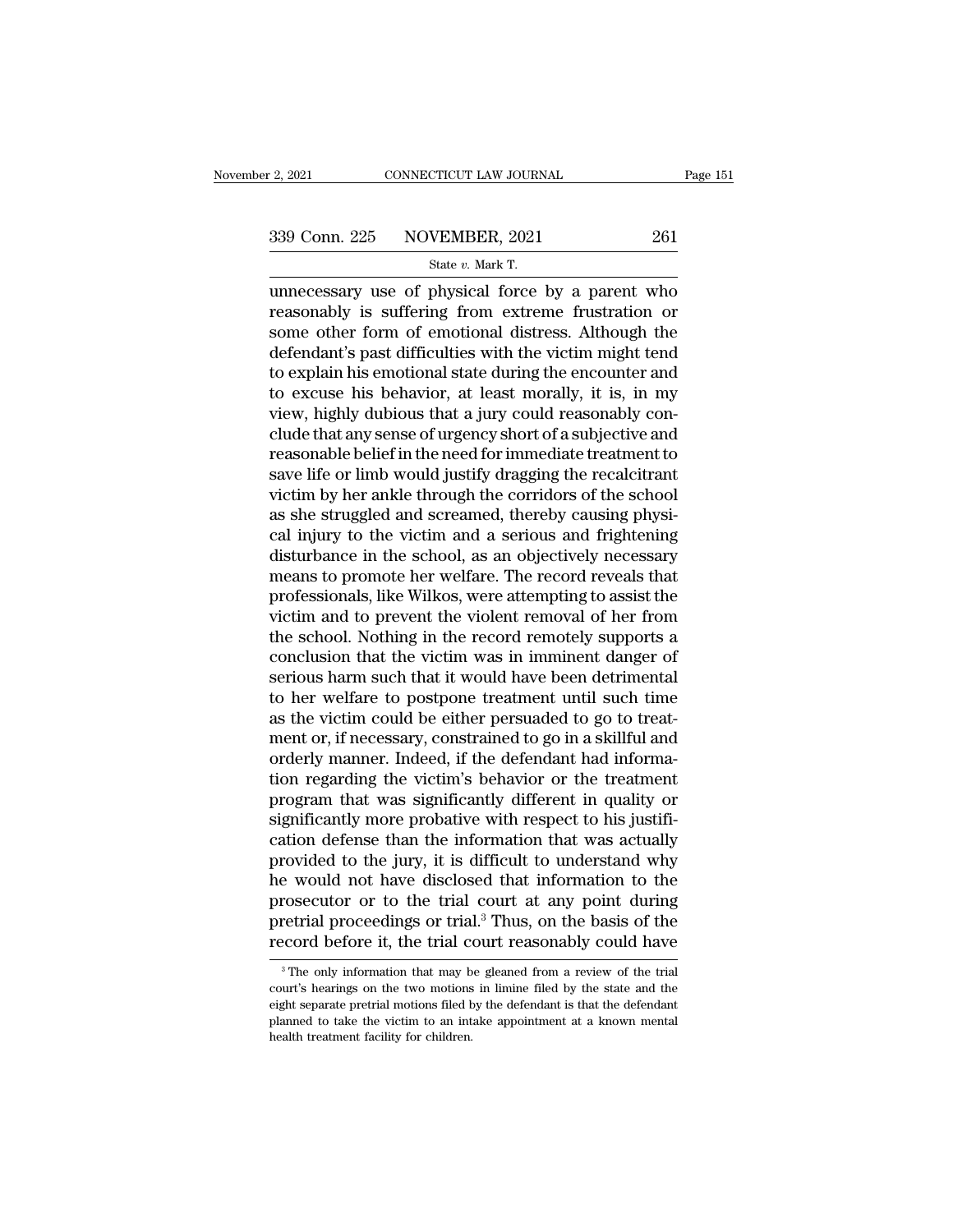|     | CONNECTICUT LAW JOURNAL                                 | November 2, 2021 |
|-----|---------------------------------------------------------|------------------|
|     |                                                         |                  |
| 262 | NOVEMBER, 2021                                          | 339 Conn. 225    |
|     | State $v$ . Mark T.                                     |                  |
|     | concluded that additional evidence of the victim's nast |                  |

connecticut LAW JOURNAL November 2, 202<br>
262 NOVEMBER, 2021 339 Conn. 225<br>
339 Conn. 225<br>
262 State v. Mark T.<br>
2011 Concluded that additional evidence of the victim's past<br>
behavior would have been very weakly probative,  $\begin{array}{r} \text{262} \text{NOVEMBER, 2021} \text{339 Conn. } \text{225} \ \text{State } v. \text{ Mark T.} \ \text{concluded that additional evidence of the victim's past behavior would have been very weakly probabilistic, at best.} \end{array}$ best. State v. Mark T.<br>
State v. Mark T.<br>
Included that additional evidence of the victim's past<br>
havior would have been very weakly probative, at<br>
st.<br>
Accordingly, the trial court reasonably could have<br>
ncluded that the victi

State v. Mark T.<br>
concluded that additional evidence of the victim's past<br>
behavior would have been very weakly probative, at<br>
best.<br>
Accordingly, the trial court reasonably could have<br>
concluded that the victim's privacy concluded that additional evidence of the victim's past<br>behavior would have been very weakly probative, at<br>best.<br>Accordingly, the trial court reasonably could have<br>concluded that the victim's privacy interest in not hav-<br>i behavior would have been very weakly probative, at<br>best.<br>Accordingly, the trial court reasonably could have<br>concluded that the victim's privacy interest in not hav-<br>ing additional details of her behavioral problems and<br>pro best.<br>
Accordingly, the trial court reasonably could have<br>
concluded that the victim's privacy interest in not hav-<br>
ing additional details of her behavioral problems and<br>
proposed treatment published in court, which was t Accordingly, the trial court reasonably could have<br>concluded that the victim's privacy interest in not hav-<br>ing additional details of her behavioral problems and<br>proposed treatment published in court, which was the<br>basis f Accordingly, the trial court reasonably could have<br>concluded that the victim's privacy interest in not hav-<br>ing additional details of her behavioral problems and<br>proposed treatment published in court, which was the<br>basis f concluded that the victim's privacy interest in not having additional details of her behavioral problems and<br>proposed treatment published in court, which was the<br>basis for the state's pretrial motion in limine, out-<br>weighe ing additional details of her behavioral problems and<br>proposed treatment published in court, which was the<br>basis for the state's pretrial motion in limine, out-<br>weighed the merely incremental value to the defendant<br>of prov f providing the jury with those details.<sup>4</sup> I would con-<br>ude, therefore, that the Appellate Court correctly<br>etermined that it was not an abuse of discretion for<br> $^{4}$ At the hearing on the state's motion in limine, the gua of providing the jury with those details.<sup>4</sup> I would conclude, therefore, that the Appellate Court correctly determined that it was not an abuse of discretion for  $\frac{4 \text{ At the hearing on the state's motion in limine, the guardian ad litem argued that the victim had a privacy interest in not revealing the name of the treatment facility at which she had an appointment on the day of the$ 

clude, therefore, that the Appellate Court correctly<br>determined that it was not an abuse of discretion for<br><sup>4</sup>At the hearing on the state's motion in limine, the guardian ad litem<br>argued that the victim had a privacy inter determined that it was not an abuse of discretion for<br>
<sup>4</sup> At the hearing on the state's motion in limine, the guardian ad litem<br>
argued that the victim had a privacy interest in not revealing the name of<br>
the treatment fa The defermined that it was not all abuse of discretion for  $\frac{1}{4}$  at the hearing on the state's motion in limine, the guardian ad litem argued that the victim had a privacy interest in not revealing the name of the tre <sup>4</sup> At the hearing on the state's motion in limine, the guardian ad litem argued that the victim had a privacy interest in not revealing the name of the treatment facility at which she had an appointment on the day of the argued that the victim had a privacy interest in not revealing the name of the treatment facility at which she had an appointment on the day of the incident because it would tend to reveal the nature of the disorder for wh incident because it would tend to reveal the nature of the disorder for which<br>the defendant sought treatment on the victim's behalf. It is well established<br>that persons have a privacy interest in their medical treatment re the defendant sought treatment on the victim's behalf. It is well established that persons have a privacy interest in their medical treatment records that may justify the exclusion of relevant medical evidence. See *State* that persons have a privacy interest in their medical treatment records that may justify the exclusion of relevant medical evidence. See *State* v. White, 139 Conn. App. 430, 440, 55 A.3d 818 (2012) (it was within trial co may justify the exclusion of relevant medical evidence. See *State* v. White, 139 Conn. App. 430, 440, 55 A.3d 818 (2012) (it was within trial court's discretion "to exclude the [complainant's] medical records, as they wo 139 Conn. App. 430, 440, 55 A.3d 818 (2012) (it was within trial court's discretion "to exclude the [complainant's] medical records, as they would not have disclosed material sufficiently probative of the defendant's theo discretion "to exclude the [complainant's] medical records, as they would not have disclosed material sufficiently probative of the defendant's theory of defense to justify breaching their confidentiality"), cert. denied, discretion "to exclude the [complainant's] medical records, as they would<br>not have disclosed material sufficiently probative of the defendant's theory<br>of defense to justify breaching their confidentiality"), cert. denied, defense to justify breaching their confidentiality"), cert. denied, 307 Conn.<br>3, 58 A.3d 975 (2013). It follows that the trial court also has the discretion<br>exclude testimony that would reveal the content of confidential m 953, 58 A.3d 975 (2013). It follows that the trial court also has the discretion to exclude testimony that would reveal the content of confidential medical records, such as the nature of the disorder for which the person

co, or solute testimony that would reveal the content of confidential medical records, such as the nature of the disorder for which the person is being treated and the identity of the medical treatment provider.<br>The majori records, such as the nature of the disorder for which the person is being<br>treated and the identity of the medical treatment provider.<br>The majority states that, because the articulated basis for the prosecutor's<br>objections treated and the identity of the medical treatment provider.<br>The majority states that, because the articulated basis for the prosecutor's<br>objections to the defendant's question was relevancy, the state cannot now<br>claim that The majority states that, because the articulated basis for the prosecutor's objections to the defendant's question was relevancy, the state cannot now claim that the testimony was properly excluded on the ground that the between the defendant's question was relevancy, the state cannot now claim that the defendant's question was relevancy, the state cannot now claim that the exclusion of the testimony would protect the victim's privacy. I w In light of the testimony was properly excluded on the ground that the exclusion of the testimony would protect the victim's privacy. I would note that the prosecutor did not articulate the basis for several of her objecti exclusion of the testimony would protect the victim's privacy. I would note that the prosecutor did not articulate the basis for several of her objections to the defendant's questions, including the questions specifically ruling that the prosecutor did not articulate the basis for several of her objections to the defendant's questions, including the questions specifically directed at the nature of the treatment that the defendant had arrang at the defendant's questions, including the questions specifically directed at the nature of the treatment that the defendant had arranged for the victim. In light of the subject matter of the defendant's testimony, the tr at the nature of the treatment that the defendant had arranged for the victim.<br>In light of the subject matter of the defendant's testimony, the trial court<br>reasonably could have concluded that the objections were based on In light of the subject matter of the defendant's testimony, the trial court reasonably could have concluded that the objections were based on its ruling on the pretrial motion in limine. The majority also states that the reasonably could have concluded that the objections were based on its ruling on the pretrial motion in limine. The majority also states that the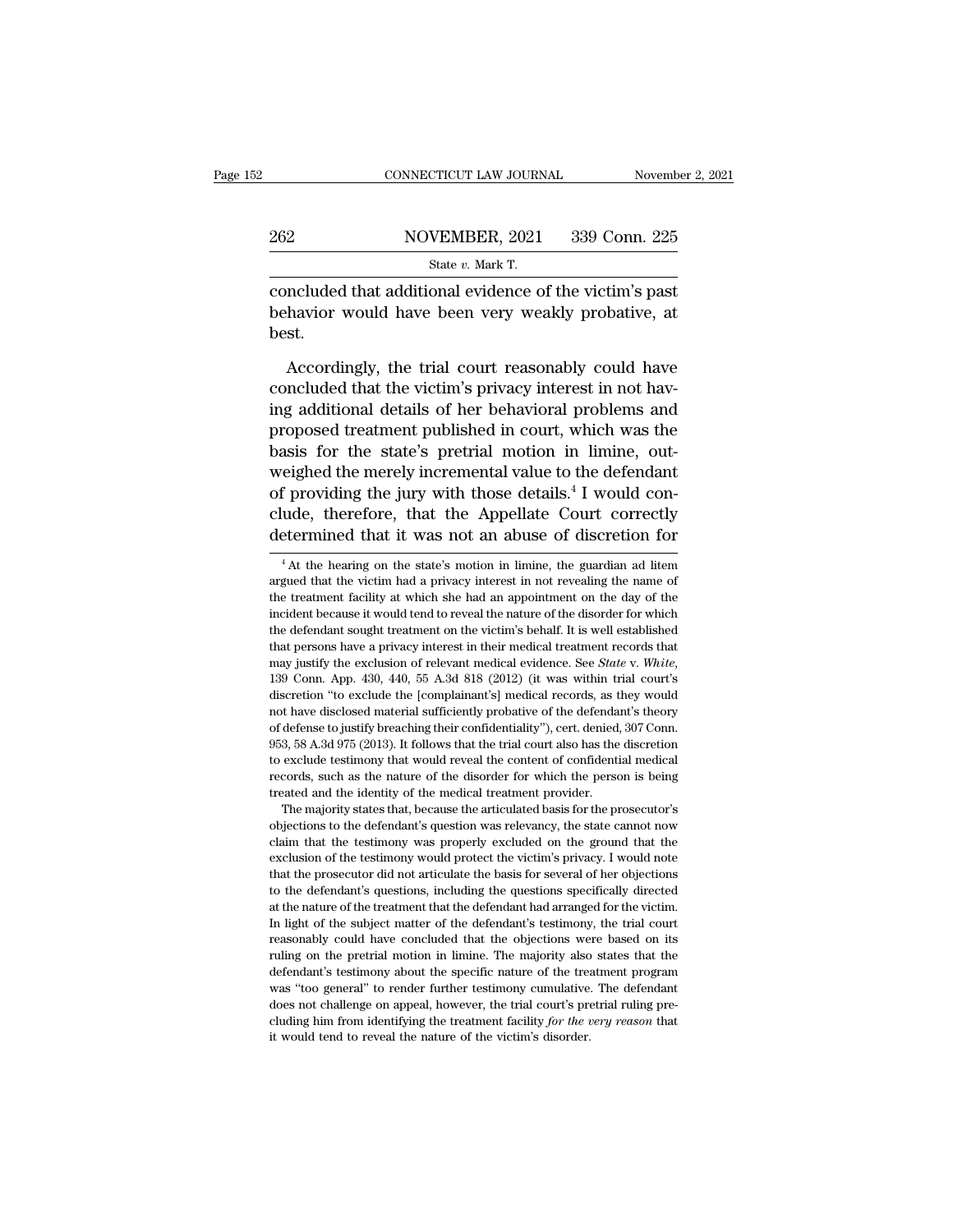CONNECTICUT LAW JOURNAL<br>
State *v.* Mark T.<br>
The trial court to exclude this evidence. Because I would Fig. 2. 2021 CONNECTICUT LAW JOURNAL Page 153<br>
339 Conn. 225 NOVEMBER, 2021 263<br>
5tate v. Mark T.<br>
the trial court to exclude this evidence. Because I would<br>
conclude that the trial court properly excluded the testi-<br>
mon 339 Conn. 225 NOVEMBER, 2021 263<br>
State v. Mark T.<br>
the trial court to exclude this evidence. Because I would<br>
conclude that the trial court properly excluded the testi-<br>
mony of Wilkos and the defendant, I would also con 339 Conn. 225 NOVEMBER, 2021 263<br>
State v. Mark T.<br>
the trial court to exclude this evidence. Because I would<br>
conclude that the trial court properly excluded the testi-<br>
mony of Wilkos and the defendant, I would also con 339 Conn. 225 NOVEMBER, 2021 263<br>
state v. Mark T.<br>
the trial court to exclude this evidence. Because I would<br>
conclude that the trial court properly excluded the testi-<br>
mony of Wilkos and the defendant, I would also con Solution 225 State v. Mark T.<br>
State v. Mark T.<br>
the trial court to exclude this evidence. Because I would<br>
conclude that the trial court properly excluded the testi-<br>
mony of Wilkos and the defendant, I would also con-<br> State v. Mark T.<br>
the trial court to exclude this evidence. Because I would<br>
conclude that the trial court properly excluded the testi-<br>
mony of Wilkos and the defendant, I would also con-<br>
clude that the Appellate Court c the trial court to exclude this evidence. Because I would<br>conclude that the trial court properly excluded the testi-<br>mony of Wilkos and the defendant, I would also con-<br>clude that the Appellate Court correctly concluded th conclude that the trial court properly excluded the testi-<br>mony of Wilkos and the defendant, I would also con-<br>clude that the Appellate Court correctly concluded that<br>the trial court did not violate the defendant's constit mony of Wilkos and the defendant, I would also conclude that the Appellate Court correctly concluded that<br>the trial court did not violate the defendant's constitu-<br>tional right to present a defense. See, e.g., *State* v.<br> clude that the Appellate Court correctly concluded that<br>the trial court did not violate the defendant's constitu-<br>tional right to present a defense. See, e.g., *State* v.<br>Devalda, supra, 306 Conn. 516 ("[i]f the proffered e trial court did not violate the defendant's constitu-<br>mal right to present a defense. See, e.g., *State v.*<br>*evalda*, supra, 306 Conn. 516 ("[i]f the proffered evi-<br>nce is not relevant [or is otherwise inadmissible], the tional right to present a defense. See, e.g., *State v.*<br>Devalda, supra, 306 Conn. 516 ("[i]f the proffered evi-<br>dence is not relevant [or is otherwise inadmissible], the<br>defendant's right to [present a defense] is not aff

Devataa, supra, 306 Conn. 516 ("[1]] the proffered evidence is not relevant [or is otherwise inadmissible], the defendant's right to [present a defense] is not affected"<br>by its exclusion (internal quotation marks omitted)) dence is not relevant [or is otherwise madmissible], the<br>defendant's right to [present a defense] is not affected"<br>by its exclusion (internal quotation marks omitted)).<br>The majority contends that, although the jury was<br>inf defendant's right to [present a defense] is not affected"<br>by its exclusion (internal quotation marks omitted)).<br>The majority contends that, although the jury was<br>informed that the victim was in a special program for<br>studen by its exclusion (internal quotation marks omitted)).<br>The majority contends that, although the jury was<br>informed that the victim was in a special program for<br>students with serious behavioral problems, that the<br>police were The majority contends that, although the jury was<br>informed that the victim was in a special program for<br>students with serious behavioral problems, that the<br>police were coming to the defendant's house every night<br>to deal wi informed that the victim was in a special program for<br>students with serious behavioral problems, that the<br>police were coming to the defendant's house every night<br>to deal with the victim, that the defendant was acutely<br>afra students with serious behavioral problems, that the police were coming to the defendant's house every night to deal with the victim, that the defendant was acutely afraid that the victim would be placed in foster care if s police were coming to the defendant's house every night<br>to deal with the victim, that the defendant was acutely<br>afraid that the victim would be placed in foster care if<br>she continued to engage in such disturbing and disrup to deal with the victim, that the defendant was acutely<br>afraid that the victim would be placed in foster care if<br>she continued to engage in such disturbing and disrup-<br>tive behavior, that the defendant believed that gettin afraid that the victim would be placed in foster care if<br>she continued to engage in such disturbing and disrup-<br>tive behavior, that the defendant believed that getting<br>treatment for the victim was urgent, that the treatmen she continued to engage in such disturbing and disruptive behavior, that the defendant believed that getting treatment for the victim was urgent, that the treatment program he was trying to bring her to was significant, an tive behavior, that the defendant believed that getting<br>treatment for the victim was urgent, that the treatment<br>program he was trying to bring her to was significant,<br>and that the victim was extremely upset, physically<br>res treatment for the victim was urgent, that the treatment<br>program he was trying to bring her to was significant,<br>and that the victim was extremely upset, physically<br>resistant and profanely defiant when informed that the<br>defe program he was trying to bring her to was significant,<br>and that the victim was extremely upset, physically<br>resistant and profanely defiant when informed that the<br>defendant was going to take her to the treatment pro-<br>gram, and that the victim was extremely upset, physically<br>resistant and profanely defiant when informed that the<br>defendant was going to take her to the treatment pro-<br>gram, the excluded testimony was, nevertheless, "mate-<br>rial ram, the excluded testimony was, nevertheless, "mate-<br>al to the subjective and objective reasonableness" of<br>the defendant's conduct in dragging the victim through<br>the school by her ankle as she struggled and screamed.<sup>5</sup><br> rial to the subjective and objective reasonableness" of<br>the defendant's conduct in dragging the victim through<br>the school by her ankle as she struggled and screamed.<sup>5</sup><br><sup>5</sup> As the trial court properly instructed the jury,

the defendant's conduct in dragging the victim through<br>the school by her ankle as she struggled and screamed.<sup>5</sup><br><sup>5</sup> As the trial court properly instructed the jury, the subjective component<br>of the parental justification d the school by her ankle as she struggled and screamed.<sup>5</sup><br>
<sup>5</sup> As the trial court properly instructed the jury, the subjective component of the parental justification defense requires that the defendant must *actually* be The scribol by the anticle as site struggled and screamed.<br>  $\frac{1}{100}$  is a find to find the jury must be interested that the defendant must *actually*<br>
believe that his conduct was *necessary* to promote the victim's we  $^\circ$  As the trial court properly instructed the jury, the subjective component of the parental justification defense requires that the defendant must *actually* believe that his conduct was *necessary* to promote the vict of the parental justification defense requires that the defendant must *actually* believe that his conduct was *necessary* to promote the victim's welfare. The reasonableness requirement comes in through the objective com believe that his conduct was *necessary* to promote the victim's welfare. The reasonableness requirement comes in through the objective component, under which the jury must be instructed that, if it finds that the defendan reasonableness requirement comes in through the objective component, under which the jury must be instructed that, if it finds that the defendant actually believed that his use of physical force was necessary, it still mus under which the jury must be instructed that, if it finds that the defendant actually believed that his use of physical force was necessary, it still must find the defendant guilty if it determines that a reasonable person actually believed that his use of physical force was necessary, it still must<br>find the defendant guilty if it determines that a reasonable person, viewing<br>all the circumstances from the defendant's point of view, would not find the defendant guilty if it determines that a reasonable person, viewing all the circumstances from the defendant's point of view, would not have shared that belief. Cf. *State* v. *Heinemann*, 282 Conn. 281, 301–302, all the circumstances from the defendant's point of view, would not have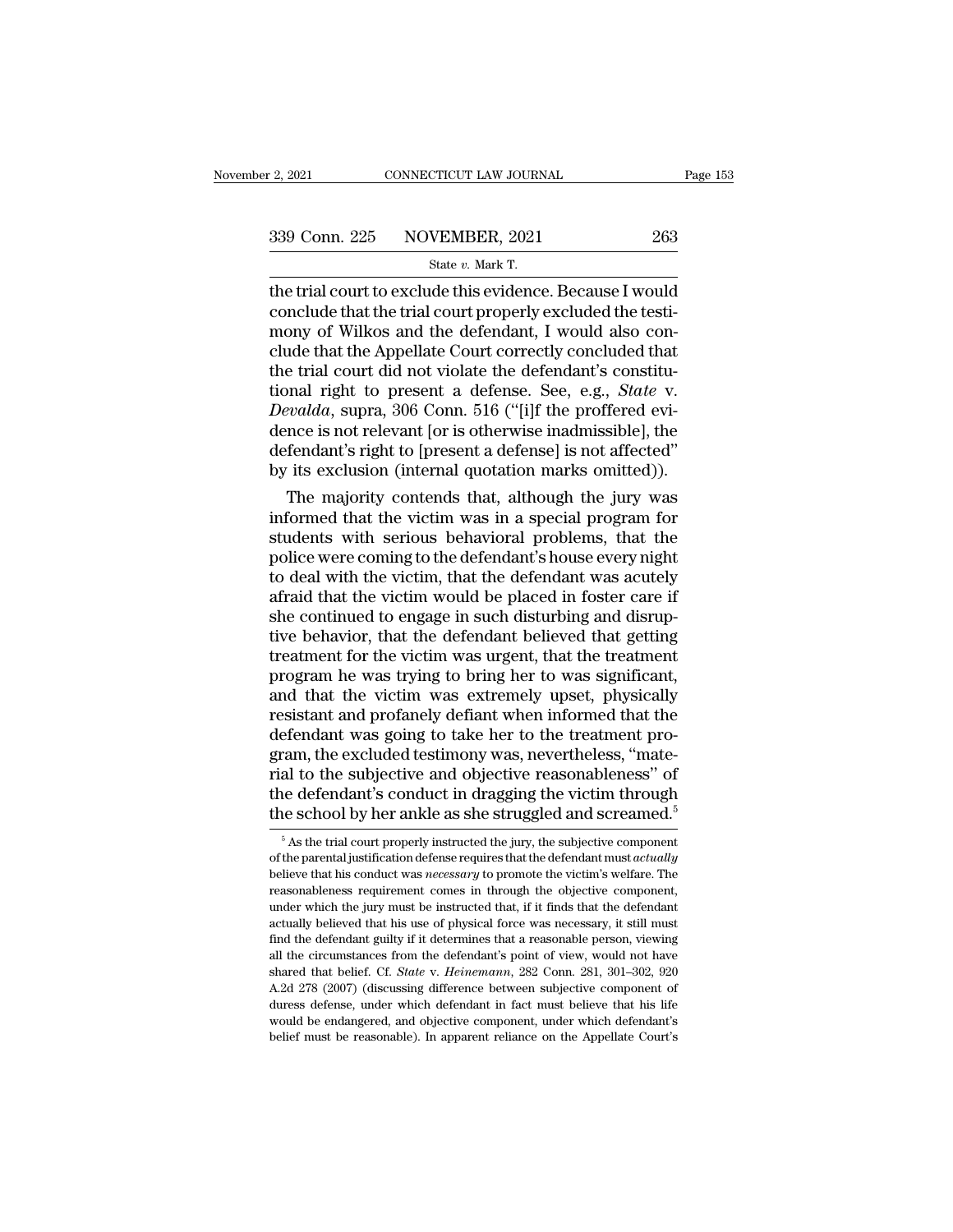# EXECUTE CONNECTICUT LAW JOURNAL Movember 2, 2021<br>264 NOVEMBER, 2021 339 Conn. 225<br>264 State v. Mark T.

CONNECTICUT LAW JOURNAL Novemb<br>
264 NOVEMBER, 2021 339 Conn. 225<br>
<sup>State v. Mark T.</sup><br>
Specifically, the majority contends that "[t]he nature CONNECTICUT LAW JOURNAL November 2, 2021<br>  $\frac{264}{\text{State } v \cdot \text{Mark } T.}$ <br>
Specifically, the majority contends that "[t]he nature<br>
and severity of the defendant's difficulty parenting his<br>
daughter were material to the strength 264 NOVEMBER, 2021 339 Conn. 225<br>  $\frac{\text{State } v. \text{ Mark T.}}{\text{Specifically, the majority contents that "[t]he nature}}$ <br>
and severity of the defendant's difficulty parenting his<br>
daughter were material to the strength of his subjective<br>
holief that his use of force was r 264 NOVEMBER, 2021 339 Conn. 225<br>
State v. Mark T.<br>
Specifically, the majority contends that "[t]he nature<br>
and severity of the defendant's difficulty parenting his<br>
daughter were material to the strength of his subjectiv  $\frac{\text{264}}{\text{State } v. \text{ Mark T.}}$ <br>Specifically, the majority contends that "[t]he nature<br>and severity of the defendant's difficulty parenting his<br>daughter were material to the strength of his subjective<br>belief that his use of for Specifically, the majority contends that "[t]he nature<br>and severity of the defendant's difficulty parenting his<br>daughter were material to the strength of his subjective<br>belief that his use of force was reasonable to get [ Specifically, the majority contends that "[t]he nature<br>and severity of the defendant's difficulty parenting his<br>daughter were material to the strength of his subjective<br>belief that his use of force was reasonable to get [ Specifically, the majority contends that "[t]he nature<br>and severity of the defendant's difficulty parenting his<br>daughter were material to the strength of his subjective<br>belief that his use of force was reasonable to get [t and severity of the defendant's difficulty parenting his<br>daughter were material to the strength of his subjective<br>belief that his use of force was reasonable to get [the<br>victim] to her mental health appointment.'' In addit daughter were material to the strength of his subjective<br>belief that his use of force was reasonable to get [the<br>victim] to her mental health appointment." In addition,<br>the majority contends that "the nature and severity o belief that his use of force was reasonable to get [the victim] to her mental health appointment." In addition, the majority contends that "the nature and severity of [the victim's] behavioral problems were material to the victim] to her mental health appointment." In addition,<br>the majority contends that "the nature and severity of<br>[the victim's] behavioral problems were material to the<br>degree to which a reasonable parent in the defendant's<br> the majority contends that "the nature and severity of<br>[the victim's] behavioral problems were material to the<br>degree to which a reasonable parent in the defendant's<br>position would agree that his use of force was reason-<br>a [the victim's] behavioral problems were r<br>degree to which a reasonable parent in th<br>position would agree that his use of forc<br>able under the circumstances.'' According<br>ity states that it "cannot conclude, with a f<br>that the givet to which a reasonable parent in the detendant's<br>sition would agree that his use of force was reason-<br>le under the circumstances." Accordingly, the major-<br>states that it "cannot conclude, with a fair assurance,<br>at the position would agree that his use of force was reasonable under the circumstances." Accordingly, the majority states that it "cannot conclude, with a fair assurance, that the [exclusion of the defendant's testimony] did no

able under the chemistances. Accordingly, the major-<br>ity states that it "cannot conclude, with a fair assurance,<br>that the [exclusion of the defendant's testimony] did<br>not substantially affect the verdict."<br>The fundamental ity states that it cannot conclude, while a fail assurance,<br>that the [exclusion of the defendant's testimony] did<br>not substantially affect the verdict."<br>The fundamental flaw in this analysis is that, even if<br>the majority w and the [exclusion of the detendant's testhholy] did-<br>not substantially affect the verdict."<br>The fundamental flaw in this analysis is that, even if<br>the majority were correct that the trial court improperly<br>excluded the def The fundamental flaw in this analysis is that, even if<br>the majority were correct that the trial court improperly<br>excluded the defendant's testimony because it was rele-<br>vant to the defendant's justification defense, the de excluded the defendant's testimony because it was relevant to the defendant's justification defense, the defendant made no offer of proof before the trial court regarding the details of the victim's difficult behaviors st vant to the defendant's justification defense, the defendant made no offer of proof before the trial court regarding the details of the victim's difficult behaviors statement that "the defense of parental justification re

dant made no offer of proof before the trial court<br>regarding the details of the victim's difficult behaviors<br>statement that "the defense of parental justification requires both subjective<br>and objective reasonableness on be regarding the details of the victim's difficult behaviors<br>
statement that "the defense of parental justification requires both subjective<br>
and objective reasonableness on behalf of the parent or guardian with<br>
respect to t that, contrary to the status of the victorial summer statement that "the defense of parental justification requires both subjective and objective reasonableness on behalf of the parent or guardian with respect to the use o statement that "the defense of parental justification requires both subjective<br>and objective reasonableness on behalf of the parent or guardian with<br>respect to the use of physical force"; *State* v. *Mark T*., 186 Conn. A and objective reasonableness on behalf of the parent or guardian with<br>respect to the use of physical force"; *State* v. *Mark T*., 186 Conn. App. 285,<br>296–97, 199 A.3d 35 (2018); the majority on several occasions uses lan respect to the use of physical force"; *State v. Mark T.*, 186 Conn. App. 285, 296–97, 199 A.3d 35 (2018); the majority on several occasions uses language that, contrary to the statutory language and the trial court's ins 296–97, 199 A.3d 35 (2018); the majority on several occasions uses language<br>296–97, 199 A.3d 35 (2018); the majority on several occasions uses language<br>that, contrary to the statutory language and the trial court's instruc that, contrary to the statutory language and the trial court's instruction, seems to inject a reasonableness requirement into the subjective component of the defense. Specifically, the majority refers to the "objective and dantly actions, both subjectively and objective component of the defense. Specifically, the majority refers to the "objective and subjective elements of reasonableness"; "subjective and objective reasonableness"; the jury' of the defense. Specifically, the majority refers to the "objective and subjective elements of reasonableness"; "subjective and objective reasonableness"; the jury's ability to determine whether "the defendant's conduct co states that ''nothing about [its] analysis injective and objective reasonableness"; the jury's ability to determine whether "the defendant's conduct could be subjectively or objectively reasonable"; "the reasonableness of the jury's ability to determine whether "the defendant's conduct could be subjectively or objectively reasonable"; "the reasonableness of [the defendant's] actions, both subjectively and objectively''; and "the subjective subjectively or objectively reasonable", "the reasonableness of [the defendant's] actions, both subjectively and objectively"; and "the subjective and objective reasonableness of the defendant's actions." Although the majo dant's] actions, both subjectively and objectively"; and "the subjective and objective reasonableness of the defendant's actions." Although the majority states that "nothing about [its] analysis injects a reasonableness re abijective reasonableness of the defendant's actions." Although the majority states that "nothing about [its] analysis injects a reasonableness requirement into the subjective component of the defense"; footnote 7 of the m *necessary*. The reference to the ''subjective and objective component into the subjective component of the defense"; footnote 7 of the majority opinion; the language it employs clearly suggests that, to the contrary, the language not only needlessly muddies the true focus of the majority opinion; the language it employs clearly suggests that, to the contrary, the subjective component may be satisfied if the jury finds that the defendant b nent of the language it employs clearly suggests that, to the contrary, the subjective component may be satisfied if the jury finds that the defendant believed that the use of physical force was *reasonable*, rather than t opinion; the language it employs clearly suggests that, to the contrary, the subjective component may be satisfied if the jury finds that the defendant believed that the use of physical force was *reasonable*, rather than believed that the use of physical force was reasonable, rather than that it was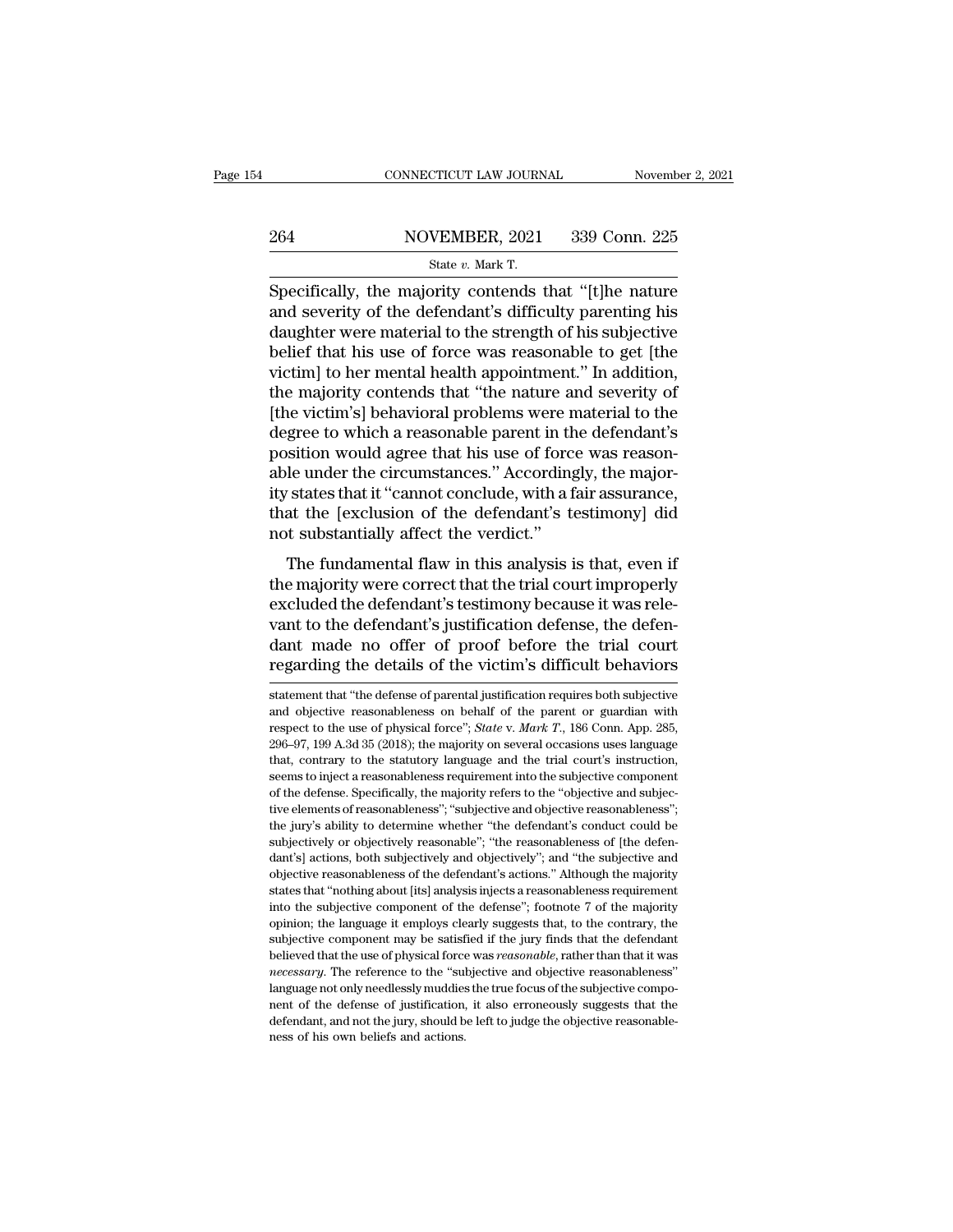# $\frac{2,2021}{2,2021}$  CONNECTICUT LAW JOURNAL Page 155<br>339 Conn. 225 NOVEMBER, 2021 265<br>State v. Mark T.

F. 2, 2021 CONNECTICUT LAW JOURNAL<br>
State *v.* Mark T.<br>
State *v.* Mark T.<br>
and the nature of the treatment program to which he  $\frac{2,2021}{2,2021}$  CONNECTICUT LAW JOURNAL Page 155<br>339 Conn. 225 NOVEMBER, 2021 265<br>5 State v. Mark T.<br>and the nature of the treatment program to which he<br>would have testified if allowed, and he also did not<br>provide the 339 Conn. 225 NOVEMBER, 2021 265<br>
state v. Mark T.<br>
and the nature of the treatment program to which he<br>
would have testified if allowed, and he also did not<br>
provide those details on appeal to the Appellate Court<br>
or to 339 Conn. 225 NOVEMBER, 2021 265<br>
State v. Mark T.<br>
and the nature of the treatment program to which he<br>
would have testified if allowed, and he also did not<br>
provide those details on appeal to the Appellate Court<br>
or to 339 Conn. 225 NOVEMBER, 2021 265<br>
State v. Mark T.<br>
and the nature of the treatment program to which he<br>
would have testified if allowed, and he also did not<br>
provide those details on appeal to the Appellate Court<br>
or to State v. Mark T.<br>
and the nature of the treatment program to which he<br>
would have testified if allowed, and he also did not<br>
provide those details on appeal to the Appellate Court<br>
or to this court. Accordingly, the major state *v.* Mark 1.<br>
and the nature of the treatment program to which he<br>
would have testified if allowed, and he also did not<br>
provide those details on appeal to the Appellate Court<br>
or to this court. Accordingly, the majo and the nature of the treatment program to which he<br>would have testified if allowed, and he also did not<br>provide those details on appeal to the Appellate Court<br>or to this court. Accordingly, the majority has no basis<br>for c would have testified if allowed, and he also did not<br>provide those details on appeal to the Appellate Court<br>or to this court. Accordingly, the majority has no basis<br>for concluding that the exclusion of the testimony was<br>h provide those details on appeal to the Appellate Court<br>or to this court. Accordingly, the majority has no basis<br>for concluding that the exclusion of the testimony was<br>harmful.<sup>6</sup> See, e.g., *Dinan v. Marchand*, 279 Conn. or to this court. Accordingly, the majority has no basis<br>for concluding that the exclusion of the testimony was<br>harmful.<sup>6</sup> See, e.g., *Dinan v. Marchand*, 279 Conn. 558,<br>583, 903 A.2d 201 (2006) ("[b]ecause at trial the for concluding that the exclusion of the testimony was<br>harmful.<sup>6</sup> See, e.g., *Dinan v. Marchand*, 279 Conn. 558,<br>583, 903 A.2d 201 (2006) ("[b]ecause at trial the plaintiff<br>made no offer of proof regarding the specific su harmful.<sup>6</sup> See, e.g., *Dinan v. Marchand*, 279 Conn. 558, 583, 903 A.2d 201 (2006) ("[b]ecause at trial the plaintiff made no offer of proof regarding the specific substance of the excluded testimony  $\dots$  it is not possi 583, 903 A.2d 201 (2006) ("[b]ecause at trial the plaintiff<br>made no offer of proof regarding the specific substance<br>of the excluded testimony  $\ldots$  it is not possible to<br>evaluate the harmfulness of the exclusion, if impro made no offer of proof regarding the specific substance<br>of the excluded testimony . . . it is not possible to<br>evaluate the harmfulness of the exclusion, if improper,<br>in light of the record"); *Burns* v. *Hanson*, 249 Conn of the excluded testimony . . . . it is not possible to<br>evaluate the harmfulness of the exclusion, if improper,<br>in light of the record"); *Burns* v. *Hanson*, 249 Conn.<br>809, 824, 734 A.2d 964 (1999) ("[t]he absence of an o evaluate the harmfulness of the exclusion, if improper,<br>in light of the record"); *Burns* v. *Hanson*, 249 Conn.<br>809, 824, 734 A.2d 964 (1999) ("[t]he absence of an offer<br>of proof may create a gap in the record that would<br> in light of the record"); *Burns* v. *Hanson*, 249 Conn.<br>809, 824, 734 A.2d 964 (1999) ("[t]he absence of an offer<br>of proof may create a gap in the record that would<br>invite inappropriate speculation on appeal about the<br>pos 809, 824, 734 A.2d 964 (1999) ("[t]he absence of an offer<br>of proof may create a gap in the record that would<br>invite inappropriate speculation on appeal about the<br>possible substance of the excluded testimony"). Although<br>the of proof may create a gap in the record that would<br>invite inappropriate speculation on appeal about the<br>possible substance of the excluded testimony"). Although<br>the defendant's failure to make an offer of proof is<br>arguably invite inappropriate speculation on appeal about the<br>possible substance of the excluded testimony"). Although<br>the defendant's failure to make an offer of proof is<br>arguably excusable in light of the fact that he was self-<br> possible substance of the excluded testimony"). Although<br>the defendant's failure to make an offer of proof is<br>arguably excusable in light of the fact that he was self-<br>represented, he is represented by counsel on appeal,<br> the defendant's failure to make an offer of proof is<br>arguably excusable in light of the fact that he was self-<br>represented, he is represented by counsel on appeal,<br>and he still has not specified the additional facts to<br>whi arguably excusable in light of the fact that he was self-<br>represented, he is represented by counsel on appeal,<br>and he still has not specified the additional facts to<br>which he would have testified if the trial court had<br>pe represented, he is represented by counsel on appeal,<br>and he still has not specified the additional facts to<br>which he would have testified if the trial court had<br>permitted such testimony or explained how those facts<br>could and he still has not specified the additional facts to<br>which he would have testified if the trial court had<br>permitted such testimony or explained how those facts<br>could have affected the verdict. Cf. In re Lukas K., 300<br>Co which he would have testified if the trial court had<br>permitted such testimony or explained how those facts<br>could have affected the verdict. Cf. In re Lukas K., 300<br>Conn. 463, 465, 473–74, 14 A.3d 990 (2011) (trial court<br>p permitted such testimony or explained how those facts<br>could have affected the verdict. Cf. In re Lukas K., 300<br>Conn. 463, 465, 473–74, 14 A.3d 990 (2011) (trial court<br>properly denied request for continuance in termination could have affected the verdict. Cf. *In re Lukas K.*, 300<br>Conn. 463, 465, 473–74, 14 A.3d 990 (2011) (trial court<br>properly denied request for continuance in termination<br>of parental rights proceeding when respondent father Conn. 463, 465, 473–74, 14 A.3d 990 (2011) (trial court<br>properly denied request for continuance in termination<br>of parental rights proceeding when respondent father<br>had "not identified on appeal any additional evidence<br>or a properly denied request for continuance in termination<br>of parental rights proceeding when respondent father<br>had "not identified on appeal any additional evidence<br>or arguments that he could have presented if the trial<br>court of parental rights proceeding when respondent father<br>had "not identified on appeal any additional evidence<br>or arguments that he could have presented if the trial<br>court had granted his request"); *State* v. *Lopez*, 280<br>Con had "not identified on appeal any additional evidence<br>or arguments that he could have presented if the trial<br>court had granted his request"); *State* v. *Lopez*, 280<br>Conn. 779, 790, 911 A.2d 1099 (2007) (when defendant<br>di Conn. 779, 790, 911 A.2d 1099 (2007) (when defendant did not identify on appeal any arguments that defense counsel would have made at sentencing hearing if trial court had granted defendant's request for continuance  $\frac{1$ did not identify on appeal any arguments that defense<br>counsel would have made at sentencing hearing if trial<br>court had granted defendant's request for continuance<br><sup>6</sup>The majority faults the state for conflating relevance w

counsel would have made at sentencing hearing if trial<br>court had granted defendant's request for continuance<br><sup>®</sup>The majority faults the state for conflating relevance with cumulativeness<br>with respect to its argument that t Followith and granted defendant's request for continuance<br>
<sup>6</sup> The majority faults the state for conflating relevance with cumulativeness<br>
with respect to its argument that the trial court properly excluded the<br>
defendant' The majority faults the state for conflating relevance with cumulativeness<br>with respect to its argument that the trial court properly excluded the<br>defendant's testimony. Even if there were some merit to that contention,<br>th  $^\circ$  The majority faults the state for courth respect to its argument that defendant's testimony. Even if there the majority overlooks the defendant evidence would not have been merel; the trial court's ruling was harmful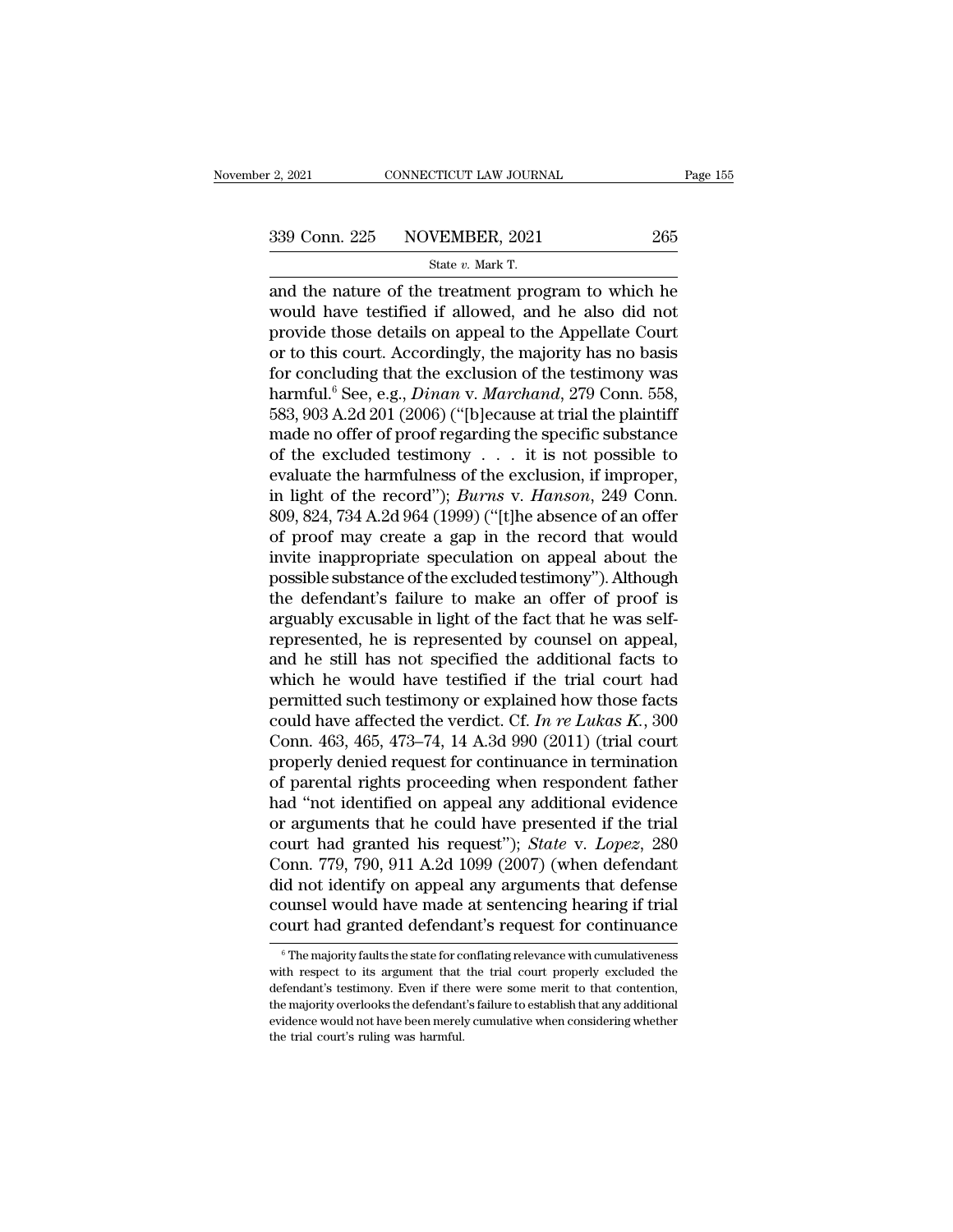CONNECTICUT LAW JOURNAL Novemb<br>
266 NOVEMBER, 2021 339 Conn. 225<br>
State *v.* Mark T.<br>
So that new counsel could review trial transcript, any  $\begin{tabular}{l l l l} \multicolumn{2}{l}{{\small \textbf{COMRECTICUT LAW JOURNAL}}} & \multicolumn{2}{l}{\small \textbf{November 2, 2021}}\\ \hline & \multicolumn{2}{l}{\small \textbf{S06}} & \multicolumn{2}{l}{\small \textbf{NOVEMBER, 2021}} & \multicolumn{2}{l}{\small \textbf{339 Conn. 225}}\\ & \multicolumn{2}{l}{\small \textbf{State $v$}. Mark T.} & \\ \hline & \multicolumn{2}{l}{\small \textbf{so that new course! could review trial transcript, any} } \\ \hline & \multicolumn{2}{l}{\small \textbf$ 266 NOVEMBER, 2021 339 Conn. 225<br>
State v. Mark T.<br>
So that new counsel could review trial transcript, any<br>
impropriety in denying request for continuance was<br>
deemed harmless). In light of these well established<br>
princip 266 NOVEMBER, 2021 339 Conn. 225<br>
State v. Mark T.<br>
So that new counsel could review trial transcript, any<br>
impropriety in denying request for continuance was<br>
deemed harmless). In light of these well established<br>
princip 266 NOVEMBER, 2021 339 Conn. 225<br>
State *v*. Mark T.<br>
So that new counsel could review trial transcript, any<br>
impropriety in denying request for continuance was<br>
deemed harmless). In light of these well established<br>
princ Solution State v. Mark T.<br>
So that new counsel could review trial transcript, any<br>
impropriety in denying request for continuance was<br>
deemed harmless). In light of these well established<br>
principles of appellate review, so that new court<br>impropriety in contemporations<br>principles of app<br>clude, on this re<br>a new trial.<br>Like the majo that new counsel could review trial transcript, any<br>propriety in denying request for continuance was<br>emed harmless). In light of these well established<br>inciples of appellate review, there is no basis to con-<br>ide, on this r impropriety in denying request for continuance was<br>deemed harmless). In light of these well established<br>principles of appellate review, there is no basis to con-<br>clude, on this record, that the defendant is entitled to<br>a n

deemed harmless). In light of these well established<br>principles of appellate review, there is no basis to con-<br>clude, on this record, that the defendant is entitled to<br>a new trial.<br>Like the majority, I, too, recognize that principles of appellate review, there is no basis to conclude, on this record, that the defendant is entitled to<br>a new trial.<br>Like the majority, I, too, recognize that this was a<br>trial involving a self-represented defendan clude, on this record, that the defendant is entitled to<br>a new trial.<br>Like the majority, I, too, recognize that this was a<br>trial involving a self-represented defendant who, at the<br>time of the incident, had recently obtaine a new trial.<br>Like the majority, I, too, recognize that this was a<br>trial involving a self-represented defendant who, at the<br>time of the incident, had recently obtained custody of<br>his troubled young daughter. I believe, howe Like the majority, I, too, recognize that this was a<br>trial involving a self-represented defendant who, at the<br>time of the incident, had recently obtained custody of<br>his troubled young daughter. I believe, however, that<br>th trial involving a self-represented defendant who, at the<br>time of the incident, had recently obtained custody of<br>his troubled young daughter. I believe, however, that<br>the majority has given that consideration far too much<br> time of the incident, had recently obtained custody of<br>his troubled young daughter. I believe, however, that<br>the majority has given that consideration far too much<br>weight. The defendant was warned repeatedly about<br>the dan his troubled young daughter. I believe, however, that<br>the majority has given that consideration far too much<br>weight. The defendant was warned repeatedly about<br>the dangers of self-representation,<sup>7</sup> and my review of<br>the re the majority has given that consideration far too much weight. The defendant was warned repeatedly about the dangers of self-representation,<sup>7</sup> and my review of the record satisfies me that the trial court patiently expla weight. The defendant was warned repeatedly about<br>the dangers of self-representation,<sup>7</sup> and my review of<br>the record satisfies me that the trial court patiently<br>explained and assisted the defendant with the trial pro-<br>cess xplained and assisted the defendant with the trial pro-<br>
ess and gave him wide latitude on many occasions,<br>
onsistent with the court's duty to be solicitous of the<br>
ghts of self-represented parties.<sup>8</sup> See, e.g., *Marlow* consistent with the court's duty to be solicitous of the rights of self-represented parties.<sup>8</sup> See, e.g., *Marlow* v.<br><sup>7</sup> As the Appellate Court observed, "[o]n more than one occasion, the [trial] court canvassed the def

the start of that. In addition to attending prethal heatings and jury selection, standby counsel was present during the entire duration of the trial and was available to the defendant, should he have opted to seek his assi standay could we was present during the entire duration of the trial and was<br>available to the defendant, should he have opted to seek his assistance<br>or advice.<br><sup>8</sup> For example, in response to numerous valid objections by t avanable to the defendant, should he have opted to seek his assistance<br>or advice.<br><sup>8</sup> For example, in response to numerous valid objections by the prosecutor<br>that the defendant was making arguments instead of asking witnes <sup>8</sup> For example, in response to numerous valid objections by the prosecutor that the defendant was making arguments instead of asking witnesses questions, the court suggested that the defendant rephrase his statements by a For example, in response to numerous vand objections by the prosecutor<br>that the defendant was making arguments instead of asking witnesses ques-<br>tions, the court suggested that the defendant rephrase his statements by<br>aski he was the was making arguments instead of asking winesses ques-<br>tions, the court suggested that the defendant rephrase his statements by<br>asking specific questions and explained that he would have a chance to<br>make argument tions, the court suggested that the defendant repinase ins statements by asking specific questions and explained that he would have a chance to make arguments and to tell the jury the significance of the particular exhibit asking specinc questions and explained that he would have a chance to make arguments and to tell the jury the significance of the particular exhibits to which he was referring during his closing argument. The court took no frake arguments and to ten the jury the significance of the particular exhibits to which he was referring during his closing argument. The court took no action when the defendant told the jury during a with esses' testimo so which he was referring during his closing argument. The court took hot action when the defendant told the jury during a witnesses' testimony that he was "fighting for [his] life." When the defendant asked the victim dur action with the detendant tool the jury during a whitesses testinony that<br>he was "fighting for [his] life." When the defendant asked the victim during<br>cross-examination how she had managed to flip over while he was holding The was "ngining for  $[\text{ms}]$  ine." When the defendant asked the victim during cross-examination how she had managed to flip over while he was holding her right leg and left arm, she stated, "I don't know, I just did." The Eross-examination now site had managed to mp over while he was holding<br>her right leg and left arm, she stated, "I don't know, I just did." The trial<br>court took no action when the defendant responded to this testimony with

consistent with the court's duty to be solicitous of the rights of self-represented parties.<sup>8</sup> See, e.g., *Marlow* v.<br>
<sup>7</sup> As the Appellate Court observed, "[o]n more than one occasion, the [trial] court canvassed the de consistent with the court's duty to be solicitious of the<br>
rights of self-represented parties.<sup>8</sup> See, e.g., *Marlow* v.<br>
<sup>7</sup> As the Appellate Court observed, "[o]n more than one occasion, the<br>
[trial] court canvassed the **EXECUTE:** THE REFERT ALSO REFERENCE CHERA THE TAS THE REFERENCE TAS the Appellate Court observed, "[o]n more than one occasion, the [trial] court canvassed the defendant in accord[ance] with Practice Book § 44-3 (4), ens <sup>7</sup> As the Appellate Court observed, "[o]n more than one occasion, the [trial] court canvassed the defendant in accord[ance] with Practice Book § 44-3 (4), ensuring that he was aware of the dangers and disadvantages of se The start of trial. In addition to attending pretrial hearings and jury selection, the [trial] court canvassed the defendant in accord[ance] with Practice Book § 44-3 (4), ensuring that he was aware of the dangers and dis [that] court canvassed the detendant in accordiance] with Fractice Book § 44-3 (4), ensuring that he was aware of the dangers and disadvantages of self-representation." *State* v. *Mark T*., 186 Conn. App. 285, 288 n.1, 1 and the was aware of the dangers and disadvantages of self-representation." *State v. Mark T.*, 186 Conn. App. 285, 288 n.1, 199 A.3d 35 (2018). The record also reveals that the trial judge appointed standby counsel for t Sen-representation. *State v. Murk 1*, foo Colit. App. 260, 260 ft.1, 189 A.5d<br>35 (2018). The record also reveals that the trial judge appointed standby<br>counsel for the defendant on July 28, 2016, approximately six weeks p to the start of trial. In addition to attending pretrial hearings and jury selection, standby counsel was present during the entire duration of the trial and was available to the defendant, should he have opted to seek his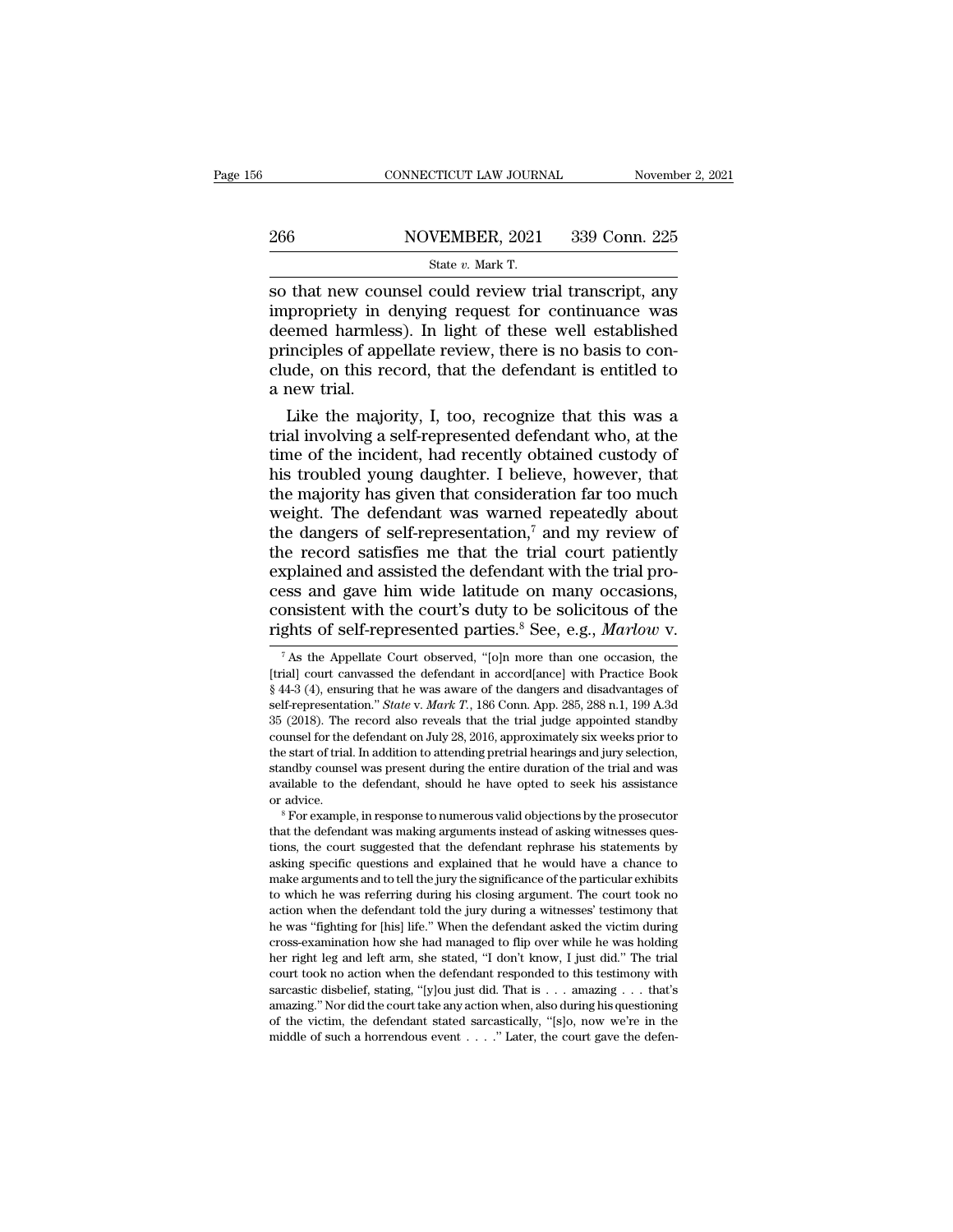# 2, 2021 CONNECTICUT LAW JOURNAL Page 157<br>339 Conn. 225 NOVEMBER, 2021 267<br>State v. Mark T.

12, 2021 CONNECTICUT LAW JOURNAL<br>
State *v.* Movember, 2021 267<br>
Starkweather, 113 Conn. App. 469, 473, 966 A.2d 770 *Starkweather*, 113 Conn. App. 469, 473, 966 A.2d 770<br> *Starkweather*, 113 Conn. App. 469, 473, 966 A.2d 770<br> *Starkweather*, 113 Conn. App. 469, 473, 966 A.2d 770<br>
(2009) (The courts should be "solicitous of the rights<br>
o (2009) (The courts should be ''solicitous of the rights should be ''solicitous of the rights<br>
(2009) (The courts should be ''solicitous of the rights<br>
(2009) (The courts should be ''solicitous of the rights<br>
of [self-repr 339 Conn. 225 NOVEMBER, 2021 267<br>
Starkweather, 113 Conn. App. 469, 473, 966 A.2d 770<br>
(2009) (The courts should be "solicitous of the rights<br>
of [self-represented] litigants and . . . endeavor to see<br>
that such a litigan 339 Conn. 225 NOVEMBER, 2021 267<br>
Starkweather, 113 Conn. App. 469, 473, 966 A.2d 770<br>
(2009) (The courts should be "solicitous of the rights<br>
of [self-represented] litigants and . . . endeavor to see<br>
that such a litigan Solution 220 110 ventile in the value of the control 2011<br>Starkweather, 113 Conn. App. 469, 473, 966 A.2d 770<br>(2009) (The courts should be "solicitous of the rights<br>of [self-represented] litigants and . . . endeavor to se Starkweather, 113 Conn. App. 469, 473, 966 A.2d 770 (2009) (The courts should be "solicitous of the rights of [self-represented] litigants and . . . endeavor to see that such a litigant shall have the opportunity to have Starkweather, 113 Conn. App. 469, 473, 966 A.2d 770 (2009) (The courts should be "solicitous of the rights of [self-represented] litigants and . . . endeavor to see that such a litigant shall have the opportunity to have (2009) (The courts should be "solicitous of the rights of [self-represented] litigants and . . . endeavor to see that such a litigant shall have the opportunity to have his case fully and fairly heard so far as such latit of [self-represented] litigants and . . . endeavor to see<br>that such a litigant shall have the opportunity to have<br>his case fully and fairly heard so far as such latitude is<br>consistent with the just rights of any adverse pa that such a litigant shall have the opportunity to have<br>his case fully and fairly heard so far as such latitude is<br>consistent with the just rights of any adverse party.<br>... Although [the trial courts may] not entirely disr his case fully and fairly heard so far as such latitude is<br>consistent with the just rights of any adverse party.<br>... Although [the trial courts may] not entirely disre-<br>gard our rules of practice, [they should] give great consistent with the just rights of any adverse party.<br>  $\dots$  Although [the trial courts may] not entirely disregard our rules of practice, [they should] give great latitude to [self-represented] litigants in order that jus ... Although [the trial courts may] not entirely disregard our rules of practice, [they should] give great latitude to [self-represented] litigants in order that justice may both be done and be seen to be done." (Internal gard our rules of practice, [they should] give great latitude to [self-represented] litigants in order that justice<br>may both be done and be seen to be done." (Internal<br>quotation marks omitted.)). Placing too much emphasis<br> tude to [self-represented] litigants in order that justice<br>may both be done and be seen to be done." (Internal<br>quotation marks omitted.)). Placing too much emphasis<br>on a defendant's self-representation sends the message<br>th may both be done and be seen to be done." (Internal quotation marks omitted.)). Placing too much emphasis on a defendant's self-representation sends the message that a defendant can ignore repeated warnings about the real that a defendant can ignore repeated warnings about<br>the real and serious dangers of self-representation, roll<br>the dice on representing himself in a jury trial and, if<br>he is convicted, get a second bite at the apple.<sup>9</sup><br>dan the real and serious dangers of self-representation, roll<br>the dice on representing himself in a jury trial and, if<br>he is convicted, get a second bite at the apple.<sup>9</sup><br>dant an opportunity to reconsider his decision to testi

misulateristic difficult in a didnotical definition in the control of the incident argued to the jury that he was trying to take the victim to the hospital for services during the incident, despite the fact that the court and a giord of services during the incident, despite the fact that the court previously had prevented the defendant from testifying to that effect.<br>
<sup>9</sup> Having said this, I acknowledge that additional steps could have been Free dumper and prevented the defendant from testifying to that effect.<br>
<sup>9</sup> Having said this, I acknowledge that additional steps could have been<br>
taken to allow the self-represented defendant to present a more detailed<br> <sup>9</sup> Having said this, I acknowledge that additional steps could have been taken to allow the self-represented defendant to present a more detailed picture of the context of the incident to the jury. For example, although taken to allow the self-represented defendant to present a more detailed picture of the context of the incident to the jury. For example, although the issue was squarely raised before trial, the court and the parties appar picture of the context of the incident to the jury. For example, although the issue was squarely raised before trial, the court and the parties apparently reached no pretrial understanding as to the precise level of detail Free issue was squarely raised before trial, the court and the parties apparently reached no pretrial understanding as to the precise level of detail regarding the treatment facility and the nature of the appointment to wh reached no pretrial understanding as to the precise level of detail regarding<br>the treatment facility and the nature of the appointment to which the defen-<br>dant was attempting to take the victim that he would be allowed to be the treatment facility and the nature of the appointment to which the defendant was attempting to take the victim that he would be allowed to present. Nor was there an understanding as to the level of detail regarding t duant was attempting to take the victim that he would be allowed to present.<br>Nor was there an understanding as to the level of detail regarding the victim's<br>difficult behaviors that would be permitted. It would have been h Nor was there an understanding as to the level of detail regarding the victim's difficult behaviors that would be permitted. It would have been helpful if the court had explained, outside of the presence of the jury, the p difficult behaviors that would be permitted. It would have been helpful if the court had explained, outside of the presence of the jury, the parameters of the evidence that would be permitted relating to this issue. In add the court had explained, outside of the presence of the jury, the parameters of the evidence that would be permitted relating to this issue. In addition, although the prosecutor did not engage in any improper conduct, she for the evidence that would be permitted relating to this issue. In addition, although the prosecutor did not engage in any improper conduct, she repeatedly objected during the defendant's examination of witnesses, sometim although the prosecutor did not engage in any improper conduct, she repeatedly objected during the defendant's examination of witnesses, sometimes without stating on the record the basis for objecting to the admission of *State* v. *Anderson*, 255 Conn. 425, 435, 773 A.2d 287 (2001) ("[d]ue processes, sometimes without stating on the record the basis for objecting to the admission of the evidence. Accordingly, it would have been helpful fo seeks to assure a defendant a fair trial, not a perfect one'' (internal quotation of the evidence. Accordingly, it would have been helpful for the trial court to explain the reasons for its evidentiary rulings on the recor without stating on the record the basis for objecting to the admission of the evidence. Accordingly, it would have been helpful for the trial court to explain the reasons for its evidentiary rulings on the record. Neverth

The dice on representing himself in a jury trial and, if<br>the dice on representing himself in a jury trial and, if<br>the is convicted, get a second bite at the apple.<sup>9</sup><br>dant an opportunity to reconsider his decision to testi the tire of the presenting infinition in a jury that and, if<br>the is convicted, get a second bite at the apple.<sup>9</sup><br>dant an opportunity to reconsider his decision to testify and carefully warned<br>him of the dangers of doing s misunderstood them. In addition, the court took no action when the defendant argued to the jury that he was trying to take the victim to the hospital for services during the incident, despite the fact that the court previo dant an opportunity to reconsider his decision to testify and carefully warned<br>him of the dangers of doing so. The court also gave the defendant a detailed<br>explanation of the jury instructions when it became apparent that dant an opportunity to reconsider instects on to testify and carefully warfed<br>him of the dangers of doing so. The court also gave the defendant a detailed<br>explanation of the jury instructions when it became apparent that h Explanation of the July instructions when it became apparent that it had<br>misunderstood them. In addition, the court took no action when the defen-<br>dant argued to the jury that he was trying to take the victim to the hospit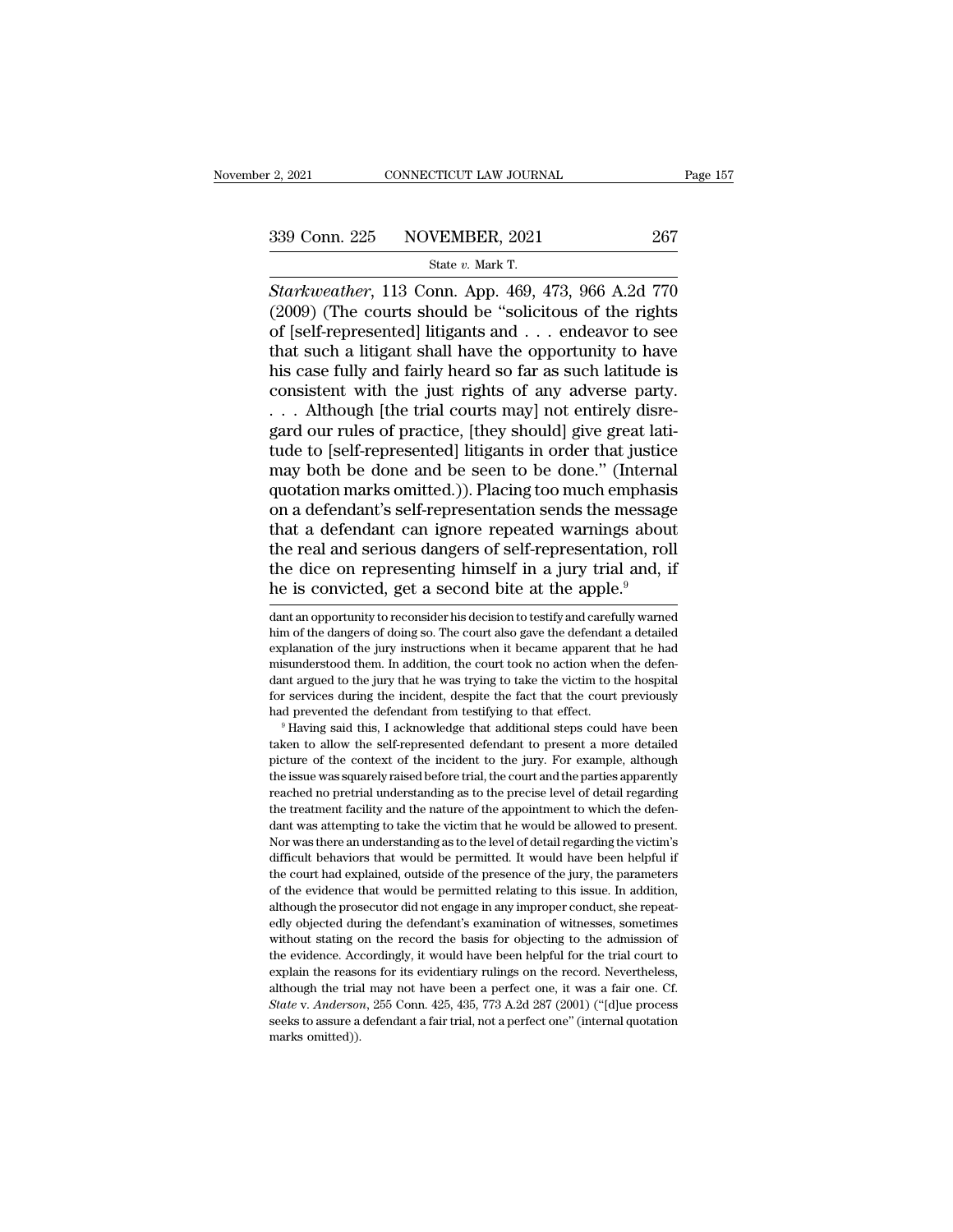# EXECUTE CONNECTICUT LAW JOURNAL Movember 2, 2021<br>268 NOVEMBER, 2021 339 Conn. 268<br>Farmington-Girard, LLC v. Planning & Zoning Commission

CONNECTICUT LAW JOURNAL November 2, 2021<br>
Sand Move Move Movember 2, 2021<br>
Farmington-Girard, LLC *v.* Planning & Zoning Commission<br>
Finally, there is no question that a reasonable person, FIND CONNECTICUT LAW JOURNAL November 2, 2<br>
S<br>
S<br>
Farmington-Girard, LLC v. Planning & Zoning Commission<br>
Finally, there is no question that a reasonable person,<br>
cluding a member of a jury, would be sympathetic to<br>
a chal 268 NOVEMBER, 2021 339 Conn. 268<br>
Farmington-Girard, LLC v. Planning & Zoning Commission<br>
Finally, there is no question that a reasonable person,<br>
including a member of a jury, would be sympathetic to<br>
the challenges prese 268 NOVEMBER, 2021 339 Conn. 268<br>
Farmington-Girard, LLC v. Planning & Zoning Commission<br>
Finally, there is no question that a reasonable person,<br>
including a member of a jury, would be sympathetic to<br>
the challenges pres 268 NOVEMBER, 2021 339 Conn. 268<br>
Farmington-Girard, LLC  $v$ . Planning & Zoning Commission<br>
Finally, there is no question that a reasonable person,<br>
including a member of a jury, would be sympathetic to<br>
the challenges pr Farmington-Girard, LLC v. Planning & Zoning Commission<br>Finally, there is no question that a reasonable person,<br>including a member of a jury, would be sympathetic to<br>the challenges presented in raising a child with signifi-Farmington-Grard, LLC  $v$ . Planning & Zoning Commission<br>
Finally, there is no question that a reasonable person,<br>
including a member of a jury, would be sympathetic to<br>
the challenges presented in raising a child with sig Finally, there is no question that a reasonable person,<br>including a member of a jury, would be sympathetic to<br>the challenges presented in raising a child with signifi-<br>cant behavioral issues. However, our job is to determi including a member of a jury, woul-<br>the challenges presented in raising<br>cant behavioral issues. However, ou<br>whether the trial court properly e<br>dant's testimony. I would conclude<br>even if it did not, the defendant ca<br>any imp re chancinges presented in raising a child with signin-<br>ant behavioral issues. However, our job is to determine<br>nether the trial court properly excluded the defen-<br>nt's testimony. I would conclude that it did and that,<br>en Each behavioral issues. However, our job is to determine<br>whether the trial court properly excluded the defen-<br>dant's testimony. I would conclude that it did and that,<br>even if it did not, the defendant cannot establish that

### FARMINGTON-GIRARD, LLC *v*. PLANNING AND<br>
ZONING COMMISSION OF THE<br>
CITY OF HAPTEOPD I disagree with the majority's conclusion that<br>is warranted, I respectfully dissent in part.<br>GTON-GIRARD, LLC v. PLANNING AND<br>ZONING COMMISSION OF THE<br>CITY OF HARTFORD gree with the majority's conclusion than than the materially dissent in party and the material of the CITY OF HARTFORD CORPORATION ET AL.  $v$ . PLANNING FARMINGTON-GIRARD, LLC *v.* PLANNING AND<br>
ZONING COMMISSION OF THE<br>
CITY OF HARTFORD<br>
THE PAMELA CORPORATION ET AL. *v.* PLANNING<br>
AND ZONING COMMISSION OF THE<br>
CITY OF HARTFORD

### $\begin{array}{lll} \hline \text{IINGTON-GIRARD, LLC $\mathit{v}$}. \text{ PLANNING AND} \\ \text{ZONING COMMISSION OF THE} \\ \text{CITY OF HARTFORD} \\ \text{MELA CORPORTION ET AL. $\mathit{v}$}. \text{ PLANNING} \\ \text{AND ZONING COMMISSION OF THE} \\ \text{CITY OF HARTFORD} \\ \text{GCP 20374)} \\ \hline \end{array}$ N-GIRARD, LLC  $v$ . PLANNING AND NG COMMISSION OF THE CITY OF HARTFORD<br>CORPORATION ET AL.  $v$ . PLANNING COMMISSION OF THE CITY OF HARTFORD (SC 20374) COMMISSION OF THE COMMISSION OF THE COMMISSION OF THE COMMISSION OF THE COMMISSION OF THE COMMISSION OF THE COMMISSION OF THE CONTRACT CONTRACT CONTRACT CONTRACT CONTRACT CONTRACT CONTRACT CONTRACT CONTRACT CONTRACT CONTRA THE CORPORATION ET AL. *v.* PLANI<br>
ND ZONING COMMISSION OF THE<br>
CITY OF HARTFORD<br>
(SC 20374)<br>
Robinson, C. J., and Palmer, McDonald, D'Auria,<br>
Mullins, Kahn and Ecker, Js.\* NING COMMISSION OF TH<br>CITY OF HARTFORD<br>(SC 20374)<br>, C. J., and Palmer, McDonald, D'Auria<br>Mullins, Kahn and Ecker, Js.\*<br>Sullabus

### *Syllabus*

Robinson, C. J., and Palmer, McDonald, D'Auria,<br>Mullins, Kahn and Ecker, Js.\*<br>Syllabus<br>The plaintiff property owner, F Co., appealed to the trial court from the<br>decisions of the defendant, the Planning and Zoning Commissio Robinson, C. J., and Palmer, McDonald, D'Auria,<br>Mullins, Kahn and Ecker, Js.\*<br>Syllabus<br>plaintiff property owner, F Co., appealed to the trial court from the<br>decisions of the defendant, the Planning and Zoning Commission of Mullins, Kahn and Ecker, Js.\*<br>Syllabus<br>plaintiff property owner, F Co., appealed to the trial court from the<br>decisions of the defendant, the Planning and Zoning Commission of<br>the City of Hartford, adopting certain amendmen *Syllabus*<br>plaintiff property owner, F Co., appealed to the trial court from the<br>decisions of the defendant, the Planning and Zoning Commission of<br>the City of Hartford, adopting certain amendments to the city's zoning<br>regu syttabus<br>plaintiff property owner, F Co., appealed to the trial court from the<br>decisions of the defendant, the Planning and Zoning Commission of<br>the City of Hartford, adopting certain amendments to the city's zoning<br>regula plaintiff property owner, F Co., appealed to the trial court from the decisions of the defendant, the Planning and Zoning Commission of the City of Hartford, adopting certain amendments to the city's zoning regulations and decisions of the defendant, the Planning and Zoning Commission of<br>the City of Hartford, adopting certain amendments to the city's zoning<br>regulations and changes to the zoning map. In 2012, shortly after F Co.<br>submitted a s the City of Hartford, adopting certain amendments to the city's zoning<br>regulations and changes to the zoning map. In 2012, shortly after F Co.<br>submitted a special permit application to the commission to construct<br>a fast-fo regulations and changes to the zoning map. In 2012, shortly after F Co.<br>submitted a special permit application to the commission to construct<br>a fast-food restaurant with a drive-through window on its property,<br>the commissi submitted a special permit application to the commission to construct a fast-food restaurant with a drive-through window on its property, the commission approved a zone change that placed the property in a different zonin a fast-food restaurant with a drive-through window on its property, the commission approved a zone change that placed the property in a different zoning district and effectively prohibited  $F$  Co.'s proposed use.  $F$  Co. the commission approved a zone change that placed the property in a different zoning district and effectively prohibited F Co.'s proposed use. F Co. was then notified that its application was incomplete and that it needed different zoning district and effectively prohibited F Co.'s proposed use.<br>F Co. was then notified that its application was incomplete and that it<br>needed to submit additional information if it wished to proceed. F Co.<br>appe F Co. was then notified that its application was incomplete and that it<br>needed to submit additional information if it wished to proceed. F Co.<br>appealed to the trial court from the commission's adoption of the zone<br>change, reeded to submit additional information if it wished to proceed. F Co.<br>appealed to the trial court from the commission's adoption of the zone<br>change, and the court sustained F Co.'s appeal. Subsequently, in 2014,<br>F Co.'s l appeared to the trial contract change, and the court F Co.'s lessee, M Co., be the special permit app  $*$  The listing of justices the date of oral argument.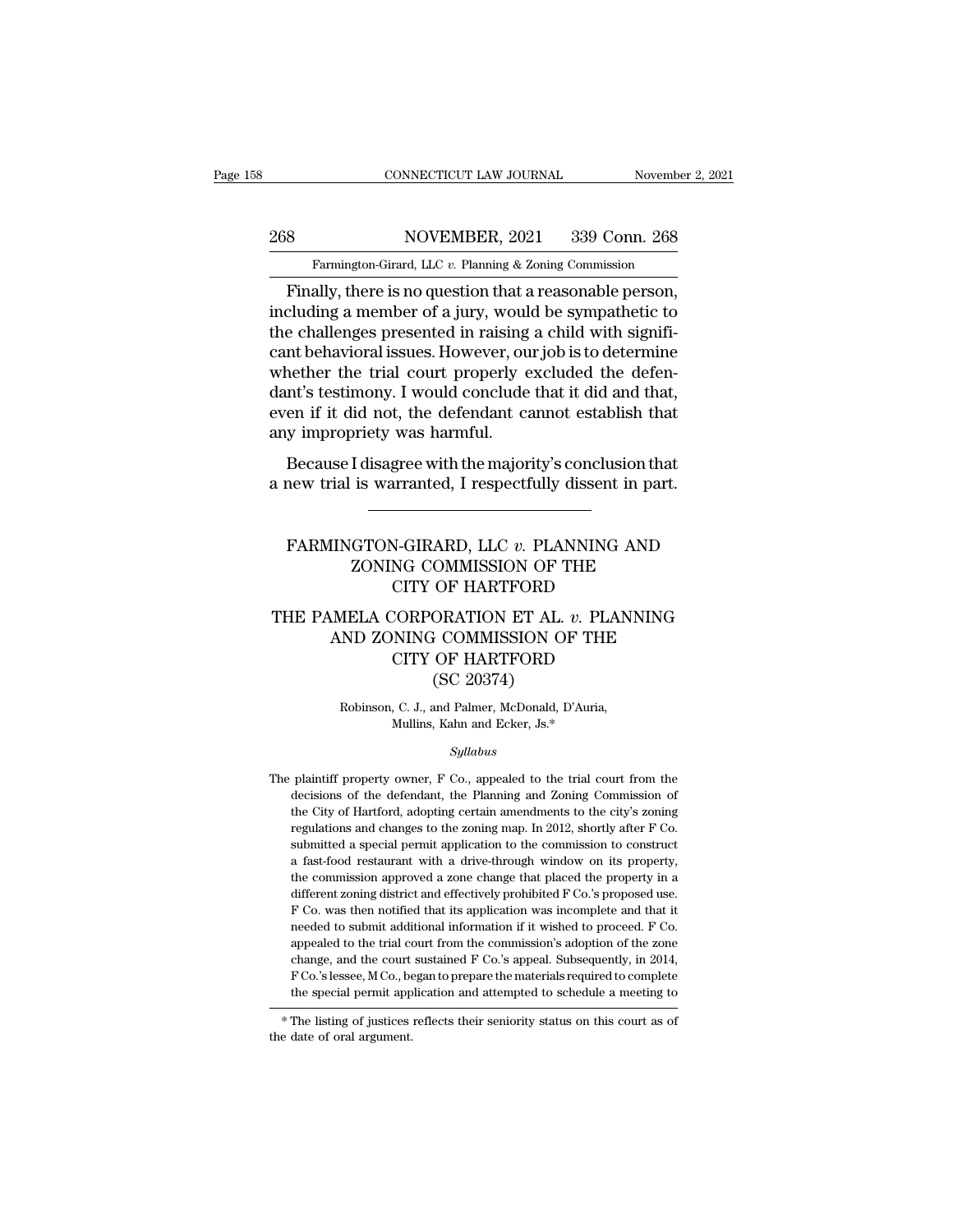# 2, 2021 CONNECTICUT LAW JOURNAL Page 159<br>339 Conn. 268 NOVEMBER, 2021 269<br>Farmington-Girard, LLC v. Planning & Zoning Commission

Famington-Girard, LLC *v.* Planning & Zoning Commission<br>Examington-Girard, LLC *v.* Planning & Zoning Commission<br>Examing the application with D, the city's zoning administrator. Two Farmington-Girard, LLC v. Planning & Zoning Commission<br>Farmington-Girard, LLC v. Planning & Zoning Commission<br>review the application with D, the city's zoning administrator. Two<br>days before the meeting, however, certain am day Conn. 268 NOVEMBER, 2021 269<br>
Farmington-Girard, LLC v. Planning & Zoning Commission<br>
review the application with D, the city's zoning administrator. Two<br>
days before the meeting, however, certain amendments to the zon Farmington-Girard, LLC v. Planning & Zoning Commission<br>
review the application with D, the city's zoning administrator. Two<br>
days before the meeting, however, certain amendments to the zoning<br>
regulations that had been ado Farmington-Girard, LLC v. Planning & Zoning Commission<br>review the application with D, the city's zoning administrator. Two<br>days before the meeting, however, certain amendments to the zoning<br>regulations that had been adopte Farmington-Girard, LLC  $v$ . Planning & Zoning Commission<br>review the application with D, the city's zoning administrator. Two<br>days before the meeting, however, certain amendments to the zoning<br>regulations that had been ado review the application with D, the city's zoning administrator. Two<br>days before the meeting, however, certain amendments to the zoning<br>regulations that had been adopted by the commission in 2014, which<br>prohibited fast-food days before the meeting, however, certain amendments to the zoning<br>regulations that had been adopted by the commission in 2014, which<br>prohibited fast-food restaurants with drive-through window service adja-<br>cent to residen days before the meeting, however, certain amendments to the zoning regulations that had been adopted by the commission in 2014, which prohibited fast-food restaurants with drive-through window service adjacent to resident prohibited fast-food restaurants with drive-through window service adjacent to residential zones, went into effect. At the meeting, representatives of M Co. delivered the materials needs to complete F Co.'s initial applica cent to residential zones, went into effect. At the meeting, representatives of M Co. delivered the materials needs to complete F Co.'s initial application for a special permit, but D informed them that the proposed use o tives of M Co. delivered the materials needs to complete F Co.'s initial application for a special permit, but D informed them that the proposed use of the property was then prohibited by virtue of the 2014 amendments. D t application for a special permit, but D informed them that the proposed<br>use of the property was then prohibited by virtue of the 2014 amend-<br>ments. D then sent a letter to M Co. stating that F Co.'s application<br>was void on The reador of the property was then prohibited by virtue of the  $2014$  amendments. D then sent a letter to M Co. stating that F Co.'s application was void on the ground that it was incomplete. On the same day, the commiss ments. D then sent a letter to M Co. stating that F Co.'s application was void on the ground that it was incomplete. On the same day, the commission readopted the 2012 zone change to F Co.'s property. F Co. filed separate was void on the ground that it was incomplete. On the same day, the commission readopted the 2012 zone change to F Co.'s property. F Co. filed separate appeals from the commission's adoption of the amendments and the reado commission readopted the 2012 zone change to F Co.'s property. F Co.<br>filed separate appeals from the commission's adoption of the amend-<br>ments and the readoption of the zone change. Thereafter, the commis-<br>sion readopted t filed separate appeals from the commission's adoption of the amendments and the readoption of the zone change. Thereafter, the commission readopted the zone change and the amendments to the zoning regulations, and F Co. fi ments and the readoption of the zone change. Thereafter, the commission readopted the zone change and the amendments to the zoning regulations, and F Co. filed separate appeals from those two actions. The trial court conso sion readopted the zone change and the amendments to the zoning<br>regulations, and F Co. filed separate appeals from those two actions.<br>The trial court consolidated the four appeals and, following a hearing,<br>rendered judgmen regulations, and F Co. filed separate appeals from those two actions.<br>The trial court consolidated the four appeals and, following a hearing,<br>rendered judgments dismissing the appeals. The trial court concluded<br>that, altho The trial court consolidated the four appeals and, following a hearing, rendered judgments dismissing the appeals. The trial court concluded that, although the amendments and zone changes at issue were void due to defectiv rendered judgments dismissing the appeals. The trial court concluded<br>that, although the amendments and zone changes at issue were void<br>due to defective notice, F Co. had failed to exhaust its administrative<br>remedies insofa that, although the amendments and zone changes at issue were void<br>due to defective notice, F Co. had failed to exhaust its administrative<br>remedies insofar as it failed to appeal to the city's Zoning Board of<br>Appeals from D due to defective notice, *F* Co. had failed to exhaust its administrative<br>remedies insofar as it failed to appeal to the city's Zoning Board of<br>Appeals from D's decision voiding its application for a special permit.<br>*F* Co Appeals from D's decision voiding its application for a special permit. F Co. appealed to the Appellate Court, which affirmed the judgments of the trial court, and F Co., on the granting of certification, appealed to this

- F Co. appealed to the Appellate Court, which affirmed the judgments of the trial court, and F Co., on the granting of certification, appealed to this court. *Held*:<br>he Appellate Court incorrectly determined that D had the of the trial court, and F Co., on the granting of certification, appealed<br>to this court. *Held*:<br>he Appellate Court incorrectly determined that D had the authority to<br>determine that F Co.'s application for a special permit to this court. Held:<br>
1. The Appellate Court incorrectly determined that D had the authority to<br>
determine that F Co.'s application for a special permit was void under<br>
the city's zoning regulations; the relevant provisio he Appellate Court incorrectly determined that D had the authority to determine that F Co.'s application for a special permit was void under the city's zoning regulations; the relevant provisions (§§ 913 (a) and 163 (h)) o determine that F Co.'s application for a special permit was void under<br>the city's zoning regulations; the relevant provisions (§§ 913 (a) and 163<br>(h)) of the zoning regulations required the zoning administrator to refer<br>ea the city's zoning regulations; the relevant provisions (§§ 913 (a) and 163 (h)) of the zoning regulations required the zoning administrator to refer each special permit application for a fast-food restaurant with a drive-(h)) of the zoning regulations required the zoning administrator to refereach special permit application for a fast-food restaurant with a drive-<br>through window, and all projects requiring a special permit as outlined<br>in each special permit application for a fast-food restaurant with a drive-<br>through window, and all projects requiring a special permit as outlined<br>in a table of permitted uses, respectively, to the commission for review,<br>th through window, and all projects requiring a special permit as outlined<br>in a table of permitted uses, respectively, to the commission for review,<br>that procedure was consistent with the provision in the enabling statute<br> $(\$ in a table of permitted uses, respectively, to the commission for review, that procedure was consistent with the provision in the enabling statute  $(\S 8-3c(b))$  authorizing only zoning commissions and certain other bodies t that procedure was consistent with the provision in the enabling statute  $(\S$  8-3c (b)) authorizing only zoning commissions and certain other bodies to act on applications for special permits, and the provision  $(\S$  68 (a that procedure was consistent with the provision in the enabling statute ( $\S$  8-3c (b)) authorizing only zoning commissions and certain other bodies to act on applications for special permits, and the provision ( $\S$  68 (a ies to act on applications for special permits, and the provision (§ 68 (a)) of the zoning regulations requiring the zoning administrator to find that applications for zoning permits conform to all provisions of the regul (a)) of the zoning regulations requiring the zoning administrator to find that applications for zoning permits conform to all provisions of the regulations applies only to applications for general zoning permits and not to
- that applications for zoning permits conform to all provisions of the regulations applies only to applications for general zoning permits and not to applications for special permits.<br>he Appellate Court incorrectly determin regulations applies only to applications for general zoning permits and<br>not to applications for special permits.<br>he Appellate Court incorrectly determined that F Co. was required to<br>appeal to the city's Zoning Board of App 2. The Appellate Court incorrectly determined that F Co. was required to appeal to the city's Zoning Board of Appeals from D's decision purporting to void F Co.'s application for a special permit, and, accordingly, the Ap he Appellate Court incorrectly determined that F Co. was required to appeal to the city's Zoning Board of Appeals from D's decision purporting to void F Co.'s application for a special permit, and, accordingly, the Appella appeal to the city's Zoning Board of Appeals from D's decision purporting<br>to void F Co.'s application for a special permit, and, accordingly, the<br>Appellate Court improperly upheld the trial court's dismissal of F Co.'s<br>con to void F Co.'s application for a special permit, and, accordingly, the Appellate Court improperly upheld the trial court's dismissal of F Co.'s consolidated appeals on the basis of F Co.'s failure to exhaust its administ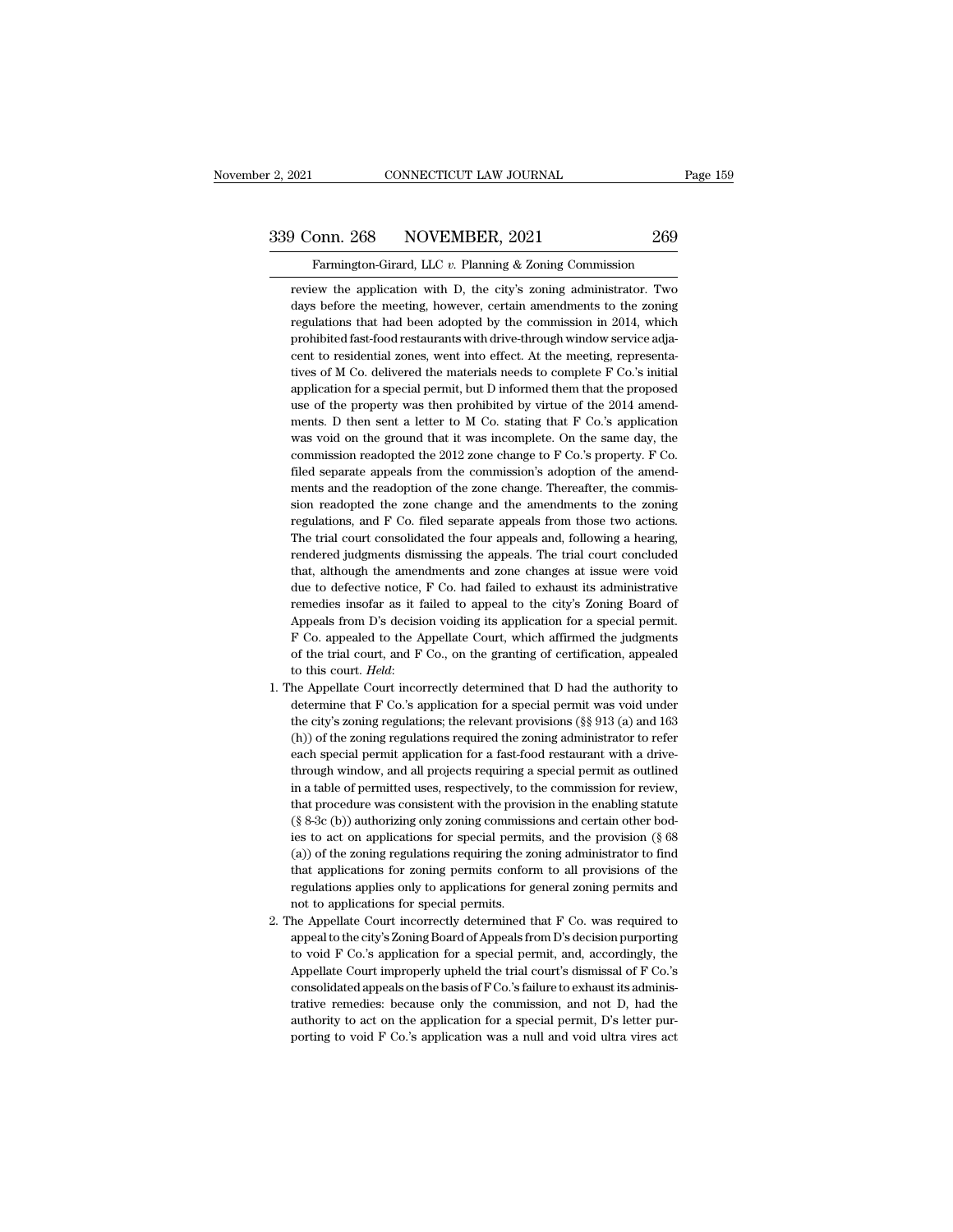### EXECUTE CONNECTICUT LAW JOURNAL Movember 2, 2021<br>270 NOVEMBER, 2021 339 Conn. 268<br>Farmington-Girard, LLC v. Planning & Zoning Commission Farmington-Girard, LLC *v.* Planning & Zoning Commission<br>Farmington-Girard, LLC *v.* Planning & Zoning Commission<br>Farmington-Girard, LLC *v.* Planning & Zoning Commission<br>Farmington-Girard, LLC *v.* Planning & Zoning Commi

NOVEMBER, 2021 339 Conn. 268<br>Farmington-Girard, LLC v. Planning & Zoning Commission<br>Trather than a legal decision from which F Co. could have appealed;<br>accordingly, F Co.'s failure to pursue an administrative appeal from D MOVEMBER, 2021 339 Conn. 268<br>Farmington-Girard, LLC v. Planning & Zoning Commission<br>rather than a legal decision from which F Co. could have appealed;<br>accordingly, F Co.'s failure to pursue an administrative appeal from D' MOVEMBER, 2021 339 Conn. 268<br>Farmington-Girard, LLC v. Planning & Zoning Commission<br>rather than a legal decision from which F Co. could have appealed;<br>accordingly, F Co.'s failure to pursue an administrative appeal from D' Farmington-Girard, LLC  $v$ . Planning & Zoning Commission<br>rather than a legal decision from which  $F$  Co. could have appealed;<br>accordingly,  $F$  Co.'s failure to pursue an administrative appeal from  $D$ 's<br>decision did not r Farmington-Girard, LLC  $v$ . Planning & Zoning Commission<br>rather than a legal decision from which F Co. could have appealed;<br>accordingly, F Co.'s failure to pursue an administrative appeal from D's<br>decision did not render rather than a legal decision from which F Co. could have appealed;<br>accordingly, F Co.'s failure to pursue an administrative appeal from D's<br>decision did not render moot F Co.'s consolidated appeals; moreover,<br>because the c Exactoringly, F Contactor accordingly, F Contact<br>decision did not<br>because the comtactor different<br>zone changes wer was upheld.<br>Argued Max because the commission did not cross appeal from the trial court's determination that the commission's adoption of the amendments and zone changes were void as a result of defective notice, that determination was upheld.<br> because the commission during closs appear from the trial courts<br>determination that the commission's adoption of the amendments and<br>zone changes were void as a result of defective notice, that determination<br>was upheld.<br>Arg

Argued May 1, 2020—officially released June 7, 2021\*\*<br>*Procedural History*<br>Appeals from the decisions of the defendant adopting zone changes were void as a result of defective notice, that determination<br>was upheld.<br>Argued May 1, 2020—officially released June 7, 2021<sup>\*\*</sup><br>*Procedural History*<br>Appeals from the decisions of the defendant adopting<br>certa was upheld.<br>
Argued May 1, 2020—officially released June 7, 2021\*\*<br>
Procedural History<br>
Appeals from the decisions of the defendant adopting<br>
certain amendments to the zoning regulations and<br>
changes to the zoning map of t Argued May 1, 2020—officially released June 7, 2021\*\*<br> *Procedural History*<br> **Appeals from the decisions of the defendant adopting**<br>
certain amendments to the zoning regulations and<br>
changes to the zoning map of the city o *Procedural History*<br>
Appeals from the decisions of the defendant adopting<br>
certain amendments to the zoning regulations and<br>
changes to the zoning map of the city of Hartford,<br>
brought to the Superior Court in the judicia *Froceaural History*<br>Appeals from the decisions of the defendant adopting<br>certain amendments to the zoning regulations and<br>changes to the zoning map of the city of Hartford,<br>brought to the Superior Court in the judicial di Appeals from the decisions of the defendant adopting<br>certain amendments to the zoning regulations and<br>changes to the zoning map of the city of Hartford,<br>brought to the Superior Court in the judicial district of<br>Hartford an certain amendments to the zoning regulations and<br>changes to the zoning map of the city of Hartford,<br>brought to the Superior Court in the judicial district of<br>Hartford and transferred to the Land Use Litigation<br>Docket, wher changes to the zoning map of the city of Hartford,<br>brought to the Superior Court in the judicial district of<br>Hartford and transferred to the Land Use Litigation<br>Docket, where the appeals were consolidated; there-<br>after, th brought to the Superior Court in the judicial district of Hartford and transferred to the Land Use Litigation Docket, where the appeals were consolidated; thereafter, the court, *Berger*, *J*., granted the motions to with-Hartford and transferred to the Land Use Litigation<br>Docket, where the appeals were consolidated; there-<br>after, the court, *Berger*, J., granted the motions to with-<br>draw filed by the plaintiff The Pamela Corporation;<br>subse Docket, where the appeals were consolidated; thereafter, the court, *Berger*, *J*., granted the motions to with-<br>draw filed by the plaintiff The Pamela Corporation;<br>subsequently, the cases were tried to the court; judg-<br>me after, the court, *Berger*, *J*., granted the motions to with-<br>draw filed by the plaintiff The Pamela Corporation;<br>subsequently, the cases were tried to the court; judg-<br>ments dismissing the appeals, from which the plainti draw filed by the plaintiff The Pamela Corporation;<br>subsequently, the cases were tried to the court; judg-<br>ments dismissing the appeals, from which the plaintiff<br>Farmington-Girard, LLC, on the granting of certifica-<br>tion, subsequently, the cases were tried to the court; judg-<br>ments dismissing the appeals, from which the plaintiff<br>Farmington-Girard, LLC, on the granting of certifica-<br>tion, appealed to the Appellate Court, *Lavine*, *Bright*<br> ments dismissing the appeals, from Farmington-Girard, LLC, on the gration, appealed to the Appellate Cou and *Alexander*, *Js.*, which affirmed the trial court, and the plaintiff Farmion the granting of certification, appe *David F. Sherwood, for the appellate Court, Lavine, Bright* d *Alexander, Js.,* which affirmed the judgments of e trial court, and the plaintiff Farmington-Girard, LLC, the granting of certification, appealed to this cour Figure 10 the Appendical Collember<br>and *Alexander*, Js., which<br>the trial court, and the plai<br>on the granting of certific<br>*Reversed; judgments dire*<br>David F. Sherwood, for<br>ington-Girard, LLC).<br>Daniel J. Krisch, with re trial court, and the plaintiff Farmington-Girard, LLC,<br> *Let*, the granting of certification, appealed to this court.<br> *David F. Sherwood*, for the appellant (plaintiff Farm-<br>
gton-Girard, LLC).<br> *Daniel J. Krisch*, wit on the granting of certification, appealed to this contract the appear of the appellant (plaintiff Fington-Girard, LLC).<br> *David F. Sherwood*, for the appellant (plaintiff Fington-Girard, LLC).<br> *Daniel J. Krisch*, with wh

### *Opinion*

 $\emph{Data}$  F. Sherwood, for the appenant (plantin Farm-<br>gton-Girard, LLC).<br> $\emph{Daniel J. Kristo},$  with whom, on the brief, was  $\emph{Mat-}$ ew J. Willis, for the appellee (defendant).<br> $\emph{opinion}$ <br>McDONALD, J. The primary issues that are be mgton-emaru, ELO).<br>
Daniel J. Krisch, with whom, on the brief, was Mat-<br>
thew J. Willis, for the appellee (defendant).<br>  $\frac{opinion}{D}$ <br>
McDONALD, J. The primary issues that are before<br>
us in this appeal are (1) whether a zoni Daniel J. Krisch, with whom, on the brief, was Mat-<br>thew J. Willis, for the appellee (defendant).<br> $\frac{Opinion}{V}$ <br>McDONALD, J. The primary issues that are before<br>us in this appeal are (1) whether a zoning administrator<br>has th *Copinion*<br>*Copinion*<br>*Copinion*<br>*Copinion*<br>**CACCONALD, J. The primary issues that are before**<br>us in this appeal are (1) whether a zoning administrator<br>has the authority to take conclusive action on an appli-<br>cation for a McDONALD, J. The primary issues that are before us in this appeal are (1) whether a zoning administrator has the authority to take conclusive action on an application for a special permit, and (2) whether an applicant  $*$ cation for a special permit, and  $(2)$  whether an applicant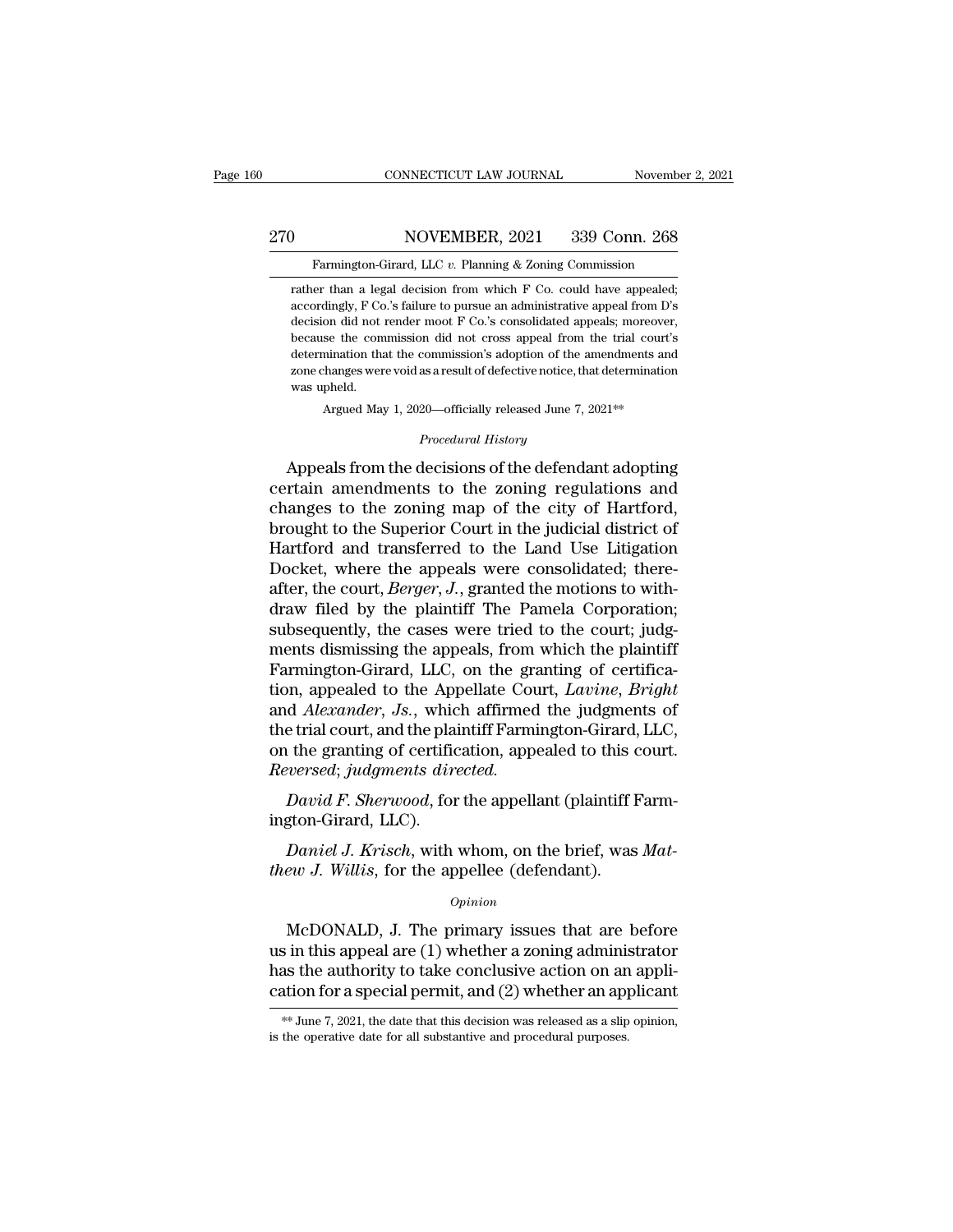# 2, 2021 CONNECTICUT LAW JOURNAL Page 161<br>339 Conn. 268 NOVEMBER, 2021 271<br>Farmington-Girard, LLC v. Planning & Zoning Commission

Fage 161<br>
Farmington-Girard, LLC *v.* Planning & Zoning Commission<br>
Whose special permit application is rejected as void 2, 2021 CONNECTICUT LAW JOURNAL Page 161<br>
339 Conn. 268 NOVEMBER, 2021 271<br>
Farmington-Girard, LLC v. Planning & Zoning Commission<br>
whose special permit application is rejected as void<br>
by a zoning administrator on the gro 339 Conn. 268 NOVEMBER, 2021 271<br>
Farmington-Girard, LLC v. Planning & Zoning Commission<br>
whose special permit application is rejected as void<br>
by a zoning administrator on the ground that it was<br>
incomplete must exhaust i 339 Conn. 268 NOVEMBER, 2021 271<br>
Farmington-Girard, LLC v. Planning & Zoning Commission<br>
whose special permit application is rejected as void<br>
by a zoning administrator on the ground that it was<br>
incomplete must exhaust 339 Conn. 268 NOVEMBER, 2021 271<br>
Farmington-Girard, LLC v. Planning & Zoning Commission<br>
whose special permit application is rejected as void<br>
by a zoning administrator on the ground that it was<br>
incomplete must exhaust Farmington-Girard, LLC v. Planning & Zoning Commission<br>
nose special permit application is rejected as void<br>
a zoning administrator on the ground that it was<br>
complete must exhaust its administrative remedies<br>
appealing t whose special permit application is rejected as void<br>by a zoning administrator on the ground that it was<br>incomplete must exhaust its administrative remedies<br>by appealing that action to a zoning board of appeals.<br>After the

on property that it owns in the ground that it was<br>incomplete must exhaust its administrative remedies<br>by appealing that action to a zoning board of appeals.<br>After the plaintiff Farmington-Girard,  $LLC$ ,<sup>1</sup> applied<br>for a s incomplete must exhaust its administrative remedies<br>by appealing that action to a zoning board of appeals.<br>After the plaintiff Farmington-Girard,  $LLC<sup>1</sup>$  applied<br>for a special permit to construct a fast-food restauran by appealing that action to a zoning board of appeals.<br>After the plaintiff Farmington-Girard,  $LLC$ ,<sup>1</sup> applied<br>for a special permit to construct a fast-food restaurant<br>on property that it owns in the city of Hartford (cit  $\mu$  appearing man action to a zoning solard or appears.<br>
After the plaintiff Farmington-Girard, LLC,<sup>1</sup> applied<br>
for a special permit to construct a fast-food restaurant<br>
on property that it owns in the city of Hartford After the plaintiff Farmington-Girard, LLC,<sup>1</sup> applied<br>for a special permit to construct a fast-food restaurant<br>on property that it owns in the city of Hartford (city),<br>it filed four separate appeals challenging various t for a special permit to construct a fast-food restaurant<br>on property that it owns in the city of Hartford (city),<br>it filed four separate appeals challenging various text<br>amendments to the Hartford Zoning Regulations and<br>zo on property that it owns in the city of Hartford (city),<br>it filed four separate appeals challenging various text<br>amendments to the Hartford Zoning Regulations and<br>zoning map changes made by the defendant, the city's<br>Planni it filed four separate appeals challenging various text<br>amendments to the Hartford Zoning Regulations and<br>zoning map changes made by the defendant, the city's<br>Planning and Zoning Commission (commission), which,<br>if properly amendments to the Hartford Zoning Regulations and<br>zoning map changes made by the defendant, the city's<br>Planning and Zoning Commission (commission), which,<br>if properly adopted, would effectively preclude the<br>plaintiff from zoning map changes made by the defendant, the city's<br>Planning and Zoning Commission (commission), which,<br>if properly adopted, would effectively preclude the<br>plaintiff from obtaining the special permit. The trial<br>court subs Planning and Zoning Commission (commission), which,<br>if properly adopted, would effectively preclude the<br>plaintiff from obtaining the special permit. The trial<br>court subsequently dismissed the appeals on the ground<br>that the if properly adopted, would effectively preclude the<br>plaintiff from obtaining the special permit. The trial<br>court subsequently dismissed the appeals on the ground<br>that the plaintiff had failed to exhaust its administrative<br> plaintiff from obtaining the special permit. The trial<br>court subsequently dismissed the appeals on the ground<br>that the plaintiff had failed to exhaust its administrative<br>remedies when it did not appeal to the city's Zoning court subsequently dismissed the appeals on the ground<br>that the plaintiff had failed to exhaust its administrative<br>remedies when it did not appeal to the city's Zoning<br>Board of Appeals (board) the decision of the city's<br>zo that the plaintiff had failed to exhaust its administrative<br>remedies when it did not appeal to the city's Zoning<br>Board of Appeals (board) the decision of the city's<br>zoning administrator to reject, as void, the plaintiff's<br> remedies when it did not appeal to the city's Zoning<br>Board of Appeals (board) the decision of the city's<br>zoning administrator to reject, as void, the plaintiff's<br>special permit application on the ground that it was<br>incompl Board of Appeals (board) the decision of the city's zoning administrator to reject, as void, the plaintiff's special permit application on the ground that it was incomplete. The plaintiff appealed to the Appellate Court, w zoning administrator to reject, as void, the plaintiff's<br>special permit application on the ground that it was<br>incomplete. The plaintiff appealed to the Appellate<br>Court, which affirmed the judgments of the trial court.<br>Farm special permit application on the ground that it was<br>incomplete. The plaintiff appealed to the Appellate<br>Court, which affirmed the judgments of the trial court.<br>*Farmington-Girard*, *LLC* v. *Planning & Zoning Com-<br>mission* incomplete. The plaintiff appealed to the Appellate<br>Court, which affirmed the judgments of the trial court.<br>Farmington-Girard, LLC v. Planning & Zoning Com-<br>mission, 190 Conn. App. 743, 760, 212 A.3d 776 (2019).<br>We conclud Court, which affirmed the judgments of the trial court.<br>Farmington-Girard, LLC v. Planning & Zoning Commission, 190 Conn. App. 743, 760, 212 A.3d 776 (2019).<br>We conclude that the Appellate Court incorrectly deter-<br>mined th Farmington-Girard, LLC v. Planning & Zoning Commission, 190 Conn. App. 743, 760, 212 A.3d 776 (2019).<br>We conclude that the Appellate Court incorrectly determined that the city's zoning administrator had the authority to vo mission, 190 Conn. App. 743, 760, 212 A.3d 776 (2019).<br>We conclude that the Appellate Court incorrectly deter-<br>mined that the city's zoning administrator had the<br>authority to void the plaintiff's application for a special We conclude that the Appellate Court incorrectly deter-<br>mined that the city's zoning administrator had the<br>authority to void the plaintiff's application for a special<br>permit. We further conclude that the plaintiff could n permit. We further conclude that the plaintiff could not have appealed to the board from the action of the zoning administrator because it was not a legal decision for purposes of General Statutes  $\S 8{\text -}6$ , which govern have appealed to the board from the action of the zoning<br>administrator because it was not a legal decision for<br>purposes of General Statutes § 8-6, which governs such<br> $\frac{1}{1}$  "The Pamela Corporation, the owner of 255 Far

<sup>&</sup>lt;sup>1</sup> "The Pamela Corporation, the owner of 255 Farmington Avenue [in Hartford], was a coplaintiff in two of the four appeals [brought] to the trial court in the present matter. The Pamela Corporation filed motions to withdr administrator because it was not a legal decision for<br>purposes of General Statutes § 8-6, which governs such<br> $1$  "The Pamela Corporation, the owner of 255 Farmington Avenue [in<br>Hartford], was a coplaintiff in two of the f purposes of General Statutes § 8-6, which governs such<br>
<sup>1</sup> "The Pamela Corporation, the owner of 255 Farmington Avenue [in<br>
Hartford], was a coplaintiff in two of the four appeals [brought] to the<br>
trial court in the pre purposes of General statutes  $\gamma$  6-0, which governs such<br><sup>1</sup> "The Pamela Corporation, the owner of 255 Farmington Avenue [in<br>Hartford], was a coplaintiff in two of the four appeals [brought] to the<br>trial court in the pres Hartford], was a coplaintiff in two of the four appeals [brought] to the trial court in the present matter. The Pamela Corporation filed motions to withdraw, however, which the trial court granted, thus leaving Farmingtontrial court in the present matter. The Pamela Corporation filed motions to withdraw, however, which the trial court granted, thus leaving Farmington-Girard, LLC, as the sole plaintiff." *Farmington-Girard, LLC* v. *Planni*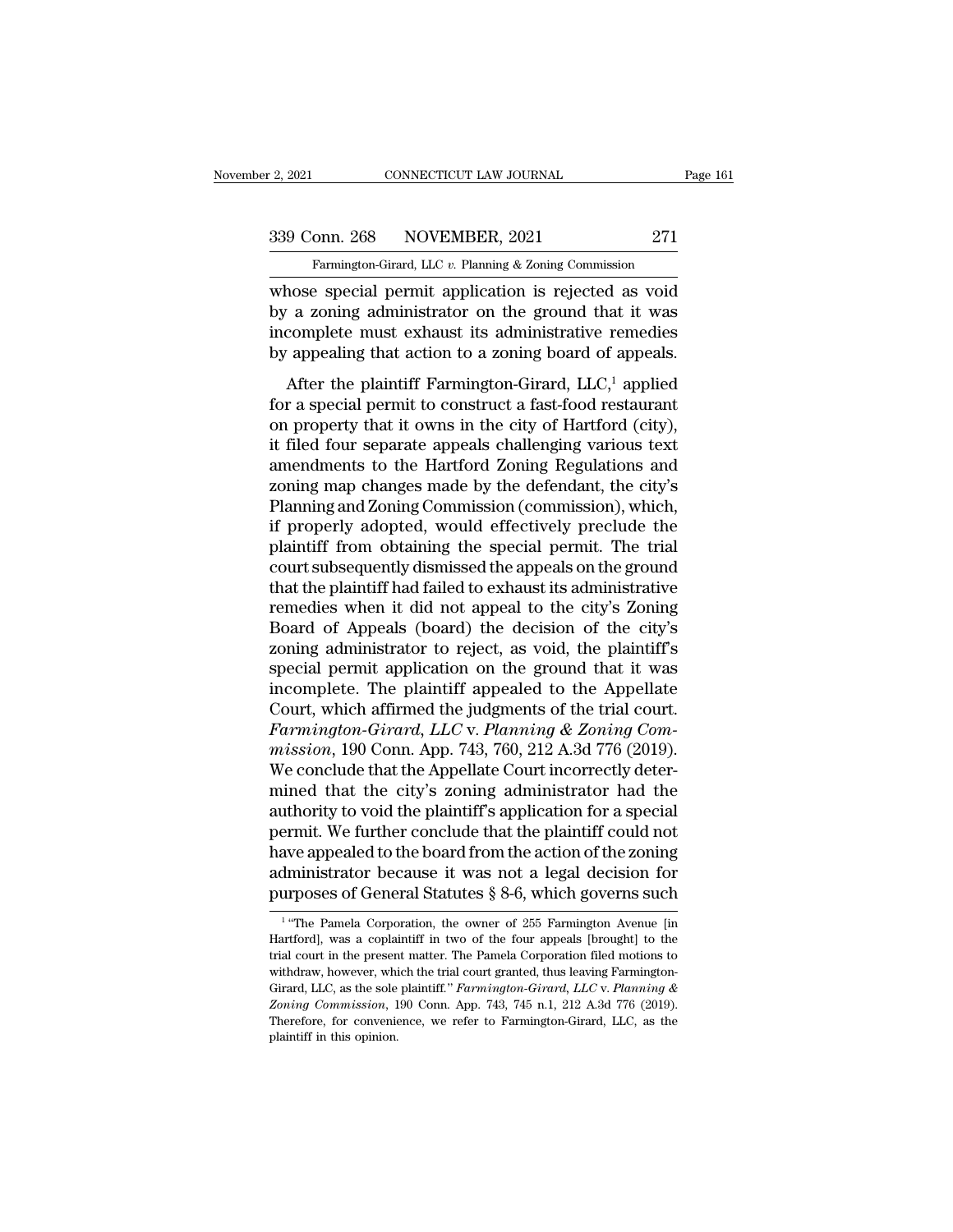### EXECUTE CONNECTICUT LAW JOURNAL Movember 2, 2021<br>272 NOVEMBER, 2021 339 Conn. 268<br>Farmington-Girard, LLC v. Planning & Zoning Commission Farmington-Girard, LLC *v.* Planning & Zoning Commission<br>Is Accordingly we reverse the judgment of the

CONNECTICUT LAW JOURNAL Movember 2, 2021<br>272 NOVEMBER, 2021 339 Conn. 268<br>Farmington-Girard, LLC v. Planning & Zoning Commission<br>appeals. Accordingly, we reverse the judgment of the<br>Appellate Court. MOTER MOTER SERVICE SERVICE SUPERVIEW Appellate Court.<br>The record reveals

 $\begin{array}{ll} \text{2} & \text{NOVEMBER, 2021} & \text{339 Conn. 268} \\ \text{Farmington-Girard, LLC } v. \text{ Planning & Zoning Commission} \\ \text{peals. Accordingly, we reverse the judgment of the \\ \text{ppellate Court.} \end{array}$ 272 NOVEMBER, 2021 339 Conn. 268<br>
Farmington-Girard, LLC v. Planning & Zoning Commission<br>
appeals. Accordingly, we reverse the judgment of the<br>
Appellate Court.<br>
The record reveals the following facts, which were<br>
either f Farmington-Girard, LLC  $v$ . Planning & Zoning Commission<br>appeals. Accordingly, we reverse the judgment of the<br>Appellate Court.<br>The record reveals the following facts, which were<br>either found by the trial court or are undi and the same of the appeals. Accordingly, we reverse the judgment of the Appellate Court.<br>The record reveals the following facts, which were either found by the trial court or are undisputed, and procedural history. The pl appeals. Accordingly, we reverse the judgment of the<br>Appellate Court.<br>The record reveals the following facts, which were<br>either found by the trial court or are undisputed, and<br>procedural history. The plaintiff owns propert Appellate Court.<br>
The record reveals the following facts, which were<br>
either found by the trial court or are undisputed, and<br>
procedural history. The plaintiff owns property located<br>
at 510 Farmington Avenue in Hartford, w The record reveals the following facts, which were<br>either found by the trial court or are undisputed, and<br>procedural history. The plaintiff owns property located<br>at 510 Farmington Avenue in Hartford, which it has<br>marketed either found by the trial court or are undisputed, and<br>procedural history. The plaintiff owns property located<br>at 510 Farmington Avenue in Hartford, which it has<br>marketed as a location for a fast-food restaurant with a<br>dri procedural history. The plaintiff owns property located<br>at 510 Farmington Avenue in Hartford, which it has<br>marketed as a location for a fast-food restaurant with a<br>drive-through window. In late 2012, the plaintiff became<br>a at 510 Farmington Avenue in Hartford, which it has<br>marketed as a location for a fast-food restaurant with a<br>drive-through window. In late 2012, the plaintiff became<br>aware that the commission was proposing to rezone the<br>pro marketed as a location for a fast-food restaurant with a<br>drive-through window. In late 2012, the plaintiff became<br>aware that the commission was proposing to rezone the<br>property from the B-3 zoning district, linear business drive-through window. In late 2012, the plaintiff became<br>aware that the commission was proposing to rezone the<br>property from the B-3 zoning district, linear business,<br>to the B-4 zoning district, neighborhood business, a<br>ch aware that the commission was proposing to rezone the<br>property from the B-3 zoning district, linear business,<br>to the B-4 zoning district, neighborhood business, a<br>change that would effectively prohibit the use of the<br>prope property from the B-3 zoning district, line<br>to the B-4 zoning district, neighborhood<br>change that would effectively prohibit th<br>property as a fast-food restaurant with a di<br>On December 10, 2012, the plaintiff submit<br>permit the B-4 zoning district, neighborhood business, a<br>ange that would effectively prohibit the use of the<br>operty as a fast-food restaurant with a drive-through.<br>1 December 10, 2012, the plaintiff submitted a special<br>rmit appl change that would effectively prohibit the use of the<br>property as a fast-food restaurant with a drive-through.<br>On December 10, 2012, the plaintiff submitted a special<br>permit application to the commission to construct a<br>fas

property as a fast-food restaurant with a drive-through.<br>On December 10, 2012, the plaintiff submitted a special<br>permit application to the commission to construct a<br>fast-food restaurant on the property.<br>The next day, Decem On December 10, 2012, the plaintiff submitted a special<br>permit application to the commission to construct a<br>fast-food restaurant on the property.<br>The next day, December 11, 2012, the commission<br>approved the zone change tha permit application to the commission to construct a<br>fast-food restaurant on the property.<br>The next day, December 11, 2012, the commission<br>approved the zone change that placed the property in<br>a B-4 zoning district. On Decem fast-food restaurant on the property.<br>
The next day, December 11, 2012, the commission<br>
approved the zone change that placed the property in<br>
a B-4 zoning district. On December 19, 2012, Kim<br>
Holden, the city's chief staff The next day, December 11, 2012, the commission<br>approved the zone change that placed the property in<br>a B-4 zoning district. On December 19, 2012, Kim<br>Holden, the city's chief staff planner, wrote a letter to<br>the plaintiff approved the zone change that placed the property in<br>a B-4 zoning district. On December 19, 2012, Kim<br>Holden, the city's chief staff planner, wrote a letter to<br>the plaintiff advising it that the special permit applica-<br>tio a B-4 zoning district. On December 19, 2012, Kim<br>Holden, the city's chief staff planner, wrote a letter to<br>the plaintiff advising it that the special permit applica-<br>tion filed by the plaintiff was "considered incomplete<br>a Holden, the city's chief staff planner,<br>the plaintiff advising it that the speciation filed by the plaintiff was "considend, as such, the time clock on the app<br>stopped." Holden told the plaintiff the<br>proceed with the appli e plaintiff advising it that the special permit application<br>on filed by the plaintiff was "considered incomplete<br>d, as such, the time clock on the application has been<br>opped." Holden told the plaintiff that, if it wished t tion filed by the plaintiff was "considered incomplete<br>and, as such, the time clock on the application has been<br>stopped." Holden told the plaintiff that, if it wished to<br>proceed with the application, it should submit certa

and, as such, the time clock on the application has been<br>stopped." Holden told the plaintiff that, if it wished to<br>proceed with the application, it should submit certain<br>additional required information.<br>Meanwhile, the plai stopped." Holden told the plaintiff that, if it wished to<br>proceed with the application, it should submit certain<br>additional required information.<br>Meanwhile, the plaintiff appealed to the Superior<br>Court from the commission' proceed with the application, it should submit certain<br>additional required information.<br>Meanwhile, the plaintiff appealed to the Superior<br>Court from the commission's December 11, 2012 adop-<br>tion of the zone change. While t additional required information.<br>
Meanwhile, the plaintiff appealed to the Superior<br>
Court from the commission's December 11, 2012 adop-<br>
tion of the zone change. While that appeal was pending,<br>
the plaintiff negotiated a Meanwhile, the plaintiff appealed to the Superior<br>Court from the commission's December 11, 2012 adop-<br>tion of the zone change. While that appeal was pending,<br>the plaintiff negotiated a ground lease with McDonald's<br>USA, LL ie plaintiff negotiated a ground lease with McDonald's<br>SA, LLC, which lapsed before the appeal was resolved.<br>Then the court sustained the plaintiff's appeal on<br>ugust 19, 2014,<sup>2</sup> McDonald's reinstated the lease,<br><sup>2</sup>The tri USA, LLC, which lapsed before the appeal was resolved.<br>When the court sustained the plaintiff's appeal on<br>August 19, 2014,<sup>2</sup> McDonald's reinstated the lease,<br><sup>2</sup>The trial court explained that, "in light of the defects in

When the court sustained the plaintiff's appeal on<br>August 19, 2014,<sup>2</sup> McDonald's reinstated the lease,<br><sup>2</sup> The trial court explained that, "in light of the defects in the commission's<br>notice of the proposed zoning bounda August 19, 2014,<sup>2</sup> McDonald's reinstated the lease,<br><sup>2</sup> The trial court explained that, "in light of the defects in the commission's<br>notice of the proposed zoning boundary change prehearing and the zoning<br>boundary change August 19, 2014, MCD<br>
<sup>2</sup> The trial court explained that, if<br>
notice of the proposed zoning boot<br>
boundary change of December 1<br>
[plaintiff] are hereby sustained, a<br>
to B-4 is hereby deemed invalid."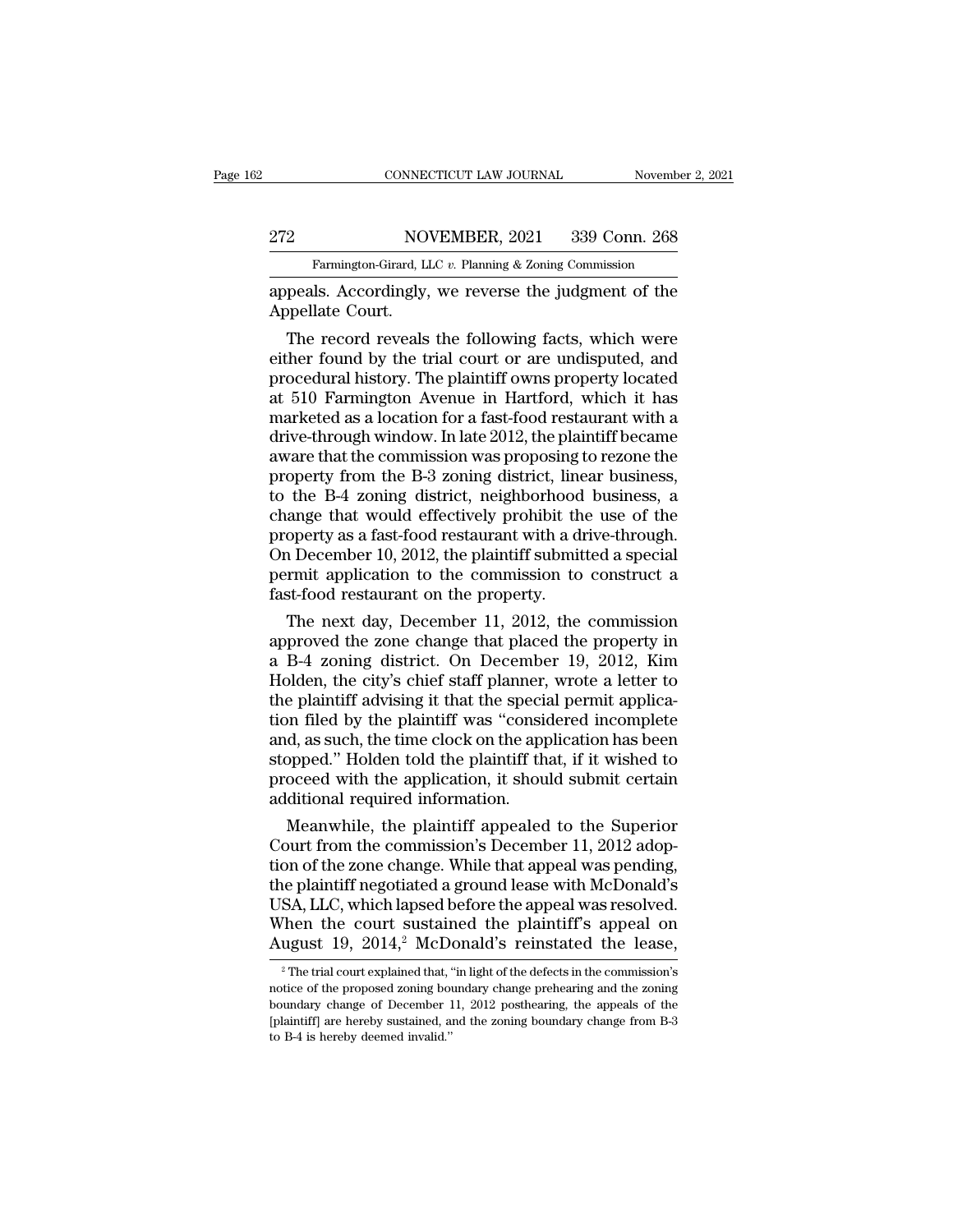# 2, 2021 CONNECTICUT LAW JOURNAL Page 163<br>339 Conn. 268 NOVEMBER, 2021 273<br>Farmington-Girard, LLC v. Planning & Zoning Commission

Farmington-Girard, LLC *v.* Planning & Zoning Commission<br>Degan to prepare the materials required to complete the began to prepare the materials required to complete the<br>special permit application. The materials required to complete the<br>special permit application and attempted to schedule<br>a meeting to review the emplication with Khare 339 Conn. 268 NOVEMBER, 2021 273<br>
Farmington-Girard, LLC v. Planning & Zoning Commission<br>
began to prepare the materials required to complete the<br>
special permit application and attempted to schedule<br>
a meeting to review 339 Conn. 268 NOVEMBER, 2021 273<br>
Farmington-Girard, LLC v. Planning & Zoning Commission<br>
began to prepare the materials required to complete the<br>
special permit application and attempted to schedule<br>
a meeting to review 339 Conn. 268 NOVEMBER, 2021 273<br>
Farmington-Girard, LLC v. Planning & Zoning Commission<br>
began to prepare the materials required to complete the<br>
special permit application and attempted to schedule<br>
a meeting to review Farmington-Girard, LLC<br>began to prepare the ma<br>special permit applicat<br>a meeting to review the<br>the director of the city<br>ing administrator.<br>On September 23, 201 gan to prepare the materials required to complete the<br>ecial permit application and attempted to schedule<br>meeting to review the application with Khara Dodds,<br>e director of the city's planning division and its zon-<br>g adminis special permit application and attempted to schedule<br>a meeting to review the application with Khara Dodds,<br>the director of the city's planning division and its zon-<br>ing administrator.<br>On September 23, 2014, the commission

a meeting to review the application with Khara Dodds,<br>the director of the city's planning division and its zon-<br>ing administrator.<br>On September 23, 2014, the commission adopted cer-<br>tain text amendments to the zoning regul the director of the city's planning division and its zoning administrator.<br>
On September 23, 2014, the commission adopted certain text amendments to the zoning regulations that,<br>
among other things, prohibited fast-food re ing administrator.<br>
On September 23, 2014, the commission adopted certain text amendments to the zoning regulations that,<br>
among other things, prohibited fast-food restaurants<br>
with drive-through window service adjacent to On September 23, 2014, the commission adopted certain text amendments to the zoning regulations that, among other things, prohibited fast-food restaurants with drive-through window service adjacent to residential zones. Th On September 23, 2014, the commission adopted certain text amendments to the zoning regulations that, among other things, prohibited fast-food restaurants with drive-through window service adjacent to residential zones. Th hold the meeting of the meeting several that the diversion of the diversion of the diversion of the meeting cones. The text amendments, which were to become fective on October 18, 2014, would have prohibited the proposed r with drive-through window service adjacent to residential zones. The text amendments, which were to become effective on October 18, 2014, would have prohibited the proposed restaurant on the plaintiff's property.<br>After Dod

tial zones. The text amendments, which were to become<br>effective on October 18, 2014, would have prohibited<br>the proposed restaurant on the plaintiff's property.<br>After Dodds postponed the meeting several times,<br>a meeting bet effective on October 18, 2014, would have prohibited<br>the proposed restaurant on the plaintiff's property.<br>After Dodds postponed the meeting several times,<br>a meeting between Dodds and the representatives of<br>McDonald's, Dani the proposed restaurant on the plaintiff's property.<br>
After Dodds postponed the meeting several times,<br>
a meeting between Dodds and the representatives of<br>
McDonald's, Daniel E. Kleinman, an attorney, and<br>
Michelle Carlson After Dodds postponed the meeting several times,<br>a meeting between Dodds and the representatives of<br>McDonald's, Daniel E. Kleinman, an attorney, and<br>Michelle Carlson, a professional engineer, finally took<br>place on October After Dodds postponed the meeting several times,<br>a meeting between Dodds and the representatives of<br>McDonald's, Daniel E. Kleinman, an attorney, and<br>Michelle Carlson, a professional engineer, finally took<br>place on October a meeting between Dodds and the representatives of<br>McDonald's, Daniel E. Kleinman, an attorney, and<br>Michelle Carlson, a professional engineer, finally took<br>place on October 20, 2014. At that meeting, Kleinman<br>and Carlson d McDonald's, Daniel E. Kleinman, an attorney, and<br>Michelle Carlson, a professional engineer, finally took<br>place on October 20, 2014. At that meeting, Kleinman<br>and Carlson delivered a set of materials that, according<br>to thei Michelle Carlson, a professional engineer, finally took<br>place on October 20, 2014. At that meeting, Kleinman<br>and Carlson delivered a set of materials that, according<br>to their understanding, completed the application for<br>a place on October 20, 2014. At that meeting, Kleinman<br>and Carlson delivered a set of materials that, according<br>to their understanding, completed the application for<br>a special permit that the plaintiff had first submitted<br>on and Carlson delivered a s<br>to their understanding, a<br>a special permit that the<br>on December 10, 2012. I<br>the result of the text ama<br>days previously, the prop<br>become prohibited.<br>On October 28, 2014 special permit that the plaintiff had first submitted<br>
December 10, 2012. Dodds informed them that, as<br>
e result of the text amendments that took effect two<br>
ys previously, the proposed use of the property had<br>
come prohib on December 10, 2012. Dodds informed them that, as<br>the result of the text amendments that took effect two<br>days previously, the proposed use of the property had<br>become prohibited.<br>On October 28, 2014, Dodds wrote a letter

the result of the text amendments that took effect two<br>days previously, the proposed use of the property had<br>become prohibited.<br>On October 28, 2014, Dodds wrote a letter to<br>Kleinman, stating that, "[a]fter our initial rev days previously, the proposed use of the property had<br>become prohibited.<br>On October 28, 2014, Dodds wrote a letter to<br>Kleinman, stating that, "[a]fter our initial review, it was<br>clear [that] the original site plan applicat become prohibited.<br>
On October 28, 2014, Dodds wrote a letter to<br>
Kleinman, stating that, "[a]fter our initial review, it was<br>
clear [that] the original site plan application  $\ldots$  filed<br>
in December, 2012, lacked the req On October 28, 2014, Dodds wrote a letter to<br>Kleinman, stating that, "[a]fter our initial review, it was<br>clear [that] the original site plan application  $\ldots$  filed<br>in December, 2012, lacked the required materials to be<br>c On October 28, 2014, Dodds wrote a letter to<br>Kleinman, stating that, "[a]fter our initial review, it was<br>clear [that] the original site plan application  $\ldots$  filed<br>in December, 2012, lacked the required materials to be<br>c Kleinman, stating that, "[a]fter our initial review, it was<br>clear [that] the original site plan application . . . filed<br>in December, 2012, lacked the required materials to be<br>considered valid. The application was submitted clear [that] the original site plan application . . . filed<br>in December, 2012, lacked the required materials to be<br>considered valid. The application was submitted with-<br>out site and architectural elevation plans; as a resu in December, 2012, lacked the required materials to be considered valid. The application was submitted without site and architectural elevation plans; as a result, the application is void. A new site plan application with considered valid. The application was submitted with-<br>out site and architectural elevation plans; as a result,<br>the application is void. A new site plan application with<br>the required materials must be submitted. Please note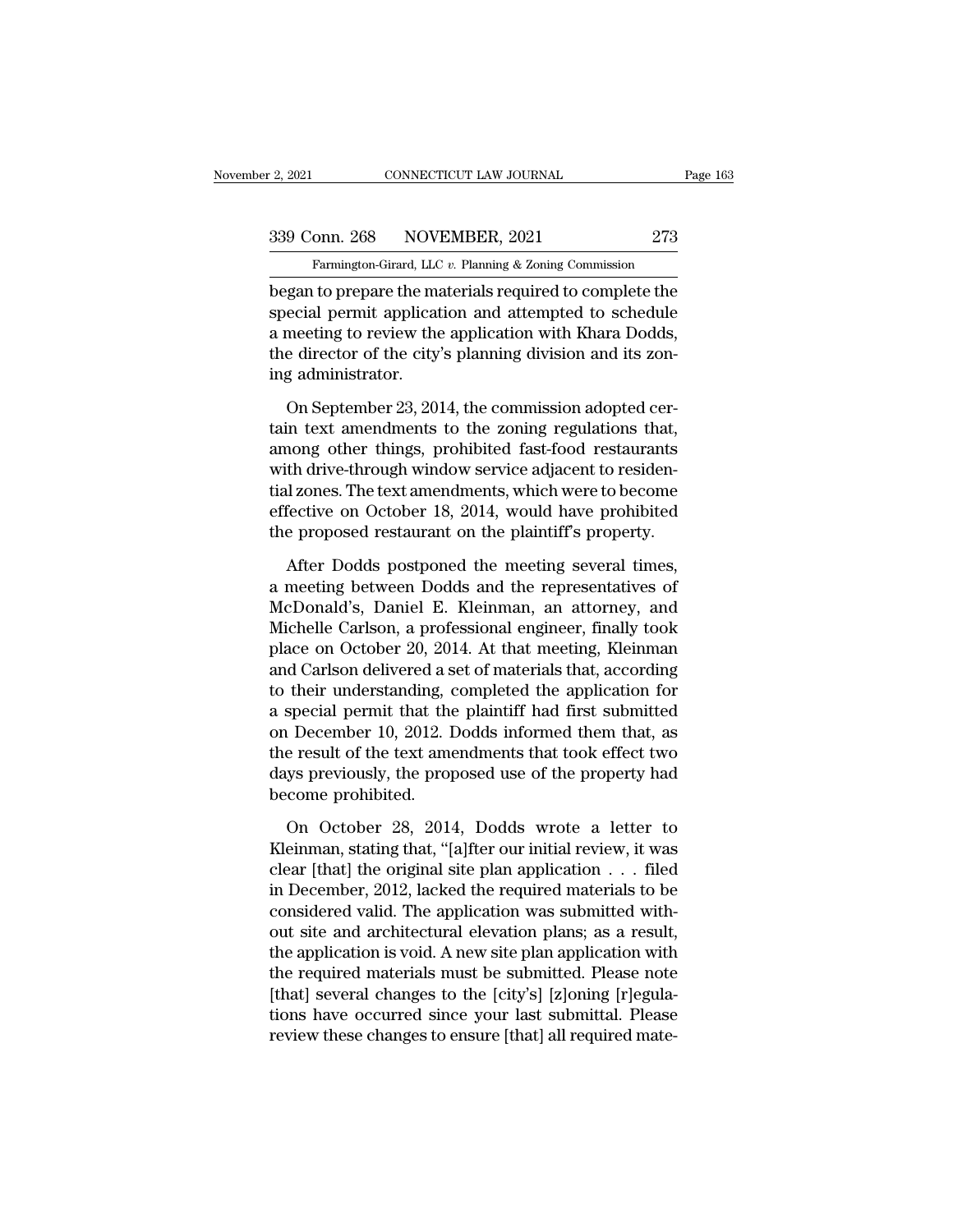### EXECUTE CONNECTICUT LAW JOURNAL Movember 2, 2021<br>274 NOVEMBER, 2021 339 Conn. 268<br>Farmington-Girard, LLC v. Planning & Zoning Commission Farmington-Girard, LLC *v.* Planning & Zoning Commission<br>Tials are submitted with your new application.<sup>73</sup> That

CONNECTICUT LAW JOURNAL November 2, 202<br>
274 NOVEMBER, 2021 339 Conn. 268<br>
Farmington-Girard, LLC v. Planning & Zoning Commission<br>
rials are submitted with your new application.''<sup>3</sup> That<br>
same day, the commission readopte 274 NOVEMBER, 2021 339 Conn. 268<br>Farmington-Girard, LLC v. Planning & Zoning Commission<br>rials are submitted with your new application."<sup>3</sup> That<br>same day, the commission readopted the change rezon-<br>ing the plaintiff's prope 274 NOVEMBER, 2021 339 Conn. 268<br>
Farmington-Girard, LLC v. Planning & Zoning Commission<br>
rials are submitted with your new application."<sup>3</sup> That<br>
same day, the commission readopted the change rezon-<br>
ing the plaintiff's district.<sup>4</sup> Farmington-Girard, LLC v. Planning & Zoning Commission<br>
als are submitted with your new application."<sup>3</sup> That<br>
me day, the commission readopted the change rezon-<br>
g the plaintiff's property from the B-3 to the B-4<br>
strict rials are submitted with your new application."<sup>3</sup> That<br>same day, the commission readopted the change rezon-<br>ing the plaintiff's property from the B-3 to the B-4<br>district.<sup>4</sup><br>The plaintiff separately appealed from the com

Final divergence with your first approach. Thus<br>same day, the commission readopted the change rezon-<br>ing the plaintiff's property from the B-3 to the B-4<br>district.<sup>4</sup><br>The plaintiff separately appealed from the commis-<br>sio ing the plaintiff's property from the B-3 to the B-4<br>district.<sup>4</sup><br>The plaintiff separately appealed from the commis-<br>sion's adoption of both the September 23, 2014 text<br>amendments and the October 28, 2014 zone change.<br>The readorted.<sup>4</sup><br>The plaintiff separately appealed from the commission's adoption of both the September 23, 2014 text<br>amendments and the October 28, 2014 zone change.<br>Thereafter, on December 9, 2014, the commission<br>readopted The plaintiff separately appealed from the commission's adoption of both the September 23, 2014 text<br>amendments and the October 28, 2014 zone change.<br>Thereafter, on December 9, 2014, the commission<br>readopted the zone chang The plaintiff separately appealed from the commis-<br>sion's adoption of both the September 23, 2014 text<br>amendments and the October 28, 2014 zone change.<br>Thereafter, on December 9, 2014, the commission<br>readopted the zone cha sion's adoption of both the September 23, 2014 text<br>amendments and the October 28, 2014 zone change.<br>Thereafter, on December 9, 2014, the commission<br>readopted the zone change, and, on April 14, 2015, the<br>commission readopt amendments and the October 28, 2014 zone change.<br>Thereafter, on December 9, 2014, the commission<br>readopted the zone change, and, on April 14, 2015, the<br>commission readopted the September 23, 2014 text<br>amendments. The plain Thereafter, on December 9, 2014, the commission<br>readopted the zone change, and, on April 14, 2015, the<br>commission readopted the September 23, 2014 text<br>amendments. The plaintiff also filed separate appeals<br>from those two a readopted the zone change, and, on April 14, 2015, the commission readopted the September 23, 2014 text amendments. The plaintiff also filed separate appeals from those two actions. The four administrative appeals, which a commission readopted the September 23, 2014 text<br>amendments. The plaintiff also filed separate appeals<br>from those two actions. The four administrative<br>appeals, which are the subject of the appeal before us<br>now, were consol amendments. The plaintiff also filed separate appeals<br>from those two actions. The four administrative<br>appeals, which are the subject of the appeal before us<br>now, were consolidated for trial. More zoning changes<br>were yet to from those two actions. The four administrative<br>appeals, which are the subject of the appeal before us<br>now, were consolidated for trial. More zoning changes<br>were yet to come. In 2016, the city adopted "form based"<br>zoning r appeals, which are the subjec<br>now, were consolidated for tr<br>were yet to come. In 2016, the c<br>zoning regulations that supe<br>ments. As a result, the plaintiff<br>the MS-1 zone, in which restau<br>windows are prohibited.<br>Thereafter, my, were consolidated for than those loning enallyces<br>repyet to come. In 2016, the city adopted "form based"<br>ning regulations that superseded all prior amend-<br>ents. As a result, the plaintiff's property was placed in<br>e MSthe consolidated appeals on the ground that superseded all prior amendments. As a result, the plaintiff's property was placed in the MS-1 zone, in which restaurants with drive-through windows are prohibited.<br>Thereafter, th

become most. As a result, the plaintiff's property was placed in<br>the MS-1 zone, in which restaurants with drive-through<br>windows are prohibited.<br>Thereafter, the commission filed a motion to dismiss<br>the consolidated appeals scheme. It is oppositive plainting property was placed in<br>the MS-1 zone, in which restaurants with drive-through<br>windows are prohibited.<br>Thereafter, the commission filed a motion to dismiss<br>the consolidated appeals on the contended that, although the form based zoning<br>the consolidated appeals on the ground that they had<br>become moot in light of the new form based zoning<br>scheme. In its opposition to the motion, the plaintiff<br>contended that, a Thereafter, the commission filed a motion to dismiss<br>the consolidated appeals on the ground that they had<br>become moot in light of the new form based zoning<br>scheme. In its opposition to the motion, the plaintiff<br>contended t Thereafter, the commission filed a motion to dismiss<br>the consolidated appeals on the ground that they had<br>become moot in light of the new form based zoning<br>scheme. In its opposition to the motion, the plaintiff<br>contended t the consolidated appeals on the ground that they had<br>become moot in light of the new form based zoning<br>scheme. In its opposition to the motion, the plaintiff<br>contended that, although the form based zoning regula-<br>tions wer contended that, although the form based zoning regulations were legally adopted, the commission was estopped from applying them to the plaintiff's property because of its ongoing efforts to block the development  $\frac{3}{\text{As$ tions were legally adopted, the commission was<br>estopped from applying them to the plaintiff's property<br>because of its ongoing efforts to block the development<br> $3$  As we noted, Dodds' letter purporting to void the December

estopped from applying them to the plaintiff's property<br>because of its ongoing efforts to block the development<br><sup>3</sup>As we noted, Dodds' letter purporting to void the December, 2012 applica-<br>tion of the plaintiff was address is no indication in the record that Dodds ever directly notified the record of the plaintiff was addressed to Kleinman, the attorney for McDonald's.<br>The letter does not indicate that a copy of it was sent to the plaintiff. of her purported acision to void the December, 2012 application of the plaintiff was addressed to Kleinman, the attorney for McDonald's.<br>The letter does not indicate that a copy of it was sent to the plaintiff. There is no <sup>3</sup> As we noted, Dodds' letter purporting to void the December, 2012 application of the plaintiff was addressed to Kleinman, the attorney for McDonald's. The letter does not indicate that a copy of it was sent to the plai notice to it, we have no occasion to address that matter. The letter does not indicate that a copy of it was sent to the plaintiff. There is no indication in the record that Dodds ever directly notified the plaintiff of he is no indication in the record that Dodds ever directly notified the plaintiff of her purported decision to void its application. Because the plaintiff has not claimed that Dodds' letter to an attorney for McDonald's was not claimed that Dodds' letter to an attorney for McDonald's was improper

sustained that Dodds' letter to an attorney for McDonald's was improper notice to it, we have no occasion to address that matter.<br>
<sup>4</sup> As we indicated, the commission initially adopted this zoning change on December 11, 20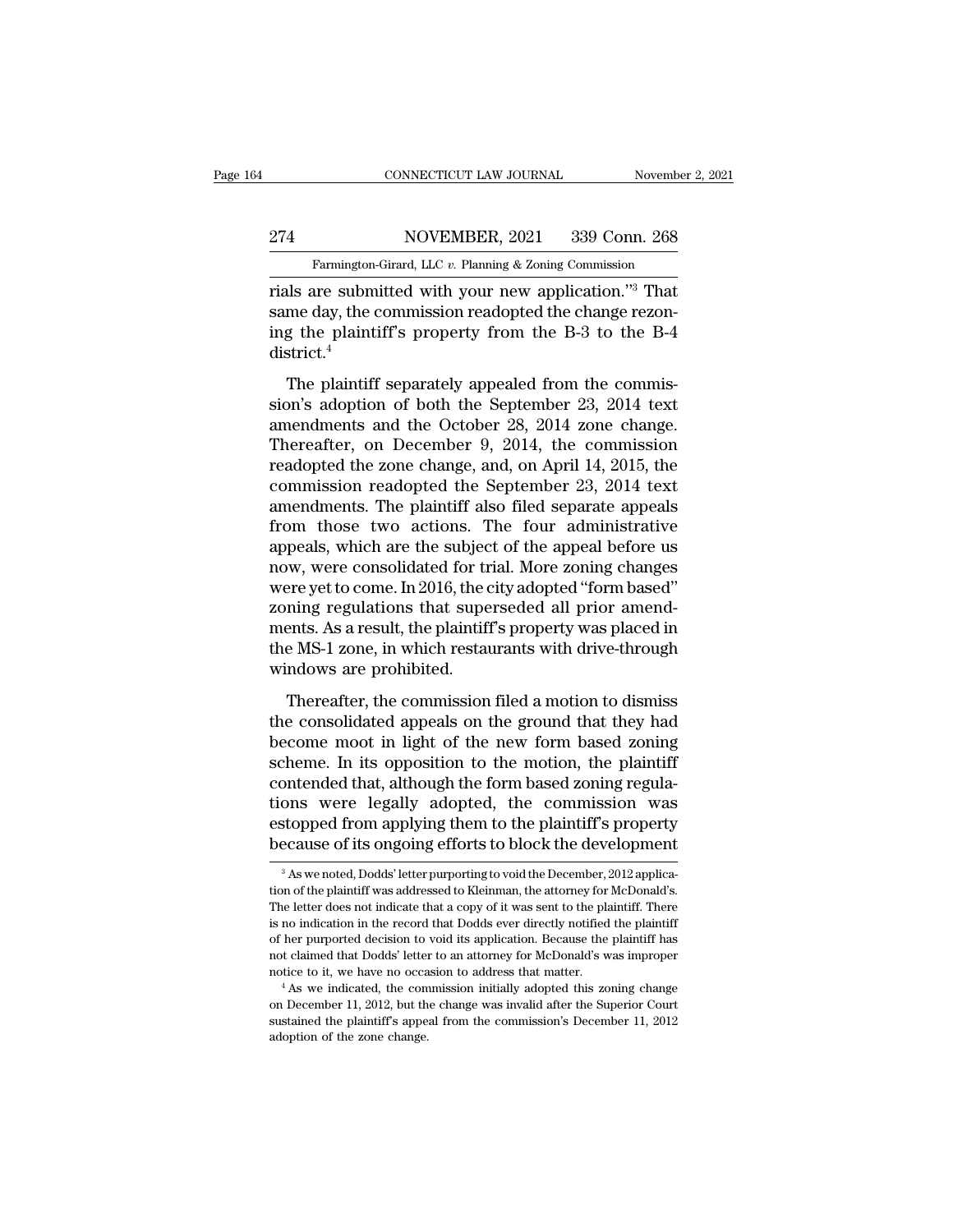2, 2021 CONNECTICUT LAW JOURNAL Page 165<br>339 Conn. 268 NOVEMBER, 2021 275<br>Farmington-Girard, LLC v. Planning & Zoning Commission

CONNECTICUT LAW JOURNAL Pa<br>
onn. 268 NOVEMBER, 2021 275<br>
Farmington-Girard, LLC *v.* Planning & Zoning Commission<br>
Property The plaintiff also contended that the of the property. The plaintiff also contended that the commission could and should consider the application<br>of the property. The plaintiff also contended that the commission could and should consider the application<br>for a 339 Conn. 268 NOVEMBER, 2021 275<br>
Farmington-Girard, LLC v. Planning & Zoning Commission<br>
of the property. The plaintiff also contended that the<br>
commission could and should consider the application<br>
for a special permit t 339 Conn. 268 NOVEMBER, 2021 275<br>
Farmington-Girard, LLC v. Planning & Zoning Commission<br>
of the property. The plaintiff also contended that the<br>
commission could and should consider the application<br>
for a special permit 339 Conn. 268 NOVEMBER, 2021 275<br>
Farmington-Girard, LLC v. Planning & Zoning Commission<br>
of the property. The plaintiff also contended that the<br>
commission could and should consider the application<br>
for a special permit Farmington-Girard, LLC  $v$ . Planning & Zoning Commission<br>the property. The plaintiff also contended that the<br>mmission could and should consider the application<br>r a special permit that it had submitted years before<br>e adopt of the property. The plaintiff also contended that the commission could and should consider the application<br>for a special permit that it had submitted years before<br>the adoption of the form based zoning regulations.<br>The tri

of the property. The plaintin also contended that the<br>commission could and should consider the application<br>for a special permit that it had submitted years before<br>the adoption of the form based zoning regulations.<br>The tria For a special permit that it had submitted years before<br>the adoption of the form based zoning regulations.<br>The trial court denied the motion to dismiss without<br>prejudice because it concluded that it required more<br>informati for a special permit that it had subhitted years before<br>the adoption of the form based zoning regulations.<br>The trial court denied the motion to dismiss without<br>prejudice because it concluded that it required more<br>informati The trial court denied the motion to dismiss without<br>prejudice because it concluded that it required more<br>information before it could decide the mootness issue.<br>The court reasoned that the appeals would not be moot<br>if the The trial court denied the motion to dismiss without<br>prejudice because it concluded that it required more<br>information before it could decide the mootness issue.<br>The court reasoned that the appeals would not be moot<br>if the prejudice because it concluded that it required more<br>information before it could decide the mootness issue.<br>The court reasoned that the appeals would not be moot<br>if the plaintiff's application for a special permit was<br>comp information before it could decide the mootness issue.<br>The court reasoned that the appeals would not be moot<br>if the plaintiff's application for a special permit was<br>complete when it submitted the supplemental materials<br>to The court reasoned that the appeals would not be moot<br>if the plaintiff's application for a special permit was<br>complete when it submitted the supplemental materials<br>to Dodds on October 20, 2014, which, in turn, depended<br>on if the plaintiff's application for a special permit was<br>complete when it submitted the supplemental materials<br>to Dodds on October 20, 2014, which, in turn, depended<br>on whether the application complied with all valid zon-<br> complete when it submitted the supplemental materials<br>to Dodds on October 20, 2014, which, in turn, depended<br>on whether the application complied with all valid zon-<br>ing regulations at that time. See General Statutes § 8-<br>2 to Dodds on October 20, 2014, which, in turn, depended<br>on whether the application complied with all valid zon-<br>ing regulations at that time. See General Statutes § 8-<br>2h (a) ("[a]n application filed with a zoning commissi on whether the application complied with all valid zoning regulations at that time. See General Statutes § 8-<br>2h (a) ("[a]n application filed with a zoning commission, planning and zoning commission, zoning board of<br>appeal ing regulations at that time. See General Statutes  $\S$  8-2h (a) ("[a]n application filed with a zoning commission, planning and zoning commission, zoning board of appeals or agency exercising zoning authority of a town, c 2h (a) ("[a]n application filed with a zoning commission,<br>planning and zoning commission, zoning board of<br>appeals or agency exercising zoning authority of a town,<br>city or borough which is in conformance with the appli-<br>cab planning and zoning commission, zoning board of<br>appeals or agency exercising zoning authority of a town,<br>city or borough which is in conformance with the appli-<br>cable zoning regulations as of the time of filing shall<br>not b appeals or agency exercising zoning authority of a town,<br>city or borough which is in conformance with the appli-<br>cable zoning regulations as of the time of filing shall<br>not be required to comply with, nor shall it be disap city or borough which is in conformance with the applicable zoning regulations as of the time of filing shall<br>not be required to comply with, nor shall it be disap-<br>proved for the reason that it does not comply with, any<br>c cable zoning regulations as of the time of filing shall<br>not be required to comply with, nor shall it be disap-<br>proved for the reason that it does not comply with, any<br>change in the zoning regulations or the boundaries of<br>z not be required to comply with, nor shall it be disapproved for the reason that it does not comply with, any change in the zoning regulations or the boundaries of zoning districts of such town, city or borough taking effec proved for the reason that it does not comply with, any change in the zoning regulations or the boundaries of zoning districts of such town, city or borough taking effect after the filing of such application"). Because the change in the zoning regulations<br>zoning districts of such town, c<br>effect after the filing of such appl<br>court was unable to determine at<br>application was compliant as o<br>denied the motion to dismiss wit<br>ing the claim again at Fractrude trial, the court of the parties to such the filing of such application"). Because the urt was unable to determine at that time whether the plication was compliant as of October 20, 2014, it mied the motion to dis enect after the filling of such application *f*. Because the<br>court was unable to determine at that time whether the<br>application was compliant as of October 20, 2014, it<br>denied the motion to dismiss without prejudice to rai

court was unable to determine at that time whether the<br>application was compliant as of October 20, 2014, it<br>denied the motion to dismiss without prejudice to rais-<br>ing the claim again at trial.<br>Before trial, the court orde application was compliant as of October 20, 2014, it<br>denied the motion to dismiss without prejudice to rais-<br>ing the claim again at trial.<br>Before trial, the court ordered the parties to submit<br>briefs on the following issue defined the motion to disities without prejudice to rais-<br>ing the claim again at trial.<br>Before trial, the court ordered the parties to submit<br>briefs on the following issue: "Was the plaintiff required<br>to appeal [Dodds'] de Ing the claim again at that.<br>Before trial, the court ordered the parties to submit<br>briefs on the following issue: "Was the plaintiff required<br>to appeal [Dodds'] decision concerning the complete-<br>ness of its October, 2014 a Before trial, the court ordered the parties to submit<br>briefs on the following issue: "Was the plaintiff required<br>to appeal [Dodds'] decision concerning the complete-<br>ness of its October, 2014 application in order to preser briefs on the following issue: "Was the plaintiff required<br>to appeal [Dodds'] decision concerning the complete-<br>ness of its October, 2014 application in order to preserve<br>its rights under that application?" In its brief re to appeal [Dodds'] decision concerning the completeness of its October, 2014 application in order to preserve<br>its rights under that application?" In its brief responding<br>to that question, the plaintiff contended that it wa ness of its October, 2014 application in order to preserve<br>its rights under that application?" In its brief responding<br>to that question, the plaintiff contended that it was not<br>required to appeal from the decision because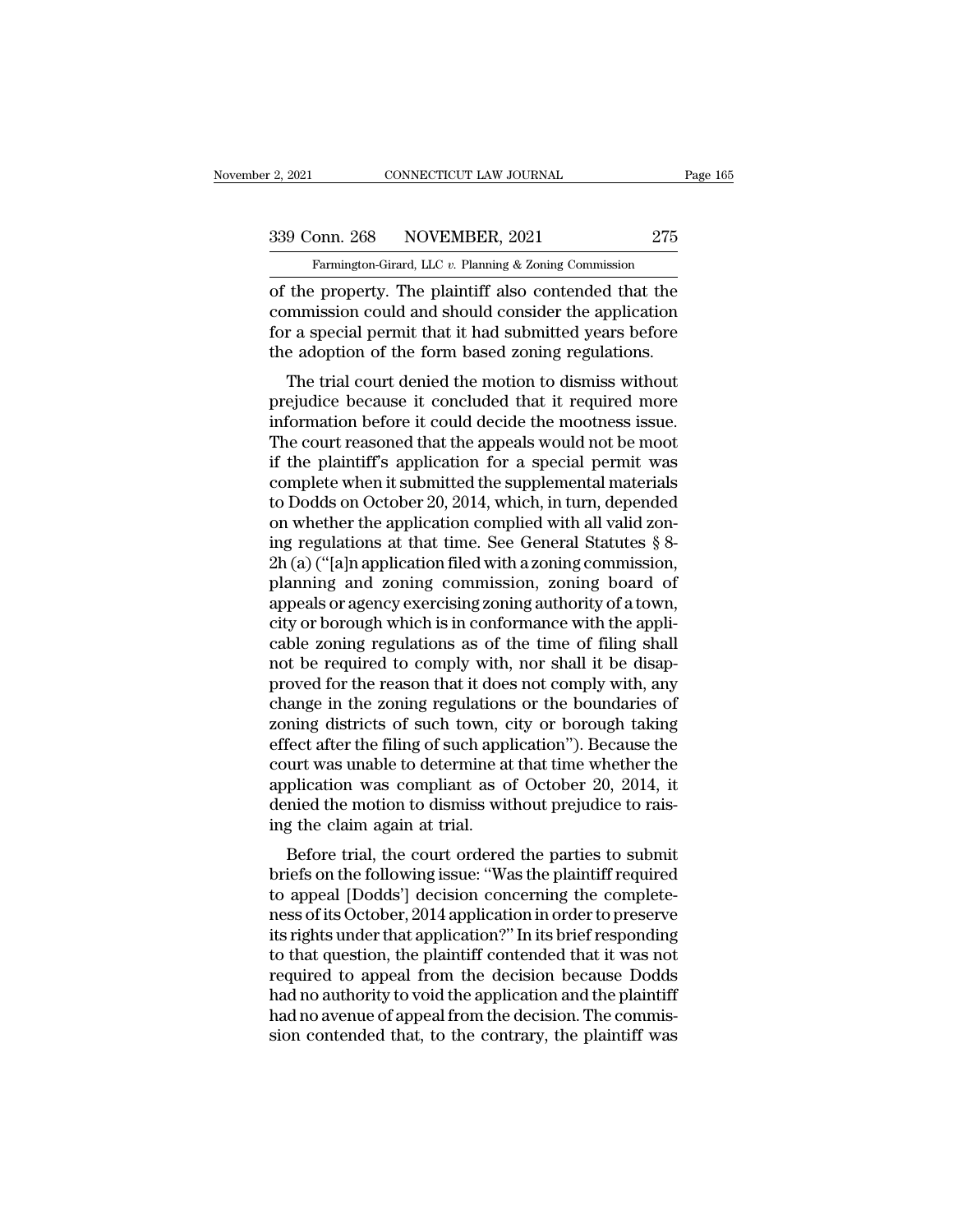# EXECUTE CONNECTICUT LAW JOURNAL Movember 2, 2021<br>276 NOVEMBER, 2021 339 Conn. 268<br>Farmington-Girard, LLC v. Planning & Zoning Commission

Farmington-Girard, LLC *v.* Planning & Zoning Commission<br>Farmington-Girard, LLC *v.* Planning & Zoning Commission<br>Fequired to appeal from Dodds' decision to the board CONNECTICUT LAW JOURNAL November 2, 2021<br>
276 NOVEMBER, 2021 339 Conn. 268<br>
Farmington-Girard, LLC v. Planning & Zoning Commission<br>
required to appeal from Dodds' decision to the board<br>
pursuant to § 8-6 (a) (1). In additi Pursuant to § 8-6 (a) (1). In addition, the commission<br>
pursuant to § 8-6 (a) (1). In addition, the commission<br>
pursuant to § 8-6 (a) (1). In addition, the commission<br>
contended that it was unfair to allow the plaintiff to 276 NOVEMBER, 2021 339 Conn. 268<br>
Farmington-Girard, LLC v. Planning & Zoning Commission<br>
required to appeal from Dodds' decision to the board<br>
pursuant to § 8-6 (a) (1). In addition, the commission<br>
contended that it was 276 NOVEMBER, 2021 339 Conn. 268<br>
Farmington-Girard, LLC v. Planning & Zoning Commission<br>
required to appeal from Dodds' decision to the board<br>
pursuant to  $\S 8-6$  (a) (1). In addition, the commission<br>
contended that it w Farmington-Girard, LLC v. Planning & Zoning Commission<br>required to appeal from Dodds' decision to the board<br>pursuant to § 8-6 (a) (1). In addition, the commission<br>contended that it was unfair to allow the plaintiff to<br>cla Farmington-Girard, LLC  $v$ . Planning & Zoning Commission<br>required to appeal from Dodds' decision to the board<br>pursuant to § 8-6 (a) (1). In addition, the commission<br>contended that it was unfair to allow the plaintiff to<br>c required to appeal from Dodds' decision to the boa pursuant to  $\S 8-6$  (a) (1). In addition, the commission contended that it was unfair to allow the plaintiff claim for the first time at that late date in the proceedings Itsuant to  $\S 8$ -6 (a) (1). In addition, the commission<br>intended that it was unfair to allow the plaintiff to<br>aim for the first time at that late date in the proceed-<br>gs that the commission could consider on remand the<br>pl contended that it was untair to allow the plaintiff to<br>claim for the first time at that late date in the proceed-<br>ings that the commission could consider on remand the<br>application that the plaintiff had already filed on th

claim for the first time at that late date in the proceed-<br>ings that the commission could consider on remand the<br>application that the plaintiff had already filed on the<br>ground that Dodds had no authority to void it.<br>At tri imgs that the commission could consider on remand the<br>application that the plaintiff had already filed on the<br>ground that Dodds had no authority to void it.<br>At trial, the commission did not contest the merits<br>of the plaint application that the plaintiff had already filed on the<br>ground that Dodds had no authority to void it.<br>At trial, the commission did not contest the merits<br>of the plaintiff's claims in the consolidated appeals but<br>contended ground that Dodds had no authority to void it.<br>At trial, the commission did not contest the merits<br>of the plaintiff's claims in the consolidated appeals but<br>contended only that the appeals were moot as the result<br>of the co At trial, the commission did not contest the merits<br>of the plaintiff's claims in the consolidated appeals but<br>contended only that the appeals were moot as the result<br>of the commission's adoption of the form based zoning<br>re of the plaintiff's claims in the consolidated appeals but<br>contended only that the appeals were moot as the result<br>of the commission's adoption of the form based zoning<br>regulations in 2016. The court asserted that the mootcontended only that the appeals were moot as the result<br>of the commission's adoption of the form based zoning<br>regulations in 2016. The court asserted that the moot-<br>ness question turned on a separate matter—whether<br>the pla of the commission's adoption of the form based zoning<br>regulations in 2016. The court asserted that the moot-<br>ness question turned on a separate matter—whether<br>the plaintiff was required to challenge Dodds' decision<br>voiding regulations in 2016. The court asserted that the mootness question turned on a separate matter—whether<br>the plaintiff was required to challenge Dodds' decision<br>voiding its application for a special permit. The court<br>reasone remediate matter—whether<br>the plaintiff was required to challenge Dodds' decision<br>voiding its application for a special permit. The court<br>reasoned that, even if the plaintiff was correct that<br>Dodds lacked the authority to v the plaintiff was required to challenge Dodds' decision<br>voiding its application for a special permit. The court<br>reasoned that, even if the plaintiff was correct that<br>Dodds lacked the authority to void the application, if<br>t voiding its application for a special permit. The court<br>reasoned that, even if the plaintiff was correct that<br>Dodds lacked the authority to void the application, if<br>the plaintiff was required to exhaust its administrative<br> reasoned that, even if the plaintiff was correct that<br>Dodds lacked the authority to void the application, if<br>the plaintiff was required to exhaust its administrative<br>remedies by taking an appeal from her decision to the<br>bo Dodds lacked the authority to void the application, if<br>the plaintiff was required to exhaust its administrative<br>remedies by taking an appeal from her decision to the<br>board and failed to do so, Dodds' decision would stand,<br> the plaintiff was required to exhaust its administrative<br>remedies by taking an appeal from her decision to the<br>board and failed to do so, Dodds' decision would stand,<br>the application would be void, and § 8-2h (a) would not remedies by taking an appeal from her d<br>board and failed to do so, Dodds' decisior<br>the application would be void, and § 8-2h<br>apply. Accordingly, the court concluded<br>the plaintiff needed to exhaust its admini<br>dies by appeal ard and failed to do so, Dodds' decision would stand,<br>e application would be void, and § 8-2h (a) would not<br>ply. Accordingly, the court concluded that whether<br>e plaintiff needed to exhaust its administrative reme-<br>es by a the application would be void, and  $\S$  8-2n (a) would not<br>apply. Accordingly, the court concluded that whether<br>the plaintiff needed to exhaust its administrative reme-<br>dies by appealing Dodds' decision to the board was th

apply. Accordingly, the court concluded that whether<br>the plaintiff needed to exhaust its administrative reme-<br>dies by appealing Dodds' decision to the board was the<br>sole and dispositive issue before it.<br>The trial court ult the plaintiff needed to exhaust its administrative reme-<br>dies by appealing Dodds' decision to the board was the<br>sole and dispositive issue before it.<br>The trial court ultimately concluded that the text<br>amendments and zone c The trial court ultimately concluded that the text<br>mendments and zone changes that were the subject<br>f the plaintiff's consolidated appeals were void as the<br>sult of defective notices.<sup>5</sup> The court also concluded,<br> $\frac{5 \text{ Specifically$ amendments and zone changes that were the subject<br>of the plaintiff's consolidated appeals were void as the<br>result of defective notices.<sup>5</sup> The court also concluded,<br><sup>5</sup> Specifically, as to the December, 2014 and April, 20

of the plaintiff's consolidated appeals were void as the result of defective notices.<sup>5</sup> The court also concluded,<br><sup>5</sup> Specifically, as to the December, 2014 and April, 2015 public hearings, the trial court concluded that The proposed boundary of the proposed boundary change be filed with the prehearing notice requirements of General Statutes § 8-3 (a), which requires that a copy of the proposed boundary change be filed with the city clerk result OI defective holices. The court also concluded,<br>
<sup>5</sup> Specifically, as to the December, 2014 and April, 2015 public hearings,<br>
the trial court concluded that the commission failed to comply with the<br>
prehearing noti  $^\circ$ Specifically, as to the December, 2014 and April, 2015 public hearings, the trial court concluded that the commission failed to comply with the prehearing notice requirements of General Statutes § 8-3 (a), which requi the trial court concluded that the commission failed to comply with the trial court concluded that the commission failed to comply with the prehearing notice requirements of General Statutes § 8-3 (a), which requires that are the hearing notice requirements of General Statutes § 8-3 (a), which requires that a copy of the proposed boundary change be filed with the city clerk at least ten days before the hearing. The court explained that the fractually note be proposed boundary change be filed with the city clerk at least ten days before the hearing. The court explained that the record contained no filing for the December, 2014 public hearing. As to the April that a copy of the proposed boundary change be filed with the city clerk at least ten days before the hearing. The court explained that the record contained no filing for the December, 2014 public hearing. As to the April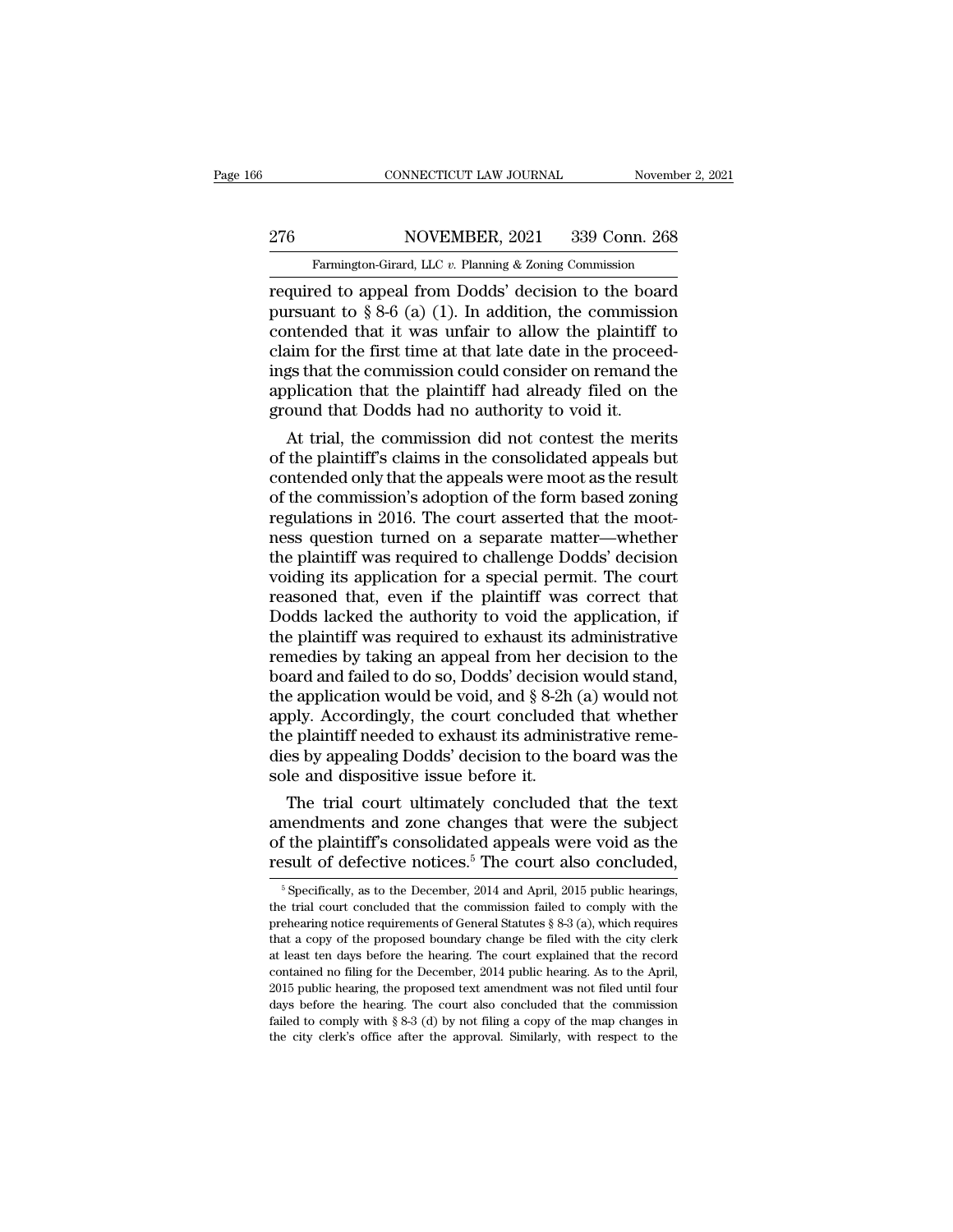2, 2021 CONNECTICUT LAW JOURNAL Page 167<br>339 Conn. 268 NOVEMBER, 2021 277<br>Farmington-Girard, LLC v. Planning & Zoning Commission

Farmington-Girard, LLC *v.* Planning & Zoning Commission<br>
Ramington-Girard, LLC *v.* Planning & Zoning Commission<br>
Rowever, that the plaintiff had failed to exhaust its Page 167<br>
2, 2021 CONNECTICUT LAW JOURNAL Page 167<br>
277 Farmington-Girard, LLC v. Planning & Zoning Commission<br>
Rowever, that the plaintiff had failed to exhaust its<br>
administrative remedies when it failed to appeal Dodds' 339 Conn. 268 NOVEMBER, 2021 277<br>
Farmington-Girard, LLC v. Planning & Zoning Commission<br>
however, that the plaintiff had failed to exhaust its<br>
administrative remedies when it failed to appeal Dodds'<br>
decision voiding it 339 Conn. 268 NOVEMBER, 2021 277<br>
Farmington-Girard, LLC v. Planning & Zoning Commission<br>
however, that the plaintiff had failed to exhaust its<br>
administrative remedies when it failed to appeal Dodds'<br>
decision voiding it 339 Conn. 268 NOVEMBER, 2021 277<br>
Farmington-Girard, LLC v. Planning & Zoning Commission<br>
however, that the plaintiff had failed to exhaust its<br>
administrative remedies when it failed to appeal Dodds'<br>
decision voiding it Farmington-Girard, LLC  $v$ . Plance<br>
however, that the plaintiff<br>
administrative remedies where<br>
decision voiding its applic:<br>
to the board pursuant to  $\S$ <br>
dismissed the appeals.<br>
The plaintiff then appeal wever, that the plaintiff had failed to exhaust its<br>ministrative remedies when it failed to appeal Dodds'<br>cision voiding its application for a special permit<br>the board pursuant to  $\S 8{\text -}6$ . As a result, the court<br>smisse However, that the plaintiff had failed to exhaust its<br>administrative remedies when it failed to appeal Dodds'<br>decision voiding its application for a special permit<br>to the board pursuant to  $\S 8{\text -}6$ . As a result, the cou

authoritative reflecties when it failed to appear Dodds<br>decision voiding its application for a special permit<br>to the board pursuant to  $\S 8{\text -}6$ . As a result, the court<br>dismissed the appeals.<br>The plaintiff then appealed decision voiding its application for a special permit<br>to the board pursuant to § 8-6. As a result, the court<br>dismissed the appeals.<br>The plaintiff then appealed to the Appellate Court.<br>Its central contention on appeal was to the board pursuant to  $\S$  8-0. As a result, the court<br>dismissed the appeals.<br>The plaintiff then appealed to the Appellate Court.<br>Its central contention on appeal was that Dodds lacked<br>the authority to declare the plain The plaintiff then appealed to the Appellate Court.<br>*Its central contention on appeal was that Dodds lacked*<br>the authority to declare the plaintiff's application for a<br>special permit void because the commission has the<br>exc The plaintiff then appealed to the Appellate Court.<br>
Its central contention on appeal was that Dodds lacked<br>
the authority to declare the plaintiff's application for a<br>
special permit void because the commission has the<br>
e Its central contention on appeal was that Dodds lacked<br>the authority to declare the plaintiff's application for a<br>special permit void because the commission has the<br>exclusive authority to act on such applications. See<br>Farm the authority to declare the plaintiff's application for a<br>special permit void because the commission has the<br>exclusive authority to act on such applications. See<br>Farmington-Girard, LLC v. Planning & Zoning Com-<br>mission, s special permit void because the commission has the exclusive authority to act on such applications. See Farmington-Girard, LLC v. Planning & Zoning Commission, supra, 190 Conn. App. 753. The Appellate Court disagreed. Id., exclusive authority to act on such applications. See<br>Farmington-Girard, LLC v. Planning & Zoning Com-<br>mission, supra, 190 Conn. App. 753. The Appellate<br>Court disagreed. Id., 756. Specifically, the Appellate<br>Court concluded Farmington-Girard, LLC v. Planning & Zoning Commission, supra, 190 Conn. App. 753. The Appellate<br>Court disagreed. Id., 756. Specifically, the Appellate<br>Court concluded that Dodds had the authority under<br>the city's zoning r mission, supra, 190 Conn. App. 753. The Appellate<br>Court disagreed. Id., 756. Specifically, the Appellate<br>Court concluded that Dodds had the authority under<br>the city's zoning regulations to declare the application<br>void. Id Court disagreed. Id., 756. Specifically, the Appellate<br>Court concluded that Dodds had the authority under<br>the city's zoning regulations to declare the application<br>void. Id. The Appellate Court then rejected the plaintiff' Court concluded that Dodds had the authority under<br>the city's zoning regulations to declare the application<br>void. Id. The Appellate Court then rejected the plaintiff's<br>claim that it could not have appealed to the board fr the city's zoning regulations to declare the application<br>void. Id. The Appellate Court then rejected the plaintiff's<br>claim that it could not have appealed to the board from<br>Dodds' determination because Dodds was not "the o *notion in that it could not have appealed to the plaintiff's*<br>
claim that it could not have appealed to the board from<br>
Dodds' determination because Dodds was not "the offi-<br>
cial charged with the enforcement"; General St claim that it could not have appealed to the board from<br>Dodds' determination because Dodds was not "the offi-<br>cial charged with the enforcement"; General Statutes<br>§ 8-6 (a) (1); of the city's zoning regulations within the<br> Dodds' determination because Dodds was not "the official charged with the enforcement"; General Statutes  $§ 8-6$  (a) (1); of the city's zoning regulations within the meaning of  $§ 8-6.6$  *Farmington-Girard*, *LLC* v. *Pla* cial charged with the enforcement"; General Statutes  $\S 8-6$  (a) (1); of the city's zoning regulations within the<br>meaning of  $\S 8-6$  *f armington-Girard*, *LLC* v. *Plan-*<br>*ning & Zoning Commission*, supra, 756. The court § 8-6 (a) (1); of the city's zoning regulations within the<br>meaning of § 8-6.<sup>6</sup> Farmington-Girard, LLC v. Plan-<br>ning & Zoning Commission, supra, 756. The court<br>concluded that Dodds' letter was appealable to the<br>board beca meaning of § 8-6.<sup>6</sup> Farmington-Girard, LLC v. Plan-<br>ming & Zoning Commission, supra, 756. The court<br>concluded that Dodds' letter was appealable to the<br>board because it was "a clear and definitive interpreta-<br>tion of the ming & Zoning Commission, supra, 756. The court<br>concluded that Dodds' letter was appealable to the<br>board because it was "a clear and definitive interpreta-<br>tion of the regulations regarding an application's<br>required mater concluded the<br>board becaus<br>tion of the<br>required mat<br>the plaintiff .<br>late Court af<br>Id., 760.<br>September and Oc required materials . . . that . . . had a legal effect on<br>the plaintiff . . . ." Id., 757–58. Accordingly, the Appel-<br>late Court affirmed the judgments of the trial court.<br>Id., 760.<br>September and October, 2014 public heari the plaintiff  $\ldots$ ." Id., 757–58. Accordingly, the Appellate Court affirmed the judgments of the trial court.<br>Id., 760.<br>September and October, 2014 public hearings, the court concluded that the<br>commission violated certai

late Court affirmed the judgments of the trial court.<br>
Id., 760.<br>
September and October, 2014 public hearings, the court concluded that the<br>
commission violated certain statutory notice provisions. The court con-<br>
cluded t renders and October, 2014 public hearings, the court concluded that the commission violated certain statutory notice provisions. The court concluded that the failure to comply with the statutory publication requirements re September and October, 2014 public hearings, the court concluded that the commission violated certain statutory notice provisions. The court concluded that the failure to comply with the statutory publication requirements

commission violated certain statutory notice provisions. The court concluded that the failure to comply with the statutory publication requirements renders any zoning map change void.<br>  $\degree$  General Statutes § 8-6 provides cluded that the failure to comply with the statutory publication requirements<br>renders any zoning map change void.<br><sup>6</sup> General Statutes § 8-6 provides in relevant part: "(a) The zoning board<br>of appeals shall have the follo renders any zoning map change void.<br>
<sup>6</sup> General Statutes § 8-6 provides in relevant part: "(a) The zoning board<br>
of appeals shall have the following powers and duties: (1) To hear and decide<br>
appeals where it is alleged <sup>6</sup> General Sta<br>
of appeals shall<br>
appeals where<br>
or decision mad<br>
or any bylaw, o<br>
chapter<br>
....."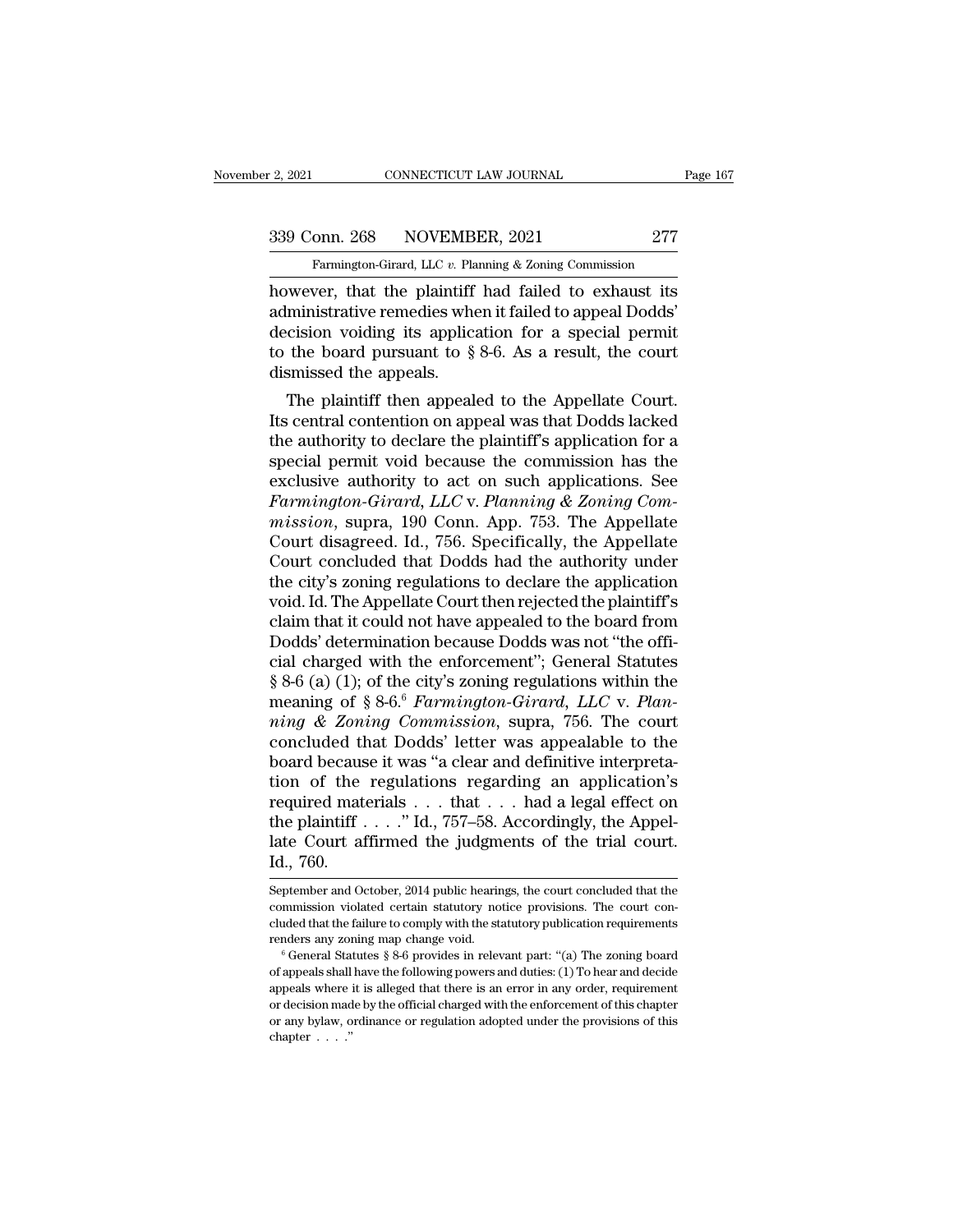# EXECUTE CONNECTICUT LAW JOURNAL Movember 2, 2021<br>278 NOVEMBER, 2021 339 Conn. 268<br>Farmington-Girard, LLC v. Planning & Zoning Commission

Farmington-Girard, LLC *v.* Planning & Zoning Commission<br>The plaintiff filed a petition for certification to appeal, CONNECTICUT LAW JOURNAL November 2, 2<br>
S<br>
S<br>
Tarmington-Girard, LLC v. Planning & Zoning Commission<br>
The plaintiff filed a petition for certification to appeal,<br>
nich we granted, limited to the following issue: "Did<br>
Annel NOVEMBER, 2021 339 Conn. 268<br>
Farmington-Girard, LLC v. Planning & Zoning Commission<br>
The plaintiff filed a petition for certification to appeal,<br>
which we granted, limited to the following issue: "Did<br>
the Appellate Court 278 NOVEMBER, 2021 339 Conn. 268<br>
Farmington-Girard, LLC v. Planning & Zoning Commission<br>
The plaintiff filed a petition for certification to appeal,<br>
which we granted, limited to the following issue: "Did<br>
the Appellate 278 NOVEMBER, 2021 339 Conn. 268<br>
Farmington-Girard, LLC  $v$ . Planning & Zoning Commission<br>
The plaintiff filed a petition for certification to appeal,<br>
which we granted, limited to the following issue: "Did<br>
the Appellat Farmington-Girard, LLC v. Planning & Zoning Commission<br>The plaintiff filed a petition for certification to appeal,<br>which we granted, limited to the following issue: "Did<br>the Appellate Court properly hold that the plaintif Farmington-Girard, LLC v. Planning & Zoning Commission<br>
The plaintiff filed a petition for certification to appeal,<br>
which we granted, limited to the following issue: "Did<br>
the Appellate Court properly hold that the plain The plaintiff filed a petition for certification to appeal,<br>which we granted, limited to the following issue: "Did<br>the Appellate Court properly hold that the plaintiff<br>failed to exhaust its administrative remedies when it<br> which we granted, limited to the following issue: "Did<br>the Appellate Court properly hold that the plaintiff<br>failed to exhaust its administrative remedies when it<br>did not appeal an unfavorable 'requirement or decision'<br>of t the Appellate Court properly hold that the failed to exhaust its administrative remedie did not appeal an unfavorable 'requirement on of the zoning administrator to the [board] c the plaintiff's application for a special p iled to exhaust its administrative remedies when it<br>d not appeal an unfavorable 'requirement or decision'<br>the zoning administrator to the [board] concerning<br>e plaintiff's application for a special permit?" Farm-<br>gton-Gira did not appeal an unfavorable 'requirement or decision'<br>of the zoning administrator to the [board] concerning<br>the plaintiff's application for a special permit?" Farm-<br>ington-Girard, LLC v. Planning & Zoning Commis-<br>sion,

of the zoning administrator to the [board] concerning<br>the plaintiff's application for a special permit?" Farm-<br>ington-Girard, LLC v. Planning & Zoning Commis-<br>sion, 333 Conn. 917, 217 A.3d 2 (2019).<br>On appeal, the plainti the plaintiff's application for a special permit?" Farm-<br> *ington-Girard, LLC* v. Planning & Zoning Commis-<br>
sion, 333 Conn. 917, 217 A.3d 2 (2019).<br>
On appeal, the plaintiff contends that the Appellate<br>
Court incorrectly ington-Girard, LLC v. Planning & Zoning Commis-<br>sion, 333 Conn. 917, 217 A.3d 2 (2019).<br>On appeal, the plaintiff contends that the Appellate<br>Court incorrectly determined that (1) the city's zoning<br>regulations conferred aut sion, 333 Conn. 917, 217 A.3d 2 (2019).<br>
On appeal, the plaintiff contends that the Appellate<br>
Court incorrectly determined that (1) the city's zoning<br>
regulations conferred authority on Dodds to act on the<br>
plaintiff's ap On appeal, the plaintiff contends that the Appellate<br>Court incorrectly determined that (1) the city's zoning<br>regulations conferred authority on Dodds to act on the<br>plaintiff's application for a special permit, and (2)<br>Dodd Court incorrectly determined that  $(1)$  the city's zoning<br>regulations conferred authority on Dodds to act on the<br>plaintiff's application for a special permit, and  $(2)$ <br>Dodds' determination that the application was void w regulations conferred authority on Dodds to act on the plaintiff's application for a special permit, and (2) Dodds' determination that the application was void was appealable to the board. We agree with the plaintiff that plaintiff's application for a special permit, and (2)<br>Dodds' determination that the application was void was<br>appealable to the board. We agree with the plaintiff<br>that Dodds lacked the authority to void its application<br>for Dodds' determination that the application was void was appealable to the board. We agree with the plaintiff that Dodds lacked the authority to void its application for a special permit. We also conclude that the plaintiff appealable to the board. We agree with the plaintiff<br>that Dodds lacked the authority to void its application<br>for a special permit. We also conclude that the plaintiff<br>was not required to appeal to the board from Dodds'<br>le that Dodds lack<br>for a special per<br>was not require<br>letter voiding th<br>was not a legal<br>Accordingly, we<br>late Court.<br>Before addres r a special permit. We also conclude that the plaintiff<br>as not required to appeal to the board from Dodds'<br>ter voiding the special permit application because it<br>as not a legal decision within the meaning of § 8-6.<br>ccording was not required to appeal to the board from Dodds'<br>letter voiding the special permit application because it<br>was not a legal decision within the meaning of  $\S 8-6$ .<br>Accordingly, we reverse the judgment of the Appel-<br>late

letter voiding the special permit application because it<br>was not a legal decision within the meaning of § 8-6.<br>Accordingly, we reverse the judgment of the Appel-<br>late Court.<br>Before addressing the merits of the plaintiff's was not a legal decision within the meaning of  $\S 8-6$ .<br>Accordingly, we reverse the judgment of the Appellate Court.<br>Before addressing the merits of the plaintiff's claims,<br>it is necessary to clarify the nature of the iss Accordingly, we reverse the judgment of the Appellate Court.<br>Before addressing the merits of the plaintiff's claims,<br>it is necessary to clarify the nature of the issue before<br>this court. As we have explained, both the tria late Court.<br>Before addressing the merits of the plaintiff's claims,<br>it is necessary to clarify the nature of the issue before<br>this court. As we have explained, both the trial court<br>and the Appellate Court concluded that th Before addressing the merits of the plaintiff's claims,<br>it is necessary to clarify the nature of the issue before<br>this court. As we have explained, both the trial court<br>and the Appellate Court concluded that the trial cour it is necessary to clarify the nature of the issue before<br>this court. As we have explained, both the trial court<br>and the Appellate Court concluded that the trial court<br>lacked jurisdiction over the plaintiff's consolidated<br> this court. As we have explained, both the trial court<br>and the Appellate Court concluded that the trial court<br>lacked jurisdiction over the plaintiff's consolidated<br>appeals from the text amendments and zone changes<br>because and the Appellate Court concluded that the trial court<br>lacked jurisdiction over the plaintiff's consolidated<br>appeals from the text amendments and zone changes<br>because the plaintiff failed to exhaust its administrative<br>rem ecause the plaintiff failed to exhaust its administrative<br>emedies by not appealing to the board from Dodds'<br>eparate determination that the plaintiff's application<br>or a special permit was void.<sup>7</sup> The exhaustion doctrine,<br> remedies by not appealing to the board from Dodds'<br>separate determination that the plaintiff's application<br>for a special permit was void.<sup>7</sup> The exhaustion doctrine,<br> $\frac{7}{4}$  As we noted, the commission actually filed it

**Example 2.1** determination that the plaintiff's application for a special permit was void.<sup>7</sup> The exhaustion doctrine,<br>The schaustion doctrine,<br>The version of the commission actually filed its motion to dismiss the conso for a special permit was void.<sup>7</sup> The exhaustion doctrine,<br> $\frac{1}{100}$  as we noted, the commission actually filed its motion to dismiss the<br>consolidated appeals on the ground that they had become *moot* in light of<br>the co For a special pertitit was vold. The exhaustion doctrine,<br>
<sup>7</sup> As we noted, the commission actually filed its motion to dismiss the<br>
consolidated appeals on the ground that they had become *moot* in light of<br>
the commissi <sup>7</sup> As we noted, the commission actually filed its motion to dismiss the consolidated appeals on the ground that they had become *moot* in light of the commission's adoption of "form based" zoning regulations in 2016 that consolidated appeals on the ground that they had become *moot* in light of the commission's adoption of "form based" zoning regulations in 2016 that precluded the plaintiff from constructing a restaurant with a drive-thro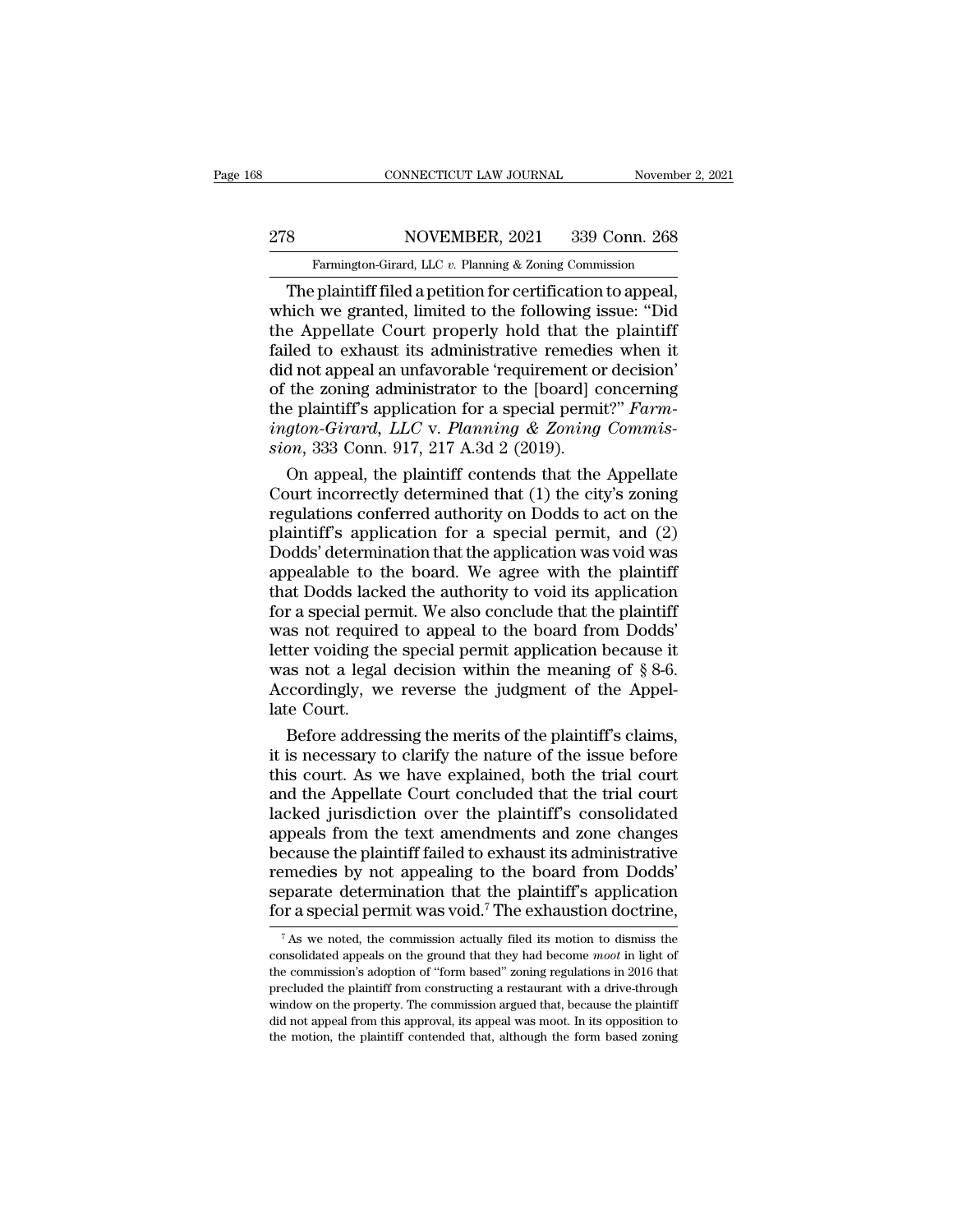Famington-Girard, LLC *v.* Planning & Zoning Commission<br>Farmington-Girard, LLC *v.* Planning & Zoning Commission<br>Ver could not form a proper basis for the trial

Page 1<br>
2, 2021 CONNECTICUT LAW JOURNAL Page 1<br>
279<br>
Farmington-Girard, LLC v. Planning & Zoning Commission<br>
however, could not form a proper basis for the trial<br>
court to conclude that it lacked jurisdiction. The case<br>
ho 339 Conn. 268 NOVEMBER, 2021 279<br>
Farmington-Girard, LLC v. Planning & Zoning Commission<br>
however, could not form a proper basis for the trial<br>
court to conclude that it lacked jurisdiction. The case<br>
before the trial cour  $\frac{339 \text{ Conn. } 268 \text{ NOVEMBER, } 2021 \qquad \qquad 279 \text{ Farmington-Girard, LLC } v. \text{ Planning } \& \text{Zoning Commission}$ <br>however, could not form a proper basis for the trial court to conclude that it lacked jurisdiction. The case before the trial court was on the four 339 Conn. 268 NOVEMBER, 2021 279<br>
Farmington-Girard, LLC  $v$ . Planning & Zoning Commission<br>
however, could not form a proper basis for the trial<br>
court to conclude that it lacked jurisdiction. The case<br>
before the trial c Farmington-Girard, LLC v. Planning & Zoning Commission<br>however, could not form a proper basis for the trial<br>court to conclude that it lacked jurisdiction. The case<br>before the trial court was on the four consolidated<br>appeal Famington-Girard, LLC v. Planning & Zoning Commission<br>however, could not form a proper basis for the trial<br>court to conclude that it lacked jurisdiction. The case<br>before the trial court was on the four consolidated<br>appeals however, could not form a proper basis for the trial<br>court to conclude that it lacked jurisdiction. The case<br>before the trial court was on the four consolidated<br>appeals dealing with the commission's adoption of the<br>text am court to conclude that it lacked jurisdiction. The case<br>before the trial court was on the four consolidated<br>appeals dealing with the commission's adoption of the<br>text amendments and zone changes, not the plaintiff's<br>applic before the trial court was on the four consolidated<br>appeals dealing with the commission's adoption of the<br>text amendments and zone changes, not the plaintiff's<br>application for a special permit that Dodds had rejected.<br>Ther appeals dealing with the commission's adoption of the<br>text amendments and zone changes, not the plaintiff's<br>application for a special permit that Dodds had rejected.<br>There is no contention that the plaintiff had failed to<br> text amendments and zone changes, not the plaintiff's<br>application for a special permit that Dodds had rejected.<br>There is no contention that the plaintiff had failed to<br>exhaust available administrative remedies with respect application for a special permit that Dodds had rejected.<br>There is no contention that the plaintiff had failed to<br>exhaust available administrative remedies with respect<br>to the actions by the commission that are the subject There is no contention that the plaintiff had failed to<br>exhaust available administrative remedies with respect<br>to the actions by the commission that are the subject of<br>these appeals. Rather, the issue is whether the presen exhaust available administrative remedies with respect<br>to the actions by the commission that are the subject of<br>these appeals. Rather, the issue is whether the present<br>consolidated appeals were moot because there would<br>be to the actions by the commission that are the subject of<br>these appeals. Rather, the issue is whether the present<br>consolidated appeals were moot because there would<br>be no practical relief that the trial court could order in these appeals. Rather, the issue is whether the present consolidated appeals were moot because there would be no practical relief that the trial court could order in those appeals based on the occurrence of an event that i consolidated appeals were moot because there would<br>be no practical relief that the trial court could order in<br>those appeals based on the occurrence of an event that<br>is separate from the appeals pending before the trial<br>cou be no practical relief that the trial court could order in<br>those appeals based on the occurrence of an event that<br>is separate from the appeals pending before the trial<br>court. That is, the question is whether the plaintiff' those appeals based on the occurrence of an event that<br>is separate from the appeals pending before the trial<br>court. That is, the question is whether the plaintiff's<br>failure to pursue any administrative remedy in the sepais separate from the appeals pending before the trial<br>court. That is, the question is whether the plaintiff's<br>failure to pursue any administrative remedy in the sepa-<br>rate matter relating to Dodds' decision prevented the<br>t court. That is, the question is whether the plaintiff's<br>failure to pursue any administrative remedy in the sepa-<br>rate matter relating to Dodds' decision prevented the<br>trial court from granting relief in these appeals relat failure to pursue any administrative remedy *in the separate matter* relating to Dodds' decision prevented the trial court from granting relief in these appeals relating to text and zone changes, thereby rendering these ap rate matter relating to Dodds' decision prevented the<br>trial court from granting relief in these appeals relating<br>to text and zone changes, thereby rendering these<br>appeals moot. See, e.g., *Sweeney* v. *Sweeney*, 271 Conn.<br> trial court from granting relief in these appeals relating<br>to text and zone changes, thereby rendering these<br>appeals moot. See, e.g., *Sweeney* v. *Sweeney*, 271 Conn.<br>193, 201, 856 A.2d 997 (2004) ("[w]hen, during the pen to text and zone changes, thereby rendering these<br>appeals moot. See, e.g., *Sweeney* v. *Sweeney*, 271 Conn.<br>193, 201, 856 A.2d 997 (2004) ("[w]hen, during the pen-<br>dency of an appeal, events have occurred that preclude<br>an appeals moot. See, e.g., *Sweeney* v. *Sweeney*, 271 Conn.<br>193, 201, 856 A.2d 997 (2004) ("[w]hen, during the pen-<br>dency of an appeal, events have occurred that preclude<br>an appellate court from granting any practical relie 193, 201, 856 A.2d 997 (2004) ("[w]hen, during the pendency of an appeal, events have occurred that preclude<br>an appellate court from granting any practical relief<br>through its disposition of the merits, a case has become<br>mo dency of an appeal, events have occurred that preclude<br>an appellate court from granting any practical relief<br>through its disposition of the merits, a case has become<br>moot" (internal quotation marks omitted)). Accord-<br>ingly an appellate court from granting any<br>through its disposition of the merits, a ca<br>moot" (internal quotation marks omit<br>ingly, although it does not affect the su<br>analysis of the plaintiff's claims, we c<br>issues before this co Folght as disposition of the merits, a case has secondered by the merit of the merits of the plaintiff's claims, we clarify that the sues before this court implicate the mootness doc-<br>me, not the exhaustion doctrine.<br>We no the Appellate Court incorrectly, the Court and Substance of our analysis of the plaintiff's claims, we clarify that the issues before this court implicate the mootness doctrine, not the exhaustion doctrine.<br>We now turn to

had the plaintiff's claims, we clarify that the<br>issues before this court implicate the mootness doc-<br>trine, not the exhaustion doctrine.<br>We now turn to the merits of the plaintiff's claim that<br>the Appellate Court incorrect catalysis of the plantaristic stands, we stardly that the issues before this court implicate the mootness doctrine, not the exhaustion doctrine.<br>We now turn to the merits of the plaintiff's claim that the Appellate Court i zonics served and solar improduce are incorrected to the server string, we tring, the convention of the plaintiff's claim that the Appellate Court incorrectly concluded that Dodds had the authority to determine that the pl the Appellate Court incorrectly concluded that Dodds<br>had the authority to determine that the plaintiff's appli-<br>cation for a special permit was void under the city's<br>zoning regulations. As we have explained, the Appellate<br> had the authority to determine that the plaintiff's application for a special permit was void under the city's zoning regulations. As we have explained, the Appellate regulations were legally adopted, the commission was es

cation for a special permit v<br>zoning regulations. As we have<br>regulations were legally adopted, the<br>applying them to the plaintiff's property.<br>block the development of the property.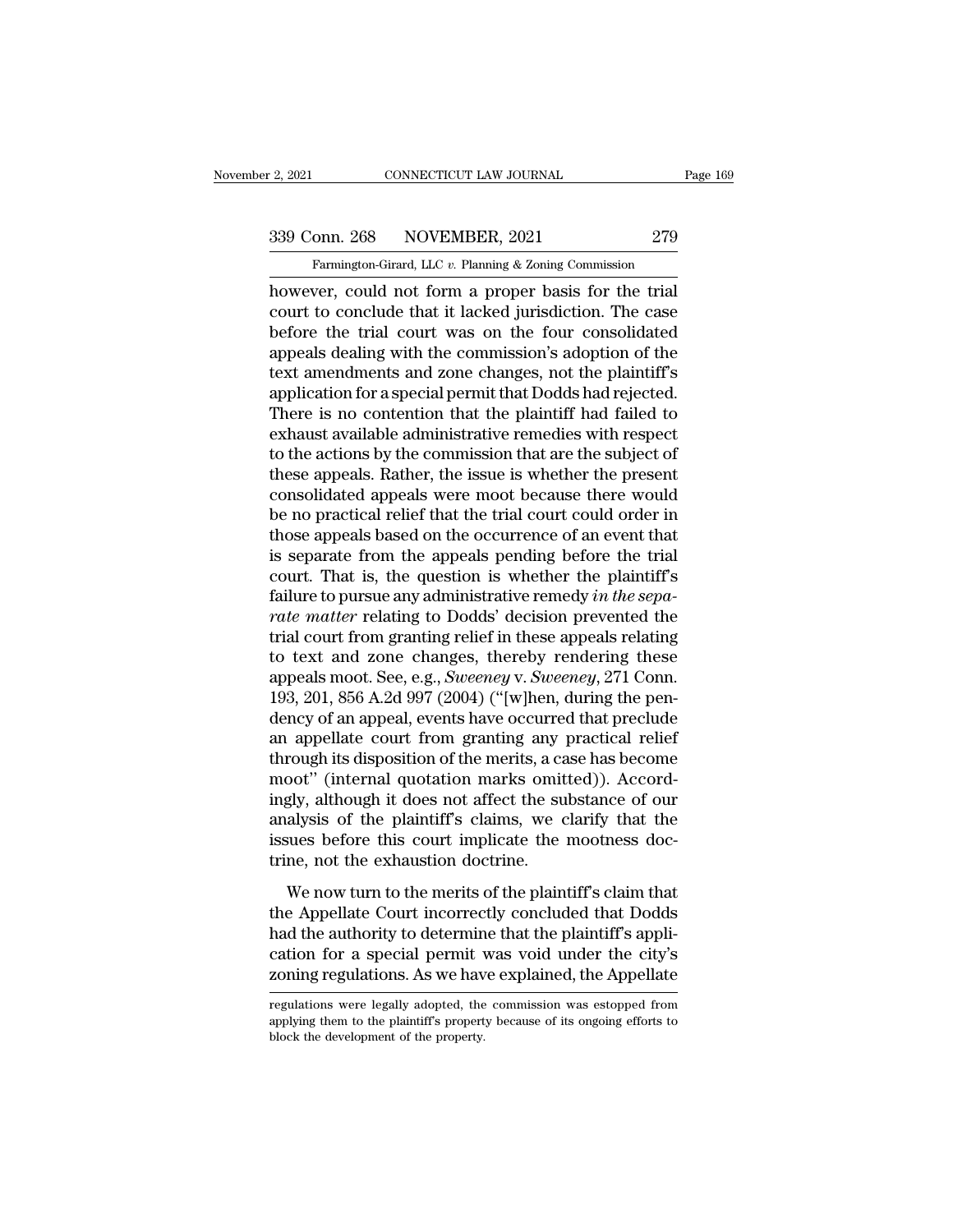EXECUTE CONNECTICUT LAW JOURNAL Movember 2, 2021<br>280 NOVEMBER, 2021 339 Conn. 268<br>Farmington-Girard, LLC v. Planning & Zoning Commission

Farmington-Girard, LLC *v.* Planning & Zoning Commission<br>
Farmington-Girard, LLC *v.* Planning & Zoning Commission<br>
Court determined that the Hartford Zoning Regulations, CONNECTICUT LAW JOURNAL November 2, 2<br>
280 NOVEMBER, 2021 339 Conn. 268<br>
Farmington-Girard, LLC v. Planning & Zoning Commission<br>
Court determined that the Hartford Zoning Regulations,<br>
as amended to November 12, 2013 (regu 280 NOVEMBER, 2021 339 Conn. 268<br>
Farmington-Girard, LLC v. Planning & Zoning Commission<br>
Court determined that the Hartford Zoning Regulations,<br>
as amended to November 12, 2013 (regulations),<sup>8</sup> con-<br>
ferred authority on 280 NOVEMBER, 2021 339 Conn. 268<br>
Farmington-Girard, LLC v. Planning & Zoning Commission<br>
Court determined that the Hartford Zoning Regulations,<br>
as amended to November 12, 2013 (regulations),<sup>8</sup> conferred authority on th 280 NOVEMBER, 2021 339 Conn. 268<br>
Farmington-Girard, LLC v. Planning & Zoning Commission<br>
Court determined that the Hartford Zoning Regulations,<br>
as amended to November 12, 2013 (regulations),  $\circ$  conferred authority on Farmington-Girard, LLC v. Planning & Zoning Commission<br>Court determined that the Hartford Zoning Regulations,<br>as amended to November 12, 2013 (regulations),<sup>8</sup> con-<br>ferred authority on the city's zoning administrator,<br>Dod Famingion-Grata, LEC v. Fiaming & Zoning Commission<br>Court determined that the Hartford Zoning Regulations,<br>as amended to November 12, 2013 (regulations),<sup>8</sup> con-<br>ferred authority on the city's zoning administrator,<br>Dodds, Court determined that the Hartford Zoning Regulations,<br>as amended to November 12, 2013 (regulations),<sup>8</sup> con-<br>ferred authority on the city's zoning administrator,<br>Dodds, to determine that the plaintiff's application for<br>a as amended to November 12, 2013 (regulations),<sup>8</sup> conferred authority on the city's zoning administrator,<br>Dodds, to determine that the plaintiff's application for<br>a zoning permit was void because it was incomplete.<br>Specif ferred authority on the city's zoning administrator,<br>Dodds, to determine that the plaintiff's application for<br>a zoning permit was void because it was incomplete.<br>Specifically, the Appellate Court concluded that "[arti-<br>cl Dodds, to determine that the plaintiff's application for<br>a zoning permit was void because it was incomplete.<br>Specifically, the Appellate Court concluded that "[arti-<br>cle II, division 1, §§] 66<sup>9</sup> and 67<sup>10</sup> of the regulat a zoning permit was void because it was incomplete.<br>
Specifically, the Appellate Court concluded that "[arti-<br>
cle II, division 1, §§] 66<sup>9</sup> and 67<sup>10</sup> of the regulations . . .<br>
give[s] the director of the city's planning Specifically, the Appellate Court concluded that "[arti-<br>cle II, division 1, §§] 66<sup>9</sup> and 67<sup>10</sup> of the regulations . . .<br>give[s] the director of the city's planning division the<br>'overall responsibility for the administr lations,' and designate[s] the director 'the zoning administrator.' Furthermore, [article II, division 1]  $\S$  68<sup>11</sup> of the regulations explicitly provides that a permit may  $\frac{1}{\text{s All references to the city's regulations in this opinion are to the version of the regulations amended to November 12, 2013.}$   $\frac{9$ 

for enforcement of these regulations, and shall have such powers and duties as are set forth in this article and the general statutes. "(b) Zoning permits shall be issued by the zoning enforcement officer acting on behalf <sup>11</sup> Article II, division 1, § 68, of the regulations provides in relevant part: "(a) Zoning permits shall be required: (1) prior to the issuance of a building permit, by notation on the building permit form, or (2) if no "(b) Zoning permits shall be issued by the zoning enforcement officer acting on behalf of the zoning administrator. . . ."<br>"Article II, division 1, § 68, of the regulations provides in relevant part: "(a) Zoning permits s acting on behalf of the zoning administrator.  $\dots$ ."<br>
<sup>11</sup> Article II, division 1, § 68, of the regulations provides in relevant part:<br>
"(a) Zoning permits shall be required: (1) prior to the issuance of a building<br>permit all provision 1, § 68, of the regulations  $\cdot$  if Article II, division 1, § 68, of the regulations (a) Zoning permits shall be required: (1) prior to permit, by notation on the building permit form, or is required, at the ") solving permit by notation on the building permit form, or (2) if no building permit required, at the time of a change of use. . . . Prior to issuance, the ning administrator must find that the application and plans co

is required, at the time of a change of use.  $\ldots$  Prior to issuance, the zoning administrator must find that the application and plans conform to all provisions of these regulations.  $\dots$   $\dots$   $\dots$   $\dots$   $\dots$   $\dots$   $\dots$   $\d$ required in these regulations of the application and plans conform to<br>all provisions of these regulations.  $\dots$ <br> $\ast \ast$ <br>"(c) Every application for a zoning permit shall be accompanied by an<br>administrative review plan as we administrator in order that the proposal of the application of  $**$ <br>
"(c) Every application for a zoning permit shall be accompanied by an<br>
administrative review plan as well as such information and exhibits as are<br>
requir <sup>12</sup> interpreted and judged as to its conformity with the provisions set forth in these regulations or may be reasonably required by the zoning administrator in order that the proposal of the applicant may be adequately in "(c) Every application for a zoning permit shadministrative review plan as well as such information in these regulations or may be reasonal administrator in order that the proposal of the applitude interpreted and judged quired in these regulations or may be reasonably required by the zoning<br>
ministrator in order that the proposal of the applicant may be adequately<br>
derpreted and judged as to its conformity with the provisions set forth in Experiment in the set of a variance of the applicant may be adequately<br>interpreted and judged as to its conformity with the provisions set forth in<br>these regulations.<br> $**$ <br>"(e) Every application for a zoning permit, includ

interpreted and judged as to its conformity with the provisions set forth in<br>these regulations.<br>
\*\*\*<br>
"(e) Every application for a zoning permit, including those associated<br>
with an application for a variance or a special interpreted and judged as to its conformity with the provisions set forth in<br>these regulations.<br> $***$ <br>"(e) Every application for a zoning permit, including those associated<br>with an application for a variance or a special pe \*\*\*<br>
"(e) Every application for a zoning permit, including those associated

istrator.' Furthermore, [article II, division 1] § 68<sup>11</sup> of<br>the regulations explicitly provides that a permit may<br><sup>8</sup> All references to the city's regulations in this opinion are to the version<br>of the regulations amended the regulations explicitly provides that a permit may  $\frac{1}{8}$  All references to the city's regulations in this opinion are to the version of the regulations amended to November 12, 2013.<br><sup>9</sup> Article II, division 1, § 66 The regulations explicitly provides that a perfilit filay<br>
<sup>8</sup> All references to the city's regulations in this opinion are to the version<br>
of the regulations amended to November 12, 2013.<br>
<sup>9</sup> Article II, division 1, § 6

of the regulations amended to November 12, 2013.<br>
<sup>9</sup> Article II, division 1, § 66, of the regulations provides in relevant part:<br>
"(b) The director of planning shall have overall responsibility for the administration of <sup>9</sup> Article II, division 1, § 66, of the regulations provides in relevant part:<br>
"(b) The director of planning shall have overall responsibility for the administrator of the regulations, and shall be the zoning administra "(b) The director of planning shall have overall responsibility for the administration of the regulations, and shall be the zoning administrator. . . ."<br>
" Article II, division 1, § 67, of the regulations provides in rele Figure 1.1 The regulations, and shall be the zoning administration of the regulations, and shall be the zoning administrator in  $\alpha$  and  $\alpha$  are set for the regulations in this enforcement officer. The zoning enforcement <sup>10</sup> Article II, division 1, § 67, of the regulations provides in relevant part: "(a) The zoning administrator shall designate an individual to be the zoning enforcement officer. The zoning enforcement officer shall be re action behalf of the zoning enforcement of the zoning enforcement of these regulations, and shall have such powers and duties of enforcement of these regulations, and shall have such powers and duties as are set forth in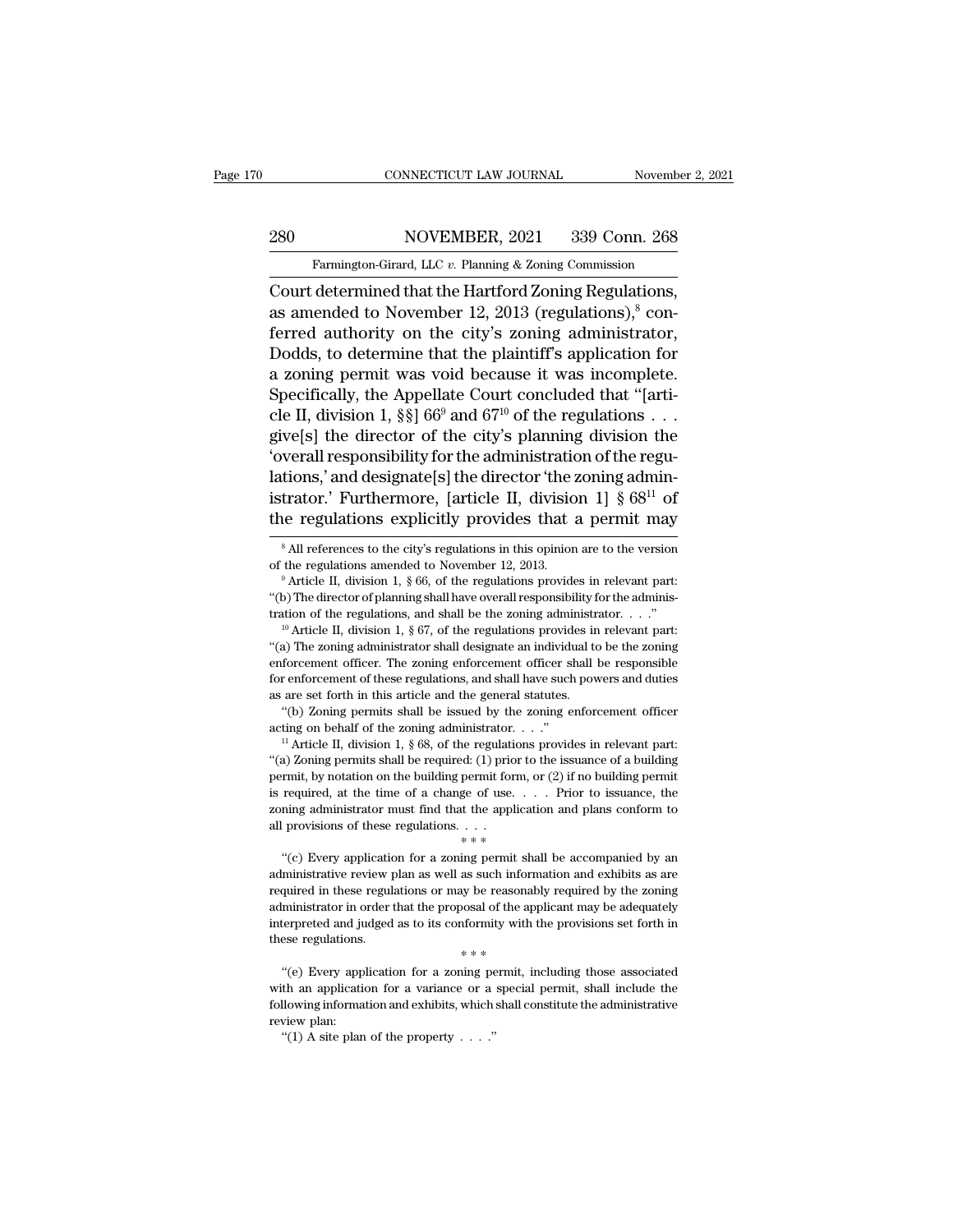2, 2021 CONNECTICUT LAW JOURNAL Page 171<br>339 Conn. 268 NOVEMBER, 2021 281<br>Farmington-Girard, LLC v. Planning & Zoning Commission

Fage 171 CONNECTICUT LAW JOURNAL Page 171<br>
Fage 171 CONNECTICUT LAW JOURNAL Page 171<br>
Fage 171 CONNECTICUT LAW JOURNAL Page 171<br>
Taming Conn. 268 NOVEMBER, 2021 281<br>
Famington-Girard, LLC *v.* Planning & Zoning Commission<br> not issue until the *zoning administrator* finds that the<br>
application and plans conform to all provisions of the<br>
requisions of the *zoning administrator* finds that the<br>
requisions of the<br>
requisions  $\frac{1}{2}$  finally fa 339 Conn. 268 NOVEMBER, 2021 281<br>
Farmington-Girard, LLC v. Planning & Zoning Commission<br>
not issue until the *zoning administrator* finds that the<br>
application and plans conform to all provisions of the<br>
regulations. Fin 339 Conn. 268 NOVEMBER, 2021 281<br>
Farmington-Girard, LLC v. Planning & Zoning Commission<br>
not issue until the *zoning administrator* finds that the<br>
application and plans conform to all provisions of the<br>
regulations. Fin 339 Conn. 268 NOVEMBER, 2021 281<br>
Farmington-Girard, LLC v. Planning & Zoning Commission<br>
not issue until the *zoning administrator* finds that the<br>
application and plans conform to all provisions of the<br>
regulations. Fin Farmington-Girard, LLC v. Planning & Zoning Commission<br>not issue until the *zoning administrator* finds that the<br>application and plans conform to all provisions of the<br>regulations. Finally, [article IV, division 2] § 913<sup></sup> Farmington-Girard, LLC v. Planning & Zoning Commission<br>not issue until the *zoning administrator* finds that the<br>application and plans conform to all provisions of the<br>regulations. Finally, [article IV, division 2] § 913<sup>1</sup> not issue until the *zoning administrator* finds that the<br>application and plans conform to all provisions of the<br>regulations. Finally, [article IV, division 2] § 913<sup>12</sup> of<br>the regulations, on which the plaintiff relies, r gulations. Finally, [article IV, division 2] § 913<sup>12</sup> of<br>e regulations, on which the plaintiff relies, requires<br>mpliance with § 68." (Emphasis in original; footnotes<br>ded.) *Farmington-Girard*, *LLC* v. *Planning & Zon-*<br> sentations. That, and it, and it is plentifically the regulations, on which the plaintiff relies, requires compliance with § 68." (Emphasis in original; footnotes added.) Farmington-Girard, LLC v. Planning & Zoning Commis

compliance with § 68." (Emphasis in original; footnotes added.) Farmington-Girard, LLC v. Planning & Zoning Commission, supra, 190 Conn. App. 755–56.<br>
"Because the interpretation of the regulations presents a question of and internal states and the main states and the main states added.) Farmington-Girard, LLC v. Planning & Zoning Commission, supra, 190 Conn. App. 755–56.<br>
"Because the interpretation of the regulations presents a question *ing Commission*, supra, 190 Conn. App. 755–56.<br>
"Because the interpretation of the regulations presents a question of law, our review is plenary....<br>
We also recognize that the zoning regulations are local<br>
legislative e "Because the interpretation of the regulations presents a question of law, our review is plenary....<br>We also recognize that the zoning regulations are local<br>legislative enactments ... and, therefore, their inter-<br>pretatio "Because the interpretation of the regulations presents a question of law, our review is plenary. . . . We also recognize that the zoning regulations are local legislative enactments . . . and, therefore, their interpreta sents a question of law, our review is plenary. . . . We also recognize that the zoning regulations are local legislative enactments . . . and, therefore, their interpretation is governed by the same principles that apply We also recognize that the zoning regulations are local<br>legislative enactments  $\dots$  and, therefore, their inter-<br>pretation is governed by the same principles that apply<br>to the construction of statutes.  $\dots$  Whenever possi legislative enactments  $\dots$  and, therefore, their interpretation is governed by the same principles that apply<br>to the construction of statutes.  $\dots$  Whenever possi-<br>ble, the language of zoning regulations will be construe pretation is governed by the same principles that apply<br>to the construction of statutes. . . . Whenever possi-<br>ble, the language of zoning regulations will be construed<br>so that no clause is deemed superfluous, void or ins to the construction of statutes. . . . Whenever possible, the language of zoning regulations will be construed<br>so that no clause is deemed superfluous, void or insignificant. . . . The regulations must be interpreted so<br>a ble, the language of zoning regulations will be construed<br>so that no clause is deemed superfluous, void or insig-<br>nificant. . . . The regulations must be interpreted so<br>as to reconcile their provisions and make them operaso that no clause is deemed superfluous, void or insignificant.... The regulations must be interpreted so<br>as to reconcile their provisions and make them opera-<br>tive so far as possible.... When more than one con-<br>struction mificant. . . . . The regulations must be interpreted so<br>as to reconcile their provisions and make them opera-<br>tive so far as possible. . . . When more than one con-<br>struction is possible, we adopt the one that renders th as to reconcile their provisions and make them operative so far as possible. . . . When more than one construction is possible, we adopt the one that renders the enactment effective and workable and reject any that might l tive so far as possible. . . . When more than of struction is possible, we adopt the one that ren enactment effective and workable and reject might lead to unreasonable or bizarre results tions omitted; footnote omitted; Example for the following reasons that the following action is determined that lead to unreasonable or bizarre results." (Cita-<br>ons omitted; footnote omitted; internal quotation<br>arks omitted.) *Heim* v. Zoning Board of App might lead to unreasonable or bizarre results." (Citations omitted; footnote omitted; internal quotation marks omitted.) *Heim v. Zoning Board of Appeals*, 289 Conn. 709, 715–16, 960 A.2d 1018 (2008). We conclude for the f magne read to directly state of smaller results. (The discussion of the discussion marks omitted.) *Heim v. Zoning Board of Appeals*, 289 Conn. 709, 715–16, 960 A.2d 1018 (2008).<br>We conclude for the following reasons that

We conclude for the following reasons that the regula-<br>ons did not authorize Dodds to determine that the<br>laintiff's application for a special permit was void.<br><sup>12</sup> Article IV, division 2, § 913, of the regulations provide We conclude for the following reasons that the regulations did not authorize Dodds to determine that the plaintiff's application for a special permit was void.<br><sup>12</sup> Article IV, division 2, § 913, of the regulations provid

tions did not authorize Dodds to determine that the plaintiff's application for a special permit was void.<br>
<sup>12</sup> Article IV, division 2, § 913, of the regulations provides in relevant part:<br>
"(a) The zoning administrator **Plaintiff's application for a special permit was void.**<br><sup>12</sup> Article IV, division 2, § 913, of the regulations provides in relevant part:<br>"(a) The zoning administrator shall refer each application for an eating place<br>wit <sup>12</sup> Article IV, division 2, § 913, of the regulations provides in relevant part: "(a) The zoning administrator shall refer each application for an eating place with drive-in or curb service in the B-3 zoning district to "(a) The zoning administrator shall refer each application for an eating place with drive-in or curb service in the B-3 zoning district to the commission. The application shall be filed and acted on in accordance with the % with drive-in or curb service in the B-3 zoning district to the commission. The application shall be filed and acted on in accordance with the procedures set forth in section 68 (relating to applications for zoning perm The application shall be filed and acted on in accordance with the procedures<br>
t forth in section 68 (relating to applications for zoning permits).  $\cdot \cdot \cdot$ <br>
"(c) In receiving such proposal the commission shall consider a

or curb service shall be filed and acted on in accordance with the problem  $**$ <br>
"(c) In receiving such proposal the commission shall consider all aspects<br>
of the proposal as set forth in this section  $\dots$ <br>
"(d) Every appl "(c) In receiving such proposal the commission shall consider all aspects of the proposal as set forth in this section  $\dots$ .<br>
"(d) Every application for a special permit for a restaurant with drive-in or curb service shal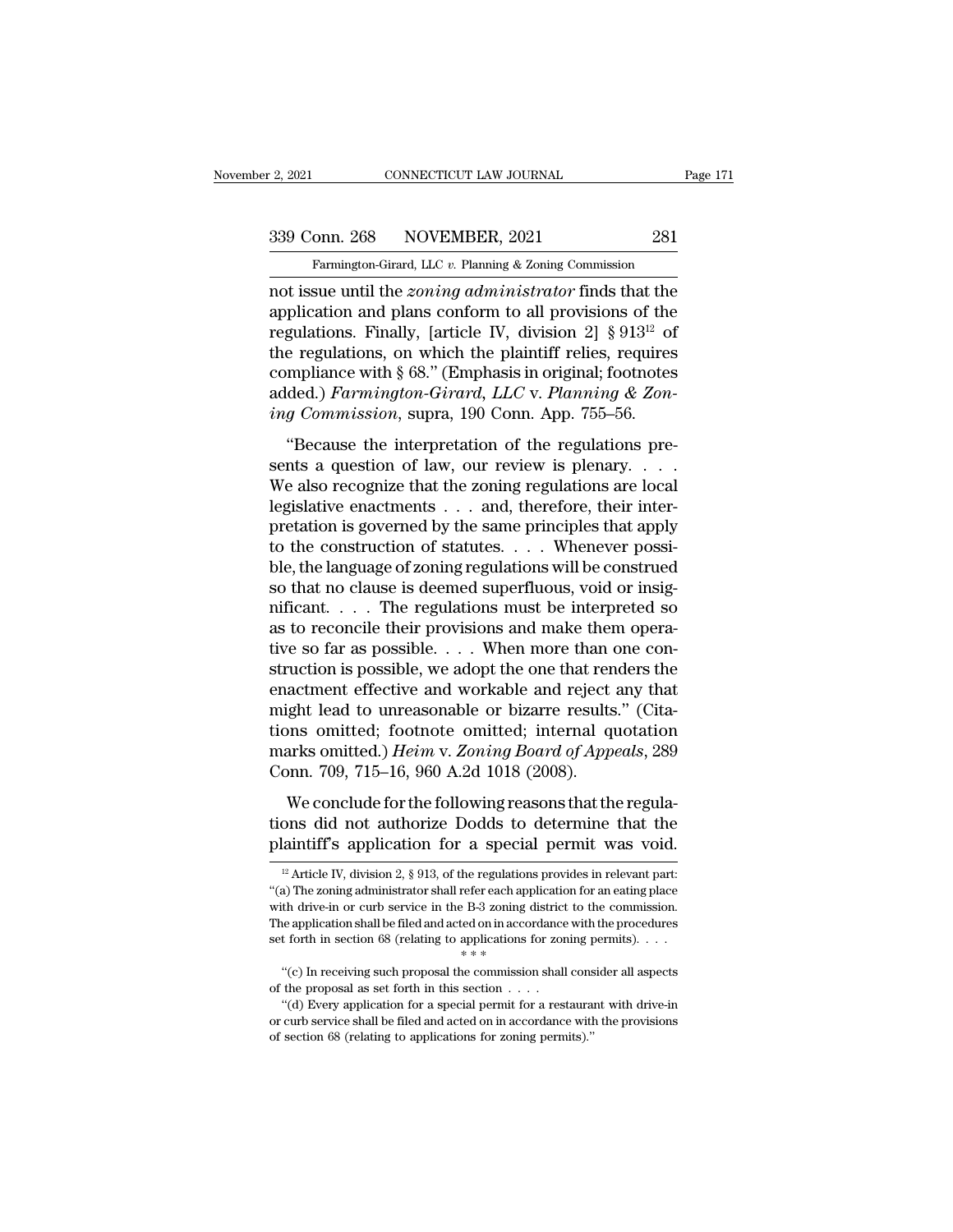# EXECUTE CONNECTICUT LAW JOURNAL Movember 2, 2021<br>282 NOVEMBER, 2021 339 Conn. 268<br>Farmington-Girard, LLC v. Planning & Zoning Commission

Farmington-Girard, LLC *v.* Planning & Zoning Commission<br>
Under the regulations, restaurants with drive-in or curb-CONNECTICUT LAW JOURNAL November<br>
282 NOVEMBER, 2021 339 Conn. 268<br>
Farmington-Girard, LLC v. Planning & Zoning Commission<br>
Under the regulations, restaurants with drive-in or curb-<br>
side service were authorized as a speci  $\begin{tabular}{ c c c c} \multicolumn{1}{c}{\textbf{282}} & \multicolumn{1}{c}{\textbf{NOVEMBER, 2021}} & \multicolumn{1}{c}{\textbf{339 Conn. 268}}\\ \hline \textbf{Farmington-Girard, LLC }v. \textbf{ Planning & Zoning Commission} \\ \hline \textbf{Under the regulations, restaurants with drive-in or curb-side service were authorized as a special permit use in the B-3 zone. In turn, once such a special permit application is filed by an anplicant. & 012 (a) of the model. \\ \end{tabular}$ 282 NOVEMBER, 2021 339 Conn. 268<br>
Farmington-Girard, LLC v. Planning & Zoning Commission<br>
Under the regulations, restaurants with drive-in or curb-<br>
side service were authorized as a special permit use<br>
in the B-3 zone. I 282 NOVEMBER, 2021 339 Conn. 268<br>
Farmington-Girard, LLC v. Planning & Zoning Commission<br>
Under the regulations, restaurants with drive-in or curb-<br>
side service were authorized as a special permit use<br>
in the B-3 zone. I Farmington-Girard, LLC v. Planning & Zoning Commission<br>
Under the regulations, restaurants with drive-in or curb-<br>
side service were authorized as a special permit use<br>
in the B-3 zone. In turn, once such a special permit Famingion-Grata, EEC v. Fiaming & Zoning Commission<br>Under the regulations, restaurants with drive-in or curb-<br>side service were authorized as a special permit use<br>in the B-3 zone. In turn, once such a special permit<br>appli Under the regulations, restaurants with drive-in or curb-<br>side service were authorized as a special permit use<br>in the B-3 zone. In turn, once such a special permit<br>application is filed by an applicant, § 913 (a) of the<br>re side service were authorized as a special permit use<br>in the B-3 zone. In turn, once such a special permit<br>application is filed by an applicant, § 913 (a) of the<br>regulations provides in relevant part that "[t]he zoning<br>adm in the B-3 zone. In turn, once such a special permit application is filed by an applicant,  $\S 913$  (a) of the regulations provides in relevant part that "[t]he zoning administrator shall refer each application for an eati application is filed by an applicant, § 913 (a) of the regulations provides in relevant part that "[t]he zoning administrator shall refer each application for an eating place with drive-in or curb service in the B-3 zonin regulations provides in relevant part that "[t]he zoning<br>administrator shall refer each application for an eating<br>place with drive-in or curb service in the B-3 zoning<br>district to the commission. . . . . " Similarly, arti administrator shall refer each application for an eating<br>place with drive-in or curb service in the B-3 zoning<br>district to the commission. . . . " Similarly, article II,<br>division 4, § 163 (h), of the regulations provides i place with drive-in or curb service in the B-3 zoning<br>district to the commission. . . . ." Similarly, article II,<br>division 4, § 163 (h), of the regulations provides in rele-<br>vant part that "[a]ll projects requiring a spec district to the commission.  $\ldots$  " Similarly, article II,<br>division 4, § 163 (h), of the regulations provides in rele-<br>vant part that "[a]ll projects requiring a special permit<br>as outlined in the table of permitted uses s division 4, § 163 (h), of the regulations provides in relevant part that "[a]ll projects requiring a special permit<br>as outlined in the table of permitted uses shall be<br>referred to the [c]ommission for review." As the Appel vant part that "[a]ll projects requiring a special permit<br>as outlined in the table of permitted uses shall be<br>referred to the [c]ommission for review." As the Appel-<br>late Court observed, § 913 (a) also provides that speci as outlined in the table of permitted uses shall be<br>referred to the [c]ommission for review." As the Appel-<br>late Court observed, § 913 (a) also provides that special<br>permit applications for eating places with drive-in serreferred to the [c]ommission for review." As the Appellate Court observed, § 913 (a) also provides that special<br>permit applications for eating places with drive-in services "shall be filed and acted on in accordance with<br>t late Court observed, § 913 (a) also provides that special<br>permit applications for eating places with drive-in ser-<br>vices "shall be filed and acted on in accordance with<br>the procedures set forth in section 68 (relating to a permit applications for eating places with drive-in services "shall be filed and acted on in accordance with<br>the procedures set forth in section 68 (relating to appli-<br>cations for zoning permits)." See *Farmington-Girard*, vices "shall be filed and acted on in accordance with<br>the procedures set forth in section 68 (relating to appli-<br>cations for zoning permits)." See *Farmington-Girard*,<br>LLC v. Planning & Zoning Commission, supra, 190<br>Conn. the procedures set forth in section 68 (relating to applications for zoning permits)." See *Farmington-Girard*, *LLC* v. *Planning & Zoning Commission*, supra, 190 Conn. App. 754. Section 68 of the regulations governs not cations for zoning permits)." See *Farmington-Girard*,<br> *LLC* v. *Planning* & *Zoning Commission*, supra, 190<br>
Conn. App. 754. Section 68 of the regulations governs<br>
not only applications for zoning permits generally, but LLC v. Planning & Zoning Commission, supra, 190<br>Conn. App. 754. Section 68 of the regulations governs<br>not only applications for zoning permits generally, but<br>also, in a separate subsection, applications for special<br>permit Conn. App. 754. Section 68 of the regulations governs<br>not only applications for zoning permits generally, but<br>also, in a separate subsection, applications for special<br>permits. See Hartford Zoning Regs., art. II, div. 1, § not only applications for zoning permits generally, but<br>also, in a separate subsection, applications for special<br>permits. See Hartford Zoning Regs., art. II, div. 1, § 68<br>(g) (amended to November 12, 2013) ("Special permit also, in a separate subsection, applications for special<br>permits. See Hartford Zoning Regs., art. II, div. 1, § 68<br>(g) (amended to November 12, 2013) ("Special permit<br>applications. Whenever a special permit is applied for permits. See Hartford Zoning Regs., art. II, div. 1, § 68<br>(g) (amended to November 12, 2013) ("Special permit<br>applications. Whenever a special permit is applied for<br>under these regulations, the following procedures shall<br>g (g) (amended to November 12, 2013) ("Special permit<br>applications. Whenever a special permit is applied for<br>under these regulations, the following procedures shall<br>govern the application and decision process  $\dots$ .").<br>Appli applications. Whenever a special permit is applied for<br>under these regulations, the following procedures shall<br>govern the application and decision process . . . .").<br>Applications for special permits are a distinct category under these regulations, the following procedures shall<br>govern the application and decision process  $\ldots$ .").<br>Applications for special permits are a distinct category<br>from applications for zoning permits, and different st govern the application and decision process  $\ldots$ .").<br>Applications for special permits are a distinct category<br>from applications for zoning permits, and different stan-<br>dards apply to them. See R. Fuller, 9 Connecticut Pr Applications for special permits are a distinct category<br>from applications for zoning permits, and different stan-<br>dards apply to them. See R. Fuller, 9 Connecticut Prac-<br>tice Series: Land Use Law and Practice (4th Ed. 20 from applications for zoning permits, and different stan-<br>dards apply to them. See R. Fuller, 9 Connecticut Prac-<br>tice Series: Land Use Law and Practice (4th Ed. 2015)<br>§ 6:6, p. 216 ("zoning permit is required for any land dards apply to them. See R. Fuller, 9 Connecticut Practice Series: Land Use Law and Practice (4th Ed. 2015)<br>§ 6:6, p. 216 ("zoning permit is required for any land<br>use project or construction," and, if application meets<br>req tice Series: Land Use Law and Practice (4th Ed. 2015)<br>§ 6:6, p. 216 ("zoning permit is required for any land<br>use project or construction," and, if application meets<br>requirements of zoning regulations, such as setback<br>requi  $\S 6:6$ , p. 216 ("zoning permit is required for any land<br>use project or construction," and, if application meets<br>requirements of zoning regulations, such as setback<br>requirements, zoning enforcement officer has no discre-<br>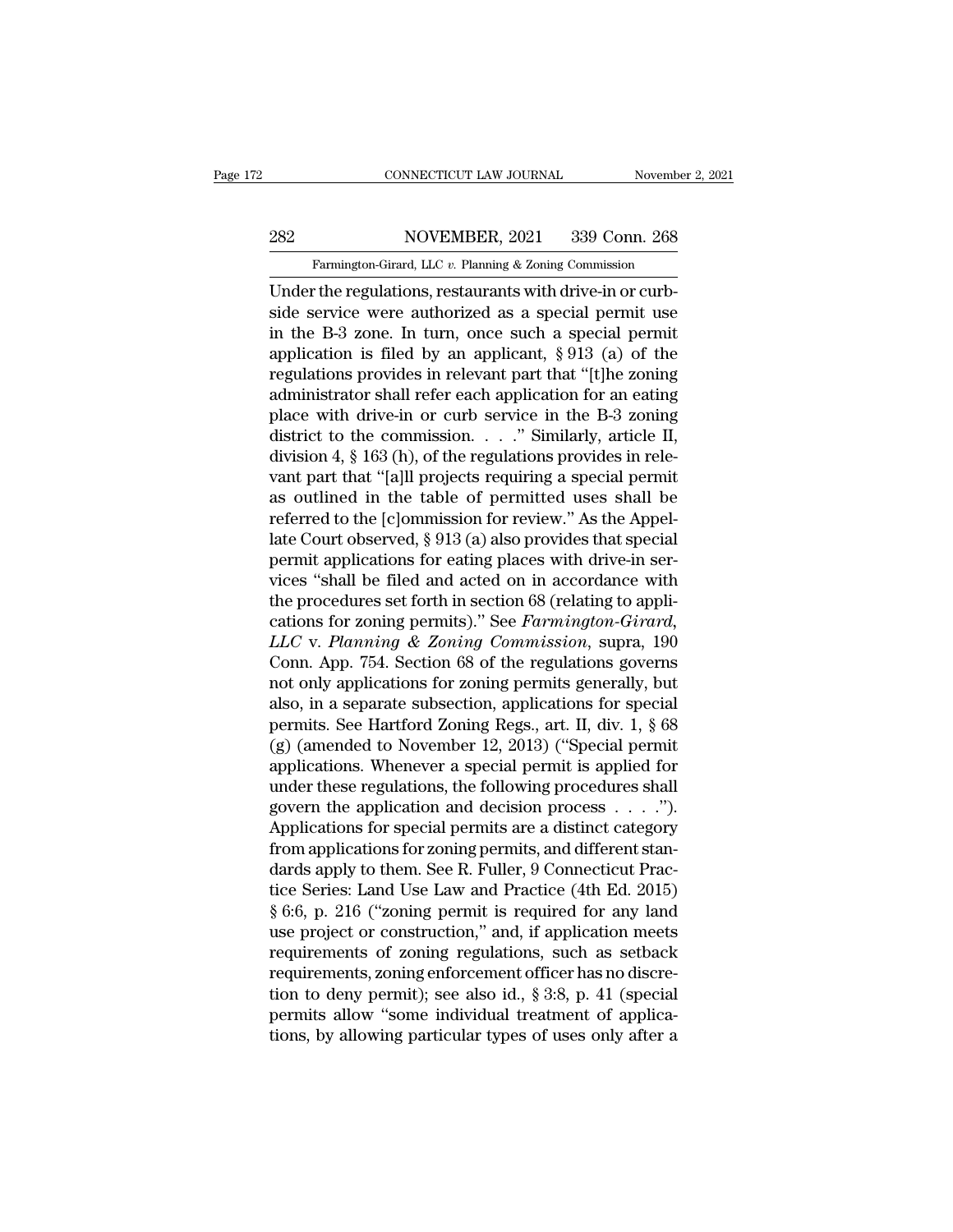Farmington-Girard, LLC *v.* Planning & Zoning Commission<br>
Special permit has been obtained from the agency, special permit has been obtained from the agency,<br>guided by standards contained in the zoning regulations.<br>Factor of the agency,<br>guided by standards contained in the zoning regulations.<br>The agency, and a special permit has 339 Conn. 268 NOVEMBER, 2021 283<br>
Farmington-Girard, LLC v. Planning & Zoning Commission<br>
special permit has been obtained from the agency,<br>
guided by standards contained in the zoning regula-<br>
tions"); id., § 5:4, p. 197 339 Conn. 268 NOVEMBER, 2021 283<br>
Farmington-Girard, LLC v. Planning & Zoning Commission<br>
special permit has been obtained from the agency,<br>
guided by standards contained in the zoning regula-<br>
tions''); id., § 5:4, p. 19 339 Conn. 268 NOVEMBER, 2021 283<br>
Farmington-Girard, LLC  $v$ . Planning & Zoning Commission<br>
special permit has been obtained from the agency,<br>
guided by standards contained in the zoning regula-<br>
tions"); id., § 5:4, p. 1 Farmington-Girard, LLC v. Planning & Zoning Commission<br>special permit has been obtained from the agency,<br>guided by standards contained in the zoning regula-<br>tions"); id., § 5:4, p. 197 (agency charged with reviewing<br>speci Framington-Grard, LLC v. Planning & Zoning Commission<br>special permit has been obtained from the agency,<br>guided by standards contained in the zoning regula-<br>tions"); id., § 5:4, p. 197 (agency charged with reviewing<br>specia applies''). The solution of the solution of the solutions"); id., § 5:4, p. 197 (agency charged with reviewing<br>ecial permit application "has reasonable discretion<br>decide whether a particular section of the zoning<br>gulations applies in special permit application "has reasonable discretion<br>to decide whether a particular section of the zoning<br>regulations applies in a given situation and how it<br>applies").<br>"[I]t is a [well settled] principle of construction

special perint apprication has reasonable uscretion<br>to decide whether a particular section of the zoning<br>regulations applies in a given situation and how it<br>applies").<br>"[I]t is a [well settled] principle of construction th to decide whether a particular section of the zoning<br>regulations applies in a given situation and how it<br>applies").<br>"[I]t is a [well settled] principle of construction that<br>specific terms covering the given subject matter regulations applies in a given situation and now it<br>applies").<br>"[I]t is a [well settled] principle of construction that<br>specific terms covering the given subject matter will<br>prevail over general language of the same or ano <sup>*r*</sup>[I]t is a [well settled] principle of construction that specific terms covering the given subject matter will prevail over general language of the same or another statute which might otherwise prove controlling." (Int "[I]t is a [well settled] principle of construction that specific terms covering the given subject matter will prevail over general language of the same or another statute which might otherwise prove controlling." (Intern specific terms covering the given subject matter will<br>prevail over general language of the same or another<br>statute which might otherwise prove controlling."<br>(Internal quotation marks omitted.) *Housatonic Rail-<br>road Co.* v prevail over general language of the same or another<br>statute which might otherwise prove controlling."<br>(Internal quotation marks omitted.) *Housatonic Rail-<br>road Co.* v. *Commissioner of Revenue Services*, 301<br>Conn. 268, 3 statute which might otherwise prove controlling."<br>(Internal quotation marks omitted.) *Housatonic Rail-<br>road Co. v. Commissioner of Revenue Services*, 301<br>Conn. 268, 302, 21 A.3d 759 (2011). We conclude, there-<br>fore, that (Internal quotation marks omitted.) *Housatonic Rail-<br>road Co.* v. *Commissioner of Revenue Services*, 301<br>Conn. 268, 302, 21 A.3d 759 (2011). We conclude, there-<br>fore, that the provision of § 68 (a) of the regulations—<br>w *road Co. v. Commissioner of Revenue Services*, 301<br>Conn. 268, 302, 21 A.3d 759 (2011). We conclude, there-<br>fore, that the provision of § 68 (a) of the regulations—<br>which applies to "zoning permits"—requiring the zoning<br>ad Conn. 268, 302, 21 A.3d 759 (2011). We conclude, therefore, that the provision of § 68 (a) of the regulations—<br>which applies to "zoning permits"—requiring the zoning<br>administrator to "find that the application and plans<br>c fore, that the provision of  $\S 68$  (a) of the regulations—<br>which applies to "zoning permits"—requiring the zoning<br>administrator to "find that the application and plans<br>conform to all provisions of these regulations," appl which applies to "zoning permits"—requiring the zoning<br>administrator to "find that the application and plans<br>conform to all provisions of these regulations," applies<br>*only* to applications for general zoning permits, which administrator to "find that the application and plans<br>conform to all provisions of these regulations," applies<br>*only* to applications for general zoning permits, which<br>must be granted as of right if they conform to all exi conform to all provisions of these regulations," applies<br>
only to applications for general zoning permits, which<br>
must be granted as of right if they conform to all existing<br>
regulations, and not to applications for specia only to applications for general zoning permits, which<br>must be granted as of right if they conform to all existing<br>regulations, and not to applications for special permits,<br>which require the exercise of some discretion by must be granted as of right if they conform to all existing<br>regulations, and not to applications for special permits,<br>which require the exercise of some discretion by the<br>board or commission charged with acting on such ap regulations, and not to applications for special permits,<br>which require the exercise of some discretion by the<br>board or commission charged with acting on such appli-<br>cations. Indeed, when the drafters of the regulations<br>in which require the exercise of some discretion by the<br>board or commission charged with acting on such appli-<br>cations. Indeed, when the drafters of the regulations<br>intended to make the provisions governing applications<br>for board or commission charged with acting on such applications. Indeed, when the drafters of the regulations<br>intended to make the provisions governing applications<br>for zoning permits applicable to applications for special<br>p cations. Indeed, when the drafters of the regulations<br>intended to make the provisions governing applications<br>for zoning permits applicable to applications for special<br>permits, they knew how to make that intention clear.<br>Se intended to make the provisions governing applications<br>for zoning permits applicable to applications for special<br>permits, they knew how to make that intention clear.<br>See, e.g., Hartford Zoning Regs., art. II, div. 1, § 68 for zoning permits applicable to applications for special<br>permits, they knew how to make that intention clear.<br>See, e.g., Hartford Zoning Regs., art. II, div. 1, § 68 (e)<br>(amended to November 12, 2013) ("[e]very applicati added)). Eq. e.g., Hartrota Zoning Regs., art. H, div. 1, 8 06 (e)<br>mended to November 12, 2013) ("[e]very application<br>r a zoning permit, *including those associated with*<br> $\iota$  *application for*  $\ldots$  *a special permit*, shall inc (alterneed to November 12, 2013) ( $[$  [e]very application<br>for a zoning permit, *including those associated with*<br>an application for . . . a special permit, shall include<br>the following information and exhibits" (emphasis<br>a

for a zoning permit, *including mose associated with* an application for  $\ldots$  a special permit, shall include the following information and exhibits" (emphasis added)).<br>As we explained, § 163 (h) of the regulations provi an application for  $\ldots$  a special permit, shall include the following information and exhibits" (emphasis added)).<br>As we explained, § 163 (h) of the regulations provides that "[a]ll projects requiring a special permit as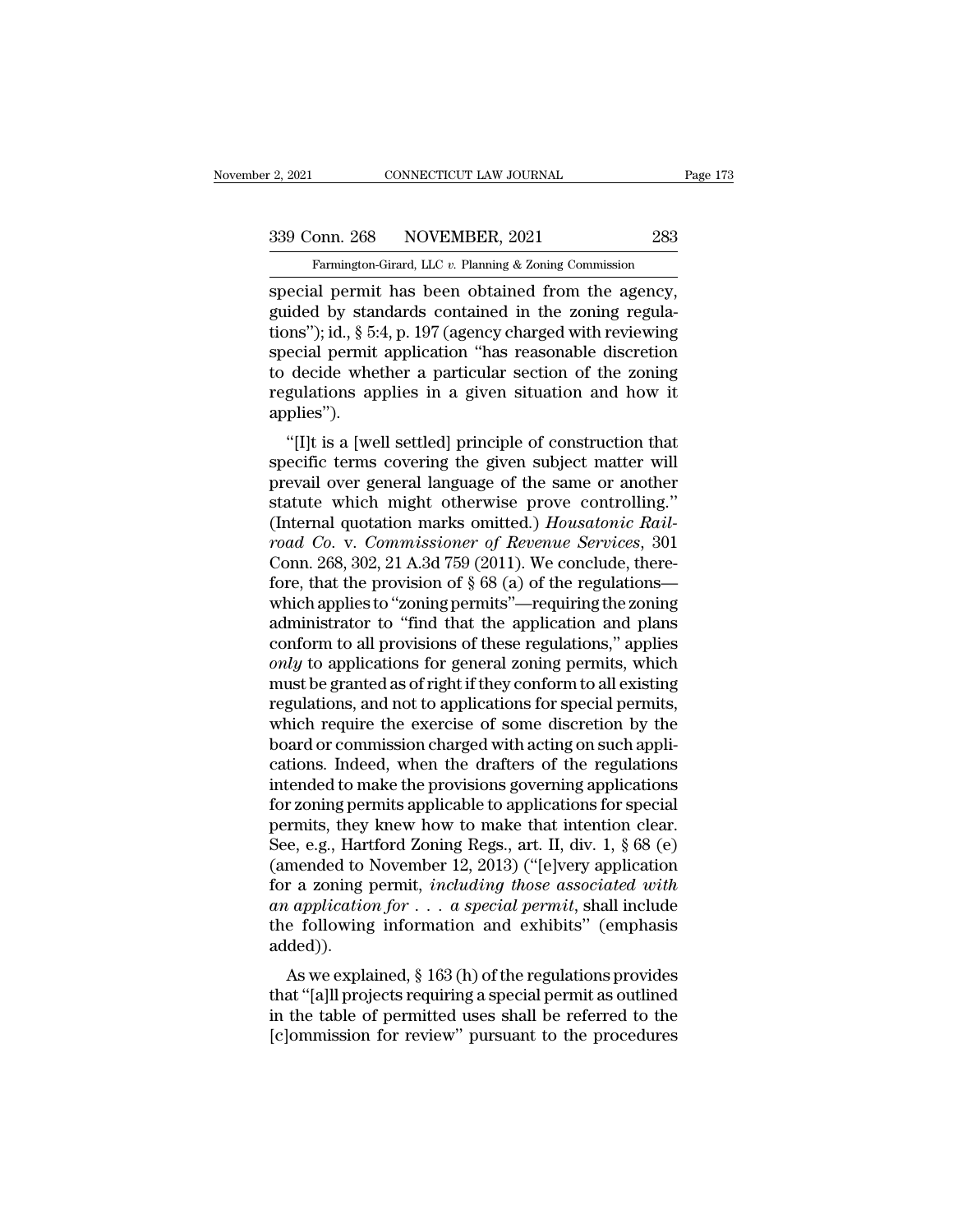# EXECUTE CONNECTICUT LAW JOURNAL Movember 2, 2021<br>284 NOVEMBER, 2021 339 Conn. 268<br>Farmington-Girard, LLC v. Planning & Zoning Commission

Farmington-Girard, LLC *v.* Planning & Zoning Commission<br>
Set forth in § 68 (g) of the regulations. This procedure CONNECTICUT LAW JOURNAL November 2, 2021<br>
284 NOVEMBER, 2021 339 Conn. 268<br>
Farmington-Girard, LLC v. Planning & Zoning Commission<br>
set forth in § 68 (g) of the regulations. This procedure<br>
is consistent with the enabling 284 NOVEMBER, 2021 339 Conn. 268<br>
Farmington-Girard, LLC v. Planning & Zoning Commission<br>
set forth in § 68 (g) of the regulations. This procedure<br>
is consistent with the enabling statutes, which authorize<br>
only zoning com 284 NOVEMBER, 2021 339 Conn. 268<br>
Farmington-Girard, LLC v. Planning & Zoning Commission<br>
set forth in § 68 (g) of the regulations. This procedure<br>
is consistent with the enabling statutes, which authorize<br>
only zoning co 284 NOVEMBER, 2021 339 Conn. 268<br>
Farmington-Girard, LLC v. Planning & Zoning Commission<br>
set forth in § 68 (g) of the regulations. This procedure<br>
is consistent with the enabling statutes, which authorize<br>
only zoning co Farmington-Girard, LLC v. Planning & Zoning Commission<br>set forth in § 68 (g) of the regulations. This procedure<br>is consistent with the enabling statutes, which authorize<br>only zoning commissions and certain other specifical Farmington-Girard, LLC v. Planning & Zoning Commission<br>set forth in  $\S 68 (g)$  of the regulations. This procedure<br>is consistent with the enabling statutes, which authorize<br>only zoning commissions and certain other specific set forth in  $\S 68 (g)$  of the regulations. This procedure<br>is consistent with the enabling statutes, which authorize<br>only zoning commissions and certain other specifically<br>enumerated bodies to act on applications for speci is consistent with the enabling statutes, which authorize<br>only zoning commissions and certain other specifically<br>enumerated bodies to act on applications for special<br>permits. See, e.g., General Statutes  $\S 8-3c$  (b) ("The only zoning commissions and certain other specifically<br>enumerated bodies to act on applications for special<br>permits. See, e.g., General Statutes § 8-3c (b) ("The<br>zoning commission or combined planning and zoning<br>commissio enumerated bodies to act on applications for special<br>permits. See, e.g., General Statutes § 8-3c (b) ("The<br>zoning commission or combined planning and zoning<br>commission of any municipality shall hold a public hear-<br>ing on permits. See, e.g., General Statutes  $\S 8\text{-}3c$  (b) ("The zoning commission or combined planning and zoning<br>commission of any municipality shall hold a public hear-<br>ing on an application or request for a special permit<br>zoning commission or combined planning and zoning<br>commission of any municipality shall hold a public hear-<br>ing on an application or request for a special permit<br> $\ldots$  as provided in section 8-2  $\ldots$ . Such commis-<br>sion sh commission of any municipality shall hold a public hear-<br>ing on an application or request for a special permit<br>. . . . as provided in section 8-2 . . . . Such commis-<br>sion shall decide upon such application or request<br>wit ing on an application or request for a special permit<br>  $\ldots$  as provided in section 8-2  $\ldots$ . Such commis-<br>
sion shall decide upon such application or request<br>
within the period of time permitted under section 8-<br>
7d. Wh . . . as provided in section 8-2 . . . . Such commission shall decide upon such application or request within the period of time permitted under section 8-7d. Whenever a commission grants or denies a special permit . . . sion shall decide upon such application or request<br>within the period of time permitted under section 8-<br>7d. Whenever a commission grants or denies a special<br>permit . . . it shall state upon its records the reason<br>for its within the period of time permitted under section 8-<br>7d. Whenever a commission grants or denies a special<br>permit . . . it shall state upon its records the reason<br>for its decision."); see also, e.g., General Statutes (Rev. 7d. Whenever a commission grants or denies a special permit . . . it shall state upon its records the reason for its decision."); see also, e.g., General Statutes (Rev. to 2013) § 8-2 (a) ("[the zoning] regulations . . . permit . . . it shall state upon its records the reason<br>for its decision."); see also, e.g., General Statutes (Rev.<br>to 2013) § 8-2 (a) ("[the zoning] regulations . . . may<br>provide that certain classes or kinds of buildings for its decision."); see also, e.g., General Statutes (Rev.<br>to 2013) § 8-2 (a) ("[the zoning] regulations . . . may<br>provide that certain classes or kinds of buildings, struc-<br>tures or uses of land are permitted only after to 2013) § 8-2 (a) ("[the zoning] regulations  $\dots$  may, provide that certain classes or kinds of buildings, structures or uses of land are permitted only after obtaining a special permit  $\dots$  from a zoning commission, pla provide that certain classes or kinds of buildings, structures or uses of land are permitted only after obtaining<br>a special permit . . . from a zoning commission, plan-<br>ning commission, combined planning and zoning com-<br>mi tures or uses of land are permitted only after obtaining<br>a special permit  $\ldots$  from a zoning commission, plan-<br>ning commission, combined planning and zoning com-<br>mission or zoning board of appeals, whichever<br>commission o a special permit . . . from a zoning commission, planning commission, combined planning and zoning commission or zoning board of appeals, whichever commission or board the regulations may, notwithstanding any special act ming commission, combined planning and zoning commission or zoning board of appeals, whichever<br>commission or board the regulations may, notwith-<br>standing any special act to the contrary, designate, sub-<br>ject to standards s mission or zoning board of appeals, whichever<br>commission or board the regulations may, notwith-<br>standing any special act to the contrary, designate, sub-<br>ject to standards set forth in the regulations and to<br>conditions nec commission or board the regulations may, notwith-<br>standing any special act to the contrary, designate, sub-<br>ject to standards set forth in the regulations and to<br>conditions necessary to protect the public health,<br>safety, c standing any special act to the contrary, designate, sub-<br>ject to standards set forth in the regulations and to<br>conditions necessary to protect the public health,<br>safety, convenience and property values"). Nothing in<br>§ 68 ject to standards set forth in the regulations and to<br>conditions necessary to protect the public health,<br>safety, convenience and property values"). Nothing in<br>§ 68 (g) of the regulations or the enabling statutes sug-<br>gests conditions necessary to protect the public health,<br>safety, convenience and property values"). Nothing in<br>§ 68 (g) of the regulations or the enabling statutes sug-<br>gests that zoning administrators have any authority to<br>act, safety, convenience and property values"). Nothing in  $\S$  68 (g) of the regulations or the enabling statutes suggests that zoning administrators have any authority to act, authoritatively, definitively, or for any reason, § 68 (g) of the regulations or the ergests that zoning administrators ha<br>act, authoritatively, definitively, or f<br>application for a special permit. We<br>that Dodds did not have the authori<br>the plaintiff's application for a pplication for a special permit. We conclude, therefore,<br>tat Dodds did not have the authority to determine that<br>the plaintiff's application for a special permit was void<br>ecause it was incomplete.<sup>13</sup><br><sup>13</sup> We note that the that Dodds did not have the authority to determine that<br>the plaintiff's application for a special permit was void<br>because it was incomplete.<sup>13</sup><br><sup>13</sup> We note that the commission has cited no authority that would support<br>th

the plaintiff's application for a special permit was void<br>because it was incomplete.<sup>13</sup><br> $\frac{13}{18}$  We note that the commission has cited no authority that would support<br>the assertion that an incomplete application for a because it was incomplete.<sup>13</sup><br>
<sup>13</sup> We note that the commission has cited no authority that would support<br>
the assertion that an incomplete application for a special permit is necessar-<br>
ily a void one. Should an applica **EXECUTE THE TENDEVIDENT:**<br>
<sup>13</sup> We note that the commission has cited no authority that would support the assertion that an incomplete application for a special permit is necessarily a void one. Should an applicant choos  $^{13}$  We note that the commission has cited no authority that would support the assertion that an incomplete application for a special permit is necessarily a void one. Should an applicant choose not to provide any suppl the assertion that an incomplete application for a special permit is necessarily a void one. Should an applicant choose not to provide any supplemental information as identified by the zoning administrator, it may do so at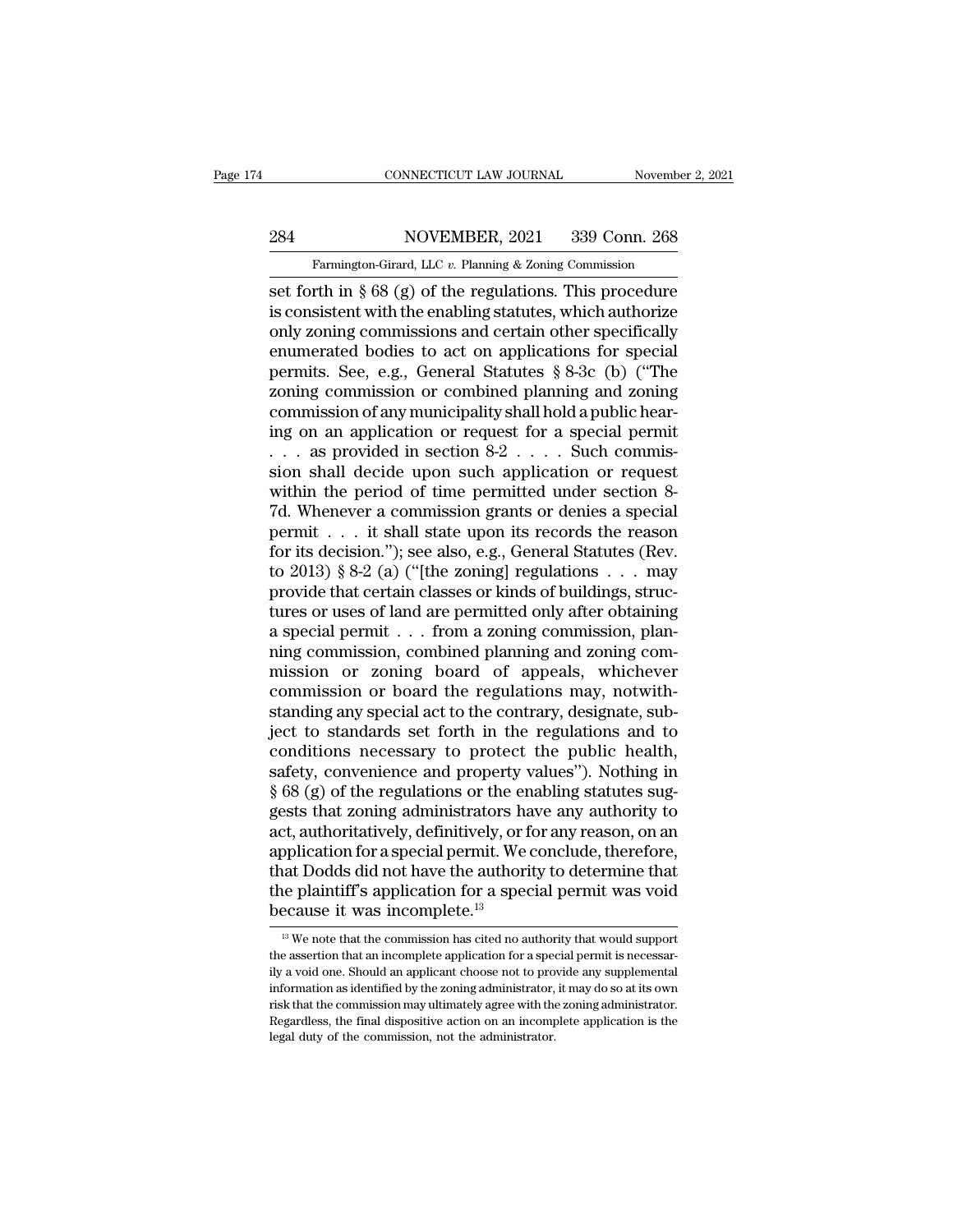2, 2021 CONNECTICUT LAW JOURNAL Page 175<br>339 Conn. 268 NOVEMBER, 2021 285<br>Farmington-Girard, LLC v. Planning & Zoning Commission

Farmington-Girard, LLC *v.* Planning & Zoning Commission<br>
We next address the question of whether the plaintiff EXECUTE 2021 CONNECTICUT LAW JOURNAL Page 17<br>
9 Conn. 268 NOVEMBER, 2021 285<br>
Farmington-Girard, LLC v. Planning & Zoning Commission<br>
We next address the question of whether the plaintiff<br>
as required to appeal to the boar 339 Conn. 268 NOVEMBER, 2021 285<br>
Farmington-Girard, LLC v. Planning & Zoning Commission<br>
We next address the question of whether the plaintiff<br>
was required to appeal to the board from Dodds' letter<br>
purporting to void th 339 Conn. 268 NOVEMBER, 2021 285<br>
Farmington-Girard, LLC v. Planning & Zoning Commission<br>
We next address the question of whether the plaintiff<br>
was required to appeal to the board from Dodds' letter<br>
purporting to void t 339 Conn. 268 NOVEMBER, 20<br>
Farmington-Girard, LLC v. Planning &<br>
We next address the question of<br>
was required to appeal to the boar<br>
purporting to void the application<br>
We conclude that it was not.<br>
Whether § 8-6 author Farmington-Girard, LLC  $v$ . Planning & Zoning Commission<br>We next address the question of whether the plaintiff<br>as required to appeal to the board from Dodds' letter<br>reporting to void the application for a special permit.<br> We next address the question of whether the plaintiff<br>was required to appeal to the board from Dodds' letter<br>purporting to void the application for a special permit.<br>We conclude that it was not.<br>Whether § 8-6 authorized t

We next address the question of whether the plaintiff<br>was required to appeal to the board from Dodds' letter<br>purporting to void the application for a special permit.<br>We conclude that it was not.<br>Whether  $\S 8{\text -}6$  authori was required to appeal to the board from Dodds' letter<br>purporting to void the application for a special permit.<br>We conclude that it was not.<br>Whether § 8-6 authorized the plaintiff to appeal to<br>the board from Dodds' action purporting to void the application for a special permit.<br>
We conclude that it was not.<br>
Whether § 8-6 authorized the plaintiff to appeal to<br>
the board from Dodds' action is a question of statutory<br>
interpretation over whic We conclude that it was not.<br>
Whether § 8-6 authorized the plaintiff to appeal to<br>
the board from Dodds' action is a question of statutory<br>
interpretation over which our review is plenary. See,<br>
e.g., *Trinity Christian S* Whether § 8-6 authorized the plaintiff to appeal to<br>the board from Dodds' action is a question of statutory<br>interpretation over which our review is plenary. See,<br>e.g., *Trinity Christian School v. Commission on*<br>Human Rig the board from Dodds' action is a question<br>interpretation over which our review is<br>e.g., *Trinity Christian School v. Con*<br>Human Rights & Opportunities, 329 Co<br>189 A.3d 79 (2018). We review § 8-6 in acc<br>General Statutes § terpretation over which our review is plenary. See,<br>g., *Trinity Christian School v. Commission on*<br>uman Rights & Opportunities, 329 Conn. 684, 694,<br>9 A.3d 79 (2018). We review § 8-6 in accordance with<br>eneral Statutes § 1 e.g., Trinity Christian School v. Commission on<br>Human Rights & Opportunities, 329 Conn. 684, 694,<br>189 A.3d 79 (2018). We review § 8-6 in accordance with<br>General Statutes § 1-2z and our familiar principles of<br>statutory con

Human Rights & Opportunities, 329 Conn. 684, 694, 189 A.3d 79 (2018). We review § 8-6 in accordance with General Statutes § 1-2z and our familiar principles of statutory construction. See, e.g., id.<br>We begin with the lang 189 A.3d 79 (2018). We review § 8-6 in accordance with<br>General Statutes § 1-2z and our familiar principles of<br>statutory construction. See, e.g., id.<br>We begin with the language of § 8-6. Section 8-6 (a)<br>provides in relevan General Statutes § 1-2z and our familiar principles of<br>statutory construction. See, e.g., id.<br>We begin with the language of § 8-6. Section 8-6 (a)<br>provides in relevant part: "The zoning board of appeals<br>shall have the fol statutory construction. See, e.g., id.<br>
We begin with the language of § 8-6. Section 8-6 (a)<br>
provides in relevant part: "The zoning board of appeals<br>
shall have the following powers and duties: (1) To hear<br>
and decide app We begin with the language of  $\S 8-6$ . Section  $8-6$  (a)<br>provides in relevant part: "The zoning board of appeals<br>shall have the following powers and duties: (1) To hear<br>and decide appeals where it is alleged that there is provides in relevant part: "The zoning board of appeals shall have the following powers and duties: (1) To hear and decide appeals where it is alleged that there is an error in any order, requirement or decision made by t all have the following powers and duties: (1) To hear<br>d decide appeals where it is alleged that there is an<br>ror in any order, requirement or decision made by<br>e official charged with the enforcement of this chapter<br>any byl and decide appeals where it is alleged that there is an<br>error in any order, requirement or decision made by<br>the official charged with the enforcement of this chapter<br>or any bylaw, ordinance or regulation adopted under<br>the

error in any order, requirement or decision made by<br>the official charged with the enforcement of this chapter<br>or any bylaw, ordinance or regulation adopted under<br>the provisions of this chapter  $\dots$ ."<br>The plaintiff contend the official charged with the enforcement of this chapter<br>or any bylaw, ordinance or regulation adopted under<br>the provisions of this chapter  $\dots$ ."<br>The plaintiff contends that it was not required, or,<br>indeed, authorized, or any bylaw, ordinance or regulation adopted under<br>the provisions of this chapter . . . ."<br>The plaintiff contends that it was not required, or,<br>indeed, authorized, to appeal to the board from Dodds'<br>determination that its the provisions of this chapter  $\dots$ ..."<br>The plaintiff contends that it was not required, or,<br>indeed, authorized, to appeal to the board from Dodds'<br>determination that its application for a special permit<br>was void because The plaintiff contends that it was not required, or,<br>indeed, authorized, to appeal to the board from Dodds'<br>determination that its application for a special permit<br>was void because § 8-6 applies only to *enforcement*<br>decis indeed, authorized, to appeal to the board from Dodds'<br>determination that its application for a special permit<br>was void because  $\S 8-6$  applies only to *enforcement*<br>decisions, and a decision voiding a special permit appl determination that its application for a special permit<br>was void because § 8-6 applies only to *enforcement*<br>decisions, and a decision voiding a special permit appli-<br>cation is not an enforcement decision. In support of<br>t was void because § 8-6 applies only to *enforcement*<br>decisions, and a decision voiding a special permit appli-<br>cation is not an enforcement decision. In support of<br>this contention, the plaintiff relies on a number of case decisions, and a decision voiding a special permit application is not an enforcement decision. In support of<br>this contention, the plaintiff relies on a number of cases<br>holding that a decision by a zoning commission or comcation is not an enforcement decision. In support of<br>this contention, the plaintiff relies on a number of cases<br>holding that a decision by a zoning commission or com-<br>bined planning and zoning commission that enforces<br>the this contention, the plaintiff relies on a number of cases<br>holding that a decision by a zoning commission or com-<br>bined planning and zoning commission that enforces<br>the zoning laws is appealable to the board pursuant to<br>holding that a decision by a zoning commission or com-<br>bined planning and zoning commission that enforces<br>the zoning laws is appealable to the board pursuant to<br>§ 8-6, in contrast to decisions made by a commission<br>in its 8-6, in contrast to decisions made by a commission<br>its legislative capacity, or on applications for special<br>ermits, which are appealable directly to the Superior<br>ourt pursuant to General Statutes § 8-8.<sup>14</sup> See, e.g.,<br><sup>14</sup> in its legislative capacity, or on applications for special<br>permits, which are appealable directly to the Superior<br>Court pursuant to General Statutes § 8-8.<sup>14</sup> See, e.g.,<br><sup>14</sup> General Statutes § 8-8 provides in relevant

permits, which are appealable directly to the Superior<br>Court pursuant to General Statutes § 8-8.<sup>14</sup> See, e.g.,<br><sup>14</sup> General Statutes § 8-8 provides in relevant part: "(b) Except as provided<br>in subsections (c), (d) and (r Court pursuant to General Statutes § 8-8.<sup>14</sup> See, e.g.,<br>
<sup>14</sup> General Statutes § 8-8 provides in relevant part: "(b) Except as provided<br>
in subsections (c), (d) and (r) of this section and sections 7-147 and 7-147i,<br>
any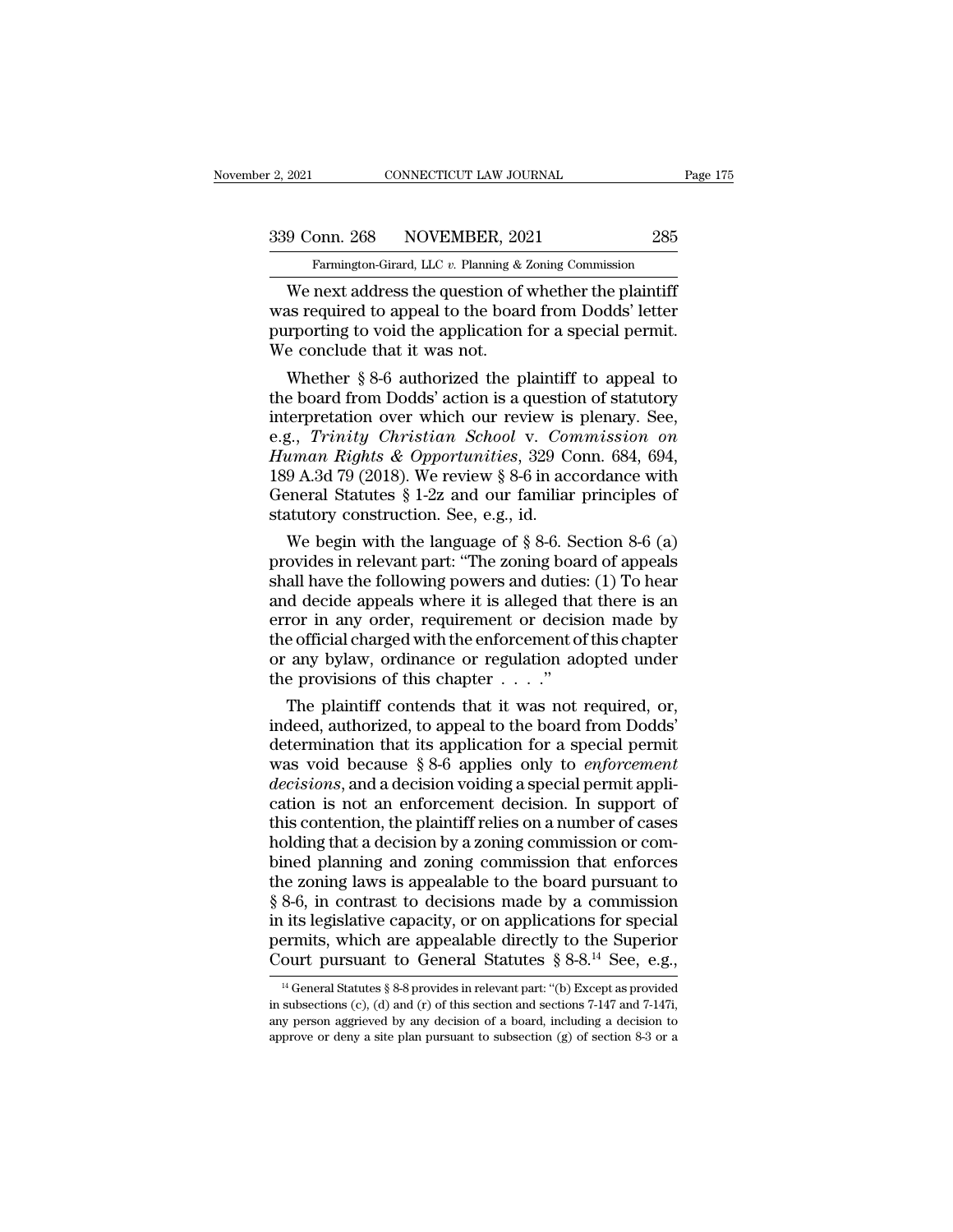### EXECUTE CONNECTICUT LAW JOURNAL November 2, 2021<br>NOVEMBER, 2021 339 Conn. 268<br>Farmington-Girard, LLC *v.* Planning & Zoning Commission

# EXECUTE CONNECTICUT LAW JOURNAL Movember 2, 2021<br>286 NOVEMBER, 2021 339 Conn. 268<br>Farmington-Girard, LLC v. Planning & Zoning Commission

*CONNECTICUT LAW JOURNAL* Movember 2, 2<br>
286 MOVEMBER, 2021 339 Conn. 268<br> *Farmington-Girard, LLC v. Planning & Zoning Commission*<br> *Conto* v. *Zoning Commission*, 186 Conn. 106, 110–11, 117, 439 A.2d 441 (1982) (because 286 NOVEMBER, 2021 339 Conn. 268<br>Farmington-Girard, LLC v. Planning & Zoning Commission<br>Conto v. Zoning Commission, 186 Conn. 106, 110–11,<br>117, 439 A.2d 441 (1982) (because town's zoning regula-<br>tions required zoning comm 286 NOVEMBER, 2021 339 Conn. 268<br>
Farmington-Girard, LLC v. Planning & Zoning Commission<br>
Conto v. Zoning Commission, 186 Conn. 106, 110–11,<br>
117, 439 A.2d 441 (1982) (because town's zoning regula-<br>
tions required zoning 286 NOVEMBER, 2021 339 Conn. 268<br>
Farmington-Girard, LLC v. Planning & Zoning Commission<br>
Conto v. Zoning Commission, 186 Conn. 106, 110–11,<br>
117, 439 A.2d 441 (1982) (because town's zoning regula-<br>
tions required zoning Farmington-Girard, LLC v. Planning & Zoning Commission<br>
Conto v. Zoning Commission, 186 Conn. 106, 110–11,<br>
117, 439 A.2d 441 (1982) (because town's zoning regula-<br>
tions required zoning commission to act on applications<br> Familigan-Girard, ELC v. Framing & Zoning Commission<br>Conto v. Zoning Commission, 186 Conn. 106, 110–11,<br>117, 439 A.2d 441 (1982) (because town's zoning regula-<br>tions required zoning commission to act on applications<br>for p Conto v. Zoning Commission, 186 Conn. 106, 110–11,<br>117, 439 A.2d 441 (1982) (because town's zoning regula-<br>tions required zoning commission to act on applications<br>for permitted use, except for single family residences,<br>and 117, 439 A.2d 441 (1982) (because town's zoning regulations required zoning commission to act on applications<br>for permitted use, except for single family residences,<br>and because commission's function was "to determine<br>whe tions required zoning commission to act on applications<br>for permitted use, except for single family residences,<br>and because commission's function was "to determine<br>whether the applicant's proposed use [was] one which<br>sati for permitted use, except for single family residences,<br>and because commission's function was "to determine<br>whether the applicant's proposed use [was] one which<br>satisfies the standards set forth in the regulations and<br>the and because commission's function was "to determine<br>whether the applicant's proposed use [was] one which<br>satisfies the standards set forth in the regulations and<br>the statutes," commission's decision approving applica-<br>tion whether the applicant's proposed use [was] one which<br>satisfies the standards set forth in the regulations and<br>the statutes," commission's decision approving applica-<br>tion was enforcement decision appealable to board<br>(inter satisfies the standards set forth in the regulations and<br>the statutes," commission's decision approving applica-<br>tion was enforcement decision appealable to board<br>(internal quotation marks omitted)); *Borden* v. Plan-<br>ning the statutes," commission's decision approving applica-<br>tion was enforcement decision appealable to board<br>(internal quotation marks omitted)); *Borden v. Plan-*<br>ning & Zoning Commission, 58 Conn. App. 399, 408-<br>409, 755 A. tion was enforcement decision appealable to board<br>(internal quotation marks omitted)); *Borden* v. *Plan-*<br>*ning & Zoning Commission*, 58 Conn. App. 399, 408–<br>409, 755 A.2d 224 (because agency considering site plan<br>applica (internal quotation marks omitted)); *Borden v. Planning & Zoning Commission*, 58 Conn. App. 399, 408–409, 755 A.2d 224 (because agency considering site plan application "has no independent discretion beyond determining w ming & Zoning Commission, 58 Conn. App. 399, 408–409, 755 A.2d 224 (because agency considering site plan<br>application "has no independent discretion beyond<br>determining whether the plan complies with the site<br>plan regulatio 409, 755 A.2d 224 (because agency considering site plan<br>application "has no independent discretion beyond<br>determining whether the plan complies with the site<br>plan regulations and applicable zoning regulations<br>incorporated application "has no independent discretion beyond<br>determining whether the plan complies with the site<br>plan regulations and applicable zoning regulations<br>incorporated into the site plan regulations by refer-<br>ence," plannin determining whether the plan complies with the site<br>plan regulations and applicable zoning regulations<br>incorporated into the site plan regulations by refer-<br>ence," planning and zoning commission's grant of appli-<br>cation co plan regulations and applicable zoning regulations<br>incorporated into the site plan regulations by refer-<br>ence," planning and zoning commission's grant of appli-<br>cation constituted enforcement of regulations and was<br>appeala incorporated into the site plan regulations by refer-<br>ence," planning and zoning commission's grant of appli-<br>cation constituted enforcement of regulations and was<br>appealable to board), cert. denied, 254 Conn. 921, 759<br>A. ence," planning and zoning commission's grant of application constituted enforcement of regulations and was<br>appealable to board), cert. denied, 254 Conn. 921, 759<br>A.2d 1023 (2000);<sup>15</sup> *Leo Fedus & Sons Construction Co.*<br> cation constituted enforcement of regulations and was<br>appealable to board), cert. denied, 254 Conn. 921, 759<br>A.2d 1023 (2000);<sup>15</sup> *Leo Fedus & Sons Construction Co.*<br>v. Zoning Board of Appeals, 27 Conn. App. 412, 416–17, appealable to board), cert. denied, 254 Conn. 921, 759<br>A.2d 1023 (2000);<sup>15</sup> *Leo Fedus & Sons Construction Co.*<br>v. Zoning Board of Appeals, 27 Conn. App. 412, 416–17,<br>606 A.2d 725 (1992) (because zoning regulations "may<br> A.2d 1023 (2000);<sup>15</sup> *Leo Fedus & Sons Construction Co.*<br>v. Zoning Board of Appeals, 27 Conn. App. 412, 416–17,<br>606 A.2d 725 (1992) (because zoning regulations "may<br>be enforced by a refusal of a building or occupancy<br>per v. Zoning Board of Appeals, 27 Conn. App. 412, 416–17, 606 A.2d 725 (1992) (because zoning regulations "may<br>be enforced by a refusal of a building or occupancy<br>permit [when] the construction or use of the land in<br>question permit [when] the construction or use of the land in question is not in compliance with the pertinent regulations," planning and zoning commission's refusal to approve site plan was appealable to board pursuant to special question is not in compliance with the pertinent regulations," planning and zoning commission's refusal to approve site plan was appealable to board pursuant to special permit or special exception pursuant to section 8-3c,

tions," planning<br>approve site pla<br>special permit or spec<br>appeal to the superior<br>is located . . . ."<br>Although § 8-8 was t

**approve site plan was appealable to board pursuant to**<br>special permit or special exception pursuant to section 8-3c, may take an<br>appeal to the superior court for the judicial district in which the municipality<br>is located Approve site plant was appearance to board pursuant to<br>special permit or special exception pursuant to section 8-3c, may take an<br>appeal to the superior court for the judicial district in which the municipality<br>is located . special permit or special exception pursuant to section 8-3c, may take an appeal to the superior court for the judicial district in which the municipality is located . . . ."<br>Although § 8-8 was the subject of certain amen appeal to the superior court for the judicial district in which the municipality is located . . . ."<br>Although § 8-8 was the subject of certain amendments in 2015; see Public Acts 2015, No. 15-85, § 2 (amending subsection is located . . . ."<br>Although § 8-8 was the subject of certain amendments in 2015; see Public<br>Acts 2015, No. 15-85, § 2 (amending subsection (0)); and 2019; see Public<br>Acts 2019, No. 19-64, § 24 (amending subsection (o)); Acts 2015, No. 15-85, § 2 (amending subsection (*l*)); and 2019; see Public Acts 2019, No. 15-65, § 2 (amending subsection (*l*)); and 2019; see Public Acts 2019, No. 19-64, § 24 (amending subsection (o)); those amendment

Acts 2019, No. 19-64, § 24 (amending subsection (o)); those amendments have no bearing on the merits of this appeal. In the interest of simplicity, we refer to the current revision of the statute.<br><sup>15</sup> We note that the le have no bearing on the merits of this appeal. In the interest of simplicity, we refer to the current revision of the statute.<br><sup>15</sup> We note that the legislature amended  $\S 8-8$  (b) in 2002 to provide that an aggrieved pers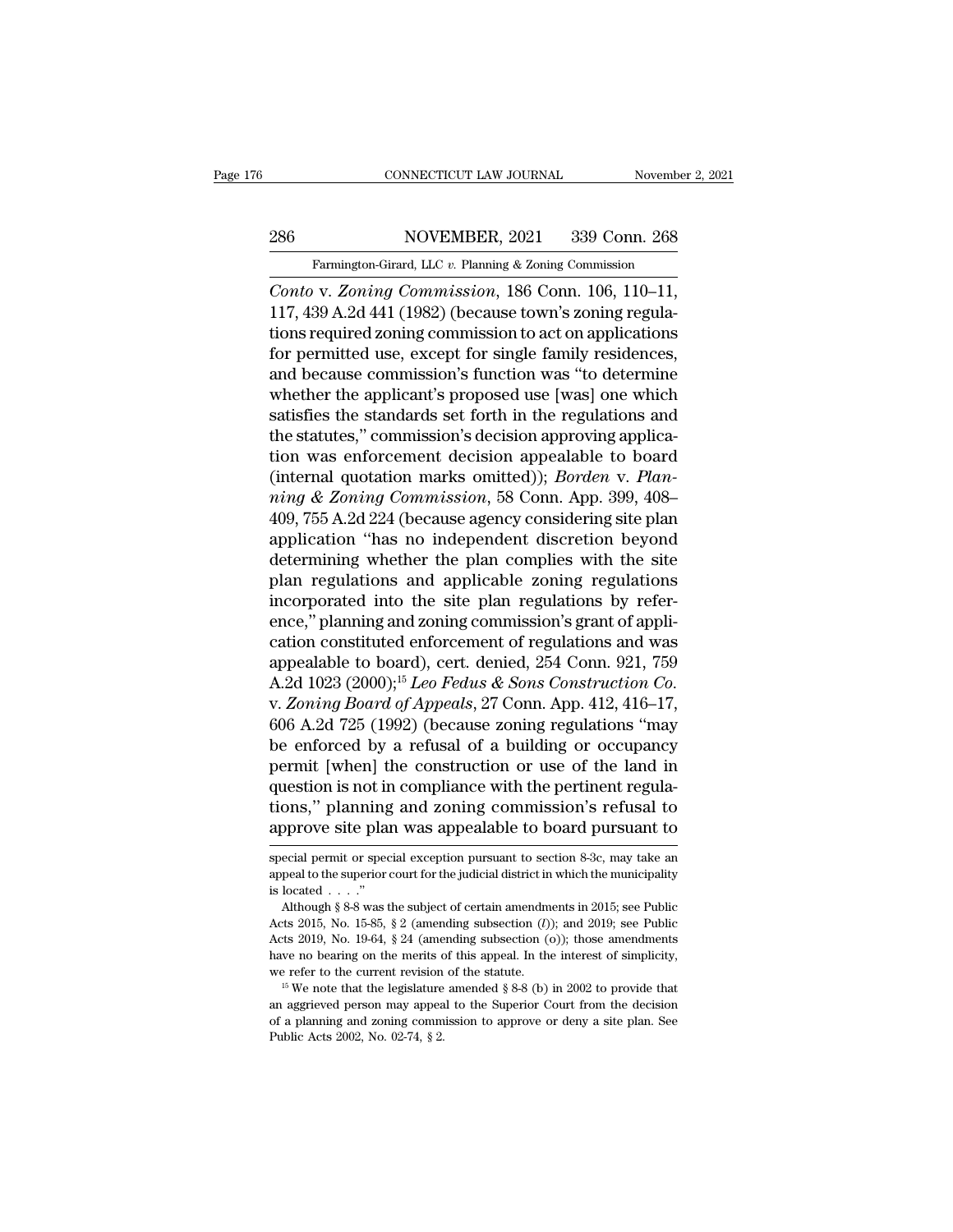2, 2021 CONNECTICUT LAW JOURNAL Page 177<br>339 Conn. 268 NOVEMBER, 2021 287<br>Farmington-Girard, LLC v. Planning & Zoning Commission

Farmington-Girard, LLC *v.* Planning & Zoning Commission<br>
Farmington-Girard, LLC *v.* Planning & Zoning Commission<br>
Town regulation analogous to § 8-6 (internal quotation to a 2021 CONNECTICUT LAW JOURNAL Page 177<br>
339 Conn. 268 NOVEMBER, 2021 287<br>
Farmington-Girard, LLC v. Planning & Zoning Commission<br>
town regulation analogous to § 8-6 (internal quotation<br>
marks omitted)), rev'd on other 339 Conn. 268 NOVEMBER, 2021 287<br>
Farmington-Girard, LLC v. Planning & Zoning Commission<br>
town regulation analogous to § 8-6 (internal quotation<br>
marks omitted)), rev'd on other grounds, 225 Conn. 432,<br>623 A.2d 1007 (1993) 339 Conn. 268 NOVEMBER, 2021 287<br>
Farmington-Girard, LLC v. Planning & Zoning Commission<br>
town regulation analogous to  $\S 8-6$  (internal quotation<br>
marks omitted)), rev'd on other grounds, 225 Conn. 432,<br>
623 A.2d 1007 (1 339 Conn. 268 NOVEMBER, 2021 287<br>
Farmington-Girard, LLC v. Planning & Zoning Commission<br>
town regulation analogous to  $\S 8{\text -}6$  (internal quotation<br>
marks omitted)), rev'd on other grounds, 225 Conn. 432,<br>
623 A.2d 1007 Farmington-Girard, LLC v. Planning & Zoning Commission<br>
town regulation analogous to  $\S 8-6$  (internal quotation<br>
marks omitted)), rev'd on other grounds, 225 Conn. 432,<br>
623 A.2d 1007 (1993). Because rulings on special p Farmington-Girard, LLC v. Planning & Zoning Commission<br>town regulation analogous to § 8-6 (internal quotation<br>marks omitted)), rev'd on other grounds, 225 Conn. 432,<br>623 A.2d 1007 (1993). Because rulings on special permit town regulation analogous to  $\S 8{\text -}6$  (internal quotation<br>marks omitted)), rev'd on other grounds, 225 Conn. 432,<br>623 A.2d 1007 (1993). Because rulings on special permit<br>applications are appealable to the Superior Court marks omitted)), rev'd on other grounds, 225 Conn. 432, 623 A.2d 1007 (1993). Because rulings on special permit applications are appealable to the Superior Court, the plaintiff argues, they are not "enforcement decisions" 623 A.2d 1007 (1993). Because rulings on special permit applications are appealable to the Superior Court, the plaintiff argues, they are not "enforcement decisions" subject to § 8-6. The plaintiff further contends that i plications are appealable to the Superior Court, the<br>aintiff argues, they are not "enforcement decisions"<br>bject to § 8-6. The plaintiff further contends that it<br>d not appeal from Dodds' letter purporting to void<br>e plaintif plaintiff argues, they are not "enforcement decisions"<br>subject to § 8-6. The plaintiff further contends that it<br>did not appeal from Dodds' letter purporting to void<br>the plaintiff's application to the Superior Court pursua

subject to § 8-6. The plaintiff further contends that it<br>did not appeal from Dodds' letter purporting to void<br>the plaintiff's application to the Superior Court pursuant<br>to § 8-8 because "the letter had no legal effect."<sup>1</sup> did not appeal from Dodds' letter purporting to void<br>the plaintiff's application to the Superior Court pursuant<br>to § 8-8 because "the letter had no legal effect."<sup>16</sup><br>Although we do not entirely agree with the plaintiff's the plaintiff's application to the Superior Court pursuant<br>to § 8-8 because "the letter had no legal effect."<sup>16</sup><br>Although we do not entirely agree with the plaintiff's<br>analysis, we conclude that Dodds' letter was not appe to § 8-8 because "the letter had no legal effect."<sup>16</sup><br>Although we do not entirely agree with the plaintiff's<br>analysis, we conclude that Dodds' letter was not appeal-<br>able to the board. Contrary to the plaintiff's contenti Although we do not entirely agree with the plaintiff's<br>analysis, we conclude that Dodds' letter was not appeal-<br>able to the board. Contrary to the plaintiff's contention<br>that action on a special permit application is not a analysis, we conclude that Dodds' letter was not appeal-<br>able to the board. Contrary to the plaintiff's contention<br>that action on a special permit application is not an<br>"enforcement decision," this court held in *Jewett Ci* able to the board. Contrary to the plaintiff's contention<br>that action on a special permit application is not an<br>"enforcement decision," this court held in *Jewett City*<br>Savings Bank v. Franklin, 280 Conn. 274, 277–78, 285 that action on a special permit application is not an<br>
"enforcement decision," this court held in *Jewett City*<br>
Savings Bank v. Franklin, 280 Conn. 274, 277–78, 285,<br>
907 A.2d 67 (2006), that a decision by a planning and "enforcement decision," this court held in *Jewett City*<br>
Savings Bank v. Franklin, 280 Conn. 274, 277–78, 285,<br>
907 A.2d 67 (2006), that a decision by a planning and<br>
zoning commission approving or denying an application Savings Bank v. Franklin, 280 Conn. 274, 277–78, 285, 907 A.2d 67 (2006), that a decision by a planning and zoning commission approving or denying an application for a special permit is appealable to the board pursuant to 907 A.2d 67 (2006), that a decision by a planning and<br>zoning commission approving or denying an application<br>for a special permit is appealable to the board pursuant<br>to § 8-6 because the commission is acting pursuant to<br>it zoning commission approving or denying an application<br>for a special permit is appealable to the board pursuant<br>to  $\S 8{\text -}6$  because the commission is acting pursuant to<br>its capacity as a zoning enforcement agency when it for a special permit is appealable to the board pursuant to § 8-6 because the commission is acting pursuant to its capacity as a zoning enforcement agency when is makes that decision. See id., 283, 285 (when planning and aakes that decision. See id., 283, 285 (when planning<br>nd zoning commission acted on application for special<br>ermit, "commission was enforcing its regulations," and<br>ecision was, therefore, appealable to board).<sup>17</sup><br><sup>16</sup> We and zoning commission acted on application for special<br>permit, "commission was enforcing its regulations," and<br>decision was, therefore, appealable to board).<sup>17</sup><br><sup>16</sup> We further note that § 8-8 does not authorize appeals

permit, "commission was enforcing its regulations," and<br>decision was, therefore, appealable to board).<sup>17</sup><br><sup>16</sup> We further note that § 8-8 does not authorize appeals from decisions of<br>zoning administrators. See General St decision was, therefore, appealable to board).<sup>17</sup><br>
<sup>16</sup> We further note that § 8-8 does not authorize appeals from decisions of zoning administrators. See General Statutes § 8-8 (a) (1) (defining "aggrieved person" in re dectision was, therefore, appealable to board).<br>
<sup>16</sup> We further note that § 8-8 does not authorize appeals from decisions of zoning administrators. See General Statutes § 8-8 (a) (1) (defining "aggrieved person" in relev <sup>16</sup> We further note that § 8-8 does not authorize appeals from decisions of zoning administrators. See General Statutes § 8-8 (a) (1) (defining "aggrieved person" in relevant part as "a person aggrieved by a decision of zoning administrators. See General Statutes § 8-8 (a) (1) (defining "aggrieved<br>person" in relevant part as "a person aggrieved by a decision of a board");<br>General Statutes § 8-8 (a) (2) (defining "board" in relevant part General Statutes § 8-8 (a) (2) (defining "board" in relevant part as "a munici-<br>pal zoning commission, planning commission, combined planning and zoning<br>commission, zoning board of appeals or other board or commission the

pal zoning commission, planning commission, combined planning and zoning commission, zoning board of appeals or other board or commission the decision of which may be appealed pursuant to this section").<br><sup>17</sup> In response commission, zoning board of appeals or other board or commission the decision of which may be appealed pursuant to this section").<br>
<sup>17</sup> In response to this decision, the legislature amended § 8-8 (b) in 2007 to provide i decision of which may be appealed pursuant to this section").<br>
<sup>17</sup> In response to this decision, the legislature amended § 8-8 (b) in 2007<br>
to provide in relevant part that an aggrieved person may appeal to the<br>
Superior <sup>17</sup> In response to this decision, the legislature amended § 8-8 (b) in 2007<br><sup>17</sup> In response to this decision, the legislature amended § 8-8 (b) in 2007<br>to provide in relevant part that an aggrieved person may appeal to from the provide in relevant part that an aggrieved person may appeal to the Superior Court from "a decision to approve or deny . . . a special permit . . . pursuant to section 8-3c . . . notwithstanding any right to appea Superior Court from "a decision to approve or deny . . . a special permit . . . pursuant to section 8-3c . . . notwithstanding any right to appeal to a municipal zoning board of appeals under section 8-6. . . . " Public A of the Planning and Zoning Section 8-3c ... notwithstanding any right to appeal to a municipal zoning board of appeals under section 8-6. . . ." Public Acts 2007, No. 07-60, § 1 (P.A. 07-60), codified at General Statutes ... pursuant to section 8-3c ... notwithstanding any right to appeal to a municipal zoning board of appeals under section 8-6. ..." Public Acts 2007, No. 07-60, § 1 (P.A. 07-60), codified at General Statutes (Supp. 2008)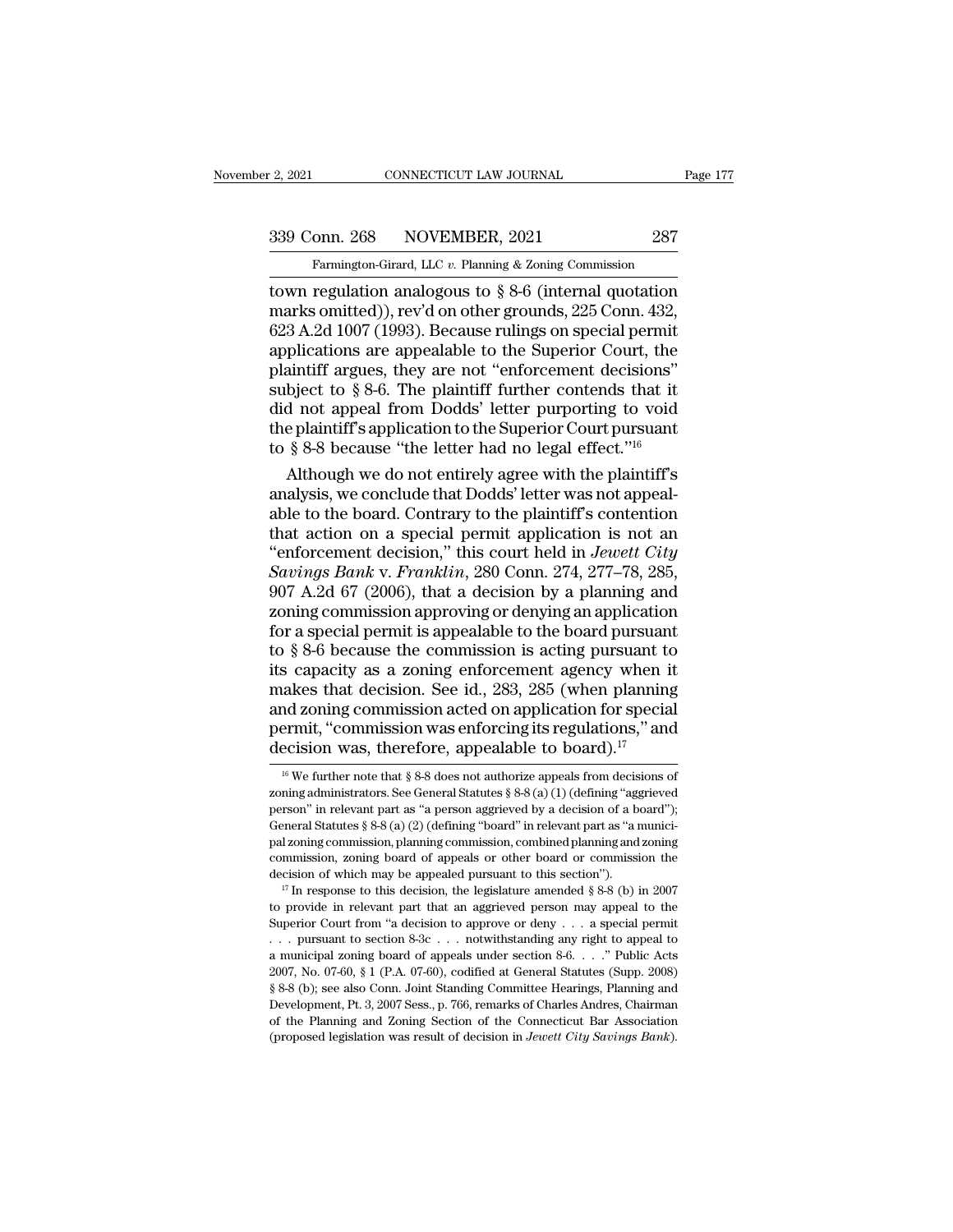# EXECUTE CONNECTICUT LAW JOURNAL Movember 2, 2021<br>288 NOVEMBER, 2021 339 Conn. 268<br>Farmington-Girard, LLC v. Planning & Zoning Commission

Farmington-Girard, LLC *v.* Planning & Zoning Commission<br>
Farmington-Girard, LLC *v.* Planning & Zoning Commission<br>
We agree with the plaintiff, however, that Dodds' CONNECTICUT LAW JOURNAL November 2, 2<br>
S<br>
WOVEMBER, 2021 339 Conn. 268<br>
Farmington-Girard, LLC v. Planning & Zoning Commission<br>
We agree with the plaintiff, however, that Dodds'<br>
ter purporting to void the plaintiff's appl MOVEMBER, 2021 339 Conn. 268<br>
Farmington-Girard, LLC v. Planning & Zoning Commission<br>
We agree with the plaintiff, however, that Dodds'<br>
letter purporting to void the plaintiff's application for<br>
a special permit was not a 288 NOVEMBER, 2021 339 Conn. 268<br>
Farmington-Girard, LLC v. Planning & Zoning Commission<br>
We agree with the plaintiff, however, that Dodds'<br>
letter purporting to void the plaintiff's application for<br>
a special permit was 288 NOVEMBER, 2021 339 Conn. 268<br>
Farmington-Girard, LLC  $v$ . Planning & Zoning Commission<br>
We agree with the plaintiff, however, that Dodds'<br>
letter purporting to void the plaintiff's application for<br>
a special permit wa Farmington-Girard, LLC v. Planning & Zoning Commission<br>We agree with the plaintiff, however, that Dodds'<br>letter purporting to void the plaintiff's application for<br>a special permit was not appealable either to the board<br>or Farmington-Grard, LLC v. Planning & Zoning Commission<br>
We agree with the plaintiff, however, that Dodds'<br>
letter purporting to void the plaintiff's application for<br>
a special permit was not appealable either to the board<br> We agree with the plaintiff, however, that Dodds'<br>letter purporting to void the plaintiff's application for<br>a special permit was not appealable either to the board<br>or to the Superior Court because it was not a legal<br>decis letter purporting to void the plaintiff's application for<br>a special permit was not appealable either to the board<br>or to the Superior Court because it was not a legal<br>decision made by the official charged with the enforce-<br> or to the Superior Court because it was not a legal<br>decision made by the official charged with the enforce-<br>ment of the city's regulations governing applications<br>for special permits but, rather, a null and void ultra<br>vires decision made by the official charged with the enforce-<br>ment of the city's regulations governing applications<br>for special permits but, rather, a null and void ultra<br>vires act.<sup>18</sup> See *Wellswood Columbia, LLC* v. *Hebron*, ment of the city's regulations governing applications<br>for special permits but, rather, a null and void ultra<br>vires act.<sup>18</sup> See *Wellswood Columbia, LLC* v. *Hebron*,<br>295 Conn. 802, 824, 992 A.2d 1120 (2010) ("ultra vires<br> for special permits but, rather, a null and void ultra<br>vires act.<sup>18</sup> See *Wellswood Columbia*, *LLC* v. *Hebron*,<br>295 Conn. 802, 824, 992 A.2d 1120 (2010) ("ultra vires<br>acts . . . are void ab initio"); see also *Walgreen* vires act.<sup>18</sup> See *Wellswood Columbia, LLC* v. *Hebron,*<br>295 Conn. 802, 824, 992 A.2d 1120 (2010) ("ultra vires<br>acts . . . are void ab initio"); see also *Walgreen East-<br>ern Co.* v. *Zoning Board of Appeals*, 130 Conn. A 295 Conn. 802, 824, 992 A.2d 1120 (2010) ("ultra vires<br>acts . . . are void ab initio"); see also *Walgreen East-*<br>*ern Co.* v. *Zoning Board of Appeals*, 130 Conn. App.<br>422, 426, 24 A.3d 27 ("appeals under § 8-6 may be tak acts . . . are void ab initio"); see also Walgreen East-<br>ern Co. v. Zoning Board of Appeals, 130 Conn. App.<br>422, 426, 24 A.3d 27 ("appeals under § 8-6 may be taken<br>from decisions made by someone other than the desig-<br>nated ern Co. v. Zoning Board of Appeals, 130 Conn. App.<br>422, 426, 24 A.3d 27 ("appeals under § 8-6 may be taken<br>from decisions made by someone other than the desig-<br>nated zoning enforcement officer, if that other person<br>in fact 422, 426, 24 A.3d 27 ("appeals under § 8-6 may be taken<br>from decisions made by someone other than the desig-<br>nated zoning enforcement officer, if that other person<br>in fact exercised, and was authorized to exercise, the<br>re in fact exercised, and was authorized to exercise, the<br>relevant authority" (emphasis added)), cert. denied, 302<br>Conn. 930, 28 A.3d 346 (2011). As we explained, under<br>both the applicable regulations and associated enabling<br> relevant authority" (emphasis added)), cert. denied, 302<br>Conn. 930, 28 A.3d 346 (2011). As we explained, under<br>both the applicable regulations and associated enabling<br>The legislature did not, however, prohibit appeals to t

Conn. 930, 28 A.3d 346 (2011). As we explained, under<br>both the applicable regulations and associated enabling<br>The legislature did not, however, prohibit appeals to the board pursuant to<br> $\S 8-6$  from decisions by planning **both the applicable regulations and associated enabling**<br>The legislature did not, however, prohibit appeals to the board pursuant to<br> $§ 8-6$  from decisions by planning and zoning commissions on applications<br>for special p DOUT LITE appricable Tegulations and associated enabling<br>The legislature did not, however, prohibit appeals to the board pursuant to<br>§ 8-6 from decisions by planning and zoning commissions on applications<br>for special permi The legislature did not, however, prohibit appeals to the board pursuant to  $\S$  8-6 from decisions by planning and zoning commissions on applications for special permits. See General Statutes  $\S$  8-8 (b) (person aggrieved For the distinct of the specifical permits of the distinct of the distinct of the distinct of the commission's decision on special permit application may appeal to Superior Court pursuant to  $\S 8-8$  "notwithstanding any r for special permits. See General Statutes § 8-8 (b) (person aggrieved by commission's decision on special permit application may appeal to Superior Court pursuant to § 8-8 "notwithstanding any right to appeal to a municipa commission's decision on special permit application may appeal to Superior Court pursuant to § 8-8 "notwithstanding any right to appeal to a municipal zoning board of appeals under section 8-6"). Thus, contrary to the pla Court pursuant to § 8-8 "notwithstanding any right to appeal to a municipal<br>zoning board of appeals under section 8-6"). Thus, contrary to the plaintiff's<br>contention, P.A. 07-60 did not overrule our holding in *Jewett Cit* zoning board of appeals under section 8-6"). Thus, contrary to the plaintiff's contention, P.A. 07-60 did not overrule our holding in *Jewett City Savings Bank* that a decision by a planning and zoning commission approv contention, P.A. 07-60 did not overrule our holding in *Jewett City Savings* Bank that a decision by a planning and zoning commission approving or denying a special permit application is made in the commission's capacity Let the zoning a special permit application is made in the commission's capacity as an enforcement agency. Rather, the legislature provided only that that particular enforcement decision may be appealed directly to the Su

as an enforcement agency. Rather, the legislature provided only that that particular enforcement decision may be appealed directly to the Superior Court pursuant to § 8-8 without first appealing to the board.<br><sup>18</sup> Specifi particular enforcement decision may be appealed directly to the Superior Court pursuant to § 8-8 without first appealing to the board.<br><sup>18</sup> Specifically, article II, division 1, § 67 (a), of the regulations provides that Court pursuant to § 8-8 without first appealing to the board.<br><sup>18</sup> Specifically, article II, division 1, § 67 (a), of the regulations provides that the zoning administrator, in this case Dodds, "shall designate an individ <sup>18</sup> Specifically, article II, division 1, § 67(a), of the regulations provides that the zoning administrator, in this case Dodds, "shall designate an individual to be the zoning enforcement officer." Subsection (a) of § Free that the zoning administrator, in this case Dodds, "shall designate an individual<br>to be the zoning enforcement officer." Subsection (a) of § 67 goes on to<br>explain that "[t]he zoning enforcement officer shall be respon to be the zoning enforcement officer." Subsection (a) of  $\S$  67 goes on to explain that "[t]he zoning enforcement officer shall be responsible for enforcement of these regulations . . . ." Section 8-6 (a) (1), in turn, pr explain that "[t]he zoning enforcement officer shall be responsible for enforcement of these regulations . . . ." Section 8-6 (a) (1), in turn, provides that the board has the power to hear and decide appeals only when "i enforcement of these regulations  $\dots$  " Section 8-6 (a) (1), in turn, provides that the board has the power to hear and decide appeals only when "it is alleged that there is an error in any order, requirement or decision that the board has the power to hear and decide appeals only when "it is alleged that there is an error in any order, requirement or decision *made* by the official charged with the enforcement of this chapter or any byla alleged that there is an error in any order, requirement or decision  $made$